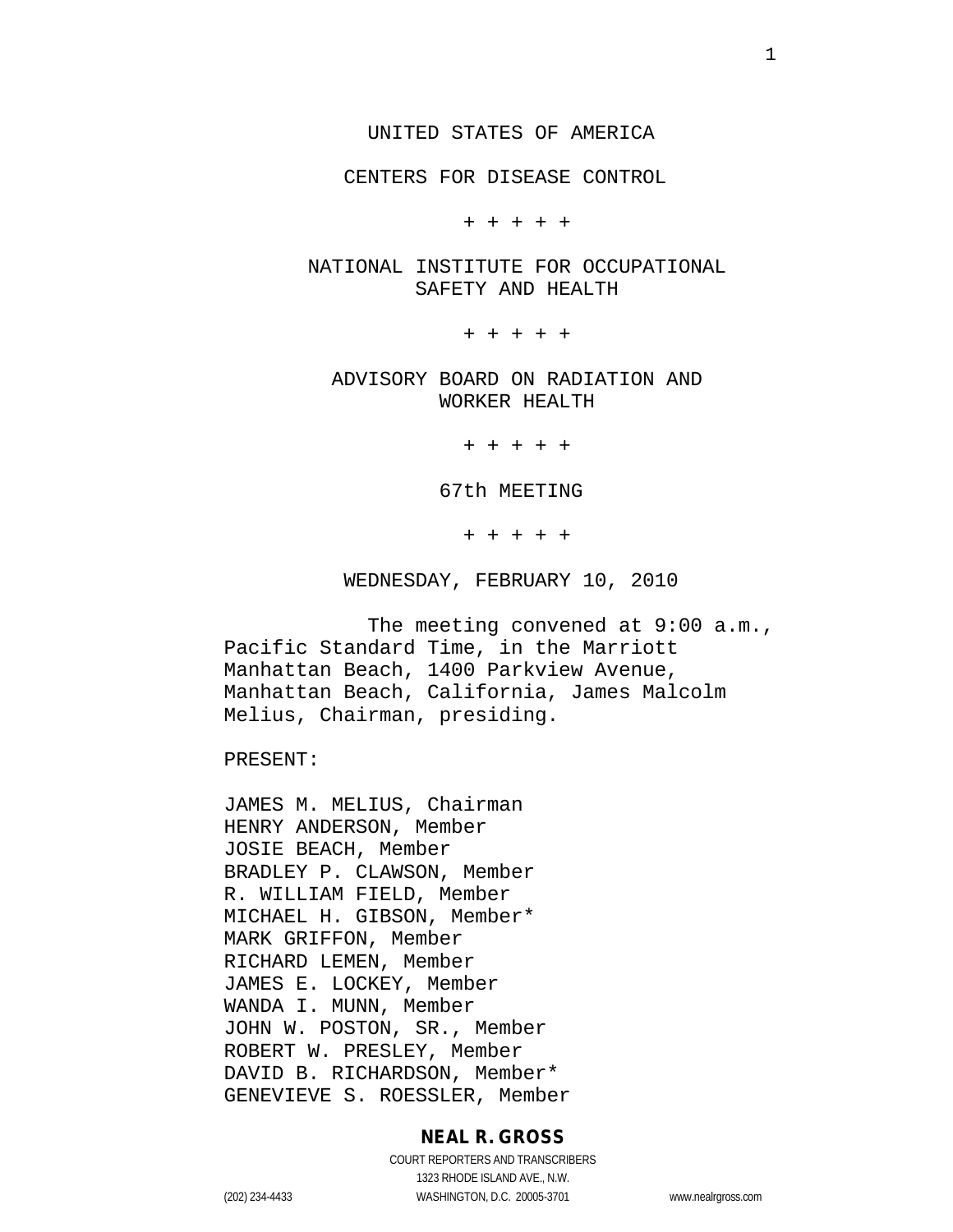PRESENT:(Cont'd) PHILLIP SCHOFIELD, Member PAUL L. ZIEMER, Member TED KATZ, Designated Federal Official REGISTERED AND/OR PUBLIC COMMENT PARTICIPANTS: ADAMS, NANCY, NIOSH Contractor AL-NABULSI, ISAF, DOE ARMIJO, ROBERTO, Hangar 481 Petitioner\* BADGER, SABRINA, Senator Reid's Office\* BARRIE, TERRIE, ANWAG\* BRADFORD, SHANNON, OCAS BROCK, DENISE, OCAS\* BURGOS, ZAIDA, NIOSH Contractor CANO, REGINA, DOE CELESTINE, FRANK, Texas City Petitioner\* CLAYTON, DOROTHY, NTS Petitioner\* CHRISTIANSEN, KATHY, NTS Petitioner\* DARNELL, PETE, OCAS DOLL, LOU, Public EATON, CLARISSA, United Nuclear Petitioner\* FUNK, JOHN, Nevada Test Site Petitioner\* GLENN, RAILI, NTS Petitioner\* GLOVER, SAM, OCAS HOWELL, EMILY, HHS HINNEFELD, STU, OCAS HUGHES, LARA, OCAS FITZGERALD, JOE, SC&A KOTSCH, JEFF, DOL LIN, JENNY, HHS MAKHIJANI, ARJUN, SC&A MAURO, JOHN, SC&A NETON, JIM, OCAS PRESLEY, LOUISE ROBERTSON-DEMERS, KATHYRN, SC&A ROZNER, KATHY, Senator Reid's Office\* RUTHERFORD, LaVon, OCAS SALAZAR, BENITO, Hangar 481 Petitioner\* STEDNICK, PAUL, NTS Petitioner\* TURNER, LEROY, OCAS ZEITOUN, ABE, SC&A \*Participating via telephone

#### **NEAL R. GROSS**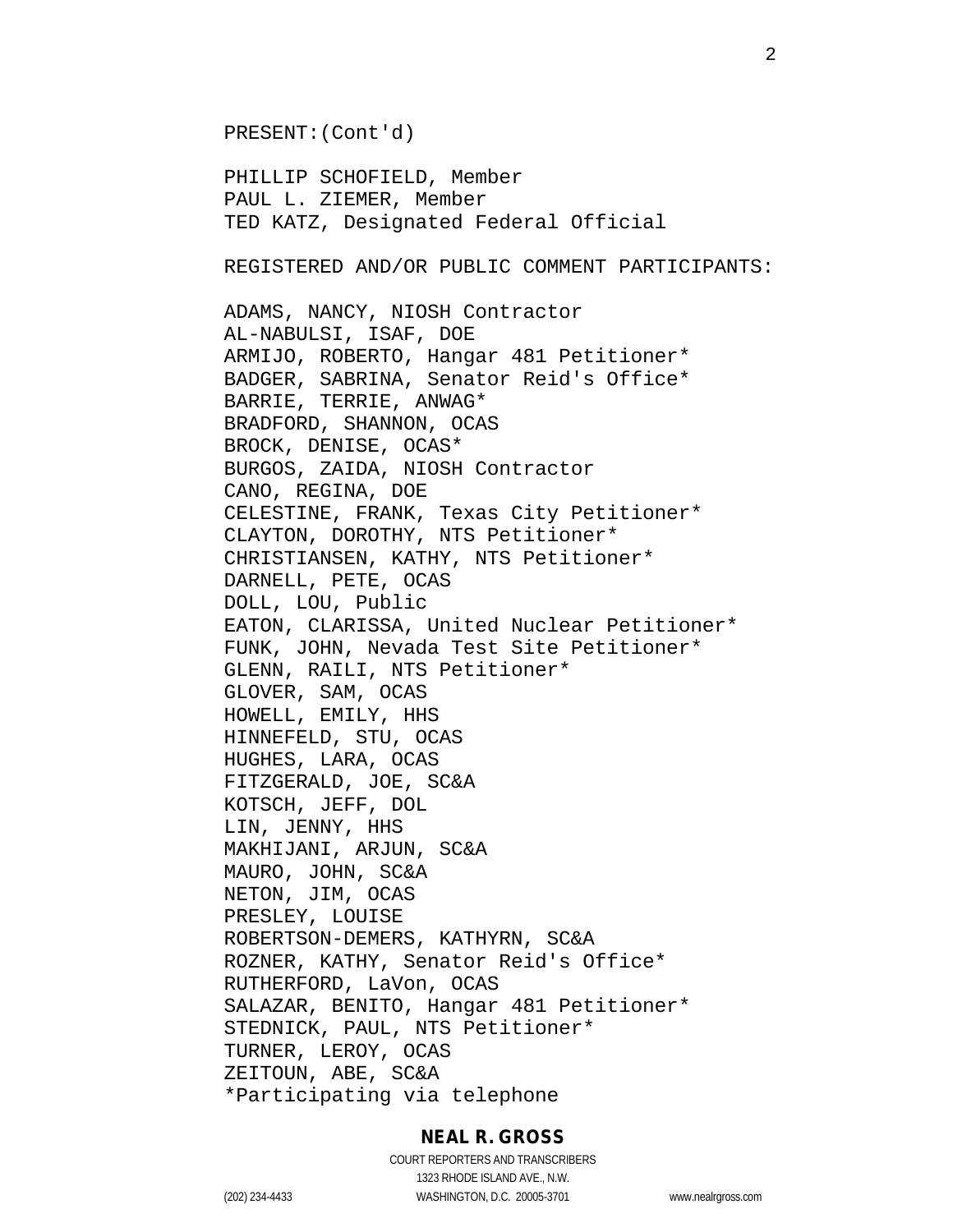# C O N T E N T S

| Welcome and Introductions<br>$\cdot$ 4                                                          |
|-------------------------------------------------------------------------------------------------|
| Lawrence Berkeley National Laboratory SEC<br>Petition $(83.14)$<br>.5<br>Dr. Lara Hughes, NIOSH |
| 33<br>Board Vote                                                                                |
| General Electric Evendale SEC Petition<br>35<br>Mr. Pete Darnell, NIOSH                         |
| Blockson Chemical SEC Petition 89<br>Ms. Wanda Munn, WG Chair                                   |
| Chapman Valve SEC Petitio .150<br>Dr. John Poston, WG Chair                                     |
| United Nuclear Corporation<br>SEC Petition<br>.194                                              |
| Hangar 481 at Kirtland Air Force Base<br>SEC Petition<br>.246                                   |
| Nevada Test Site SEC Petition<br>.297                                                           |
| Public Comment<br>.384                                                                          |
| Adjourn                                                                                         |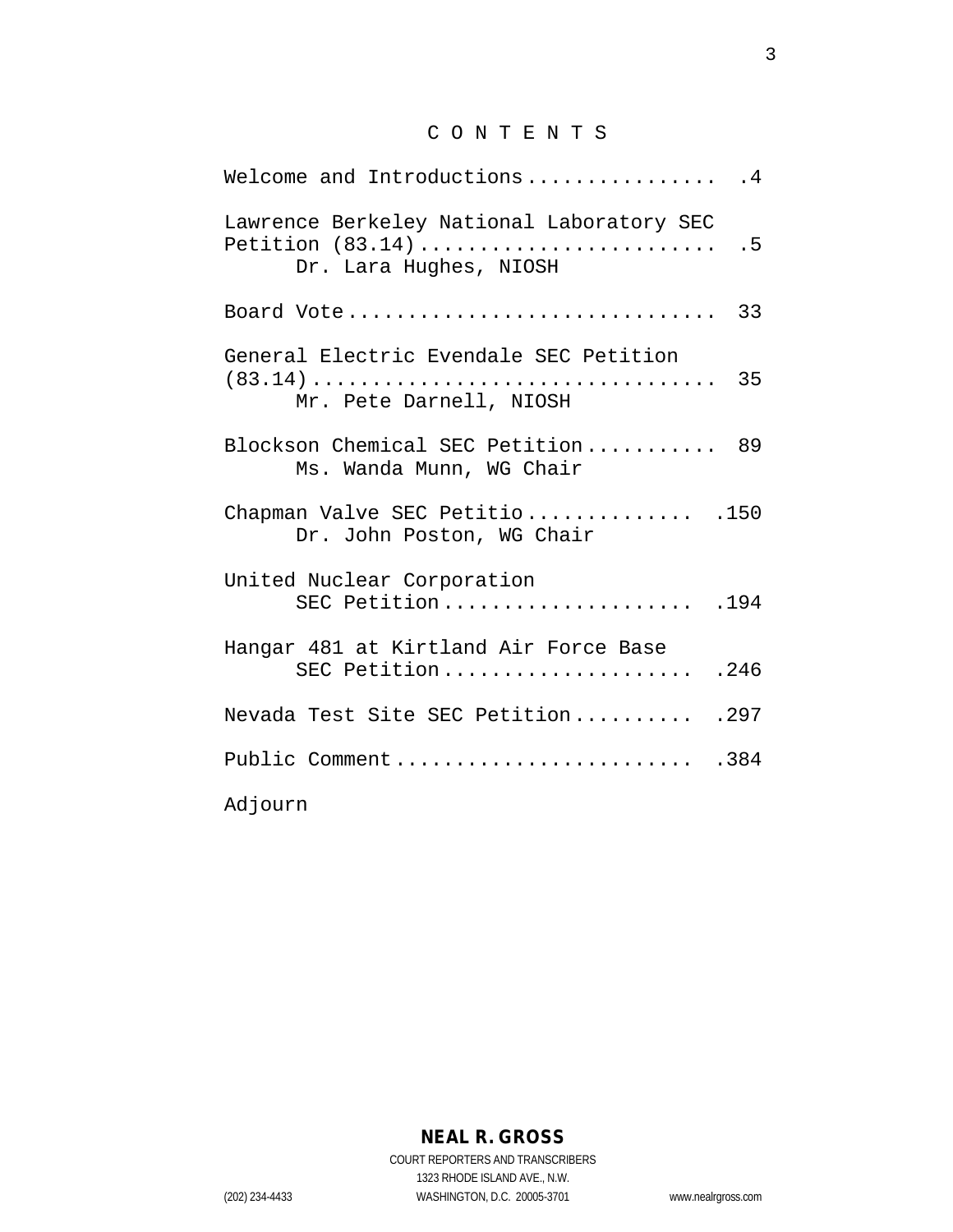| 1              | $P-R-O-C-E-E-D-I-N-G-S$                        |
|----------------|------------------------------------------------|
| $\overline{2}$ | (9:07 a.m.)                                    |
| 3              | MR. KATZ: Good morning and                     |
| 4              | welcome, everybody. Let me just check on the   |
| 5              | phone lines first. If someone on the phone     |
| 6              | lines could just let me know that you can hear |
| 7              | us clearly?                                    |
| 8              | PARTICIPANT: We can hear you.                  |
| 9              | MR. KATZ: Great, thank you. So                 |
| 10             | just a couple other notes for the phone line.  |
| 11             | Please, everyone on the phone line, mute your  |
| 12             | phone. If you don't have a mute button use     |
| 13             | the * and 6 buttons and that will mute your    |
| 14             | phones. Use them again when you want to come   |
| 15             | off of mute, and also please do not put your   |
| 16             | phone on hold. Call back in if you need to     |
| 17             | leave the call for a while because the hold    |
| 18             | will actually disturb the entire audio system. |
| 19             | Thank you. And I'll just roll call. All of     |
| 20             | the Board Members who are here with us in      |
| 21             | California are present to note for the record. |
| 22             | just check on Dr. Richardson,<br>And let<br>me |

**NEAL R. GROSS**

COURT REPORTERS AND TRANSCRIBERS 1323 RHODE ISLAND AVE., N.W. (202) 234-4433 WASHINGTON, D.C. 20005-3701 www.nealrgross.com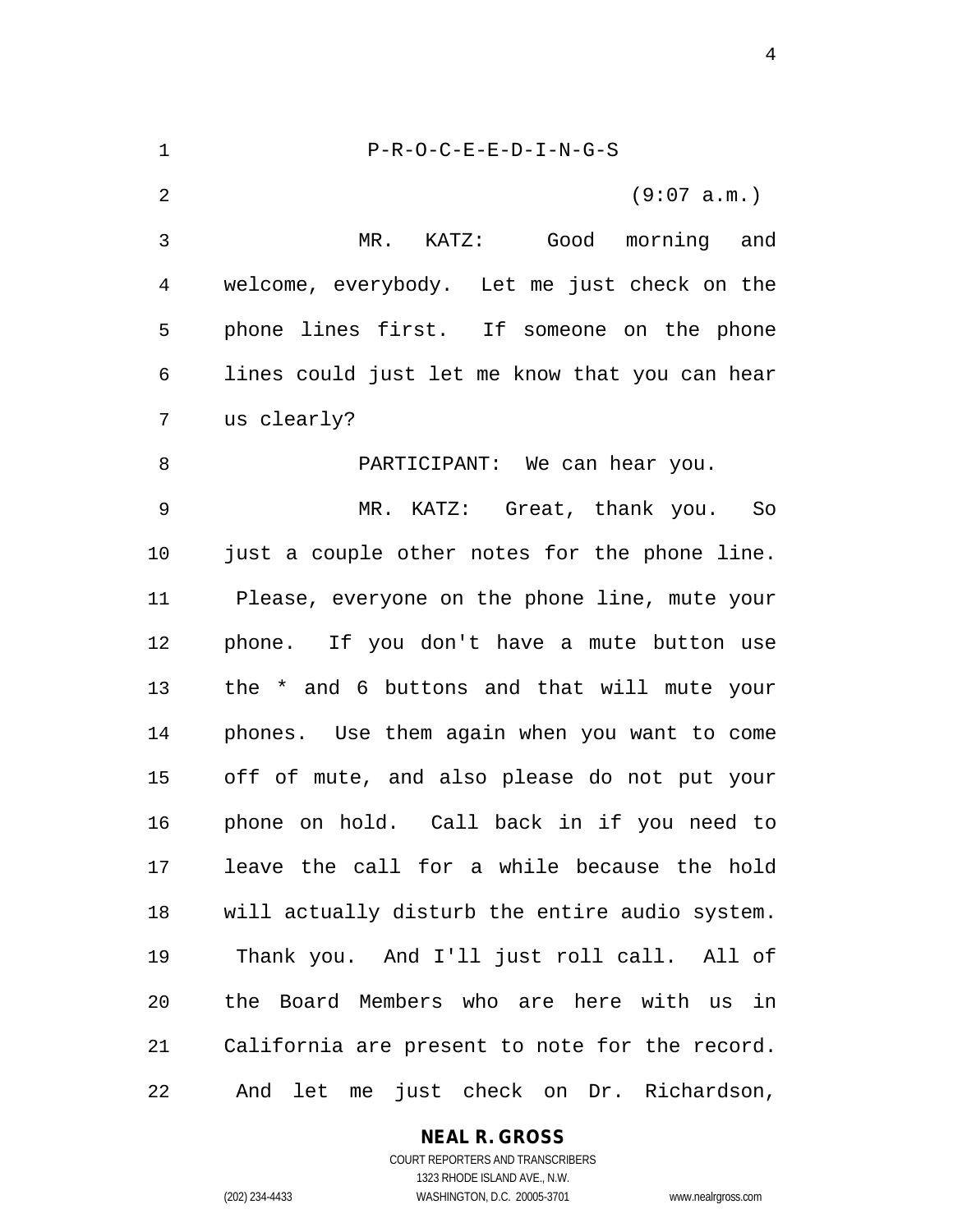whether he's with us?

 (No response.) MR. KATZ: And Mr. Gibson, how about Mr. Gibson? MEMBER GIBSON: Yes, I'm here, Ted. MR. KATZ: Great. Let me try again. Dr. Richardson? Dave? David, are you with us? MEMBER RICHARDSON: Hello? Can you hear me? MR. KATZ: Oh yes, now we can. Great. Glad you could make it. 14 MEMBER RICHARDSON: Yes. CHAIRMAN MELIUS: Okay. Again, welcome this morning and we will start. Lara again. 18 DR. HUGHES: Last time, I promise. All right, does this work? Okay. MR. KATZ: Yes, so we're -- that's correct. We're discussing Lawrence Berkeley National Laboratory, and just for the record,

**NEAL R. GROSS**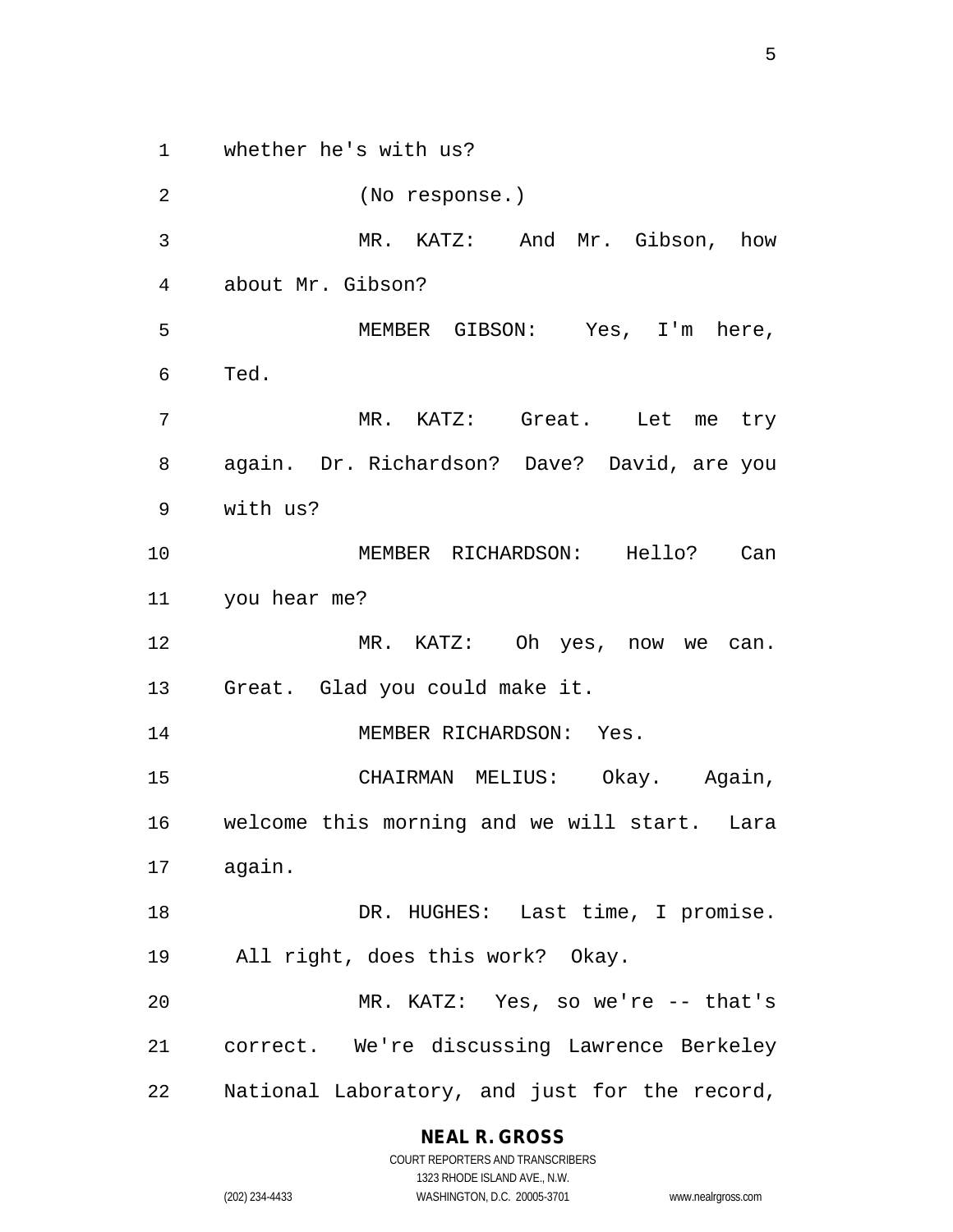Dr. Field is recusing himself. He's leaving the table. And we will come retrieve you at the end of the session. Okay, we're all set. Thank you, Lara.

 DR. HUGHES: Okay, thank you. Good morning, everybody. This is the NIOSH evaluation of an SEC petition for Lawrence Berkeley Laboratory that I'm presenting. Again, this is a petition that was submitted to NIOSH under Paragraph 83.14 by a petitioner for whom NIOSH has determined that a dose could not be reconstructed. And this evaluation also considered a Class of worker similar to the petitioner under the law. For this petitioner NIOSH was unable to obtain sufficient amount of information to complete a dose reconstruction for the claim of the petitioner. And on December 8 of last year a claimant was notified -- or the claimant was notified that the dose reconstruction could not be completed and the petitioner was provided with a Special Exposure Cohort

# **NEAL R. GROSS**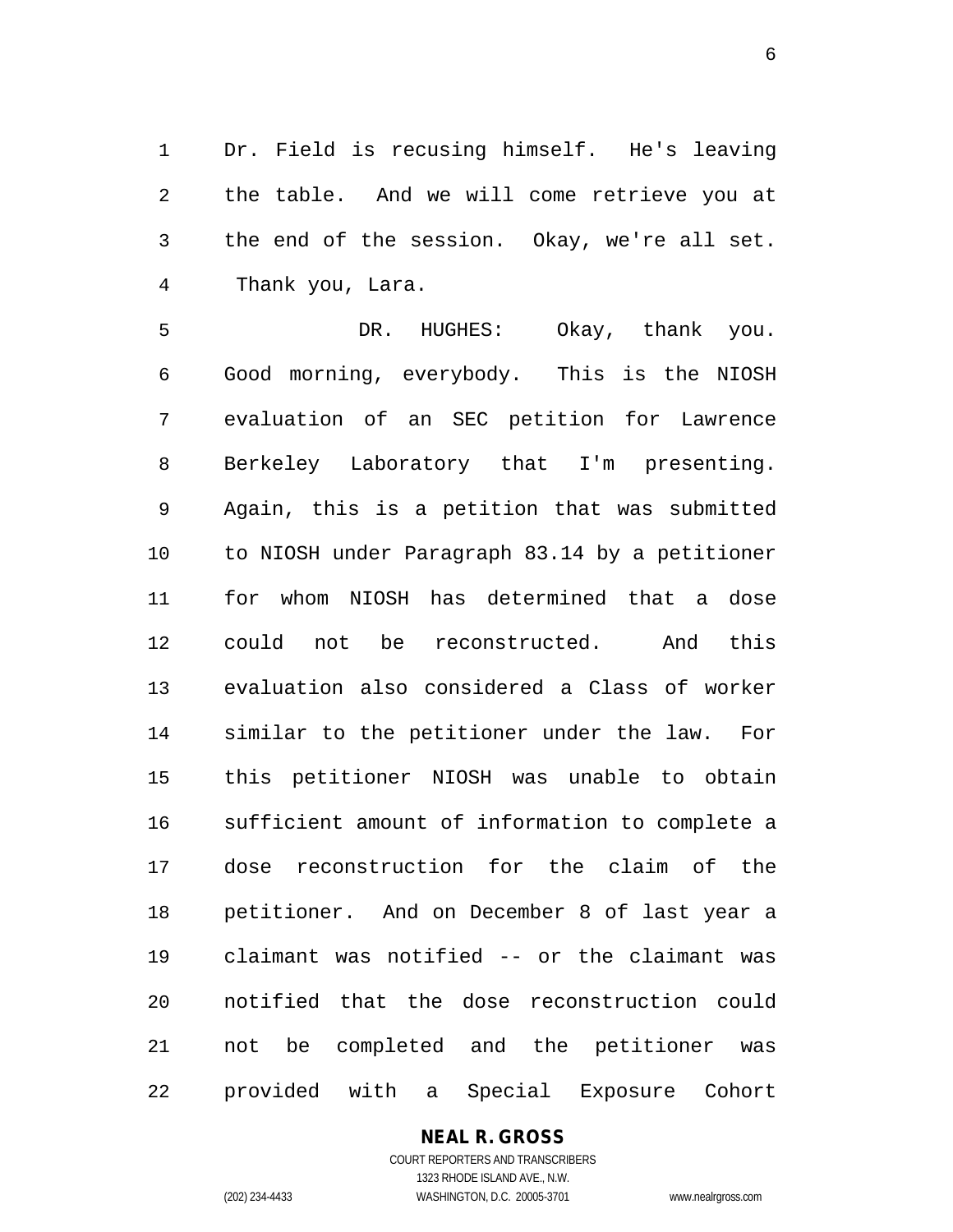Petition Form A. The petition was submitted to NIOSH on December 18 of 2009.

 Again, this is a two-prong test. The evaluation part that looks at feasibility of dose reconstruction as well as -- or followed by the health-endangerment determination. A little bit to the history of the site. Lawrence Berkeley Laboratory has a long -- goes fairly far back in history. It was founded in 1931 on the University of California, Berkeley campus. It wasn't called LBNL back then but that's what I call it for this presentation. In 1941, Lawrence started a defense contract with what was the National Defense Research Committee and August 13, 1942 marks the beginning of the Manhattan Engineer District and also to begin with the covered period for LBNL which is this program, basically the earliest covered date that there is.

 By 1945 the -- what is now LBNL has started to expand in their research and

# **NEAL R. GROSS**

COURT REPORTERS AND TRANSCRIBERS 1323 RHODE ISLAND AVE., N.W. (202) 234-4433 WASHINGTON, D.C. 20005-3701 www.nealrgross.com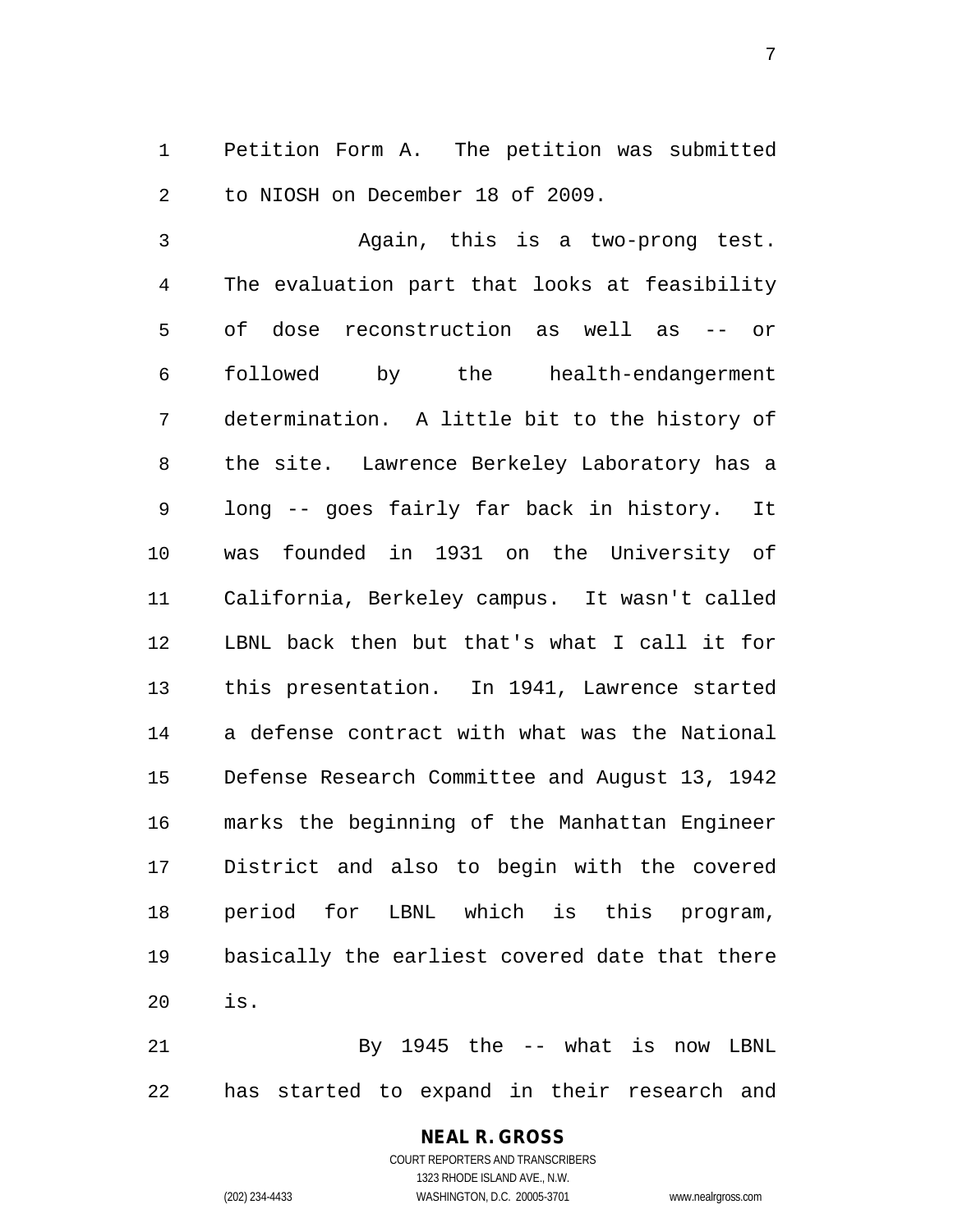started to migrate off the University of Berkeley campus where it was initially located to the hill area east of the Berkeley campus. And currently there are numerous buildings on the hill as well as on campus that are involved in the research that -- actually, sorry, the buildings on campus and on the hill were involved in the MED/Atomic Energy Commission historically, sponsored research activities and of course, LBNL is still an operating site today. Here's a photograph that was taken about 1968. I don't have a pointer, but you can see the grassy, hilly area is what is today the laboratory -- what today is LBNL. The bottom right corner of this picture shows the University of California, Berkeley campus where the initial startup of these operations were.

 As for site operations, a large part of the operations consisted of particle accelerator development for radioisotope generation. Various sizes of cyclotrons were

> COURT REPORTERS AND TRANSCRIBERS 1323 RHODE ISLAND AVE., N.W. (202) 234-4433 WASHINGTON, D.C. 20005-3701 www.nealrgross.com

**NEAL R. GROSS**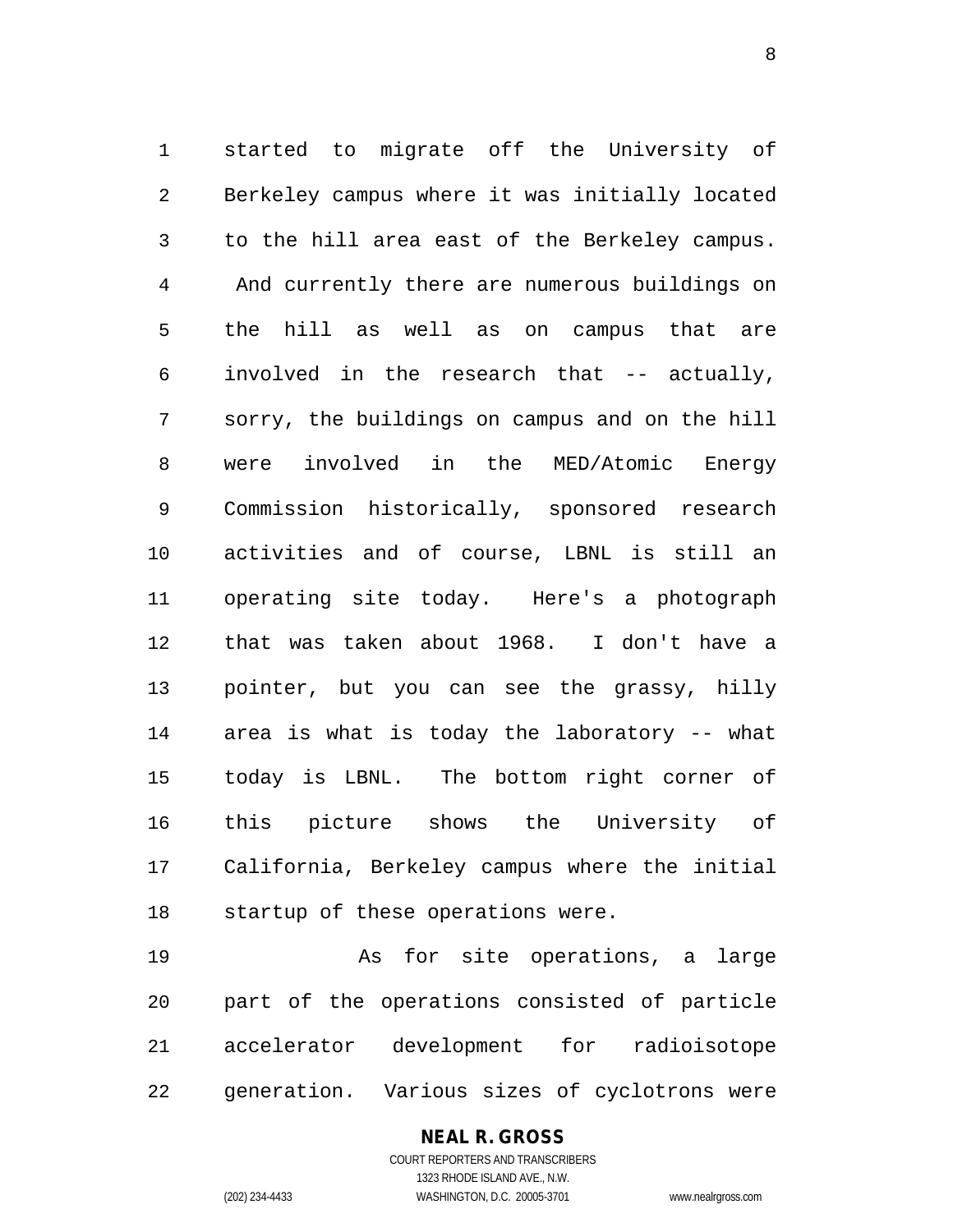developed at the site ranging from 4-inch to 184-inch, 300 MeV Synchrotron, a Van de Graaf generator, what's called the Bevatron, it's also a Synchrotron, and the Heavy Ion Linear Accelerator. In addition to that, they did a very large amount of radiochemistry experiments and isolation of new elements, among them plutonium and many more. In addition to that they engaged in a study of fundamental particles and what's actually quite important for the -- historically, was the uranium enrichment research. That research eventually resulted in the application of the technology and the development of the Calutron that were used at Y-12 to enrich the uranium for the first nuclear weapon.

 Radiation operations took place in all of the laboratories and buildings that were affiliated with LBNL as far as research shows. The information that is available for dose reconstruction, again, the NIOSH existing

#### **NEAL R. GROSS**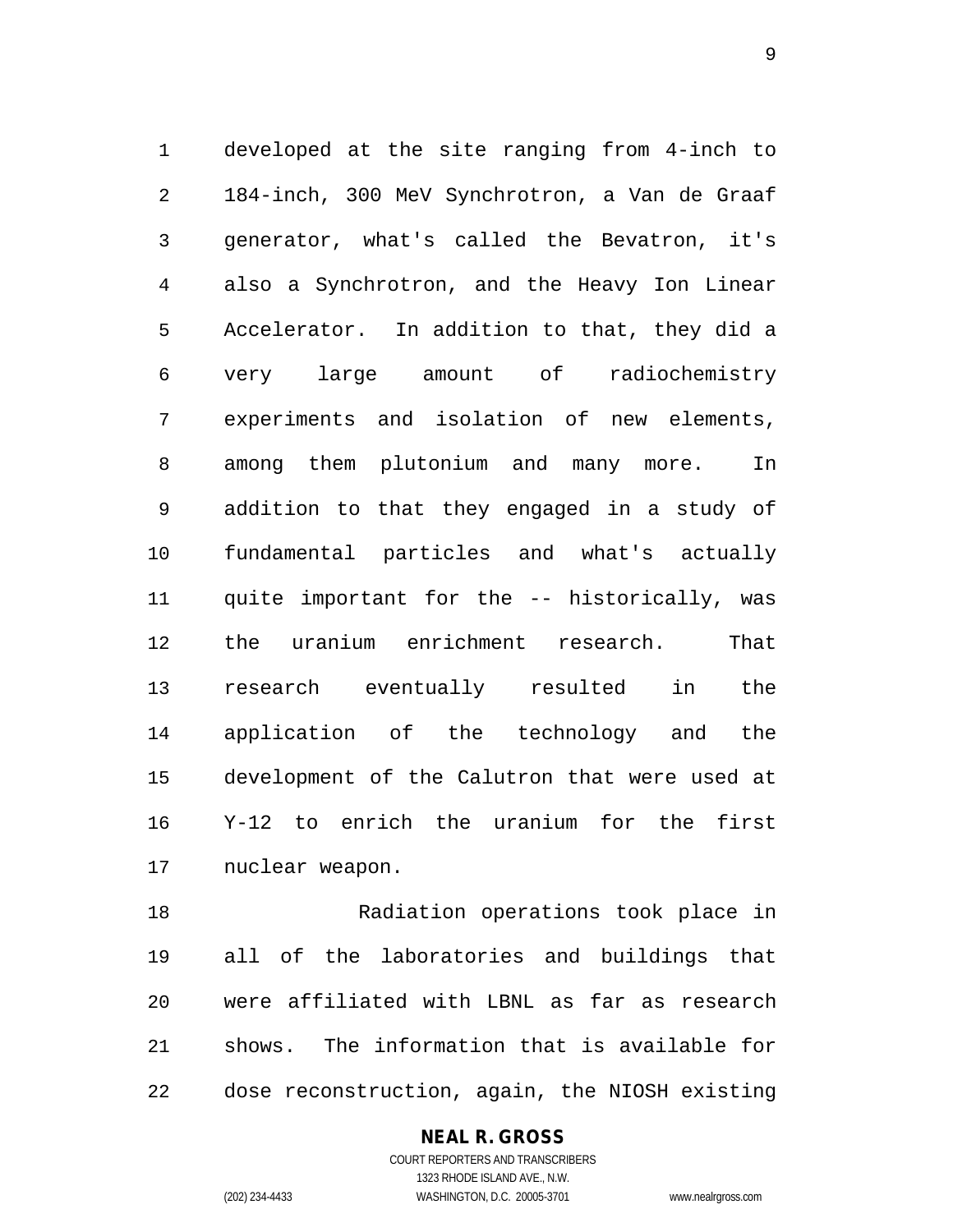technical information bulletins and Site Profile information. We looked at case files in the NIOSH database. The NIOSH site research database has records that were collected during site visits to Lawrence Berkeley Laboratory and consist of on-site records that were available as well as special collection library records that we looked at. Additionally there were records located at the Federal Records Center in San Bruno. The National Archives at various sites in the country had records. We contacted the California Radiologic Health Branch, the state agency that is responsible for licensing. We also checked records at Argonne, Los Alamos, Lawrence Livermore and Hanford, and of course checked electronic databases that are available from NRC and DOE. In addition, we looked at documentation affidavits provided by the petitioner, interviewed former LBNL employees and looked at scientific and historical publications. The data that is

# **NEAL R. GROSS**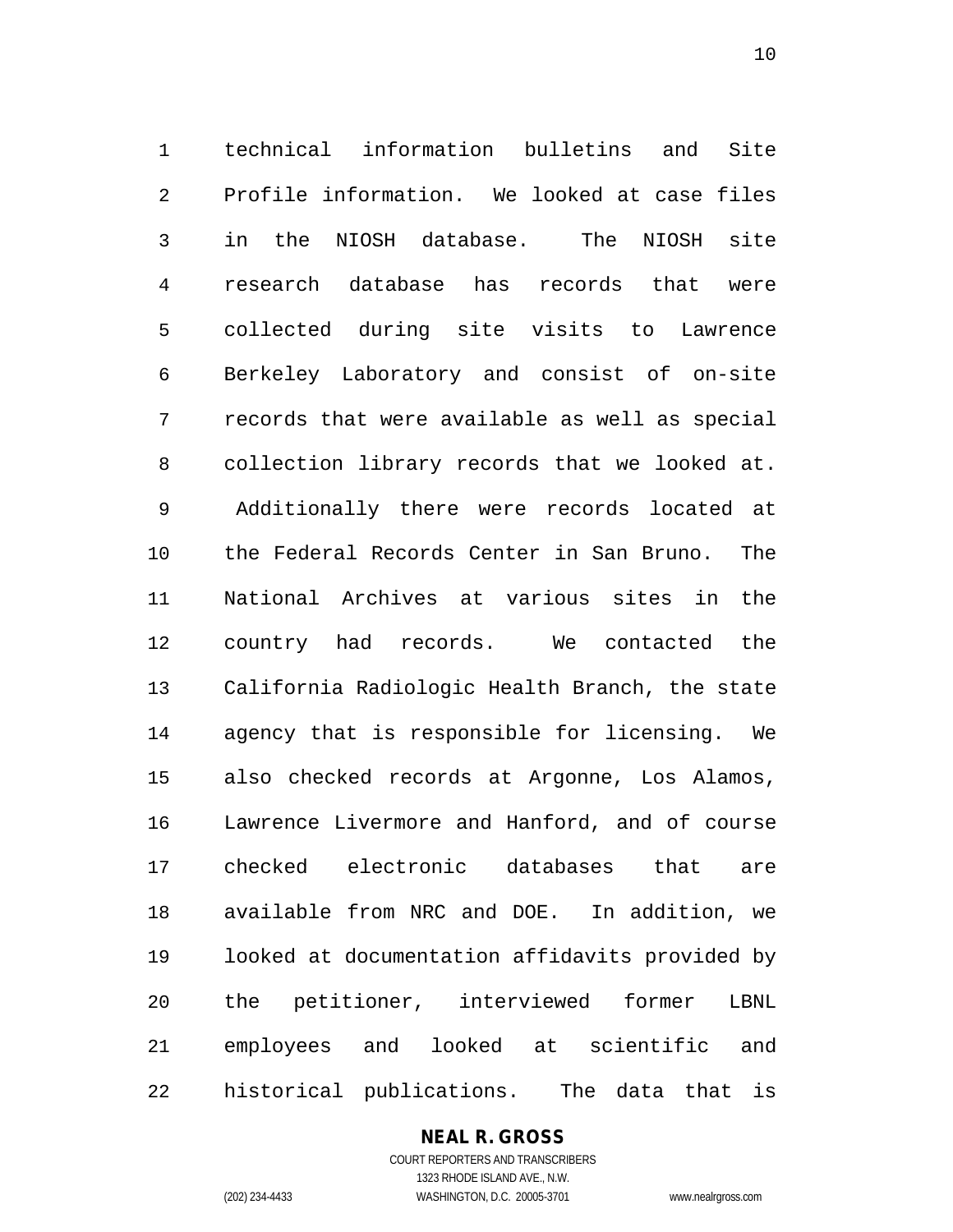available for dose reconstruction: internal monitoring started at this site in the form of blood counts in the 1940s and 50s which looked at the actual blood samples of workers. This information is not useful to reconstruct doses. Prior to 1964 we have retrieved only 230 individual bioassay samples. These analyses were not done on the site, but they were done -- the samples were sent off to other facilities such as Argonne, Los Alamos and Lawrence Livermore to do analyses for transuranics, polonium, radium, just about anything that they felt needed sampling, uranium and thorium. This sampling of workers was not routine and was very limited in scope. They were done when a worker was suspected of an intake, or if there was a particular experiment that was felt that it needed monitoring. Not until 1960 the site started an in-house bioassay program and by 1962 the program had become a routine program and was comprehensive in scope. Prior to 1964 NIOSH

#### **NEAL R. GROSS** COURT REPORTERS AND TRANSCRIBERS

1323 RHODE ISLAND AVE., N.W.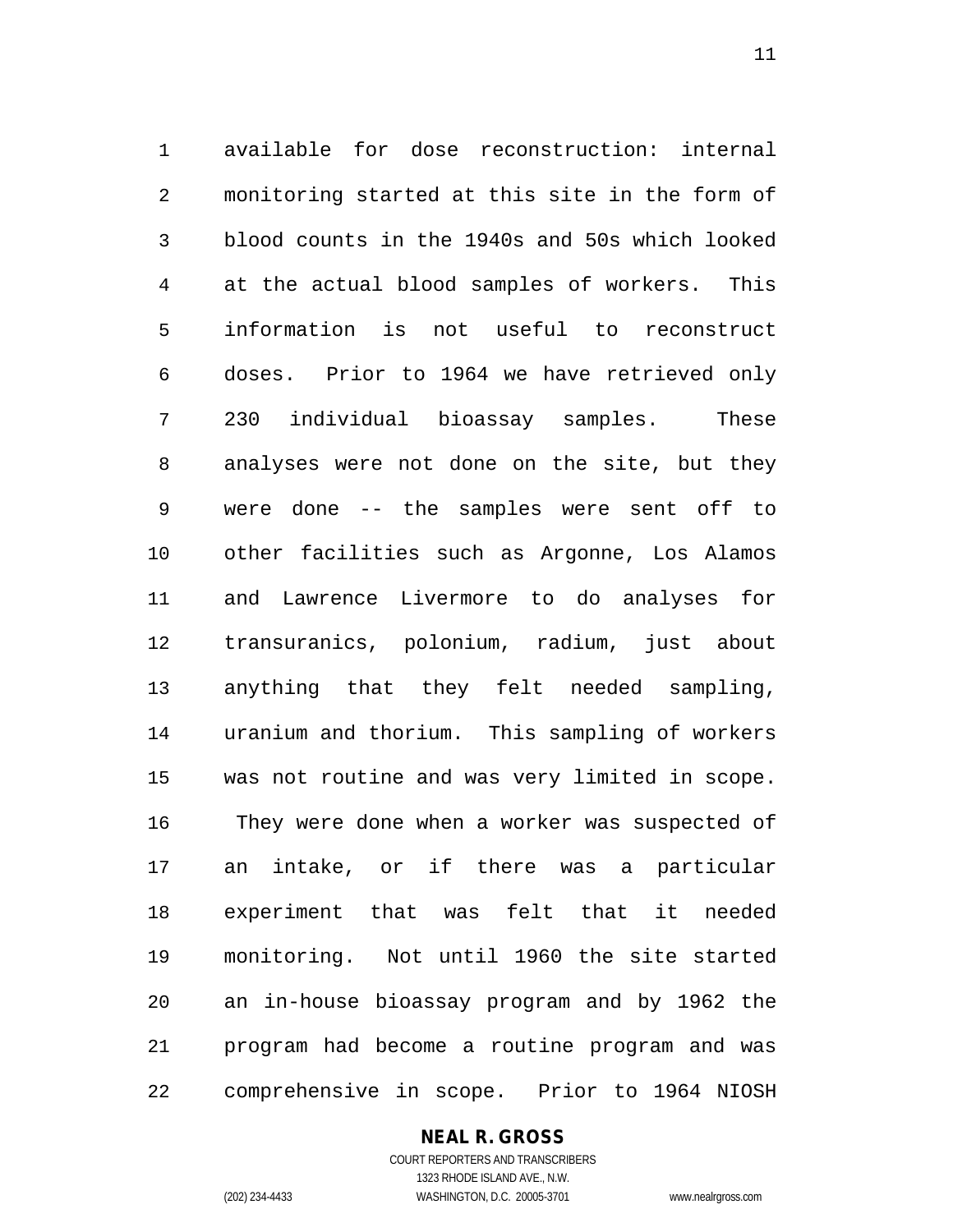has determined that the internal data is insufficient to bound internal doses at Lawrence Berkeley National Laboratory.

 External monitoring data initially consisted of mainly area survey, using area survey instrumentation. Film badges were started -- they started using film badges around 1944 for select workers who worked in select locations. NIOSH has not received any individual worker film badge data associated with claims before 1948 and no individual worker film badge data was located prior to 1948. Therefore, pre- 1948 external data is also insufficient to bound external doses. Workplace survey data is also available in a limited scope such as gamma and neutron surveys that were done around cyclotrons. Contamination surveys were done in laboratories on occasion here and there, and air sampling was also done but in a limited scope for some buildings. In addition, the source-term data is somewhat sporadic and this

#### **NEAL R. GROSS** COURT REPORTERS AND TRANSCRIBERS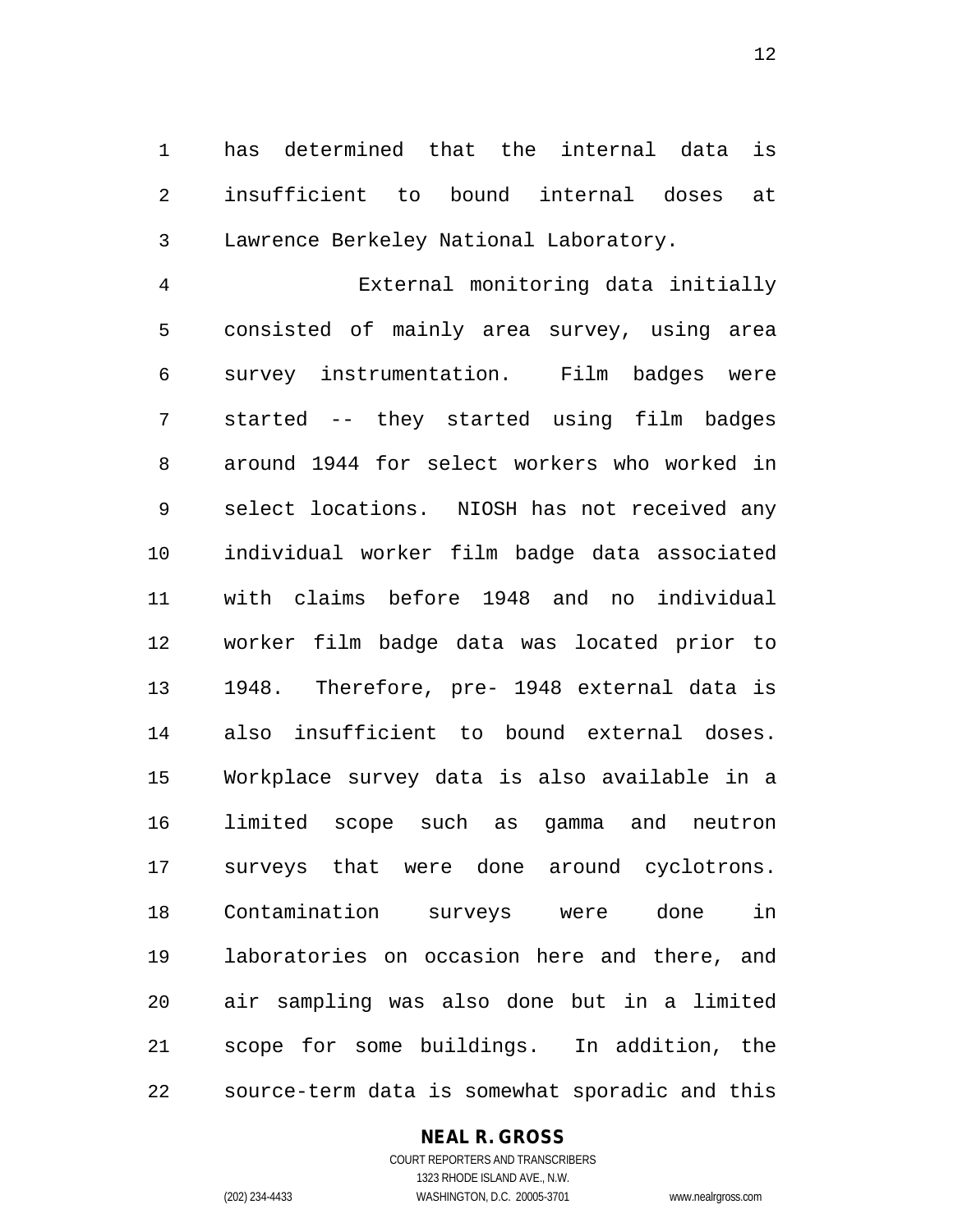site obviously had a very large variety of radionuclides in various buildings, and there's data that is available, it's just too limited to determine what was located where. So source-term data is not -- workplace and source-term data are not sufficient to bound the dose. And this would apply to all locations and job titles because this was a fairly large research facility where a lot of people were going in and out. As far as we have determined there were no access controls of any kind and seem to have been somewhat of a less strict environment for research.

 In conclusion, as for feasibility, NIOSH lacks sufficient monitoring process or source term information for the various nuclear research operations at this site to estimate internal/external radiation doses to Lawrence Berkeley National Laboratory employees for the period of August 13, 1942 to December 31, 1961. NIOSH will use any individual personal monitoring data that is

# **NEAL R. GROSS**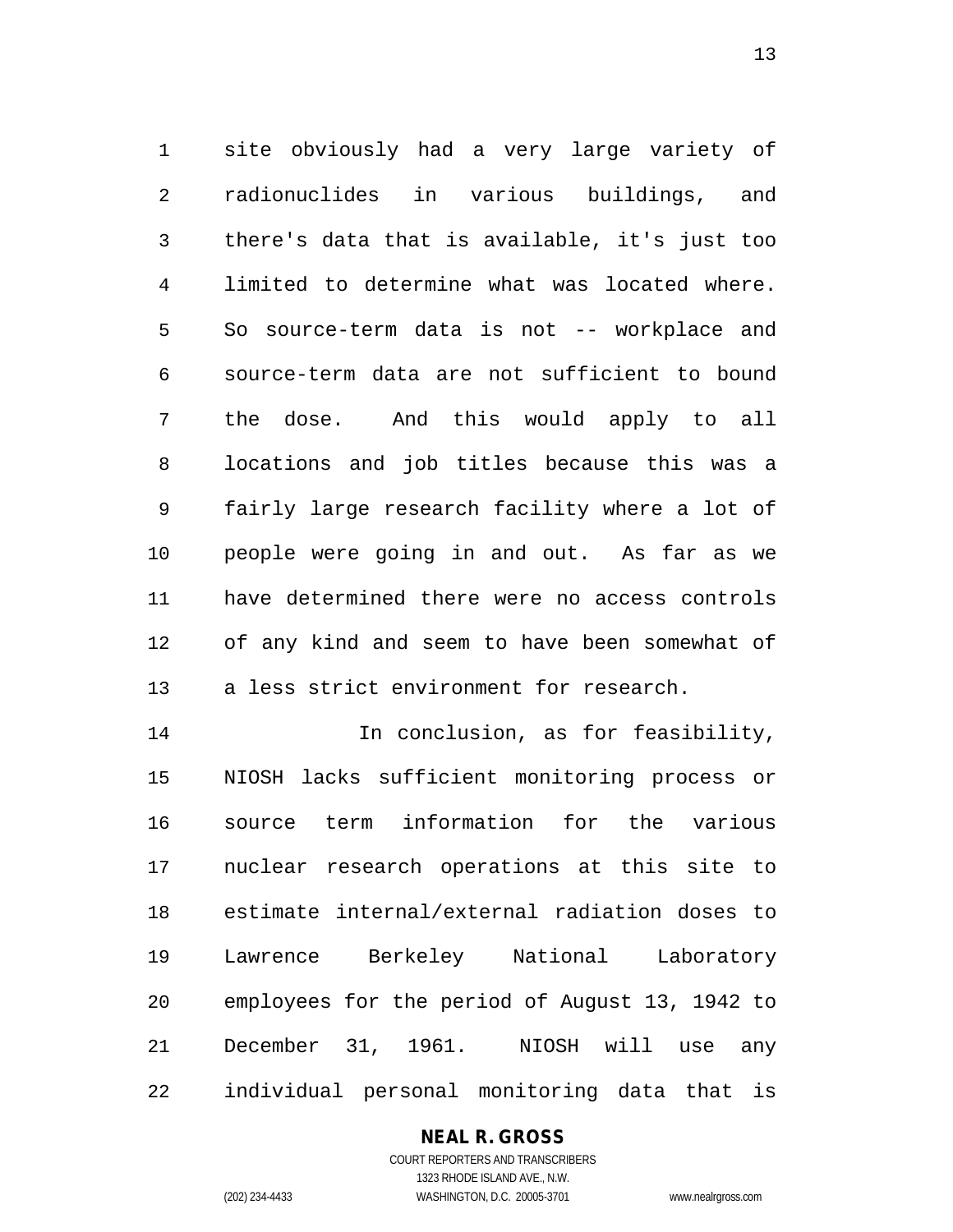available for partial dose reconstructions as appropriate. As for health endangerment, NIOSH has determined that it is not feasible to estimate internal radiation doses with sufficient accuracy and that the health of the covered employees may have been endangered. The evidence indicates that workers in the Class may have accumulated intakes of uranium, transuranic elements and numerous other radioactive materials during the period from August 13, 1942 to December 31, 1961.

 This is the summary slide. Internal dose reconstruction is not feasible for the years 1942 through 1961. Internal dose reconstruction is feasible for 1962 to the present. As for external data, starting in 1942 through 1947, dose reconstruction is not feasible. However, starting in 1948 through the present, dose reconstruction is feasible and occupational medical X-ray dose reconstruction is feasible for all years of the covered period. So the NIOSH-proposed

# **NEAL R. GROSS**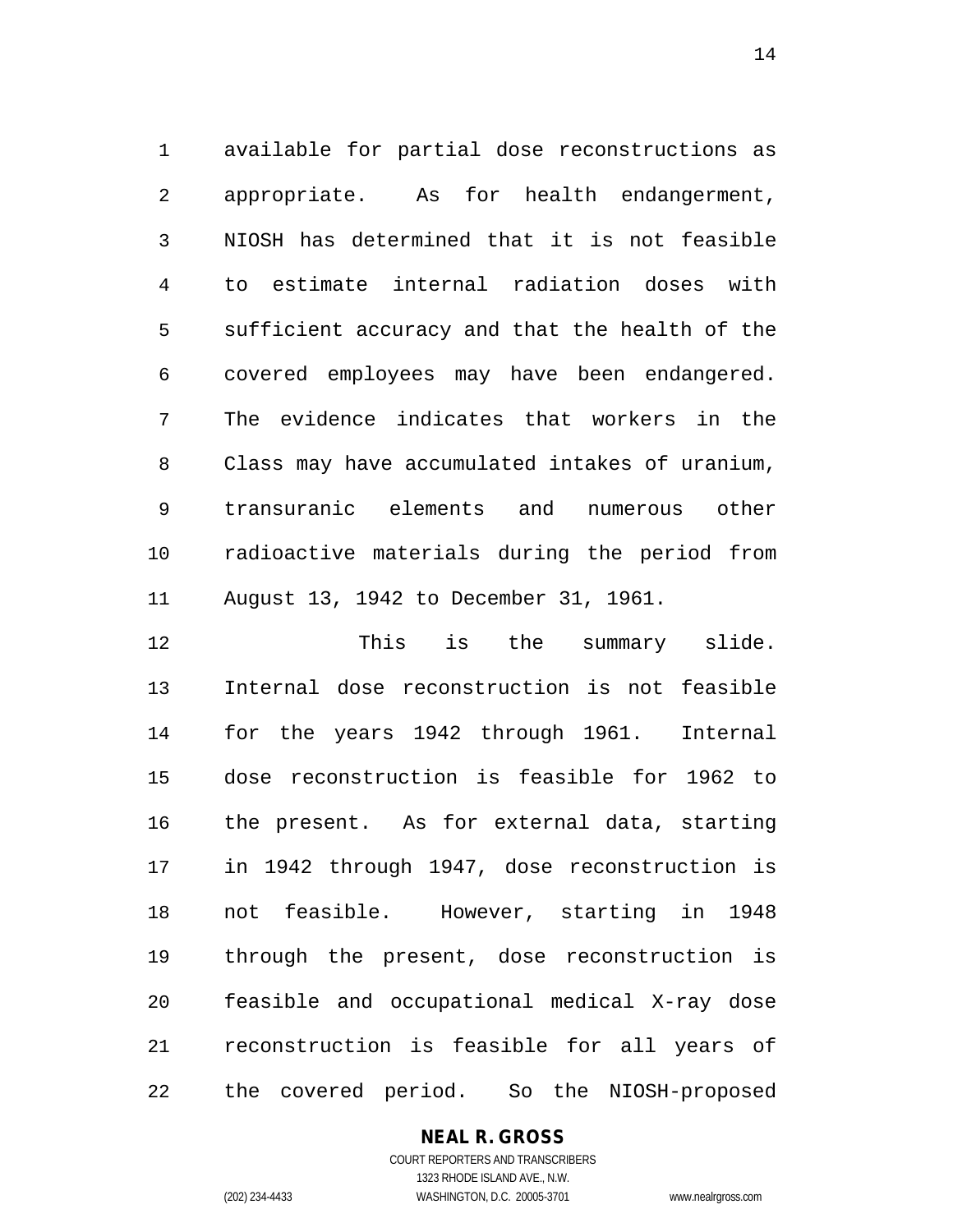Class Definition is all employees of the Department of Energy, its predecessor agencies, their contractors and subcontractors who worked at the Lawrence Berkeley National Laboratory in Berkeley, California from August 13, 1942 to December 31, 1961 for a number of work days aggregating at least 250 work days occurring either solely under this employment or in combination with work days within the parameters established for one or more other Classes of employees included in the Special Exposure Cohort. And the recommendation is, again, the recommended Class period August 13, 42 through December 31, 1961 and the feasibility conclusion is no and health endangerment, yes. And that concludes my presentation.

 CHAIRMAN MELIUS: Thank you, Dr. Hughes. That's a musical background there. Any questions from the Board Members? Yes, Bob.

MEMBER PRESLEY: When you get

(202) 234-4433 WASHINGTON, D.C. 20005-3701 www.nealrgross.com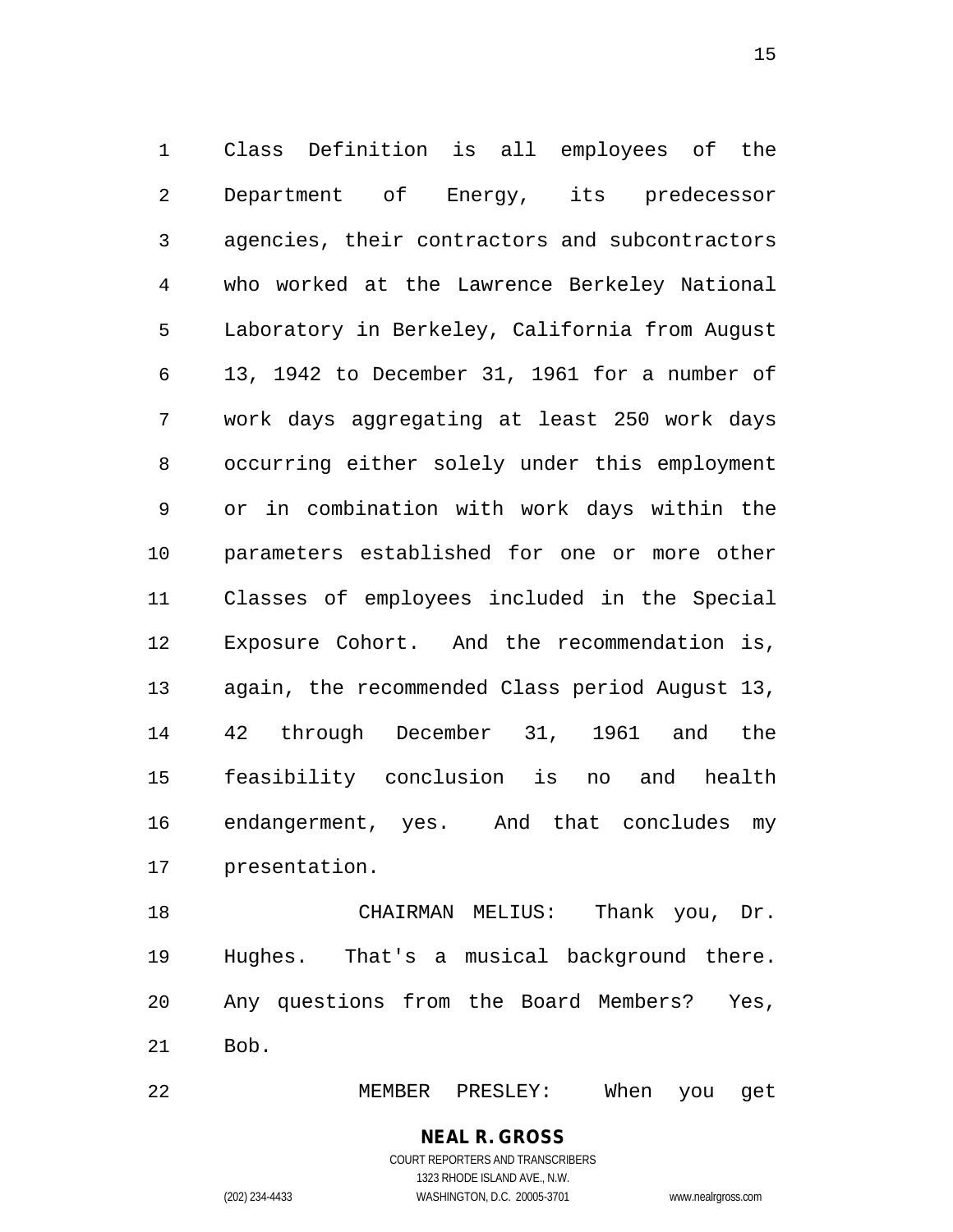ready, I need to make the motion.

| 2              | CHAIRMAN MELIUS:<br>Okay, well,               |
|----------------|-----------------------------------------------|
| 3              | first I'll see if we have any questions from  |
| $\overline{4}$ | anybody here? Jim?                            |
| 5              | MEMBER LOCKEY: Just one question.             |
| 6              | I just don't know, was there limited access   |
| 7              | to Berkeley National Laboratories, or between |
| 8              | the main campus and this campus, or how was   |
| $\mathsf 9$    | that handled?                                 |
| 10             | DR. HUGHES: Not that I know of.               |
| 11             | It started on-campus and there were quite a   |
| 12             | number of graduate students going in and out, |
| 13             | as far as we could tell, especially in the    |
| 14             | early years. There might have been access     |
| 15             | control -- not any student could run in, but  |
| 16             | everybody that would have been employed by    |
| 17             | what was called the Radiation Laboratory, it  |
| 18             | had various names at the site, or who would   |
| 19             | work on the project certainly had access to   |
| 20             | the buildings.                                |
| 21             | CHAIRMAN MELIUS: Dr. Ziemer.                  |

MEMBER ZIEMER: Well, certainly

**NEAL R. GROSS** COURT REPORTERS AND TRANSCRIBERS

1323 RHODE ISLAND AVE., N.W.

(202) 234-4433 WASHINGTON, D.C. 20005-3701 www.nealrgross.com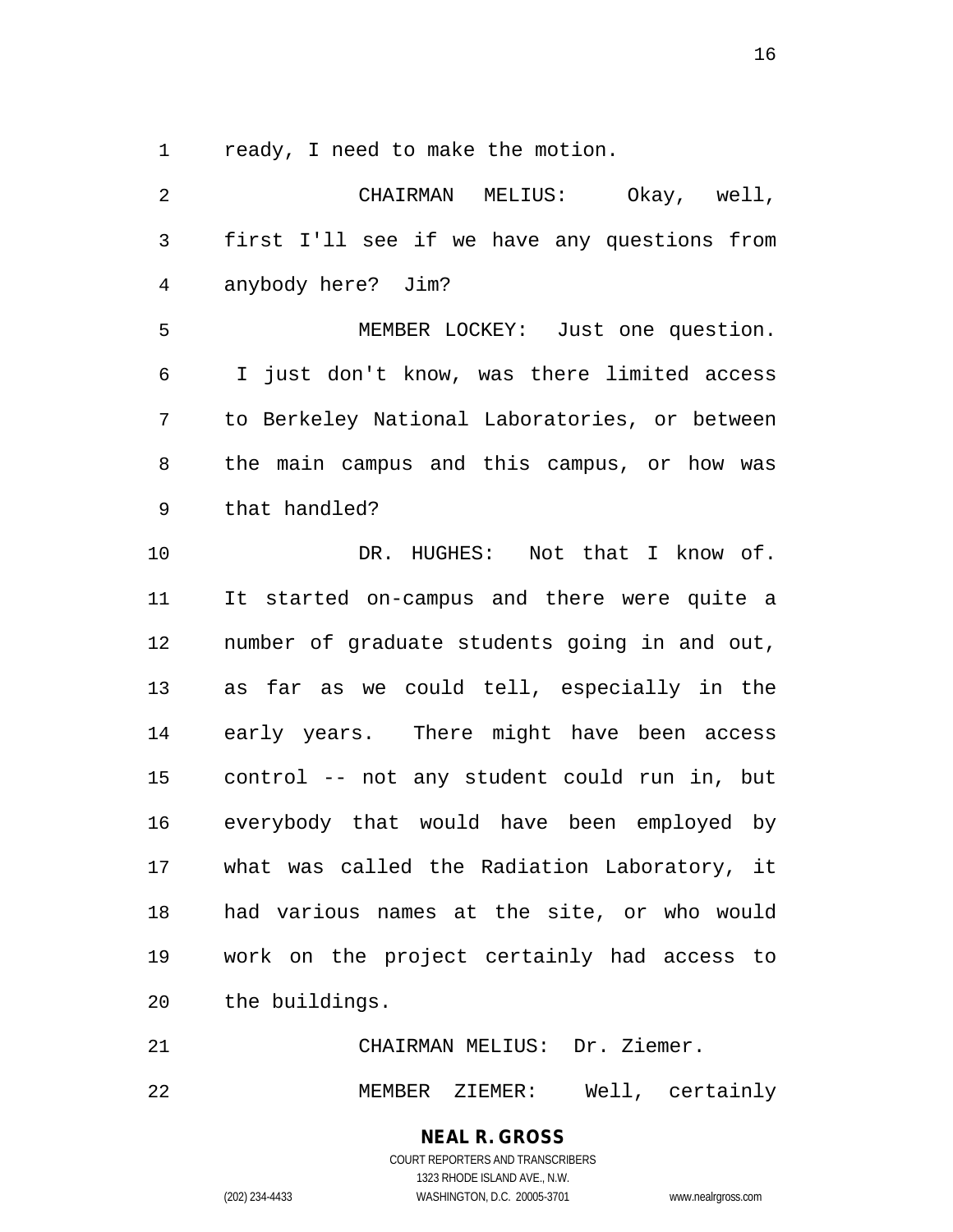there could have been graduate students who were not employed or under contract, but I assume they wouldn't be covered in any event since they are not by definition -- or are they? Would they be covered? They're not Energy employees under the definition of the law, I guess.

8 MEMBER ANDERSON: Unpaid contractors?

 MEMBER ZIEMER: Well, no. Certainly, if you have graduate research going on, many graduate students are covered under contracts but I think most places have 14 graduate students who are also there on their own dollar. But they wouldn't be eligible anyway, would they? If they're not an Energy employee as defined in the law. Because this -- their presence there wouldn't be covered here the way this is defined, I don't think. MR. RUTHERFORD: This is LaVon Rutherford. Based on my understanding, our understanding is they would not be covered and

**NEAL R. GROSS**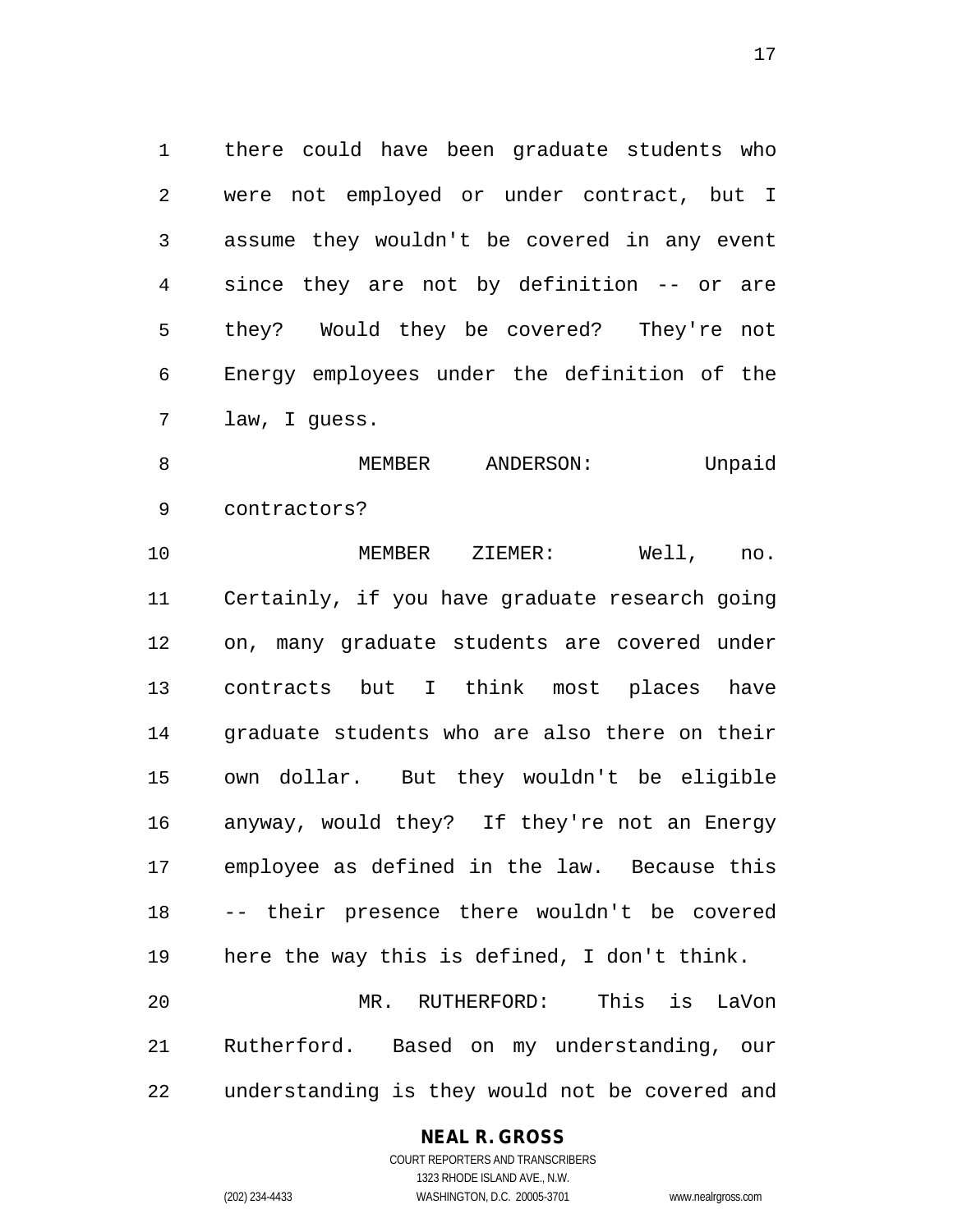Jeff Kotsch with the Department of Labor shook his head in agreement with me on that so I believe we're correct.

 MS. CANO: Hi, I'm Gina Cano with the Department of Energy. I just wanted to touch base. If they were actually paid by the Department of Energy and there's the link then they would be covered obviously if the university is paying them. But it's all about DOE going through and if they establish employment then obviously they would be covered. In some cases they were paid by Department of Energy, so.

 CHAIRMAN MELIUS: Then -- well, what about the corollary. What happens if it's somebody that -- a security guard or maintenance person or whoever who's covered by the University of California but not directly paid through the DOE contract? It would be sort of in the overhead for that, but yet they could have a person that could work full-time in that building possibly.

# **NEAL R. GROSS**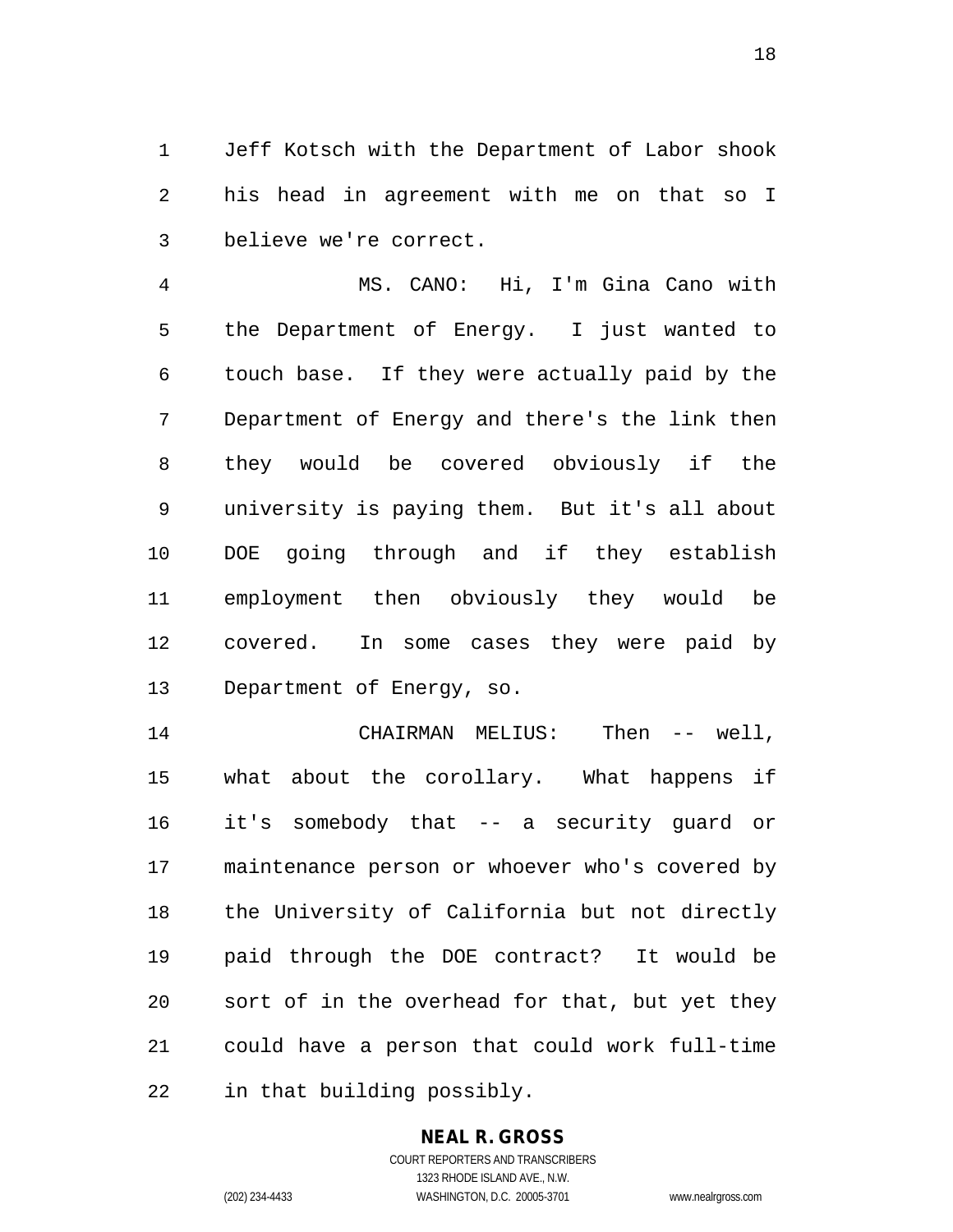MS. CANO: We'll have to go back and check, but I -- my inclination is no, but we'll have to check. We can clarify that. CHAIRMAN MELIUS: Okay. Jeff, do you have anything to add? MR. KOTSCH: No, not really. As in all of these reviews, they're done on a case-by-case basis, so we would determine, you know, attempt to determine their employment link to DOE. CHAIRMAN MELIUS: Okay. Henry? MEMBER ANDERSON: Just a question. I mean, a lot of the work there would be done as grants or contracts with DOE, and if -- would a student who is working for a professor who had a grant -- do grants count as being DOE? 18 MS. CANO: I just want to clarify something. If there's a contract, some of the universities had a contract with Department of Energy for maintenance services, so the

custodians -- when the maintenance folks would

# **NEAL R. GROSS**

COURT REPORTERS AND TRANSCRIBERS 1323 RHODE ISLAND AVE., N.W. (202) 234-4433 WASHINGTON, D.C. 20005-3701 www.nealrgross.com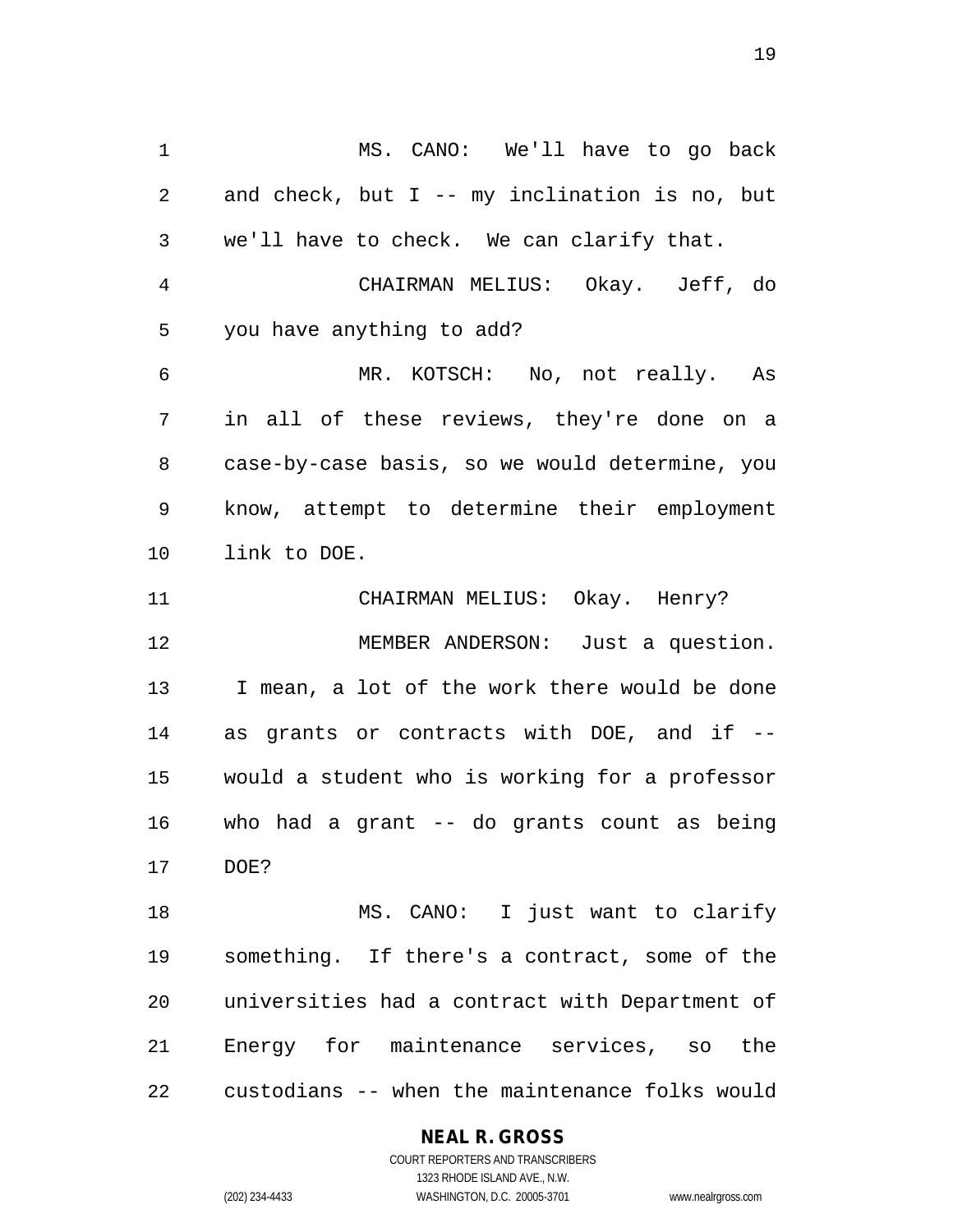go in and clean up the facility. So in essence, if there's a contractual relationship to perform those services, then yes.

 MR. KOTSCH: Jeff Kotsch. And I was going to say the University of California was the contractor so you would have the link there.

 CHAIRMAN MELIUS: Jim Lockey, I thought you had --

 MEMBER LOCKEY: That was the same question I was going to ask.

 CHAIRMAN MELIUS: Okay. Then Josie?

 MEMBER BEACH: I was just wondering, could you tell me the dates of the petitioners -- when they filed, what their dates were?

18 DR. HUGHES: When the petition was filed?

 MEMBER BEACH: No, it was filed on the 18th, but what dates was the petitioner asking for.

# **NEAL R. GROSS**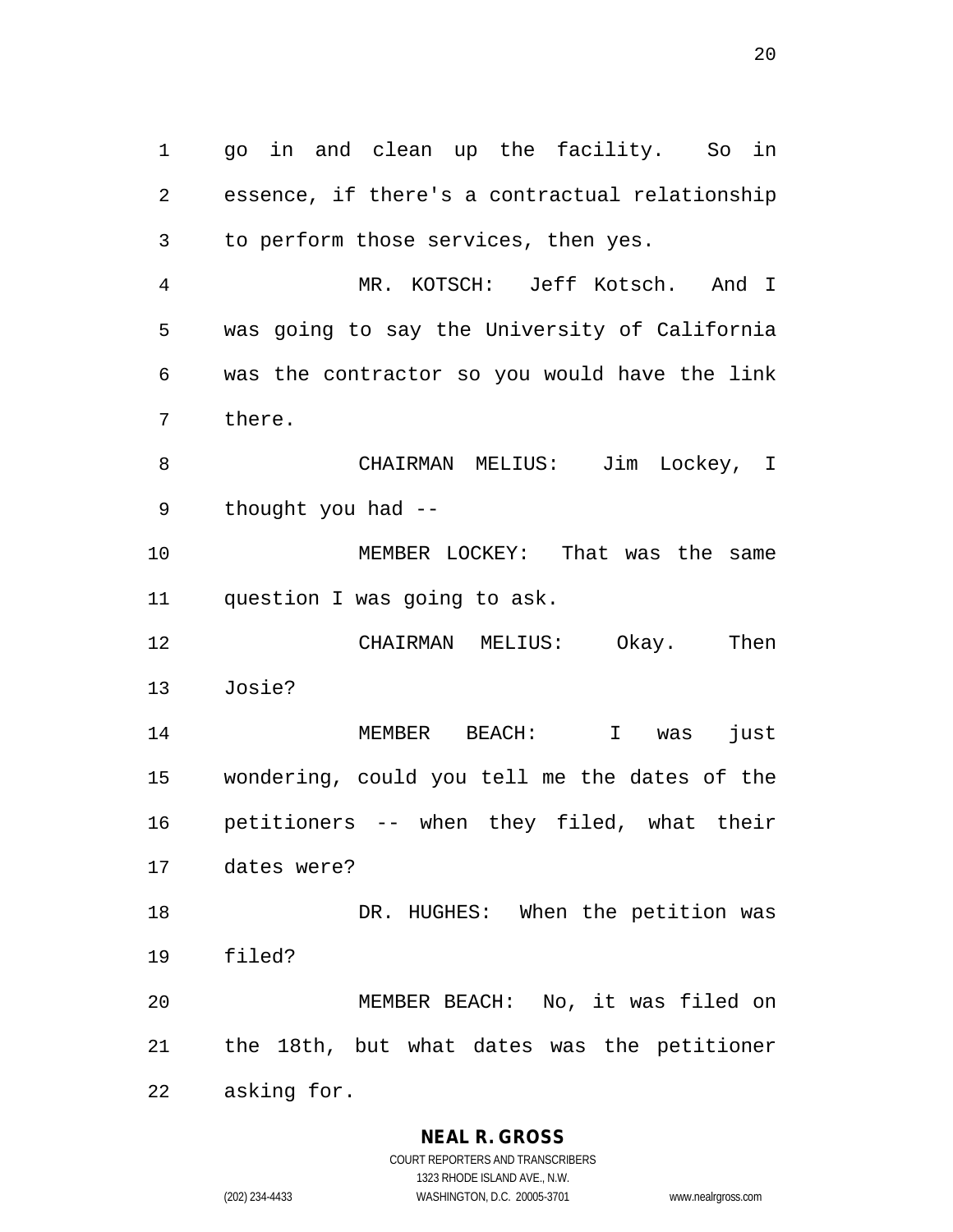DR. HUGHES: No, this was a petition that was solicited by NIOSH.

 MEMBER BEACH: Oh, it was solicited by NIOSH. Okay. Well, I understand that, I just was wondering if there was dates because you did mention it went to the present if there was other -- so, I understand, thanks.

 CHAIRMAN MELIUS: Is your question the cutoff or the --

 MEMBER BEACH: Well, I was just wondering if we're going to look into further dates past 61. I guess I wasn't asking it very well.

 CHAIRMAN MELIUS: Do you want to say anything about the cutoff?

 DR. HUGHES: The cutoff was determined with the site establishing a bioassay program starting in 1960 and as is the case with many bioassay programs, they hit a few bumps at the beginning so it wasn't very comprehensive until they had their methods

# **NEAL R. GROSS**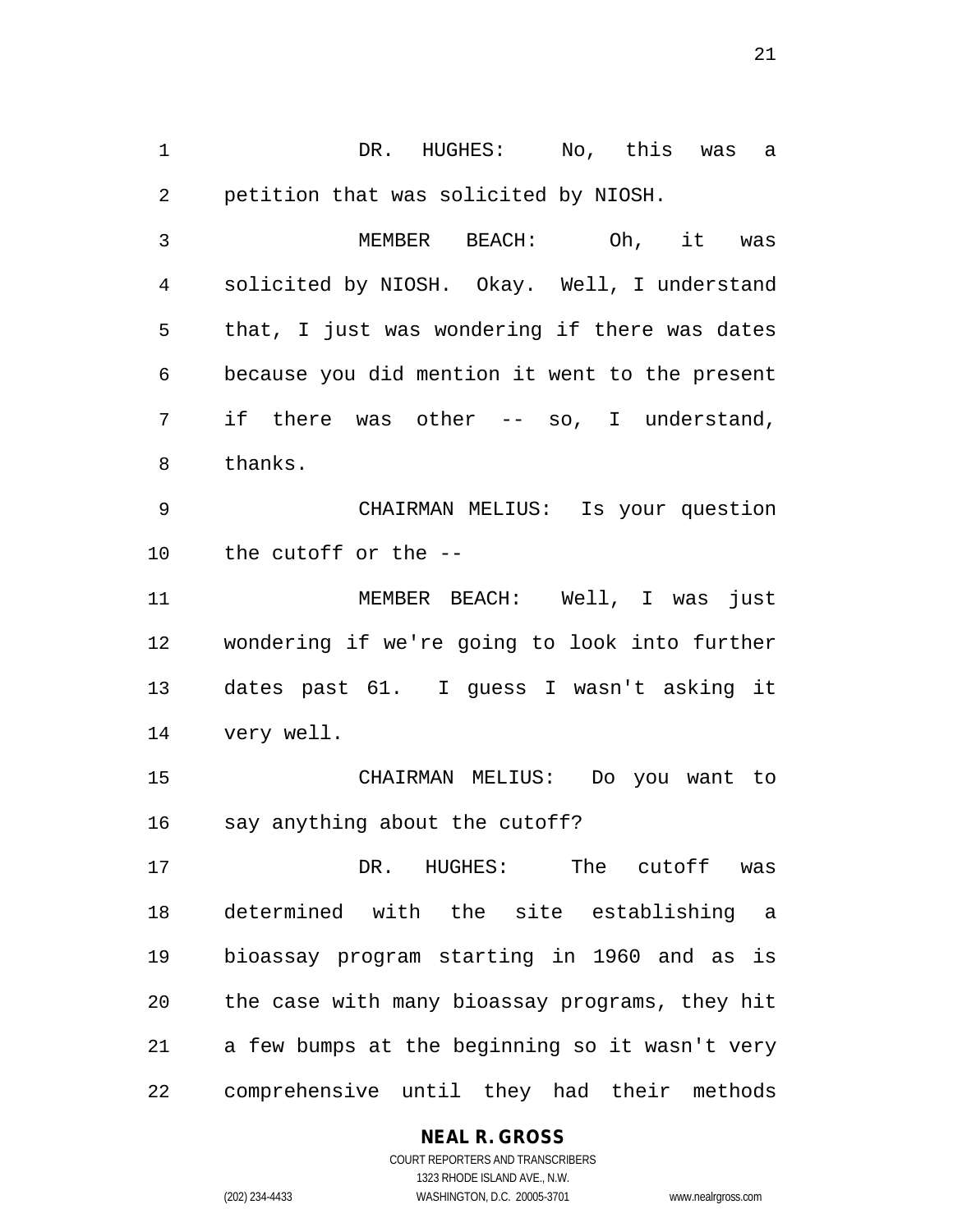established. That's the impression I get. And we actually know -- NIOSH was able to collect all the internal data at the site and the reason we know this, they started numbering their bioassay results starting at number one and we have all the information. It just -- the internal dosimetry team has determined that the cutoff should be 1962 to be conservative because the initial startup, it wasn't as comprehensive in scope as it should have been, maybe.

 CHAIRMAN MELIUS: Okay, thanks. Mark?

 MEMBER GRIFFON: I was just -- I was actually looking for the slide and I don't see it in what we have on our memory stick. But the slide you showed with the internal versus external versus what you can construct and can't construct. Oh, okay. 20 DR. HUGHES: This one? MEMBER GRIFFON: Okay, so you --

you do say you can reconstruct external dose

#### **NEAL R. GROSS**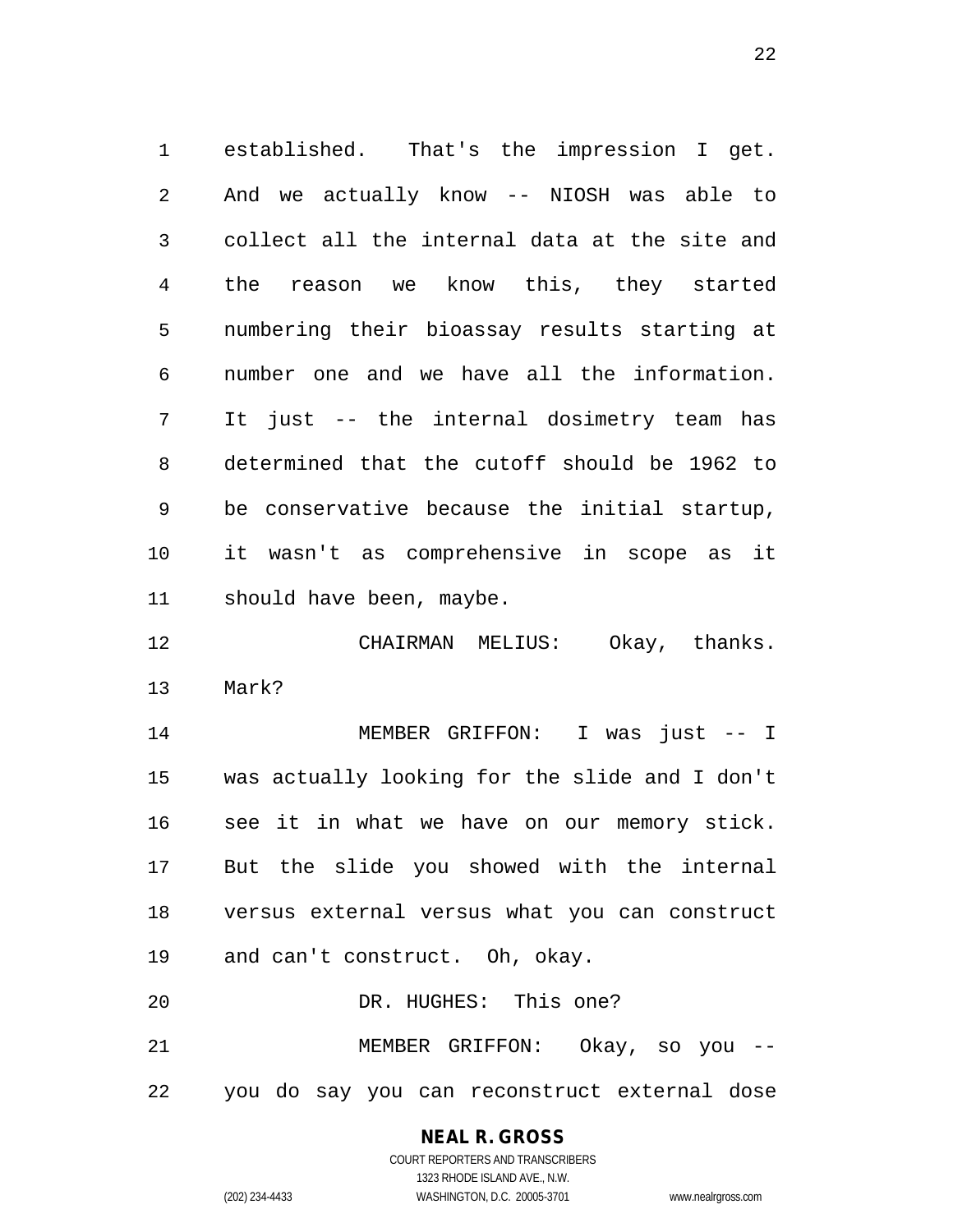after 48.

 DR. HUGHES: That's correct. MEMBER GRIFFON: And 42 through 47, there was just no badging at all, or? DR. HUGHES: Very limited. MEMBER GRIFFON: Very limited? DR. HUGHES: Essentially, if we received a claim with that early employment it would be hard for DOE to retrieve this data, to obtain the data with the claim. In a comprehensive research document all the records are there. There is some film badge data here and there, but it's just not -- not sufficient. MEMBER GRIFFON: And from 48 on, after 48 did they -- do you have any description of the external dose program? I mean, did they badge anyone who -- I guess what I'm getting at is, did they badge any worker who was likely to get into areas where they would have been exposed.

DR. HUGHES: Yes.

**NEAL R. GROSS** COURT REPORTERS AND TRANSCRIBERS

1323 RHODE ISLAND AVE., N.W.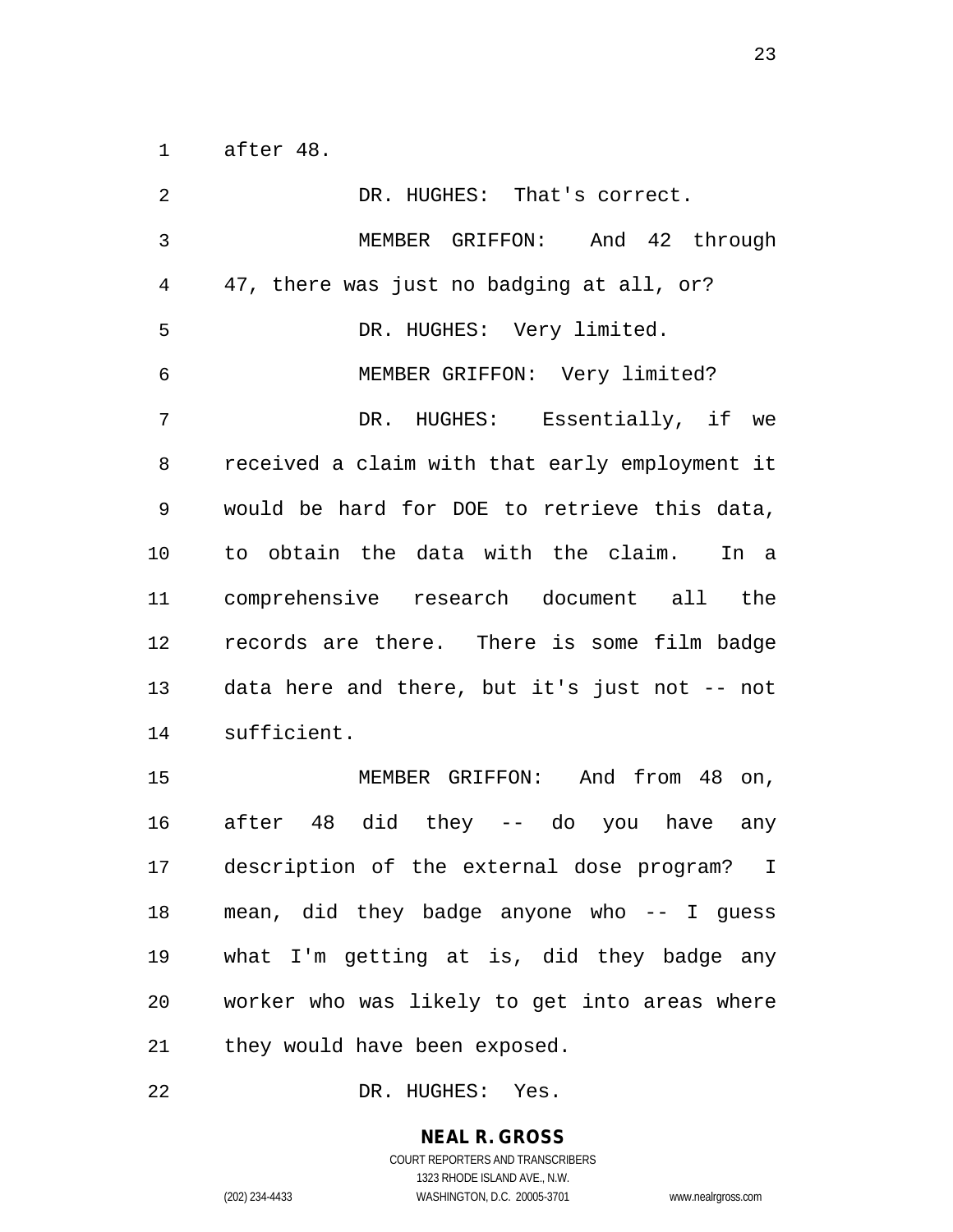MEMBER GRIFFON: Because I think you're talking about -- so they did badge -- DR. HUGHES: Yes, they did. MEMBER GRIFFON: -- all workers? DR. HUGHES: I wouldn't say all. MEMBER GRIFFON: Because then I would question why you had expanded the definition to include all workers at LBNL instead of just, you know. 10 DR. HUGHES: Yes. MEMBER GRIFFON: The question that we've dealt with many times, you know. Exposed or likely to be exposed, you know. Didn't have sufficient information to narrow it down, that Class Definition? That's what I'm getting at, I guess. DR. HUGHES: It would be very hard to narrow it down I imagine because the building -- this was a very spread-out site with many buildings involved. MR. RUTHERFORD: This is LaVon Rutherford. I would remind you; not only is

> COURT REPORTERS AND TRANSCRIBERS 1323 RHODE ISLAND AVE., N.W. (202) 234-4433 WASHINGTON, D.C. 20005-3701 www.nealrgross.com

**NEAL R. GROSS**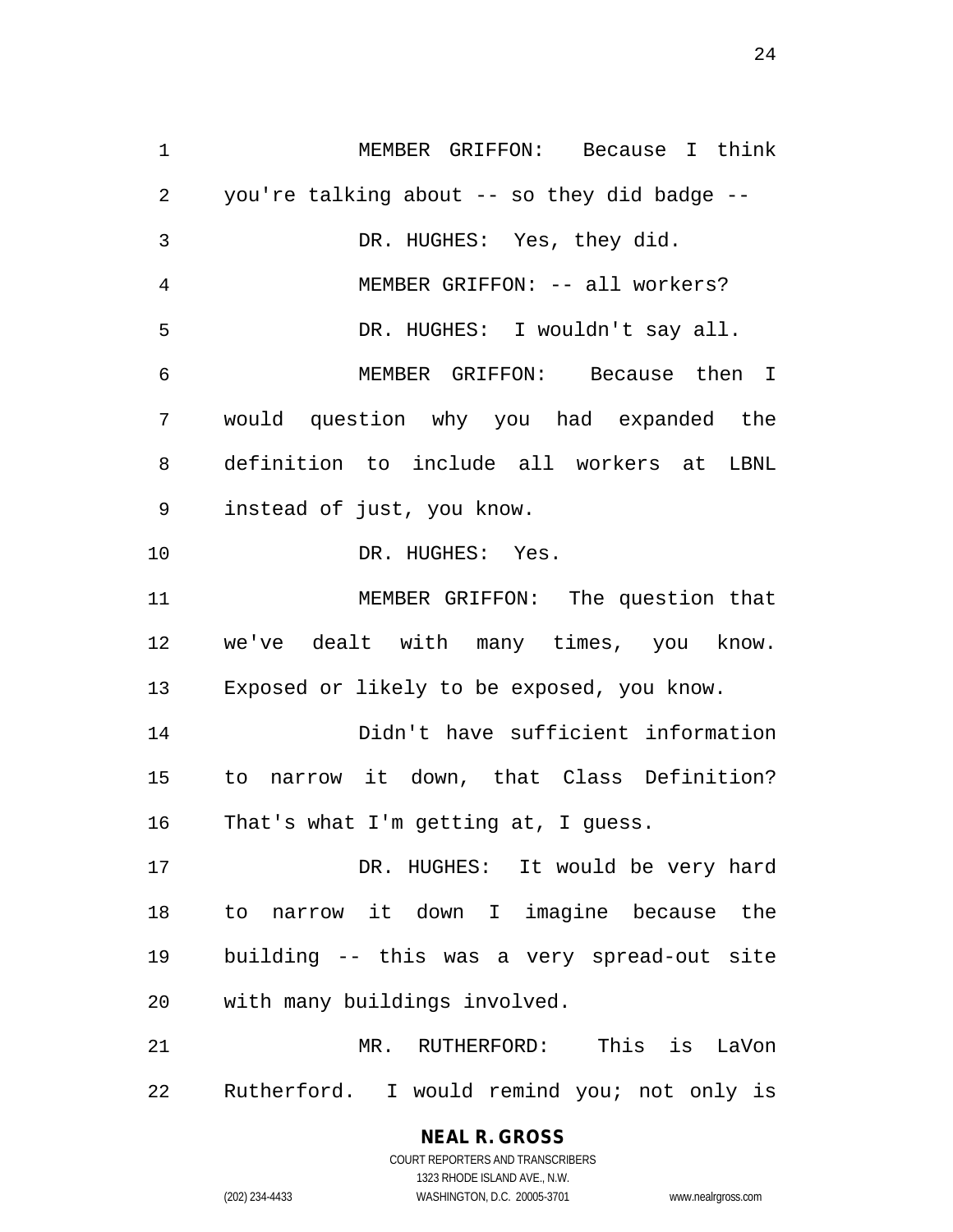it an external issue, it's internal. The internal actually is what expands the Class Definition to the end of the covered period at the end of 1961. So whether we could do external after 1947 or not, the internal is driving the Class period out through 1961.

 MEMBER GRIFFON: And you're saying, because of limited access controls, people even without badging could have got into areas where they could have internal exposures?

 MR. RUTHERFORD: That's correct. I think that the problem is we don't have enough knowledge of how much access control was there, nor do we have enough data. If we had indication that there was access controls, then we still need to have data that would actually support that access controls were adequate to prevent the people outside of those areas from getting exposed as well. And we don't have that information.

MEMBER GRIFFON: Okay. Because

**NEAL R. GROSS** COURT REPORTERS AND TRANSCRIBERS 1323 RHODE ISLAND AVE., N.W.

(202) 234-4433 WASHINGTON, D.C. 20005-3701 www.nealrgross.com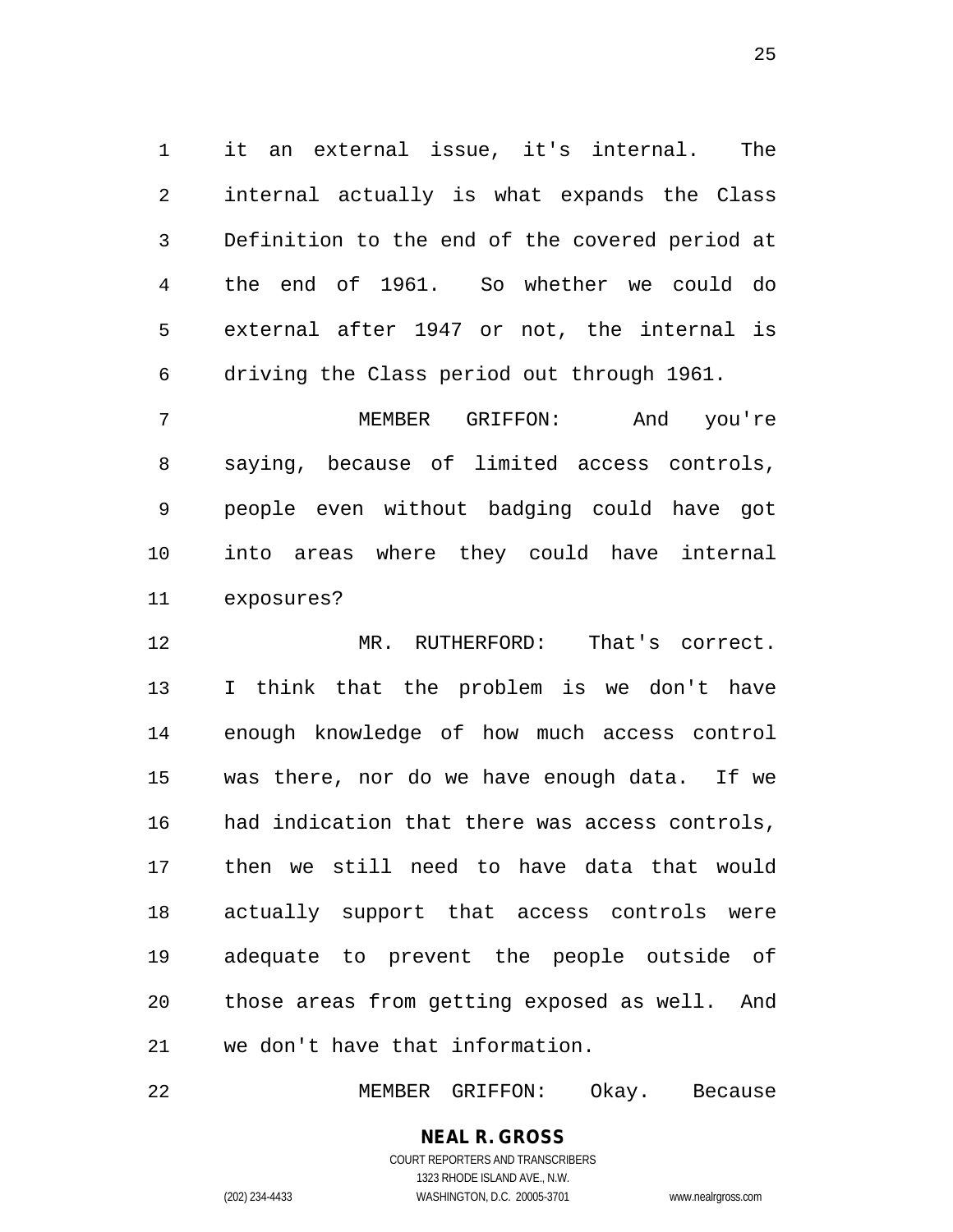I'm thinking back to -- and I know you're going to give us a summary maybe later on today or whenever, but I'm thinking back to situations like Y-12 when we had laboratory workers. And we also discussed the cyclotron issues and the question of whether people could have had access to those and therefore should be included in the Class, so. But I'll accept that explanation now, thanks. CHAIRMAN MELIUS: John, do you? MEMBER POSTON: I think it's a good point. CHAIRMAN MELIUS: Okay. David Richardson or Mike Gibson, do you have questions? MEMBER RICHARDSON: Yes, this is David Richardson. Can you hear me? CHAIRMAN MELIUS: Hold it a second. We need to turn the volume up so we can hear you. Okay. MEMBER RICHARDSON: I just wanted to follow up again on the external dosimetry

# **NEAL R. GROSS**

COURT REPORTERS AND TRANSCRIBERS 1323 RHODE ISLAND AVE., N.W. (202) 234-4433 WASHINGTON, D.C. 20005-3701 www.nealrgross.com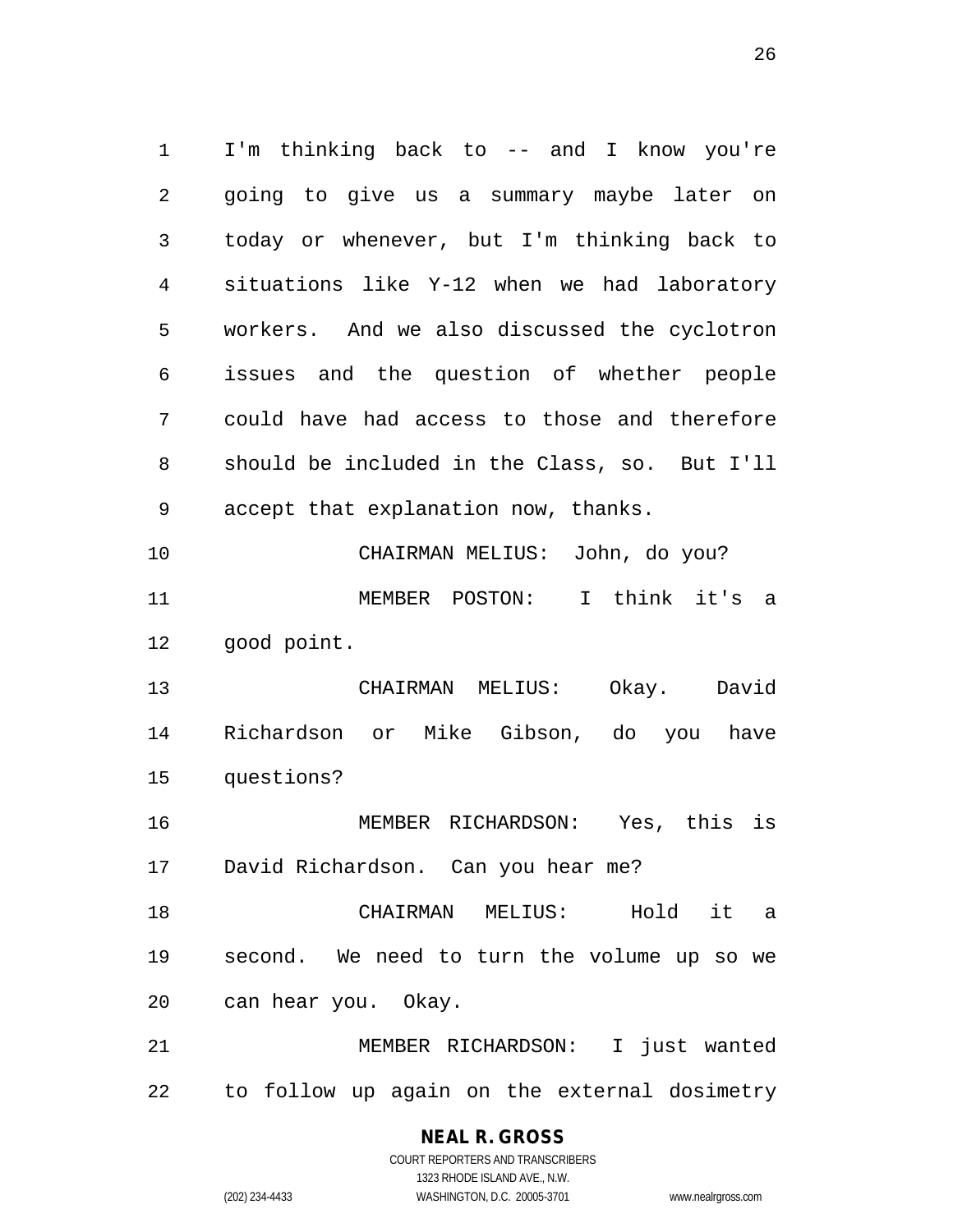issue because the contention is that, from January 1948 you were able to reliably estimate external doses for these workers. I mean, that was how I read the summary findings, and the consequence of that assertion is that it's the internal dosimetry which is driving the Class Definition and starting in 1962, there's adequate internal dosimetry information that you can stop the Class there. I'm still hung up on the external dosimetry and could you explain to me a little bit more how it is that the external dosimetry starting in 1948 was adequate for characterizing these doses?

 DR. HUGHES: Starting in 1948 the site had a film badge program in place and from the data we were able to obtain -- this is the claimant data as well as other data that was obtained during data capture. The film badge data would be available by a name, worker-name basis in form of summary sheets of individual film badge results.

# **NEAL R. GROSS**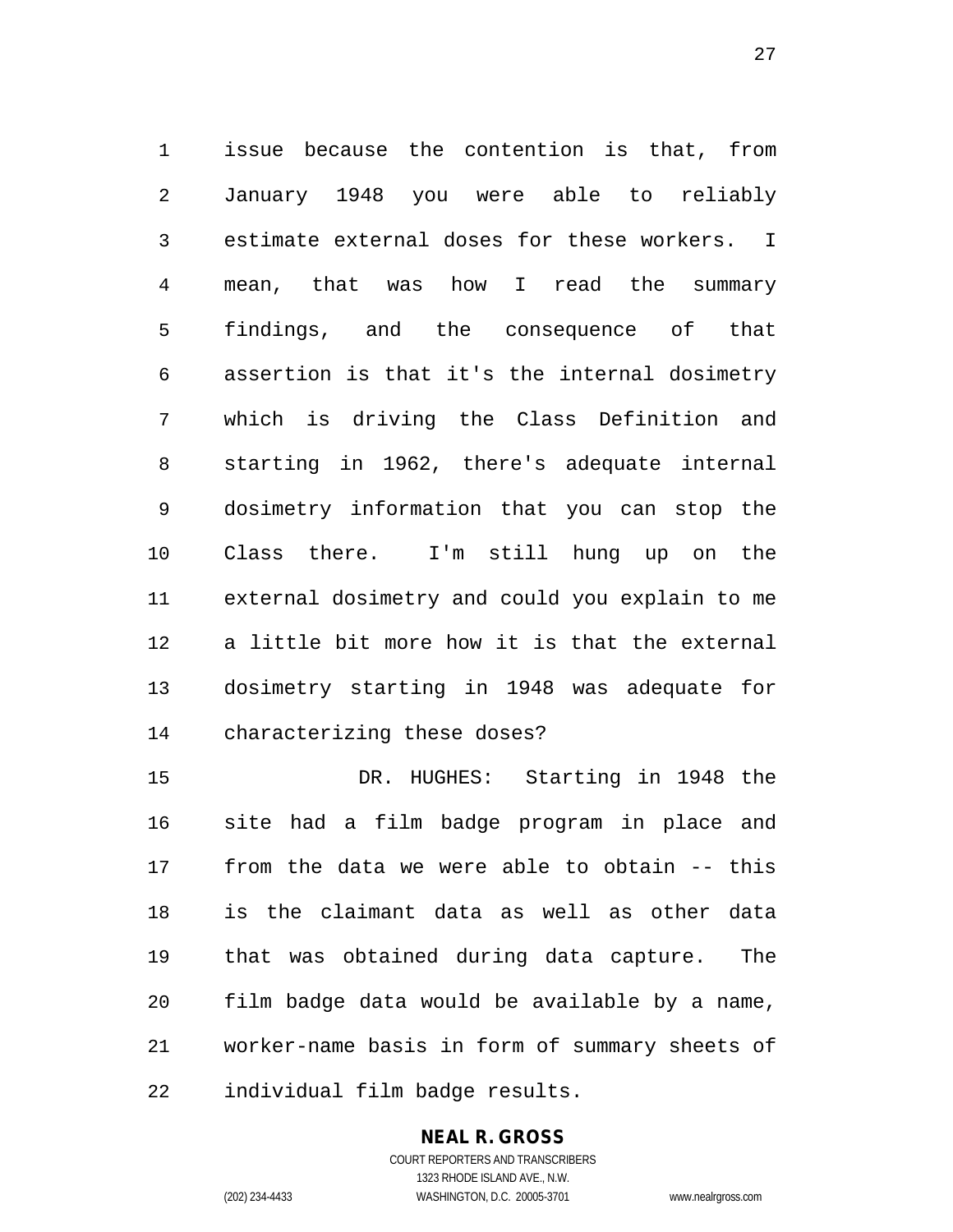MEMBER RICHARDSON: Yes, I mean I understand that there were dosimeters. You feel that the technology of a dosimeter in 1948 to characterize external exposures to let's say - - I mean there's going to be neutrons I'm assuming of relatively high energy that's all -- I would imagine it's a really complicated dosimetry problem here when you're working with cyclotrons and bombarding targets with extremely high-energy particles. Am I wrong about that?

 MR. RUTHERFORD: This is LaVon Rutherford. I just wanted to clarify one thing before we answer that question, and I don't think that - - I think Dr. Richardson has a very good point. I want to point out the fact that, whether we could reconstruct the external dose in 48 on is not going to change the Class Definition and our ability to do that external dose from 48 to 1962 is only going to help the non-presumptive cancers during that period. It will allow us a

#### **NEAL R. GROSS**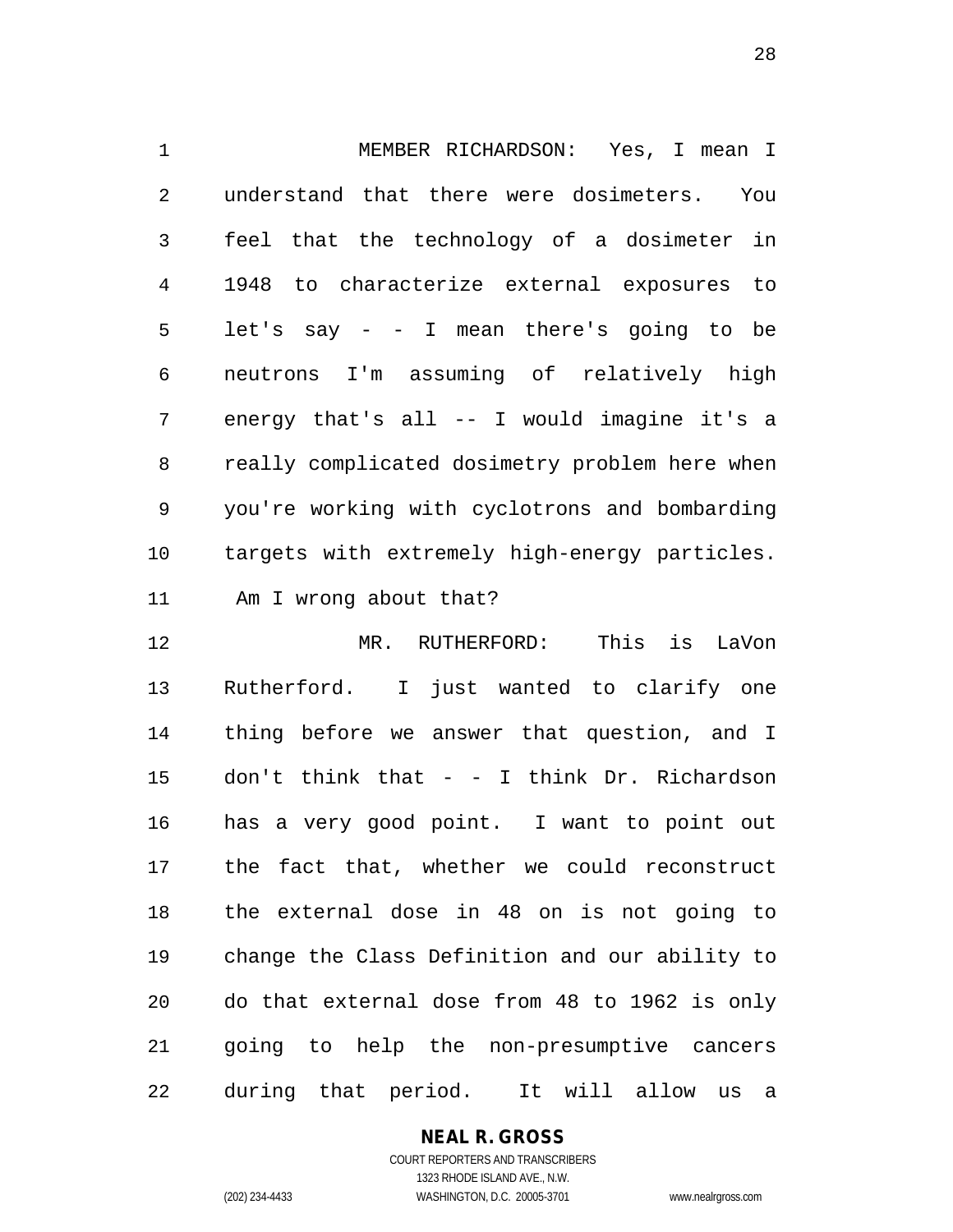recourse for those partial dose reconstructions to give them some dose, and I just wanted to point that out.

 MEMBER RICHARDSON: No, and I appreciated that, and that's how I initially read this was that the determination was sufficient without further consideration of the difficulties of the external dosimetry, and so I was willing to stop there, but then I was thinking about your logic for why starting in 1962. Because now we were able to deal with the internal dose problems because you feel like there's adequate bioassay. The implication has to also be, by that point, the external dosimetry program is adequate for you also to figure out the doses. Is that the case? So was a film badge dosimeter in 1962 -- were they using NTA films at this time at this site, or are you simply relying on the workplace monitoring, in which case you have to have sort of time and dose rate information?

#### **NEAL R. GROSS**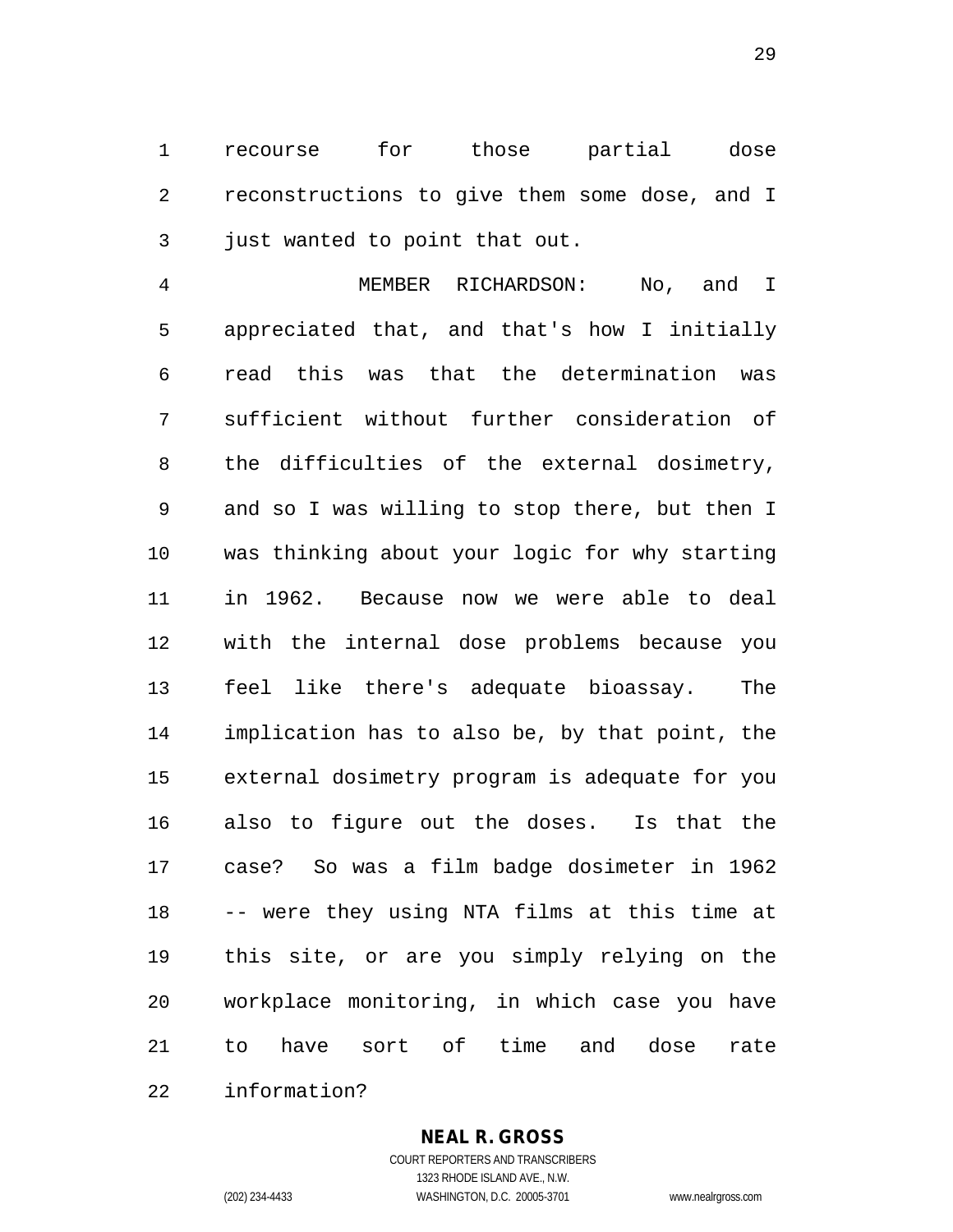believe they used NTA film, although I would have to go back and check what the report says. MEMBER RICHARDSON: Yes, I mean the description of the dosimetry that was in this document led me to think it was mostly film badge dosimetry. DR. HUGHES: It would have been beta/gamma, yes. CHAIRMAN MELIUS: John Mauro has a comment. DR. MAURO: Yes, this is John Mauro. I'd just like to point out to the Board that we were asked to perform a Site Profile review of Lawrence Berkeley. We've completed that review. It was sent to DOE for their clearance. I think we got it back. Within a week or so, you will be getting our review. The only reason I bring this is up is there's a lot of discussion of the very issue you're talking about: the effectiveness of

DR. HUGHES: No. By 1962 I

# **NEAL R. GROSS**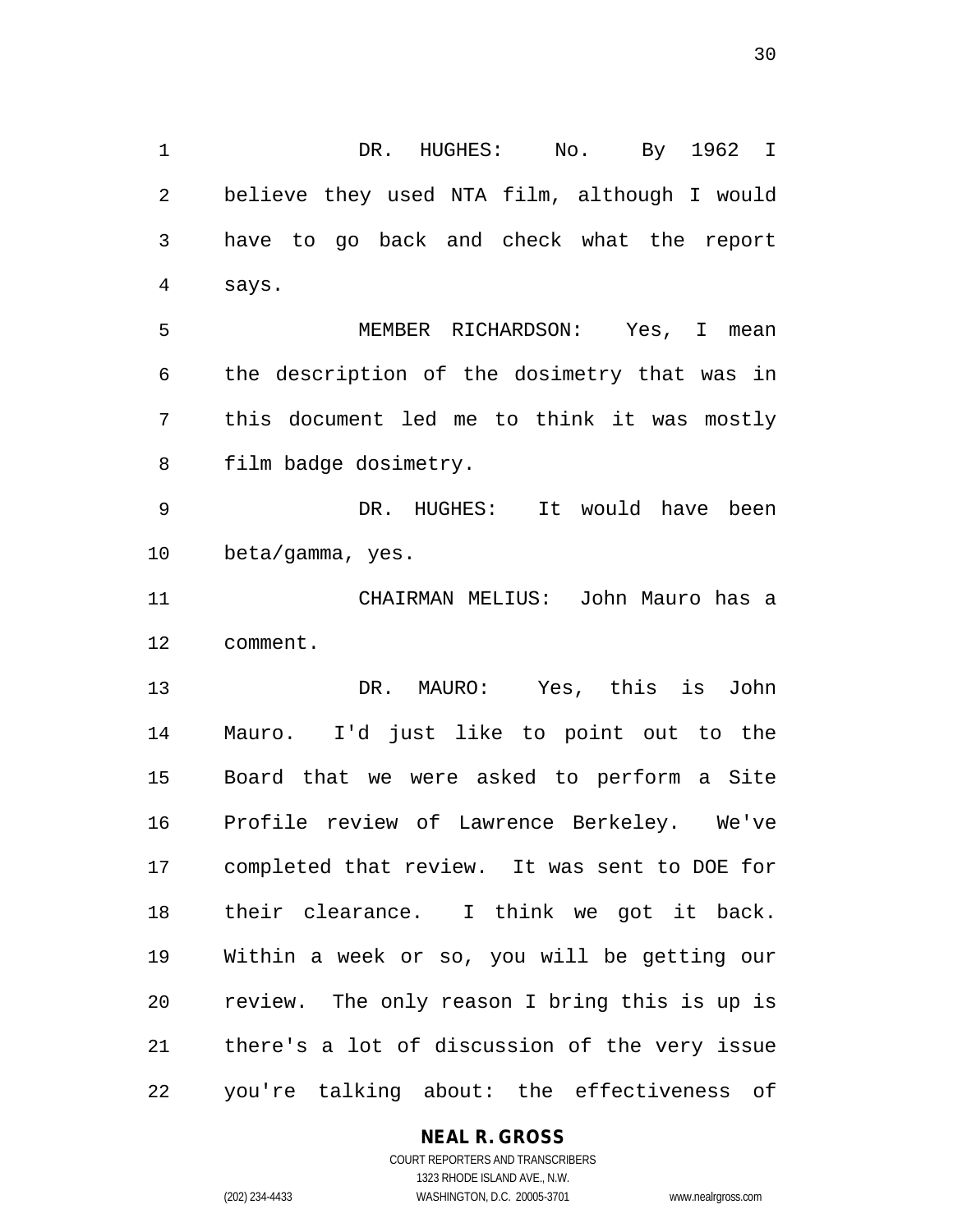external dosimetry in complex fields, issues related to internal dosimetry, so if we have a Site Profile Review I think that will enrich the discussion. Very shortly it will be showing up on your desk.

 CHAIRMAN MELIUS: And I would just add to that, I was going to ask you about that but also bring up that we do not have a Work Group on Lawrence Berkeley set up so it's one of the things to be considered on Thursday. And then in regards to your comments, David, when we approve an SEC we are silent on the issue of what NIOSH says it can do. We cannot review it. It's part of the review of the Special Exposure Cohort Petitions, we don't -- and if we haven't already sort of delved into it and approved it we just don't -- we're not commenting on whether or not it's feasible to do other types of exposures. So it's a good point, but just so you know that we're not basically stating anything one way or the other about the Board's views on that

# **NEAL R. GROSS**

COURT REPORTERS AND TRANSCRIBERS 1323 RHODE ISLAND AVE., N.W. (202) 234-4433 WASHINGTON, D.C. 20005-3701 www.nealrgross.com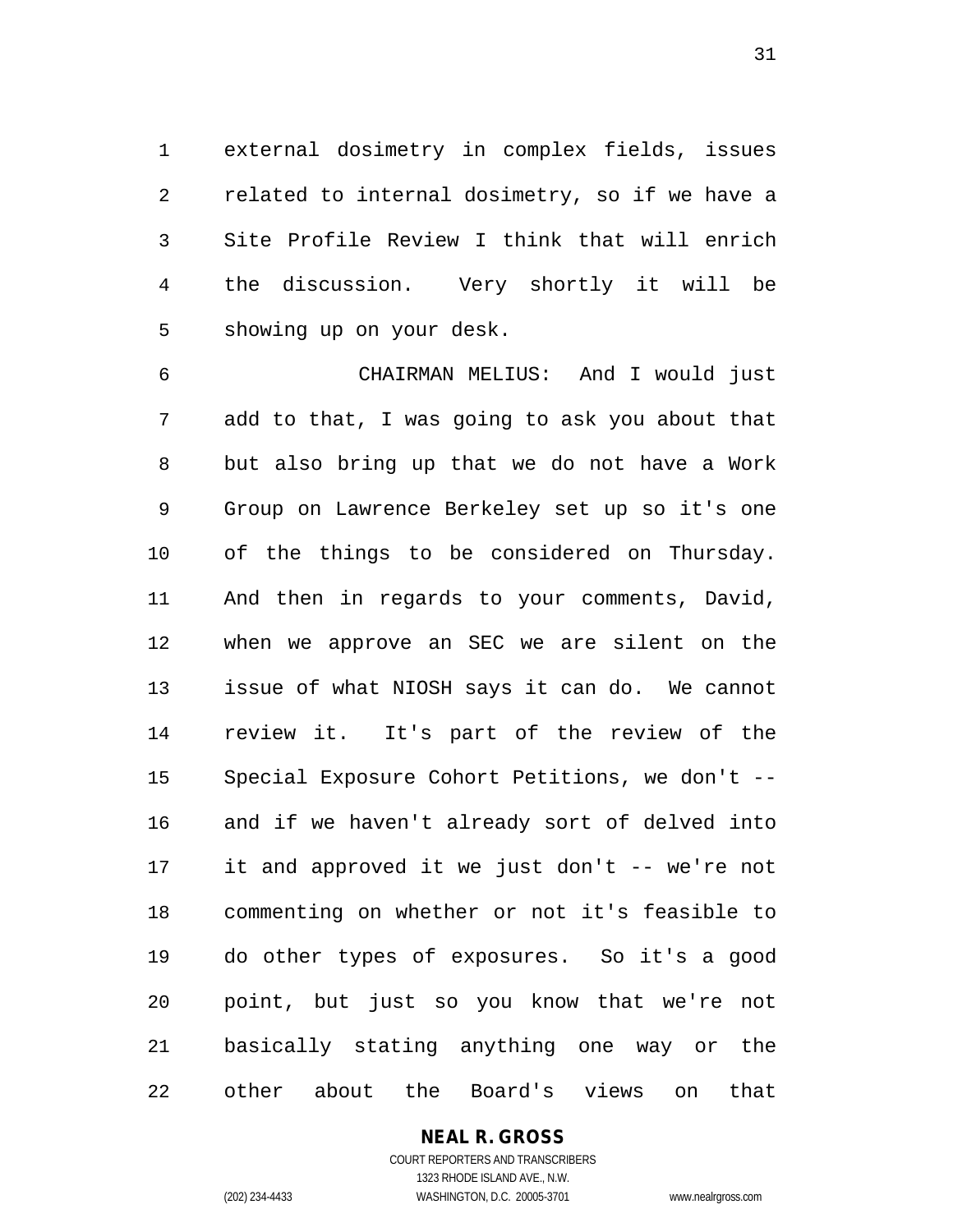particular claim or statement from NIOSH. Any other questions David?

 MEMBER RICHARDSON: No, that's it. MEMBER ZIEMER: And, David, this is Paul Ziemer. And it doesn't preclude extending the Class later if evidence shows that the monitoring was not adequate to reconstruct dose.

 CHAIRMAN MELIUS: Okay. Any other questions? If not, I think it's Bob's turn.

 MEMBER PRESLEY: Well, I'd like to make a motion that we accept this petition and the reason that I would like to do this, as you all know, that I worked at Y-12. I have been a historian for many, many years and have gone through a lot of the old papers and things about what was done at Lawrence Berkeley in the early days, and let me tell you what, this was the most classified operation in the United States at that time. If you weren't on this project you didn't get in to see what was going on. So I want you to

#### **NEAL R. GROSS**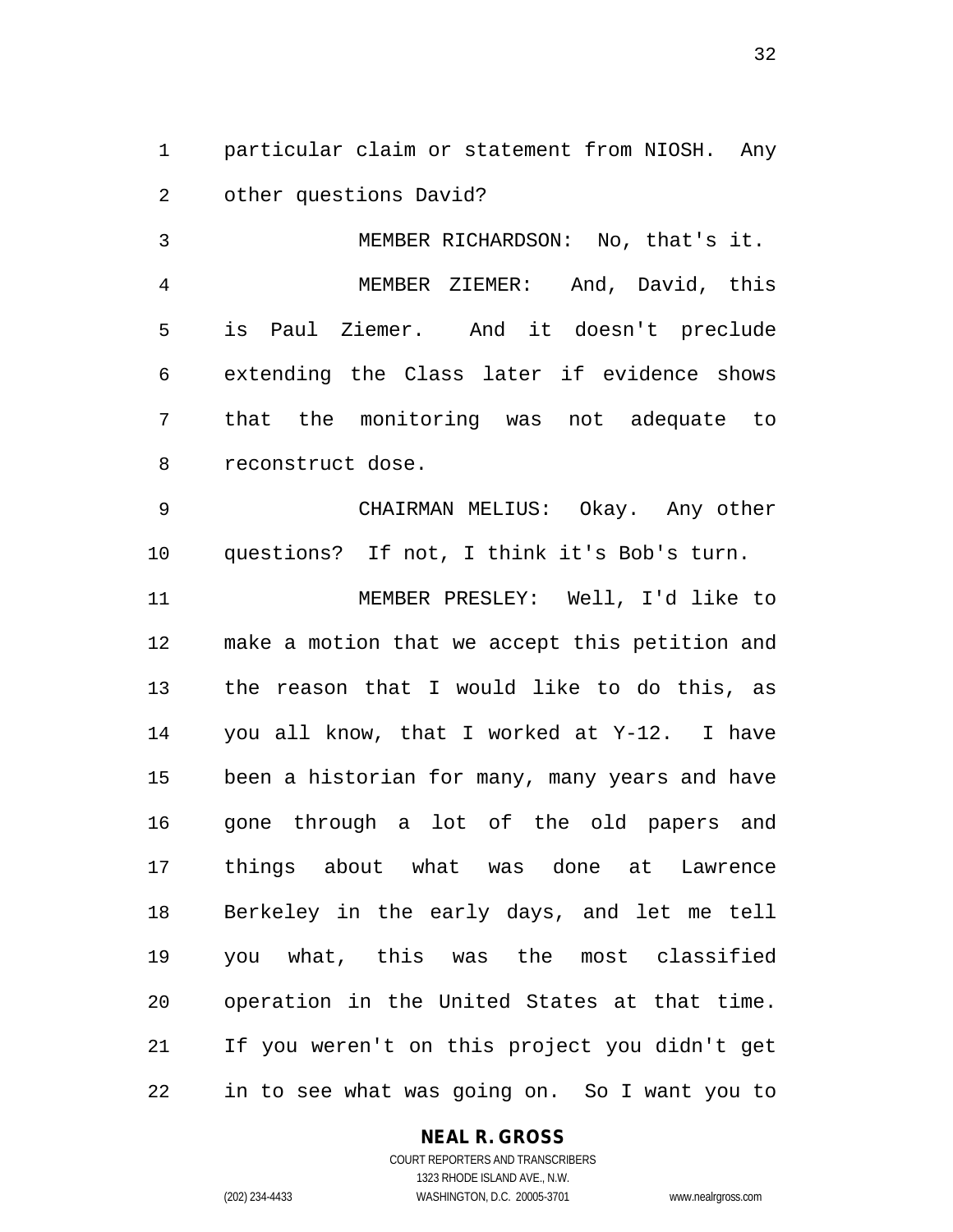remember that, but also back in the early days, we didn't have any -- this was all brand new science going on. They were trying to build the bomb, get uranium as fast as they could and it was a time of literal production experiment going on. So I would like to speak in support of this motion for the early years. CHAIRMAN MELIUS: Thank you, Bob. Do we have a second to his motion? MEMBER MUNN: Second. CHAIRMAN MELIUS: Wanda seconds the motion. Any further discussion? Okay. MR. KATZ: Okay, no discussion so roll call. So Ms. Beach? MEMBER BEACH: Yes. MR. KATZ: Mr. Gibson? Mike? MEMBER GIBSON: Yes, Ted. 18 MR. KATZ: Dr. Lemen? 19 MEMBER LEMEN: Yes. MR. KATZ: Dr. Melius? CHAIRMAN MELIUS: Yes. MR. KATZ: Dr. Poston?

# **NEAL R. GROSS**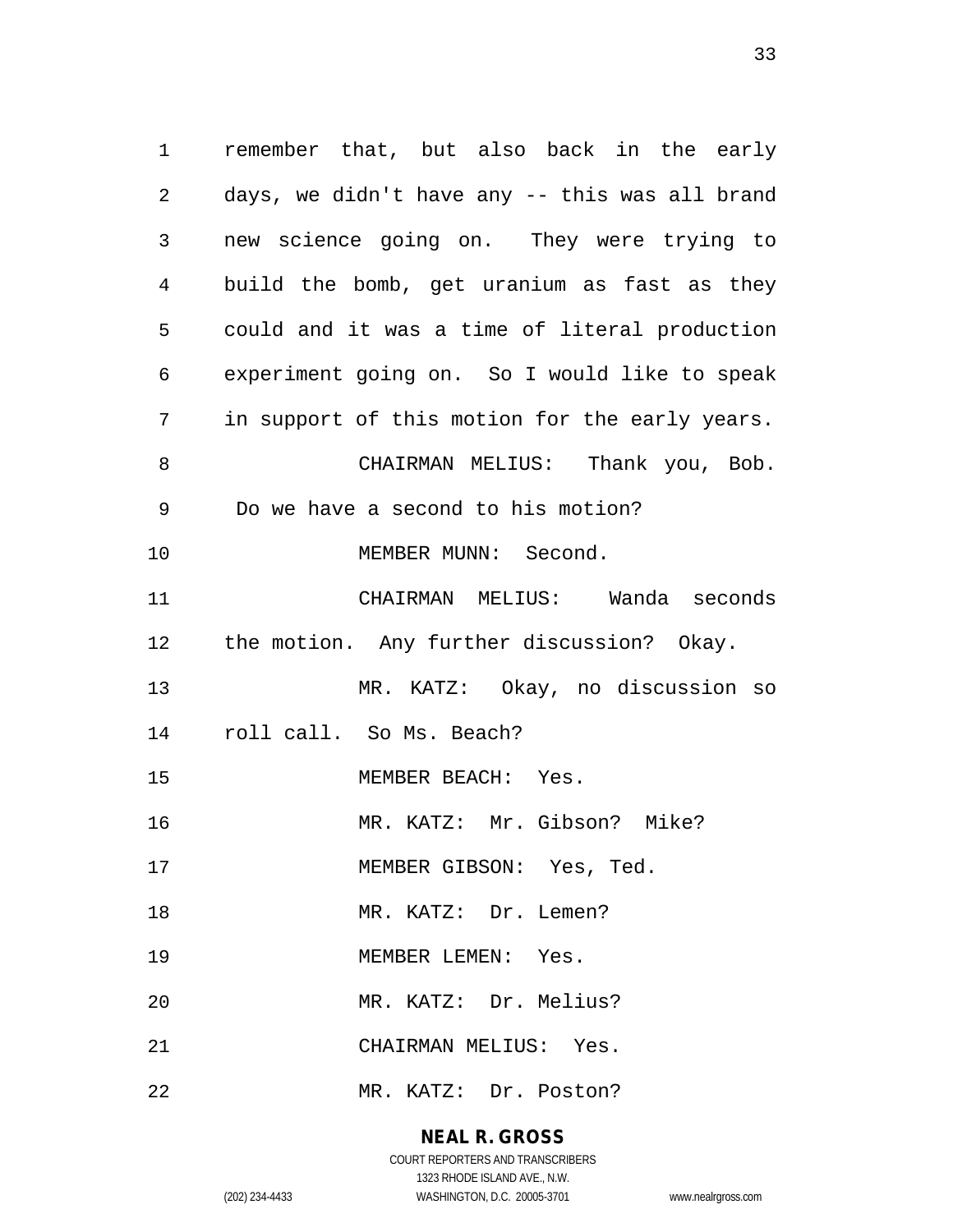| 1  | MEMBER POSTON: Yes.          |
|----|------------------------------|
| 2  | MR. KATZ: Dr. Richardson?    |
| 3  | MEMBER RICHARDSON: Yes.      |
| 4  | MR. KATZ: Mr. Schofield?     |
| 5  | MEMBER SCHOFIELD: Yes.       |
| 6  | MR. KATZ: Dr. Ziemer?        |
| 7  | MEMBER ZIEMER: Yes.          |
| 8  | MR. KATZ: Dr. Roessler?      |
| 9  | MEMBER ROESSLER: Yes.        |
| 10 | MR. KATZ: Mr. Presley?       |
| 11 | MEMBER PRESLEY: Yes.         |
| 12 | MR. KATZ: Ms. Munn?          |
| 13 | MEMBER MUNN: Aye.            |
| 14 | MR. KATZ: Dr. Lockey?        |
| 15 | MEMBER LOCKEY: Yes.          |
| 16 | MR. KATZ: Mr. Griffon?       |
| 17 | MEMBER GRIFFON: Yes.         |
| 18 | MR. KATZ: Mr. Clawson?       |
| 19 | MEMBER CLAWSON: Yes.         |
| 20 | MR. KATZ: Dr. Anderson?      |
| 21 | MEMBER ANDERSON: Yes.        |
| 22 | MR. KATZ: It's unanimous, 15 |

**NEAL R. GROSS** COURT REPORTERS AND TRANSCRIBERS

1323 RHODE ISLAND AVE., N.W.

(202) 234-4433 WASHINGTON, D.C. 20005-3701 www.nealrgross.com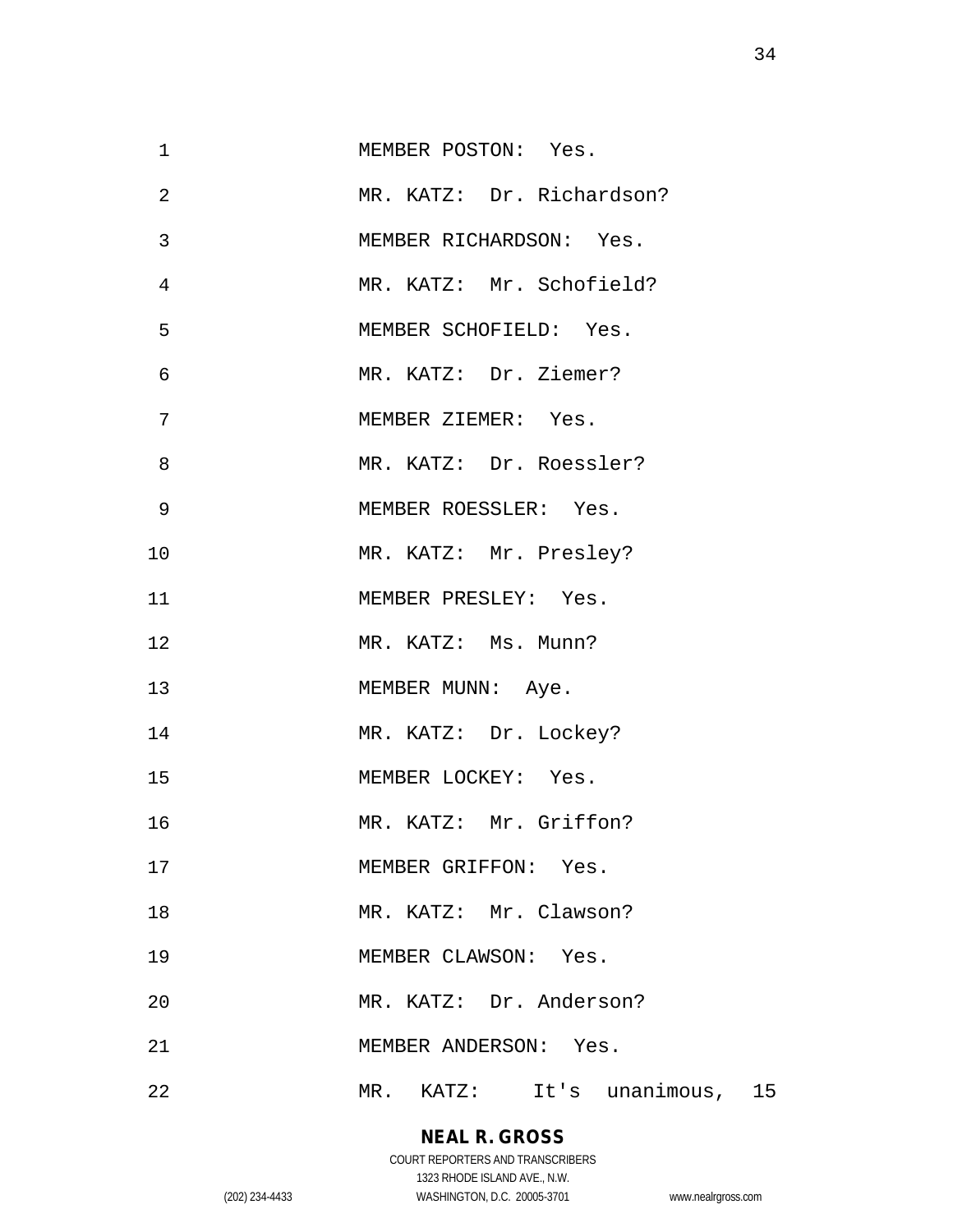votes in favor, one recusal: Dr. Field.

 CHAIRMAN MELIUS: Bill's in the back there. You can rejoin us.

 MEMBER LEMEN: Did you say that on Thursday we'll discuss setting up the Special Working Group on this?

 CHAIRMAN MELIUS: Yes. Normally on the last day of our meetings, we have more work time. I don't know if it's listed on the agenda today, but we usually then need to review both assignments to our contractor as well as the new Work Groups. And that is one of the ones that I think we need to consider. 14 MEMBER LEMEN: Thank you.

 CHAIRMAN MELIUS: Yes. Okay, we'll now turn to General Electric Evendale and Pete Darnell.

 MR. DARNELL: Good morning. My name is Peter Darnell. Appreciate the opportunity to come and speak to you about this Special Exposure Cohort Petition Evaluation for the General Electric Company,

**NEAL R. GROSS**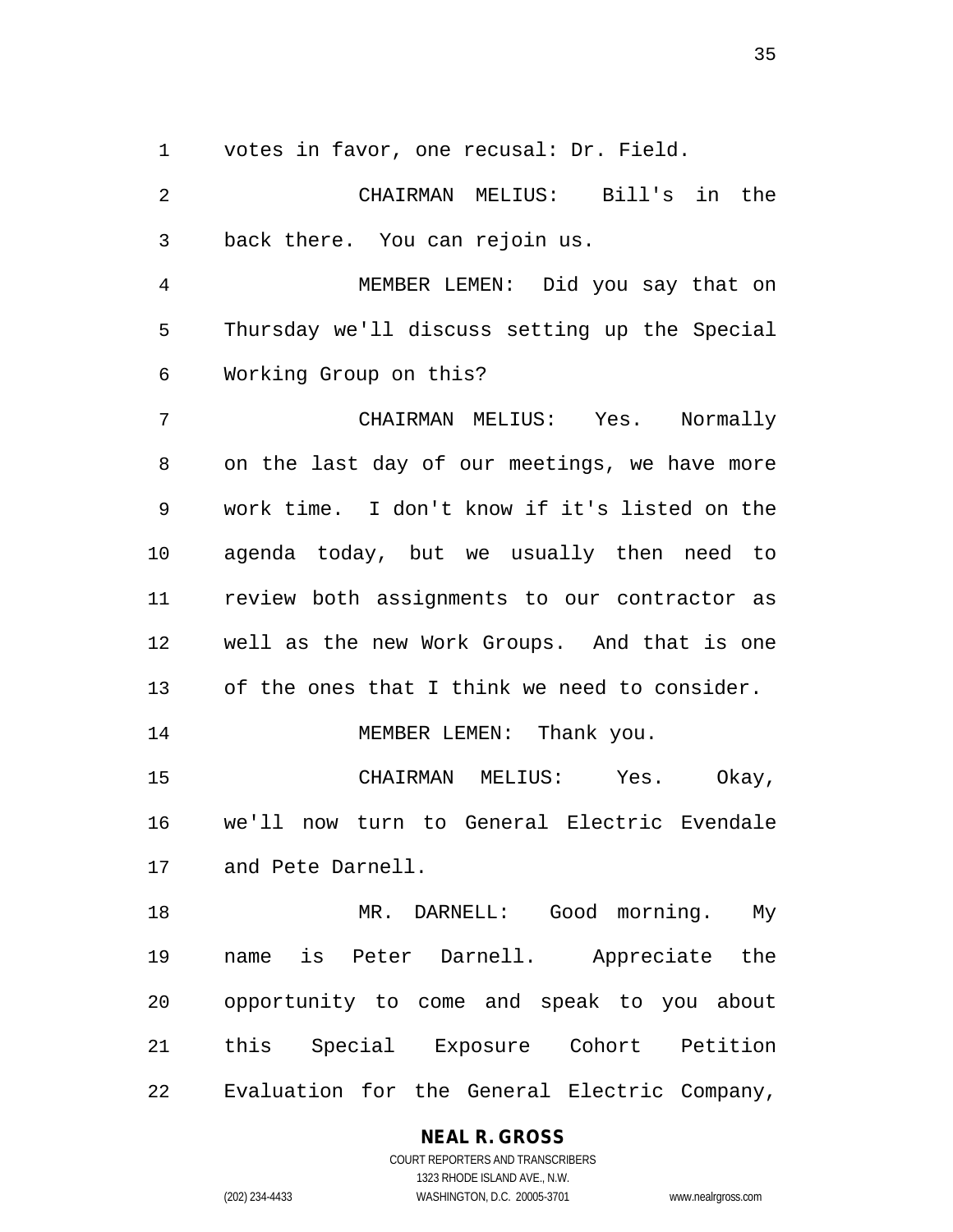Evendale, Ohio. NIOSH received the petition December 28, 2009. The initial proposed Class Definition was all employees of the Department of Energy and its predecessor agencies and their contractors and subcontractors who worked at GE Evendale from January 1, 1961 through June 30, 1970. Petition qualified for evaluation on the 29th of December and the evaluation report was issued January 20, 2010. A little bit of the history of the GE Ohio Site. The Atomic Energy Commission contract work began in 1961, ended June 30, 1970. We don't have a -- the actual start date, so we're assuming January 1, 1961. Contract work was scheduled for Buildings C and D, and certain smaller auxiliary structures. We don't have a complete list of all of those structures. Work was performed under a use permit through the U.S. Air Force. Custody of the facilities was returned to the Air Force on June 30, 1970 and that's the assumed end date of the AEC contract work.

# **NEAL R. GROSS**

COURT REPORTERS AND TRANSCRIBERS 1323 RHODE ISLAND AVE., N.W. (202) 234-4433 WASHINGTON, D.C. 20005-3701 www.nealrgross.com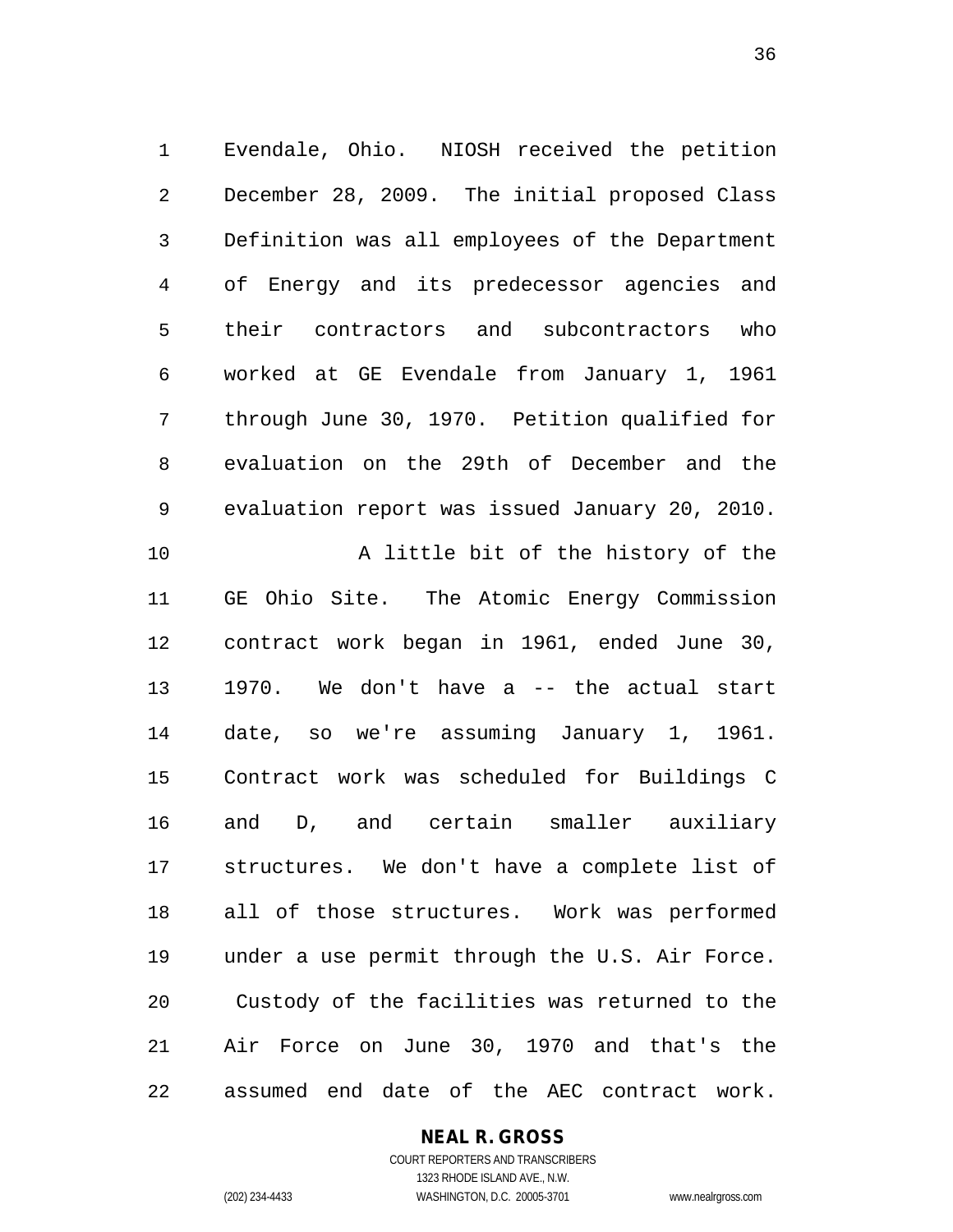Operations at the site included testing fuel element materials and high-temperature reactor materials, testing effects of radiation on refractory metals and alloys, examining radiation effects of beryllium oxide, examining fission product transport processes in reactor fuels, testing effects on clad uranium-oxide fuels in meltdown environments, developing process for intensification of thoria and calcination of thorium oxide in high-temperature furnaces. In other words, a lot of very dose-instructive processes.

 Buildings designated for the AEC contract like I said was Buildings C and D. This was an area called Air Force Plant 36. It's a 68- acre site within the GE Evendale Site. Approximately 3,000 employees had access to the area. Other buildings were used to support the work, no specific listing. There was a fenced area just north of Buildings C and D where radioactive materials were kept outside. It was a locked gate that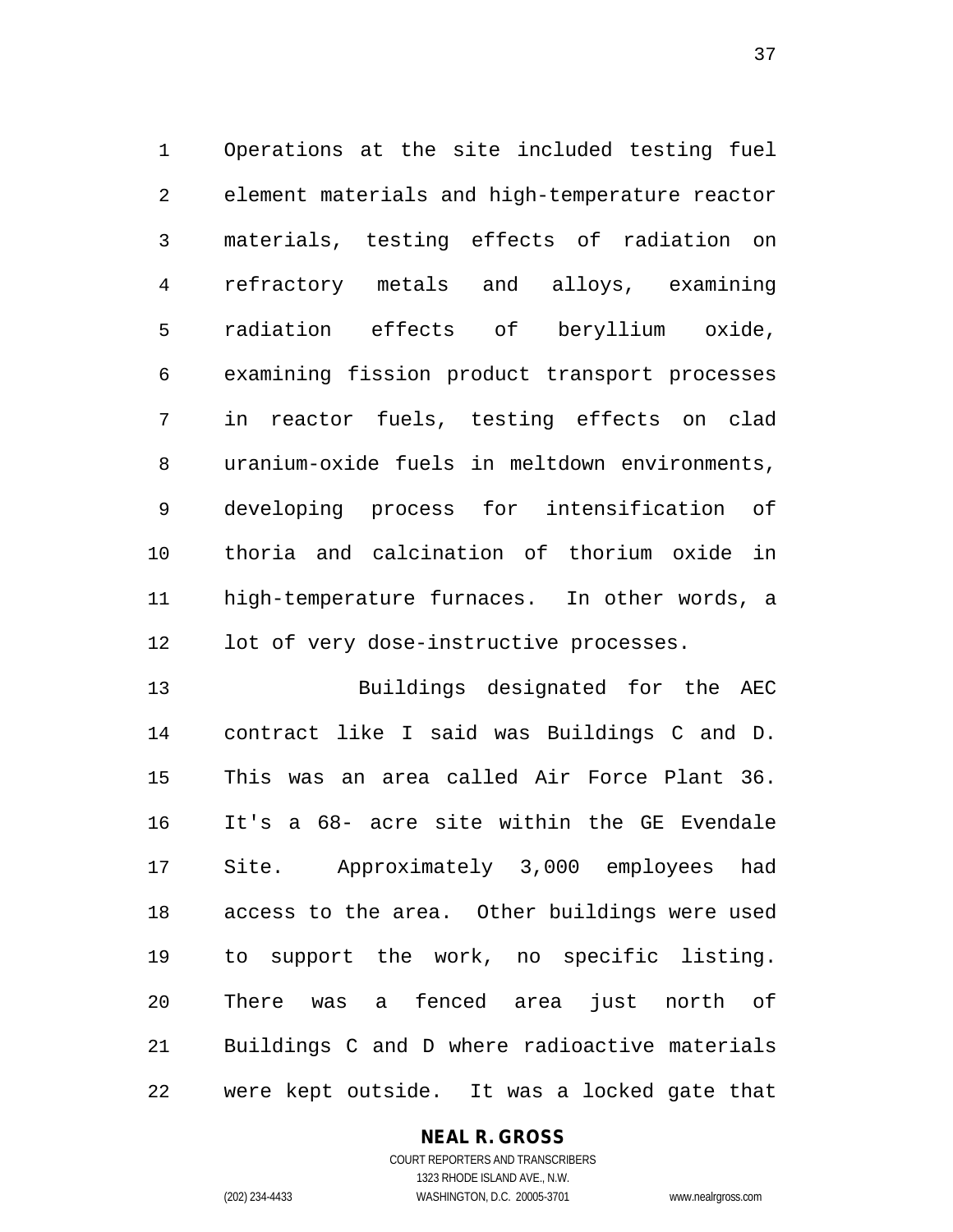separated access. NIOSH has been -- a little bit on data evaluation. NIOSH has been unable to collect detailed data describing the processes or equipment associated with these operations we've discussed. As a matter of fact, the majority of the information that we have is actually on the Aircraft Nuclear Propulsion project which is not part of the covered period. NIOSH was unable to collect detailed source term information related to the DOE and the AEC operations. We do have data that indicates the existence of thorium and fission product doses and there was monitoring for elemental uranium, enriched uranium and thorium in a bioassay program in the 1960s. The problem is we have no linkage between the bioassay data and any of the individual workers. NIOSH has found no documentation associating job titles or job assignments with the specific radiologic operations. We did do interviews with the Health and Safety manager for the time period

#### **NEAL R. GROSS**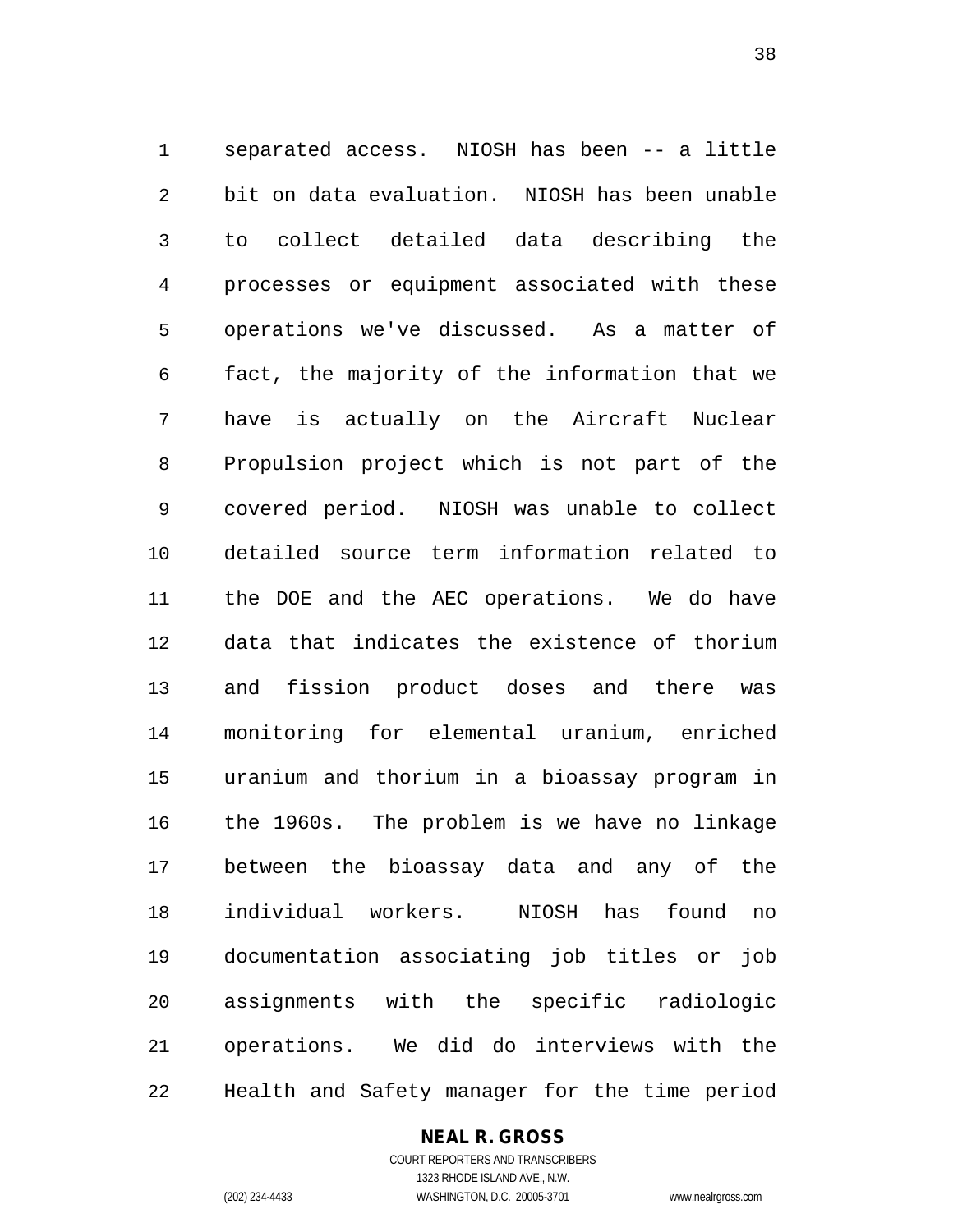of the AEC operations. He basically told us that personnel that were deemed at risk were monitored. But personnel had offices in the radiological areas and above the radiological areas that were not monitored. In other words, general office personnel were in the same areas intermixed with radiological operations personnel. Some were monitored, some were not. These permanent offices were in the mezzanines above the work areas of Buildings C and D. And the personnel were told to stay out of the radiological areas, but there was no physical access control.

 Radioactive contamination was spread from -- the director of Health and Safety said that contamination was spread from time to time into the corridors. It was cleaned up as it was found, but again, no real controls there. The radiological waste was stored outdoors north of Building D controlled by a locked gate. We found no documentation that shows access to the radiological work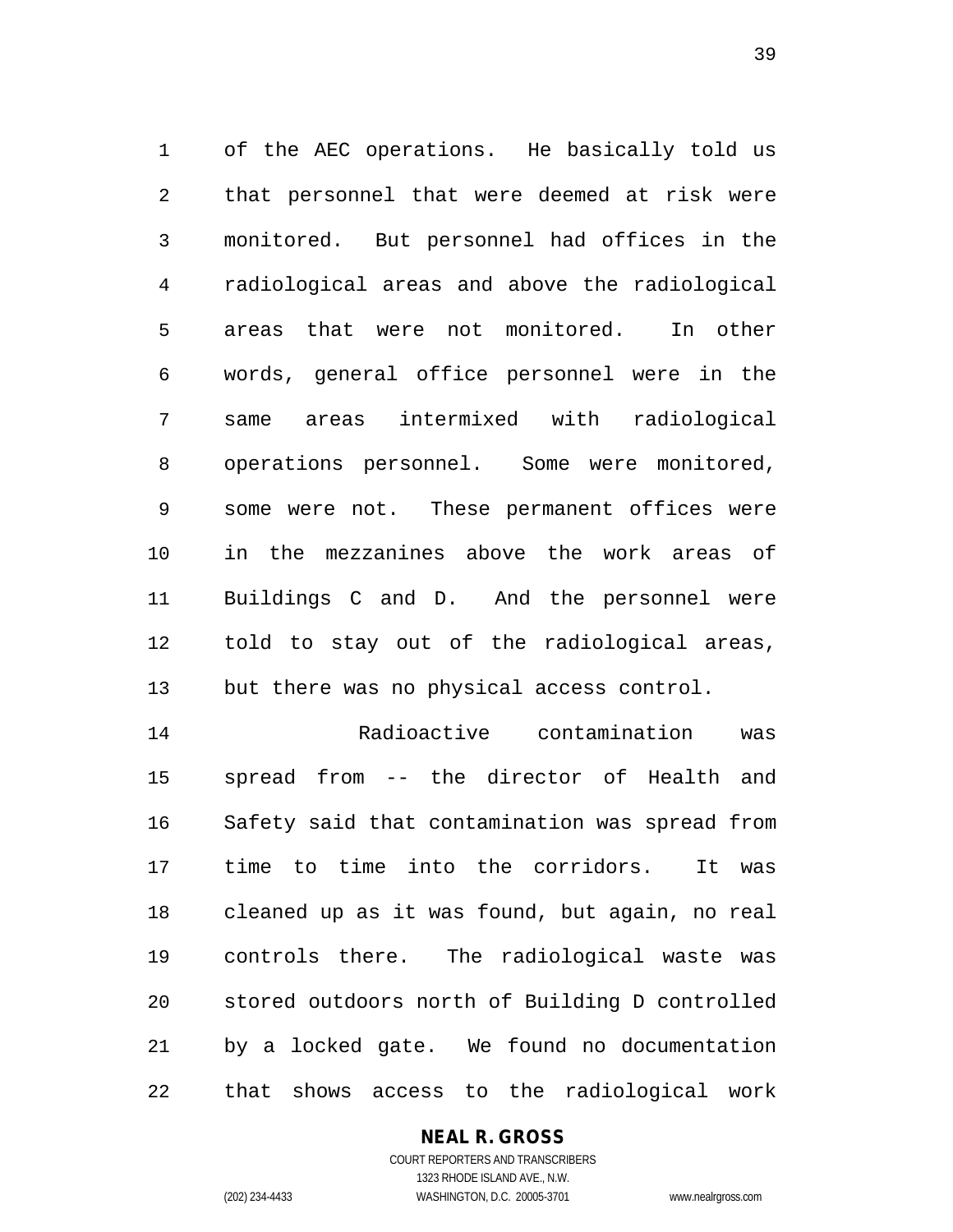areas was limited to operations personnel.

 Some of the information that was available through the ORAU Technical Information Bulletins case files within our NIOSH database and site research databases. We interviewed the Health and Safety manager of the General Electric facility, looked for information with the Ohio Department of Health and the Department of Energy, including the OpenNet repository in the Office of Scientific and Technical Information, or OSTI. And we did also look through the National Archive records. Only one of 127 GE Ohio claims contained individual internal monitoring data. DOE legacy management supplied uranium/thorium urinalysis results which I mentioned earlier for 1965 through 1968 and 1970 and the results are listed by a sample number. There's no work identifiers. We don't know to what work the bioassay belonged or to what worker the bioassay belonged. And the data we deem as insufficient for

## **NEAL R. GROSS**

COURT REPORTERS AND TRANSCRIBERS 1323 RHODE ISLAND AVE., N.W. (202) 234-4433 WASHINGTON, D.C. 20005-3701 www.nealrgross.com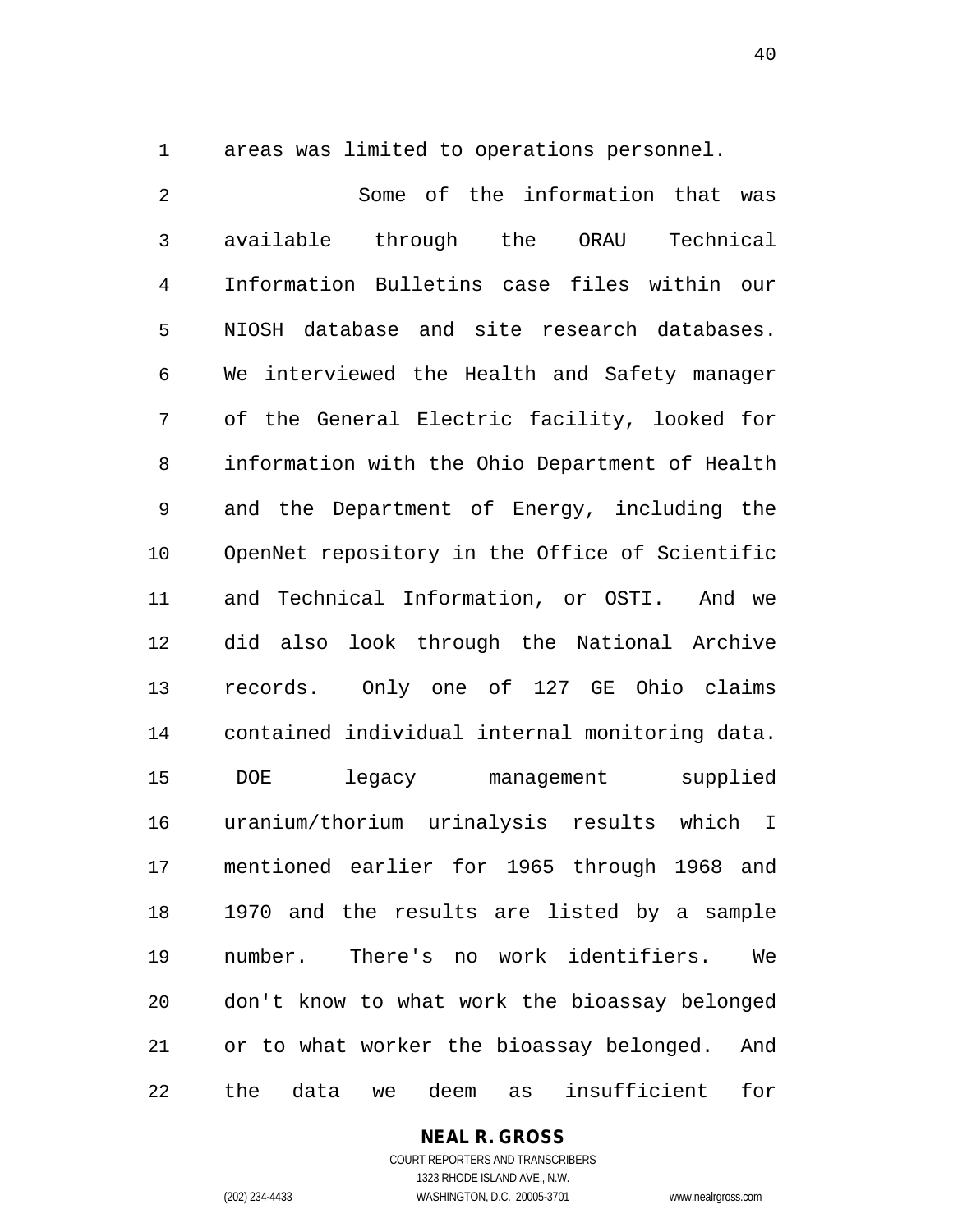development of coworker dose distribution.

 We've been unable -- NIOSH has been unable to locate fission product bioassay monitoring data for individuals for the period being evaluated. We've also been unable to locate sufficient data to allow for the estimation of internal dose for monitored GE Ohio workers. Thirty-two are for the external dosimetry, 32 of 127 of the claims had external monitoring data. But again, we don't know what work it went to, what jobs were the highest exposure potential jobs and we cannot at this time use that data for estimating a monitored dose or bounding the external dose.

 Radiological source term. Again, most of our information is about source term data for periods outside the AEC operations period. We do have some source term information for specific projects and experiments between January 61 and June 30, 62, but the data again does not identify operations with the highest exposure

**NEAL R. GROSS**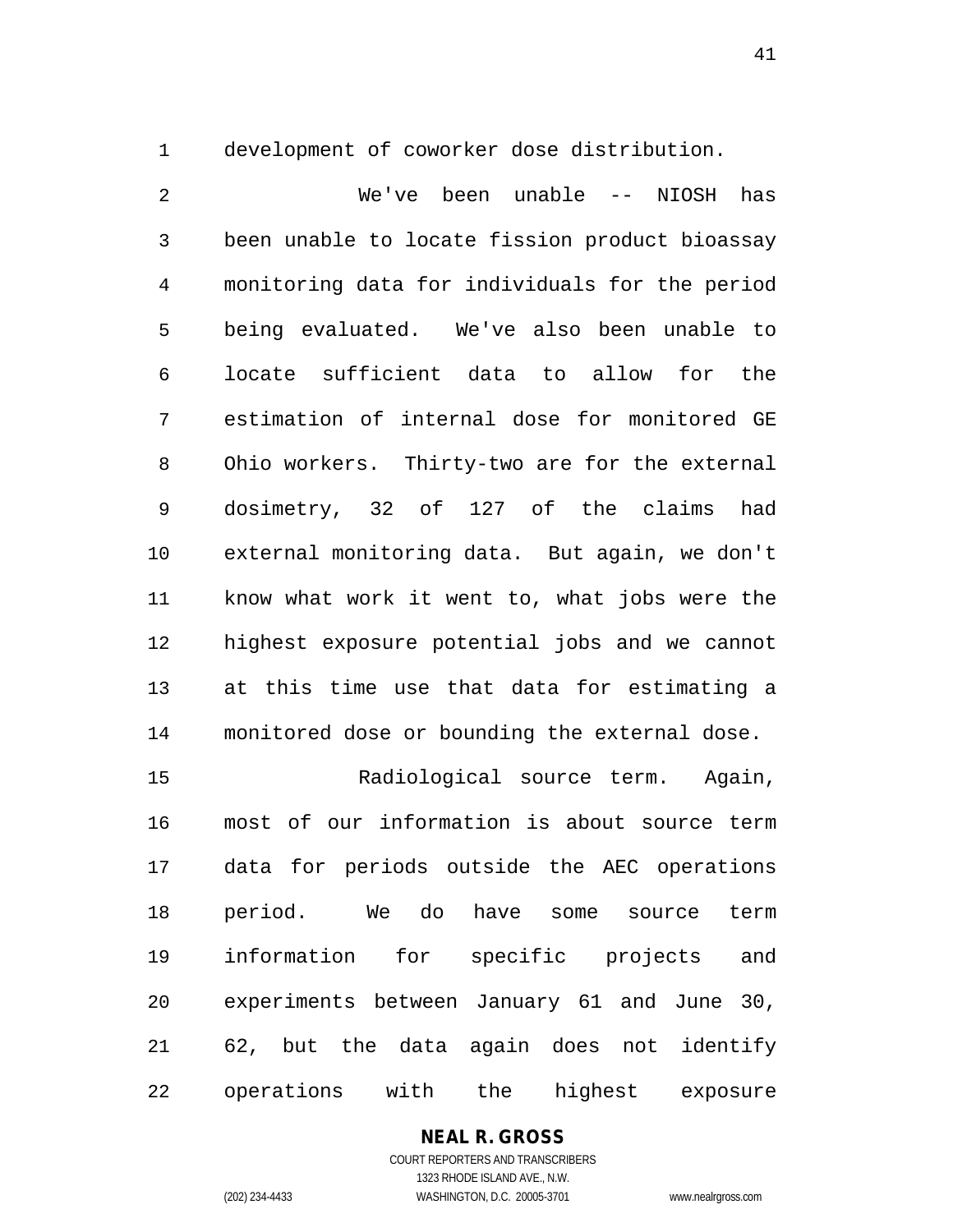potential. NIOSH has found insufficient source term information to allow us to sufficiently and accurately perform dose reconstruction. And we performed the two- pronged test: feasibility and health endangerment. Medical exposures we found using ORAU TIB-0006 that we could perform diagnostic X-ray dose reconstruction.

 Internal exposures were evaluated and NIOSH has determined there was insufficient personnel workplace monitoring data to estimate potential magnitude of internal doses from exposure to uranium, thorium or fission products. There's also insufficient documentation to define the total quality -- quantity of the source term or to bound the internal dose from uranium, thorium and fission products. Whenever data that we do find in the existing claims or future claims we intend to use for non-presumptive dose reconstruction to the extent that the data fits current NIOSH procedures. For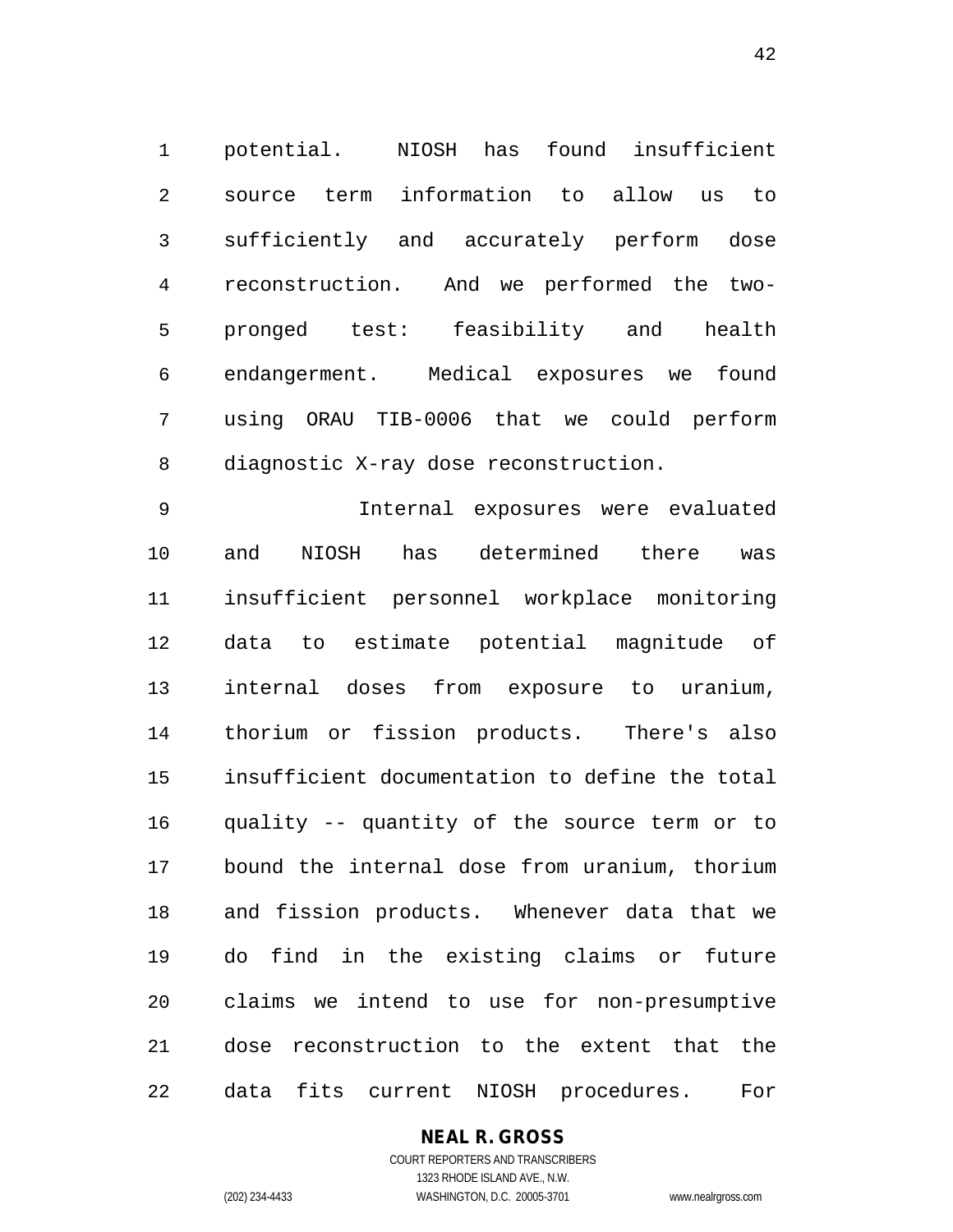external exposures we evaluate the available personnel and workplace monitoring data enough to know that the external dosimetry data is very scarce and there's insufficient data on the nature and extent of the radiological source term. And again, adequate documentation of the monitoring practices does not exist. And with the external data we -- NIOSH intends to use it to -- for individual claims to perform dose reconstruction for the non-presumptive cancers.

12 The proposed Class Definition: all employees of the Department of Energy, its predecessor agencies and their contractors and subcontractors who worked at the General Electric Company in Evendale, Ohio from January 1, 1961 through June 30, 1970 for a number of work days aggregating at least 250 work days occurring either solely under this employment or in combination with work days within the parameters established for one or more other Classes of employees included in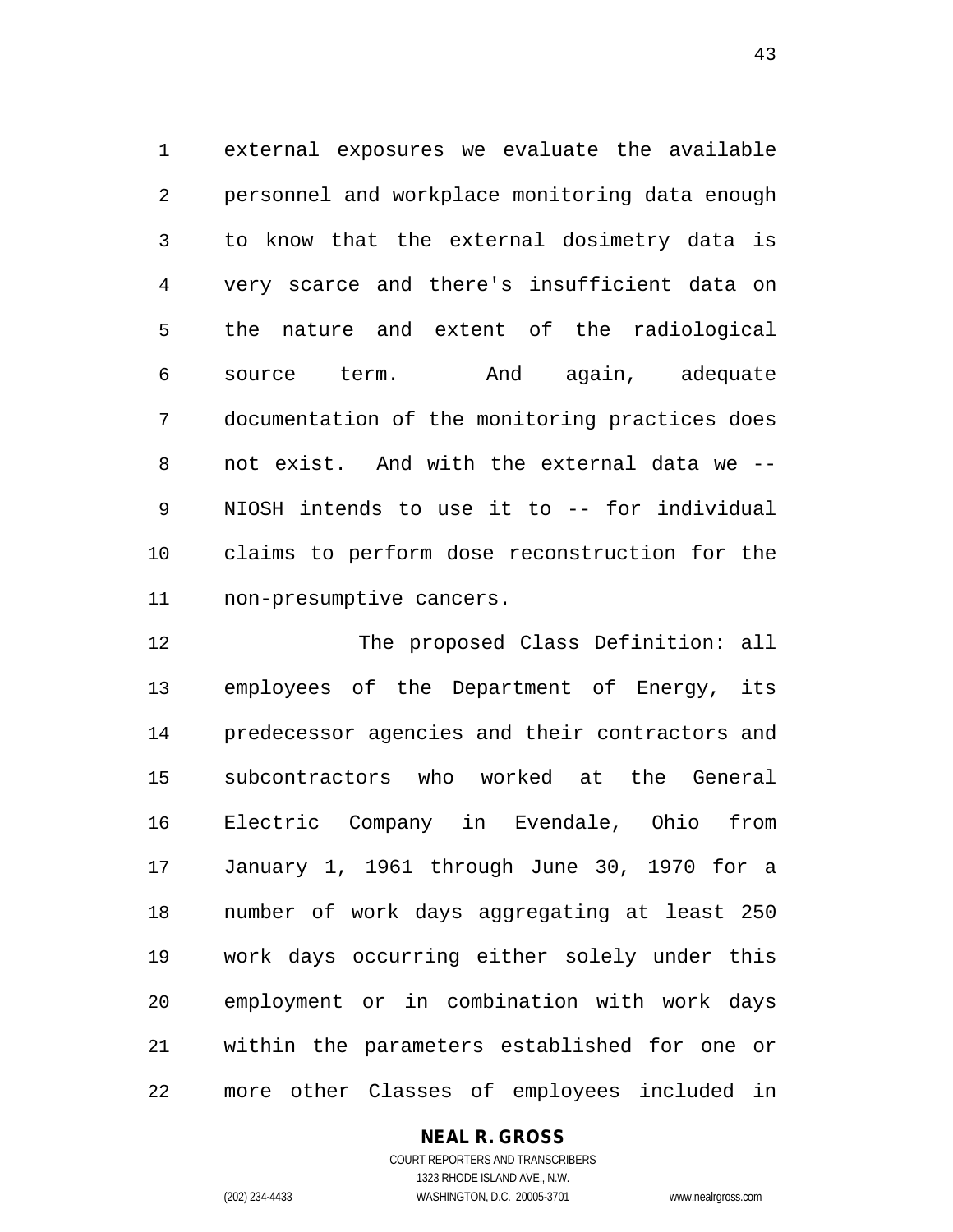the Special Exposure Cohort. NIOSH has determined it's not feasible to complete dose reconstructions for sufficient accuracy for the General Electric Company of Ohio and that the health of the employees may have been endangered. In summary, dose reconstructions are not feasible for all periods of AEC operations with the exception of occupational medical X-ray. That concludes my presentation. Questions?

 CHAIRMAN MELIUS: Thank you, Pete. Anybody have -- I'll start off then. I just want to try and understand the Class Definition. If I recall from living in Cincinnati this is quite a large facility.

MR. DARNELL: Yes, it is.

 CHAIRMAN MELIUS: And so you're including everybody that worked in the entire facility would be eligible under this definition?

 MR. DARNELL: That's correct. CHAIRMAN MELIUS: Okay. That's

> **NEAL R. GROSS** COURT REPORTERS AND TRANSCRIBERS 1323 RHODE ISLAND AVE., N.W.

(202) 234-4433 WASHINGTON, D.C. 20005-3701 www.nealrgross.com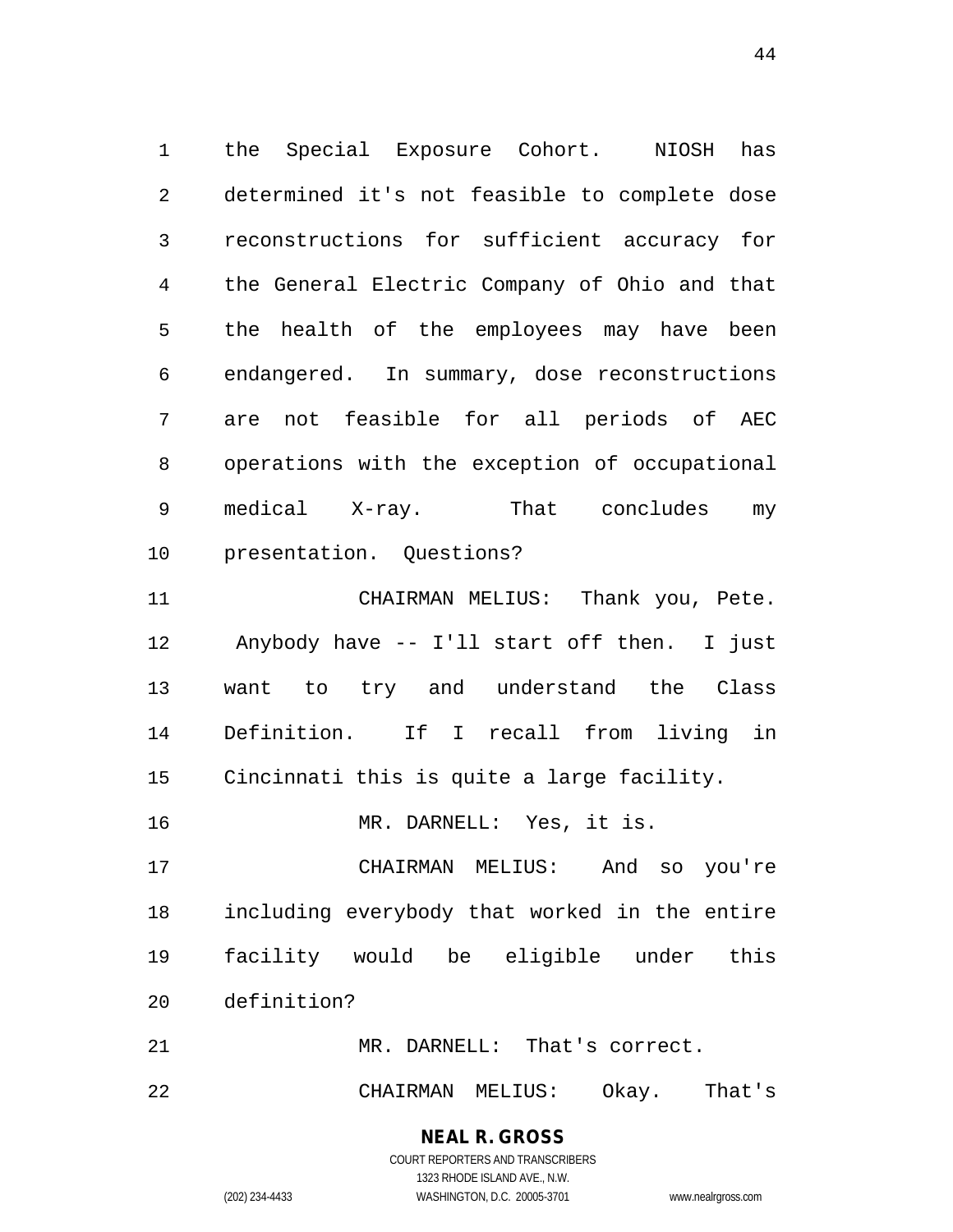huge, yes.

 MEMBER LOCKEY: That's huge. You're talking about thousands and thousands of people.

 MR. DARNELL: We looked at the facility in trying to bound workers, you know, put people in the facility. We have from operations personnel or the Health and Safety director that they had unmonitored workers commingled with monitored workers. There was no access control in the building. Anybody could walk through and people did. Those buildings were multi-use facilities. NIOSH has found no way to bound the specific employees. We can't put somebody in the building unless they were monitored and we can't exclude somebody from the building if they were not monitored.

 CHAIRMAN MELIUS: I think -- my own comment to that is when I read the report your presentation actually included much more detail than was in -- the report was pretty

## **NEAL R. GROSS**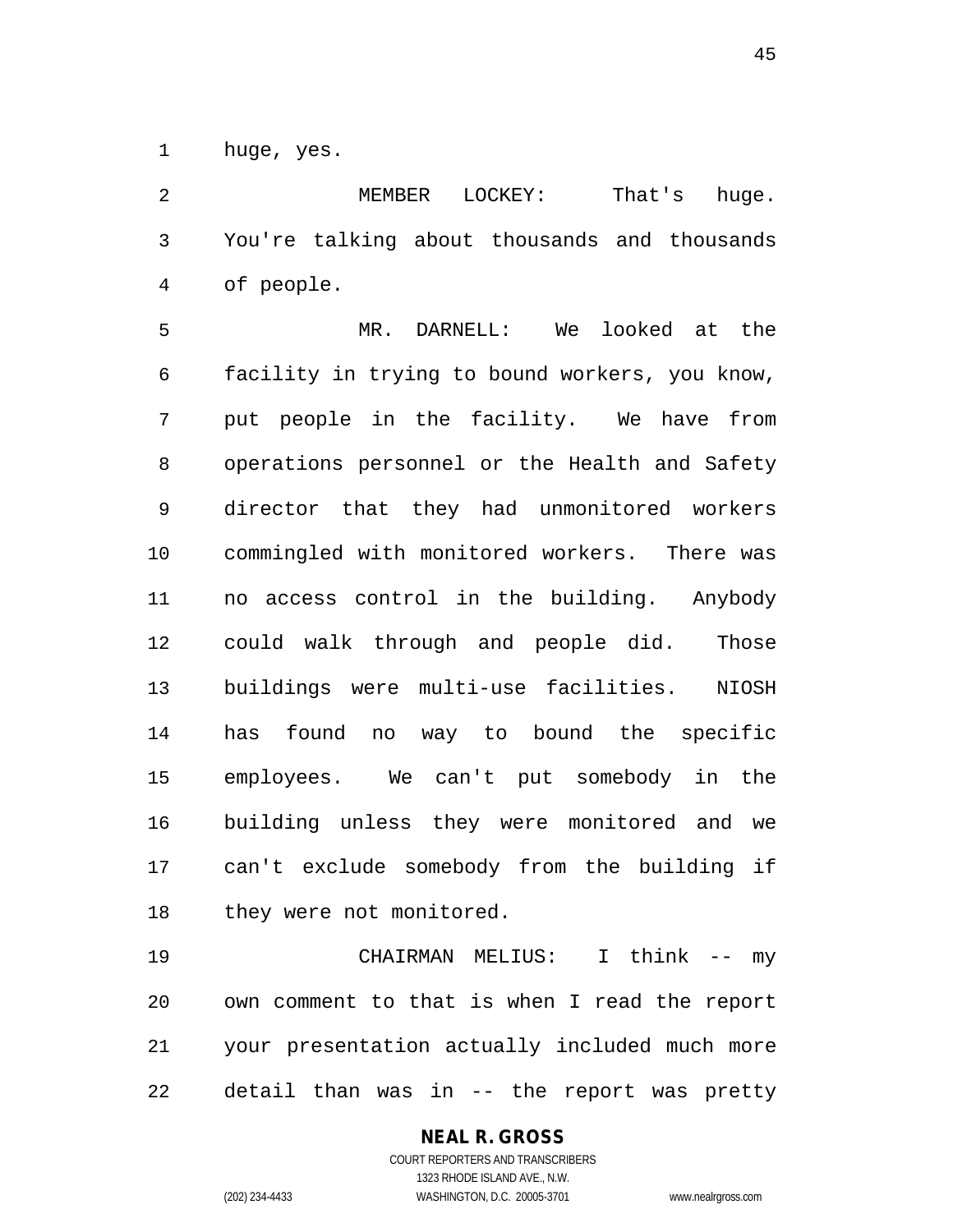sparse. Even piecing together how it was justifying the Class, I understand that part better. I guess I still -- I don't think what you just said is documented at all in the report and I guess I'm concerned when we're adding such a large Class in terms of numbers that have we done due diligence in terms of looking at that issue. Henry?

 MEMBER ANDERSON: Yes, I was, again, being new or back on the Board here, having read through a whole bunch of these for this meeting. I'm just looking for consistency of approach, and I'm wondering here, again, given the large size and you say, well, you can't reconstruct for those who weren't badged or didn't have monitoring, but you do say you have quite a number of people who had biomonitoring, other data. I'm just curious as to -- it would seem to me clearly those who you don't have data on would fit the SEC type of approach that you don't know if they were in there and out there, but those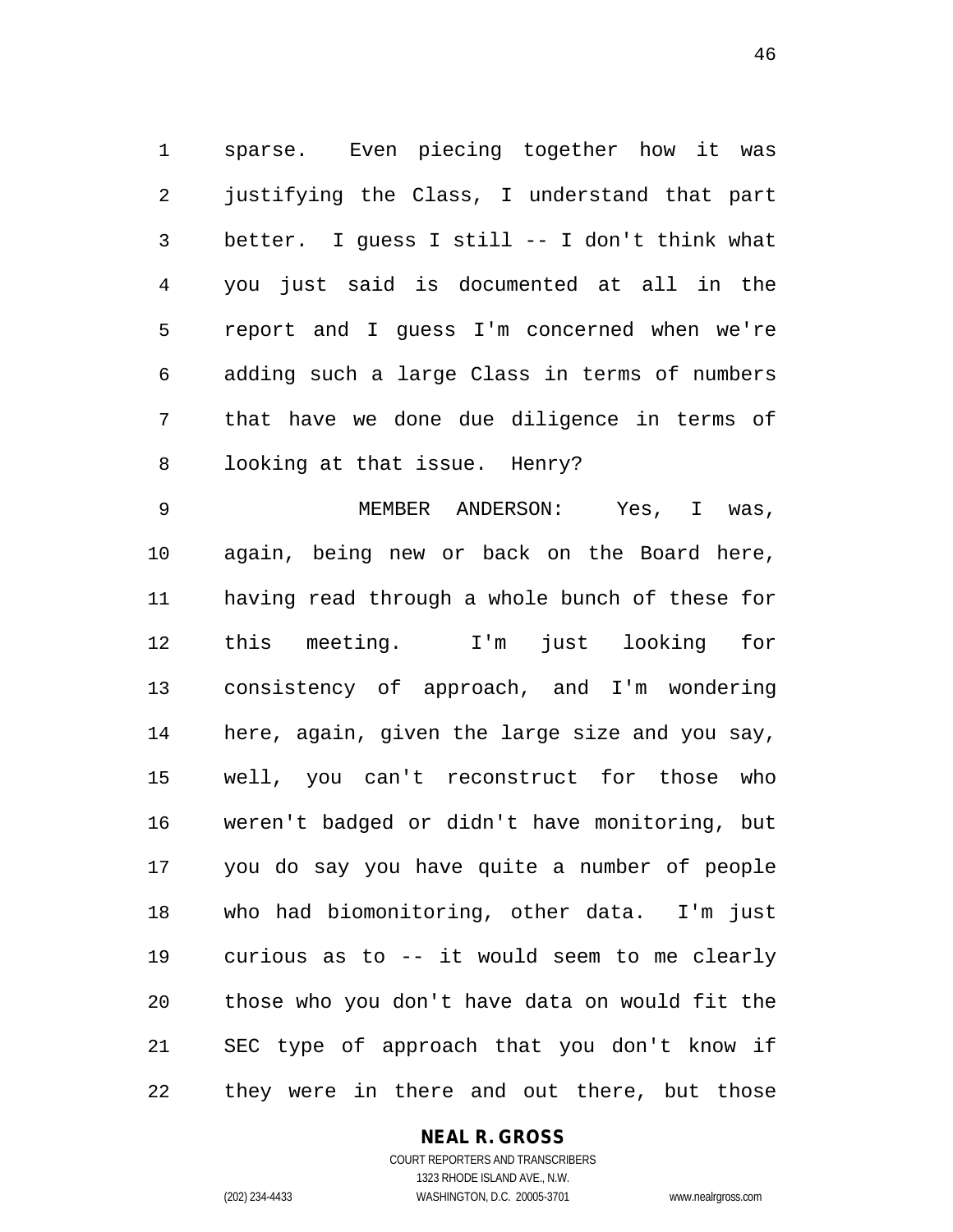people who were monitored, it would seem you might be able to reconstruct their doses so that you would exclude -- potentially exclude them.

 MR. DARNELL: As far as I know we have one claim with internal monitoring data that is linked to a person that received that exposure. We have other internal monitoring data. We don't know to what operation it belongs, nor to what personnel it belongs. We have some external monitoring data in 32 of the 127 claims. Obviously with those personnel non-presumptive cancers we would be able to do some type of external dose reconstruction, but we have nothing with which to bound an internal dose. There's -- we have operations, some, we have some source, we know there was fission products data -- fission products there, we know there was thorium there, we know there was uranium. We have no way of telling where it was, how to assign it to a person or how to bound the exposures to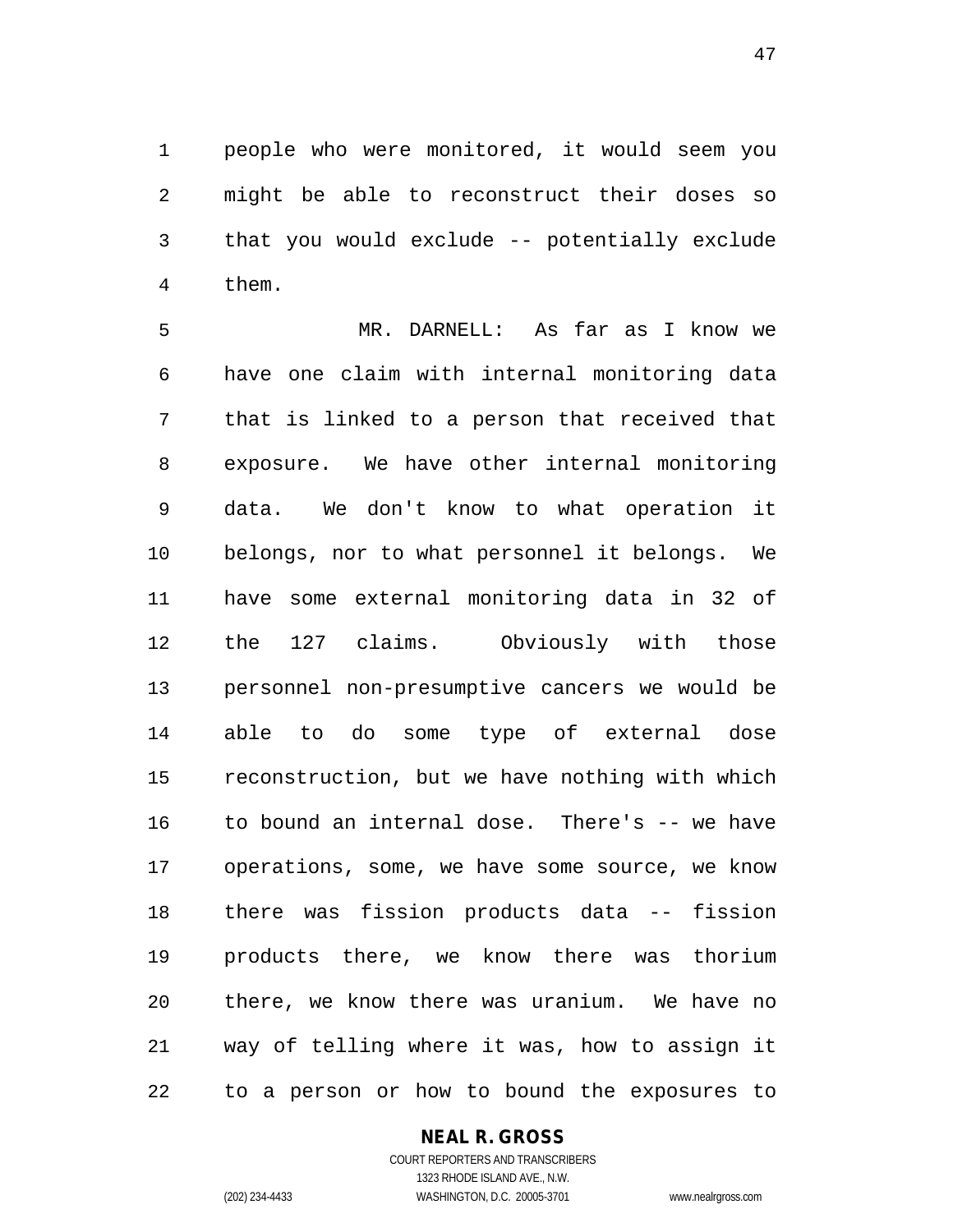personnel.

 MR. RUTHERFORD: This is LaVon Rutherford. I do want -- as a person that drives by the GE facility every day on my way to work I do -- we do recognize how large the facility is, and that is one thing that we went back and said, can we limit this Class. And the problem was the interview from the Health and Safety manager, when the interview -- when he indicated that there were secretaries and others that were officed in the same building, in the same area that were not monitored and were told basically to stay out of that area, it made it very difficult, because now I have to determine, well, how do I determine which secretaries were in the building and which secretaries on the site were not in the building. And what other workers that worked there that went into that area, you know, went into that building and what other ones didn't. And when you come down to that, I mean we originally were going

#### **NEAL R. GROSS** COURT REPORTERS AND TRANSCRIBERS

1323 RHODE ISLAND AVE., N.W. (202) 234-4433 WASHINGTON, D.C. 20005-3701 www.nealrgross.com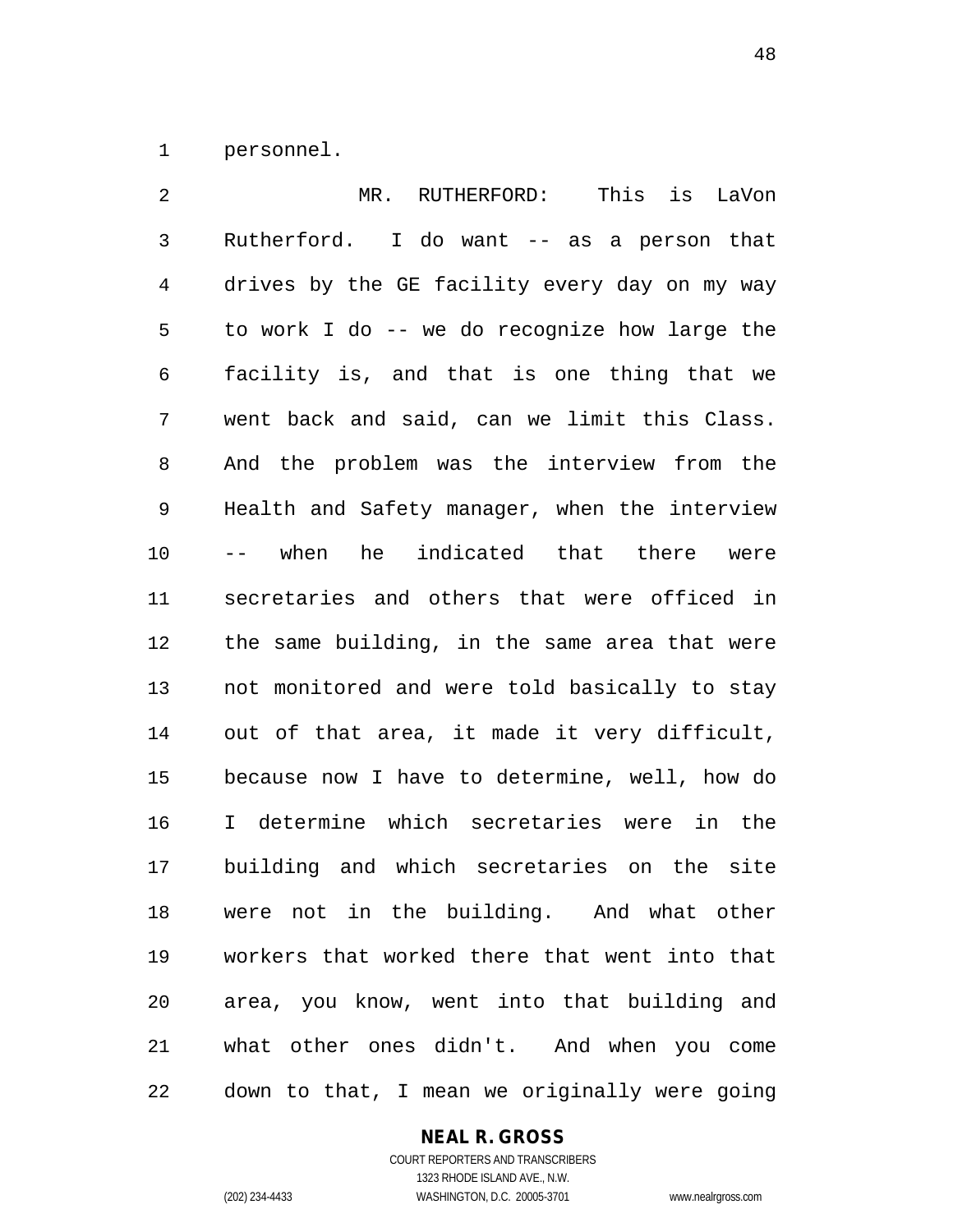to define the Class as only Buildings C and D. But in the end when you have to try to ensure that you can define that workforce and you can't, we had to expand it.

 CHAIRMAN MELIUS: Explain again why you couldn't do C and D, though? 7 MR. RUTHERFORD: Well, we could --

 like I said, we could identify it as the work building and Buildings C and D, but the other issues that are associated with that is that you have workers that worked in that building that were not monitored or you know, so we couldn't be for sure that they would be picked up in the Class by just defining it as C and D. The other issue with that is that there were radioactive materials stored outside of the facility as well that were not specifically in C and D. That presented another issue for us.

 MR. DARNELL: There were also auxiliary buildings that were used for some of the operations and testing that are not even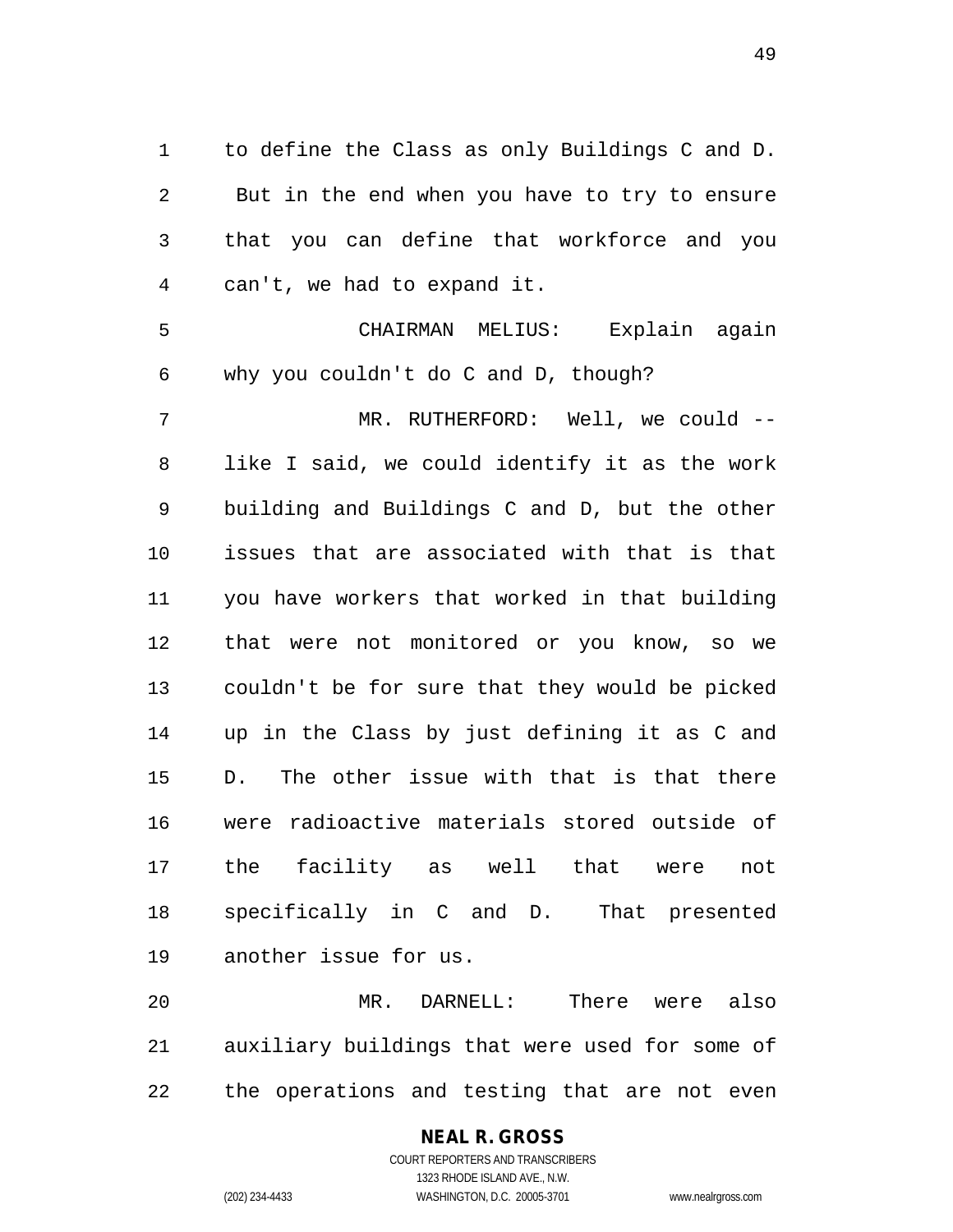listed in the information that we have. We know that auxiliary buildings were used, but not all of them.

 CHAIRMAN MELIUS: But you only still talked to one person from the facility. I guess I'm having trouble figuring how you can reach a conclusion that you can't do something and you've only talked to one person at the facility.

 MR. DARNELL: It was the Health and Safety director for the entire site. He was the one that told us about the contamination spreads that occurred and then were cleaned up after they were found, no other controls were done. He was the one that pointed out that there were unmonitored workers there as well as monitored workers.

 MR. RUTHERFORD: You know -- this is LaVon. The other challenge you get into is, without data, without any data about stack monitoring releases or anything else from the facility. Remember, the whole site is covered

**NEAL R. GROSS**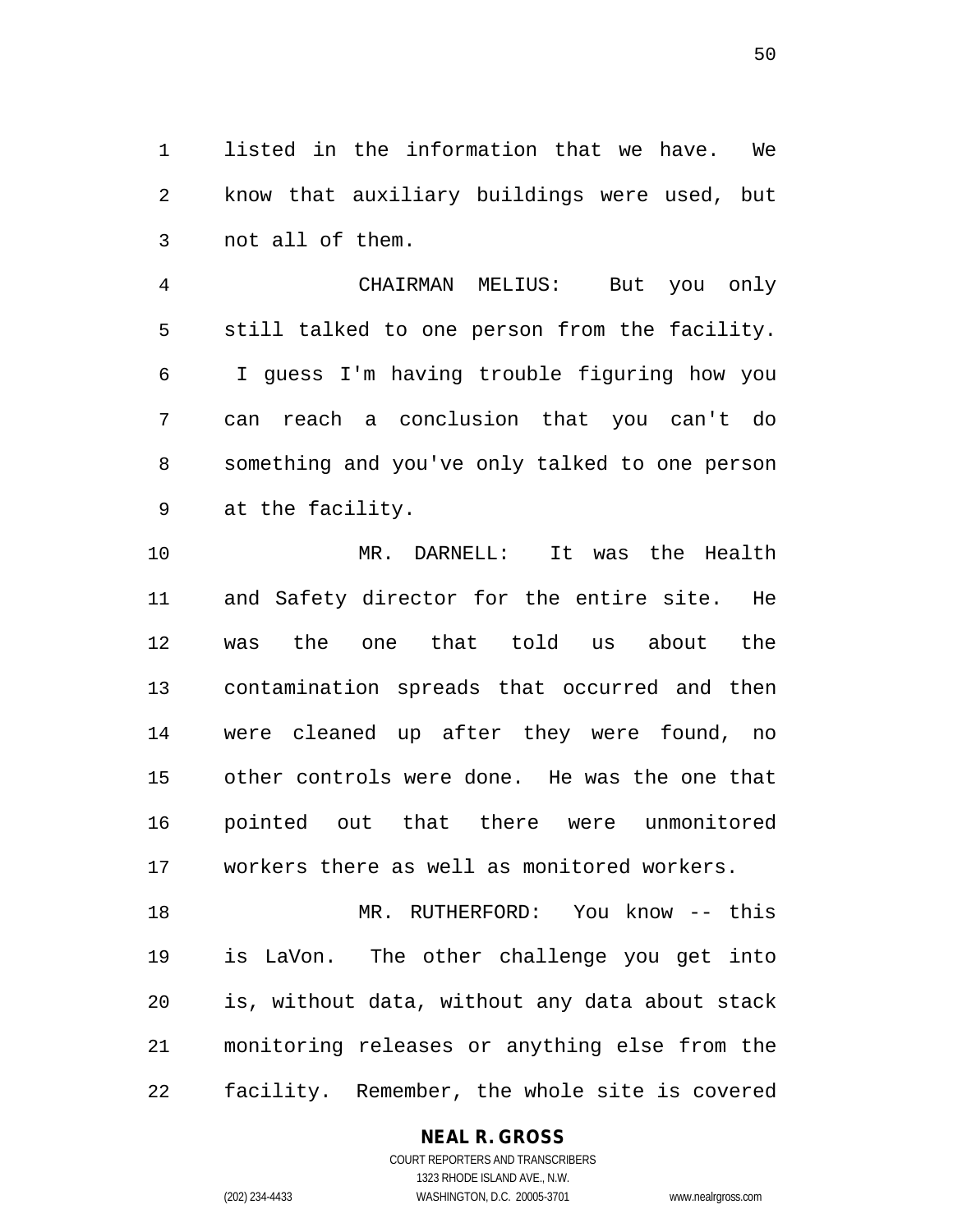so if we define the Class as C and D, solely just C and D, that means we can't do dose reconstructions for workers outside of that building. Now in saying that, that means that we have to be able to do internal and external dose for those employees. We can make a decision, we can say well, we don't believe there was any exposure outside of that facility. What's our basis for that? We have no data. We can say okay, well I can -- I'm going to come up with an environmental model that I'm going to bound exposures for those workers outside of the facility, but what's the basis for that environmental model? You know, it's a tough situation when you're defining these Classes.

17 CHAIRMAN MELIUS: Dr. Lockey?

 MEMBER LOCKEY: I guess I would say I think more time needs to be spent on the GE facility and going back in regard to reconstructing the history of the facility maybe when the plant sites were built, when

# **NEAL R. GROSS**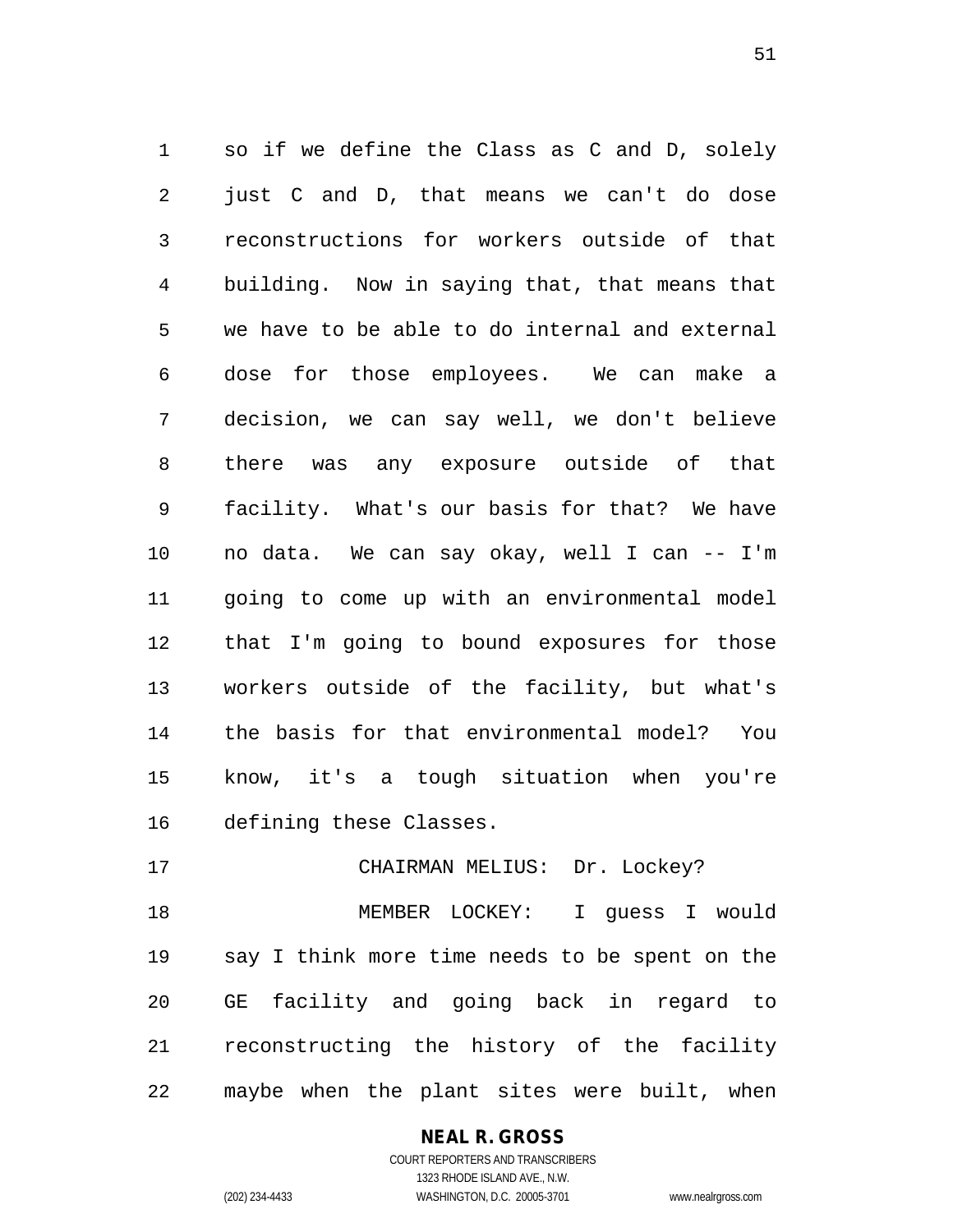buildings were built. It's hard for me to fathom with that many employees at that facility that a significant number of these employees would be rotating through this building.

 This is a very large company, it does a lot as you're well aware in Ohio and I think that better justification needs to be given as to - - due diligence has to be done to make sure that there's not a way to come up with job exposure matrices over time at this facility to see if it can be isolated, who had the potential of going in the building and who absolutely would never have gone into the building because their job task was as a turbine machinist at the other end of the facility. That's -- this is sort of opening the floodgates and I think it may be justified to do that, but we really have to have it well documented that due diligence was done. MR. RUTHERFORD: I think -- I

understand, I totally agree. Like I said, I

## **NEAL R. GROSS**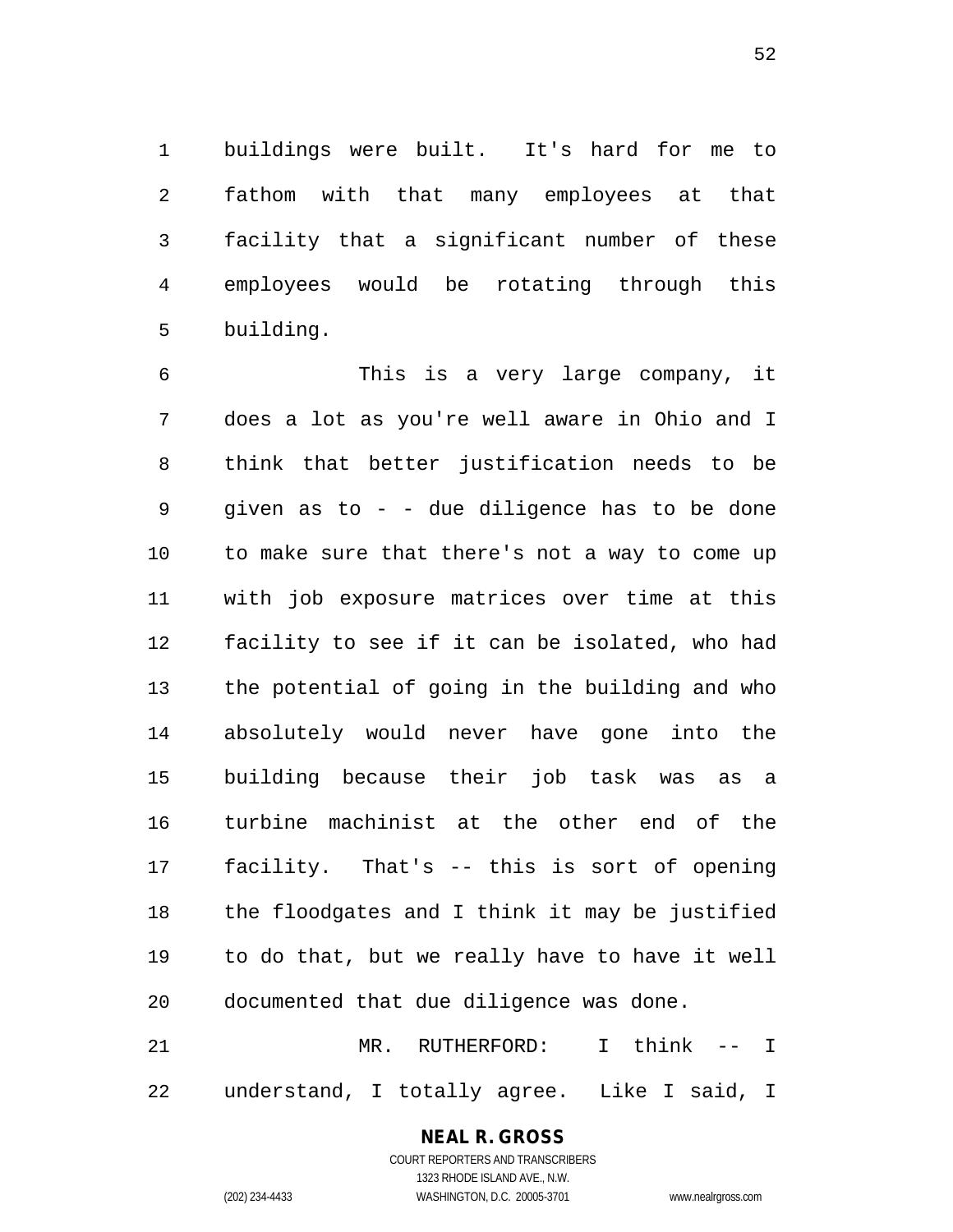drive by the facility every day. The one thing the Board is going to have to recognize, in order to make that decision they're probably going to have to make a decision on a Class subjectively instead of solely based on quantitative data, and I just want to point that out.

 CHAIRMAN MELIUS: I understand. Mark?

 MEMBER GRIFFON: This goes back to the same kind of line of questioning, the due diligence that was done. You mentioned 32 of 170 claim files have external dose data? MR. DARNELL: Thirty-two of 127, yes. MEMBER GRIFFON: I was curious if you did any analysis on those files to look

 and see if there's any pattern, you know. Does it break out in any way by job title, by, you know --

 MR. DARNELL: That was our problem. There's no way to tell where that

# **NEAL R. GROSS**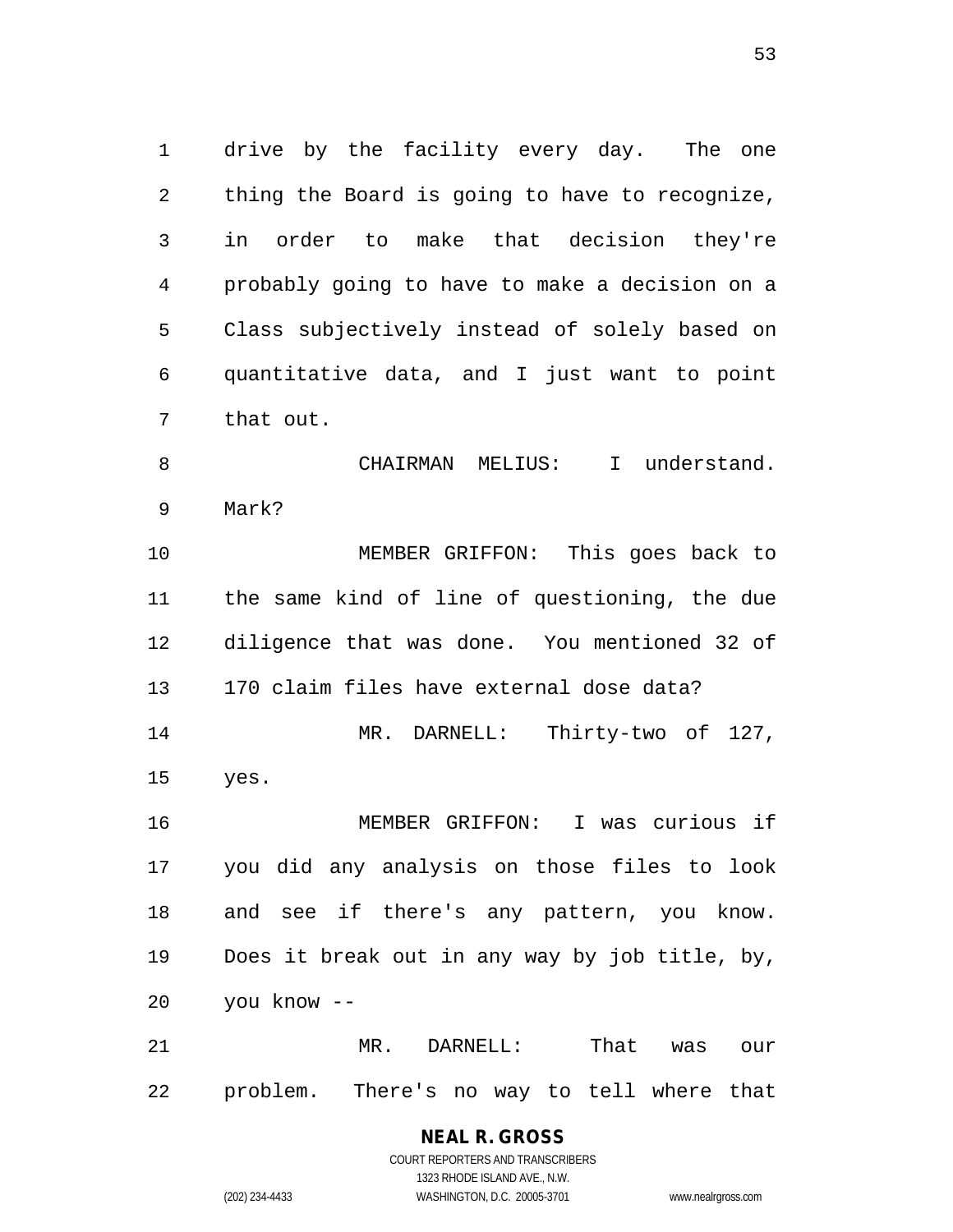dose came from, what operations the dose came from.

 MEMBER GRIFFON: No, but I mean who was monitored, what jobs --

 MR. DARNELL: We know what personnel --

 MEMBER GRIFFON: If you put a spreadsheet together with that data I'd love to see that if you did it.

 MR. DARNELL: I do not have that with me.

 MEMBER GRIFFON: But you've done it? You have done that?

 MR. DARNELL: Actually, I'm assuming it was done. I just looked at the results of the evaluation.

 MEMBER GRIFFON: I mean, that's another step that might -- in addition to possibly interviewing more people, but that might be another step to say, you know, look at this, we've got all sorts of job titles in here and we can't really make any rational

**NEAL R. GROSS**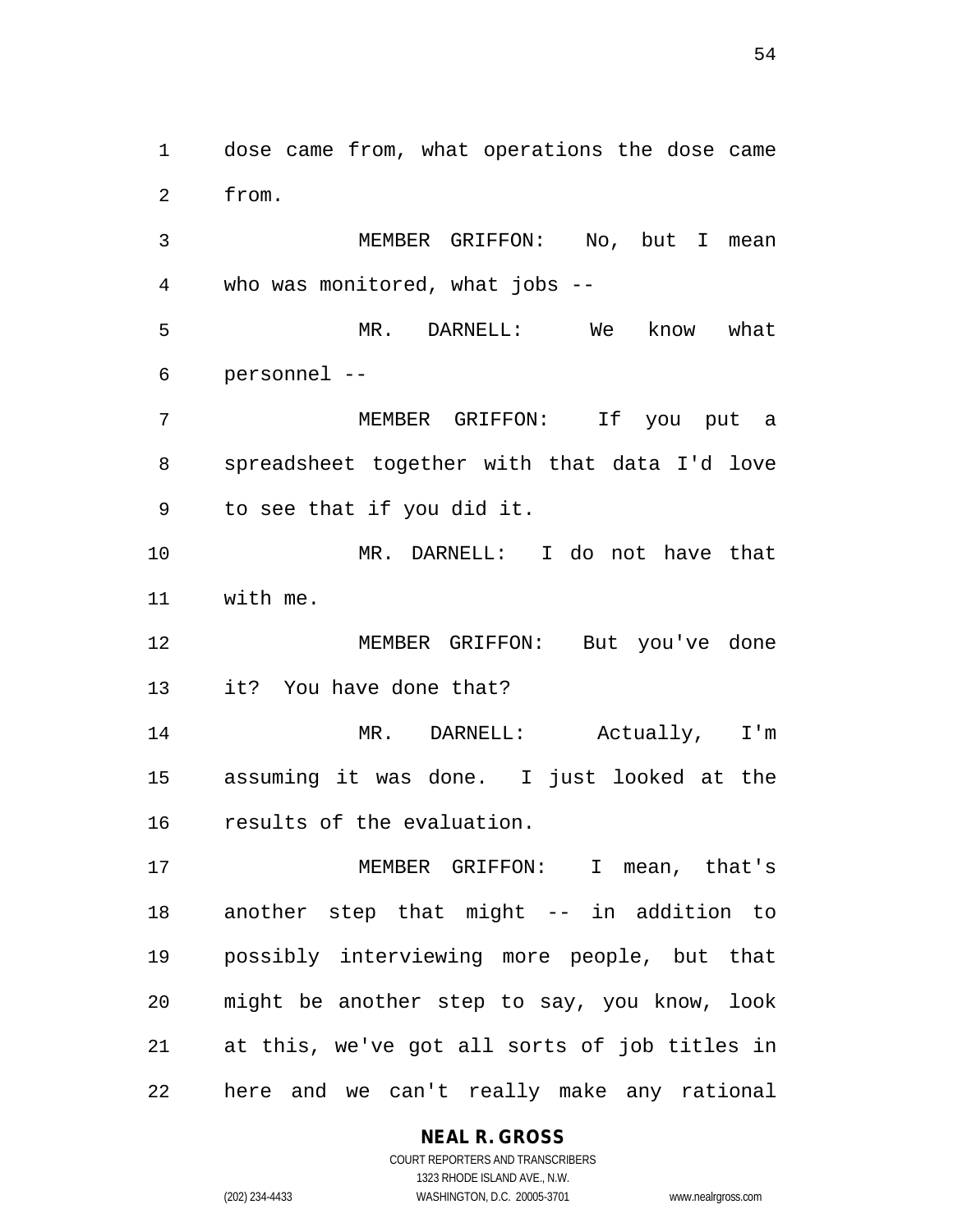distinction between who, you know, was badged and wasn't badged. I think --

 MR. DARNELL: Most of the job titles that I have seen related to this were related to plant operations in general rather than the specific operations that were done in the AEC work. So you would have a painter that came by and that had some dose. You would have a mechanic that had some dose. You have no idea where they came from, where the work was actually done that gave this person their external exposure, but it is listed.

 MEMBER GRIFFON: I'm just trying to get a sense of who they put badges on, you know, and if there was any pattern.

 MR. DARNELL: Personnel that were assigned to Buildings C and D worked there that had badges we can actually place in the building, but we have other personnel that were assigned to the building from what the Health and Safety manager has reported, that we cannot put a badge on because they were

## **NEAL R. GROSS**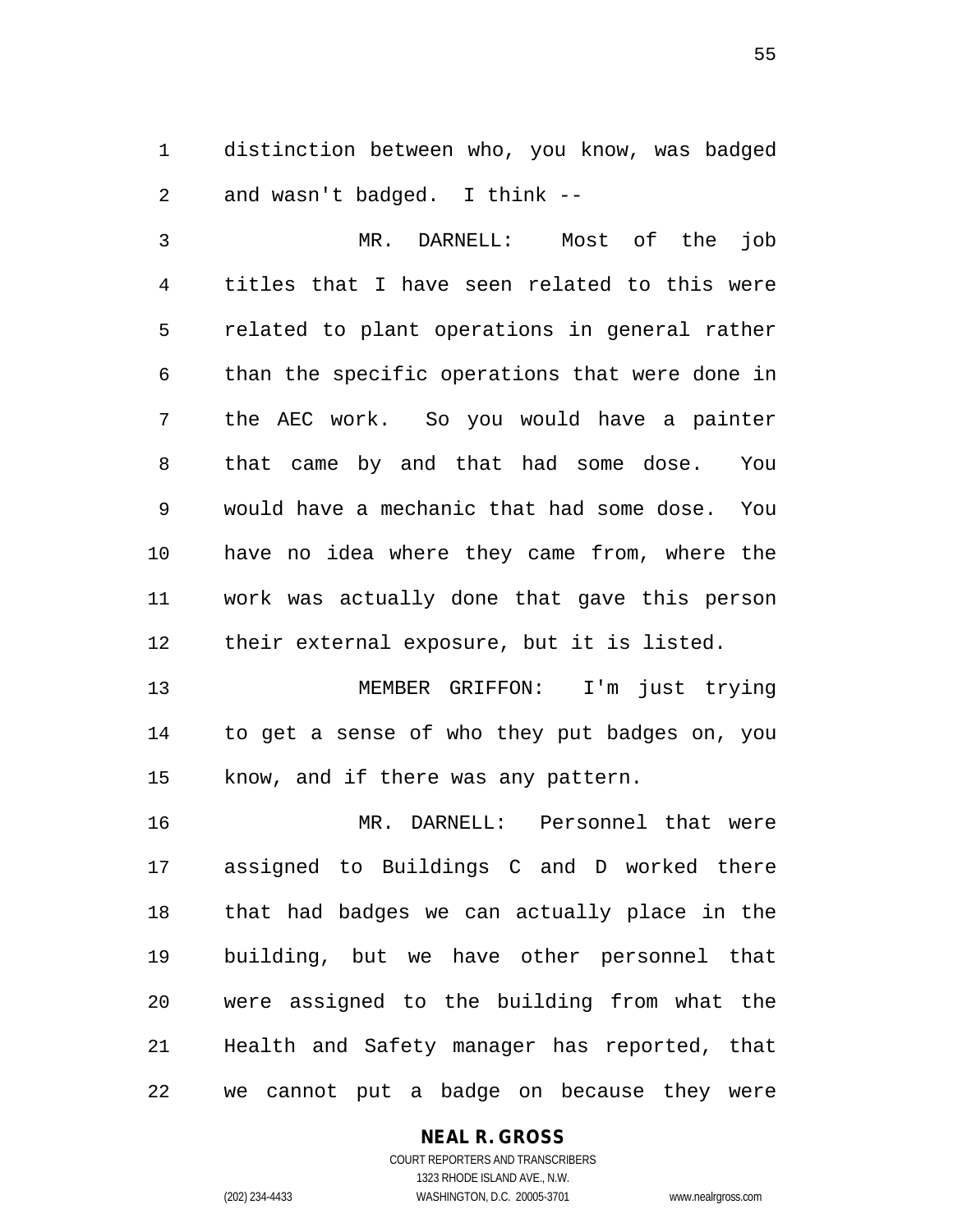unmonitored.

 MEMBER GRIFFON: Yes, I understand. I just think that would be worth - if you have that, please post that on the drive. CHAIRMAN MELIUS: Dr. Ziemer? MEMBER ZIEMER: This question is either for Pete or LaVon, but if this Class Definition prevails, what's the approximate size of the added Class? Has anybody looked at how many? MR. DARNELL: There were approximately 3,000 employees at the facilities at that time period. MEMBER ZIEMER: So the Class size could easily be double that then because of -- yes, okay. Just wanted to get a feel for that, though. It's not trivial at all. MR. DARNELL: No, it's not trivial. MR. KATZ: Sorry to interrupt the dialogue, I just need to make a statement for

> COURT REPORTERS AND TRANSCRIBERS 1323 RHODE ISLAND AVE., N.W. (202) 234-4433 WASHINGTON, D.C. 20005-3701 www.nealrgross.com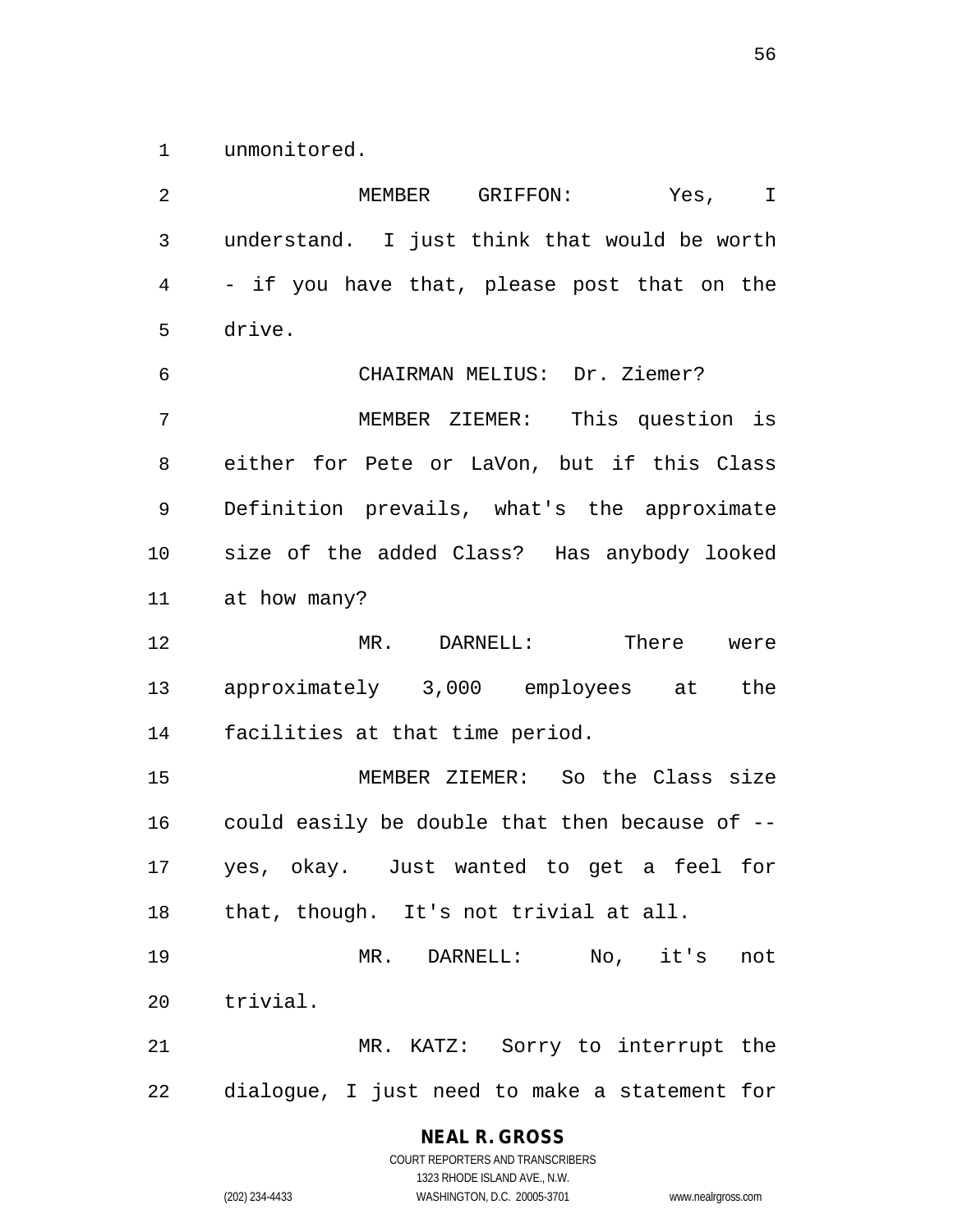the record. To note that Dr. Lemen has recused himself. I think he just realized that there may be a connection that he has to be concerned about. So to be conservative about this, he's recused himself. CHAIRMAN MELIUS: Mike Gibson or David Richardson, do you have questions?

 MEMBER RICHARDSON: Yes, I had a question. This is David Richardson. Can you hear me?

 CHAIRMAN MELIUS: Yes, we can, David.

 MEMBER RICHARDSON: Okay. There's a lot of noise on this line again. But my question was, when I read this document I didn't even have a sense that the document established kind of a sense of the magnitudes of exposures or that exposures had occurred. It's pretty much written as, we can't relate anything to anybody and have no ability to even characterize what the exposures are. But I think there's a lot of information there

**NEAL R. GROSS**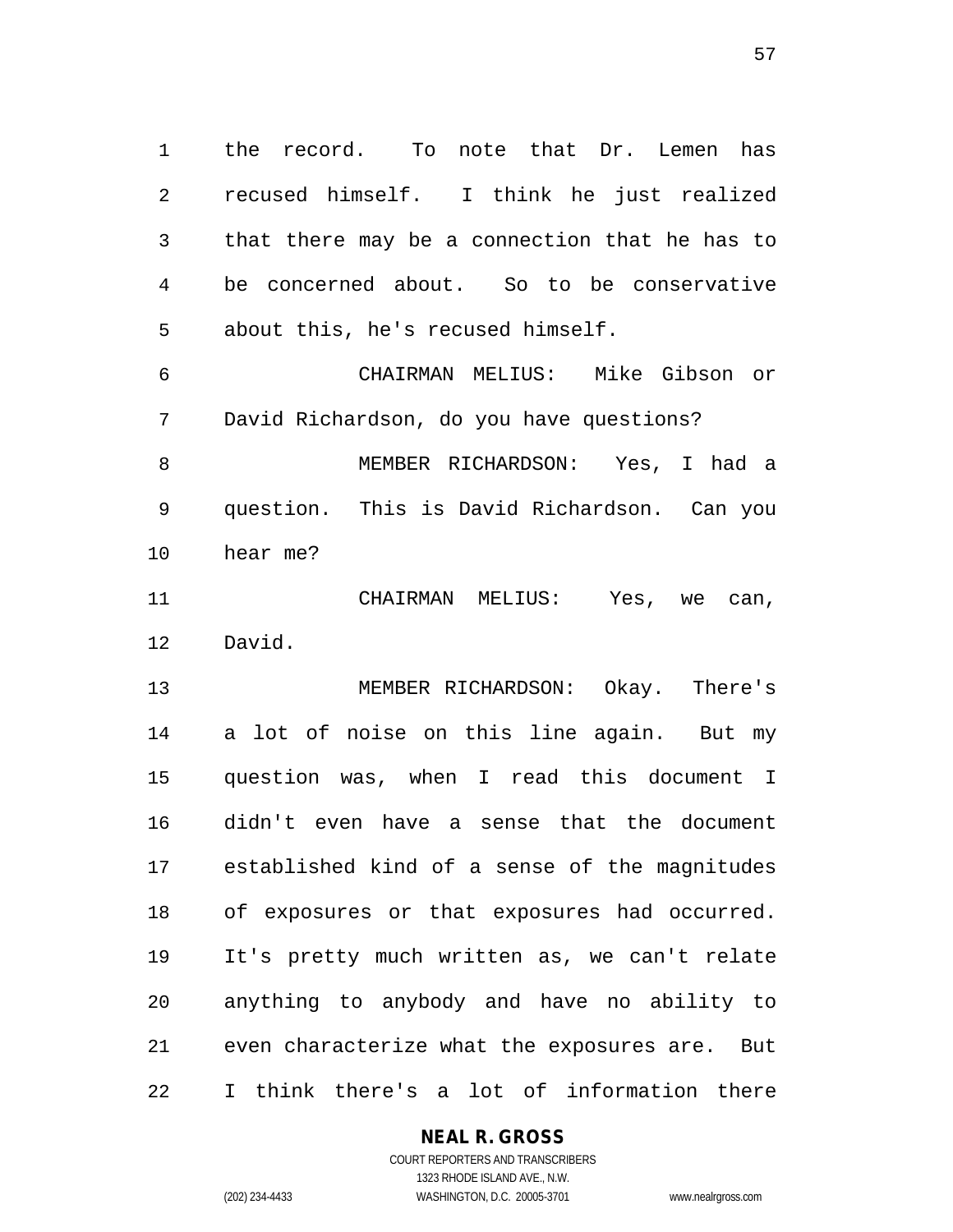that would be useful if you are going to propose this Class. So if the -- while you're not able to link individuals to the bioassay results, it would be very useful if you could provide a description of, well, how many of them are above detection limit and what are -- is there a characterization of those.

 For those people who have dosimetry badges, are they -- do they have detectable doses? And that would also, it seems to me, get to if you were to say the Class was people who worked in two buildings and you raised the issue of, well, we couldn't even put bounds on the doses from environmental exposures from outside, you know, around the buildings, material that's stored outside, would a plausible bound be the maximum dose per monitored worker who was working inside the process? I mean, it's kind of partly going to depend upon what the magnitudes of those doses are, but without any further information it's sort of hard for us

#### **NEAL R. GROSS** COURT REPORTERS AND TRANSCRIBERS

1323 RHODE ISLAND AVE., N.W. (202) 234-4433 WASHINGTON, D.C. 20005-3701 www.nealrgross.com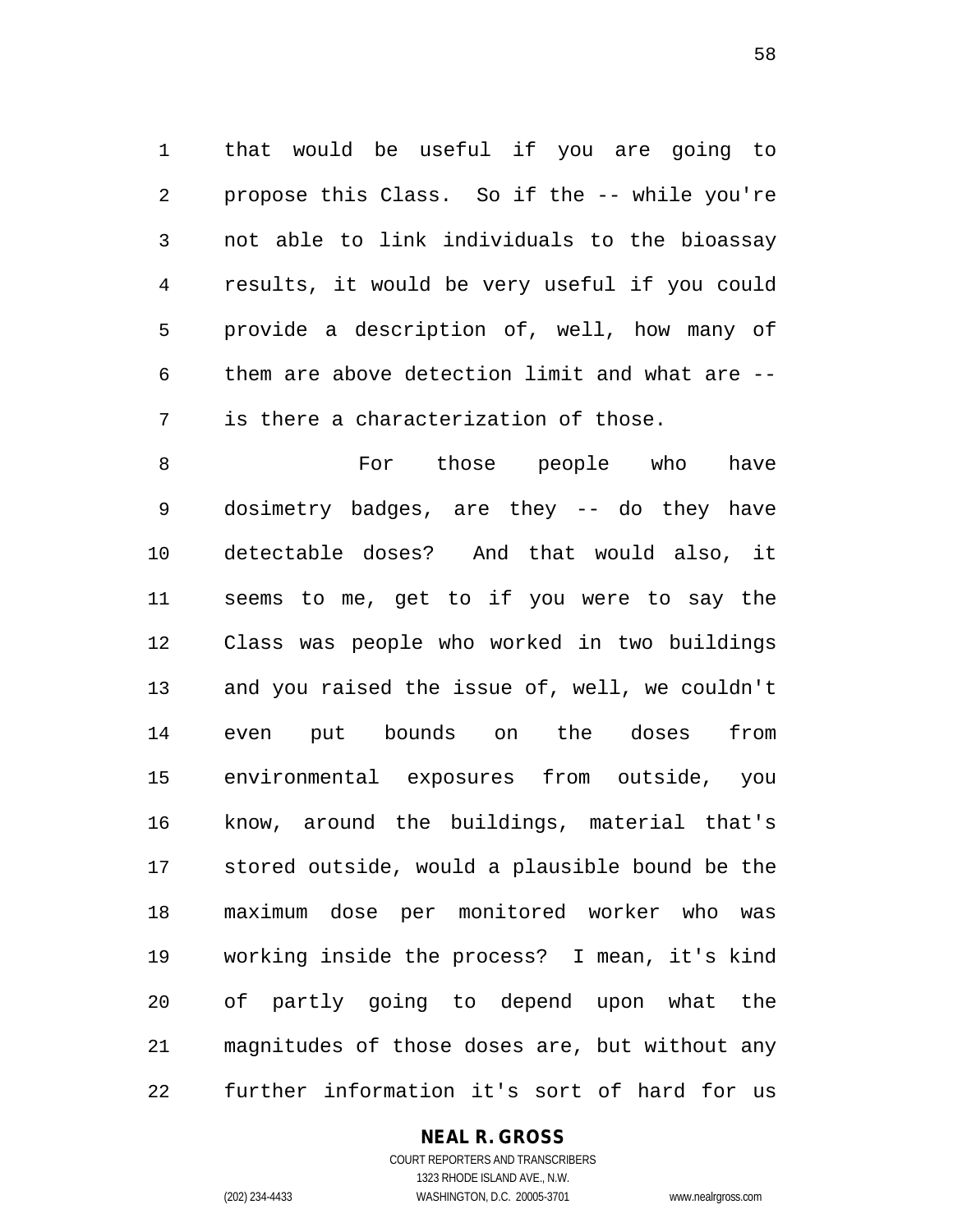to make a judgment.

 MR. DARNELL: You're absolutely correct. We could not link personnel to doses, doses to personnel, source term data to operations and where those personnel were exposed. But to take the environmental limit and basically make it the occupational limit and then say that was our environmental dose personnel, you're still bringing in everybody from the plant as a possibility of having health- endangered exposures. We'll get the other information for you that you asked for, of course, but at the current time I'd have to agree with you the document is written that we cannot put doses on people with specific operations. CHAIRMAN MELIUS: Brad, then Wanda.

 MR. KATZ: Brad, one sec. Let me just -- some people probably joined the call before the start and didn't get these instructions, but for everyone who's on the

# **NEAL R. GROSS**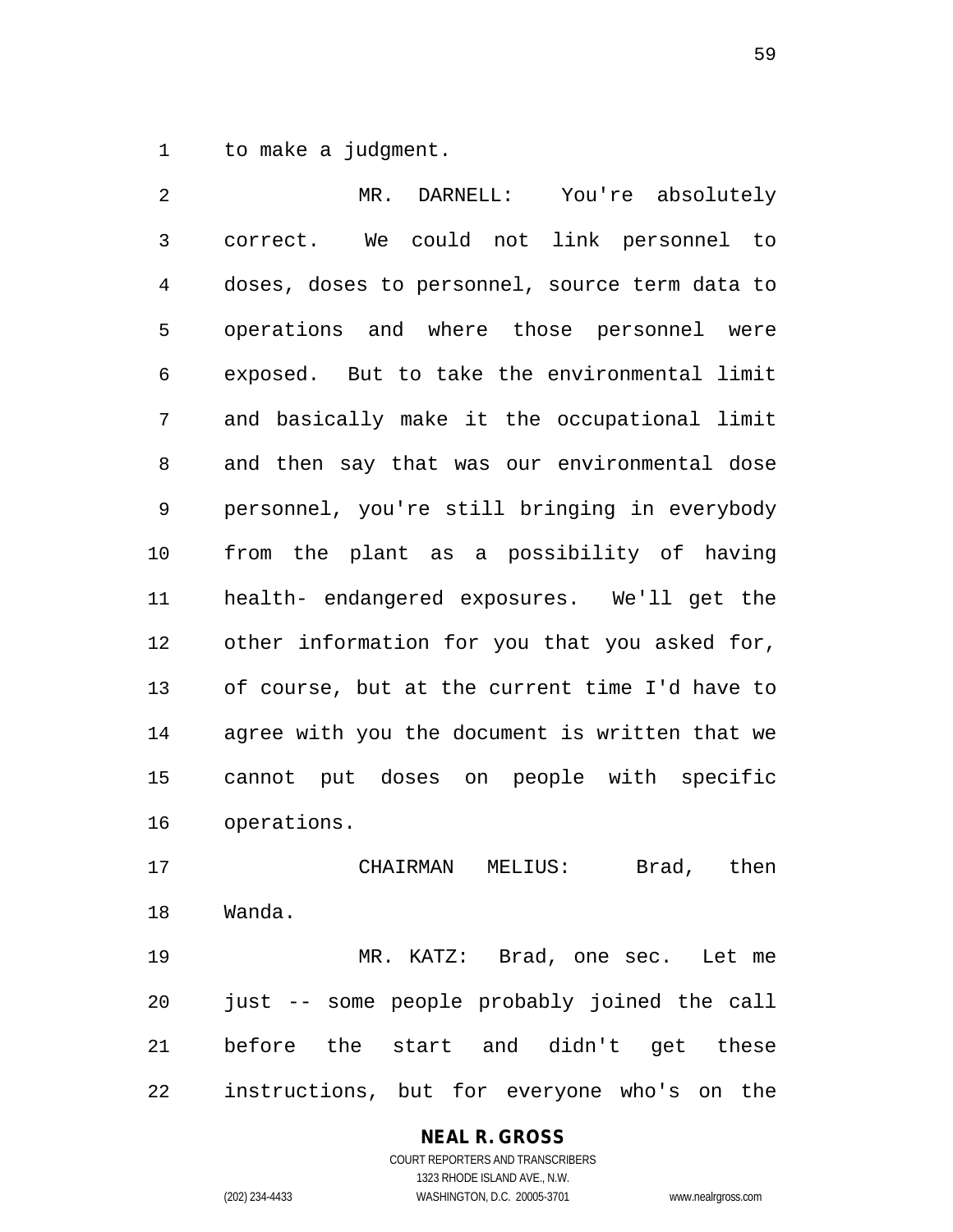phone line and is listening and we're glad you're there, would you please mute your phone, use the \*6 button to mute your phone because as one of the Board Members noted who's on the phone as well, it's very difficult to hear on the phone line. So \*6 will mute your phone if you don't have a mute button. Thank you.

 MEMBER CLAWSON: Okay. I guess, and maybe this is -- I'm sitting here looking at Santa Susana that we went to yesterday. There's no boundaries, there's no nothing, but they can control them to one building and now I'm looking at this and I'm really having a hard time understanding the difference between these two. I really am. And we're proposing a 3,000-person Class. And boy, I think we'd better look at this a little bit more in detail. I'm trying to figure out the difference between Santa Susana and this, and I really can't see a difference myself.

CHAIRMAN MELIUS: LaVon, you want

#### **NEAL R. GROSS** COURT REPORTERS AND TRANSCRIBERS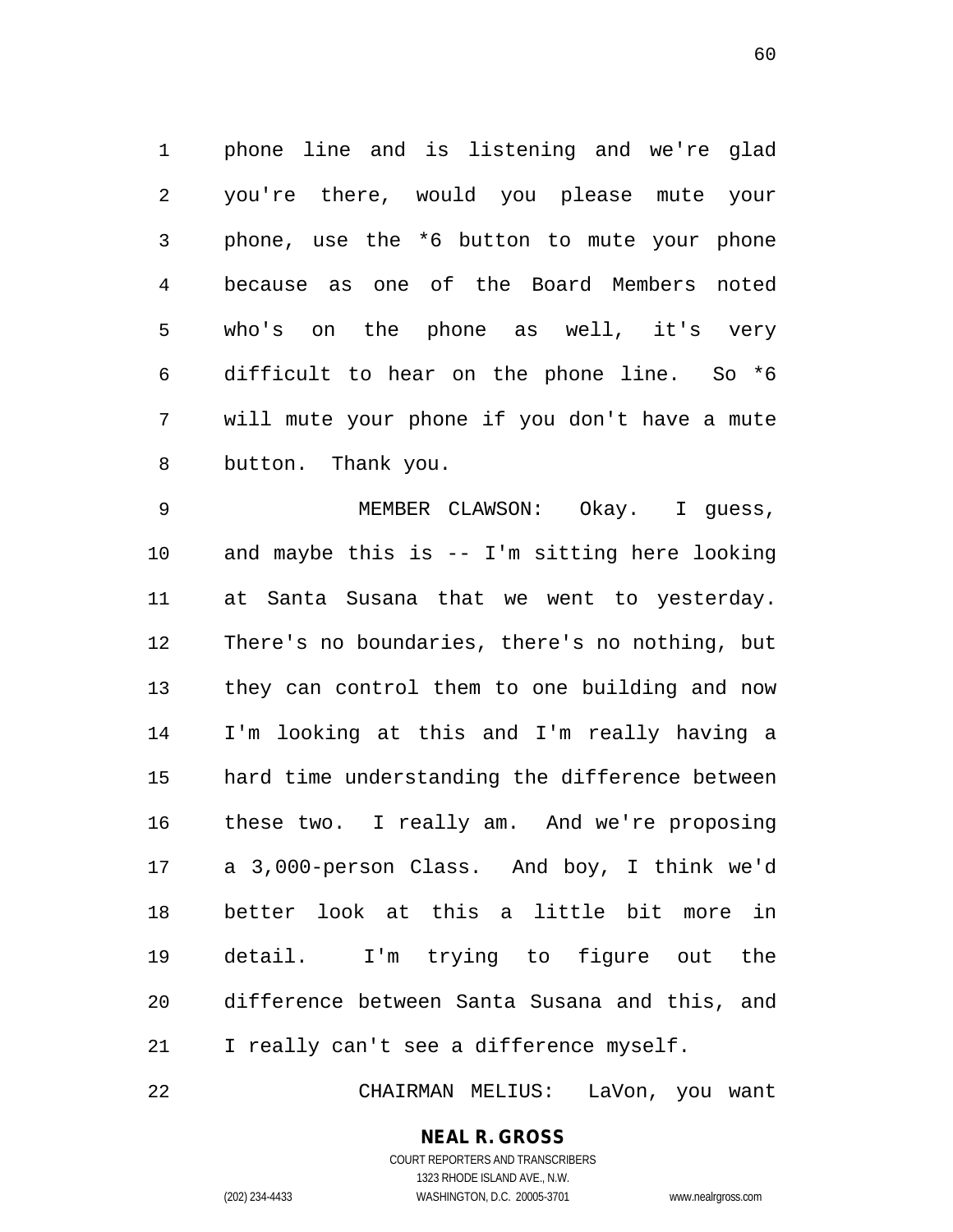to?

 MR. RUTHERFORD: Yes, I just want a little response. I don't know that if Brad means Santa Susana or Canoga. Canoga -- and I agree if you look at Canoga, you know, we initially defined a Class as the Vanowen Building because we felt like we had access controls, we felt like we had environmental data, we felt like we had information to limit that Class to the Vanowen Building. The information we had at the Vanowen Building and at Canoga, completely different than what we got at GE. We have none of that information. And then, in just trying to limit that Class to the Vanowen Building at Canoga, we found the difficulty with the Department of Labor being able to administer that Class. So you know, I just wanted to point that back out. MEMBER CLAWSON: Well, and I understand too because you're looking at this

 whole thing, and as we saw from the people saying yesterday, these people went absolutely

#### **NEAL R. GROSS** COURT REPORTERS AND TRANSCRIBERS

1323 RHODE ISLAND AVE., N.W. (202) 234-4433 WASHINGTON, D.C. 20005-3701 www.nealrgross.com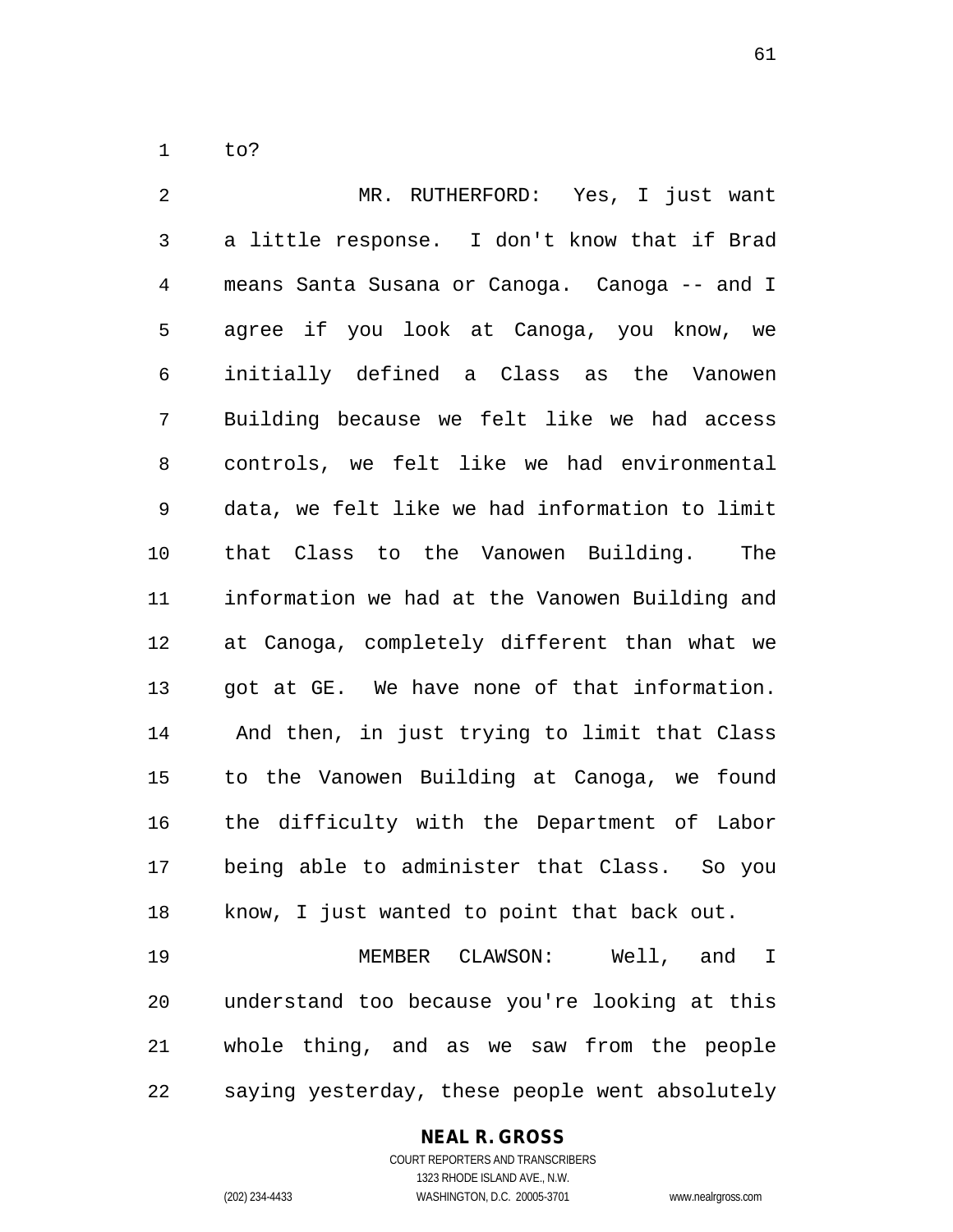everywhere, and when you go up to Savannah River or anything else like -- or not Savannah River, up to the hill as they called it and -- but you can put everybody into that building. And here's the people that really were out there working into this and I just -- I just 7 have a problem with it -- bottom line. CHAIRMAN MELIUS: Wanda? MEMBER MUNN: I'd like to focus our interest for just a moment on source term. I understand that you had a difficult time identifying precisely what all of the processes were inside the facility. 14 MR. DARNELL: That's correct. MEMBER MUNN: But by the 1960s there was a fairly rigid process in place inside AEC and the other nuclear organizations with respect to tracking of nuclear materials.

 I don't believe that the jet propulsion -- that the Aircraft Nuclear Propulsion group at GE was making the fuel elements and cladding that they were testing.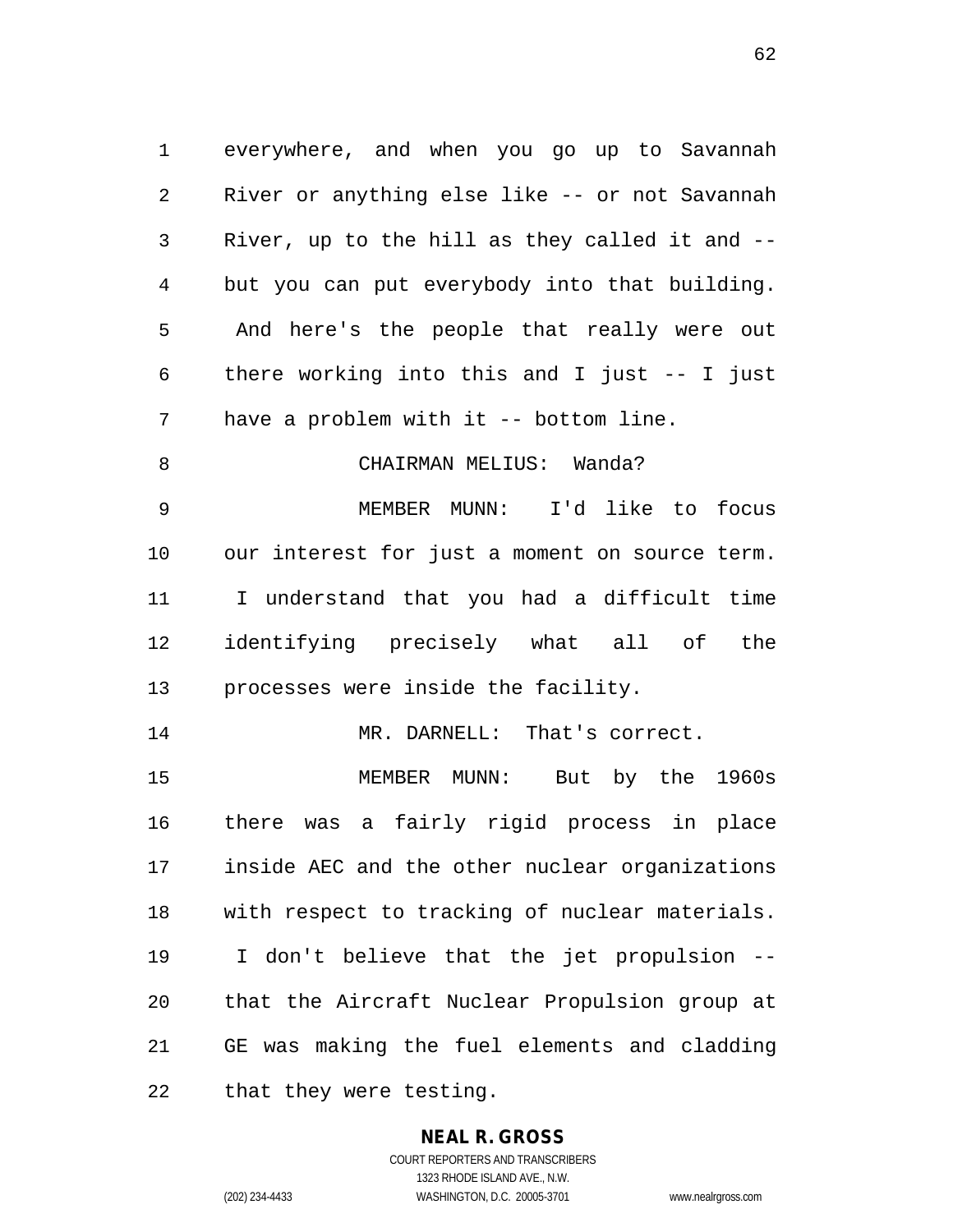1 They were doing an entirely different kind of thing there which means that there has to be records somewhere -- perhaps you couldn't find it -- but there has to be records somewhere of what was shipped in and what was shipped out. Now, who has those records and how one can identify them I don't know, but it would seem like the most reliable method of identifying what quantities were even available. Whether they were inside, outside, who had access to them becomes secondary as long as you know what the bounding numbers are with respect to quantities of material that was brought in and quantities of material that were left. So I guess the report itself was not clear from my perspective that it was absolutely impossible to track radioactive shipments in and out, and I'm wondering why not.

 MR. DARNELL: We can go back and try to find some records, but the last couple of pages of the report lists documentation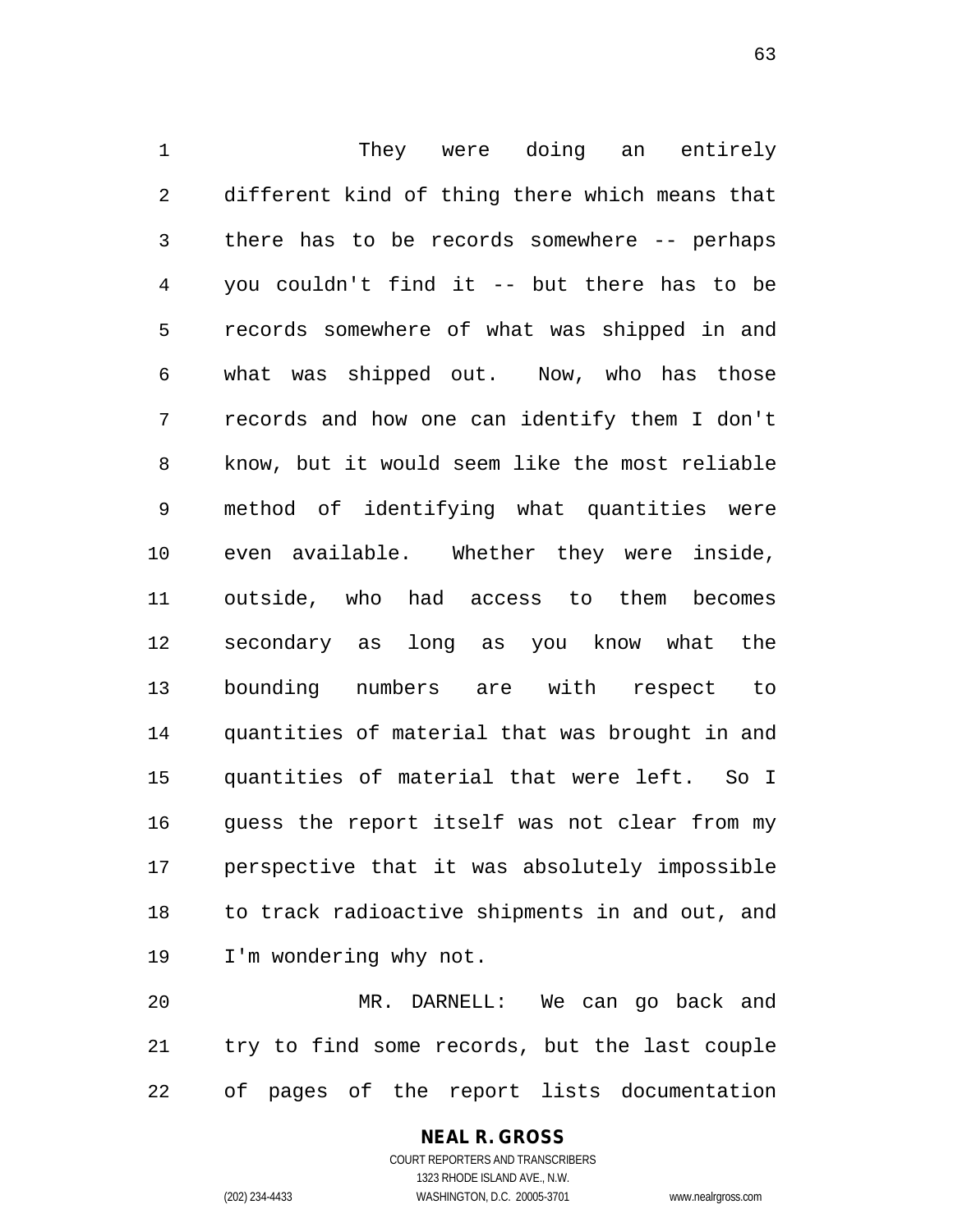that we -- where we went through where the records retrieval was done, what we tried to find, where we tried to find it, and we came up with very little information to answer your questions. Right now, the only thing that I think that we can do to make this information better for you is to go do more searches and I don't actually think those searches are going to be fruitful.

 MEMBER MUNN: Well, you have a better sense of that than I do, certainly. It just is a concern to know that prior to the division of AEC that the records that you know instinctively they had somewhere.

15 MR. DARNELL: Yes.

 MEMBER MUNN: They were careful about that. They knew they were dealing with serious materials. And the individuals that I've known from that period are adamant about their care in meticulously recording quantities.

MR. DARNELL: I don't disagree

**NEAL R. GROSS** COURT REPORTERS AND TRANSCRIBERS 1323 RHODE ISLAND AVE., N.W. (202) 234-4433 WASHINGTON, D.C. 20005-3701 www.nealrgross.com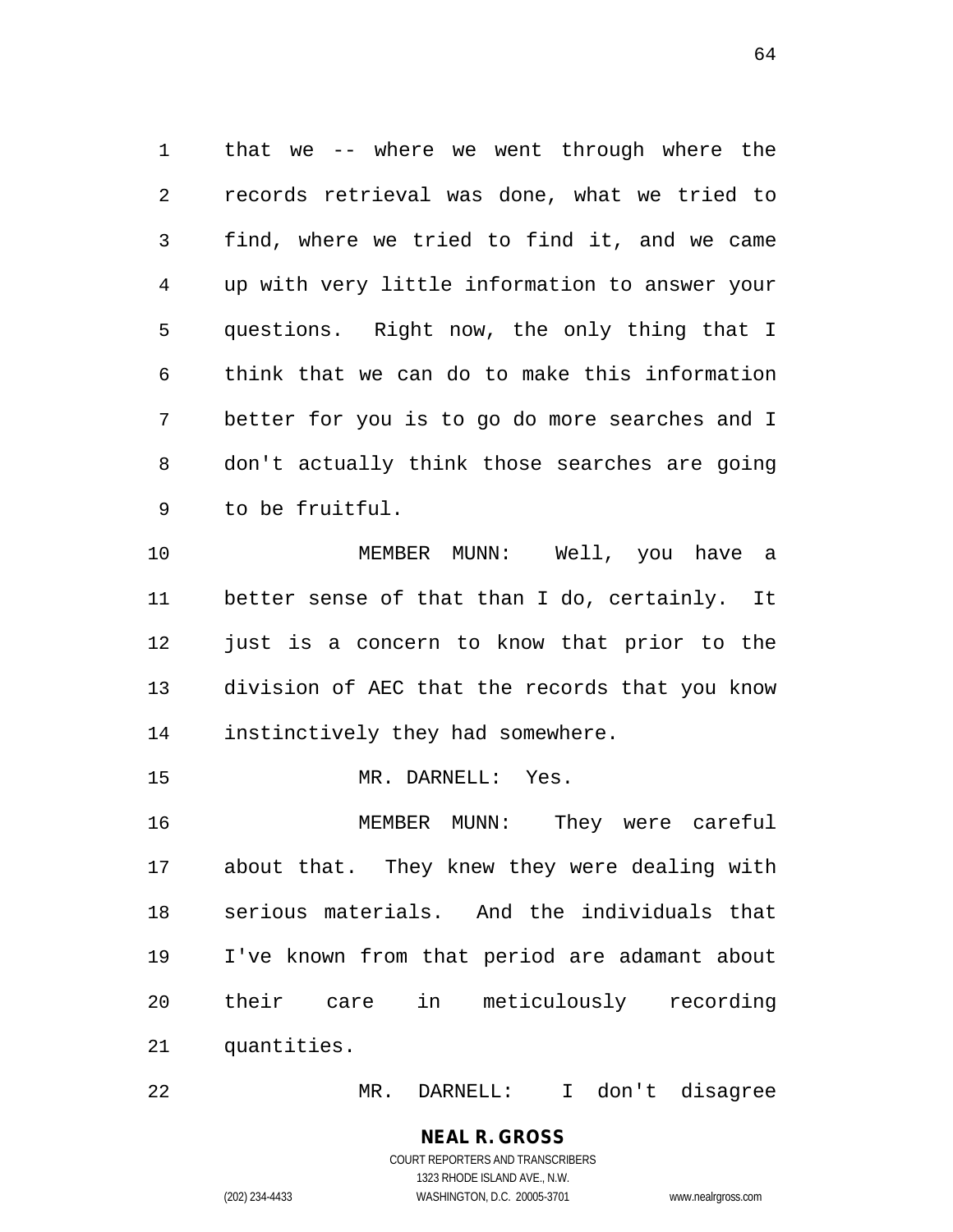with you at all.

| 2              | it makes you<br>MEMBER MUNN:<br>So             |
|----------------|------------------------------------------------|
| $\mathfrak{Z}$ | wonder, if you know that it's out there and    |
| 4              | you've tried to find it and you can't, where   |
| 5              | is it? I recognize if you've done all you can  |
| 6              | do, then you've done all you can do, but I     |
| 7              | don't understand where the clearinghouse is    |
| 8              | for AEC information, but somebody somewhere    |
| 9              | has to have better information on what went    |
| 10             | in, what went out, and that would resolve the  |
| 11             | entire issue in my mind. You then would be     |
| 12             | able to bound your highest possible exposures. |
| 13             | MR. DARNELL: I will point out                  |
| 14             | again that we do have a lot of information on  |
| 15             | the aircraft nuclear project. But again,       |
| 16             | that's not part of this covered period. There  |
| 17             | is information to back up what you're saying   |
| 18             | that there is data out there, we just have not |
| 19             | been able to find it for the remainder of      |
| 20             | these operations.                              |
|                |                                                |

CHAIRMAN MELIUS: Josie, then

21 MEMBER MUNN: That's a shame.

**NEAL R. GROSS** COURT REPORTERS AND TRANSCRIBERS

1323 RHODE ISLAND AVE., N.W.

(202) 234-4433 WASHINGTON, D.C. 20005-3701 www.nealrgross.com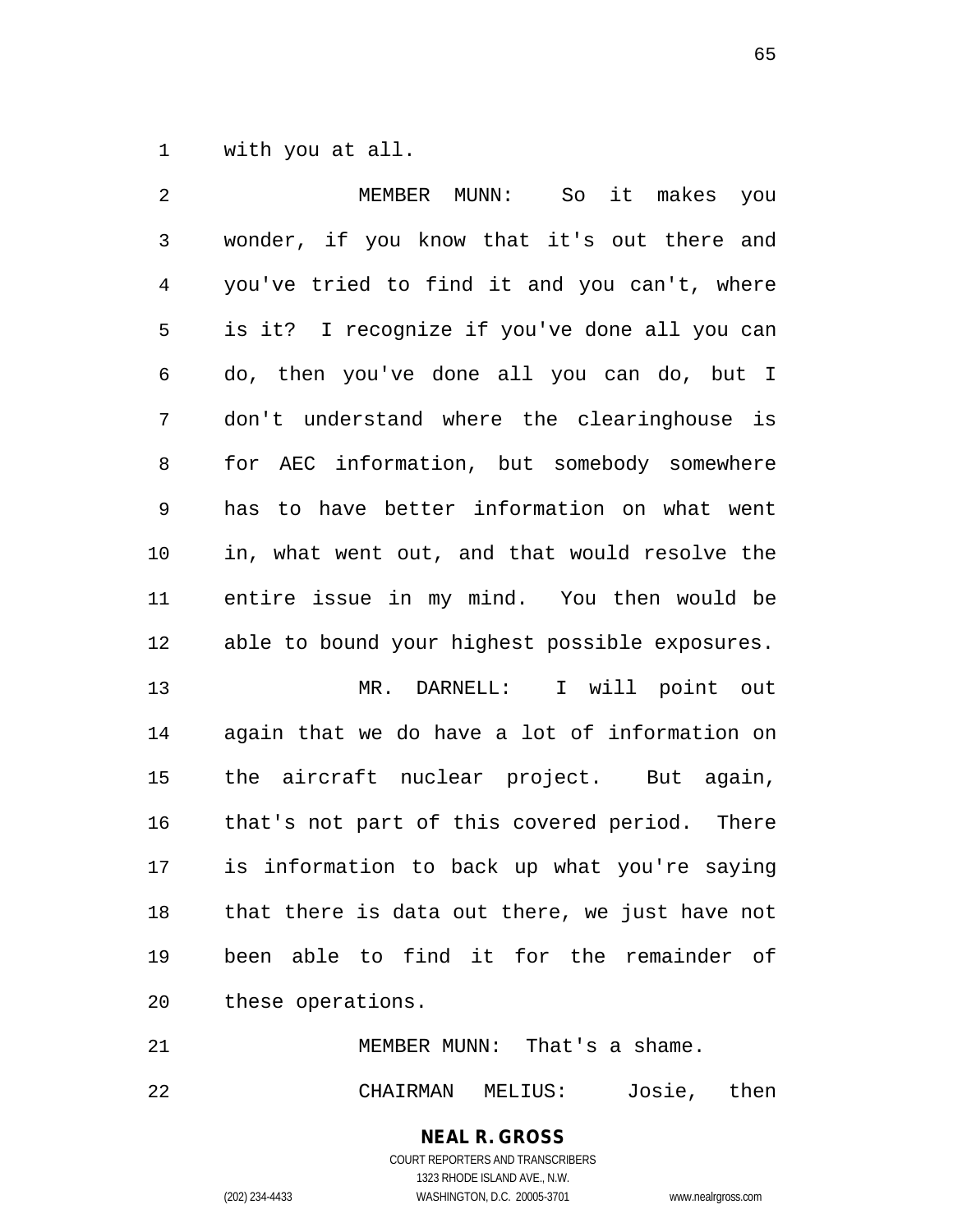Henry?

 MEMBER BEACH: That was like my observation.

 CHAIRMAN MELIUS: Okay. Share it with us?

 MEMBER BEACH: Actually, I was questioning the dates prior to 1961 and I realized the cutoff there.

 CHAIRMAN MELIUS: Okay. Well, Henry?

 MEMBER ANDERSON: I guess what would be -- what I don't see in the report and I maybe need to go through it again, but it really doesn't describe what was the program, what was the medical program at the time. I mean, you talk about some of the, you have 32 of 127 claims had external monitoring data, but you don't say at the facility what's the extent of the database. I mean, you have 32 of 127. There were 3,000 workers. Were there 120,000 badge monitoring results? And it says here there was some urinalysis but you can't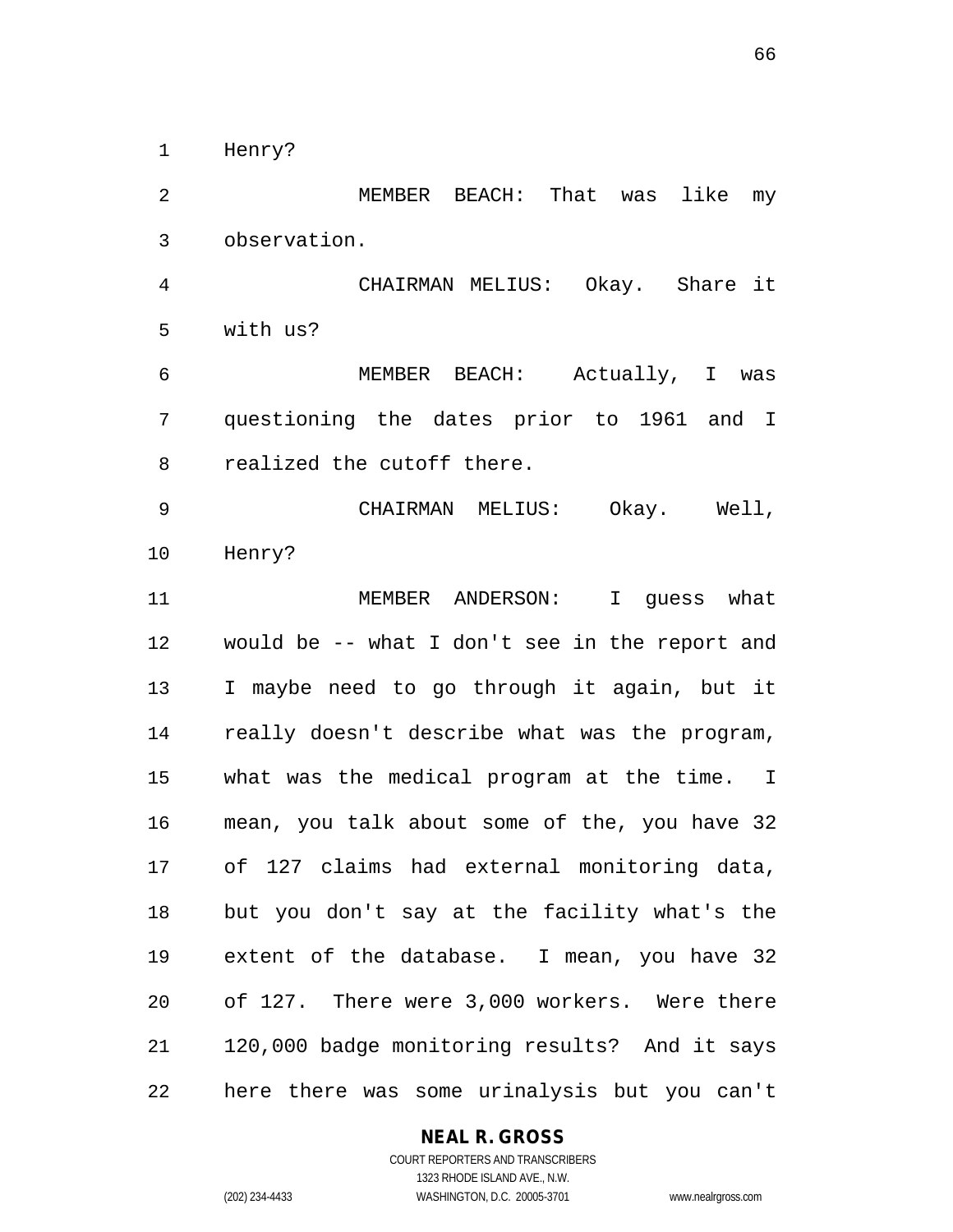link them to a person, but we don't know how many were there during that time and what were the ranges of values. I mean, if all of those values were non-detect it could be the laboratory issue, but that would be valuable information in understanding the bounding issue. So I would have liked in this document to see more just to know what was, you know, like Wanda was saying. It was an important project but we don't -- and they must have had  $11 - -$ 12 MR. DARNELL: If we knew --13 MEMBER ANDERSON: -- people that were monitoring, but we don't know. MR. DARNELL: If we knew what the program was we definitely would have given that to you. We do not know what the program was. The site is an aircraft engine plant. In general, that's what the entire site is. The whole site is set up to support that. They did some of these operations in two buildings, in some auxiliary buildings to

> **NEAL R. GROSS** COURT REPORTERS AND TRANSCRIBERS

1323 RHODE ISLAND AVE., N.W. (202) 234-4433 WASHINGTON, D.C. 20005-3701 www.nealrgross.com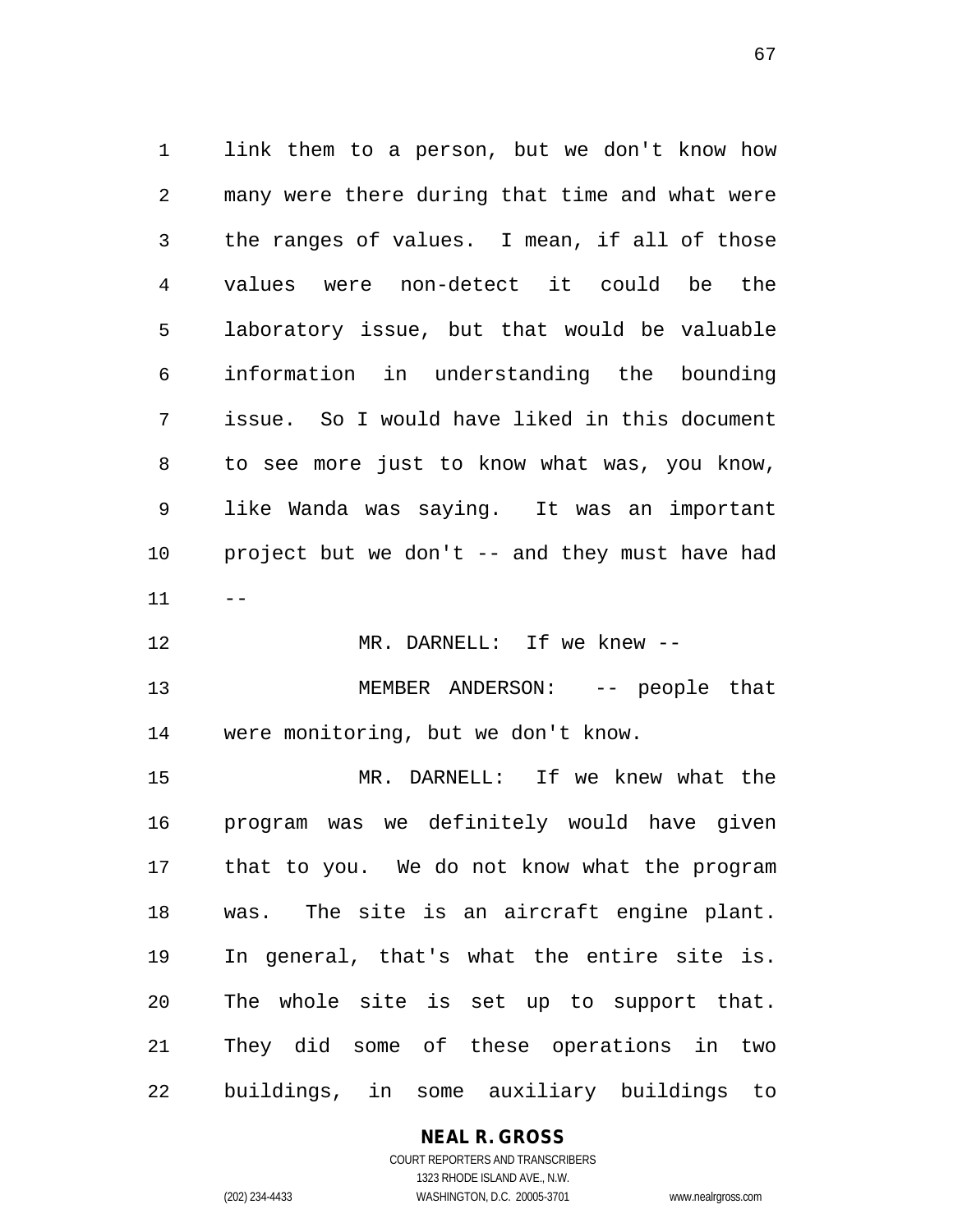support it. We don't have information more than what we presented.

 The 32 of 127, we have 127 claims in. Thirty-two of those claims happen to have external dosimetry data. That's all we know about it is that they happen to have the dosimetry data and we know what those results are. I don't know what they are off the top of my head so I'm not going to go into that. We have one claim out of 127 that included internal dosimetry data. That's all the information we have. There is no program, it's not linked to any job, it's not linked from job categories to operations. The normal information that we have with sites we do not have here. So all the information that you're asking for we don't have. We can go look some more, but we do not have it.

 MEMBER ANDERSON: So how did the claimants get their results to file their claims?

MR. DARNELL: They did not. This

**NEAL R. GROSS** COURT REPORTERS AND TRANSCRIBERS

1323 RHODE ISLAND AVE., N.W.

(202) 234-4433 WASHINGTON, D.C. 20005-3701 www.nealrgross.com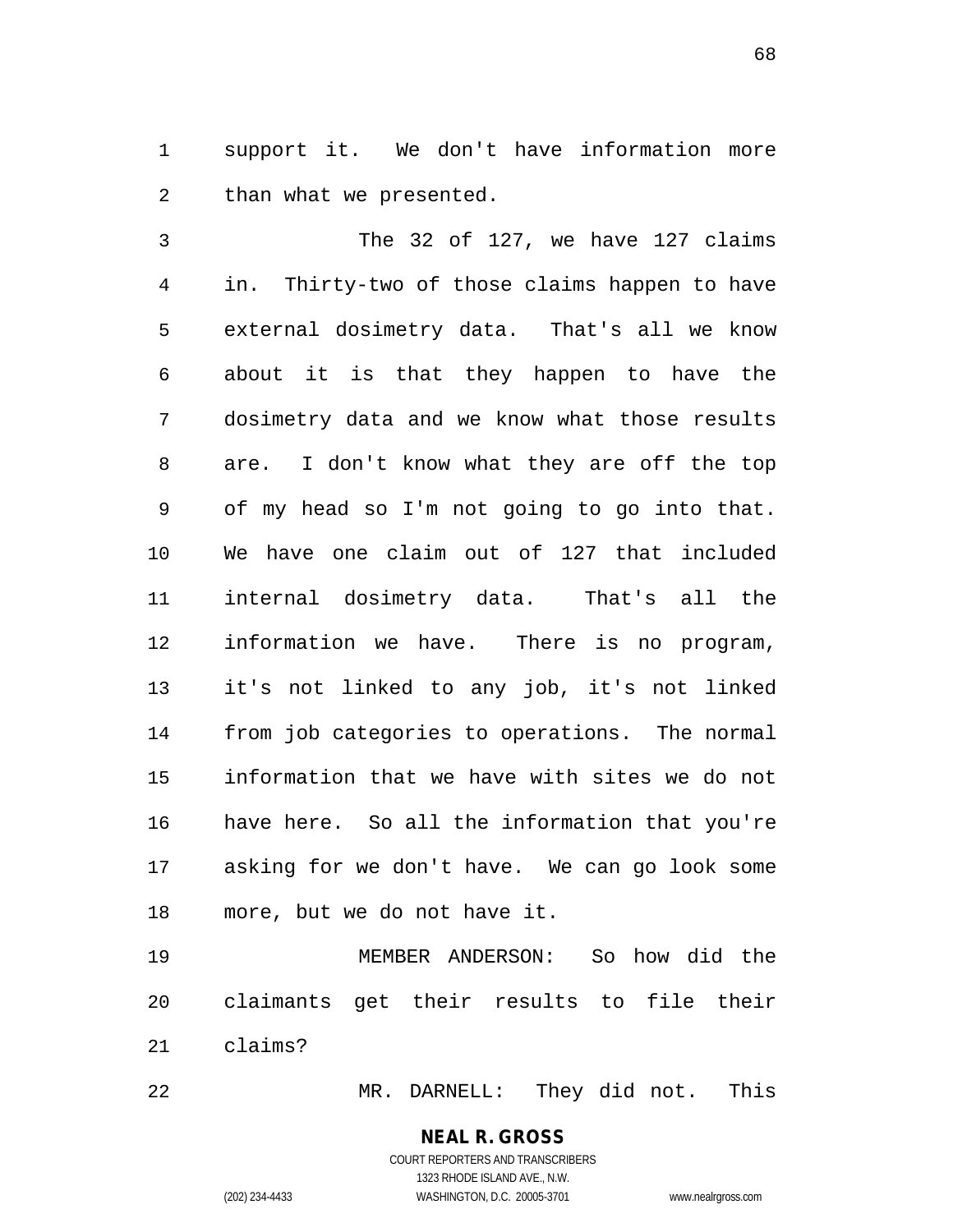is 83.14. Oh, their claims?

 MEMBER ANDERSON: The data is in the claim, but if you didn't find the data to put into the claim, did they -- MR. DARNELL: I don't know how to answer that question, sir. I'm sorry. CHAIRMAN MELIUS: I don't know who was first, but Gen then Bill. MEMBER ROESSLER: In your report on page 15 you talk about another Class of coworkers similar to this one that might be added in a separate SEC and that's really all you say about it. We're looking at the impact of this whole facility, I wonder if you could give a little more information on that, the time or you know, what is this second Class? CHAIRMAN MELIUS: That's boilerplate that they put in every report. It's a hypothetical Class. It confused me. I think I asked the same question about two or three meetings ago because I was all confused. MEMBER ROESSLER: Even within the

**NEAL R. GROSS**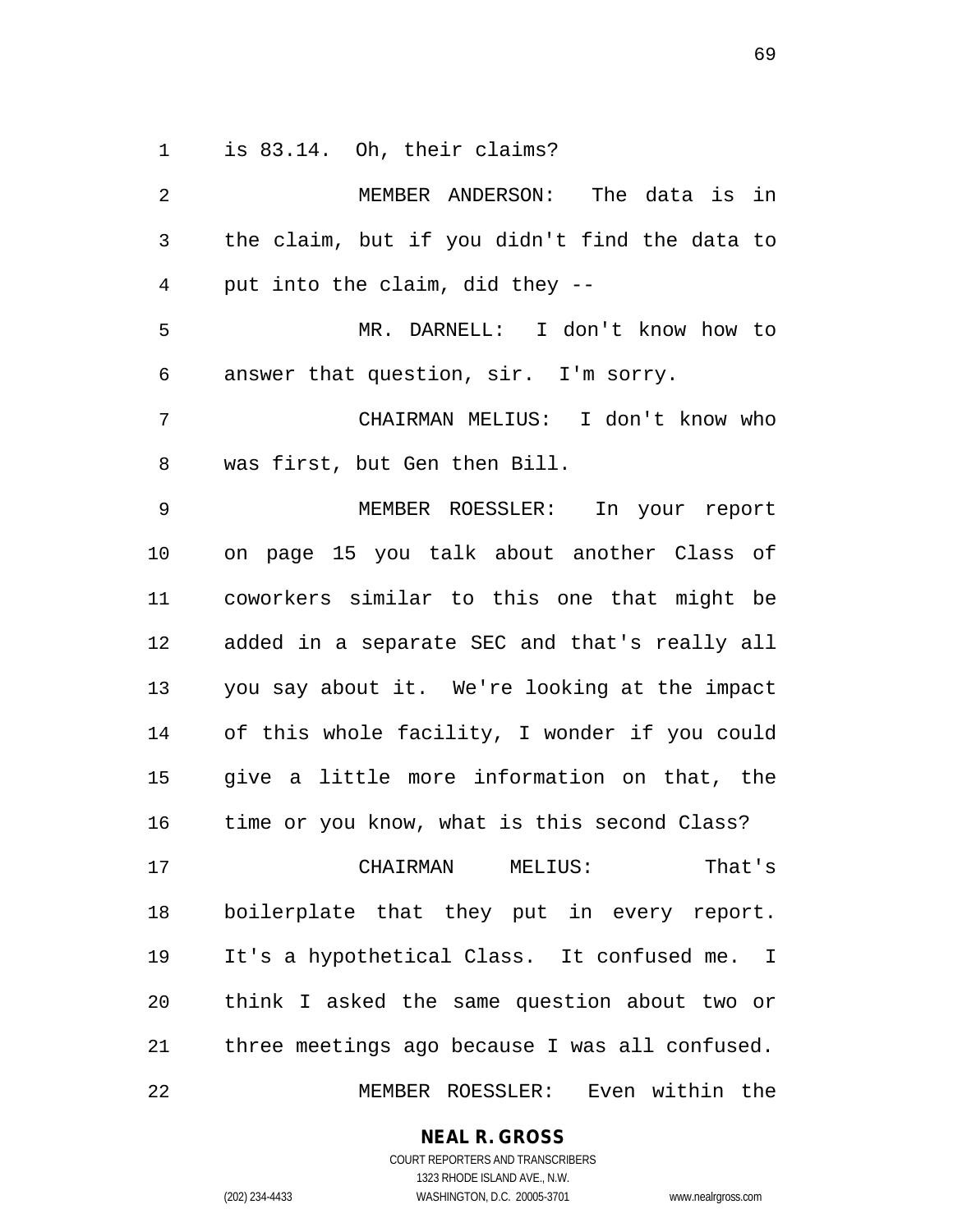boilerplate, it's kind of hard. It's a strange wording.

 CHAIRMAN MELIUS: It certainly is. Phil?

 MEMBER SCHOFIELD: Given a lot of this material, as Wanda says, there should have been a billet sheet of at least material coming in. A lot of this obviously had post mortem analysis done on it. Once you do that, you open these things -- you drastically increase the risk for spills, excursion, incidents, you're generating more waste, and now you have these different incidents can happen in different rooms, different parts of the facility where you had a spill or a glove leak, you've had whatever -- how these excursions happen. I don't know how much documentation there is addressing that if there is any addressing that.

 MR. RUTHERFORD: I'm sorry, Pete had to step out for a moment. Could you repeat the question?

# **NEAL R. GROSS**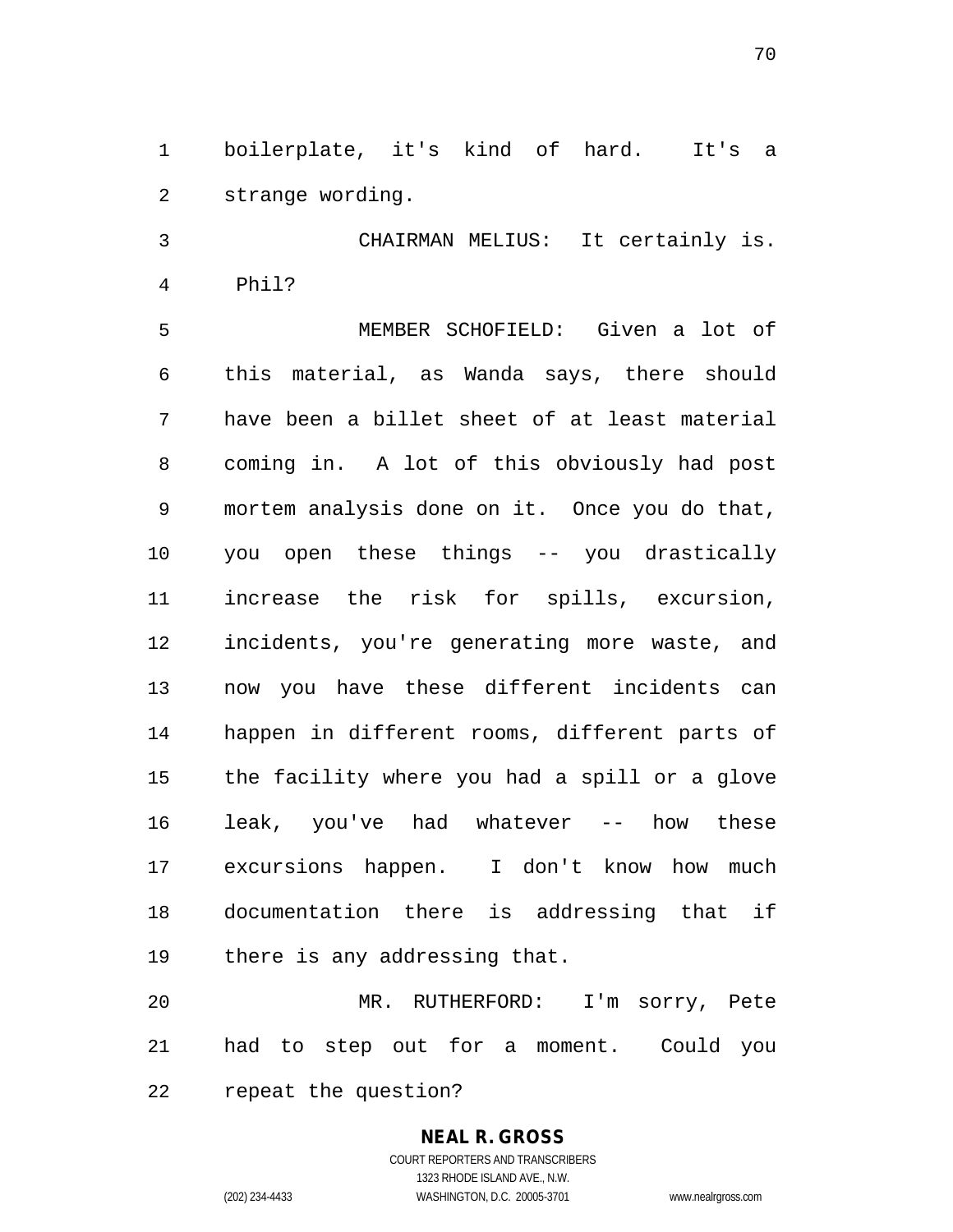MEMBER SCHOFIELD: Okay. My question is, you looked over the work they did, so obviously they brought in these materials and did post mortem analysis on it. That means you're going to cut these up, you're going to -- as soon as you start opening these items up you're going to have a difficult time. The containment now becomes a greater risk. You have greater risk of spills, glove leaks, windows, whatever possible mode there is for an excursion or incidents of people being exposed who are getting internal contamination. I don't know how well this facility documented incidents like that.

 MR. RUTHERFORD: Well, we don't have a lot of documentation at all on spills, incidents at the facility that we could define that. So I can't really help you there.

 I think from what I gather the biggest difficulty we're having here is obviously the Class Definition and the breadth

## **NEAL R. GROSS**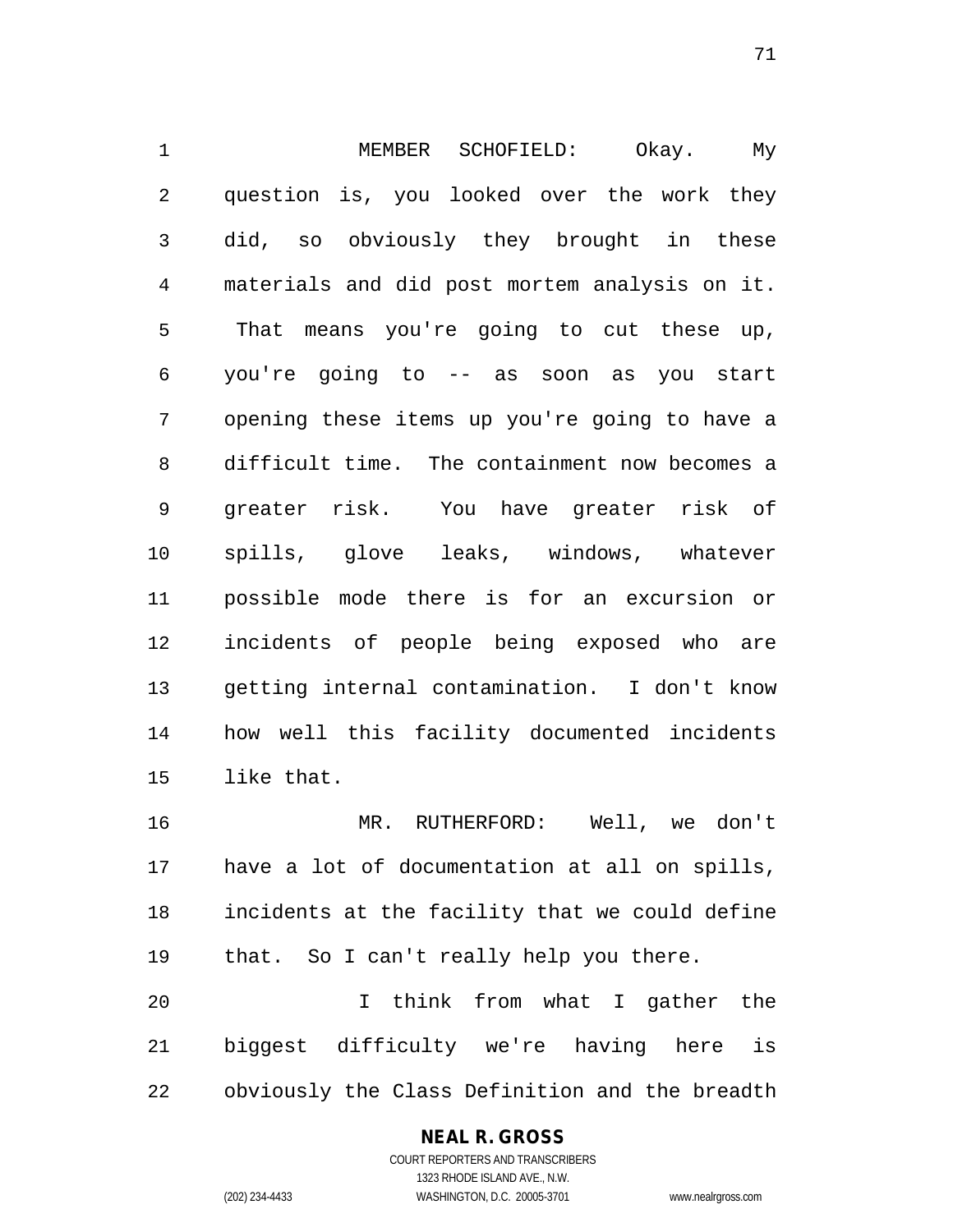of that Class Definition. One of the things we can do is we can go back, set up -- since it's rather easy and close proximity we can set up some additional interviews, try to see if we can find out some additional workers that worked during that era. We did interview the petitioner who actually worked during that era and his father also worked during that era and gave us a lot of information. It's not clear in the report, I realize that, but we can do some additional interviews.

 I do want to let you know that we -- one of the reasons why it's coming up now is we spent approximately, I'm just guessing, a year and a half trying to get data that was supposedly out there from General Electric and we were unable to get that data. Ultimately in the end that data, we never got it. So we can go back, we can do some additional interviews, we can also see if there are other sources we can try to get data from to try to limit the Class.

**NEAL R. GROSS**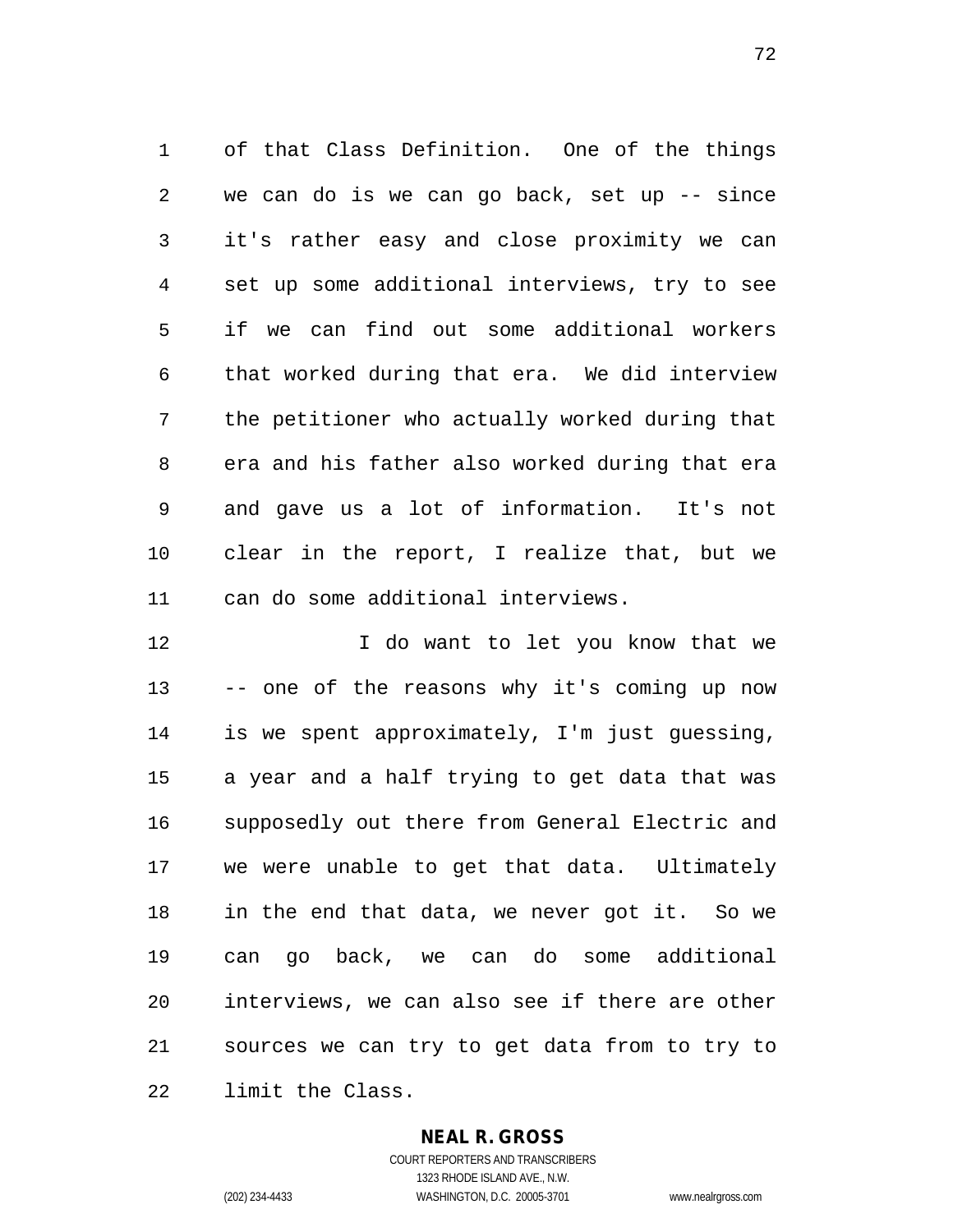CHAIRMAN MELIUS: Can you clarify on why you didn't get it? MR. RUTHERFORD: I think in the end -- CHAIRMAN MELIUS: Is General Electric refusing to turn it over? 7 MR. RUTHERFORD: No, not at all. 8 CHAIRMAN MELIUS: Oh, okay. MR. RUTHERFORD: What had happened was it was one person was defined as the source of having that data, if I remember correctly. Stu might remember, too. But ultimately in the end that data never surfaced. And Stu may be able to -- 15 CHAIRMAN MELIUS: Okay. MR. HINNEFELD: This is Stu Hinnefeld. Again, this is from recollection. My recollection is that GE was helpful to a point, meaning that they said, yes, we will go look, we will get these records and then the next contact with them says well, we're having difficulty finding them. They're in large

**NEAL R. GROSS**

COURT REPORTERS AND TRANSCRIBERS 1323 RHODE ISLAND AVE., N.W. (202) 234-4433 WASHINGTON, D.C. 20005-3701 www.nealrgross.com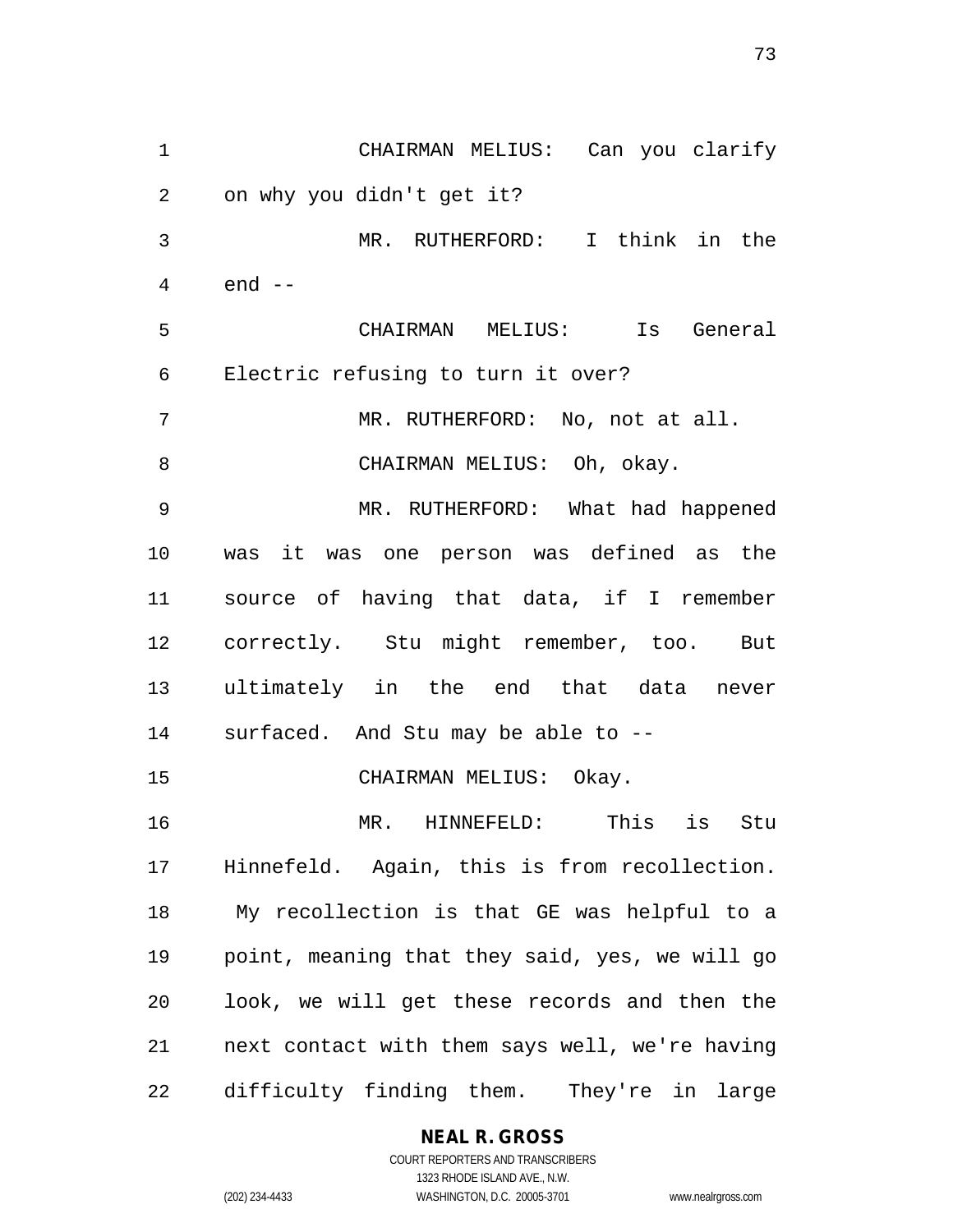repositories. I think some of them were even in England. So for some reason some records of these activities are in a division of GE that somehow is headquartered in England. I swear I remember it that way. And so -- CHAIRMAN MELIUS: That's where our next Board meeting is going to be, then. (Laughter.) MR. HINNEFELD: So they didn't say, go away, don't bother us. They said, yes, we'll help you out and then when we would they didn't call us back religiously. When they did they said, you know, this is harder to find than we thought, we thought it would be here and we can't find anything there, we're going to check here, because of course they have a lot of records. And then it just kind of stopped. I mean, they weren't responding to us after a while and I think they maybe gave up in frustration of being able to find what we were asking for. But I can go refresh and get maybe an update on

### **NEAL R. GROSS**

COURT REPORTERS AND TRANSCRIBERS 1323 RHODE ISLAND AVE., N.W. (202) 234-4433 WASHINGTON, D.C. 20005-3701 www.nealrgross.com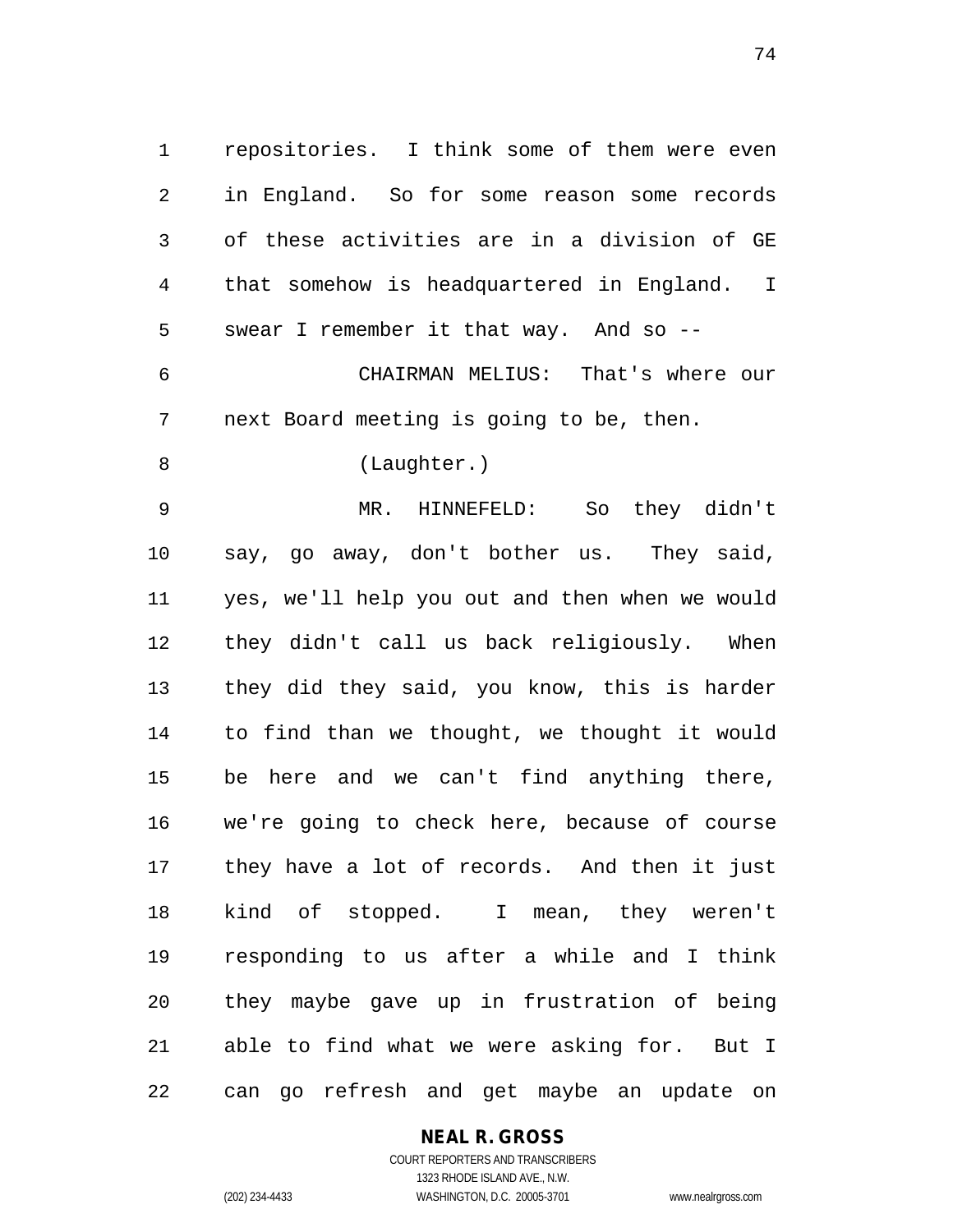that. It's been a while since I've asked this question.

 We'll provide -- certainly we owe the Board some additional work and research in trying to narrow this down and come up with better descriptions of the information we do know, and maybe we can learn some additional things in the meantime so that we can come back with maybe a more convincing story. CHAIRMAN MELIUS: Bob?

 MEMBER PRESLEY: Pete, let me bother you. This is Bob Presley. Back in the time frame that we're talking about, did you all look for any NMC&A, nuclear material control accountability records?

 MR. DARNELL: I can't answer that off the top of my head.

 MEMBER PRESLEY: Okay. The reason I ask that is back in that time frame, the complex had a tremendous nuclear material controls group for all the sites.

MR. DARNELL: Yes, sir.

# **NEAL R. GROSS**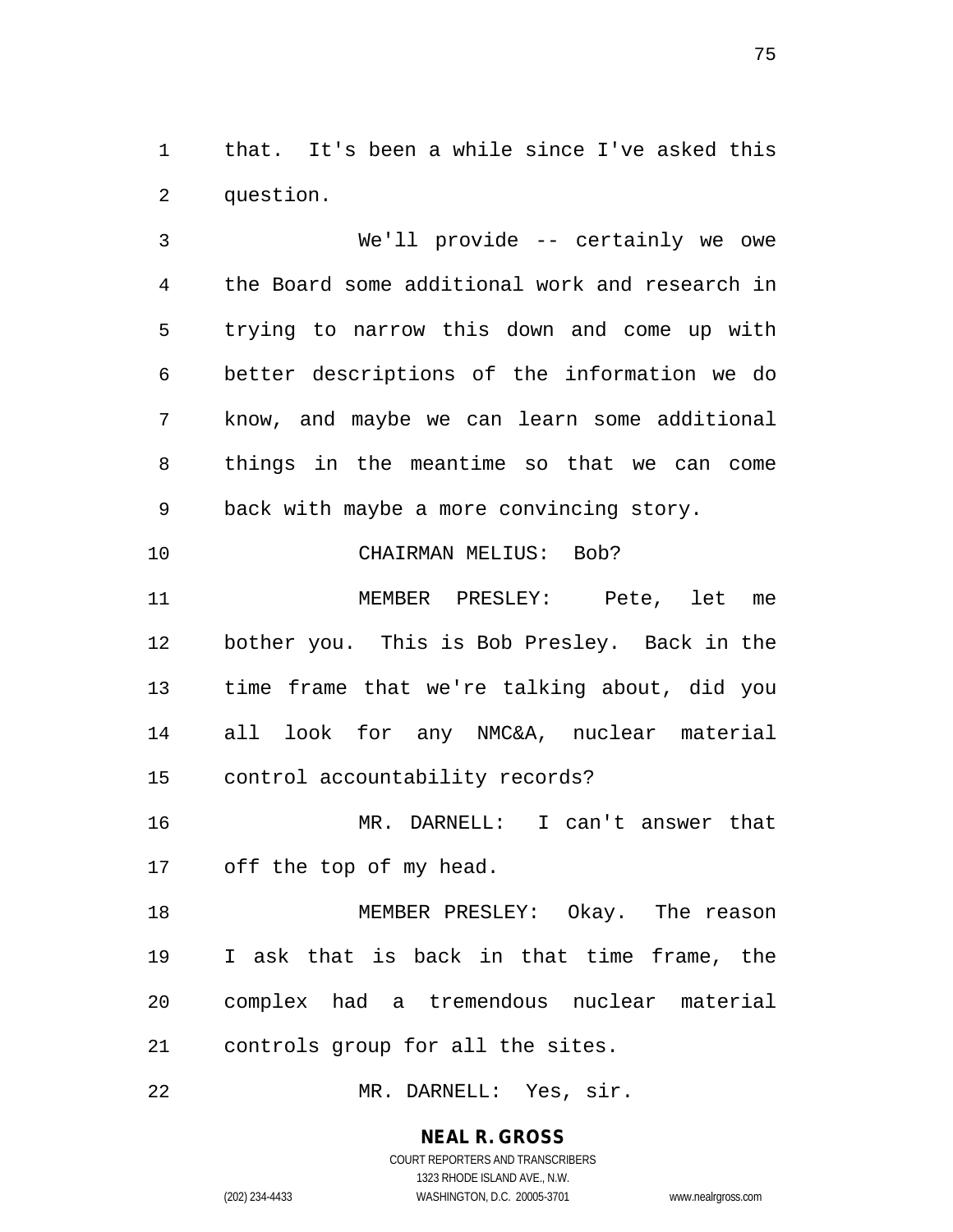MEMBER PRESLEY: Because at that time we were still keeping up with every gram of material that we had. That would be one way if you can find those records, number one, find out what was sent in, number two, where it came from, the amounts it was sent in and then if you can find their records inside GE, they will tell you what buildings that that material was dispersed into if you can find that. That would be one of my suggestions. MR. DARNELL: We'll give it a shot. 13 CHAIRMAN MELIUS: Dr. Lockey? MEMBER LOCKEY: I was just wondering, would it be possible when you talk to the former workers, that you probe them in relationship to additional workers who were in the building or did the job task, their supervisors, plant manager in charge of that project and really go out and try to expand the information that you're receiving so at least we have some kind of feeling about what

### **NEAL R. GROSS**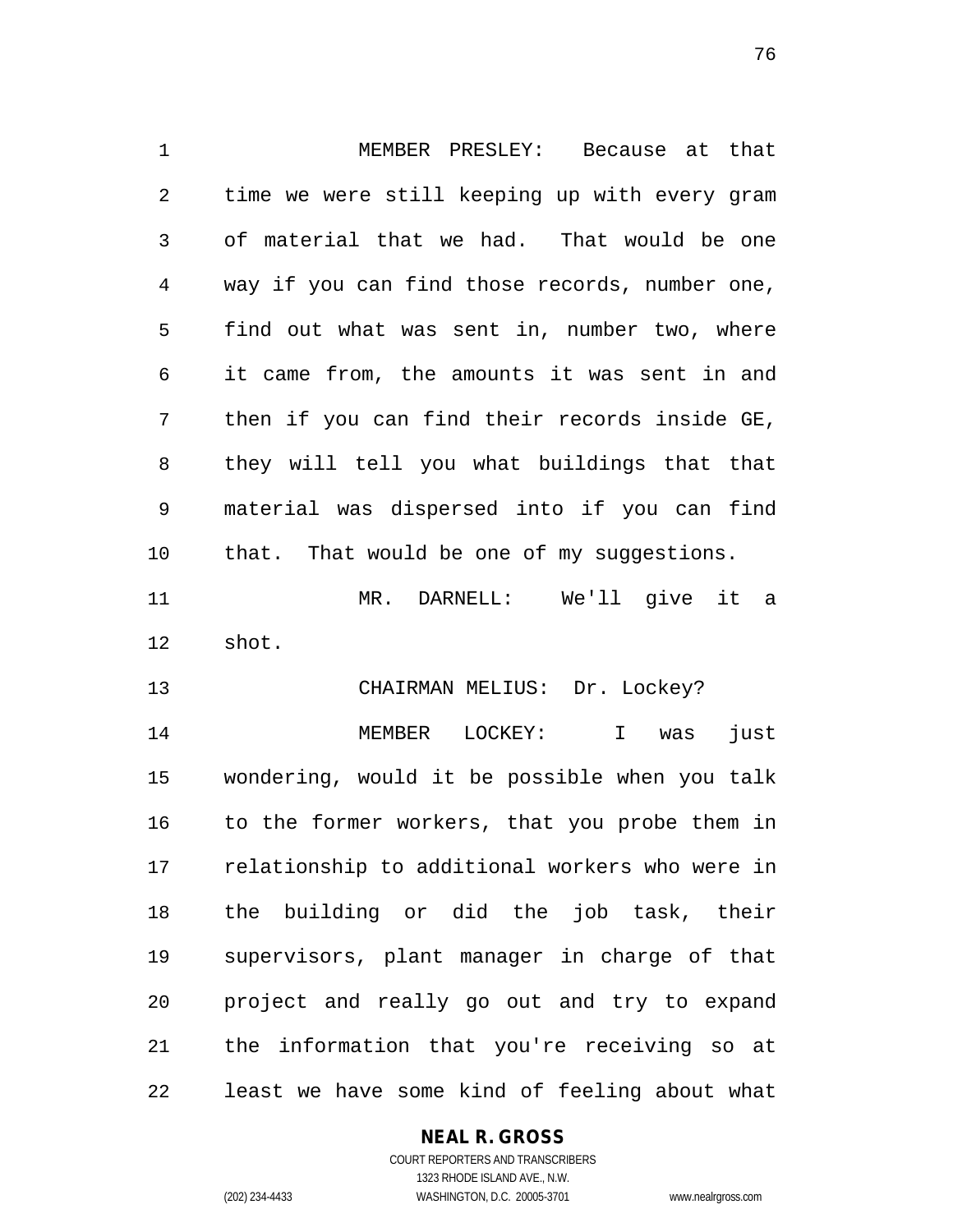was going on and who might have been involved and who wasn't involved.

 MR. RUTHERFORD: Yes, I think we can definitely do that.

 CHAIRMAN MELIUS: Mark, then Brad. MEMBER GRIFFON: Yes, along those same lines I was curious if you queried the CATI database for all the claimants because oftentimes, this has been one of my pet peeves over the years, but the question of people that mention others that they worked with that might be good to talk to as far as -- and if they were mentioned, then you know. Because I know you said you talked to the Health and Safety director. It might be very interesting to talk to some production people that know production history.

 I've had instances where I've interviewed people at some sites and they've said, oh, I know where -- I've got a copy of those records and come to my garage, you know? And they actually saved some log books from

## **NEAL R. GROSS**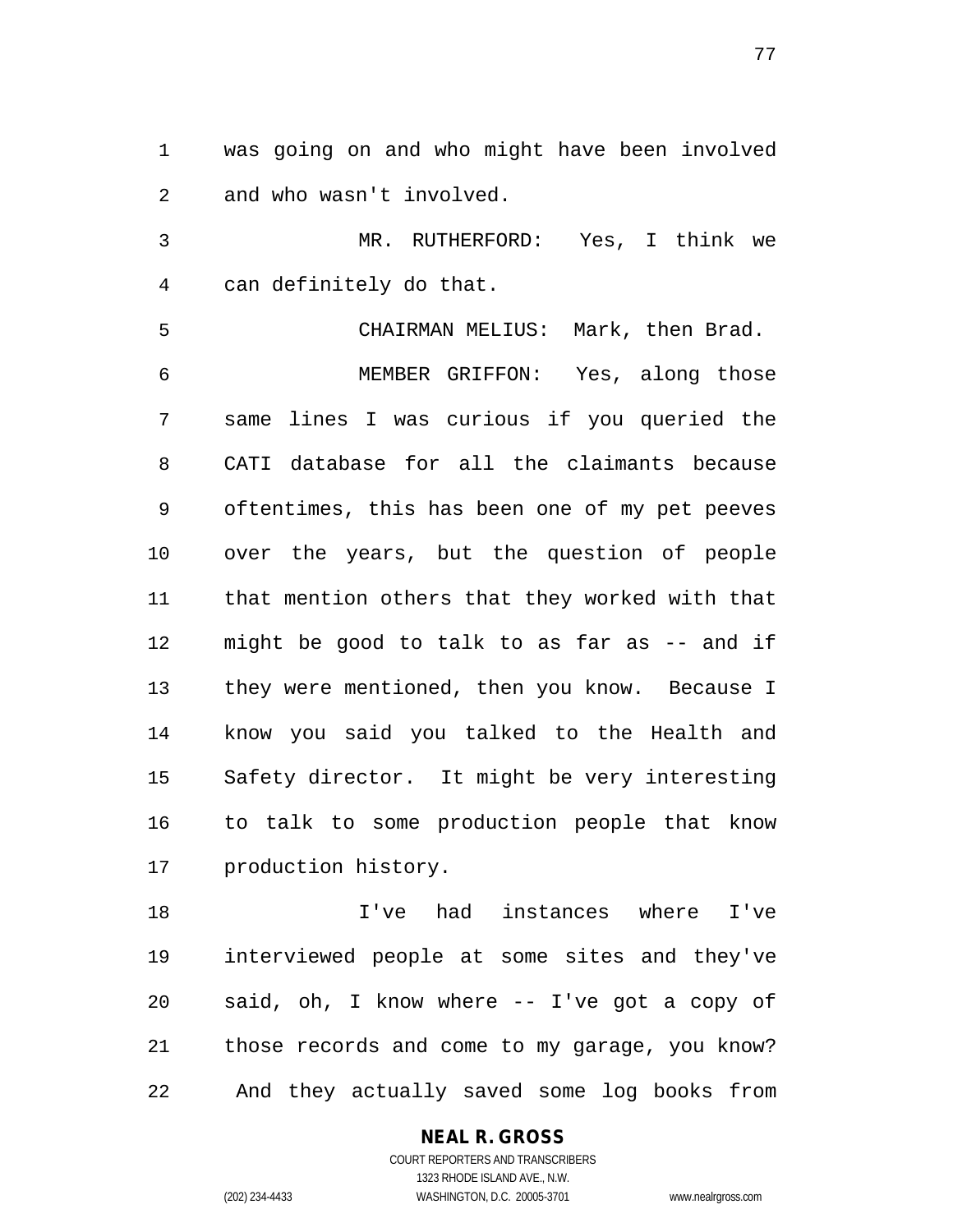years back, going back to the 50s and 60s. So you know, those kinds of things may be out there. They may not complete the picture, but at least it's in the sort of due diligence. MR. DARNELL: I don't remember the CATIs being listed as part of the document review that -- 8 MEMBER GRIFFON: They weren't? Okay. I was assuming they were. That's good. CHAIRMAN MELIUS: Brad? MEMBER CLAWSON: Do we have a Site Profile for this one? CHAIRMAN MELIUS: No. MEMBER CLAWSON: No Site Profile? CHAIRMAN MELIUS: No, sir. MEMBER CLAWSON: I just want to express what I'm kind of feeling because I'm sitting here on Work Groups for Fernald, Mound, Savannah River, all these other ones that we have people continuously everywhere. I've always been amazed when you can tell me where a person was all through those years and

### **NEAL R. GROSS**

COURT REPORTERS AND TRANSCRIBERS 1323 RHODE ISLAND AVE., N.W. (202) 234-4433 WASHINGTON, D.C. 20005-3701 www.nealrgross.com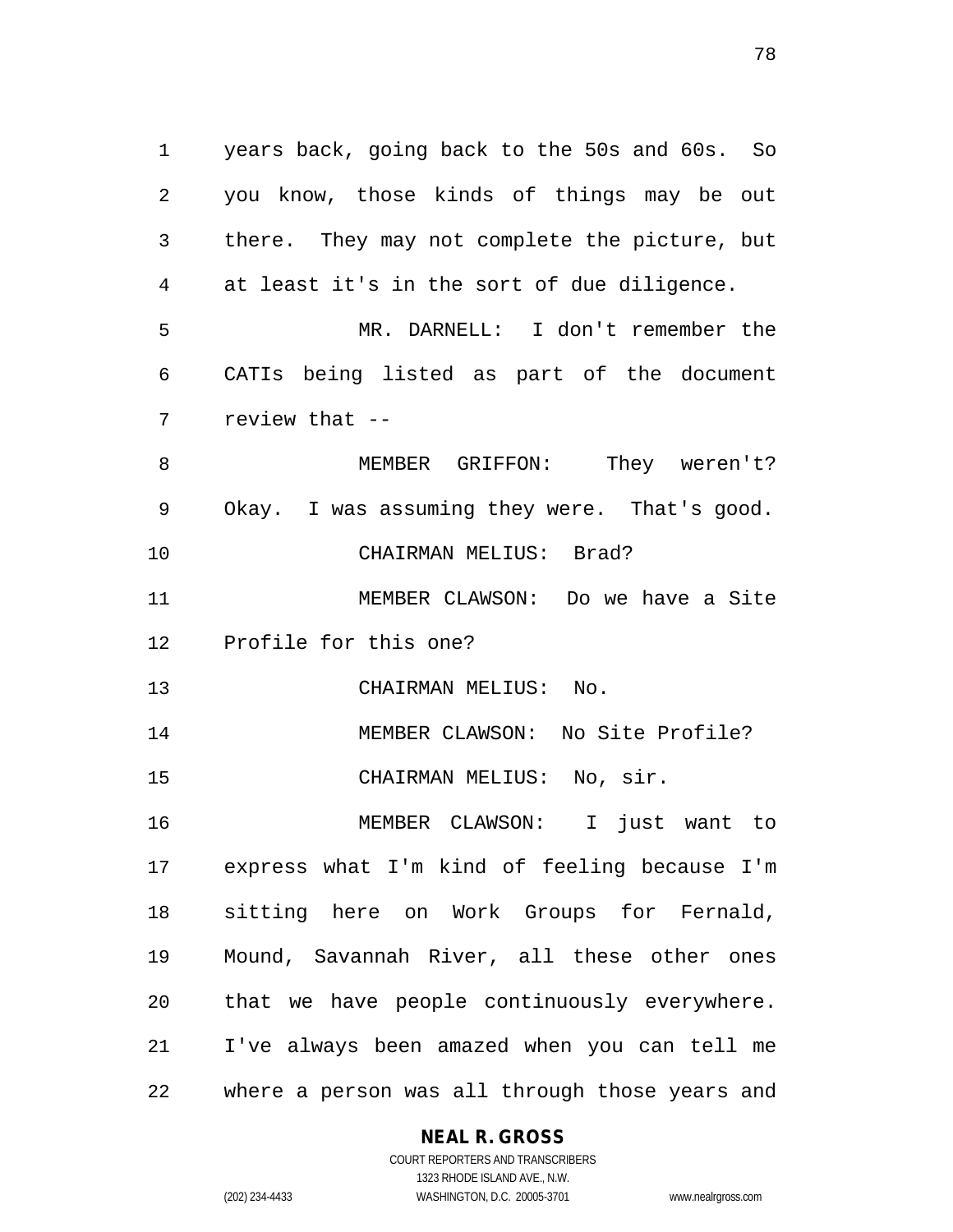if not we're going to use this information. And now all of a sudden we come to this one and it's, boom, we can't do anything. And there has been questions numerous times of, well, how you can tell where this person was at, how can you tell. Now granted, each one of these sites has their own uniqueness to it, but it is surprising to me to all of a sudden just 3,000 people and people that have really worked in this industry deep down and dirty, and -- but you can. That's just my frustration. I think that we ought to do a little bit more work on this and continue on. 14 CHAIRMAN MELIUS: Dr. Lockey? MEMBER LOCKEY: I wanted to ask about Air Force building. What does that mean? Does that mean the Air Force actually was in charge of the building, or is that just designated Air Force building?

 MR. DARNELL: There were times before the designated period and after the designated period where the Air Force had

# **NEAL R. GROSS**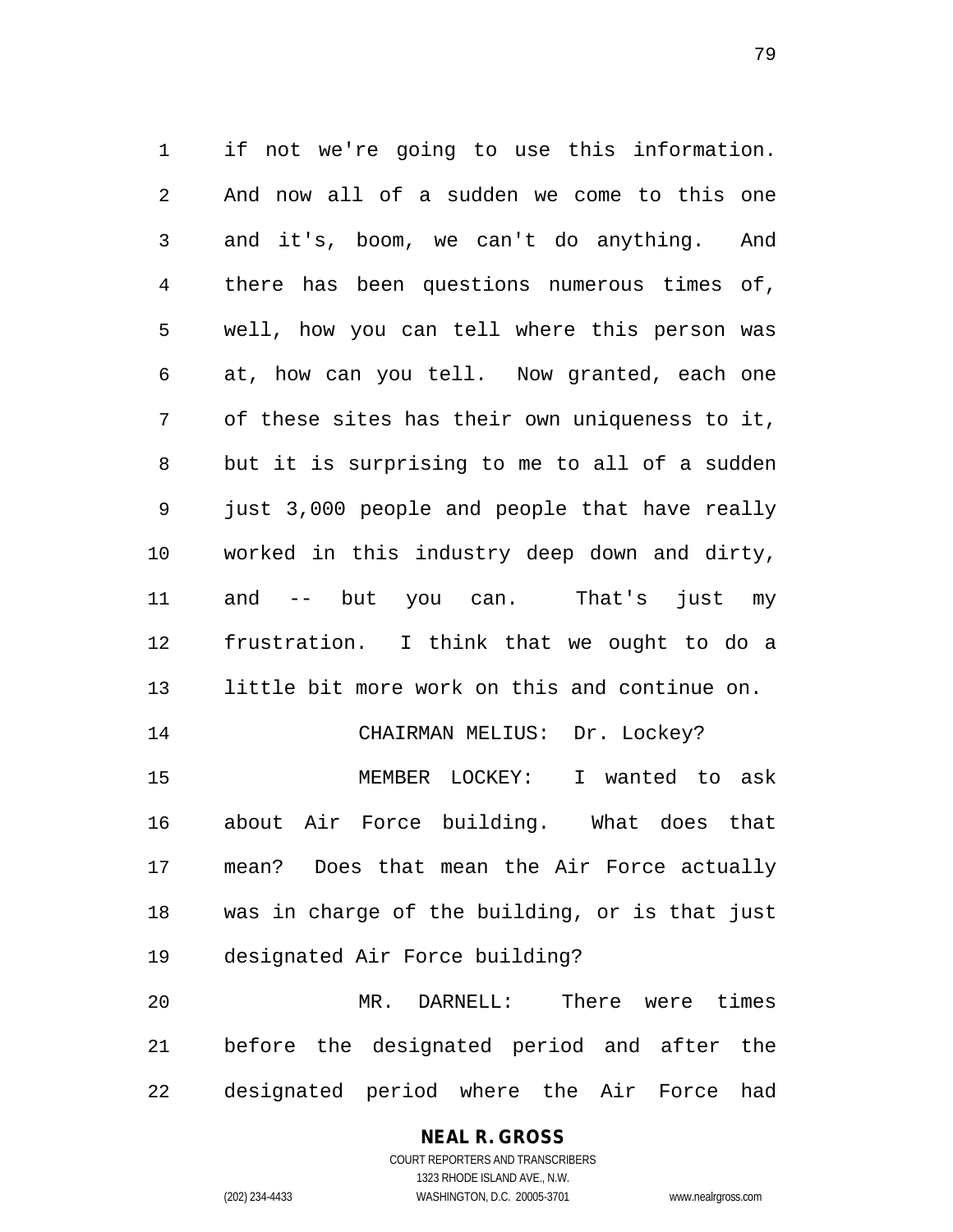control, did the use permits and ran whatever operations were going on.

 MEMBER LOCKEY: Would the Air Force have any records? Department of Defense? I mean, I'm just curious. Would the Air Force -- could they have retained any of those records?

 MR. DARNELL: There was data that the Air Force gave on the Aircraft Nuclear Propulsion project. We have a lot of information about that, but it doesn't cover the AEC work. So I don't know if they have anything further on stuff that wasn't -- on work that was not theirs.

 MEMBER LOCKEY: I guess my question is the building was turned over to the Air Force and then went back to the Air Force, so I'm wondering whether somehow they might have retained some of those records just by accident or by proxy or whatever.

 MR. DARNELL: We can definitely go back and double-check.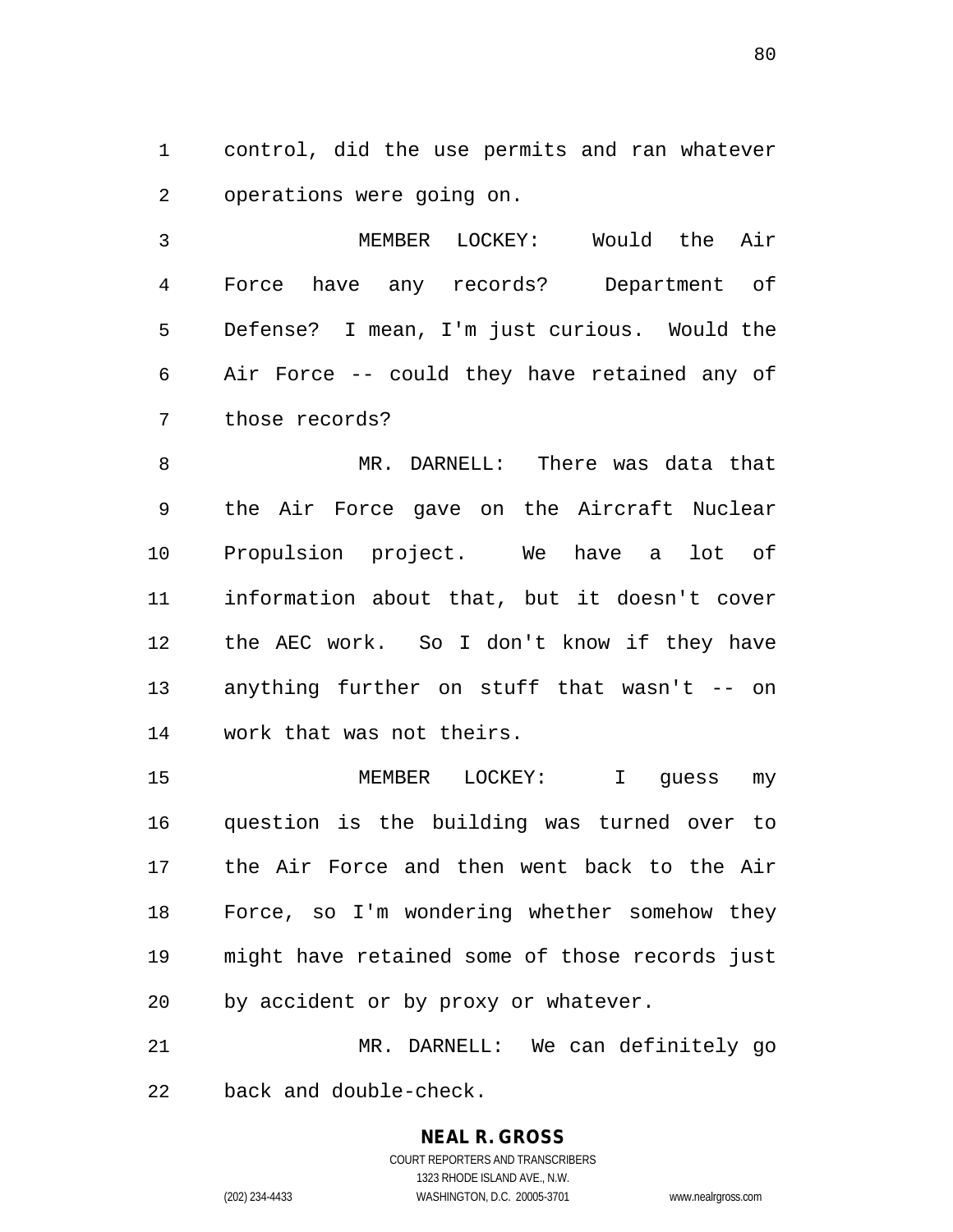MEMBER LOCKEY: That's all I would ask you.

 MR. DARNELL: My guess would be no because we got the information for the period before from the Air Force already. But we can definitely go double-check.

 CHAIRMAN MELIUS: Can we -- oh, Bill. Okay. You get the last comment.

 MEMBER FIELD: Thanks. I assume this is the case, but it sounds like you got most of your information from one safety officer.

13 MR. DARNELL: For the interview.

 MEMBER FIELD: For the interview. And I'm assuming this is a yes, but was it the safety officer for this period?

MR. DARNELL: Correct.

 MEMBER FIELD: Okay. Were there other safety officers during that time?

 MR. DARNELL: During that time period? None that I know of.

MEMBER FIELD: I'd raise the

**NEAL R. GROSS** COURT REPORTERS AND TRANSCRIBERS 1323 RHODE ISLAND AVE., N.W.

(202) 234-4433 WASHINGTON, D.C. 20005-3701 www.nealrgross.com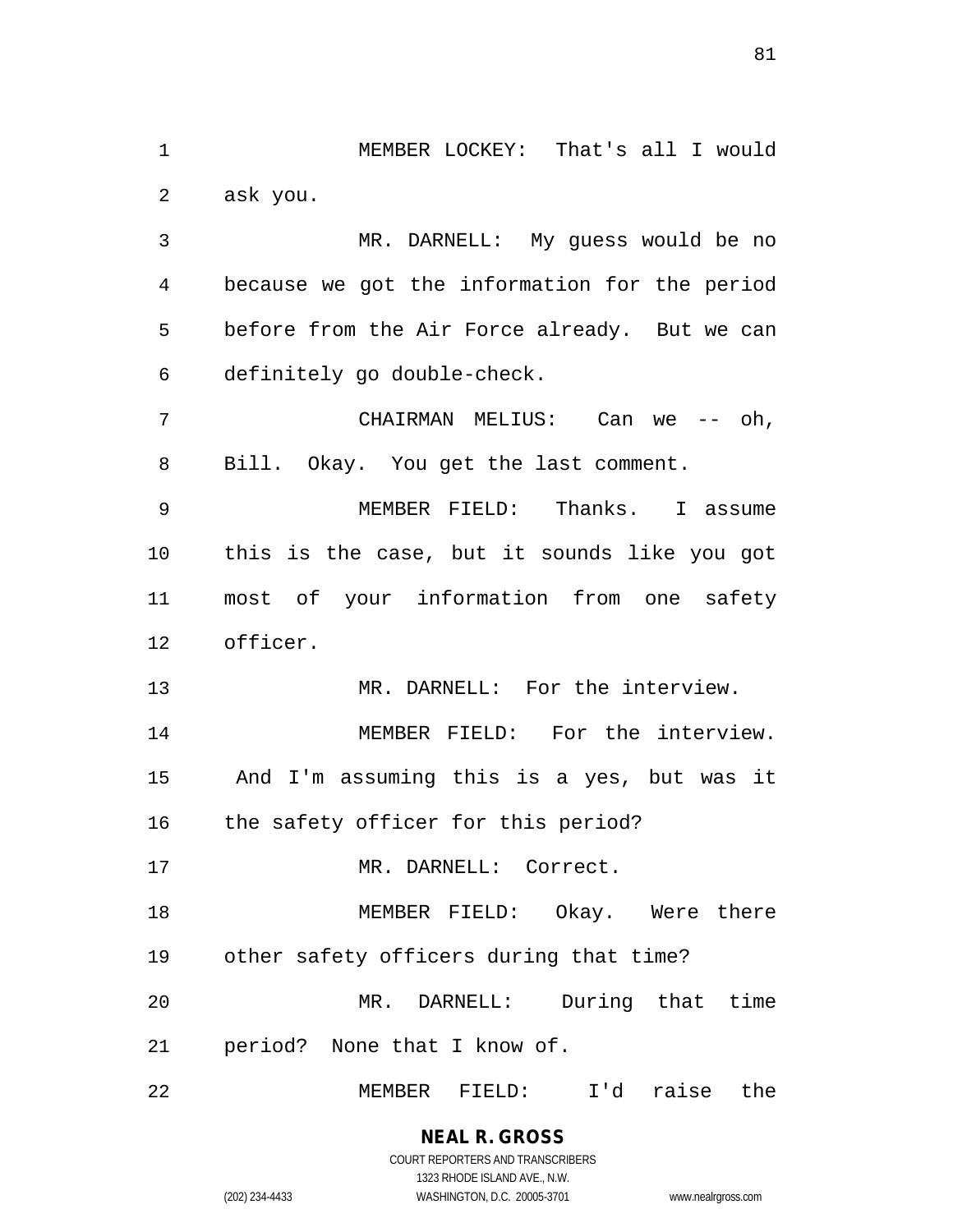points Jim made as far as linking job Class or job code with bioassay information. I think that would help at least give us an indication of what kind of activities people were involved with.

 MR. DARNELL: Well, the bioassay data we have is number one, got this, number two, got that, and that's it.

 MEMBER FIELD: Well, at least the external then.

 CHAIRMAN MELIUS: I think we've sort of resolved this and I think we're deferring action on it, that NIOSH will go back and gather some additional information. We have - - the83.14's, we traditionally refer to the SEC Evaluation Work Group and so that would be a way of sort of monitoring what's going on, tracking it and then sort of determining, you know, what the appropriate course of action is going forward. It could be -- I assume it will end up in a revised Evaluation Report.

## **NEAL R. GROSS**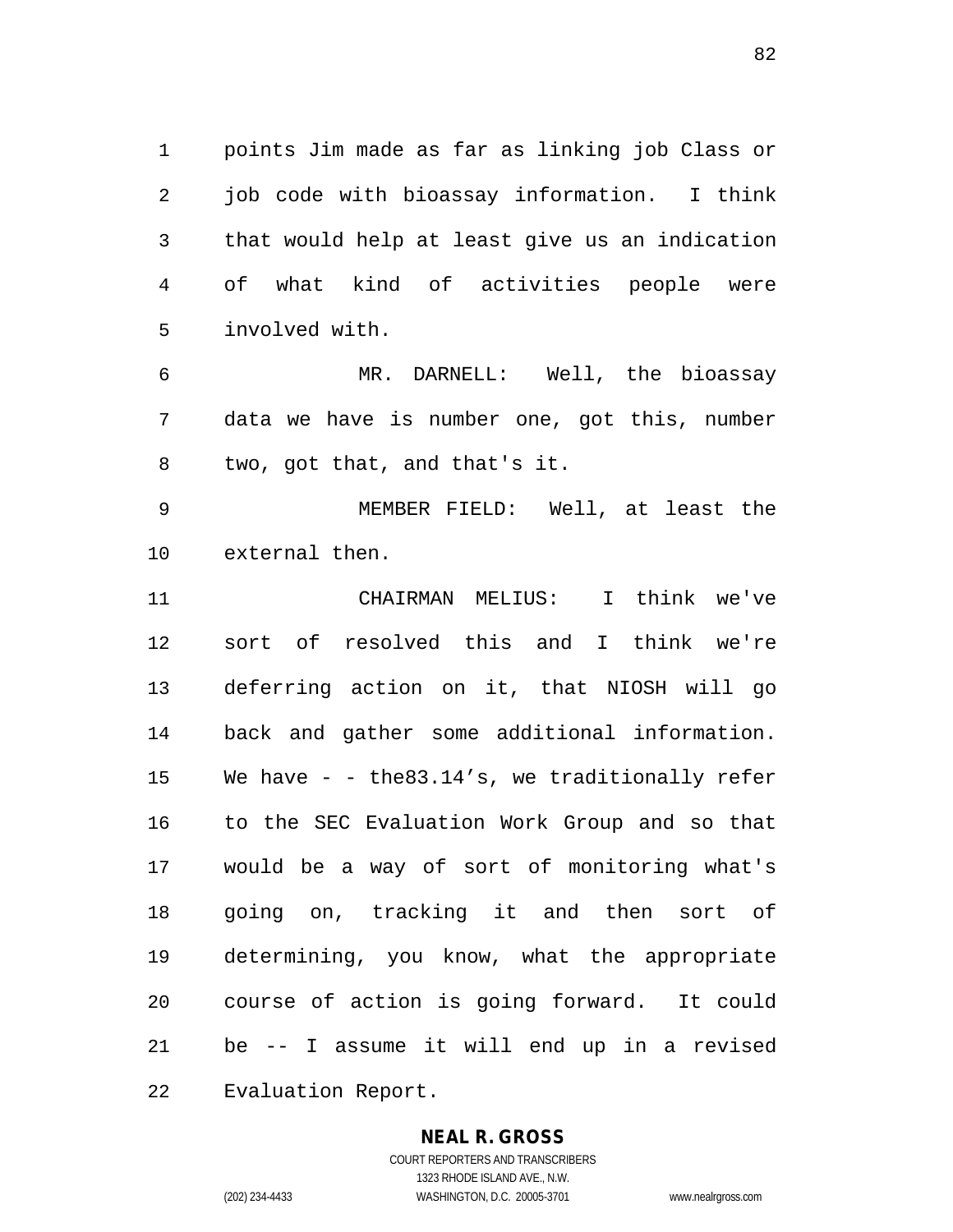MR. RUTHERFORD: Yes, that's correct. What we'll do is we'll go back, we'll do the additional interviews that we just discussed, do some additional research and then we'll update our Evaluation Report with that information. In the meantime we will try to also put together the existing data we have in some format to use for Mark or any other Board Members, Mr. Field, to look at as well. CHAIRMAN MELIUS: Okay. Thank you. Does anybody, Board Members have -- is that satisfactory with everybody? Okay. Okay. Good. It's time for our break and we will reconvene at 11 o'clock. (Whereupon, the above-entitled matter went off the record at 10:32 a.m. and resumed at 11:01 a.m.) CHAIRMAN MELIUS: If everyone will

 get seated we'll get started. Okay, our lawyer is in the room, we can start again.

MR. KATZ: Let me check on the

# **NEAL R. GROSS**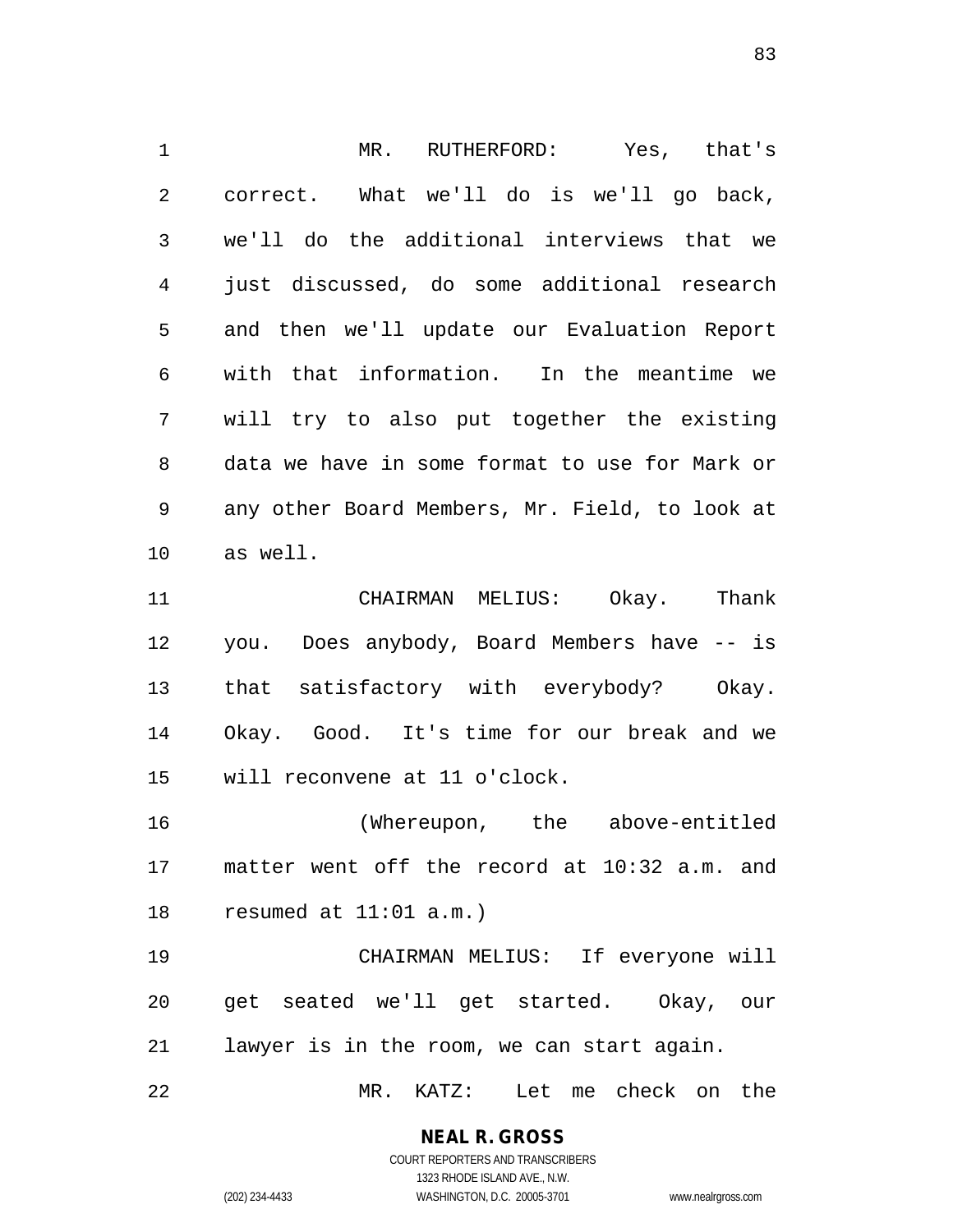lines. Dr. Richardson and Mr. Gibson, are you with us?

 MEMBER RICHARDSON: Yes, I am. MEMBER GIBSON: I am here, Ted. MR. KATZ: Great, thank you. MEMBER RICHARDSON: Could I make a request for one piece of information before we close up with GE Evendale? 9 CHAIRMAN MELIUS: Sure. MEMBER RICHARDSON: I was wondering if NIOSH could also provide to the Board a basis for the projection that there would be 3,000 people added to -- in that Class if it was defined as they're saying. CHAIRMAN MELIUS: I think they can provide further information on the employment there. Some of us who have lived in Cincinnati actually believe it's much higher than that. MEMBER RICHARDSON: Yes, because I was looking. Ohio -- the listing of major

employers has currently 6,000 workers there,

# **NEAL R. GROSS**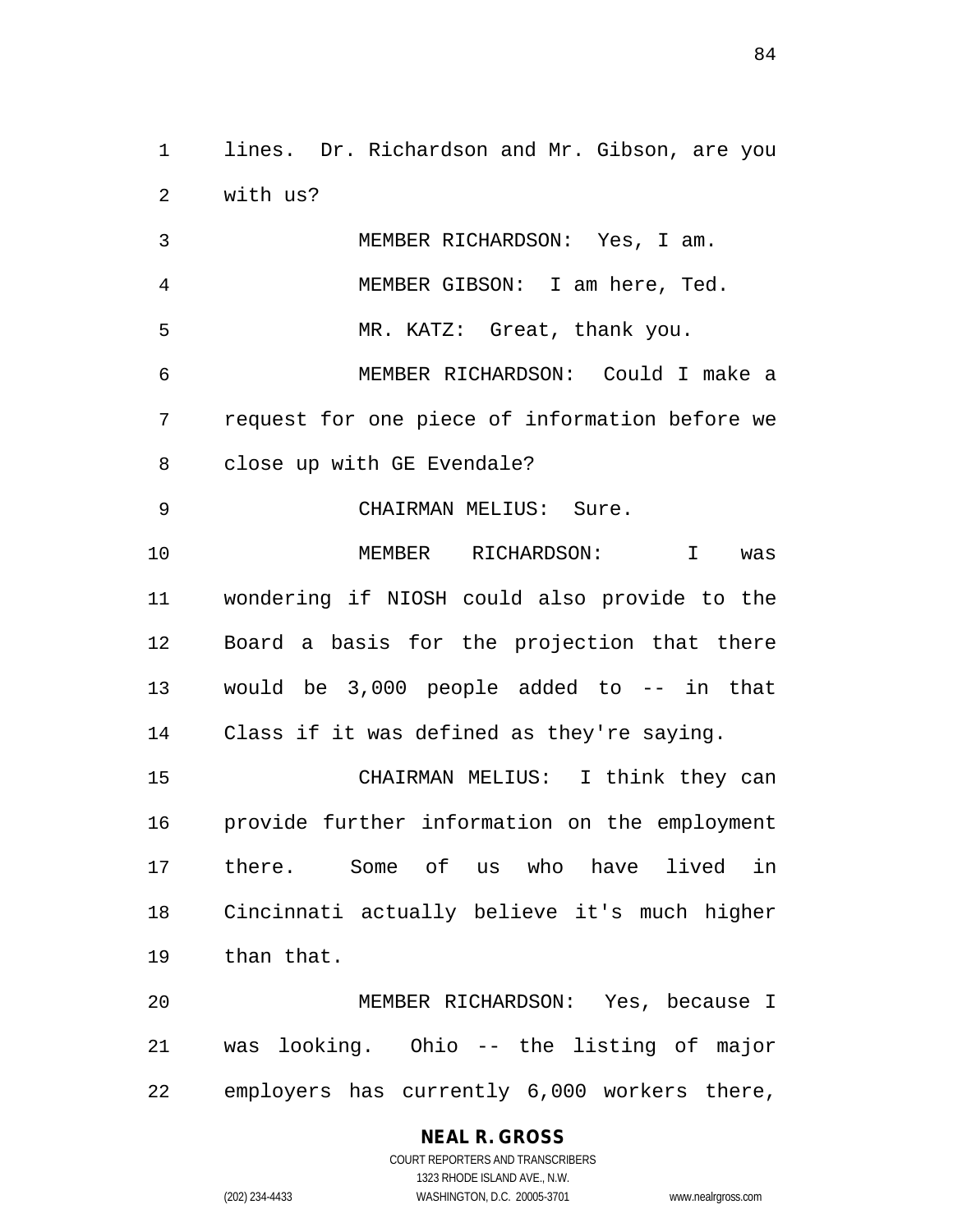in 1980, 16,000 workers employed by GE in the Cincinnati area, and in the 1950s about 12,000 workers at the Evendale plant. So my expectation is that over the decade from 1960 to 1970 it's much larger than 3,000. I would 6 just like some more bounds on that number. CHAIRMAN MELIUS: That's a good point. We were -- good. Yes, we think -- we're guessing 10 to 15 so that sounds -- MEMBER RICHARDSON: Okay, thank you.

 CHAIRMAN MELIUS: Thank you, David. And Department of Energy, Gina? 14 MEMBER GIBSON: Dr. Melius?

CHAIRMAN MELIUS: Yes.

 MEMBER GIBSON: I just had one question also. Has there been any thought given to maybe NIOSH doing a worker outreach meeting around the GE plant to gather information?

 CHAIRMAN MELIUS: The people involved from NIOSH are not here right now, so

# **NEAL R. GROSS**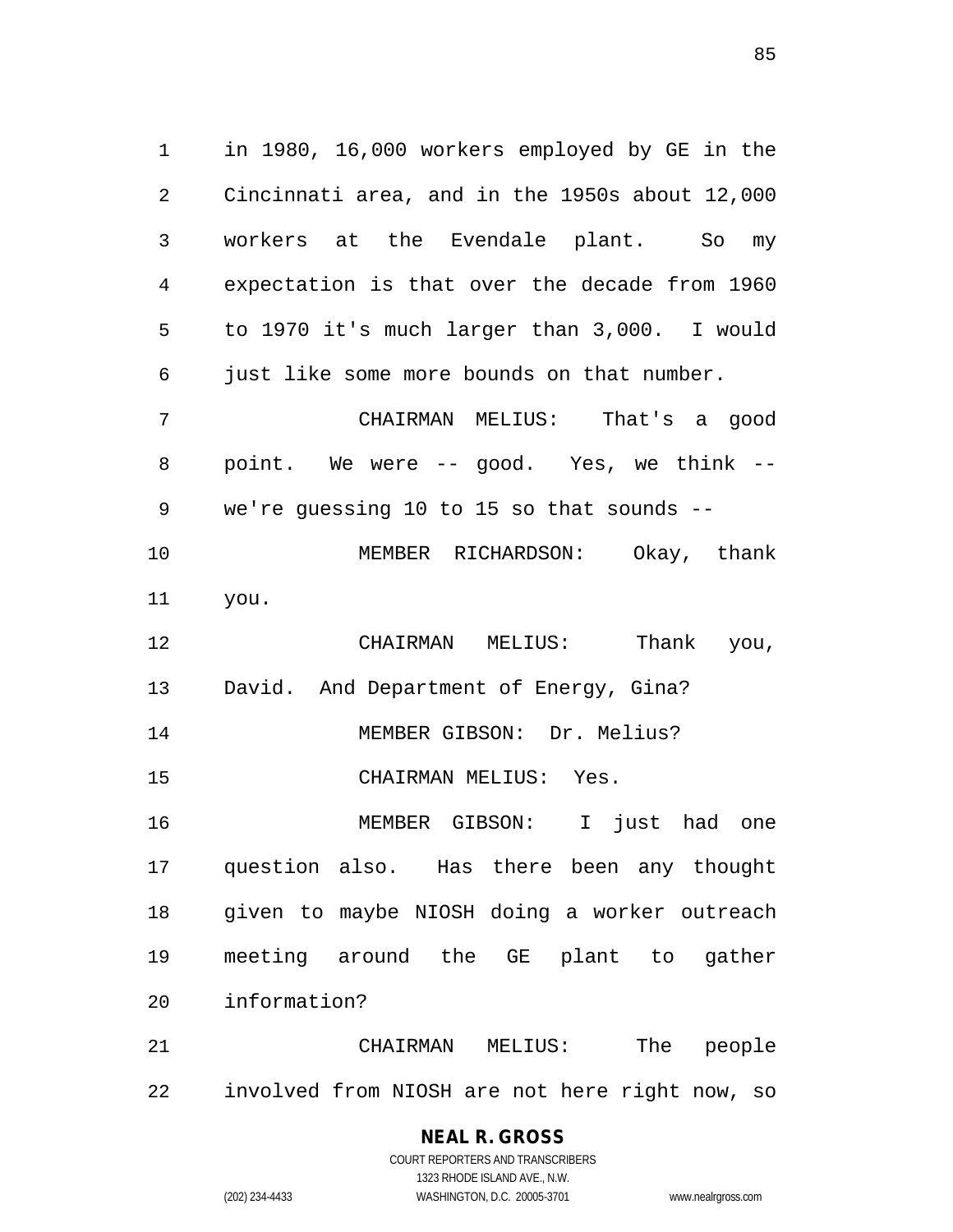Stu I don't know if you want to -- who were answering before, LaVon and Pete, but.

 MR. HINNEFELD: No, we haven't specifically done an outreach meeting in that particular sense for GE. I think we did some interviews as part of the evaluation Report of Investigation, but we haven't specifically done an outreach meeting. I think we'd have to -- for the purposes of the discussion, you know, satisfying the questions that were raised in the discussion just before the break I think what we would like to do is seek out, you know, specific individuals or people who might be, you know, help us answer some of those questions.

 So these could be people who worked during the era in question in the buildings in question. That's going to be the most helpful. And so outreach meetings as we normally structure them tend not to be that focused, although we could give it a shot in this case, we just have to maybe try a

## **NEAL R. GROSS**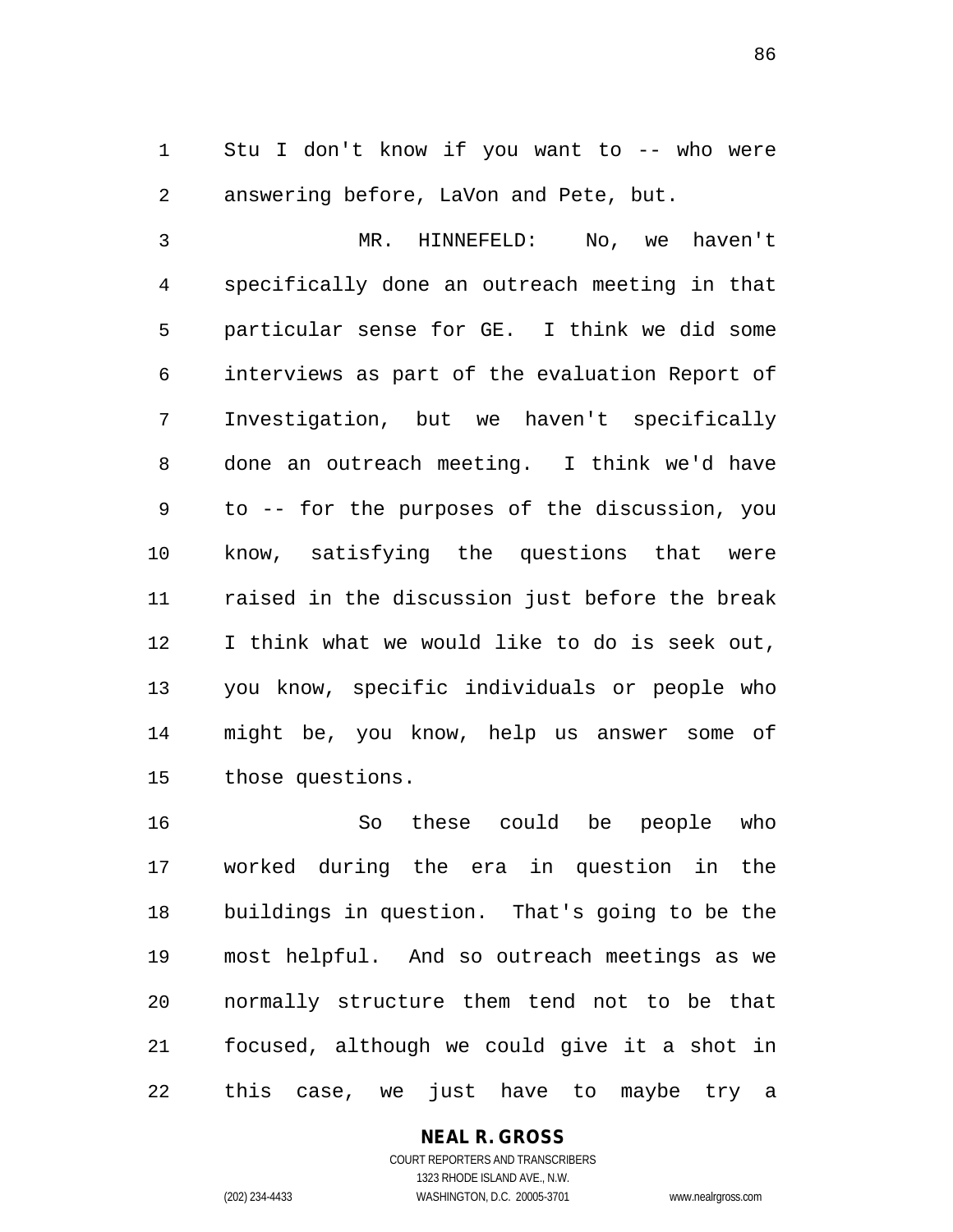different avenue in developing the target audience for the attendees for the work. You know, we just got the marching orders here before the break and so we haven't really formulated a plan, but that's certainly something that we would consider as a possibility.

 CHAIRMAN MELIUS: Okay, thanks, Stu. Now Gina?

 MS. CANO: Thank you, Dr. Melius. This is Gina Cano with the Department of Energy. I just want to go ahead and enter into official record that we presented all the Board Members with a commemorative pin that was provided to the workers in honor of the National Day of Remembrance which was October 30th. As many of you know, Congress passed a resolution honoring the thousands of women and men who worked to support the nuclear work efforts back in the Cold War, and activities took place across the complex on October the 30th. And the Office of Health, Safety and

### **NEAL R. GROSS**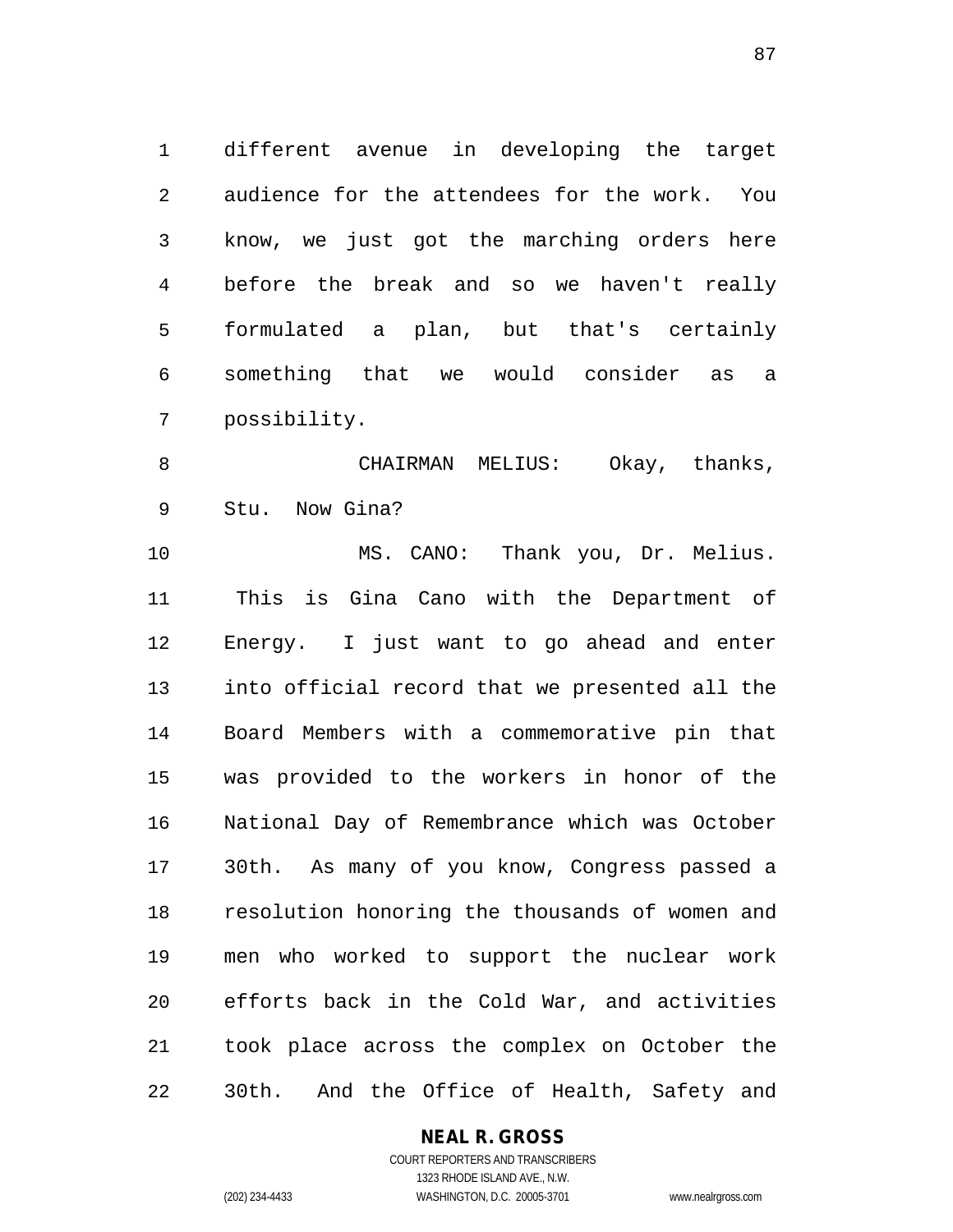Security, we basically developed these pins. It's a replica of a pin that was provided to all the workers in 1945 by the Secretary of War to approximately 132 Manhattan Project workers. And what I provided to the Board is a replica of that pin. But again, we want to thank everybody for your efforts and also for all the workers who supported the Cold War efforts. We think this is long past overdue in supporting them from Congress. Thank you.

 CHAIRMAN MELIUS: Thank you, and thank you for the work in organizing the events around that also. Okay. Our agenda next issue is Blockson Chemical. And as I recall from the last meeting we wanted to set up a time here to discuss that and bring particularly the newer Board Members up to speed on where we were in our discussions, deliberations on Blockson which have a long and convoluted history. We thought to start off the discussion maybe some perspective on it would -- Wanda Munn, who chaired the Work

## **NEAL R. GROSS**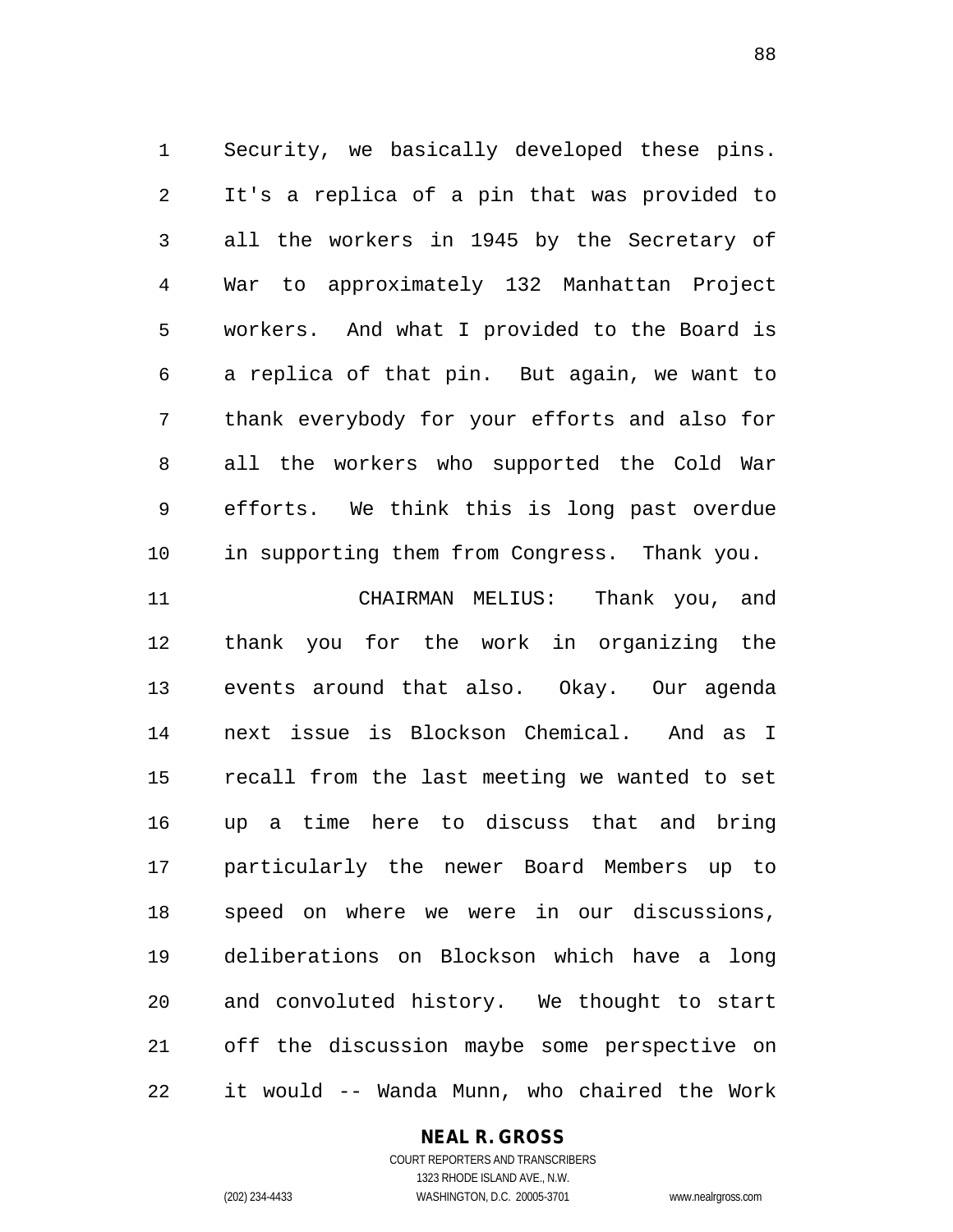Group on Blockson, will give a brief presentation based on her presentation a year, year and a half ago at the Board where the Work Group reported back. Hopefully this will help set some context for this.

 MEMBER MUNN: This is essentially going to be the same presentation that the Board as it was constituted in 2008 has already seen. If you're new here, it'll be new for you, but hopefully this will be of some help to our new members. I am going to go through this very quickly because most of the material that's covered in it you have in much more detail on your hard disk that you were given. Sorry, you were given a CD, weren't you? But I don't believe that this presentation is there. Hopefully, it will be a short wrap-up.

 These are the people who were involved in the Work Group itself. I was the Chair, Mike Gibson, Dr. Melius, Dr. Roessler and Brad Clawson was there also. Originally,

# **NEAL R. GROSS**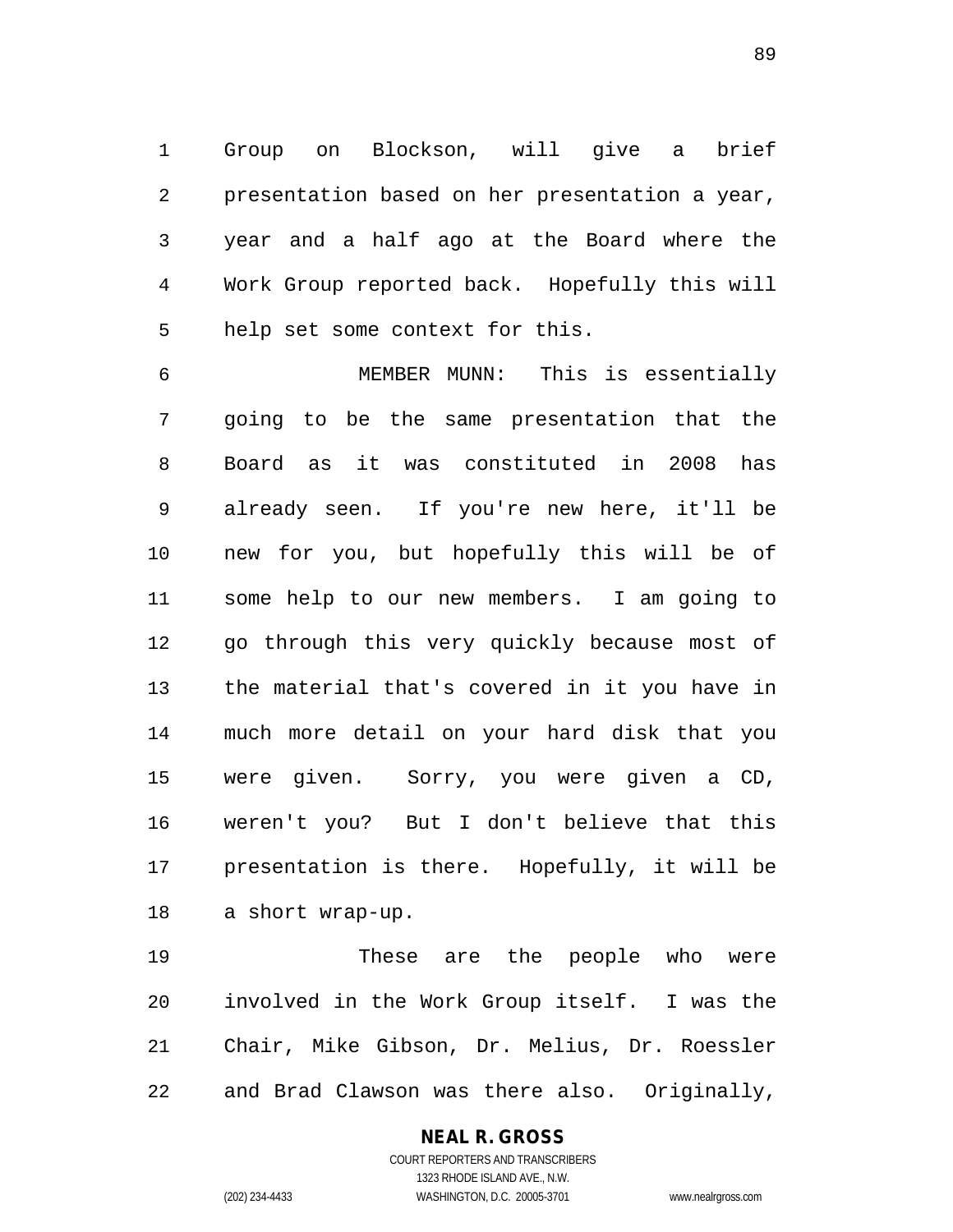we had two SEC petitions that were qualified in 2006. The Technical Basis Document which had been originally provided was found to have -- be short in a number of technical material issues with very specific nomenclature that needed to be revised. So after the Board had constituted this Working Group, we did not meet for a considerable amount of time while NIOSH completed the revision of the TBD and held several near-site meetings with the workers.

 SC&A reviewed our Site Profile, our SEC petition and the Evaluation Report, and they had seven findings which were results of that. They involved the default of the upper bound of the inhalation rate for uranium, the thorium-232 enrichment ratio that was likely to be found in the process stream, the thorium-230 that had not been included in the exposure matrix, a possible thorium raffinate stream that was unaddressed and additional data that was requested to support

## **NEAL R. GROSS**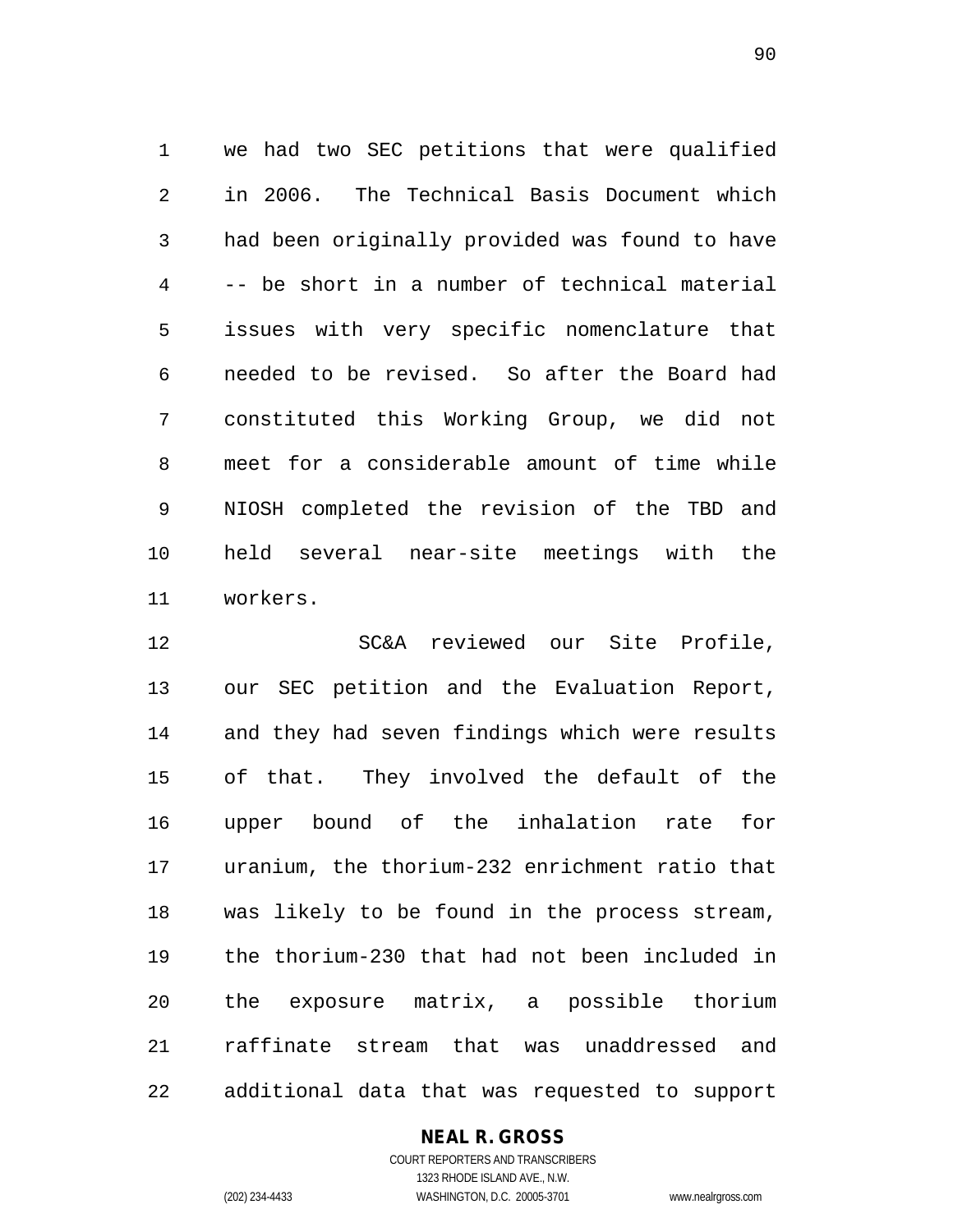some additional radioactive values of one sort or another, only one of which was radon. Verified possible exposure from tailings and trace levels of radium-226 and progeny.

 We discussed each of those in considerable length and ultimately we had White Papers for the permanent record on not all of those topics, but most of them. Each one of those seven findings had been resolved to the satisfaction of both NIOSH and the technical contractor. I'd like to reemphasize that. It's a point which I think the new members need to be particularly aware of. NIOSH and the technical contractor resolved all of the original findings that were there.

 We had additional detailed questions that were addressed and, on January of 2008 we brought this to the Board unsuccessfully. We had two additional actions that we were directed to look at by the members of the Board in January of 2008. So we went back to the drawing board, we

**NEAL R. GROSS**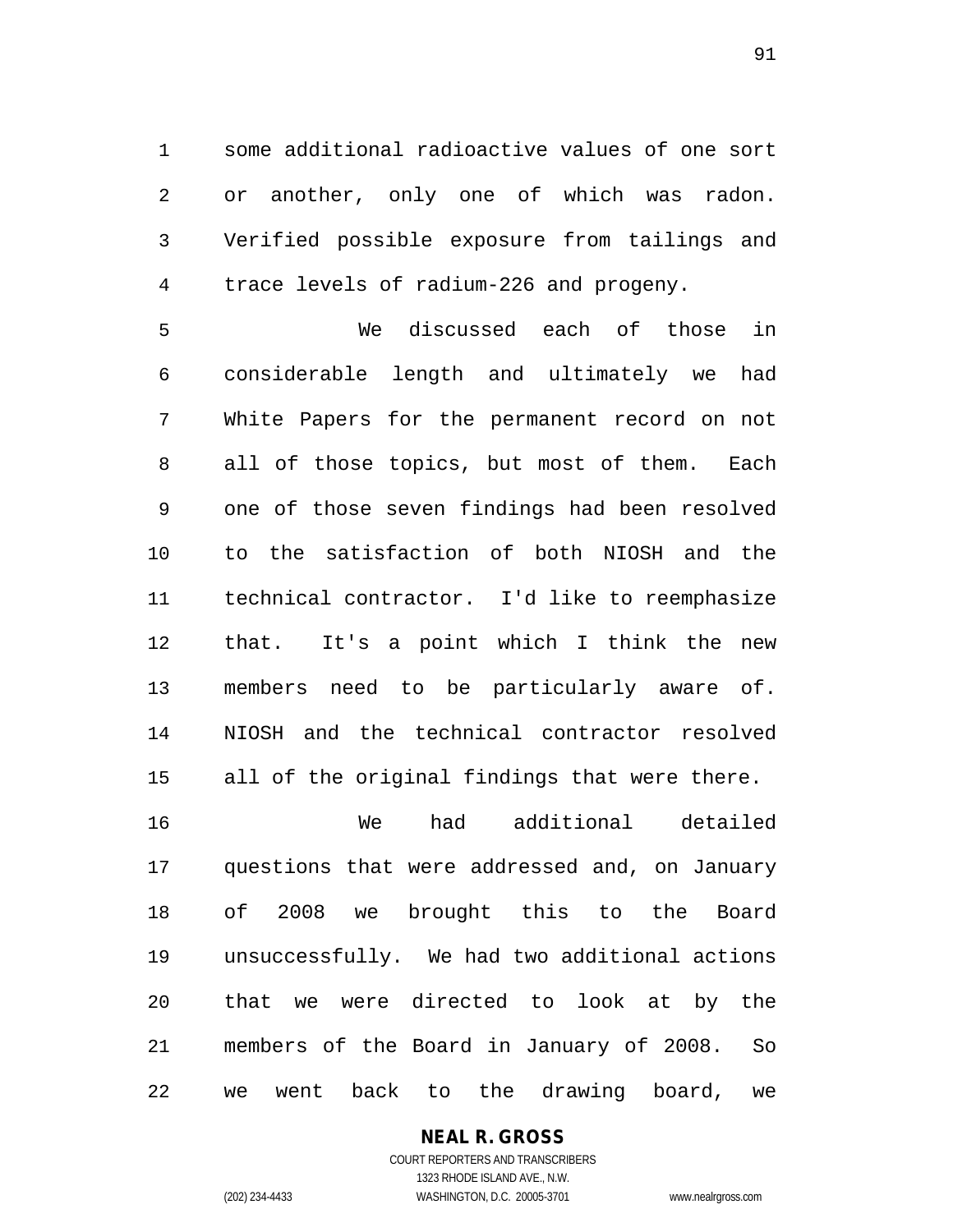revisited those indicated concerns, we met again in St. Louis at the full Board meeting for the final resolution in June and we were unsuccessful in achieving agreement.

 The Work Group itself was divided on this issue. The Chair had asked three questions with four of the five Work Group members present at the time. I asked about the SC&A review, about the NIOSH SEC report and about the Site Profile. When I asked this question, SC&A had identified seven findings of significance in their review of the site. Following detailed technical investigation and interaction with experts and workers, they report all issues resolved. Do you accept its report? All four of the members present said yes, they accepted the SC&A report.

 Second question: NIOSH has sought information in-depth for all activities on this site and has reported they have adequate data to reconstruct or bound radiation dose for Blockson workers. Do you accept this

# **NEAL R. GROSS**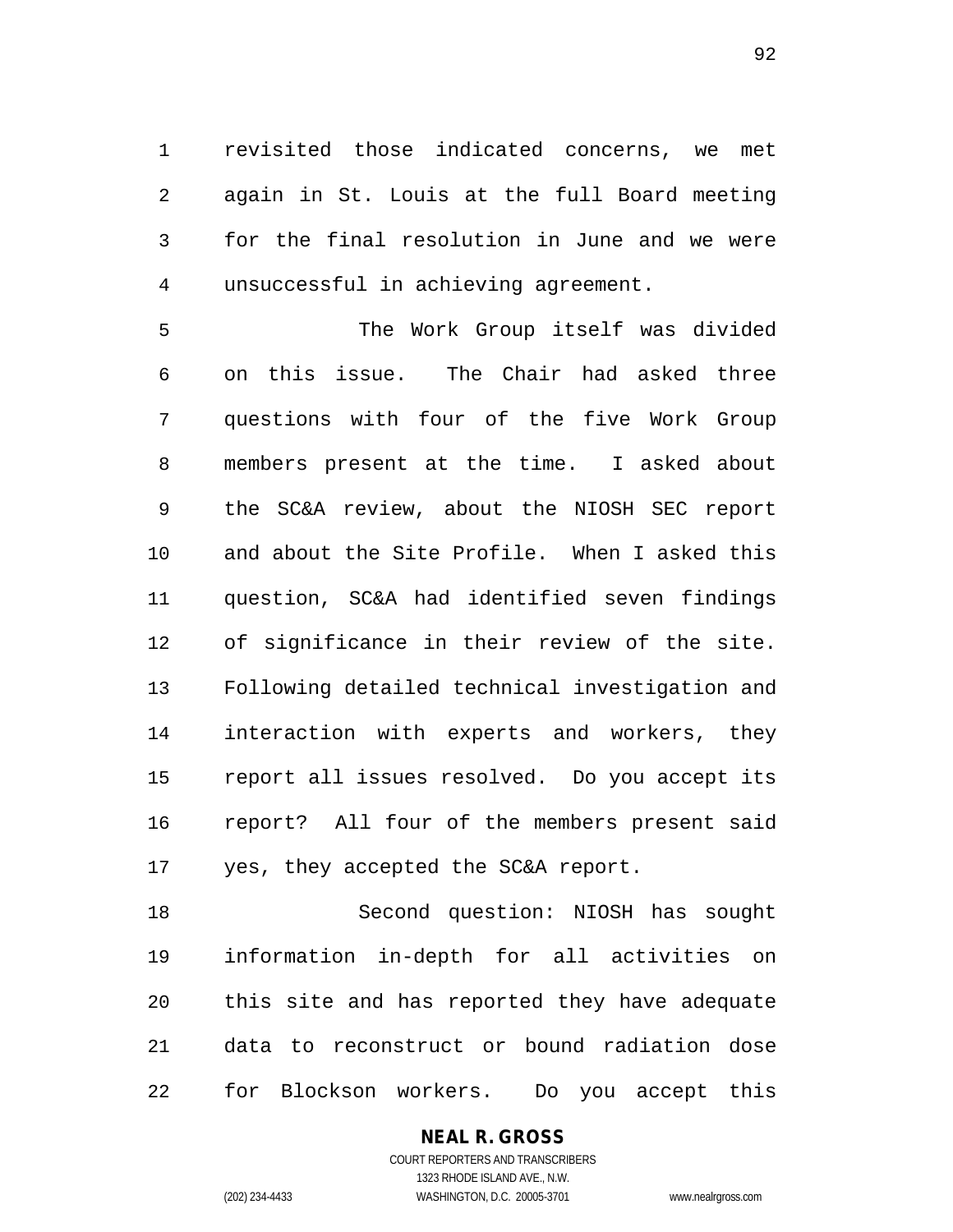report? Two of the members said yes, two of the members said no.

 The third question was, the Site Profile has been completely rewritten, reviewed and revised at length. Do you accept the current Site Profile? Two members answered yes, two members answered no. As Chair, I then brought this recommendation to accept the NIOSH position that adequate data exists to reasonably bound with sufficient accuracy any radiation exposure which could have resulted from employment at Blockson Chemical Company during its contract period as an Atomic Weapons Employer. That was placed before the Board.

 The Board requested additional information on radon. They requested pertinent supporting documents that were distributed and reviewed by all of the Board Members. The issue was tabled, which means no vote was taken on it until further discussion could be undertaken. In August of 2008 the

## **NEAL R. GROSS**

COURT REPORTERS AND TRANSCRIBERS 1323 RHODE ISLAND AVE., N.W. (202) 234-4433 WASHINGTON, D.C. 20005-3701 www.nealrgross.com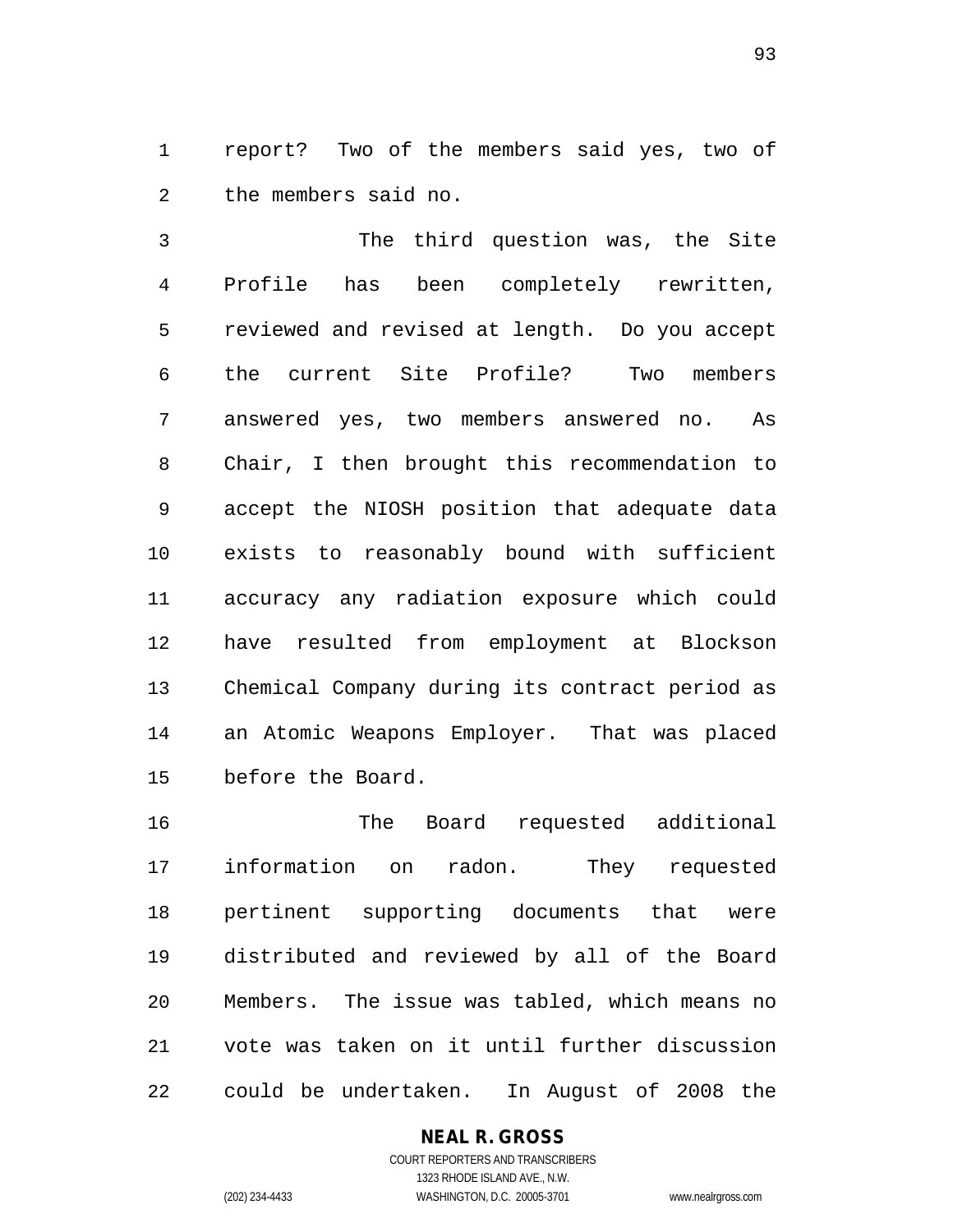radon White Paper was produced by SC&A and was distributed to the full Board. We were provided previously issued contractor reports that closed all seven findings formally and other salient internal working documents, and multiple transcripts were released for the meetings that had transpired, all released simultaneously.

 The conclusion at that time was the Work Group had nothing further to offer. The question was then turned over to the Board in its entirety to resolve the unanswered question of where we were going with the Blockson Chemical Company and that is where we stand to this day.

 We have discussed it on one additional occasion and it's been requested by myself that this be taken from the table and a final vote on two different occasions; that has not occurred. So the status at this point as I understand it is the motion has been made to accept the NIOSH report. That has not --

### **NEAL R. GROSS**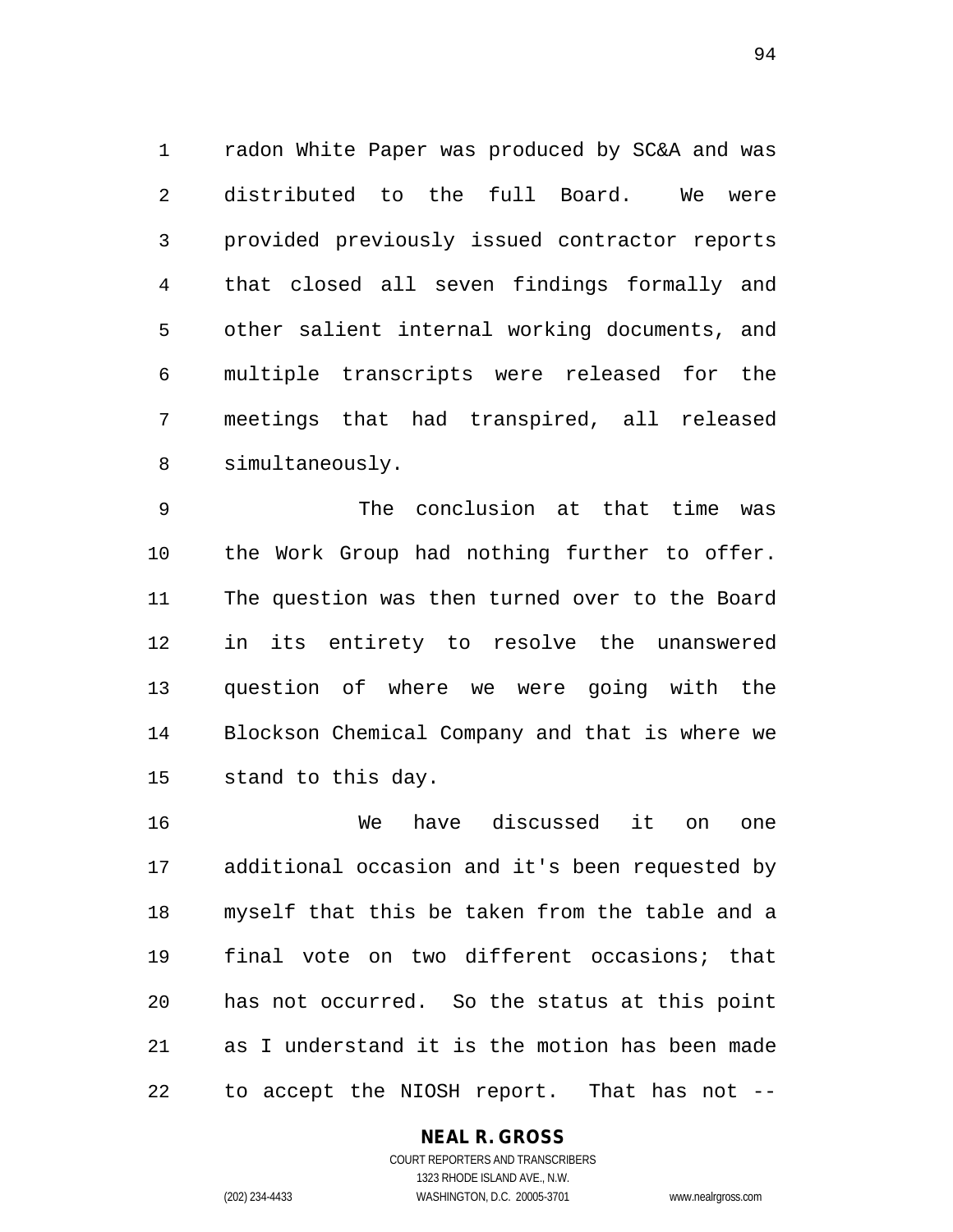that's on the table. It has not been voted on. At our last meeting my recollection is we were asked to wait until the four new members were aboard so that they could cast their votes as they see fit. I have nothing else. I suspect that Dr. Melius has material that he wants to bring to you or at least open the discussion to the Board at this time. I don't think I can answer any further questions since you've seen essentially what we've done in the Working Group. If there are any questions, I would attempt to do that.

 CHAIRMAN MELIUS: Any specific questions for Wanda before we open it more generally? I guess, also I don't know if Jim Neton or anybody from NIOSH want to speak to this? Okay. Yes, Bill.

 MEMBER FIELD: Yes, Wanda, it would really be helpful -- there was a lot of documents to go through, a lot of the Working Group reports and this may be asking a lot, but is there any way to succinctly describe

## **NEAL R. GROSS**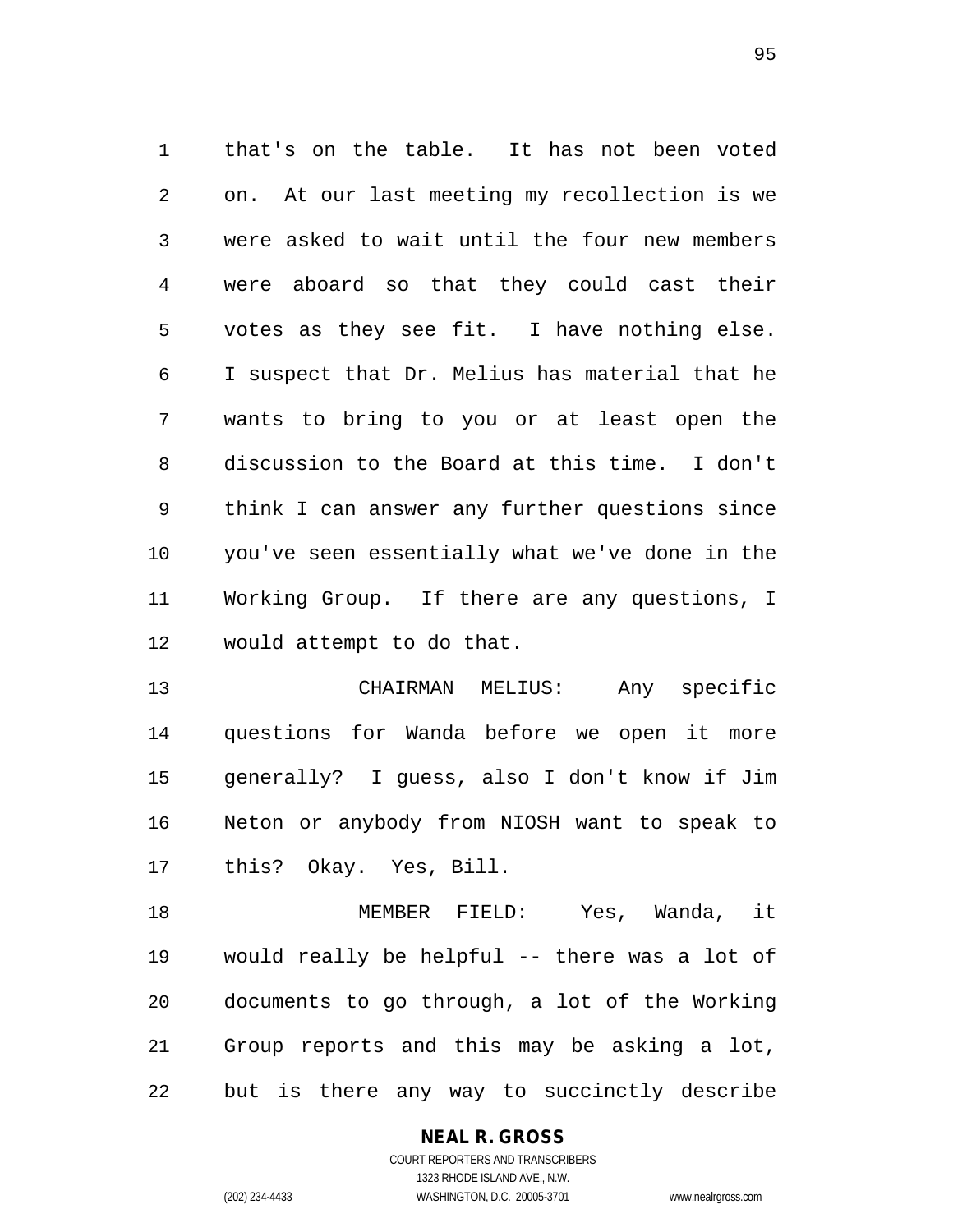what the areas of disagreement were within the Working Group?

 MEMBER MUNN: The primary areas of disagreement as I would characterize them, and I'm sure Mark will be willing to expand on this if that's not accurate. The primary concern was radon and how radon was going to be handled as the doses were reconstructed, whether it could, in fact, be bounded. There was a great deal of discussion within this group with regard to whether stratification would occur within that particular facility such that one set of employees was more likely to be highly exposed to radon than another. Other than that, Mark, would you like to address any additional concerns?

 MEMBER GRIFFON: No, actually that was my remaining concern. I should point out I wasn't really a member of the Work Group. I was asked as a guest at one of the Work Group meetings, but I wasn't on the Work Group. So other Work Group members may have -- but that

# **NEAL R. GROSS**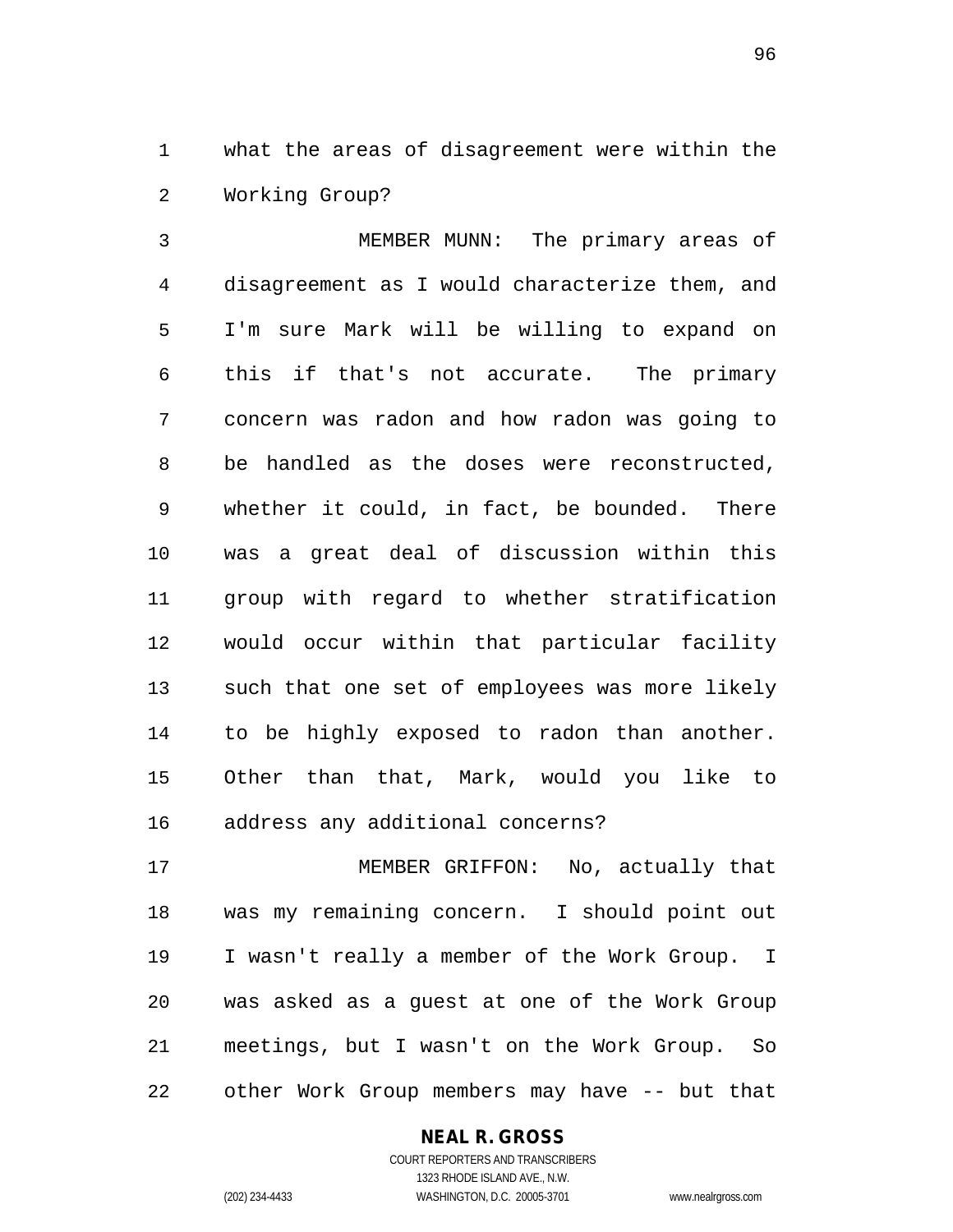was one that I was concerned about.

 CHAIRMAN MELIUS: The only thing I'll add that may help or may not is the original approach for modeling radon was based on surrogate data from studies of the Florida phosphate facility. The -- both, I believe, SC&A and the Work Group members had concerns about that, whether that was appropriate given that those were essentially open-air sited facilities as opposed to this which was a closed facility, whether that would be appropriate. I think NIOSH agreed with that also. And then it moved on, well, could another model be constructed to bound and used for those reconstructions for radon. And then, I think, the issue came down to basically can that model be validated, and validated I think sort of broadly defined. What information we have would support that model. I think we talked about various other sources of data, whether other industrial facilities, maybe not even involving radon but

### **NEAL R. GROSS**

COURT REPORTERS AND TRANSCRIBERS 1323 RHODE ISLAND AVE., N.W. (202) 234-4433 WASHINGTON, D.C. 20005-3701 www.nealrgross.com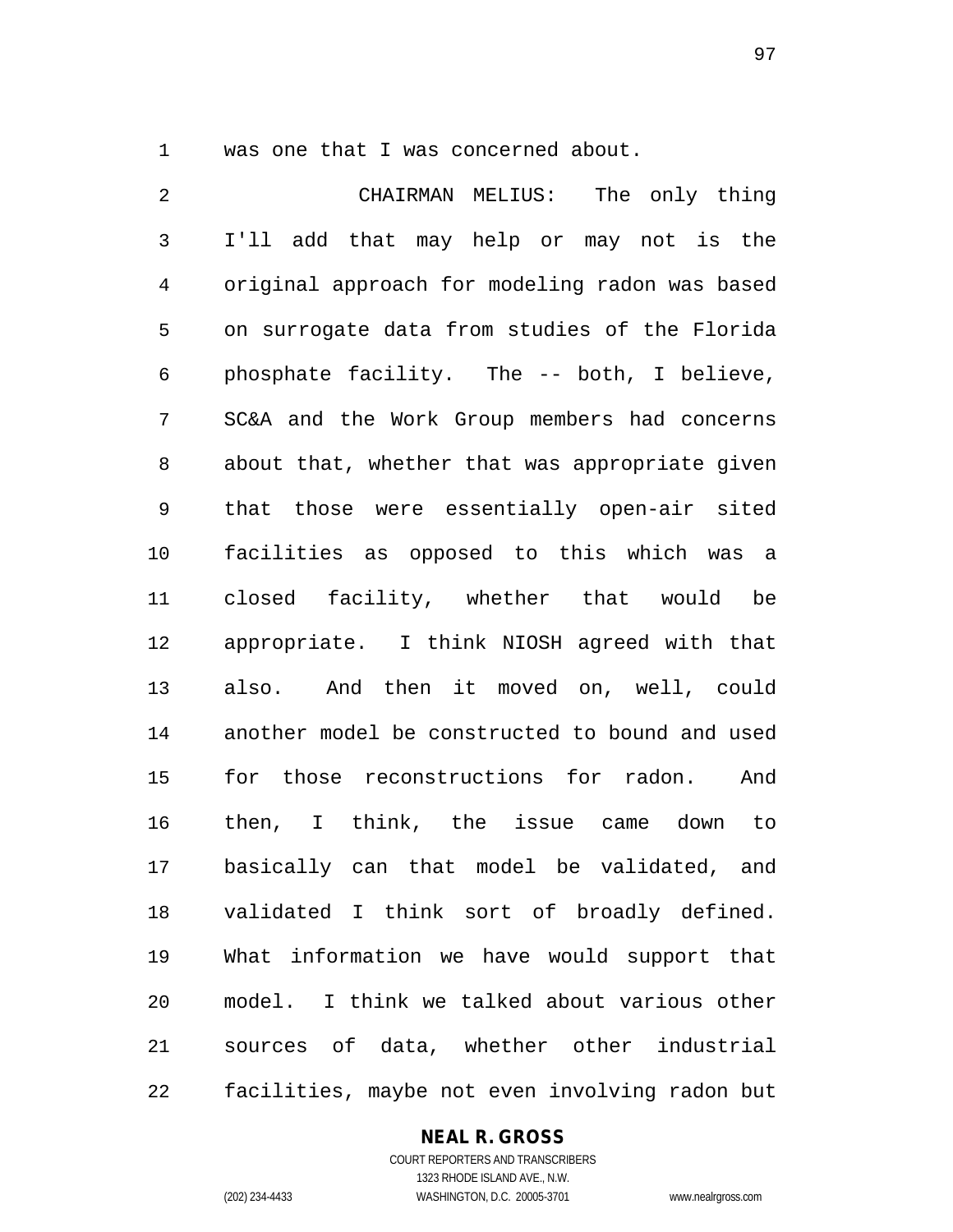some material with similar properties there might be some data on from NIOSH or other investigations where there was other radon there. And then the last meeting where we discussed -- I believe there was some data from a Polish study that NIOSH briefly presented. I believe that's been shared with the Board. I thought that NIOSH was going to do some follow-up on that, but basically I think the issue has come down to, you know, do we have enough supporting data or is there other sources of supporting data that would help us to believe that that's a valid model that could be used both for Blockson and also I believe NIOSH intends to use it at a number of other facilities. So there are implications here. Not only can we reconstruct doses at Blockson, while that's the focus of this discussion, so to speak, but I think also recognizing that this model is going to be used -- could be used at other facilities; that NIOSH has not moved forward

## **NEAL R. GROSS**

COURT REPORTERS AND TRANSCRIBERS 1323 RHODE ISLAND AVE., N.W. (202) 234-4433 WASHINGTON, D.C. 20005-3701 www.nealrgross.com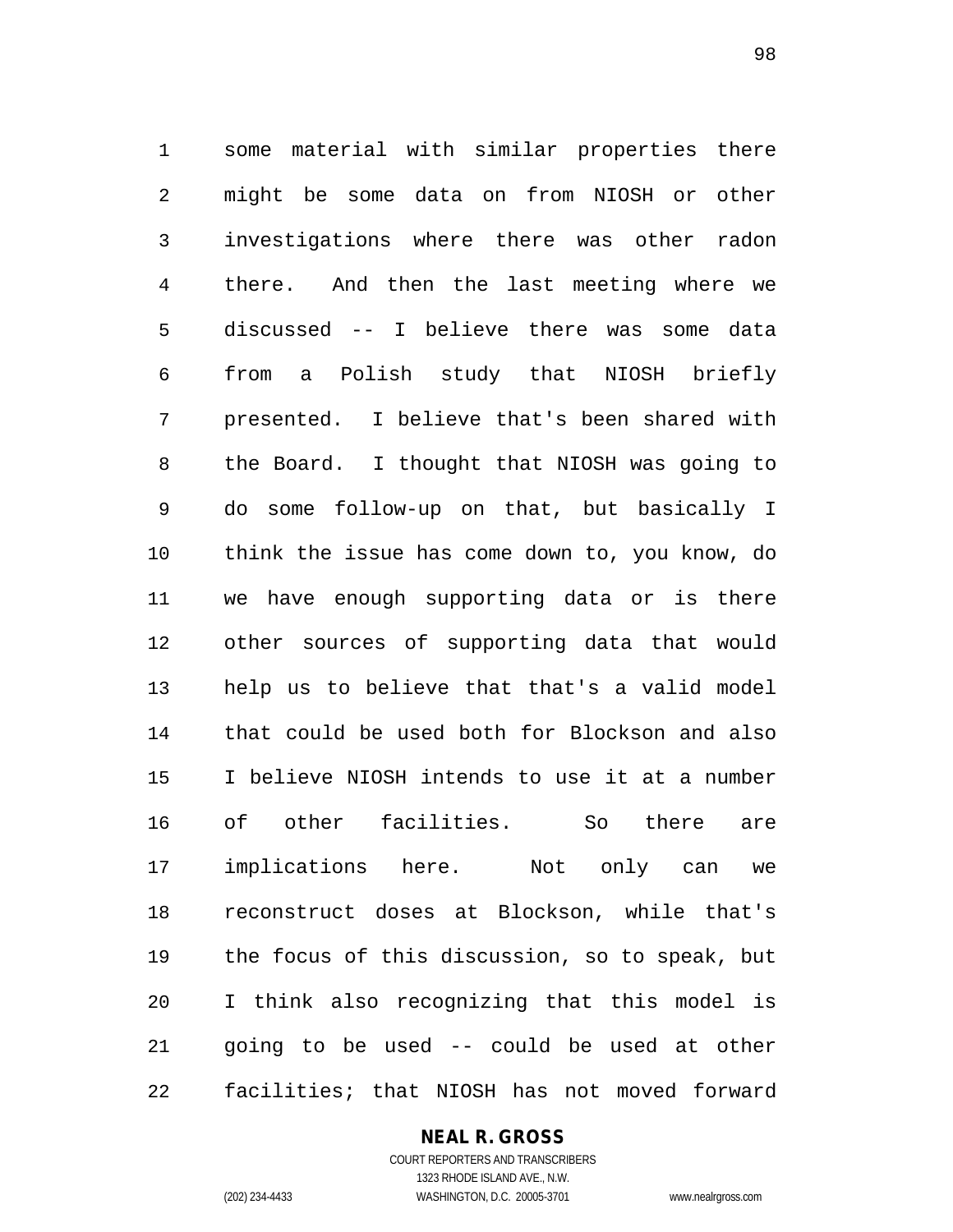using it at other facilities -- waiting for the Board to reach some conclusion on this. And I just think, just sort of for background, the Board has voted on, I believe, the original motion to accept the report several times and -- I shouldn't say several -- a few times and it basically had been deadlocked on it. So if that helps sort of set the scene for it.

 MEMBER FIELD: Can I follow up then quickly?

CHAIRMAN MELIUS: Sure.

 MEMBER FIELD: So the thinking was that you can bound the air exchange rates in the building. Obviously you have no air exchange rate, you have a higher value for air exchange, and you can bound the emanation in some form from zero emanation up to 100 percent, you know, worst-case emanation. Is there any information to show how much ore or how many tons were placed through the digestion in a given amount of time?

## **NEAL R. GROSS**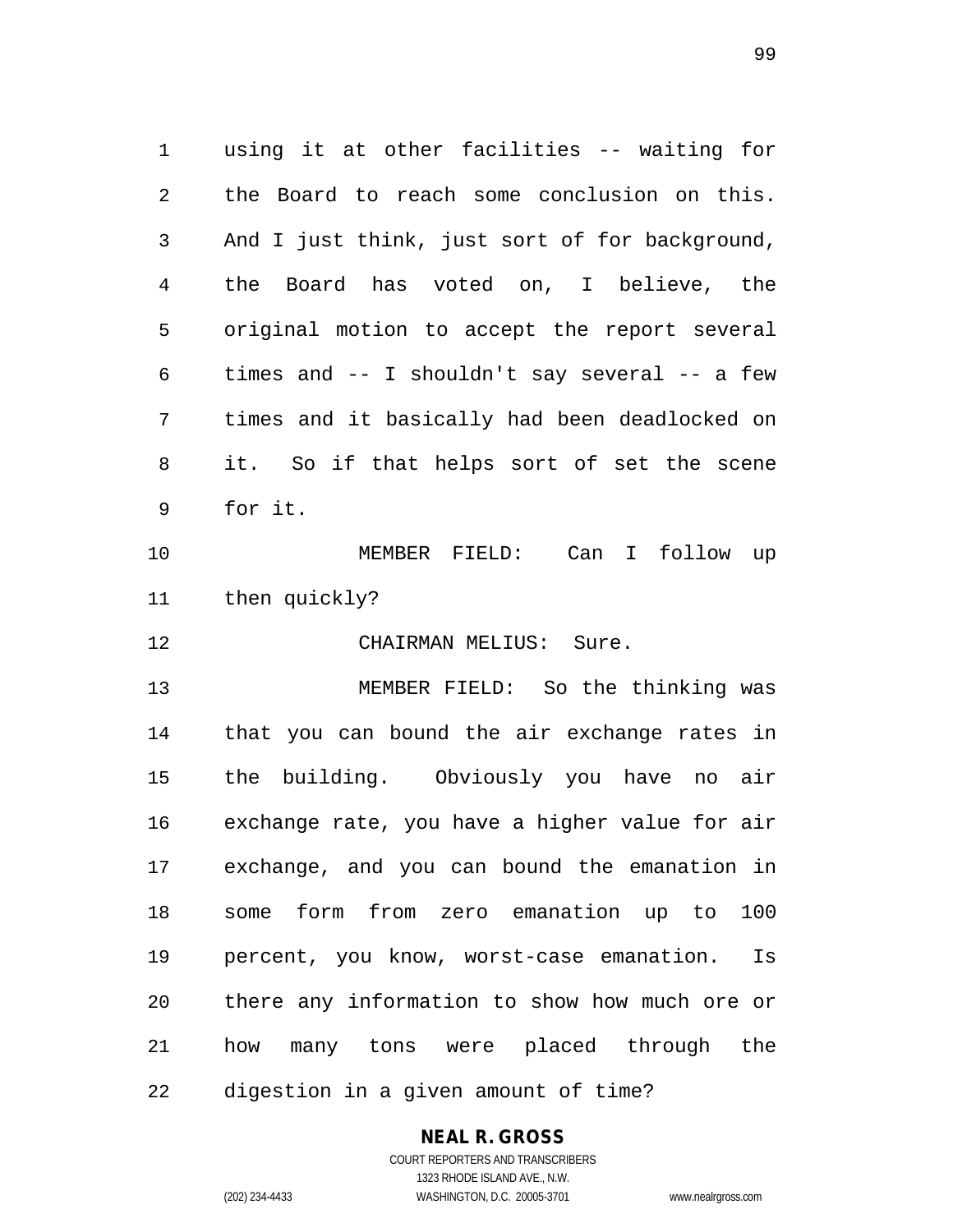MEMBER MUNN: Yes, that was fully covered. We know what came in, we know what went out, we know what period was covered. This operation -- well, both stations -- CHAIRMAN MELIUS: Wanda, can you just get closer to the mic because it's hard to hear?

8 MEMBER MUNN: All right. There was a phosphate operation and this was a secondary process which occurred for just a little over 10 years and the production records are very well in hand. It's known what went in, it's known what went out.

 MEMBER FIELD: Okay. And I guess my final question would be there's a lot of information with air exchange rates, with emanation. It seems like the remaining factor is really the spatial variation within the facility of radon. Is there any consideration to methods that could be used to bound that or document it that have the scientific backing to support it?

## **NEAL R. GROSS**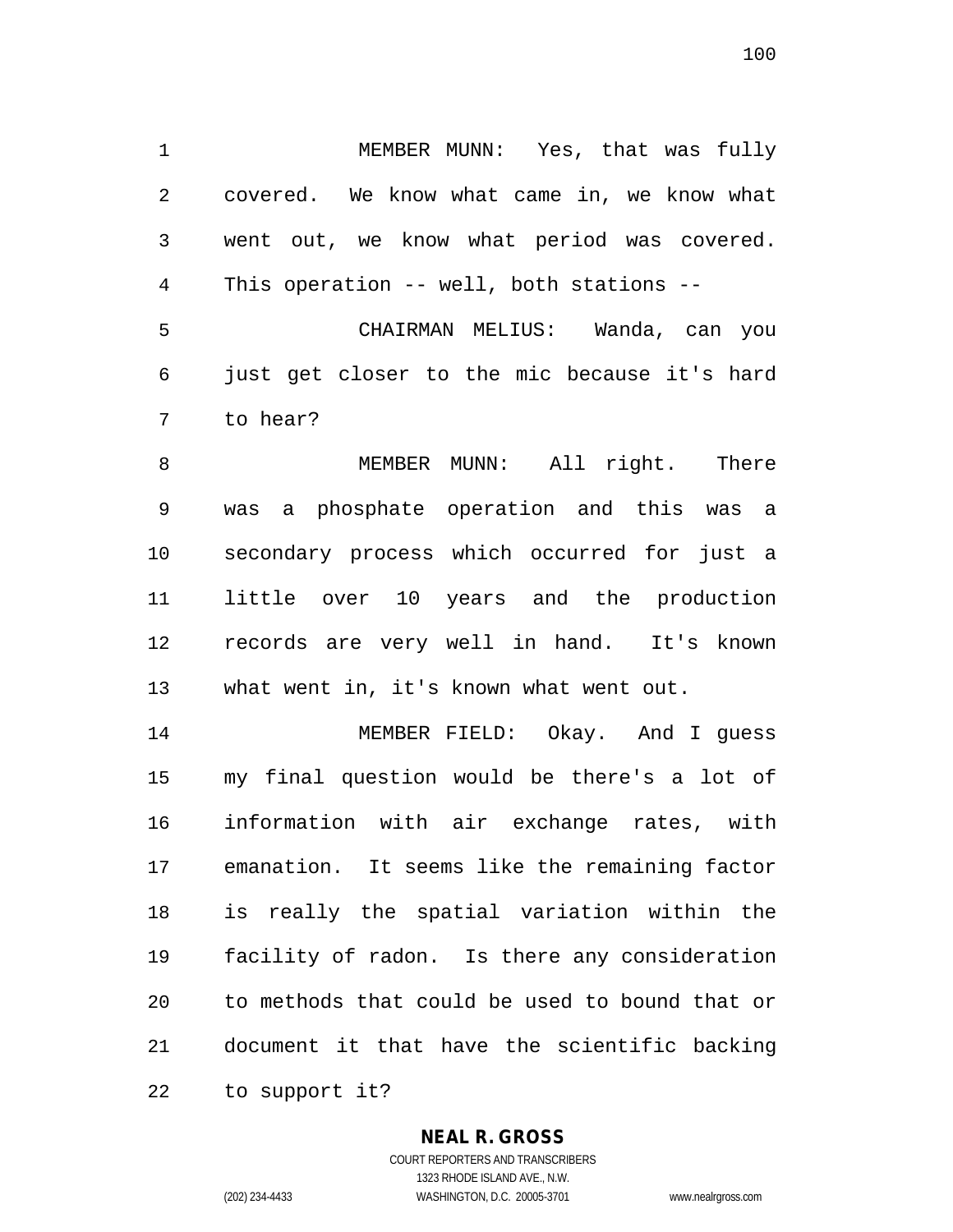DR. NETON: Yes, this is Jim Neton. I might elaborate a little bit on what Wanda said, which was all correct. But the model that was developed was a probabilistic model so we took -- actually SC&A -- in conjunction with SC&A, it's sort of a long story, but we've ended up with this probabilistic model that used the distributions of the various parameters that are relevant to the contribution of the variation of the concentration in the building. The key parameters as you indicated were the ventilation rate of the building, the volume of the building, the input term of the ore itself and the release rate into the atmosphere. The model allows for those -- they have set distributions put them out then. It allows for them to vary independently and we've selected the 95th percentile of the end result of the Monte Carlo calculation. So allowing all those parameters to vary independently, you pick to the highest value,

### **NEAL R. GROSS** COURT REPORTERS AND TRANSCRIBERS

1323 RHODE ISLAND AVE., N.W. (202) 234-4433 WASHINGTON, D.C. 20005-3701 www.nealrgross.com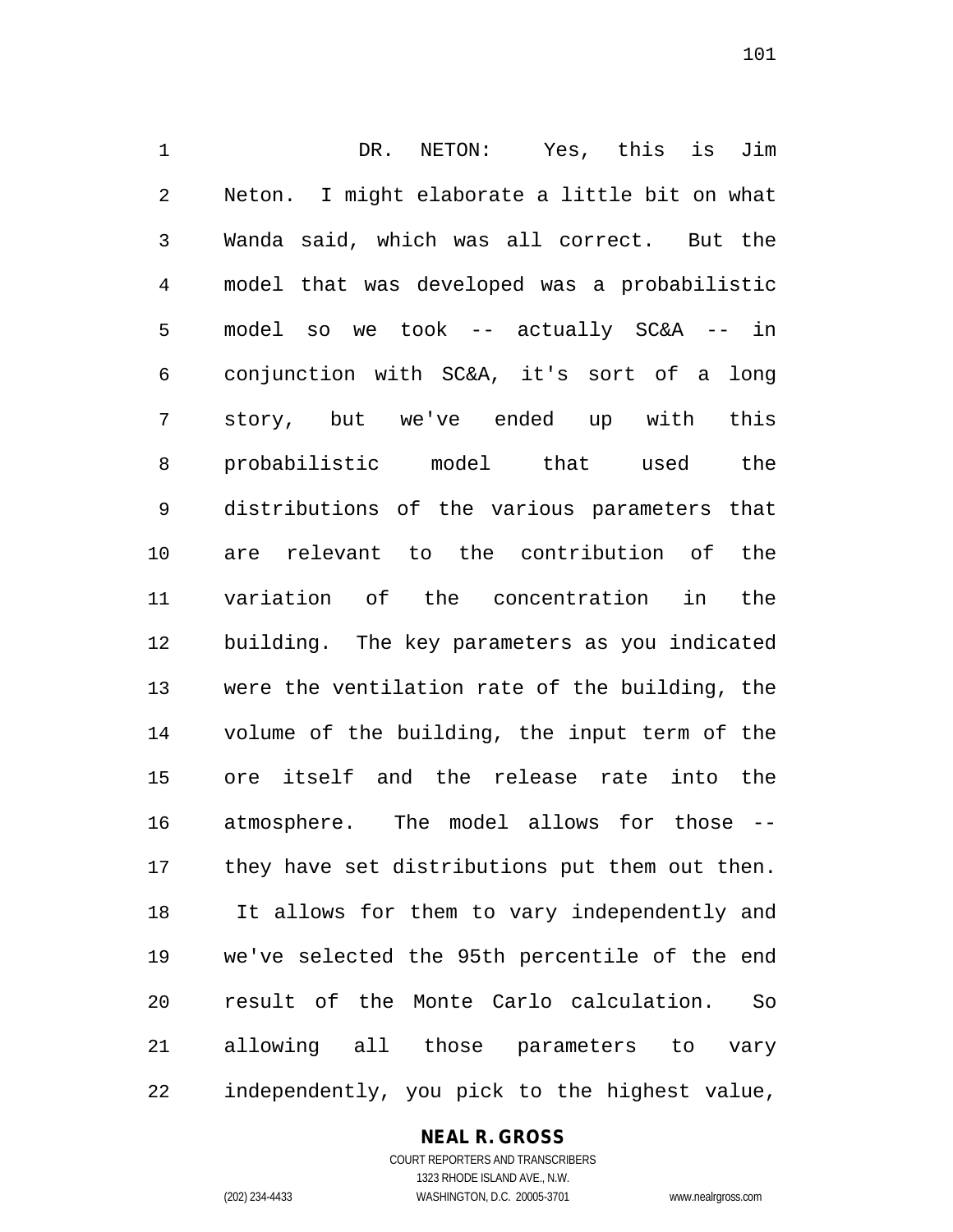I think we ended up with something on the order of 17 picocuries per liter.

 The issue of the variation, the spatial variability within the building itself was the issue, the very issue that Mark has posed for a while now. And it's at least my opinion that the variation is in some ways handled by the allowance of those parameters in the probabilistic model to vary independently. So in other words you would have a variation in locations where maybe the ventilation rate would be lower than another location, that sort of thing. So -- and the emanation fraction as well. So allowing those to vary independently I think somehow addresses that.

 This Polish study that we had unfortunately was not contemporaneous with the 50s. The issue we have is, as far as I can tell, there is virtually no radon monitoring data in phosphate plants from the 50s and even the 60s. The earliest data we have or the

## **NEAL R. GROSS**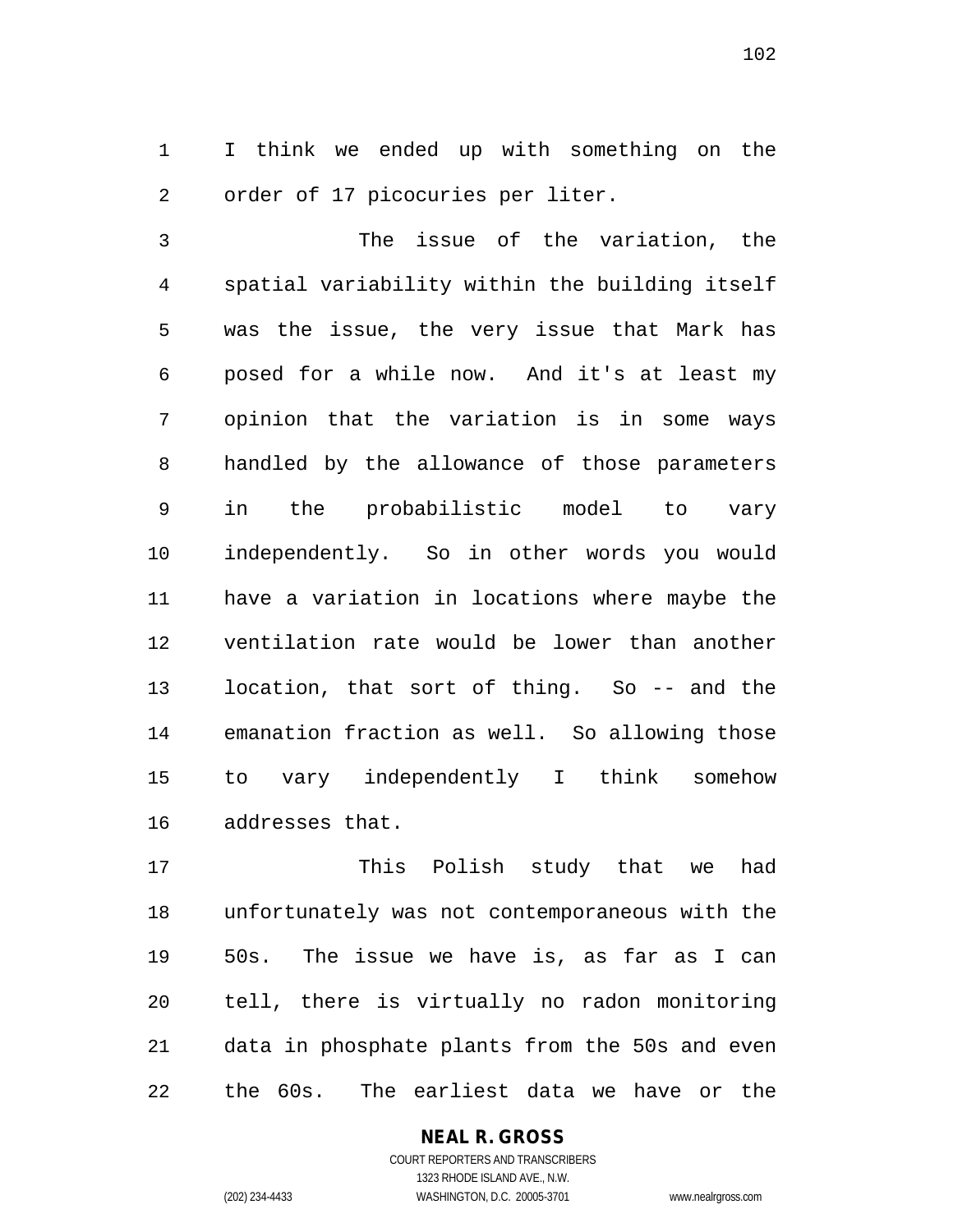best data we have come from around the 1970s. But this Polish study I think in -- I forget which time frame. It was fairly recent. But they did -- they put long-term track edge cups throughout a building I think in the wintertime when it was fairly locked up and looked at the variability and we didn't see that huge of variation throughout the building itself. It was kind of a similar facility, similar production rates, that sort of thing. So it ends up sort of being a weight-of-the- evidence argument. There is no good way that we could think of to model this sort of spatial variability in itself, and we feel picking the 95th percentile helps to account for some of the uncertainty that we observe. We ended up with a 95th percentile, I think it's around 17 picocuries per liter for a source term that comes into the building at about 30 picocuries per gram radon.

 CHAIRMAN MELIUS: Anybody else? Mark, you look like --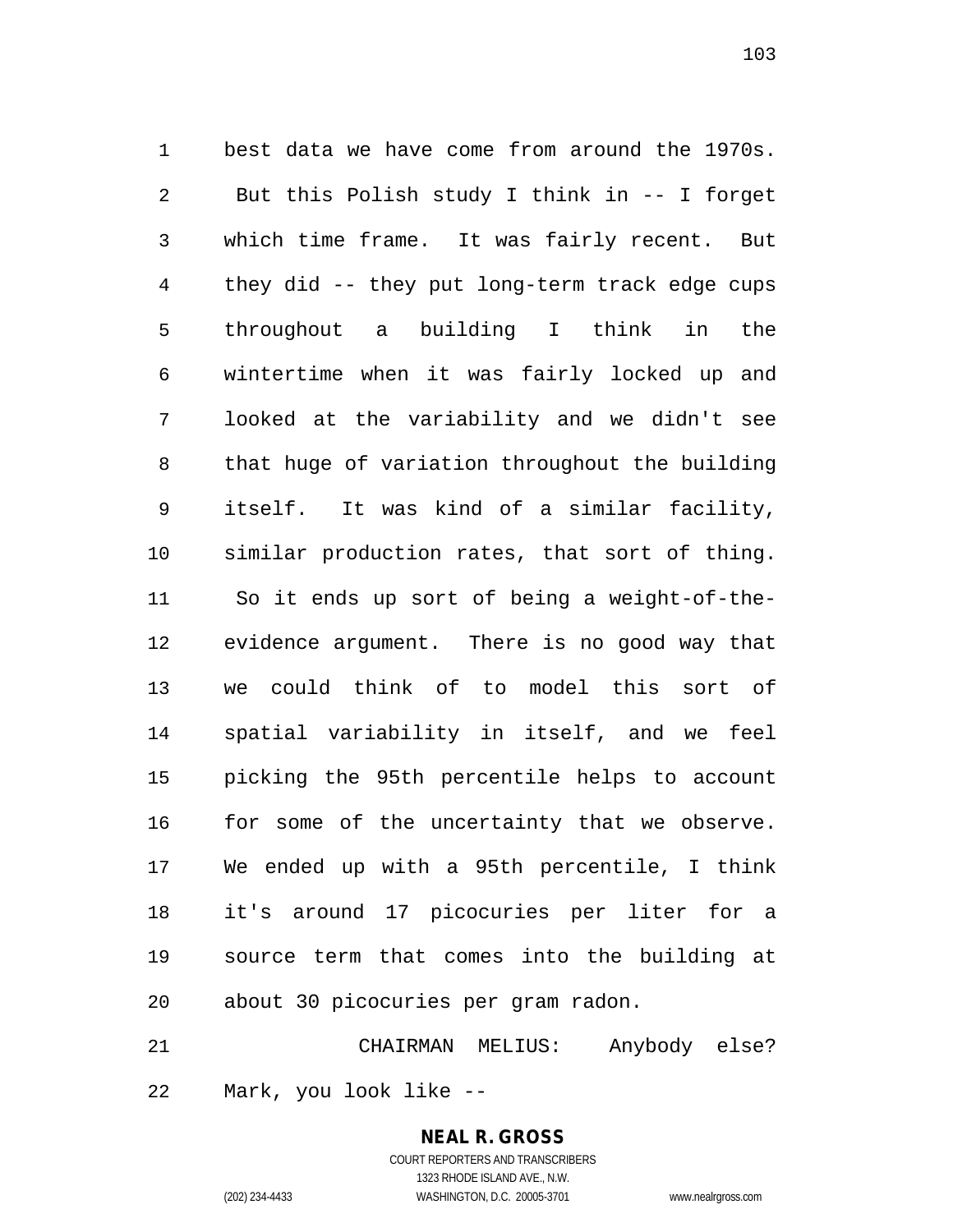MEMBER GRIFFON: Yes, just -- I was actually going to ask, Jim, it's -- we've been around this block before I know, but the question on the production data. I know that we had some -- I think I'm getting a little deja vu here, but I think there were some memo reports that were the basis for the production rates? I know I've asked this question before but I really forget the answer, but it wasn't a 24- hour operation was it? 11 DR. NETON: Yes, it was. 12 MEMBER GRIFFON: It was a 24-hour, we've confirmed that? 14 DR. NETON: Twenty-four hours a day, seven days a week. 16 MEMBER GRIFFON: All right. 17 DR. NETON: We're pretty confident about that. MEMBER GRIFFON: So they never had -- no maintenance or anything. They never had to shut the thing down. DR. NETON: Well we allow for -- I

> **NEAL R. GROSS** COURT REPORTERS AND TRANSCRIBERS

1323 RHODE ISLAND AVE., N.W. (202) 234-4433 WASHINGTON, D.C. 20005-3701 www.nealrgross.com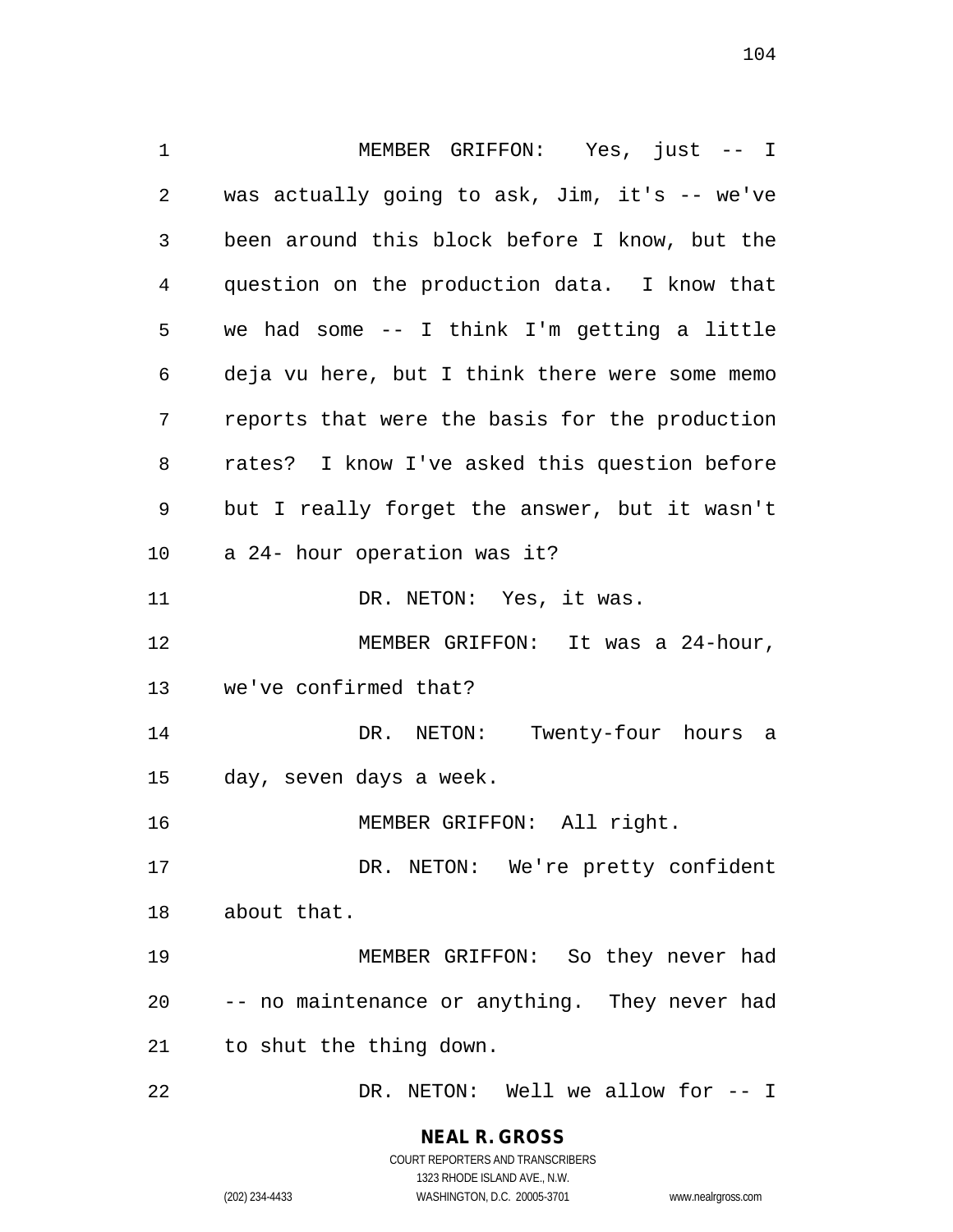think the model itself allowed for some of these activities. I forgot, but yes.

 MEMBER GRIFFON: So it was 24 hours. I didn't recall that.

 DR. NETON: Yes, we had that from worker testimony or worker interviews and that sort of thing. And I think there's actually a White Paper that was one of the Q&As that we - - many of the Q&As we developed addressed that issue at one point.

 MEMBER GRIFFON: And then the 6,000 tons per day, I know I looked into this but there -- just from Bill's information, I think there's a couple of memo reports, right, included in there.

 DR. NETON: Right, and we actually went through the DOE records of the amount. We sort of back-calculated the production rate, the processing rate of the ore based on the production rate of the uranium product itself because there's a certain known percentage that was coming out the other end.

## **NEAL R. GROSS**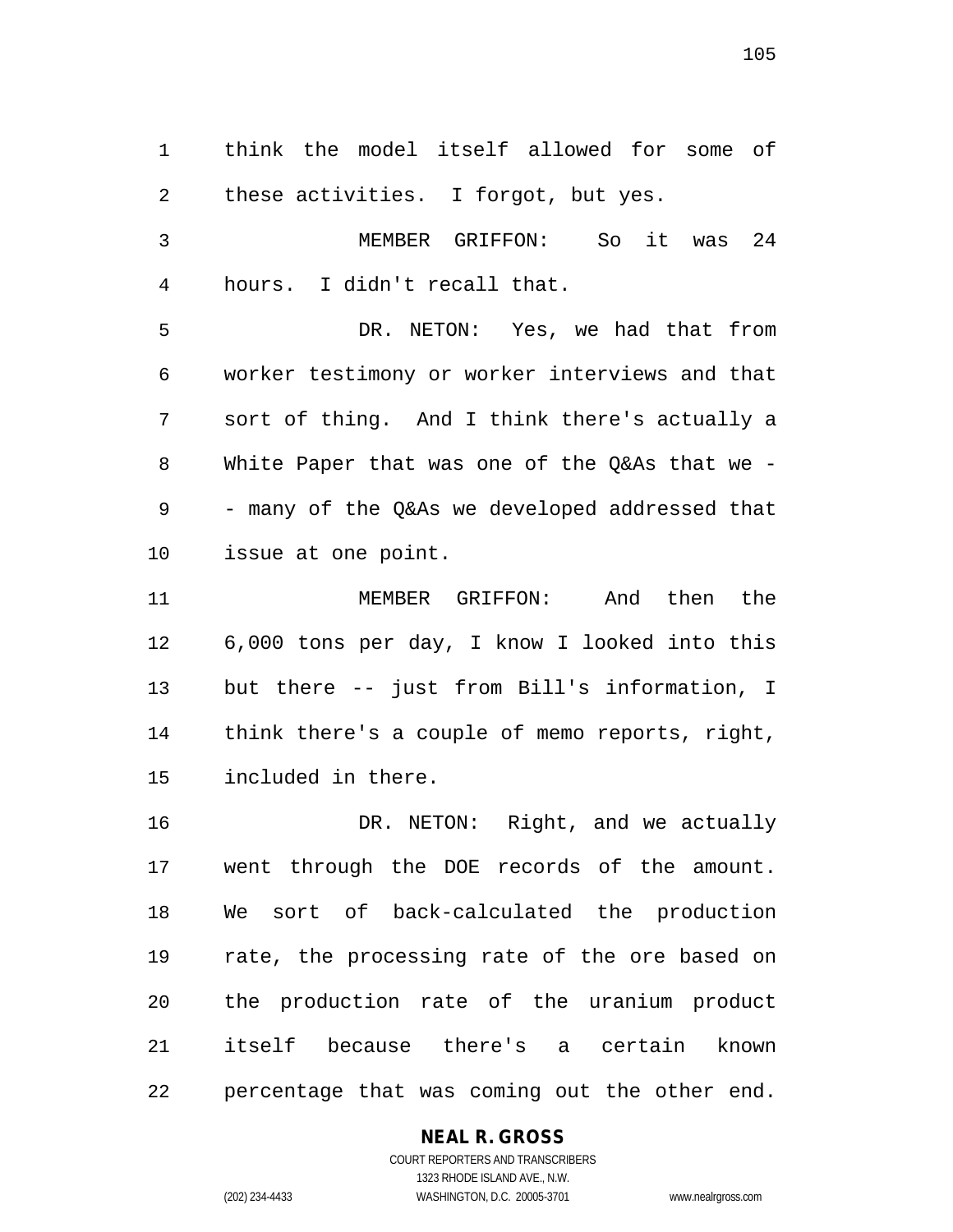So we're fairly comfortable with those numbers.

 MEMBER GRIFFON: And those first numbers, was it multiple memo reports or was there one memo? I can't remember. I had to look that up.

 DR. NETON: I don't know exactly, but I think the issue here though is not so much, are those numbers exactly known because they could be allowed to vary within the model itself. So I think the real question here is, is a probabilistic model of this nature sufficiently scientifically valid in order to be used in the reconstruction of doses for this Class. Again, you know, one can look at the parameters that were modeled and if one believes that the distributions aren't appropriate we can certainly entertain discussions about how those should be widened or narrowed. I think the real question is, is the model itself a valid approach.

22 MEMBER MUNN: The other

**NEAL R. GROSS** COURT REPORTERS AND TRANSCRIBERS

1323 RHODE ISLAND AVE., N.W. (202) 234-4433 WASHINGTON, D.C. 20005-3701 www.nealrgross.com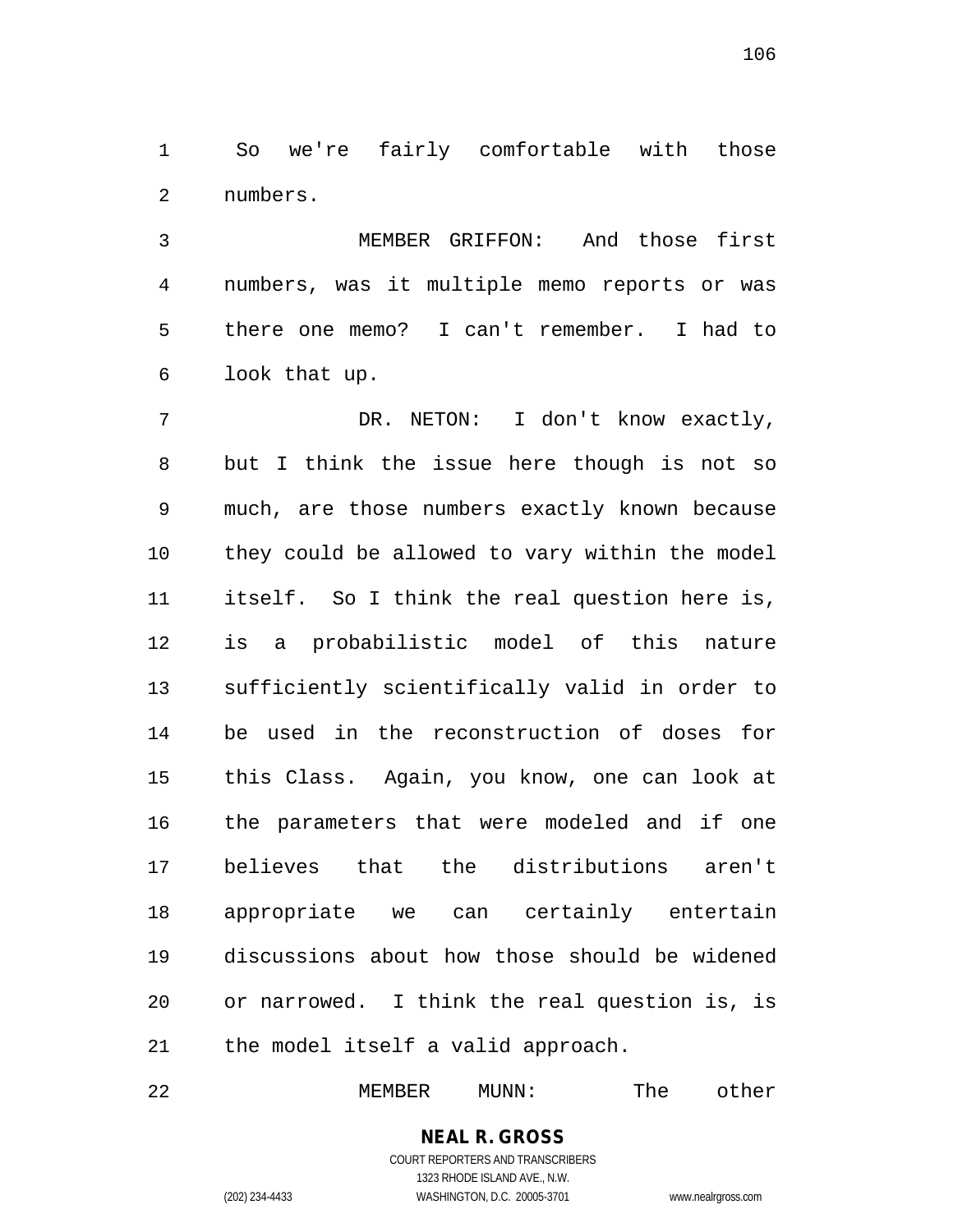interesting thing about that particular site was that workers did not have specific assigned designations in work sites. Everybody did everything inside the building at one time or another. They moved from one job to another. And there were from six to twelve individuals in the building at any given time following the processes through all three shifts.

 CHAIRMAN MELIUS: Jim? Dr. Lockey?

 MEMBER LOCKEY: John, could you bring me back up to date about SC&A's evaluation of the model and where you are with that -- where you were with that? I just need my memory refreshed.

 DR. MAURO: When you think of the model as an equation -- this is John Mauro, SC&A. Yes, to go back to the beginning, originally when NIOSH proposed 2.3 picocuries per liter as the default radon concentration for Blockson we were asked to review that and

### **NEAL R. GROSS** COURT REPORTERS AND TRANSCRIBERS

1323 RHODE ISLAND AVE., N.W. (202) 234-4433 WASHINGTON, D.C. 20005-3701 www.nealrgross.com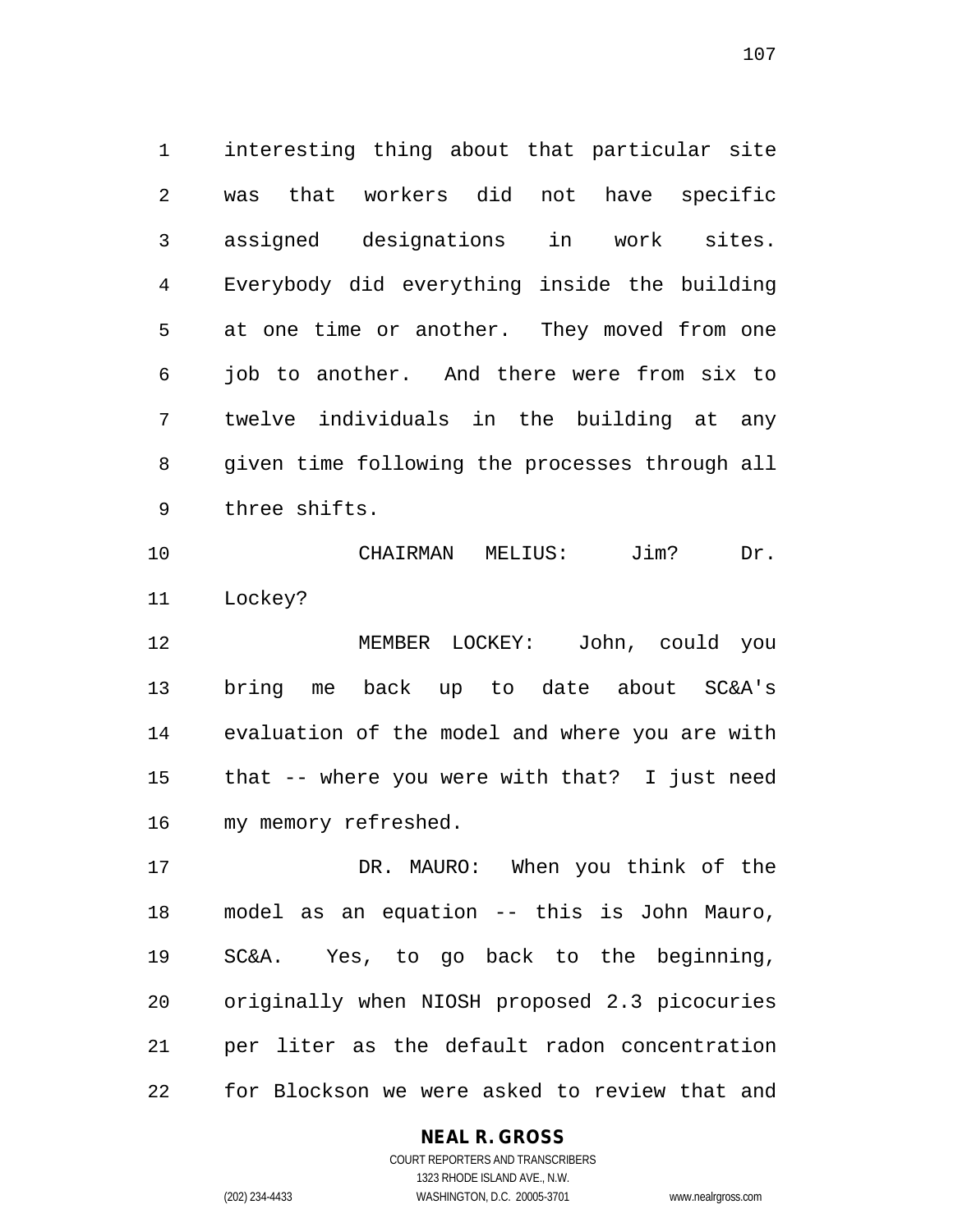to see whether or not we felt it was a reasonable number. And when we did that, we did two things. One, we reviewed the data upon which that 2.3 picocuries per liter came from and, as indicated just now, we had a problem with it because of the surrogate-data issue. It actually came from facilities which were not very much like the Blockson facility. And then we said, okay, but nevertheless, does the number seem to be reasonable and to check that number we like to come at a problem from a different direction. So at that time we developed a model which simulated the concentration that we thought that might be in the building. So in effect, in a strange sort of way, we developed the model to see if -- where 2.3 would come in. And when we ran the model --- you know, we have all the equations laid out, we pick the distributions for all the key input parameters, we ran it, and we came out the back end with a concentration that was -- well, in our case we picked

**NEAL R. GROSS**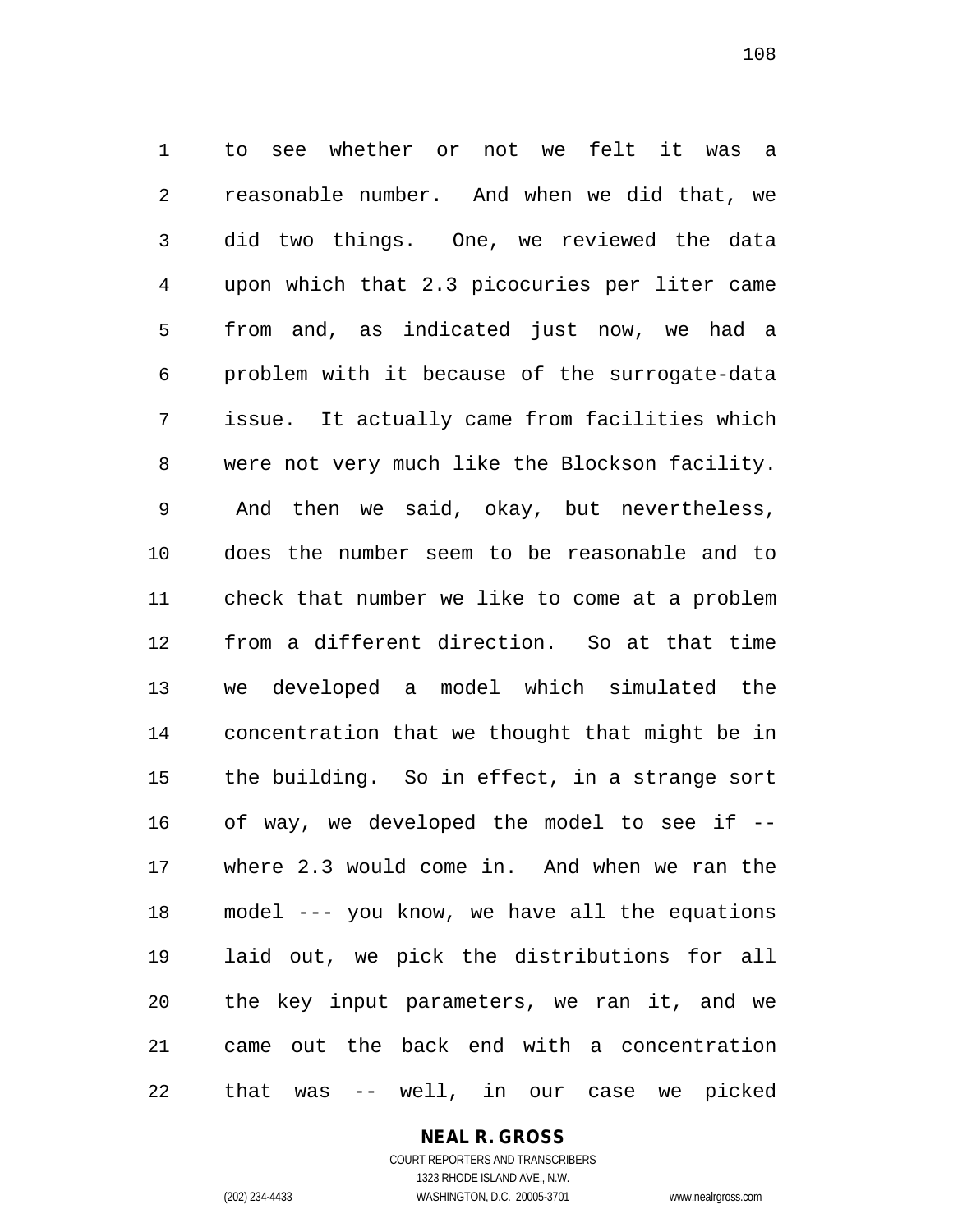different distributions. We came up with around 30 picocuries per liter. So we concluded that the 2.3 number is not very good for two reasons. One, it came from a data source that really wasn't a very good surrogate and, two, when we ran our model, we're coming up with numbers that are about 10 times higher. And at that point we stopped and delivered our report. At that point I believe NIOSH took a look at the model and said -- and my recollection is that they agreed that the use of the 2.3 as a surrogate had its limitations. And by the way, there were also some radon measurements taken at Blockson in the 1980s which were relatively low, as a matter of fact, lower than the 2.3, but we also had a problem with using that as a surrogate because it was 30 years later. And we said, you know, we don't know what happened. We know that when we look at the history of the facility there were some design changes, some ventilation changes. We know

#### **NEAL R. GROSS**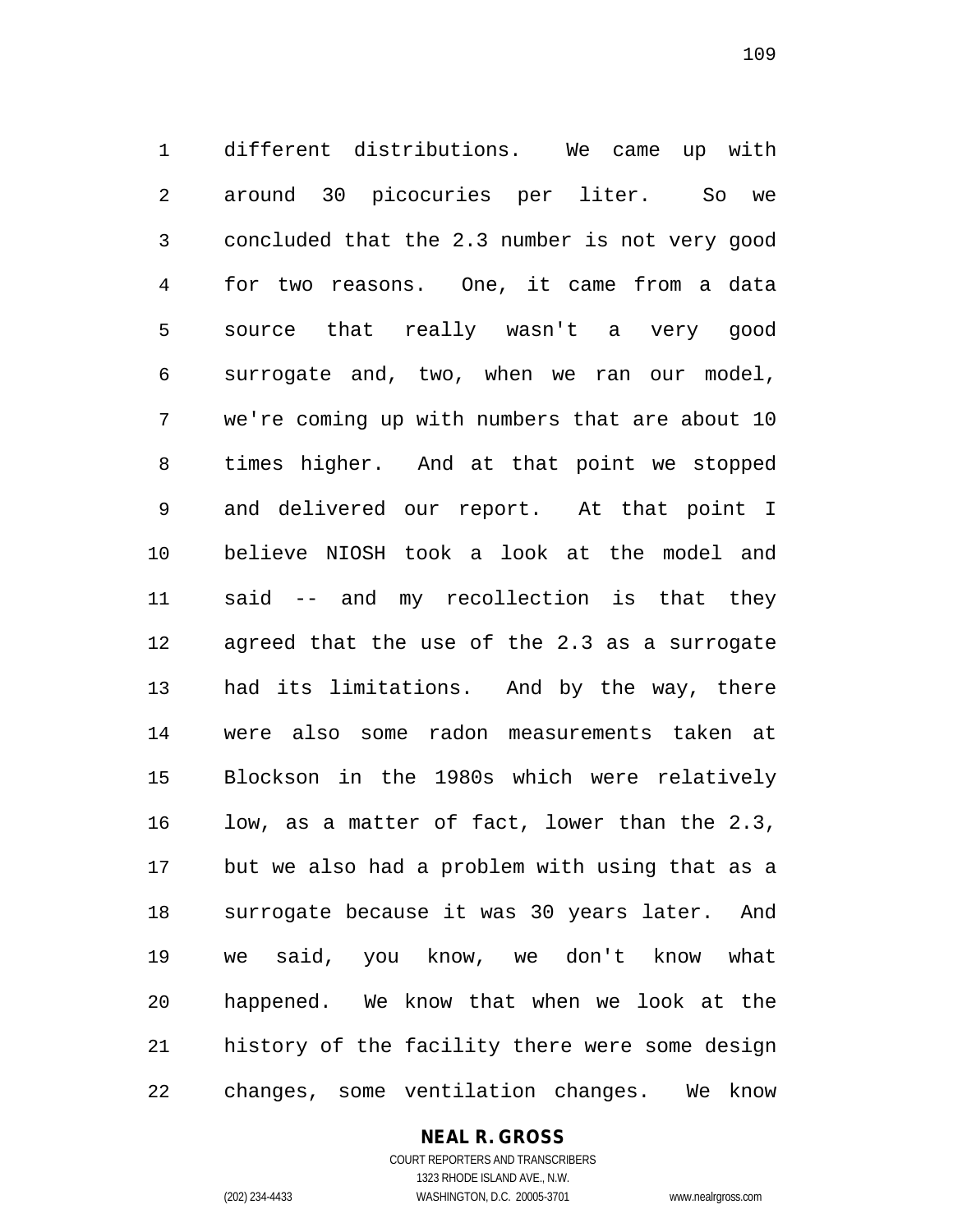that there were vent hoods put in the interim, so there were things that happened between the time period of interest and the time when the radon measurements were made that we're saying, hmm, that sort of fails our surrogate test. So we had a problem with using surrogate data. And at that point we said however, this model in our mind is a fairly good simulation. Radon is just, it's a very good type of problem that's amenable to modeling this particular Class of problem. So we ran the model and we came up with a number that turned out to be at the 95th percentile, about 30 as opposed to 17 picocuries per liter, and the reason was we were a little bit more -- our distributions were wider regarding air turnover rates primarily. I think that was the single reason. Since we weren't sure what the air turnover rate is, we reviewed literature on air turnover rates and we came up with a range that went from about 0.25 air changes per hour up to five. That was our

# **NEAL R. GROSS**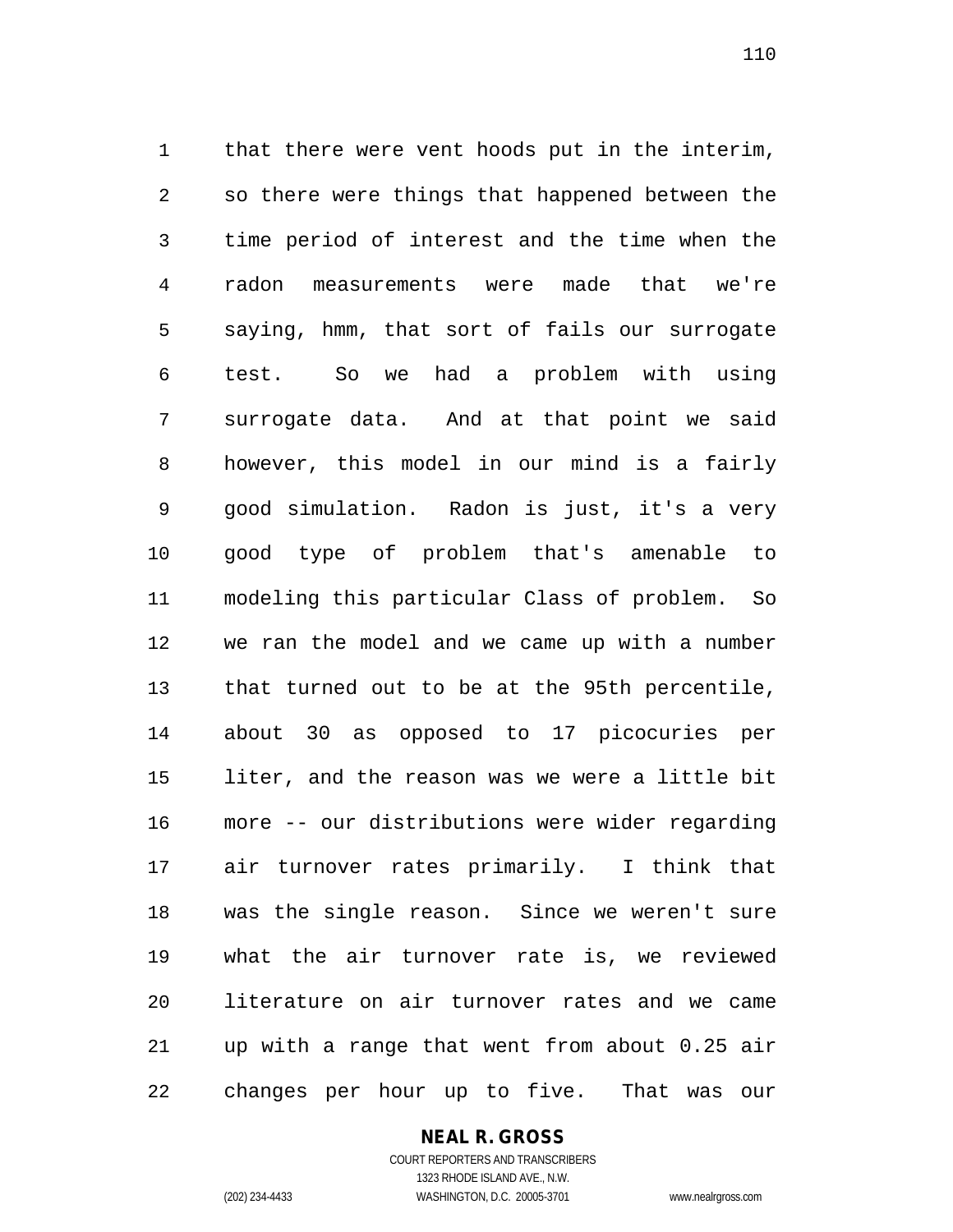distribution. It could have been as low as 0.25 and as high as five. And I believe NIOSH ran a distribution where they started perhaps one or 0.5, I'm not sure, about one. And that was the reason why our 95th percentile came in about twice as high as their 95th percentile. However, SC&A's position is this model is a reasonable approach, scientifically sound approach for predicting the average -- and very important. What we calculated was the 95th percentile confidence level of the average annual concentration of radon in the building, okay? So it's -- so this is really an estimate, a confidence level that we can say with a high level of confidence that we do not believe it's plausible that the average annual radon concentration in the building could be higher than 30 picocuries per liter.

 The issue of stratification. The model is not designed for stratification. It cannot be designed for stratification because that involves creating compartments where we

#### **NEAL R. GROSS** COURT REPORTERS AND TRANSCRIBERS

1323 RHODE ISLAND AVE., N.W.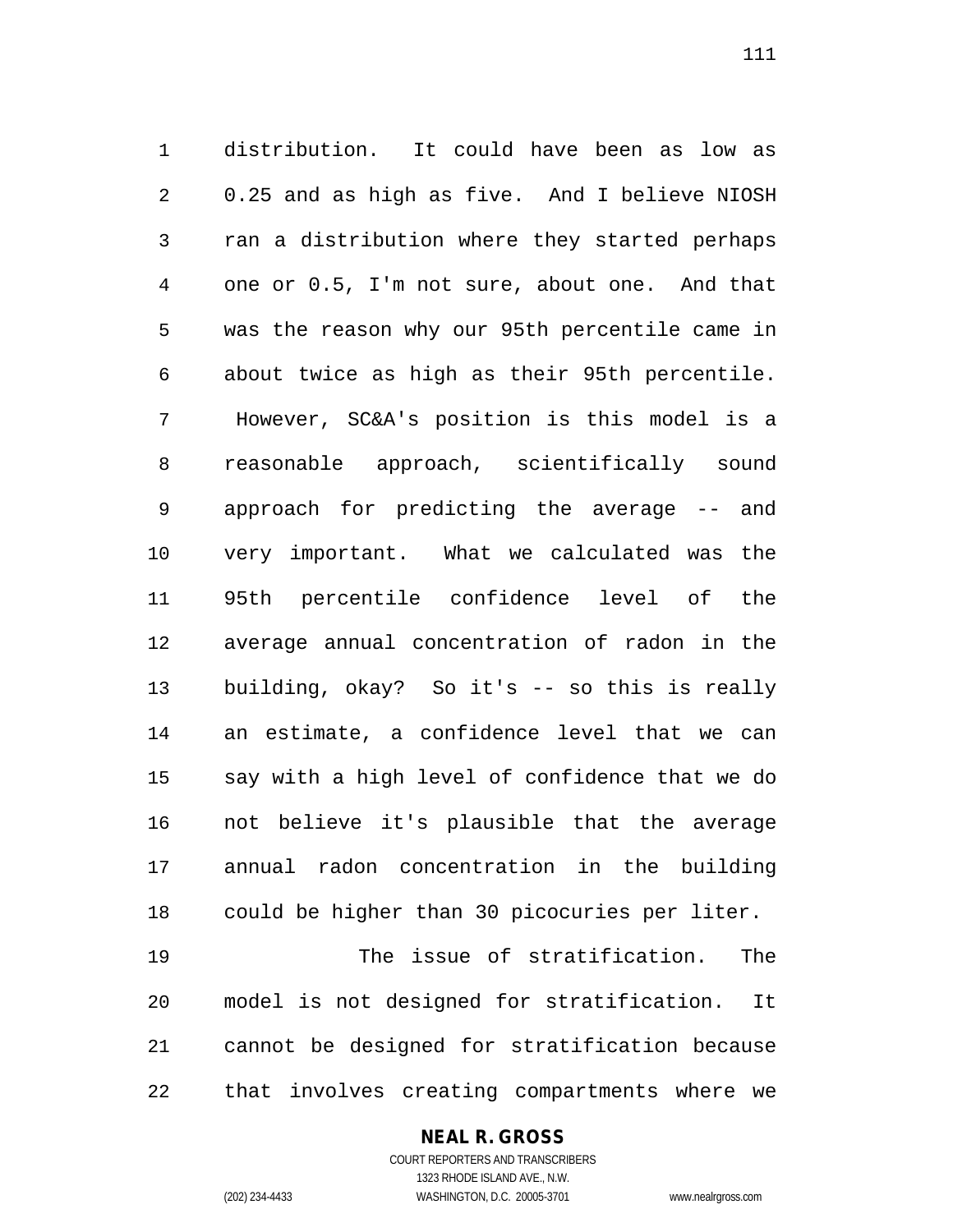understand the size of the compartments and the exchange rates in the compartments. So, that didn't work. But we were asked to come up with strategies to try to validate the model and I think we came up with five strategies, one of which was the one I believe you folks looked into, strategy number three, where you obtained some data. Not so much to look at the absolute value, but from the data that was out there to see what the variability is in a building. And the variability, as a result of Jim's work, was relatively narrow. That is, the average annual concentration -- if we were in this room and there was a source of radon being produced in this room there's no doubt, from day to day and location to location, the concentrations could vary substantially. But when you average any given part of the room over the course of a year, it sort of flattens out. So and that coupled up with the fact that workers sort of move from location to location to location, SC&A walks

#### **NEAL R. GROSS** COURT REPORTERS AND TRANSCRIBERS

1323 RHODE ISLAND AVE., N.W. (202) 234-4433 WASHINGTON, D.C. 20005-3701 www.nealrgross.com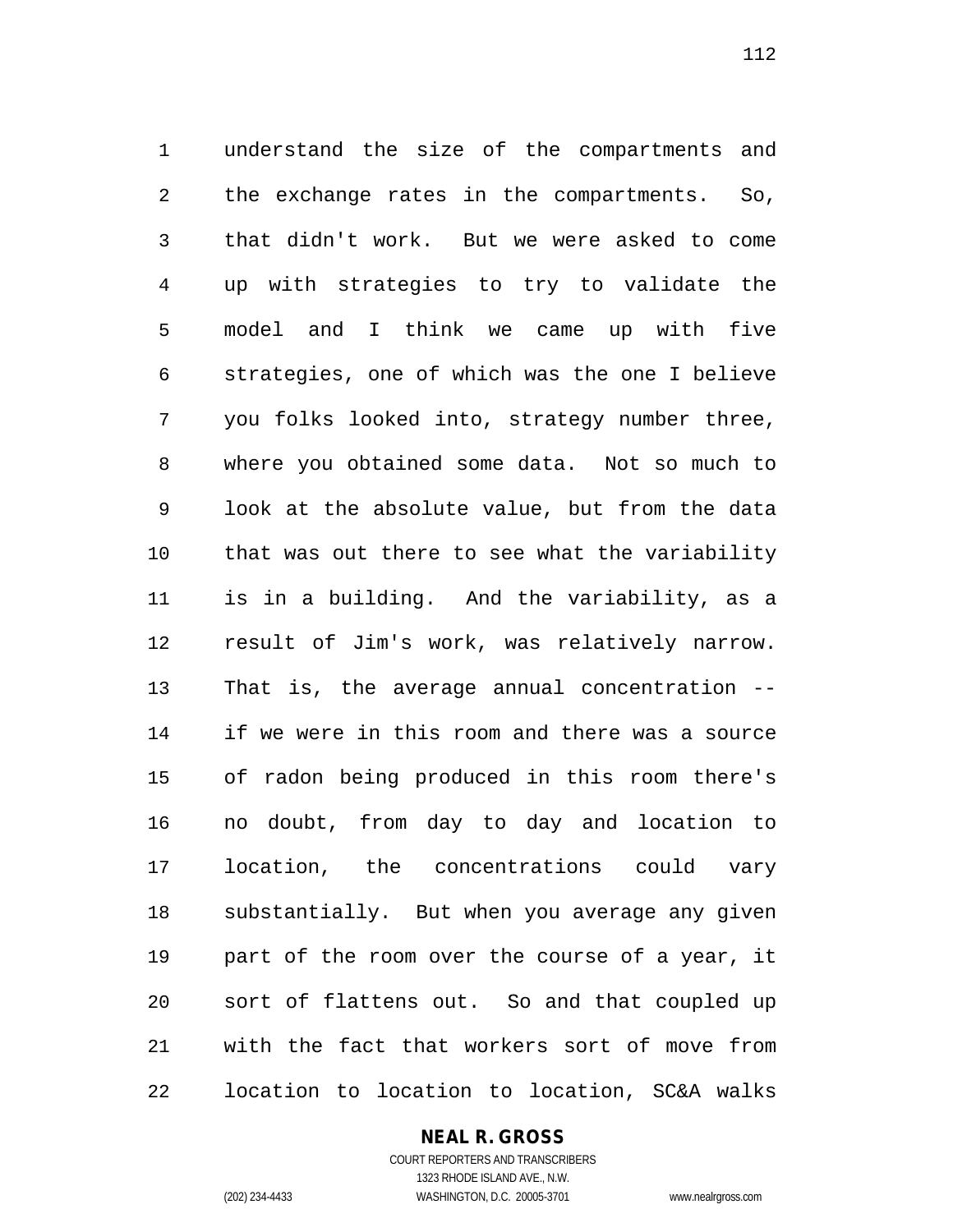away from this saying, you know, if there's any place where a model is going to work, serve us well, it's in a situation like this. So yes, we came down as saying though we may disagree on the distribution of the input parameters, we believe the structure of the model fundamentally, to address this Class of problems, is scientifically sound.

 CHAIRMAN MELIUS: Any of the other new members who have question? Henry or Dick, and then check with David.

 MEMBER ANDERSON: Yes, one of the problems with models and the Monte Carlo things is you put in the values and it will generate a distribution. It doesn't really tell you the reliability of those distributions, it's simply the combination of all of the possibilities run, you know, however many times you do it. So you know, so I mean my question is, so you got some measurements from the 1980s. Do you have ventilation information from the 1980s? Do

#### **NEAL R. GROSS**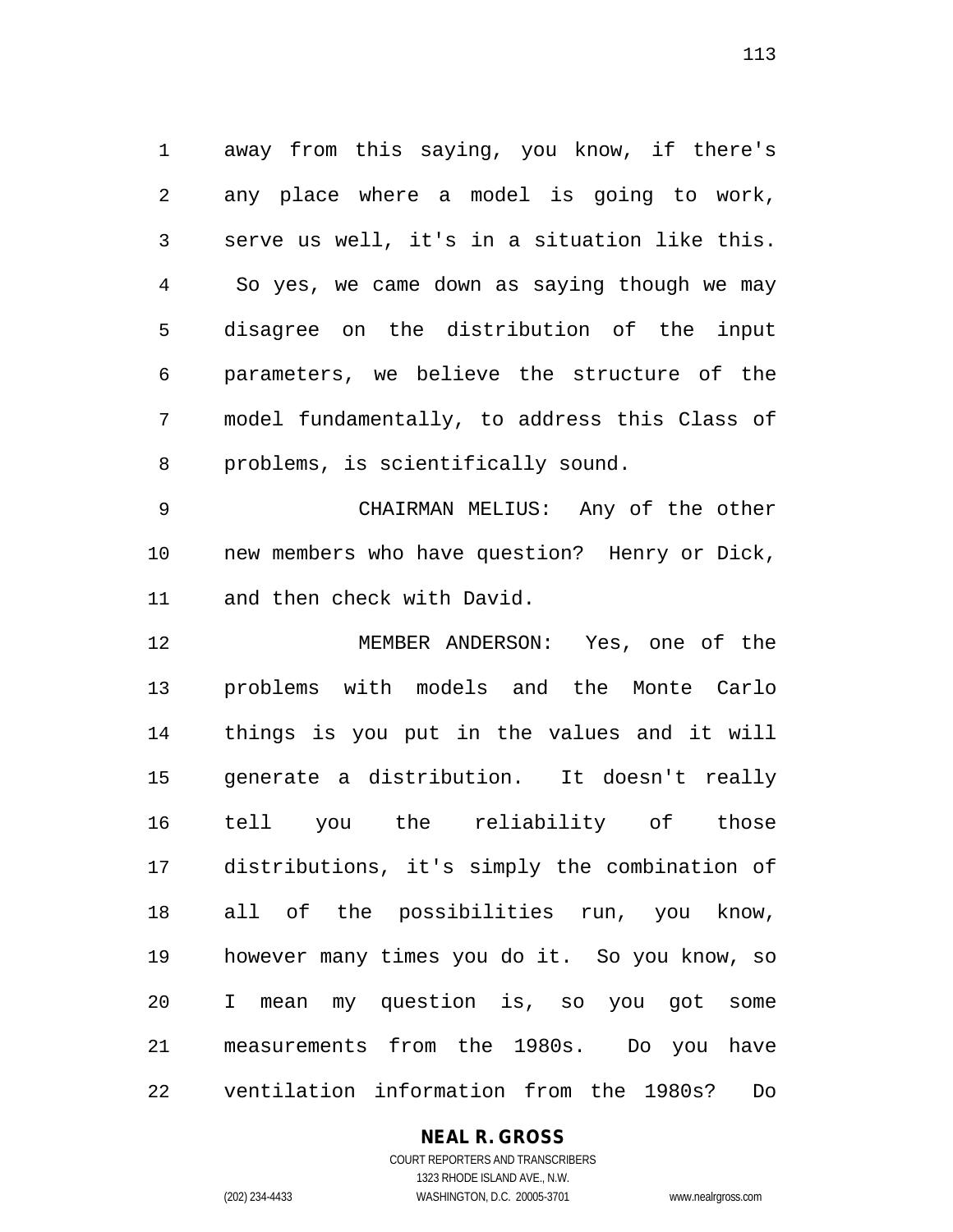you have the other variables in 1980s, that you could put into the model and see what it would predict in this facility in 1980, or are you -- are you just going to -- would you just use the same set -- range of variables which would then predict what you found for the earlier years which is going to be quite different, as you pointed out, from what you actually measure? I mean, is there any validation for, you know, the -- you can always adjust the ranges that you put into your model and that'll change the 95 percent or the median value because it's basically just generating a distribution based on those. So you know, you can -- if you don't like one number you can adjust a little and then it'll say, well that's closer to kind of what our professional judgment is but it isn't particularly science- based. That's my only concern with Monte Carlo simulations.

 DR. NETON: Well, there's a lot encompassed in what you said there, but I

> COURT REPORTERS AND TRANSCRIBERS 1323 RHODE ISLAND AVE., N.W. (202) 234-4433 WASHINGTON, D.C. 20005-3701 www.nealrgross.com

**NEAL R. GROSS**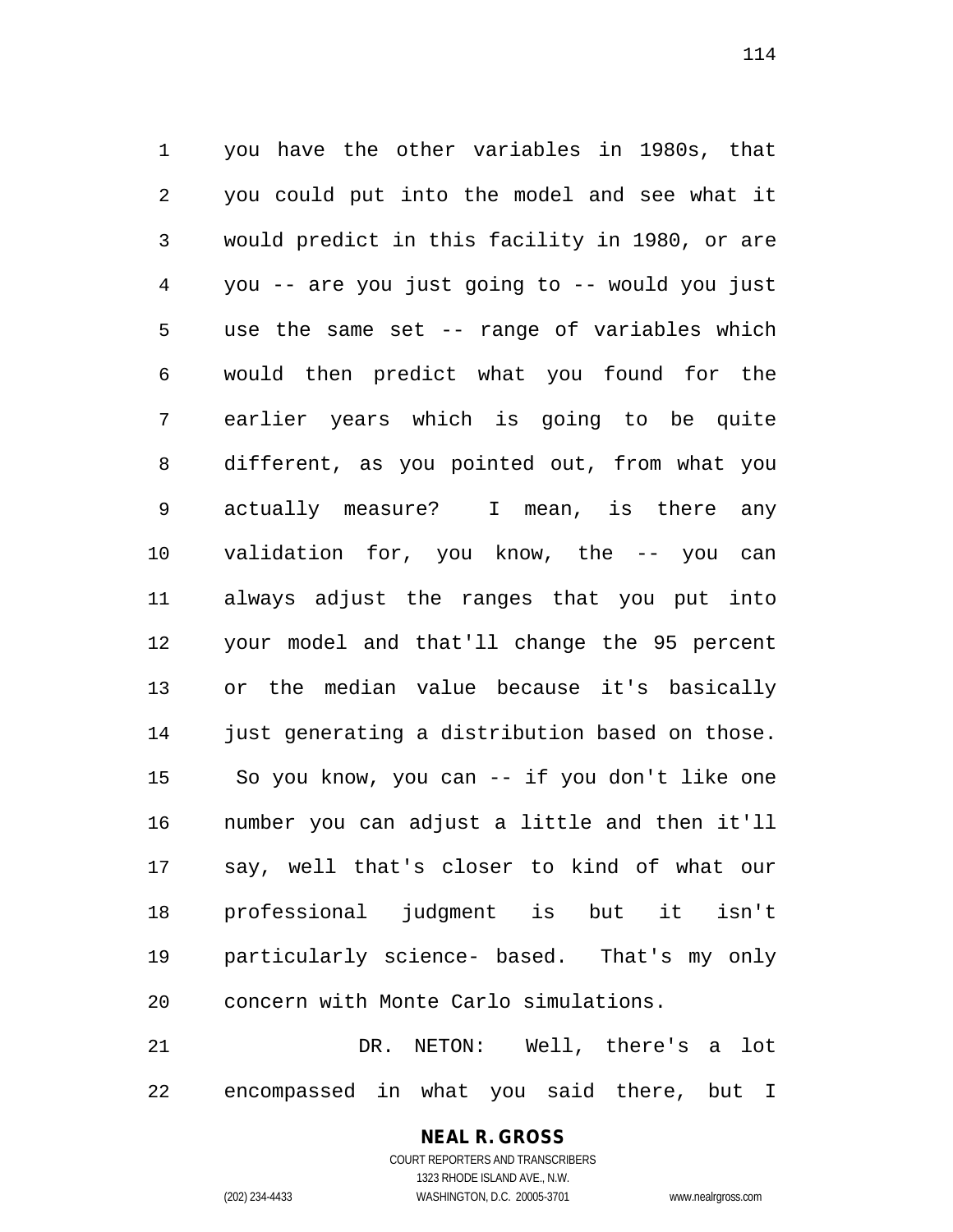think I'd remind you that we did use the 95th percentile of the distribution, meaning it was the high end of all the possible combinations of the outcomes of those calculations that we ended up using. We're not applying a distribution with a central value and putting uncertainty about it. We're saying it's the 95th percentile. If you do a sensitivity analysis on this model there's only a couple of things that drive the high concentration: ventilation rate and source term input.

MEMBER ANDERSON: Right.

 DR. NETON: Assuming we know the building size, which I think we do because it's -- we have a floor diagram of it. So you know, the ventilation rates that were input into the model were based on a literature review of possible ventilation rates, in particular, oriented towards the time frame that this building was in operation. John mentioned that they use a low rate of about a quarter of an air turnover per hour. We felt

#### **NEAL R. GROSS**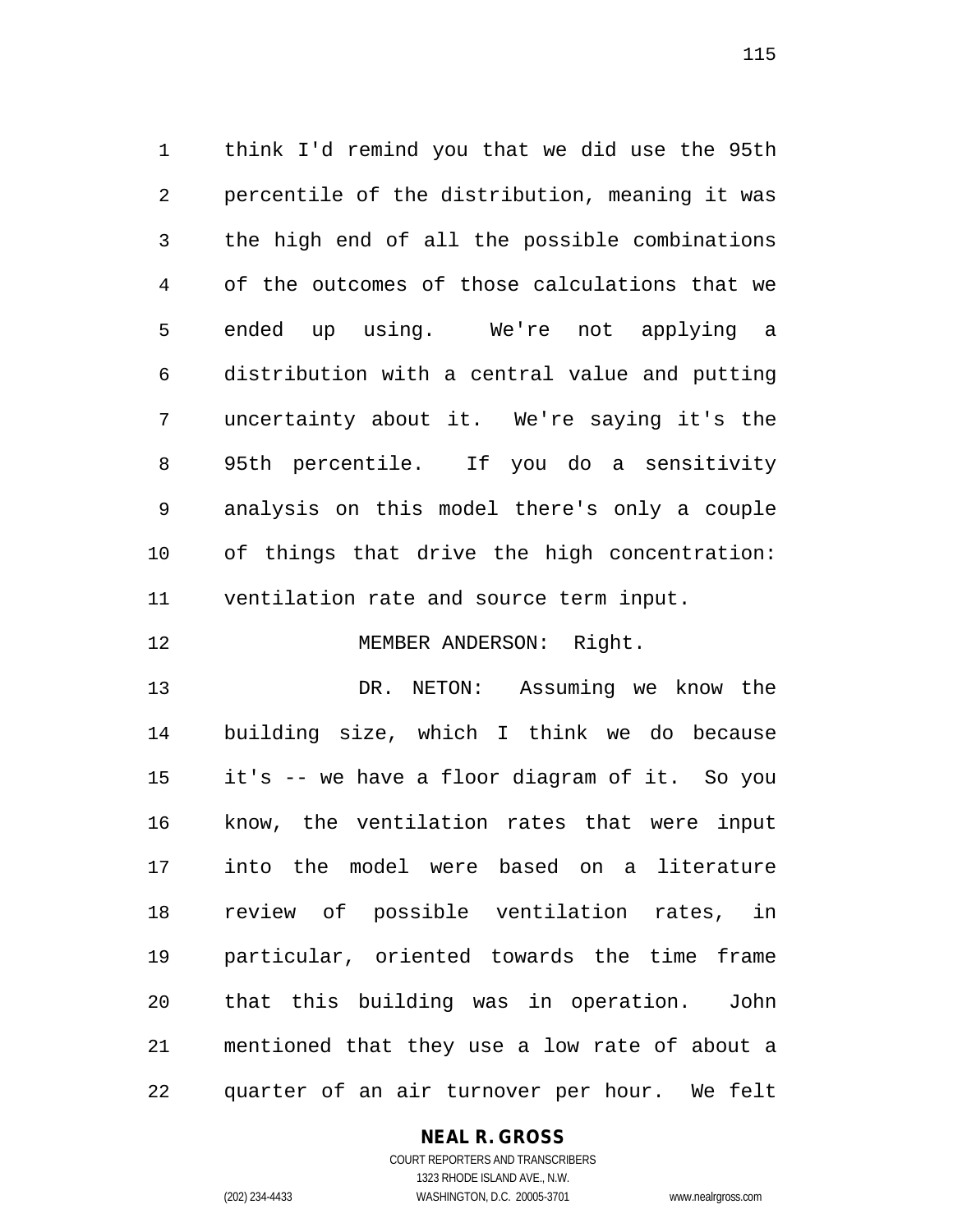that was on the low side. Our professional judgment was about 1 would be on the low end and 5 would be on the high end to bound it, in that 1950s era. Now, I will say that we have data other than 1980s -- we had only one or two measurements -- I think we had about five measurements, but only one or two in the area of question at Blockson in the 80s. But there are some fairly decent measurements taken in the 1970s, there's an Idaho phosphate plant that NIOSH actually surveyed in that time period, and the values are fairly low. They're much, much lower than what we're using here. I mean, in the -- somewhat in line with what we saw at the Florida phosphate plant. And the interesting thing to me is that the data in the 70s are there, there's not much in the 50s, but you don't see any indication in the literature that there were overt efforts taken to lower the concentrations down to these levels. In a sense, you know, someone realizes these concentrations were very high

#### **NEAL R. GROSS**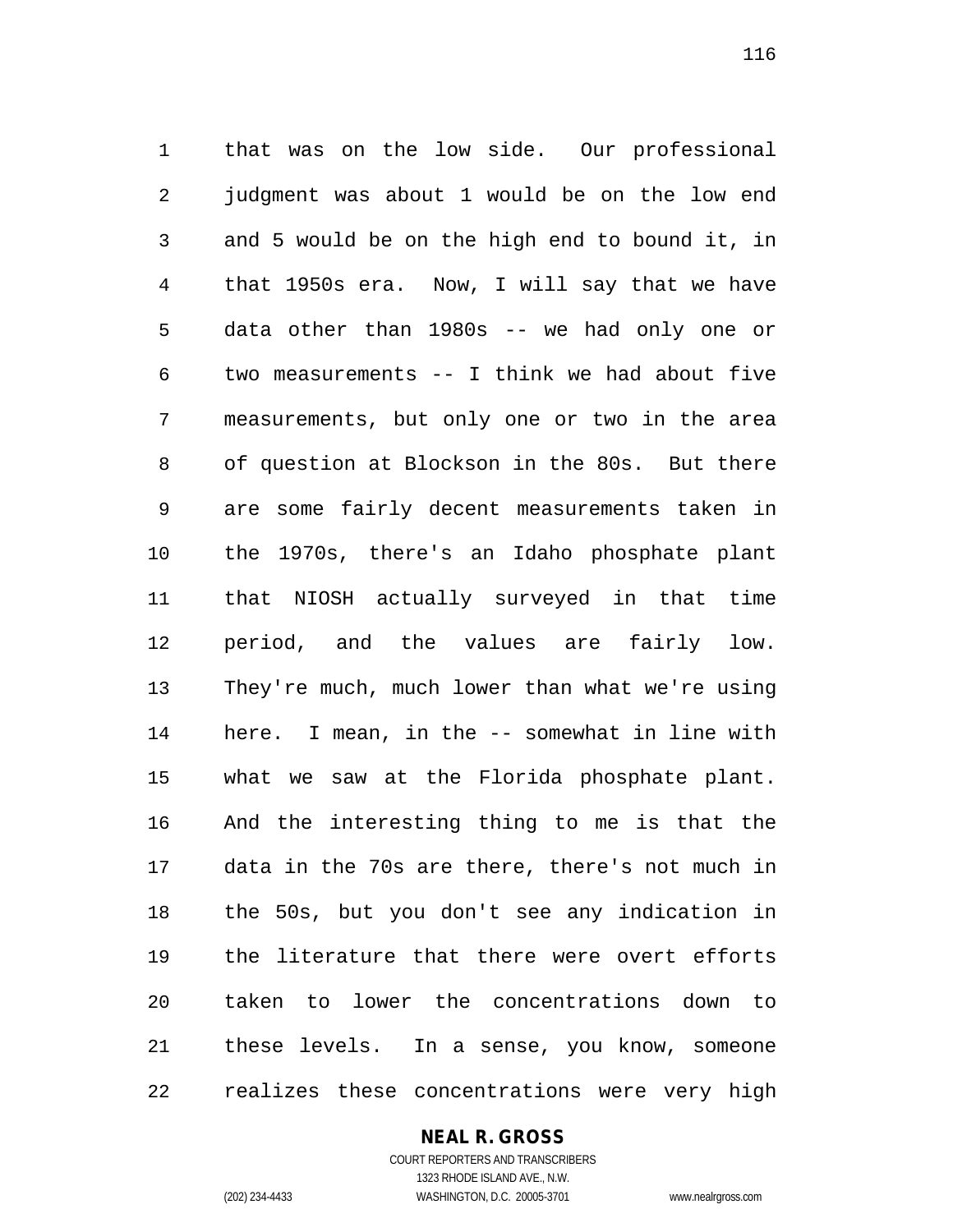and all of a sudden they start ventilating the plants because they felt radon was an issue. So that kind of stuff in and of itself doesn't prove much, but other -- I don't have any evidence that there was, you know, belief that there were higher concentrations in the 50s that needed to be mitigated. So sort of a long-winded answer to your question. I don't know if I answered or not.

 MEMBER ANDERSON: I mean, there's no question with this kind of a model, you can put a bound. The question is, is it a reasonable bound and then you start to say well, is a ten-fold factor sufficient, is a twenty-fold factor. I mean, you can just go to -- call it an uncertainty factor and take whatever the measurement you have, multiply it by a hundred like we do with risk assessment and say, well, we're pretty confident.

 DR. NETON: Well, I think maybe one needs to look a little closer at the model itself, too. There's some conservatism built

# **NEAL R. GROSS**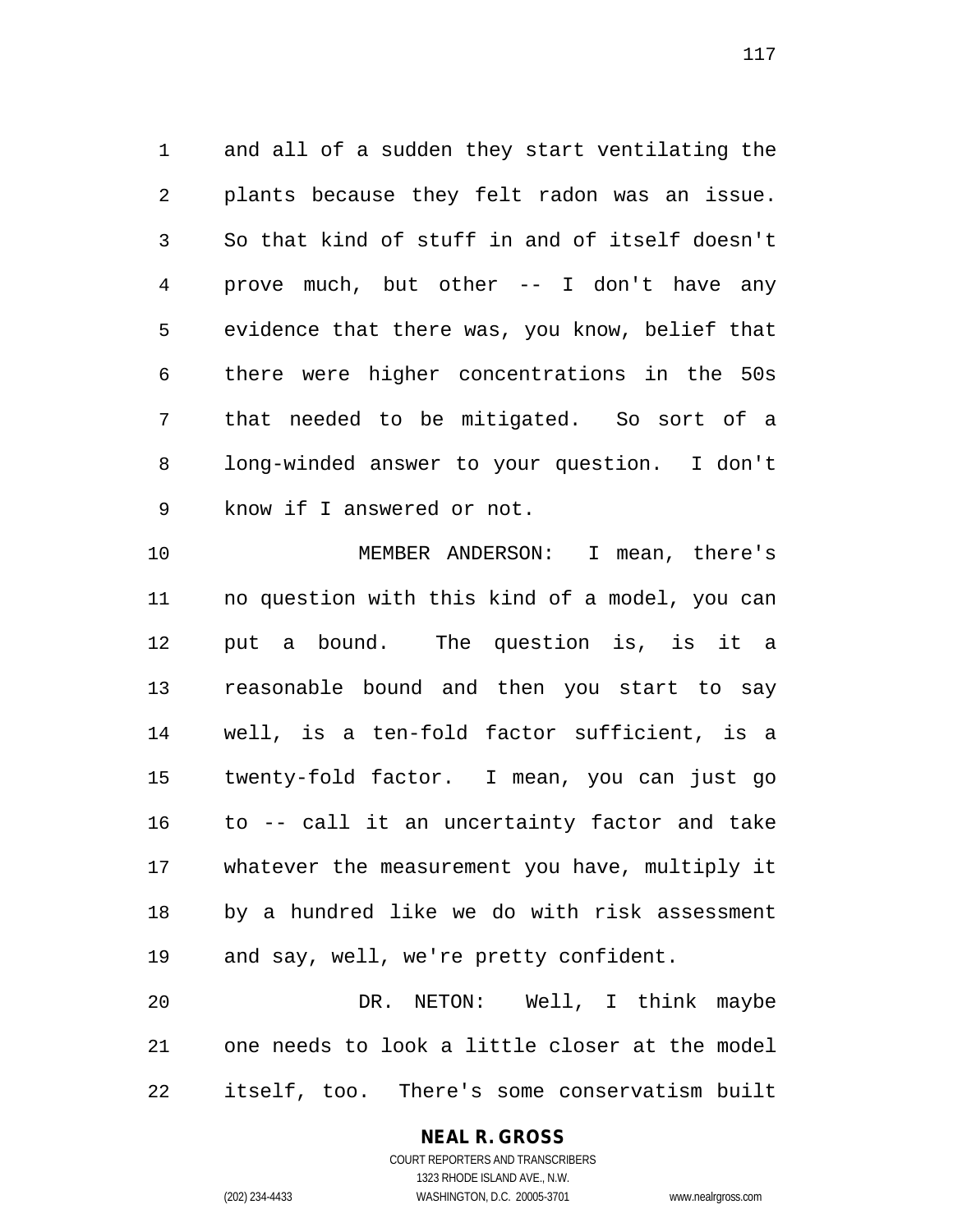into it in the sense that, where the radon comes out in this process is when the ore itself is put into these digester tanks. These are very large vatted tanks that, from my recollection, went pretty much the length of the building, very high. They were like 2-story tall tanks. So the radon -- the ore, when it's put into those tanks, is digested and the model assumes virtually -- well, it does assume instantaneous release from those tanks, immediately into the building itself, and assumes a fairly high fraction of release. I forget, I think the model, the middle value is maybe 50 percent but allows it to go up to 100 percent release and that's essentially like saying that you open a can of Coke and it immediately goes flat, because the radon is a gas dissolved into this liquid mixture and the model assumes essentially that all that radon is instantaneously released into the building. So there's some very good conservatism, I think, built into the calculations.

#### **NEAL R. GROSS**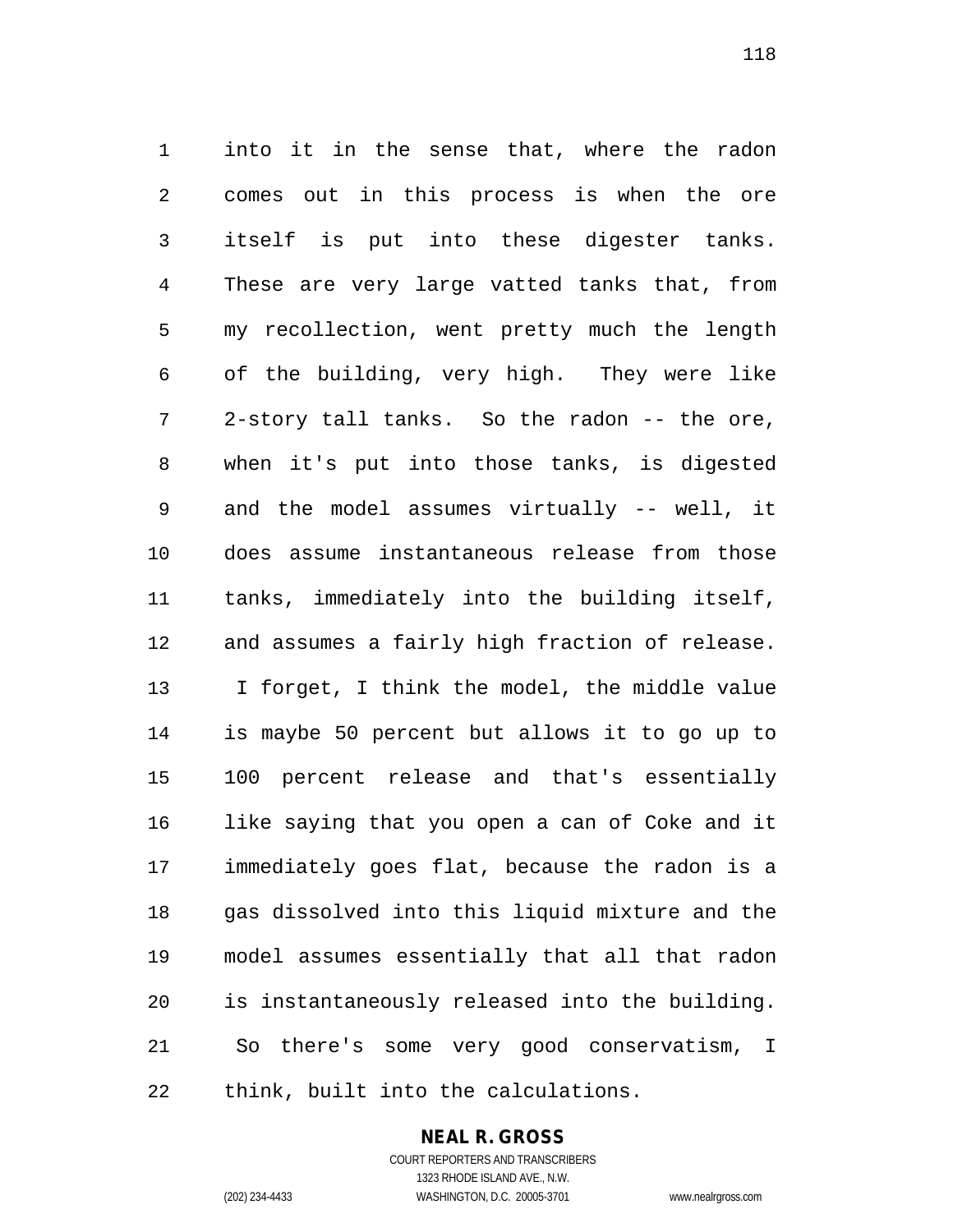MEMBER ANDERSON: I'm just suspicious about that kind of modeling is all. MR. CELESTINE: May I have a word? This is Frank Celestine, an employee at that facility. Started out as Texas City Refinery, went to Borden. Then it changed finally to Amoco and it had another name in between, Smith- Douglass. Now, nobody can tell me that  $9 - -$  CHAIRMAN MELIUS: Excuse me, sir MR. CELESTINE: -- working in that facility and all of the employees has come down with cancer and are dying as a result of the cancer. We got all of that stuff in that particular company and that -- they didn't supply us with nothing to protect us. They just let us go in -- CHAIRMAN MELIUS: Excuse me sir -- MR. CELESTINE: -- what kind of material we were dealing with or nothing and that's why all these people are dying from

#### **NEAL R. GROSS**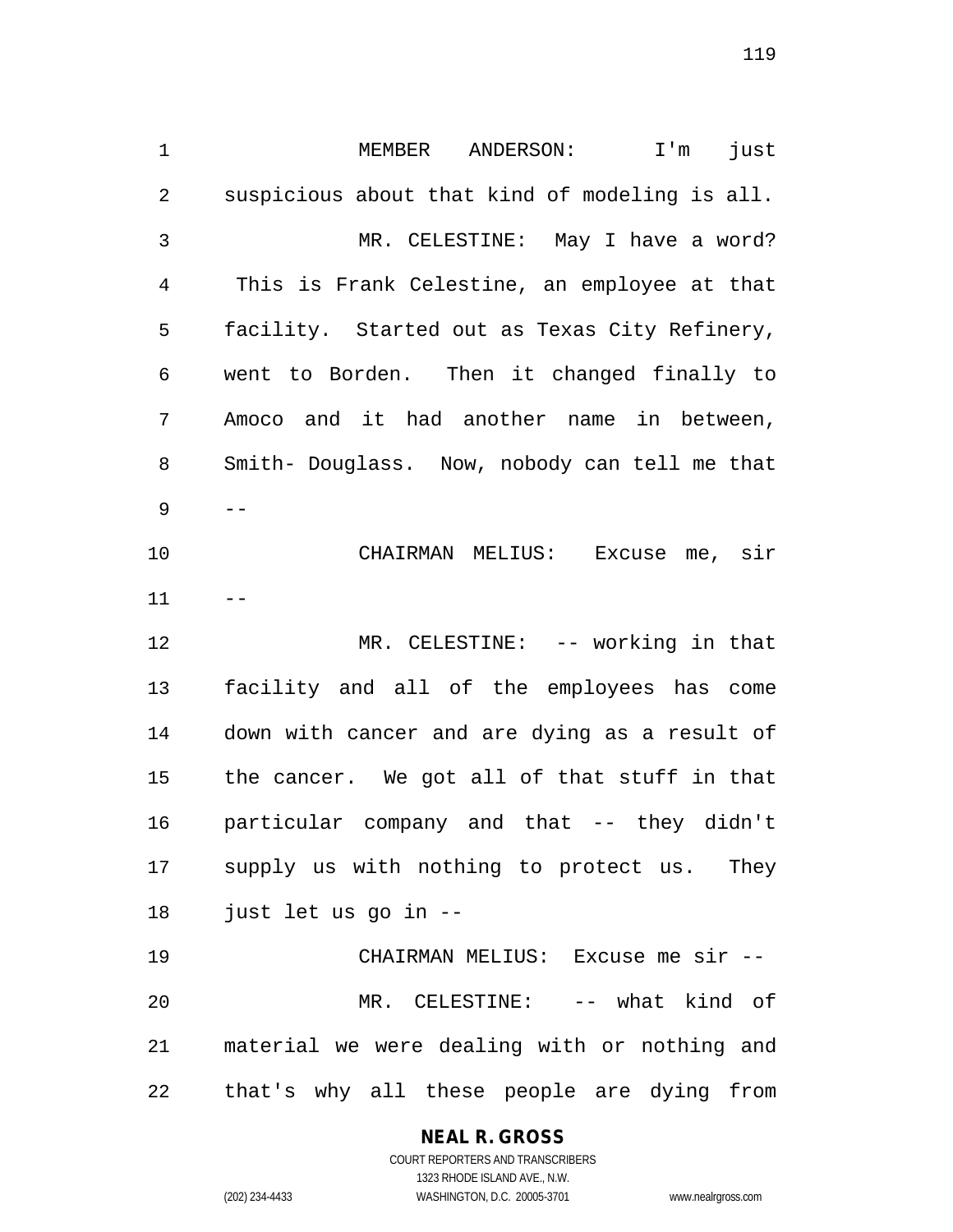cancer and I have lung cancer myself.

| $\overline{2}$ | CHAIRMAN MELIUS: Thank you, sir,               |
|----------------|------------------------------------------------|
| $\mathfrak{Z}$ | but we're talking about a different facility   |
| 4              | and this is not the public comment period, but |
| 5              | your remarks will be noted. We're not talking  |
| 6              | about Texas City facility here.                |
| 7              | MR. CELESTINE: Thank you.                      |
| 8              | CHAIRMAN MELIUS: Thank you. I'll               |
| 9              | get back to you in a second, I wanted to --    |
| 10             | Dick, do you have any questions?               |
| 11             | MEMBER LEMEN: I was just curious               |
| 12             | on the SC&A report. It's dated February 10.    |
| 13             | Is that the correct date on it? 2010.          |
| 14             | CHAIRMAN MELIUS: No.                           |
| 15             | MEMBER LEMEN: Well, that's what                |
| 16             | it says on what we were given: February 10,    |
| 17             | 2010. Well, I don't know what this is doing    |
| 18             | then because it asks the question. Then it's   |
| 19             | tied on the evaluation of radon levels in      |
| 20             | Building 40 at Blockson Chemical. She's my     |
| 21             | witness.                                       |

(Laughter.)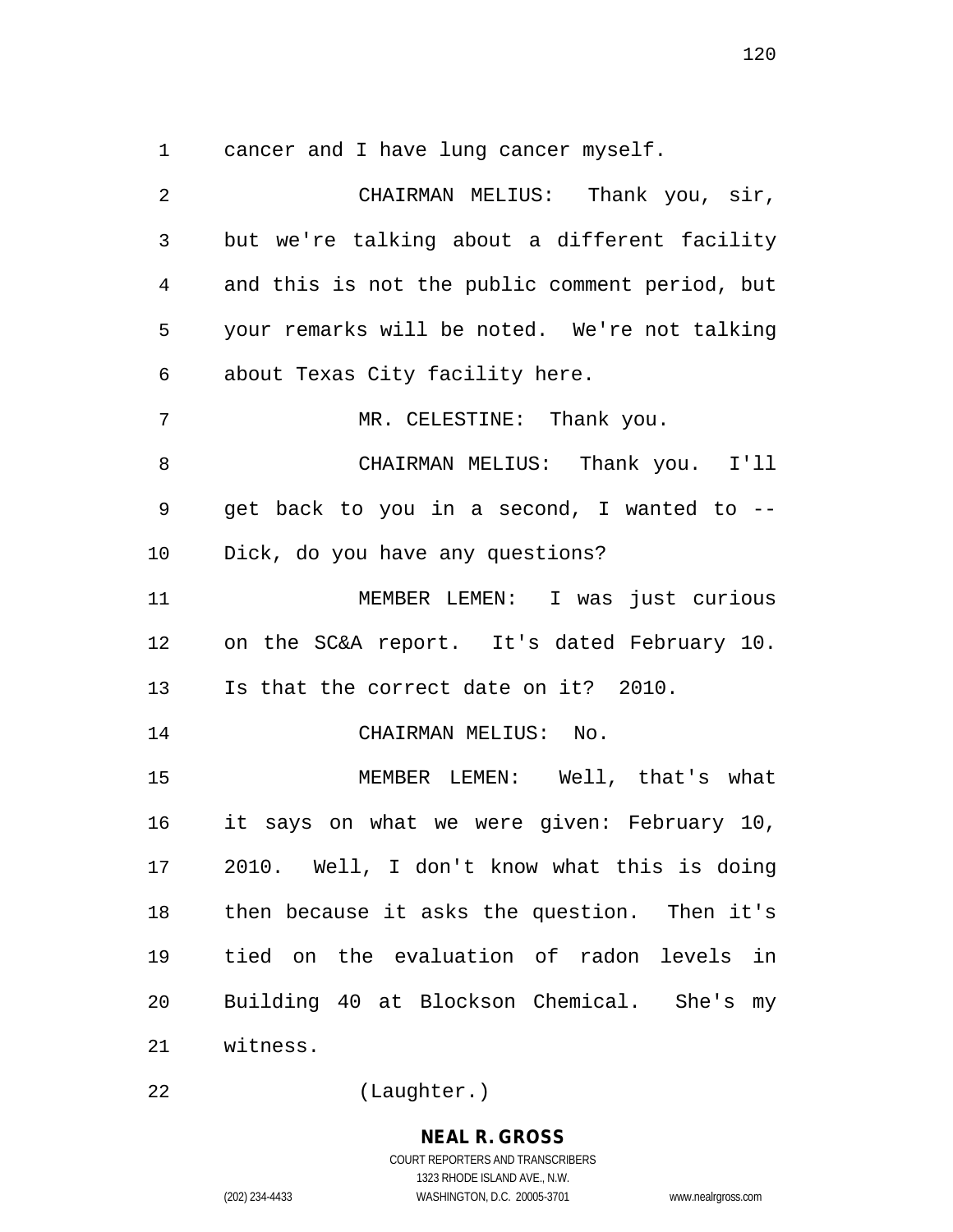MEMBER LEMEN: Well, it's on the footer. It says July 30, 2008. Okay, well thanks -- thank you for confusing me. (Laughter.) MEMBER ANDERSON: Thank you, Bill Gates. MEMBER LEMEN: I guess the question that you raised in this has already been answered then. My question, at the end of this report was that you said, however, given the large uncertainties in radon release fractions for the ore during crushing and digestion, and the uncertainty in the air exchange rates for Building 40, a higher default value may be needed but I think you've addressed that, so. CHAIRMAN MELIUS: David Richardson? MEMBER RICHARDSON: Yes? CHAIRMAN MELIUS: Do you have any

questions?

MEMBER RICHARDSON: I've got a few

# **NEAL R. GROSS**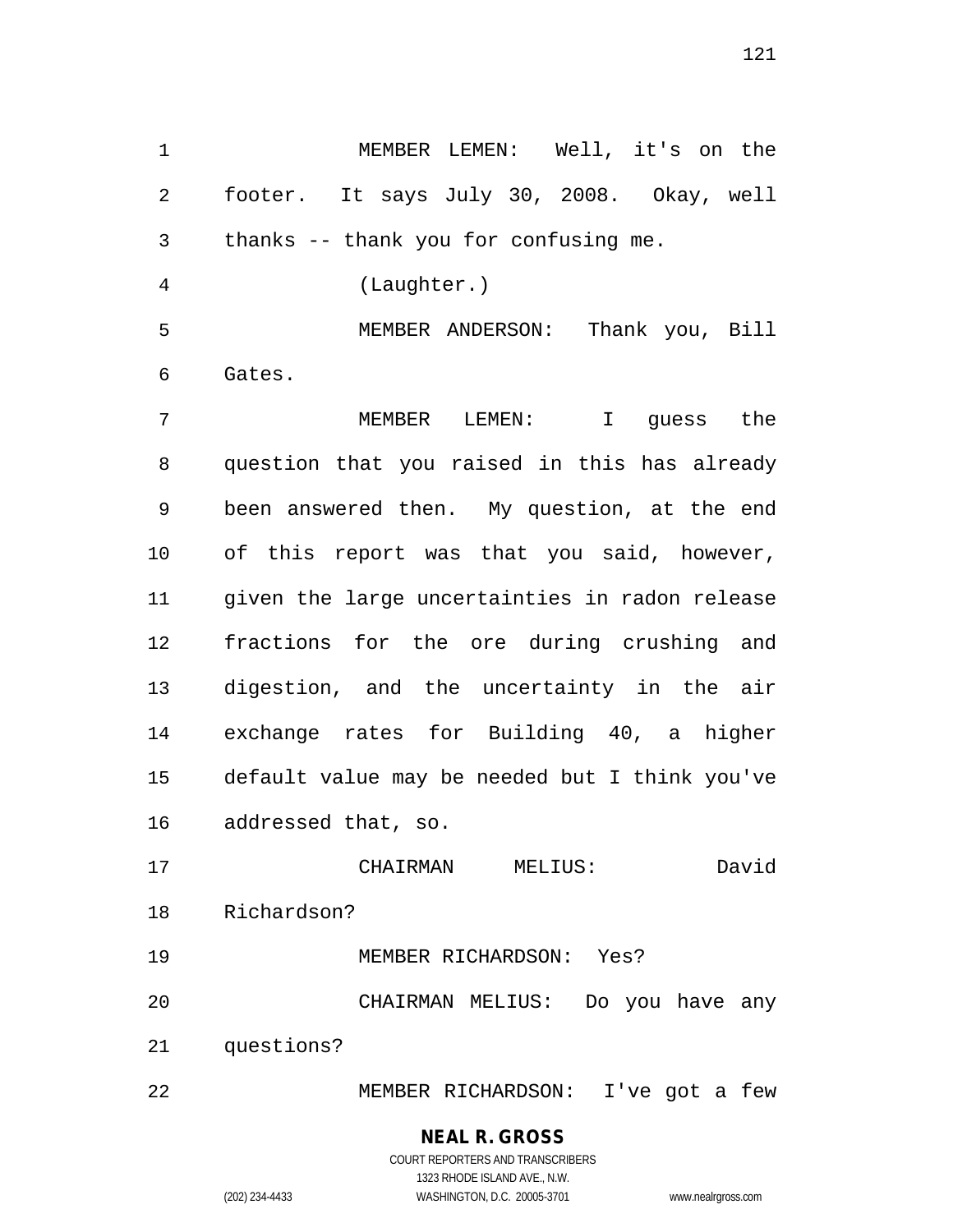questions, starting with the model input parameters. Why do a distribution for the volume of the building?

 DR. NETON: This is Jim Neton. The square area of the building was taken from a very old diagram, I think, that requires some interpolation and if I recall also there was some indication there may have been a wall two-thirds of the way down the building separating one part from another. And so to account for that it was modeled as a distribution.

 MEMBER RICHARDSON: What would the impact of the wall be? I understand that it would be to reduce the volume of the building. 16 DR. NETON: Exactly.

 MEMBER RICHARDSON: Would it be to increase the concentration?

19 DR. NETON: Exactly.

 MEMBER RICHARDSON: I mean, it would increase the concentration because the air exchange rate would be still assumed to be

# **NEAL R. GROSS**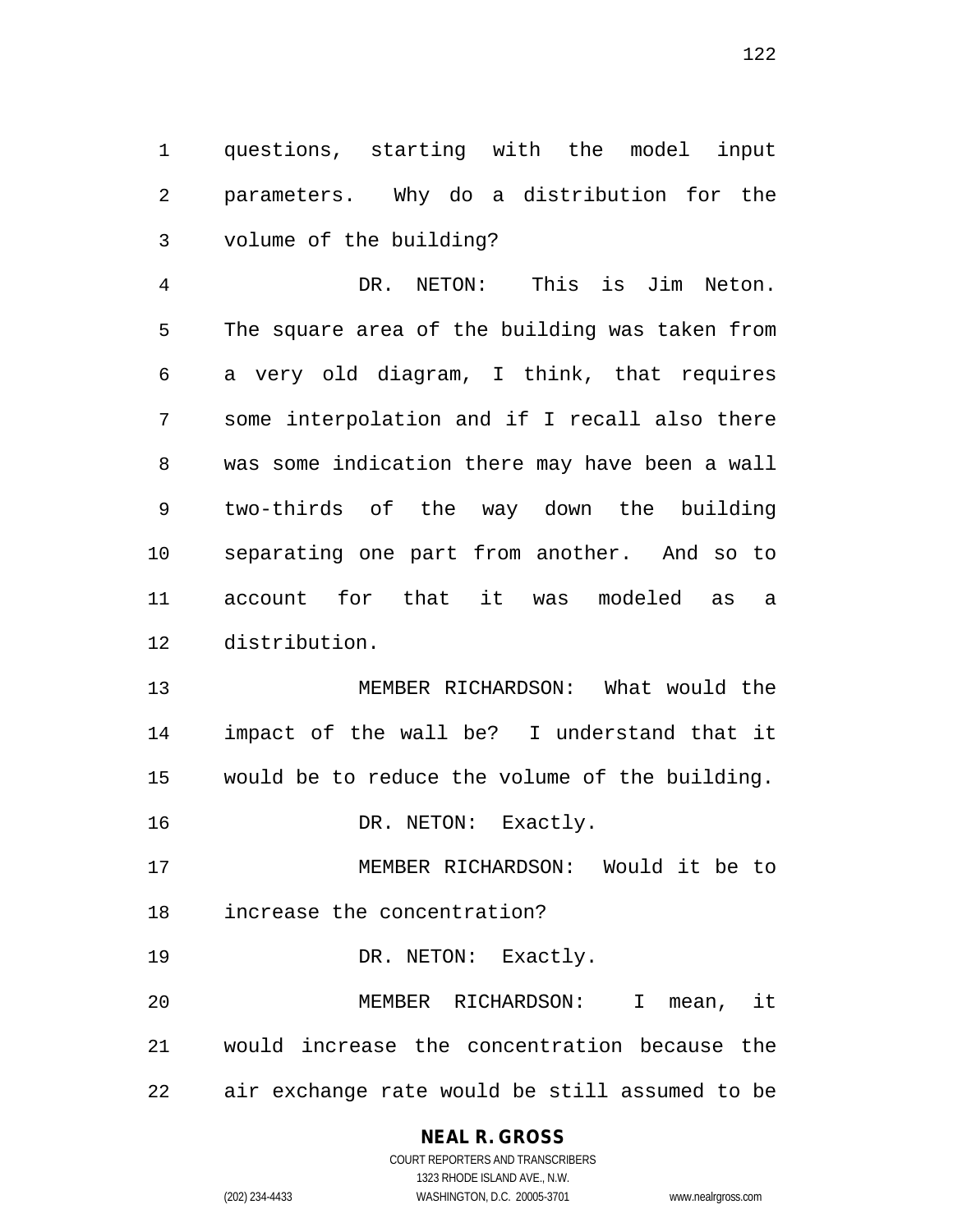$1 \qquad -$  DR. NETON: Right, the air exchange rate is independent of the volume of the building, so yes. MEMBER RICHARDSON: It's not just one over seconds. DR. NETON: Well, the air exchange rate is independent of the volume of the building so the direct result if you made the building smaller would be to directly -- proportionateley increase the concentration of radon. MEMBER RICHARDSON: Okay. The evolution fraction has got a distribution going from zero to 1. DR. NETON: Yes. MEMBER RICHARDSON: Is zero a plausible bound? DR. NETON: We believe so. This is a very huge tank, it's a thousands-of-gallon -- very large tank, 2-story tanks and it's plausible that the

# **NEAL R. GROSS**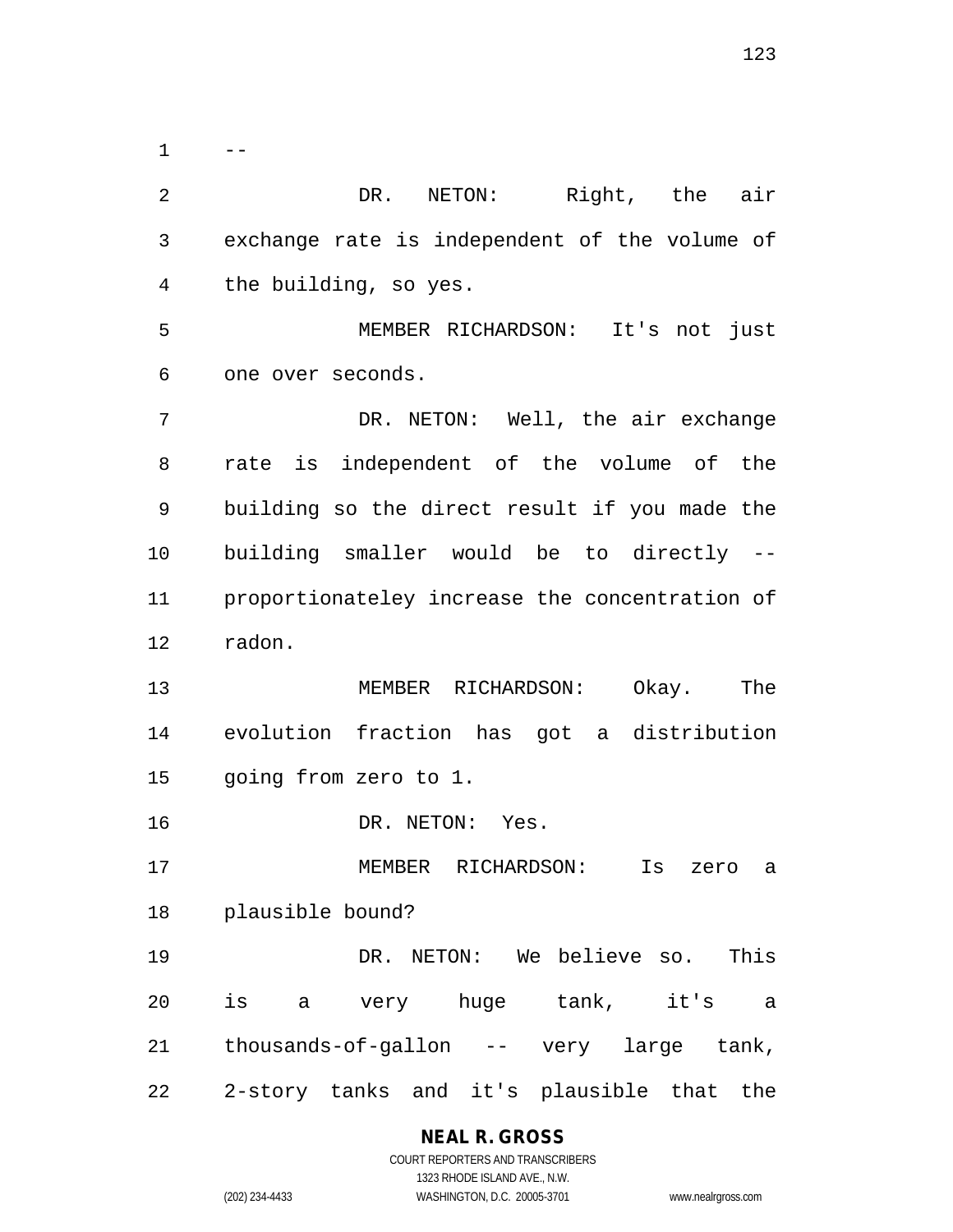radon is entrained in this liquid. We could not find any good values for the release fraction of radon from liquids of that nature. MEMBER RICHARDSON: What is it, a hot sulfuric acid? Is that what it is? DR. NETON: Yes, it's a hot sulfuric acid tank which is also very near the building. There was no account taken of the fact that there were -- we don't know if there was actually forced ventilation over those tanks at the time, but there were certainly open louvers to the top of the building, so the model assumed that it all distributes into the building where, in fact, due to convective forces, a fair fraction may actually have exited the building itself.

 MEMBER RICHARDSON: And that would be -- that latter part you're capturing within this parameter for the evolution fraction? DR. NETON: Well. MEMBER RICHARDSON: Kind of --

DR. NETON: Zero to one --

**NEAL R. GROSS** COURT REPORTERS AND TRANSCRIBERS

1323 RHODE ISLAND AVE., N.W.

(202) 234-4433 WASHINGTON, D.C. 20005-3701 www.nealrgross.com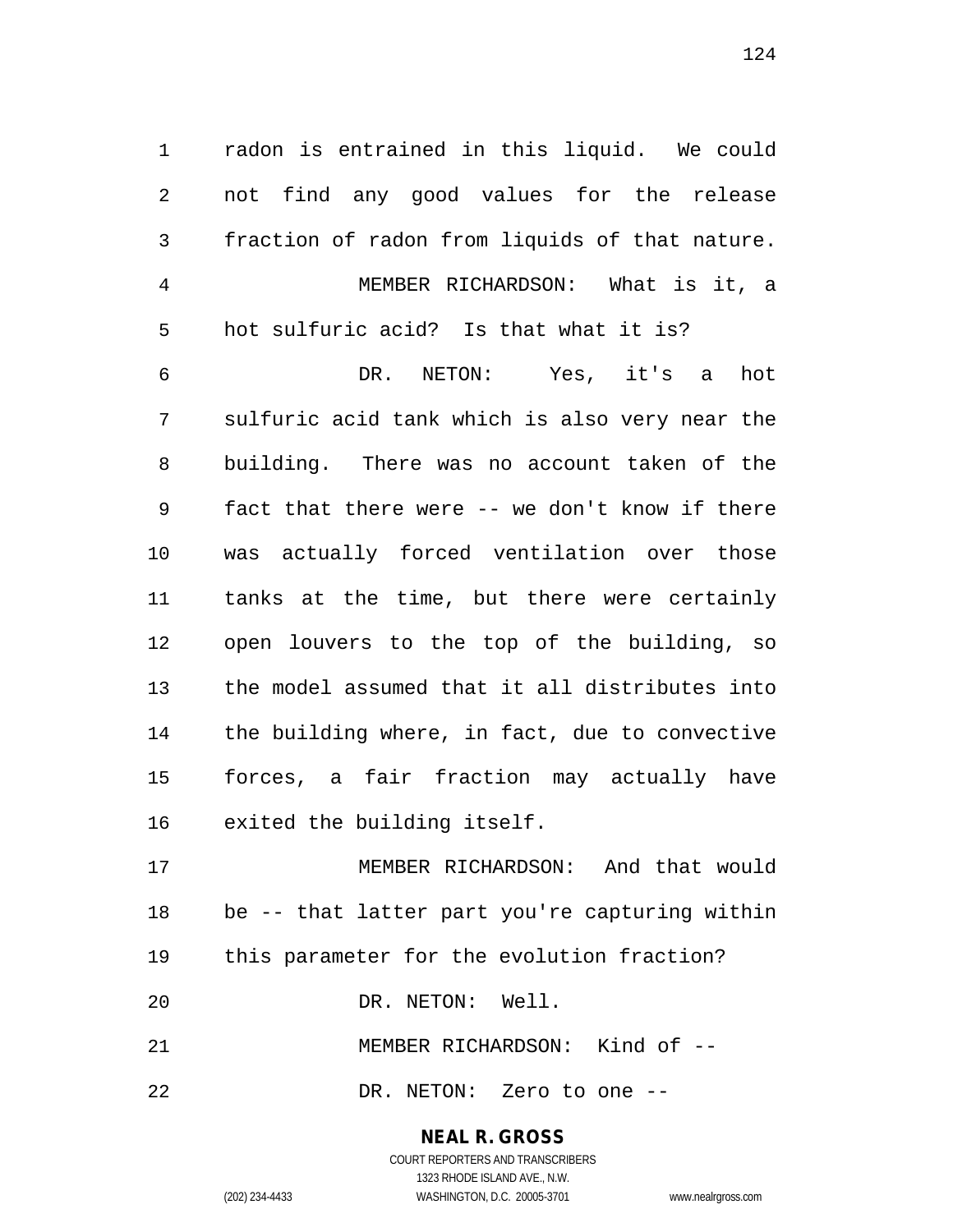MEMBER RICHARDSON: I mean, it's hard to believe that's zero, right? Because I mean, it had to go someplace, right?

 DR. NETON: We've had Naomi Harley review this model, I'm sure you're familiar with Dr. Harley, and in her opinion that was a reasonable approach.

8 MEMBER RICHARDSON: But yes, I mean, I -- yes. Bottom line, I guess one of my concerns with Monte Carlo monitoring is sometimes people end up saying what somebody said is what we're, you know -- these all have bounds and we're kind of taking the upper bound of a series of Monte Carlo draws through these gives you something which is reflective of the upper bound of them all. But in fact, that convolution of all these distributions is also impacted by the lower bounds. And if you have implausible lower bounds on a distribution it does ripple through.

 DR. NETON: That's absolutely true. And we're very open to discussing all

# **NEAL R. GROSS**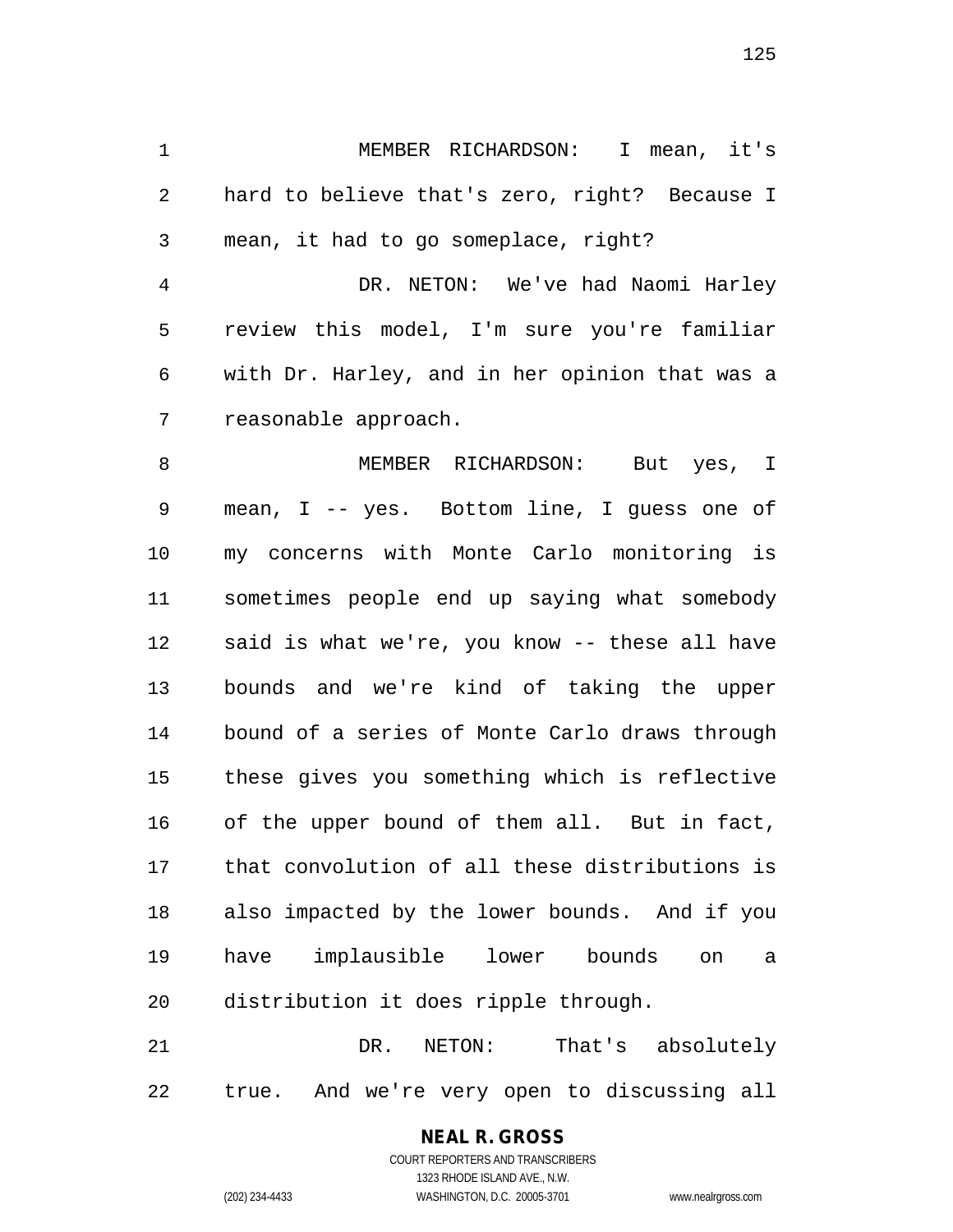the bounds on these models. As I said earlier, those values are up for discussion. It's really whether or not this is a valid analytical or probabilistic approach to bounding the radon in the building.

 MEMBER RICHARDSON: Yes. One other question just in terms of how this is applied then. The slide that I'm looking at, this is Blockson Chemical radon PowerPoint. It says that the reconstruction will apply the 95th percentile to the workers during the covered period. Now, do you put an uncertainty distribution around that value, or are you entering these in as then fixed doses? DR. NETON: That would be put in as a fixed -- it would be converted to a working-level value and put in as a fixed working-level value assuming the person breathed that concentration every hour of the entire year.

 MEMBER RICHARDSON: Okay, okay. Thank you, that's all the questions I have.

# **NEAL R. GROSS**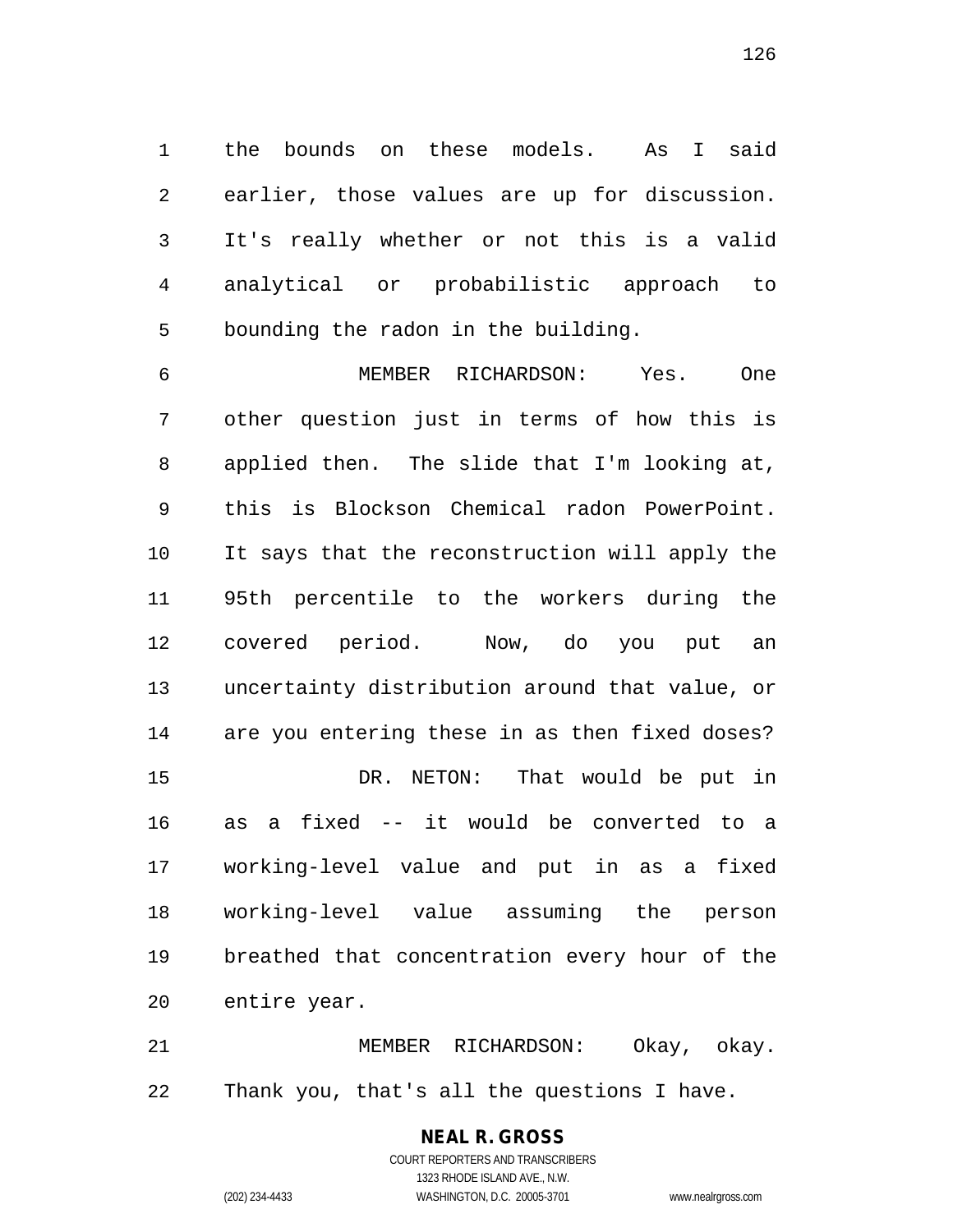CHAIRMAN MELIUS: Okay, thanks David. Jim Lockey, you started to have -- MEMBER LOCKEY: I do. As I recall from our last discussion on this, the radon issue from a medical perspective really applies to lung cancer. And setting an upper bound at this level -- I think essentially -- if you have lung cancer I think you're going to fall within that boundary. Is that what I recall from last time? DR. NETON: I'm not sure. I think it is true that radon exposure primarily causes lung cancer, but our models do allow for doses to other systemic organs but it would be a very small fraction of what the lung would receive. My recollection is that the Blockson model, the way it's structured gives fairly large intakes of uranium and other progeny within the plant such that I think most of the lung cancers are compensable under this model, under the model for uranium exposure alone, uranium and long-lived progeny

#### **NEAL R. GROSS**

COURT REPORTERS AND TRANSCRIBERS 1323 RHODE ISLAND AVE., N.W. (202) 234-4433 WASHINGTON, D.C. 20005-3701 www.nealrgross.com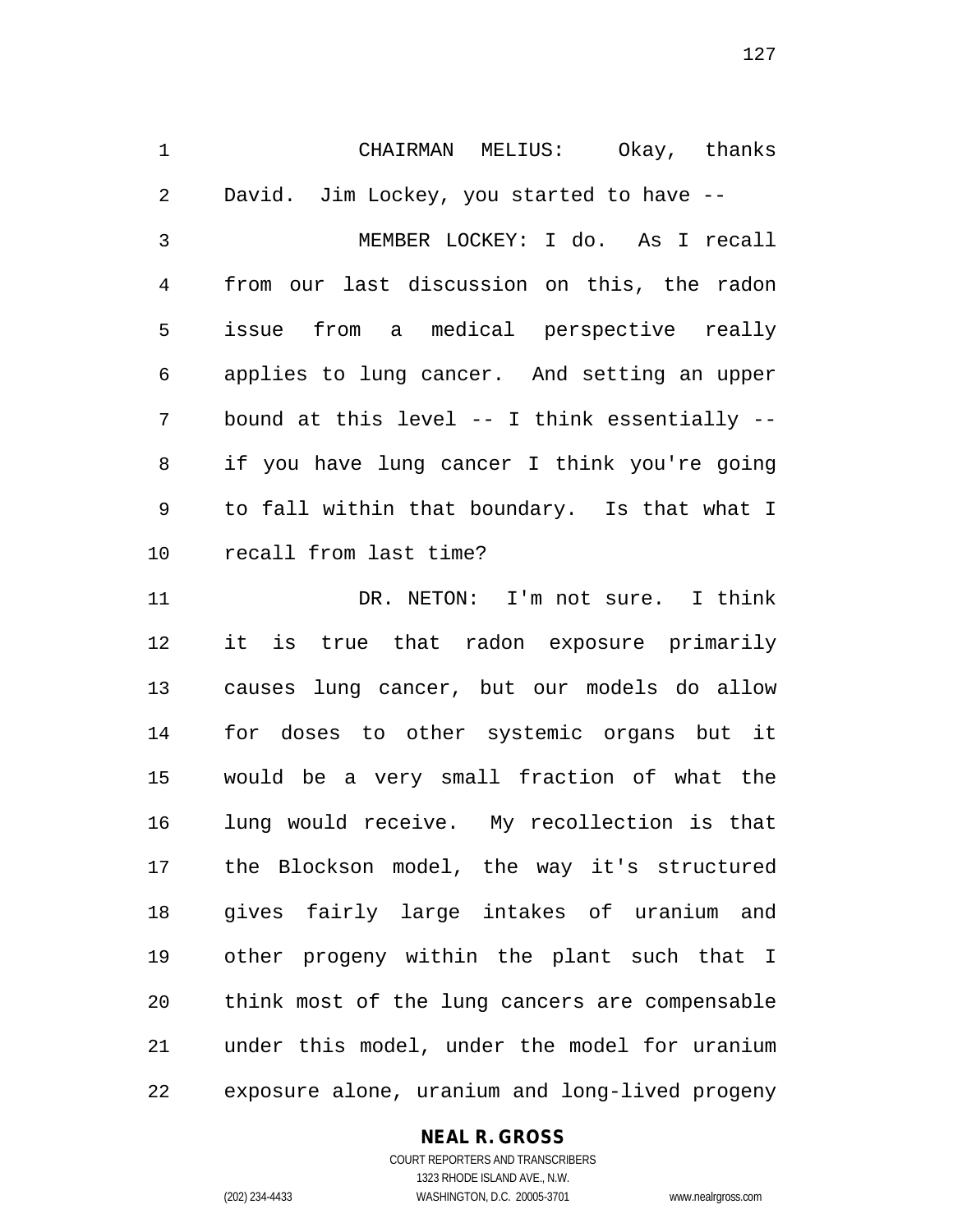of uranium.

| $\overline{2}$ | MEMBER LOCKEY: I think that would              |
|----------------|------------------------------------------------|
| $\mathfrak{Z}$ | be my concern is the model $--$ any doubt here |
| 4              | -- the doubt is going to be of lung cancer     |
| 5              | risk and that this model is going to encompass |
| 6              | those people that have lung cancer.            |
| 7              | DR. NETON: Well, we did a rough                |
| 8              | look at this a long time ago and I'm not sure  |
| 9              | it's still valid, but at the time we looked at |
| 10             | it, the current model the way it's structured  |
| 11             | wouldn't change any cases in our possession.   |
| 12             | But that was some time ago and frankly, I'm    |
| 13             | not sure how that really should weigh into the |
| 14             | decision on the scientific validity of the     |
| 15             | model itself.                                  |
| 16             | MEMBER LOCKEY: I'm just talking                |
| 17             | about the medical perspective.                 |
| 18             | DR. NETON: From a practical                    |
| 19             | perspective you're absolutely -- that's        |
| 20             | correct.                                       |
| 21             | CHAIRMAN MELIUS:<br>Any other                  |
| 22             | questions from the Board? Yes, Bill.           |

COURT REPORTERS AND TRANSCRIBERS 1323 RHODE ISLAND AVE., N.W. (202) 234-4433 WASHINGTON, D.C. 20005-3701 www.nealrgross.com

**NEAL R. GROSS**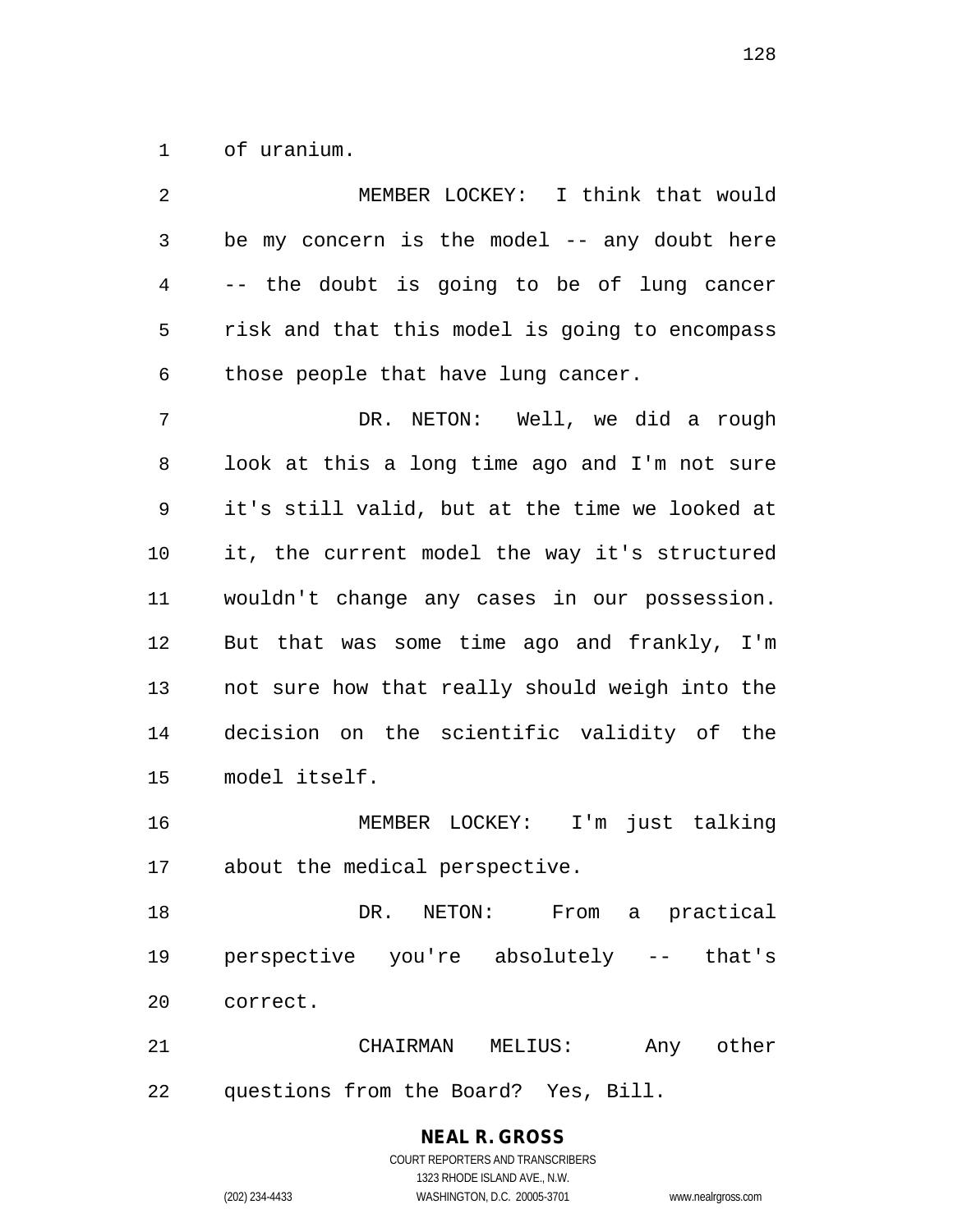MEMBER FIELD: I just want to comment, I guess, on what you said toward the end about the emanation. I think radon follows Ostwald's solubility coefficients, right? And much like water does. So it's, like you said, it's really going to depend on what it's produced within, but if you have heating and agitation I would find it hard to believe that there wouldn't be some release. I mean, even rivers, there's production of radon in the rivers but you can never see any radon in a river when you do a measurement. So of course you've got flow and other things working there, but I don't think this has anything to do with whether or not you can't bound. I think you can still bound it, it's just a matter of what's reasonable from a literature perspective. I think there is information out there on the solubility coefficient.

 DR. NETON: Well, the Ostwald solubility coefficient predicts about a 1:1000

# **NEAL R. GROSS** COURT REPORTERS AND TRANSCRIBERS

1323 RHODE ISLAND AVE., N.W. (202) 234-4433 WASHINGTON, D.C. 20005-3701 www.nealrgross.com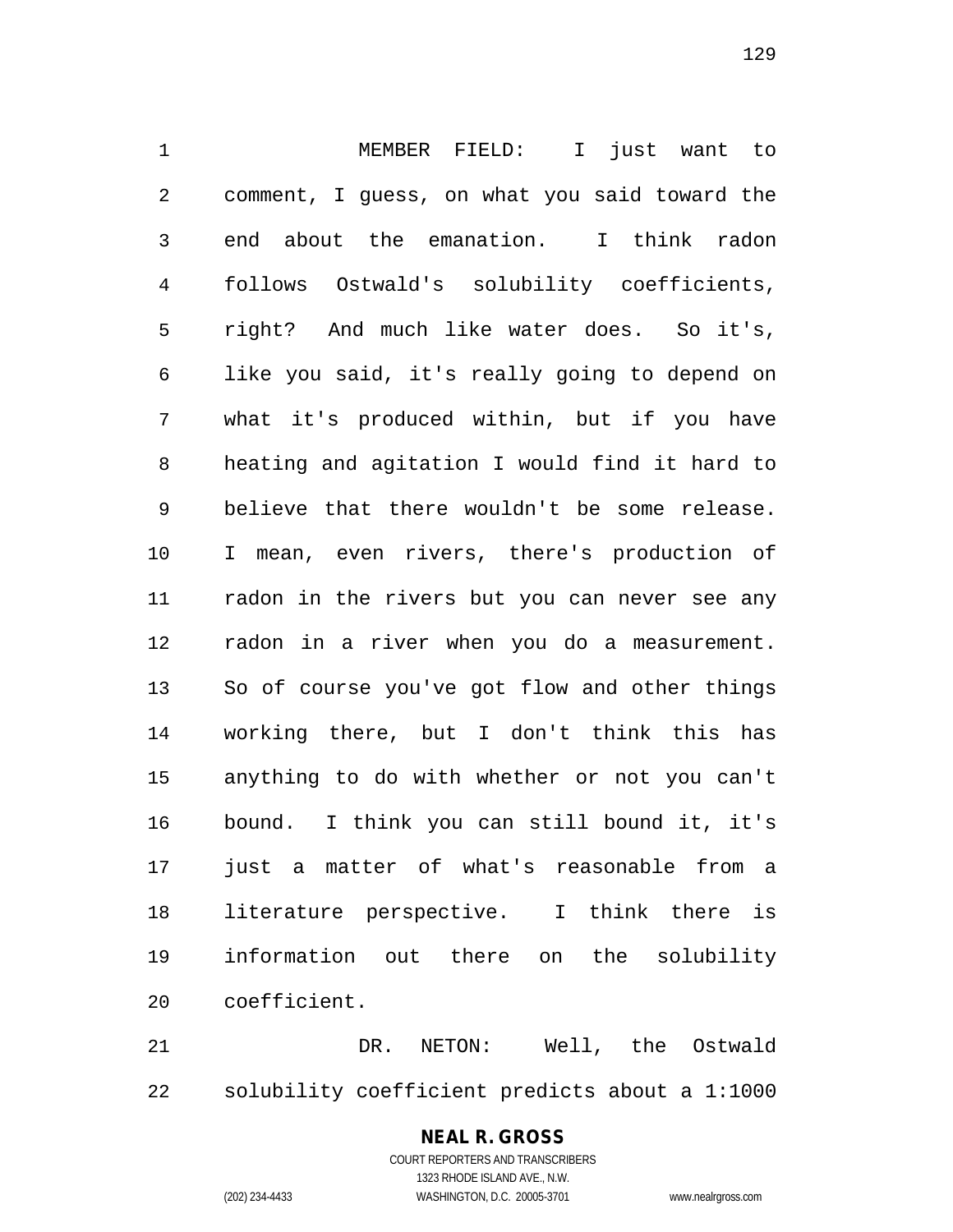ratio, but that really doesn't talk about the release fraction, the release rate.

 MEMBER FIELD: Right, that's what I'm talking about.

 DR. NETON: Yes. Ostwald is just really an equilibrium concentration value but I'm not aware of anything out there that speaks directly to the release rate from a liquid in a tank. I mean we've looked pretty hard and I think SC&A has, as well. I don't recall anything that was directly relevant to this analysis. But I would tend to agree with you, zero -- you've got to remember I think this is a columnar tank, very tall, so the radon, if there is some sort of a fractional release or migration rate of the radon gas through the column, you would have to have a fairly high release movement rate through the column to emanate all of that, all of it. And so depending on what the traveling rate of the bolus of the gas is through the column you could come up with a theoretical lower bound.

#### **NEAL R. GROSS**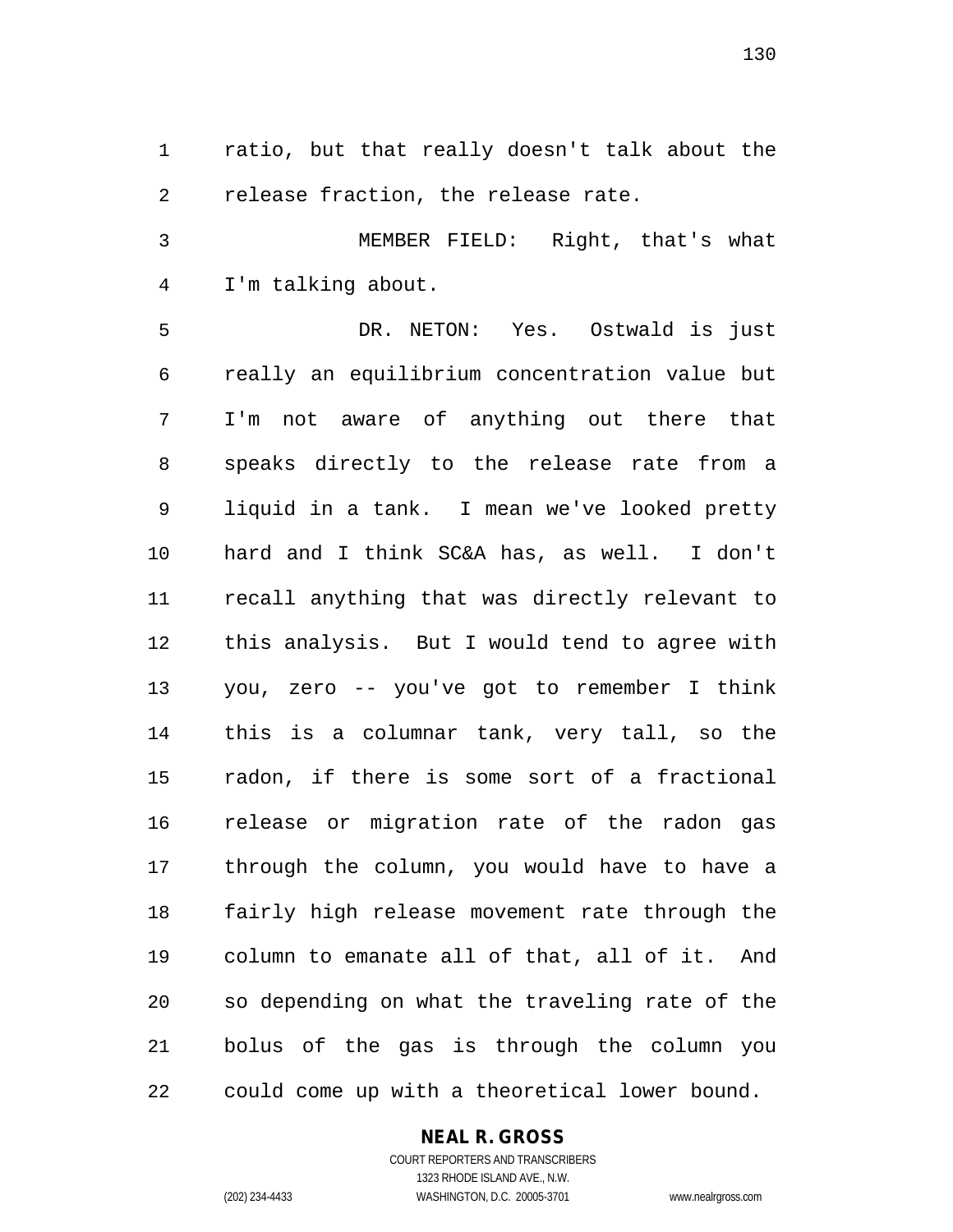MEMBER FIELD: Right, right, and then the other variable is the mixing within the vat, the temperature and also the surface area because it's already coming from the surface, and then if it's mixed and has contact with the surface that's where it's really emanating from.

8 DR. NETON: Exactly.

 DR. MAURO: When we looked at the distribution we said, well, what would be the lower end? We know it's not zero. Something is coming up, but is zero a good -- is a good place to start. So what we ran was a diffusion calculation. We have an approximation of the dimensions, three- dimensional dimensions and the movement. So we're saying okay, what fraction of the radon might lead -- if only diffusion was at work, just diffusion, no invective transport, and the number we came out with a small fraction of 1 percent. In other words, of what goes through the building, for all intents and

#### **NEAL R. GROSS**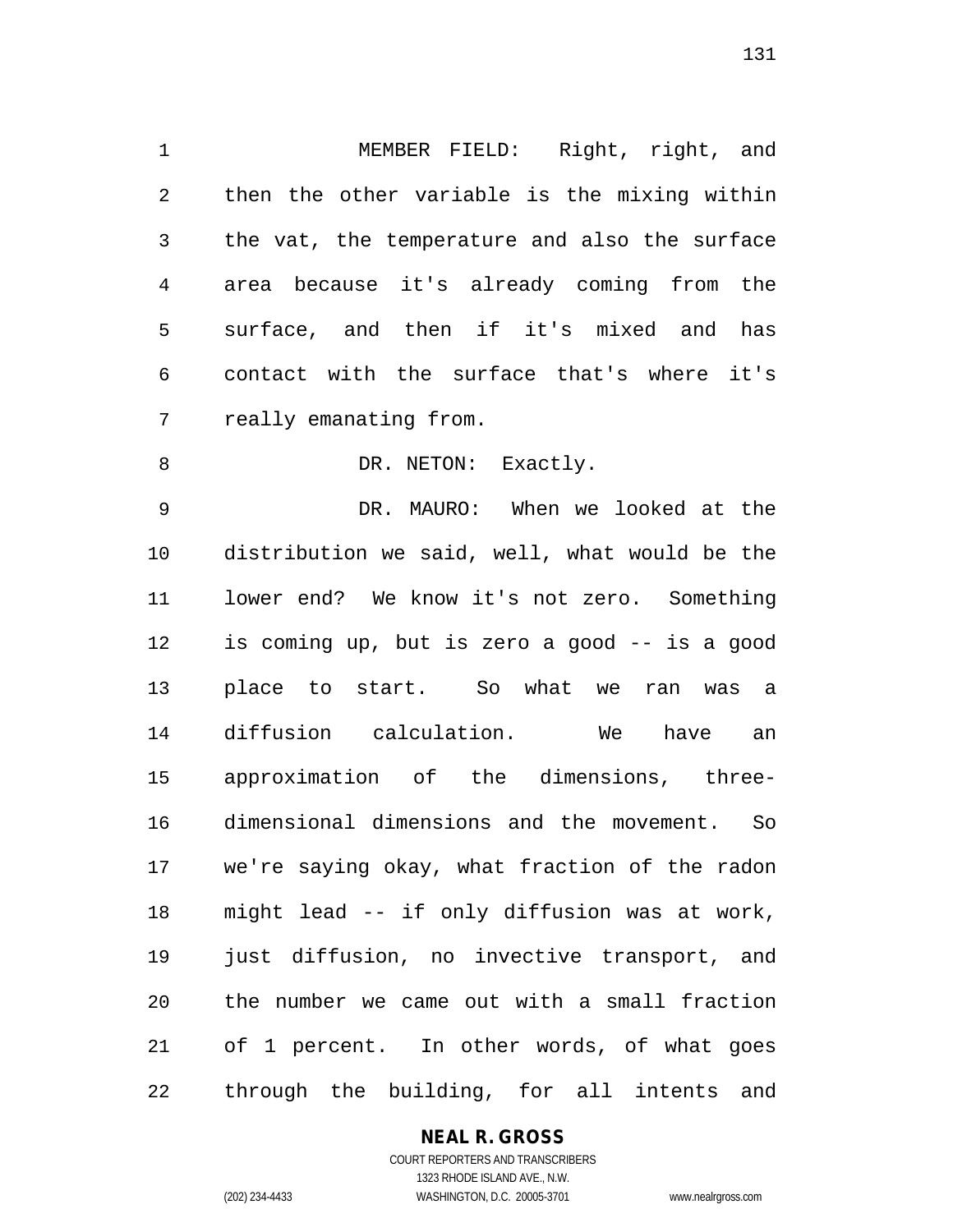purposes, use zero. We could have put in, I forget the number, it was like 0.01 percent, some very, very small number, so for all intents and purposes it doesn't change anything so we just left it at zero.

 MEMBER LEMEN: I just want to make one. For a new Board Member like myself I found several of these documents that have the wrong dates apparently on it. Couldn't NIOSH clean that up and make it a little bit easier for us to try and put a history together?

CHAIRMAN MELIUS: Dr. Lemen?

 DR. NETON: I'm sorry, I think what you're probably looking at is a Word document and that must be like an autofill in the date function or something?

 MEMBER LEMEN: No it's not, because the bottom thing has April 22, 2008, then in the title page itself under the NIOSH Office of Compensation Analysis and Support has April 22, 2009. Now that's not a title fill-in, somebody had to type that in.

#### **NEAL R. GROSS** COURT REPORTERS AND TRANSCRIBERS

1323 RHODE ISLAND AVE., N.W. (202) 234-4433 WASHINGTON, D.C. 20005-3701 www.nealrgross.com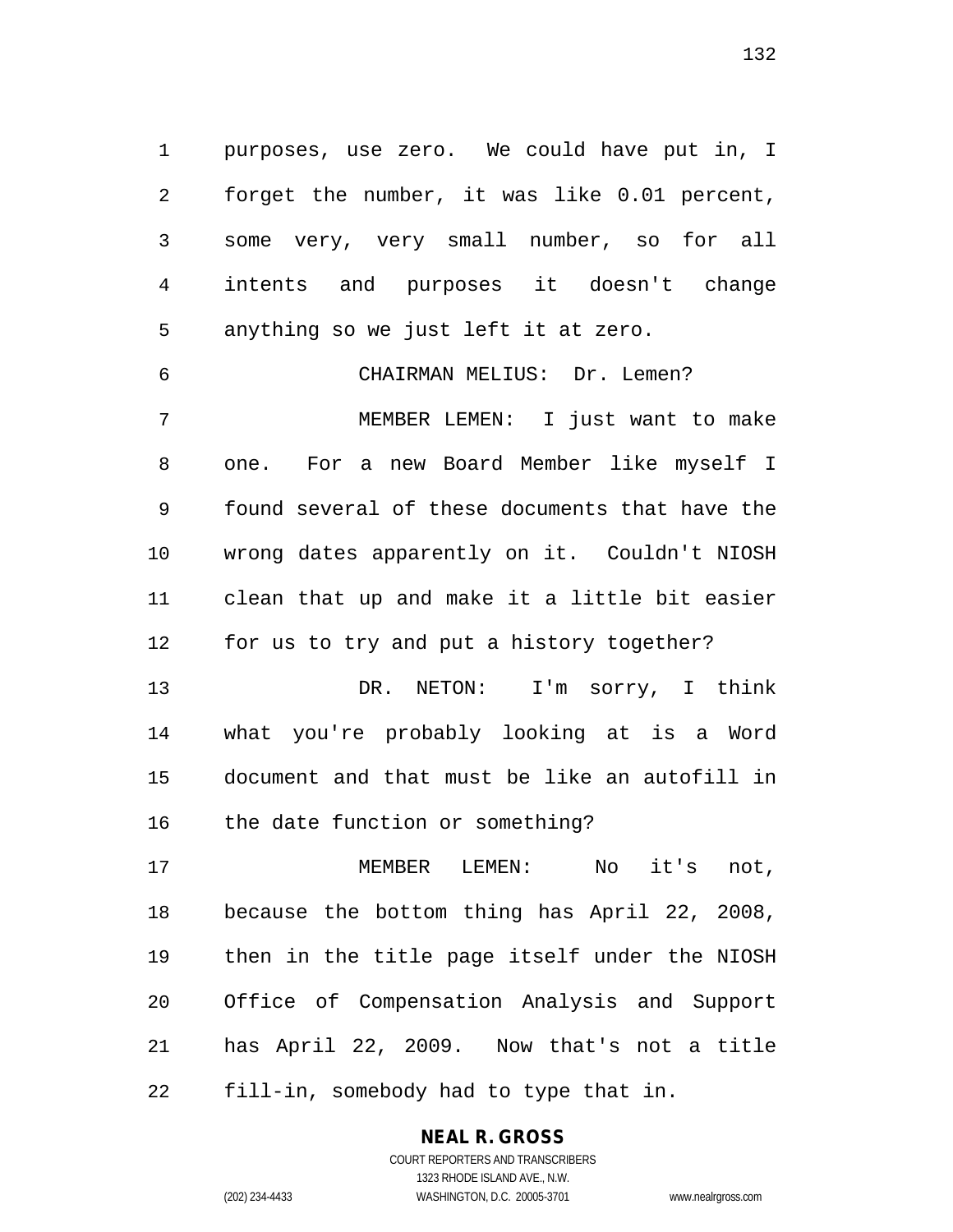DR. NETON: Is it a Word document you're looking at? MEMBER LEMEN: It's a Word document, but it still would not change it from one year to the other for the same date. DR. NETON: We'll look into that. I apologize. MEMBER LEMEN: And there's several documents in here that way, and if I'm going to put a history together I can't do it if I have -- if I don't know what year. DR. NETON: We apologize for those errors and we'll look to make sure we correct those. CHAIRMAN MELIUS: Henry? MEMBER ANDERSON: Can we change topic here? I have one other question. There seemed to be -- I mean, I read all of your minutes during a football game so I've got to say I maybe didn't follow it too well. MEMBER MUNN: I'm sure you got all the fine points.

> **NEAL R. GROSS** COURT REPORTERS AND TRANSCRIBERS

> > 1323 RHODE ISLAND AVE., N.W.

(202) 234-4433 WASHINGTON, D.C. 20005-3701 www.nealrgross.com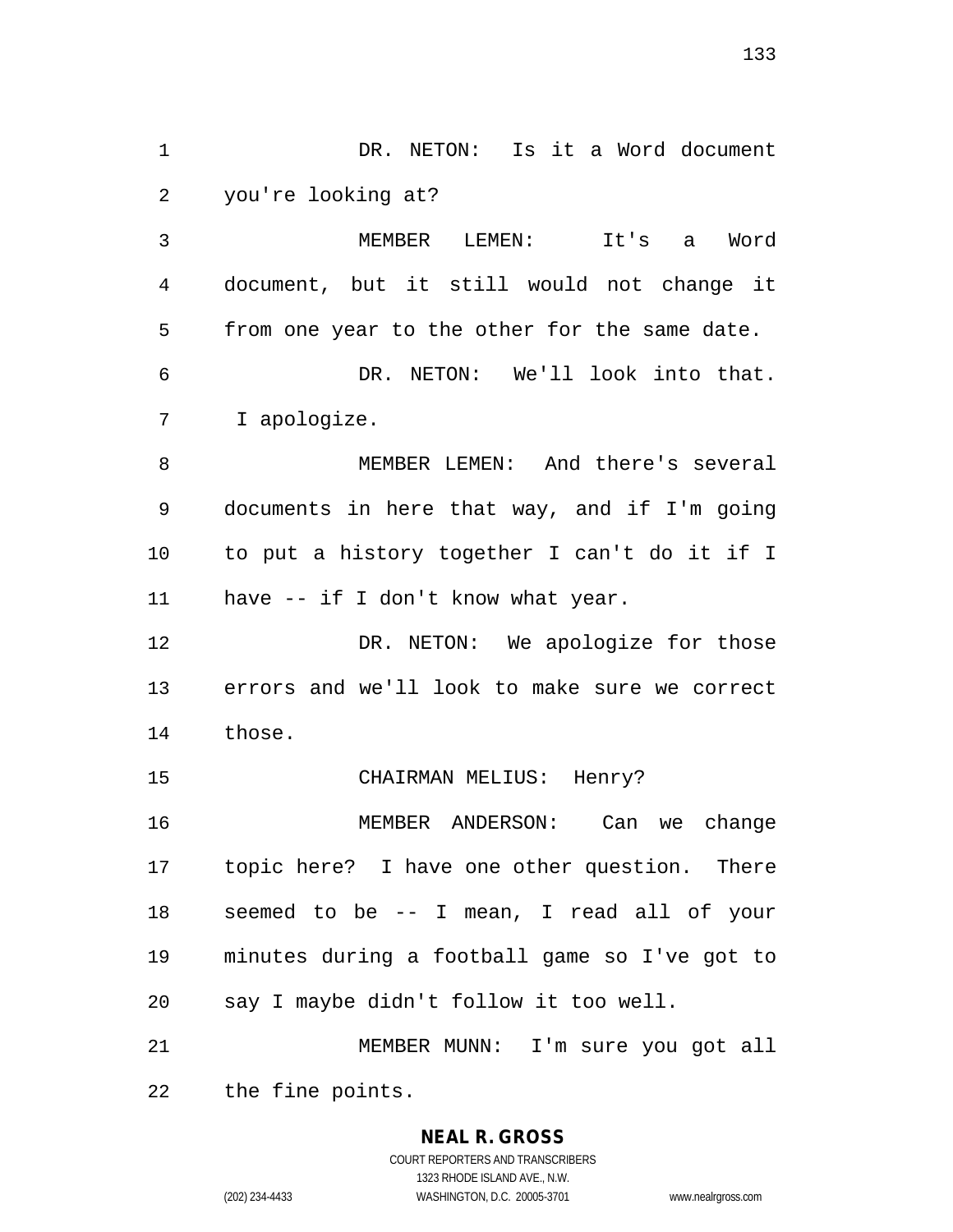CHAIRMAN MELIUS: Green Bay wasn't playing.

 MEMBER ANDERSON: But in -- it seemed at one point there was a sample, I think it was a soil or a sample that suggested there was enriched uranium was measured in one of the -- that's the other site? Okay. That's Chapman, okay. Never mind. I read them both at the same time, they sort of -- I don't remember the score either.

 CHAIRMAN MELIUS: I think all those Bud Light commercials -- okay. Any other questions? I know why Dr. Ziemer was anxious to point out to me this morning that this wasn't him to chair this particular section because we continue to wrestle with what to do here. I think the question I'd start with is for the new Board Members. Hopefully, some of this background was helpful, but do you feel ready to move forward on this, or would you like to be able to think more, refer back to the documents, see if you

#### **NEAL R. GROSS**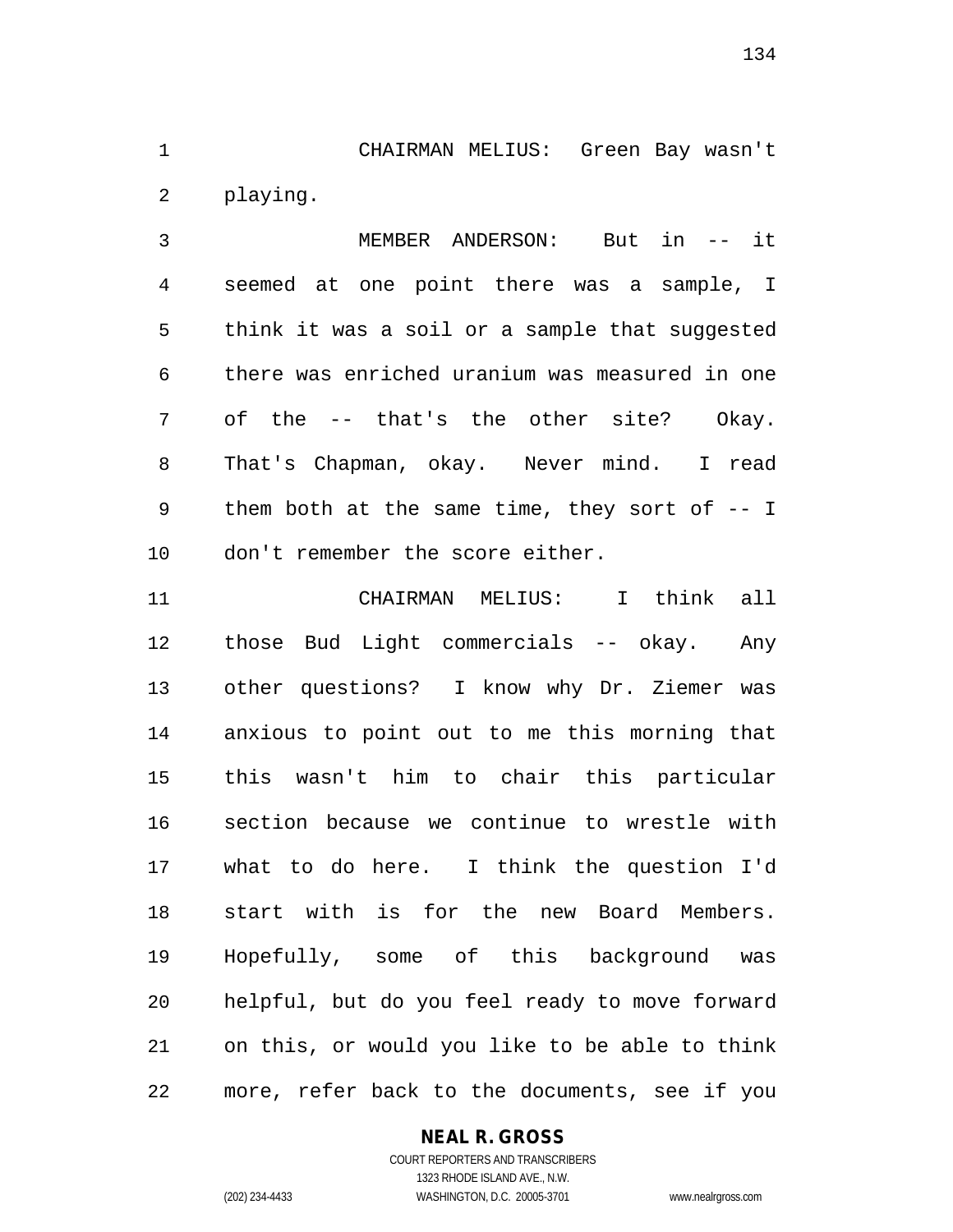can get the dates straightened out and look at it in more detail before we -- we're asking you in 45 minutes to go through a lot of history and a lot of complications at your first full meeting and you haven't been on the Board very long, so it is requesting a lot. I don't want to move forward if you're not going to be comfortable with doing that yet. MEMBER LEMEN: Well, for myself I think that I need more time because I'm confused about the history now because I thought I had put these documents in the right order. CHAIRMAN MELIUS: Okay. Bill? MEMBER FIELD: I'm fine to vote

now.

 CHAIRMAN MELIUS: Okay. And Henry? MEMBER ANDERSON: I think I'm ready.

MEMBER MUNN: He's ready to vote

on Chapman.

# **NEAL R. GROSS**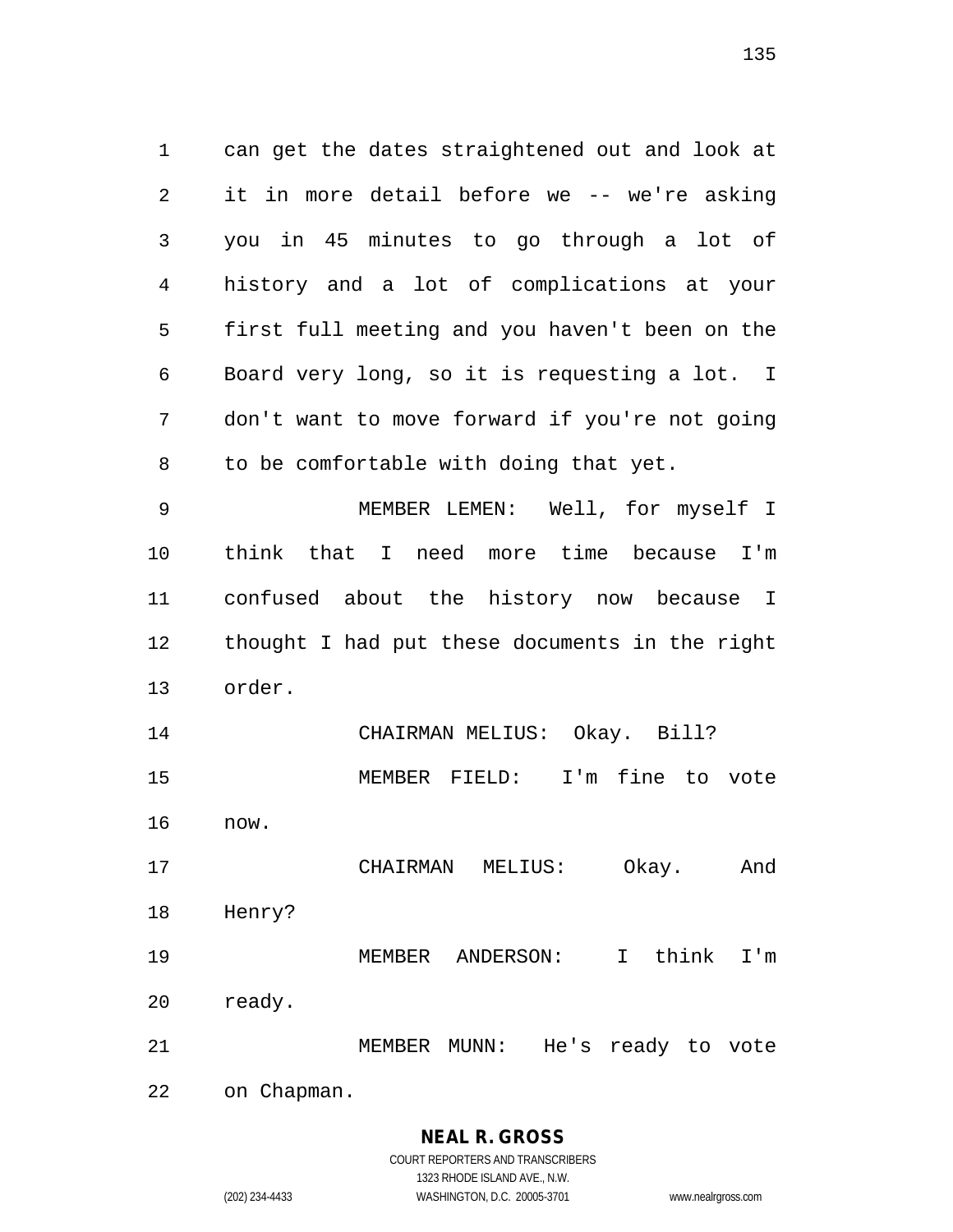| $\mathbf 1$    | (Laughter.)                                    |
|----------------|------------------------------------------------|
| $\overline{2}$ | MEMBER ANDERSON: That one, too.                |
| 3              | The directive we got was to spend a lot of     |
| 4              | time on these and I did, and now that I've     |
| 5              | confused them, I think I'm ready.              |
| 6              | David<br>CHAIRMAN MELIUS:                      |
| 7              | Richardson?                                    |
| 8              | MEMBER RICHARDSON: I'm -- at                   |
| 9              | least one of the Board Members is asking for   |
| 10             | more time, is that the way I'm understanding   |
| 11             | this?                                          |
| 12             | CHAIRMAN MELIUS: Correct, yes.                 |
| 13             | MEMBER RICHARDSON: I mean, I                   |
| 14             | wouldn't be opposed to having a little bit     |
| 15             | more time to think about it. I'm not so much   |
| 16             | -- I think it's the bigger issue that I'm      |
| 17             | still trying to struggle with of, kind of, the |
| 18             | philosophy of the approach of having a cohort  |
| 19             | has an unmeasured exposure<br>that<br>and      |
| 20             | reconstructing it through a probabilistic      |
| 21             | model. I'm not, you know, I guess I'm not      |
| 22             | philosophically opposed to that, but maybe it  |

# **NEAL R. GROSS**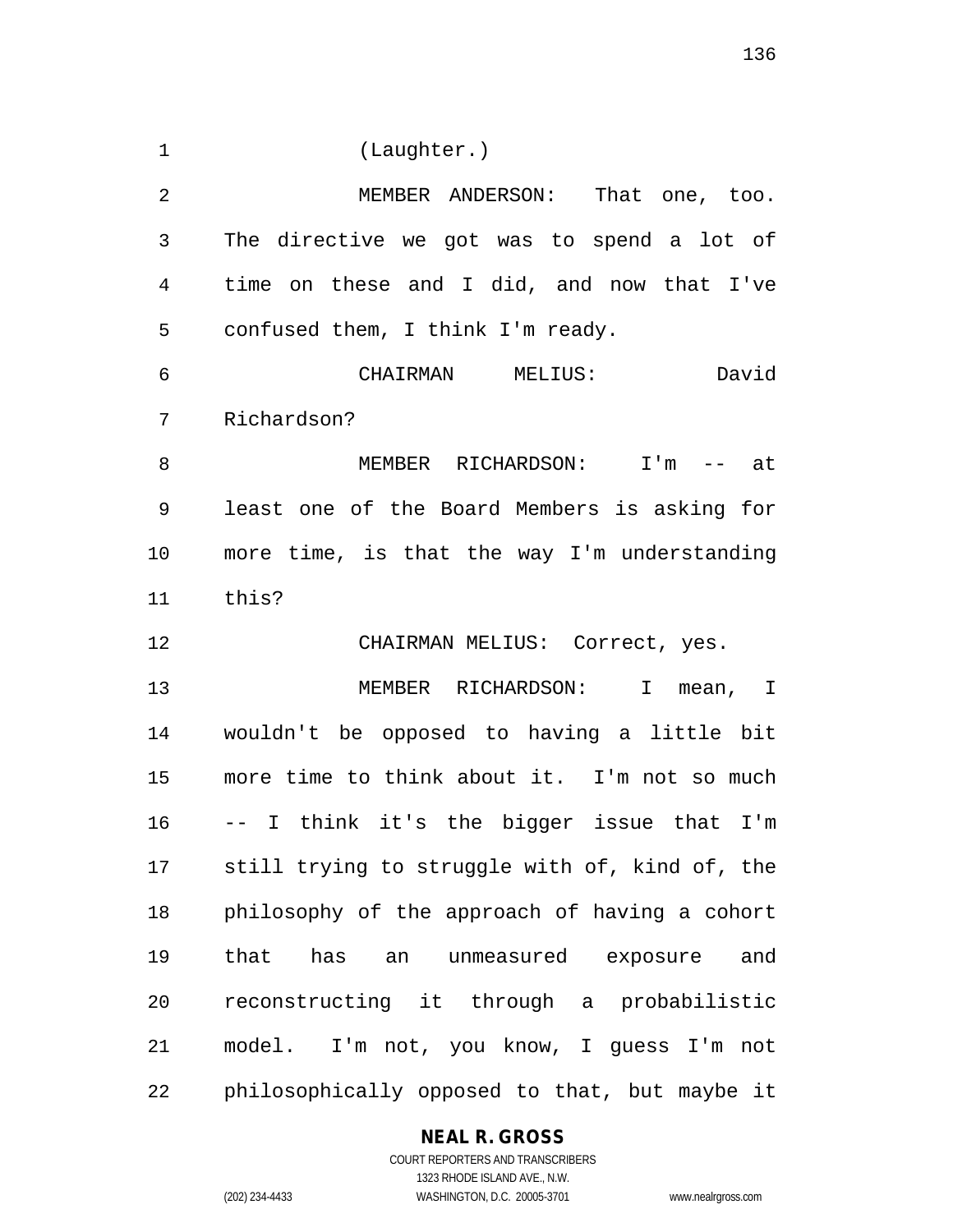would be worth spending a little bit more time to think about.

CHAIRMAN MELIUS: Okay.

 MEMBER LEMEN: I'd just like to say one other thing. If we're going to hold up doing this on account of me wanting more time, let's not do that. If the Board feels comfortable, let's go ahead and vote about it. I don't want to be the one individual that holds this up. I'll, as a new member, respect your judgment on this.

 CHAIRMAN MELIUS: Well, Dick, we appreciate that, but I think it's also that we try to reach as much agreement among Board Members as possible. We've had several votes on this, we've been split on those votes and in our recommendations going forward. To the extent that it's possible I think we try to reach as much agreement as we can. So I guess I would hesitate -- I don't want to force people to do that. I really want people to -- again, it's not something holding up something

#### **NEAL R. GROSS**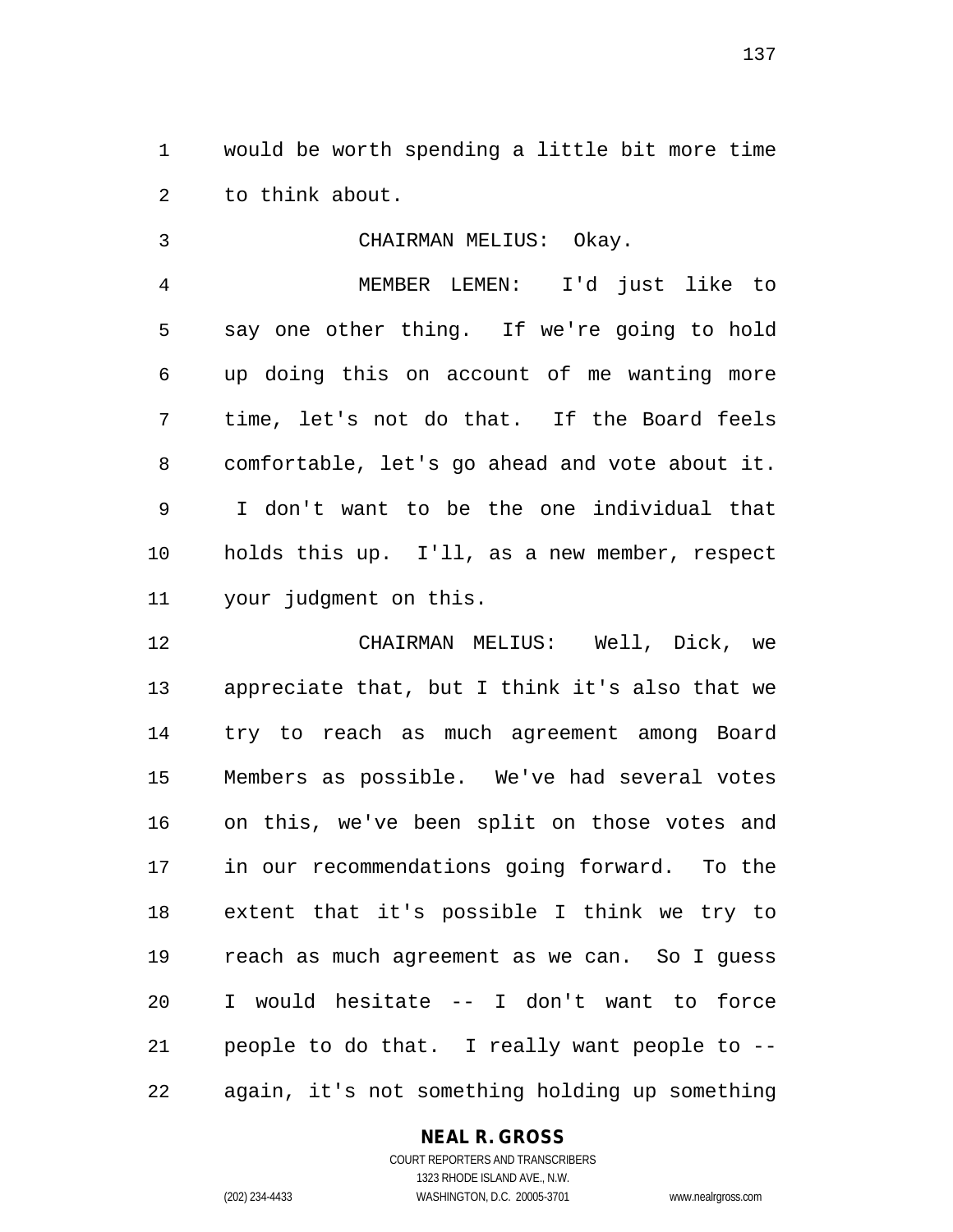two years or something. We've already spent a lot of time on this. We do owe the petitioners an answer, but I think waiting another meeting until you've had -- the new Board Members have had time to review this and reflect on what you've learned today I think  $7 \quad$  is  $-$ 

 MEMBER LEMEN: Well, if we do do that, could I ask NIOSH to provide an update of chronological events on this with the right dates on it so I can get this thing in my mind squared away?

 CHAIRMAN MELIUS: Yes, we can get that straightened out. Is there anything else that, any action items from last meeting that NIOSH owes the Board relative to this site? I thought you were going to do some follow-up on the Polish study and I can't recall.

 DR. NETON: First, to Dr. Lemen's question. Are you referring to the CD that you were provided that had all the documents on it?

**NEAL R. GROSS**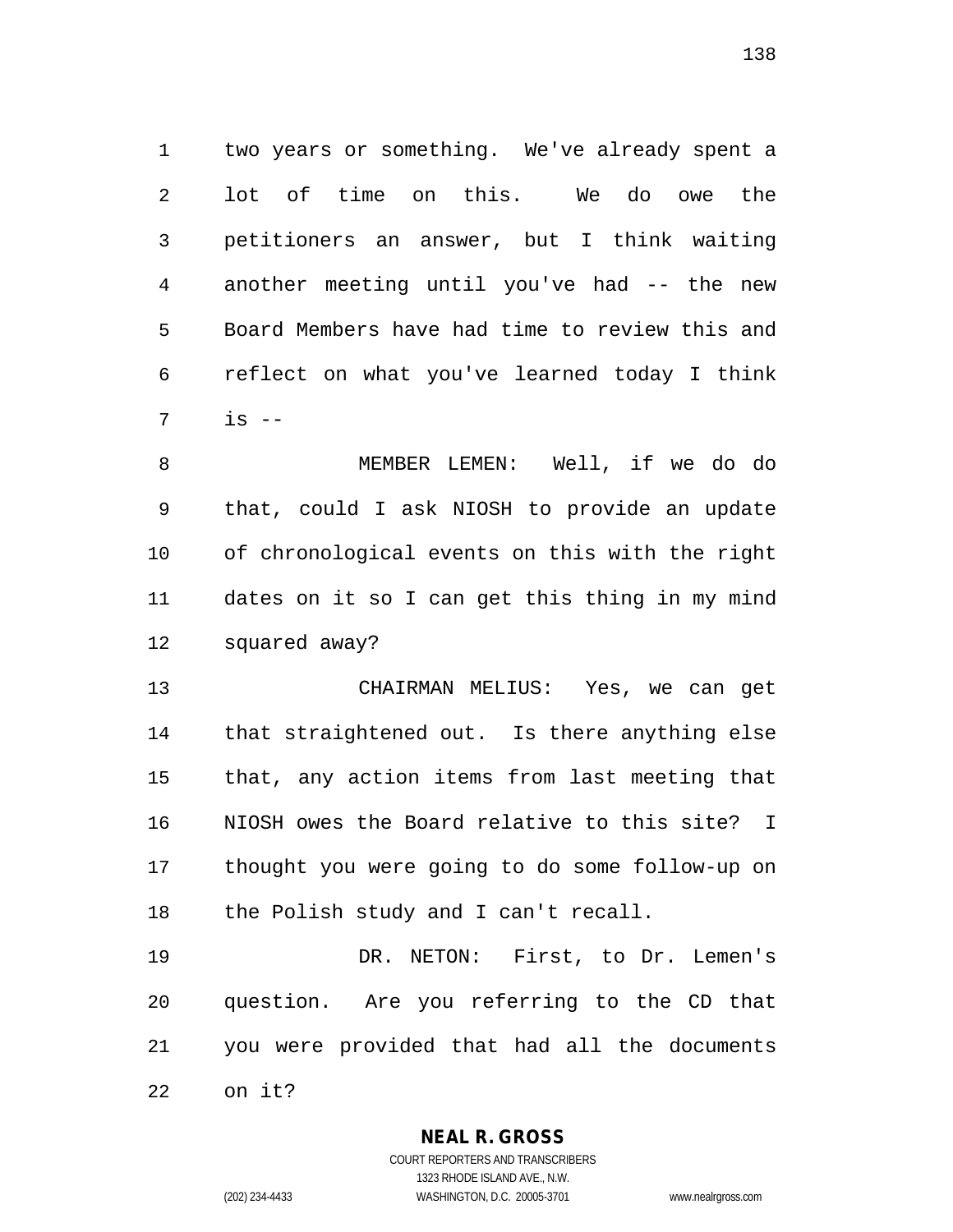1 MEMBER LEMEN: Yes, yes. DR. NETON: Okay. I just wanted to make sure that's -- we will fix that. MEMBER LEMEN: There were like maybe 40 documents on it or something like that. DR. NETON: Okay. I apologize, I have no idea why those dates are like that, but we'll get to the bottom of it. To Dr. Melius' question, NIOSH as far as I recall had

 no formal action items. We did have a brief conversation at one point on the side about -- on the side. Somewhere I remember having a conversation about NIOSH reviewing, trying to do two things. One was to possibly get some more background information on the Polish study. If you recall, the data, although they claim to have been distributed about the plant, we really didn't know which locations. One could assume that they were fairly widely distributed to get a maximum distribution, but you couldn't get that from the publication

> **NEAL R. GROSS** COURT REPORTERS AND TRANSCRIBERS

1323 RHODE ISLAND AVE., N.W. (202) 234-4433 WASHINGTON, D.C. 20005-3701 www.nealrgross.com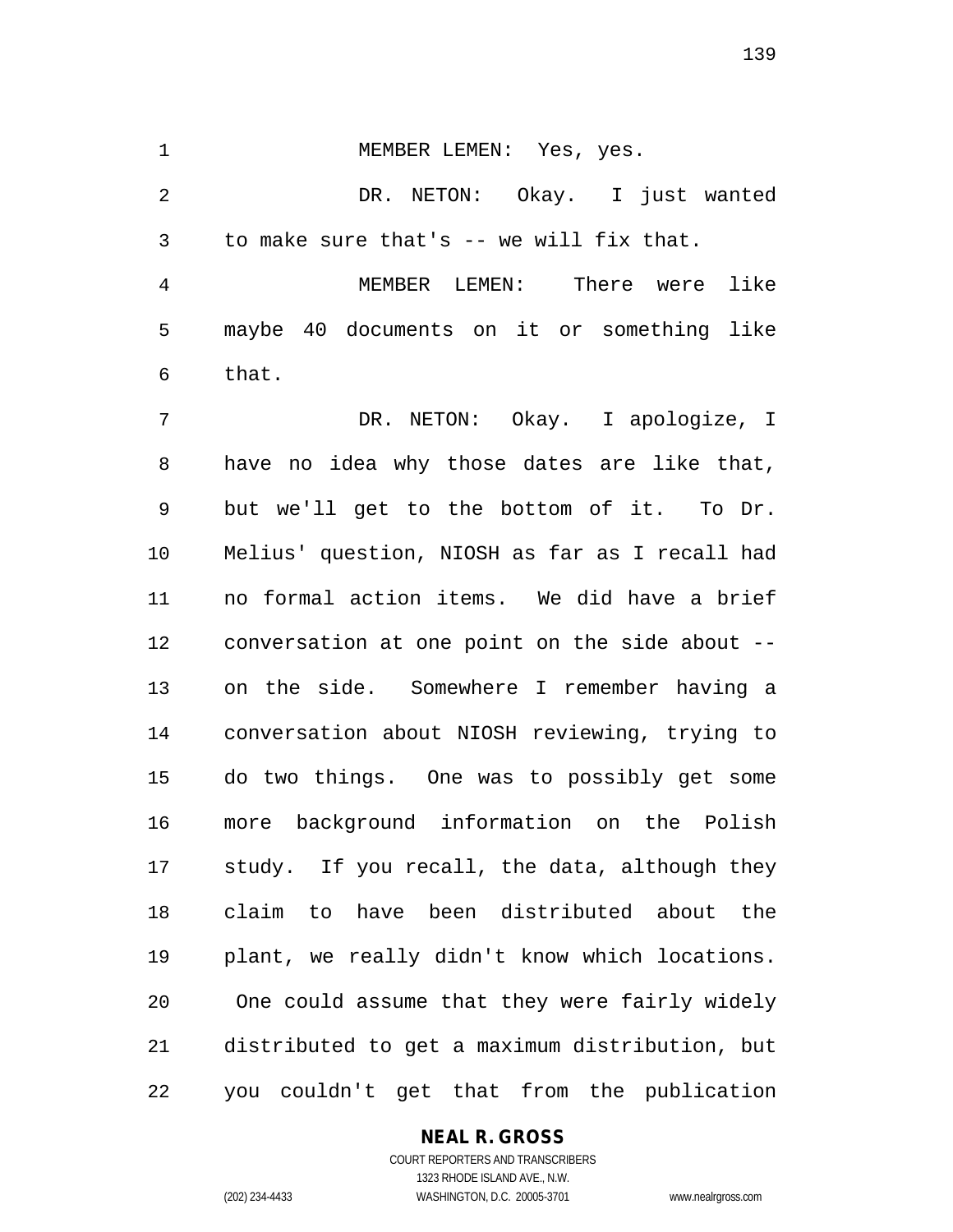itself. I did try to locate this person, the author. It turns out that she was a visiting scientist at the time the study was published somewhere in the southwestern U.S. And I did as best I could to try to locate her at her home institution in Poland and I couldn't find it. I did what I could on the internet with Google searches and such, and tracking publication records, and she seems to have disappeared at least from the radar screen as far as I could tell. So I was not successful with that.

 The second issue was to redouble our efforts to look to see if we could actually validate the model somehow, using the Mallinckrodt data. I admitted the last time that I had not done an exhaustive search of the documents looking for floor plans and processing rates and such that could be used as input terms at Mallinckrodt. I've gone back and looked through the data. I did find some floor plans, some diagrams, but they

# **NEAL R. GROSS**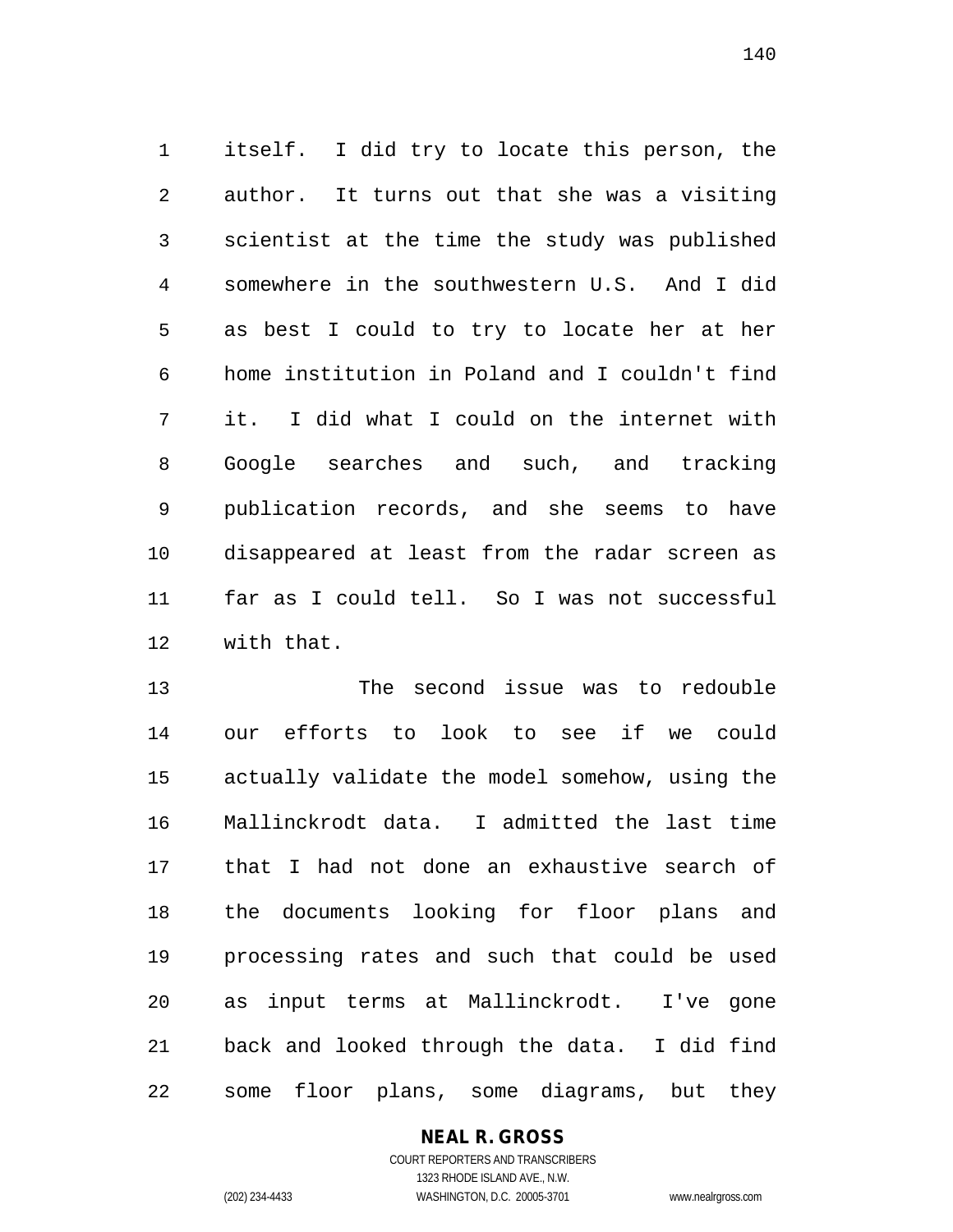didn't appear to me, at least, to be of sufficient clarity to be able to use in a model, especially when you couple it with the fact that one needs to know specifically the input term into that cell, that compartment. And if you recall at Mallinckrodt they had a variable uranium content in the ore from 10 to 70 percent. I found no information to indicate what the percentage of the uranium -- of the actual production rate on a monthly basis as well as the variability of the uranium ore content which would directly be relevant to the amount of radon being released. So a long answer again, but I did some follow-up and was unsuccessful in answering either of those questions.

 MEMBER GRIFFON: I think, Jim, while you're still there, I think part of the reasoning for following up on the Polish study was the same. Did you have enough information? I forget. I know you had measurement data for the Polish study, but you

#### **NEAL R. GROSS**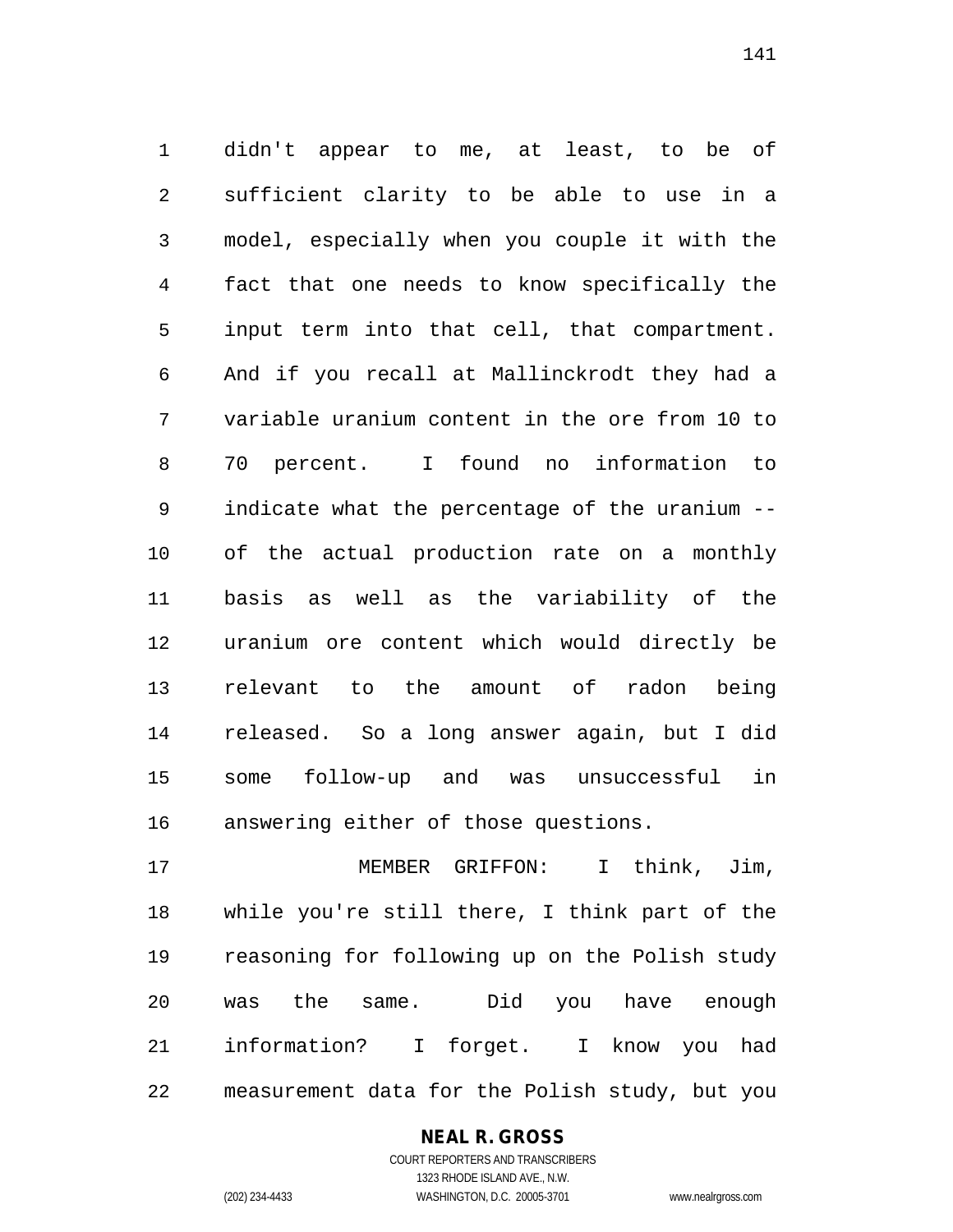didn't have floor plans and stuff like that? DR. NETON: It seemed to be a fairly wide open facility though, I mean as far as -- it wasn't -- Mallinckrodt was very compartmentalized at those times. There was indication in the reports that at one time the radon was getting high in one area, they closed the doors off and those sort of things that just really made me feel uncomfortable of applying a model. I mean, even if we came up with a model and assumed it validated, there would be so many questions unanswered, you know, one could argue it's fortuitous that it came out that way. MEMBER GRIFFON: That's for Mallinckrodt or for the Polish? DR. NETON: The Mallinckrodt. MEMBER GRIFFON: How about the Polish facility? DR. NETON: The Polish facility seemed to me to be a large industrial plant,

sort of open of the same nature. But again, I

**NEAL R. GROSS** COURT REPORTERS AND TRANSCRIBERS

1323 RHODE ISLAND AVE., N.W.

(202) 234-4433 WASHINGTON, D.C. 20005-3701 www.nealrgross.com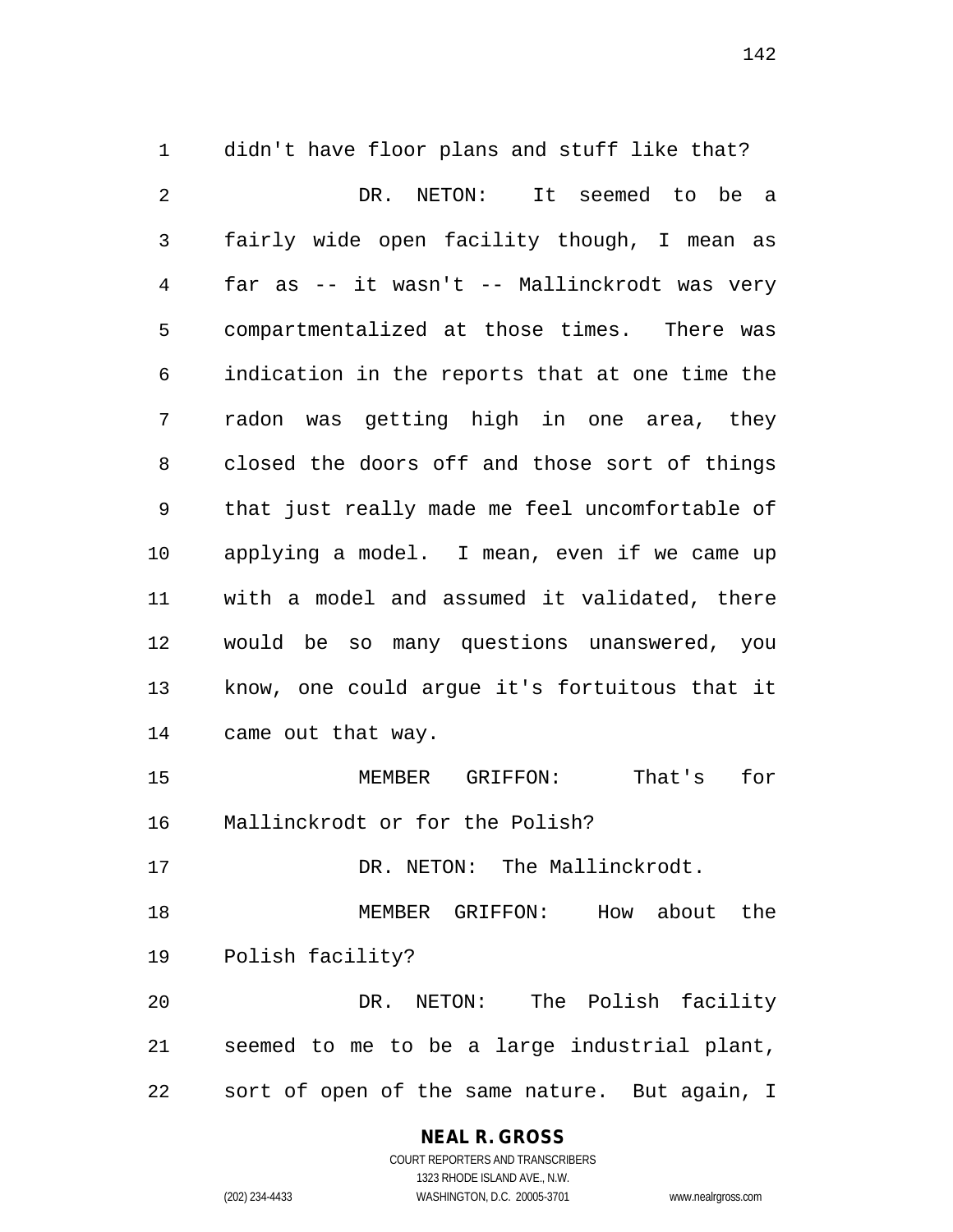can't prove that, I just --

| 2            | MEMBER GRIFFON: You don't have                 |
|--------------|------------------------------------------------|
| $\mathbf{3}$ | enough information to put in parameters, is    |
| 4            | that what you're saying? To test the model.    |
| 5            | DR. NETON: But nonetheless, what               |
| 6            | we do have is this dispersal of data about the |
| 7            | plant that indicates that the concentrations   |
| 8            | themselves were not that variable, as variable |
| 9            | as one might think. There was one other        |
| 10           | issue, the Mallinckrodt, I did provide at one  |
| 11           | point a discussion of the radon concentrations |
| 12           | that were actually observed at Mallinckrodt    |
| 13           | during a certain time period and if you recall |
| 14           | we're proposing 17 picocuries per liter and    |
| 15           | even at its heyday at Mallinckrodt during the  |
| 16           | production of the Belgian Congo ore, you know, |
| 17           | on the order of 100 or so picocuries per liter |
| 18           | seemed to be about the right number, and this  |
| 19           | ore was about 70 percent uranium by weight.    |
| 20           | Tremendously much more concentrated than the   |
| 21           | 30 picocuries per liter -- per gram of uranium |
| 22           | that was brought into the Blockson facility.   |

# **NEAL R. GROSS**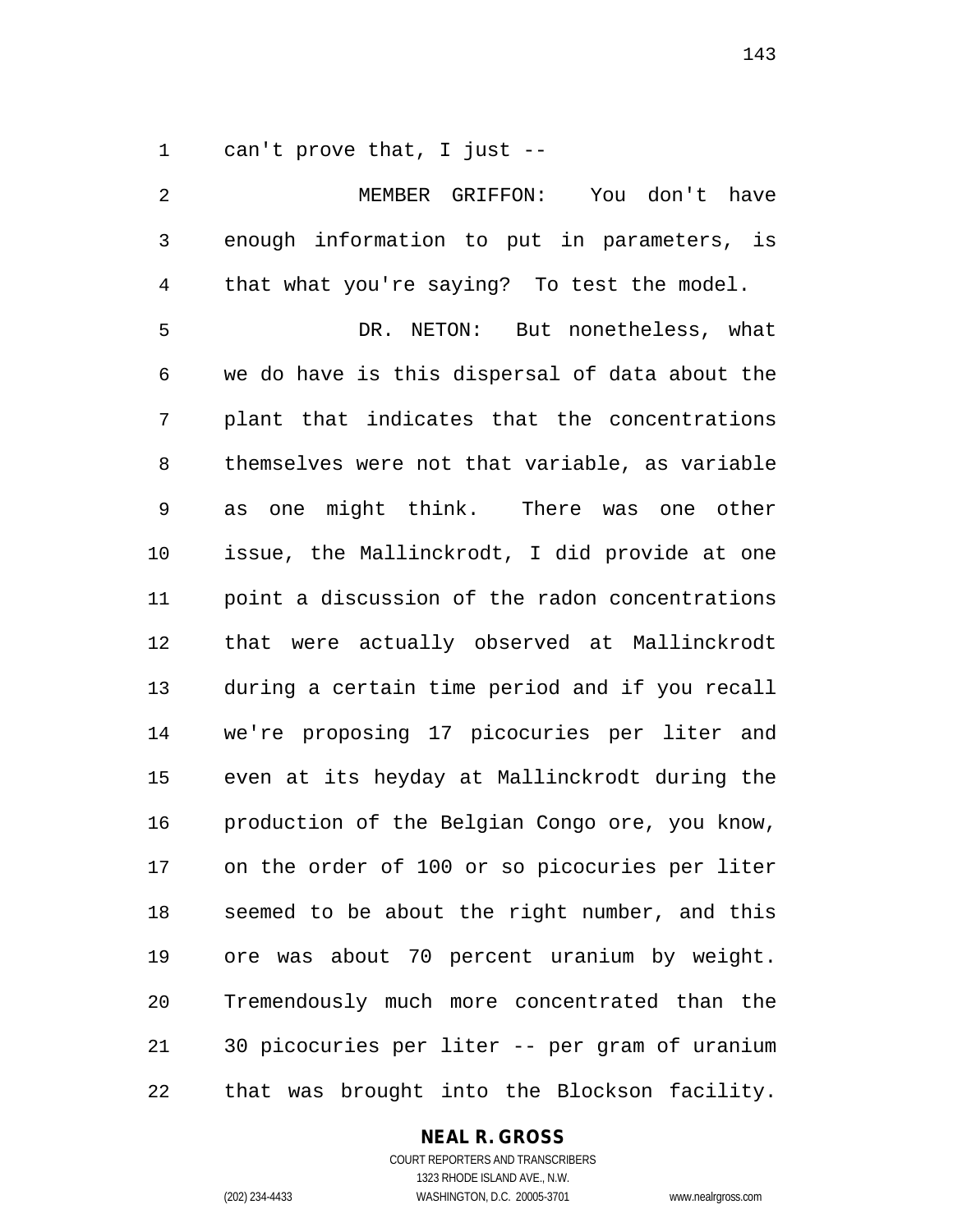So that, again, these are all sort of weight of the evidence type issues. None of them in themselves validate the model, but they certainly do provide supportive information. MEMBER LEMEN: Could I ask one question? The Polish study was a 95 Polish study? 1995? DR. NETON: It was published in 95. I'm not sure when the data --

 MEMBER LEMEN: Can you provide that to the Board? I just asked Wanda and she said the Board had not received it.

 DR. NETON: Is that right? I thought I had provided it, but I'll certainly send it.

 CHAIRMAN MELIUS: I believe it's on the O: drive.

 DR. NETON: It's probably on the O: drive, but I think it's okay to send to the Board. I always worry about copyright issues when you start sending out publications, but if not, I can point --

#### **NEAL R. GROSS**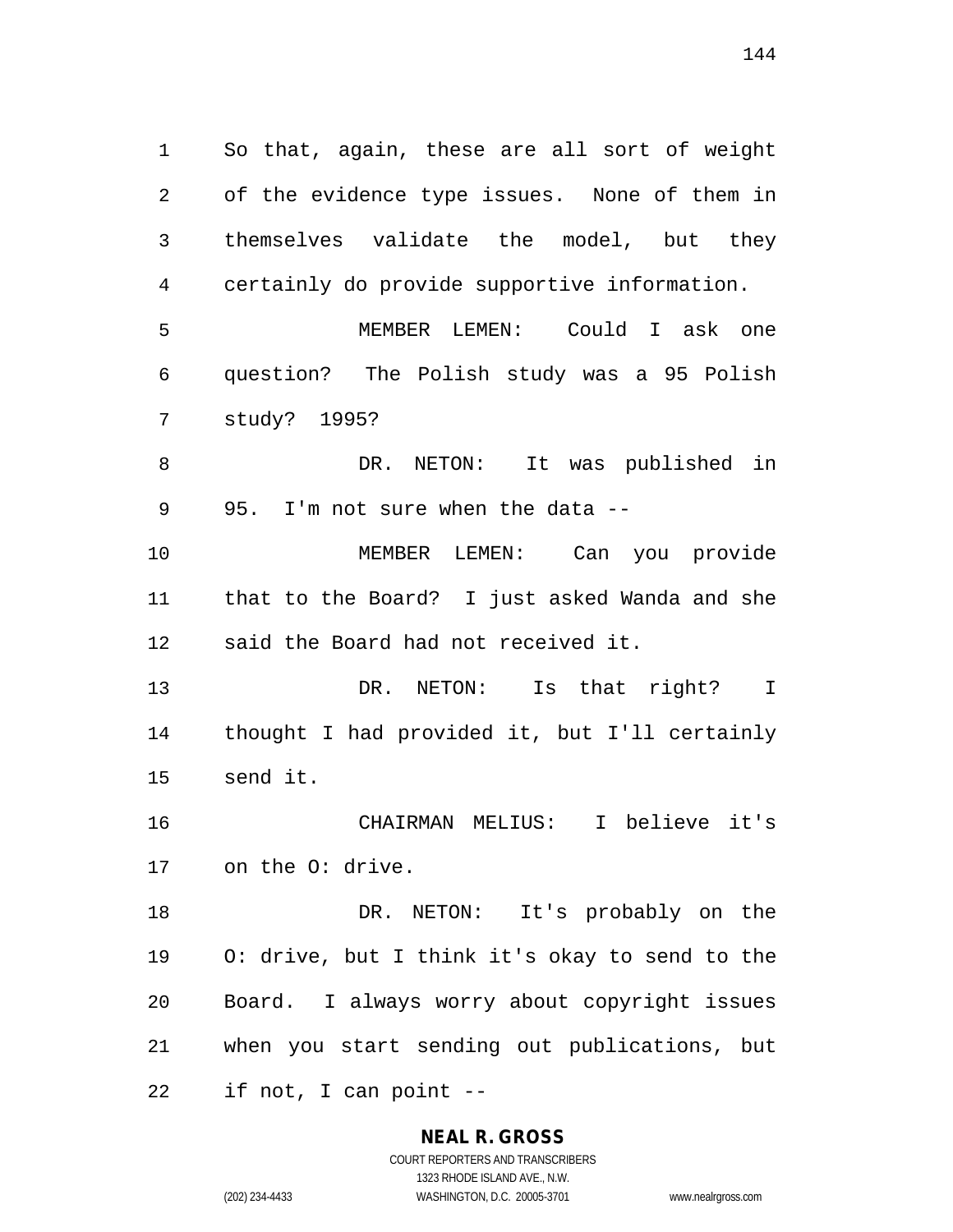CHAIRMAN MELIUS: That's fair use, but yes, if you can send it out that would

make it easy.

 DR. NETON: Okay, I'll do that. CHAIRMAN MELIUS: We're going to be relying on it for discussion.

7 DR. NETON: No problem.

 MEMBER GRIFFON: And I was just going to follow up on the variability question. I mean, again, the statement that Jim made in his presentation before rings in my ears as we go through this issue several times that there is no good way to model spatial variability. I mean, I like that part of your conclusion. But the -- I guess I'm turning back to the -- there's also some Blockson data which we all agree was not very -- I mean, I think it sort of pushed it aside as far as using it for a model, but if I recall, and I was trying to find the document while all the discussions were going on. I couldn't find it. I know I have it somewhere.

## **NEAL R. GROSS**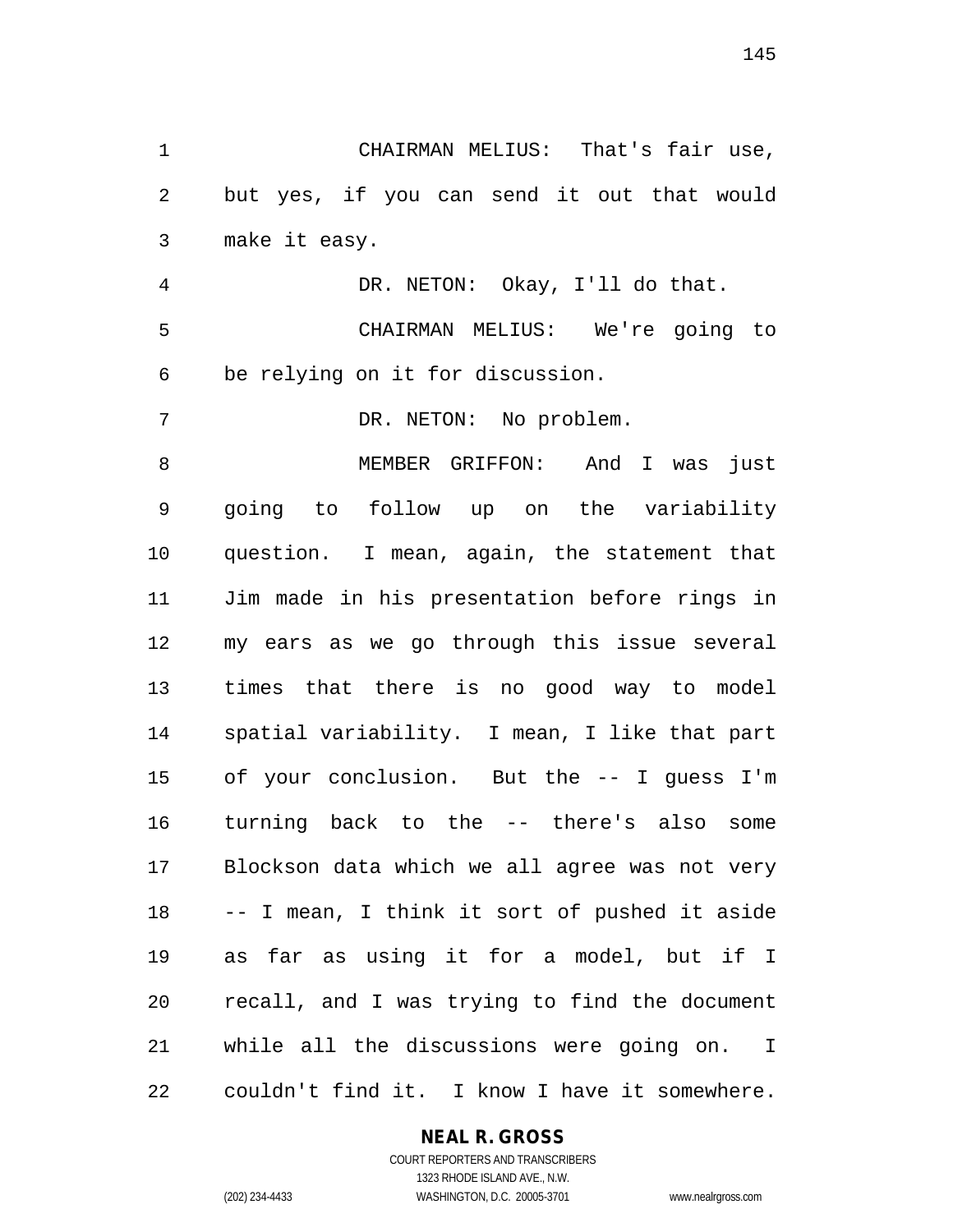But there was -- I guess I would consider this the variability in that sampling as well. Of course, those were not year-long samples or anything like that. They weren't set out for months, so you have to consider that, but -- I know there were some odd high readings in some places where you would not necessarily -- DR. NETON: I don't think that was necessarily a problem at Blockson. You might be thinking of -- MEMBER GRIFFON: It might be another facility. DR. NETON: I think you're thinking of the Florida phosphate data where you had some interesting readings outside. MEMBER GRIFFON: Could have been.

 I remember seeing some of the readings in the offices were some of the highest readings out of the whole data set and things like that. DR. NETON: That's not at Blockson.

MEMBER GRIFFON: It might not be

### **NEAL R. GROSS** COURT REPORTERS AND TRANSCRIBERS

1323 RHODE ISLAND AVE., N.W. (202) 234-4433 WASHINGTON, D.C. 20005-3701 www.nealrgross.com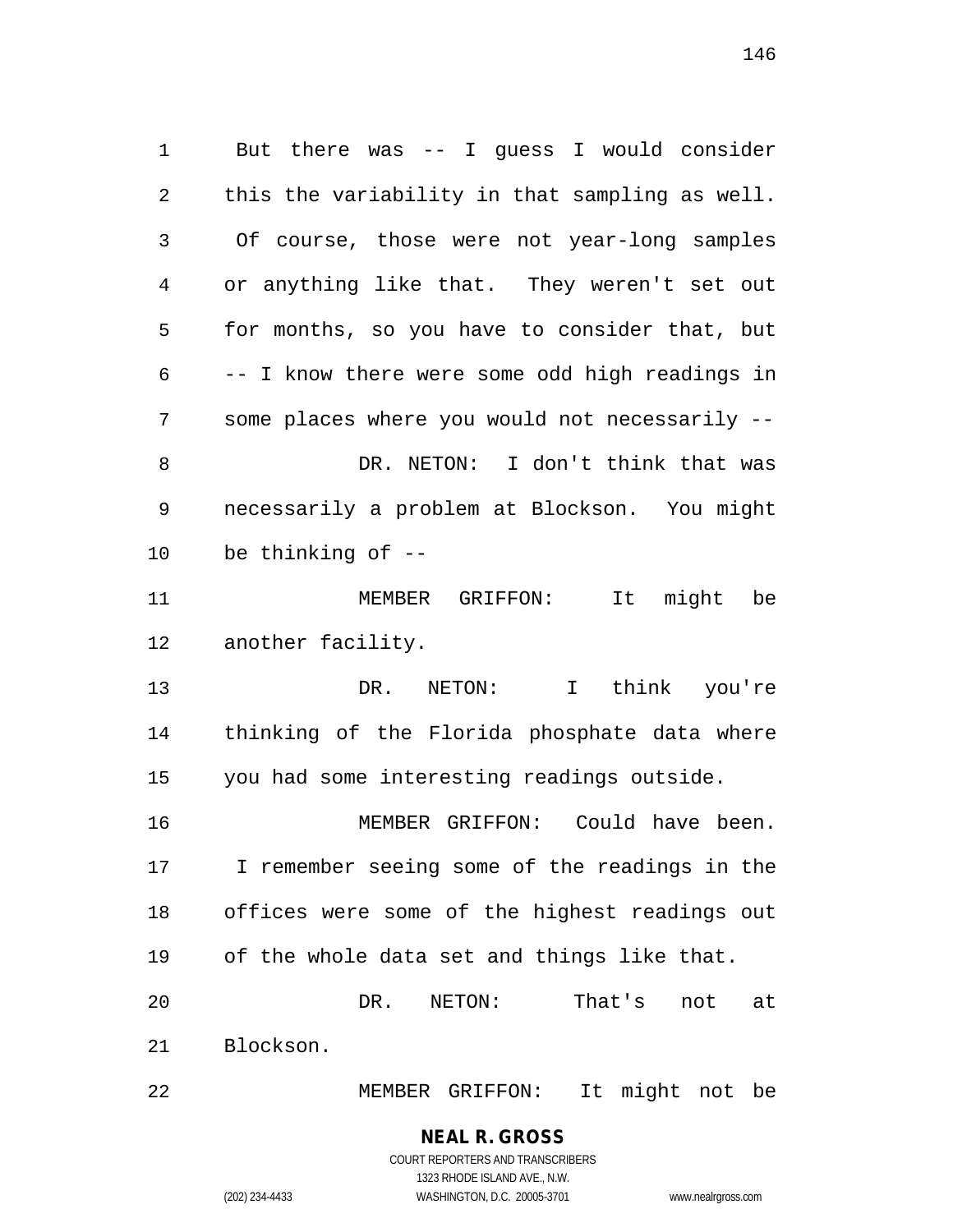Blockson.

 DR. NETON: There was at the Idaho phosphate plant data I think there was a high reading near one of the offices. Not a high, but you know, maybe 2 picocuries per liter compared to, you know, 1.1 or something else for a plant. Blockson, if I recall, there was only one or two measurements in Building 40 itself. Just so that the new members are aware, Building 55 is the building that is the covered facility at Blockson. That is where the radon -- I mean, the uranium was actually precipitated out of the solution as part of the -- it was added as part of the AEC contract to produce uranium. Building 40 is really not part of Building 55. It's a separate building, but the way the facility designation reads is Building 55 and other related processes or something like that, which brings into play Building 40 which was the main balance of the plant where they made the phosphate products, and that's where the

#### **NEAL R. GROSS**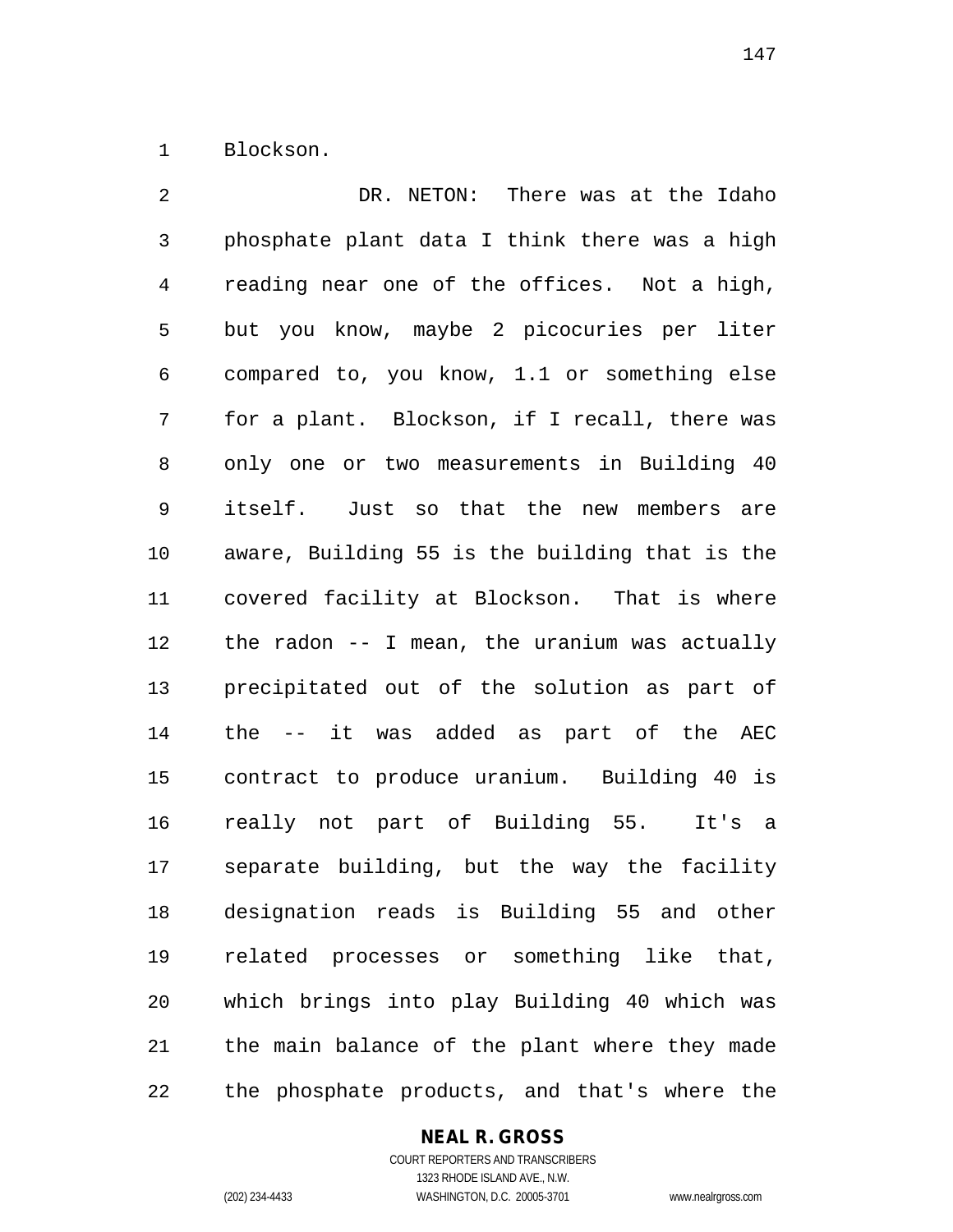radon issue comes up. There would have been very little radon in Building 55 because the radium had already been removed before it got there.

 CHAIRMAN MELIUS: Thank you. So we will schedule this for our next meeting in May, in Buffalo still. Okay. Our next agenda item is another site where the Board has been deadlocked on and that's I think a little bit more straightforward. It's not as much --

 MEMBER ANDERSON: Can I ask one other thing?

CHAIRMAN MELIUS: Yes, sure.

 MEMBER ANDERSON: It might be helpful if NIOSH by that time could tell us, are there other facilities in the queue where this kind of probabilistic modeling would be 18 the solution to problems that are being faced, I mean, or is this unique here? I think partly my concern is one of policy. I mean, once you go to probabilistic modeling you could do that for the urine levels, I mean.

### **NEAL R. GROSS** COURT REPORTERS AND TRANSCRIBERS

1323 RHODE ISLAND AVE., N.W. (202) 234-4433 WASHINGTON, D.C. 20005-3701 www.nealrgross.com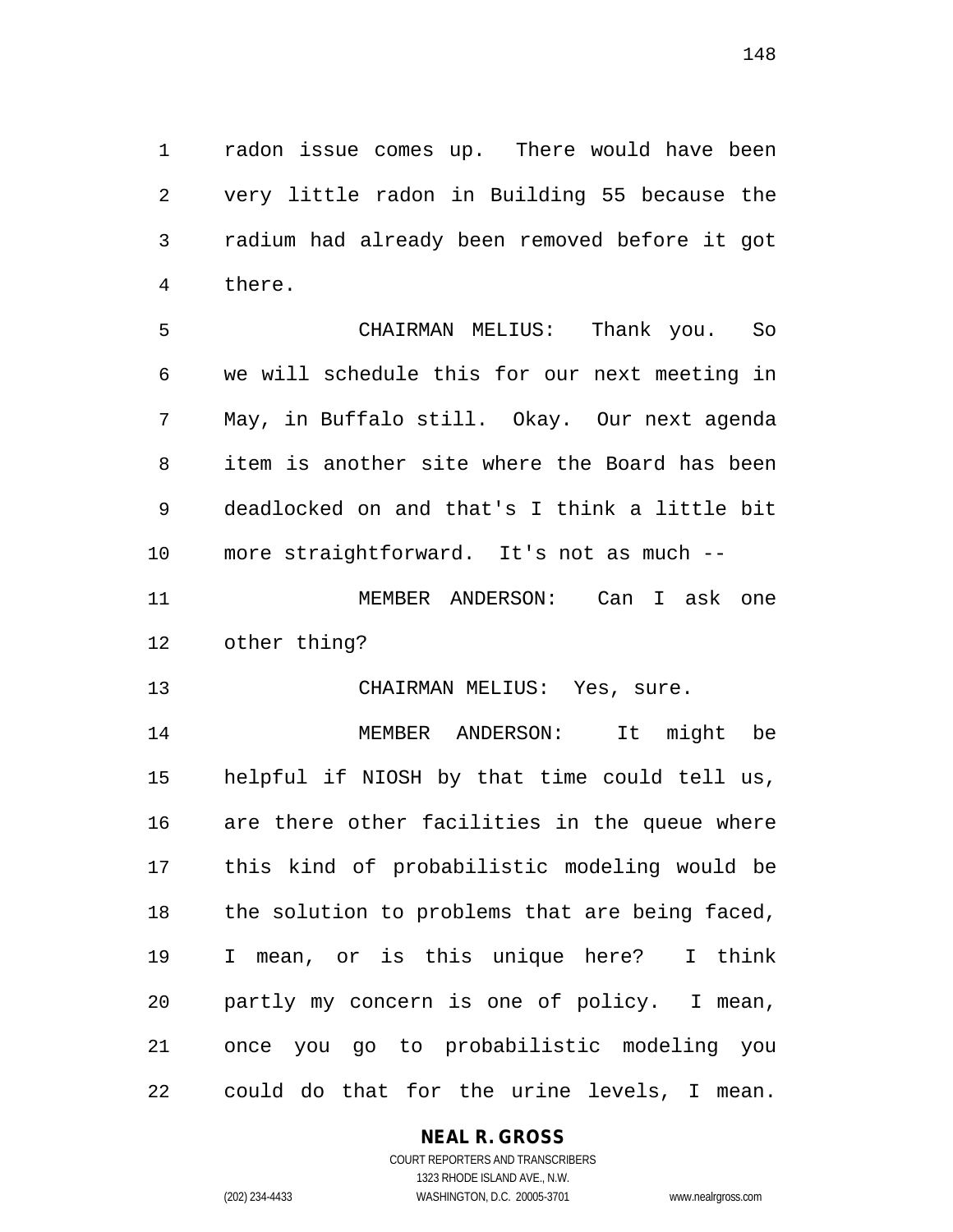You basically don't need any data, all you need is bounds and then you generate it and out it comes and then everyone looks at it and scratches their head and says we'll adjust this a little bit. So I mean, it would be helpful to know, do you see this as a step forward that it would be very helpful to have such a model to use elsewhere.

 DR. NETON: There are several facilities that process -- that made uranium as part of the phosphate production process for the DOE. The one that's of immediate concern right now is Texas City Chemicals because we have an SEC petition evaluation for it that's being held up until this issue can be resolved, or at least we're holding it. But there are a couple other similar facilities, about a handful, and we can provide that information.

 CHAIRMAN MELIUS: Okay. Back to Chapman. Dr. Poston who chairs the Work

Group.

**NEAL R. GROSS** COURT REPORTERS AND TRANSCRIBERS

1323 RHODE ISLAND AVE., N.W. (202) 234-4433 WASHINGTON, D.C. 20005-3701 www.nealrgross.com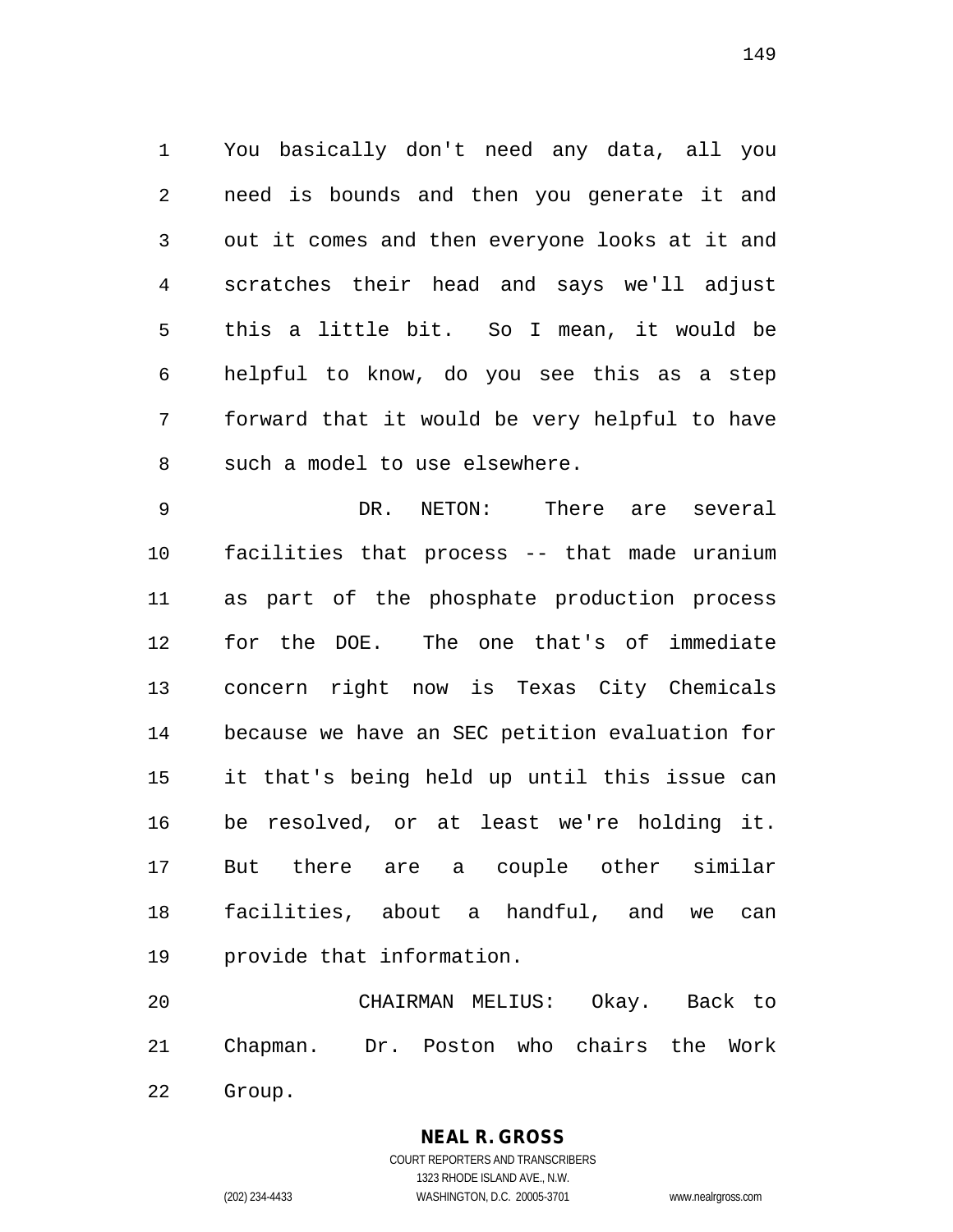MEMBER POSTON: Thank you, Dr. Melius. The members of the Work Group were Michael Gibson, Mark Griffon, Genevieve Roessler, and I think Brad Clawson was the alternate. And I must admit that I was given this assignment soon after I came on the Board and I was quite naive about how easy this was going to be. We had a history of the Chapman Valve going back to February of 2005 when there was a worker outreach meeting. The petition was discussed by the Board and it was assigned to SC&A in September of 2006 to evaluate the Site Profile, and then at that point the Working Group was appointed. And as I said, I was quite enthusiastic so I went with John Mauro and Arjun Makhijani and Mark Rolfes to the site to tour the site as it was, to participate in interviews with petitioners and all kinds of things to try -- because I thought, well, I really wanted to understand what was going on. And then we had a couple of Work Group meetings and at least one or two

**NEAL R. GROSS**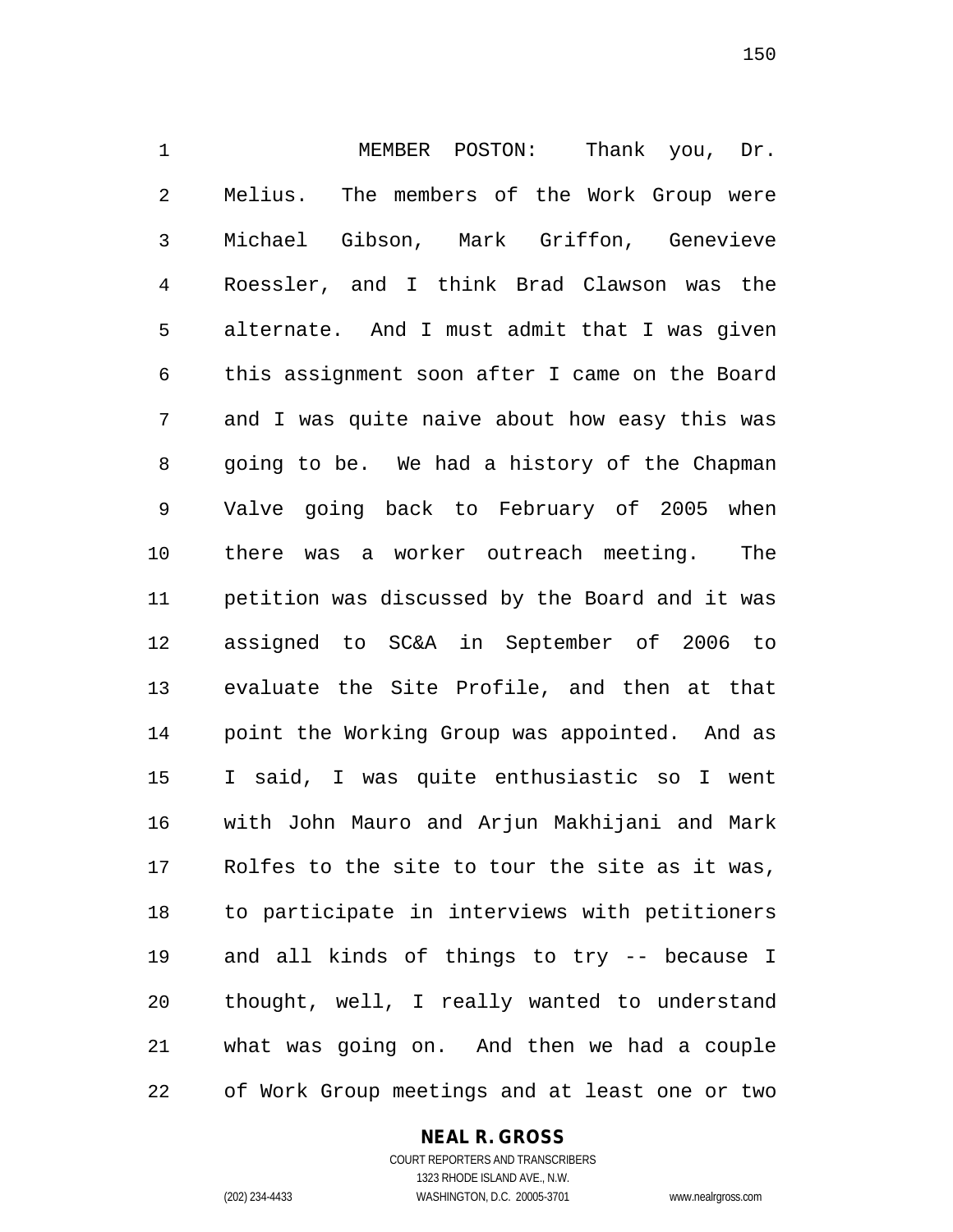telephone calls. In summary, basically the situation as I see it is like this. There are plenty of badge data for external dosimetry for these workers. So the external dose is not in question and so the big discussion centered around internal dose.

 Let me go back and clarify a couple of things. We're talking about Building 23, which no longer exists, at the Chapman Valve Manufacturing Company in Indian Orchard, Massachusetts and the covered period is January 1, 1948 through December 31, 1949, a 2-year period. It turns out there was also a residual period from January 1, 1991 through December 31, 1993 where there was FUSRAP activities on the site. The actual production period at the Indian Orchard Site was only about three months. They were machining uranium metal for use in the Brookhaven reactor, but the covered period is two years, whereas actually the activities were only carried on for a short period of time. So as

#### **NEAL R. GROSS**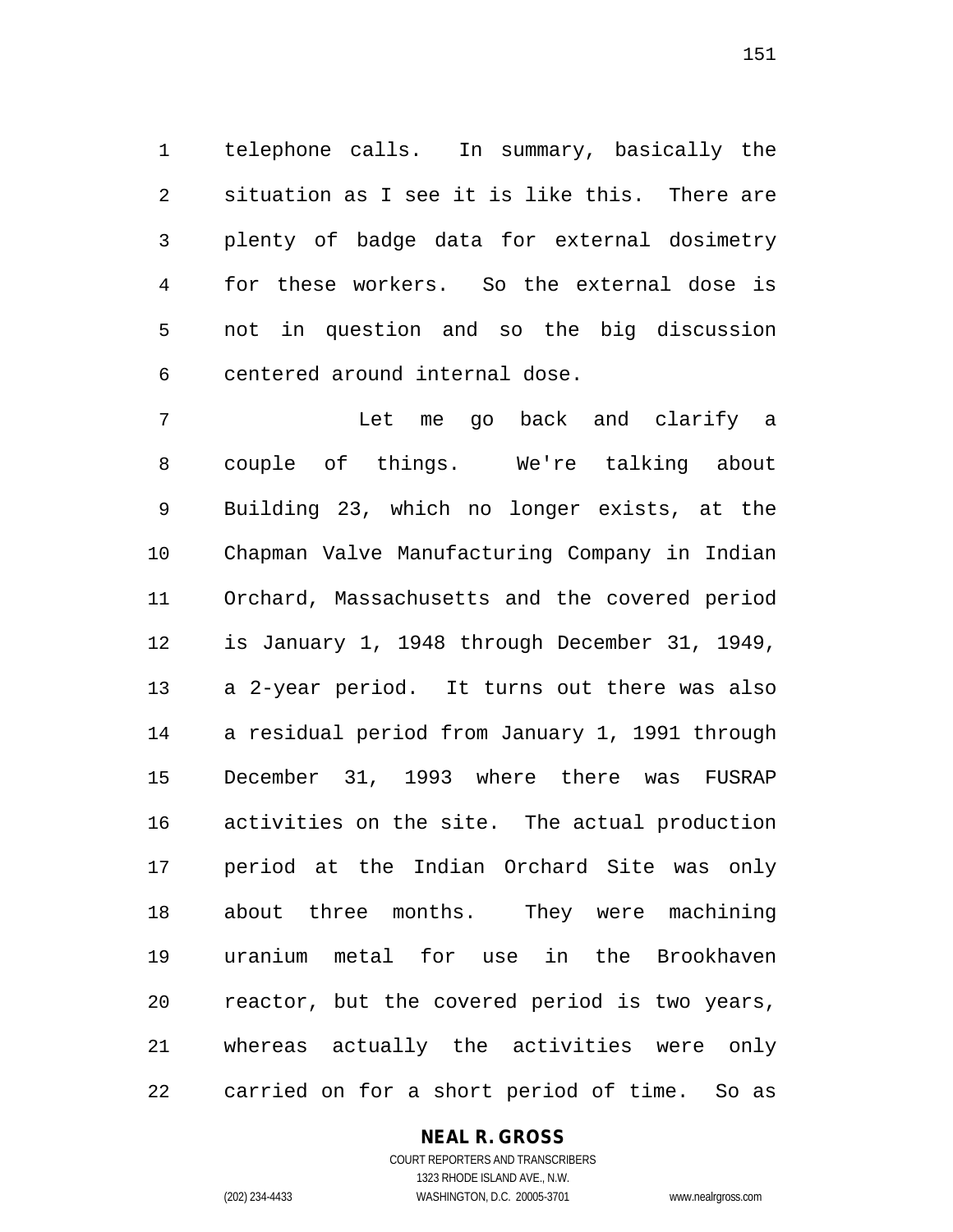I said, the effort was focused on, how do you assign, or was it possible to assign internal dosimetry to these folks. We were fortunate enough to find a fairly large document prepared by H.K. Ferguson on machining of the uranium for - the title was Machining of Uranium for Brookhaven Reactor which was dated in 1949 and that gave us a really good understanding of the health physics procedures, the production schedules, rates, quantities, details of the operations with photos and maps, dates and details of minor fires that actually occurred in the facility, as you know, uranium is pyrophoric cleanup and decontamination and waste disposal. We also had a limited amount of data for air concentrations in the facility. And so NIOSH's approach, which at the time seemed very logical to me, was to take the highest air concentration in the facility that was measured during the period and assume that that air concentration existed in the building

#### **NEAL R. GROSS**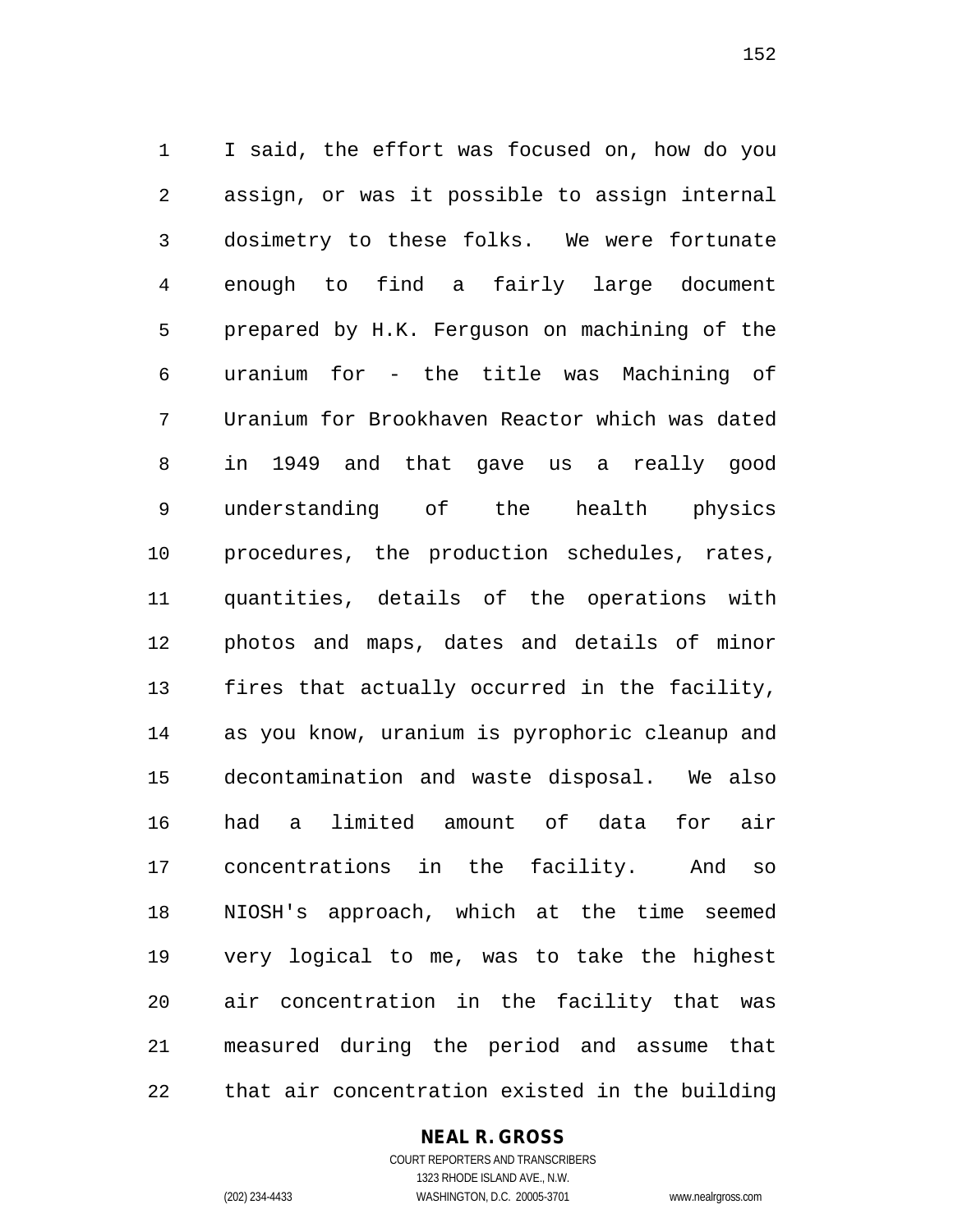every day for -- during the work week, and that the workers were exposed at that, not for the three months, but for two years. So they used that to calculate their intakes and then did the PoC calculation, the Probability of Causation calculation. So, the idea is that if the external dose which was not in question and the internal dose which was estimated using this method. I guess I'm telling a lie. 10 DR. NETON: We did. We had urine sampling data from the Chapman Valve facility. We used the highest urine sample.

 MEMBER POSTON: Oh, I stand corrected. They used the highest urine sample. But the logic is the same, right? You assume that that represented the intake over a two-year period for the workers. And so using external dose and the bioassay data which provide the internal dose the Probability of Causation was calculated and the logic is under these very extreme circumstances of assumptions, if the PoC

# **NEAL R. GROSS**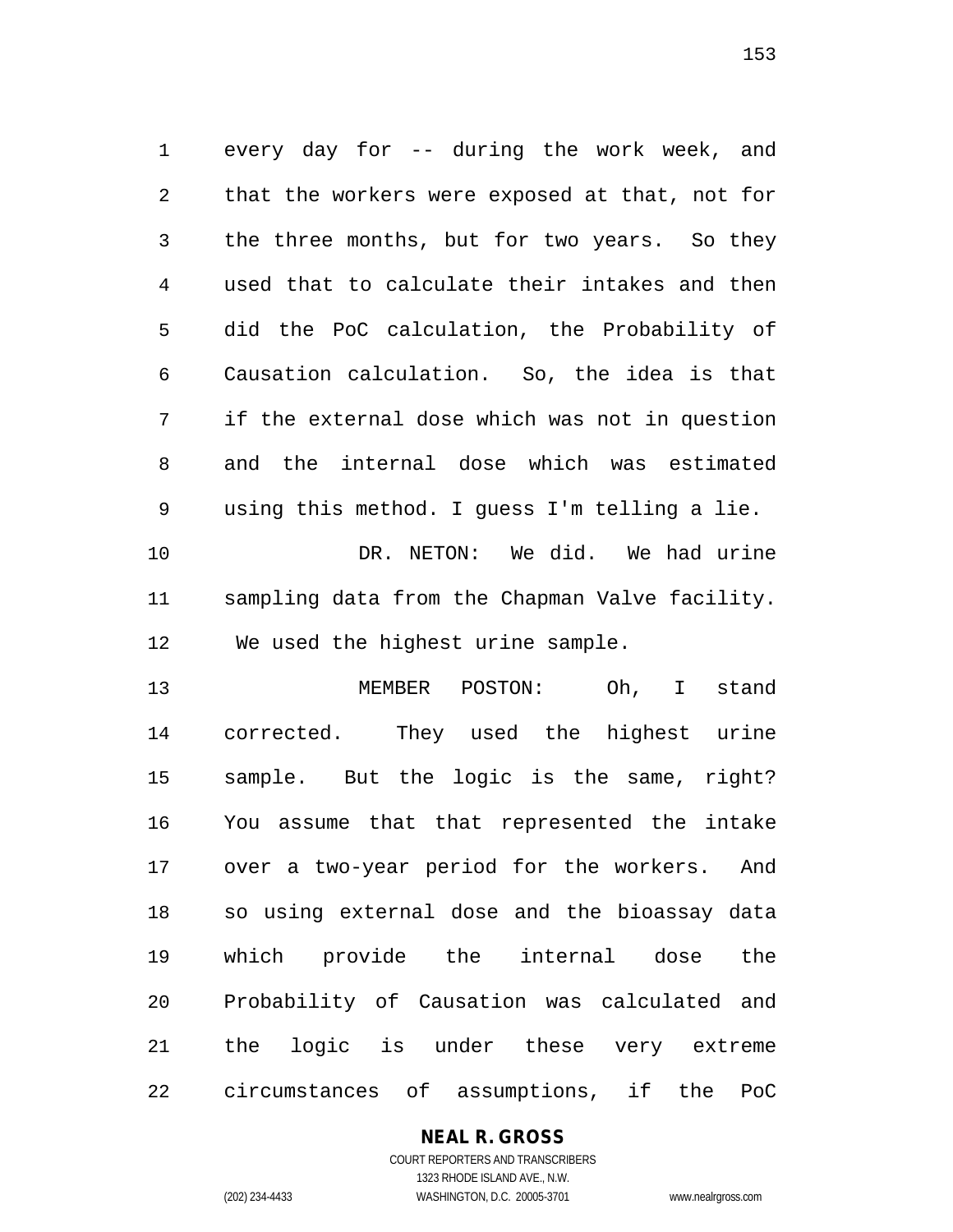didn't equal or exceed 50 percent it would never exceed 50 percent. And so based on those calculations -- it's been a long time, Jim -- the recommendation was that the SEC be denied. So we brought that to the Board.

 All the members of the Work Group, when we had our meeting face to face, voted in favor of bringing that recommendation to the Board. When we voted on it, it turned out that the members of the Work Group, some members of the Work Group voted against the motion. So we had a discussion. One of the problems with the Work Group was the thing that Andy just brought up, and that was in the FUSRAP period there was one sample, soil sample, I believe that was obtained outside of the loading dock which showed that there might be slightly elevated enriched uranium present. So Jim Neton very dutifully got in touch with the folks at Oak Ridge, discussed that. We were not able to ascertain its source. We felt, some of us felt it was likely that since

## **NEAL R. GROSS**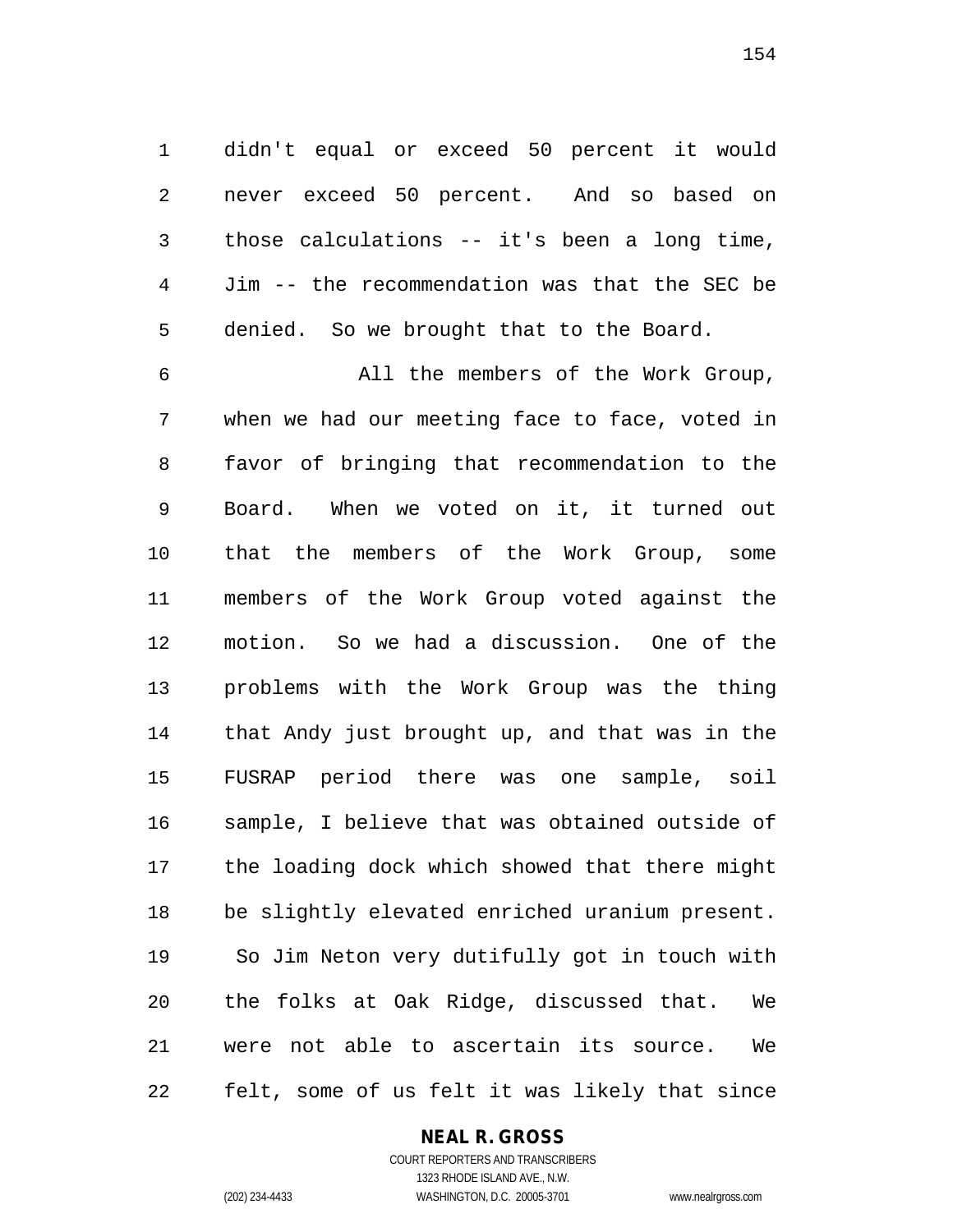they were dealing with uranium metal that it was not from that particular process, it may have been something else. We later learned that there may have been activities with the Navy and we pulled that string, but we got no cooperation at all from the Department of Defense. Jim again inquired about the activities and we were not informed of any activities. As I recall and -- Jim, I'll let you correct me. As I recall, looking at this one sample statistically not being enriched was not outside of the possibilities. Is that correct? Again, I'm --

14 DR. NETON: I'm not certain. I thought that in the very beginning, but when we actually posed that question to the team leader from Oak Ridge who was a team leader for the project he brought that question to some people down at Oak Ridge that remembered. They could not determine the exact analysis, but they thought that it would have been enriched uranium. If they reported it as

### **NEAL R. GROSS** COURT REPORTERS AND TRANSCRIBERS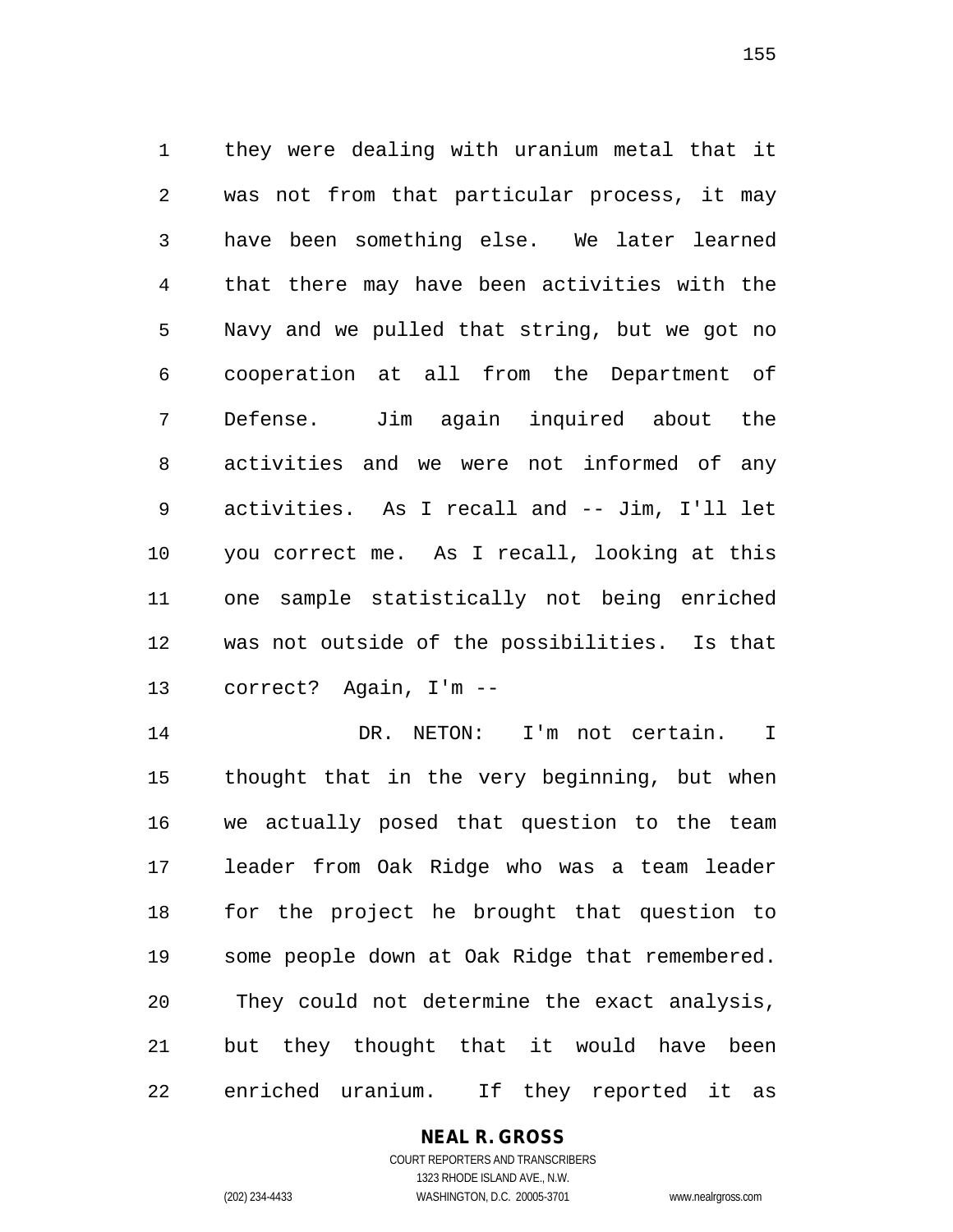slightly enriched they believed it was slightly enriched.

 MEMBER POSTON: But it was low enriched, I think around 2 percent.

 DR. NETON: Yes, very low. MEMBER POSTON: So as I understand what was going on, this issue is on the table. We've tried to remove it from the table at least once and it's still on the table. And just as with so many things I learned a lot of lessons, but I do think we owe it to the petitioners either to make a decision one way or the other. Just like the Blockson it's been around a long time and we need to dispose of this one way or the other.

 CHAIRMAN MELIUS: Let me just clarify one thing with assistance from Dr. Ziemer. Technically, this is not tabled in the formal sort of form of a motion which Blockson was, so we don't have an active motion. We've been deadlocked and it's always been for further consideration. So if there's

## **NEAL R. GROSS**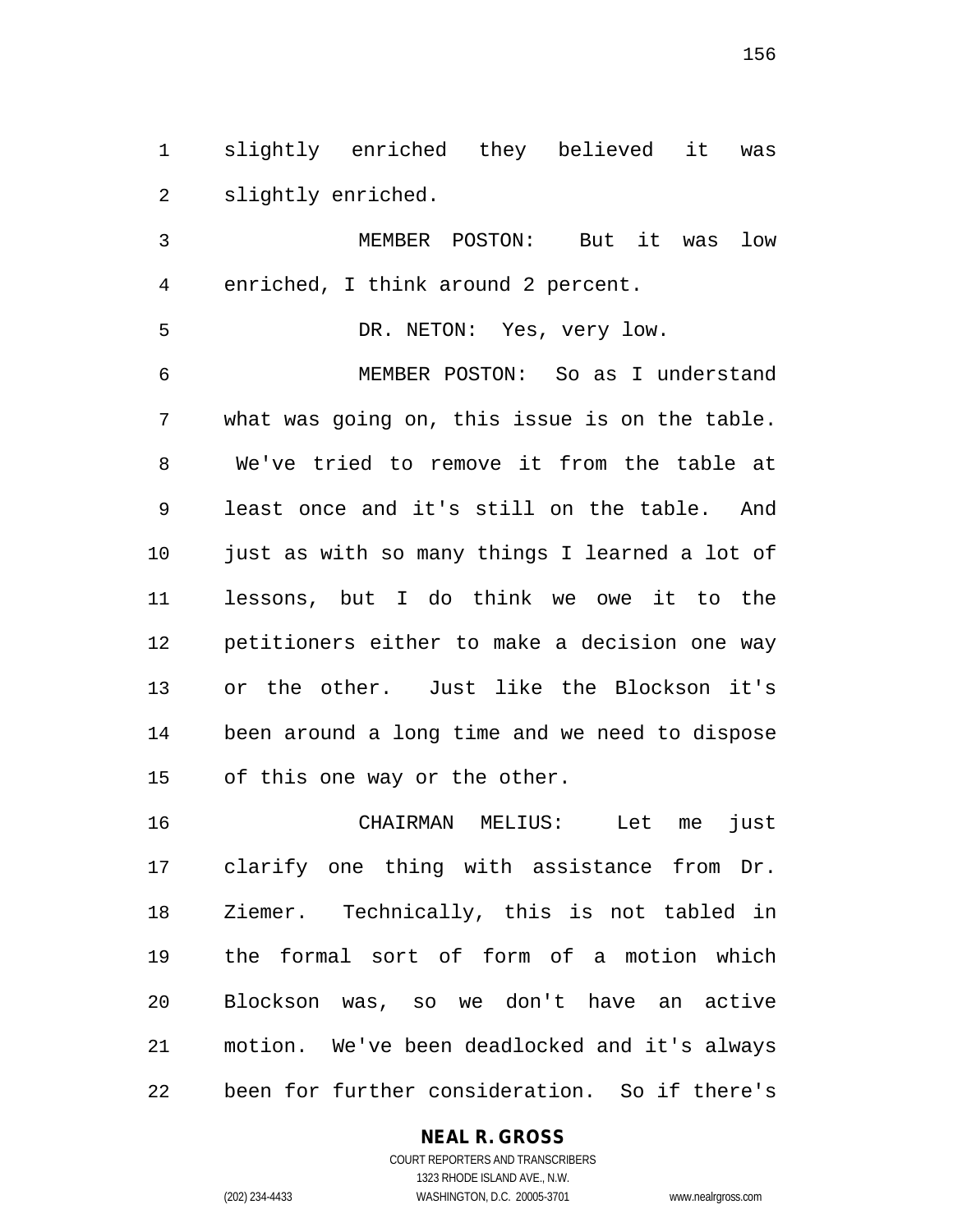not a tabled motion, we don't -- if we decide to act on it we don't need to take the motion off the table.

 Secondly, again this may be my faulty memory also because it has a long history trying to remember this, but I believe at one point that NIOSH had inquired of DoD and DoD had done some sort of a computer search for records. There were some other potential contracting records available from the Department of Defense, maybe from Navy, I don't recall specifically, but it would have involved a manual search of these records to try to find if there was a contract. And NIOSH decided that it was not sort of feasible to do. It would have been difficult and I think there were questions as to how much cooperation they would have gotten from DoD to be able to do that. But there was a decision not to pursue that as I recall. So we just don't know. Does that fit? Jim, I saw you nodding your head, but just to -- for the

# **NEAL R. GROSS**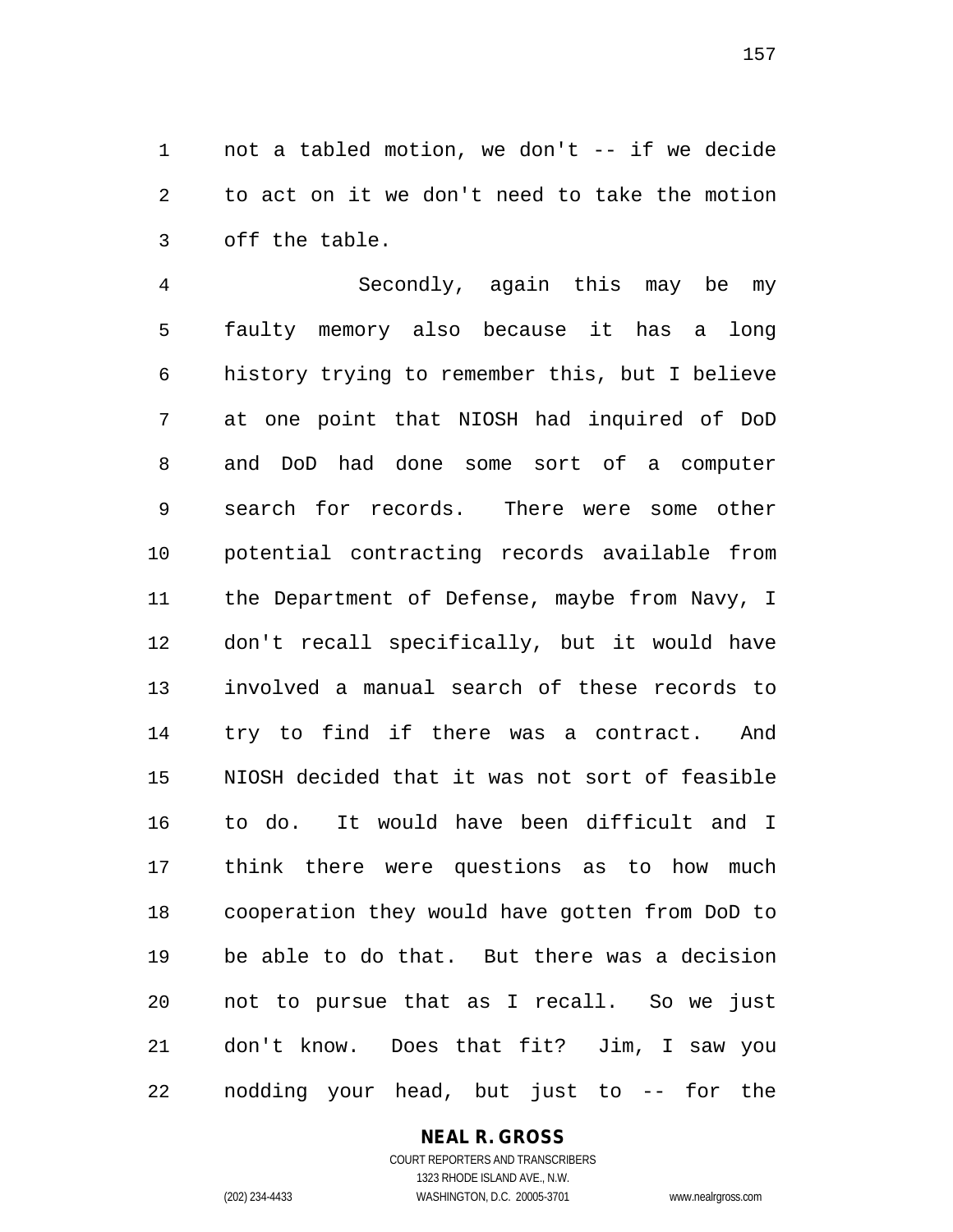record.

 DR. NETON: That's correct. We found or through the Navy, I don't remember exactly how this came about, but we received indications that the facility had a large number of contracts with the Navy during its operation up until the time that this enriched uranium sample was discovered, but all we were able to find was the titles of the contracts and that in and of itself was not sufficient to allow us to determine which thread to pull. The contract didn't say, like, working with contaminated valving or something like that, so it wasn't possible. We would have had to go through a large number of contracts possibly with no fruitful outcome and we didn't think it was worth pulling that thread. MEMBER POSTON: But the conclusion was, at least the Working Group concluded before we came to the committee that we believed that NIOSH's approach was sufficient to bound the doses and I think that's the

#### **NEAL R. GROSS**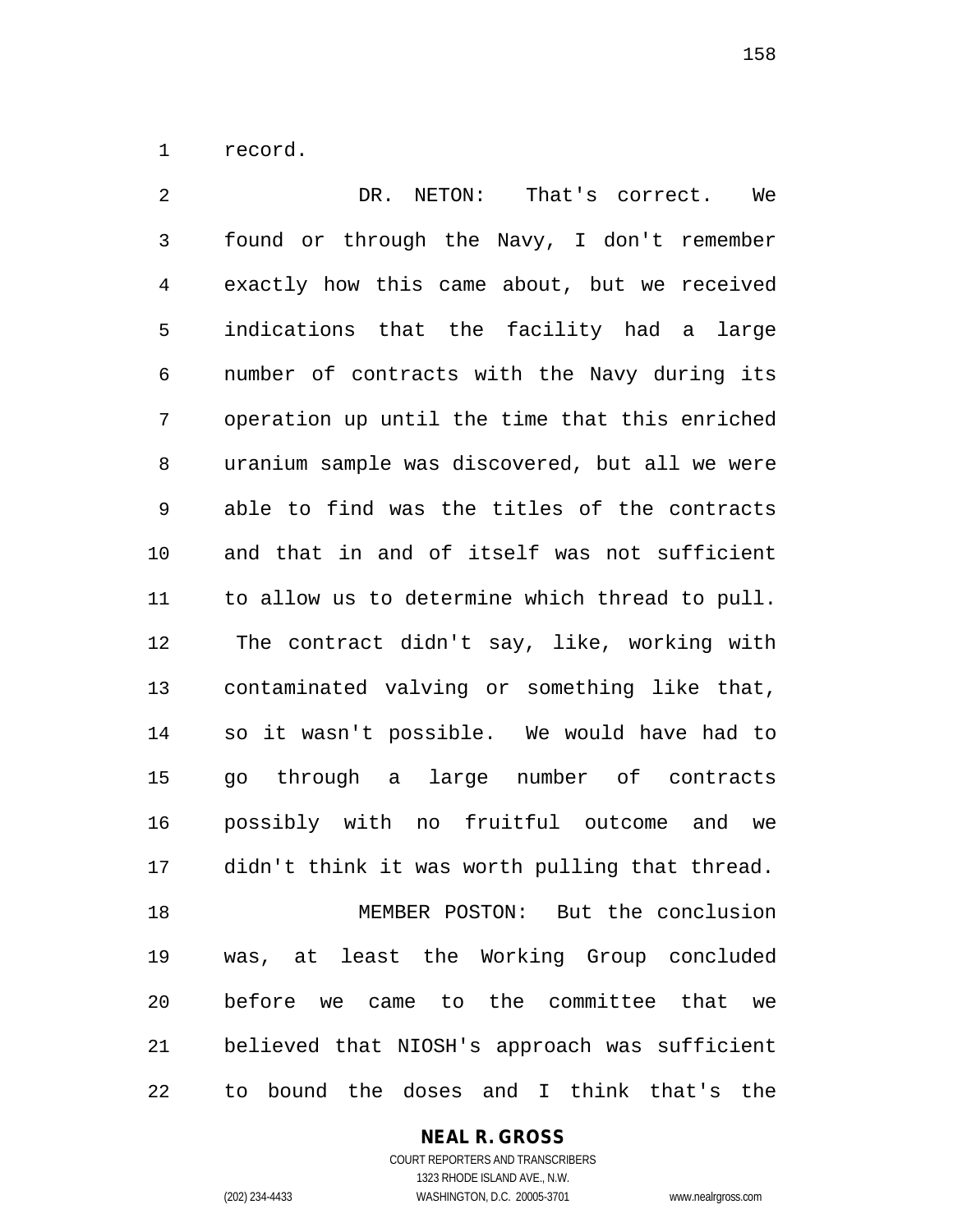important conclusion and that's what we brought to the Board.

 CHAIRMAN MELIUS: Again, this may be my memory and it differs from what Dr. Poston just said, but much of the discussion I believe of the enriched sample went on after the Work Group. The further inquiry was into the enriched sample, into sort of how that was analyzed and reached. So it was sort of after the Work Group had presented and we were trying to resolve the issue. I think it's also fair to say that, as part of the transcripts, I think the concern was did the enriched sample reflect an activity that went on, some type of production activity that went on at that facility that just was not documented in the record. So the concern was one was it from the nuclear navy, or could it be from some other contract.

 MEMBER POSTON: I'd have to look at the transcripts, but I thought we discussed it in a telephone conference. We did have a

# **NEAL R. GROSS**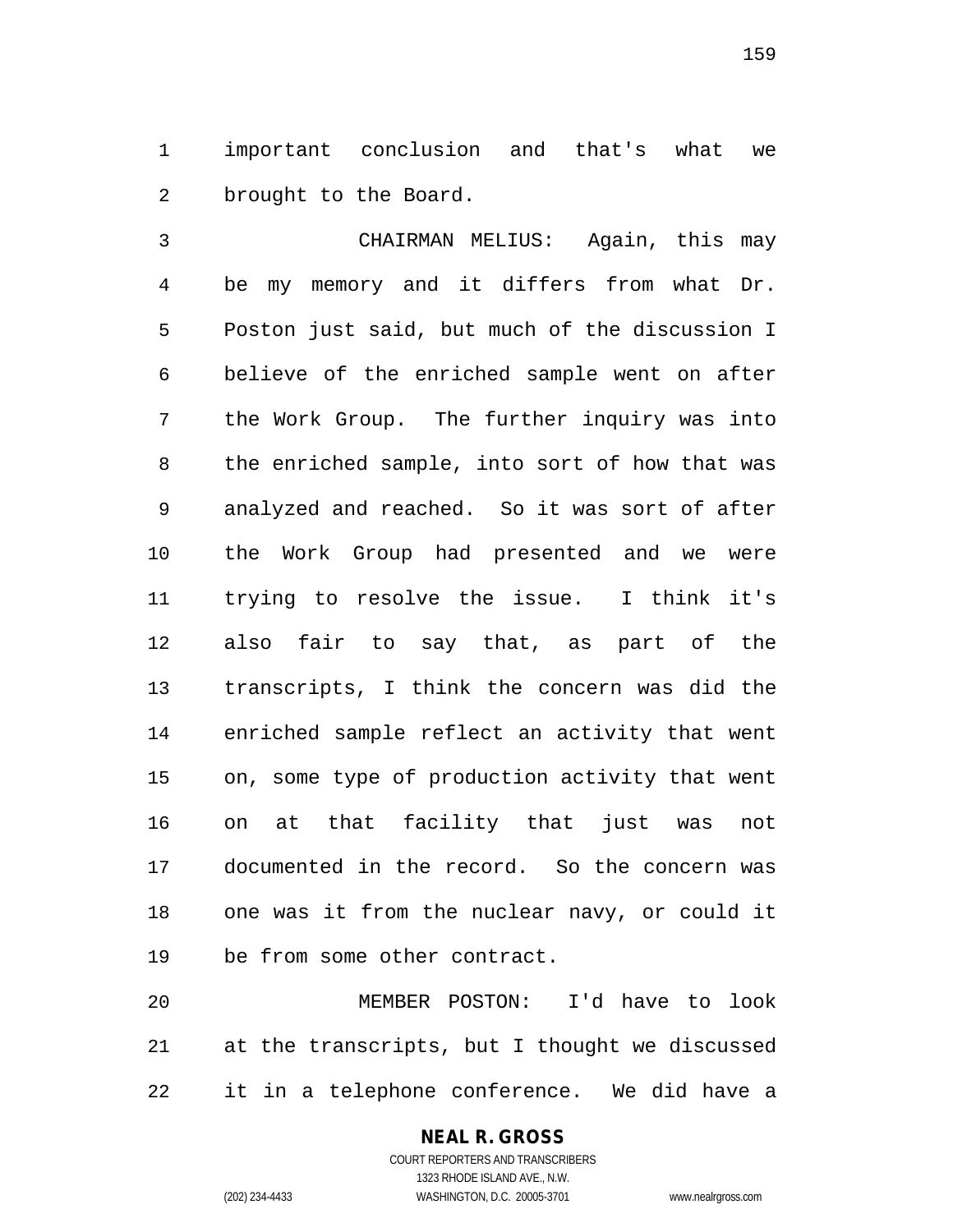Working Group meeting over telephone because when this came up we did ask that it be investigated and that's when Jim made all his inquiries at Oak Ridge and so forth through the FUSRAP group. The key is, to me, the key is the rods that were being machined at this facility were natural uranium and so the one sample is anomalous in that it's enriched uranium, and we haven't found any data or any indication that the rods that were being machined were enriched uranium, that there were ever any rods machined that were enriched uranium. So it's an anomalous situation. We haven't been able to solve what that is.

 CHAIRMAN MELIUS: No, I think that's fair. Brad, you were a member of the Work Group or an alternate? I can't recall.

 MEMBER CLAWSON: I'm an alternate on that. Part of the issue that I had with it, and I just wanted to bring this up. What Dr. Poston said is exactly correct. I believe they had only two or three samples, I believe

#### **NEAL R. GROSS**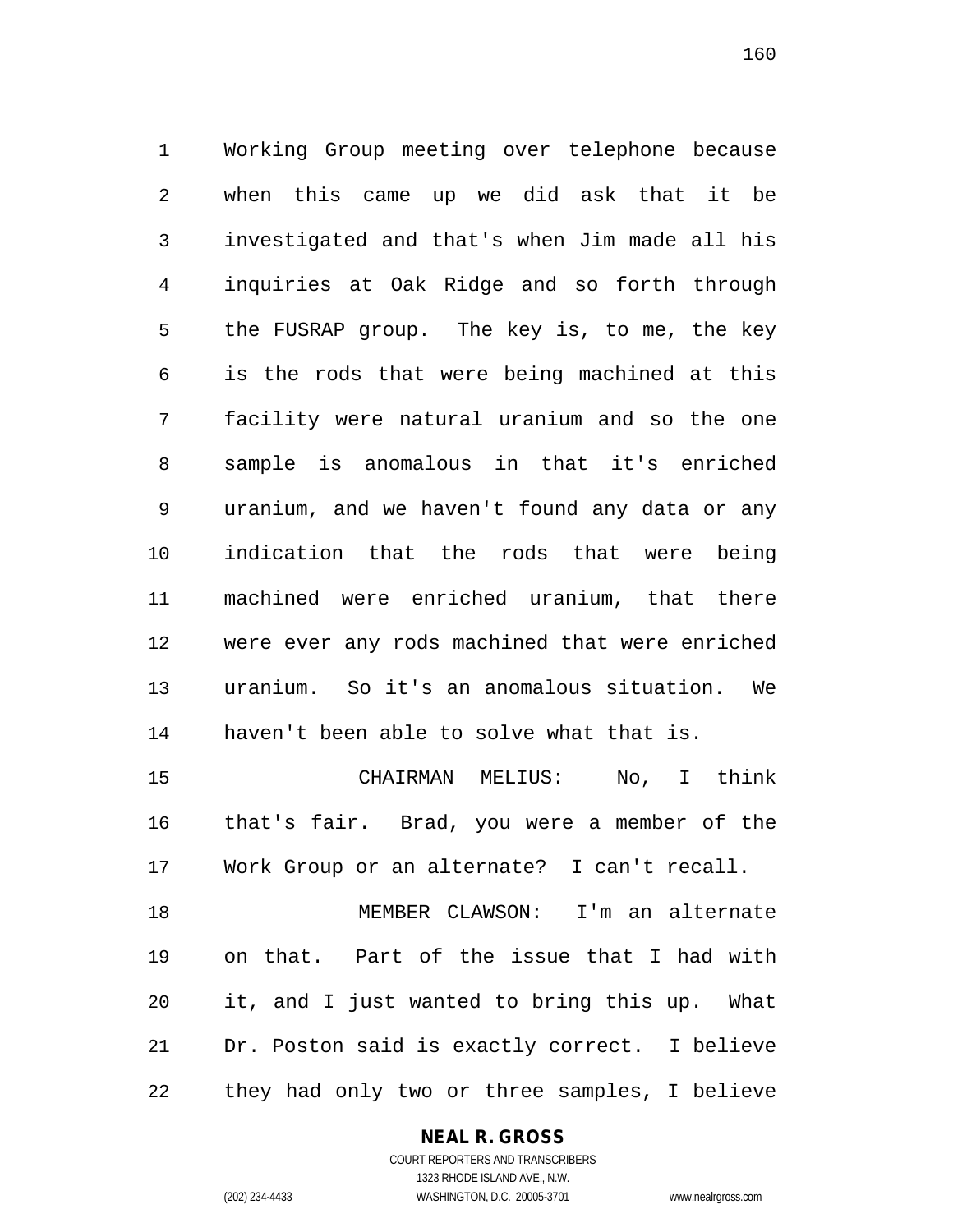it was two samples that were even pulled. One was enriched, one wasn't. The question also came up because through the petitioners -- that of other work that came back there was supposedly valves, so forth, that came back from Oak Ridge, Tennessee to be repaired and so forth that possibly could have been contaminated. This is where the other facility that had always been brought in to Chapman Valve, and I can't remember -- Dean Street that kept coming back into this, kept playing into it. So part of the issue that I personally had was I did not really think that we had a grasp of everything that had gone on in those facilities had been adequately addressed. As we've come to find out through all of these sites, that they're all interchanged. They all do things back and forth, and I do realize that it's a very complicated issue, but the bottom line is I don't think that for me that I could not say certainly that we were bounding them on one

#### **NEAL R. GROSS**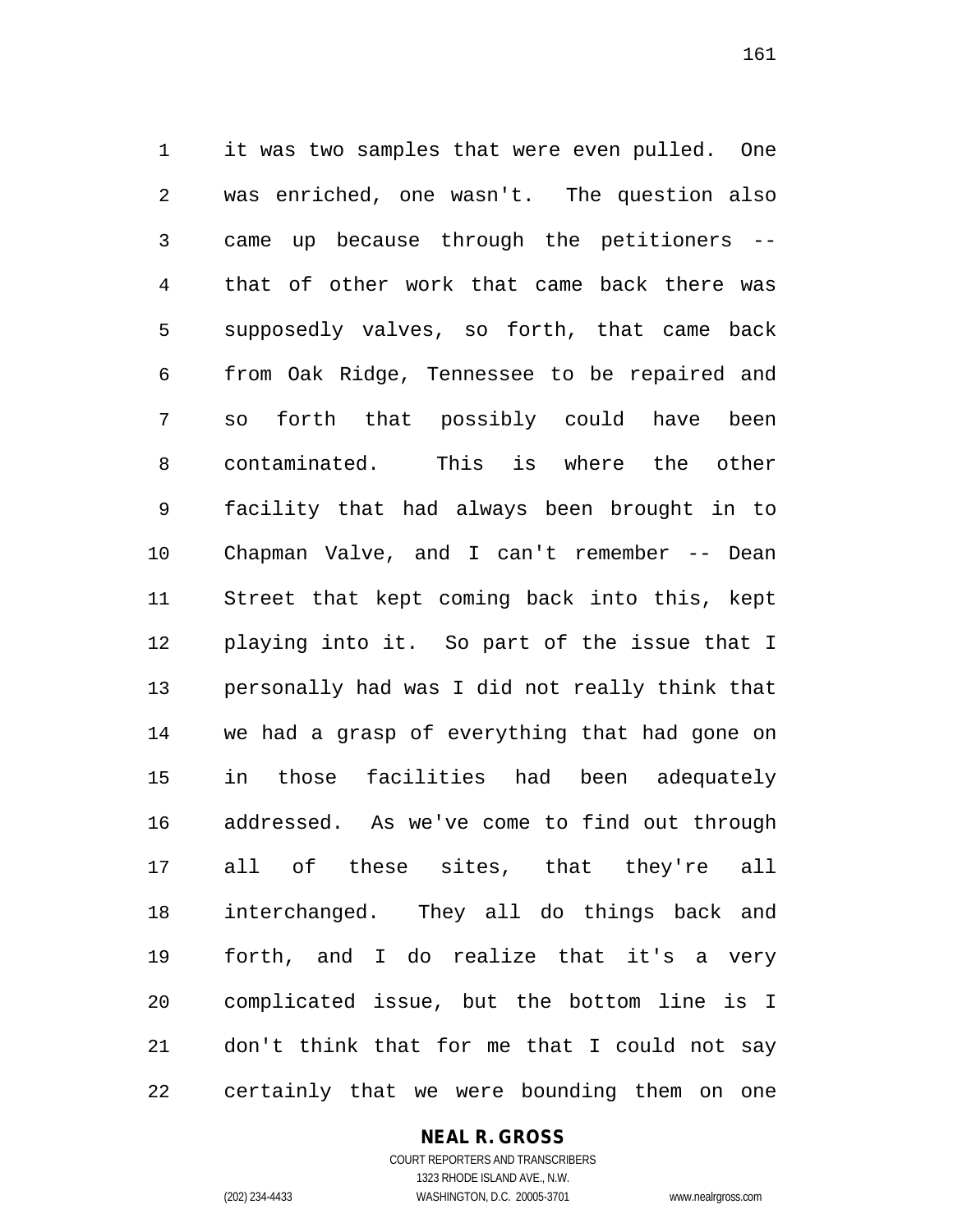premise but we didn't really have everything, all the information to be able to say that. We were using one source term where there could have been more source terms.

 MEMBER POSTON: I'll leave it to John or Arjun, but my recollection is that when we had the interviews the folks told us that those valves did come to the Chapman Valve facility and then they were -- but they didn't come in the facility. They were transferred from railroad cars I believe to trucks and then taken to the Dean Street facility. So we didn't really consider that that was part of the source term to which the workers inside the facility were being exposed. Is that your recollection, John? So that was the reason that we didn't -- that came from the discussion with the workers, not something that we learned through documents and so forth.

 DR. MAURO: Yes, during our interviews with the workers there were a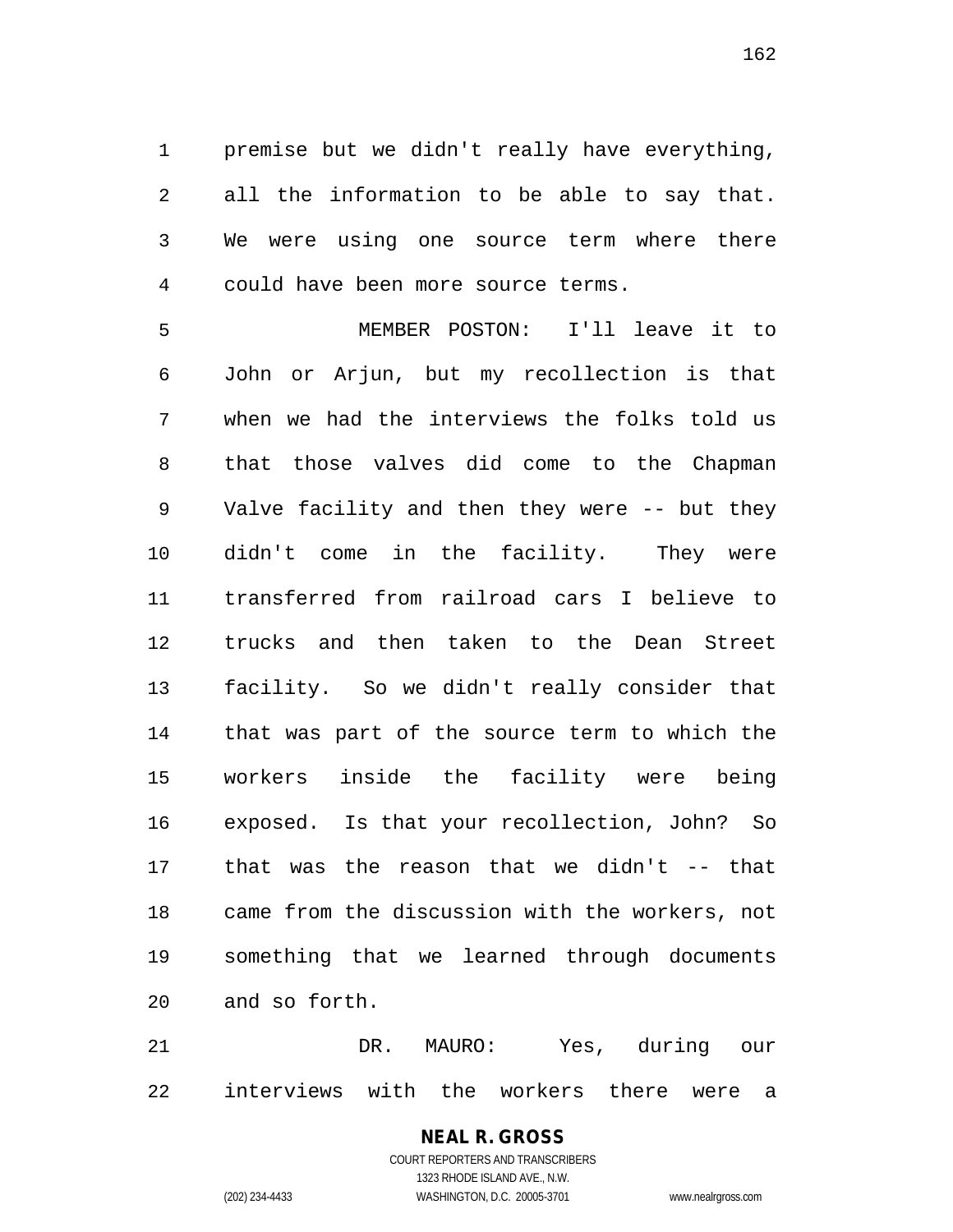number, maybe a dozen workers in the room and there was -- one of the women even pointed out, yes, we would get the shipment of a large container which we referred to as a manifold, and she described it as best she can, and that was the first indication to us. We looked at each other when she was describing this that perhaps there were some manifolds coming back because these were facilities for the enrichment facility that were being tested. We thought perhaps Dean Street was not only sending things out, but they were getting things back and maybe that's the source -- when it came back there may have been some residue, but that was just speculation on our part. In other words, we can't say that that in fact is the source. The only thing we can say is that when we look at the Ferguson report which is extraordinarily detailed, it tells a very rich description of what took place those two years, I believe, and there's nothing in there that would indicate that

**NEAL R. GROSS**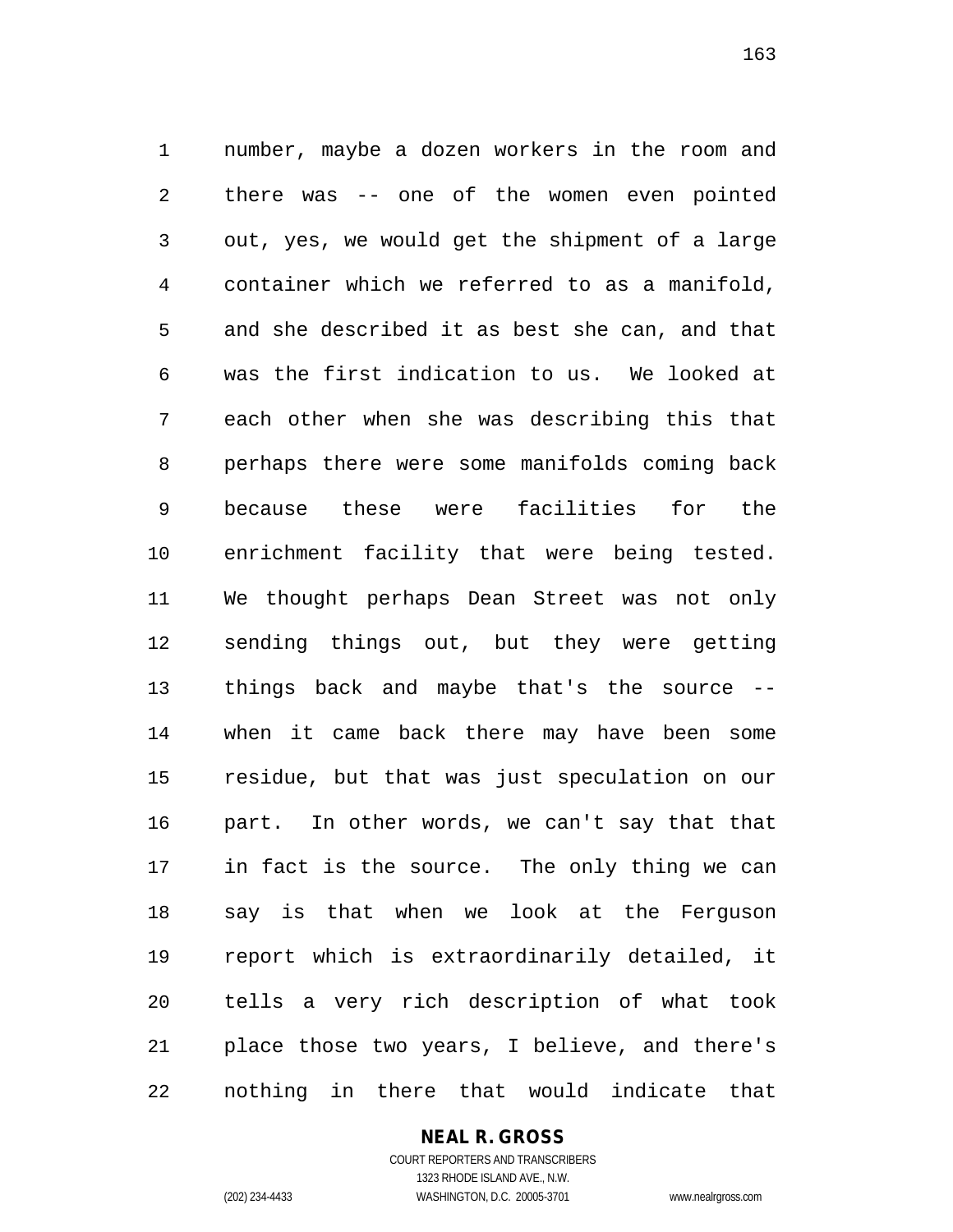there was anything other than the machining of these natural uranium rods for Brookhaven reactor. So you know, nothing subsequent to these investigations for example that Jim looked into indicated that there was anything coming back from Oak Ridge. So we don't have any evidence that yes, some material came from Oak Ridge to Dean Street. We know it went from Dean Street to Oak Ridge, but not from Oak Ridge back to Dean Street.

 CHAIRMAN MELIUS: Arjun, did you have anything to add to that? And then Jim.

 DR. MAKHIJANI: The only thing I might add is the person who dealt with the shipments from Oak Ridge to Dean Street had a very clear memory of things. She remembered names of people that she wrote letters to, and she was very clear that things came back for repair. She was also clear, just for the record, that they came back during the Manhattan Project and that the activity that she was describing stopped during the

# **NEAL R. GROSS**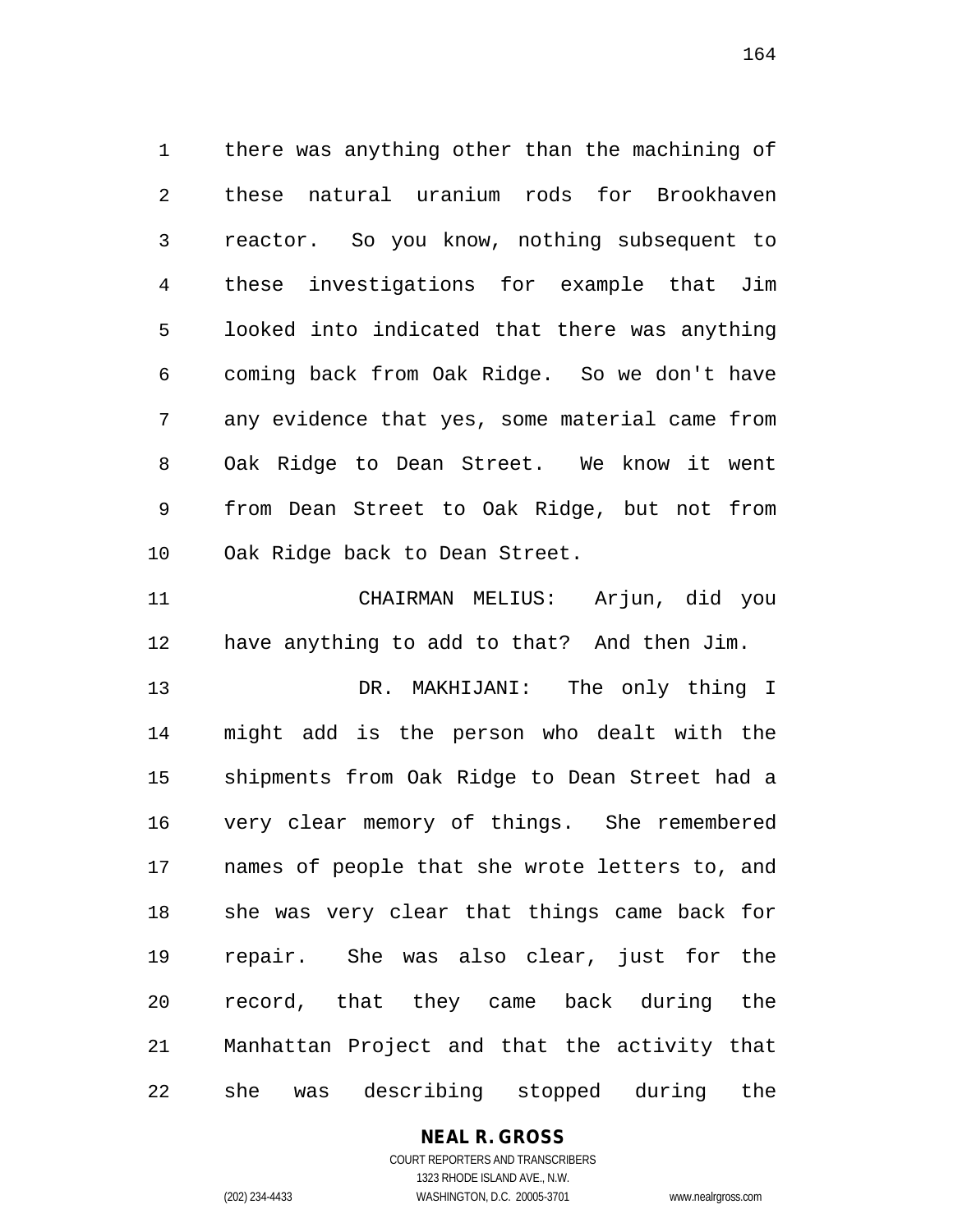Manhattan Project. That said, I would agree with John that we, in our research that we did agree that it was an enriched uranium sample. We could not find any evidence as to where that sample came from or how it got there.

CHAIRMAN MELIUS: Okay, Jim.

 DR. NETON: I just -- one comment on what Brad mentioned was that it's true that I think Oak Ridge only measured three samples for enrichment and one out of three came back enriched, or something like that. Two out of three or two out of four, one out of two? One out of two. So the point is that the argument was made well then. You don't really know how much enriched uranium might have been around the plant. But we actually went back and looked at the closure docket after the FUSRAP clean-up had been done and they took a number of samples and analyzed them for enrichment, and I don't recall the exact number, but I looked at about nine of those samples and they -- I saw no sample of the nine that were

**NEAL R. GROSS**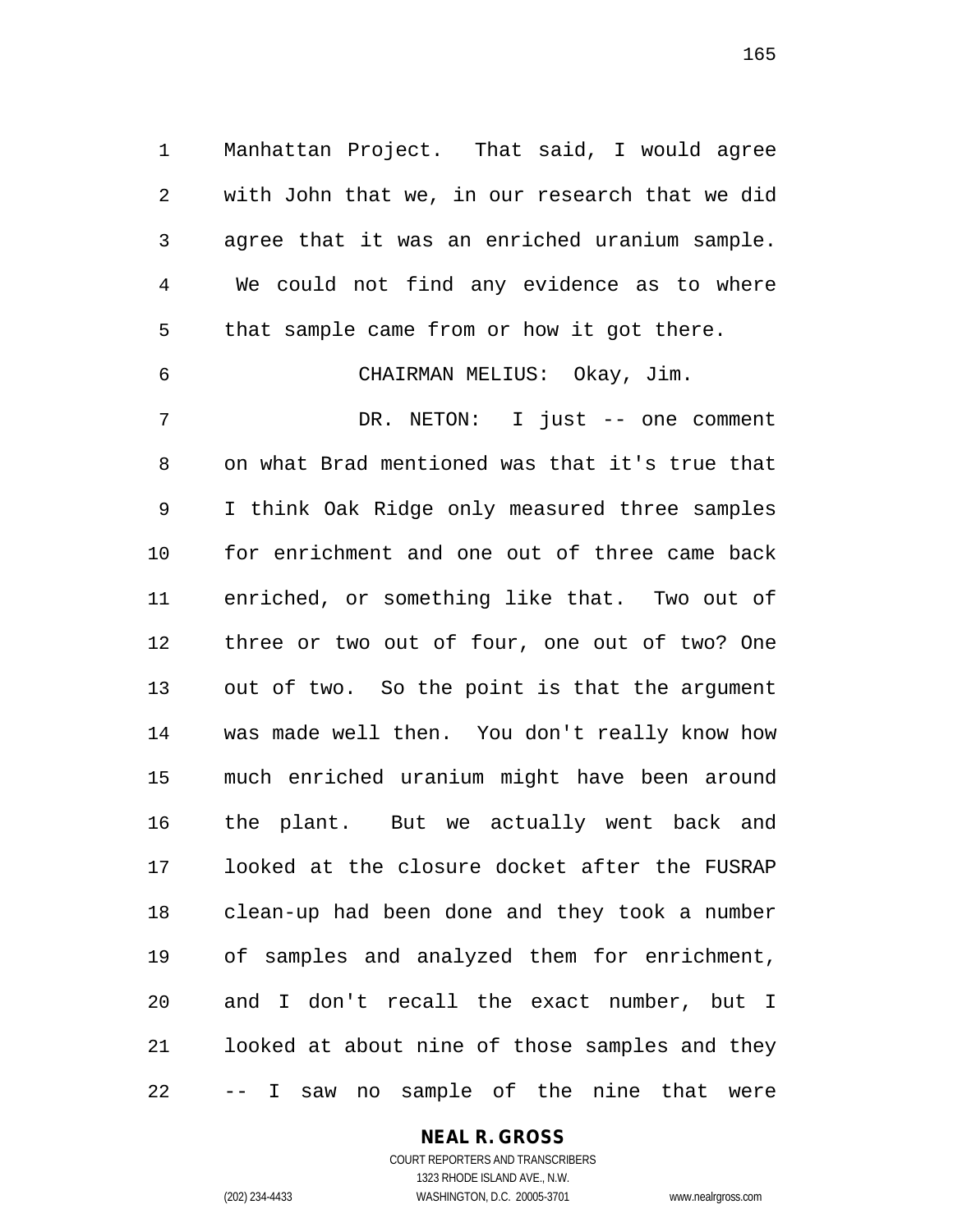measured or something in that vicinity that were -- they were all consistent with natural uranium. There was no evidence of any enriched uranium and they did measure them isotopically.

 CHAIRMAN MELIUS: Arjun, yes? DR. MAKHIJANI: Just one more thing. I looked at the same sample as Jim and I would agree with him that all the other samples were natural uranium. This is from memory from some time back. But the thing about that 2.1 percent, I don't remember the date on which it was taken, but it was much after the period we're talking about. And when the activities ended, you know, there was still a lot of metal being processed at Chapman Valve. And so the enrichment that was found later would not necessarily be indicative of the enrichment at whatever time that it was deposited. It would be some dilution.

CHAIRMAN MELIUS: Mark?

# **NEAL R. GROSS**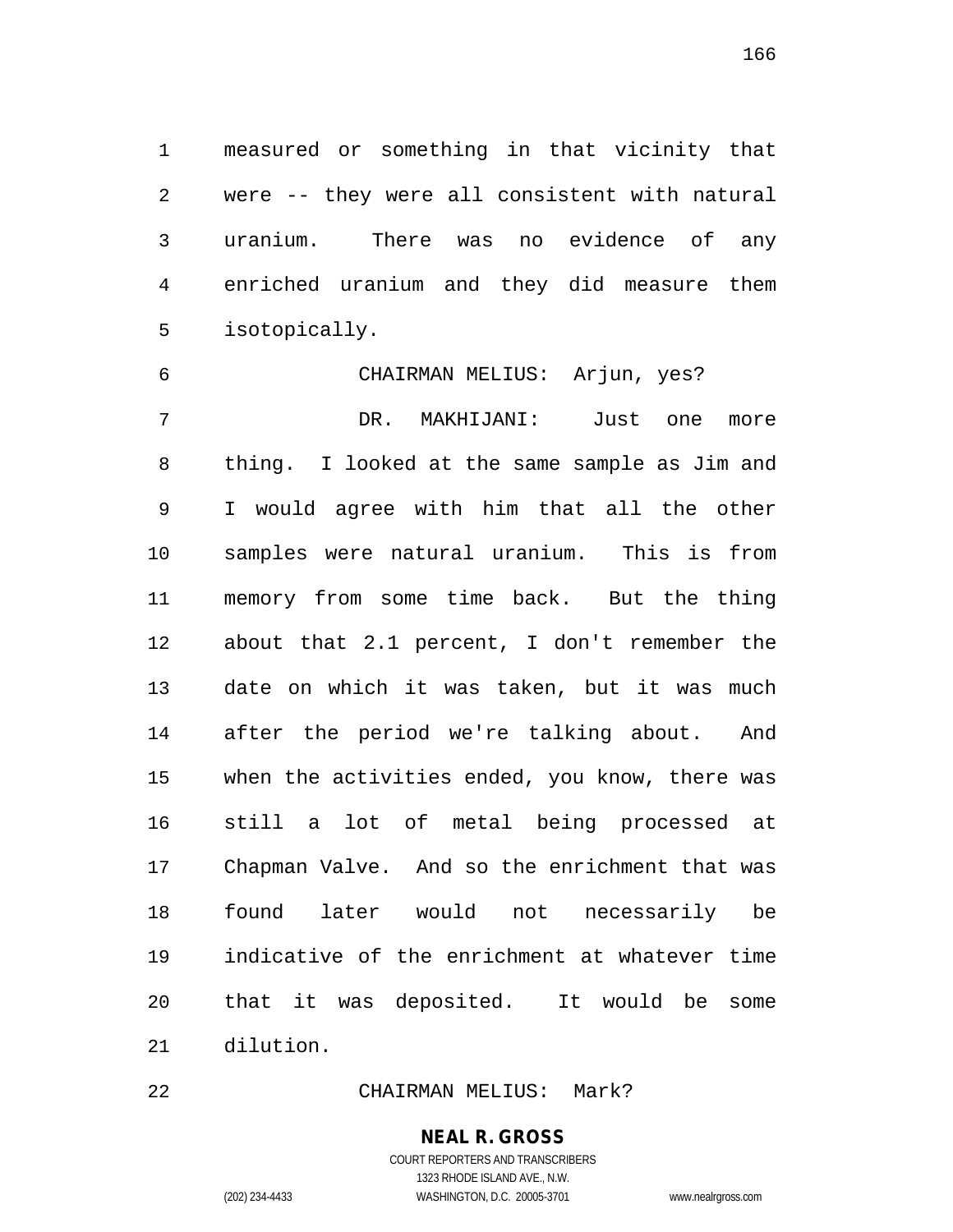MEMBER GRIFFON: I think he means dilution in the soil or in the, you know. MEMBER POSTON: How is that going to change the enrichment? DR. MAKHIJANI: When you have dust that has natural uranium in it mixed with an enriched uranium sample -- 8 MEMBER GRIFFON: It's possible. DR. MAKHIJANI: -- the enrichment of the resultant sample that you would -- MEMBER POSTON: If you don't do a separation. DR. MAKHIJANI: At least that's my opinion. CHAIRMAN MELIUS: Mark? MEMBER GRIFFON: I was just going to follow up with Jim because I'm trying to remember the nine samples that you said they did an isotopic analysis on at the end, the FUSRAP? Was that final survey data? I don't recall looking for that. Because I know I asked for -- I think it was Bechtel Jacobs

## **NEAL R. GROSS**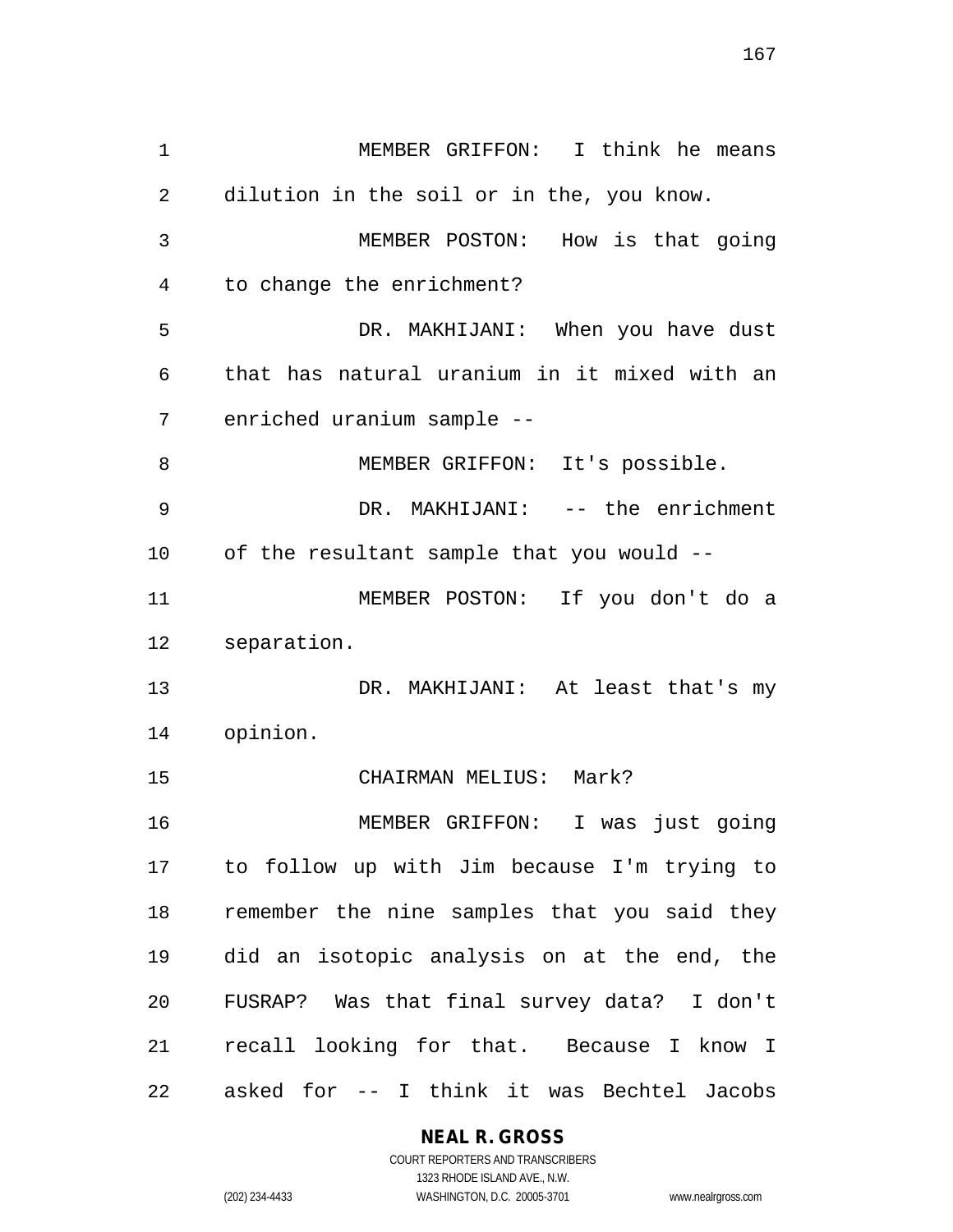that did the clean-up.

 DR. NETON: Yes, Bechtel Jacobs did the clean-up.

 MEMBER GRIFFON: And we never had any luck tracking down their reports, did we? Internal reports.

 DR. NETON: Well, we talked about this a while ago. I think there's a regulatory docket that was prepared at the closure of that facility having been cleaned up. That's where I found those results and I think it's out there on the O: drive. But this was a formal report that was issued. I think what you were looking for Mark earlier was waste transfer.

 MEMBER GRIFFON: Right, some kind of waste transfer.

 DR. NETON: I found nothing of that nature. This is where I ran across these isotopic analyses that were done.

 MEMBER GRIFFON: Because I think what you're -- I mean, I've been through this

> COURT REPORTERS AND TRANSCRIBERS 1323 RHODE ISLAND AVE., N.W. (202) 234-4433 WASHINGTON, D.C. 20005-3701 www.nealrgross.com

**NEAL R. GROSS**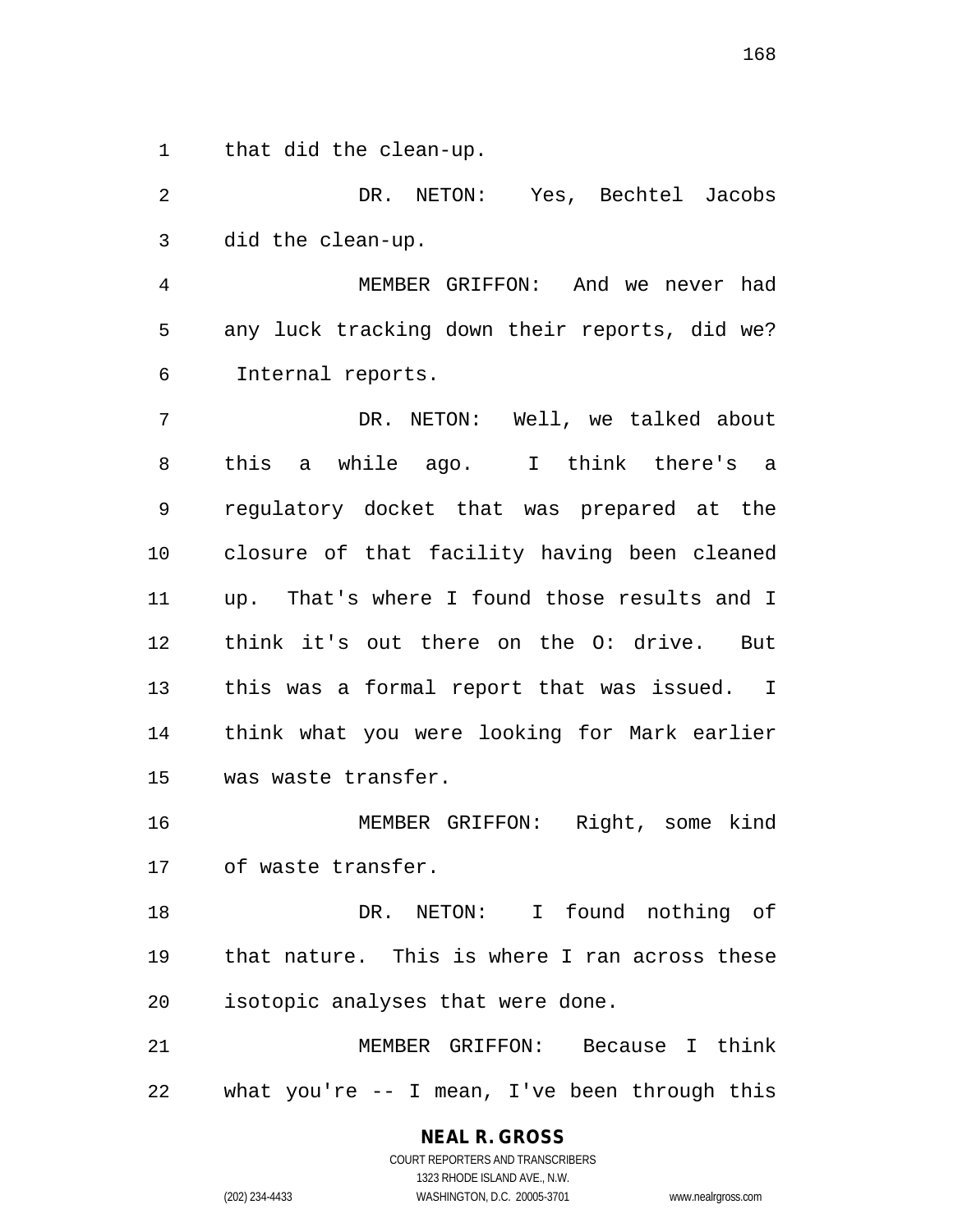process a number of times at sites and you have your characterization survey. Then they probably did a final closure so they -- in which case you're sampling a cleaned up site. So I would expect a lot of natural uranium in the isotopic analysis.

 DR. NETON: I don't know if these were cleaned up sites.

 MEMBER GRIFFON: Okay, I'm just trying to clarify.

 DR. NETON: I think these were the characterization prior to the clean-up is my recollection, but I'd have to go back and check that for sure.

 MEMBER GRIFFON: Right, I want to check that, too.

 CHAIRMAN MELIUS: Do any of the new Board Members have questions or have we confused you, as we will. I'll start with you David Richardson. Sorry to put you on the spot, David.

MEMBER RICHARDSON: Have all the

### **NEAL R. GROSS** COURT REPORTERS AND TRANSCRIBERS

1323 RHODE ISLAND AVE., N.W. (202) 234-4433 WASHINGTON, D.C. 20005-3701 www.nealrgross.com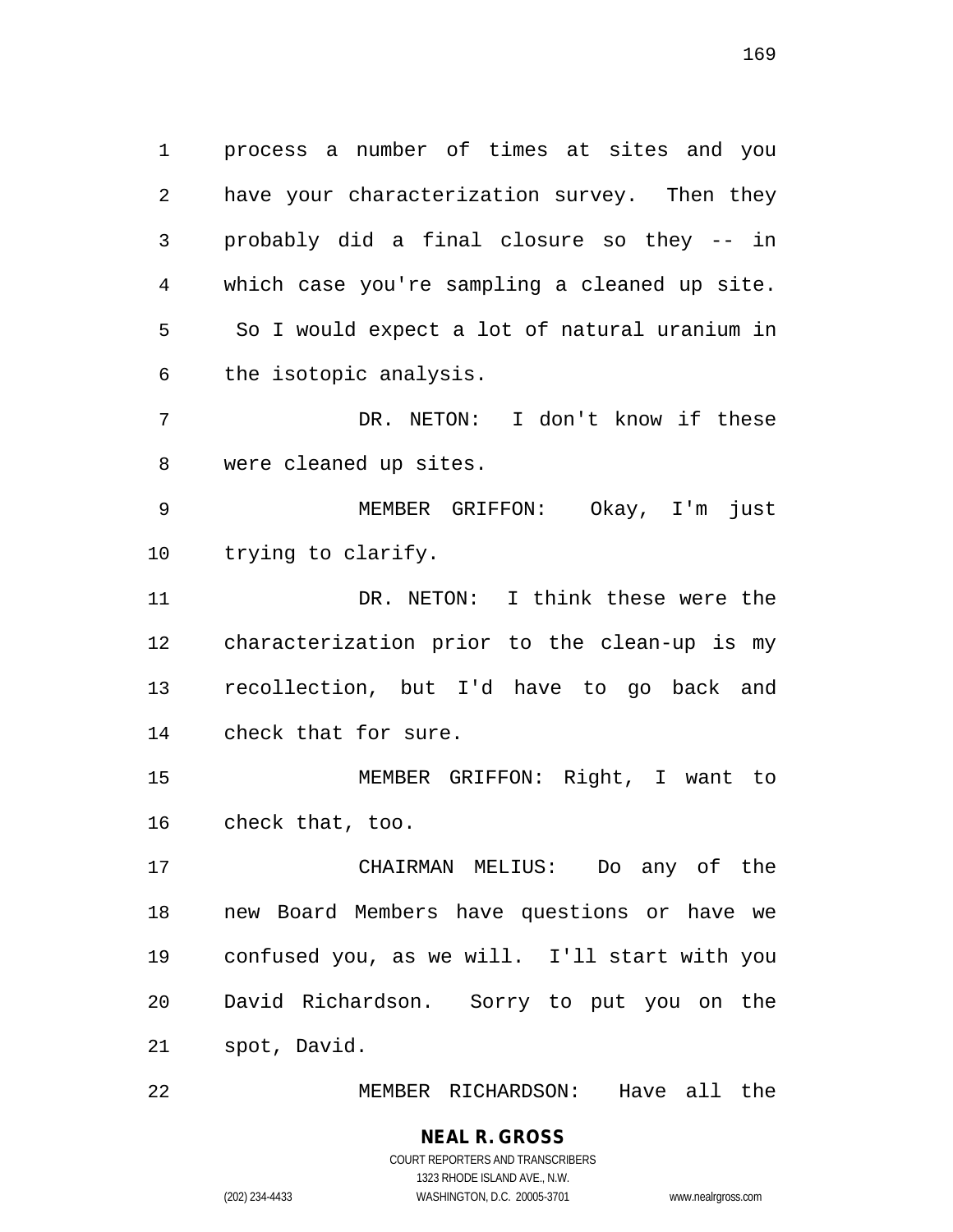issues that were -- been resolved with SC&A, issues that SC&A raised in their review? CHAIRMAN MELIUS: Can you -- yes. Have all the SC&A issues been reviewed? DR. NETON: Yes, all the technical issues related to the machining of the uranium rods themselves have been resolved. SC&A's report I think does mention this unexplained enriched sample, but I'm not sure what they made of it other than it does exist. CHAIRMAN MELIUS: Well, that is the unresolved issue. I don't know whether -- DR. MAURO: And we also came to the independent conclusion -- our radiochemist looked at the sample and we believe it is a real -- it's not a statistical anomaly in terms of the sample. It's a real enrichment. When it was deposited, we don't know.

 CHAIRMAN MELIUS: Any other questions, David?

MEMBER RICHARDSON: No.

CHAIRMAN MELIUS: Okay, thank you.

## **NEAL R. GROSS**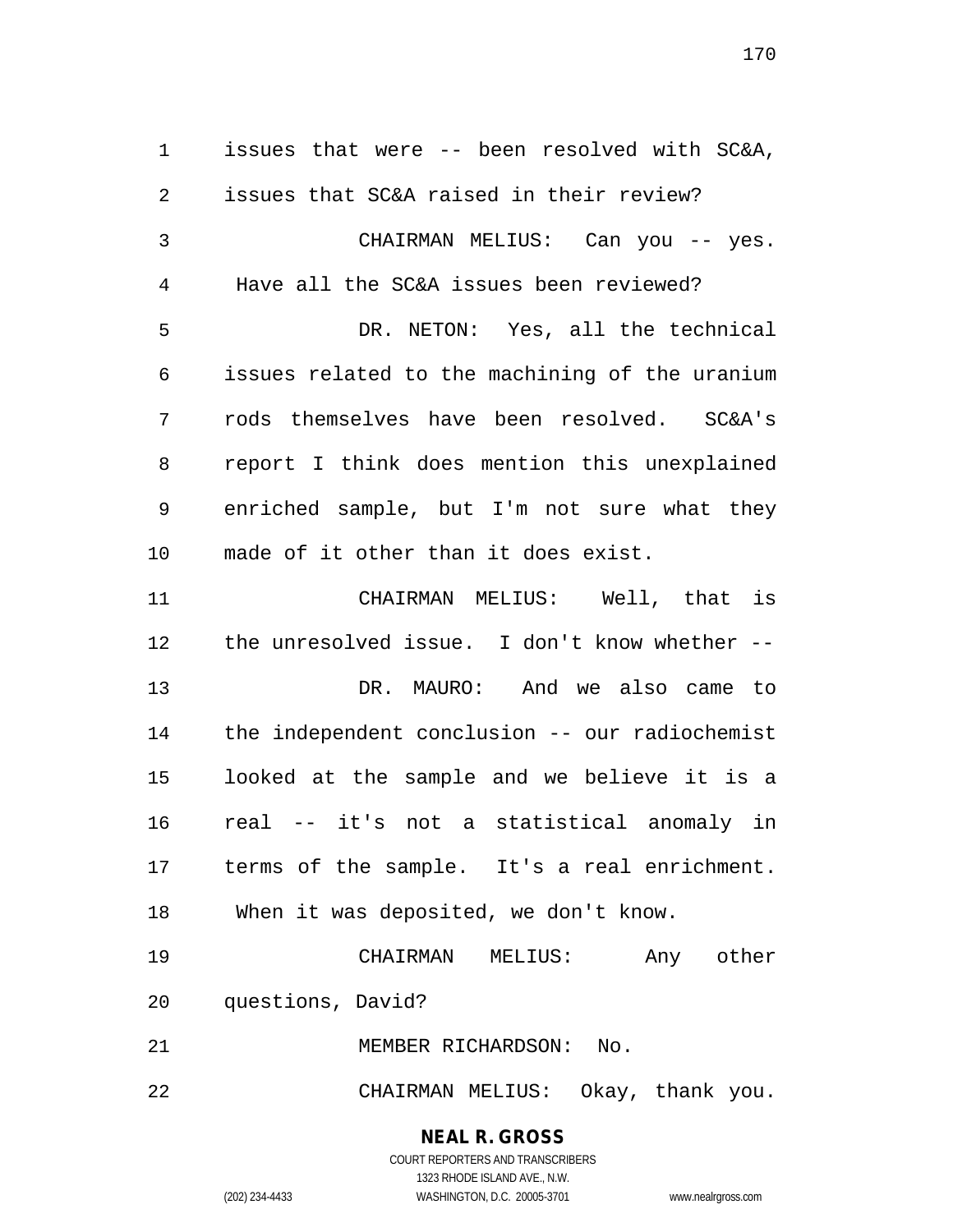Bill?

| 2  | FIELD: Maybe<br>MEMBER<br>more                |
|----|-----------------------------------------------|
| 3  | clarification than questions. Going through   |
| 4  | this amount of material is laborious so       |
| 5  | there's just a couple of clarifications. The  |
| 6  | SEC petition was for January 1, 48 through    |
| 7  | 12/31/49? Does that sound right?              |
| 8  | CHAIRMAN MELIUS: That's the                   |
| 9  | covered period, yes.                          |
| 10 | MEMBER FIELD: Okay. And during                |
| 11 | this time period, what was the duration of    |
| 12 | actual activities?                            |
| 13 | MEMBER POSTON: It was only three              |
| 14 | months.                                       |
| 15 | MEMBER FIELD: Okay, so it's only              |
| 16 | three months. That wasn't clear when I went   |
| 17 | through the documents for the first time. And |
| 18 | the questions with bioassay were -- can you   |
| 19 | just clarify what percent of the workers were |
| 20 | monitored with urinalysis?                    |
| 21 | NETON: We had a few -- I<br>DR.               |
| 22 | don't remember the exact number of bioassay   |

COURT REPORTERS AND TRANSCRIBERS 1323 RHODE ISLAND AVE., N.W. (202) 234-4433 WASHINGTON, D.C. 20005-3701 www.nealrgross.com

**NEAL R. GROSS**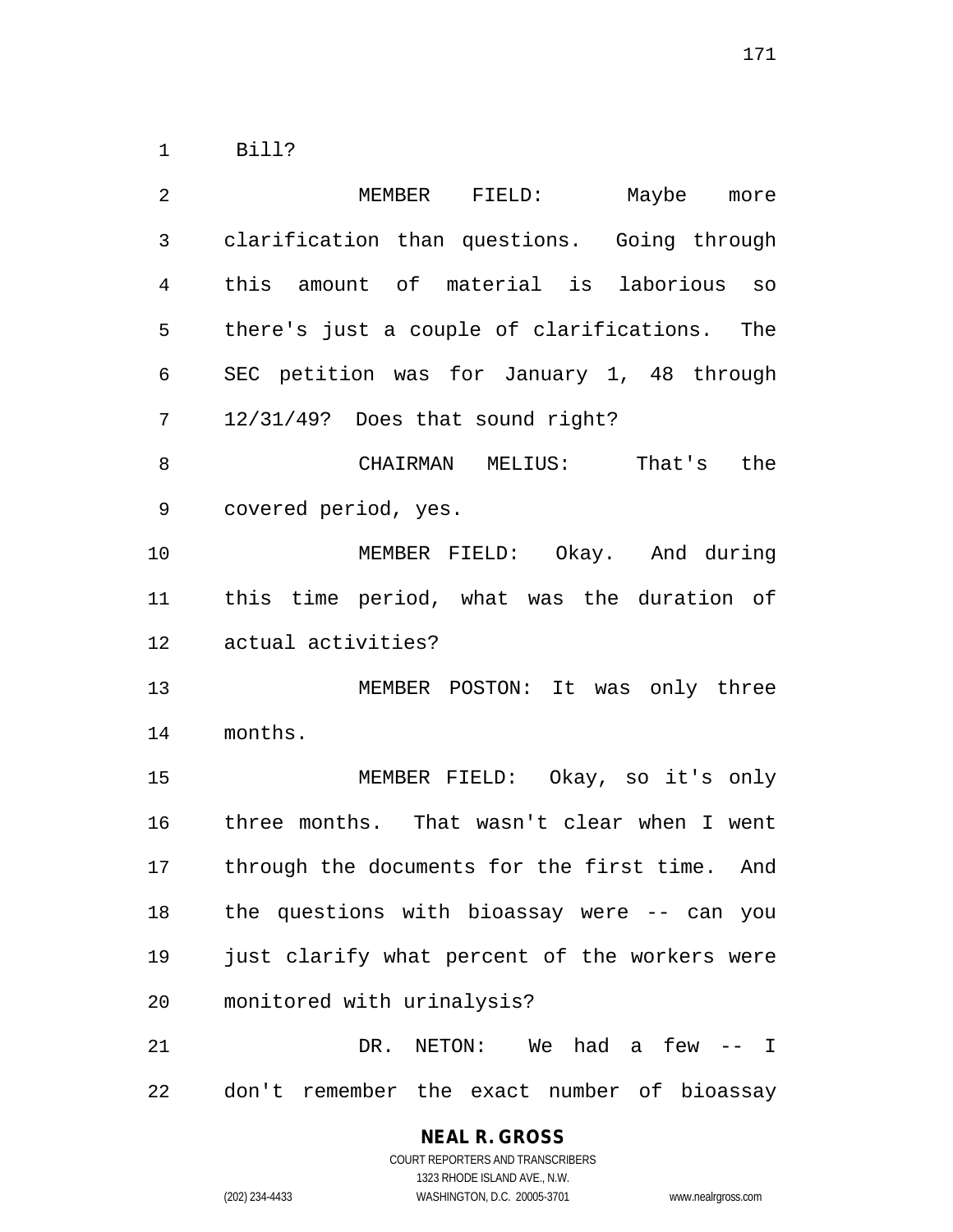samples now, but there were a number. Most of them were at or below the detection limit of, you know, traditional photofluorometric uranium analysis and so we selected the highest sample that was measured of any of the workers and applied that in a chronic bioassay model approach and assumed that all claimants had breathed that amount of air to get that level of uranium in their urine for the entire -- I don't recall now if it was partitioned with this 3-month interlude, or whether we 12 just went over the whole period, but that was the basic.

 MEMBER POSTON: My recollection is you went for the whole period.

 DR. NETON: Right, so we just assumed how much uranium could you have breathed in and been excreting continually for the entire operation that amount of uranium. MEMBER FIELD: And you assumed a constant exposure?

DR. NETON: Yes, a chronic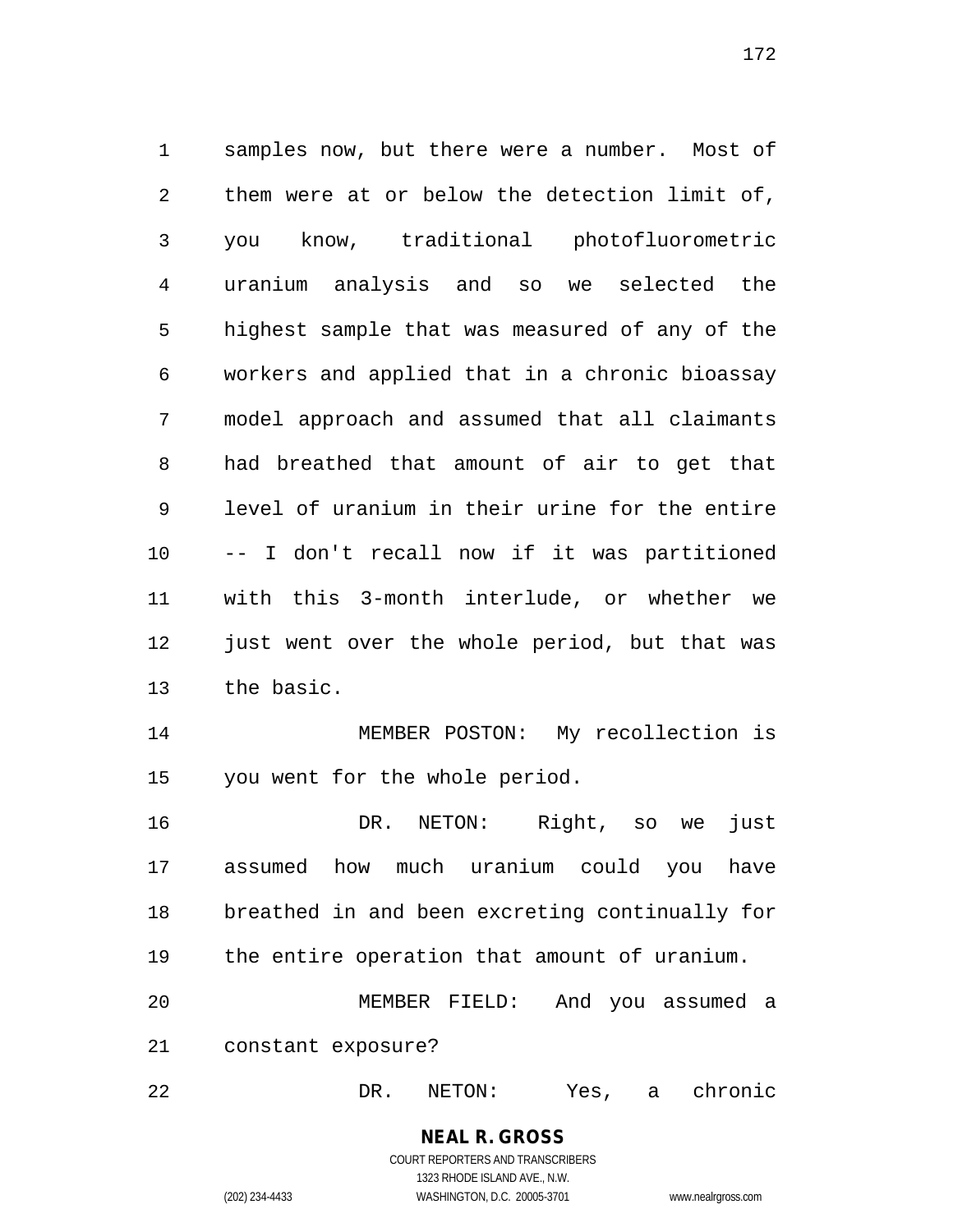exposure model that would generate that amount of urine in your -- uranium in your urine over the extended period of time. And then as usual we would pick the most favorable solubility Class for that -- for the claimant, to make sure that they got the highest PoC.

 MEMBER GRIFFON: I can help maybe clarify that a little bit. There were like 40 samples taken on two different days, mainly I think it was July 27, 48 and June 11, 48 are most of the samples. There might have been a couple other dates when samples were taken, but they were the two big sample-collection dates. Forty samples and it looks like a wide variety. They have job titles with these. There's a wide variety of jobs covered as well.

 MEMBER FIELD: So from the data that I read it looks like the documentation for external radiation is pretty good as far as badges that the workers wore, and there was some question about the bioassay but you're

## **NEAL R. GROSS**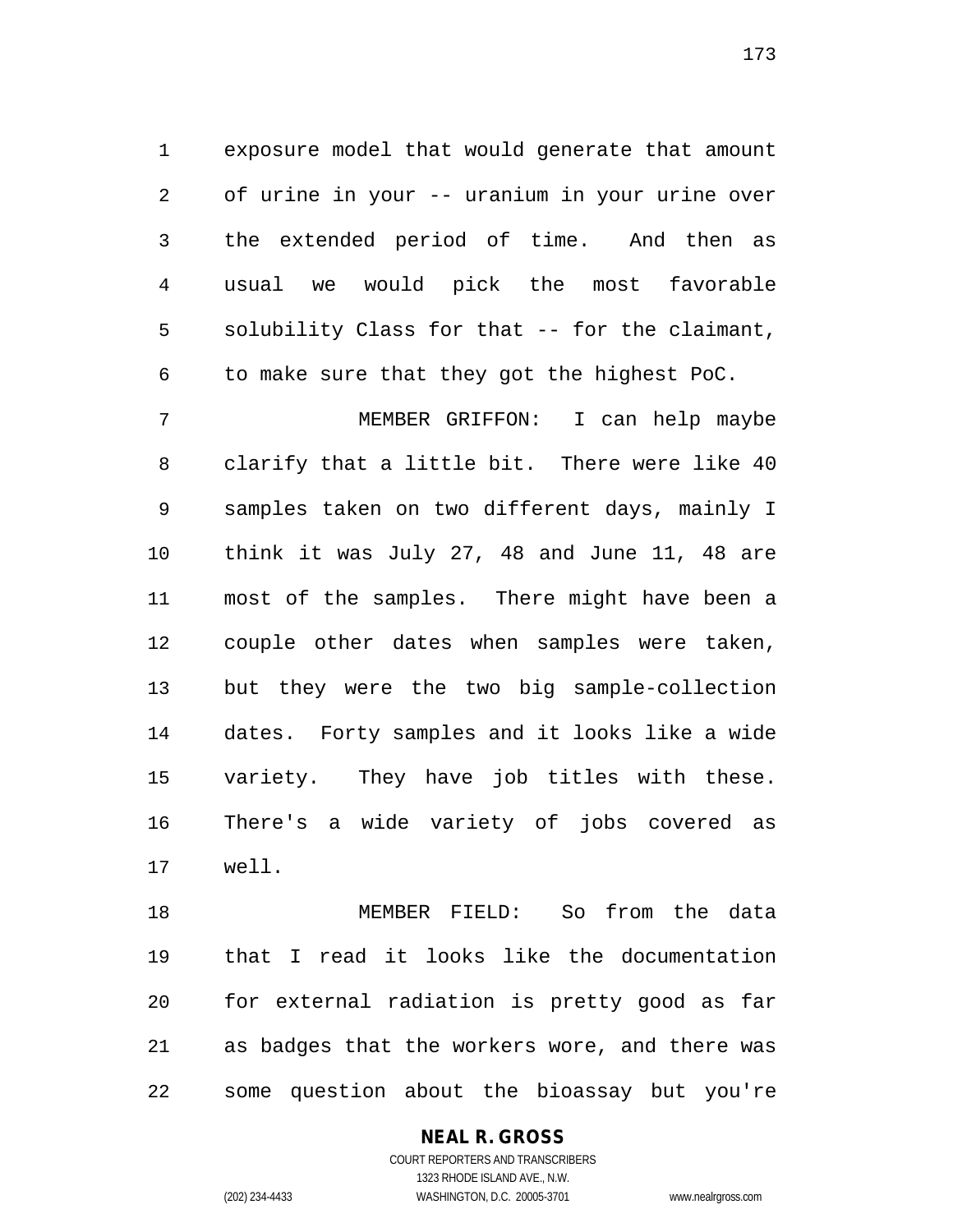taking the worst case scenario based on the one urinalysis.

 DR. NETON: I don't think the question here is the bioassay model or even covering the exposure during what happened in the covered period with the uranium rods. The issue seems to be that we maybe don't know the full source term because of this sample that was found in I think it was 1970s of enriched uranium near the loading dock, and so there's some concern in people's minds that we're not covering the whole source term. But the reality is what added this covered facility was the machining of the uranium rods for the Brookhaven reactor and that's what we reconstructed.

 MEMBER FIELD: It's kind of interesting in a way because, if your SEC petition would have been for a longer period, there would have been more questions involved. As it is it's a two-year period when there's three months of work. So the question is, if

# **NEAL R. GROSS**

COURT REPORTERS AND TRANSCRIBERS 1323 RHODE ISLAND AVE., N.W. (202) 234-4433 WASHINGTON, D.C. 20005-3701 www.nealrgross.com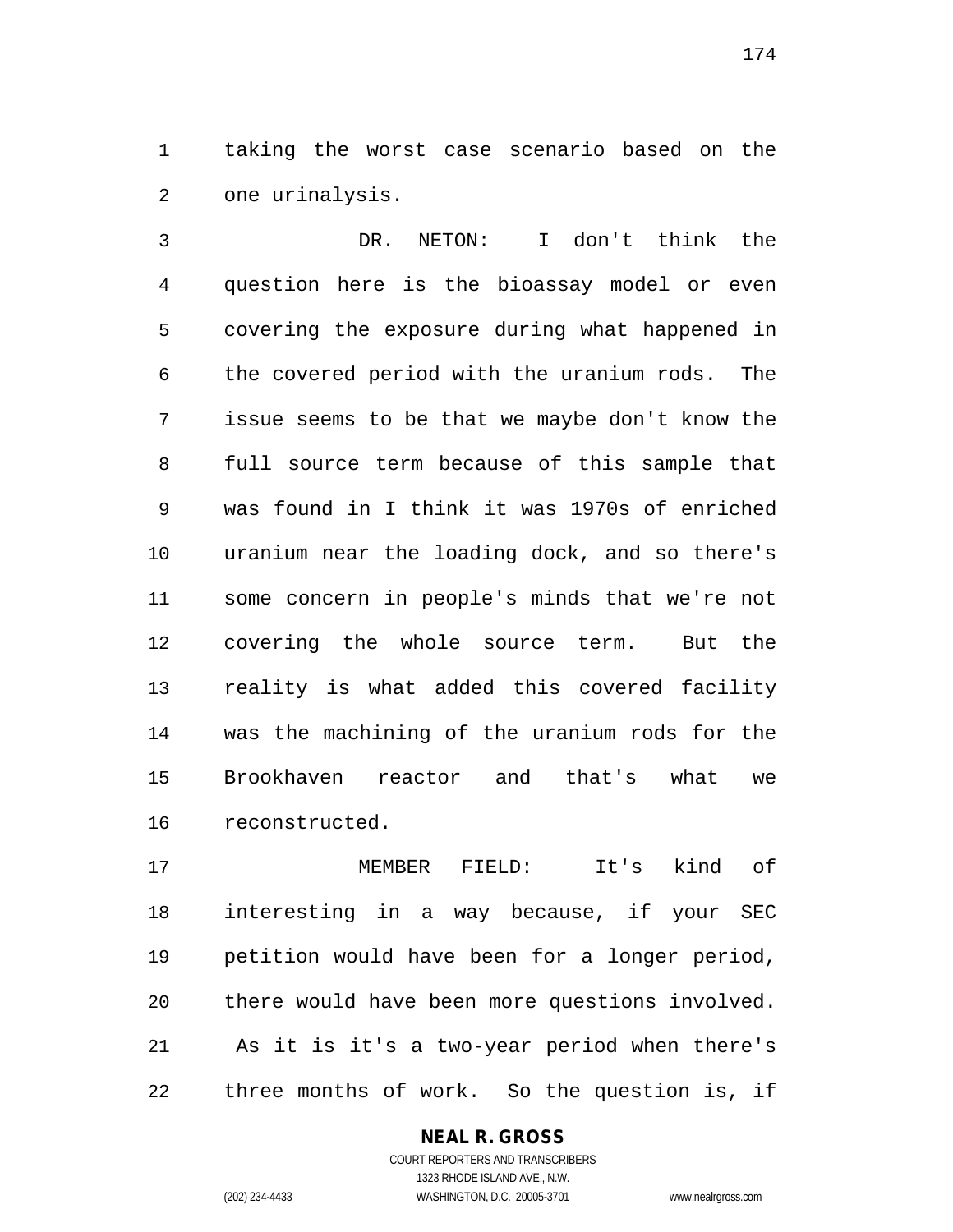your SEC petition was for a later date then there's even more question about the possibility --

 MEMBER GRIFFON: What's the defined period?

 MEMBER FIELD: What's the defined period?

 DR. NETON: Well, I think the question is could that enriched uranium have been there during the covered period and we're not covering it? Was there some other operation going on during that period, and we 13 have no information to suggest that.

 MEMBER FIELD: And from what I hear it's not that you just don't have the information, but the information you have does not point that there was an activity.

18 DR. NETON: Oh absolutely, yes. I mean, this Ferguson report that's a fairly well defined document, a fairly well developed document that Dr. Poston mentioned, explained in extreme detail the nature of the materials,

**NEAL R. GROSS**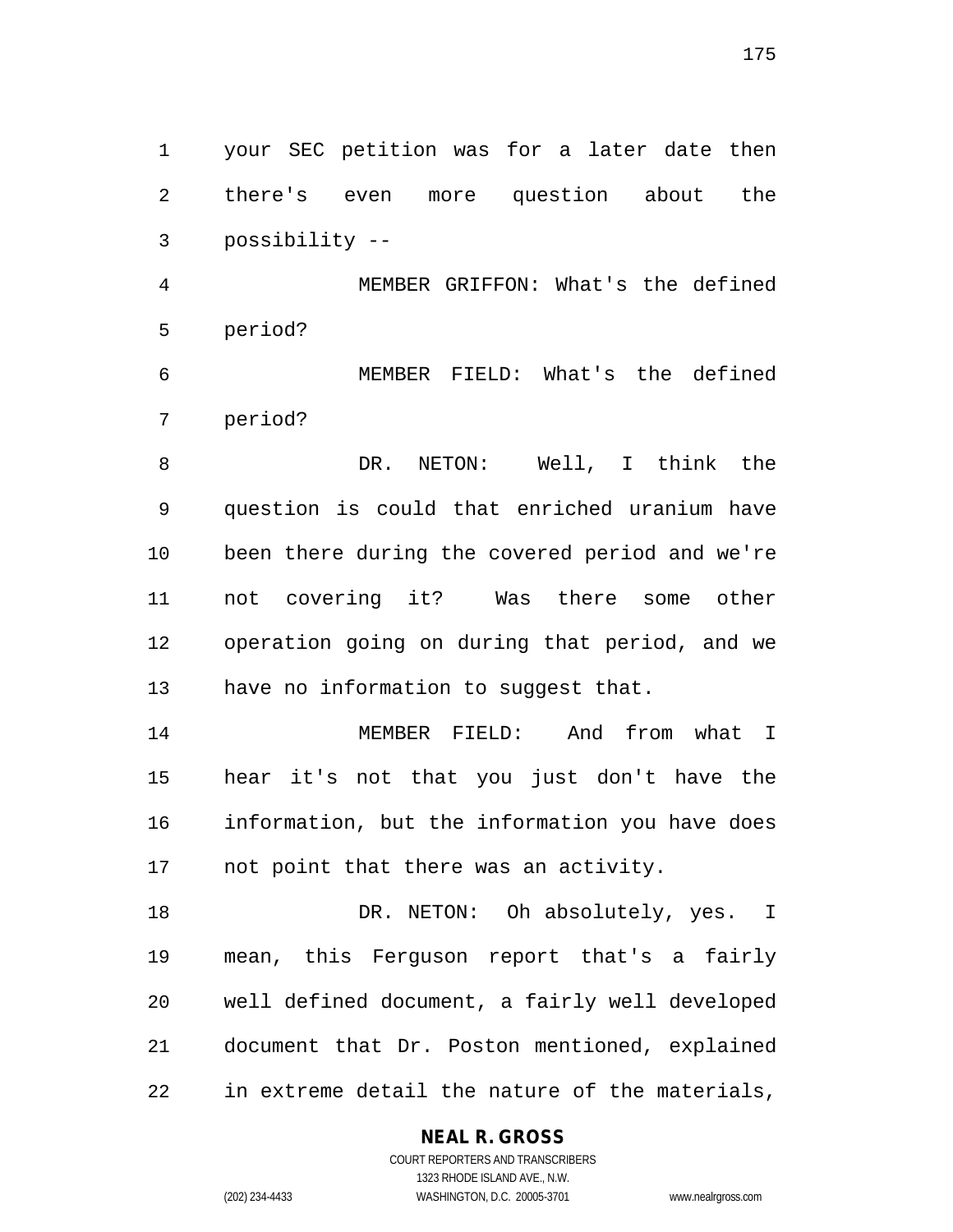and we have no doubt in our mind that every rod -- in fact, they stamped these rods when they came through they were natural uranium. There would be no reason to run enriched uranium through the Brookhaven reactor.

 MEMBER GRIFFON: And I guess I would agree that that process is pretty well defined and the exposures from that process are pretty well defined. I would point to another document on the O: drive and I was looking for the reference ID number, but I can't place it. I will find it for other Board Members. But it mentions -- I think this is a DOE -- when they initially define the site and the time frame for the site they do their own research, and I think it's a compilation of what they found originally. And it says that, where is it -- very little information has been found that describes the specific operations involving radioactive material conducted at this facility. The memo mentions three operations, production of

## **NEAL R. GROSS**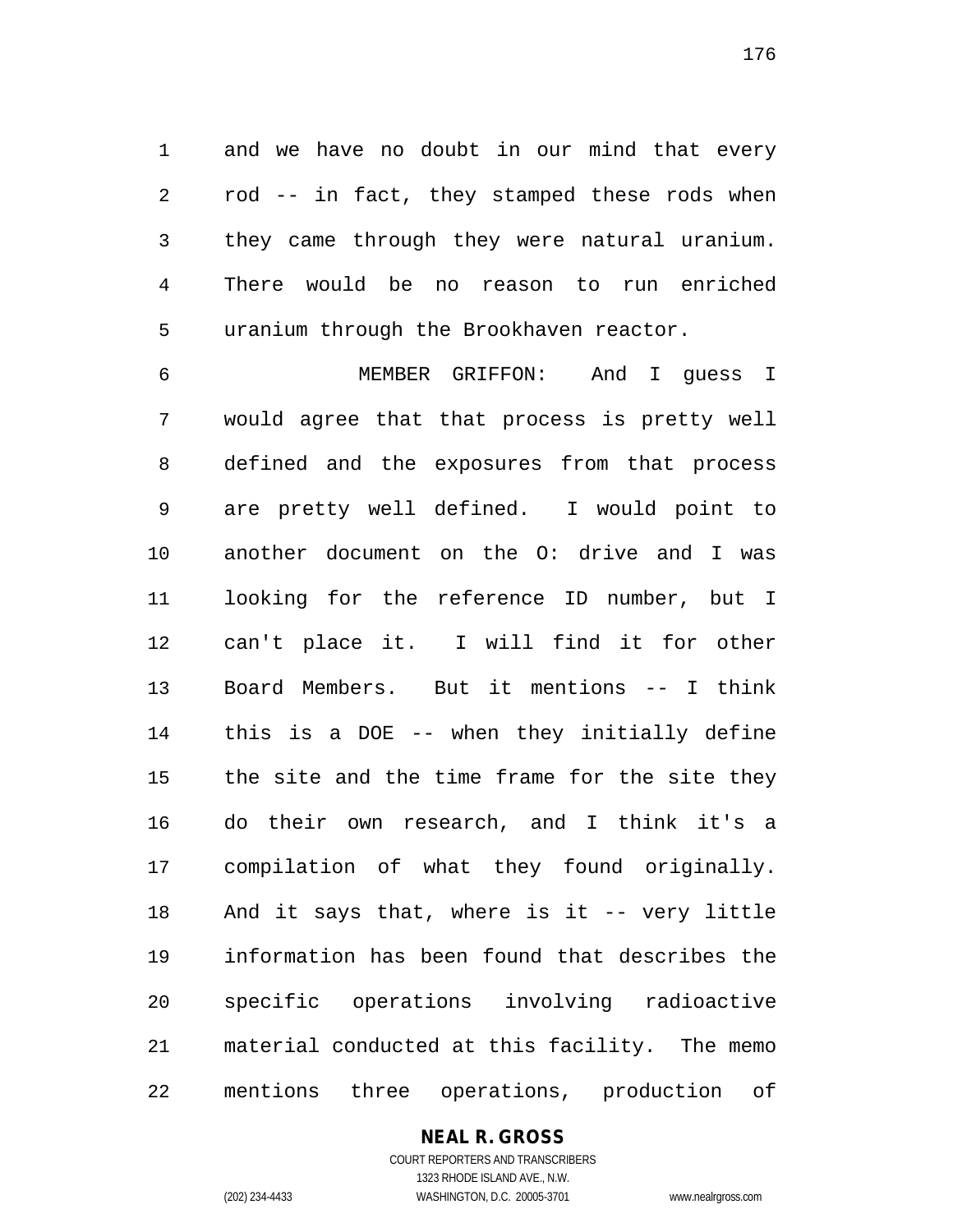valves and manifolds for Y-12 which we've talked about a little bit, machining of uranium rods which is the Brookhaven process and uranium rolling which we haven't heard anything about. So my contention for the last several meetings has been that just because we have this one pesky piece of information we have to have some rationale for what caused it to be there in 1970. If we don't know -- and this reinforces my statement that I don't think we know enough about the process history. We know a lot about the rod process, the Brookhaven operation under H.K. Ferguson, but I'm not sure we know the other pieces of what could have went on there. And I'm not sure that it would have even been during that time period, but I can't say it wasn't, so.

 DR. NETON: That was going to be my point, Mark. I mean, I think we have a very good characterization of the radiological operations that occurred during the petition time period. We have no indication that there

#### **NEAL R. GROSS**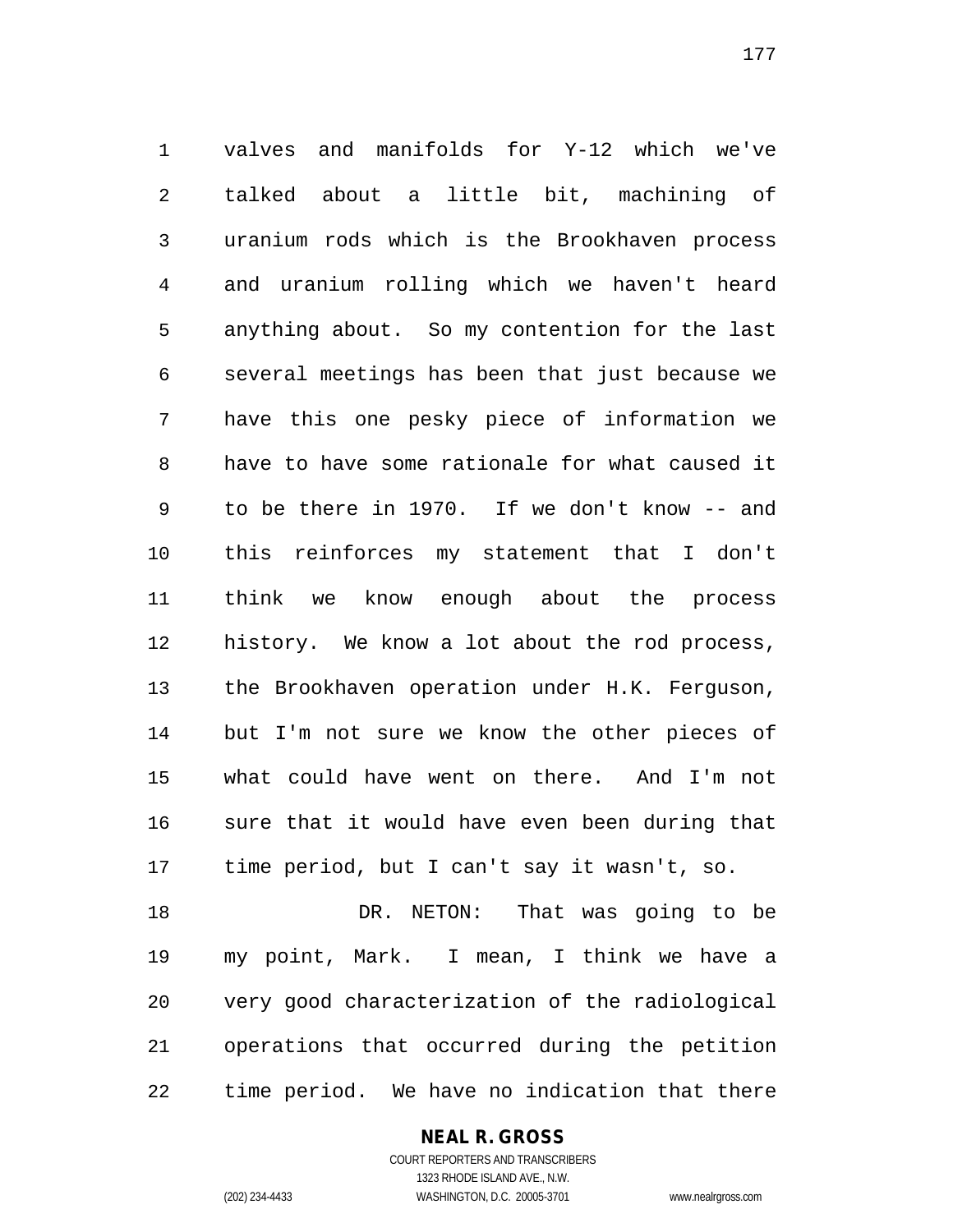was any other radiological operations going on at that time and that's what we've covered. MEMBER GRIFFON: Well, except for this one pesky piece of information. DR. NETON: No, but I mean what

 I'm saying is the Ferguson report details all the radiological controls that were put in place at the facility in Building 23 to accommodate the rolling of the rods. There's nothing else that we've found during that period, that two- year period that says that uranium rods were being rolled at the same time. I mean, so it could -- may have happened, but in my opinion it wouldn't have been during that covered period that the petitioner requested.

 MEMBER GRIFFON: I mean, this is DOE's research to define the time period for the site, you know, in this document that I have, and I've got to get the reference ID, but I mean they state these other -- they were looking at these other operations, so --

# **NEAL R. GROSS**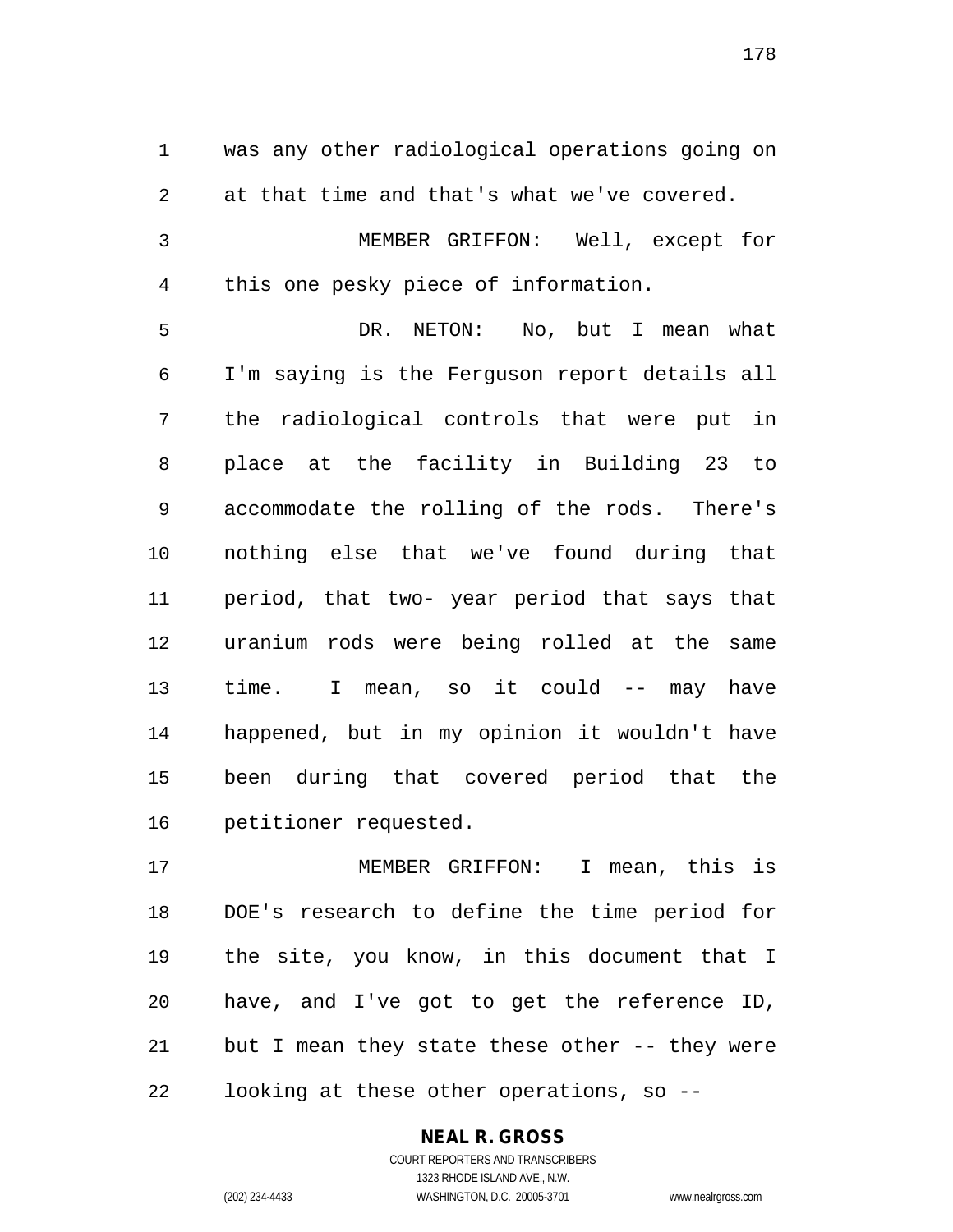1 DR. NETON: I understand. MEMBER GRIFFON: -- just because you didn't find follow-up reports doesn't allow me to say okay, forget about it and forget about this other piece of data too, you know? That's all I'm saying. CHAIRMAN MELIUS: Henry or Dick, do you have questions? MEMBER LEMEN: I would just like one clarification from what Bill said as to what the exact Class Definition is. Is it what it says in here, January 1, 48 through December 31, 49, and then January 1, 91 through December 31, 1993? CHAIRMAN MELIUS: Yes. Those are the covered periods. They're not really a Class Definition because NIOSH when they did their evaluation basically said their evaluation was to turn down the petition. That group should not be added to the SEC Class. So there is no Class Definition. It's a covered period.

#### **NEAL R. GROSS**

COURT REPORTERS AND TRANSCRIBERS 1323 RHODE ISLAND AVE., N.W. (202) 234-4433 WASHINGTON, D.C. 20005-3701 www.nealrgross.com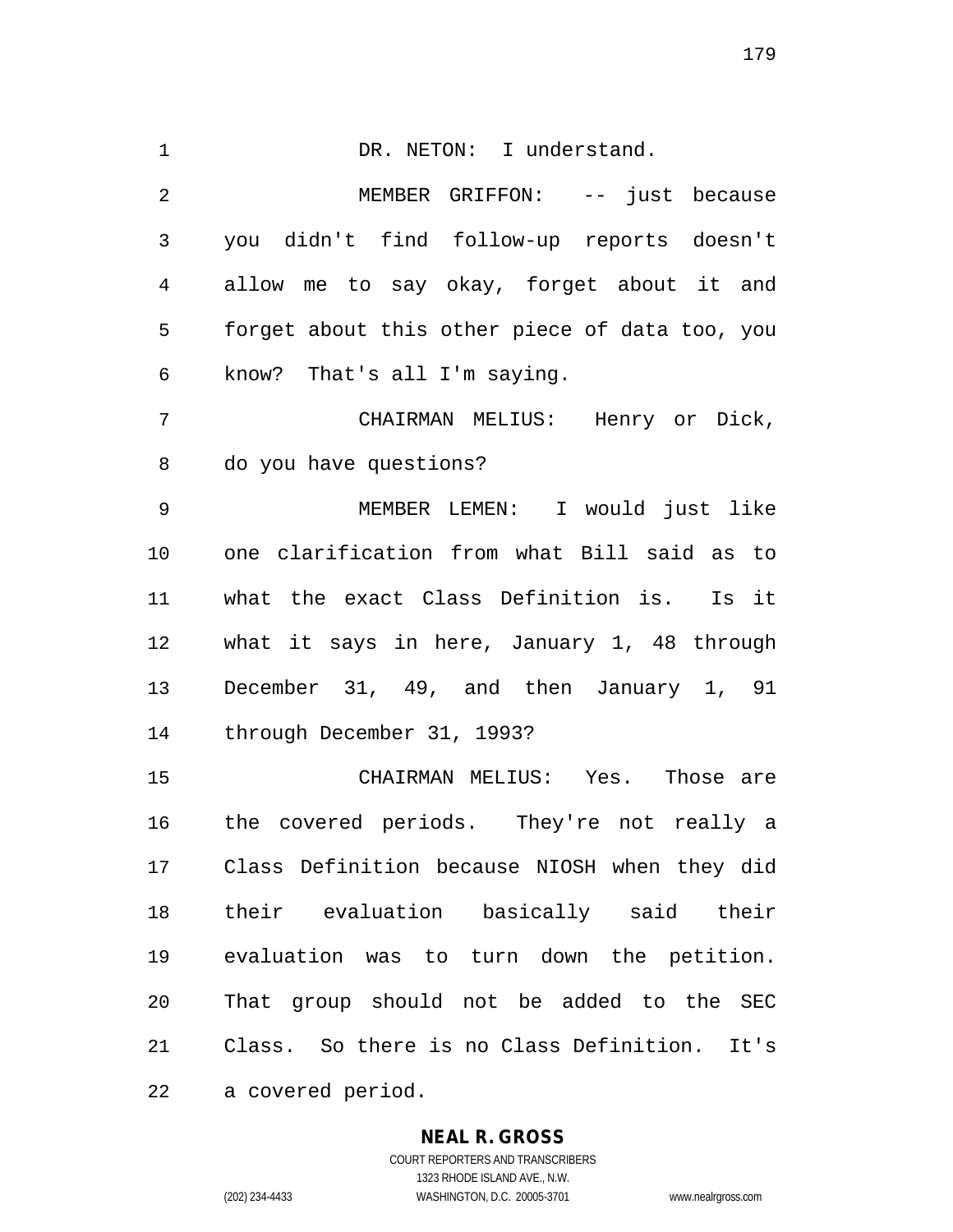MEMBER GRIFFON: I don't think 91 through 93 was necessarily residual, it was a cleanup period wasn't it? It was -- CHAIRMAN MELIUS: Yes. MEMBER LEMEN: So the proposal as it is now is to reject it? CHAIRMAN MELIUS: That was the recommendation from the Work Group. There is no -- that was the proposal, but there's no motion active. MEMBER LEMEN: But that's what NIOSH's recommendation was? CHAIRMAN MELIUS: Correct. MEMBER LEMEN: Okay. That's all my questions. CHAIRMAN MELIUS: Henry? MEMBER POSTON: It is the Work Group's recommendation it be accepted? CHAIRMAN MELIUS: Yes. MEMBER ANDERSON: Is there -- I mean, the pesky sample now that I've got it at the right facility, is there any indication in

## **NEAL R. GROSS**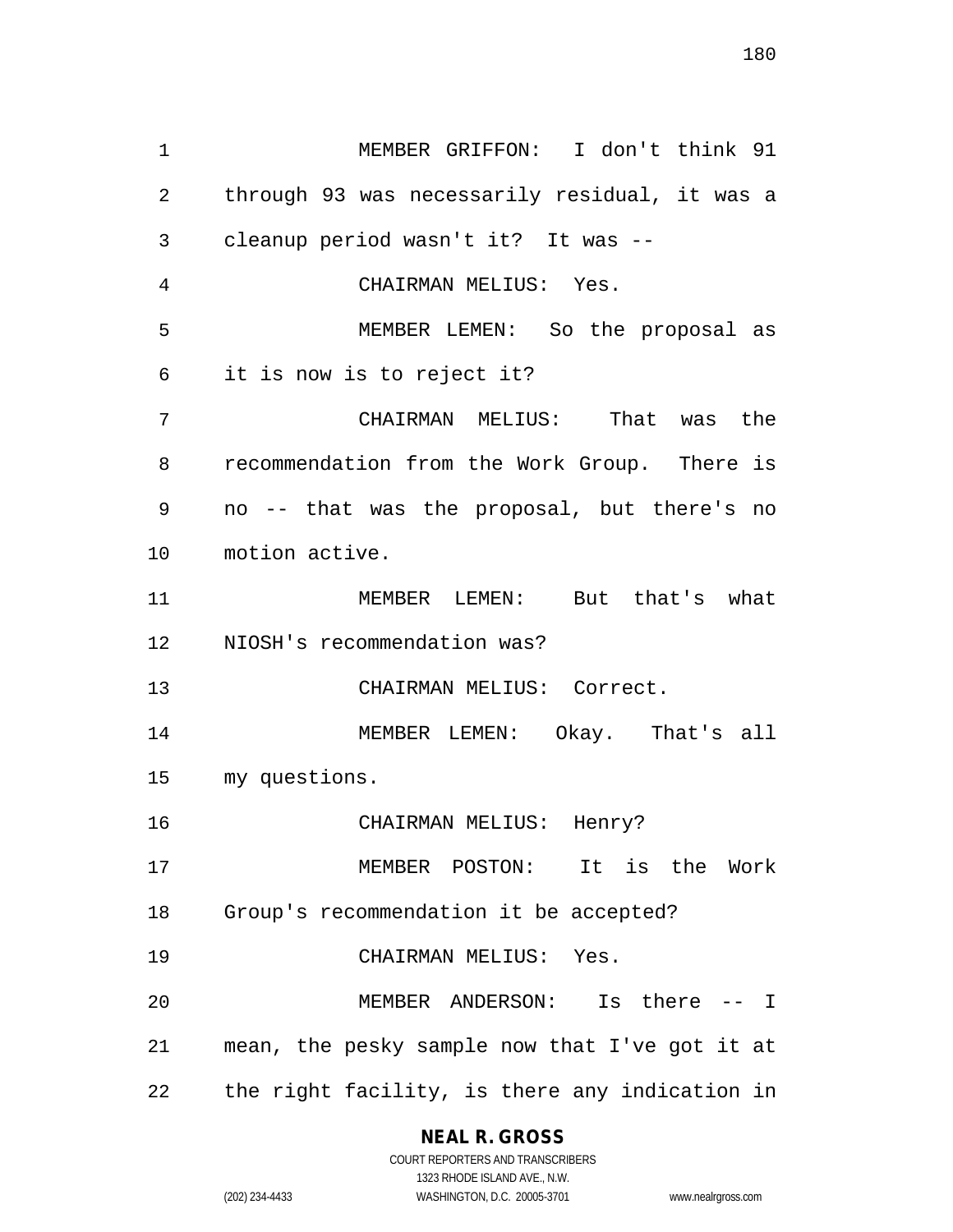the later period that enriched uranium would have been there? So that, you know, you don't -- I mean, the issue of well, do we attribute it to the early years or later years. If there's some indication that some enriched uranium moved through there in some other way then that would help explain, but if through the whole period there's no indication that there was any enriched uranium materials going through there then we're sort of left with, you know, a big question.

 DR. NETON: That's right. We've spent considerable effort trying to identify where this uranium sample could have -- enriched uranium sample could have come from and we uncovered nothing.

 MEMBER ANDERSON: My next question 

 CHAIRMAN MELIUS: Can I just clarify? But NIOSH did refuse to go pursue that any further with the Department of Defense. That's on the transcript from a

> **NEAL R. GROSS** COURT REPORTERS AND TRANSCRIBERS 1323 RHODE ISLAND AVE., N.W.

(202) 234-4433 WASHINGTON, D.C. 20005-3701 www.nealrgross.com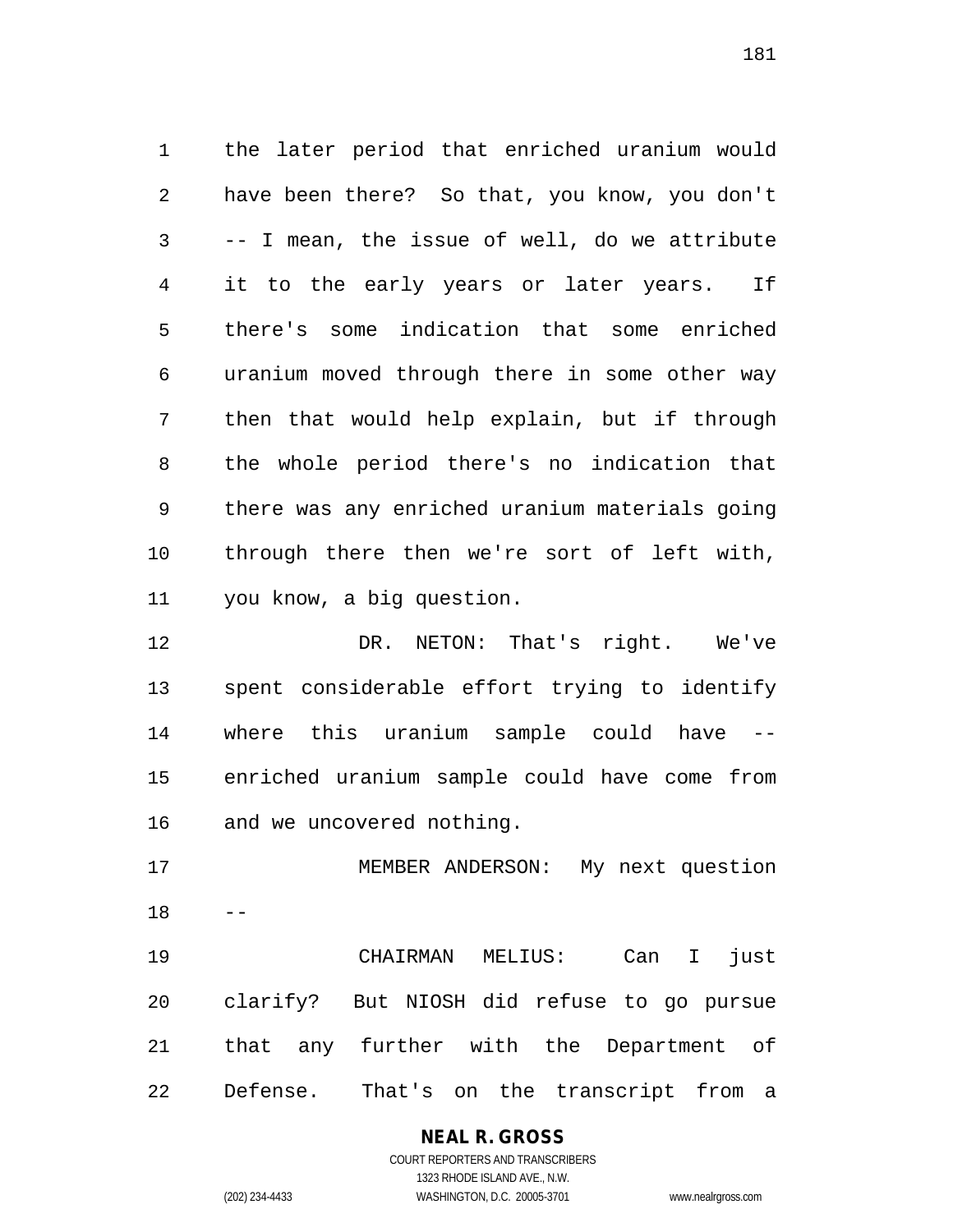statement from Larry Elliott. Doing a manual search, he said he would not do it. That was a judgment he made.

 MEMBER ANDERSON: Then my other question is we've now got ten years of experience going into the data from, you know, lots and lots of facilities. Have you ever come across an unexplained sample like this before?

 DR. NETON: That's a tough question.

12 MEMBER ANDERSON: I know.

 DR. NETON: I don't know, off the top of my head, anything. I would say that we have -- Mark brought up the issue of rolling operations. We have a very good track record of where the rolling operations occurred. This all started with Bethlehem Steel and we know -- we have very good compilation of multiple reports that indicate where these rolling operations occurred. We have no indication that it ever occurred at Chapman

# **NEAL R. GROSS**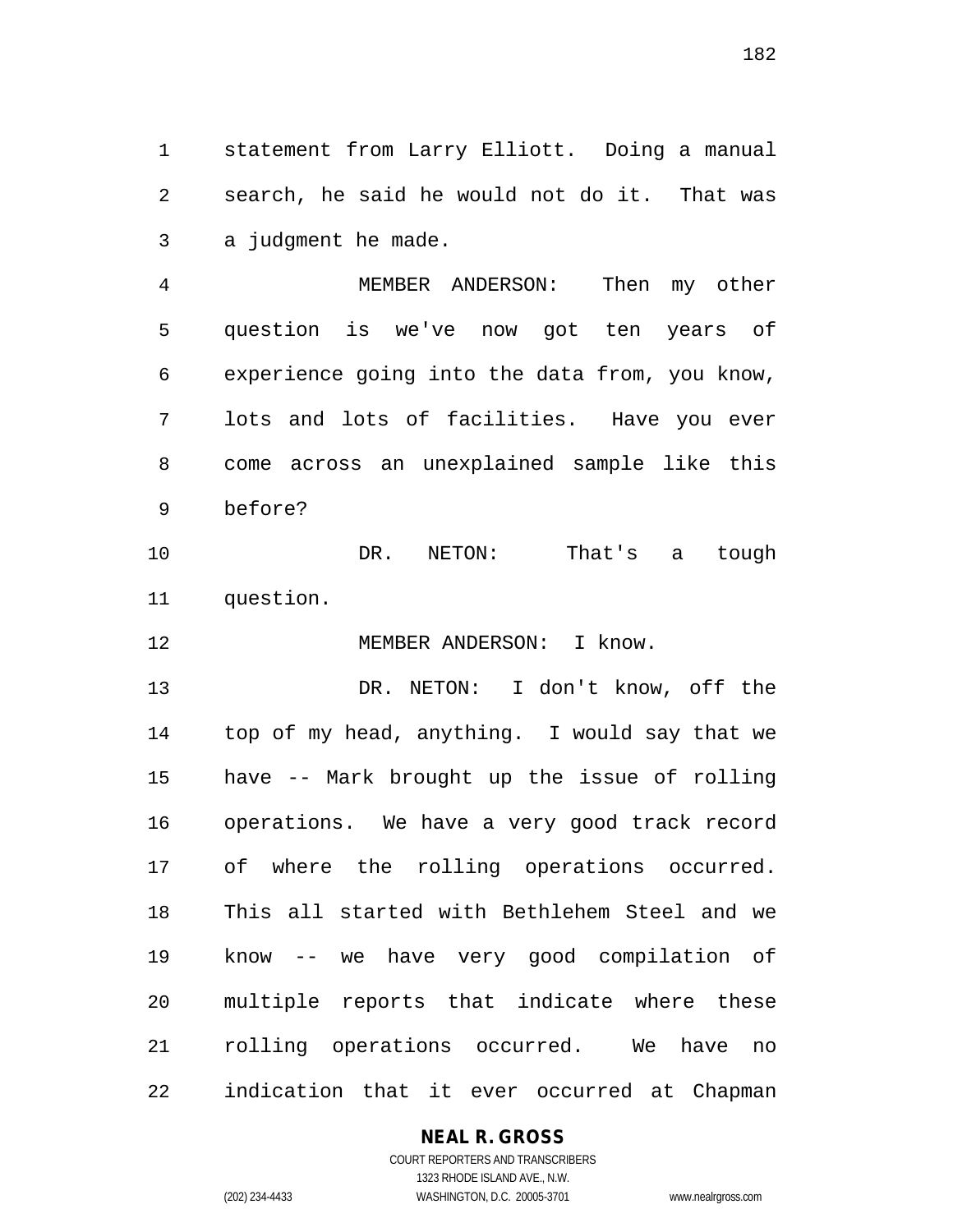Valve. So that would have been the only other piece. I mean, the valves, Dr. Melius is correct, we didn't continue and finalize our search on the valves from the Navy because of the volume of work required.

 MEMBER GRIFFON: I will say, when I was preparing for this meeting, that the mention of rolling in here surprised me.

 DR. NETON: We could provide you numerous documents on the history of the rolling activities in the AEC operations because they're fairly well documented. We've uncovered a lot of information on that.

 CHAIRMAN MELIUS: Dr. Roessler, yes.

 MEMBER ROESSLER: You're referring to this pesky sample as being enriched uranium, and as I remember going back there was this sample that somebody took and I can't remember how he analyzed it or evaluated it, but said it was consistent perhaps with enriched uranium. But I think we had some

# **NEAL R. GROSS**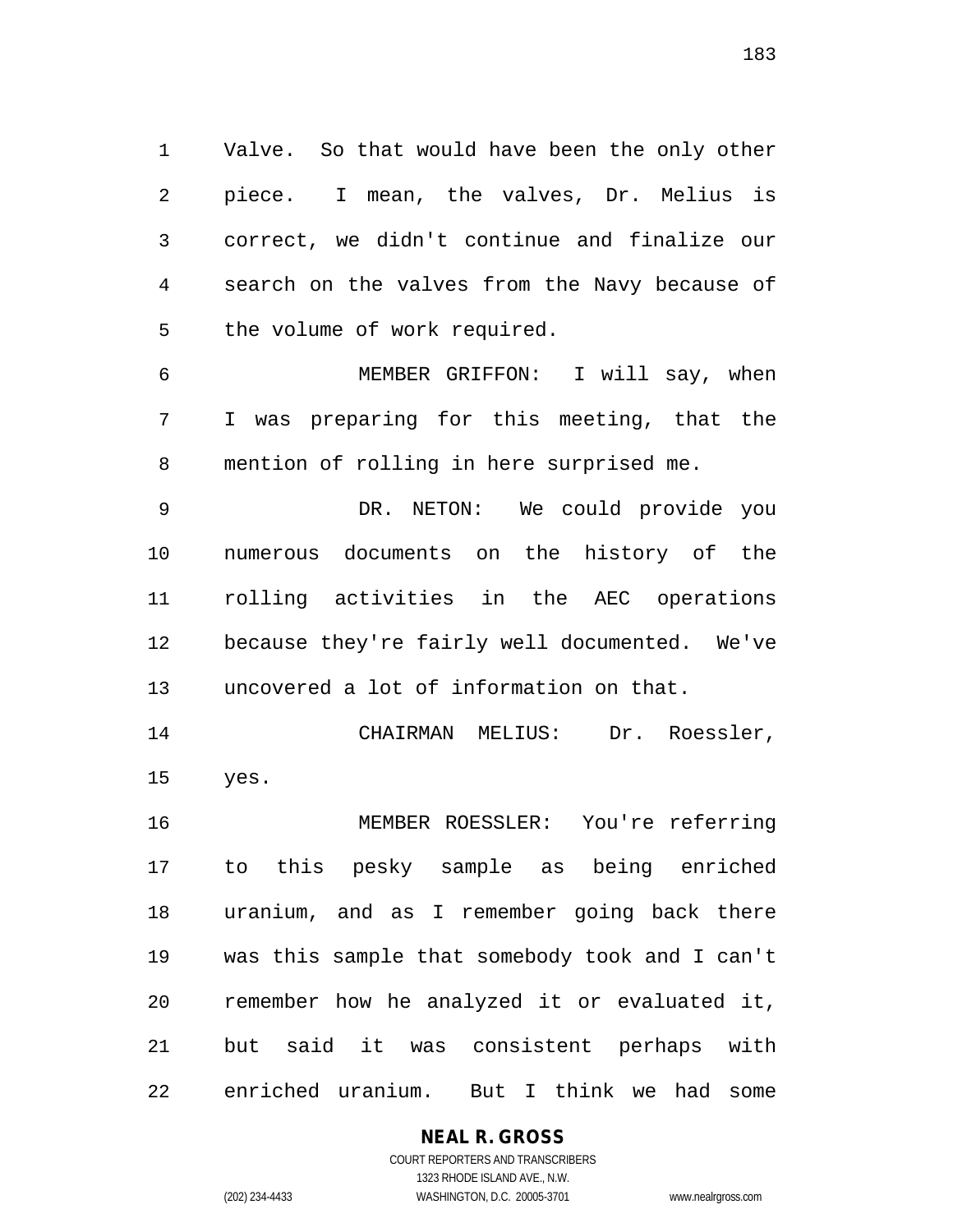discussions, and I don't remember if this was a spectral analysis or you know, that the energy region that was showing could have been something else and I think we ought to go back to that. Am I remembering incorrectly?

 CHAIRMAN MELIUS: No, you're remembering correctly, Dr. Roessler. We spent some time trying to determine whether it was truly an enriched uranium sample and the fact is we hired the team leader of the project to go back and confer with his folks down at Oak Ridge to try to recollect how that sample was analyzed and no one could remember. It could have been isotopic analysis, it could have been gamma spec, we don't know.

 MEMBER GRIFFON: Jim, that's not quite the way I remember reading. I read over that interview. He said likely mass spec or alpha spec.

 DR. NETON: Did he say likely? Okay.

MEMBER GRIFFON: Yes. So I --

#### **NEAL R. GROSS** COURT REPORTERS AND TRANSCRIBERS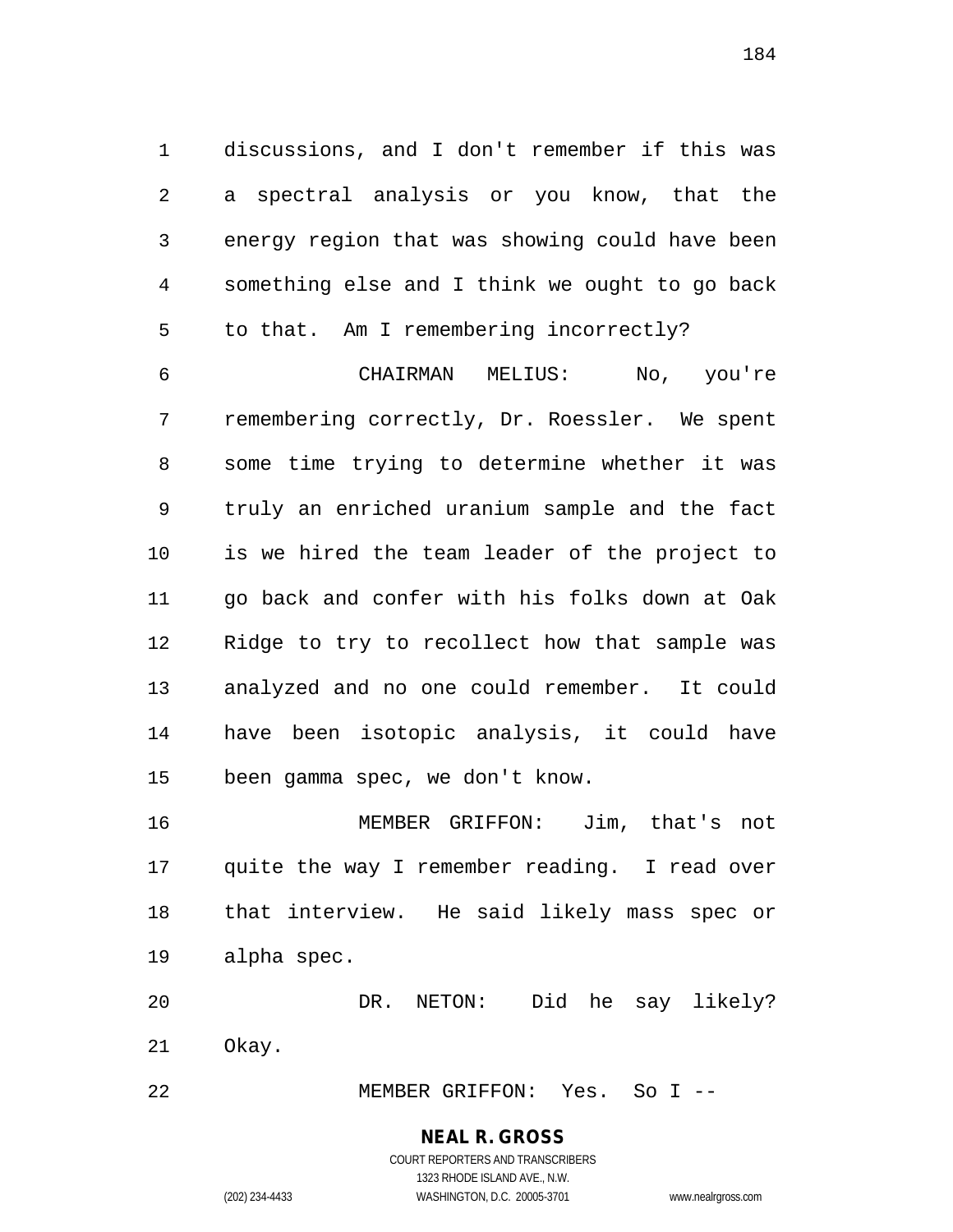1 DR. NETON: I was going to --2 MEMBER GRIFFON: -- look at Foley's interview. It's interesting to read that.

 DR. NETON: I was going to follow up saying that was their eventual opinion, that it was likely to be enriched, but I misremembered that other piece. Thanks for correcting me.

 MEMBER MUNN: But still, nobody knows. So we're spending all this time debating about whether or not this possible enriched piece of material which may or may not have been in the facility or near the facility at the time that we have concerns has any bearing at all on any claimants' current process before us. It seems to beg the question how much impact such a thing could have had in any case during this three-month period.

 CHAIRMAN MELIUS: I will go back to my question we have on Blockson which is

# **NEAL R. GROSS**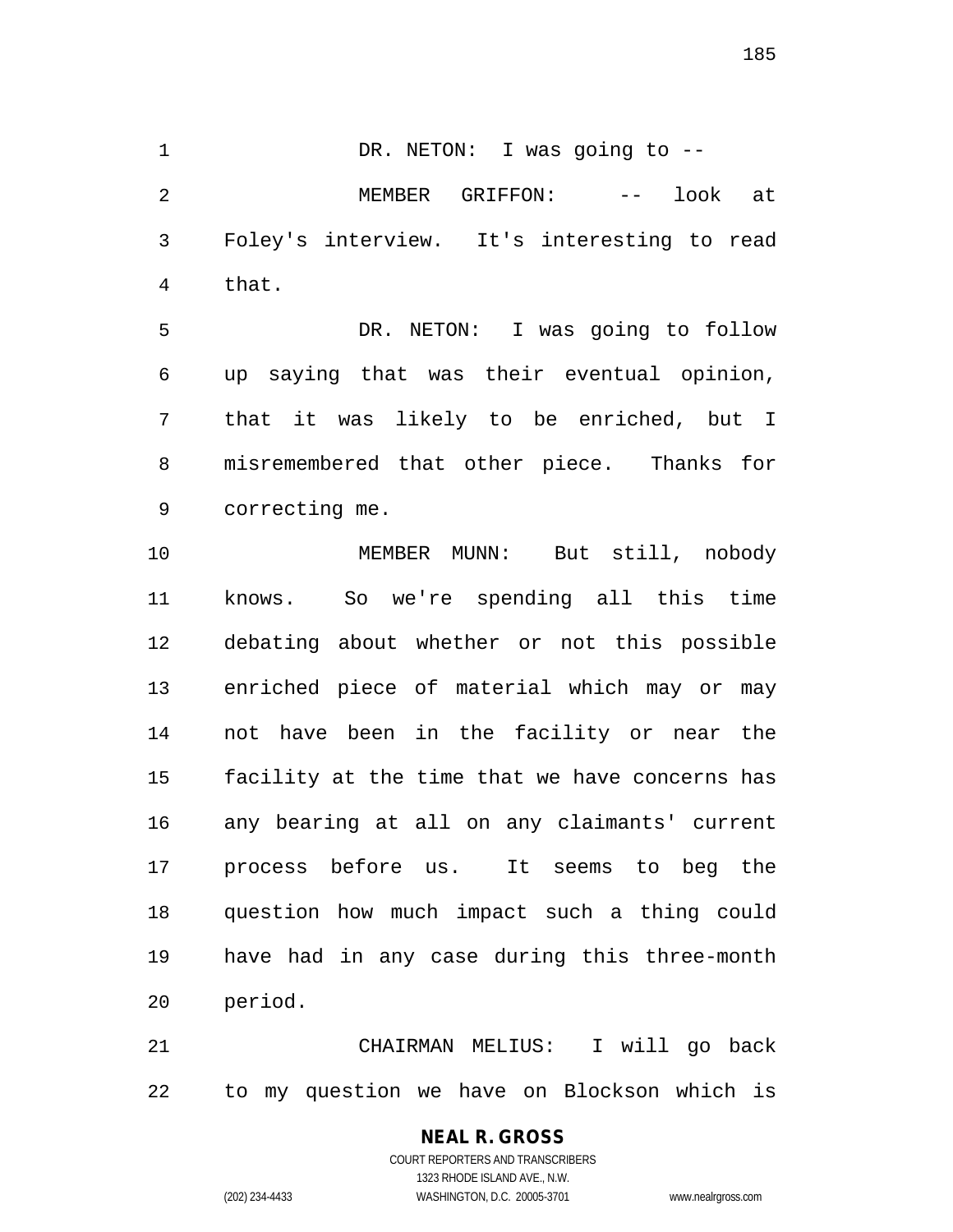since this was -- this session was designed, the information provided was for the new members to get up to speed and understand what's been a longstanding and difficult situation for the Board, are you comfortable taking some steps if there were a motion, or would you prefer to have more time to read the information and give input maybe in the context of what you've heard today and to gather more of that. Henry, I'll start with you. MEMBER ANDERSON: I don't know what more we would get.

14 CHAIRMAN MELIUS: Okay.

 MEMBER ANDERSON: I'm not sure that it's resolved the issues, but I'm not sure what I would ask for if I would say this is what I need. I shuffled through it the best I could, so.

 CHAIRMAN MELIUS: Okay. Dick? MEMBER LEMEN: I'm ready to hear

the motion.

**NEAL R. GROSS**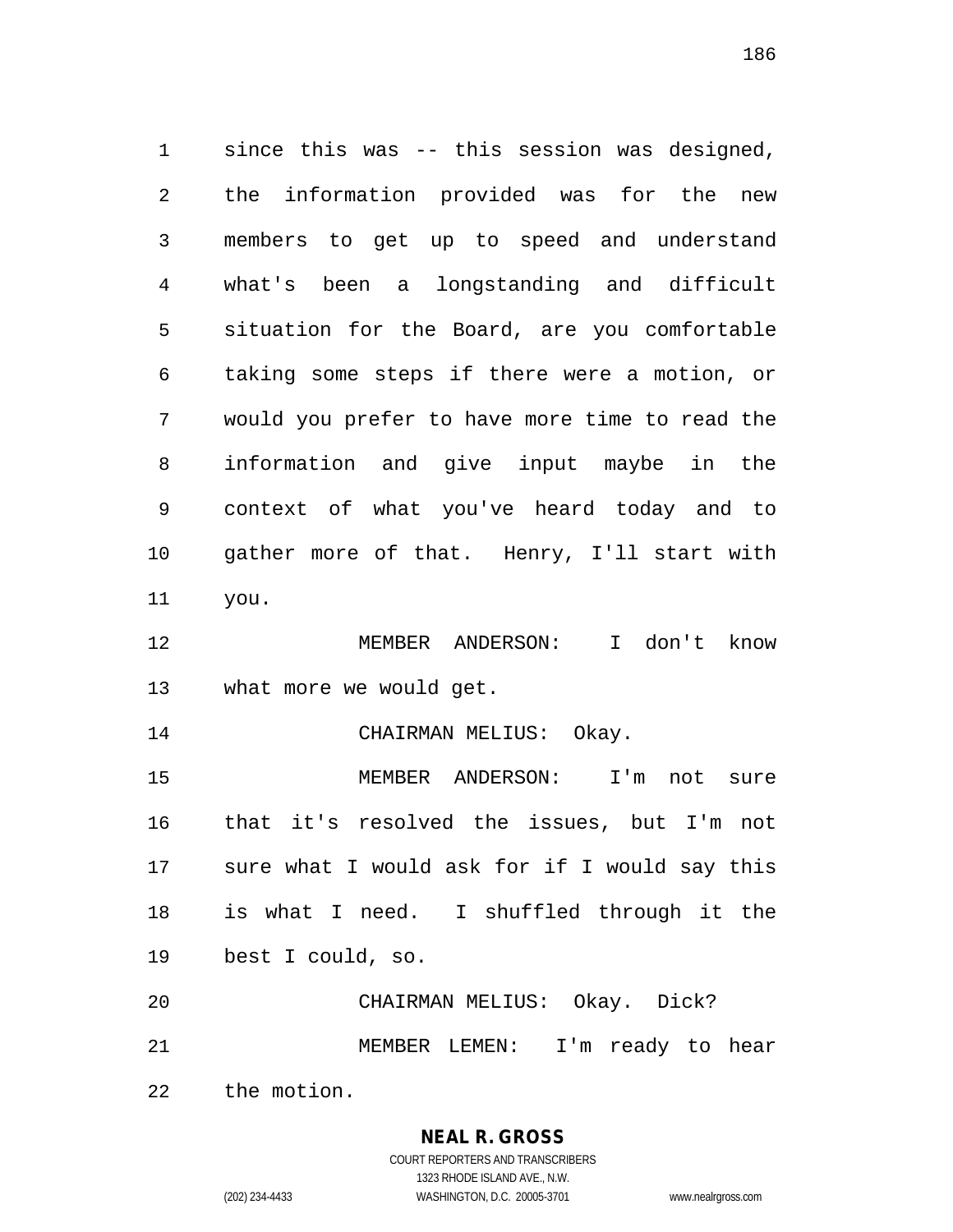CHAIRMAN MELIUS: Okay. Bill? MEMBER FIELD: It would be nice to get more information, but it sounds like we're not going to get that so I guess I'm ready, given the information we have. CHAIRMAN MELIUS: David? David, can you - do you need more information or are you prepared? MEMBER RICHARDSON: What are you offering? (Laughter.) CHAIRMAN MELIUS: I don't know. I guess it would be more time to become familiar with the CD that you were sent that had all this information on it. MEMBER RICHARDSON: Again, I wouldn't be opposed to that. If everybody else is ready to move ahead I could do that, but you know, I don't think I have this entirely digested, no. CHAIRMAN MELIUS: Okay. In that

case I think that we will postpone until the

**NEAL R. GROSS** COURT REPORTERS AND TRANSCRIBERS

1323 RHODE ISLAND AVE., N.W.

(202) 234-4433 WASHINGTON, D.C. 20005-3701 www.nealrgross.com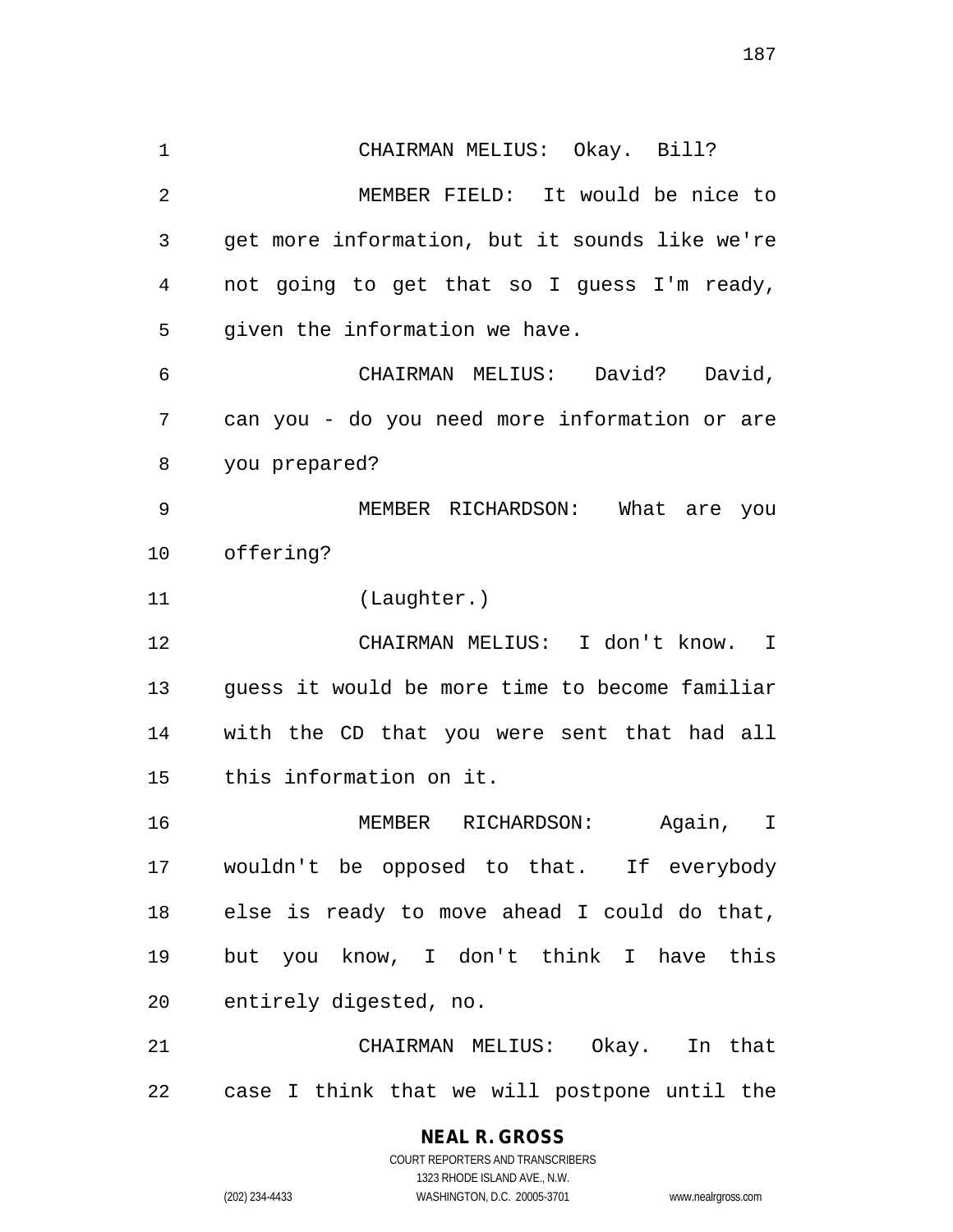next meeting and we'll put this on the agenda again. Because I think it's only fair to the new members to do that. If there's specific information. Actually, what I was thinking for both Blockson and Chapman we will put our Board call on the 31st. We will put both of them on just as an informational discussion in case there are questions that come up in the meantime so that when we get to the May meeting that we'll -- everyone will have the information that they're seeking. So if there's further information you get, let us know in the meanwhile and so forth.

 MEMBER FIELD: Can I just ask so that we -- so we know what we're thinking about during this period. Would it be possible -- I don't know the procedures, how they're usually run by the Board, but would it be possible to hear the motion so we can consider what's being considered?

 MEMBER BEACH: I have a question. Would it be helpful to maybe give them the

# **NEAL R. GROSS**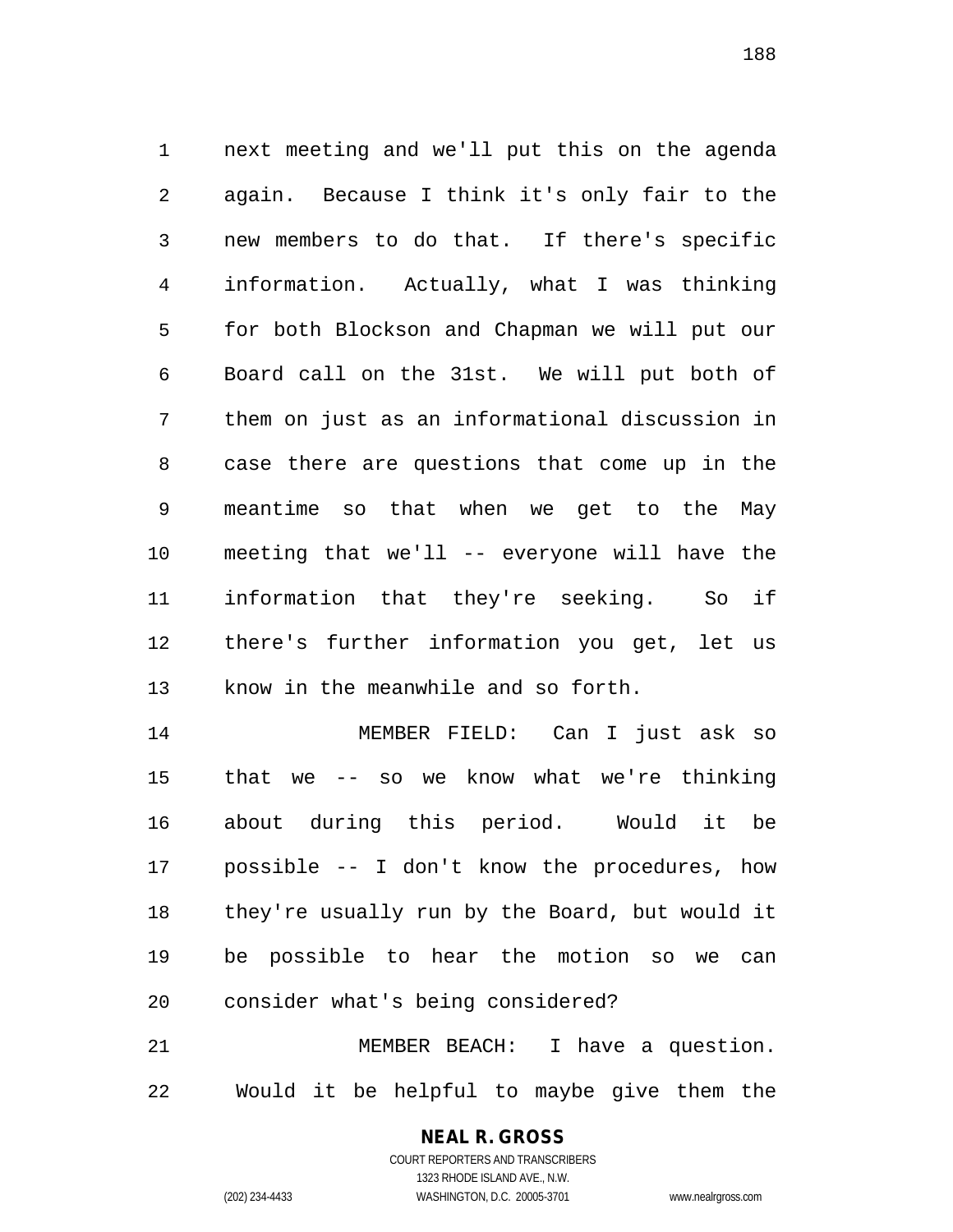dates of some of the transcripts that they could review those as well?

 MEMBER LEMEN: We've got the transcripts.

 CHAIRMAN MELIUS: It might be -- the Board does not. I believe that only the new members received those CDs, is that -- and the same on Blockson. It actually might be helpful for those of us on the Board to review those also.

 MEMBER GRIFFON: All the transcripts are on the website.

 MEMBER MUNN: Well, yes. We're big kids, they're on the website, we know where to find them.

 MEMBER POSTON: Can't we answer the question? Bill, the motion from the Work Group was to accept NIOSH's recommendation that the SEC be denied.

 MEMBER ZIEMER: I believe that it was not specifically to deny an SEC so much as it -- if I could just clarify the wording. I

# **NEAL R. GROSS**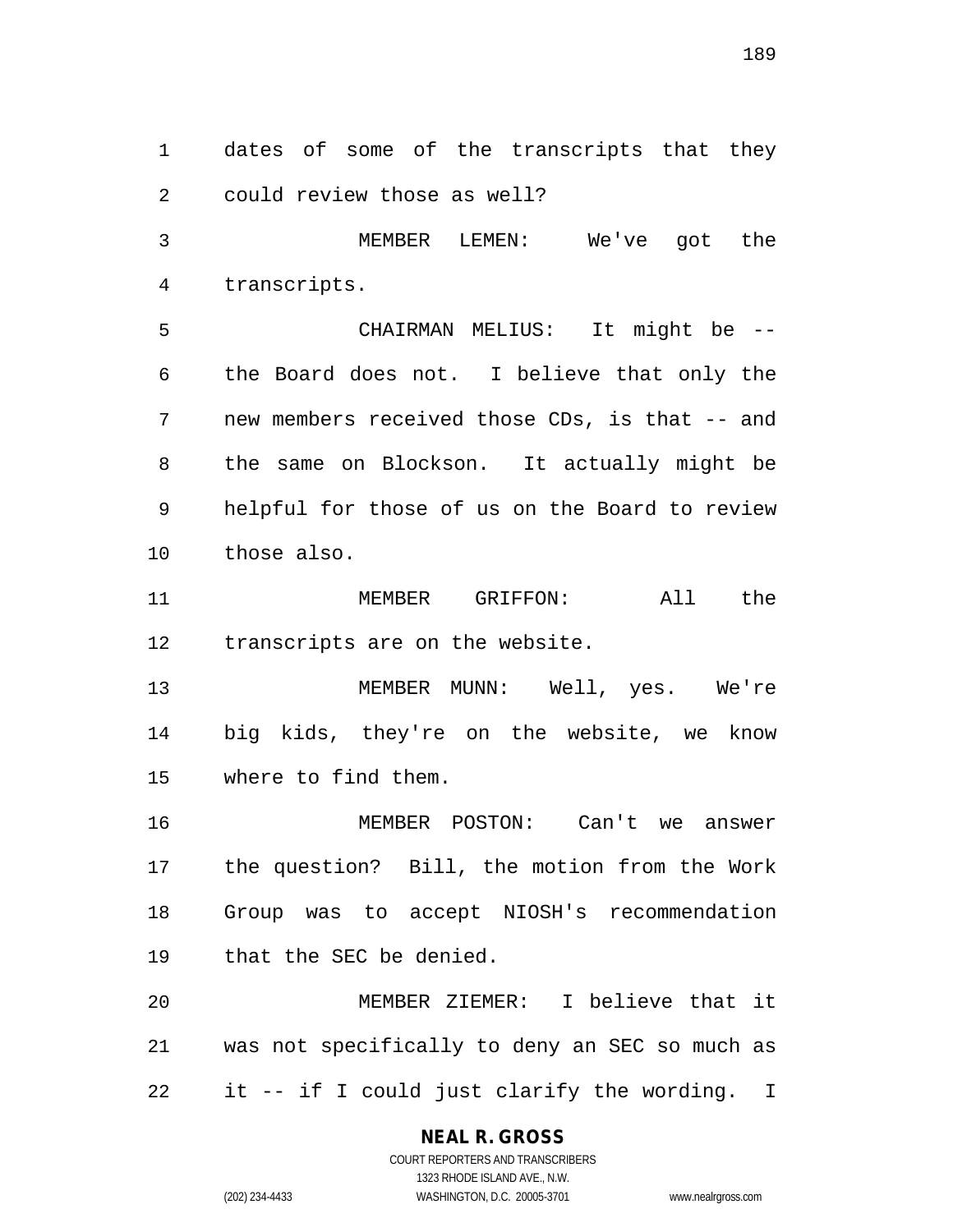believe that NIOSH said that they could reconstruct dose with sufficient accuracy. MEMBER POSTON: Doesn't that follow, then? MEMBER ZIEMER: Yes. I think the effect is the same. I don't believe that they actually put it in those words. MEMBER GRIFFON: But I do want to -- just for the record and while John was talking I was searching the transcript for the word recommendation and I don't think the Work Group ever made a recommendation. There's actually some dialogue in here where Lew Wade explained that the Work Group won't be making a recommendation, but rather presenting their findings to the full Board. So I'm not sure who made the motion. I'm not disputing your notion of what went on, but I don't think we made a formal recommendation from the Work Group. It doesn't make a difference to where we're at, but yes.

MEMBER LEMEN: I agree with you, I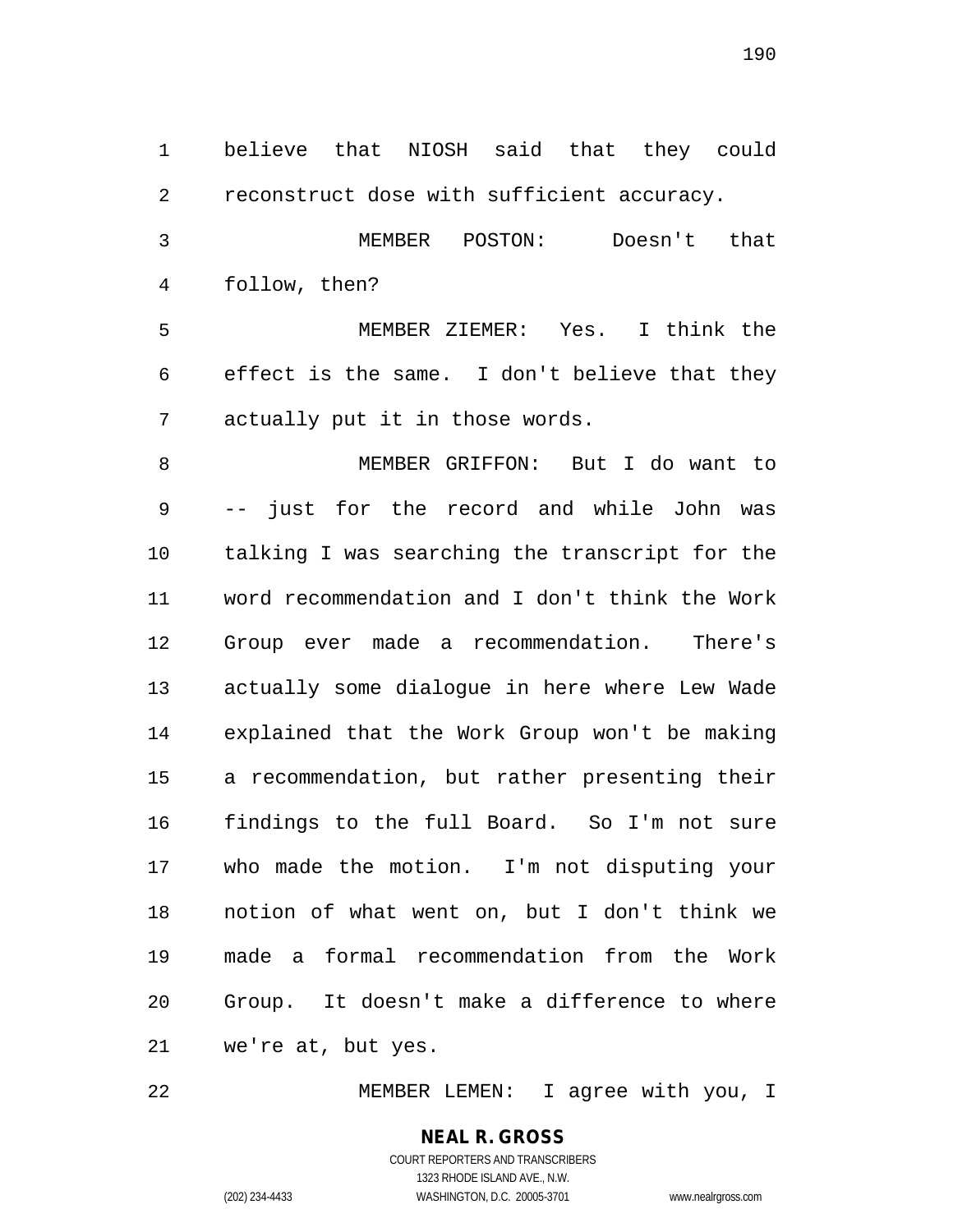don't think the Board minutes say what the committee decided. Because I was to the left and I agree with Bill that we should see at some point what is being proposed. But I think I have an idea of what it is.

 MEMBER POSTON: Well here, I will read you the slide if you will give me a moment.

CHAIRMAN MELIUS: I will.

 MEMBER POSTON: It says, after much discussion and exchange of information among the NIOSH staff, the SC&A staff and the CV Work Group, the Work Group concludes that the NIOSH approach to dose reconstruction will provide bounding but claimant-favorable estimates of doses to the workers at Chapman Valve over the periods of interest in this petition. Based on this conclusion the Work Group does not recommend that SEC status is warranted for CV employees. I don't know what it says in the transcript, but that's what the slide said.

# **NEAL R. GROSS**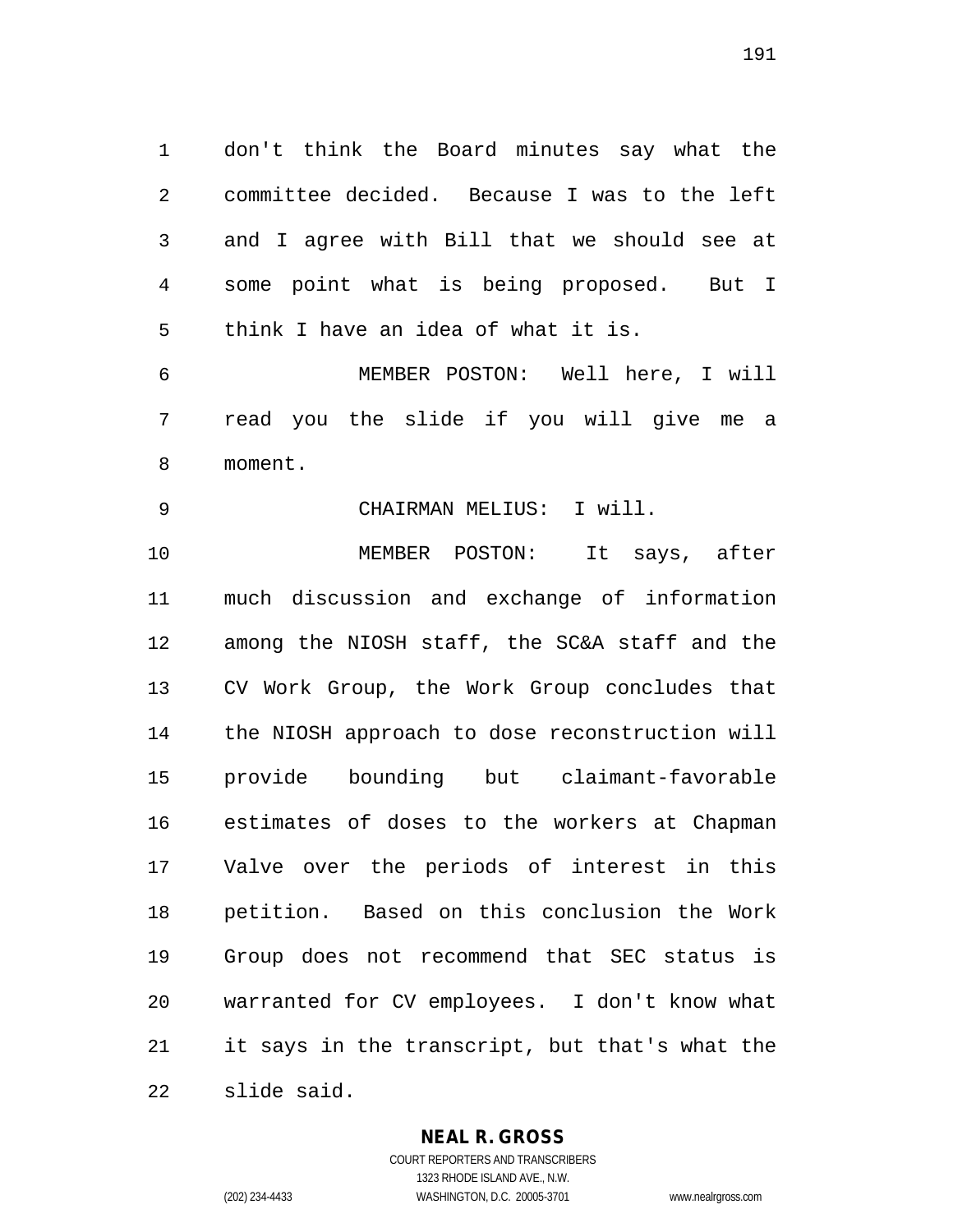CHAIRMAN MELIUS: Okay. Okay, it is time for our lunch break. We are running about 20 minutes late so maybe if we could be back about -- cut a little bit short because we do have a petitioner we believe that will be on the phone with us for the discussion of United Nuclear. So if we could try to get back by 2:15. Two-fifteen, we'll plan on starting. (Whereupon, the above-entitled matter went off the record at 12:54 p.m. and resumed at 2:18 p.m.) A-F-T-E-R-N-O-O-N S-E-S-S-I-O-N (2:18 p.m.) CHAIRMAN MELIUS: We have got to try to stick somewhat on schedule for the rest of the afternoon because we have people calling in on specific sites, so petitioners or other interested parties. So we're going to try to be timely. We have to make up 15 minutes at some point. So why don't we start

**NEAL R. GROSS**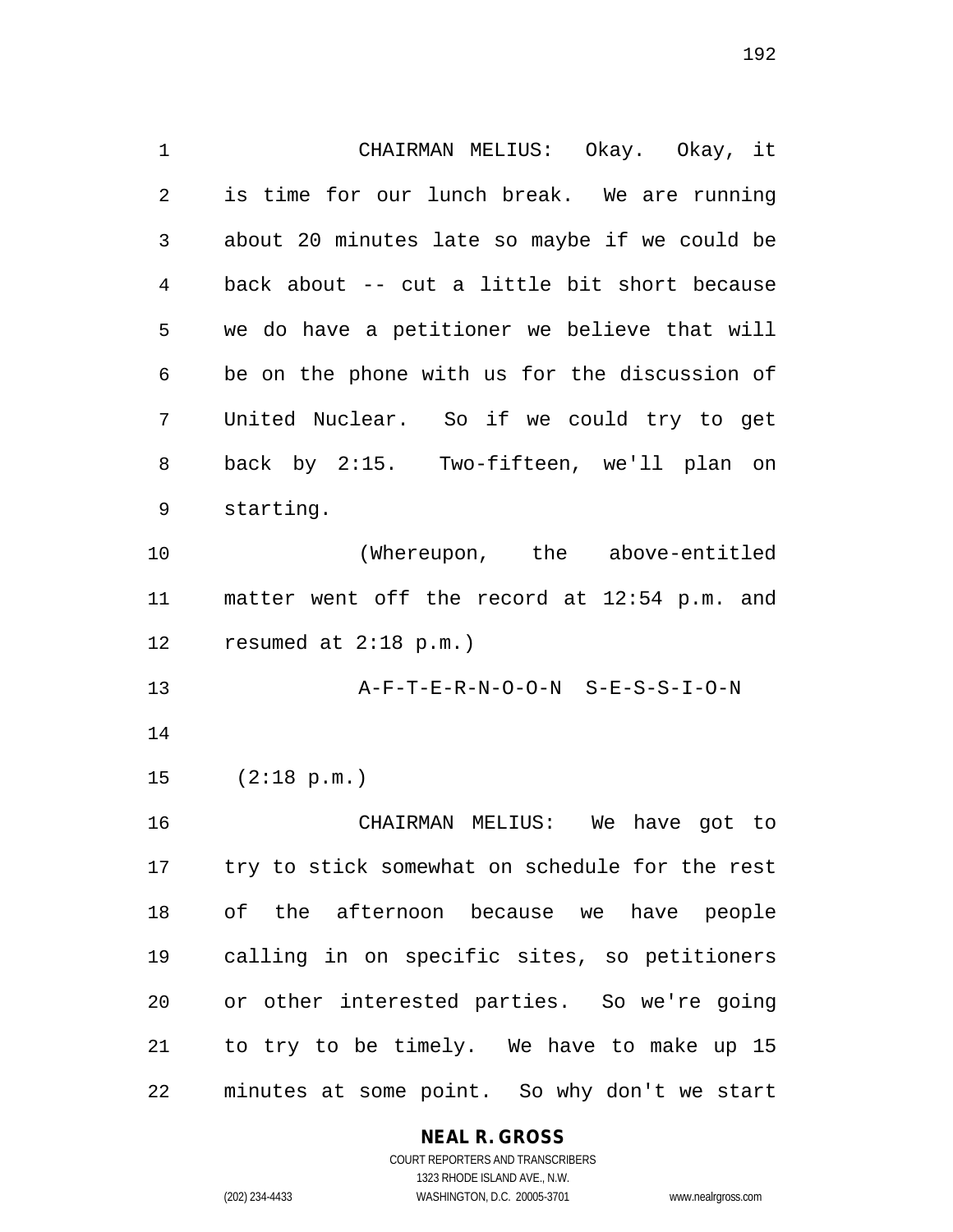with United Nuclear?

2 Did you have an announcement, Ted? MR. KATZ: I just wanted to check in with our Board Members who are afar. David Richardson, are you with us yet? MEMBER RICHARDSON: Yes. Can you hear me? 8 CHAIRMAN MELIUS: Yes. MR. KATZ: Great. Thank you. And Mike Gibson? MEMBER GIBSON: Yes, Ted, I am here. 13 MR. KATZ: Great. Thank you. And then just a reminder for everyone else listening in on the phone, please mute your phones. Use the \*6 if you don't have a mute button. Thank you. MR. RUTHERFORD: Check and make sure is the petitioner on. MR. KATZ: Oh, yes. Thank you. And is the petitioner for United Nuclear Corporation on the line with us now?

# **NEAL R. GROSS**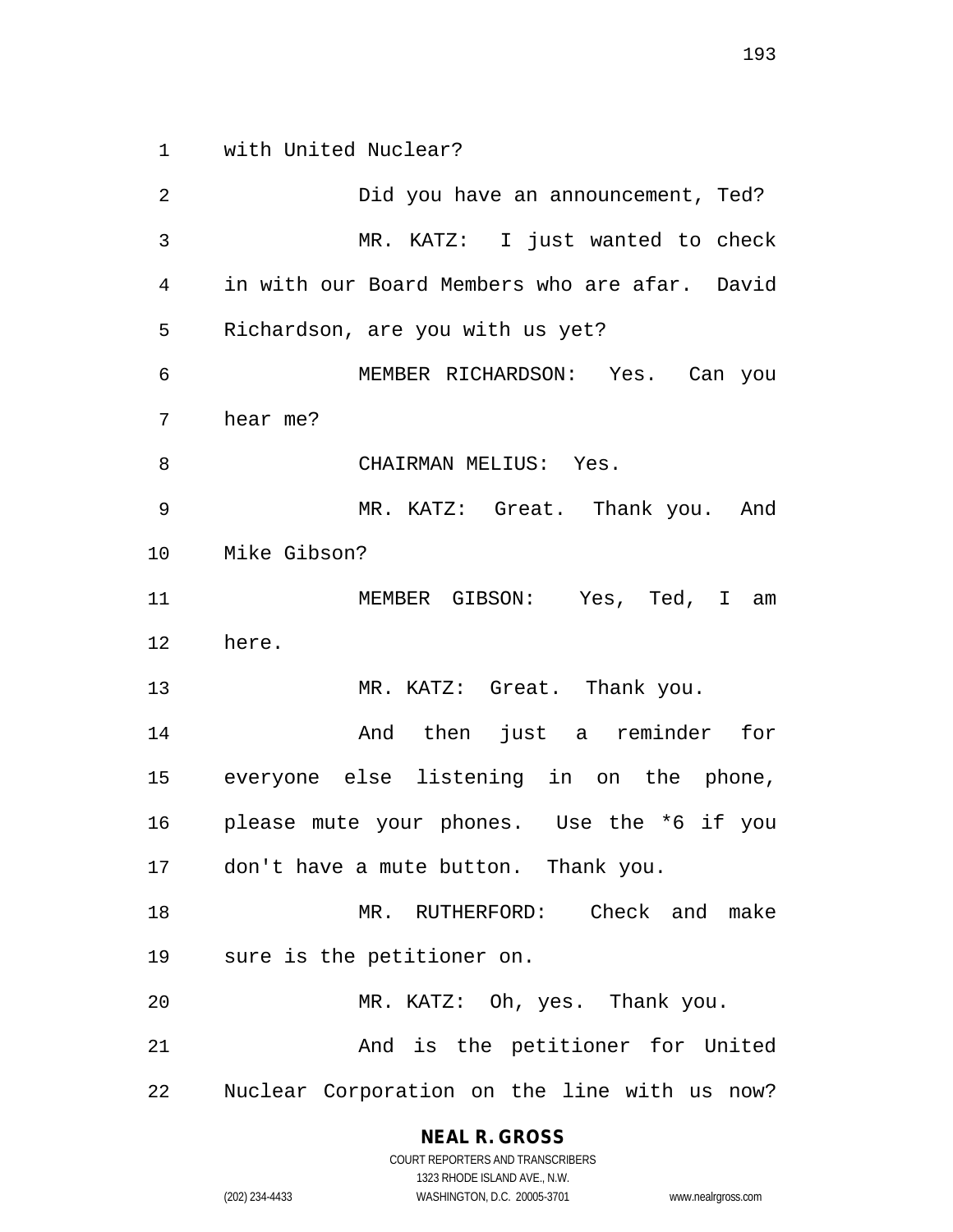If you're muted, you might have to unmute your phone to let us know.

(No response.)

 MR. KATZ: Okay. We don't know. CHAIRMAN MELIUS: I think we start anyway. We can't --

UNITED NUCLEAR CORPORATION - SEC PETITION

8 MR. RUTHERFORD: All right. My name is LaVon Rutherford. I am the Special Exposure Cohort Health Physics Team Leader for OCAS. And I am going to talk to you about the United Nuclear Corporation SEC petition.

 This petition was received on June 19th of 2008. The petitioner-proposed Class is all employees who worked at the United Nuclear Corp. in Hematite, Missouri from January 1, 1958 through December 31, 1969 and January 1, 1970 through July 31st, 2006.

 The petition qualified for evaluation on November 4th of 2008. And the basis of qualification was a lack of personal monitoring records, specifically at that time

#### **NEAL R. GROSS** COURT REPORTERS AND TRANSCRIBERS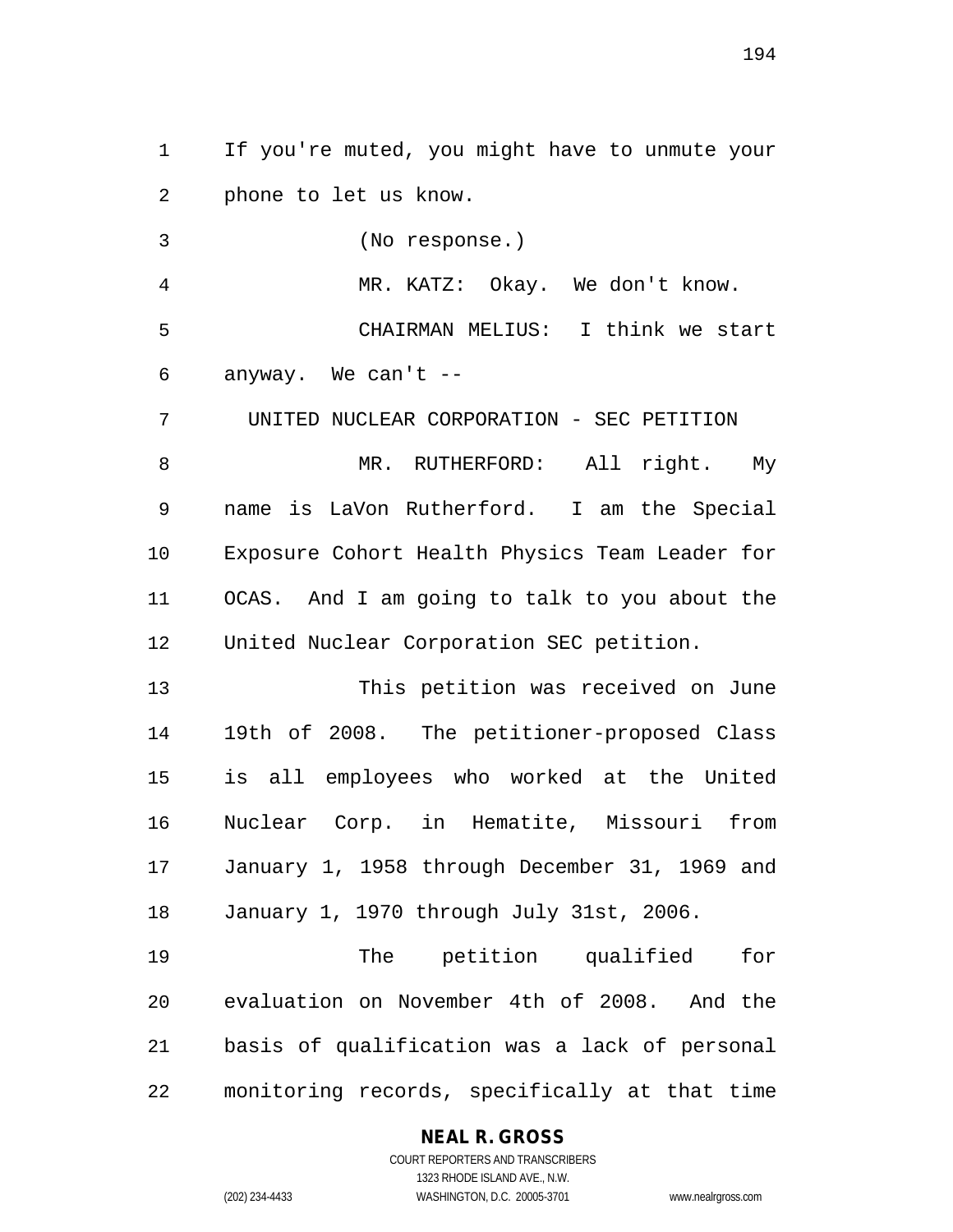for thorium.

2 The Department of Energy facility database initially indicated the site was covered through the end of 1969. During our evaluation, we uncovered information that we felt that the Class warranted -- extended through 1973, actually, the covered period. We provided that information to the Department of Labor and the Department of Energy in February of 2009. 11 11 In May of 2009, they ultimately responded and concurred with our assessment that the covered period should be extended

 through 1973. This has other implications, which you will hear soon.

 So the Class evaluated. We evaluated all site employees that worked in any area at United Nuclear Corp. from January 1, 1958 through December 31, 1973, which is the covered period, and January 1, 1974 through July 31st of 2006.

As you have seen earlier, we

**NEAL R. GROSS** COURT REPORTERS AND TRANSCRIBERS

1323 RHODE ISLAND AVE., N.W.

(202) 234-4433 WASHINGTON, D.C. 20005-3701 www.nealrgross.com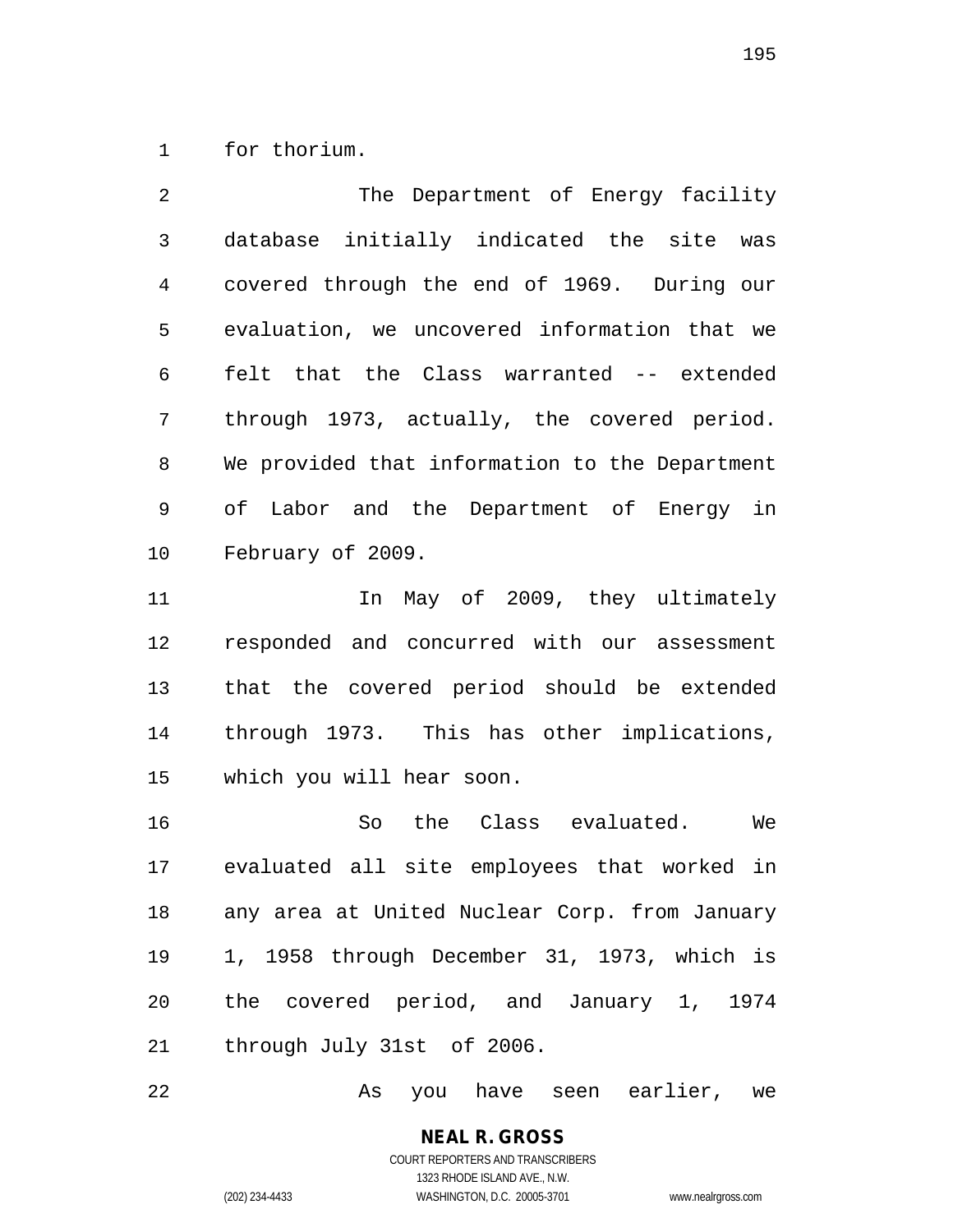received this petition in '08. So the first question is why did it take so long to complete the evaluation? During the qualification process, we granted the petitioner extensions to respond to deficiencies and clarifications that we had with the petition.

8 And ultimately we did qualify that petition. We worked through those issues. Also, in March of 2009, approximately a month before we were ready to issue our Evaluation Report, up to this point, we had had very little luck receiving documentation through 14 the current site operator, Westinghouse.

 And in March of 2009, for some reason, they determined that they would grant us access to the documentation that they had during the covered period. And it was a determination by the OCAS Director that we would extend our evaluation to retrieve that documentation.

So we went and we performed two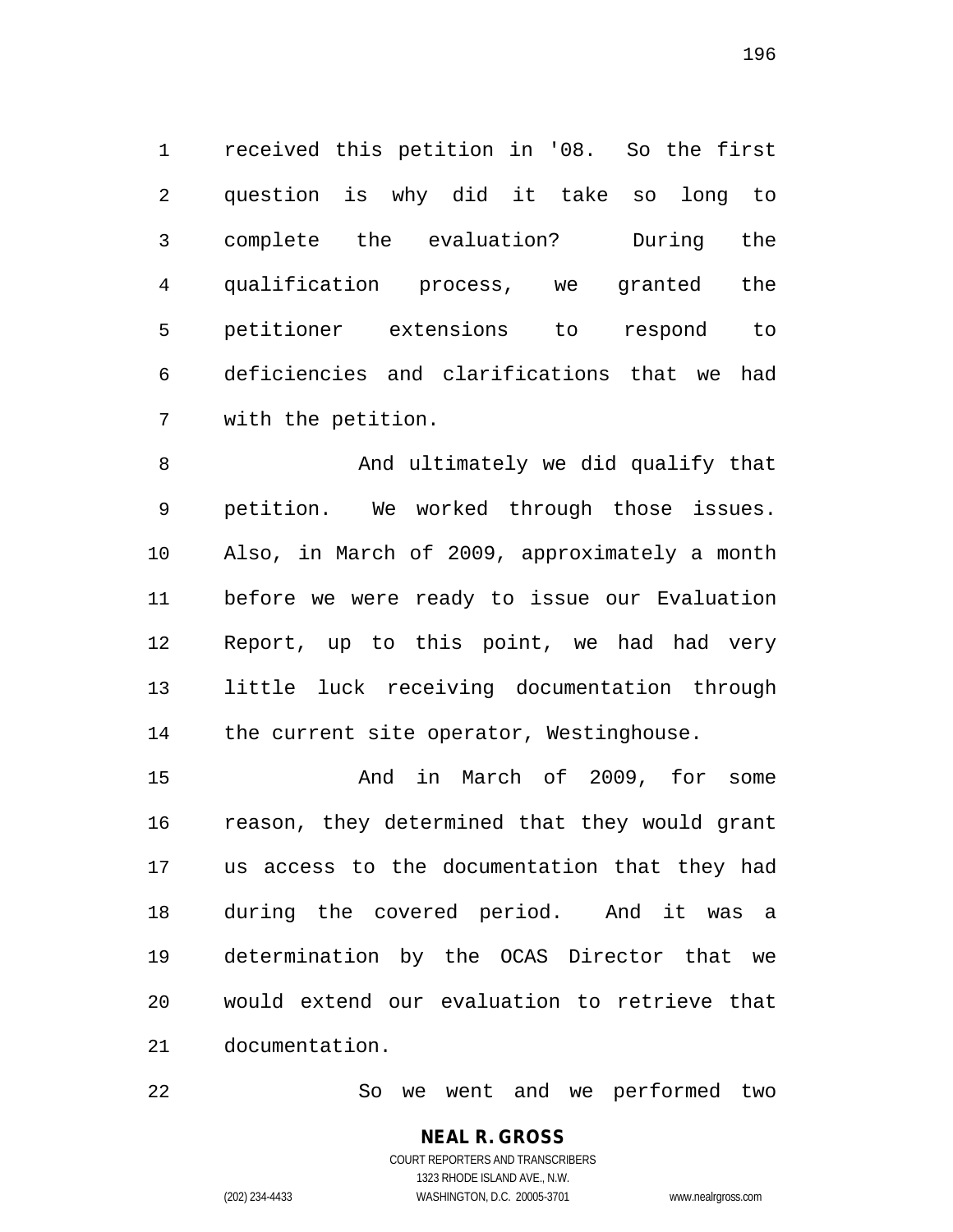data captures in March and April of 2009 and recovered a large amount of documentation. And as we were ready to complete our analysis again in our evaluation, that's when in May of 2009 the Department of Labor issued their finding that they concurred with us that the covered period should be extended through 1973.

 So now we had a period of 1970 to '73, where we had to reconstruct all exposures versus what we were originally thinking we were only going to reconstruct residual contamination. This forced us to go back and further evaluate that period, the '70 to '73 period.

16 And, with all luck, during the 1970 to '73 period, looking at the data that we had, we determined that the bioassay, the contractor who was analyzing the bioassay during that period was a contractor that we had previously determined we would not accept their data because it was deemed unreliable

# **NEAL R. GROSS**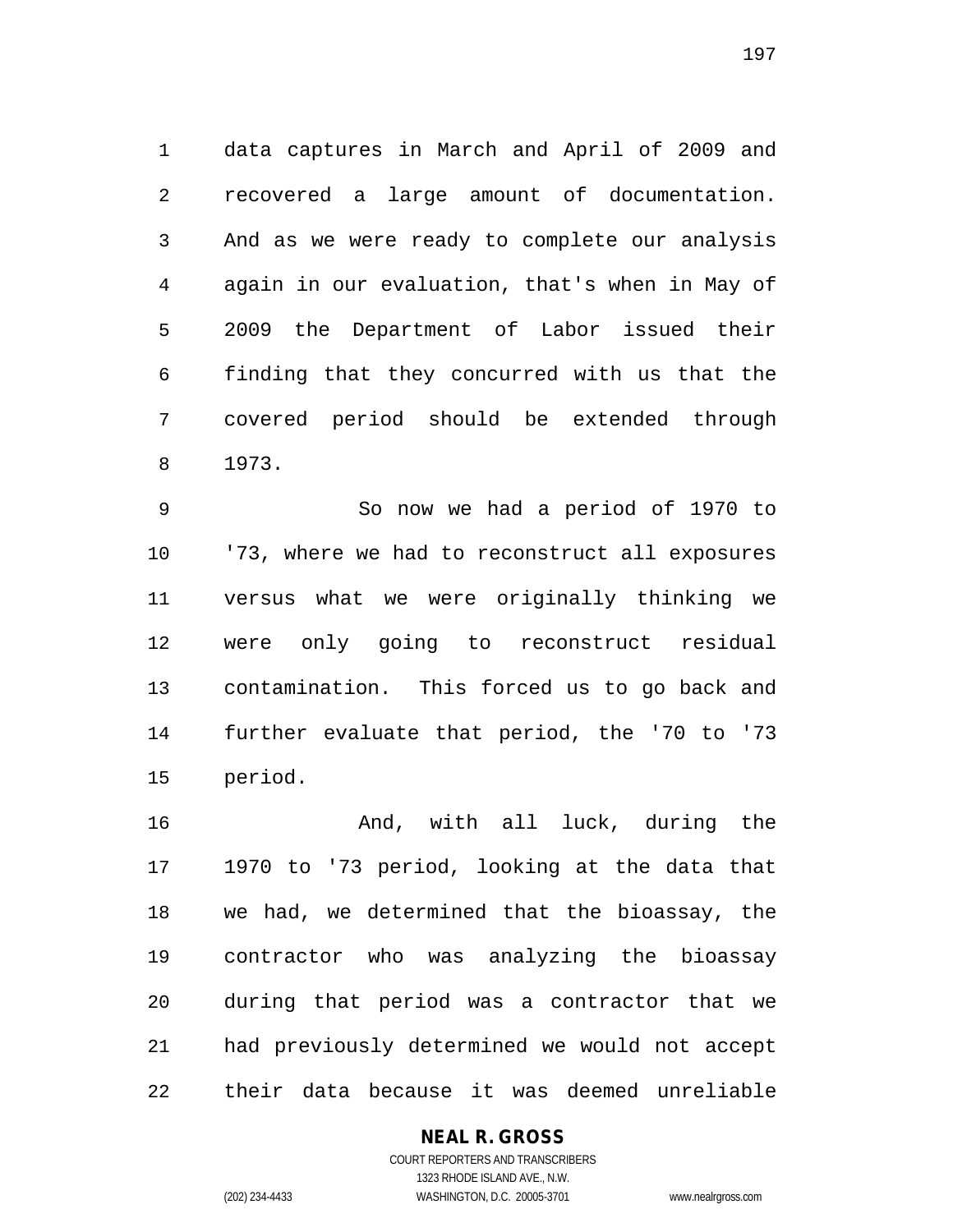based on their actions at another site. So we would not use the 1970 to '73 bioassay data.

 Most of the Board Members will remember an evaluation under NUMEC where we actually had that same contractor. This initial problem existed at the Sandia. And we have pretty much stuck to our guns on not accepting their data once that falsification issue arose.

 A little background. United Nuclear Hematite was on approximately 228 acres of land. It was purchased by Mallinckrodt, roughly 40 miles south of St. Louis. Mallinckrodt was the initial operator of the site. And they sold their rights to United Nuclear. I can't remember the exact year, during the covered period time frame.

 Site operations involve mainly about a seven-acre tract in the geographic center of the property. Construction of the facility began in 1956, and it became operational in September of 1956.

#### **NEAL R. GROSS** COURT REPORTERS AND TRANSCRIBERS

1323 RHODE ISLAND AVE., N.W. (202) 234-4433 WASHINGTON, D.C. 20005-3701 www.nealrgross.com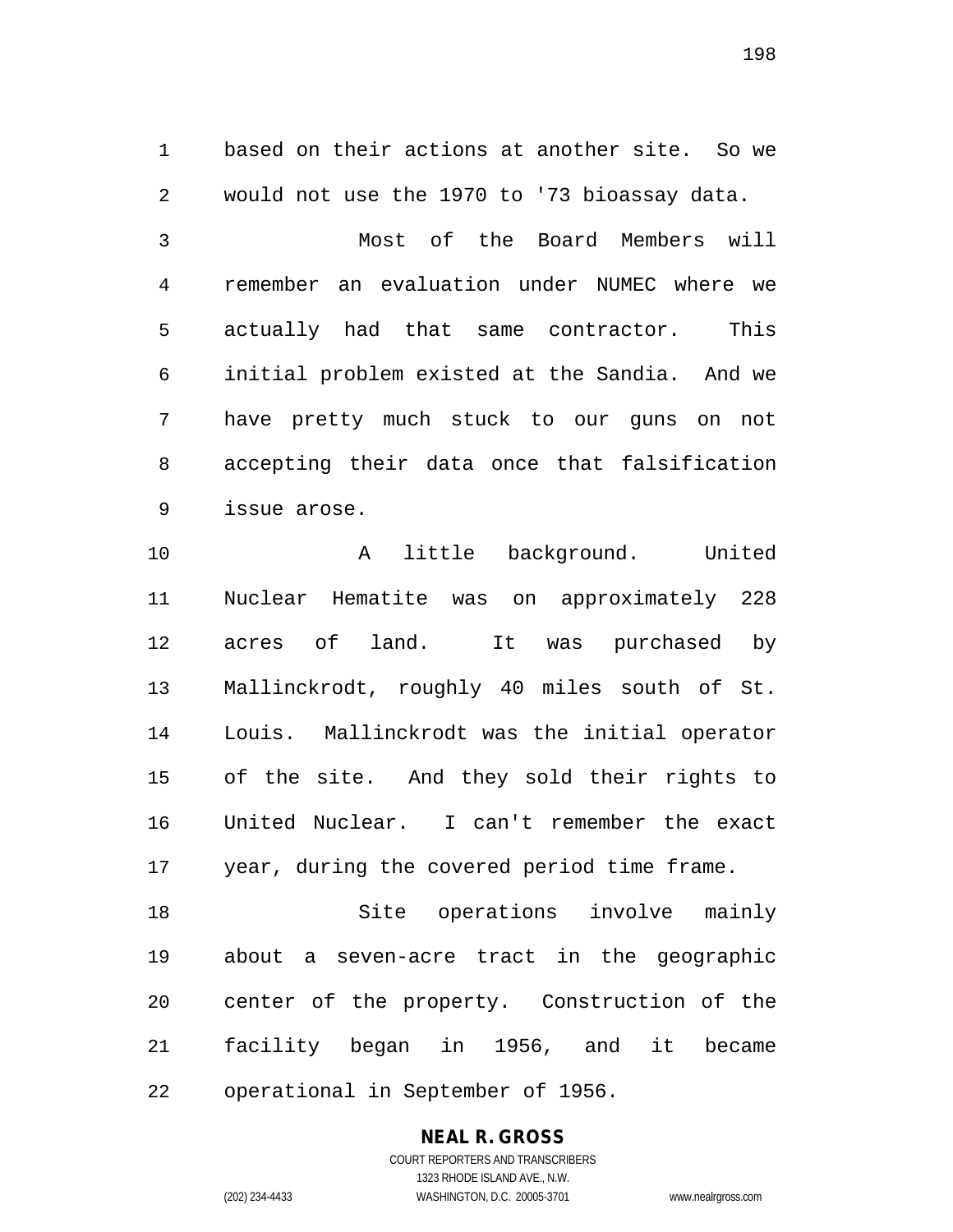Their main mission from the beginning through the end of the covered period was producing uranium fuel, mainly for the Navy fuel program and other government applications.

 The production facilities consisted of two main buildings. And it also included some incoming storage and blending buildings and outgoing storage building located between the two main buildings. I also want to point out that the AEC covered work did not begin until 1958. And I will discuss that in a few moments.

 A little picture of the site. I should have blown it up a little bit bigger. Building 240 was the initial production facility, built in 1956. Building 255 was built in the 1957-58 time frame.

 Building 240, to go back to it, was where most of the operations, where the uranium enrichment fuel work -- it was broken down into three separate rooms, Blue Room,

# **NEAL R. GROSS**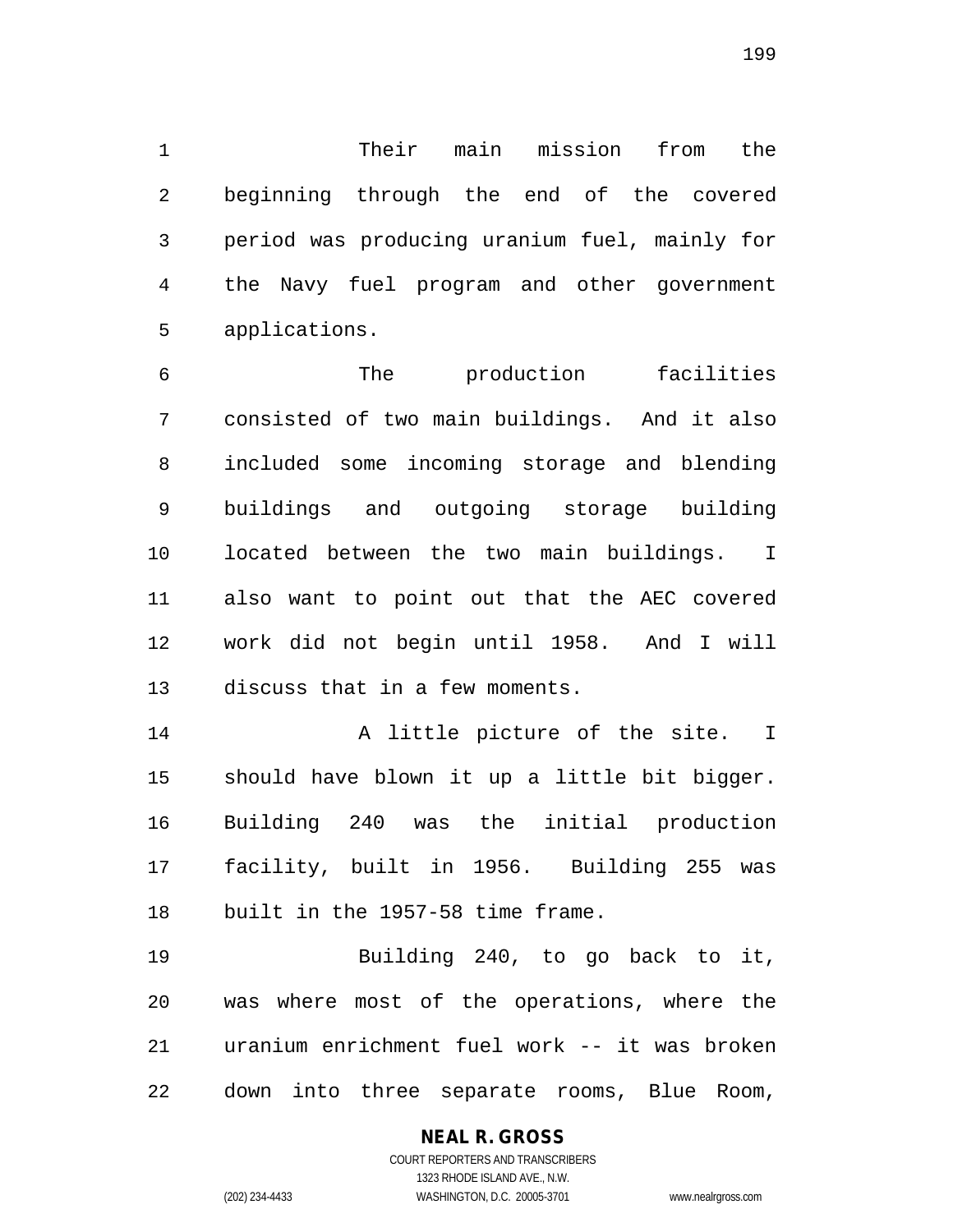Green Room, and Red Room, depending on the enrichment. That's where most of the uranium fuel production work began; 255 is where the uranium oxide pellet fuel was produced for the most part.

 The facility was built '58-'59 time frame and also included the Item Room, which is where a lot of the experimental work and stuff that went on with Navy fuels; 250 and 251, 250 and 251, were storage areas. They were also some blending operations. And 250 was built in 1956; 251 was built in '57-'58 time frame.

 One-zero-one and 120 were buildings that were actually on the site when Mallinckrodt purchased it in 1956. It was called a tile building. And I can't remember the other exact name he used for it, but the site used those mainly for storage.

 One-ten was actually not built until 1972. And that was the administrative building that later was used from the time it

# **NEAL R. GROSS**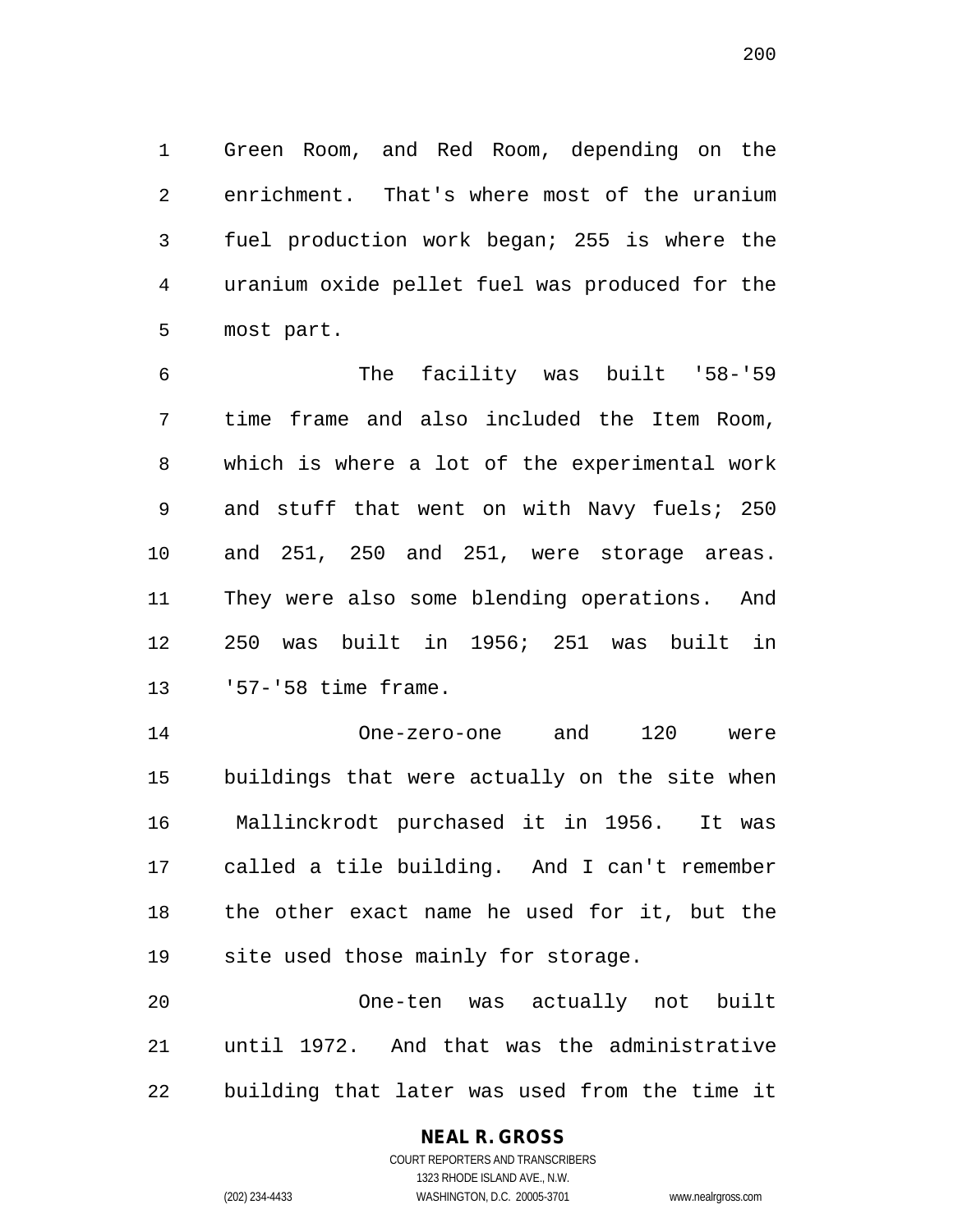was produced in 1972 as an administrative building and -- security access.

 The Atomic Energy Commission covered work began in 1958 with a contract to process un-irradiated scrap. It continued until 1973. Again, throughout its history, the UNC Hematite plant's primary function was to manufacture uranium metal and uranium compounds from natural and enriched uranium feedstocks for use as fuel in nuclear reactors, including the U.S. Navy submarine reactors.

 Where we look for information. We looked at Site Profiles. We do have a Site Profile for this facility. It was on Battelle-6000, Appendix D.

 That Battelle-6000, Appendix D was developed before we actually got all the information from the Hematite site. And I will discuss that a little bit later.

 We looked at technical information bulletins. We had interviews with former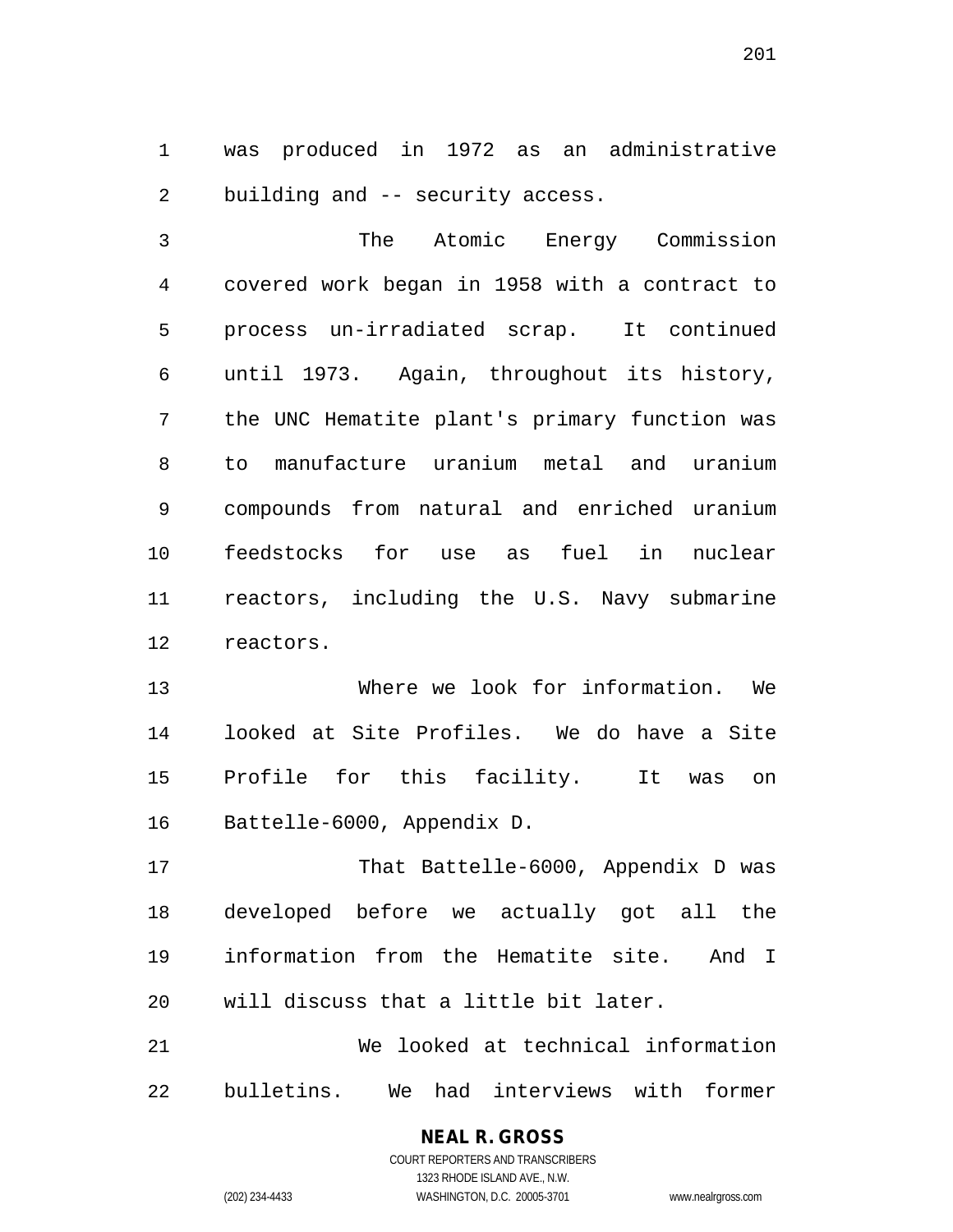workers. We also had interviews that were provided by the petitioner as well in affidavits, in the form of affidavits.

 We looked at the existing claim files; again, documentation provided by the petitioner. We looked at the site research database. And we did additional data captures.

 Our main data capture was at Westinghouse Electric Company. We had very little documentation at the time on the site. We did have some early inspection reports. We had some bioassay data prior to our data capture at Westinghouse. And we had some air monitoring data. We also had a little bit of film badge data. But with our data capture at Westinghouse, we did get a lot more of that data.

 We went to the Missouri Department of Natural Resources, DOE Germantown, DOE Legacy Management, OSTI, NNSA, the NRC ADAMS database, and then NRC, also Washington State

#### **NEAL R. GROSS** COURT REPORTERS AND TRANSCRIBERS

1323 RHODE ISLAND AVE., N.W. (202) 234-4433 WASHINGTON, D.C. 20005-3701 www.nealrgross.com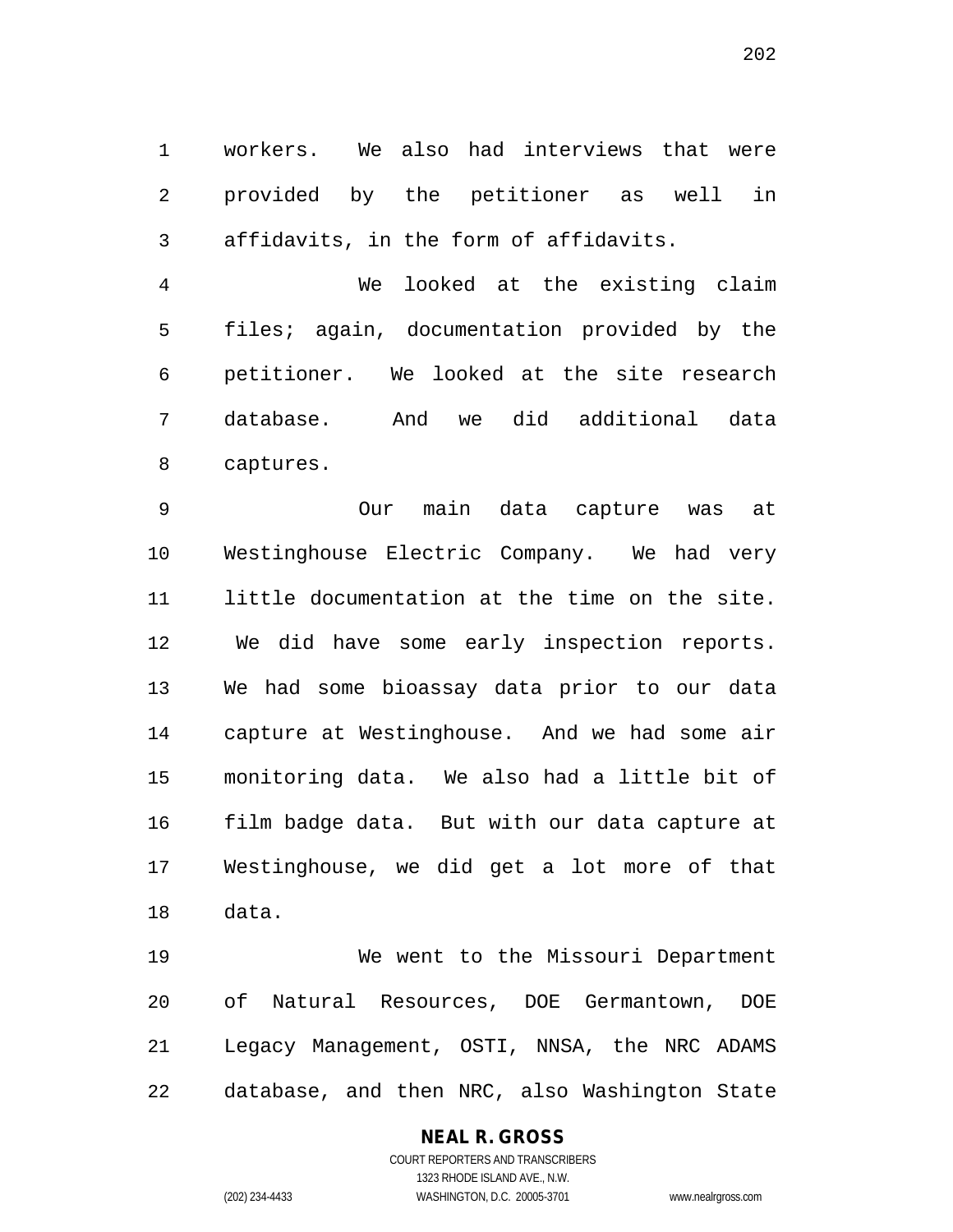University, Southern Illinois University.

 We did an OpenNet search on OSTI database. We did internet searches. We looked at the CEDR database and other various DOE locations, National Academies Press, and United States and United Kingdom Patent Offices.

 You will look at the table above. This is actually out of the report. And you'll notice it's June 8 of 2009. I wanted to identify what we had in the report but also provide an update.

 We had 51 claims that were initially identified for UNC. Of those 51, 11 were pulled, 8 of those for SEC for Mallinckrodt. So they went SEC. The other three were pulled by DOL for other reasons.

 We had another eight of those claims that were compensated by using Appendix D of Battelle-6000 prior to this evaluation, and we had five claims that were held up with DOL under employment verification.

#### **NEAL R. GROSS**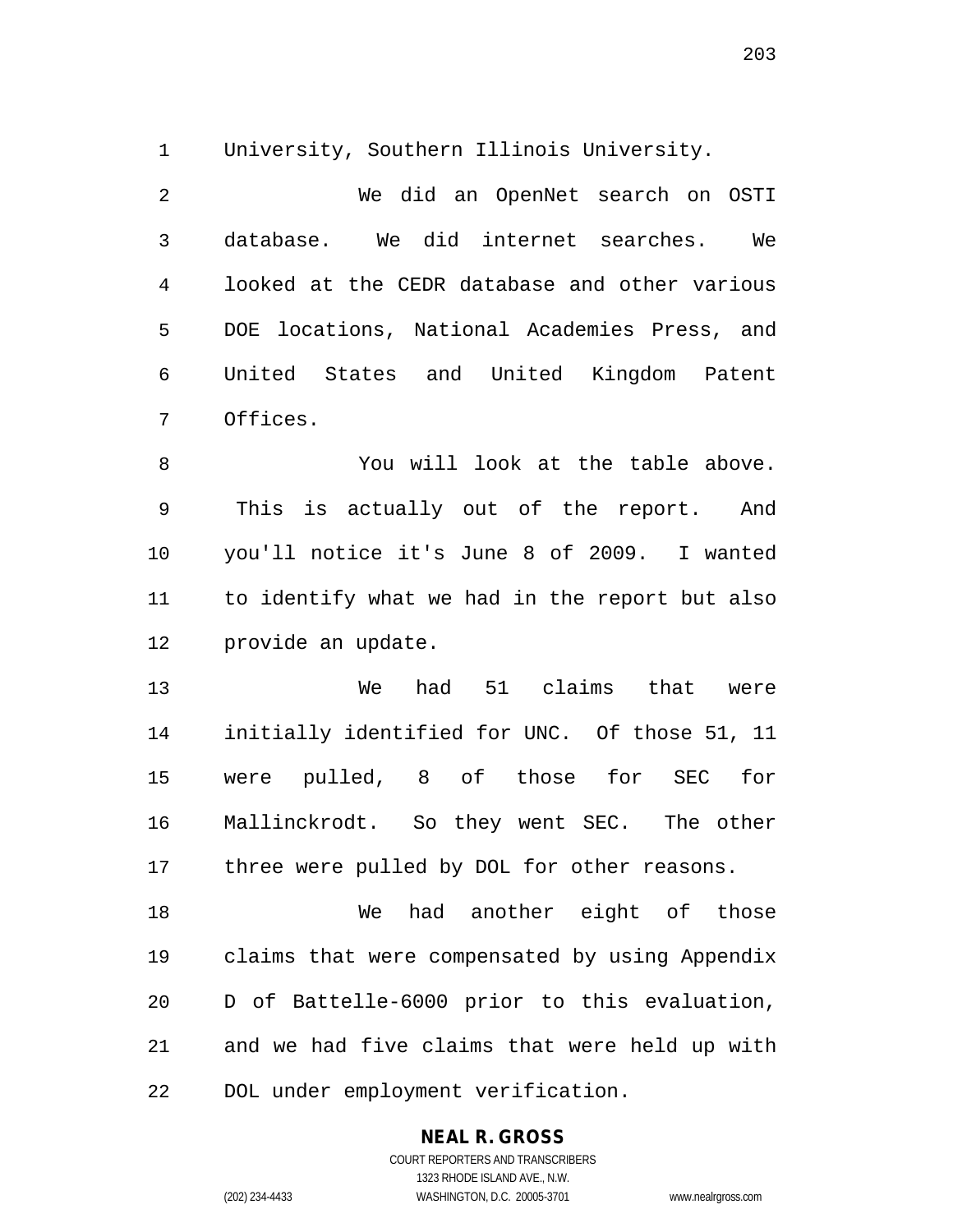So at the time, we only really had 23 claims that we were concerned with that we went in and we linked the data that we received from the facility. And we came back. And of those 23 claims, we had internal and external monitoring data for those 23 claims at the site. And at that time, we had completed 33 dose reconstructions.

 Since then we have received two additional claims. We now have 53 total claims that had been received at one time. The same number have been -- pulled.

 We completed 37 dose reconstructions. And of those 37 dose reconstructions, 33 of those claims have some level of internal and external monitoring. I say "some level" depending on the -- because you'll find out in reading it operators were monitored more frequently than the non-operators.

 Again, UNC Site operations, primary focus when manufacturing uranium metal

# **NEAL R. GROSS**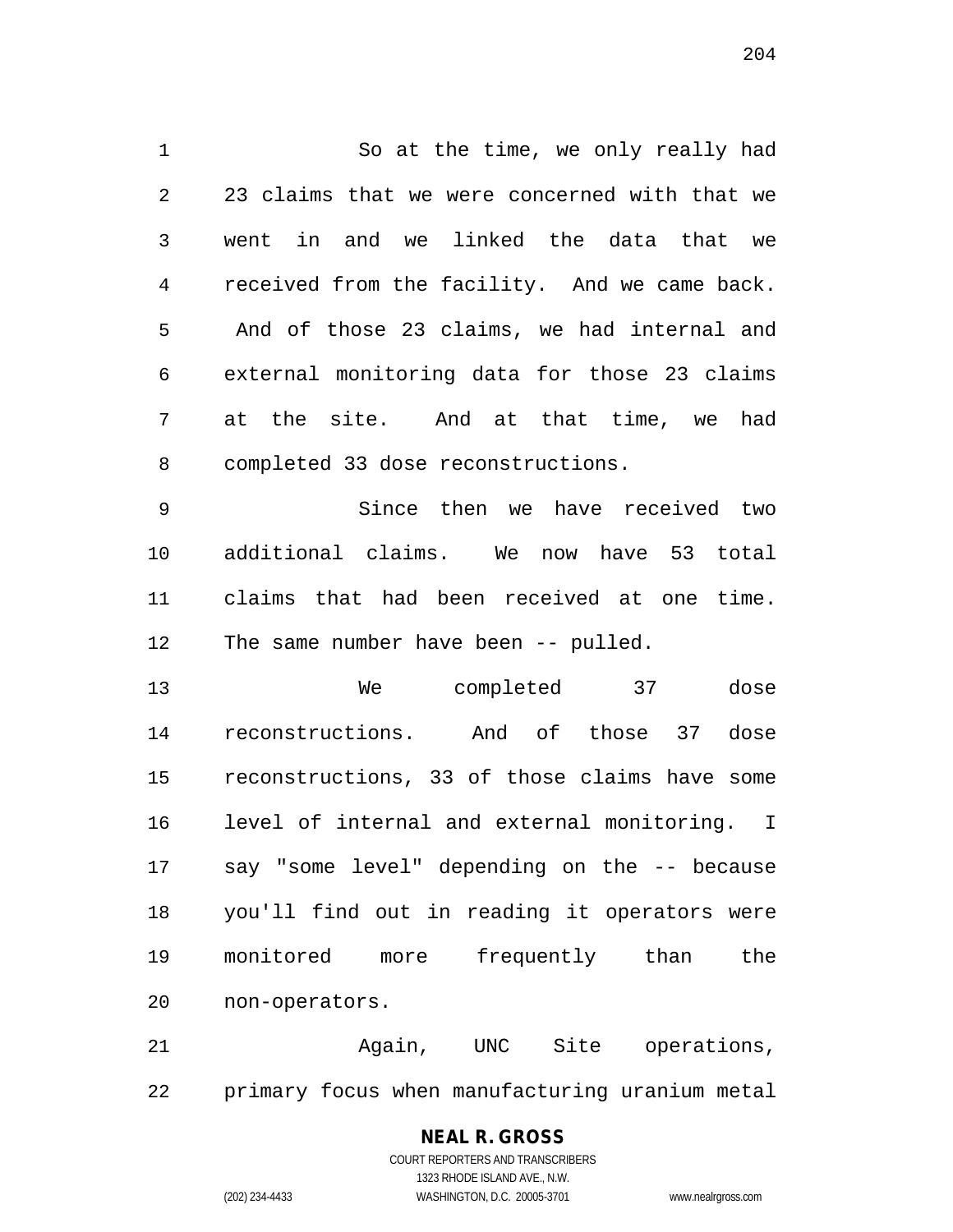and uranium compounds from natural and enriched feedstocks. They also recovered uranium, especially enriched uranium, from scrap, process effluents, and other wastes.

 Documentation indicates in 1964 UNC Hematite produced thorium-uranium oxide fuel pellets to demonstrate its ability to produce the product in an attempt to obtain breeder reactor fuel contracts.

 Some of the Board Members will remember another site that we actually did an SEC for, W. R. Grace. W. R. Grace was a site that also was trying to get the contracts for this thorium-uranium fuel mixture. And so they were making the pellets as well.

 In 1964 or '63 time frame based on the documentation, the Hematite Site decided they wanted to attempt to get into this process because they felt that it could be very good with breeder reactors coming along, could be a process that ultimately could get a lot of production.

# **NEAL R. GROSS**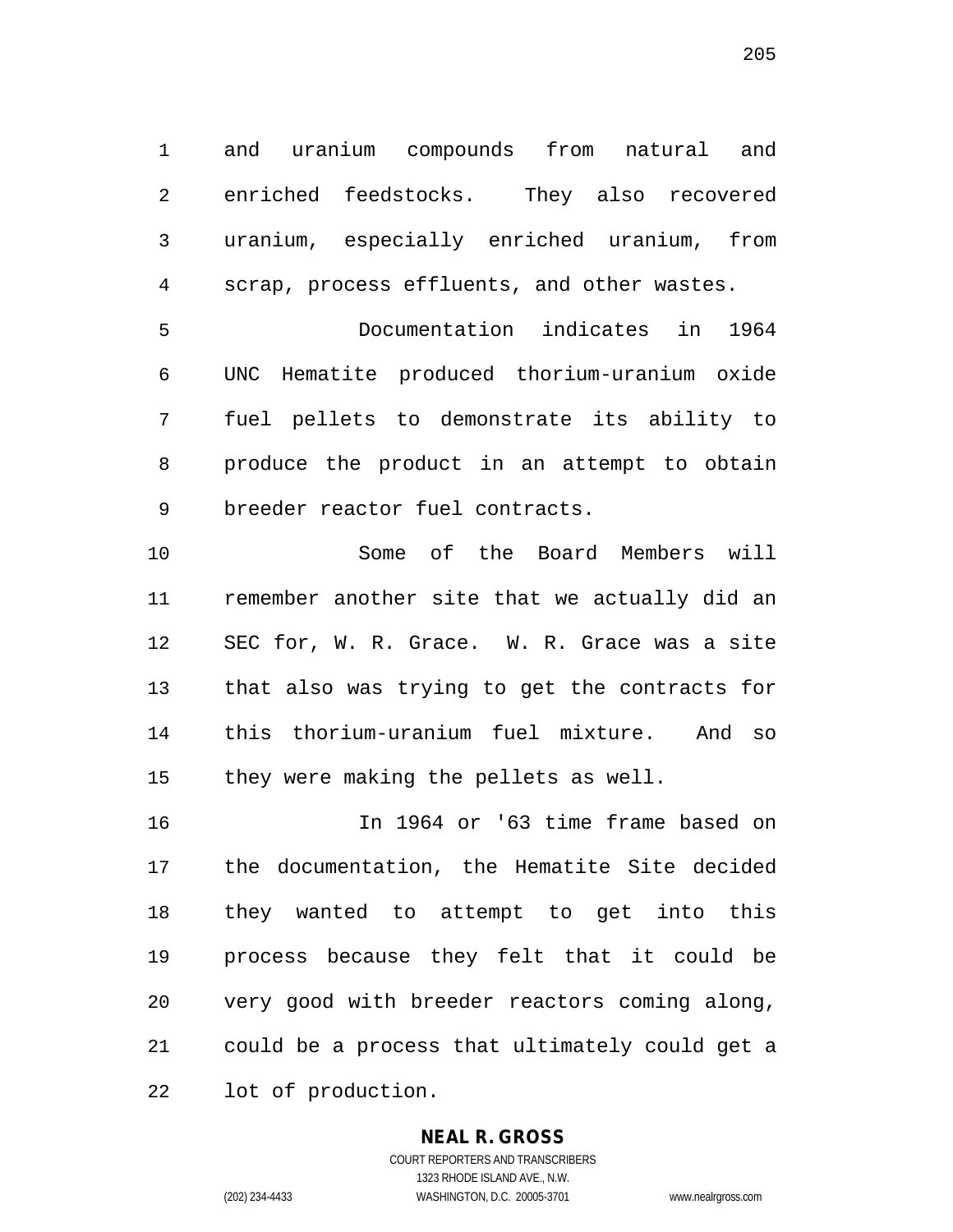So in '64, again, they produced uranium-thorium pellets for that year. And they used those and actually provided them as samples in later years. As you can see, the material was on site until 1968.

 Our source compounds. Uranium was normal and enriched, solid form and in various compounds, including uranium hexafluoride, tetrafluoride, and dioxide. Thorium, the only source of thorium was in the form of thorium dioxide powder.

 Our internal exposure sources during a Class period, airborne uranium and thorium associated with fuel production, airborne uranium from scrap recovery. Also, external sources were photon and beta exposures from uranium and thorium. And also you had the neutrons from alpha-neutron reactions with enriched uranium and fluorine. Our internal monitoring data. You'll notice I point to table 6-1 and 6-2 of the Evaluation Report. Urinalysis data exists

# **NEAL R. GROSS**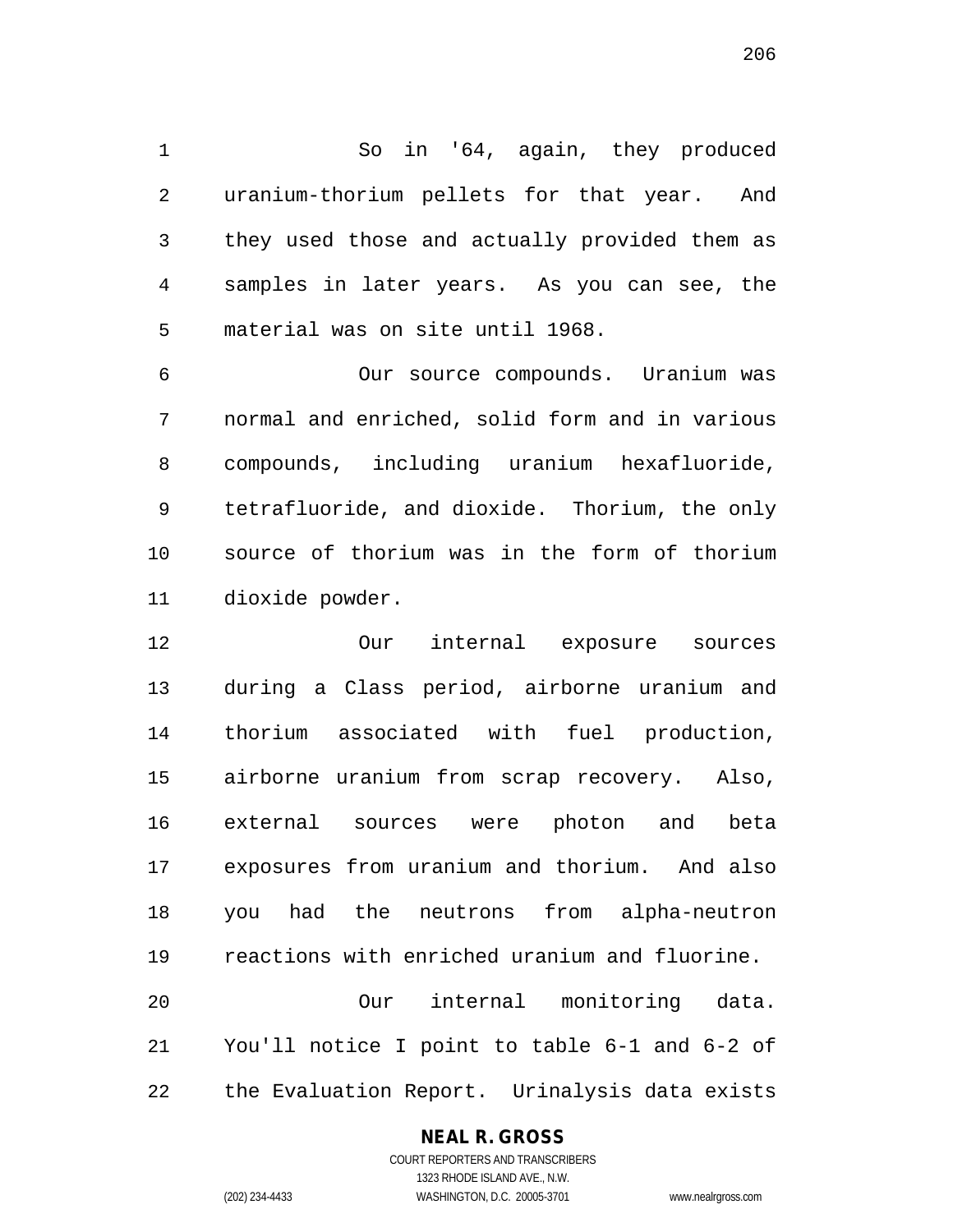for all years except 1961. It exists for 1970 through '73. However, as I discussed earlier, the contractor that was doing the bioassay during that period, we've deemed that unreliable. So we are not using that data in the '70 to '73 period.

 In 1961, the contractor determined that -- actually, the site determined that they could comply with 10 CFR 20 requirements and not have a routine bioassay program but only bioassay during events or conditions where they felt that it warranted.

 Ultimately that didn't go very well because they had upset condition. And they ended up sending some workers down to Y-12 to have some analysis done on those workers and actually ended up having some initial whole body counts done as well. So in 1962, they reimplemented their program. And their program, bioassay program, continued throughout the covered period.

Routine whole body counts are

#### **NEAL R. GROSS** COURT REPORTERS AND TRANSCRIBERS 1323 RHODE ISLAND AVE., N.W.

(202) 234-4433 WASHINGTON, D.C. 20005-3701 www.nealrgross.com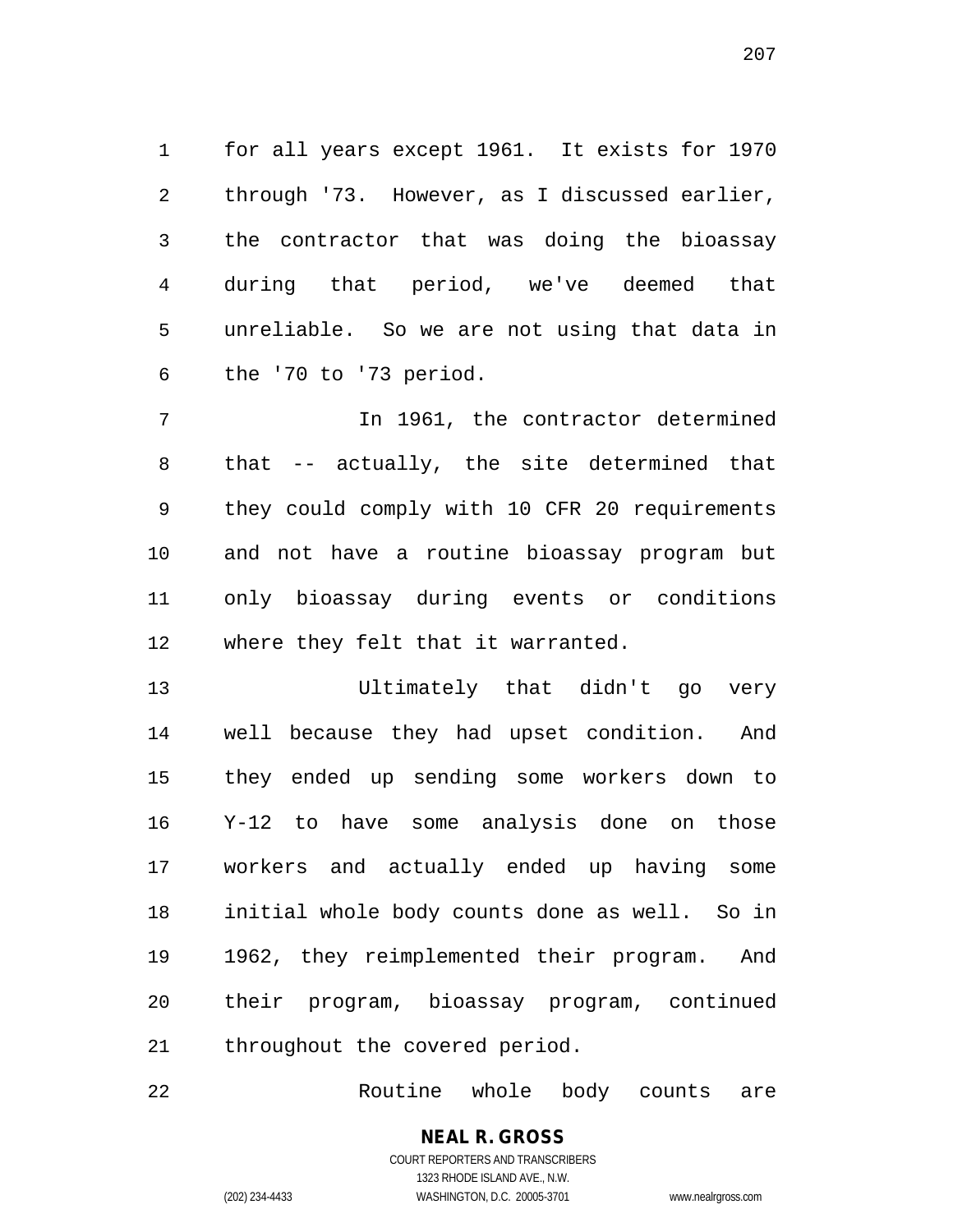available starting in 1968. This is pretty much consistent with when whole body counts became more prevalent. And we have some non-routine, as I mentioned, whole body counts in 1963-65 time frame as well. Those were for incident investigations for the most part.

 Other internal monitoring data. A considerable amount of air data is available for the covered period, as it is identified in table 6-2. The data includes general area breathing zone and process samples.

 There are only 11 samples in 1958, but, again, that was the start of the AEC period. I also want to point out in the 1956 AEC inspection report indicated that there were only 40 workers at the site in 1956. In 1958, that had increased to 60. We believe based on the dosimetry data and based on the documentation that in 1970, around the 1970 period, they were up closer to around 200 employees. Over 200 air samples for thorium operations were retrieved for the 1964 period.

#### **NEAL R. GROSS** COURT REPORTERS AND TRANSCRIBERS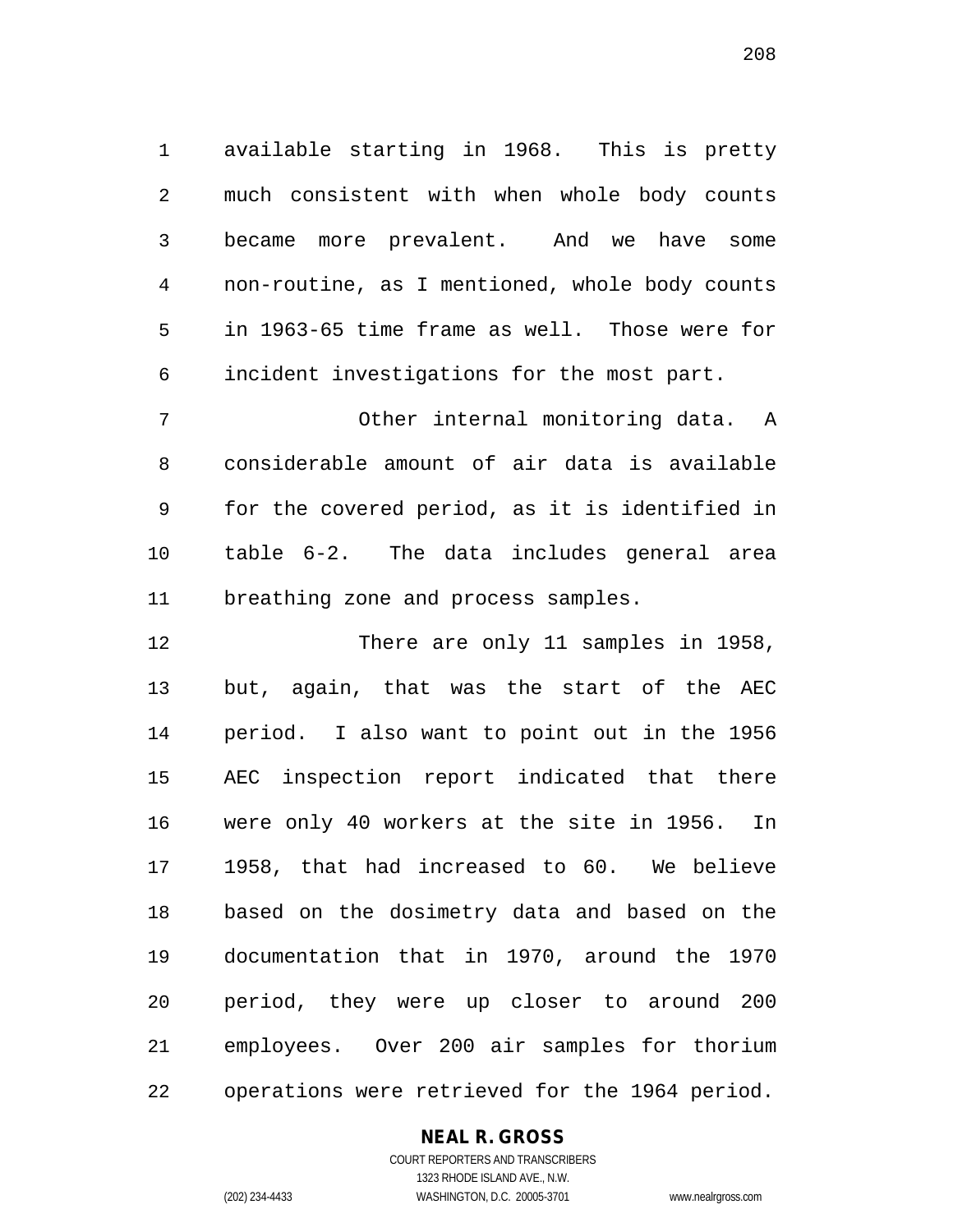External monitoring data. Film badge data exists for all years, as identified in table 6-2 of the report. The amount of data for 1958 through 1960 is not quantified in the table. We used, actually, summary data for that period from the AEC inspection. We also had additional -- we could probably update that and give you better numbers now on the '58-'59 period than what we

 have. I should have provided that. I apologize. But we do have summary information from '58 to '60 now.

 Maximum exposures and average exposures are also identified in the compliance inspection reports. The AEC inspection reports identify for the given period for that inspection period, here is the maximum exposure that was identified. And here are what the average exposures are. And those are in the references that we provided to the Board.

So our two-prong test, we evaluate

#### **NEAL R. GROSS** COURT REPORTERS AND TRANSCRIBERS 1323 RHODE ISLAND AVE., N.W.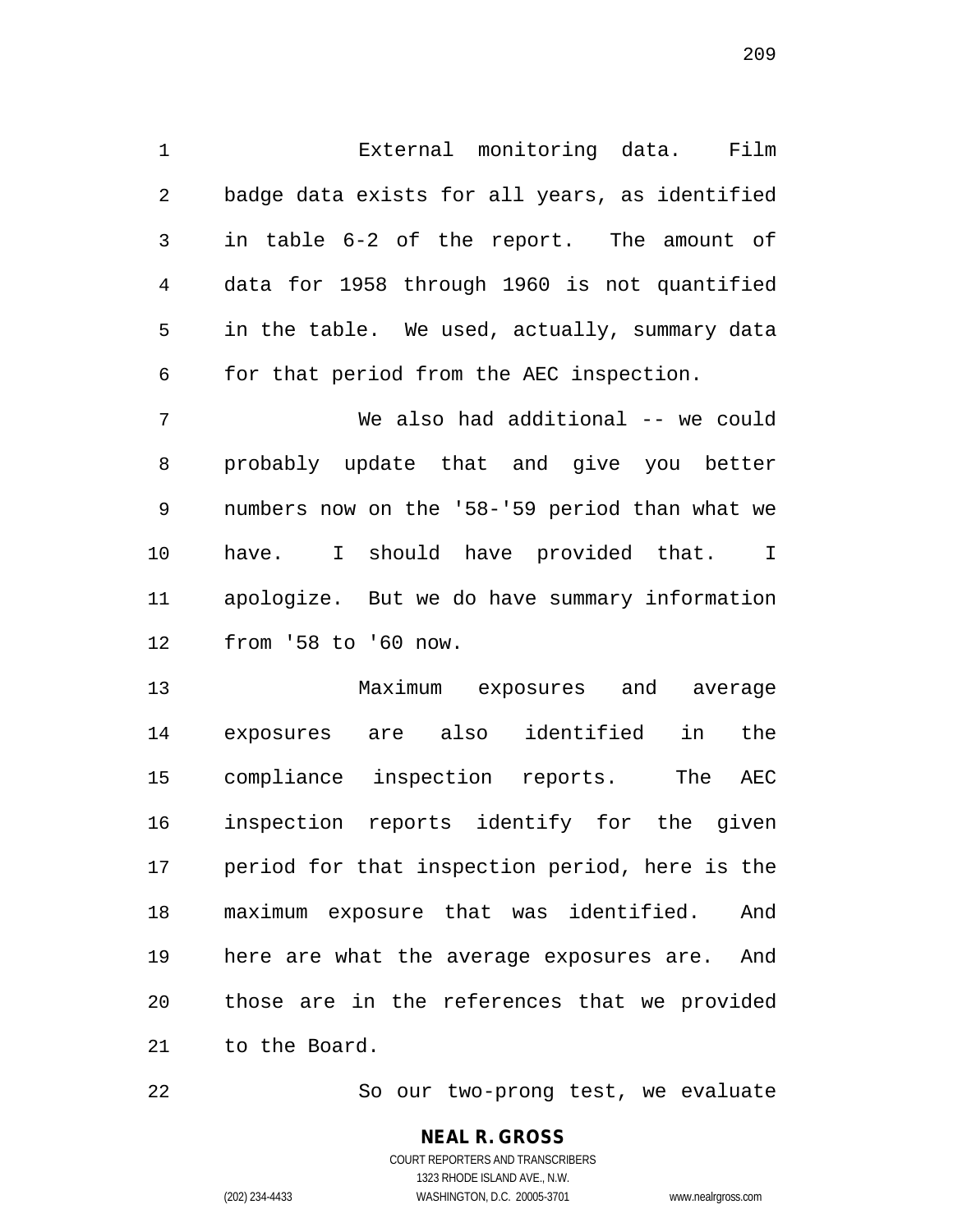is it feasible to estimate level of radiation dose of individual members of the Class with sufficient accuracy. And if so, if it's not feasible, then is there a reasonable likelihood that their health had been endangered?

 In this case, we feel that we have the available monitoring records, process descriptions, and source term data are adequate to reconstruct dose with sufficient accuracy for the evaluated Class of employees. Our internal dose feasibility approach. All existing claims at the time -- and that is wrong. It says, "All existing claims have individual personnel monitoring data." Thirty-three of the 37 claims that we completed dose reconstruction had personnel monitoring data, internal and external data. Individual personnel monitoring data can be used to reconstruct the dose.

 In addition, we have thorium air data, which consists of general area breathing

# **NEAL R. GROSS**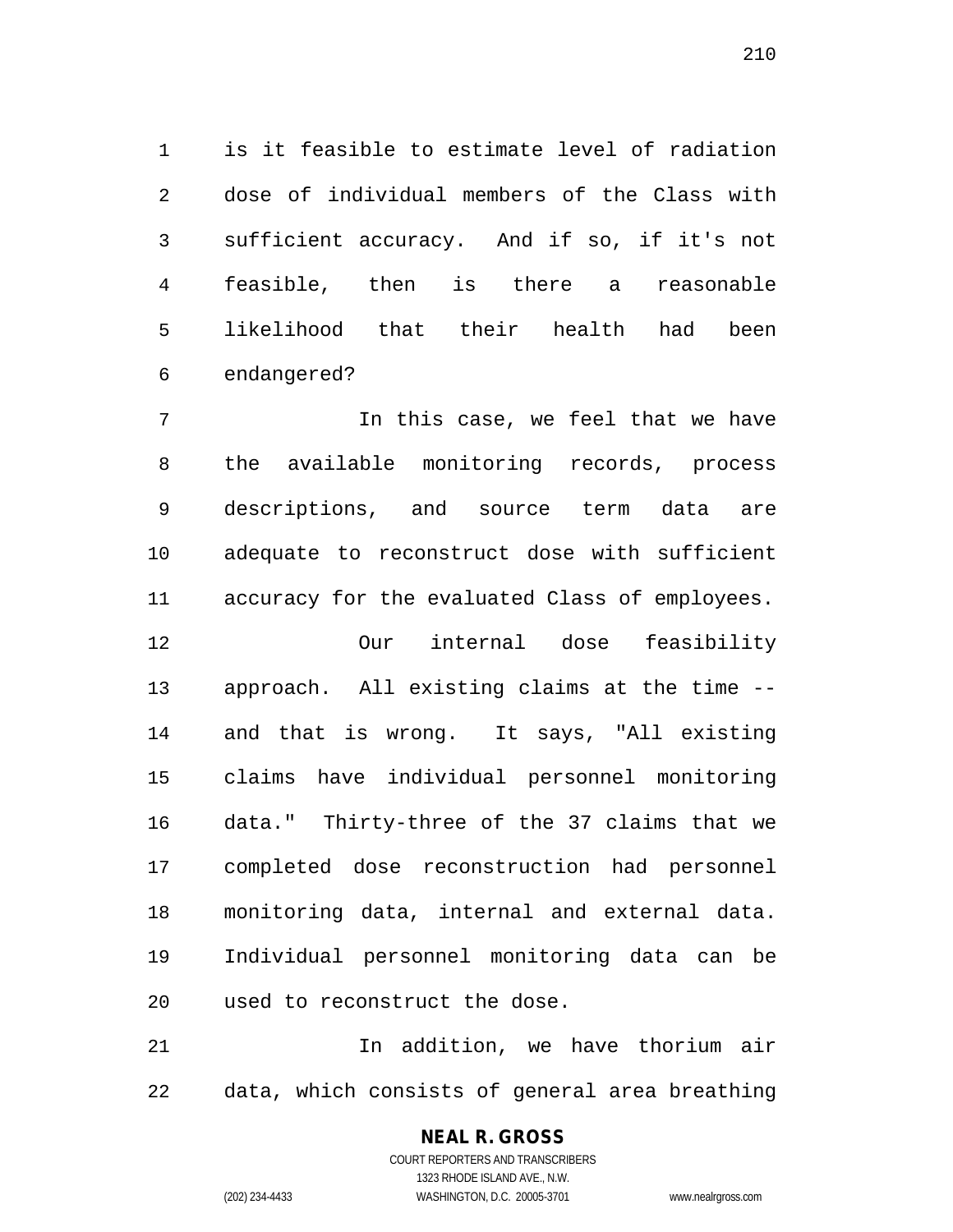zone stack and hood air sample data representative of all operations performed for thorium-uranium fuel pellet work. This work was performed in the same areas that the uranium oxide pellet work was done, with the same type of equipment. And we have air data from that.

 Whole body counts and air data. Because we cannot use the bioassay data from '71 to '73, we looked at the whole body counts. And we also looked at the air data that we had. Is the air data from the '71 to '73 period consistent with what we had seen in the previous years? And yes, it is.

 We looked at the plant activities during that time frame. Did they change in that '70 to '73 period that would possibly give us indication that exposures might have been different and that they did not change? So the air data from this period is consistent with the values from the previous years.

We also have Appendix D of

# **NEAL R. GROSS**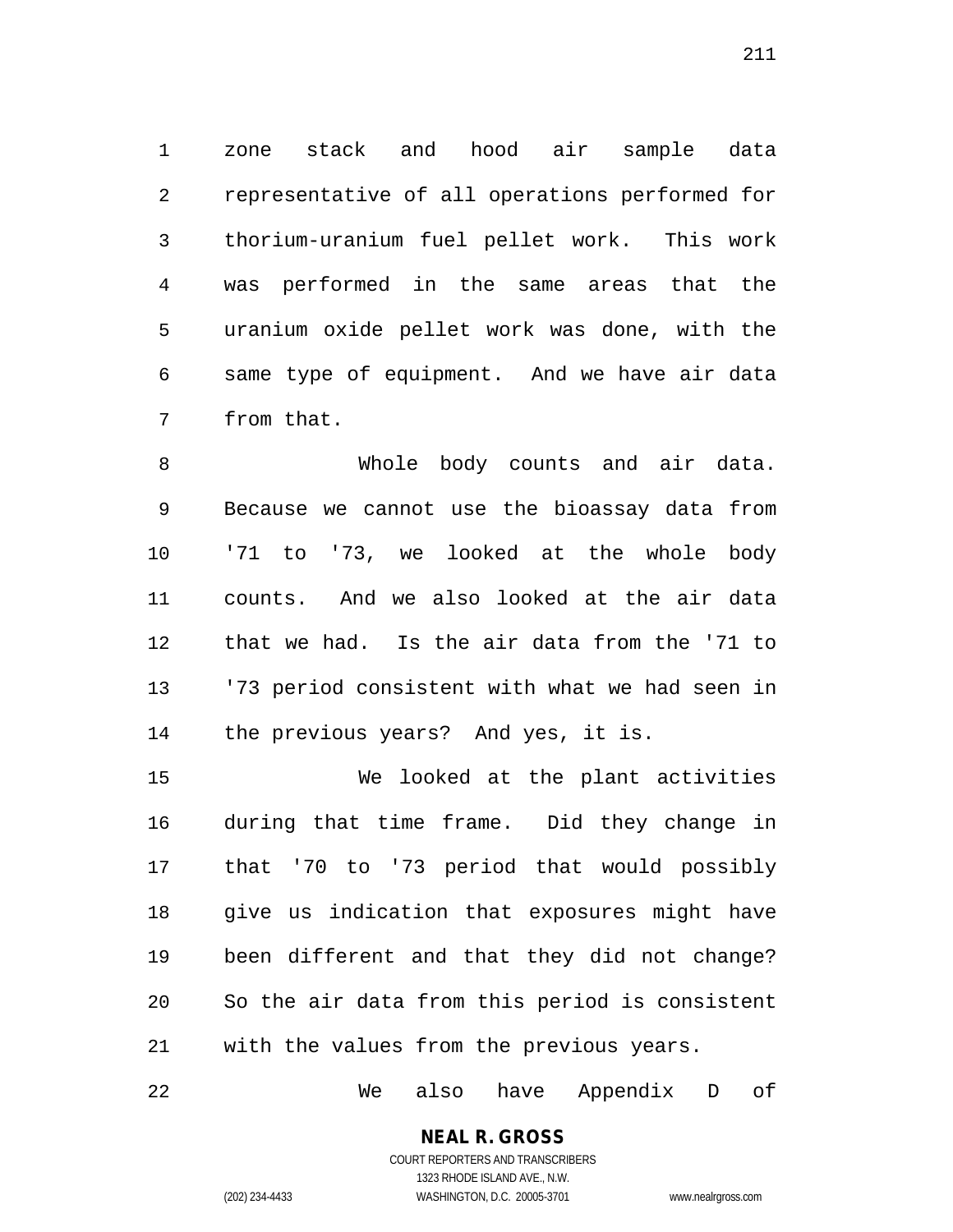Battelle-6000. It is specific for United Nuclear Corp. The Appendix contains intake values for types of workers based on urinalysis and air data. I will say that the Appendix is currently being revised at this time because we got a lot of additional data.

 We do know that the air intake values based on the bioassay data that we have, the air intake values that were defined in Appendix D are bounding and that based on the urinalysis data that we have retrieved.

 We also have to revise Appendix D because the covered period extended to 1973, which Appendix D originally only addressed up to 1969. So we have to revise it for that as well.

 We also have to revise Appendix D because of 1964 thorium exposures. That was not originally recognized. We have the approach for that as well.

 External dose. Film badge data exists for existing claims. We have Appendix

> **NEAL R. GROSS** COURT REPORTERS AND TRANSCRIBERS 1323 RHODE ISLAND AVE., N.W. (202) 234-4433 WASHINGTON, D.C. 20005-3701 www.nealrgross.com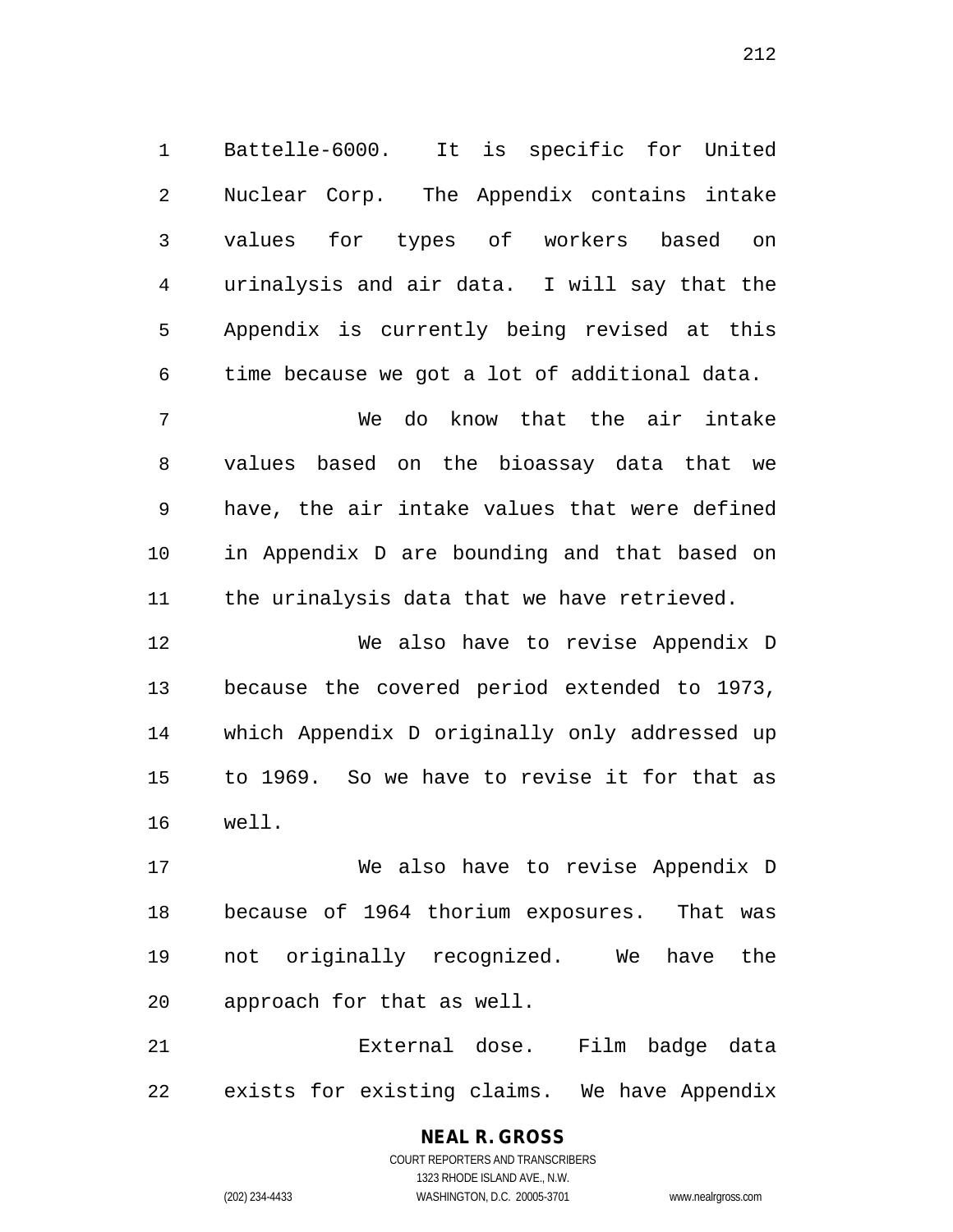D again, Battelle-6000 used the -- the Appendix contains external dose values for types of workers. It's a very similar approach to what is used for the internal dose based on the AEC inspection reports.

 Again, this Appendix, as I said, is being revised to include the '71 to '73 time frame. And it's also going to evaluate the additional external monitoring data that we received from the March and April data capture.

 Also neutron exposures we are estimating using TIB-0024. Estimation of neutron dose rates from alpha-n reactions in uranium and thorium compounds. I did provide -- on the Board's O: drive, there are sample dose reconstructions as well for those.

 Residual exposures. Appendix D estimates internal and external dose for the residual period by taking the highest intake rate from the intakes derived from the bioassay data and air data, and converting

# **NEAL R. GROSS**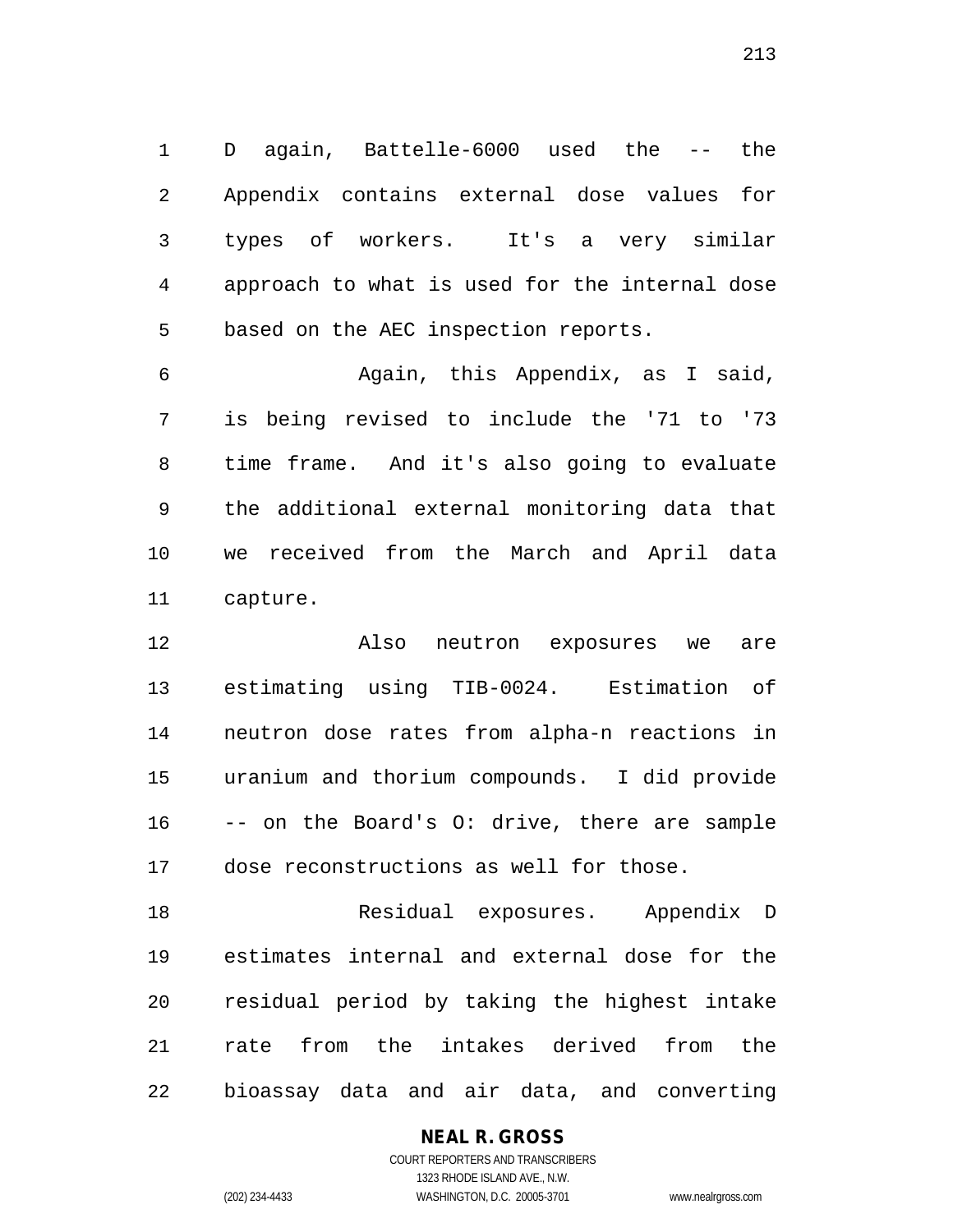that to an air concentration, assume it settles and accumulates over a year.

 And then the intake value is then determined using a resuspension factor. And external dose is based on surface contamination.

 Although we feel this is bounding, we are revising this approach as well in Appendix D to be consistent with TIB-0070. I think that TIB-0070 has been a pretty good document that we have been able to get a consistent path forward with doing our residual exposure periods.

**And so we are revising that.** And what we will do is we will take the highest -- or an air concentration from the 1973 period based on the data we have and do a decay function down to the data that we currently have from the end of the -- which they're still remediating that site and decommissioning that site at this time. So we have data for that.

# **NEAL R. GROSS**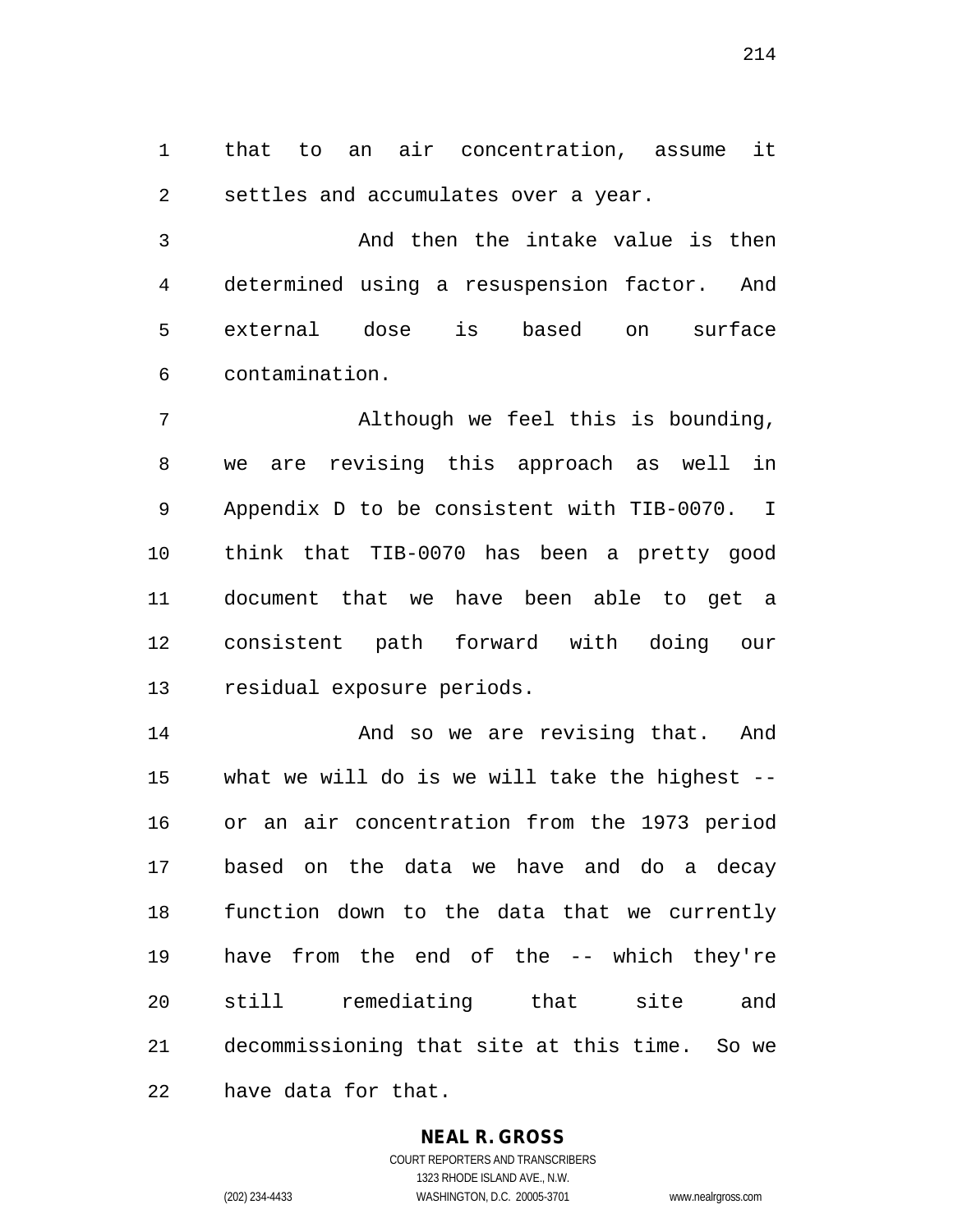So our feasibility determination is we can do internal dose and we can do external dose for the '58 through 2006. And, again, this is just a different recommendation is that we can -- NIOSH finds that radiation dose estimates can be reconstructed for compensation purposes for the period. 8 Ouestions? CHAIRMAN MELIUS: Board? Phil? MEMBER SCHOFIELD: Yes. I am a little concerned about how you are going to do the internal dose for people who may not have any bioassay or -- MR. RUTHERFORD: What we did is we

 actually did -- it's basically a coworker model. We took the internal dose or the bioassay data that we had, and from that bioassay data, basically we developed a distribution. And then we set it up for operators getting a certain amount and so on. Now, again, I told you we are revising that based on the additional internal

# **NEAL R. GROSS**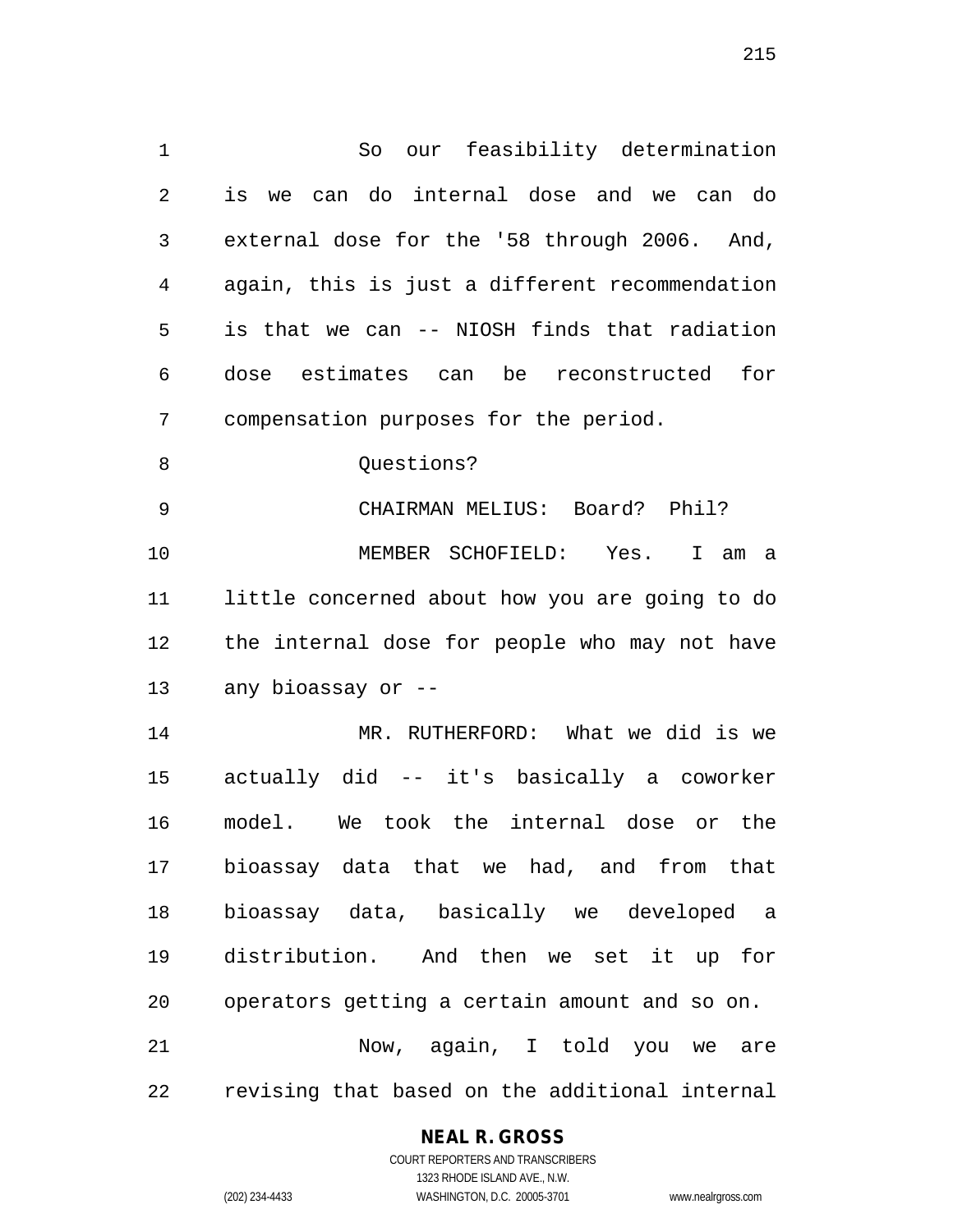data that we have. We have received a lot more internal data from that March, April 2009.

 CHAIRMAN MELIUS: Any other questions? I have a question that just helps, maybe help decide how to go forward a little bit. I believe that SC&A has reviewed the Site Profile. I'm not sure which site --

 MR. RUTHERFORD: Yes. I can actually --

11 CHAIRMAN MELIUS: -- which era that -- maybe you can clarify.

 MR. RUTHERFORD: Yes. I believe that SC&A looked at that prior to getting all of the documents that we recently received. So their take on this site at that time is not really fair to what the -- I'm sure that they would say that they haven't had the opportunity to review all of the existing documentation that we received in the March and April of 2009. So you are correct.

CHAIRMAN MELIUS: And I believe

**NEAL R. GROSS**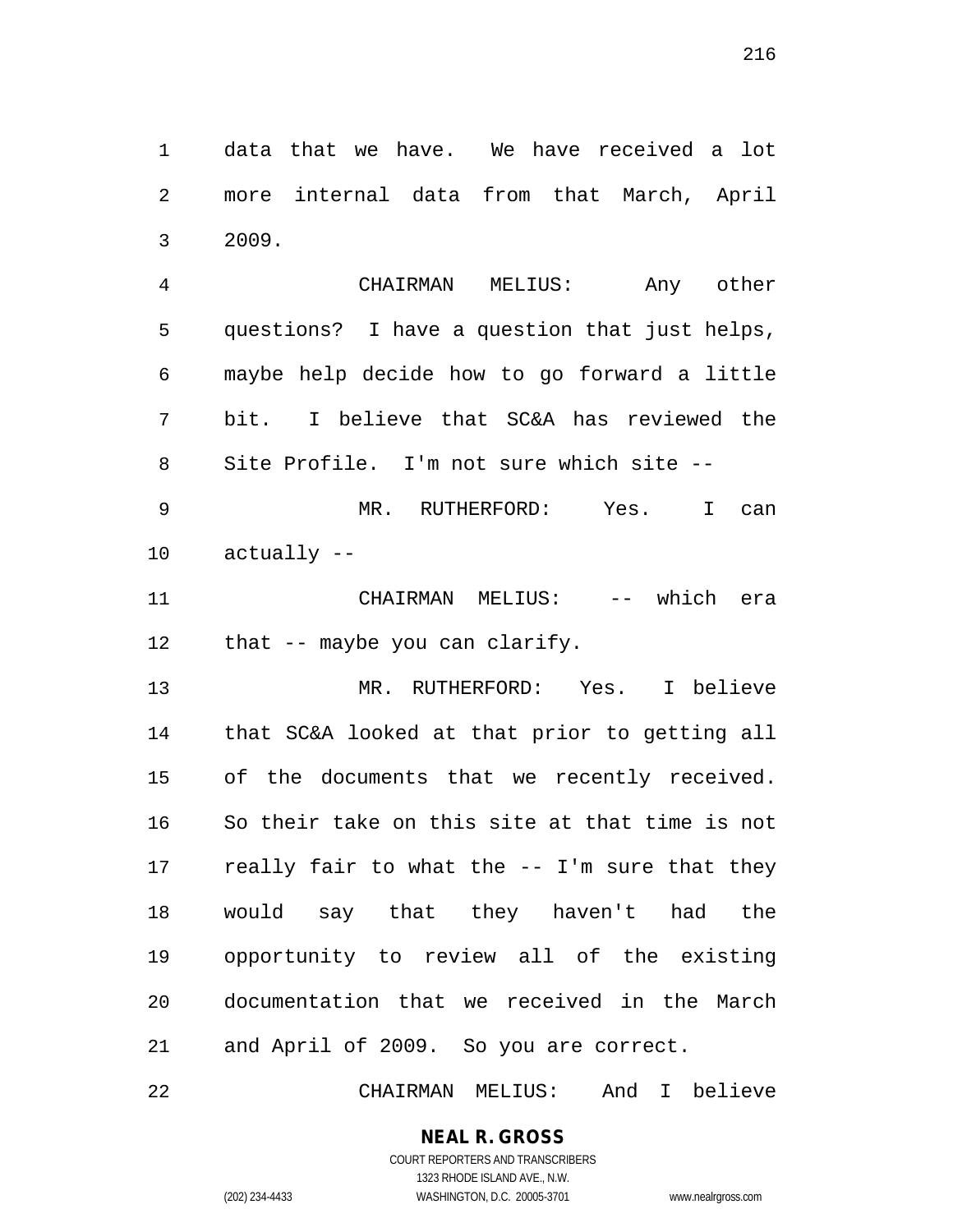your report was, SC&A report was sent to us in October.

 DR. MAURO: That is correct. CHAIRMAN MELIUS: We have never set up a Work Group to deal with that. That's one of the other pending issues we had to decide on.

Yes, Paul? And then --

 MEMBER ZIEMER: Well, I wanted to point out that, first of all, on TBD-6001, that is in the Work Group. The revision has not been looked at. I think we still have the findings from SC&A on 6001. This Appendix has not been looked at or technically assigned to the Work Group.

 You may recall last time the Board assigned Bliss & Laughlin and I think Electro  $18 - -$ 

19 MR. RUTHERFORD: Electro-Met, yes. MEMBER ZIEMER: -- Electro Metallurgical to TBD 6000/6001 Work Group. So that Work Group now has the resolution

> **NEAL R. GROSS** COURT REPORTERS AND TRANSCRIBERS

1323 RHODE ISLAND AVE., N.W. (202) 234-4433 WASHINGTON, D.C. 20005-3701 www.nealrgross.com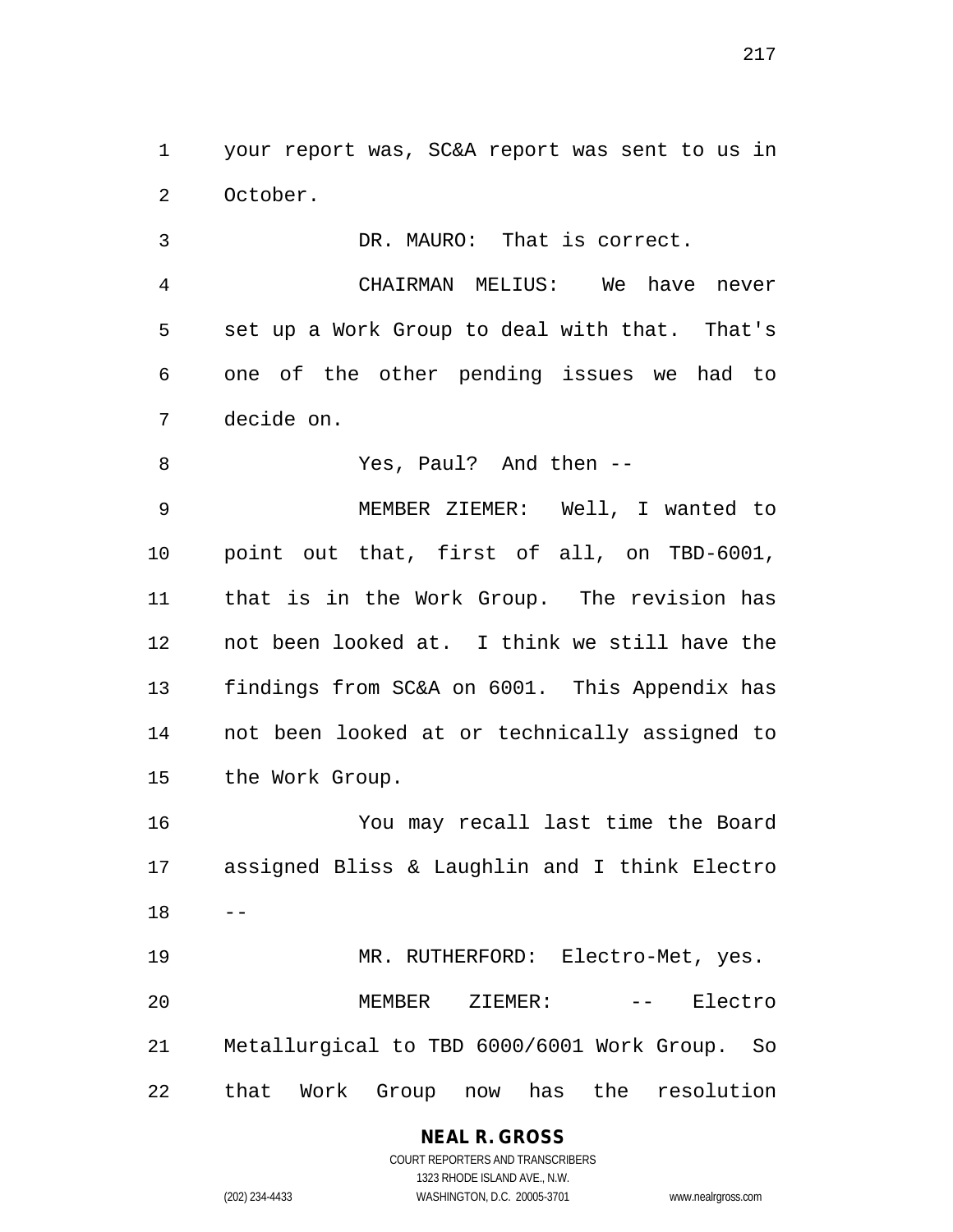matrices for both TBD-6000, 6001.

 It has the matrix for Appendix BB, which is the site, what amounts to a Site Profile for General Steel Industries. It has the matrix for the General Steel Industries petition. It has Bliss & Laughlin and Electro Metallurgical and possibly this one if it's so assigned. So that workload is getting a little heavy, but I simply point that out. CHAIRMAN MELIUS: Josie? MEMBER BEACH: This is an observation and a question. I noticed on our memory sticks that we were given -- we got the ER report for August. And it looks like there's a rev 1 out. MR. RUTHERFORD: I am glad you brought that up. I was going to actually mention that. The report that came out in August is actually the report. 21 The revision that came out, if you look at page 1 of the data capture synopsis of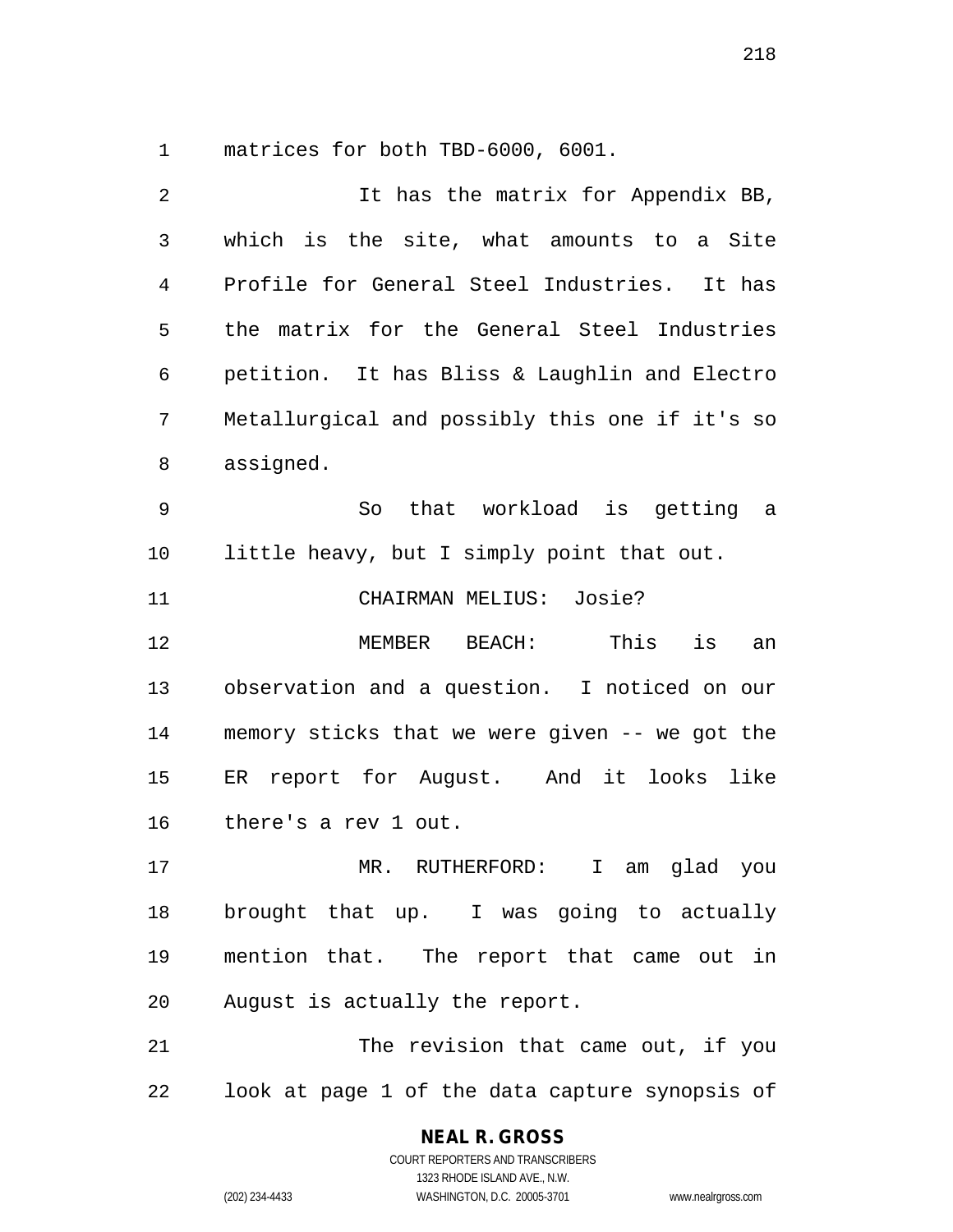the Evaluation Report, the only thing that changed in the report from August of 2009 to the recent one we just printed out was the first page of the data capture synopsis did not reflect the actual data capture in March and April of 2009. So our feasibility determination, everything in the report is the same except for that one thing.

 We did contact -- I think I sent that out in an email to the Board. It may not have provided that clarification. I apologize.

 CHAIRMAN MELIUS: Do we have the petitioner on the line? If the petitioner is on the line, could you speak up for United Nuclear, petitioner for United Nuclear on the line?

(No response.)

CHAIRMAN MELIUS: Okay.

 MR. RUTHERFORD: I do want to point out that the petitioner -- I talked to the petitioner last week. And even though she

# **NEAL R. GROSS**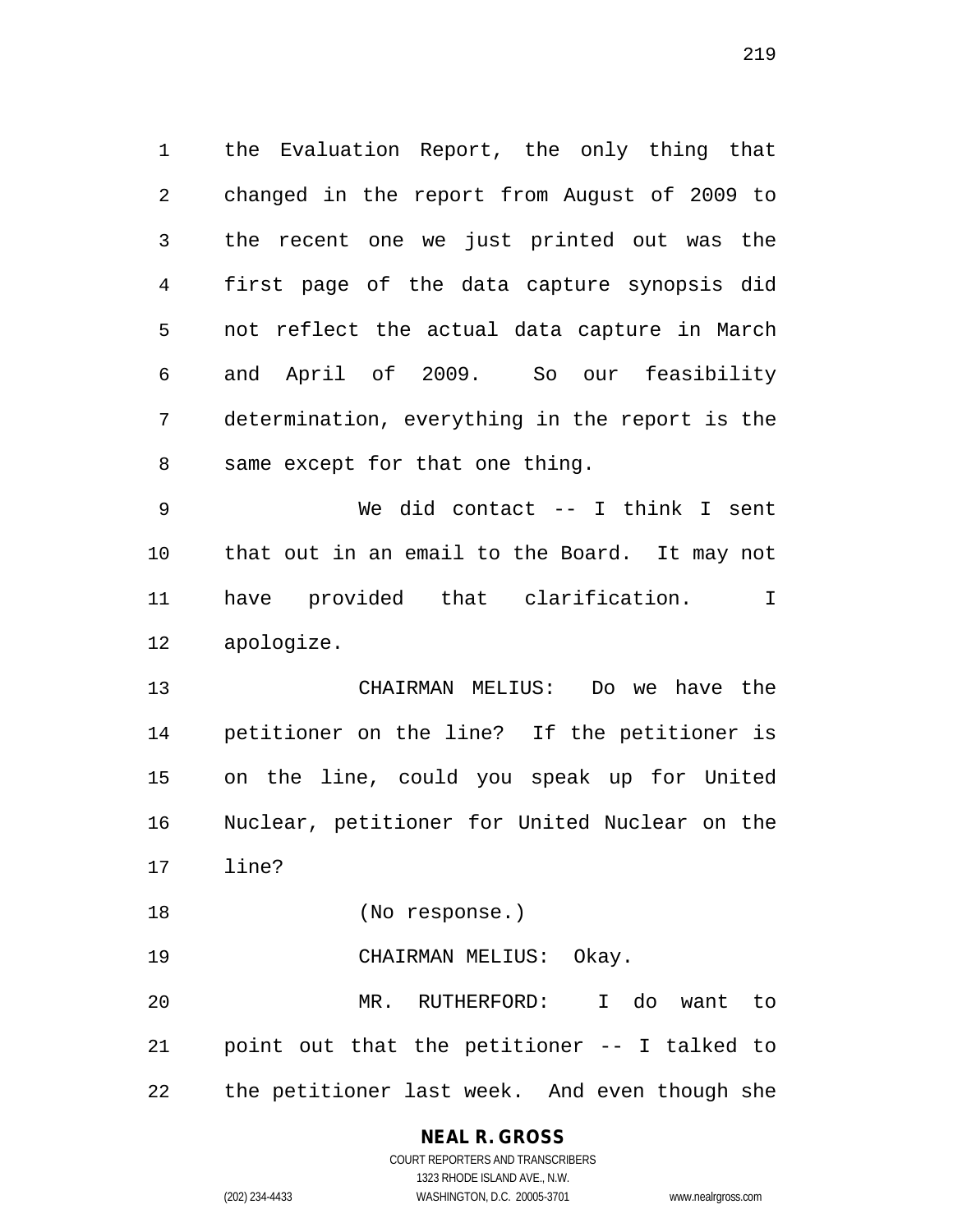has not been on the line, I wanted to point out that she did point out that she did not receive all of her FOIA requests. She FOIA requested all of the reference documents on the Evaluation Report. And she had not received that all. So I do want to point that out.

 We're working on getting that all to her. There were some kind of difficulties she had. If you remember, we delayed presentation on this.

 We were going to present this at the October meeting. And because of family issues, she requested us move this to this meeting.

 So she didn't get the FOIA request in because of her movement until December. We were unable to get her FOIA request completed prior to this meeting. I wanted to point that out. I know that was a concern of hers.

 CHAIRMAN MELIUS: I just want to -- just a clarification also for the new

> **NEAL R. GROSS** COURT REPORTERS AND TRANSCRIBERS

1323 RHODE ISLAND AVE., N.W. (202) 234-4433 WASHINGTON, D.C. 20005-3701 www.nealrgross.com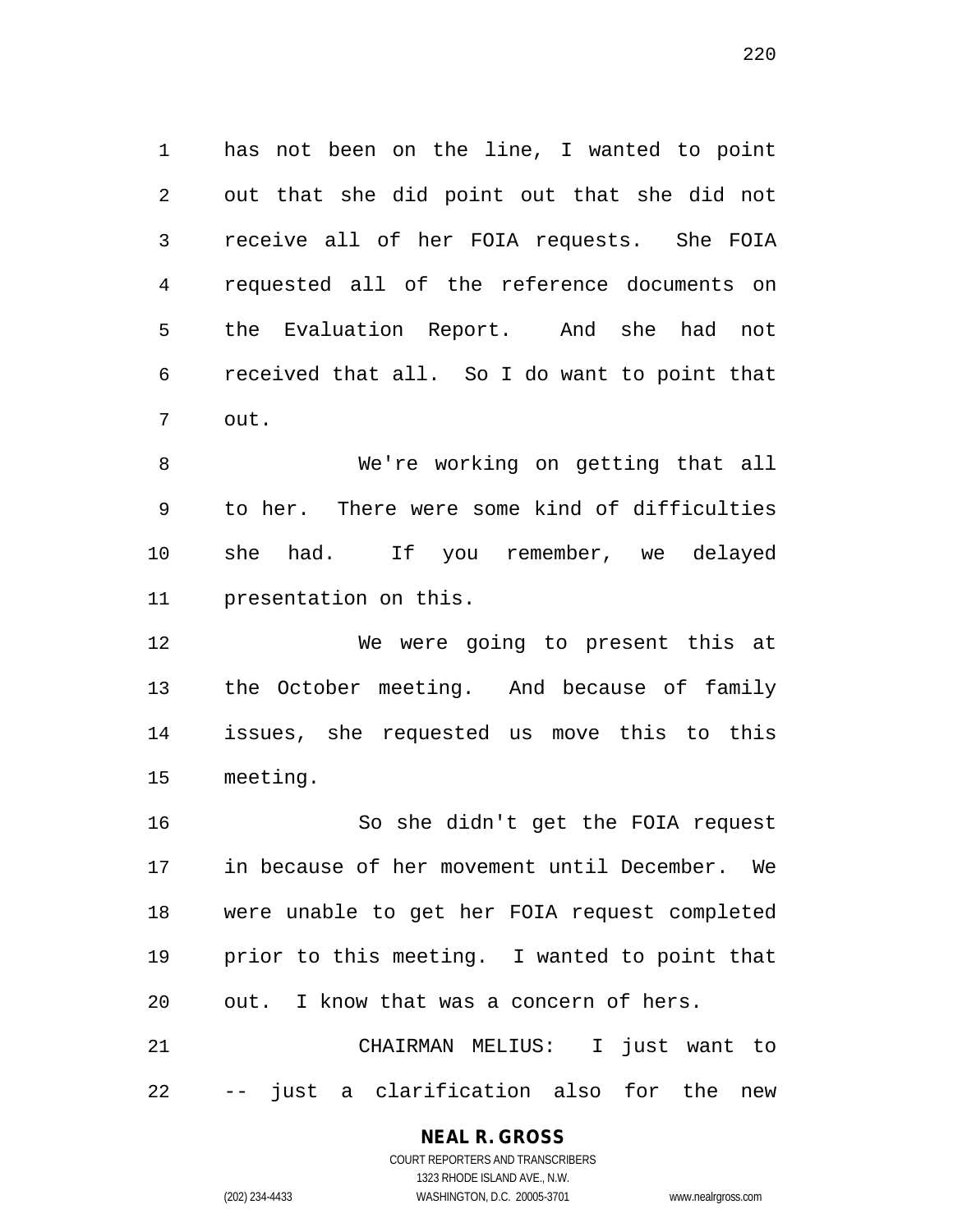members is I guess our usual pattern on something like this, which has not been reviewed and where we haven't had a Work Group or a review is to refer it to a Work Group for the SEC evaluation and for resolution.

 And here it's a little bit more confusing because we've had a Site Profile, but it's really not an up-to-date Site Profile. And it really won't be for a while. And we've got Paul's Work Group also, but, anyway, just keep that in mind.

Henry?

 MEMBER ANDERSON: Yes. On your slide, the basis for the petitioner was lack of personnel monitoring records for thorium and how you have turned up.

17 MR. RUTHERFORD: Yes. Actually, that is pretty much what happened. If you look at the March and April time frame of 2009, last year, during our evaluation, when we did that data capture, prior to that, we did not have any of the air sample data that

**NEAL R. GROSS**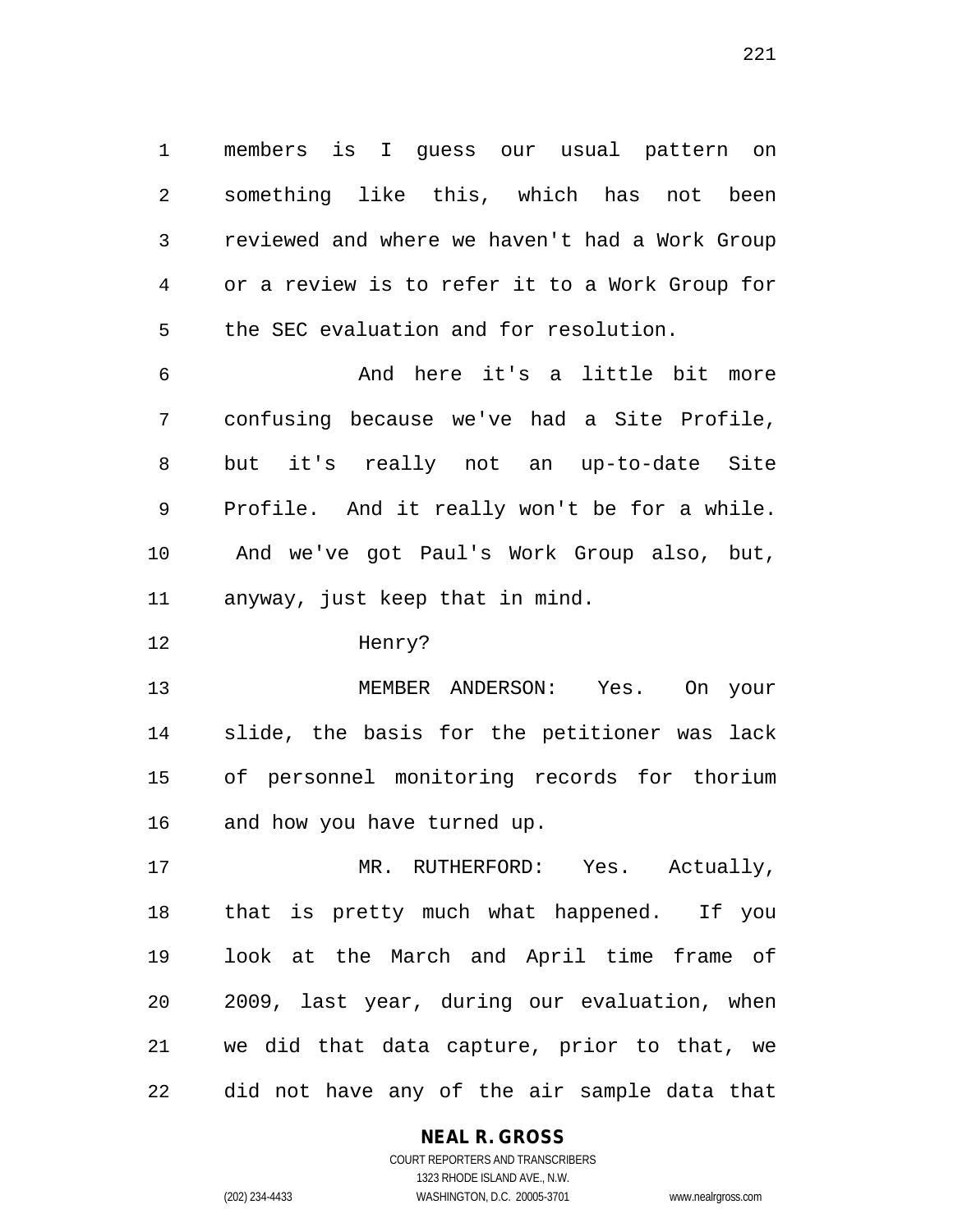we retrieved, the 200 air sample data, 200 air samples from that period. So yes, that is when we got that.

 MEMBER ANDERSON: But you had been -- performing dose constructions without that information --

 MR. RUTHERFORD: You are correct, and that is a very good point. And what will happen is that when we revise our Appendix D and we complete that, at some point, we will have to do a PER, a Program Evaluation that we will go back and we will determine if any of the existing dose reconstructions that we completed are potentially affected by this change in the Appendix. So we would have to revisit those claims.

 MEMBER ANDERSON: So your assumption when you were doing those was despite their having processed thorium, there was no thorium exposure? How did you do it? MR. RUTHERFORD: Actually, we were unaware there was any thorium processing going

#### **NEAL R. GROSS**

COURT REPORTERS AND TRANSCRIBERS 1323 RHODE ISLAND AVE., N.W. (202) 234-4433 WASHINGTON, D.C. 20005-3701 www.nealrgross.com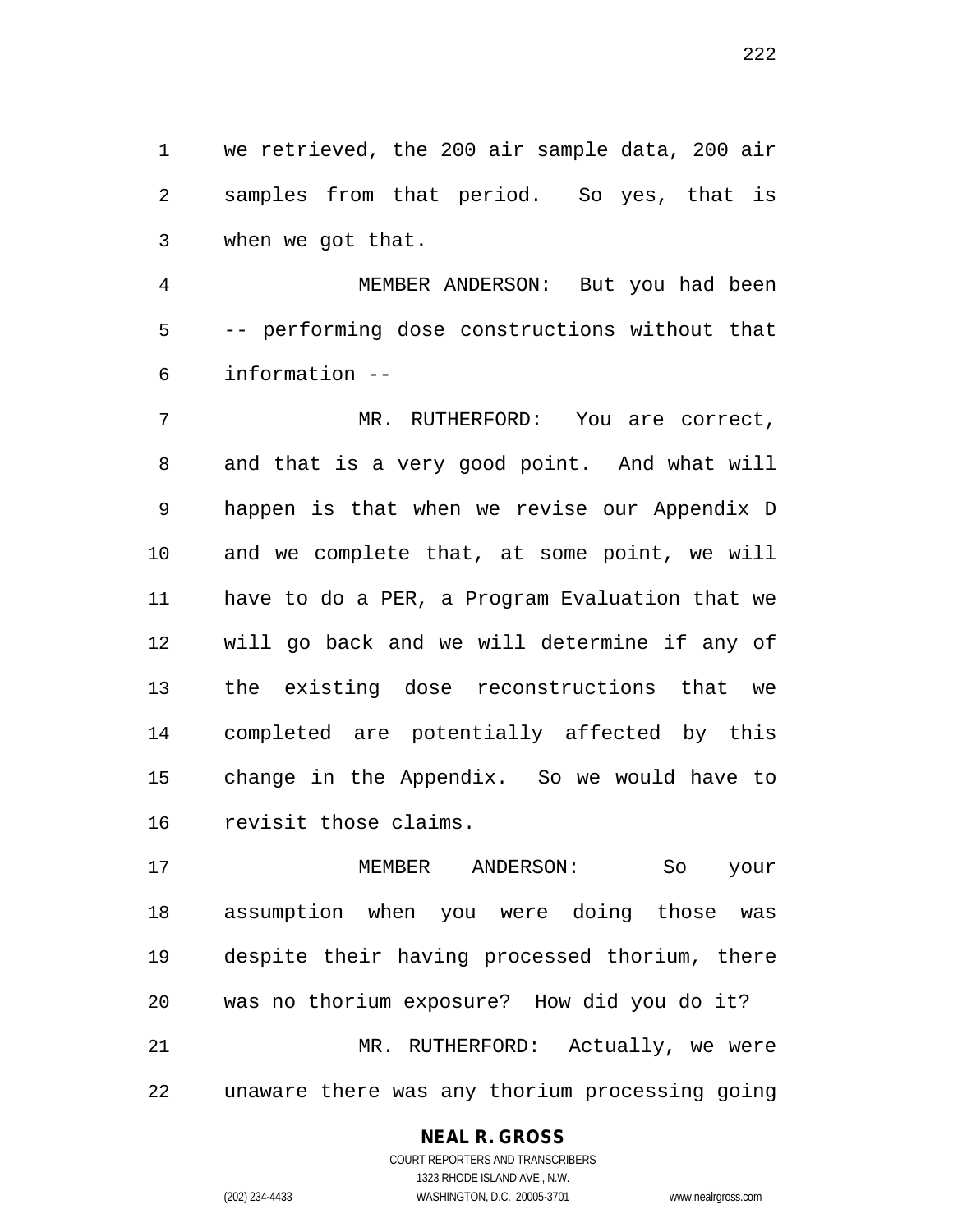on at the site at all.

| 2            | MEMBER ANDERSON: Okay.                         |
|--------------|------------------------------------------------|
| $\mathbf{3}$ | MR. RUTHERFORD: If you look at                 |
| 4            | the Appendix D, which is available on the O:   |
| 5            | drive, you can actually see that we had no     |
| 6            | indications. And we had no indications from    |
| 7            | the documentation that we had the thorium      |
| 8            | operations occur, only after we had -- during  |
| 9            | the petitioning process by the petitioner, one |
| 10           | of the affidavits provided by the petitioner   |
| 11           | actually had identified thorium operations and |
| 12           | had -- for these thorium pellet<br>that        |
| 13           | operations.                                    |
| 14           | And from that, we were able to --              |
| 15           | okay. We got additional information. And I     |
| 16           | can't remember what it was, but we felt that   |
| 17           | would qualify the petition to evaluate this    |
|              |                                                |
| 18           | thorium exposure.                              |
| 19           | CHAIRMAN MELIUS: Gen?<br>Then Brad,            |
| 20           | then Bill.                                     |
| 21           | MEMBER ROESSLER:<br>Do you<br>have             |

**NEAL R. GROSS** COURT REPORTERS AND TRANSCRIBERS 1323 RHODE ISLAND AVE., N.W. (202) 234-4433 WASHINGTON, D.C. 20005-3701 www.nealrgross.com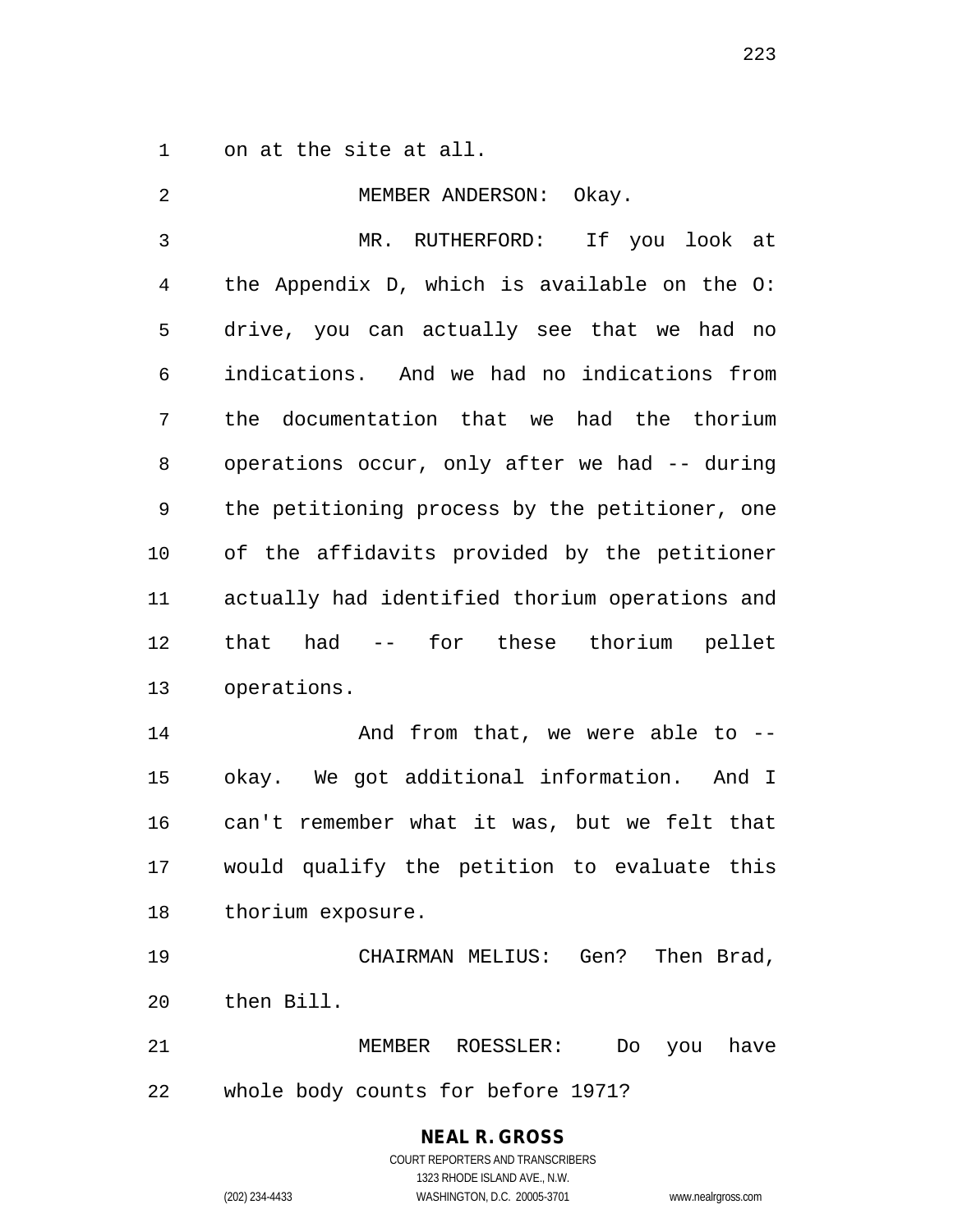MR. RUTHERFORD: Yes. We have whole body counts starting in 1968. MEMBER ROESSLER: Okay. CHAIRMAN MELIUS: Brad? MEMBER CLAWSON: Help me understand your table 6.2. Like bioassay, you've got seven. Then we go over. Then we've got a 21, then parentheses, what I'm looking at a lot is the X. And the X says that we don't have data, but then we've got 3,822. MR. RUTHERFORD: Wait. What page are you on, Brad? I'm sorry. MEMBER CLAWSON: It's table 6-2, page 28. I'm just trying to understand the table that -- MR. RUTHERFORD: All right. You know, I have to be honest with you. I went back and -- okay. Are you looking at '58 through '60? MEMBER CLAWSON: Yes, or any of these. I am trying to figure out because

> **NEAL R. GROSS** COURT REPORTERS AND TRANSCRIBERS 1323 RHODE ISLAND AVE., N.W. (202) 234-4433 WASHINGTON, D.C. 20005-3701 www.nealrgross.com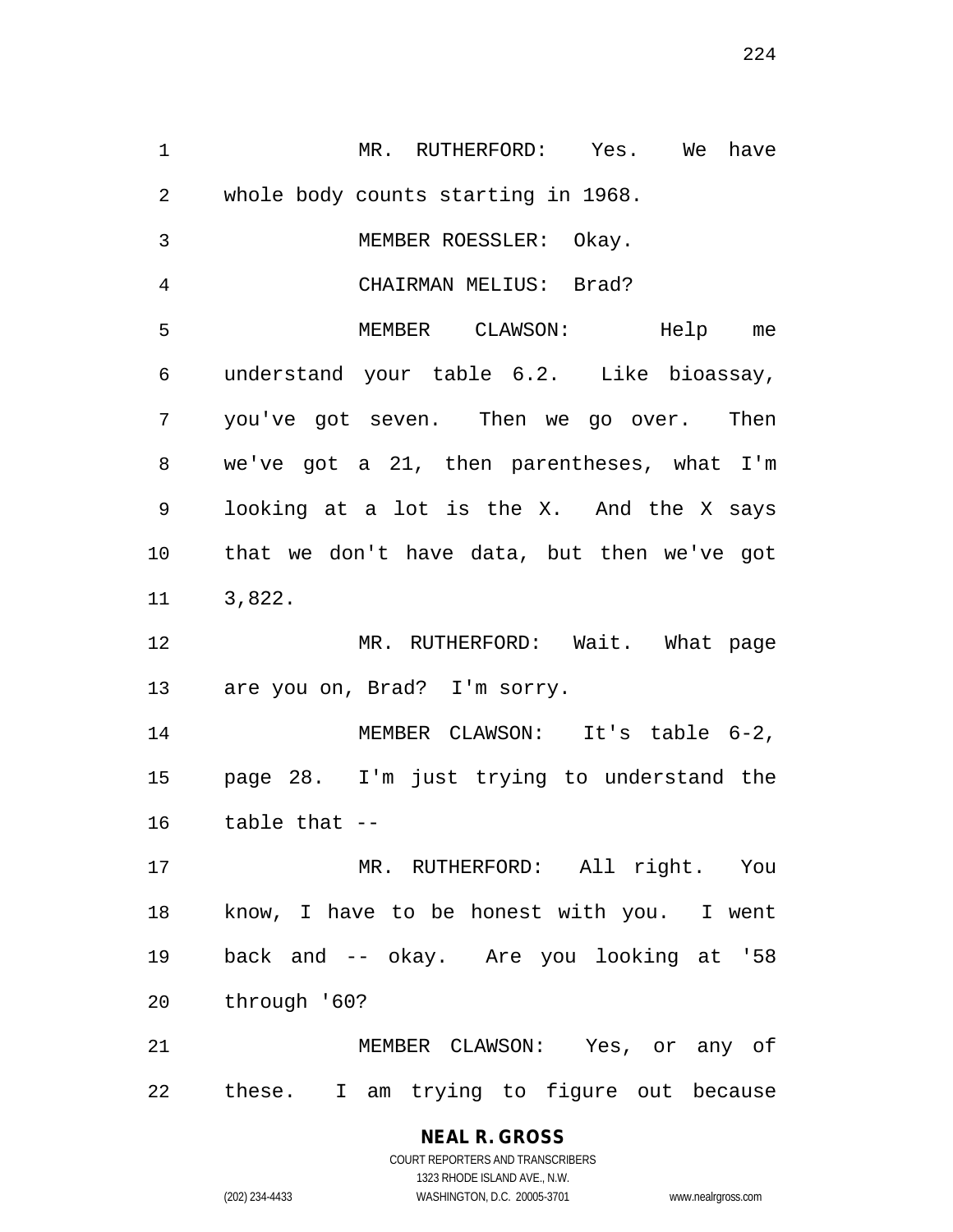we've got smears and --

| 2              | MR. RUTHERFORD: Sure. First of                        |
|----------------|-------------------------------------------------------|
| $\mathsf{3}$   | all, the parentheses number, all the                  |
| $\overline{4}$ | parentheses numbers are the Site Research             |
| 5              | Database number. So if you go onto the Site           |
| 6              | Research Database, you can take that number,          |
| 7              | put it in there, and you will find that data.         |
| 8              | I really like that about the table.                   |
| $\mathsf 9$    | If you look at '58 through '60, I                     |
| 10             | actually -- and I know Mark likes that a lot          |
| 11             | because the '58 through '60 period, you will          |
| 12             | actually see in the film badge data the Xs            |
| 13             | with a 2 by that. And if you actually go to           |
| 14             | the 2, it explains at the end of the report.          |
| 15             | And it says, "Indicates data exists, but the          |
| 16             | specific number of samples collected or               |
| 17             | individual monitored was not available."              |
| 18             | So at the time -- and that is what                    |
| 19             | had mentioned. We could actually have<br>$\mathbb{I}$ |
| 20             | provided an updated number to that. And I             |
| 21             | will work to do that for the Board and get you        |
| 22             | updated numbers for that. When this table was         |

**NEAL R. GROSS**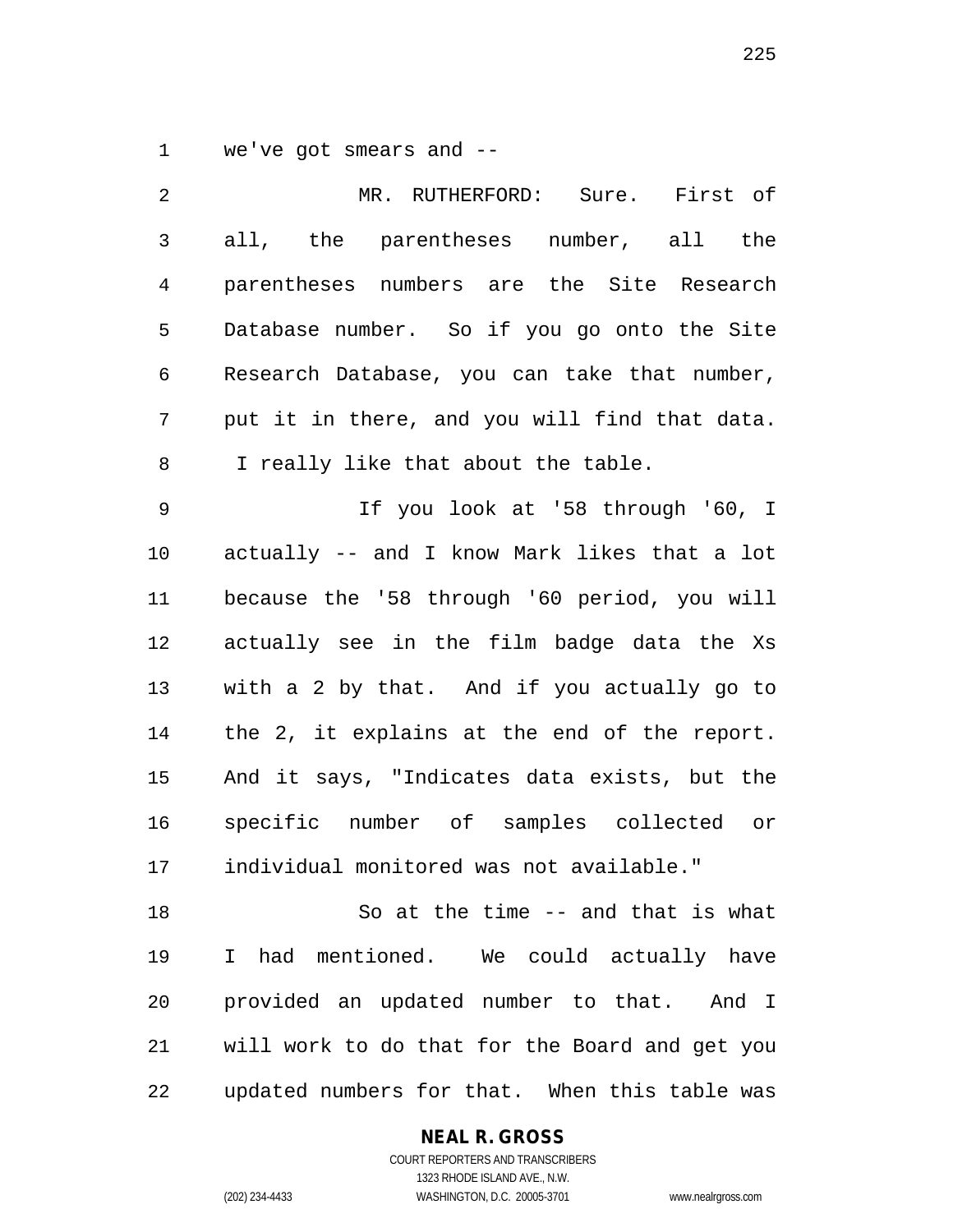initially put together, we were loading and linking all of that data at the time.

 MEMBER CLAWSON: Okay. I was just trying to figure out what that second number was.

MR. RUTHERFORD: Sure. Yes.

MEMBER CLAWSON: Thanks.

8 CHAIRMAN MELIUS: Bill?

 MEMBER FIELD: Yes. I just had a general question about when you see that there is thorium exposure -- and this is probably more related to my inexperience with exposure assessment and how it is done. Do you look at the exposure for also the decay products for thorium?

 MR. RUTHERFORD: Sure. I anticipated that, actually, you would ask that. You know, in the current form that we got this, I would not anticipate a high thoron concentration from the daughter product because we got thorium oxide powder.

22 The concern that you get into is

**NEAL R. GROSS** COURT REPORTERS AND TRANSCRIBERS

1323 RHODE ISLAND AVE., N.W.

(202) 234-4433 WASHINGTON, D.C. 20005-3701 www.nealrgross.com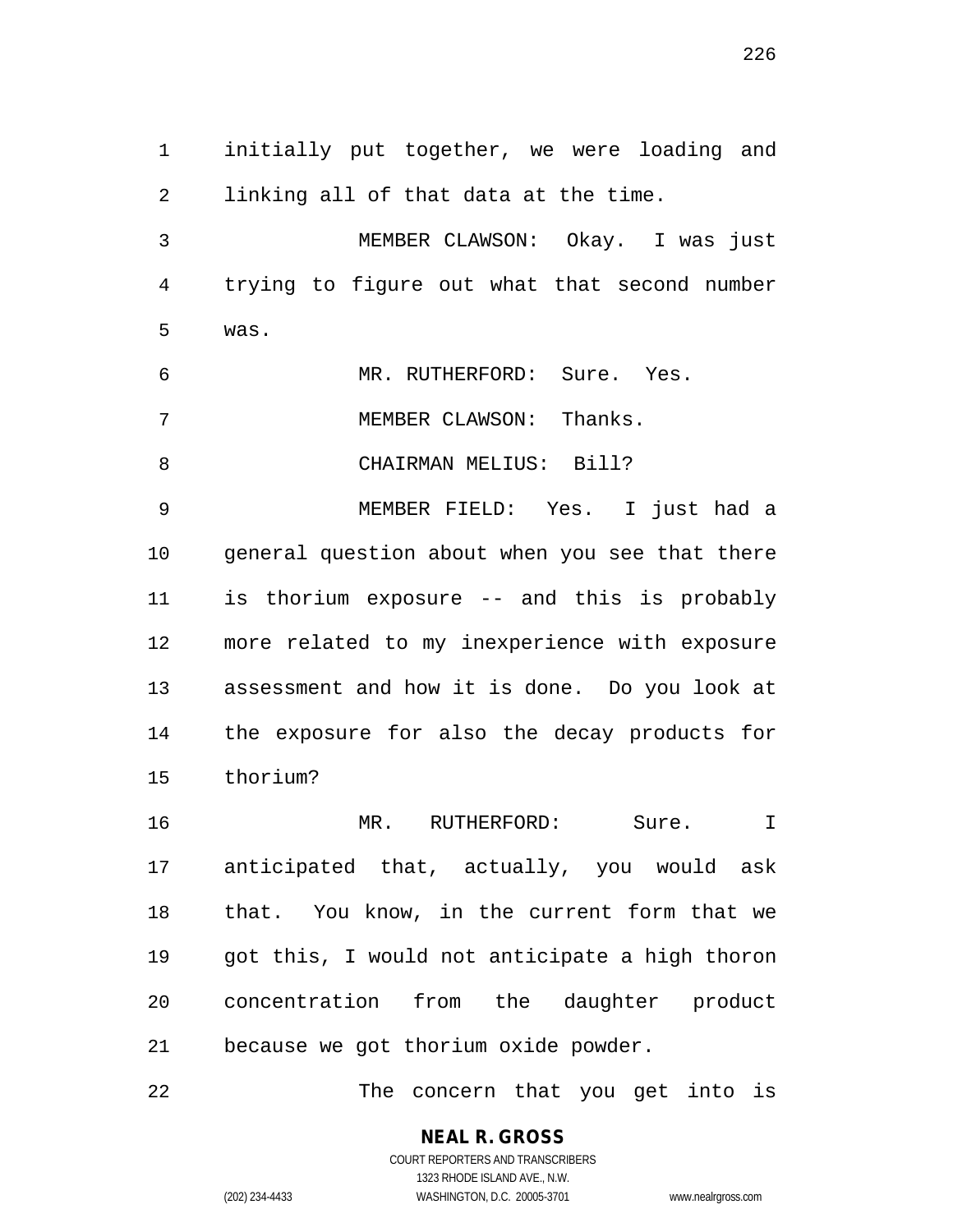when you actually combined it and heat it together do you drive the daughters out. There is actually a very good document in the references where Hematite actually recognized that issue. They knew that they had a -- at the point where they were combining and heating the process, they would drive those daughters out. And they took the thorium MPC limit, and they took the uranium MPC limit.

 Initially they used a modified MPC based on the uranium and thorium. And then during the actual operations where they combined them, they stuck with the thorium MPC limit. And they also discussed why they felt the daughter products, although they would be driven out, would not provide an exposure concern to the workforce. I can get you that number. It's a pretty good document.

 CHAIRMAN MELIUS: Okay. On the phone, Mike Gibson or David Richardson, do you have questions?

MEMBER RICHARDSON: Yes. I have a

#### **NEAL R. GROSS** COURT REPORTERS AND TRANSCRIBERS

1323 RHODE ISLAND AVE., N.W. (202) 234-4433 WASHINGTON, D.C. 20005-3701 www.nealrgross.com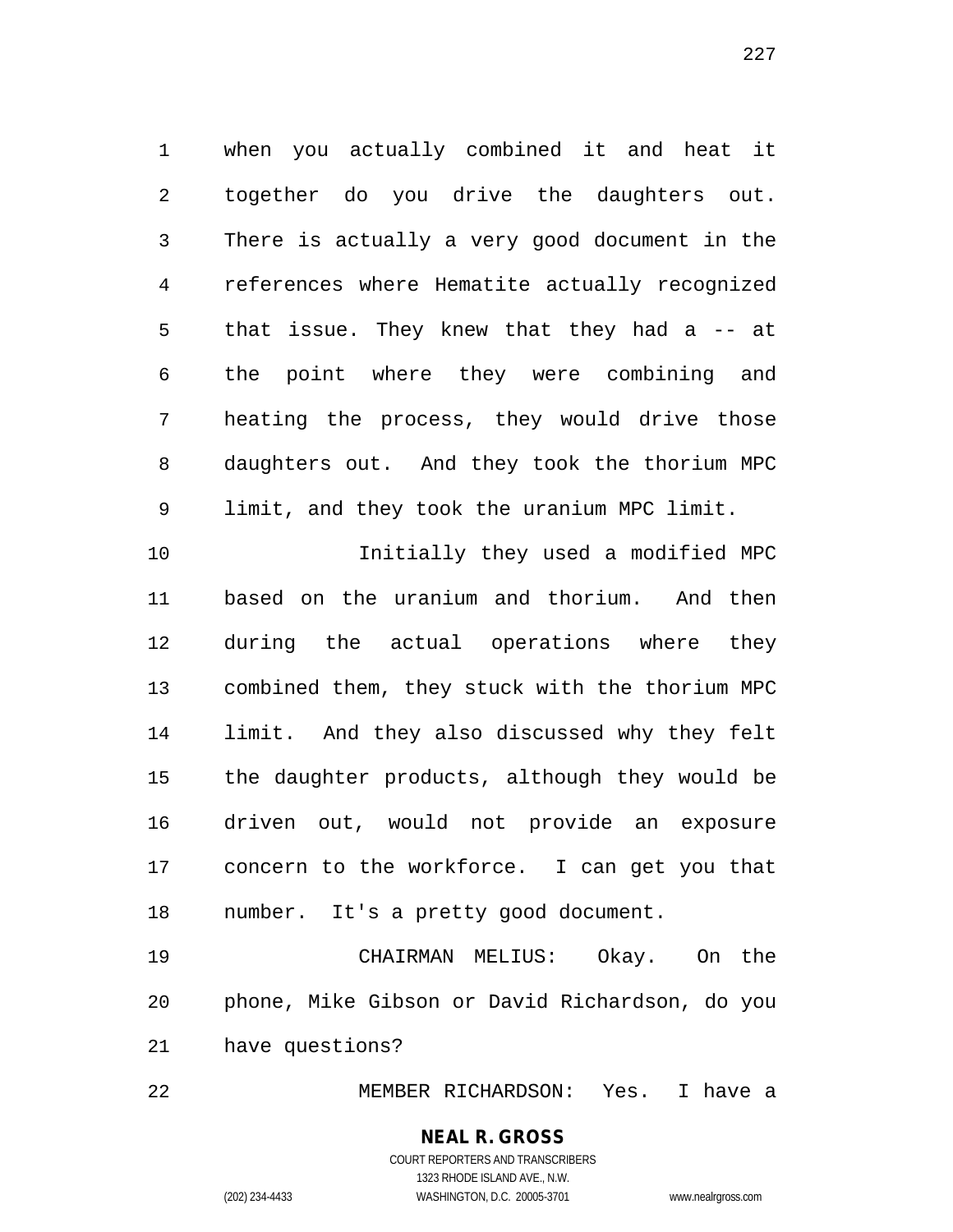couple of questions.

 CHAIRMAN MELIUS: Can we have some volume, please? MEMBER RICHARDSON: How many people worked at this site? MR. RUTHERFORD: I am sorry, Dr. Richardson. Could you repeat that? 8 MEMBER RICHARDSON: How many people worked at the site during this period? MR. RUTHERFORD: Actually, during the early period of 1956, there were roughly 40 people that worked there. It's not a large site. In 1958, based on AEC inspection documents, it indicated they increased to around 60 workers. 16 And then based on the monitoring data and the other information that we have uncovered, we believe in the 1970 period, it was more closely around 200 workers.

 MEMBER RICHARDSON: And there were a couple of things that struck me. One was the weekly badging. And another one was the

## **NEAL R. GROSS**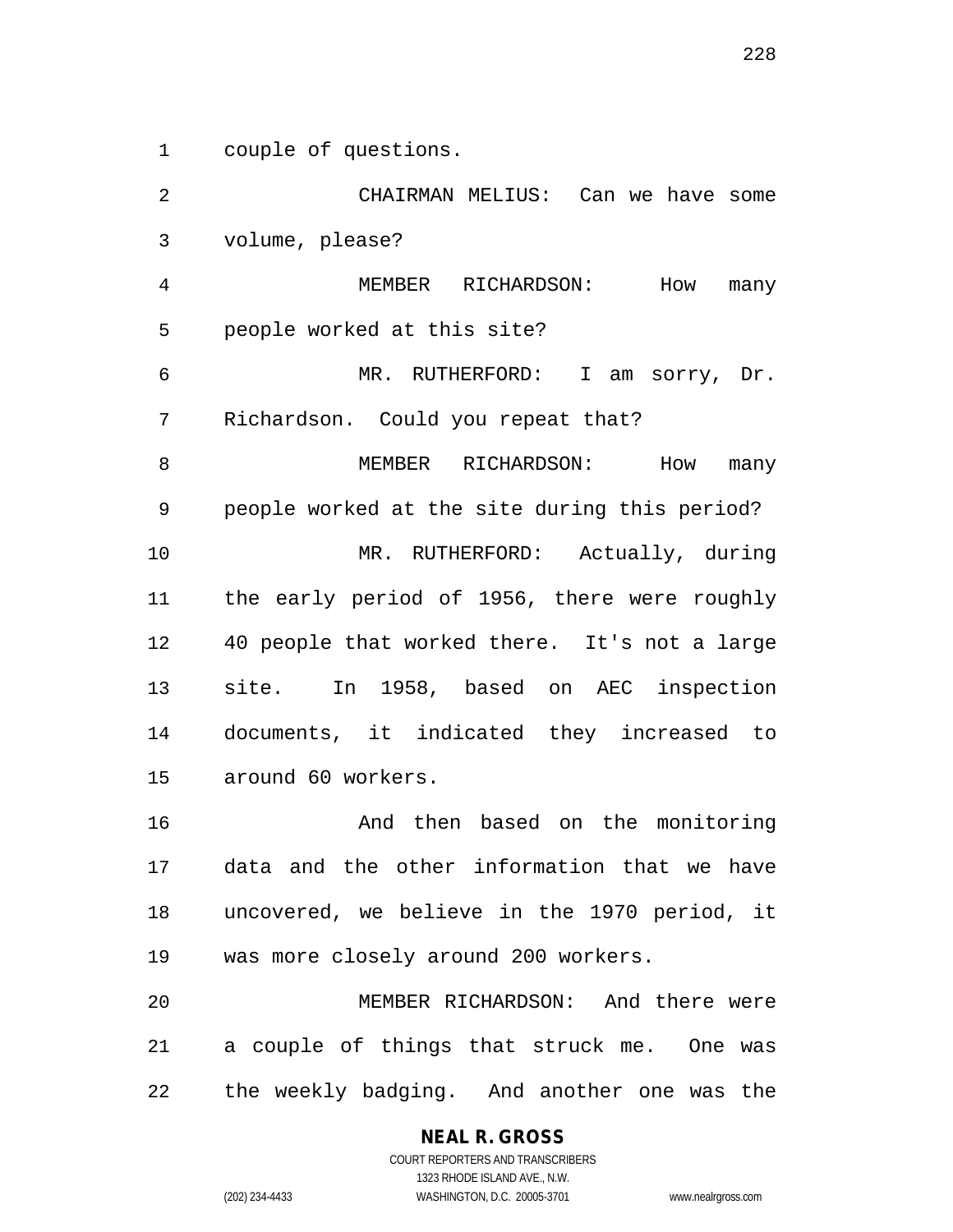fact that you've come up with such a high level of completeness for the bioassay data, which would be different than even a facility like Y-12 or something like that.

 So I don't know. Is this a consequence of this starting out as a Navy facility? I don't know. Maybe that's my personal bias.

(Laughter.)

 MR. RUTHERFORD: I've got the same personal bias. So you're all right.

 MEMBER RICHARDSON: I mean, it's sort of remarkable.

 MR. RUTHERFORD: You know, I don't know the reason. I really don't know.

 CHAIRMAN MELIUS: Any other questions from Board Members? Anybody have a -- maybe not a motion but a recommendation on what we -- again, as I said, the standard practice would be review this to a Work Group and to SC&A for review which we probably would do it at some point anyway. I think we need

**NEAL R. GROSS**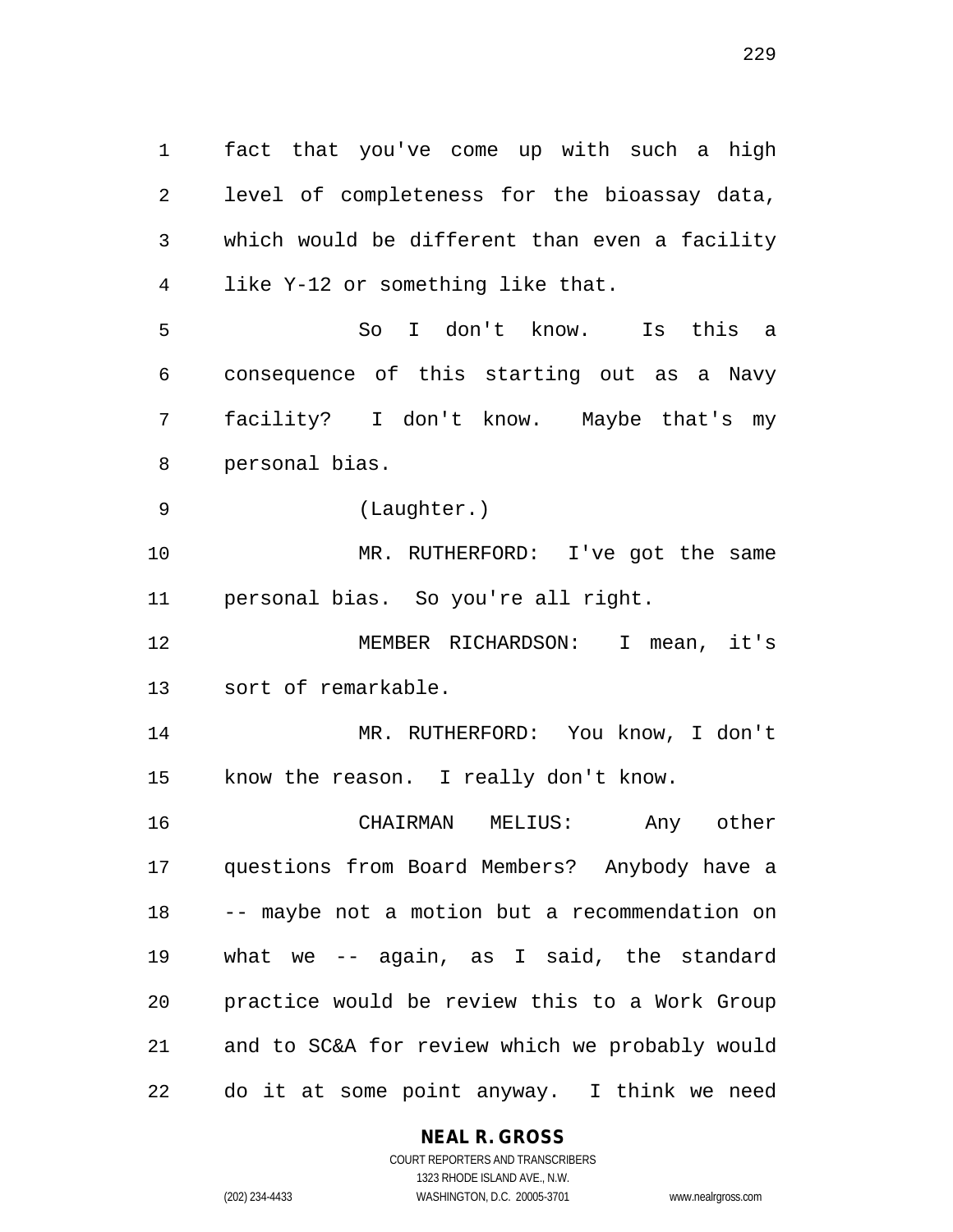to decide which Work Group, which we can decide tomorrow if we did that, though. Wanda?

 MEMBER MUNN: Well, I am wondering what we would achieve by postponing this, what new material is likely to be discovered that would change the assertion that these claims can be reconstructed now.

 I understand that the fullness of the material can yet be developed further. There is some question as to whether that would be productive in any way other than to verify that claims which have already been done were adequately done.

 Is there any reason why we should not continue to allow the new information to be developed as it wishes to be without holding up any dose reconstruction activities that are going on at the time? It seems unlikely that what is

 going to transpire will change the ability to do dose reconstructions.

## **NEAL R. GROSS**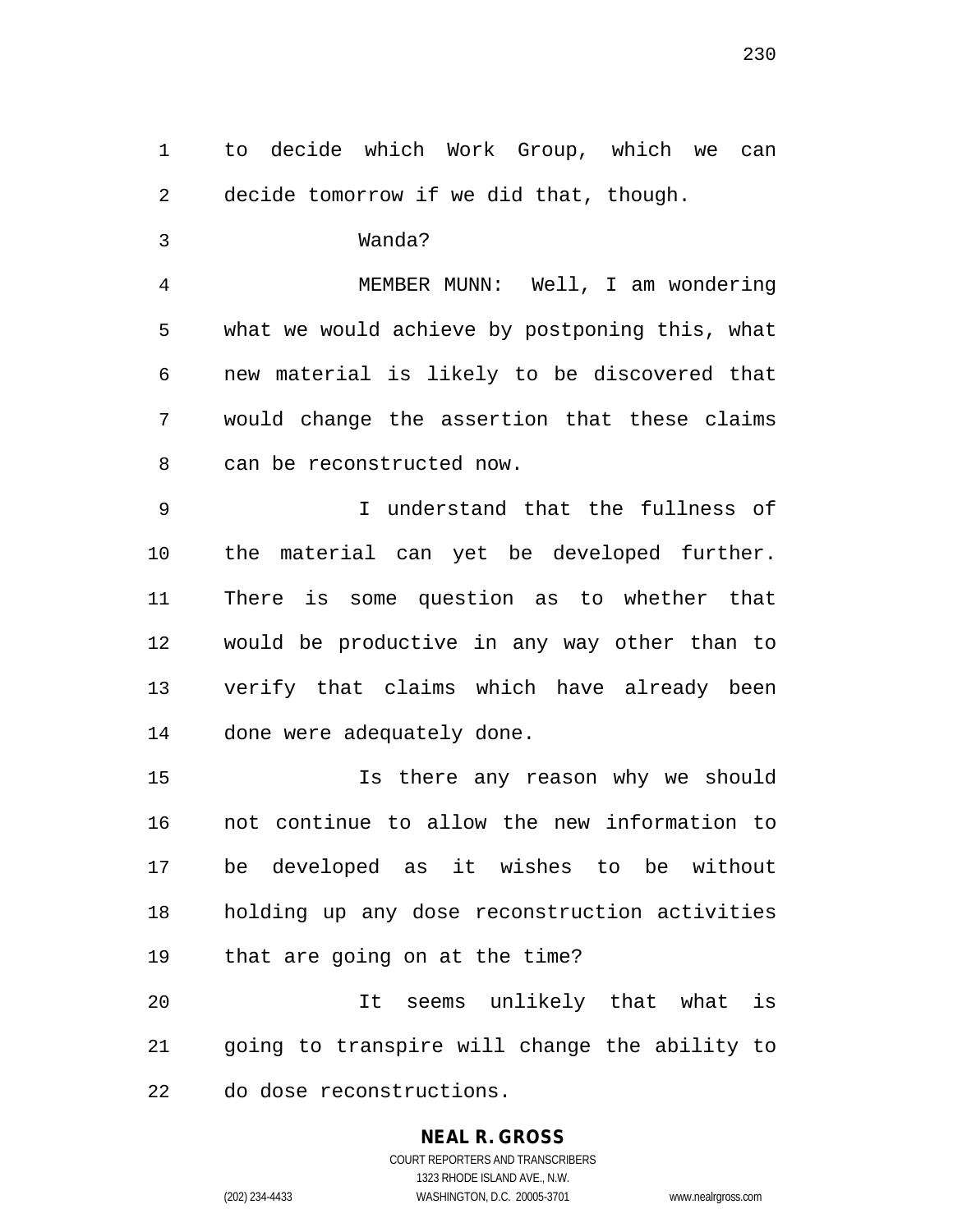CHAIRMAN MELIUS: I guess I would have two responses to that. One is I don't think we would be necessarily holding up dose reconstructions by referring to the Work Group because NIOSH's usual pattern in this situation would be to continue to do dose reconstructions. To the extent they may be held up because they are still developing some of the information also, it may go on, but that is going to happen anyway.

 Secondly, we do have from LaVon information, and I think some transmitted through other people at NIOSH that the petitioner had some concerns and was trying to receive additional information about it.

16 MEMBER MUNN: That's true.

 CHAIRMAN MELIUS: And I think we owe some duty to the petitioner to do that. We thought the petitioner was going to be on the call today, but we tried to reach the petitioner.

I don't know what happened with

**NEAL R. GROSS** COURT REPORTERS AND TRANSCRIBERS 1323 RHODE ISLAND AVE., N.W. (202) 234-4433 WASHINGTON, D.C. 20005-3701 www.nealrgross.com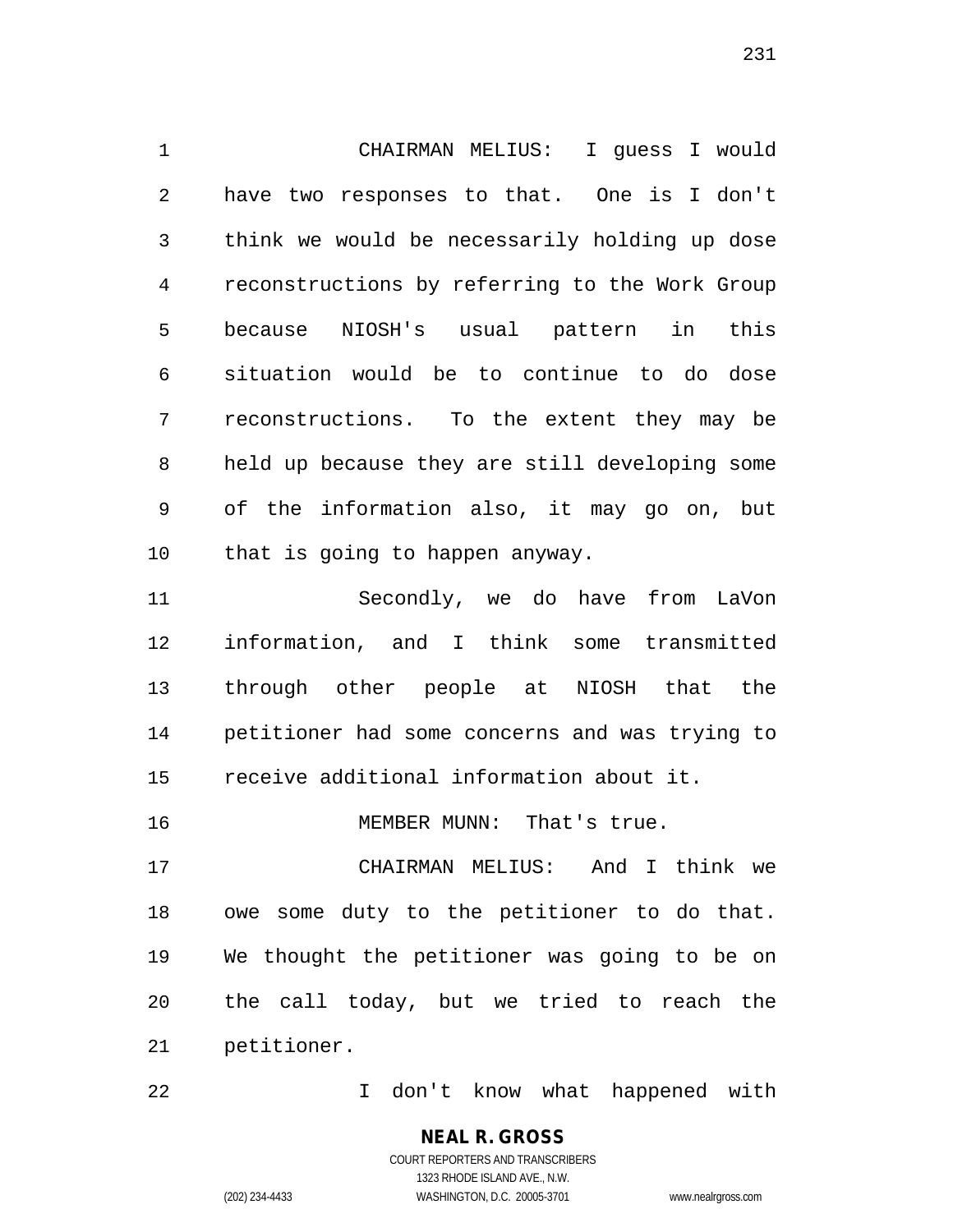that, but I guess I am a little uncomfortable moving forward without hearing from the petitioner and without the petitioner getting the information that they had requested earlier.

 MEMBER MUNN: That's certainly true --

 MS. BROCK: Dr. Melius, this is Denise Brock. I am on the phone. Prior to the meeting being reconvened, I did hear the petitioner online. It was very light. So I don't know if she was probably having some problems with her phone.

 I have not heard her speak up yet, but that was what she had stated, that she was wishing that she could have her presentation put off until the May Board meeting.

 MEMBER MUNN: Well, that resolves the issue for us if that is the petitioner's wish. We can certainly do that. And in the interim, if it was necessary to assign this to any Work Group, then the existing Work Group

#### **NEAL R. GROSS**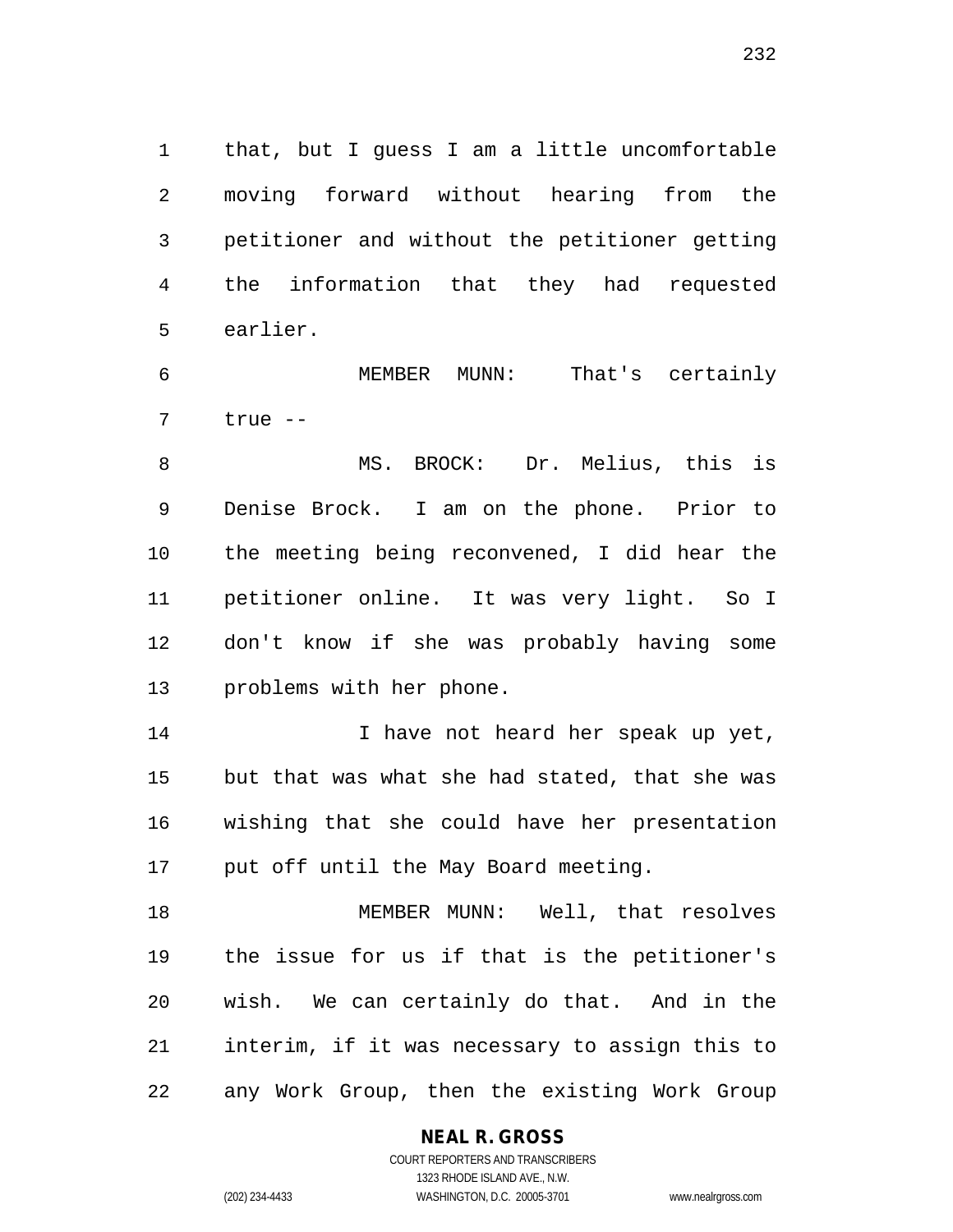is -- I can't speak for the Chair, but the Work Group certainly exists that -- for that specific purpose. CHAIRMAN MELIUS: We could take that under consideration. I will have

discussions with that Work Group Chair.

- MS. EATON: Denise, I'm on the line.
- CHAIRMAN MELIUS: Hold on. There are voices on.
- 11 MS. EATON: Hello?
- CHAIRMAN MELIUS: Hi.
- MS. BROCK: Dr. Melius, I believe the petitioner is on the line now.
- CHAIRMAN MELIUS: Okay.

 MS. EATON: Yes. I apologize. I am not real familiar with how you turn your mute off. So I tried, but it was unsuccessful. I apologize for that.

 I'm calling on my cell phone. If you can tell me how to get back on with this land line, I would appreciate it.

## **NEAL R. GROSS**

COURT REPORTERS AND TRANSCRIBERS 1323 RHODE ISLAND AVE., N.W. (202) 234-4433 WASHINGTON, D.C. 20005-3701 www.nealrgross.com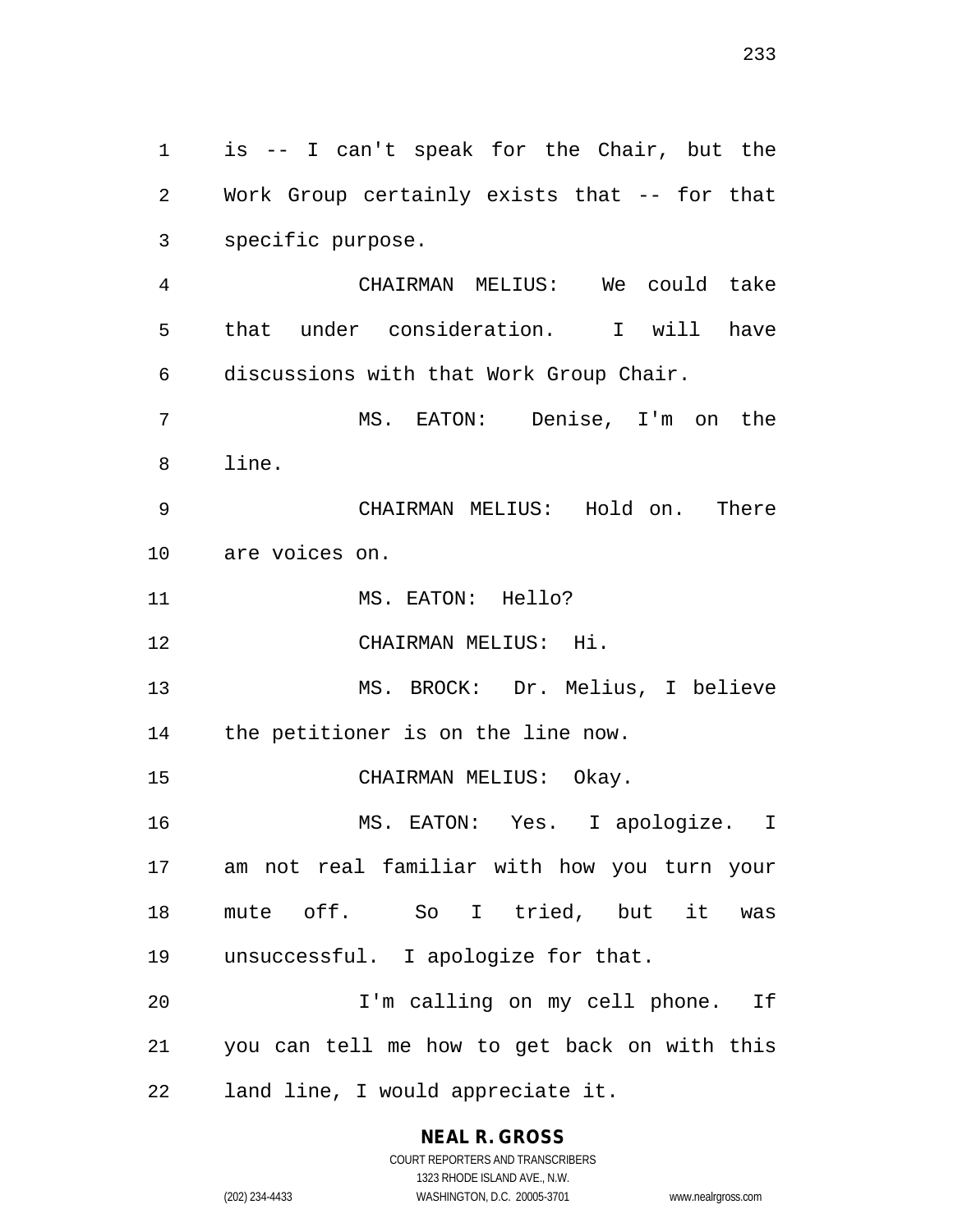**NEAL R. GROSS** MR. KATZ: You are on. We're listening to you. MS. EATON: Yes, I know, but I want to hang up my cell phone. I had to call you in again. MR. KATZ: Oh, I see. Oh, I see. So wait. You want to hang up and call back in again? MS. EATON: No. I am on the other phone, but how do you turn the mute off? MR. KATZ: Oh. You have turned the mute off. I thought I understood that. MS. EATON: Okay. Let's start over. MR. KATZ: \*6. \*6 to turn mute off. 17 MS. EATON: \*6? 18 CHAIRMAN MELIUS: Yes. MS. EATON: Thank you. Can you hear me now? MR. KATZ: Perfectly. MS. EATON: Thank you. I

> COURT REPORTERS AND TRANSCRIBERS 1323 RHODE ISLAND AVE., N.W. (202) 234-4433 WASHINGTON, D.C. 20005-3701 www.nealrgross.com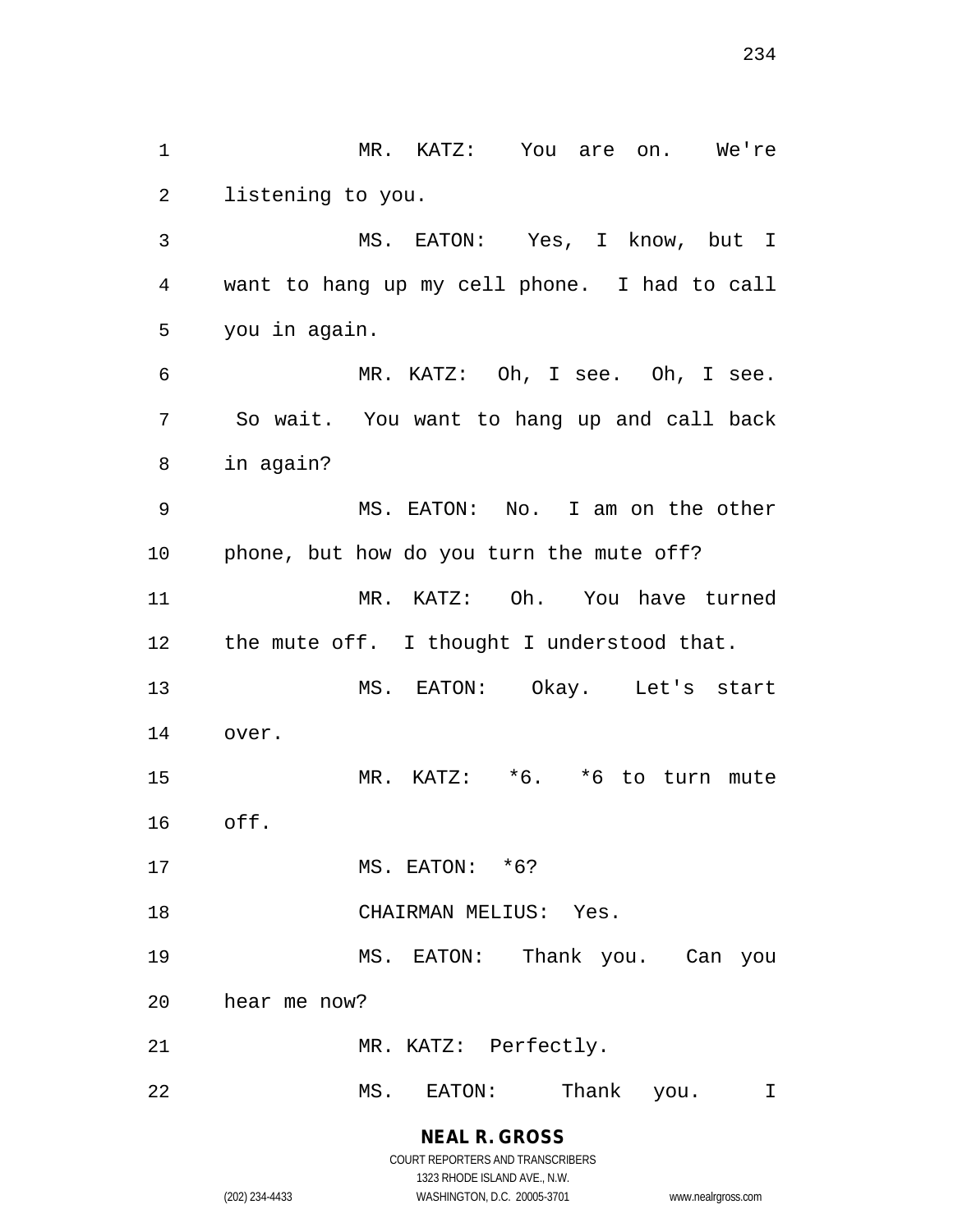apologize for that. I did not know how to get back on. But yes, I have been on the line. This is Clarissa Eaton. I am hesitant to really -- I don't want to forfeit my opportunity later on, but I am just here observing. I just wanted to let you know I am on the line.

 CHAIRMAN MELIUS: But you don't have any comments at this point? Okay.

 MS. EATON: Again, will I be forfeiting anything?

 CHAIRMAN MELIUS: No, no, no. You're not by saying anything now. You will have other opportunity.

 MS. EATON: Well, I do have a couple of comments about the thorium work that was done there and all the daughter products that go along with it.

 Secondly, there seems to be a lot of secrecy around this plant. And I'm not speaking so much of this particular -- but in the past with our community group we have been

#### **NEAL R. GROSS**

COURT REPORTERS AND TRANSCRIBERS 1323 RHODE ISLAND AVE., N.W. (202) 234-4433 WASHINGTON, D.C. 20005-3701 www.nealrgross.com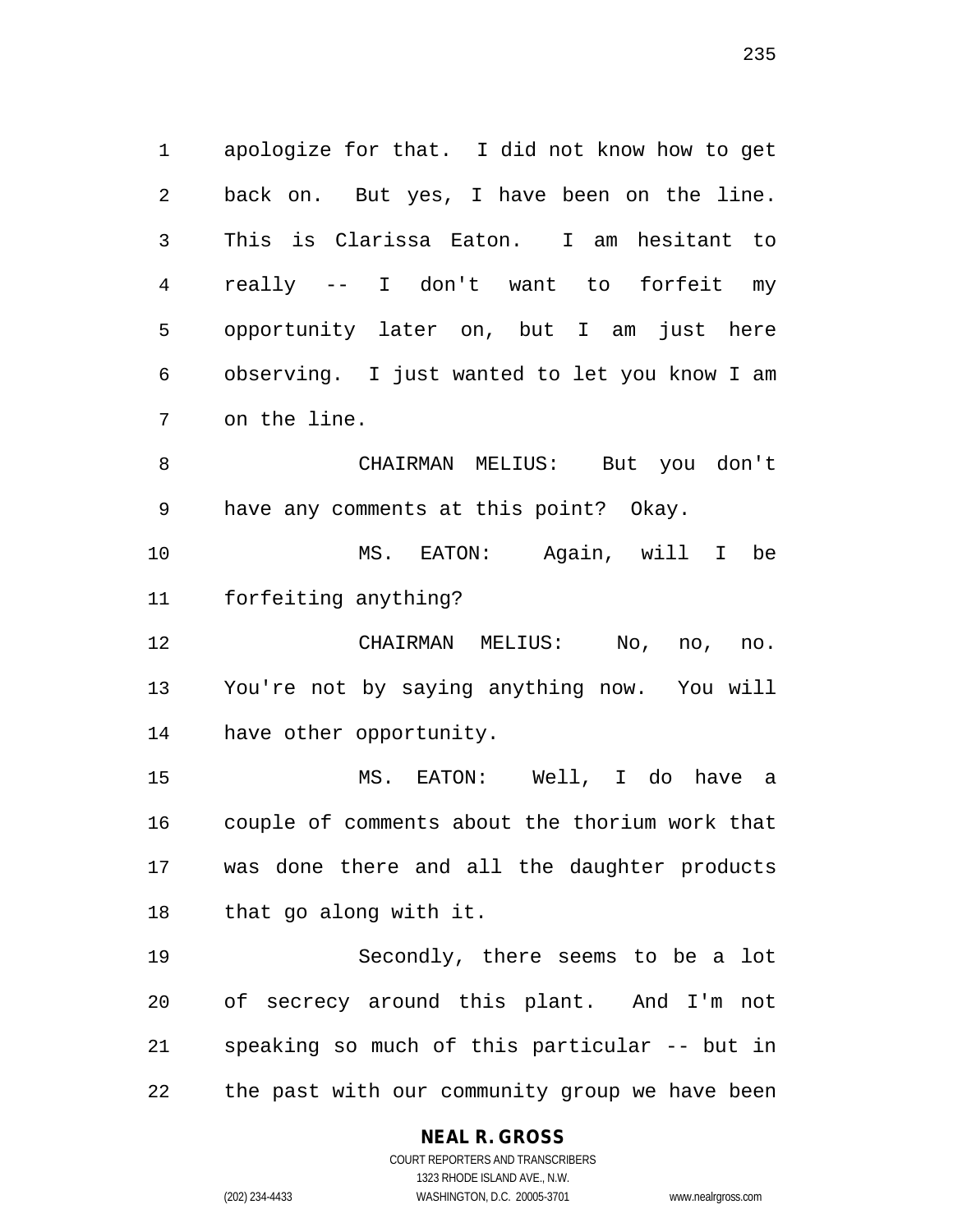very unlucky at getting a lot of straightforward answers.

 I still would like to reserve my time, if I may, to review some of the -- documents of my FOIA request and be able to try to -- through that. I would ask that you reserve, not make a decision today, that you would give us a little bit more time. And I apologize for that.

 I think there are a lot of questions that we still have. And that's all 12 I really wanted to say for now.

 CHAIRMAN MELIUS: Okay. Thank you. I apologize about the difficulties with the technology. We'll remind Ted Katz to tell people how to unmute. We are very good at telling people to mute but not telling them how to unmute. And it's sometimes different on -- I've had the same trouble.

 MS. EATON: If I may say one more thing? I had sent Mr. Elliott a letter, a pretty lengthy letter, when I found out about

## **NEAL R. GROSS**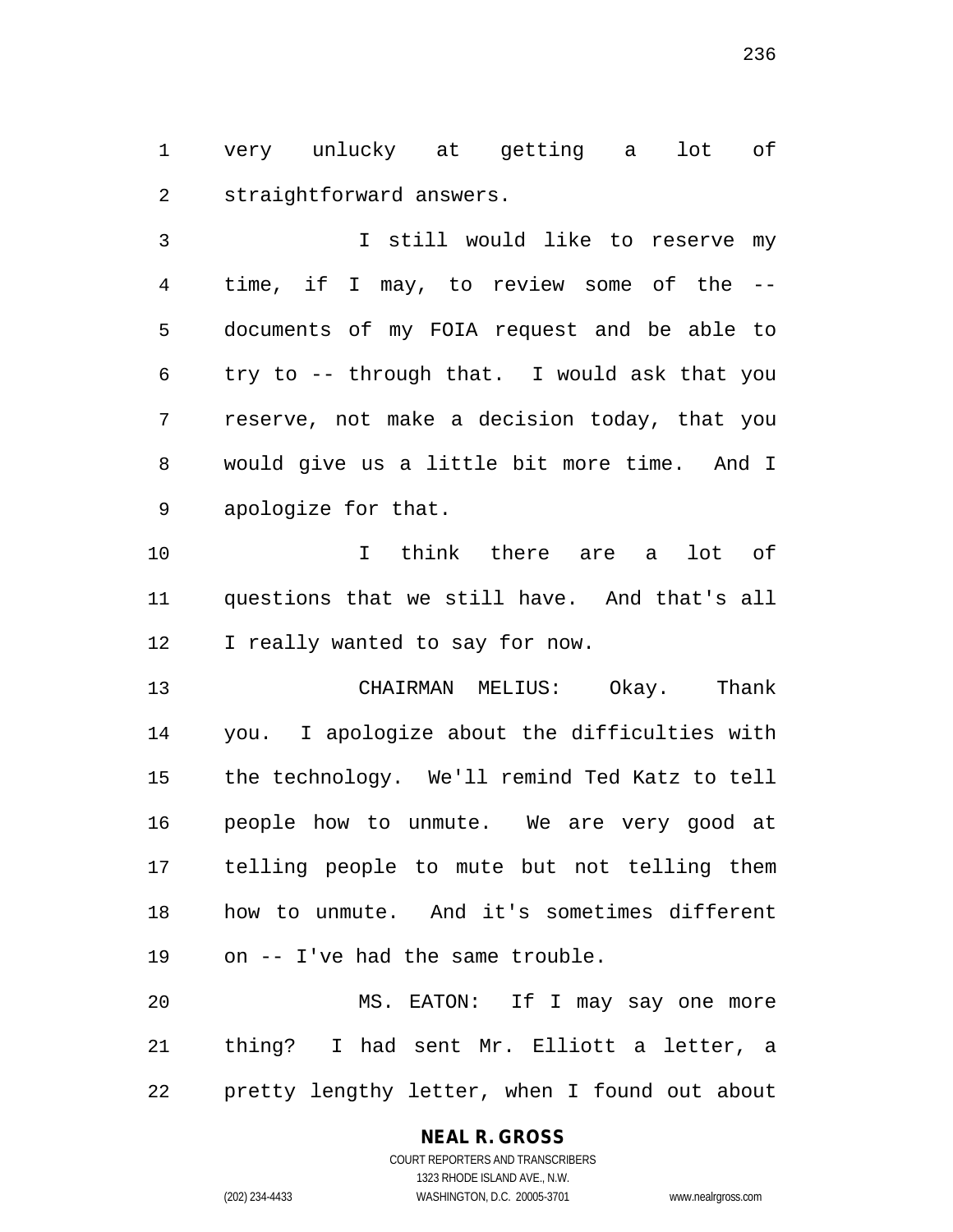alleged data that had recently -- in the 11th hour of the ball game.

 I am a little uneasy about that only because Westinghouse is the current owner and operator. But I had noticed in the past there have been some discrepancies with their safety, their documents, for instance, they had claimed that the petitioner, [identifying information redacted], had given a [identifying information redacted] sample in which he said that he had never participated in, but, yet, they somehow come up with the documents or the tests. And that was before the company had released any information.

 My second concern is the fact that they were withholding the information when this is a federally legislated program. I don't understand how they can hold onto pertinent documents that may clarify some of these workers' illnesses. To me that is gross misconduct.

And I was really shocked to learn

**NEAL R. GROSS** COURT REPORTERS AND TRANSCRIBERS 1323 RHODE ISLAND AVE., N.W. (202) 234-4433 WASHINGTON, D.C. 20005-3701 www.nealrgross.com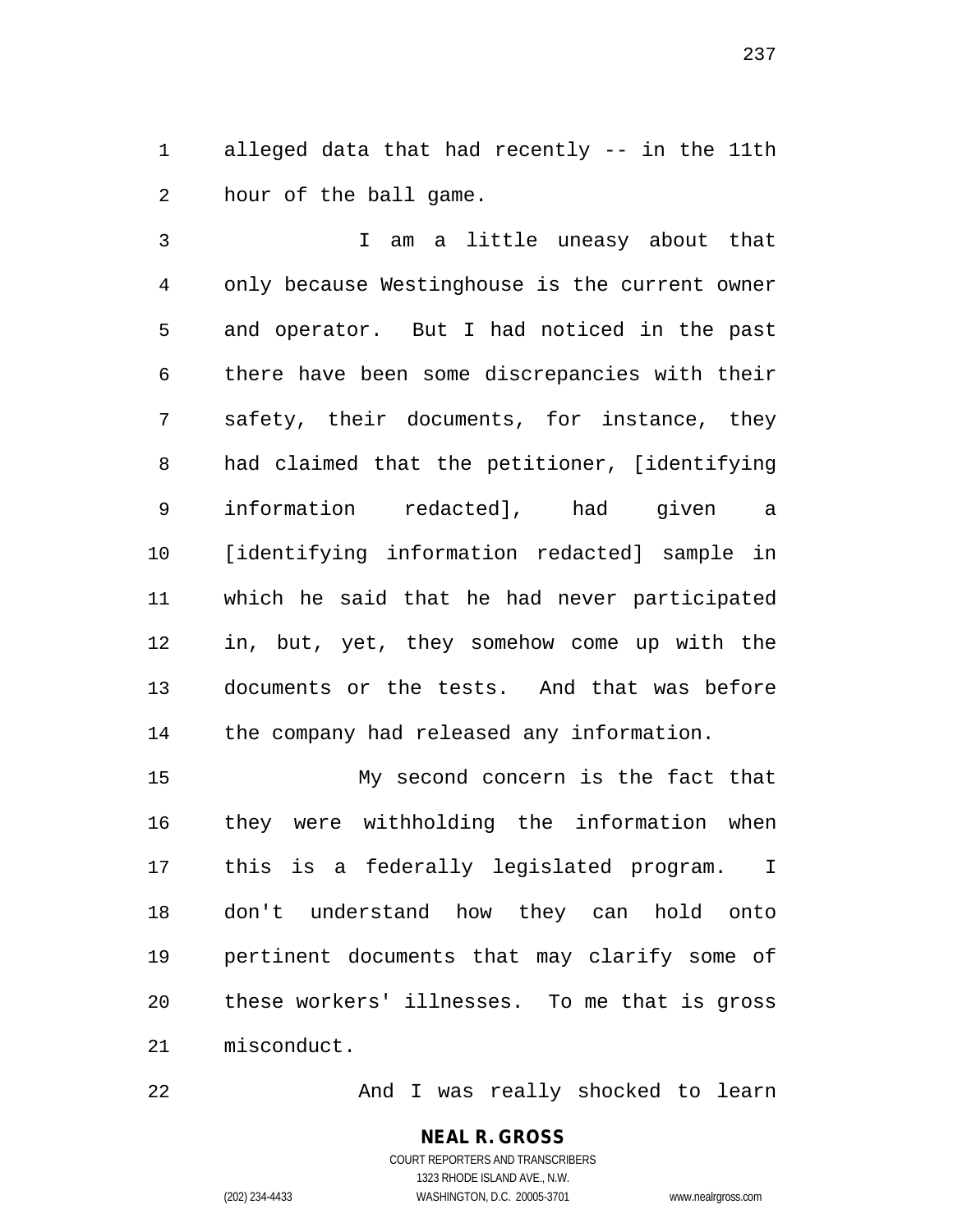that there was no consequence or anything about that. That was part of my letter to Mr. Elliott. I requested that he respond in writing on what his thought about the situation was.

 It makes me very suspicious that, all of a sudden, now they went from no docs to truckloads. You know, I could have prepared documents in the time that we had filed the petition. And I'm very uneasy about the fact that Westinghouse was able to produce a [identifying information redacted] that [identifying information redacted] had never participated in. I believe I brought that up in my petition as well.

 Those are just some of my concerns. But, again, I would like to reserve my time to give a better and more accurate presentation at the proper time if we are granted that opportunity.

21 Thank you.

CHAIRMAN MELIUS: Okay. Thank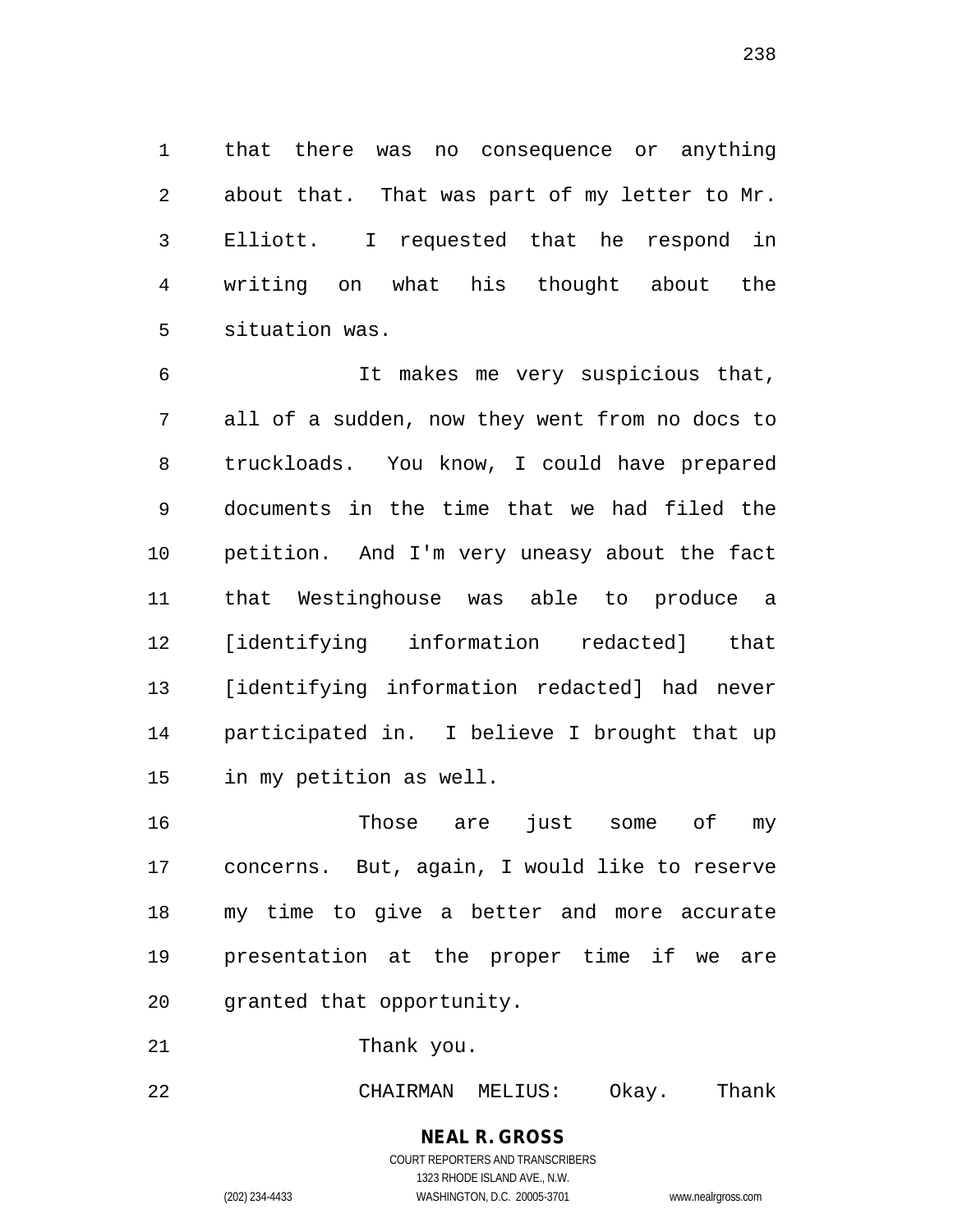you.

**NEAL R. GROSS** So is it the general consensus of the Board that we delay? Okay. Yes? MEMBER CLAWSON: Do you want me to make that motion? CHAIRMAN MELIUS: I don't think that it is really necessary, just continue open. We can continue. It's not necessary. And we'll move on to our next site, which is  $10 - -$  MEMBER ANDERSON: And you are going to refer her to some committee? CHAIRMAN MELIUS: Yes. And we will make that assignment tomorrow. MEMBER ANDERSON: You'll negotiate that? CHAIRMAN MELIUS: We'll negotiate that with the good friend sitting next to me here. MEMBER RICHARDSON: Can I ask a question? MEMBER CLAWSON: We've got

> COURT REPORTERS AND TRANSCRIBERS 1323 RHODE ISLAND AVE., N.W.

(202) 234-4433 WASHINGTON, D.C. 20005-3701 www.nealrgross.com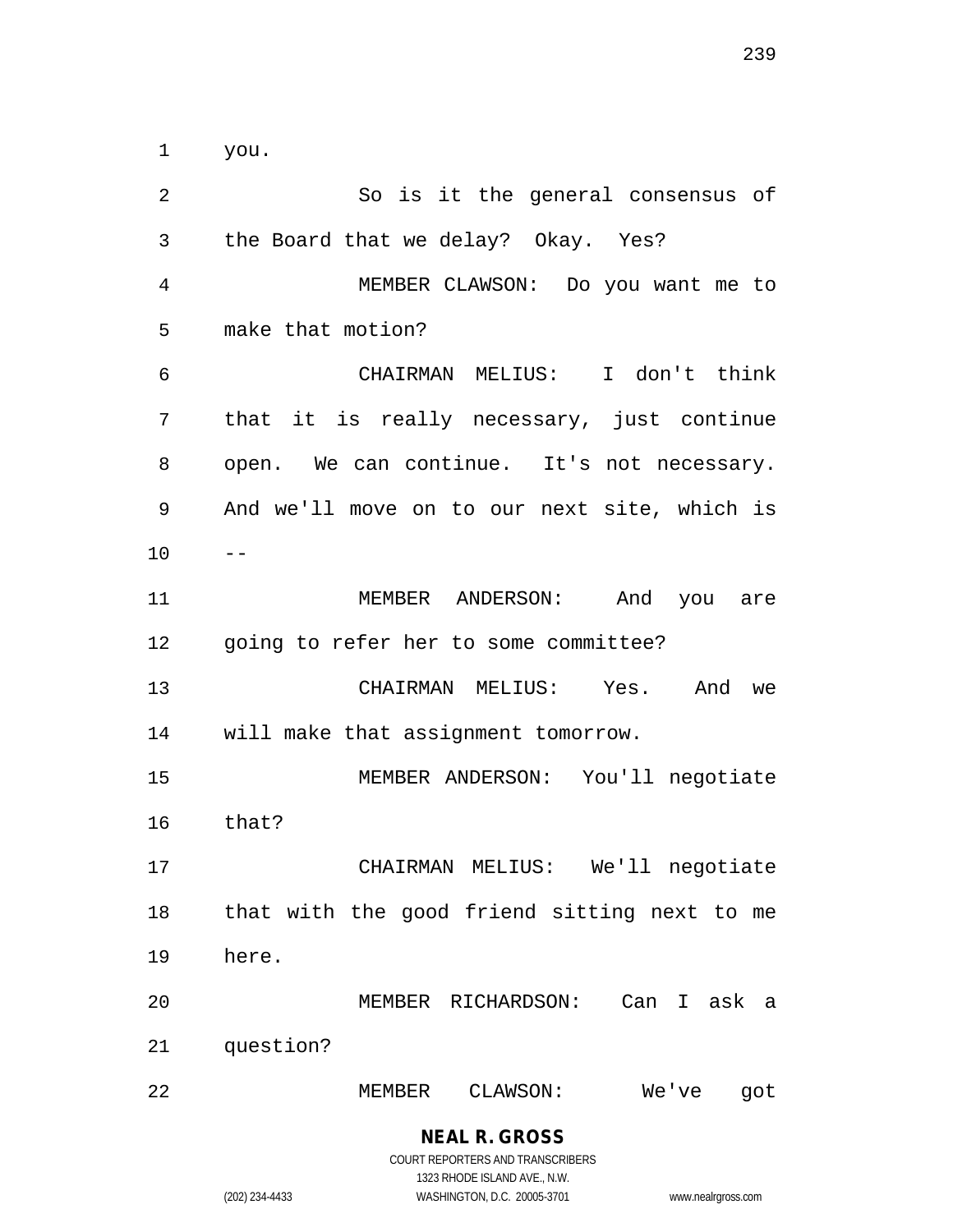somebody on the phone.

 MEMBER RICHARDSON: This is David Richardson again.

CHAIRMAN MELIUS: Yes?

 MEMBER RICHARDSON: I was just wondering if there was any opportunity right now for there to be a response to the points that were raised there.

 CHAIRMAN MELIUS: Which are you referring to, David?

 MEMBER RICHARDSON: Are there repercussions to withholding data was one of the questions. Are there questions about the authenticity of the data that appeared at the 11th hour? So I wrote those as two of the questions. There may have been others.

 MR. HINNEFELD: This is Stu Hinnefeld from OCAS. Repercussions to not providing data I would guess there are not probably any. We can with the assistance of the Department of Labor subpoena information. And that is an administrative subpoena.

#### **NEAL R. GROSS**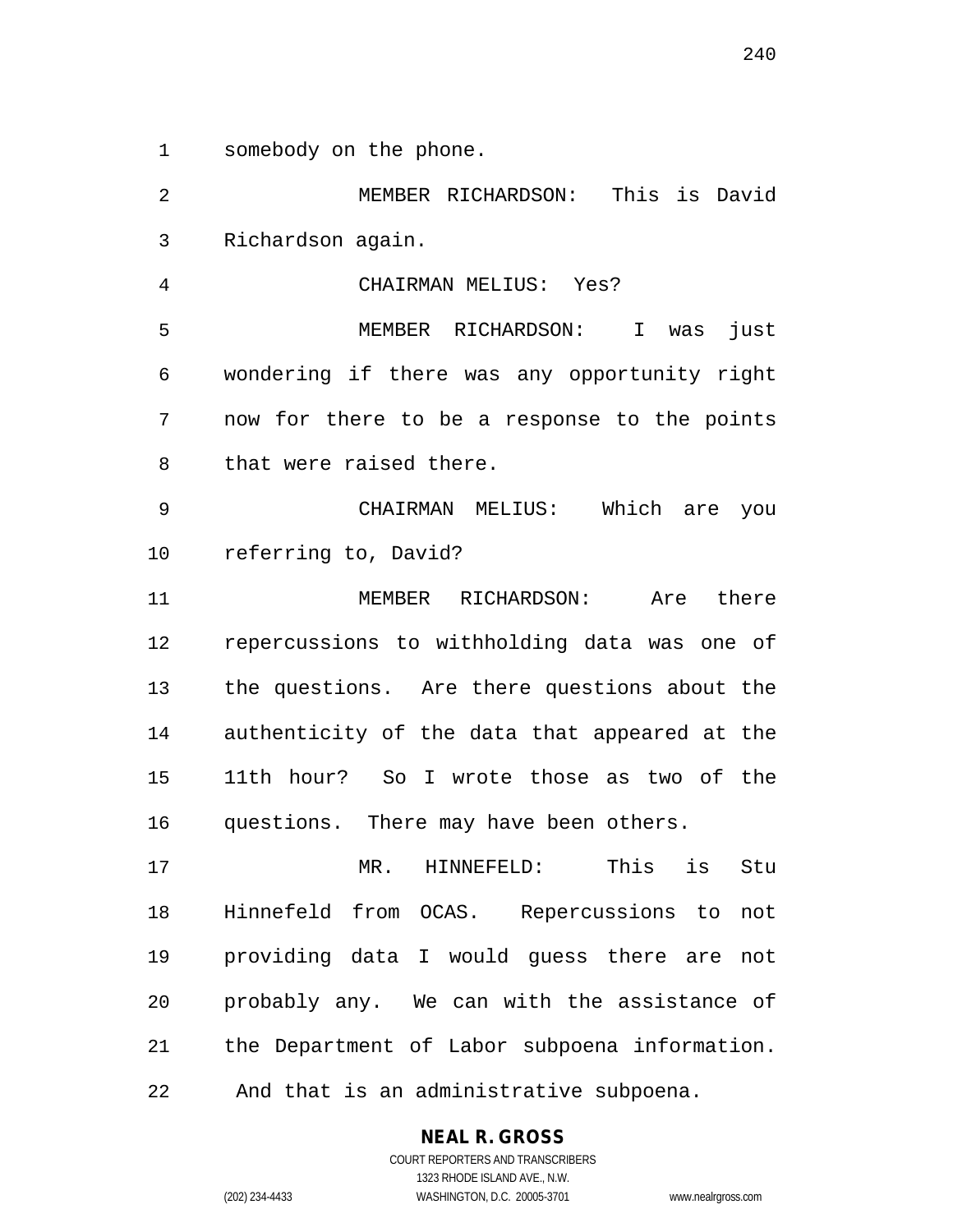1 1 I mean, I don't know that there is any particular consequence of a violation of an administrative subpoena. So I don't know that there are any repercussions from people who refuse to provide the data.

 MEMBER RICHARDSON: Are there any repercussions to providing you with falsified data?

 MR. HINNEFELD: To our knowledge, that has never happened. And I don't know that I have had to pursue that. I think that would require some consultation with people, other people, in the Institute and perhaps maybe other agencies to get a better answer. I don't know.

 MEMBER RICHARDSON: I would like an answer to that question. I mean, I think that is a fundamental question.

 MR. HINNEFELD: I will see what I can do.

 CHAIRMAN MELIUS: Yes. We can talk about it either tomorrow or at the next

# **NEAL R. GROSS**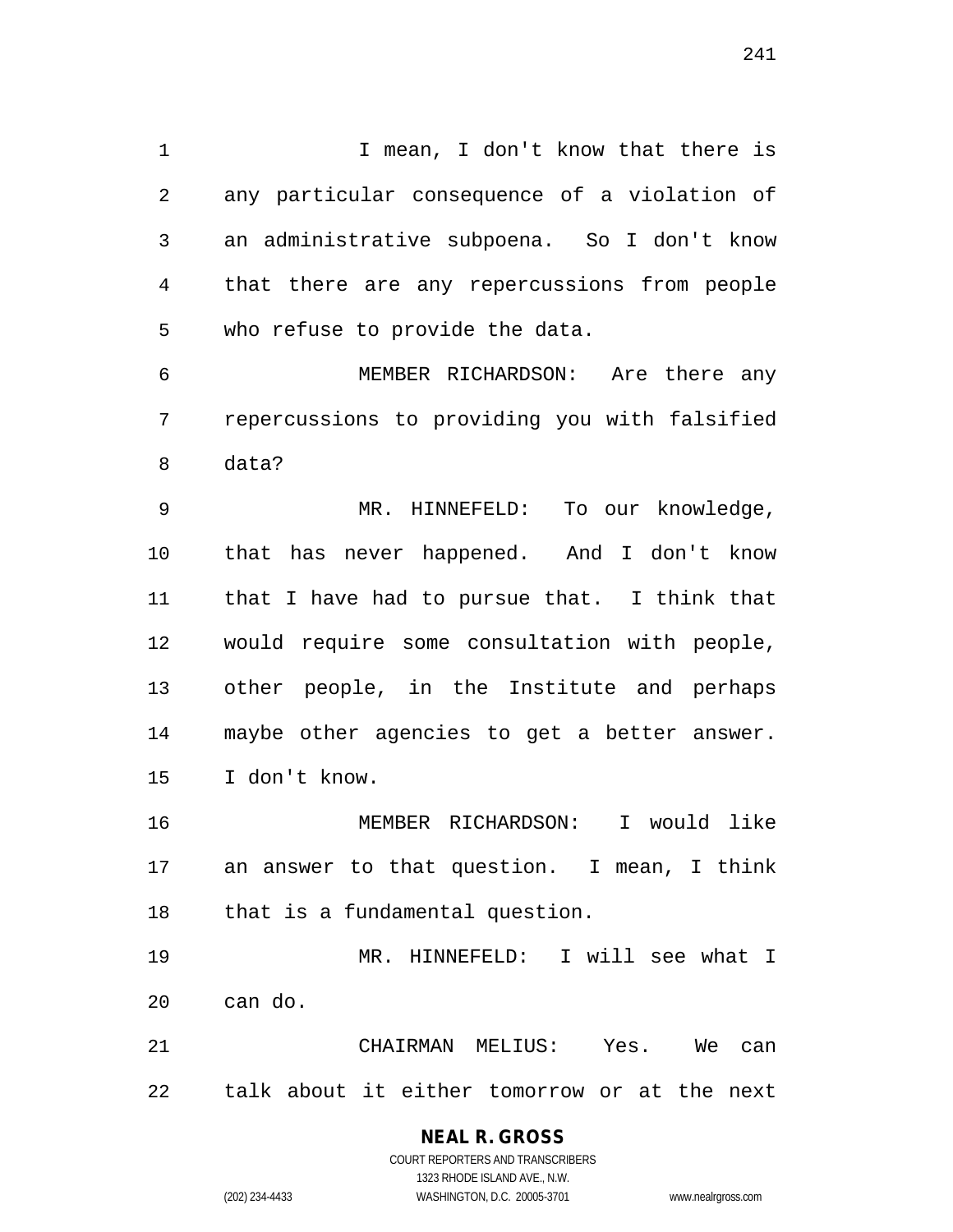$1 - -$ 

 MEMBER RICHARDSON: And, again, because I am still shocked by kind of the urinalysis data that you got now for these people who now all have, 33 of the 37 people have urinalysis data, you described the program as being on a quarterly or a biannual basis, urinalysis samples. Do those people have urinalysis results on a quarterly or a biannual basis? 11 MR. RUTHERFORD: Dr. Richardson,

 this is LaVon Rutherford. Actually, as I had said in my presentation, it is varying. Not all of them have quarterly all the way through their period. Not all of them have biannually all the way through their period.

 There are different amounts of that data. And that's why I had indicated it is varying. I couldn't go through and -- I guess I could have actually went through and broken it down into the percentages that had 100 percent and so on, but it would have taken

#### **NEAL R. GROSS**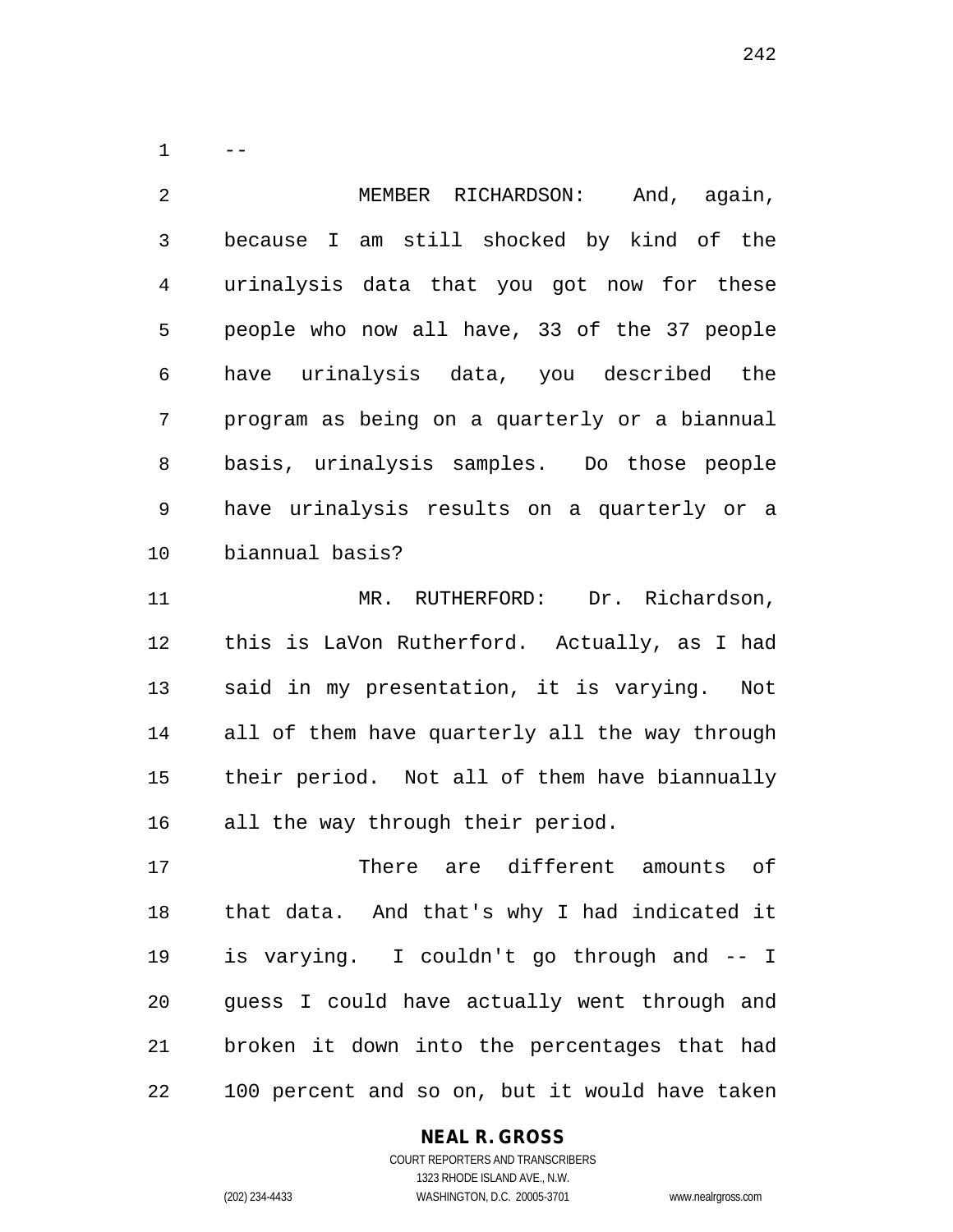some effort. That information is there.

| $\overline{2}$ | MEMBER RICHARDSON: Okay. Yes. I                |
|----------------|------------------------------------------------|
| $\mathfrak{Z}$ | mean, you know, in my experience, that would   |
| 4              | be phenomenal. It would be almost              |
| 5              | unbelievable. I mean, maybe that is the case   |
| 6              | because it is a small facility, but at DOE     |
| 7              | sites, I have just not encountered people that |
| 8              | have that complete of a bioassay sampling      |
| 9              | result. But maybe that's -- again, but okay.   |
| 10             | Thank you. That is useful.                     |
| 11             | MS. EATON: May I say one more                  |
| 12             | thing?                                         |
| 13             | MR. HINNEFELD: I think the                     |
| 14             | claimant wanted to say one more thing or the   |
| 15             | petitioner.                                    |
| 16             | MR. KATZ: Yes, Clarissa?                       |
| 17             | MS. EATON: Yes, sir. One thing                 |
| 18             | you also said, that you had quite a bit of     |
| 19             | personnel internal and external data from some |
| 20             | of the employees. But the Item Room you said   |
| 21             | they had a lot of experimental work. And, for  |
| 22             | example, the petitioner [identifying           |

**NEAL R. GROSS** COURT REPORTERS AND TRANSCRIBERS

1323 RHODE ISLAND AVE., N.W.

(202) 234-4433 WASHINGTON, D.C. 20005-3701 www.nealrgross.com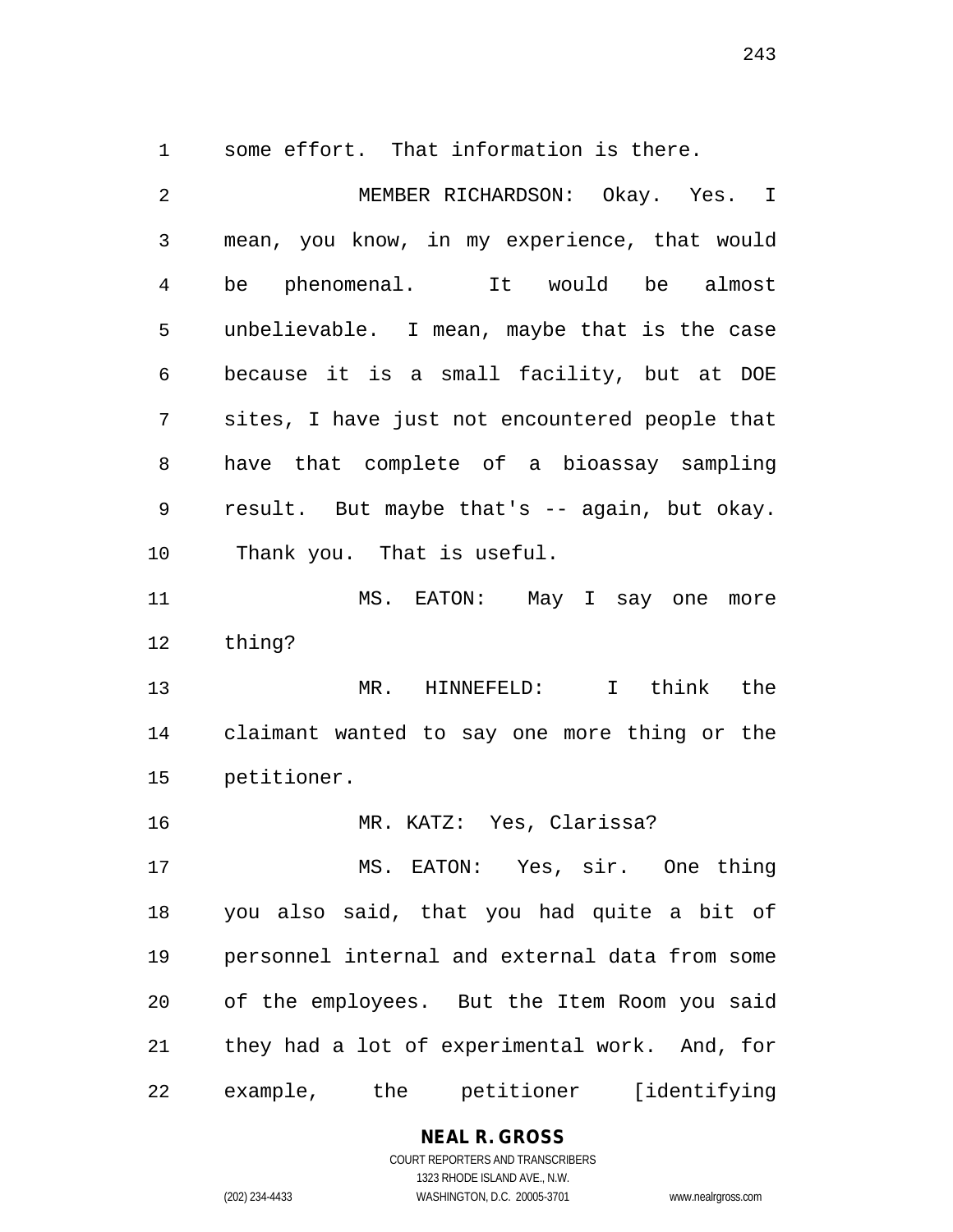information redacted], who was a [identifying information redacted], he was around the hot stuff the most.

 I am just wondering if the data you have isn't from areas where one would imagine the levels to not be quite as high as they would be in the Item Room, where the experimental work was carried on.

 You know, as far as what data you have for which people or which department, is the Item Room where they had the experimental work? How much data do you have for one of the hottest areas of the plant in the data capture that you have?

 Did I ask that -- do you understand my question?

 MR. RUTHERFORD: Yes, Ms. Eaton, I did understand that question. We do have actual data for the -- we have bioassay data for some of the workers out of the item plant. We also have air data from that as well.

And, as I pointed out during my

**NEAL R. GROSS** COURT REPORTERS AND TRANSCRIBERS

1323 RHODE ISLAND AVE., N.W. (202) 234-4433 WASHINGTON, D.C. 20005-3701 www.nealrgross.com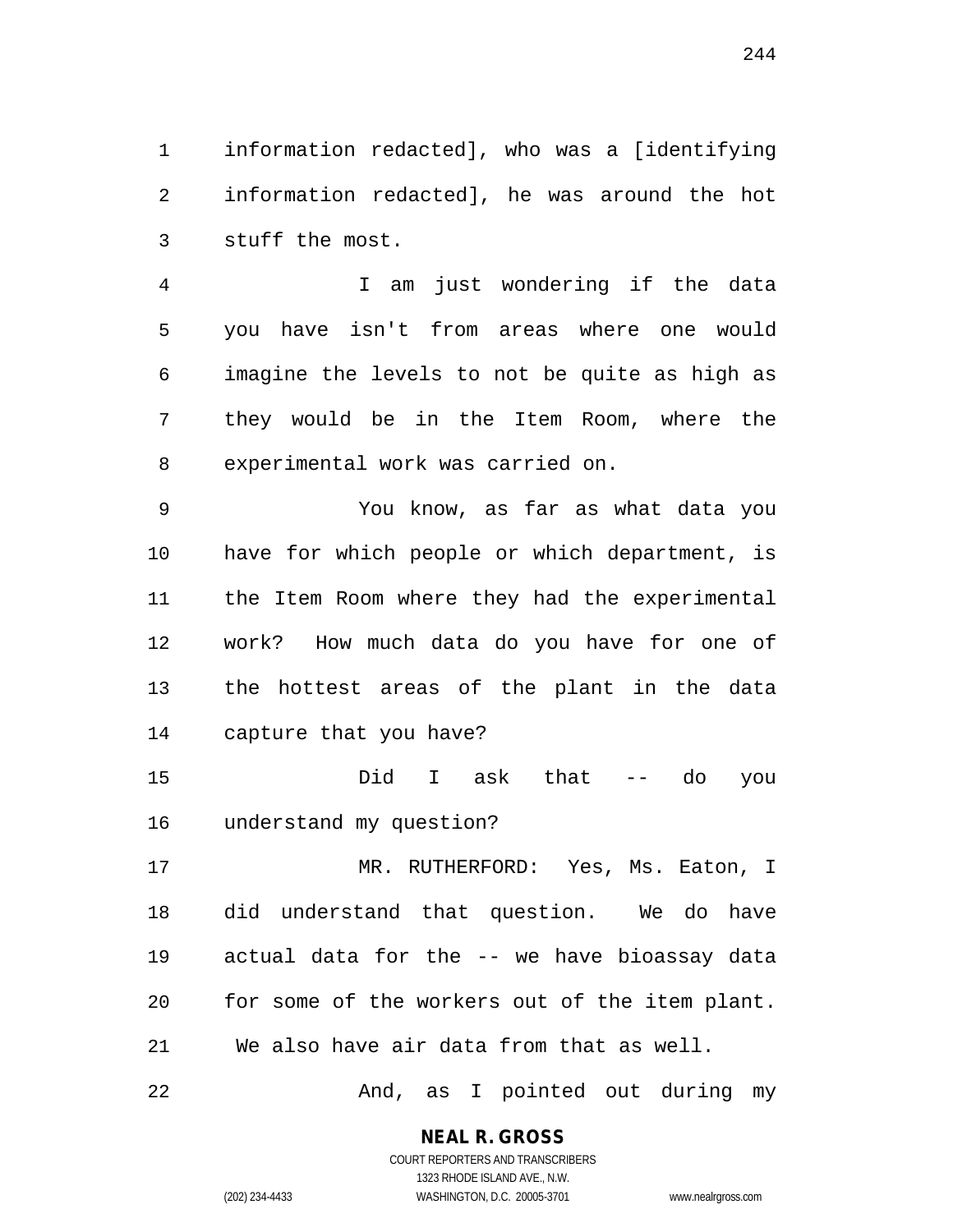presentation and you pointed out yourself, that is a unique area because there were research activities that were being conducted at that time with Navy fuel, both internal and external.

 MS. EATON: And then one final thought. Did you say you had absolutely no thorium records or minimal?

 MR. RUTHERFORD: Prior to the data capture that occurred in March and April of 2009, we had no thorium monitoring records at all. And then during that data capture in March and April of 2009, actually, Westinghouse sent us a table, a list of all the different documents and types and things that they had. And in that, we recognized the thorium air sampling data. And so we recovered that during that March and April time frame.

 CHAIRMAN MELIUS: I think there will be further opportunity. This will be followed up. We actually have scheduled a

## **NEAL R. GROSS**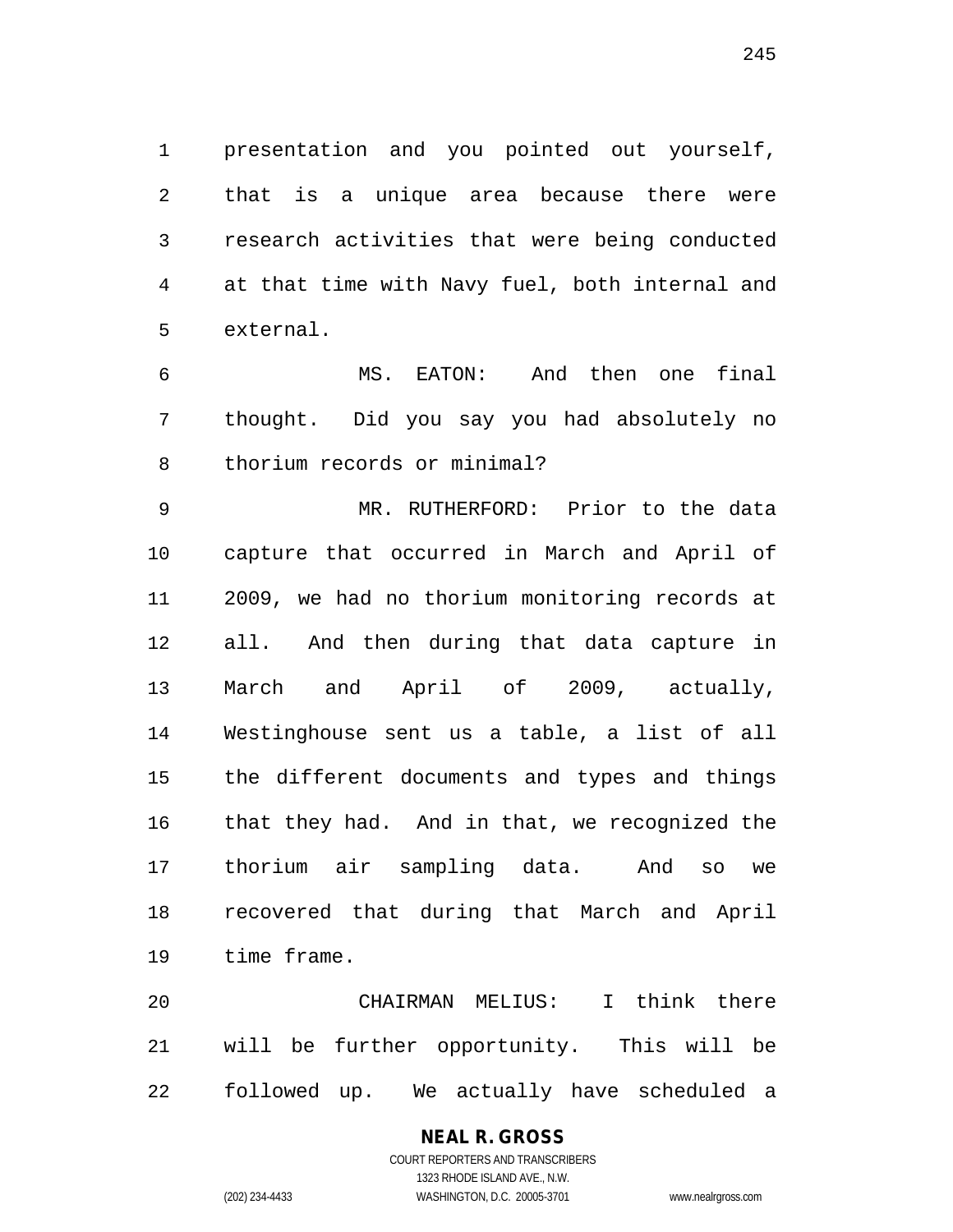review of another petition with another petitioner on. I really think we should move on at this point. You will have other opportunity to ask some questions and follow up on this. MS. EATON: Thank you, sir. CHAIRMAN MELIUS: Thank you. Now we have Hangar 481 at Kirtland Air Base and Sam Glover. 10 DR. GLOVER: Thank you, Dr. Melius. Can you hear me okay? All right. HANGAR 481 AT KIRTLAND AIR FORCE BASE 13 SEC PETITION DR. GLOVER: So this is a Special Exposure Cohort Petition Evaluation Report for Hangar 481. This actually is one of the -- well, it was one of the newest sites that we

 had. When we got this -- LaVon, about when did this start? When did we actually get Hangar 481 as a new site?

21 MR. RUTHERFORD: Oh, gee.

DR. GLOVER: Essentially as soon

**NEAL R. GROSS** COURT REPORTERS AND TRANSCRIBERS

1323 RHODE ISLAND AVE., N.W.

(202) 234-4433 WASHINGTON, D.C. 20005-3701 www.nealrgross.com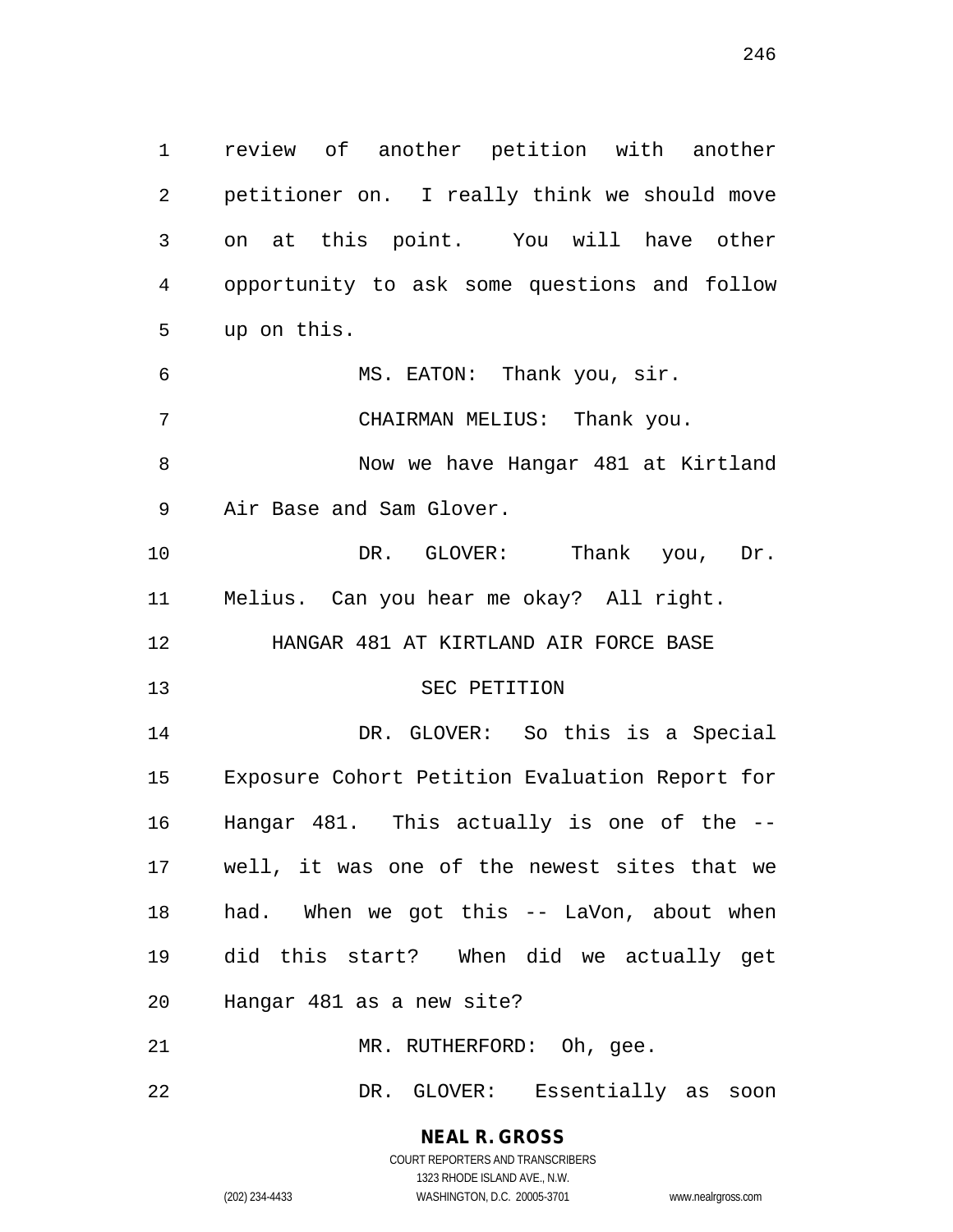as we got an Evaluation Report, we had done no site research. We had no information about the facility. So we had to hit the ground running and produce this report and go through the evaluation.

 You will also note this probably has as many slides as I did for Hanford. It is probably harder to work on a site that has potentially low exposure and because of the monitoring types that you have versus a facility which is extremely complex. But I will go through these so we will stay on time.

 All right. A bit about the site history. Hangar 481 is located at Kirtland Air Force Base in Albuquerque, New Mexico. Ross Aviation, which had operations based at Hangar 481, was under contractual agreement with DOE to provide air transport of personnel and equipment associated with DOE operations at the Sandia National Laboratory, of course, in Albuquerque, New Mexico.\*\*

Ross Aviation maintained air

**NEAL R. GROSS** COURT REPORTERS AND TRANSCRIBERS

1323 RHODE ISLAND AVE., N.W.

(202) 234-4433 WASHINGTON, D.C. 20005-3701 www.nealrgross.com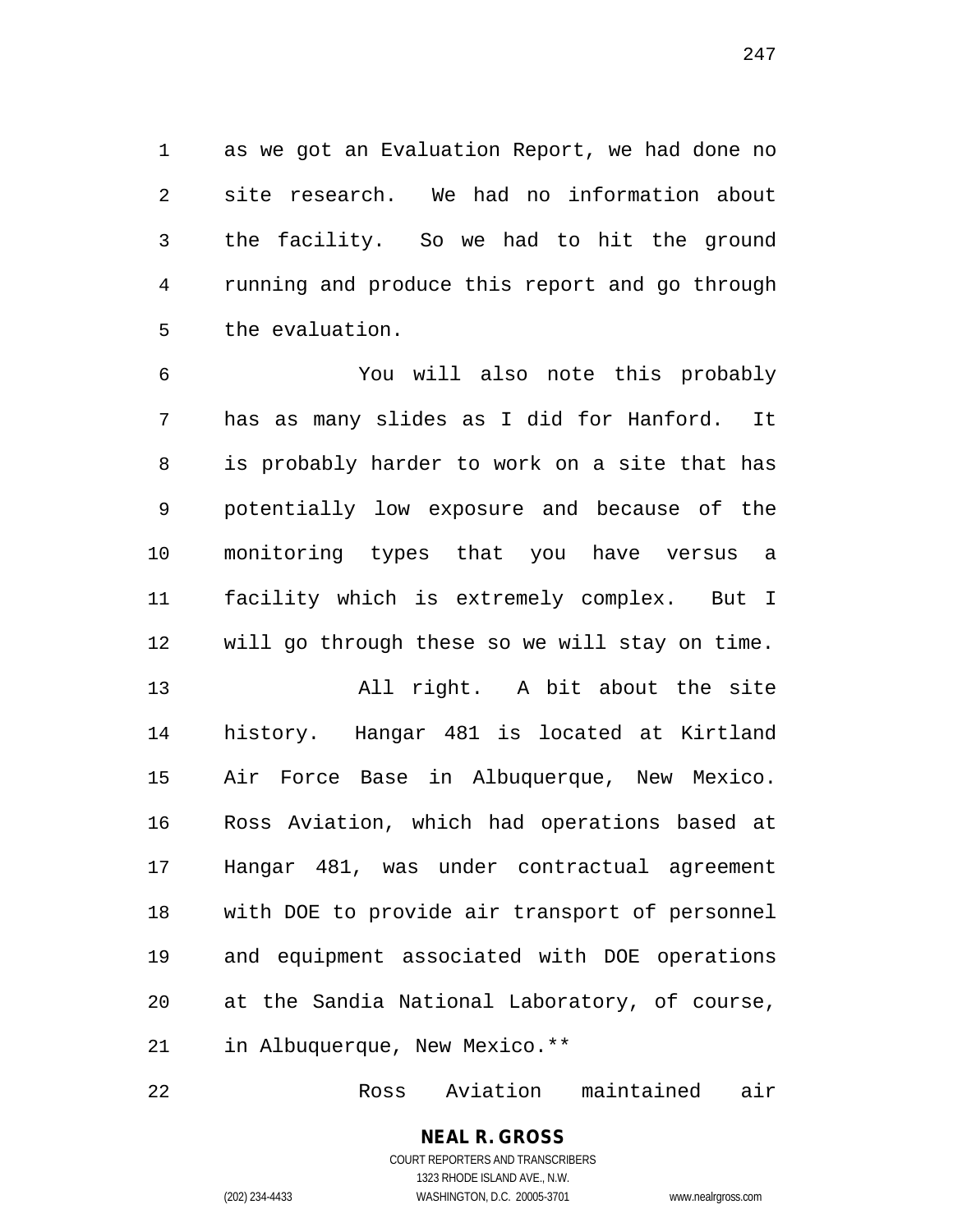transport services for government-owned aircraft at government-owned facilities. These included Kirtland Air Force Base; Las Vegas, Nevada; Tonopah Test Range; Los Alamos; and Desert Rock, Nevada. They transported equipment, including packages containing radioactive materials associated with the atomic weapons programs.

 I apologize. For some reason, the PDF, in the report, it actually circles where Hangar 481 is. And so when I copied this in, I didn't recognize that it did not grab that off of the piece.

 But Hangar 481 if I can get this little laser to work with my fingers is right up here off of Apron C. It's right up here. Hot Pad Number 5, which we discuss in the report, is way off, if I can aim this little thing, is way off over here.

 And I want to be clear. This is only Hangar 481. Department of Labor defined this very strictly at the Hangar 481, not on

## **NEAL R. GROSS**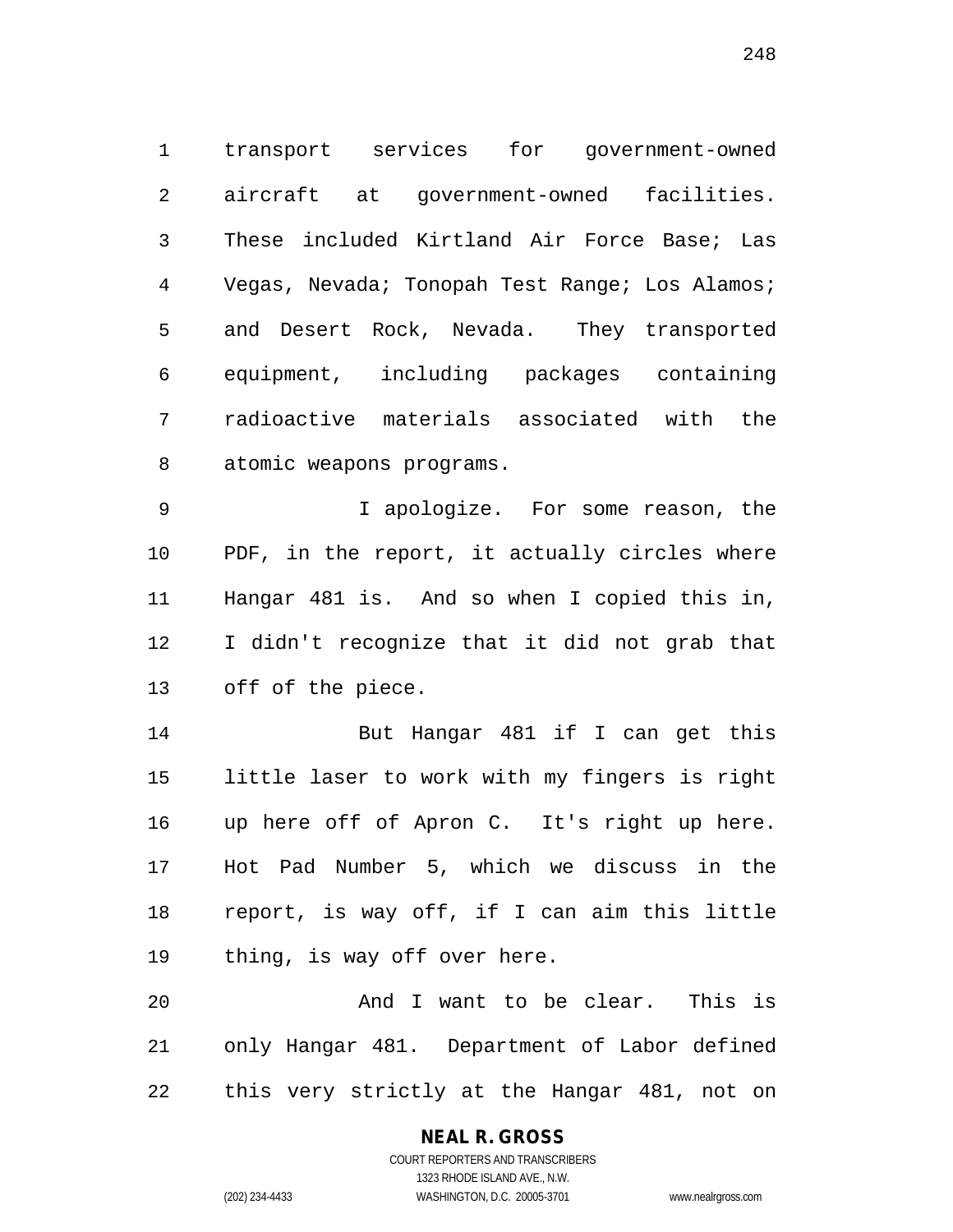the hot pads, not anywhere else. These are the activities that occurred in Hangar 481. This is a picture of Hangar 481. So the petition overview. It was received February 27th, 2009. And this, of course, should not be an 83.14. It should be an 83.13. September 8, 2009, it qualified for evaluation. That doesn't seem right. December 18th, we had an Evaluation Report issued. So I would double check. That seems to be lengthy. There seems to be an error, a typo.

 So the petitioner concerns were lack of personnel monitoring for certain individuals employed at Hangar 481; deceased former Ross Aviation employee at the Hangar 481 did not wear dose monitoring badges, and to the best of his knowledge, there was no monitoring of any kind at Hangar 481 or adjacent thereto.

 They also said that shipments of substances and items were delivered to the

# **NEAL R. GROSS**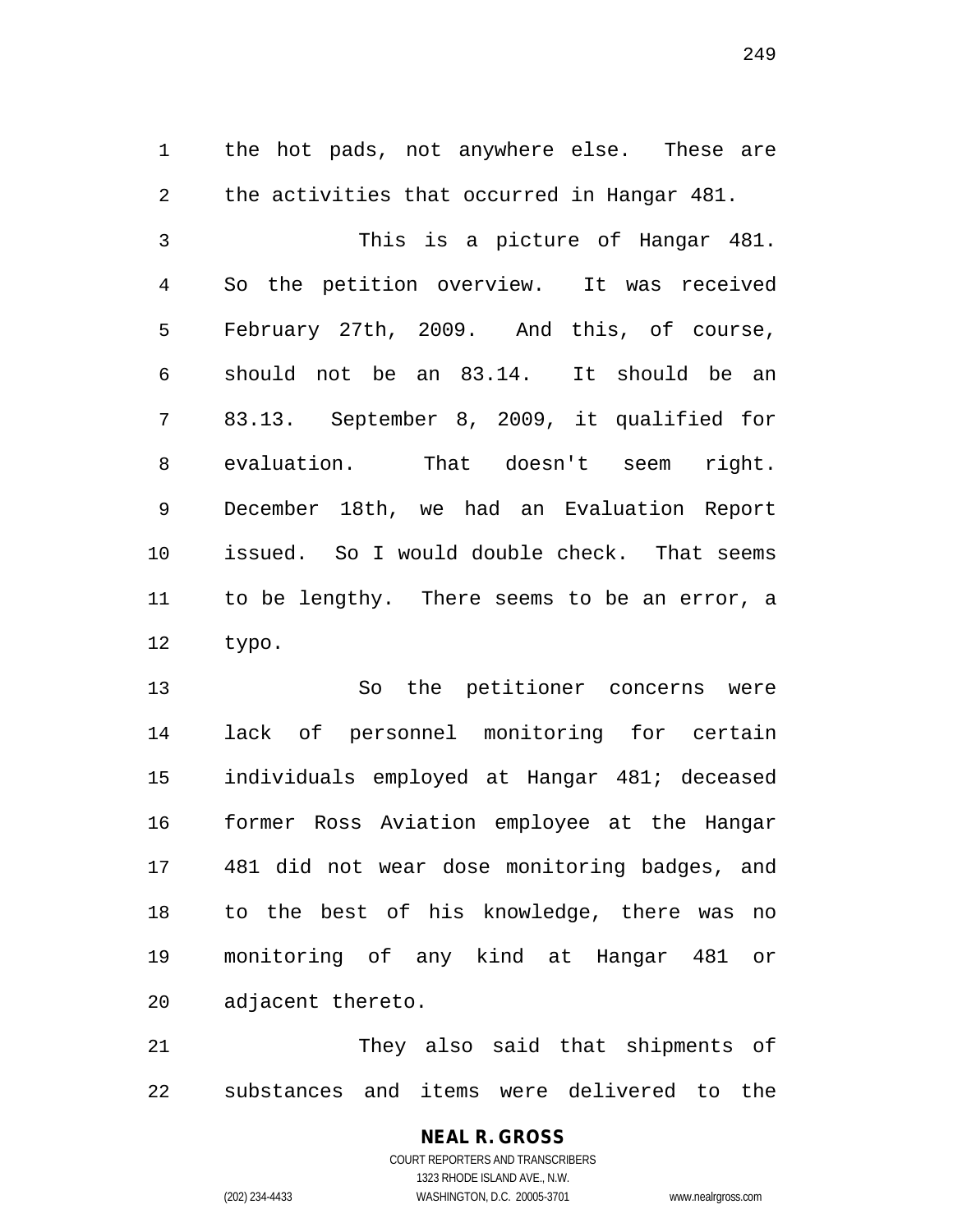hangar in guarded shipments from Sandia National Labs and loaded into planes at Hangar 481 with further delivery by personnel wearing dose badges.

 They further submitted a statement by another Hangar 481 employee, who said, I recall pilots, flight engineers, and flight mechanics who were present at the time of loading on the ramp would be wearing radiation dose badges. I was not required to wear radiation badges during times that I assisted in loading cargo into the planes or while cleaning the planes.

 So the employee's name was redacted would have been working in the offices in the hangar building and on occasions when the cargo would have been loaded into airplanes parked at the ramp located adjacent to the Ross Aviation hangar. So why did we qualify the petition? Based on other research that we

#### **NEAL R. GROSS** COURT REPORTERS AND TRANSCRIBERS

conducted for Hangar 481 data capture efforts,

1323 RHODE ISLAND AVE., N.W. (202) 234-4433 WASHINGTON, D.C. 20005-3701 www.nealrgross.com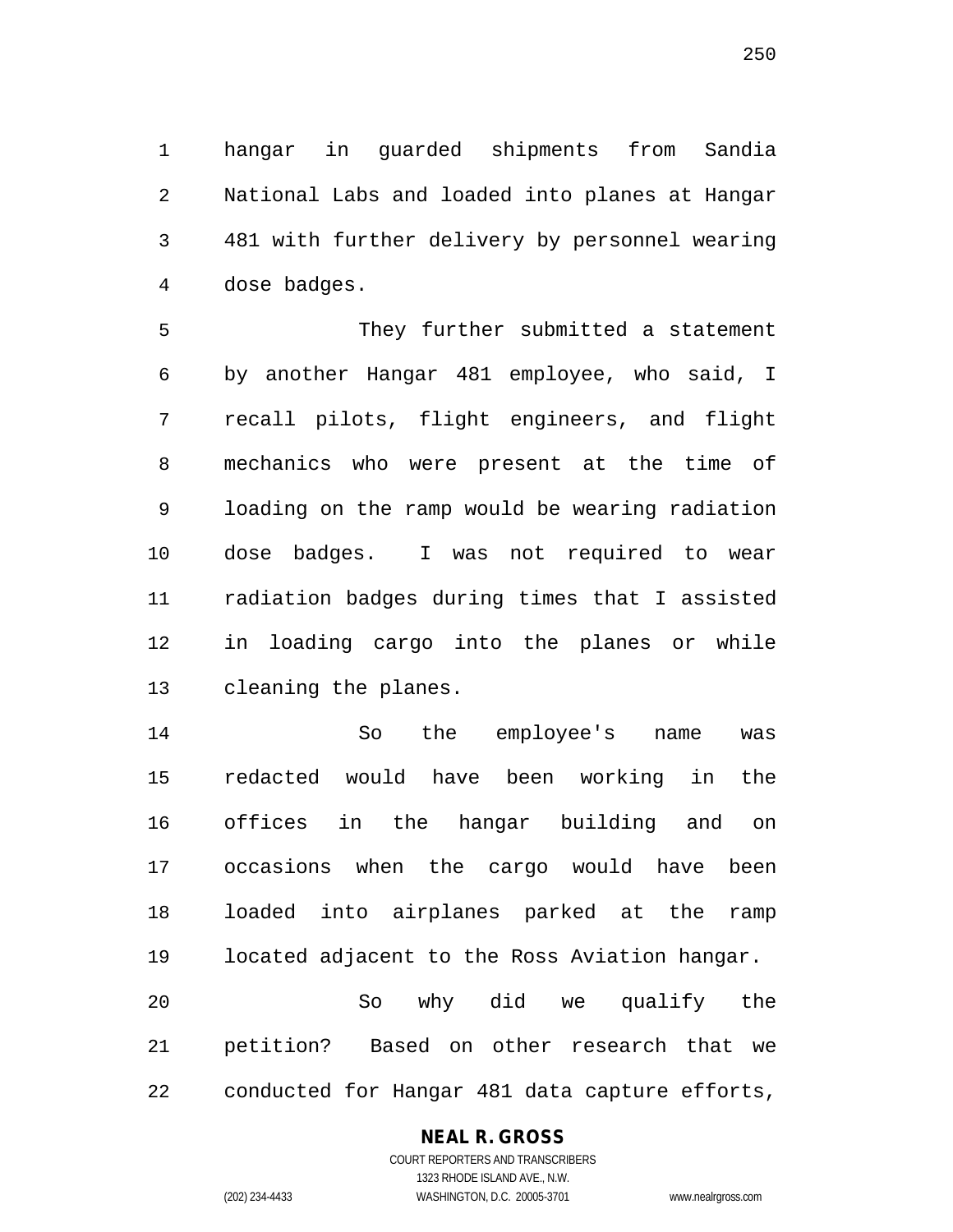we determined that it has access to summary reports that contained personnel monitoring data, but we did not have the individual data. We actually only had summary data that responds to the overall. We lacked the individual monitoring records.

 So NIOSH identified a lack of individual dosimetry results for the evaluated period. NIOSH found support for the petition basis regarding lost or otherwise unavailable personnel monitoring data.

 The petitioner proposed Class Definition as all employees who worked at Hangar 481, Kirtland Air Force Base from March 1, 1989 through February 29th, 1996.

 The petitioner-proposed Class was evaluated by NIOSH. And this evaluated Class represents the entire covered period as defined by the Department of Labor.

 I will say for the record that we do have a letter to the Department of Labor. We have evidence that the contract preceded

# **NEAL R. GROSS**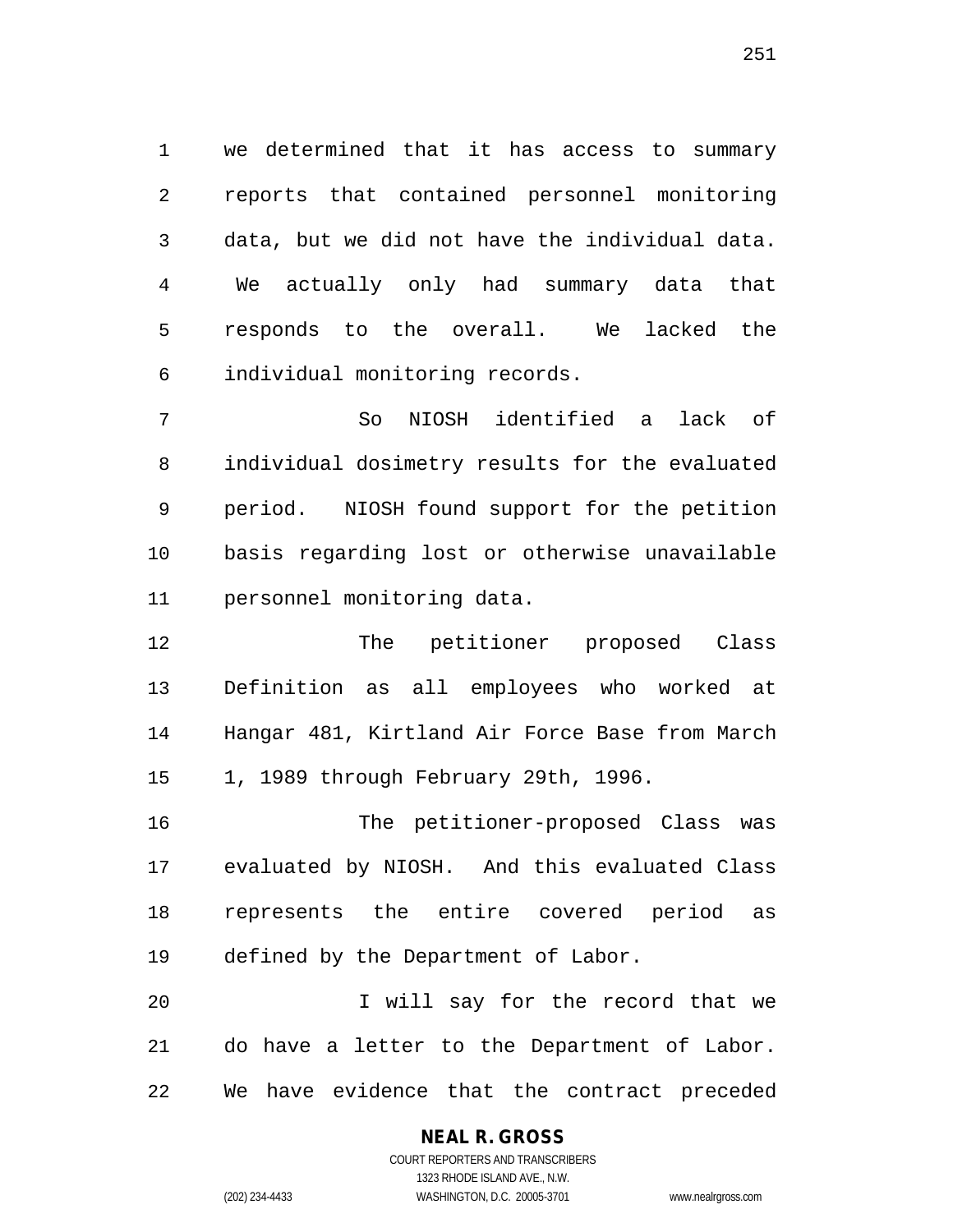this date. But we are required by law to only review the data in the covered period.

 Sources of available information. We conducted extensive search of the DOE databases and internet resources, certainly used the ORAU Technical Information Bulletins, procedures, and the Technical Basis Documents, including those at the Nevada Test Site; Sandia National Laboratory in New Mexico; Tonopah Test Range, Nevada. We used the TIB on X-ray procedures, as we often do.

 We had 194 documents at the time this was written for the Site Research Database. We certainly had the case file in the Claims Tracking System.

 We had summaries of personnel radiation exposure for Ross Aviation during the covered period, a Nuclear Regulatory Commission radiation exposure information recording system, and also DOE occupational radiation exposure reports for 1996.

NIOSH also reviewed a document

# **NEAL R. GROSS**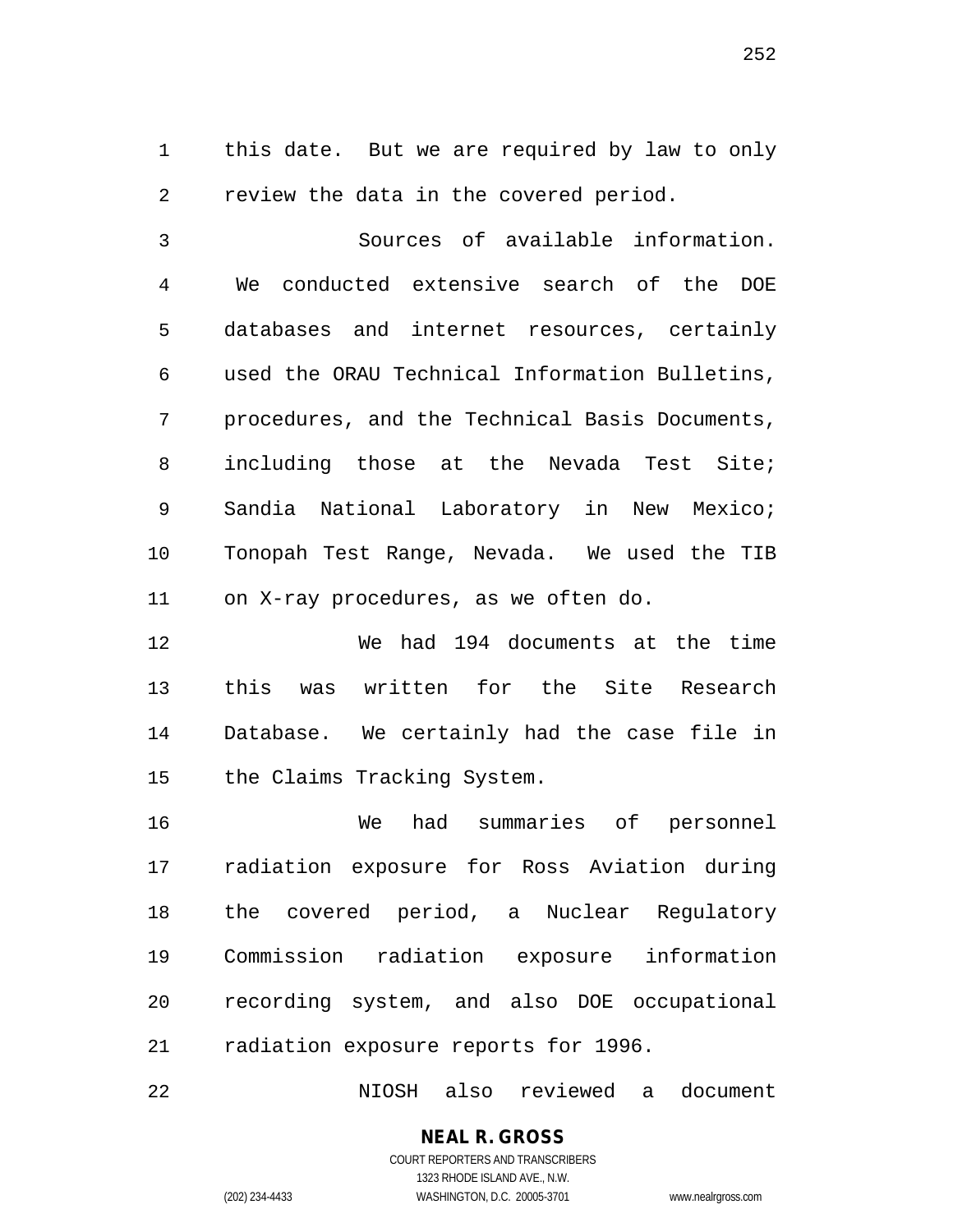that was provided as part of the basis for exempting Ross Aviation from performing internal exposure monitoring for Hangar 481 activities. We also had the documentation provided by the petitioner.

 Eight interviews were conducted as part of this. We had two with current or former DOE Albuquerque employees and also two individuals with the NNSA, or -- I'm sorry -- the National Nuclear Security Administration, Office of Secure Transportation; three former Ross Aviation employees, including the former Director of Safety and Security and the former General Manager and Personnel Director.

 As of this, we had one. I did note that on the Department of Labor statistics, they showed three or four claims. 18 So we have a discrepancy. That may have been as a result of just the difference in dates between now and then. We had one at the completion of this report.

All right. So activities at

**NEAL R. GROSS** COURT REPORTERS AND TRANSCRIBERS 1323 RHODE ISLAND AVE., N.W.

(202) 234-4433 WASHINGTON, D.C. 20005-3701 www.nealrgross.com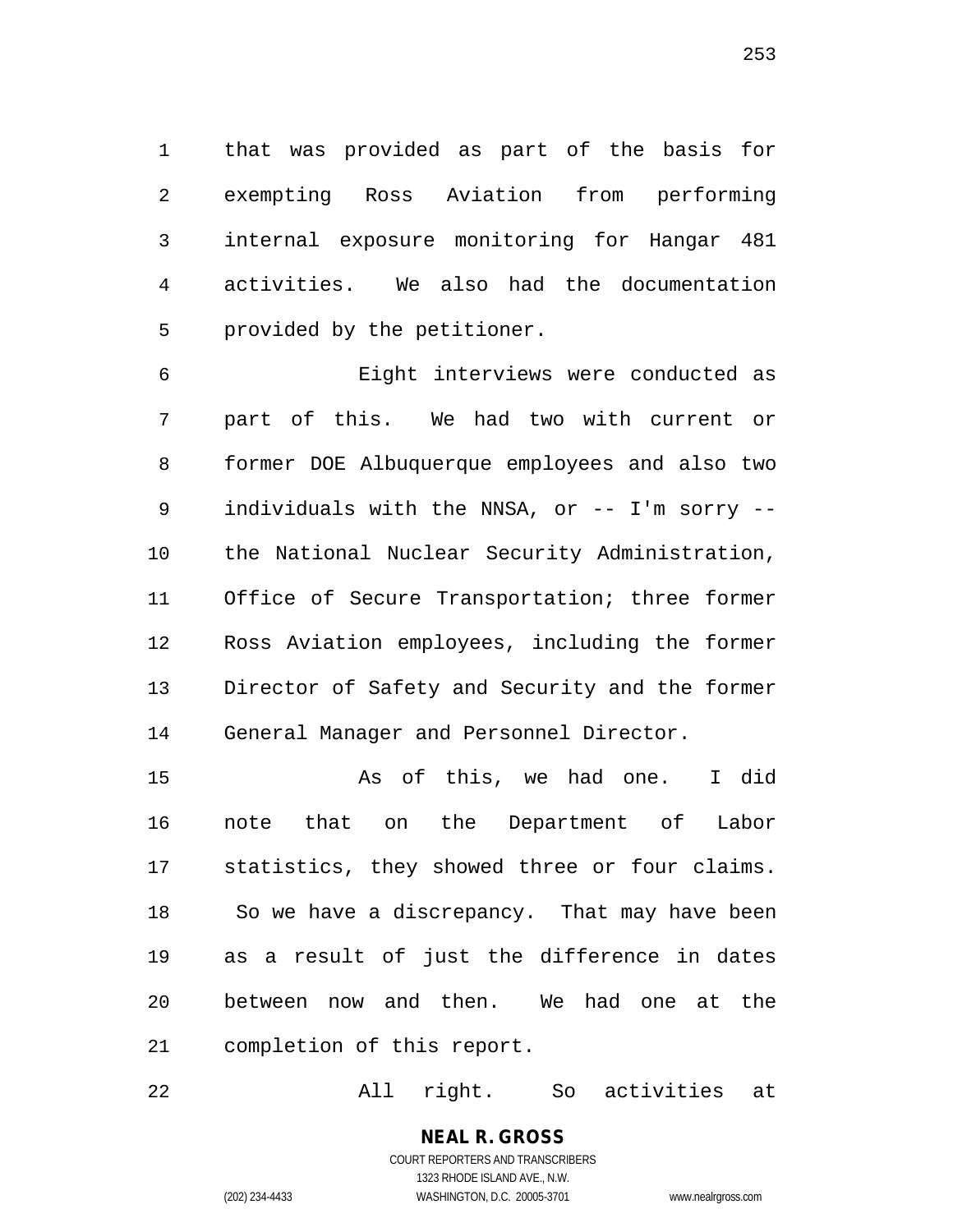Hangar 481 that we observed. We have radioactive materials were transported in sealed containers in accordance with DOT requirements.

 From former Ross employee accounts, radioactive shipment loading activities took place on specific loading areas, called hot pads. They were located at least 6,000 feet from Hangar 481. And I want to reiterate that hot pads are not considered part of the facility. Cleaning and servicing of unloaded aircraft took place at Hangar 481. Based on Ross Aviation shipment records, radioactive material shipments predominantly consisted of tritium, depleted

uranium, and mixed fission products.

 During the majority of the covered period at the site, aircraft non-destructive testing was performed at Hangar 481 via X-ray analysis. It was documented and also reaffirmed in interviews that this operation was performed for short durations and

> **NEAL R. GROSS** COURT REPORTERS AND TRANSCRIBERS 1323 RHODE ISLAND AVE., N.W.

(202) 234-4433 WASHINGTON, D.C. 20005-3701 www.nealrgross.com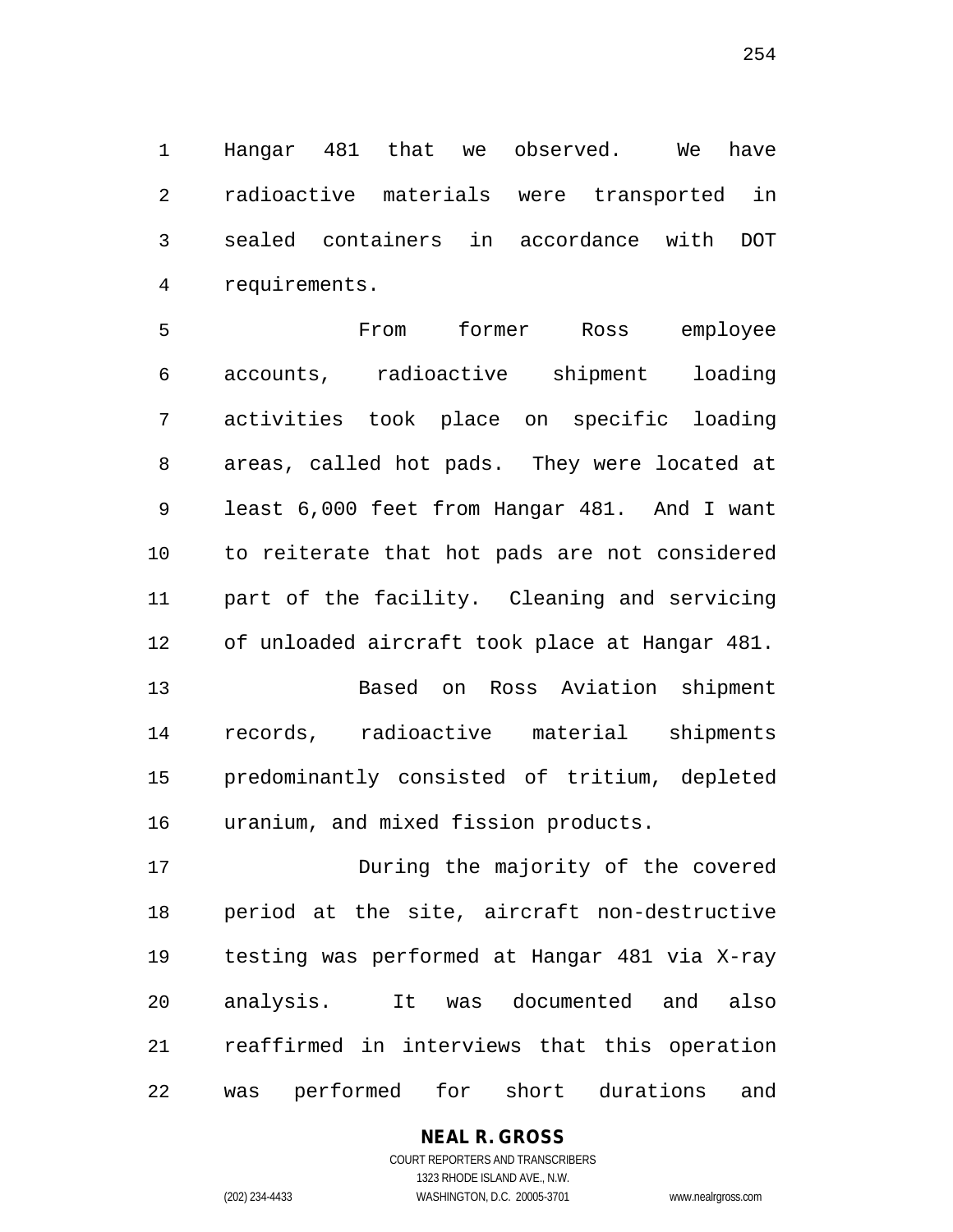typically at night or during the night in off-shift hours.

 A Health Protection Division appraisal document dated April 1994 stated that the X-ray operations at Hangar 481 had been curtailed.

 So information gained through personal interviews with a former Ross Aviation Safety Director indicates that the X-ray testing was outsourced sometime around 1992 or early '93, but the interviewee was unsure of the exact date. After that, X-ray testing was no longer performed at Hangar 481. The planes were taken to an off-site facility.

 Of course, only non-destructive testing operations performed at the covered facility would be evaluated or in this evaluation.

 A December 2nd, 1992, Occupational Safety and Health Inspection Report stated that Ross Aviation does not handle, store, or

#### **NEAL R. GROSS**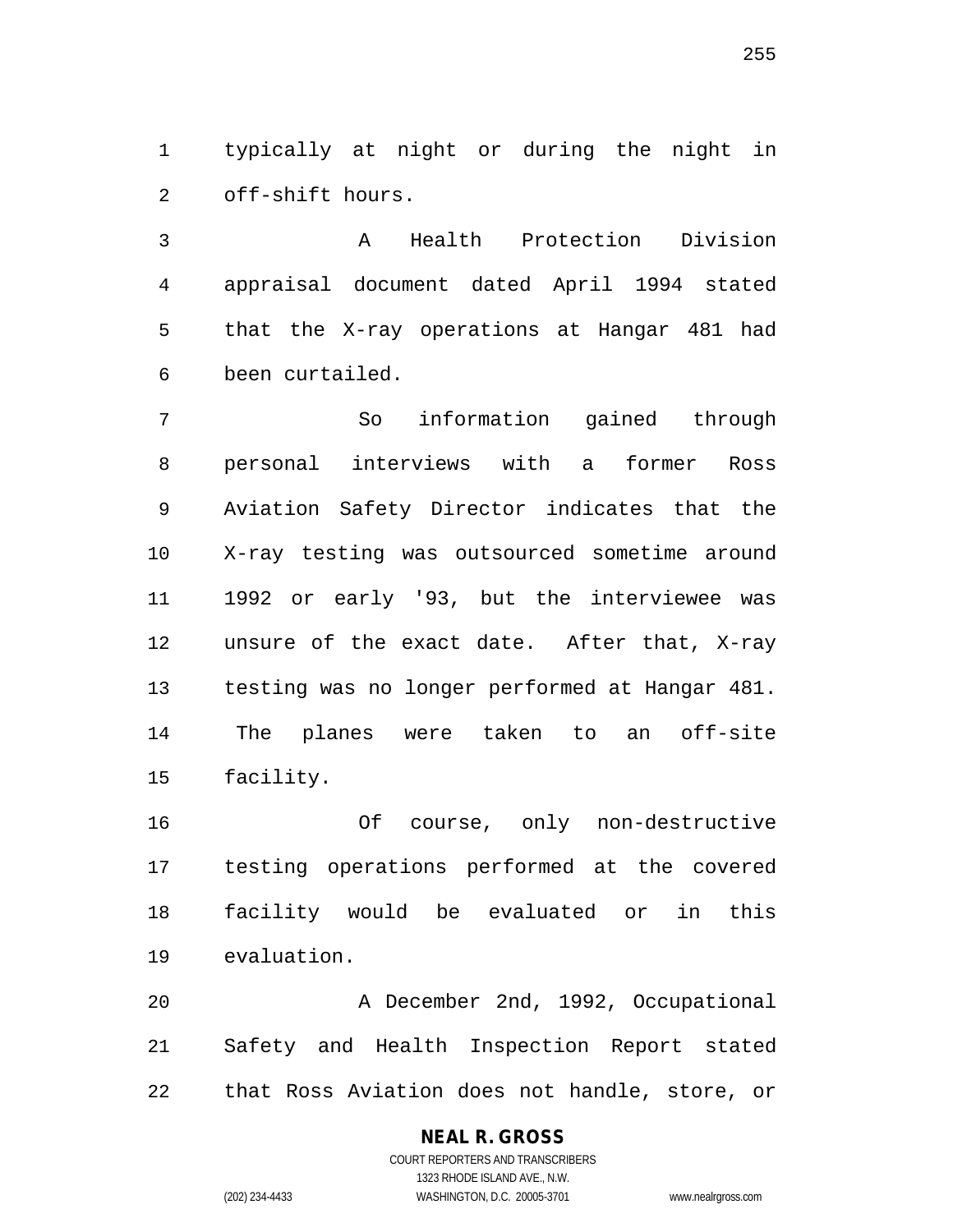use radioactive materials in the Albuquerque facilities. There is an X-ray machine used in one building. Most people wear external dosimetry to support other Ross Aviation activities involving loading and unloading aircraft as well as flight operations.

 It further states Ross Aviation uses a Baltograph IV X-ray unit and a central console. This unit is operated for non-destructive testing and inspections, approximately ten minutes per month. There are only two qualified operators, who are the only current radiological workers at Ross Aviation. Inspection records, operator training records, and device records/interlocks were inspected, and no discrepancies noted.

 The Ross External Dosimetry Program is contracted through Eberline. It is in the DOE Laboratory Accreditation Program. The highest recorded exposure for 1991 was approximately 45 millirem. No discrepancies

#### **NEAL R. GROSS**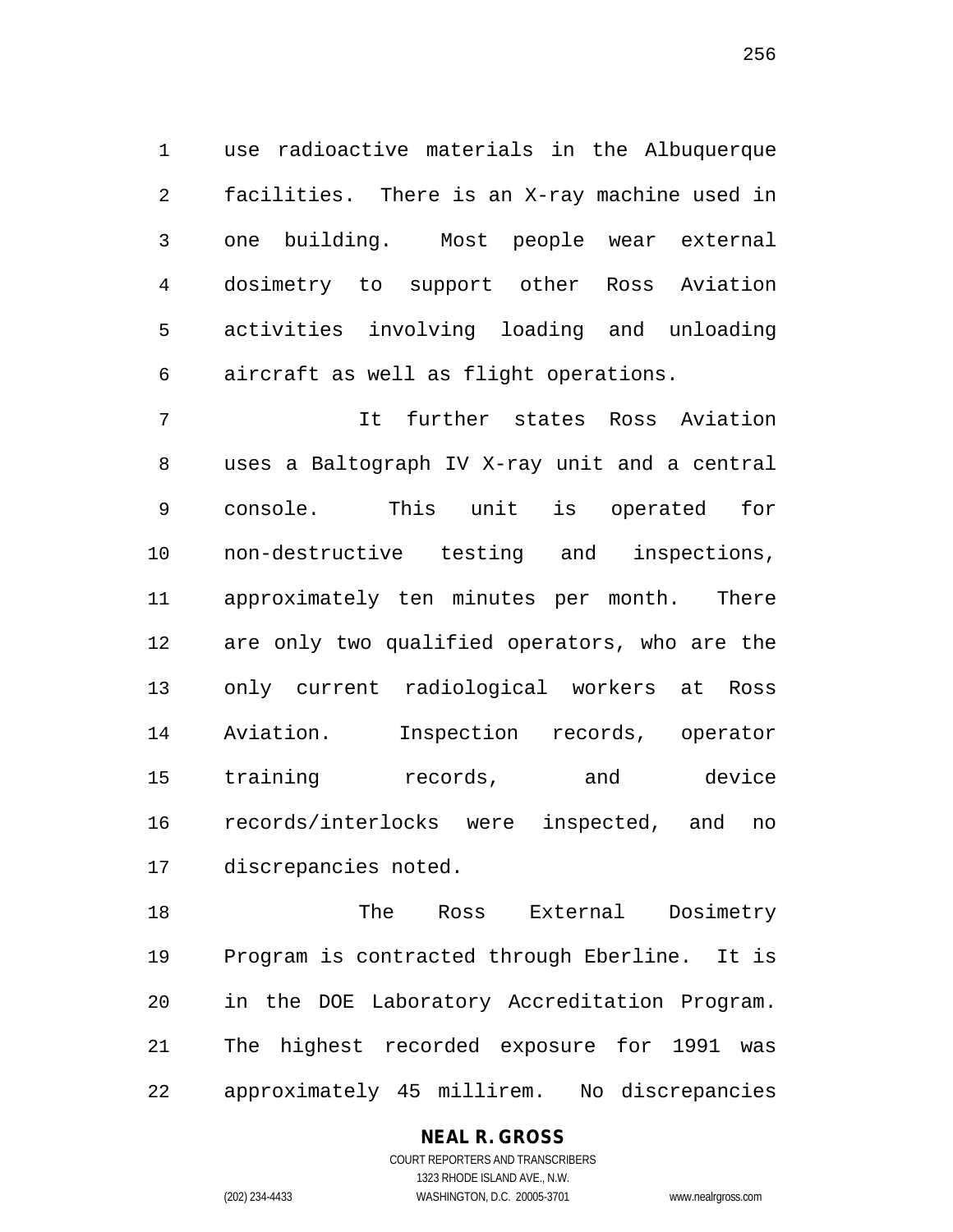were identified in the dosimetry records from Eberline to Ross Aviation.

 On August 7th, 1997, the Transportation Safety Division of DOE's Albuquerque Operations Office issued the technical basis for radioactive material intake potential involving Ross Aviation at Hangar 481.

 Based on one, the TSD agents' specified tasks, they have no contact with package contents; that the operational history with confirmatory surveys showed no package breach or leakage; the use of DOT-compliant shipping packages and programs, the document concluded no credible path for an intake of radioactive materials occurred during normal operations.

 We did state that because Kirtland Air Force Base is directly adjacent to the Sandia National Lab, it is conceivable that internal dose to individuals working at 481 could have occurred as a result of ambient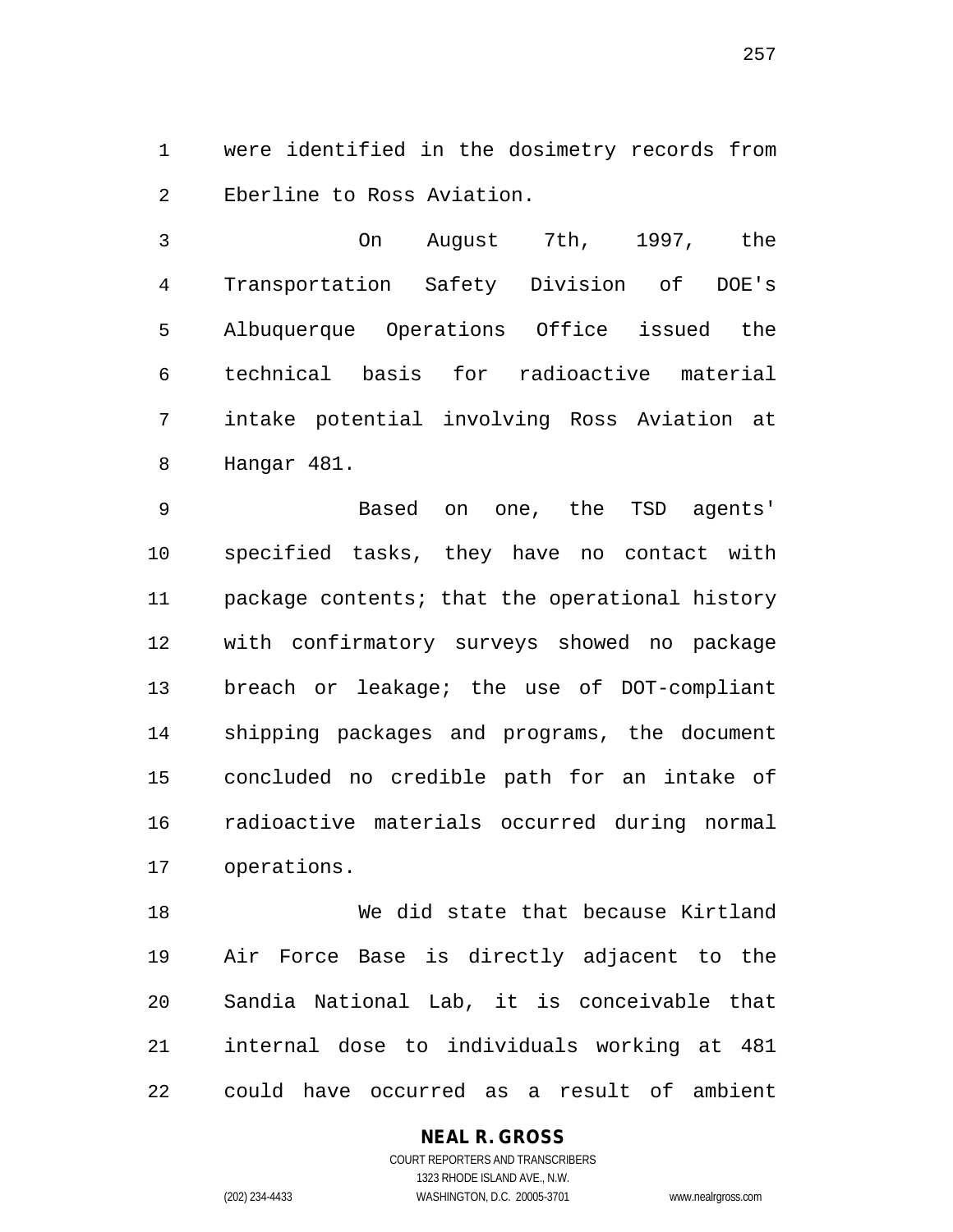exposures. So we did consider that as part of this evaluation.

 Based on the available information on the radiological program and potential for internal exposure sources, NIOSH concluded that internal radiological exposures to Ross Aviation employees resulting from services rendered for the DOE at Hangar 481 are unlikely to have occurred.

 Radioactive materials handled by workers at 481 were in sealed DOT-compliant containers and monitored in compliance with DOT regulations to verify radiation and contamination levels on package exteriors. Results of available radiological surveys performed on the packages and in the transport aircraft support this premise.

 So now we're going to talk about the external sources of exposure. External radiological exposures to employees occurred as a result of handling the packages. Those radioactive materials emit photon and particle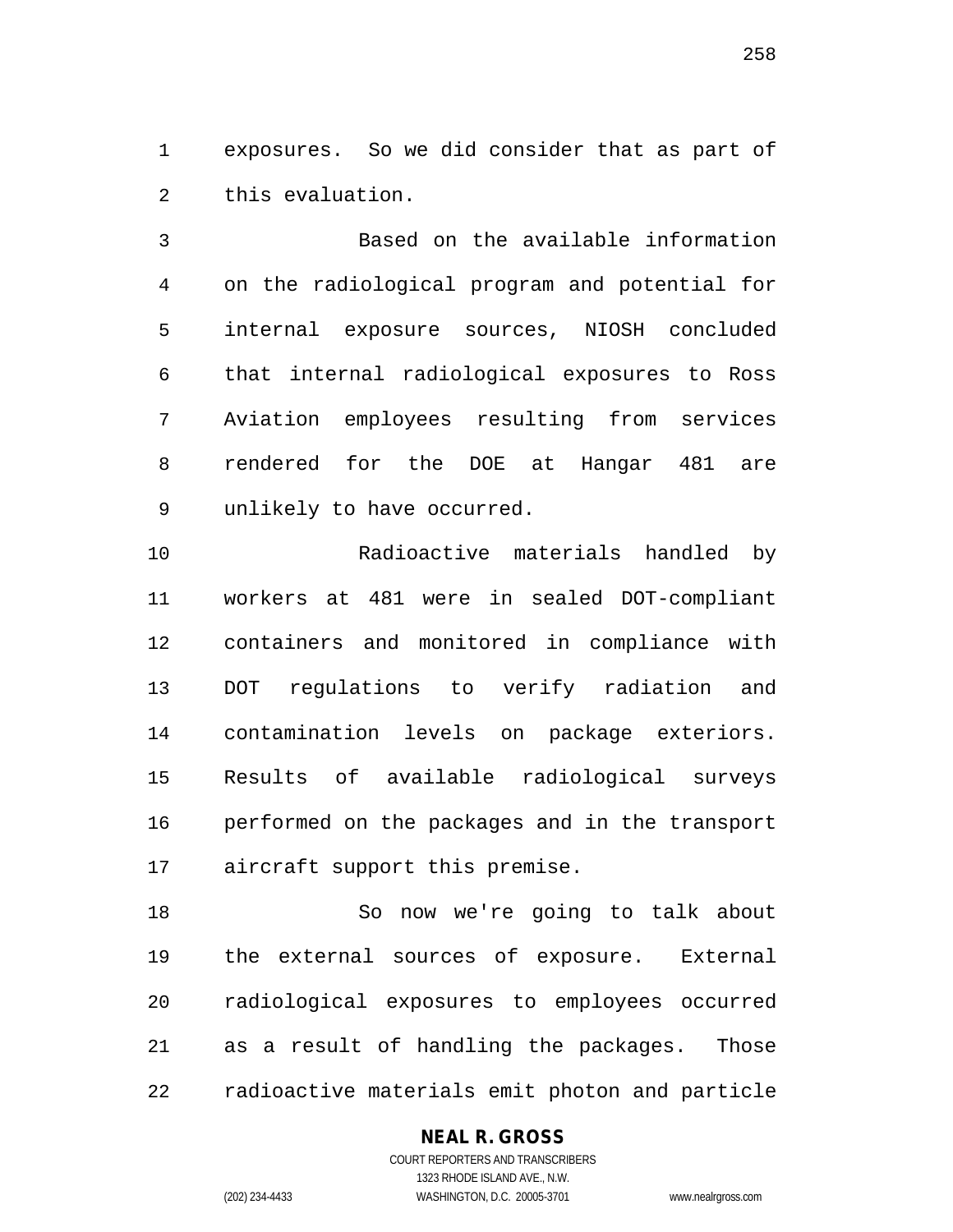radiation: gamma and beta. However, since the materials were sealed in packages, photon radiation was the dominant external form.

 Non-destructive testing was performed at Hangar 481 via X-ray analysis. This work was performed at night, as we previously discussed.

 In a personal interview, a former Ross Aviation Safety Director stated the names of two individuals involved in Hangar 481 activities. The names provided are listed in the personal monitoring summary available to NIOSH.

 Therefore, NIOSH concludes that the personnel dose from these operations would be accounted for in the personal exposure summary data available to NIOSH.

 According to the available radioactive material shipping documents associated with Hangar 481, the principal photon-emitting radioactive materials were predominantly depleted uranium and mixed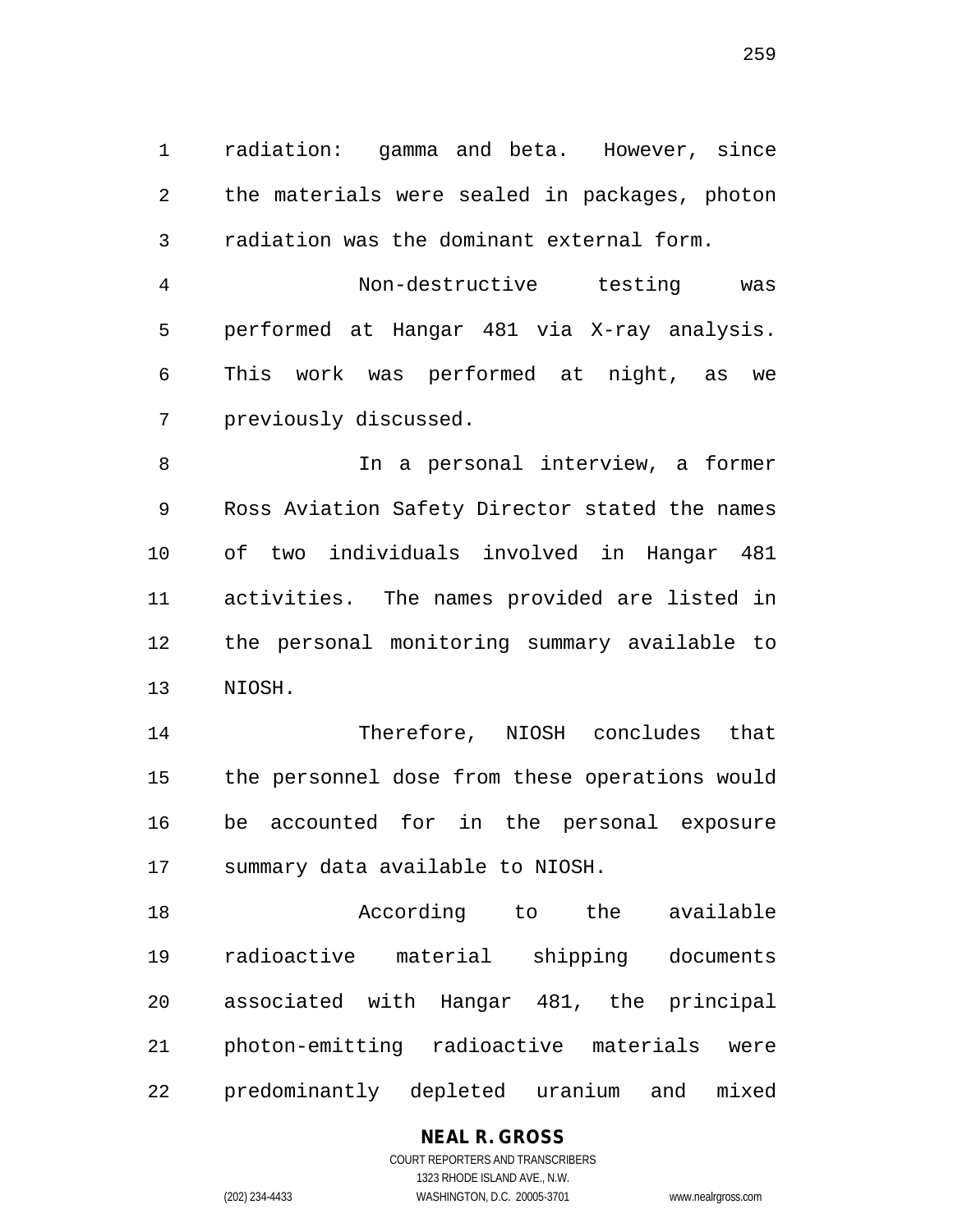fission products.

 Photon exposures from depleted uranium are primarily from thorium-234, the daughter of uranium-238. Photon exposures were also possible from radioactive material shipments containing mixed fission products. Shipping documents indicated that such shipments consisted of samples taken from weapon-test tunnels.

 Non-destructive X-ray testing was performed at Hangar 481 and served as a potential external photon exposure source. This work was performed, as we discussed, about 10 minutes per month in the evenings. Bremsstrahlung effects could be considered as a photon source but are accounted for in the exposure summary data.

 Beta/neutron. Due to the fact that the radioactive materials were transported in sealed DOT-compliant containers, beta exposure was not likely. However, as recorded in the personnel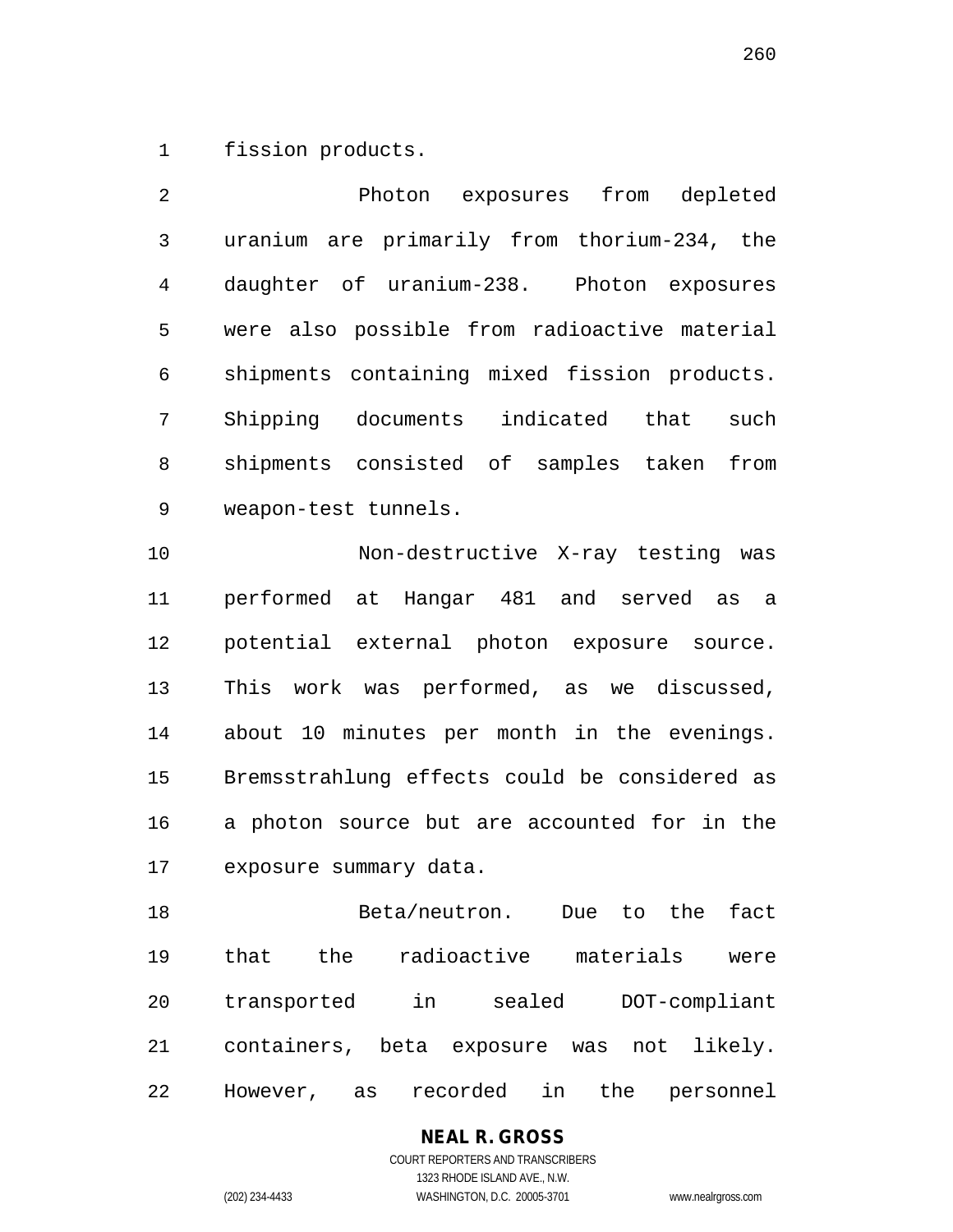dosimetry data, some shallow exposure is listed in that non-penetrating photon radiation did occur.

 Neutron generators were frequently transported by aircraft at Hangar 481. These devices emit neutrons only when powered and energized. Since these devices were only being transported, neutron exposure was infeasible.

 This statement was backed up by neutron monitoring data which indicated that no positive neutron doses were ever recorded for any individual at Hangar 481. Based on this information, neutron exposure is not considered as a factor in this report.

 For incidents, the petitioner did not file a claim on the basis of exposure incidents. It did not indicate knowledge of any having occurred at the Hangar 481. The former Director of Safety and Security stated there were no incidents involving radioactive material shipments at Ross that he was aware

#### **NEAL R. GROSS**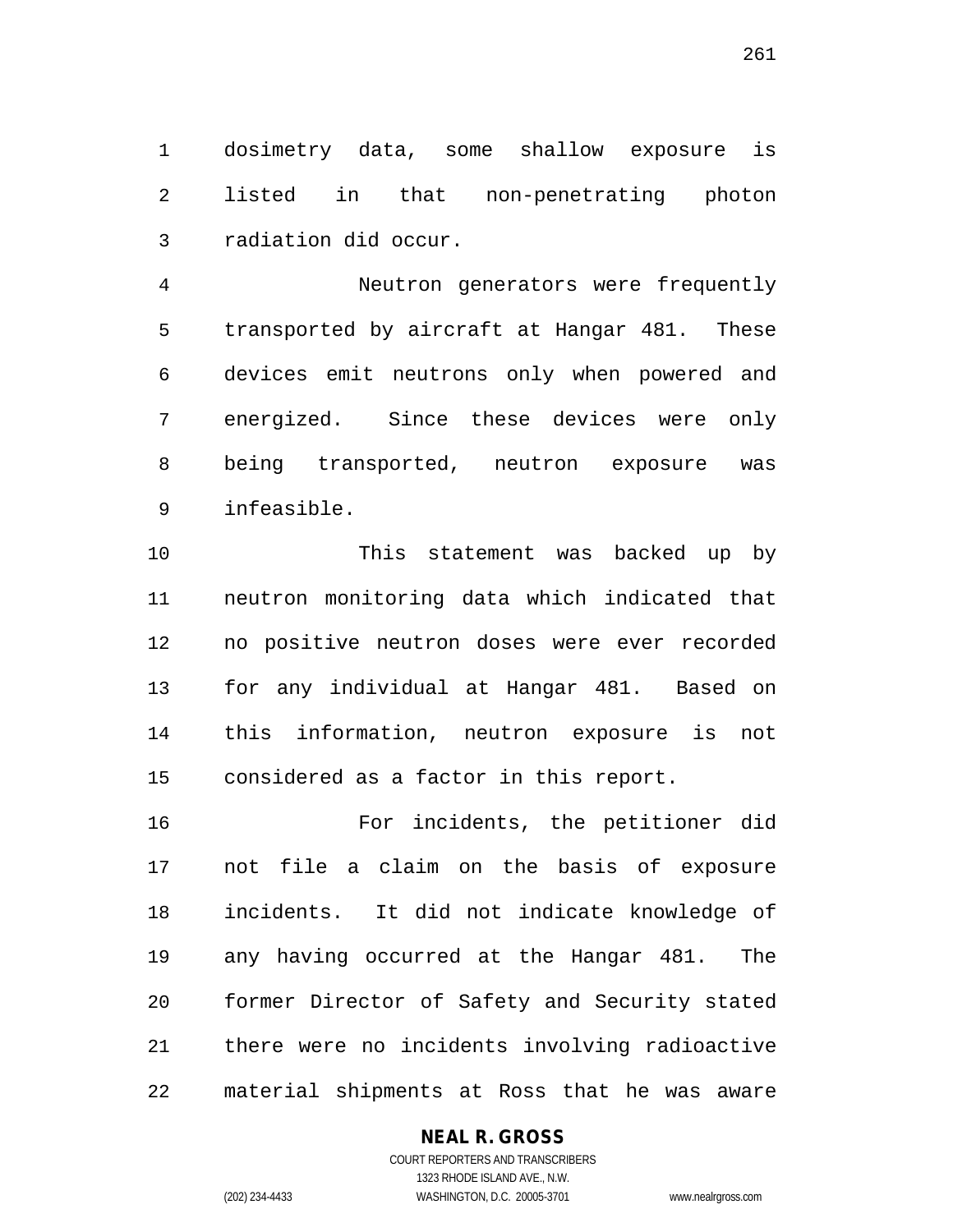of.

 A NIOSH review of all Ross Aviation/Hangar 481 documents that we have in the Site Research Database has no information regarding any radiological incidents. Therefore, incidents are not considered a factor at this site.

 External dosimetry monitoring practices. Interviews indicated that those with the highest exposure potential were monitored: mechanics, pilots, those involved with handling or securing packages; non-destructive X-ray testing was a source of external dose to specific individuals and that they were badged.

 Thermoluminescent dosimeters were issued and exchanged quarterly. We have shallow and deep dose. In 1996, activities had ceased. So no monitoring was required. That is the end of the contract period.

 Area monitoring focused on surveys for contamination in areas where it was

# **NEAL R. GROSS**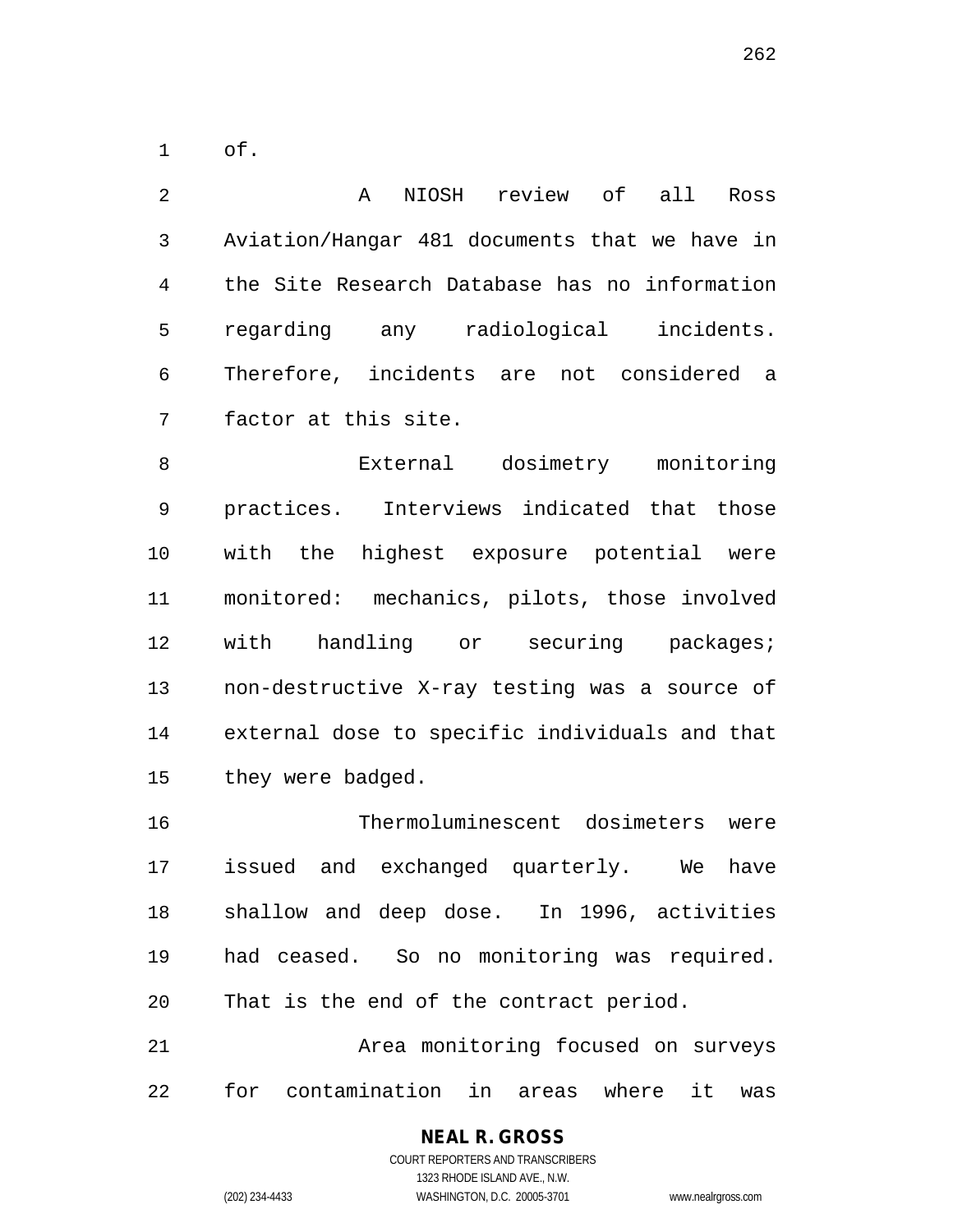possible for contamination to spread from damaged or improper packaging.

 Records found included shipping records and surveys of empty aircraft. The source term data could be obtained by reviewing radioactive shipping records and receipts.

 Shipping surveys were reviewed and were found to contain isotope data as well as surface and one-meter dose rates. External dose rates from packages and time estimates could be used to estimate maximum doses for those who handled radioactive packages.

 However, based on the hierarchy of data established by OCAS, personal dosimetry information is preferred. Even though we don't have individual dosimetry results, we do have results for the group that was monitored. The available area monitoring data support that there was no spread of contamination. These data also provide information about the program and plane

## **NEAL R. GROSS**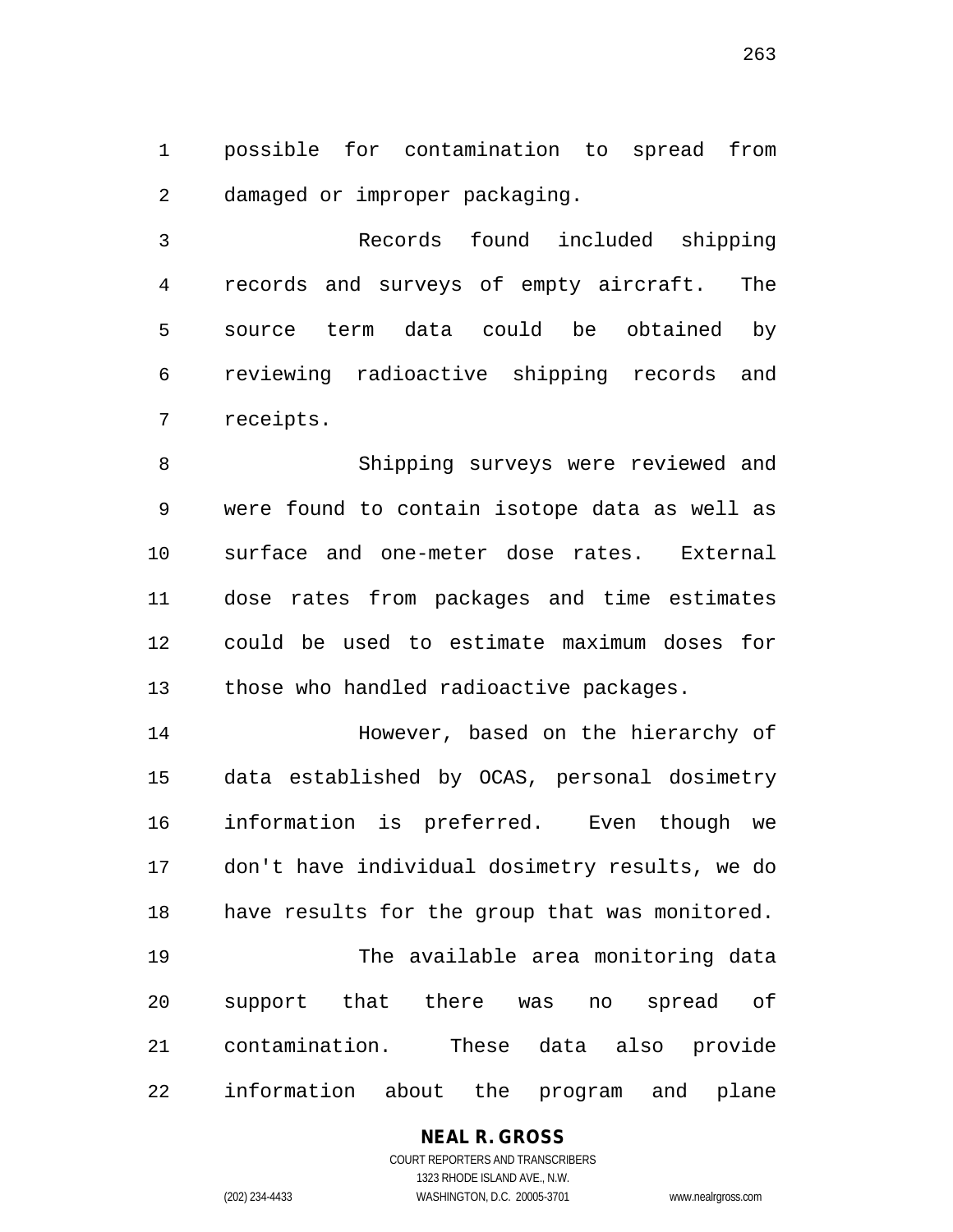conditions.

| $\overline{2}$ | However, the data do not provide a             |
|----------------|------------------------------------------------|
| $\mathsf{3}$   | reasonable means of bounding external doses    |
| 4              | and are, thus, not supportive of external dose |
| 5              | reconstruction. Bounding of external doses     |
| 6              | will rely on the available TLD data for the    |
| 7              | group.                                         |
| 8              | And so this is a table, 7.1, out               |
| 9              | of the report. You see here we have the        |
| 10             | number of monitored individuals. This is the   |
| 11             | maximum individual shallow dose, the maximum   |
| 12             | individual deep dose, and the total            |
| 13             | person-millirem. You see there was not a lot   |
| 14             | of dose at this facility that was recorded.    |
|                |                                                |

 Eberline provided external badge services. Records of external dose for individuals have not yet been received, although we are working to try to recover those.

 Annual summaries of external dose are available and will be used to bound dose until such data become available. NIOSH will

#### **NEAL R. GROSS**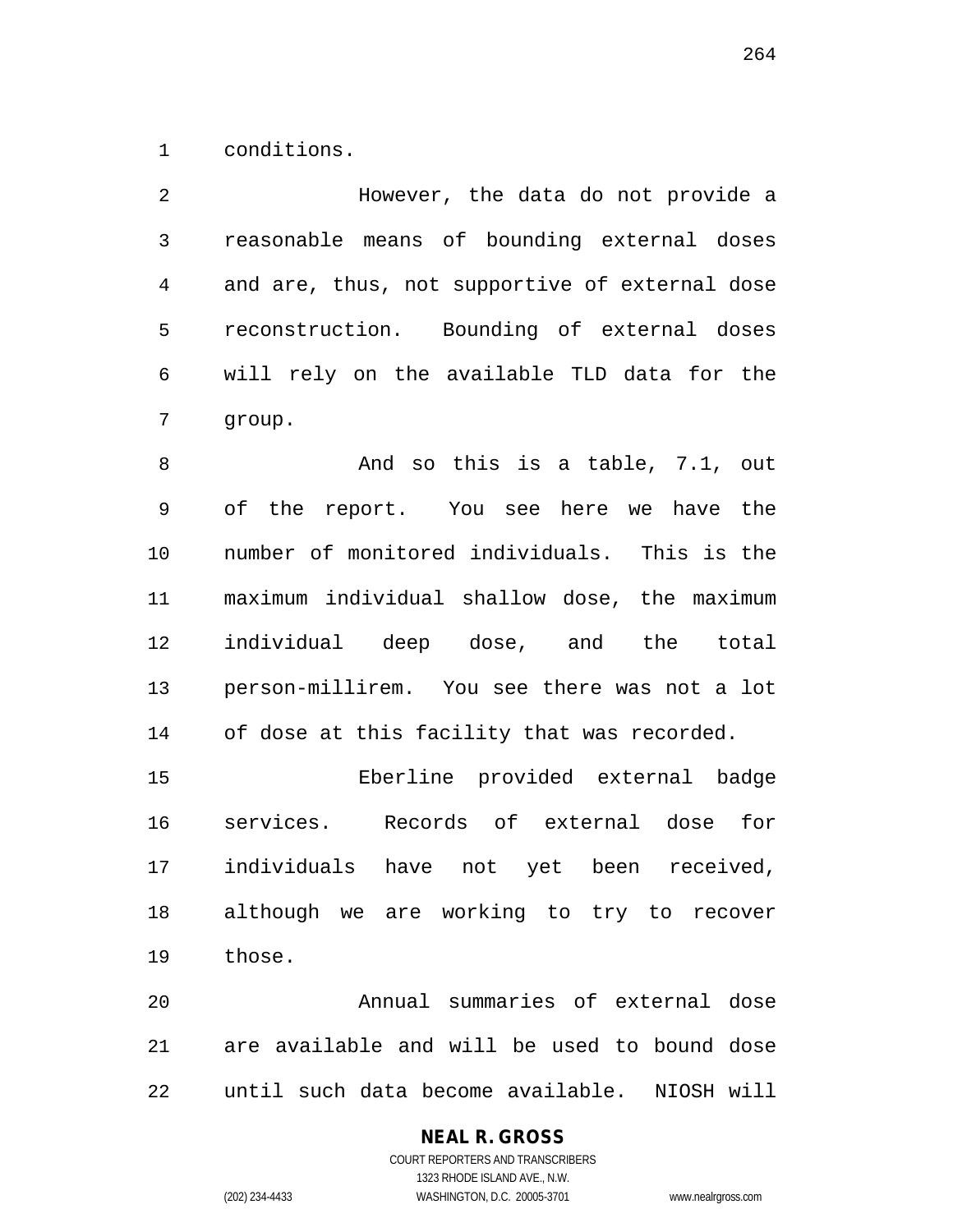use the highest recorded annual dose for all years during the covered period for all individuals, deep dose of 172 millirem per year, shallow dose of 89 millirem per year, including the partial year of 1996.

 Since this measured dose would include ambient dose, no additional environmental external dose will be assigned. Dose estimates will be used to evaluate the partial year of 1996, even though the activity had ended and no exposure to radioactive materials was expected. Medical dose will be bounded by assuming standard TIB-0006 X-ray examinations using standard NIOSH methods.

 So internal dose. Based on the findings provided in the Evaluation Report, NIOSH has concluded there is no potential for internal dose.

 Proximity to the Sandia National Laboratory suggests that ambient internal dose be evaluated using the information from the Sandia Site Profile.

#### **NEAL R. GROSS**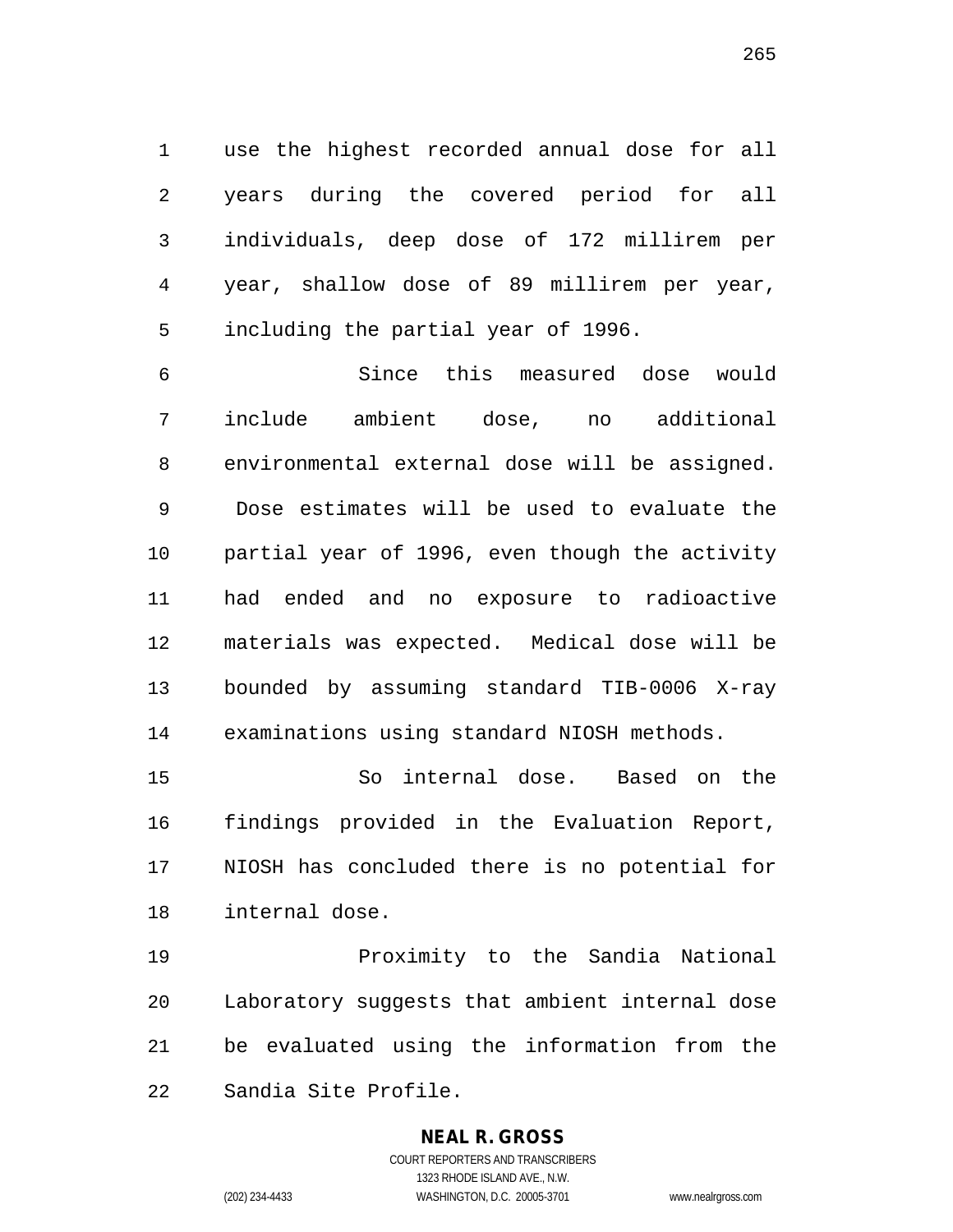So a sample dose reconstruction. These are on the Advisory Board working site. We used a non-destructive technician, a male, birth date 1923. We did a few cancers, lung, basal cell carcinoma, and prostate, to kind of give you a feel for the types of doses with the probability of the causation. We assumed 8 a date of  $12/31/2009$  as the date of diagnosis; ethnicity: White, non-Hispanic; and never smoked.

 We used maximum photon and electron doses for all years, 100 percent anterior to posterior exposure, 100 percent 30 to 250 keV photons, 100 percent greater than 15 keV Beta.

 Organ dose conversion factors of unity. Assigned missed dose assuming all dose from a year was from a single TLD exchange. Their dose would be missed dose.

 Intakes from environmental internal dose and annual medical X-rays. So the total PoC from all three cancers would

1323 RHODE ISLAND AVE., N.W. (202) 234-4433 WASHINGTON, D.C. 20005-3701 www.nealrgross.com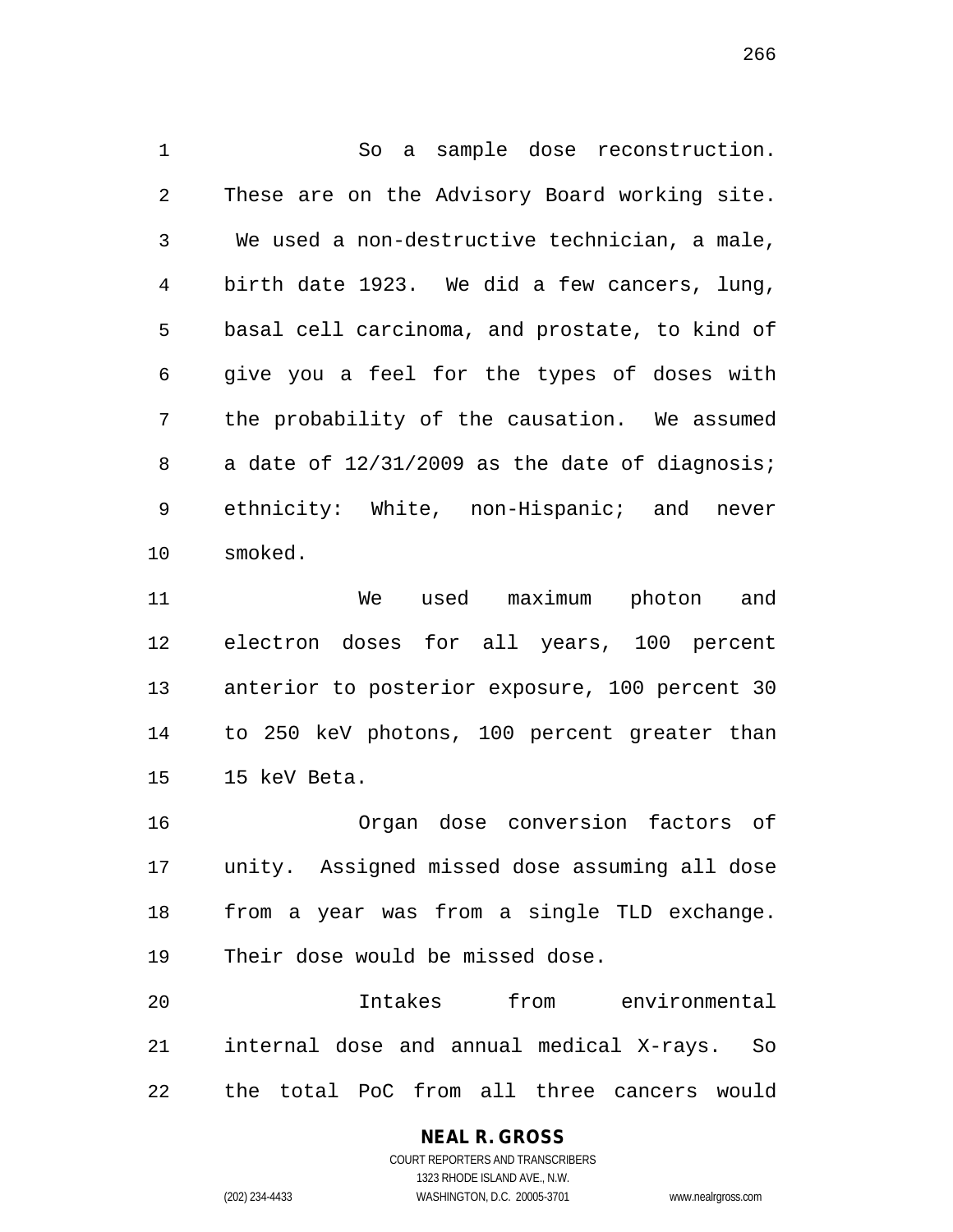have been about 26.24 percent. You see the dose that was calculated, medical dose, internal, the total. Here is the Probability of Causation for each of the cancers.

 So NIOSH evaluated the petition using the guidelines in 42 CFR 83.13 and submits a summary of findings in a petition. This was issued December 18th, 2009.

 We applied, of course, the two-prong test that was discussed many times previously. And we found that the available monitoring records, process descriptions, and source term data are adequate to complete dose reconstructions with sufficient accuracy to evaluate a Class of employees, health endangerment determination not required.

17 17 In summary, we find that environmental, gamma, beta, and occupational medical X-ray are all feasible.

Thank you very much.

CHAIRMAN MELIUS: Thank you, Sam.

22 Ouestions from Board Members?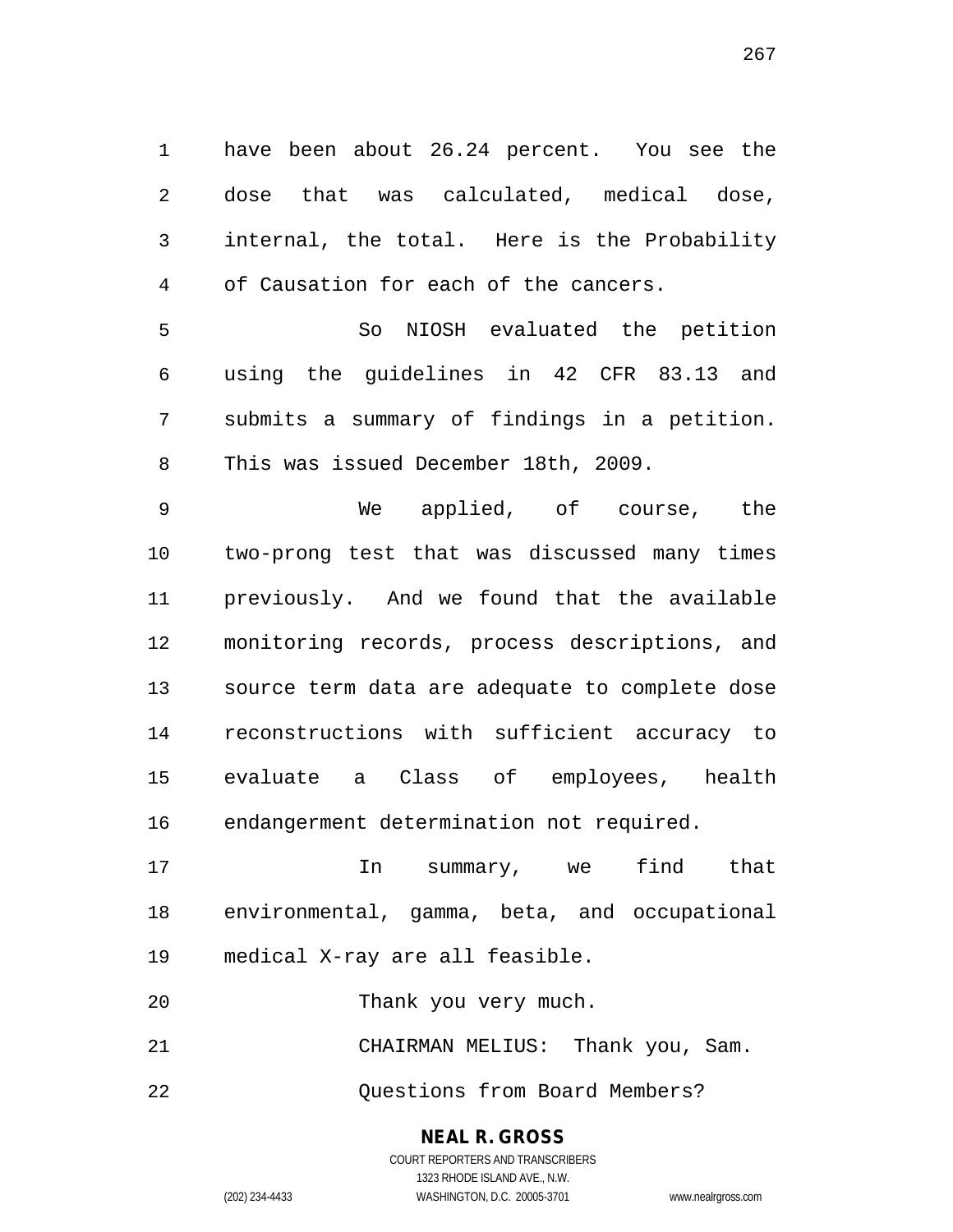MEMBER LOCKEY: Who unloaded the planes on the pads for the pads? Who did that? Who was responsible for that job duty? The pads are not included as part of the hangar, the hot pads.

 DR. GLOVER: It very well could have been Ross Aviation personnel who -- Bob may have had direct knowledge of who actually went out to the site.

 MEMBER PRESLEY: I shipped stuff on the site probably every week for close to 20 years. It's called the round robin. It's the plane that ran from side to side. It started out on Monday in like a big circle and ended up back -- in I think Albuquerque for the weekend.

 Wherever the plane landed, it always landed way away from the airport. In Knoxville, we used the military side to load the plane.

 Y-12's people were the ones that did the loading and unloading. They were

#### **NEAL R. GROSS** COURT REPORTERS AND TRANSCRIBERS

1323 RHODE ISLAND AVE., N.W. (202) 234-4433 WASHINGTON, D.C. 20005-3701 www.nealrgross.com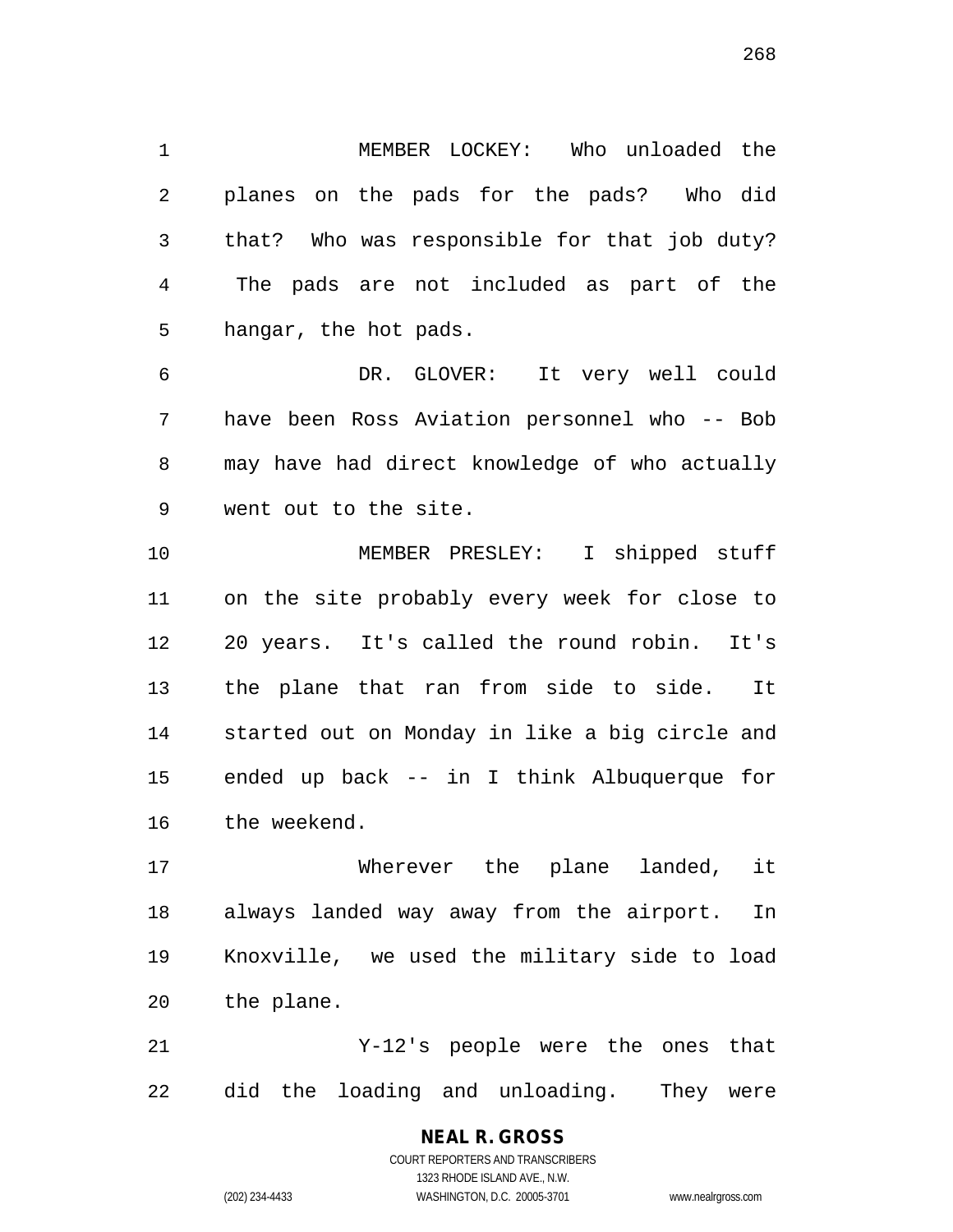always badged. The stuff that we put on the airplane was always in a DOT container.

 And you ought to be able to find the records for everything from everywhere because they monitored what went on that plane to a fare thee well because if they had had an accident or something like that, then they would have stopped the program with this thing flying.

 And if it went to the test site, the test site people were the people that loaded it and unloaded it. If it went to Livermore, their people were the ones that went to the plane and loaded it and unloaded it, the same thing for Sandia.

 Knowing what I know about it, probably the only time that it ever went into the hangar was to get its NDT checkups and to have the plane cleaned. I guarantee you it was probably checked out fairly well before it ever made sure that there wasn't any residual radiation before it ever went to the hangar.

#### **NEAL R. GROSS**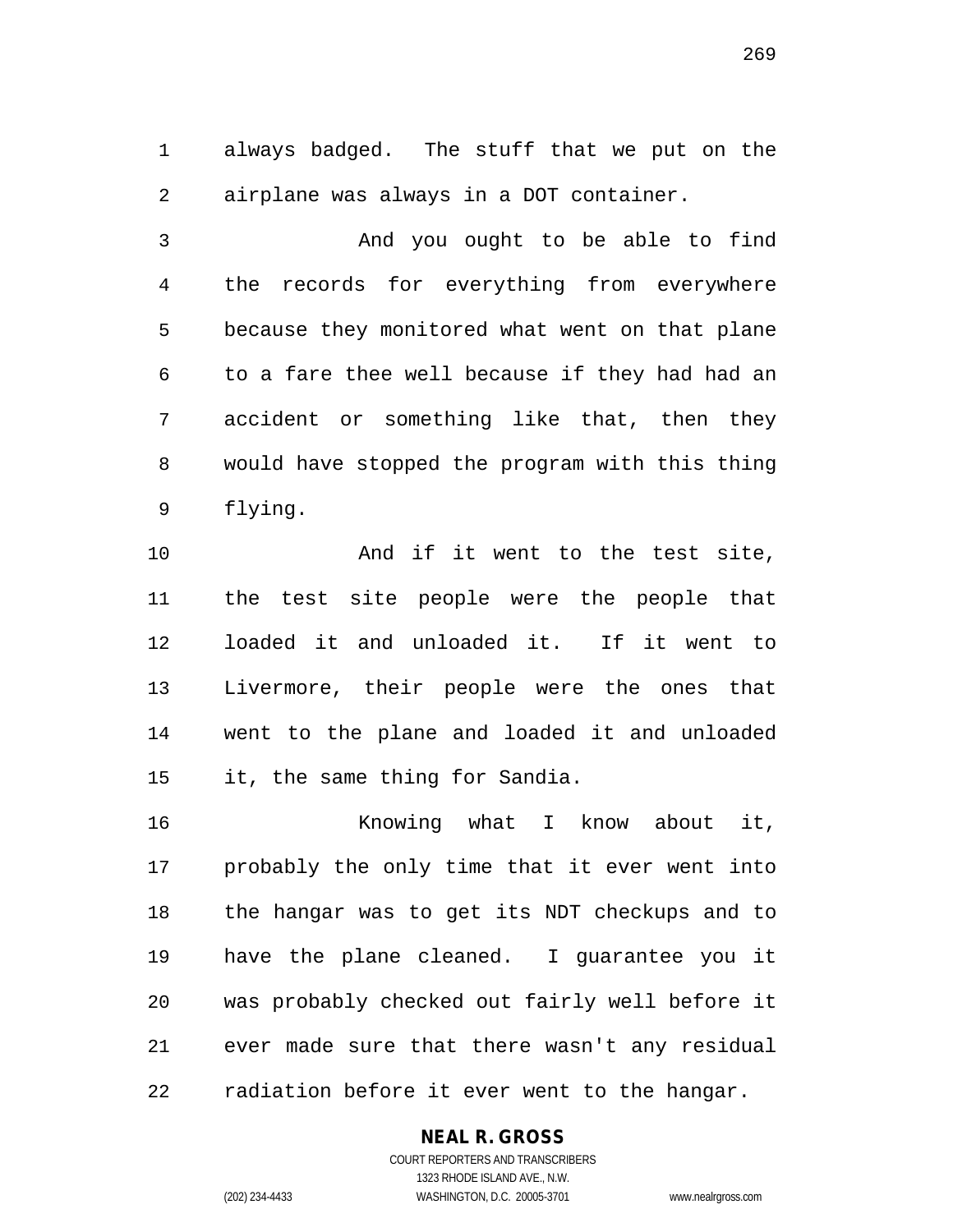| $\mathbf 1$    | CHAIRMAN MELIUS: Phil?                        |
|----------------|-----------------------------------------------|
| $\overline{2}$ | MEMBER SCHOFIELD: Yes. I can say              |
| 3              | when the planes lasted in Los Alamos and took |
| 4              | off in Los Alamos, there was LANL personnel   |
| 5              | who loaded and unloaded them. There were      |
| 6              | several flights a day, usually to and from    |
| 7              | Nevada Test Site.                             |
| 8              | Ross Aviation employees did not               |
| 9              | load or unload those planes, at least in Los  |
| 10             | Alamos. I can't say about any other           |
| 11             | facilities, but I know at least there, it was |
| 12             | done by LANL personnel.                       |
| 13             | CHAIRMAN MELIUS: Okay. Mike                   |
| 14             | Gibson or David Richardson, do you have       |
| 15             | questions for Sam?                            |
| 16             | (No response.)                                |
| 17             | CHAIRMAN MELIUS: Okay.<br>John                |
| 18             | Poston I believe has a question.              |
| 19             | MEMBER POSTON: Sam, it is just a              |
| 20             | curiosity. Those of us who have been around a |
| 21             | long time know that Ross has been flying for  |
| 22             | -- why was this period chosen and not the --  |

**NEAL R. GROSS**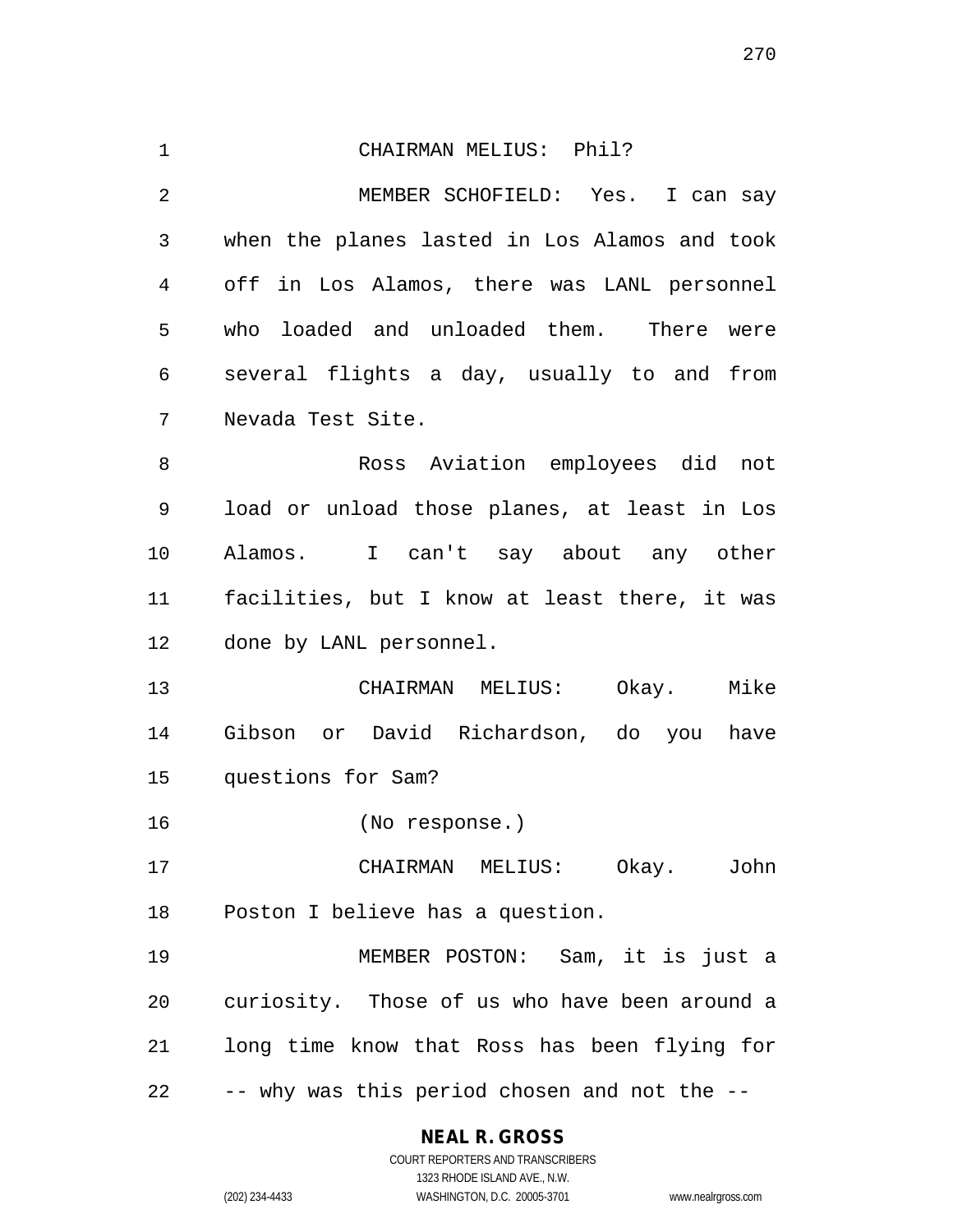MEMBER PRESLEY: The whole time. MEMBER POSTON: Yes. 3 -- not the whole time? MEMBER PRESLEY: They were flying the whole time I was over there. DR. GLOVER: Yes. We provided some information to the Department of Labor. And they have that under their consideration. CHAIRMAN MELIUS: Can you clarify that a little bit, the same on the hot pads, too? I mean, I'm sure it's an issue, but in terms of the covered facility. So you're saying you provided this additional information to the Department of Labor for consideration about expanding the time period? DR. GLOVER: Yes. CHAIRMAN MELIUS: Okay. Is the petitioner on the line? MR. ARMIJO: Yes, sir. CHAIRMAN MELIUS: Okay. Would you like to speak, have any comments related to the petition?

#### **NEAL R. GROSS**

COURT REPORTERS AND TRANSCRIBERS 1323 RHODE ISLAND AVE., N.W. (202) 234-4433 WASHINGTON, D.C. 20005-3701 www.nealrgross.com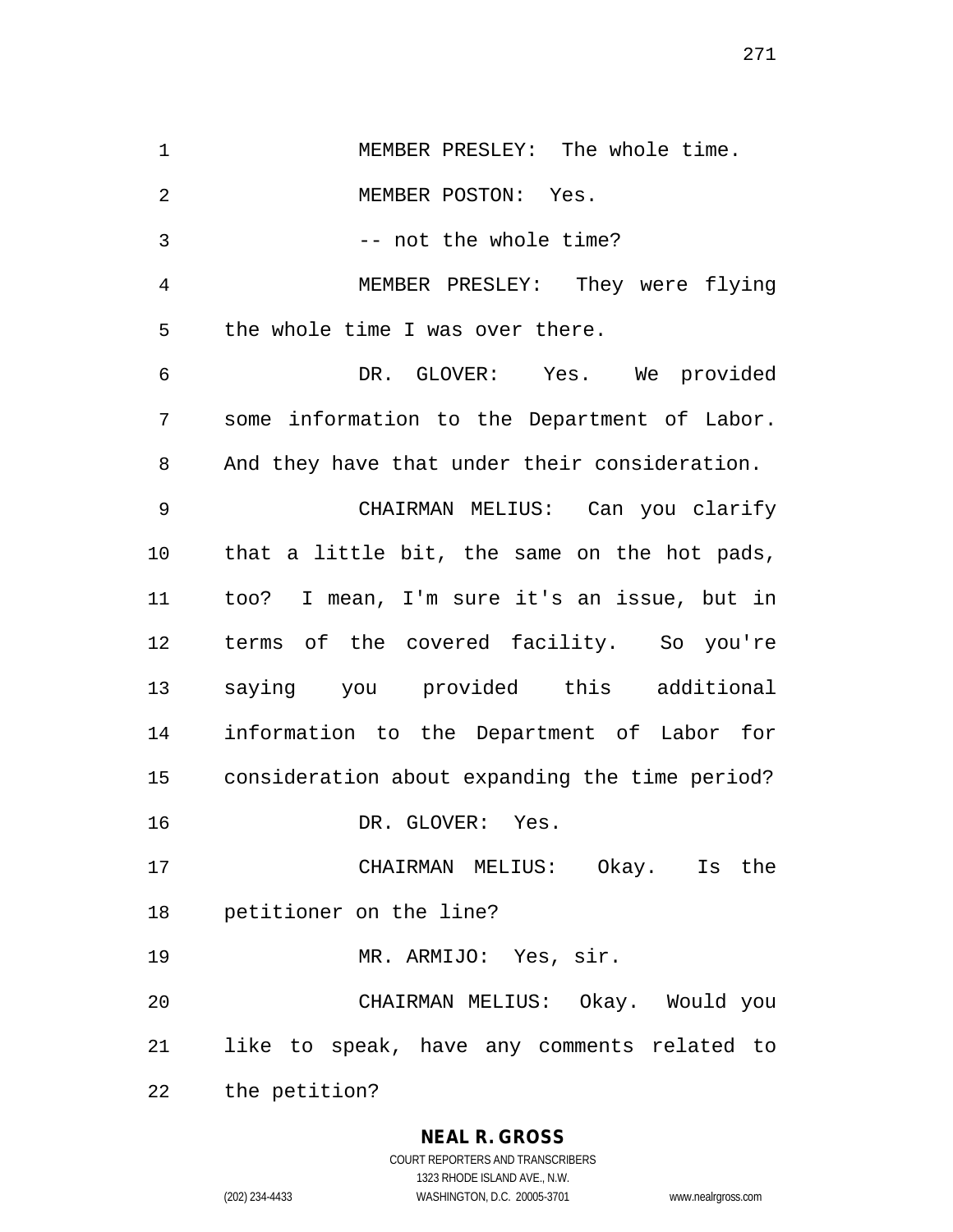MR. ARMIJO: Yes, we do. And thank you very much.

 We have been listening to the presentation. I take it the first speaker was Dr. Sam Glover?

CHAIRMAN MELIUS: Correct.

 MR. ARMIJO: And there were a couple of other speakers after him. And I heard what they said, but I wonder if you could tell me in the order of the two that spoke who spoke up.

 CHAIRMAN MELIUS: I'm not sure I can get the order, but one was Robert Presley, who is a Board Member. And the other was Phil Schofield, who is also a Board Member. And I believe that was the order in which they spoke.

18 MR. ARMIJO: Thank you.

 CHAIRMAN MELIUS: And then the third one, last question, was from Dr. John Poston, who is also a Board Member.

MR. ARMIJO: I would like to

**NEAL R. GROSS** COURT REPORTERS AND TRANSCRIBERS

1323 RHODE ISLAND AVE., N.W.

(202) 234-4433 WASHINGTON, D.C. 20005-3701 www.nealrgross.com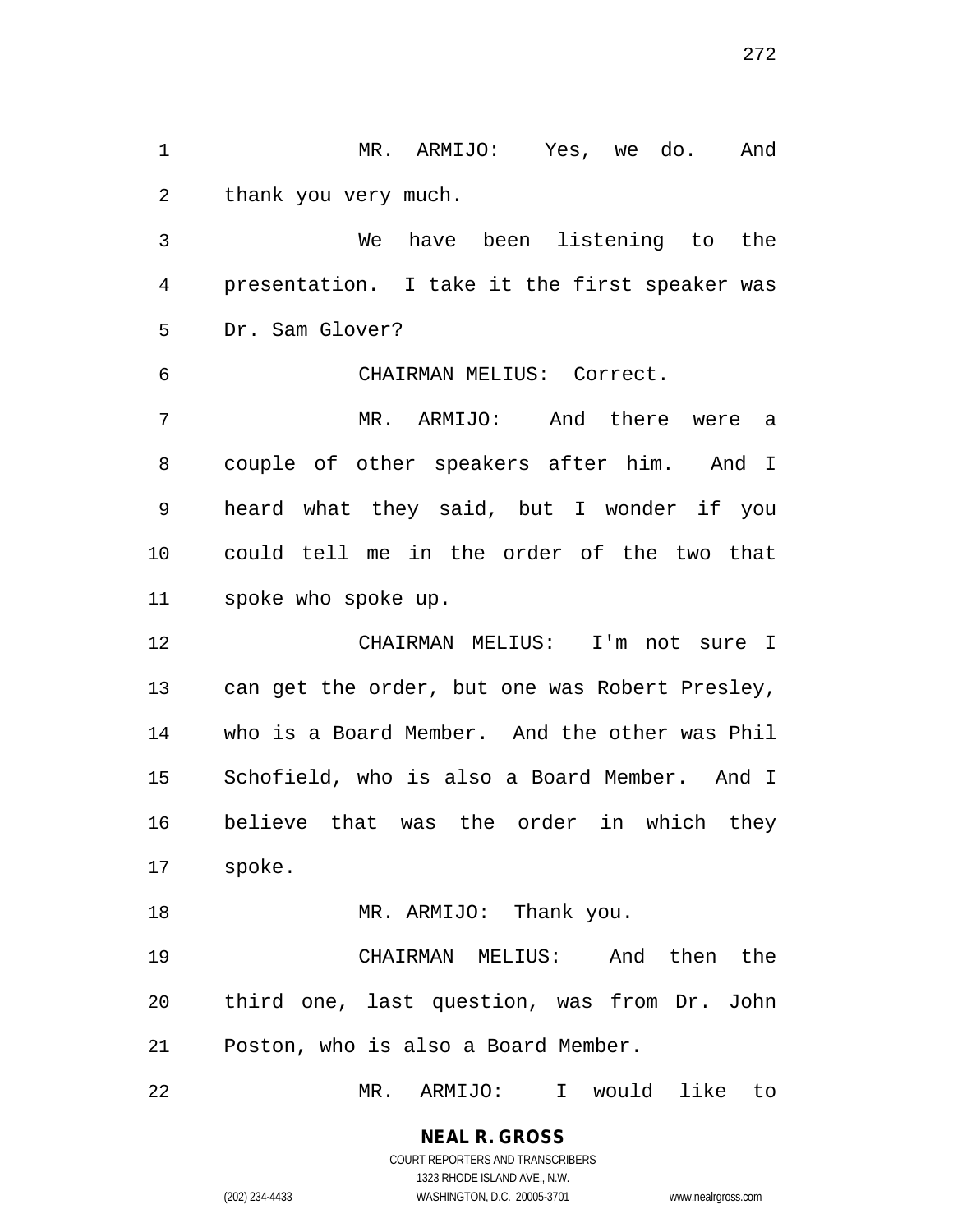address a few things. My name is Roberto Armijo, I go by Bob. And I am the attorney for the petitioner, who is also present. His name is Benito Salazar. He is seated right beside me.

 He is the petitioner and the surviving husband of his wife, Monica, who passed away as a result of pancreatic cancer that she contracted after working several years there at Ross Aviation and several other places. All of those details are in the petition as far as dates and so forth.

 One of the comments I wanted to make first of all is to the term of coverage by this application. The documentation that was provided to us identified only the time period that we have spoken to in the petition, which was that 1989 through 1996 time period.

 We thought that the period was longer than that, but we were never given any information to confirm that, in fact, the time period that Ross had a contract was longer

#### **NEAL R. GROSS**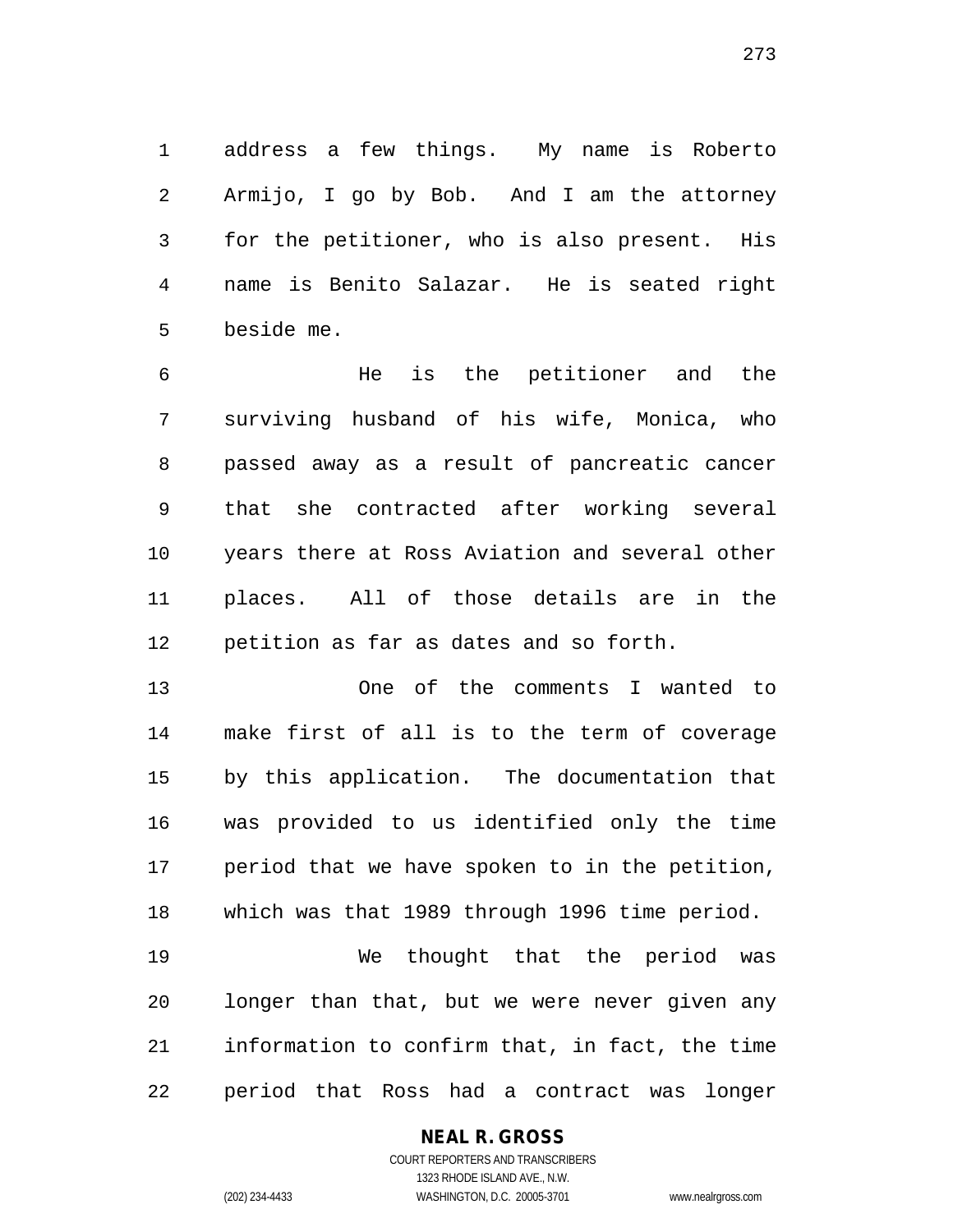than the period we were given.

 Our client went to work there -- what was it? -- 1985? MR. SALAZAR: Nineteen eighty-five. MR. ARMIJO: She was there 1985 to

 1994. And we wanted to claim the entire period but felt that we needed to be respectful of the information provided to us. And so we limited it to that.

 I heard the comment made that apparently there was indeed a contract for a longer period of time than was disclosed to us. And since the Department of Labor helped us to get this information, I suspect that, likewise, what was disclosed to them, at least at the time that we were trying to put this together, failed to include the entire time period.

 I noticed in the petition itself, looking at the Appendix, that, indeed, there was a 1998 reference to some testing. On page

## **NEAL R. GROSS**

COURT REPORTERS AND TRANSCRIBERS 1323 RHODE ISLAND AVE., N.W. (202) 234-4433 WASHINGTON, D.C. 20005-3701 www.nealrgross.com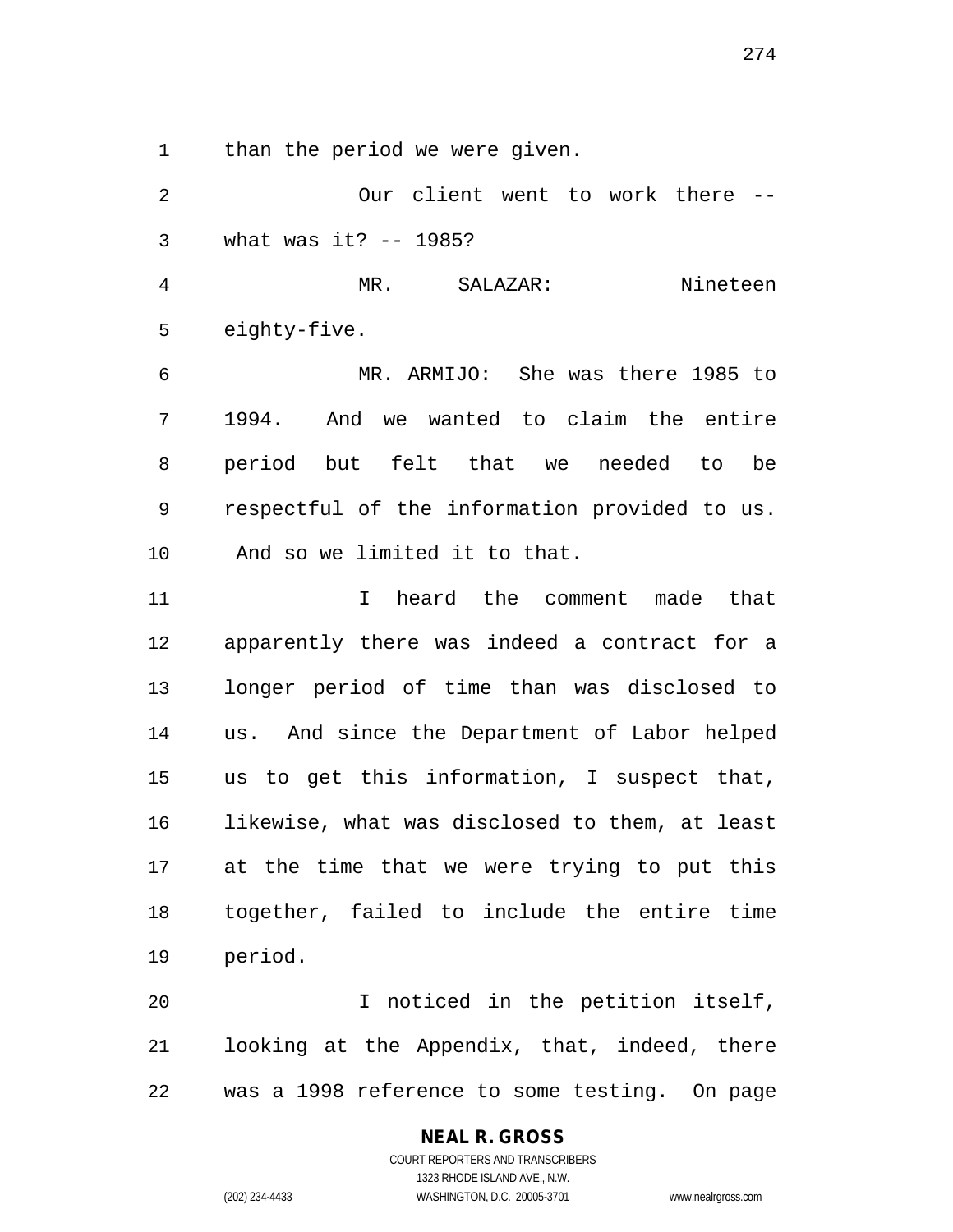12-11-9 of the petition, the fourth from the last entry indicates there was a shipping record in 1988, July 12 of 1988, which would have been long before the period that we have. If, indeed, there was a longer term of the existence of a contract, we think that that needs to be corrected somewhere in this process, maybe not today and maybe another petition needs to be filed. But if, in fact, there was a longer term that Ross Aviation had a contract that potentially would provide coverage, that needs to be recognized and somehow added to this.

 The second observation that I would like to make has to do with the table 7.1. It appears that -- and Dr. Glover I think made a very fine summary of this petition. And, you know, we can't complain about the reasoning and analysis that went into this. We may, respectfully, disagree with the conclusions and perhaps the completeness, but, I mean, we really have no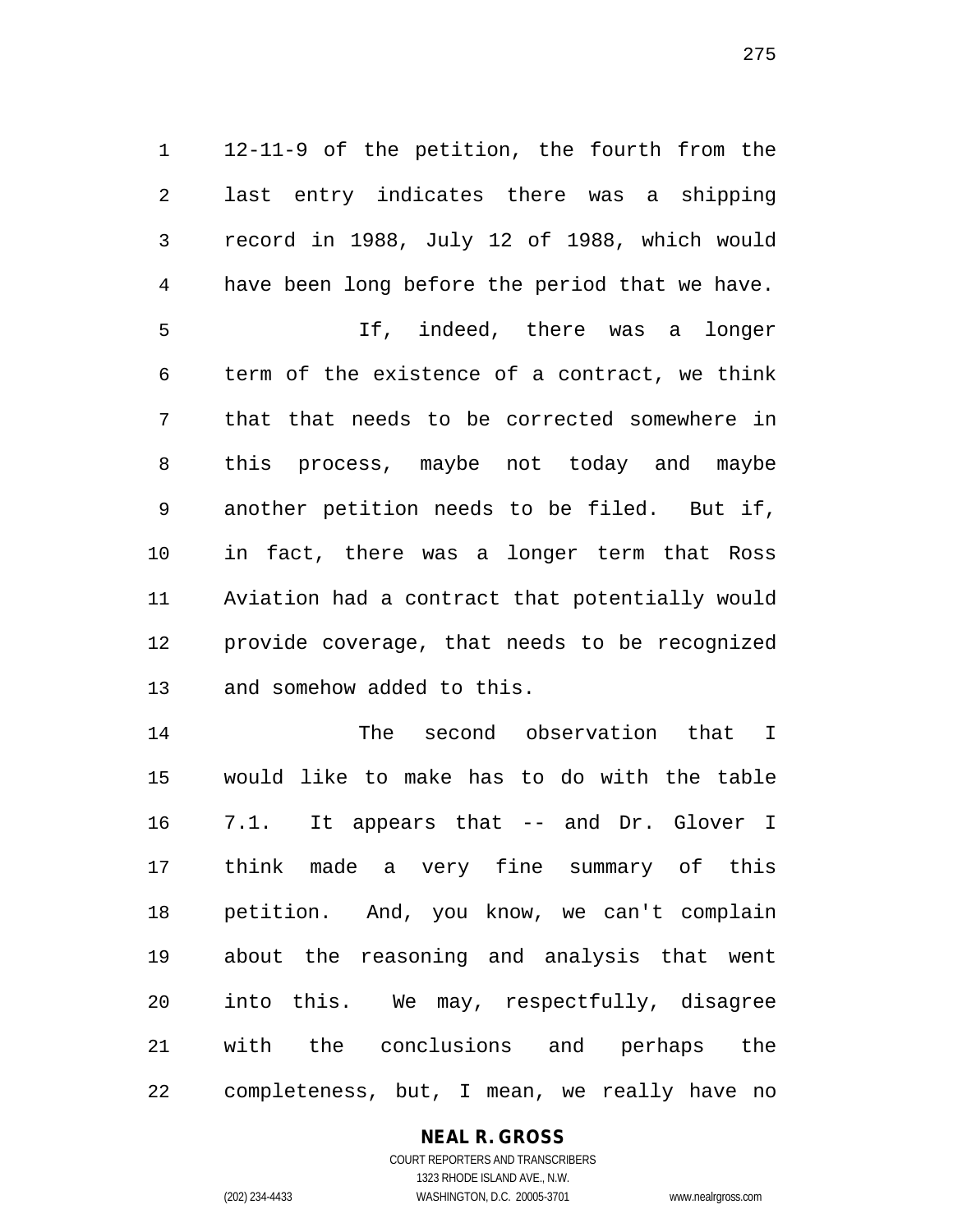way to attack the substance of what has been done. And so my comments I hope aren't taken that way.

 I do notice on table 7.1, page 12-11-09 of the report that the total person-mrems that were listed in 1994 was 1,501, which at least seems to us as lay people to be a very high number, particularly when it is compared to the other numbers reported.

 And, of course, 1994 would have been the last year that our client's wife worked there and before she retired or stopped working there.

 The third thing that I would like to mention is it appears that the Eberline data on page 12-11-09 of the report at the bottom, it indicates NIOSH is working with Landauer to obtain from Eberline the raw data represented in the summary reports to permit data validation for the pedigree review of this report.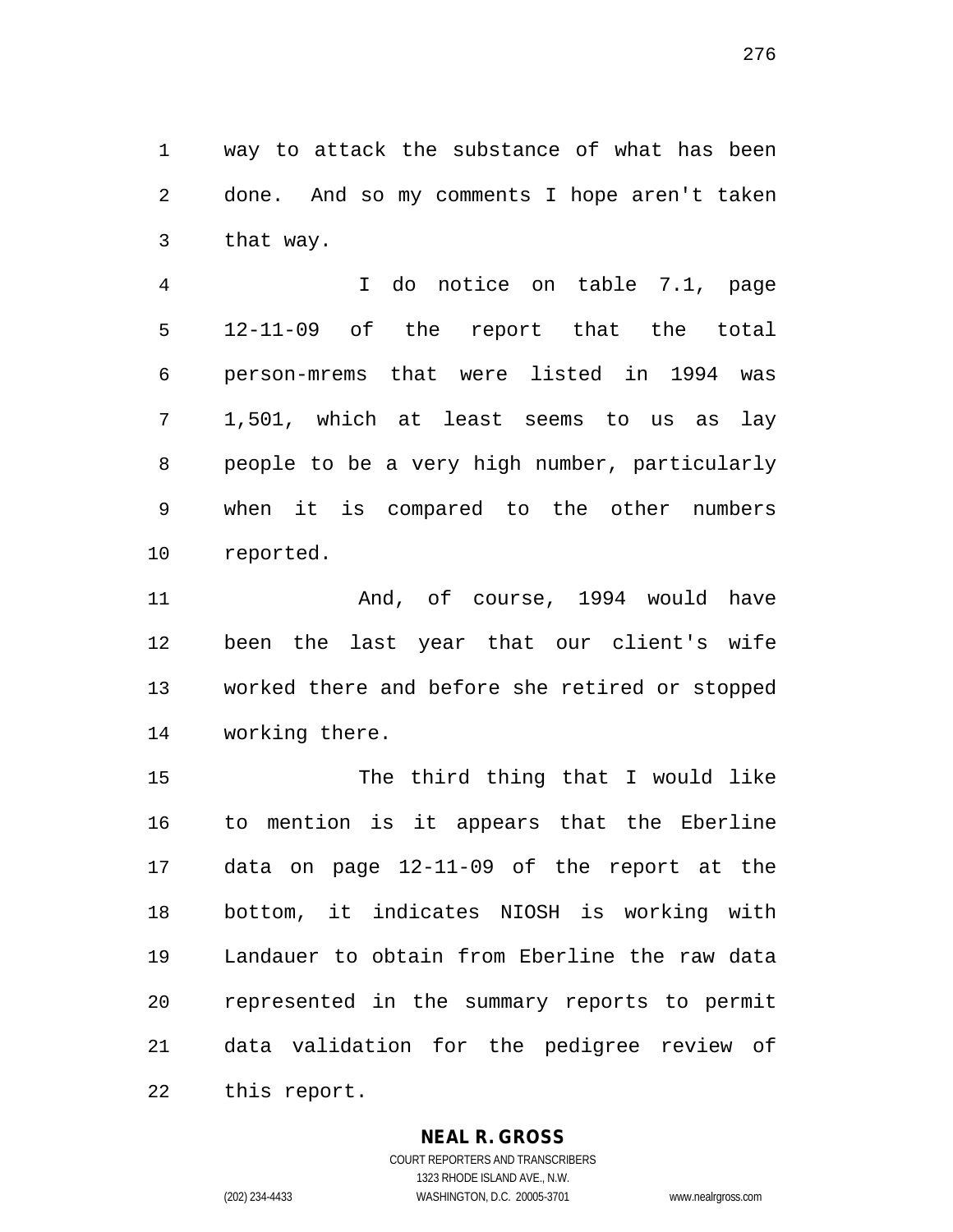1 1 It would be our position that that information is not yet available, that the submission of this report by NIOSH would be premature, and that it wouldn't be fair to allow this to become final without having that data available to the extent that it may alter the outcome of this.

 The next thing that I would like to state is the report itself does have a map that shows Hangar 481 and its location in association to other items or other places at Kirtland Air Force Base. The comment was made that all of the loadings took place at hot pads located quite a distance from the hangar.

 Now, I don't want to mistake this, but my understanding was that the description of the area covered by this petition included Hangar 481 and the adjacent apron to that. The hot pads obviously weren't included.

 It's my recollection that the statement that we obtained from one of the workers there indicated that the loading

## **NEAL R. GROSS**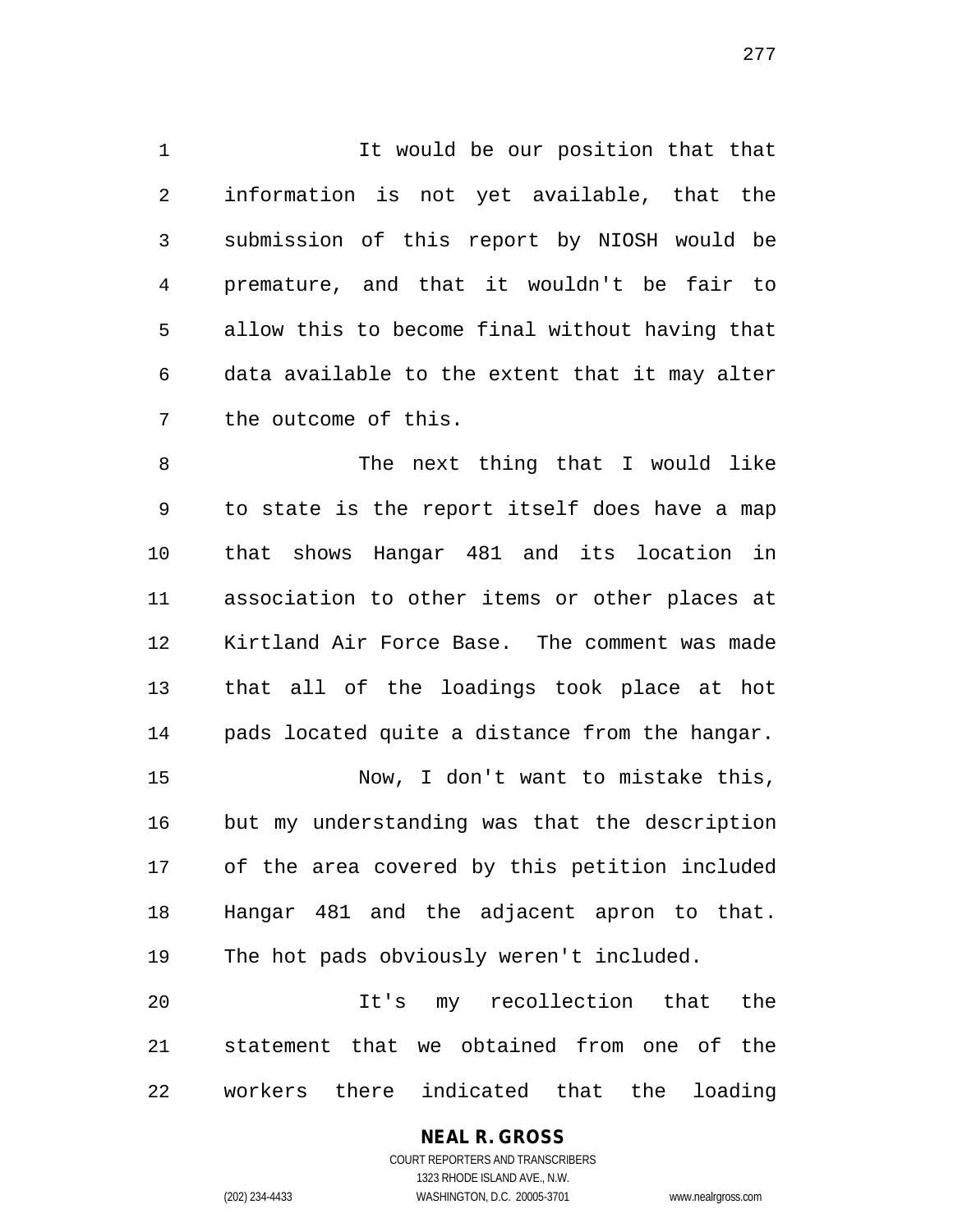actually took place at the apron, which would have been right adjacent to the hangar we're talking about.

 Now, obviously the personnel who were there who are more knowledgeable than I am about these things may differ about that, but that is a statement that is in the record in the affidavit that was submitted by a person that we were able to find that actually worked there.

 The next thing I would like to state is that we really feel that since there was no actual monitoring of the personnel such as Monica at this location, that truly there would not be a way to know for sure that we did not have an overexposed situation.

17 The recognize that there may very well be secondary sources that can be referred to to try and reconstruct by some other means a reconstruction of dose, but we would urge the Board to consider the fact that it is impossible to know everything that might have

#### **NEAL R. GROSS**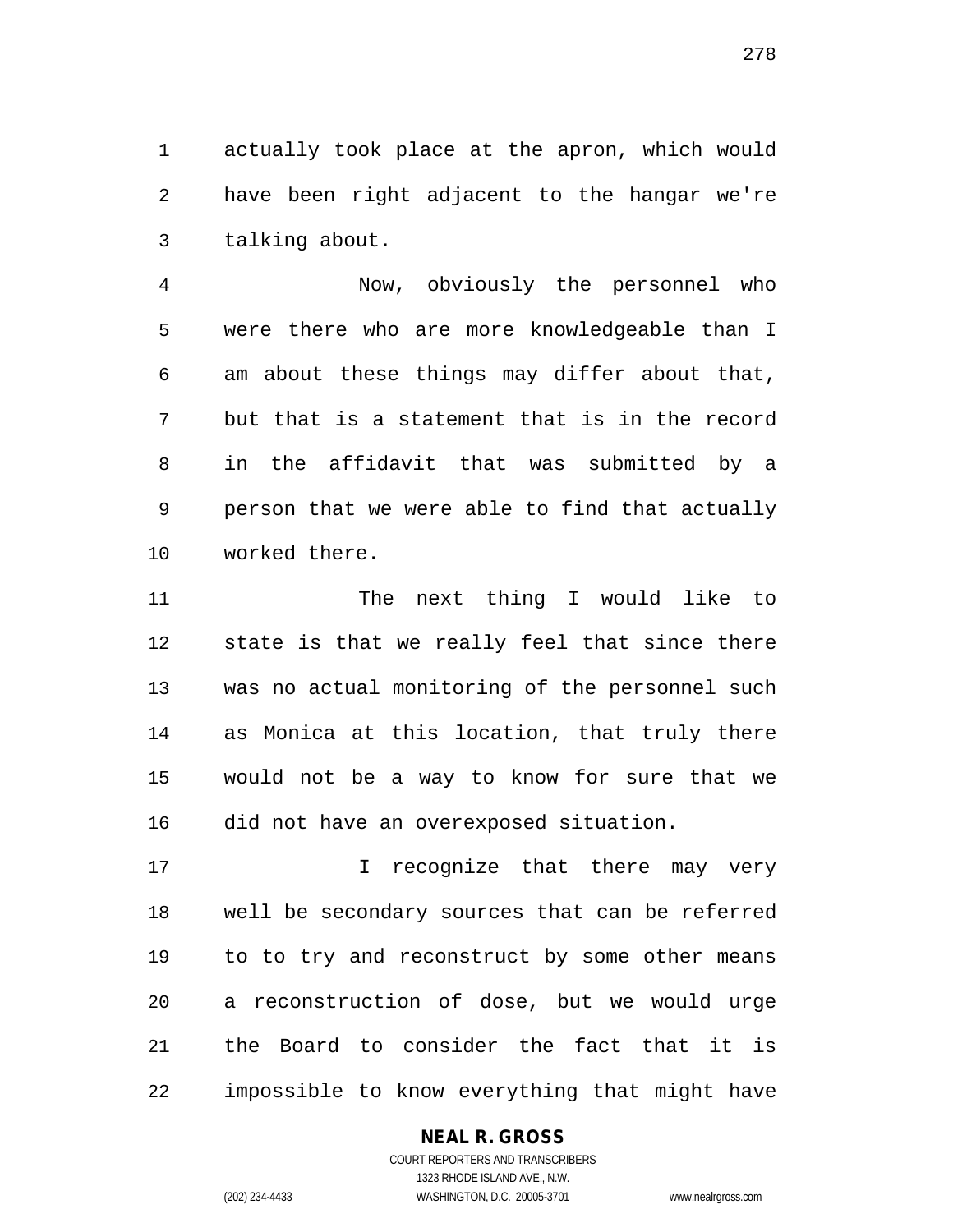gone on, especially for those people who are on the outside looking in and that in the sense of making sure that there would be a general consensus of acceptance of this process, that some leeway needs to be granted to the fact that we do not have any individual biomonitoring at all, right or wrong, for the people that worked there at the hangar.

 Maybe this is not something that should be brought up, but I suppose I will. In today's newspaper, the Albuquerque Journal, the Metro and New Mexico section, of course, this is talking February 10, 2010 and not back during the time that we're talking about in terms of this petition.

 Above the fold that indicates that the Air Force decertifies the squadron at Kirtland that maintains the 2000 nuclear warheads or more that are stored at Kirtland Air Force Base, it goes on to say that there are no safety risks and that they expect the decertification to be taken care of, but

**NEAL R. GROSS**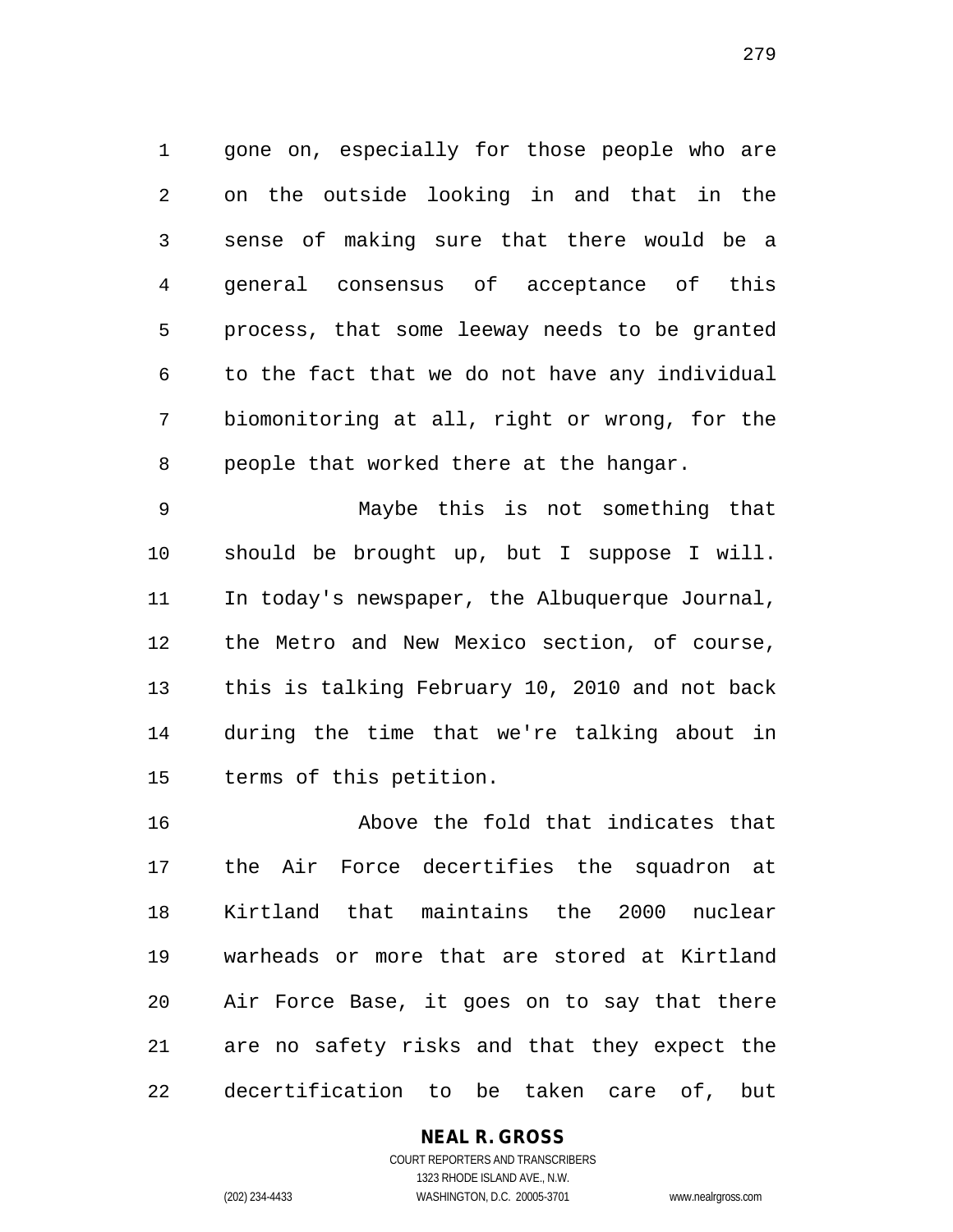certainly the article suggests that there was or there is nuclear activity going on there as far as storing of a large number of nuclear warheads at Kirtland Air Force Base.

 The article doesn't say where, and I can't verify the sources of [identifying information redacted], the Journal staff writer who wrote that report. However, I don't have any articles from the time frame of similar reports, and I don't even know if these 2,000-plus nuclear warheads were actually stored there back in the 1989 to 1996 time frame or possibly the earlier time frame, but there certainly are a lot of things that may go on that may not necessarily be identified in the secondary sources that would be queried.

 Also, the information concerning this matter, again, it's impressive, the work that went into this. We haven't had an opportunity yet to go forward with our FOIA requests.

> **NEAL R. GROSS** COURT REPORTERS AND TRANSCRIBERS 1323 RHODE ISLAND AVE., N.W.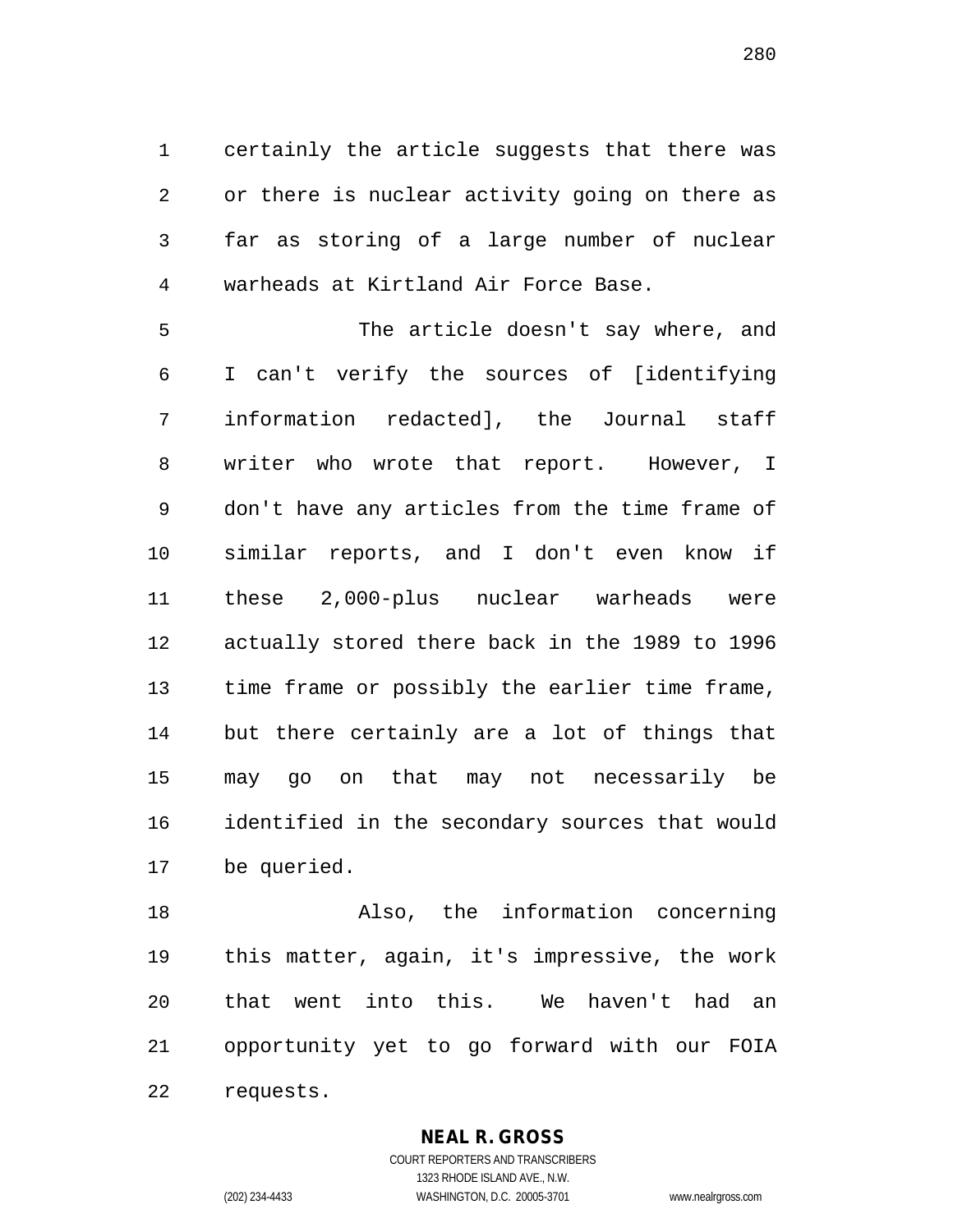And I did speak with Mr. Rutherford in January after we had received this report and after I had had an opportunity for my client to come to the office so that we could review it. And I expressed the concern that we would like to submit a FOIA request for some of the documentation, particularly those statements appropriately redacted, of course, that were obtained from Ross personnel and others that formed a basis for this.

 We don't have any evidence that we were ever given any incorrect information, but we did have a difficult time to start with getting any information.

 And it was just through the good efforts of the Labor Department in communicating with the Department of Energy that we are able to find out at all that there was indeed a contract. And once we did find out there was this contract, we limited it to the period we have. We are now learning there was a longer period.

#### **NEAL R. GROSS**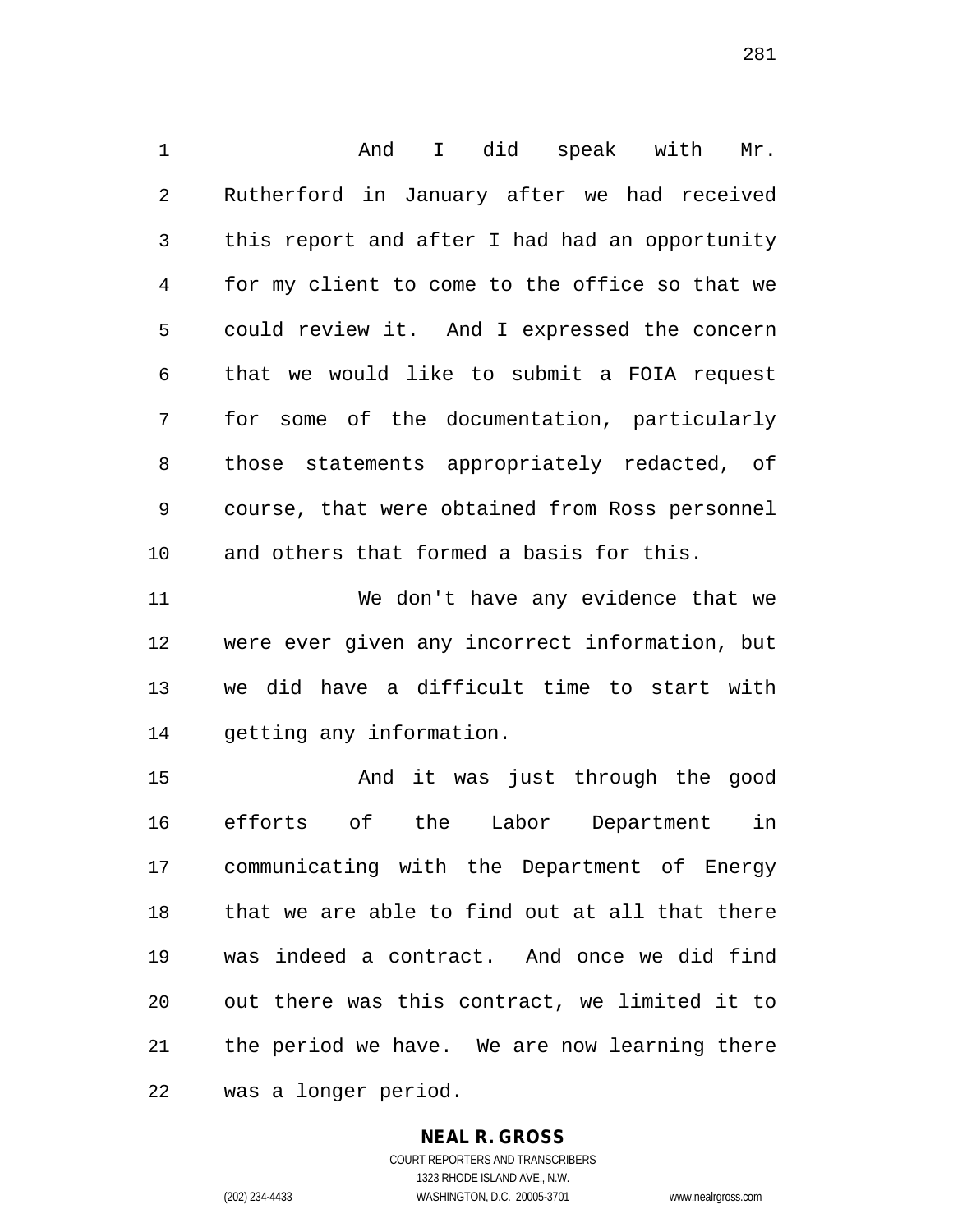So I think that we need to scrutinize the information that may be available to us through FOIA requests in order that we can fully understand and come up to something as far as this petition is concerned.

7 As I understand it in talking with Mr. Rutherford, the potential exists that we could request that this either be referred to a Work Group for further evaluation. And it would seem to me that that would be an appropriate thing to request.

 We also would like the opportunity if it can be done without great interruption to the process that this Board goes through that the finalization of this be held in abeyance until we have an opportunity to do our review of documents.

 Mr. Rutherford indicated that it would probably be very unlikely that those documents could be provided to us prior to this hearing. And since I was still in the

> **NEAL R. GROSS** COURT REPORTERS AND TRANSCRIBERS

> > 1323 RHODE ISLAND AVE., N.W.

(202) 234-4433 WASHINGTON, D.C. 20005-3701 www.nealrgross.com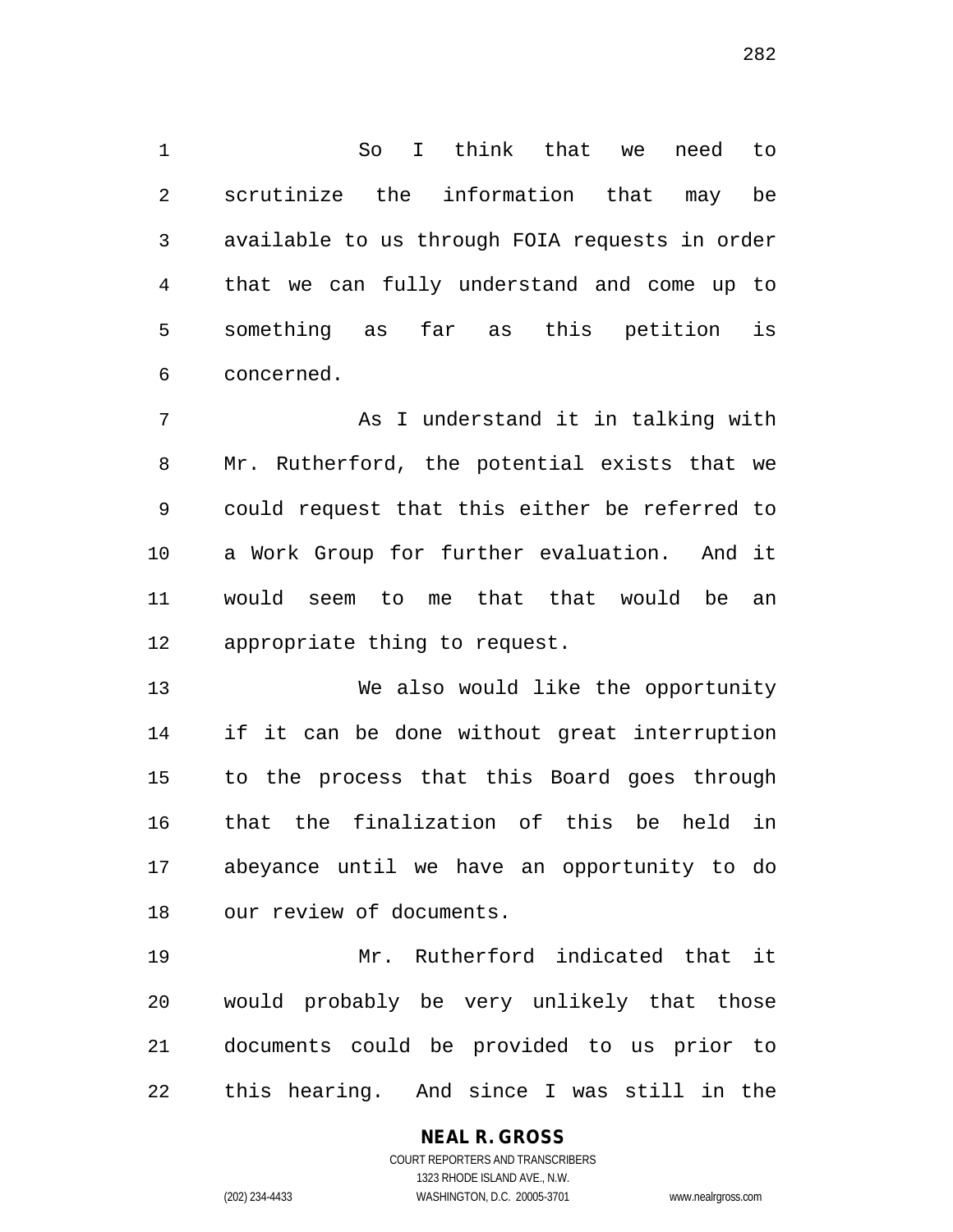process and my client as well of trying to understand the data, we decided that we would delay requesting FOIA requests until we had this meeting.

 And then it can be, the information can be, provided to us in a timely fashion without trying to break the bank, so to speak, to get this information right away.

 I appreciate very much the comments that were made by Mr. Robert Presley. I believe he's the gentleman who spoke that he had firsthand knowledge about the loading and unloading of the planes over the years at Kirtland Air Force Base and how that was done. And I certainly don't dispute anything he says at all.

 The gentleman that said that we have the statement in the file indicating that some of this activity took place at the hangar, you know, he may have been mistaken, but it was stated. So I wonder if maybe there might have been opportunities when things were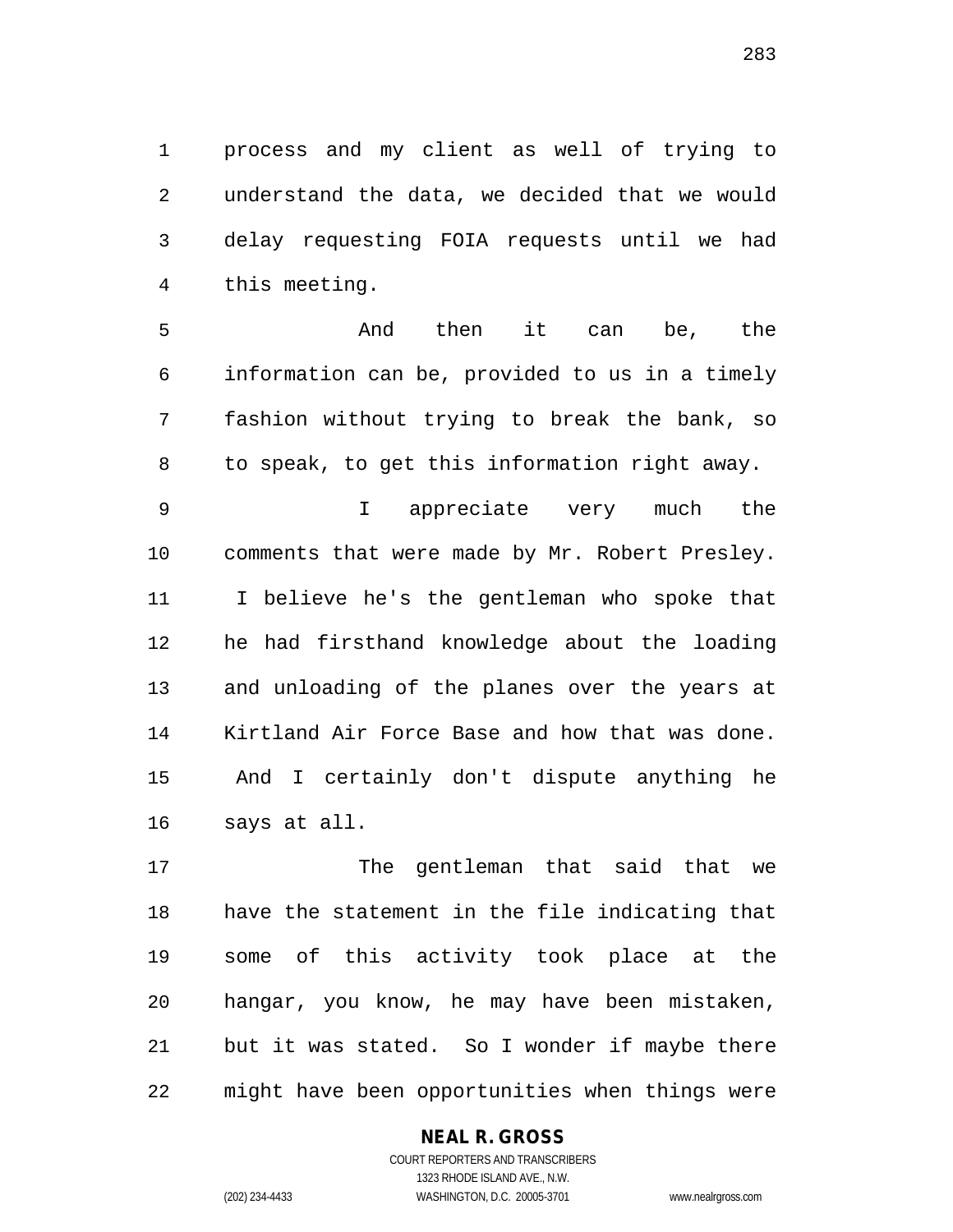taken to the area immediately adjacent to the hangar to be looked at.

 I don't recall the gentleman who also indicated that these planes would have been very carefully screened before they were put into the hangar for determination of whether there was any, I suppose, radiation available or on the planes, but it is clear that these planes were stored in the hangar where our client's wife worked. And she would have walked through those areas regularly as 12 part of her duties during the day.

 There is a comment that there was some testing by an X-ray machine that we learned about in this report. And the statement is it was only ever done at night. So there was some form of testing and a need to do that testing actually in the hangar building.

 That raises a question of what materials might have been in that building that needed to be tested and whether they may

#### **NEAL R. GROSS**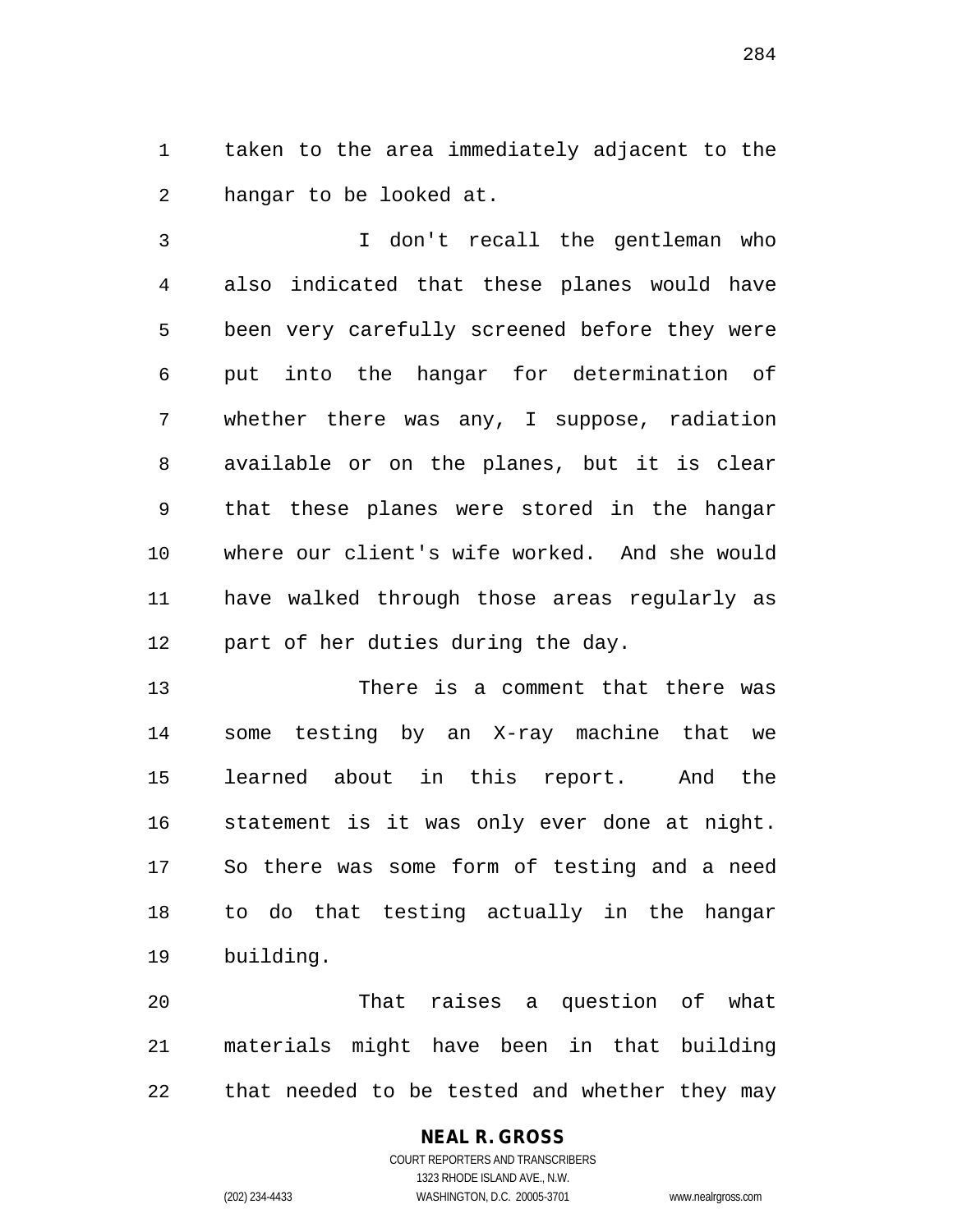have been there during the day when our client was there or perhaps under the context of the petition when other employees who were not monitored for internal/external dose might have been present.

 I think that is about all I can say. If I have said some things that are incorrect here, I certainly apologize. We very much respect the work that this Board is doing. We very much respect the work that NIOSH has done.

 We respectfully believe that more work needs to be done before this petition can be decided. We would request that it be referred to a Work Group. We would also request that we be given the opportunity to present FOIA requests, obtain additional information, and to participate further in this process.

 And ultimately we believe that this SEC petition tracking number 00139 should be accepted and approved and that the Hangar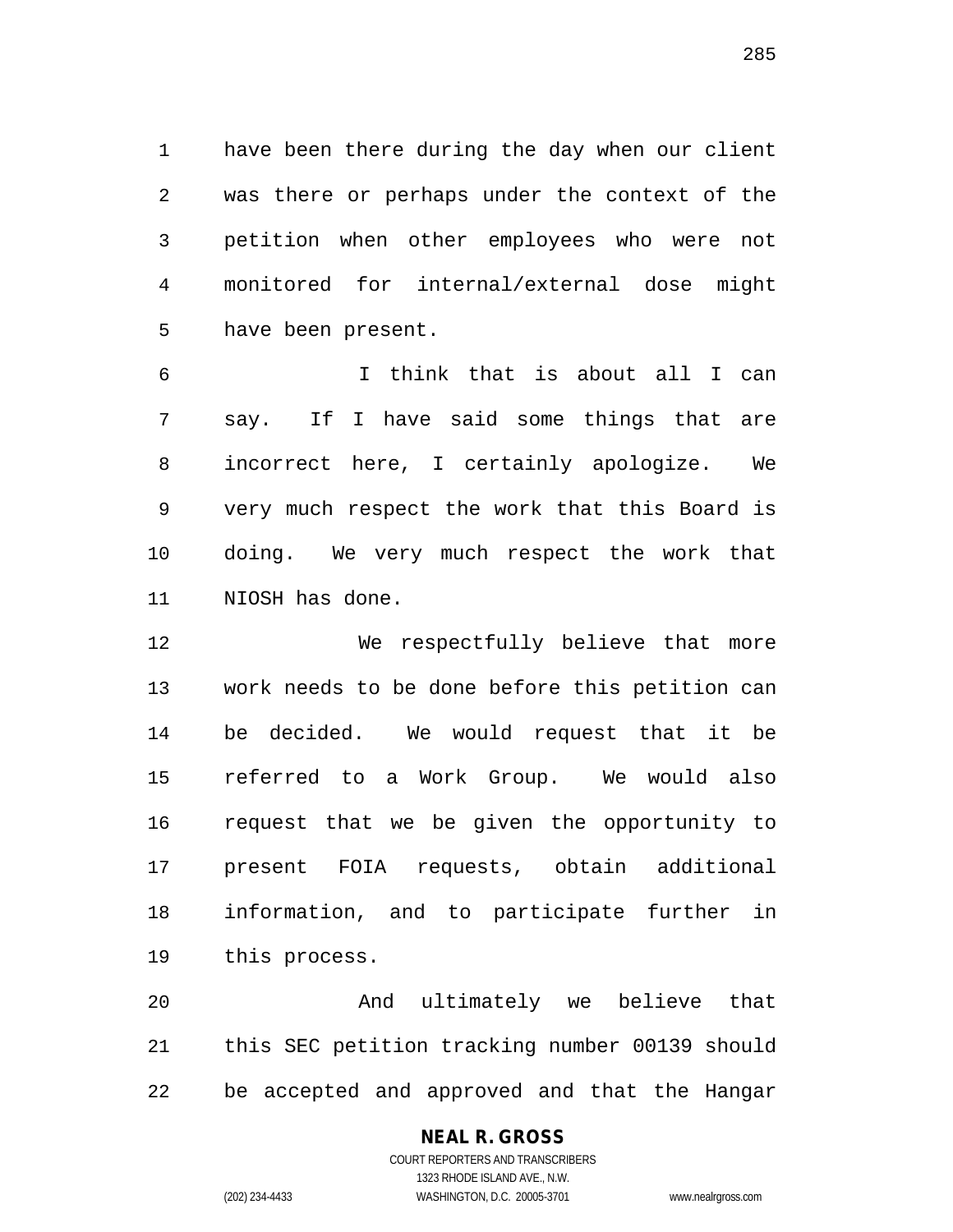481 Site should ultimately be added to the list of Special Exposure Cohorts.

 So thank you for listening to us. And I stand ready to answer any questions that may need to be addressed to us. Of course, my client is available as well, although he would not have a great deal of information because of the privacy things that he respected while his wife worked there.

Thank you.

11 CHAIRMAN MELIUS: Thank you.

 Sam Glover, do you have responses to any of those questions?

 MR. HINNEFELD: This is Stu Hinnefeld from OCAS. I think that we are certainly supportive of the idea that the petitioner is entitled to the information that he intends to FOIA before any particular action is taken on this. I think that is only fair that that information be made available. I'm not sure what other question

or --

**NEAL R. GROSS** COURT REPORTERS AND TRANSCRIBERS

1323 RHODE ISLAND AVE., N.W.

(202) 234-4433 WASHINGTON, D.C. 20005-3701 www.nealrgross.com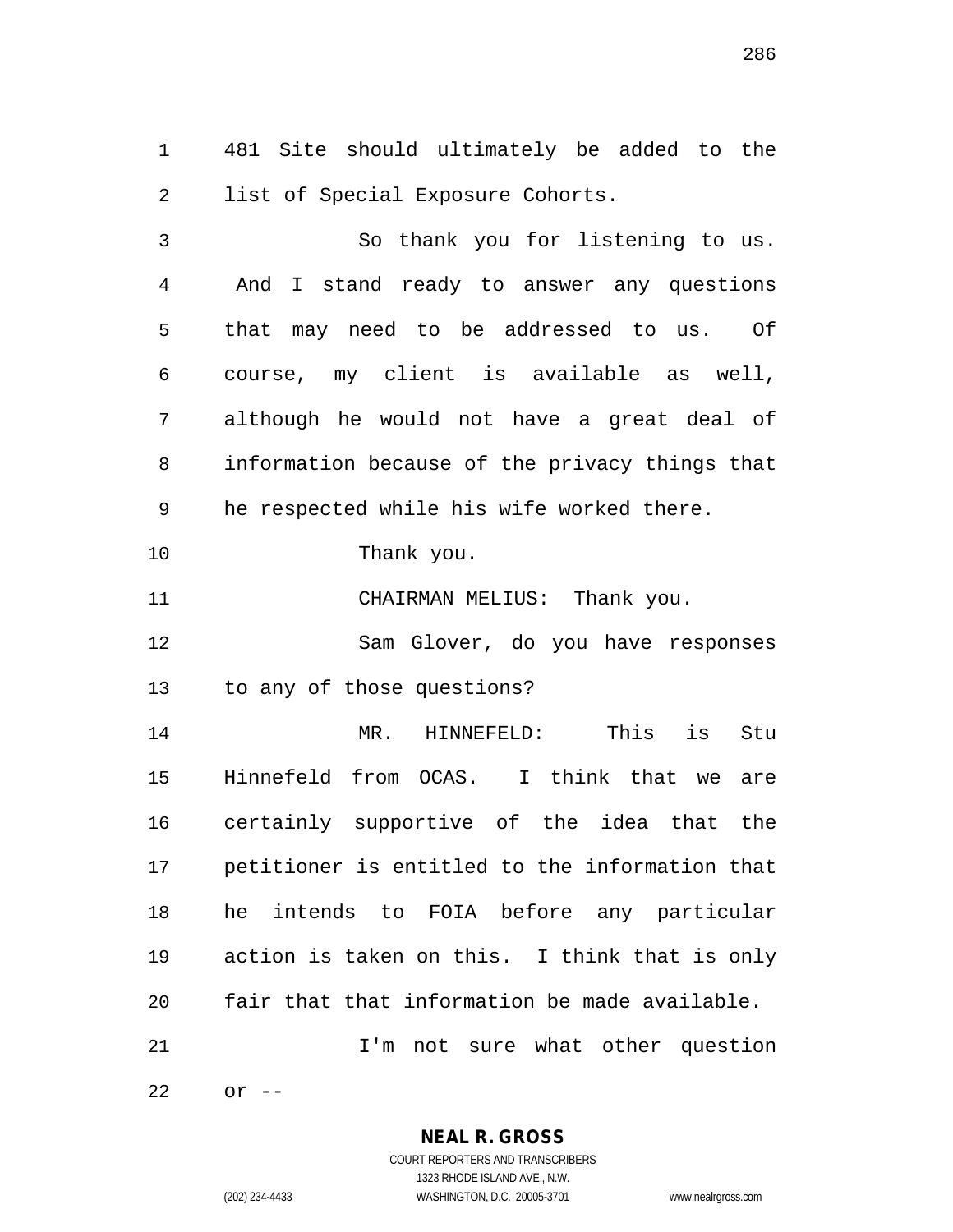CHAIRMAN MELIUS: Well, I jotted down some of these. One I think I can answer, but you can correct me, Stu. One was a question about the covered time period area. What we were talking about before was that NIOSH has already referred some information relative to that to the Department of Labor. Department of Labor is the Agency that makes the determinations on what is the covered time period. And presumably they have this information under consideration now and will be following up on it. 13 I don't know. Jeff, can you? Jeff Kotsch is here from the Department of

 Labor. I don't know if you have knowledge of that or  $-$ 

 MR. KOTSCH: I don't have direct knowledge --

CHAIRMAN MELIUS: Okay.

 MR. KOTSCH: This is Jeff Kotsch, Labor.

22 -- direct knowledge of that

#### **NEAL R. GROSS** COURT REPORTERS AND TRANSCRIBERS 1323 RHODE ISLAND AVE., N.W.

(202) 234-4433 WASHINGTON, D.C. 20005-3701 www.nealrgross.com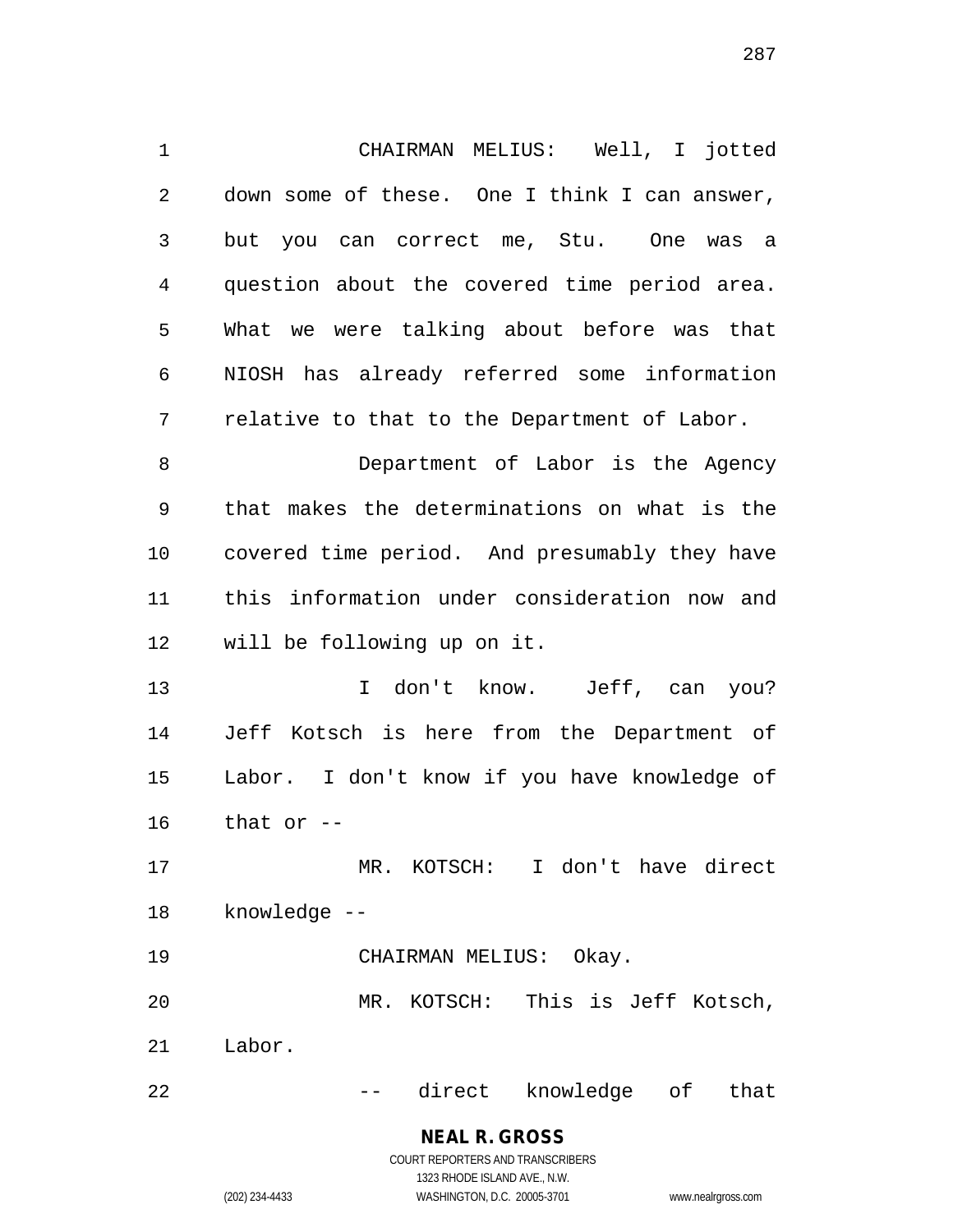submittal because that goes into a different part of our organization, but if it was submitted, they will be evaluating it.

 CHAIRMAN MELIUS: Okay. Thanks for that.

 And then I believe one of the other questions, you were requesting -- this is from Eberline -- some additional data, individual records. And I think his question was, what is happening with that request? MR. HINNEFELD: I guess these are

 part of the records that now Landauer is the holder of. Is that right, Sam?

14 DR. GLOVER: That's correct. Yes, sir.

 MR. HINNEFELD: We are working with Landauer to establish essentially their entire customer list, you know, what customers did they have, what years were they customers of Landauer or these certain other predecessor companies that Landauer later acquired.

22 And so we don't have that product

## **NEAL R. GROSS**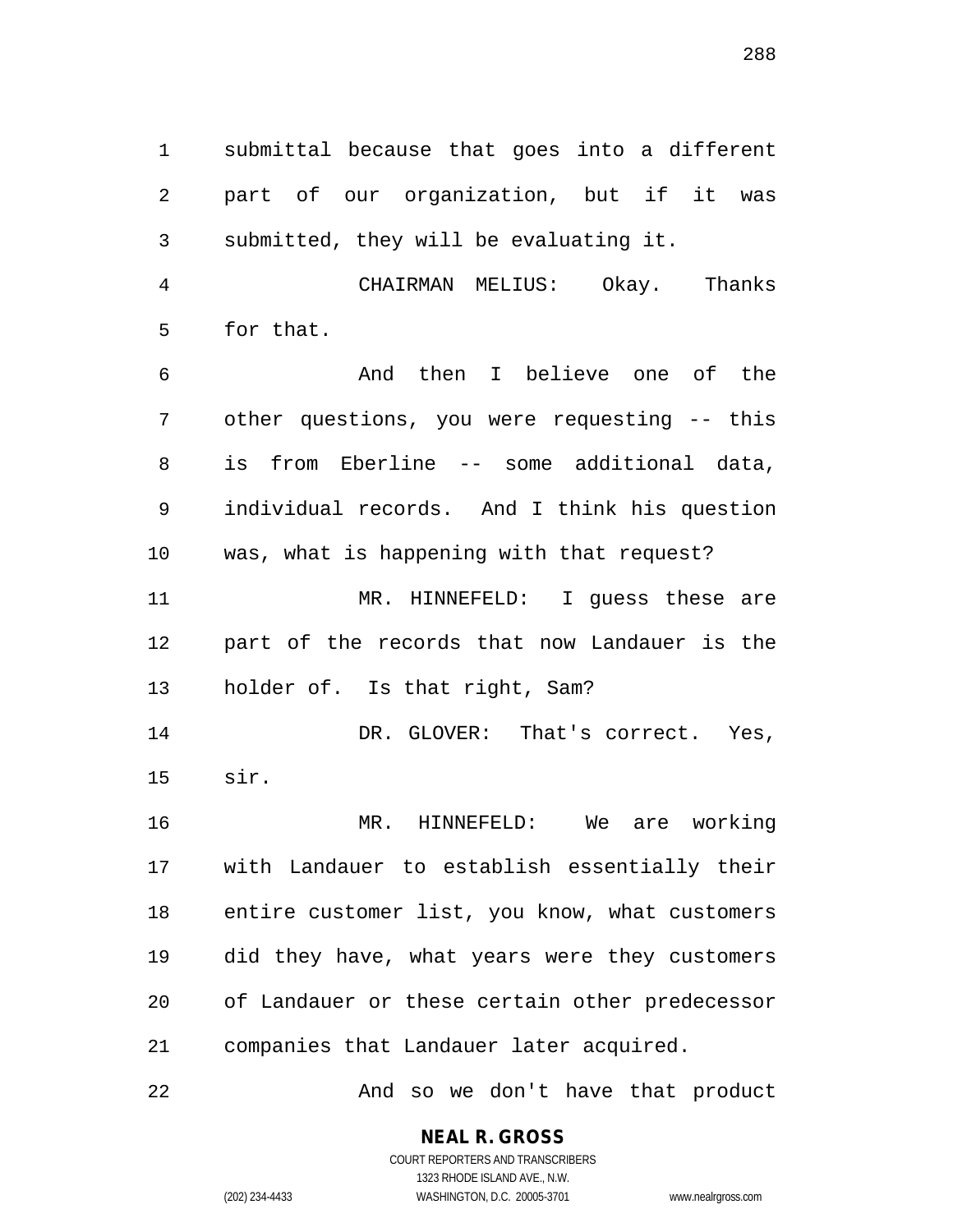from Landauer yet. There is a possibility we get some of the actual original microfiche ourselves for duplication, but I haven't been in contact with Landauer for several weeks now. So I don't know exactly where they stand. CHAIRMAN MELIUS: Okay. 8 DR. GLOVER: The only brief thing I would say is that for the preceding period  $10 - -$  CHAIRMAN MELIUS: Can you speak up a little bit?

 DR. GLOVER: I am sorry. I must have dangled down a little bit.

 For the preceding period before this covered period, Sandia actually did the monitoring. And we actually have the records from Sandia.

 CHAIRMAN MELIUS: Okay. Thank you. 21 Any other Board Members have

questions? Josie?

# **NEAL R. GROSS**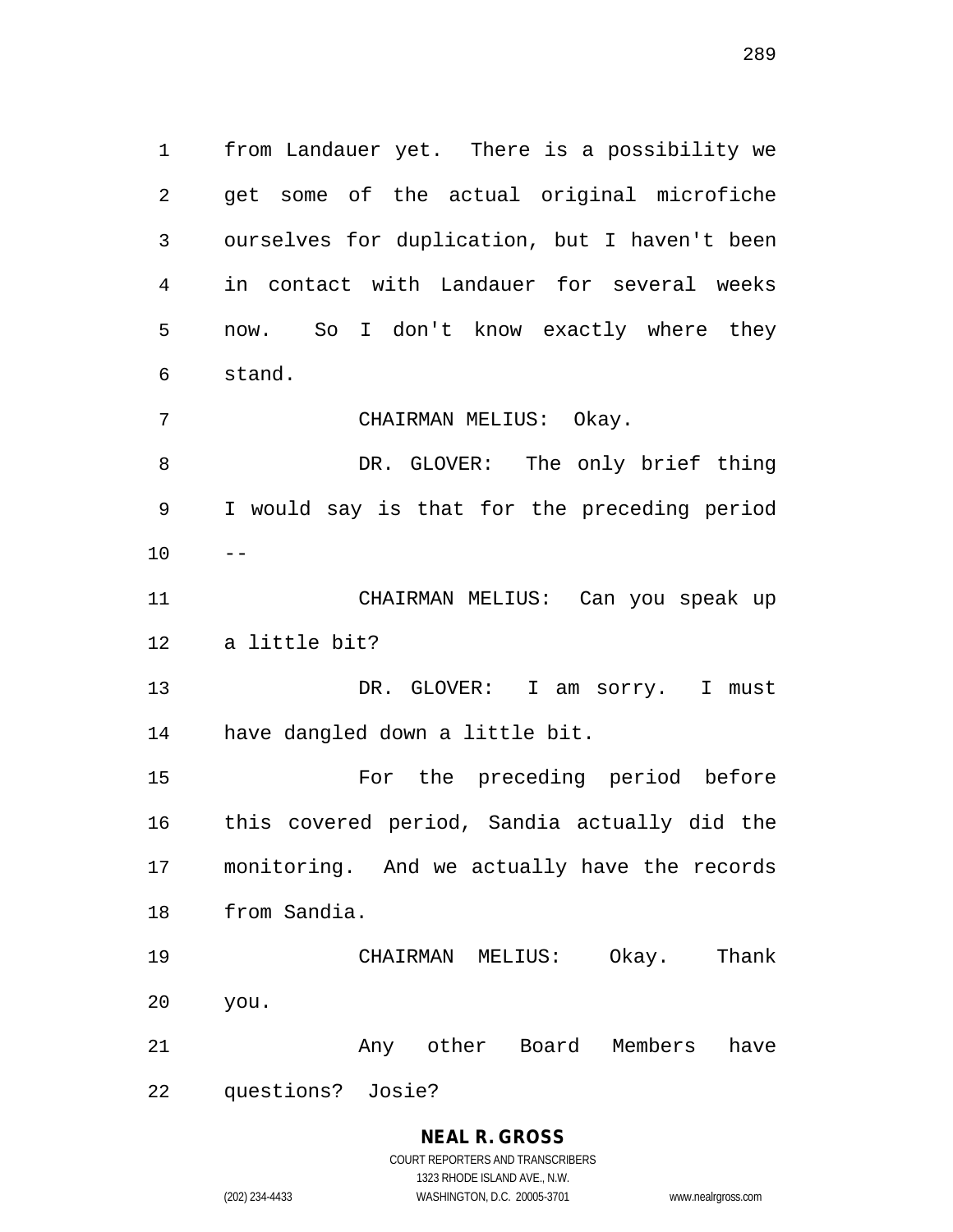MEMBER BEACH: I don't know if I have a question so much. I would be interested, on slide 41, you did mention that internal would be assessed using Sandia National Lab. I would just be interested in hearing a little bit more about how you would assign dose from an internal perspective from Sandia's Site Profile.

 DR. GLOVER: Because Sandia is part of the base, it has emission rates or what the maximum internal-related intakes are for various radionuclides. And we would use those during our process for doing the example dose construction. We did use those as part of our dose construction process.

 And those are included in the Sandia Site Profile, but that's just because it's near, we figured that would be bounding to be included as part of the Sandia part. MEMBER BEACH: And do you have

those for all of the years listed?

DR. GLOVER: It goes back, way,

# **NEAL R. GROSS**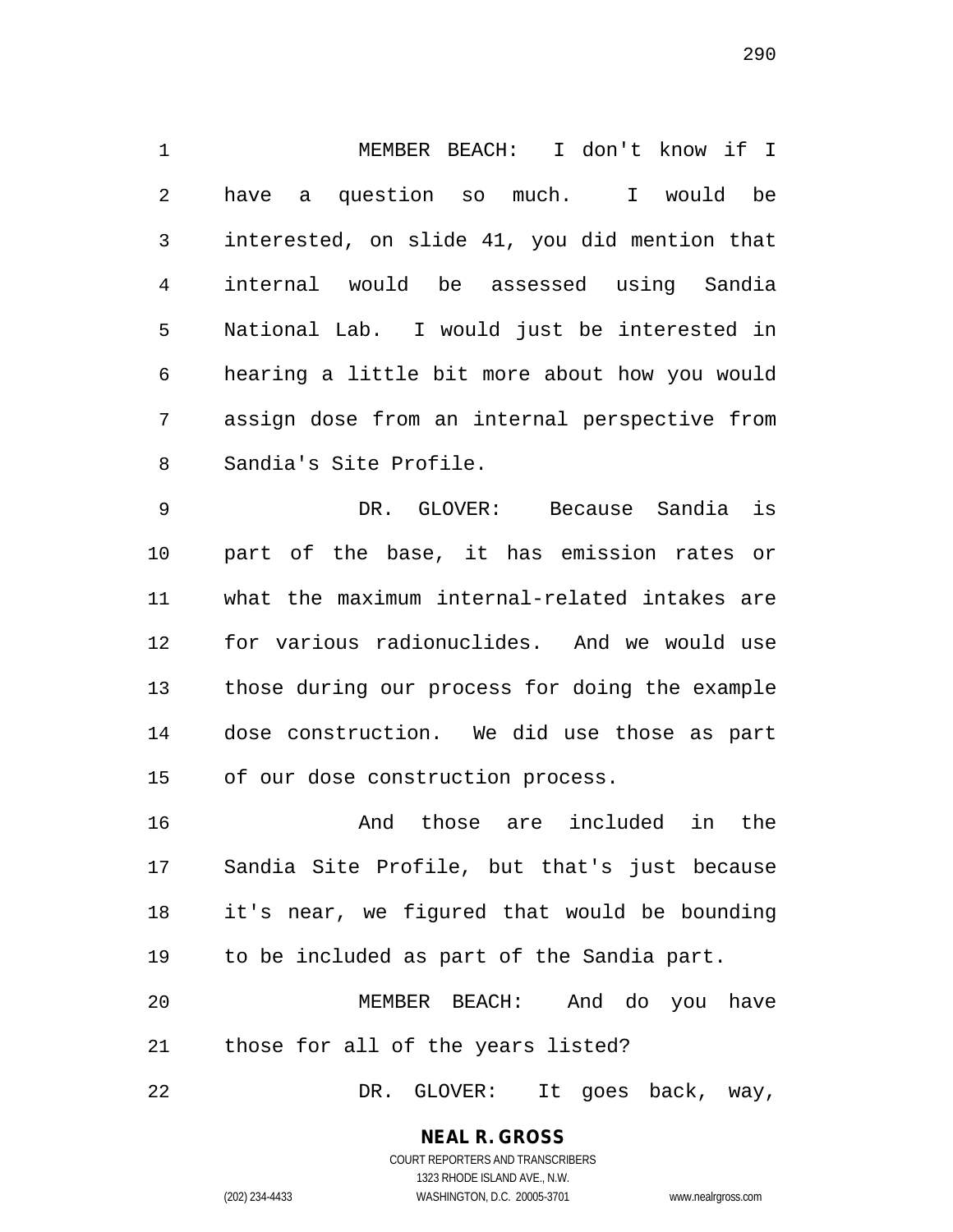way back, yes.

| 2  | MEMBER BEACH: Thanks.                          |
|----|------------------------------------------------|
| 3  | CHAIRMAN MELIUS: Dr. Ziemer?                   |
| 4  | MEMBER ZIEMER: I was just going                |
| 5  | to comment on the question that was raised by  |
| 6  | the petitioner's attorney about the values in  |
| 7  | table 7.1, particularly the item for the year  |
| 8  | 1994, which shows a total person-rem of 1,501. |
| 9  | I just wanted to make sure that it             |
| 10 | is understood that that is the total dose of   |
| 11 | taking in the 66 monitored individuals and     |
| 12 | adding those doses together, which on average  |
| 13 | is about 23 millirem per person, with the      |
| 14 | highest value being the one in the table, 172. |
| 15 | And I recognize that, for example,             |
| 16 | in 1995, the dose, average dose, is going to   |
| 17 | be about half that. So in that sense, yes,     |
| 18 | that year is higher, but to put the 23         |
| 19 | millirem in perspective, that is much less.    |
| 20 | It's less than ten percent of what the average |
| 21 | person gets from natural background and is     |
| 22 | about half of what everybody gets from the     |

**NEAL R. GROSS**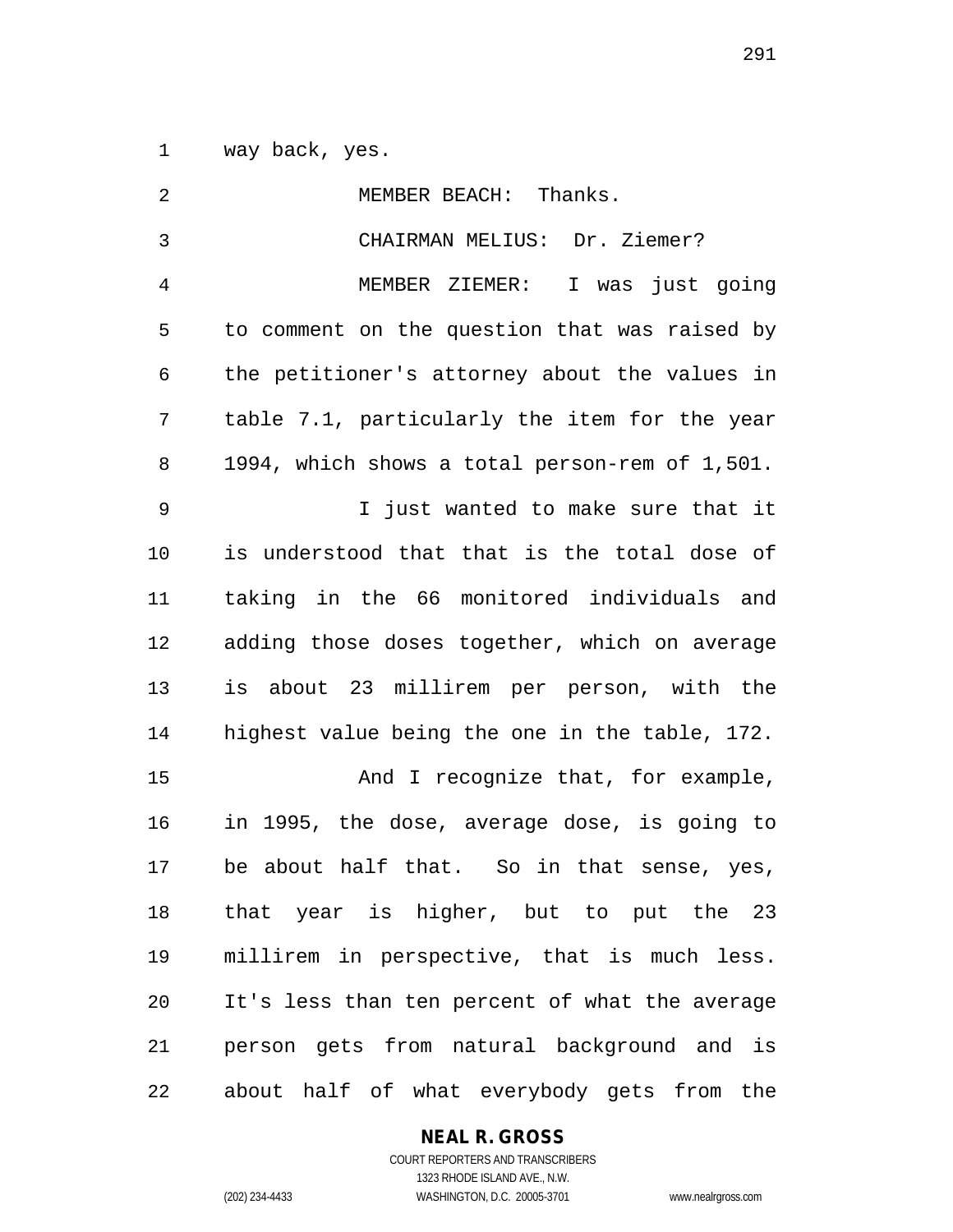natural potassium that is in our muscle tissues, at least for those who have muscle. (Laughter.) MEMBER ZIEMER: And I don't want to trivialize that. I just want to make sure that we don't have the impression that these are high numbers. They are not high. 8 MR. ARMIJO: Thank you, Doctor. CHAIRMAN MELIUS: Thank you. I believe that, I think NIOSH has said that given when this report came out that -- and, again, I think our usual practice had been with these 83.13s to refer for further review, both by a Work Group and possibly by SC&A. So is that something everyone on the Board is comfortable with pursuing? MEMBER MUNN: I am not. I am not comfortable with that at all. CHAIRMAN MELIUS: Okay. MEMBER MUNN: That seems extremely excessive in light of the information that is available here. There do not seem to be any

#### **NEAL R. GROSS** COURT REPORTERS AND TRANSCRIBERS

1323 RHODE ISLAND AVE., N.W. (202) 234-4433 WASHINGTON, D.C. 20005-3701 www.nealrgross.com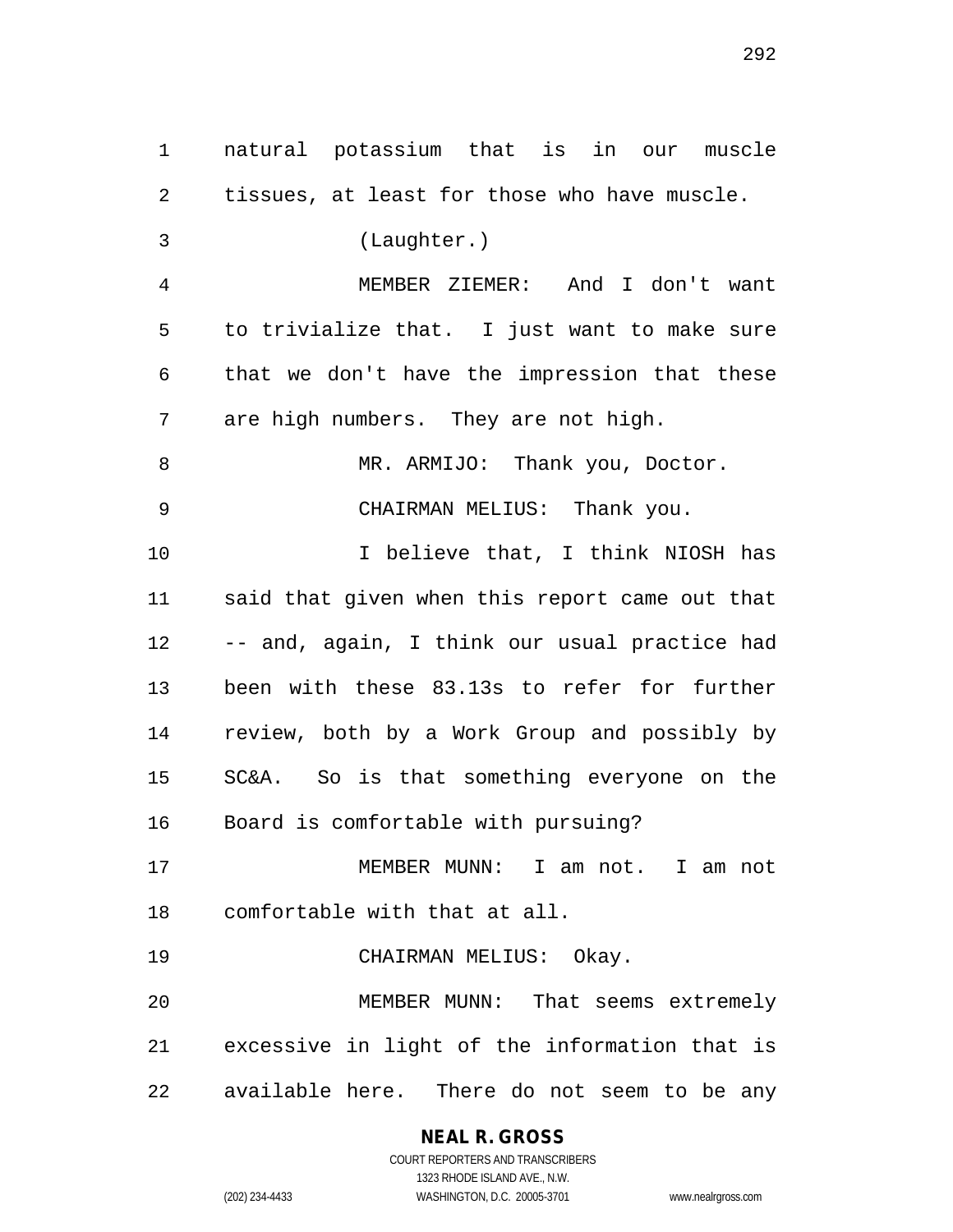major technical issues to be addressed, which is our normal process.

CHAIRMAN MELIUS: Okay.

 MEMBER MUNN: That's why we go through that normal process, because of the technical issues involved. The technical issues here are fairly straightforward.

8 11 It would appear that the claimant certainly has a right and a need for better information with respect to their claim. And that should be forthcoming from the agencies with whom they interact.

 But, just as the description of what constitutes serious dose needs further explanation for the petitioner, certainly what is involved with the DOT packaging and what might be expected, even if people were in close proximity to that, needs to be better explained, I think, for the client and for the client's attorney.

 That does not in my view give any reason for us to stipulate a Work Group or any

#### **NEAL R. GROSS** COURT REPORTERS AND TRANSCRIBERS 1323 RHODE ISLAND AVE., N.W.

(202) 234-4433 WASHINGTON, D.C. 20005-3701 www.nealrgross.com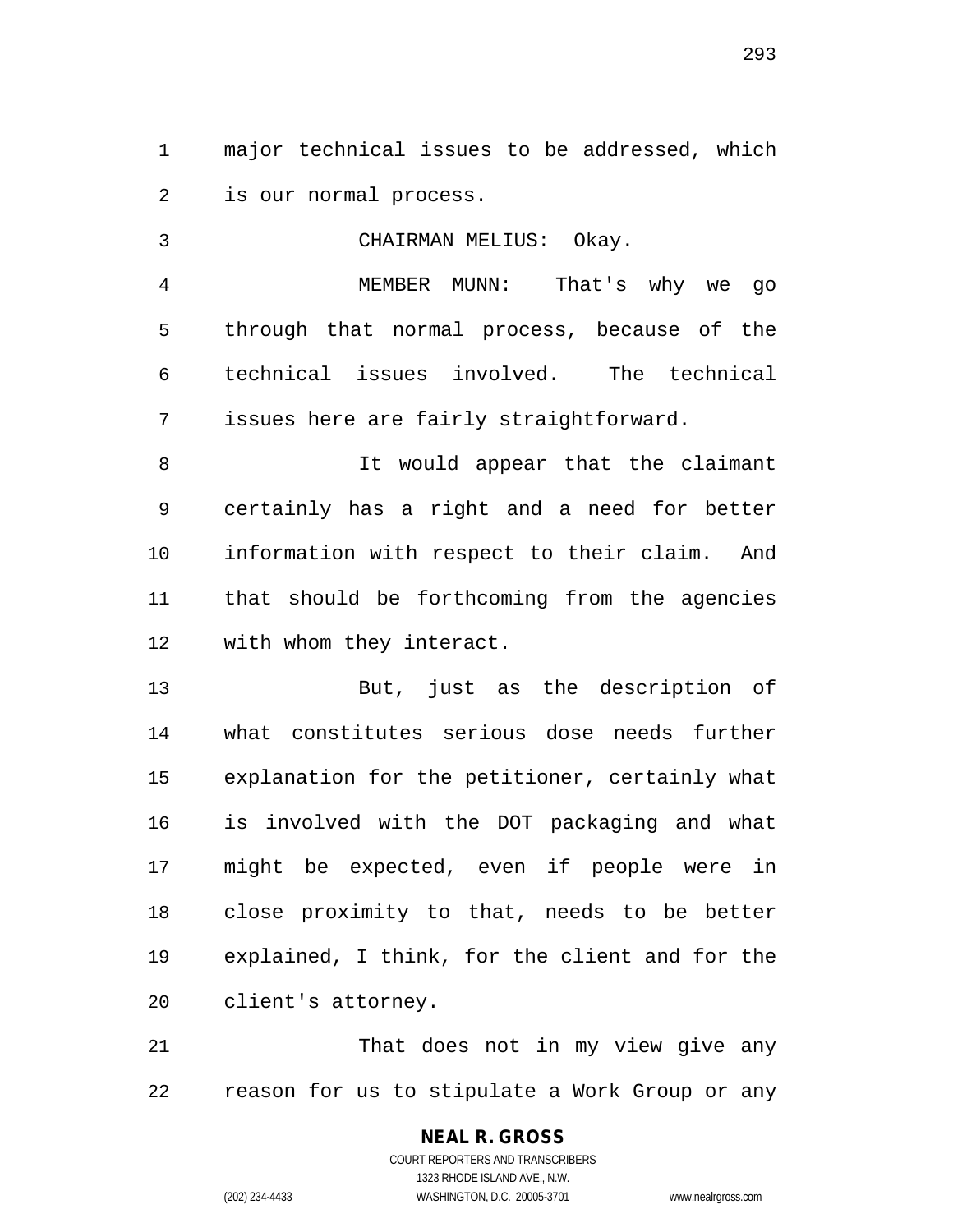further action from our technical contractor. I think the technical expertise that is necessary to evaluate this probably exists on this Board.

 CHAIRMAN MELIUS: Okay. Does anybody else have comments on that?

 MEMBER PRESLEY: I feel the same way Wanda does. I mean, I would hate to see us spend the time and the money for something that has been -- I feel like Mr. Glover has spent a tremendous amount of time and effort telling us what they found out on this.

 CHAIRMAN MELIUS: Does anybody disagree with deferring the petition until the next -- we can defer. I just would add that if we do defer it and it comes up in the whole meeting, we want to spend significant time at the meeting dealing with this petition simply because we won't have a Work Group.

20 And I think it sort of behooves us on the Board to make sure that we have reviewed, all of us have reviewed, the

> **NEAL R. GROSS** COURT REPORTERS AND TRANSCRIBERS 1323 RHODE ISLAND AVE., N.W. (202) 234-4433 WASHINGTON, D.C. 20005-3701 www.nealrgross.com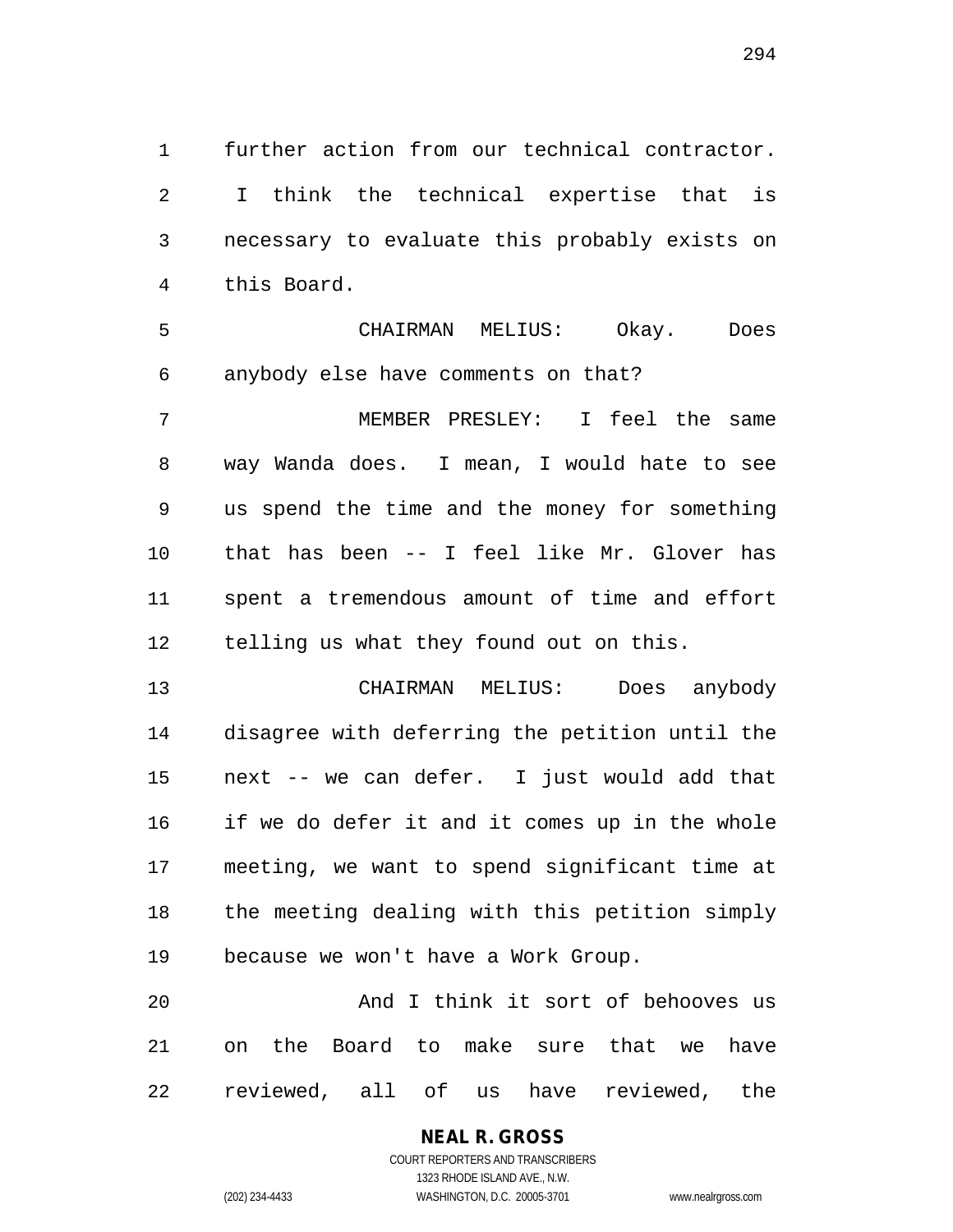information and are comfortable with it and make sure that any questions that we have have been addressed. That's all.

 MEMBER MUNN: Hopefully NIOSH has an adequate amount of information available that they will be able to respond to the claimant and make us privy to the responses to the claimant's questions so that we would not be required to spend an undue amount of time and energy on this specific claim.

 CHAIRMAN MELIUS: Any other comments on that?

(No response.)

 CHAIRMAN MELIUS: Okay. We will defer and then we can deal with this. And then we will take a 15-minute break. Then at 4:15, we need to start right at 4:15 because we have other people coming on the phones.

 (Whereupon, the above-entitled matter went off the record at 4:00 p.m. and resumed at 4:16 p.m.)

MR. KATZ: We are about to get

**NEAL R. GROSS** COURT REPORTERS AND TRANSCRIBERS 1323 RHODE ISLAND AVE., N.W.

(202) 234-4433 WASHINGTON, D.C. 20005-3701 www.nealrgross.com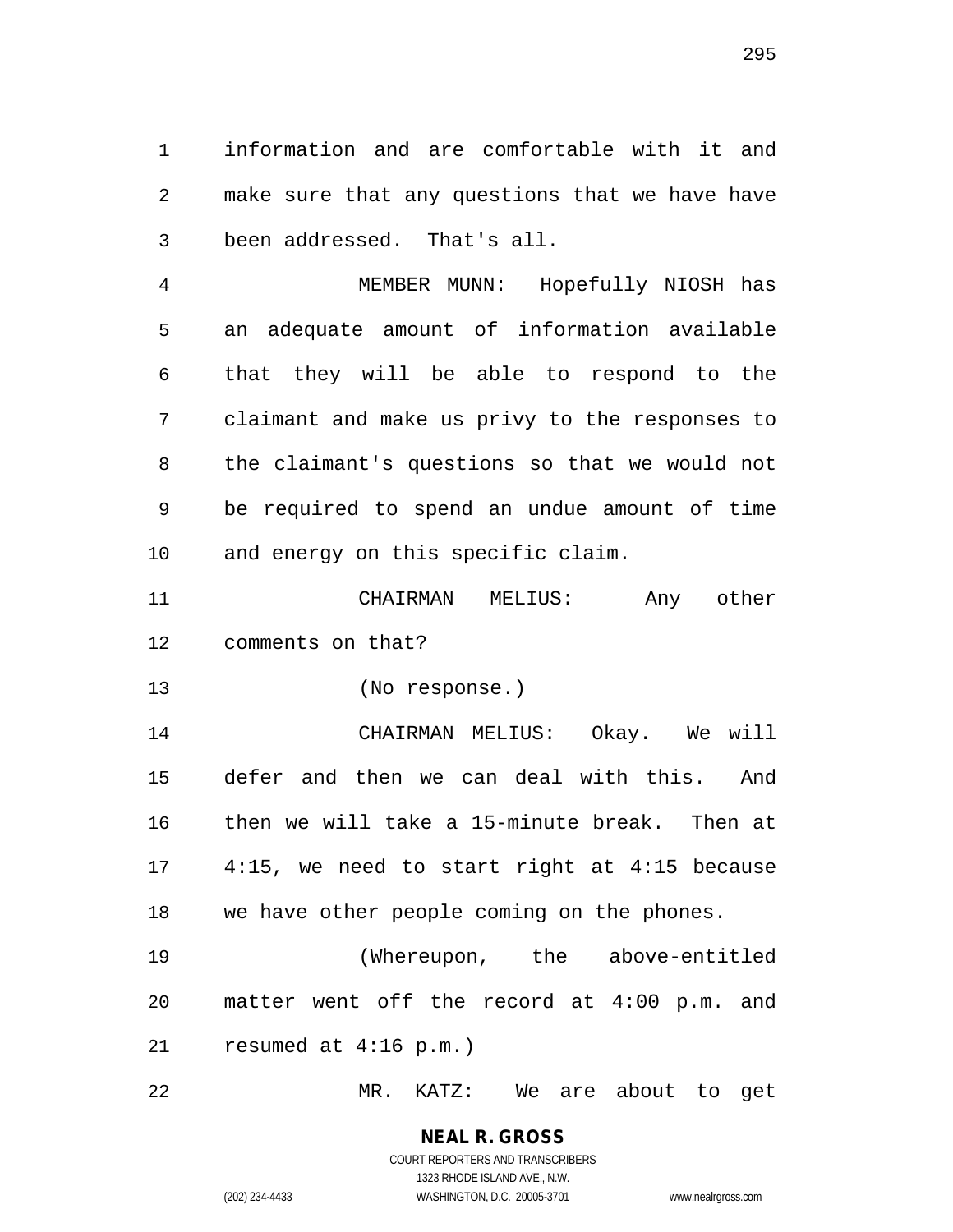started again. Let me check the phone lines first for Dr. Richardson and Mr. Gibson. Do we have you on the line? MEMBER GIBSON: Ted, this is Mike. I'm here. MR. KATZ: Great. MEMBER RICHARDSON: Yes. MR. KATZ: Great. That is two. So let me also check on the line to see if we have the petitioner for NTS. MR. FUNK: Yes, I am here, Ted, one of them, John Funk. MR. KATZ: Yes. Welcome, John. I recognize your voice. MS. GLENN: Raili Glenn. MR. KATZ: I'm sorry? Is that Raili Glenn? 18 MS. GLENN: Yes. MR. KATZ: Welcome to you, too. 20 MS. GLENN: Thank you. MR. KATZ: And let me also check. There was supposed to be a staff person or

### **NEAL R. GROSS**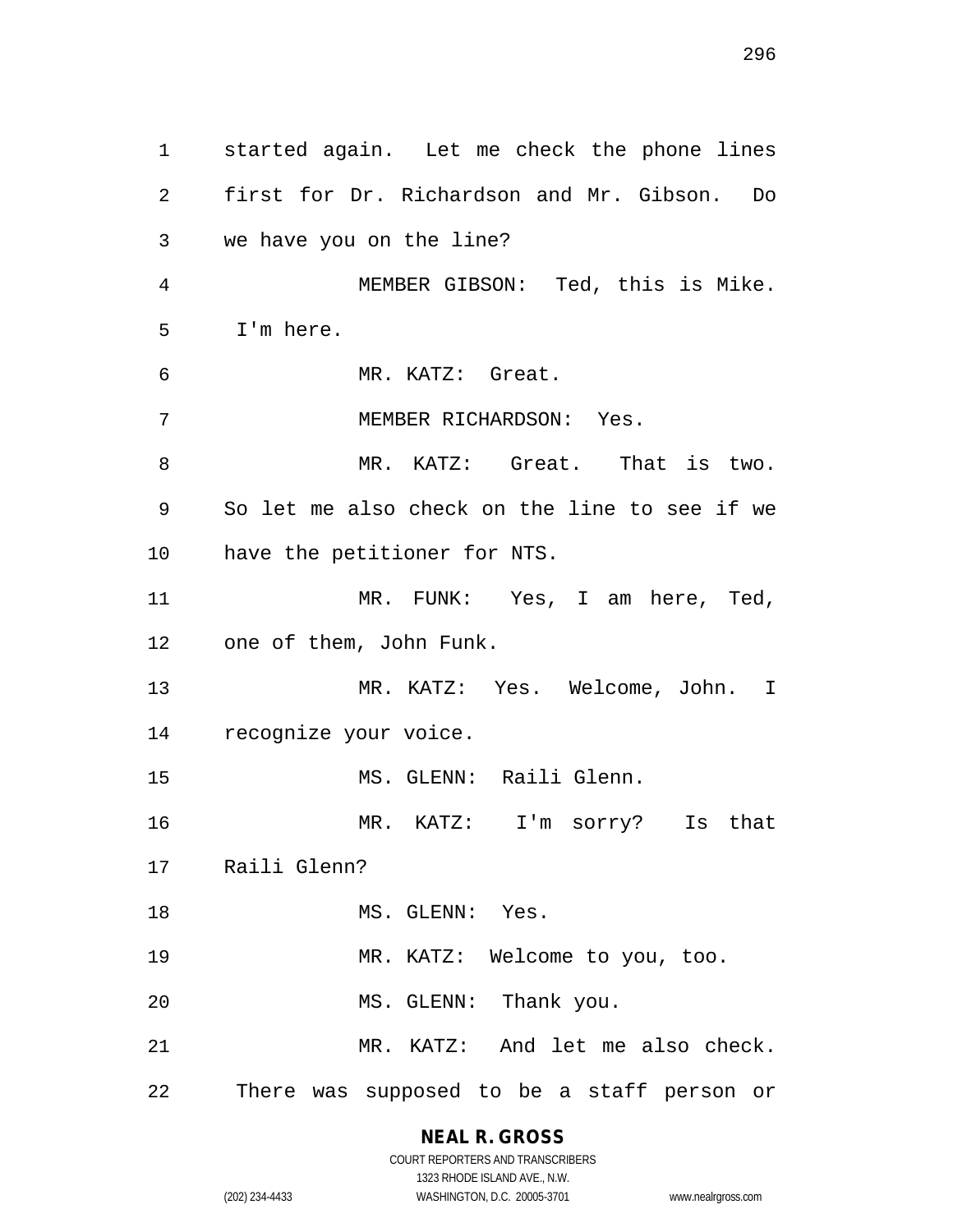two, actually, from Senator Reid's office. Are you on the line with us? MS. ROZNER: We are, but also Paul Stednick, petitioner, is on the line. Paul? MR. STEDNICK: Yes. MS. ROZNER: And then it's Kathy Rozner and Sabrina Badger. 8 MR. KATZ: Well, welcome to you all, too. That's great. Oh, yes. And so the next point of order is for members that have conflicts at this point to recuse themselves. Let me note for the record that Mark Griffon is headed out the back. CHAIRMAN MELIUS: Thank you. And we will get started. We are here for an update on the Nevada Test Site SEC petition. We are going to hear from three people in order: Jim Neton; Arjun Makhijani; and then Bob Presley, who is head of the Nevada Test Site Work Group. So we will start with Jim

Neton.

**NEAL R. GROSS**

COURT REPORTERS AND TRANSCRIBERS 1323 RHODE ISLAND AVE., N.W. (202) 234-4433 WASHINGTON, D.C. 20005-3701 www.nealrgross.com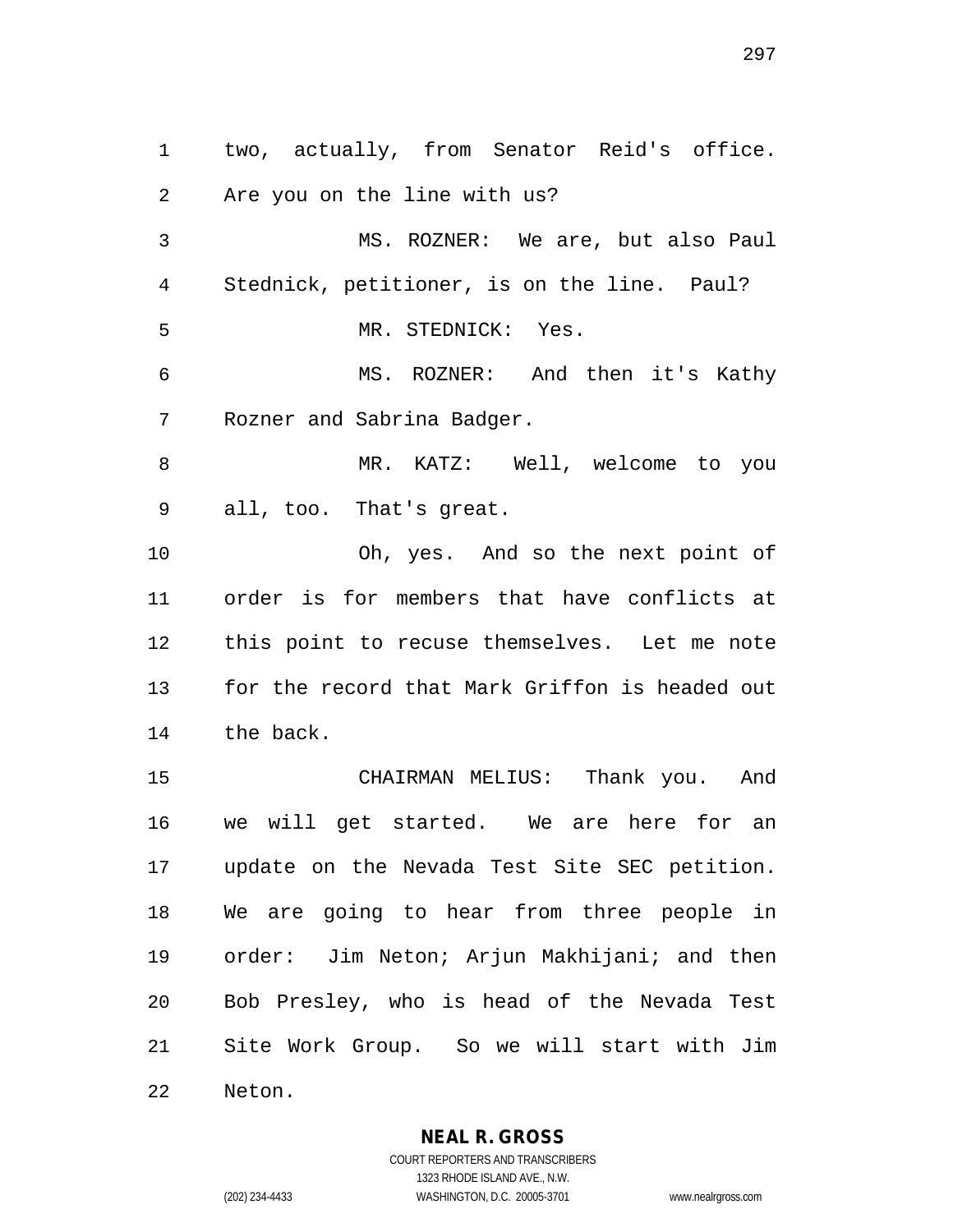DR. NETON: Thank you, Dr. Melius. NEVADA TEST SITE SEC PETITION DR. NETON: Since there are three presentations and I can see the screens of some of the folks' laptops on the table, make sure you have the right presentations in front of you. This is the NIOSH presentation to cover the Evaluation Report for SEC petition 84, which is indicated on the slide here as revision 1. Oh, I'm sorry. You have hard copy handouts? Okay. Sorry.

 Petition 84 was submitted to NIOSH as an 83.13. That is on behalf of a Class of employees for a person who filed that thought we couldn't reconstruct dose with sufficient accuracy during the requested period, which was all employees at the DOE and DOE contractors or subcontractors who worked at the Nevada Test Site from January '63 through September '92. And that is through essentially the end of underground testing at the Nevada Test Site or underground nuclear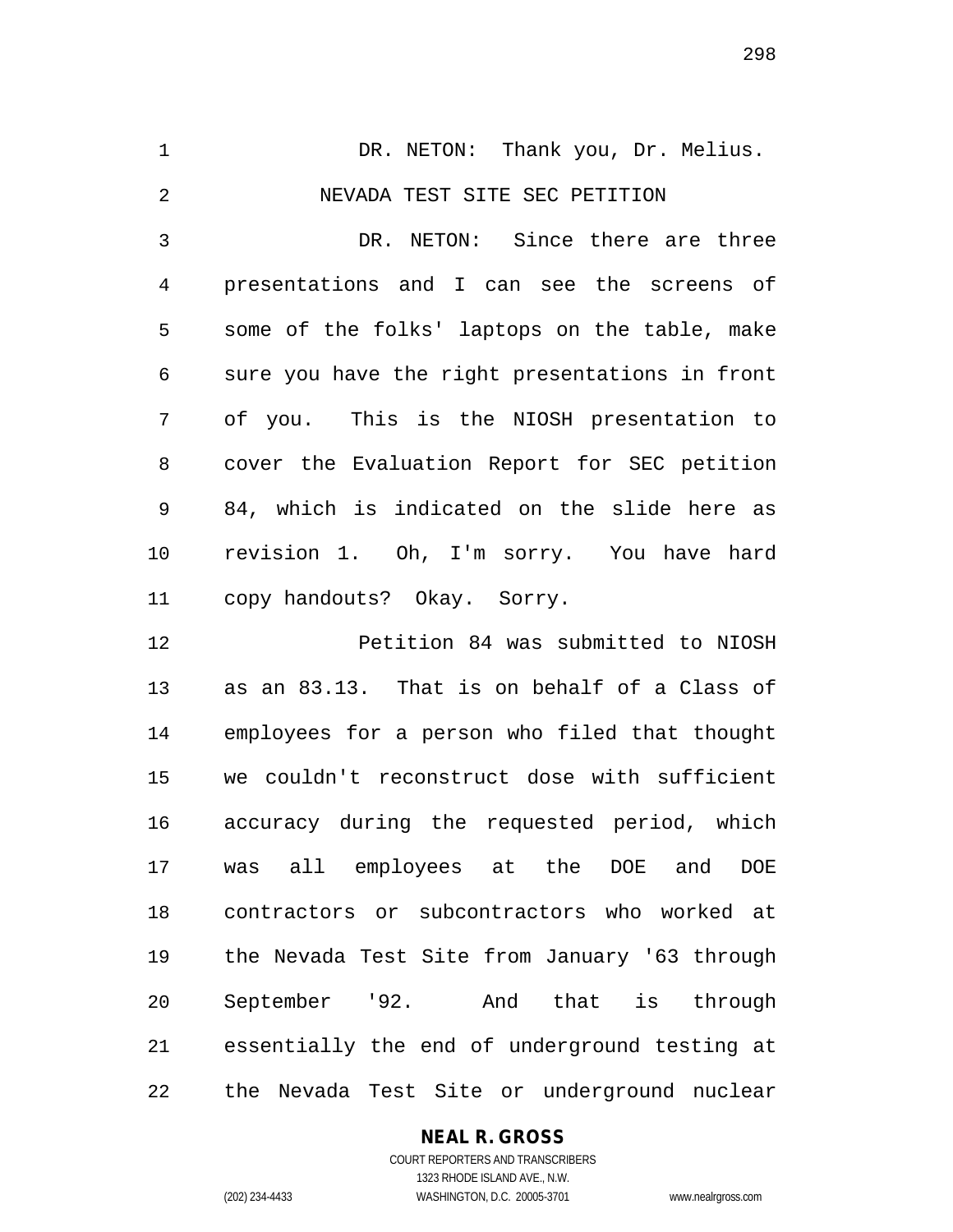weapons testing.

 If you will recall, earlier there was an SEC Class added for the above-ground testing period, which was all activities prior to 1963.

 I have a brief summary of the petition history here. I think Bob Presley has a somewhat more detailed presentation that goes into a lot of the discussions and Working Groups and such that were held regarding this petition. And they are quite extensive.

 The petition was received way back in February of 2007, qualified April 2007. And our original evaluation for revision 0 was issued September 27th, 2007. I believe Mark Rolfes presented that report to the Board in January of 2008.

 Since that time, the Petition Evaluation Report was referred to a Working Group for evaluation. And there have been a number of discussions that have gone on related to our ability to reconstruct dose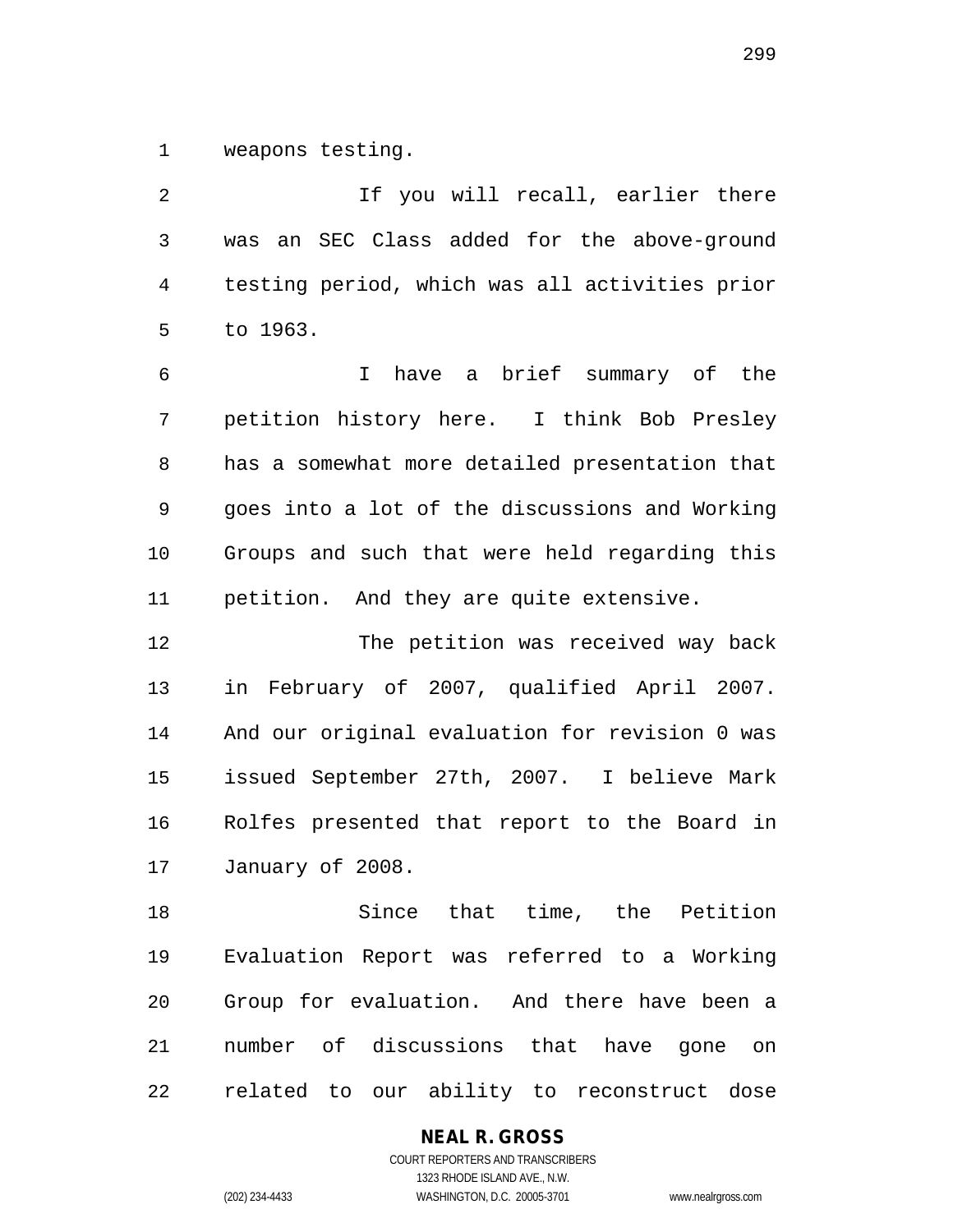with sufficient accuracy during this time period.

 And ultimately, after a lot of discussion, deliberation, NIOSH issued a position paper on our ability to reconstruct internal dose on November 25th, 2009 and subsequently issued this Evaluation Report, rev. 1, January 25th, 2010.

 The Class that NIOSH evaluated for purposes of revision 1 is slightly different than that of revision 0, that being that the covered time period now goes from January 1st, '63 through December 31st, 1992.

 If you recall, the other petition I think was through September 1992. We added those few months because the last shot happened in September. And given the fact that it may take some time to wind down operations and do subsequent testing, we felt covering through the end of that year, calendar year, was more appropriate, that coupled with the fact that some documentation

### **NEAL R. GROSS**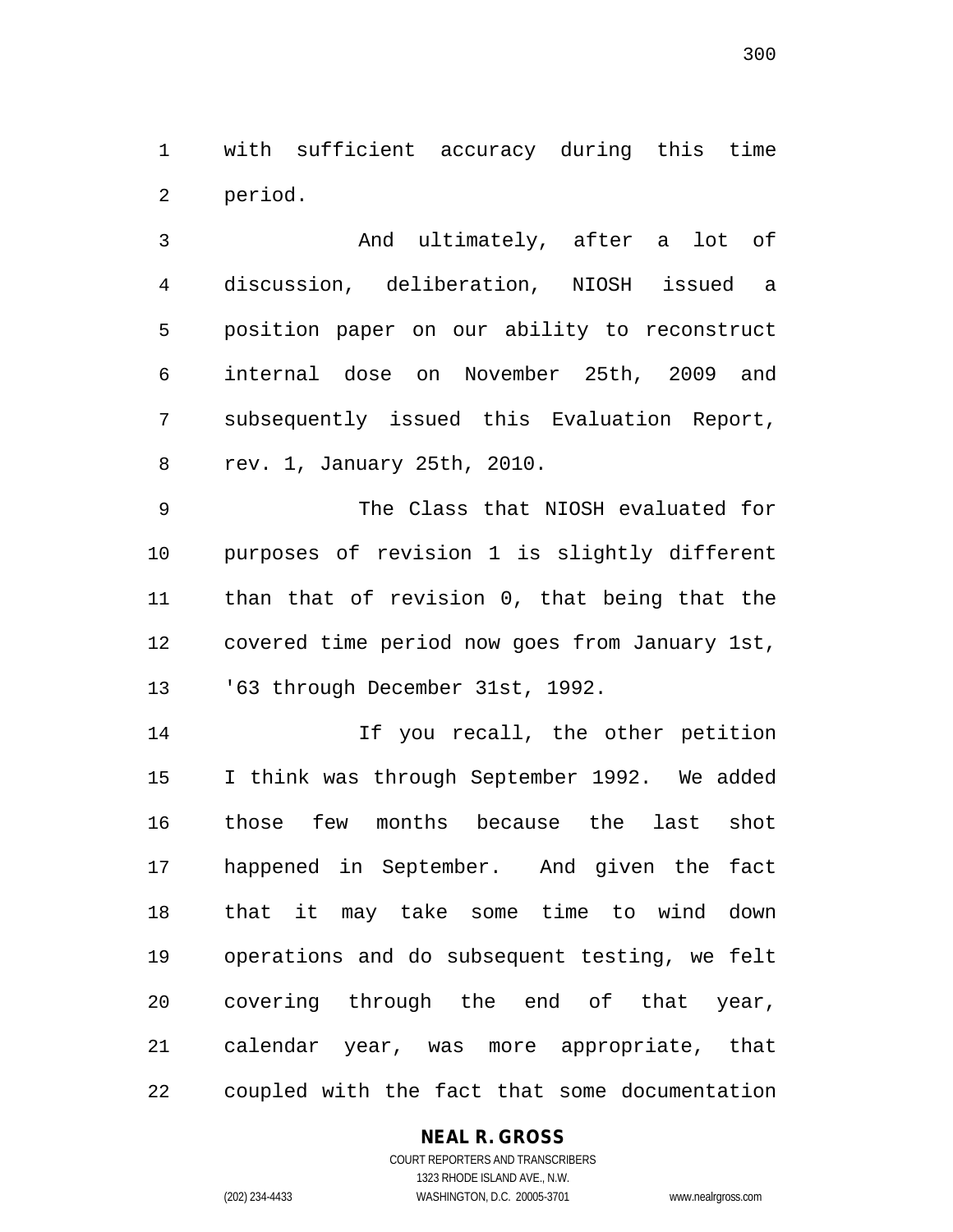allows us to start reconstructing dose in 1993, which I'll talk about in a little bit. Okay. You've seen this before. This is right out of revision 0, the site history. Obviously the Nevada Test Site is a fairly large site, 1,400 square miles, that conducted above-ground testing from January '51 through July '62. As I mentioned, that piece of the Nevada Test Site covered period is already a member of the Special Exposure Cohort.

 From the partial test entry, it was ratified in '63. Underground testing was only conducted with the last underground test being in 1992.

 Aside from testing of weapons, there were several other operations, a number of other operations, that occurred at the Nevada Test Site, such as research into nuclear reactors, nuclear-powered rockets, peaceful uses of nuclear energy, Project Ploughshare. And, of course, there was a

> **NEAL R. GROSS** COURT REPORTERS AND TRANSCRIBERS

> > 1323 RHODE ISLAND AVE., N.W.

(202) 234-4433 WASHINGTON, D.C. 20005-3701 www.nealrgross.com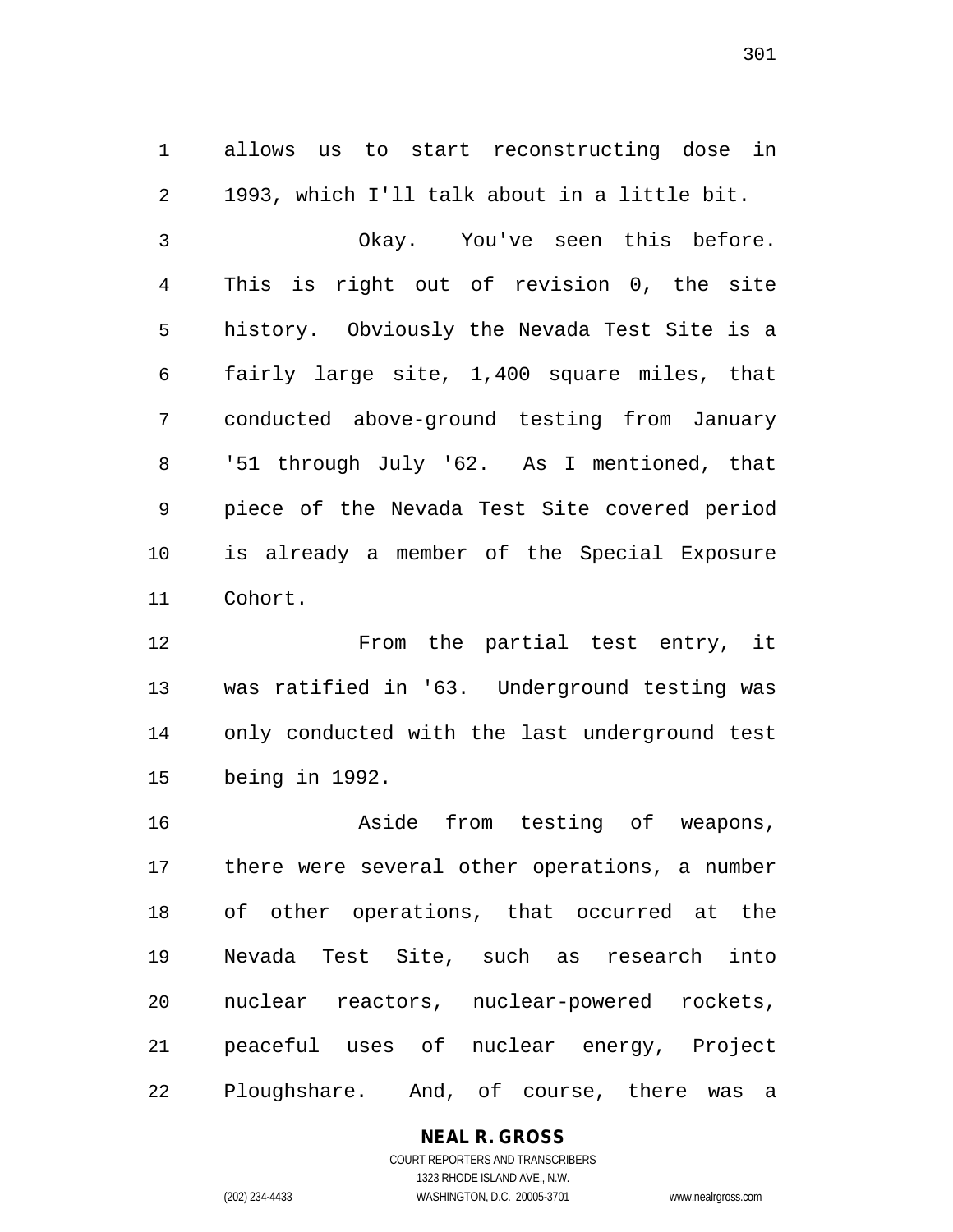number of waste management issues associated with the waste that was generated during all of this testing of nuclear weapons.

 This is our usual list of information available to evaluate what we have, how we can do dose reconstruction at the Nevada Test Site. Again, this is exactly what was in revision 0.

 We have technical information bulletins. We had a number of radiation safety reports and surveys, operating procedures. There is a fairly good robust document set available to us as to how things were at least conceptually done at Nevada Test Site, although there are some important gaps that I will talk about later.

 We also have these all loaded on the site research database. We conducted interviews with former test site workers and Livermore staff, who worked out at the test site during the shots.

The petition also provided some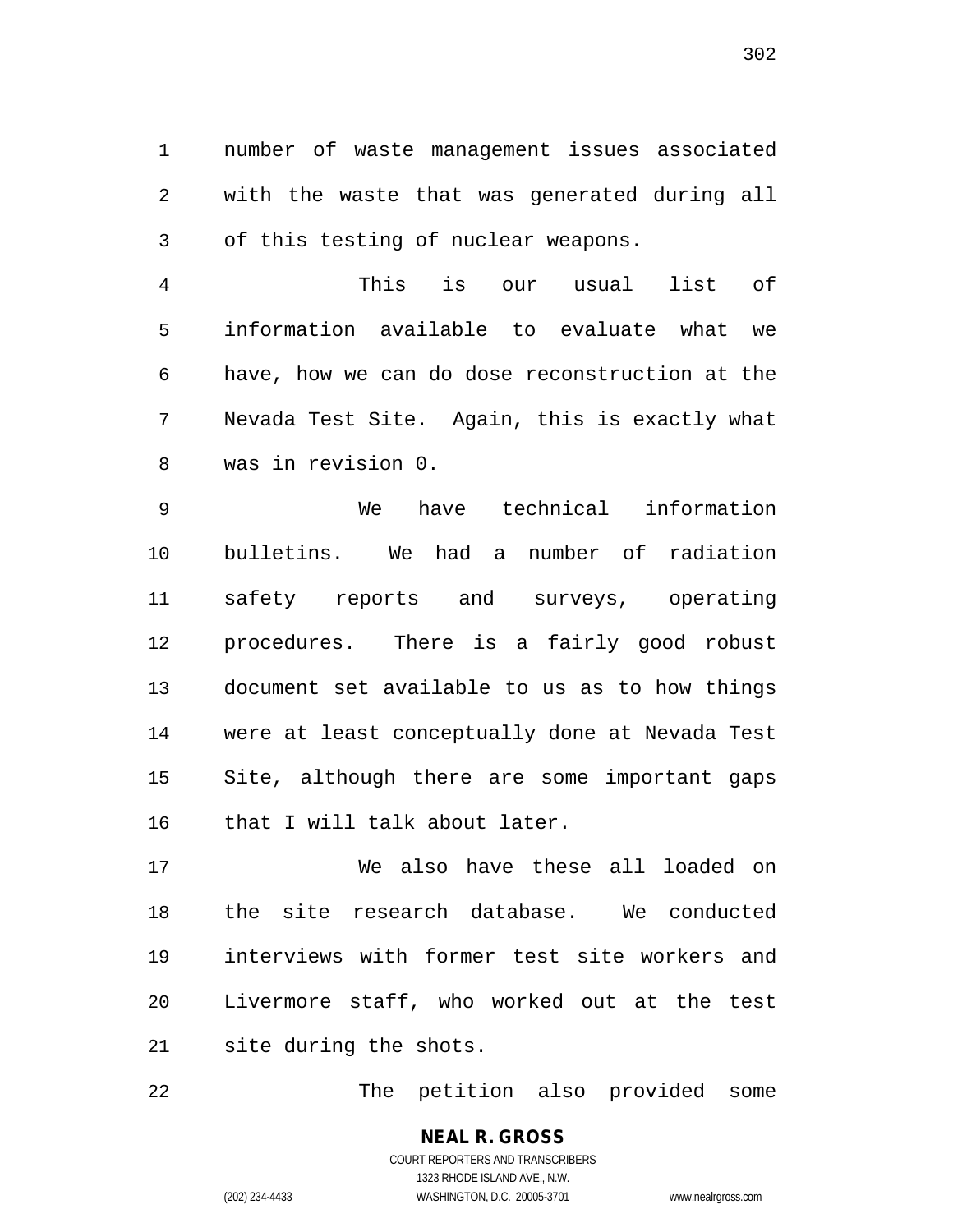affidavits, affidavits that relayed where they thought the holes may have been in our ability to reconstruct doses. And, of course, we have the case files with the NIOSH claimant database.

 This is not in the revision 0. This is a very important piece. This last bullet is we now have in our possession and have evaluated the Nevada Test Site electronic database for personnel monitoring data. That would be a complete collection of the bioassay data that was taken on the workers. That will play an important role in my discussion as I go forward.

 Here is the slide that depicts the number of cases that we have from Nevada Test Site. It's a fairly substantial number: 1,863 cases or claims that have been submitted as of the end of last month. We have completed 1,310 of those. And 196 of those were pulled by the Department of Labor in response to the granting of the original SEC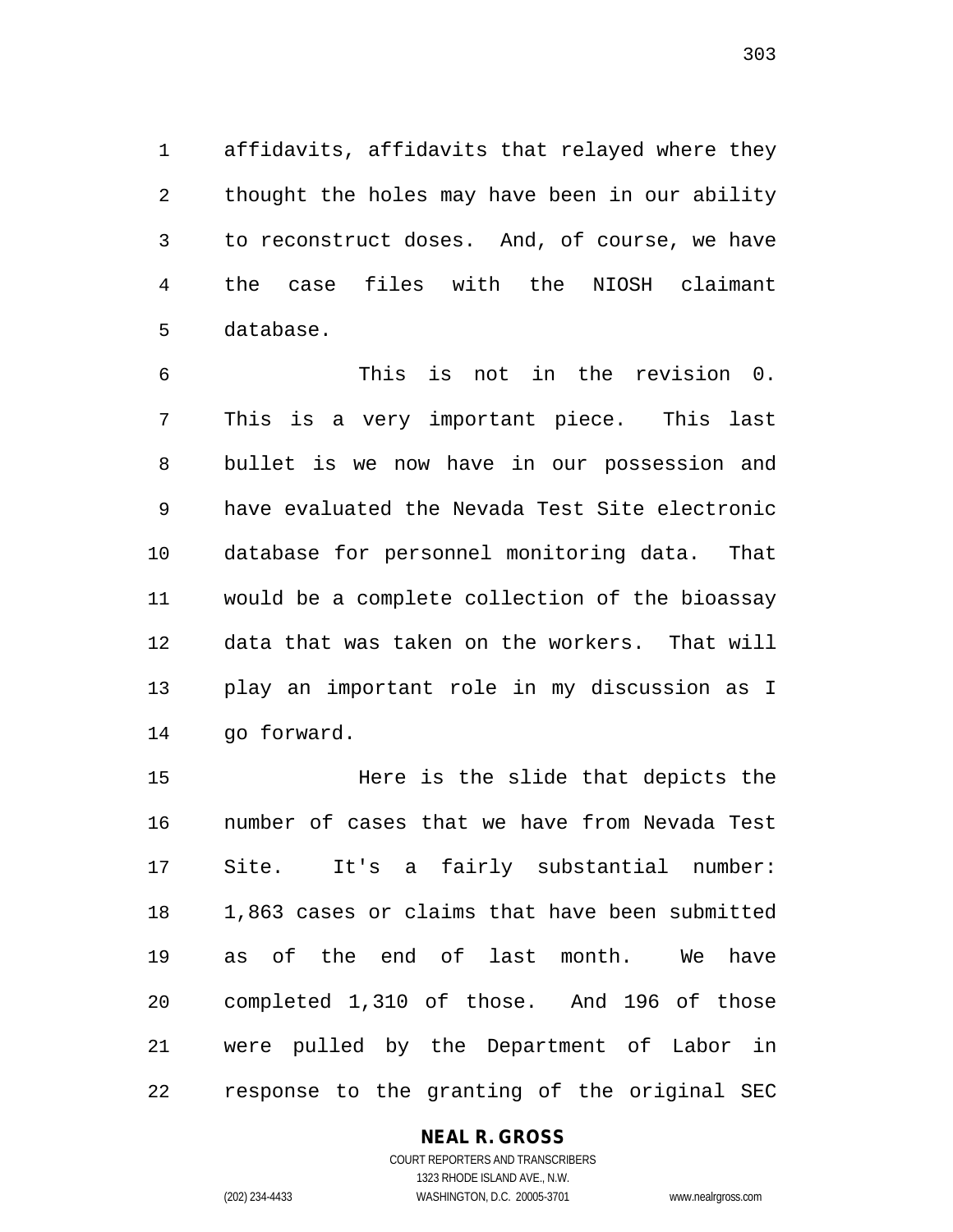petition for workers between 1951 and '62.

 For this period that I am discussing here, '63 to '92, there are a significant number of claims in this petition pool: 1,411. Not interestingly but as a fact, only about a third of those cases have internal dosimetry monitoring data available in the records that were supplied by the Department of Energy.

 Conversely, there is a very robust collection of external dosimetry monitoring data. I think, I didn't do the calculation, but it seems to be 1,392 out of 1,411, somewhere around 98 percent of the cases that we have received have some form of external monitoring information.

 The petition had a number of bases and concerns that were raised. And I just listed them there. And as the Work Group undertook efforts to determine if we could really do these dose reconstructions with sufficient accuracy, each and every one of

### **NEAL R. GROSS**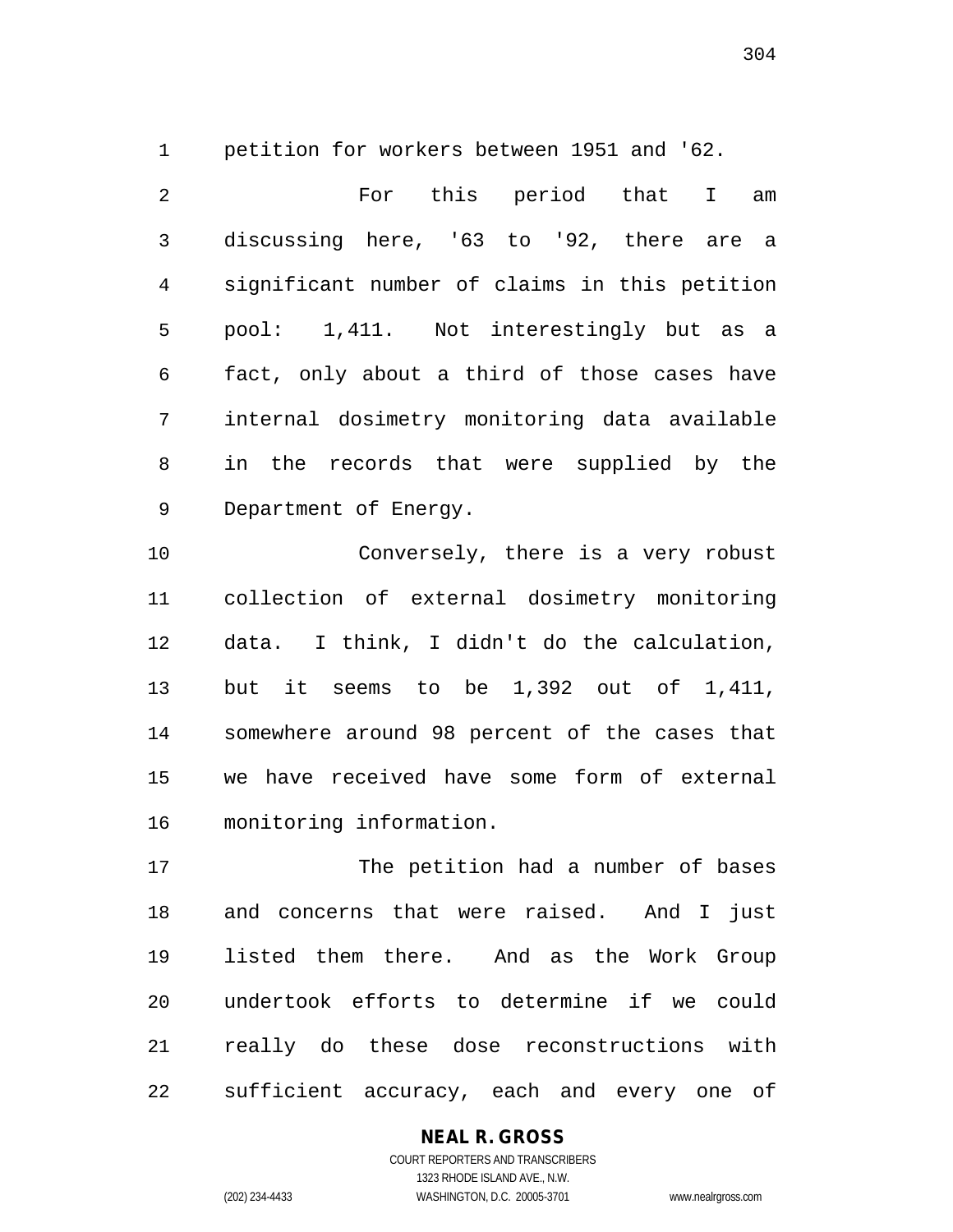these concerns was discussed in some detail.

 Those included hot particle exposures, defeating universal badging, that was a concern that indicated that workers would remove their badges as they got to exposure limits that in order to keep working as they approached exposure limits, they would remove their badges and not wear them, that sort of thing. A lot of effort was put into that during the Work Group deliberations. And eventually that issue was addressed.

 Ambient dose reconstruction; that is, the environmental modeling that was done, we now had a -- we finally have developed a fairly robust ambient dose model.

 There were some concerns raised about records verification, validation. You know, have we gone through and vetted these records and made sure they're complete? And what is the quality of the data associated with that sort of thing? Incidents were raised, as often is in the case of petitions.

#### **NEAL R. GROSS**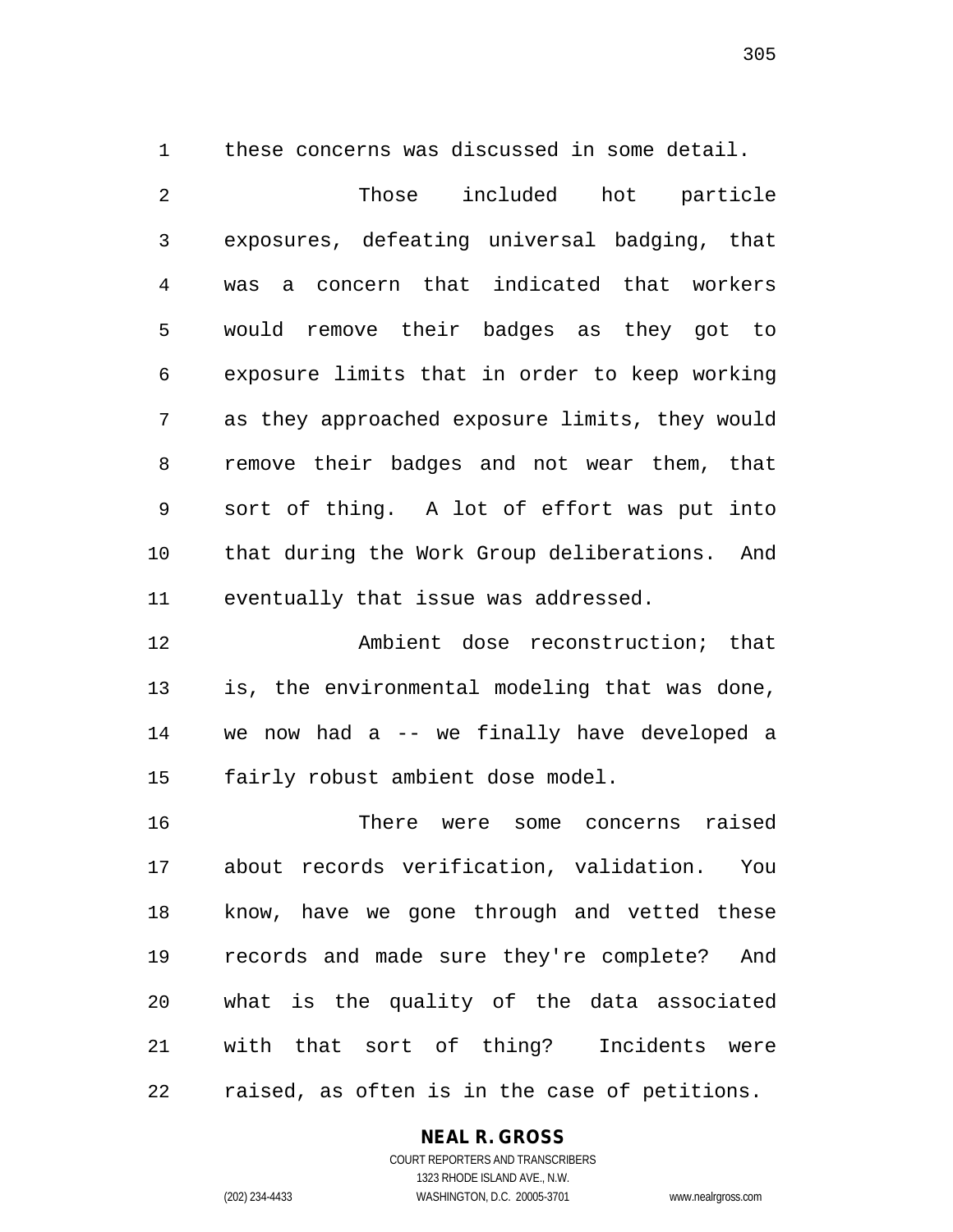And internal dose reconstruction was an issue, was the only real issue that was left unresolved at the end of all of these extensive Working Group discussions.

 External dosimeters for assemblers, I don't recall exactly the discussions on that, but external dosimetry ended up being an area where we feel that we can do dose reconstructions and then destroyed or lost records.

 So all of these issues were discussed in some way, shape, or form. And keep in mind the internal dosimetry is the area that we still have unresolved.

 So during the process, NIOSH went back to the drawing board or not the drawing board but went back to the data and collected some additional monitoring data, reviewed our sources of information.

 And, again, as I indicated, we resolved all of the issues with one exception. And that is listed at the bottom of the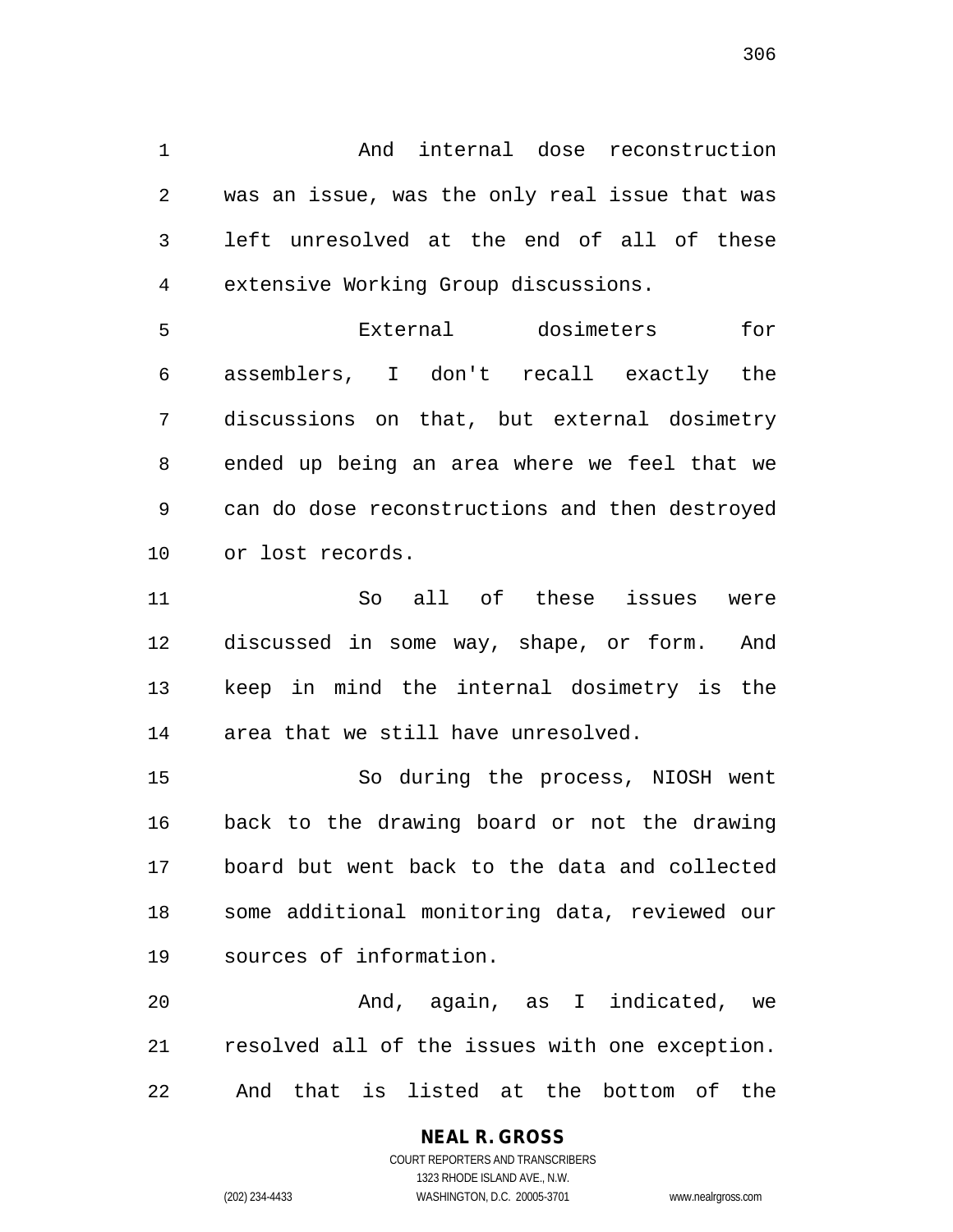slide. Can NIOSH bound internal dose for unmonitored workers who have the potential for exposure?

 As I mentioned, only about a third of the workers, the claimants, had internal monitoring data in their records. It was pretty clear to us that there were other Classes of workers, eventually pretty clear to us that there were other Classes of workers, that could have been exposed of those 66 percent that weren't monitored, which would necessitate the need to have a coworker model to determine what their potential internal exposures may have been, as I said here on the bottom. In other words, can NIOSH develop a suitable coworker model to bound doses?

 I'm getting a little ahead of myself. As I said, about two-thirds have no monitoring data. And so we evaluated a number of approaches that could be used to fill in this gap.

One of the initial attempts by

### **NEAL R. GROSS** COURT REPORTERS AND TRANSCRIBERS

1323 RHODE ISLAND AVE., N.W. (202) 234-4433 WASHINGTON, D.C. 20005-3701 www.nealrgross.com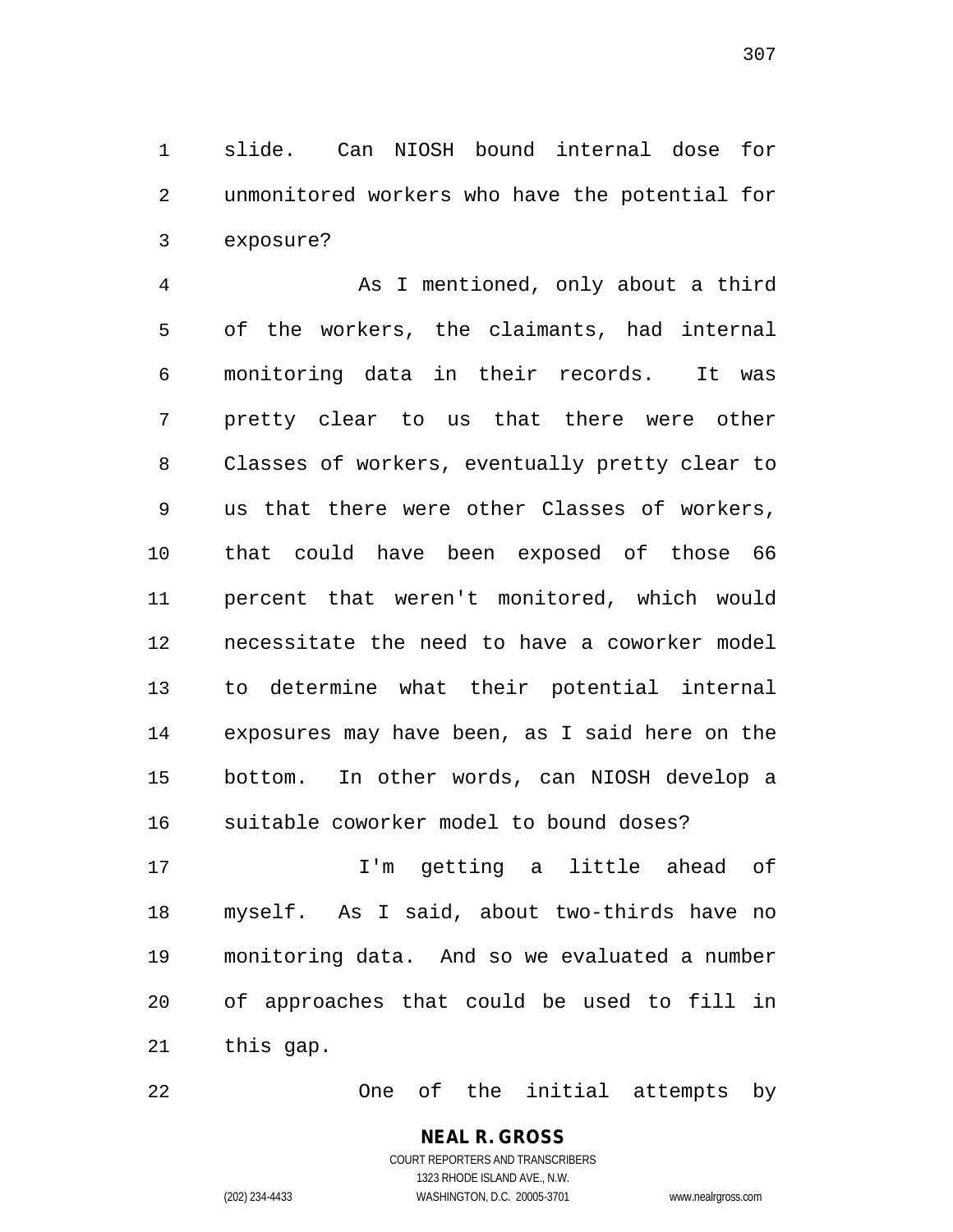NIOSH was to look at the external monitoring record, the people with external monitoring, because we had a very robust external monitoring pool, and determine did the people who were most highly exposed externally also have the highest internal exposures.

 And after some very vigorous debate and discussion on that, the bottom line is there was no correlation between external exposure and the internal monitoring data that we could hang a hat on it. SC&A correctly identified that as an issue fairly early on.

**In addition to that, of the people**  who were monitored, the rad safety workers were the most frequently sampled workers in the database.

 Now, that is well and good, but there is no real a priori reason to believe that the rad safety technicians and workers were the most highest exposed workers on the site. It's true that they were there and present at virtually all radiological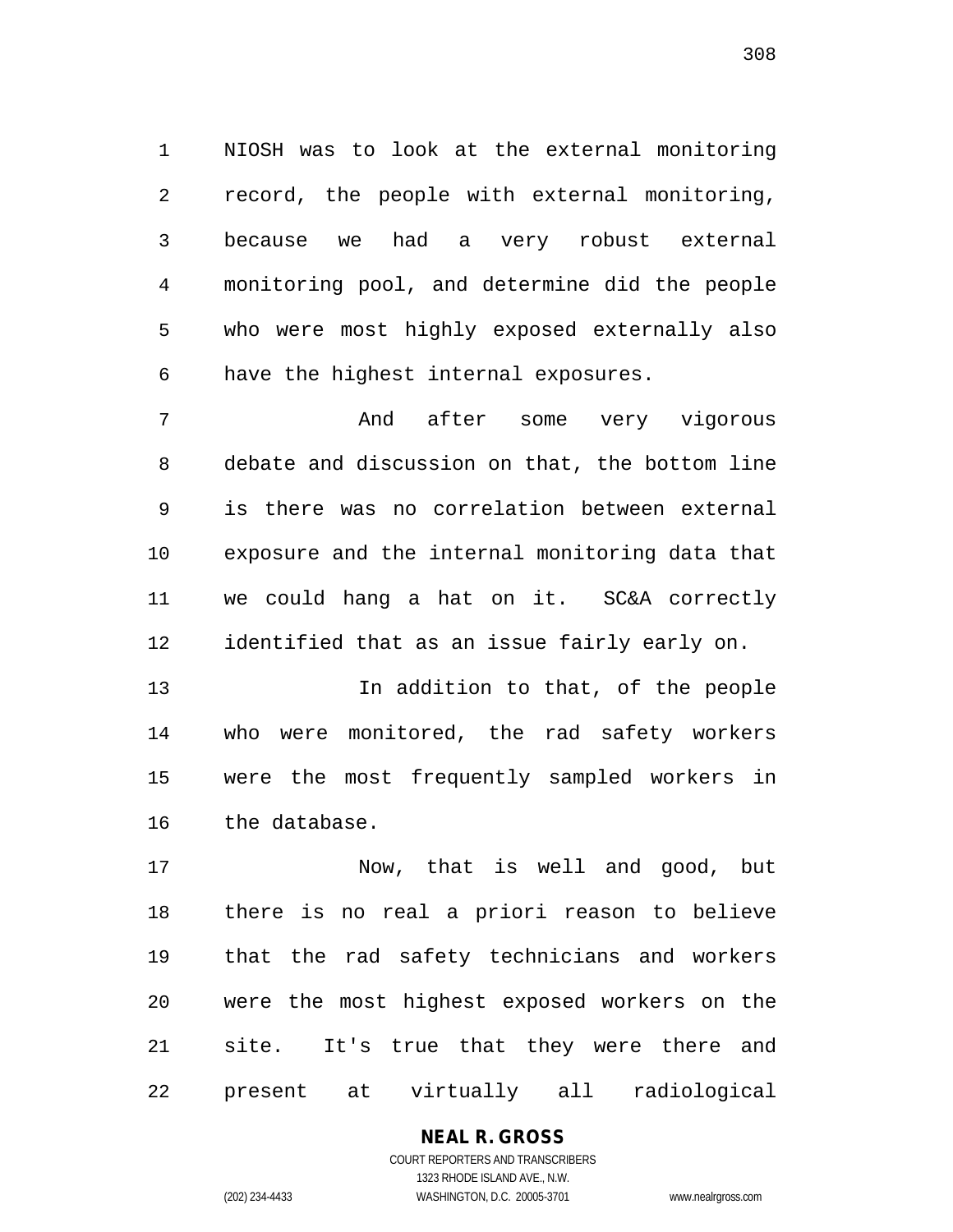operations, but were they really in there hands on doing the work near the source term? It's hard to convince yourself that that was true.

 I think the second most frequently monitored workforce was the security personnel and, again, similar situation. They certainly had access to all areas of the site, radioactive materials. But, again, were they really the type of workers that were involved in drillbacks and mining operations, that sort of thing? If you really answered the question honestly, the answer is probably no, can't really say for sure.

 Again, there is a variety of above and below-ground activities that had a fairly high potential for exposure that were above and beyond the radiological technicians.

 So the idea was, then, well, what was the basis for why these workers were monitored? Could we go through the records and find some good documentation, describe the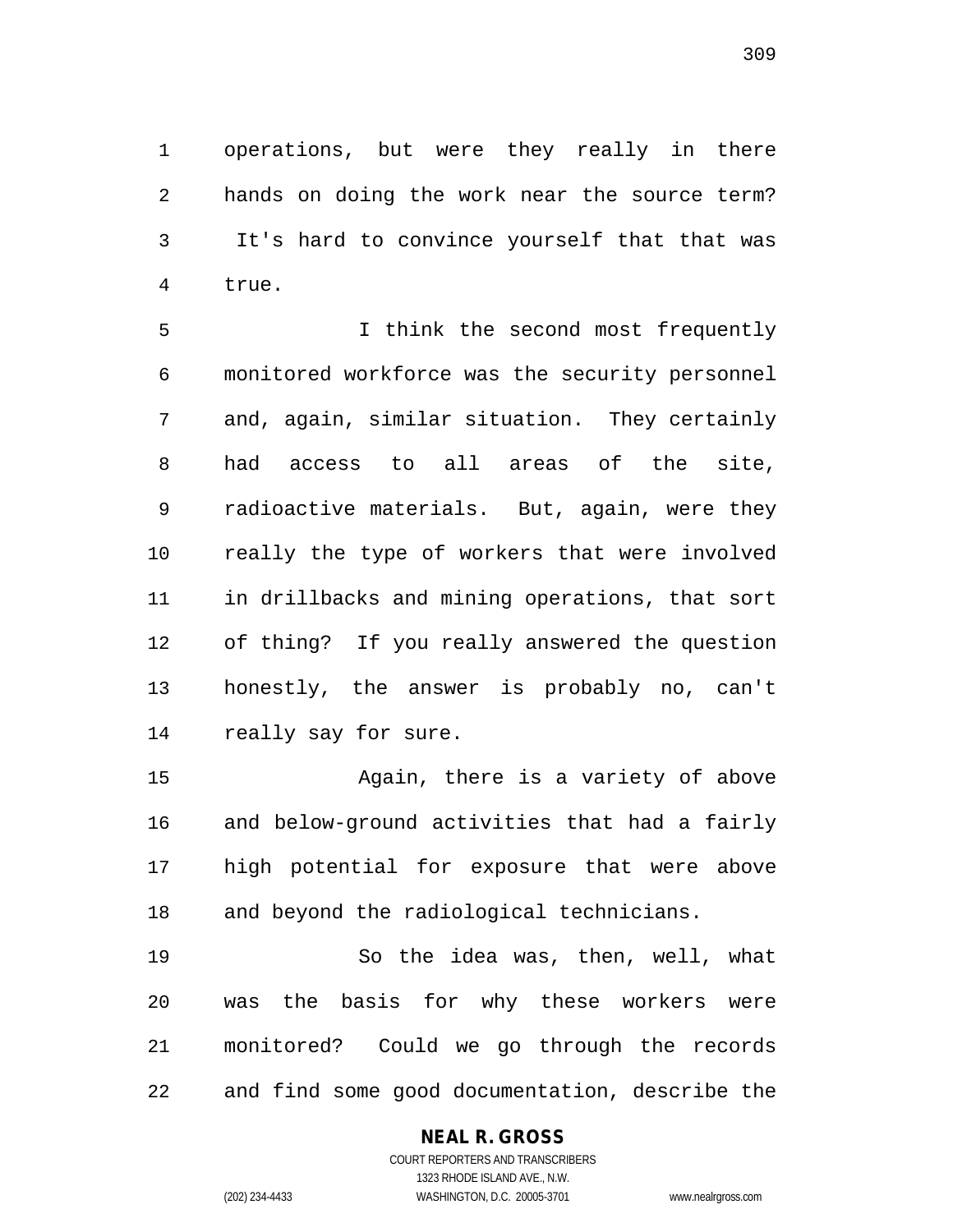technical basis for the bioassay sampling program?

 We looked very long and hard for information to the point that they picked the people with the highest potential of exposures and that is why they were monitored and that sort of thing.

8 And at the end of the day, nothing came out. There was no real basis that we could find in all the documentation that we reviewed that indicated that there was a good, solid basis behind who was selected for the monitoring programs. I'm not saying there wasn't, but we just couldn't find any documentation to that effect.

16 The other issue is, remember, we're trying to develop a coworker model here. So, at a minimum, what you need to establish the internal coworker model is that at least the people that were sampled that you have data for are, at a minimum, representative of the exposure population or in most cases, a

## **NEAL R. GROSS**

COURT REPORTERS AND TRANSCRIBERS 1323 RHODE ISLAND AVE., N.W. (202) 234-4433 WASHINGTON, D.C. 20005-3701 www.nealrgross.com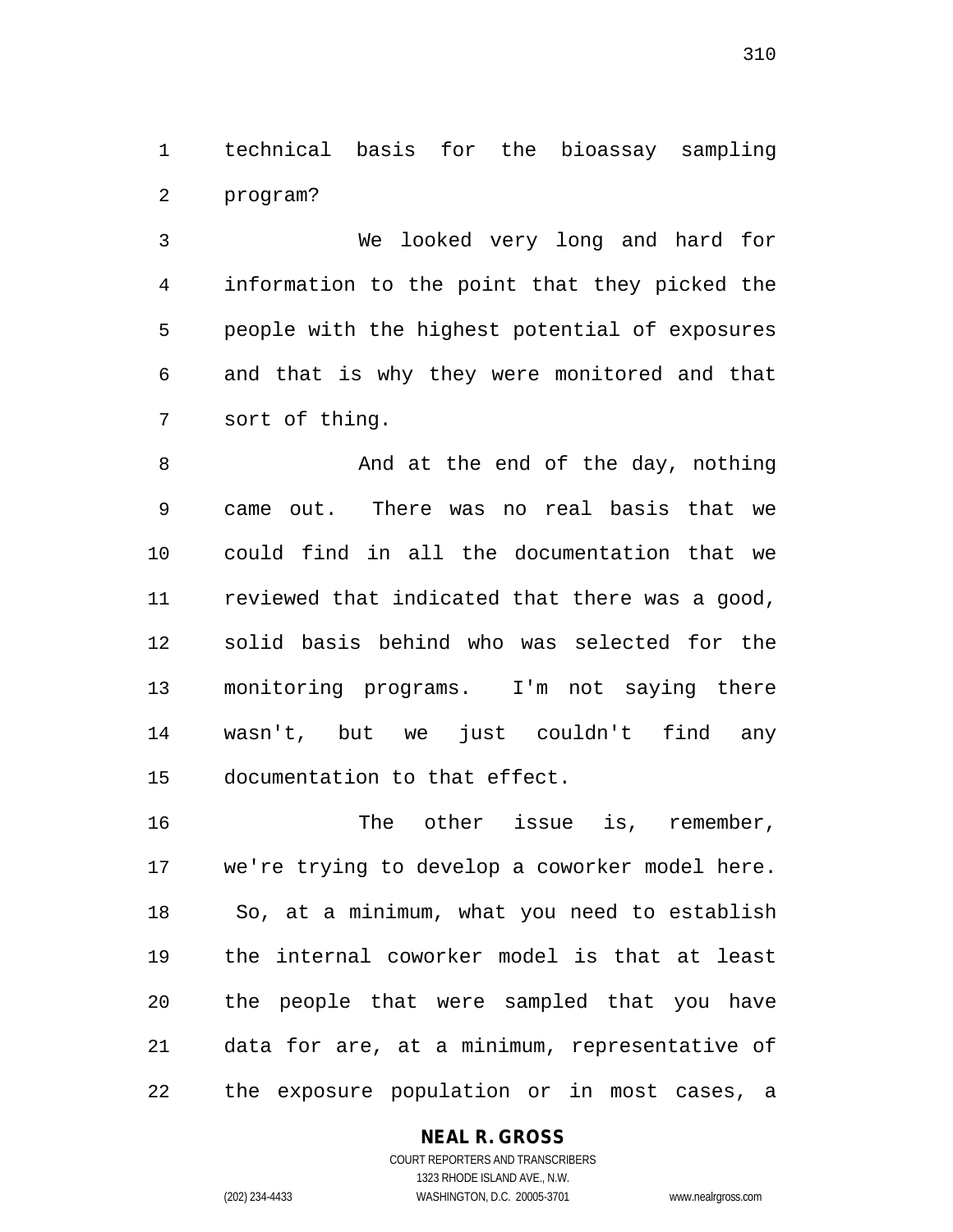lot of times we'll see that the most highly exposed workers were monitored. Neither of those conditions could be determined in this case.

 To help evaluate some of these issues even further, we obtained the complete electronic data set for the bioassay samples for the Nevada Test Site. It was unknown to us through the early parts of the discussions that this data set was available and was linkable uniquely to individual employees. That was key. I mean, once we found that out, we made extreme efforts to get this database very quickly to analyze it.

 It had greater than 100,000 results. I think there may be about 124,000 bioassay results during the period that we're evaluating here for seven different exposure types.

 Unfortunately, though, although there were unique results by employee, they were ordered by name and Social Security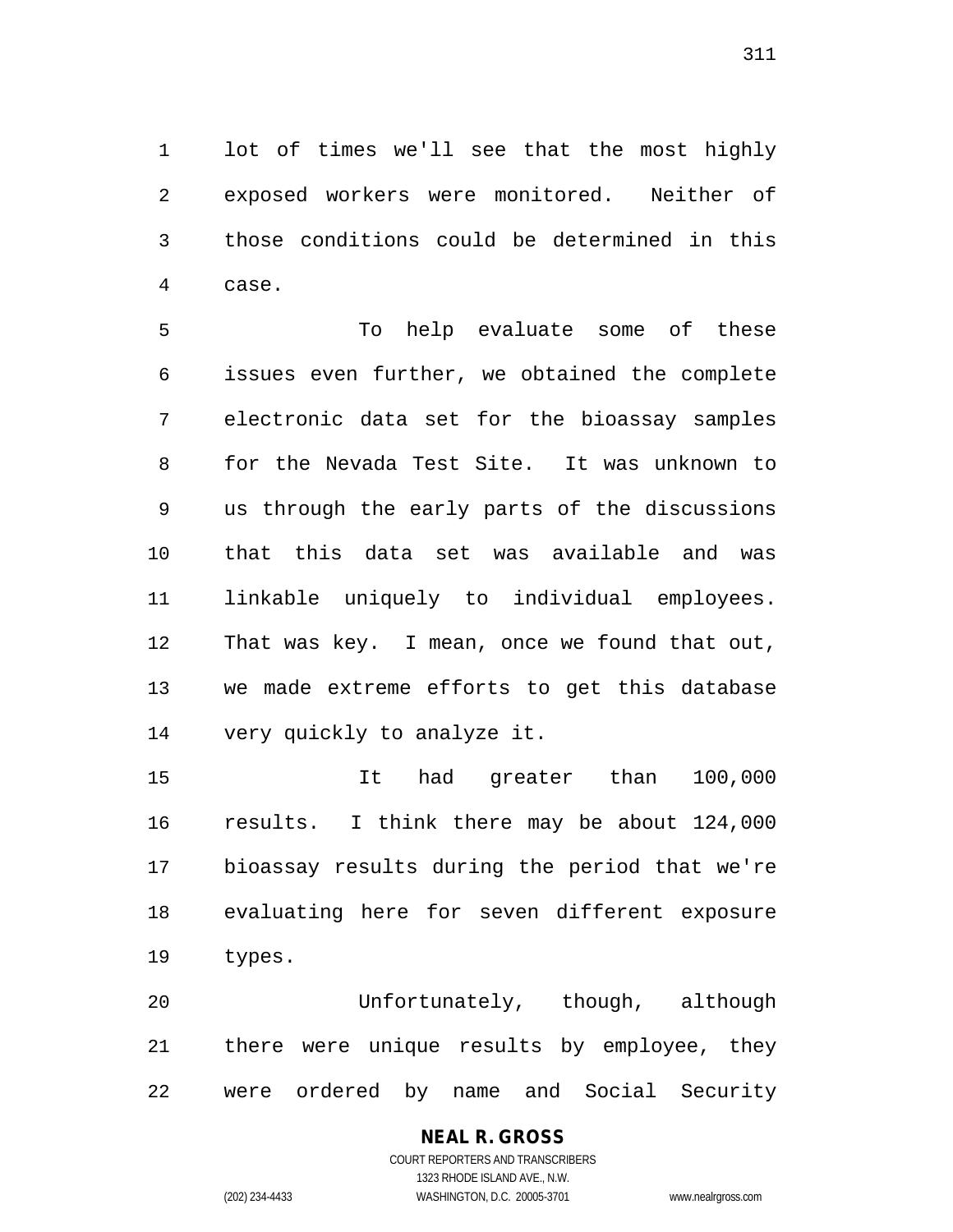number. There was no indication in the database itself of job type or work location. So, again, we couldn't connect these 100,000 results with who was what doing when and where, that sort of thing, probably when but not where they were doing it.

 Most of the results were for tritium, plutonium, gamma, and beta analyses, which is nice. And it's very good, a lot of data sets. But there are a lot more nuclides than that present at the Nevada Test Site. I mean, they were detonating nuclear weapons that develop a whole cadre of fission activation products, that sort of thing that we'll talk about a little later.

 In addition to the fact that we couldn't link any of these workers in the database to what they did, there were data gaps, some data gaps identified in the database, specifically fission product analyses, fission product results analyses, were not, specific fission product analyses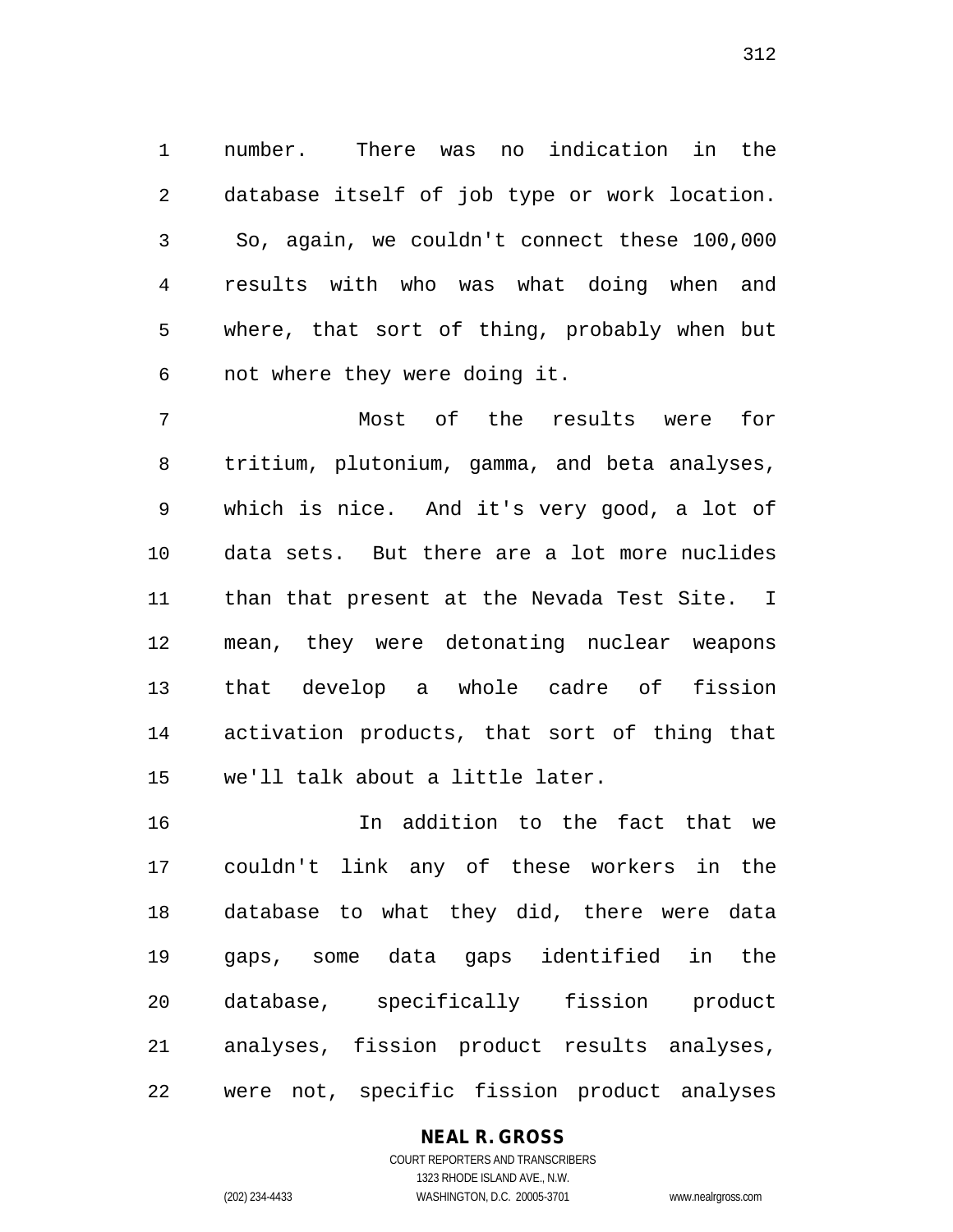results were not reported. That is, these were beta/gamma analyses. So you know the beta/gamma activity.

 But, again, you're detonating a nuclear weapon. There are a large number of different fission products: cesium, the cobalts, the iodines, strontium, those sorts of nuclides. And the concentrations of those radionuclides varies considerably depending on when a sample may be taken in relation to when the shot was because some of them have short half-lives and they decay away, that sort of thing.

 Also, we only found about 300 bioassay records for uranium out of this entire data set. And the number of plutonium monitored workers was fewer than 200 for many of the years that we looked at.

 In fact, what somewhat surprises me, of the plutonium results that we looked at, there were a fair number of positive plutonium results.

### **NEAL R. GROSS**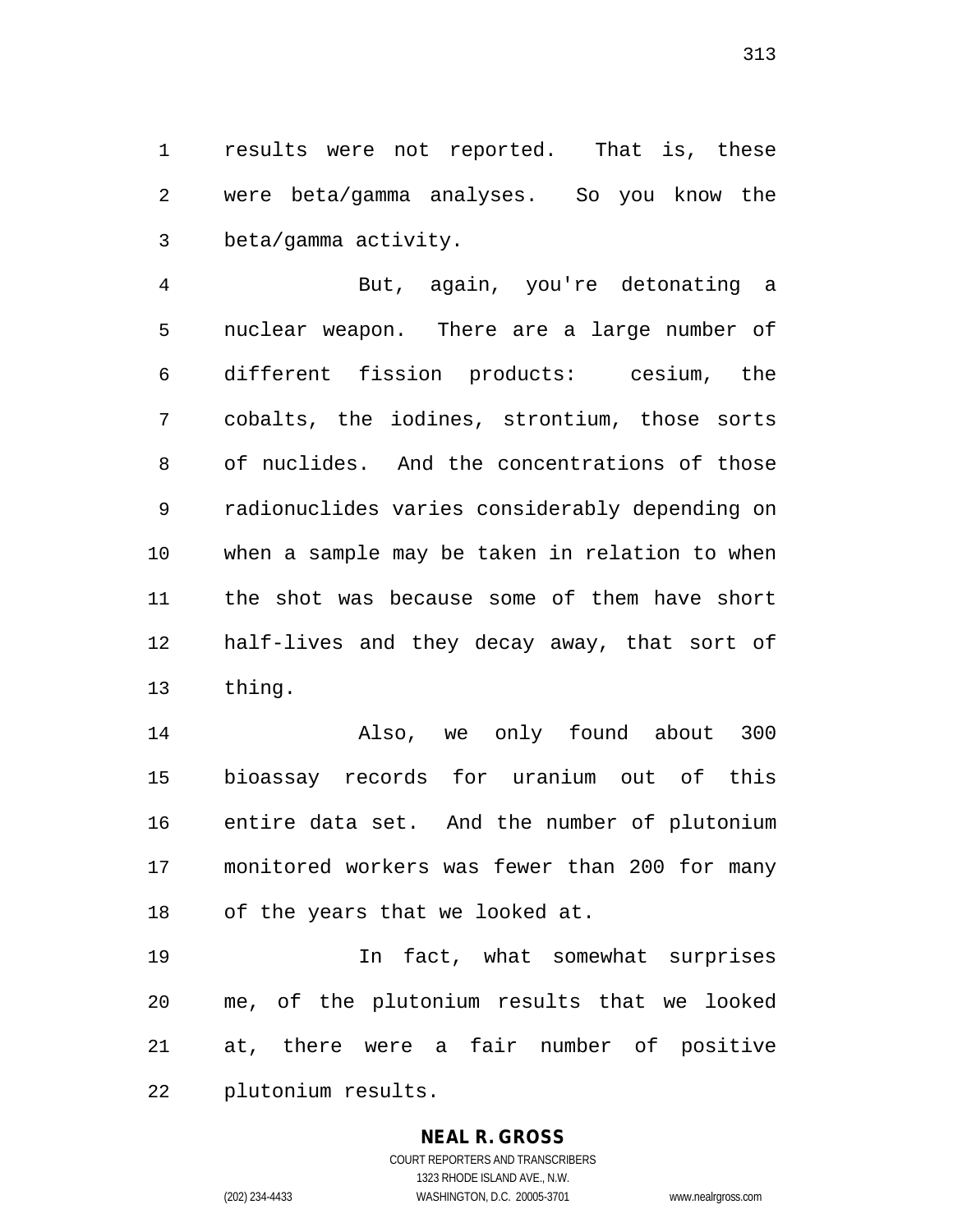1 1 I initially expected, looking through this database, that the plutonium results would all be sort of at the detection limit. That was not the case in this situation. So there were clear exposures to plutonium for these workers, at least by looking at the bioassay results.

 So after careful review of all the data, including the database, several coworker model issues remain. I talked about these: the unknown technical basis for the samples collected, you know, who was collected and why or who was monitored, what type of workers are monitored, why were they monitored, the existence of the data gaps in the records, the unique nature of the work activities at the Nevada Test Site.

 Unlike a lot of other sites, like Fernald, say, or Savannah River, where they have sort of a continuing operation ongoing where you can have a routine bioassay sampling program and take a urine sample monthly,

> COURT REPORTERS AND TRANSCRIBERS 1323 RHODE ISLAND AVE., N.W. (202) 234-4433 WASHINGTON, D.C. 20005-3701 www.nealrgross.com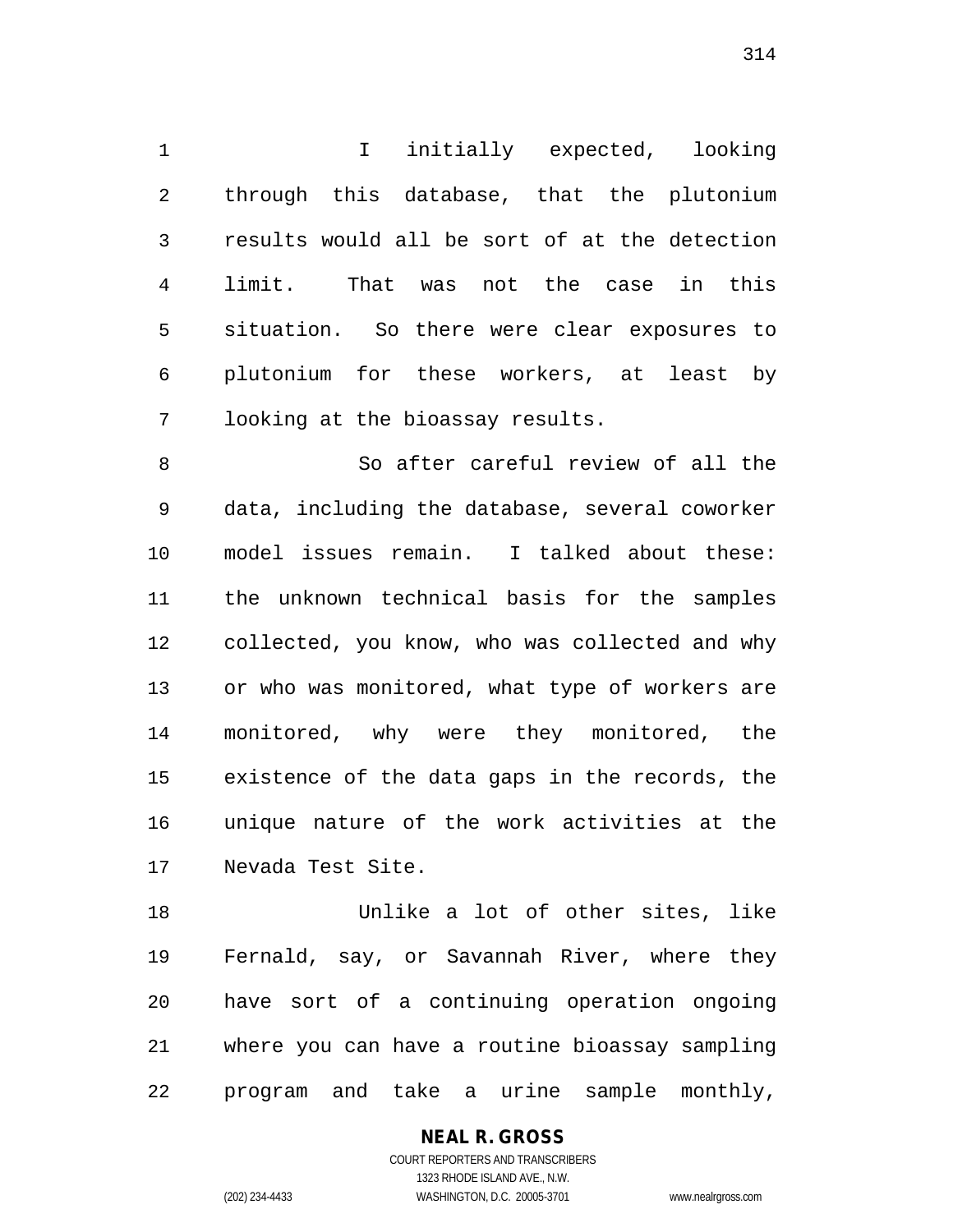quarterly, whatever, and have some good confidence that your people aren't being exposed, the Nevada Test Site was somewhat of an episodic event. It was campaign-driven.

 There would be nothing going on or not nothing, but the shots would occur sort of sporadically. And a lot of activity would be going on for a short period of time and then nothing for a while.

 So these were sort of sporadic events that occurred, which doesn't really lend itself very well to a chronic coworker model, the type that we have developed for many of the sites coupled with the fact that there was a wide array of work activities ongoing. You have drillback operations, tunneling, tunnel operations, contaminated soil all over the site in general, people disturbing that type of soil, reactor experiments ongoing, that sort of thing; and, again, the wide variety of radionuclides present in the source term. Virtually I

# **NEAL R. GROSS**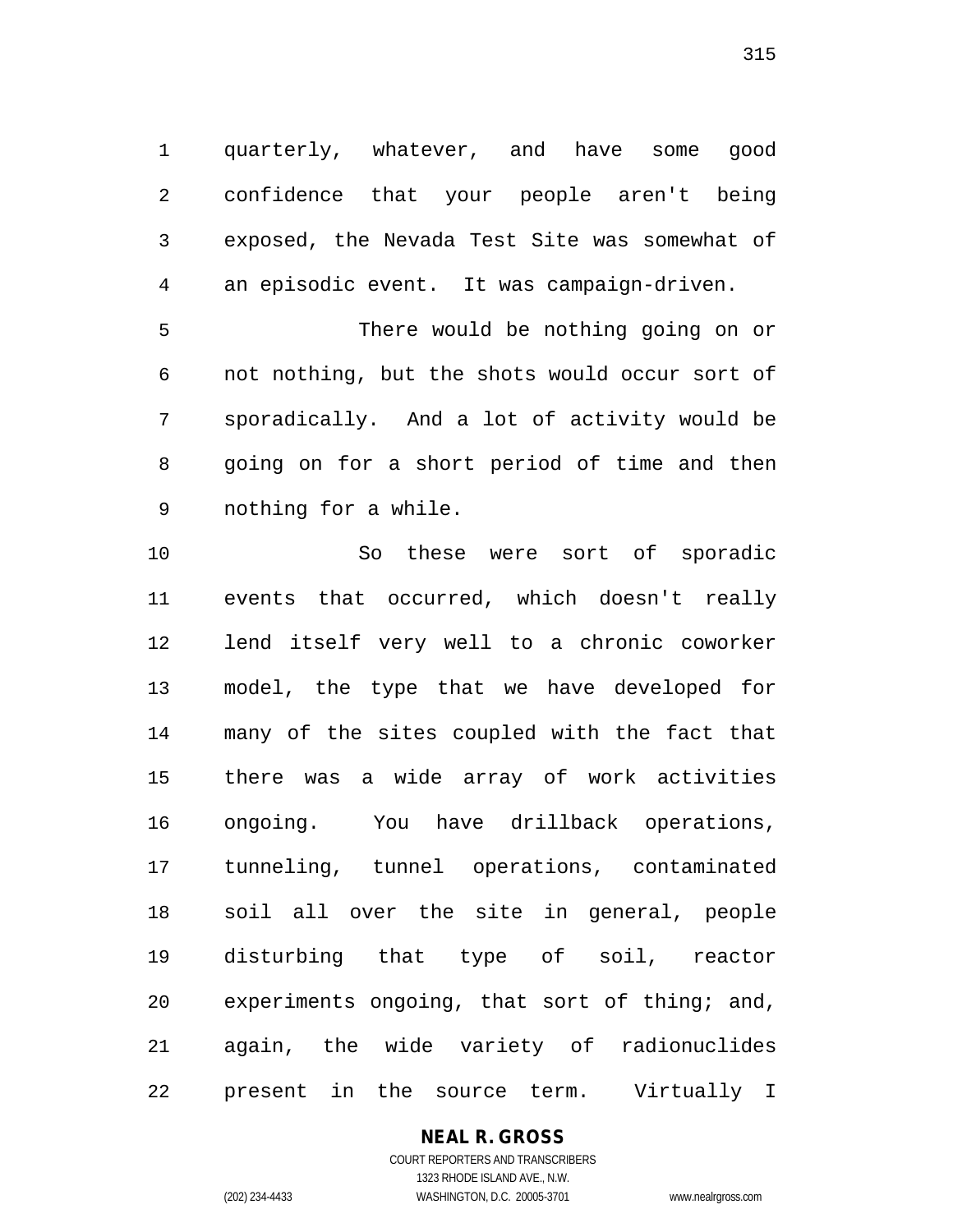wouldn't say the entire periodic table, but a good portion of it, of the radioactive elements, were present at the site.

 So because of all of that, NIOSH has found that the available monitoring data are inadequate to complete internal dose reconstruction. We can't develop a coworker model. At least at this point, we don't feel we can develop an adequate coworker model to bound the doses for those two-thirds of the workers that weren't monitored.

 Some workers in the Class may have had their health endangered through exposure to inhalation of these particulates as a result of the testing of these weapons.

 So the proposed Class at this point is all employed at the Department of Energy, its predecessor agencies and contractors and subcontractors who worked at the Nevada Test Site from January 1st, '63 through December 31st, '92, for an aggregate of 250 days.

#### **NEAL R. GROSS** COURT REPORTERS AND TRANSCRIBERS

1323 RHODE ISLAND AVE., N.W.

(202) 234-4433 WASHINGTON, D.C. 20005-3701 www.nealrgross.com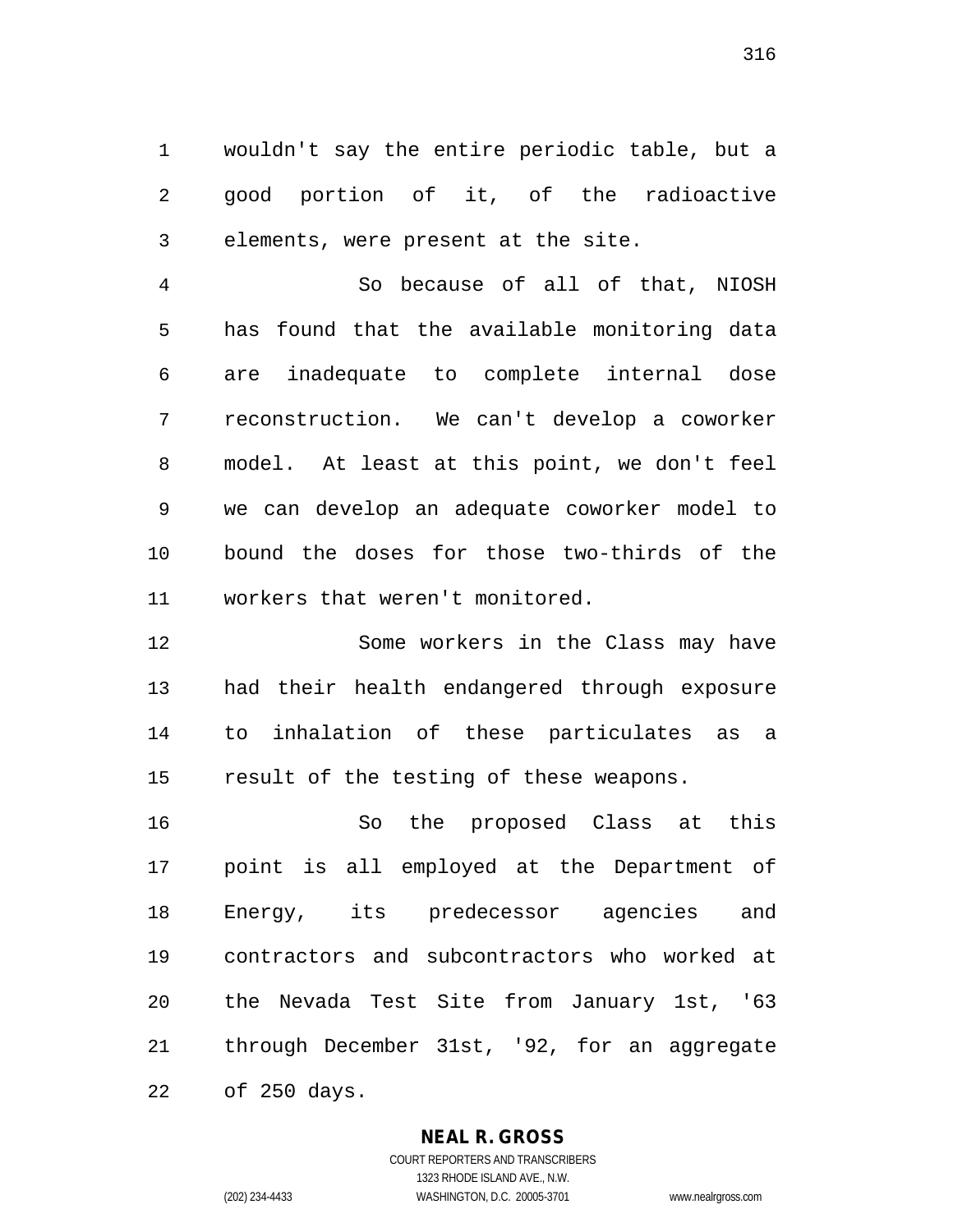This last slide is just our standard summary, where it says that we cannot reconstruct internal dose for that period from '63 to '92, but we believe we can reconstruct external dose for gamma/beta, neutron, and occupational medical X-rays.

 That concludes my presentation. CHAIRMAN MELIUS: Okay. Thank you, Jim.

10 Are there questions for Dr. Neton from the Board? We can ask some now. And we can also have some later after the other presentations. Dr. Ziemer?

 MEMBER ZIEMER: Jim, could you remind me, had NIOSH proposed a coworker model for the internal prior to this most recent analysis of the --

 DR. NETON: Yes. That was the so-called top 100 that I alluded to during my presentation. We took the top 100, the people with the top 100 external exposures, cumulative external exposures, and tried to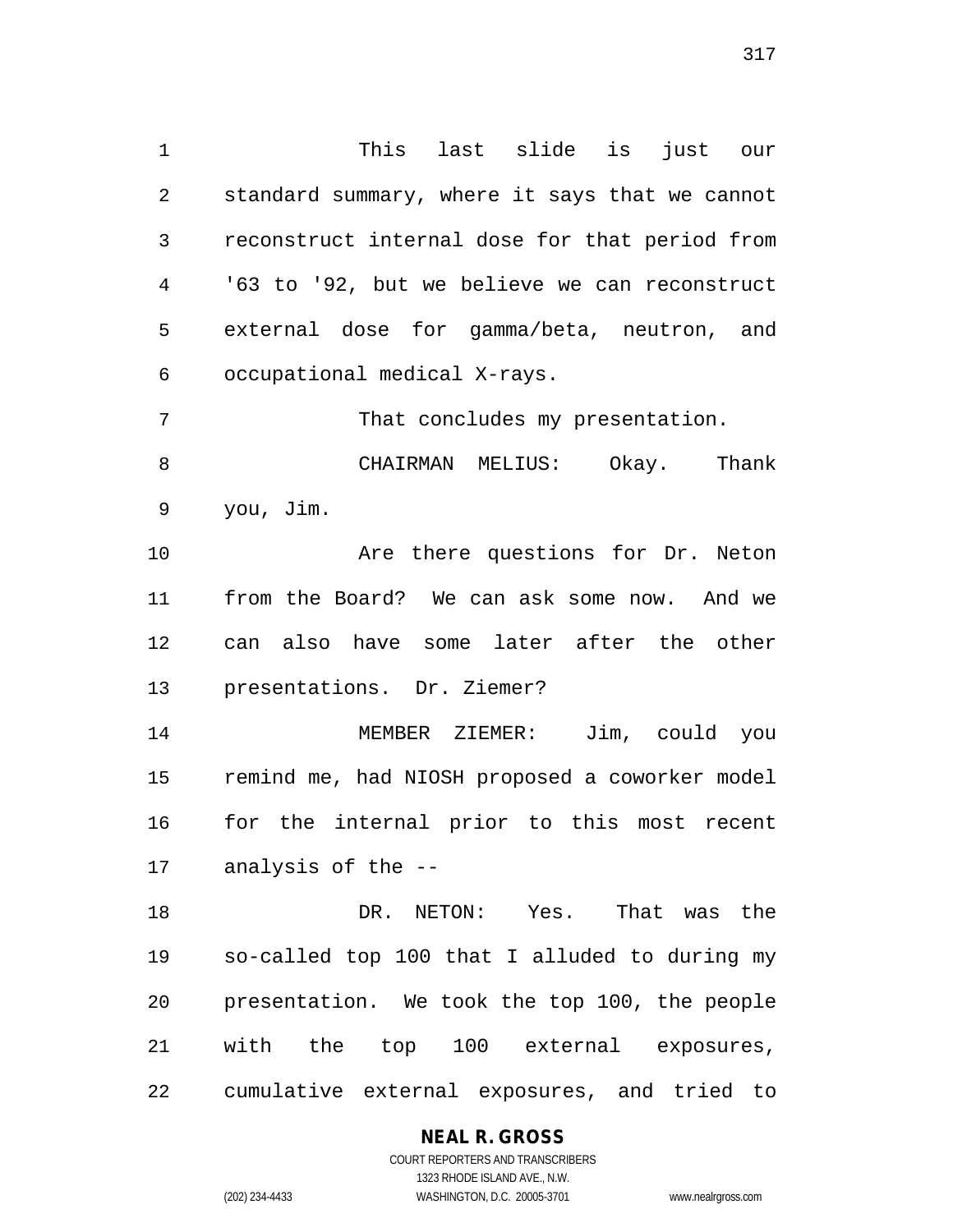correlate their bioassay results with --

 MEMBER ZIEMER: Okay. That was my thought. So I was a little surprised that after obtaining over 100,000 actual bioassays, that your position somewhat reversed, maybe more than somewhat. So I am trying to understand this fully.

 I think I recognize the issue of health physicists not necessarily being the highest because I think I have had enough practical experience to know that once you got the readings, you let people work and stood back and let time things and so on. So that is not so surprising.

 However, to me it would be somewhat surprising if the population of bioassays somehow did not include the highest exposed workers. You would almost have to postulate that someone sat back and said, you know, "Let's do a bioassay program on the lowest exposed workers."

I know I am sort of being a little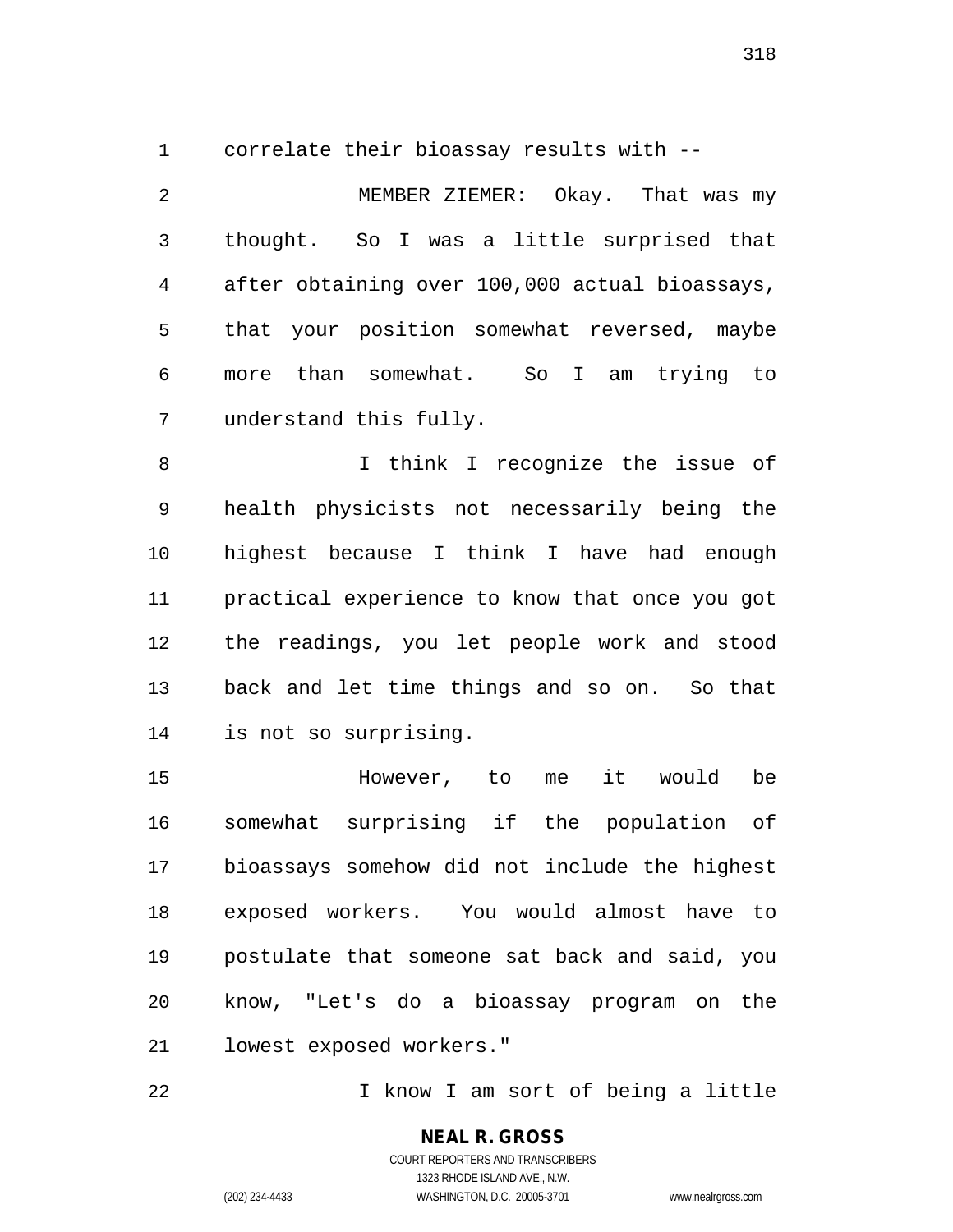facetious here, but it seems to me pretty hard to say that that group of 125,000 did not include a sufficient representation that you couldn't, at least theoretically, develop a coworker model. Now, I'll just leave that hanging there for a minute because I want to add to that.

 I believe, though, what you are also saying is that, even if that were true, it's not appropriately isotopically specific. Am I understanding this right that, yes, we have these samples, but there are a lot of key ones that aren't covered?

14 DR. NETON: That's art of it.

 MEMBER ZIEMER: And that would make a little more sense to me if that is the issue. I am trying to sort out why. In fact, well, let me make the third point. On the campaign-driven approach, I guess, although I agree that that is very different from sort of the routine chronic, it seems to me intuitively one could still develop an

> **NEAL R. GROSS** COURT REPORTERS AND TRANSCRIBERS 1323 RHODE ISLAND AVE., N.W.

(202) 234-4433 WASHINGTON, D.C. 20005-3701 www.nealrgross.com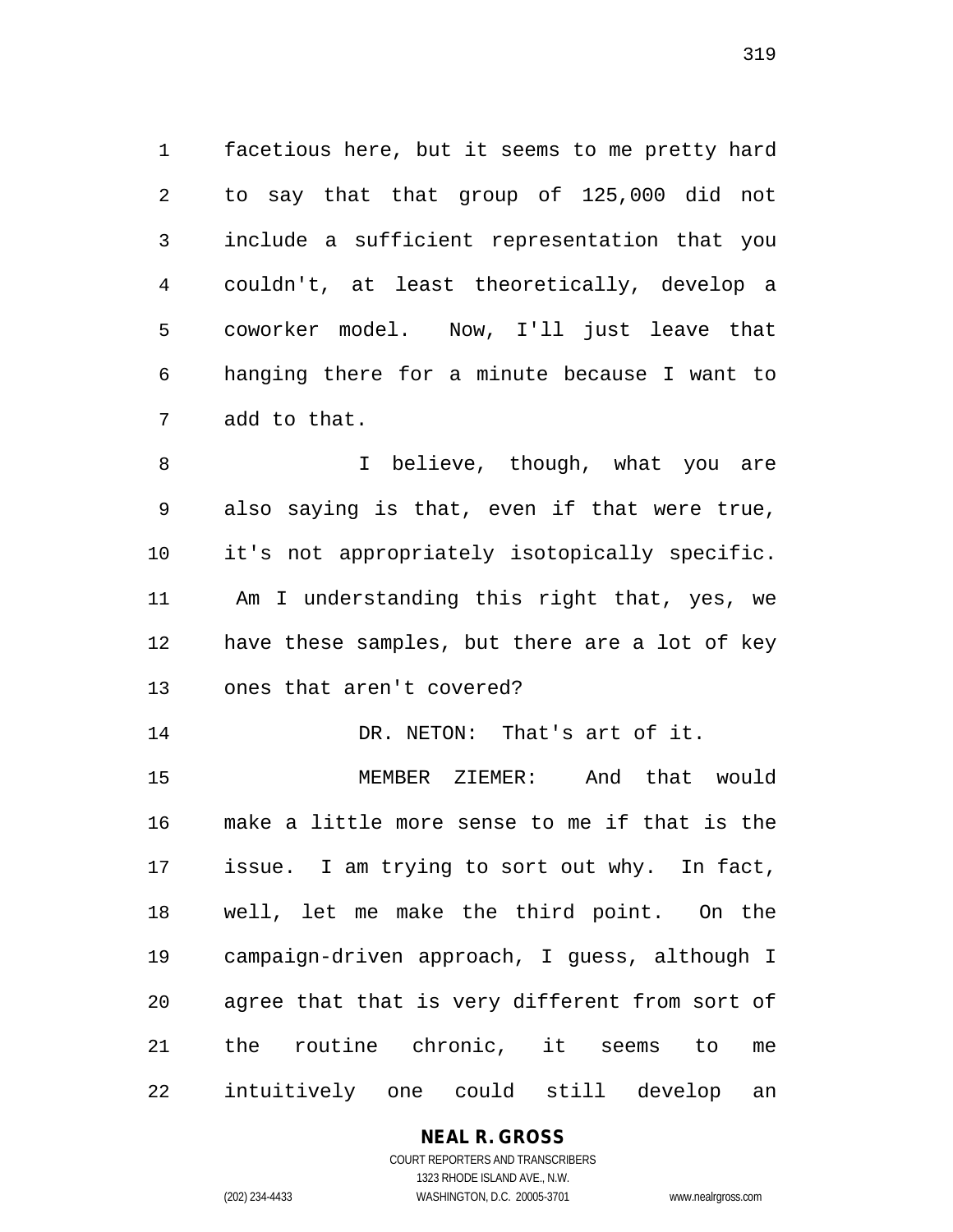appropriate model that would be bounding, that it would be more complex, I'm sure. DR. NETON: Yes. MEMBER ZIEMER: Does that in your mind, the campaign-driven aspect, rule out in and of itself a coworker model? DR. NETON: I think there are several things that you talked -- MEMBER ZIEMER: Right. They're all kind of mingling in my mind. 11 DR. NETON: Yes. MEMBER ZIEMER: I'm trying to sort out what is the sort of, which factors are the game-breaker here? I mean, I think in principle, it seems to me in principle, you could do a coworker model, even in a campaign-driven thing, if you had the right nuclides sampled. DR. NETON: I think that is a kind of deal breaker, the campaign-driven, the incident-driven approach that was used, aside from the fact that we don't have all of the

**NEAL R. GROSS**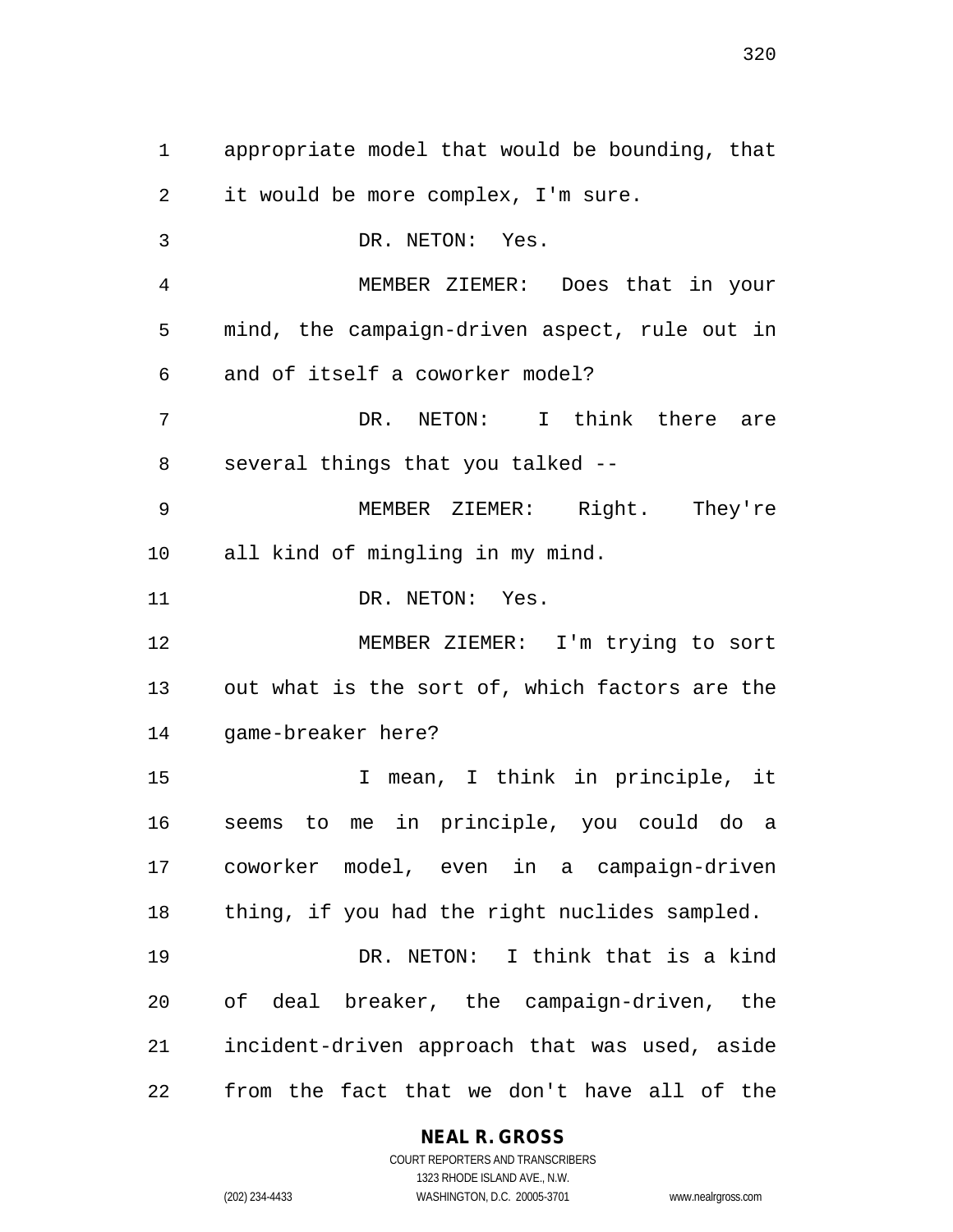radionuclides that were covered. You could do some scaling --

 MEMBER ZIEMER: Yes. Well, I'm thinking the lack of nuclides may be the deal breaker for me, but --

 DR. NETON: That's one of them, but think about the scenario here where prior to 1993, the site was operating under what I would call an ICRP-2 type bioassay program.

MEMBER ZIEMER: Right.

 DR. NETON: That is based on making sure that workers were at less than the maximum permissible body burden, which all of the other sites that we dealt with have been as well.

 The unique nature of the Nevada Test Site is that these were sort of incident/campaign-driven. So you could establish parameters and say, "Okay. I think all of these workers based on a few air samples I have taken are well below the MPBB. The maximum permissible body burden or the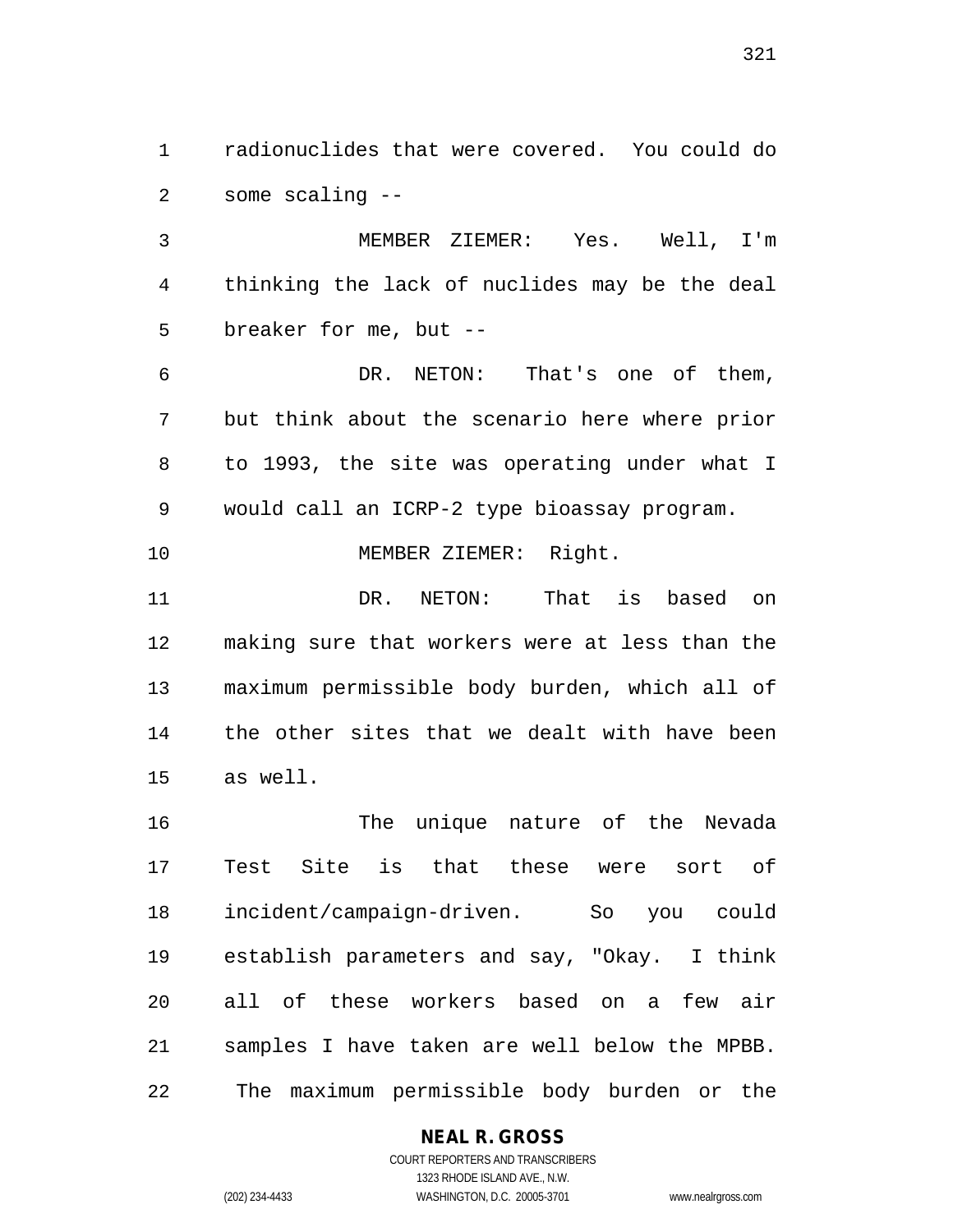maximum permissible concentration of air is going to be such that they will not be overexposed."

 Well, that, in and of itself, would not require you to take any bioassay samples. So here you have this ongoing sort of chronic exposures. And then it seems to us that the samples, a lot that we have, were taken almost on like an incident-type basis.

 MEMBER ZIEMER: Yes. You have multiple samples in a given day.

12 DR. NETON: Right.

13 MEMBER ZIEMER: I understand that, yes. Yes.

 DR. NETON: Right. And so, then, were all of the incidents captured?

17 MEMBER ZIEMER: Yes.

 DR. NETON: You don't have sort of this routine baseline that you can rely on like we do at the sites that had these chronic-type exposure situations or very routine operations, where you have uranium

> **NEAL R. GROSS** COURT REPORTERS AND TRANSCRIBERS

> > 1323 RHODE ISLAND AVE., N.W.

(202) 234-4433 WASHINGTON, D.C. 20005-3701 www.nealrgross.com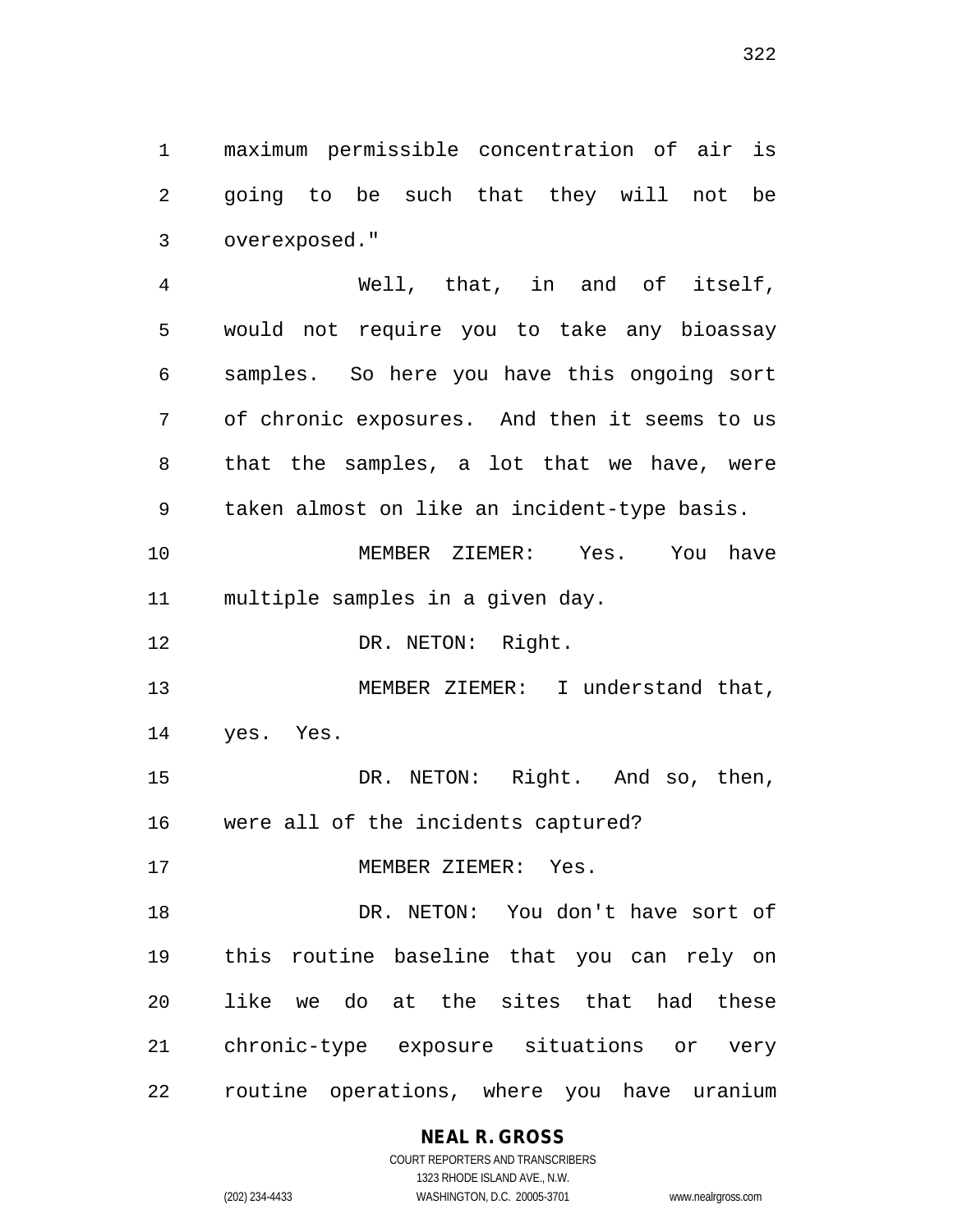samples every three months or six months and you can sort of put a cap on it?

#### MEMBER ZIEMER: Yes.

 DR. NETON: And so, then, on top of that, it's not just one type of operation. You have these drillbacks, these ventings that occurred. And some of the ventings were pretty robust. I mean, I think there are a million curies or something like that vented during this period of fission activation-type products, noble gases. I think all those factors together, the campaign-driven nature, the fact that we don't have the knowledge of the isotopic specifics, and the fact that the isotopic-specific composition changes as a function of time post-detonation.

 So if you took a sample one week after a shot versus three weeks, you have a completely different mixture. One would argue that those are short half-lives and the exposures are not very large, but I'm not sure. It depends on how large. There could

### **NEAL R. GROSS**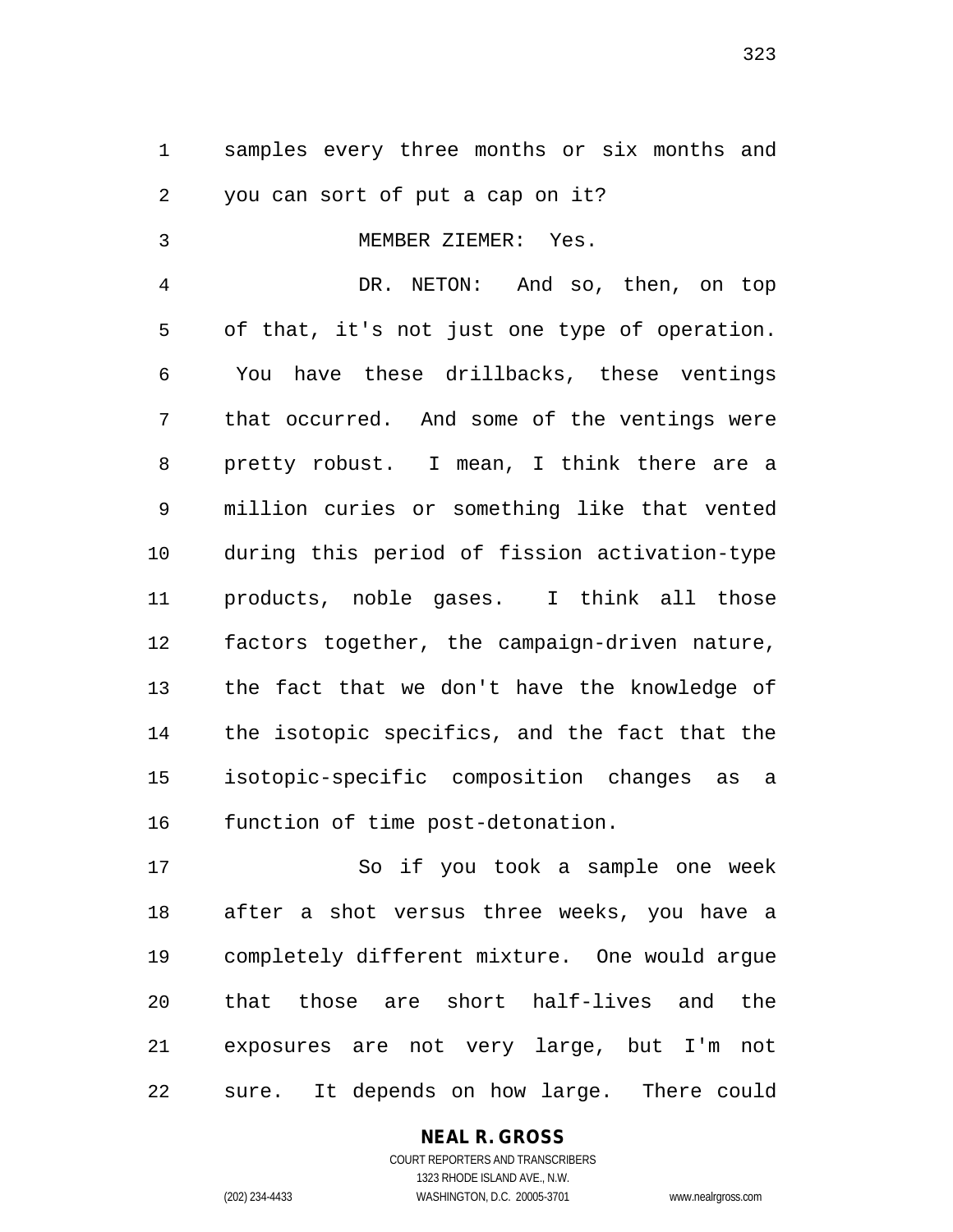have been some substantial episodic exposures that occurred very closely in time.

 MEMBER ZIEMER: Could I ask one other? Also, there was an implication that the coworker model had to be job-specific. But we have had models that aren't job-specific. Is that really an issue? I mean, couldn't there be a -- I mean, suppose you had the highest exposed group. You wouldn't need to know what other people's jobs were if you --

12 DR. NETON: True, yes.

 MEMBER ZIEMER: Okay. So the issue of not --

 DR. NETON: Well, except you have had some really disparate work activities here ongoing, very different than a plant environment. I mean, you have people that are exposed at reactor experiments that caught fire. There is one Class of workers. There are people who were involved in these drillbacks, another Class. There are

# **NEAL R. GROSS**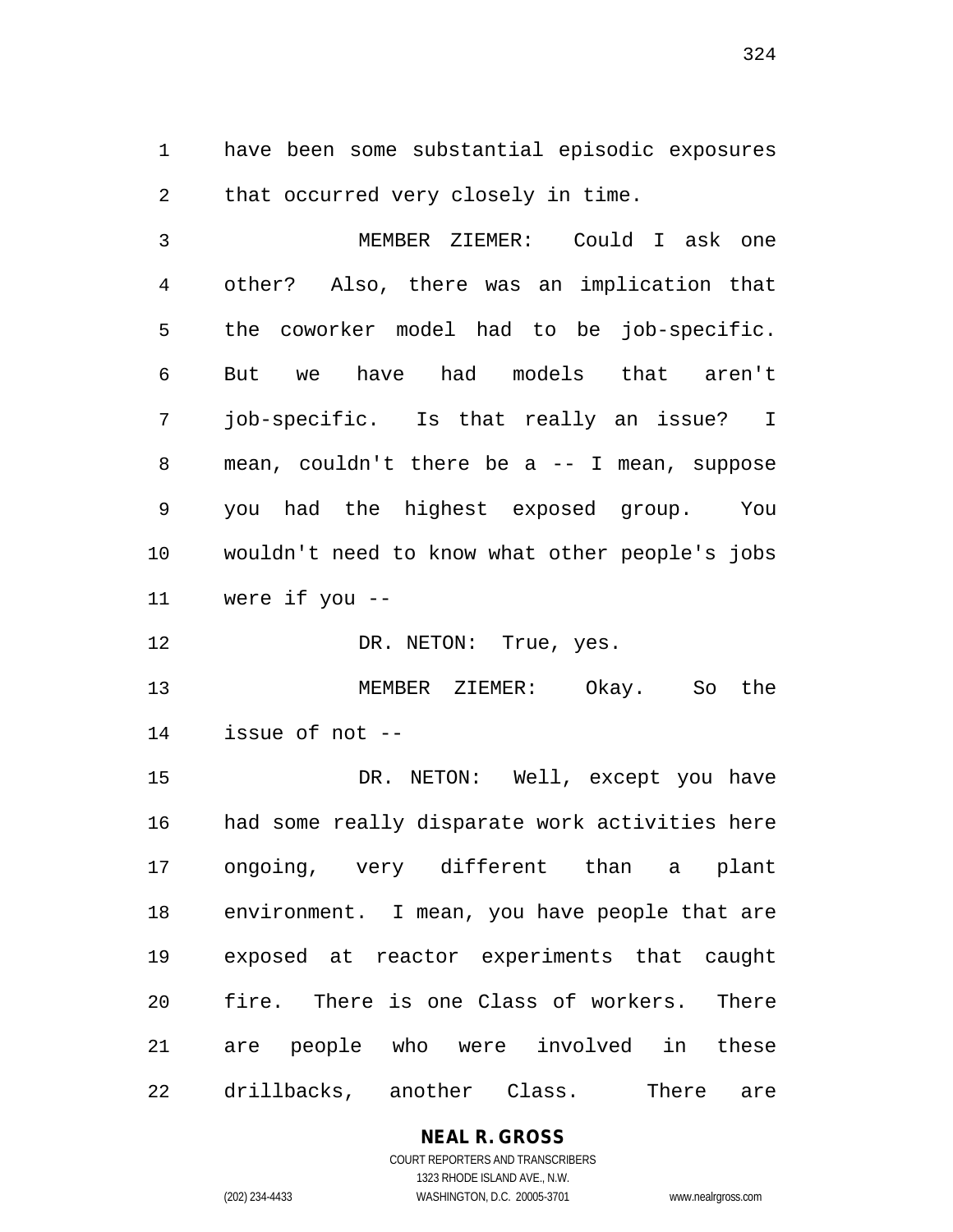tunnelers who are largely exposed to a lot of tritium.

 So you have some fairly unique job categories out there exposed to fairly different source terms, I guess. I mean, so it's a little different than if you have a uranium product and you're generating uranium aerosol and you say, "Okay. I know that this worker at the rolling mill had the highest potential for airborne uranium," then we could cap the doses to the workers. But this one is a little different. It's also the --

 MEMBER ZIEMER: So in your mind, it's more the combination of all of these factors that no single one is the deal breaker necessarily, but taken together, they're --

 DR. NETON: Yes. I never really thought about one of them particularly being  $19 - -$ 

 MEMBER ZIEMER: Well, I'm trying to in my mind eliminate some -- like I asked the question about the job thing. I mean, if

> **NEAL R. GROSS** COURT REPORTERS AND TRANSCRIBERS

1323 RHODE ISLAND AVE., N.W. (202) 234-4433 WASHINGTON, D.C. 20005-3701 www.nealrgross.com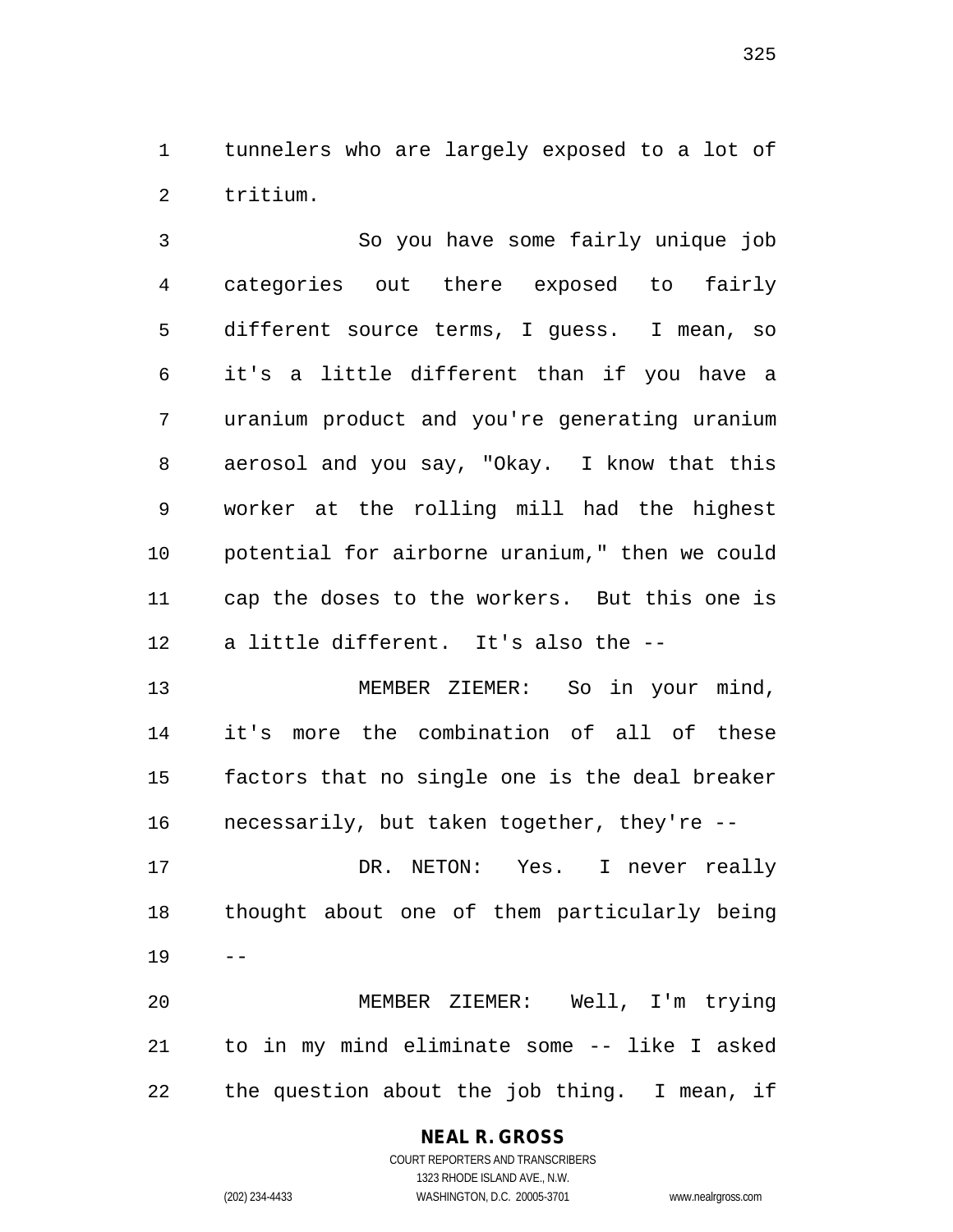you had a complete set of bioassay and you had sampled for the right nuclides, then would it matter?

 DR. NETON: Yes. Yes. If we had all of the highest exposed workers monitored for all of the nuclides, then picking the highest value in the distribution would allow us to do some bounding, bounding calculations. But I'm not sure we can. I don't think we can do that here.

11 MEMBER ZIEMER: Yes. Okay.

 CHAIRMAN MELIUS: Anybody else have, Board Members have, questions? David Richardson or Mike Gibson?

(No response.)

 CHAIRMAN MELIUS: Okay. Why don't we move on to our next presentation? Arjun? Arjun Makhijani from SC&A will be presenting as soon as our technical person returns.

 DR. MAKHIJANI: Actually, Dr. Ziemer, some of the specifics will come out, some of these slides.

#### **NEAL R. GROSS**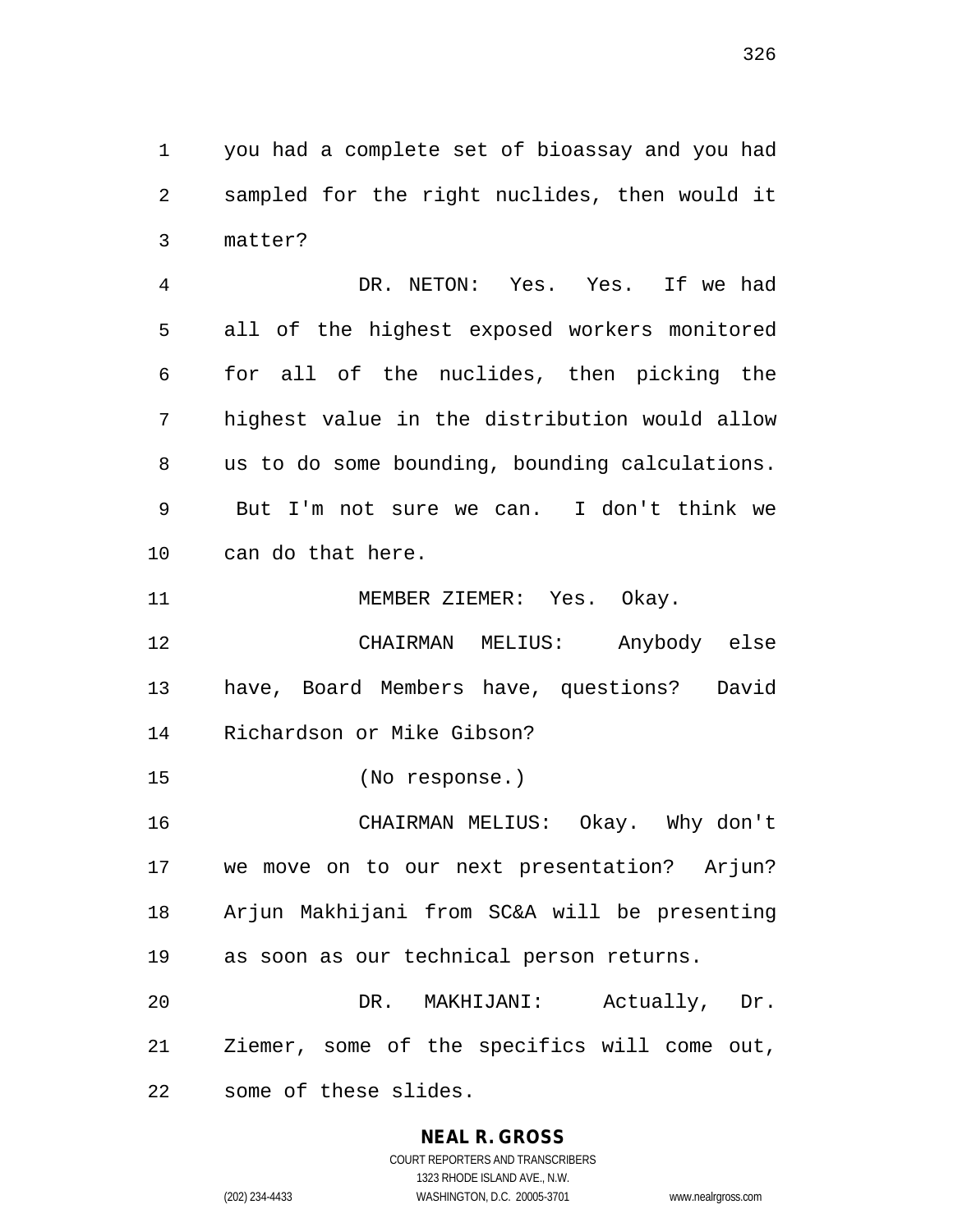After NIOSH issued their paper on November 25th, "Internal Dose Issues Analysis" -- it was a Type H paper -- the Working Group met and asked SC&A to review that paper. And so I am just going to focus on that review and not go over any other issues since there was only one question we were looking at.

8 As we mentioned, the objective was to review the conclusion that doses can't be constructed with sufficient accuracy, was it valid and robust. We had a couple of corollary objectives. We had two other reports that were issued and sent to the Working Group October 2008 and March 2009 in which we looked at NIOSH's Evaluation Report and suggested that there weren't enough data of quality enough to construct a coworker model for the members of the Class.

 And so we wanted to see whether since there was a much larger data set, whether that data set confirmed our findings or changed them in some way or provided any

# **NEAL R. GROSS**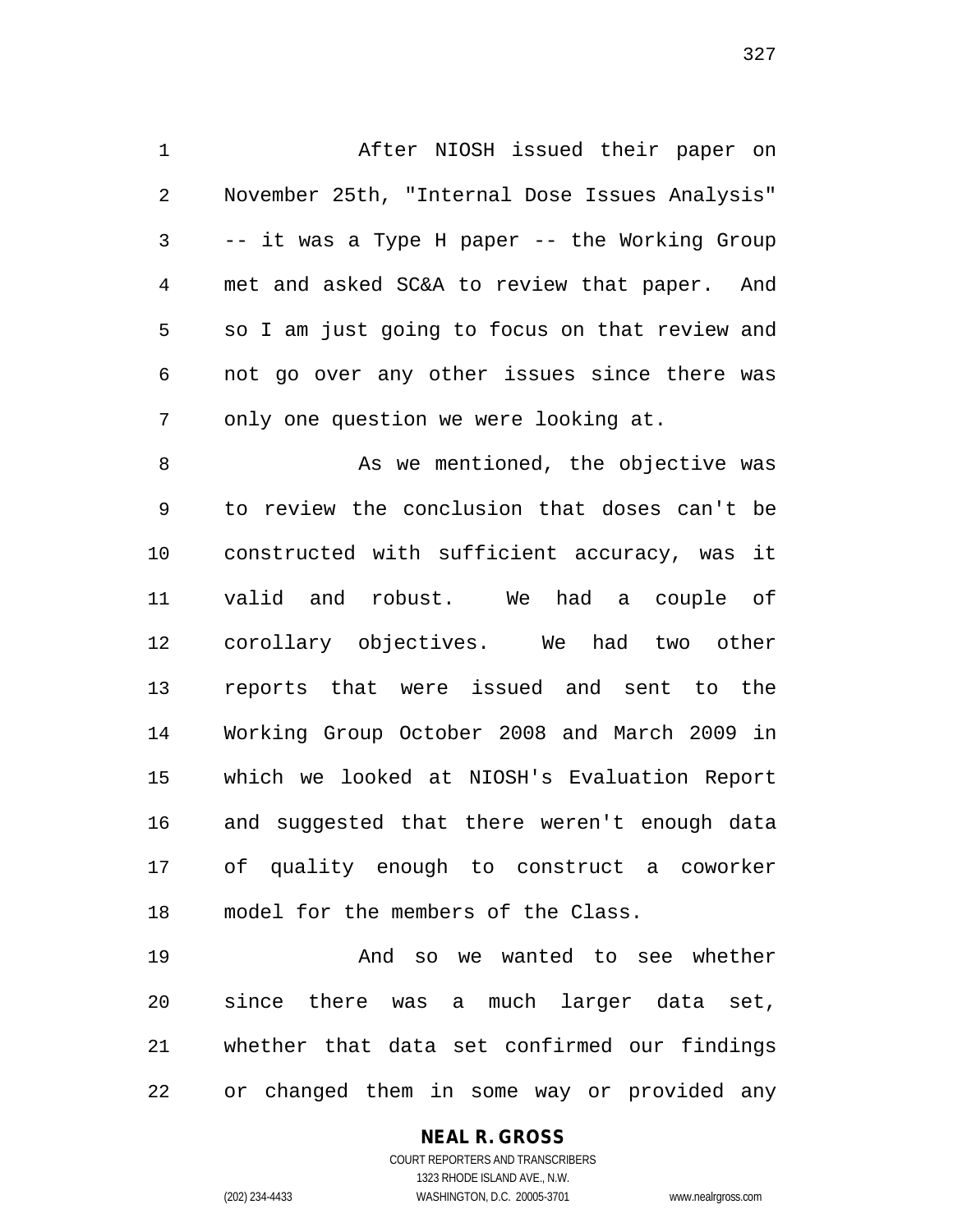new insights into dose reconstruction feasibility.

 So we reviewed the electronic database by job type. The reason the job type thing is important since it came up is were the people who were monitored among the most exposed. And so you could construct a coworker model. That was a question that had come up in the October and March studies that we had done.

11 11 In those studies, we had looked at the 100 that had been selected, 100 workers selected by NIOSH for their coworker model. And we also had taken 20 workers at random from among the claimants in six different job types, which are listed there: RadSafe, laborers, miners, welders, wiremen, security.

 And these job types were selected partly because some of them were monitored more frequently than others and partly from interviews as to which ones might have had exposure, significant exposure potential for

#### **NEAL R. GROSS**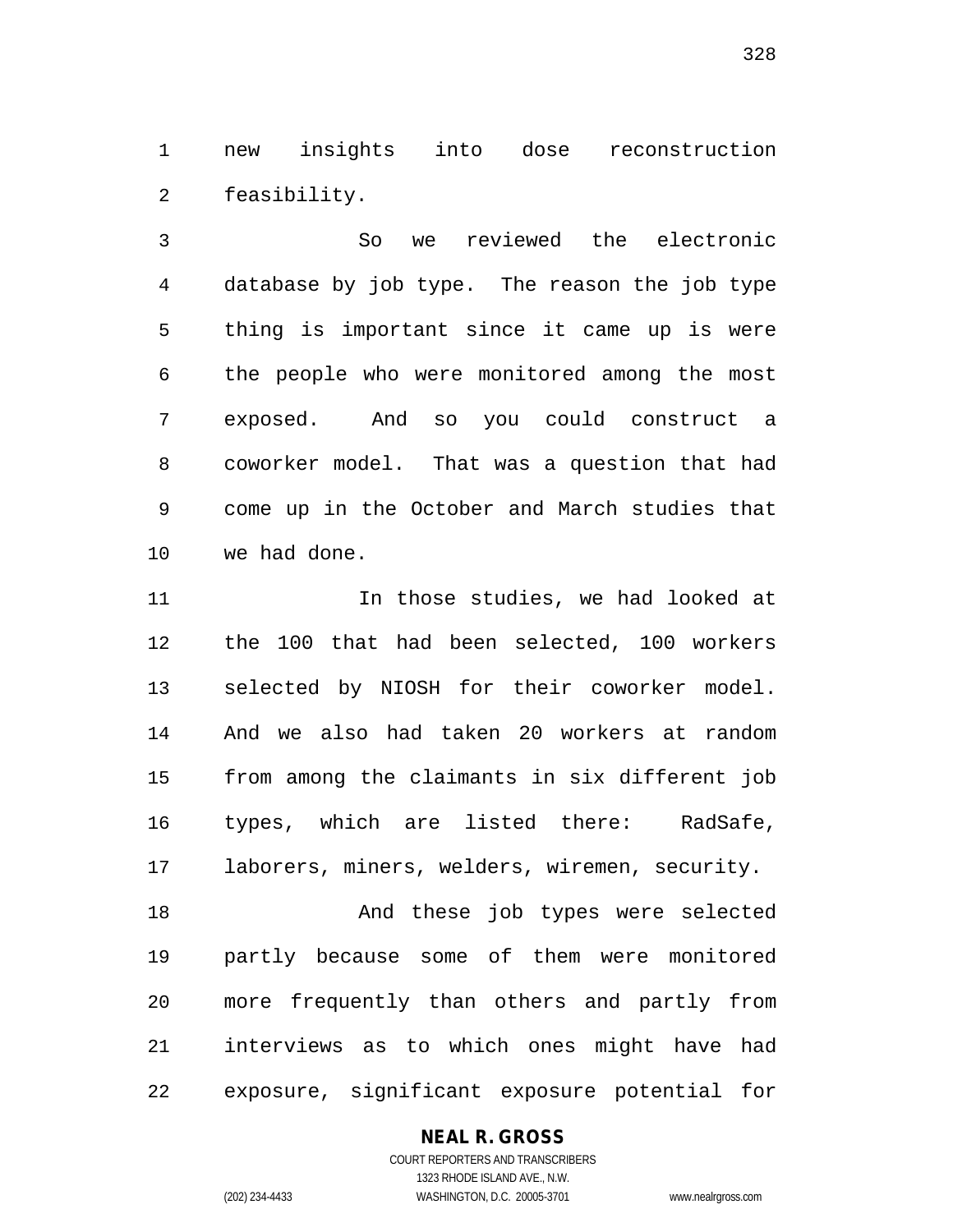radionuclides internally. Then we also examined each one of NIOSH's four findings to see whether we agreed with them or not.

 Okay. So, just to go over briefly our prior findings, we have kind of mushed them into a few bullets. There were a number of findings. So we found, as Jim has said, that the 100 workers were not sufficiently representative and could not be used for a coworker model, partly because of how they were selected. But then we have these other 120 that we had selected at random in six job types.

 What we found in that was that the RadSafe for plutonium, for instance, there was almost no monitoring except for RadSafe throughout the period.

 Security workers were monitored but only after the 1980s. So for four job types, there was almost no plutonium bioassay. So once you split it up by job type, then you have to show that RadSafe were the most

#### **NEAL R. GROSS**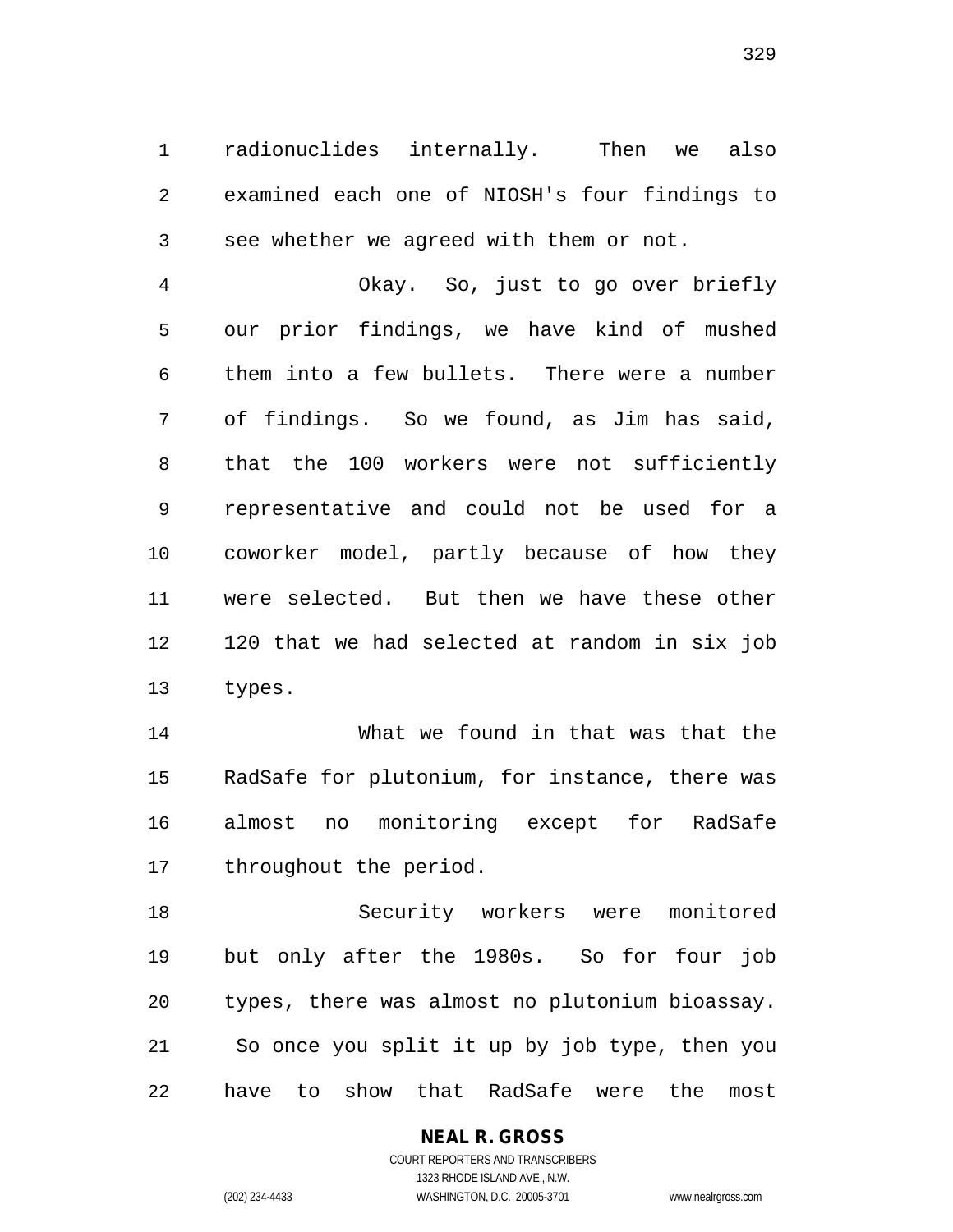exposed and then how do you do that. In the initial -- there weren't enough data for plutonium to do that.

 There were some data for tritium that indicated that RadSafe was not the most exposed job type, that miners were the most exposed job type. But they had almost no plutonium data.

 So then we have also some concerns about the quality of plutonium and gamma bioassay data, not about the others. And specifically a lot of those concerns related to minimum detectable amounts. And very often positive results were reported in the bioassay data that were less than the minimum detectable amounts and became unclear how you interpret those positive results.

 We also determined that it was important to examine data by period. And so the job of coworker model feasibility remained. That was the earlier set of findings.

> **NEAL R. GROSS** COURT REPORTERS AND TRANSCRIBERS

1323 RHODE ISLAND AVE., N.W. (202) 234-4433 WASHINGTON, D.C. 20005-3701 www.nealrgross.com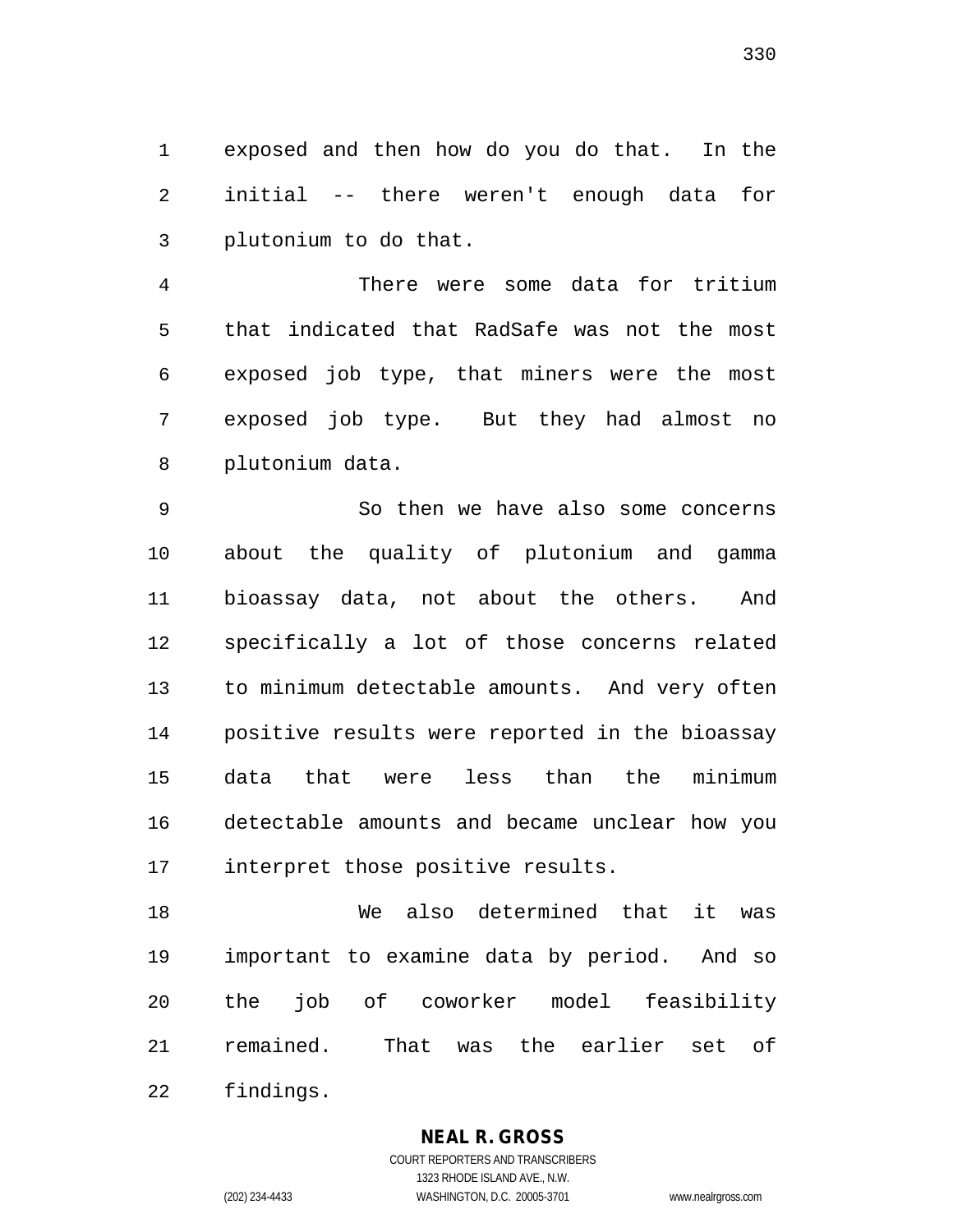So we compared the electronic database. And the electronic database did contain Social Security numbers, but, as Jim has said, did not contain job types. So we sorted the database to match.

 And I have to say Bob Barton, our young nuclear engineer, did a lot of heavy lifting. He's not here, but he really had played a stalwart role in helping us do this analysis well and very rapidly.

 And so we sorted the database by Social Security number and matched it to the claimant database of NIOSH and extracted all of the claimants from the workers in the electronic database and then examined the same six job types so we could compare.

 Now, there is an essential difference between the claimants in this data set and the claimants selected at random earlier because this data set consists only of workers who had some bioassay.

And, as Jim has told you, most

**NEAL R. GROSS** COURT REPORTERS AND TRANSCRIBERS 1323 RHODE ISLAND AVE., N.W.

(202) 234-4433 WASHINGTON, D.C. 20005-3701 www.nealrgross.com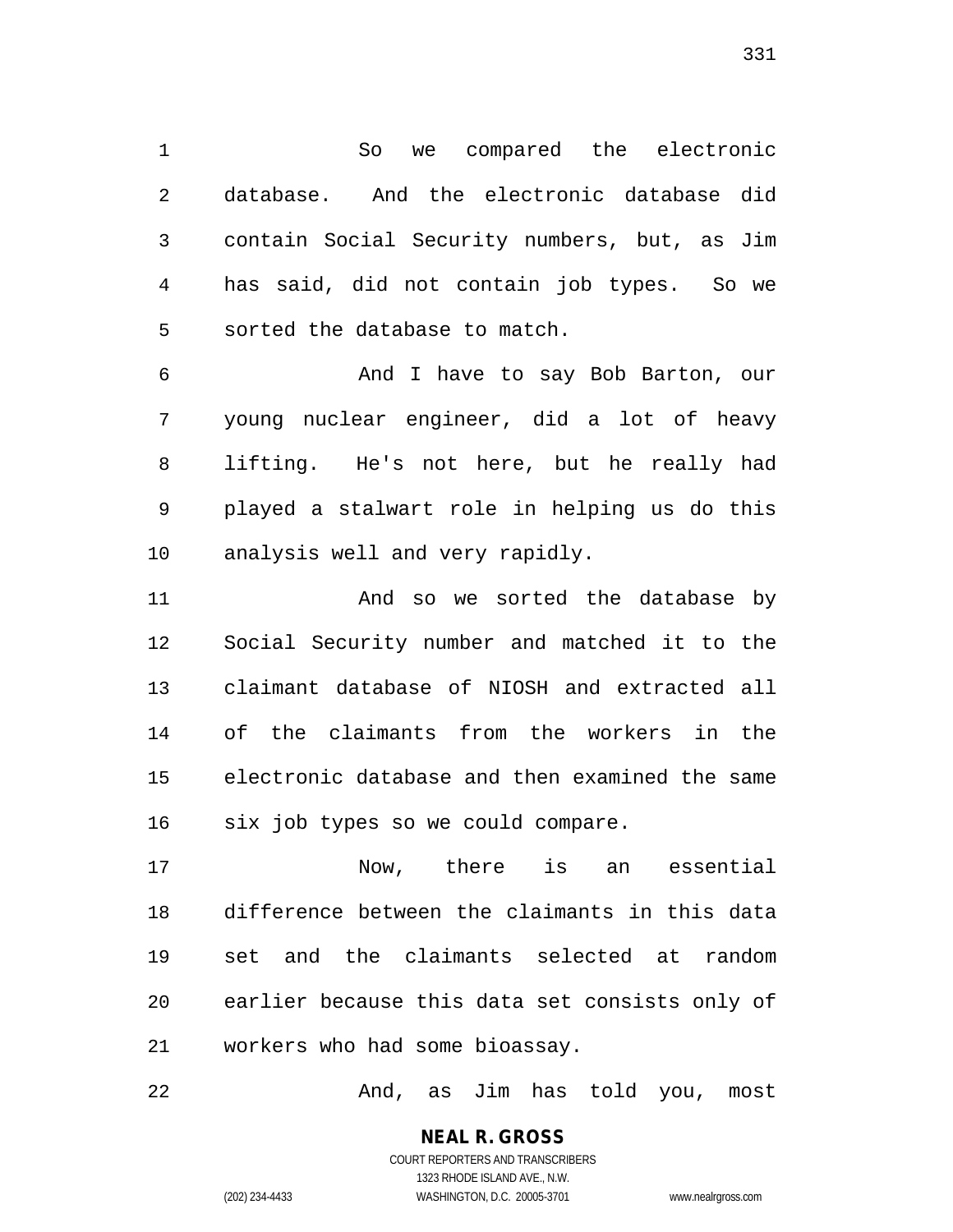workers, at least most claimants, did not have any bioassay. So it was not a directly comparable data set, but we found almost exactly the same patterns emerging in this data set.

 RadSafe were the most monitored. Security workers have data in the 1980s and that you could not make comparisons of RadSafe with other job types because in many cases, there just wasn't enough data. In most cases, there was not enough data for most periods. And then the quality concerns seem to persist.

 Now, this electronic database was not complete. We did a simple test to see whether all of the claimants that we had examined previously as having monitoring data in our earlier analyses were in this electronic database. And depending on the type of monitoring, a minority, but in one case a significant minority, was not in the database.

All right. So here this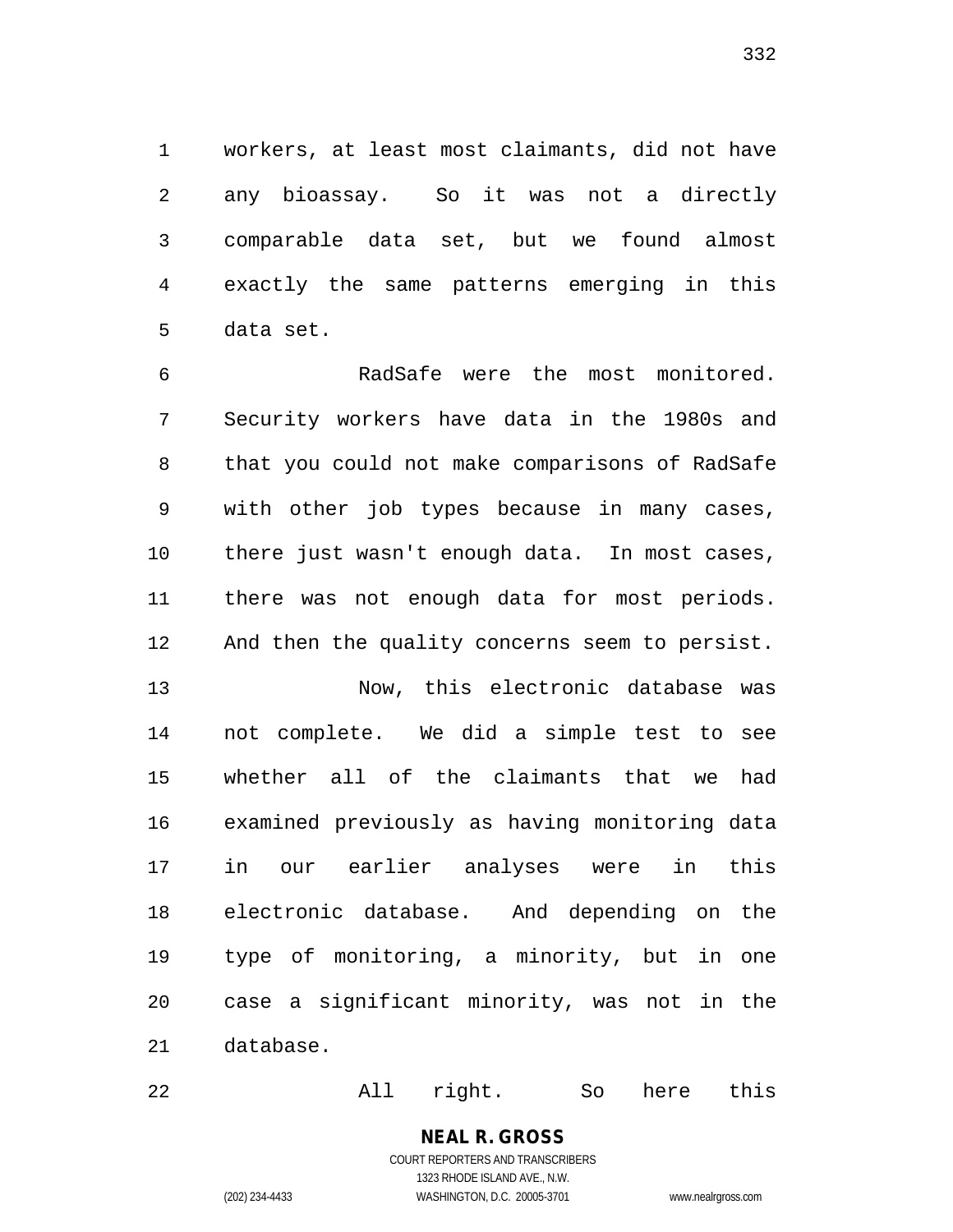illustrates the importance of examining the data by period. And the blue diamonds are the 1960s. And you can see it might have been some incidents in the 1980s that represent the top three points there, but most of the high readings are for the 1960s, even though the number of readings in the 1960s are the smallest number. As you can see by the frequency of points, most of the data are from the 1970s and 1980s.

 All right. Now, there was a new finding here. Because we had a lot more data, we were able if we ignored periods, which you can't really do if you want to construct a coworker model, but if you ignored period, what kind of pattern emerged about relative exposure potential? And it turns out that no single job type emerges as having high exposure potential.

 There are some indications, as Dr. Ziemer was saying, that RadSafe did not have the highest exposure potential. I will show

# **NEAL R. GROSS**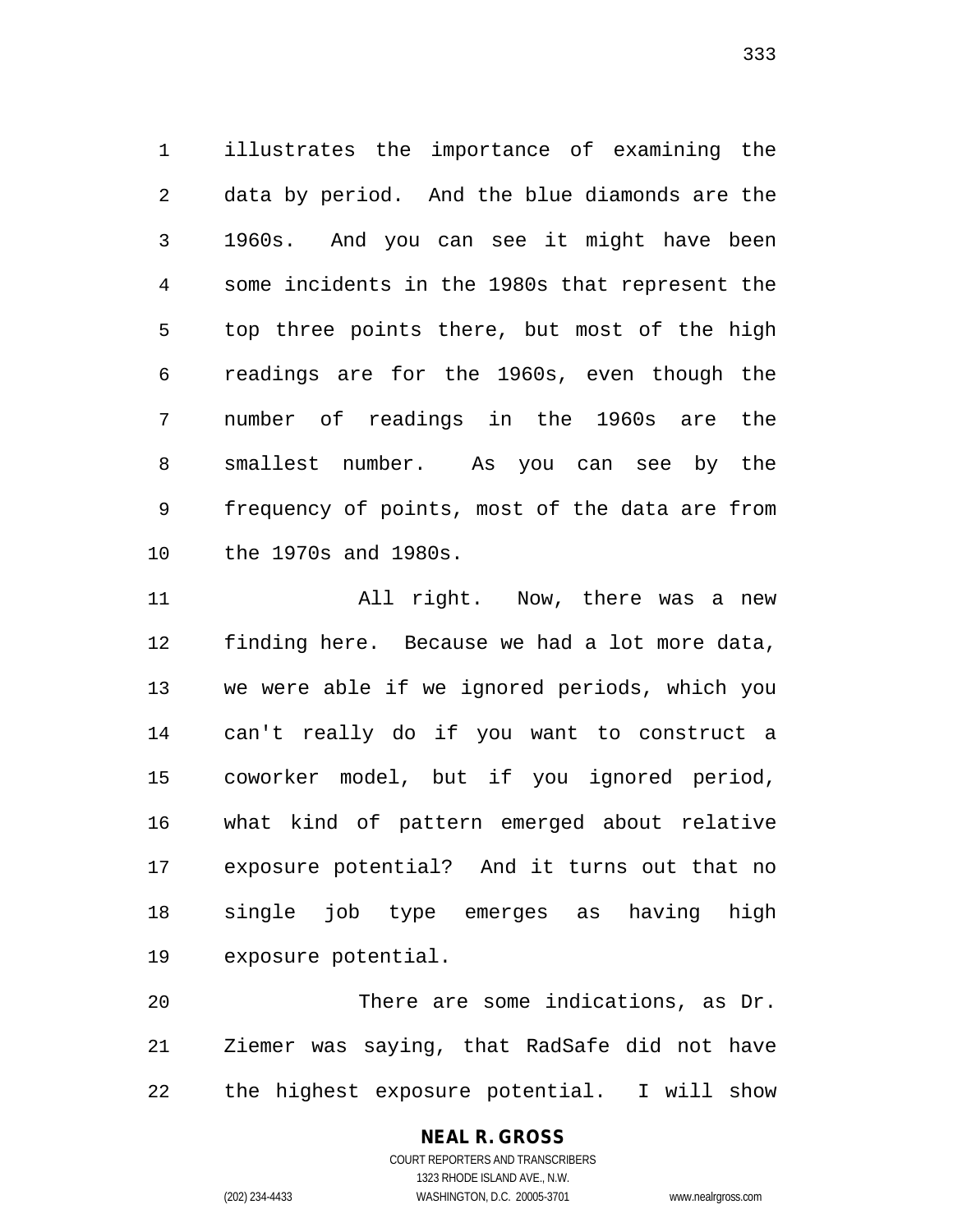you some.

| $\overline{2}$ | So we did this for tritium. And                    |
|----------------|----------------------------------------------------|
| $\mathfrak{Z}$ | you can see the right-most -- the curves would     |
| 4              | represent the groups with highest exposure         |
| 5              | potential. So here the right-most curve is         |
| 6              | for miners. And then you have, well, you           |
| 7              | know, different parts of the rank ordering.        |
| 8              | You either have the laborers or                    |
| 9              | the wiremen. And all of these people do            |
| 10             | pretty closeup work in contaminated areas.<br>– So |
| 11             | you can see that the RadSafe workers, which        |
| 12             | are the pink or magenta, had lower exposure        |
| 13             | potential than most.                               |
| 14             | But this doesn't really represent                  |
| 15             | exposure potential as you would represent it       |
| 16             | in a coworker model because period is missing.     |
| 17             | And you can do this comparison only because        |
| 18             | this is an indicative thing and not a              |
| 19             | definitive conclusion. This is the same --         |
| 20             | MEMBER POSTON: What unit is this?                  |
| 21             | DR. MAKHIJANI: You know, these                     |
|                | 22 are the kinds of units that appear. They are    |

**NEAL R. GROSS**

COURT REPORTERS AND TRANSCRIBERS 1323 RHODE ISLAND AVE., N.W. (202) 234-4433 WASHINGTON, D.C. 20005-3701 www.nealrgross.com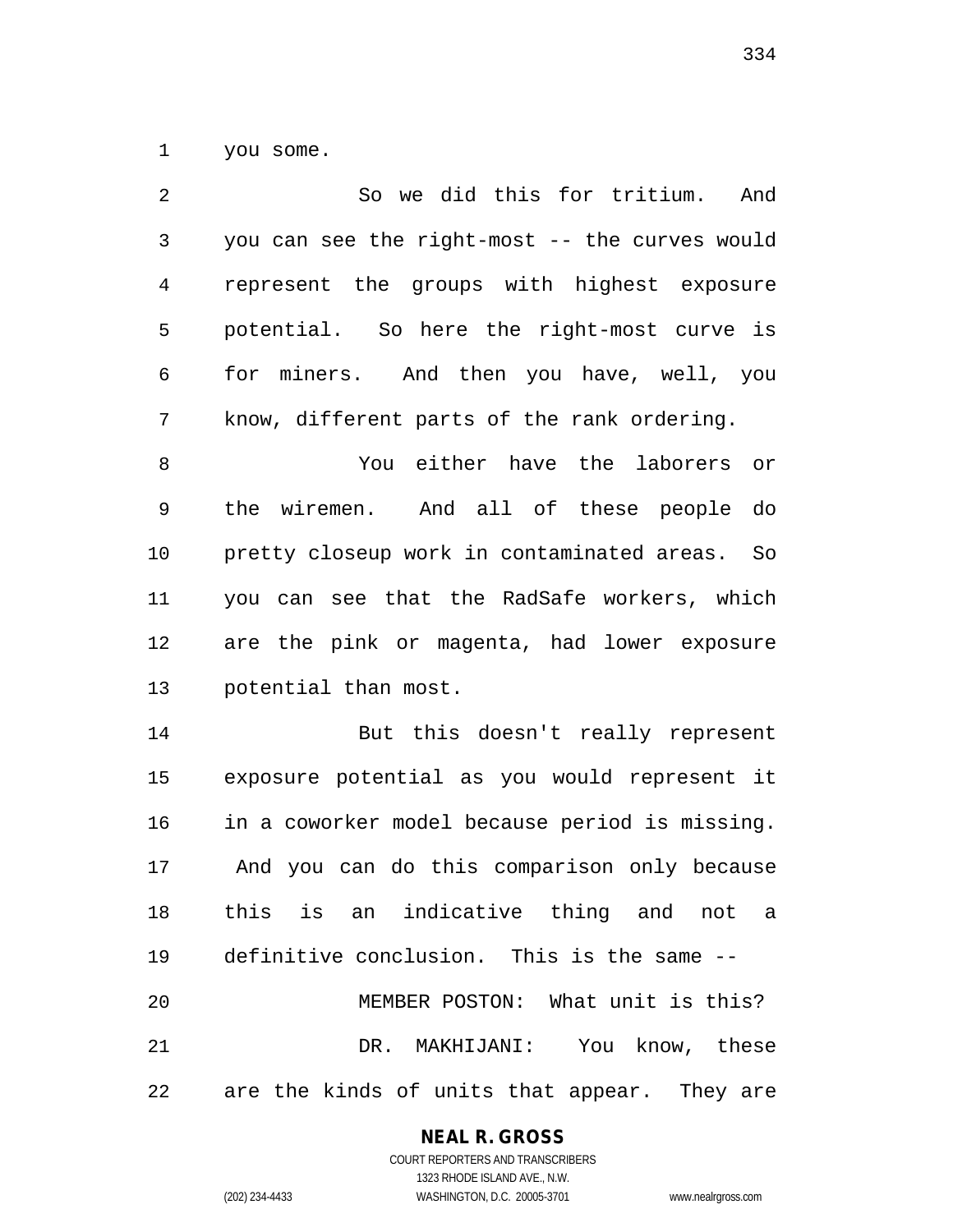microcuries per cc. They've been written as MI per cc because that is how they appear in the original data. And there is some discussion about units and the odd ways of writing the units in the NTS bioassay data presented some difficulties in analysis, but we have written the original notations down in the graphs.

 MEMBER POSTON: So that is microcuries?

DR. MAKHIJANI: Yes.

12 MEMBER POSTON: Okay.

 DR. MAKHIJANI: And you have the full report, Dr. Poston. And there is some discussion of that, of the unit question, in the report.

 So this is the same, the gamma bioassay results. And you can see here that except for security workers, RadSafe actually have generally lower results for given rank order than all four other job types.

You get the same for gross beta,

# **NEAL R. GROSS**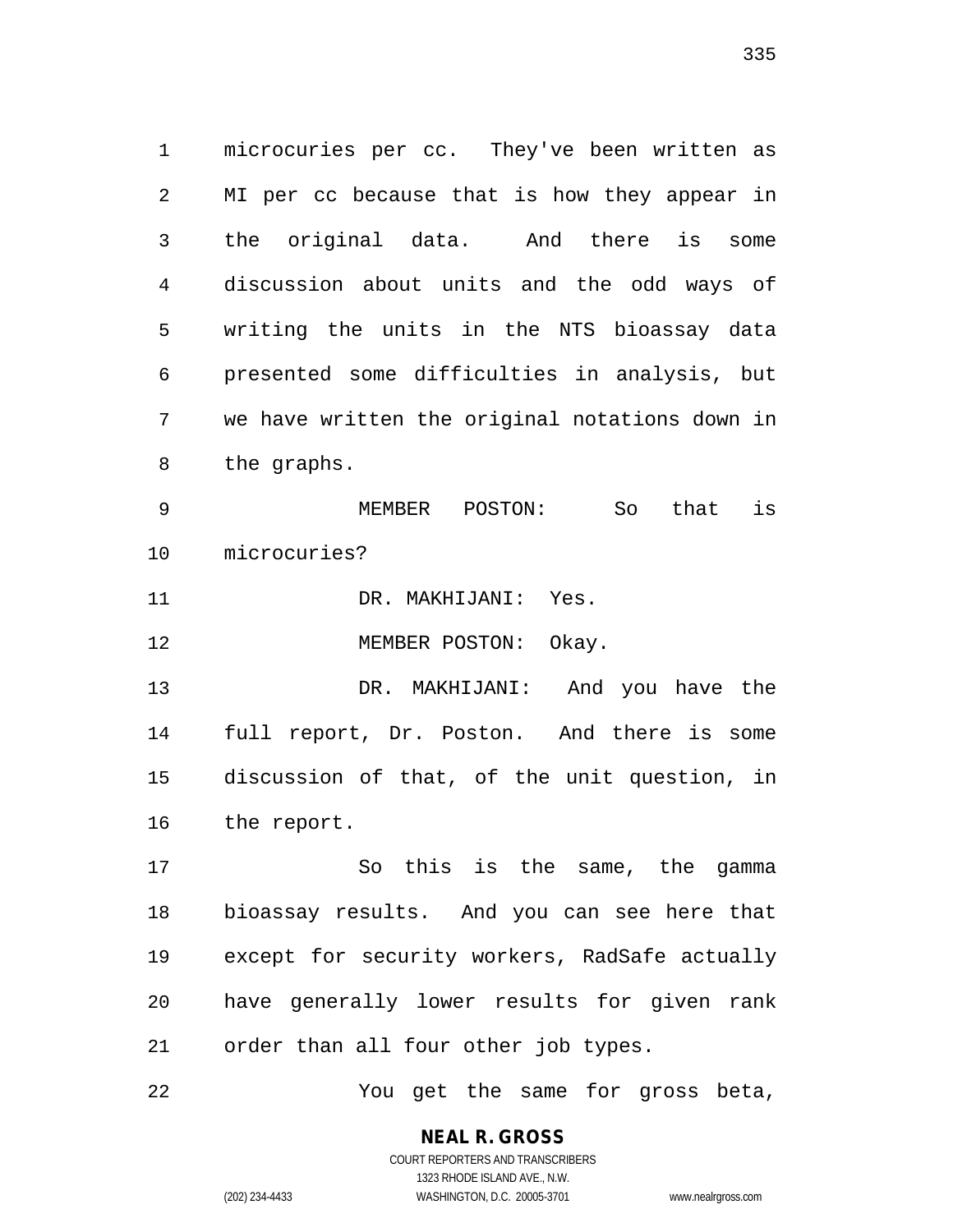not quite the same but approximately. And then you also see if I go back, in tritium, you see miners having the higher results.

 With gamma, you see welders and laborers having the higher results. With gross beta, you see -- what are the brown? You see miners having the higher results. So there is no single job type that emerges as indicating the highest exposure potential so you could go there. Even if you did, these job types had no plutonium data from among these four types of bioassay where there were the most monitoring data.

 All right. So the conclusions from our review of this extensive database were that it's essentially the same. We had actually a very large sample that we analyzed before.

 We analyzed 220 claimants out of 1,400 and odd that I don't remember the number that Dr. Neton talked about but a very large sample from among the claimants in NIOSH's

#### **NEAL R. GROSS**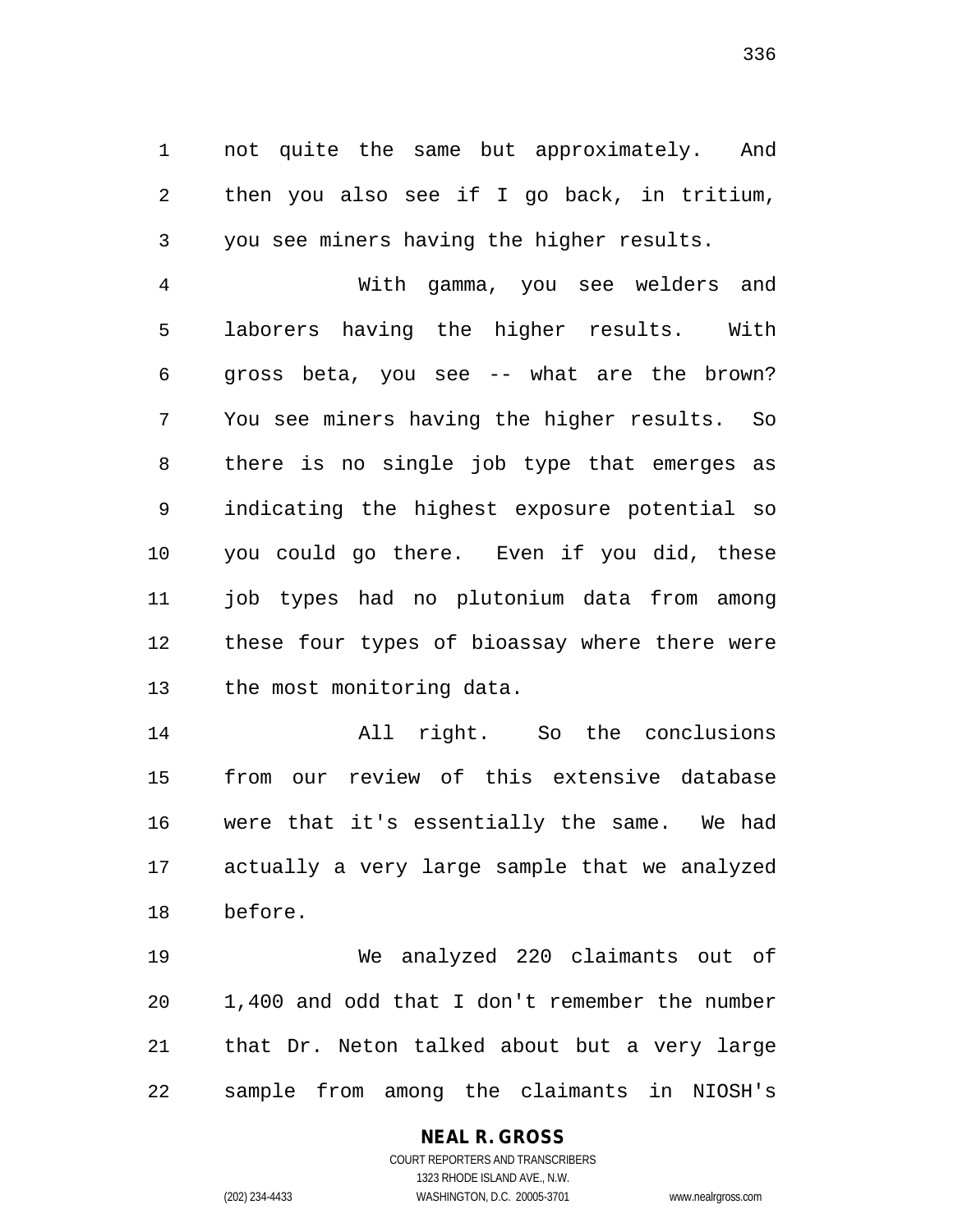database.

 In fact, we felt so strongly that we did not think that analysis of further data would yield any different conclusions, that the pattern that emerged with the electronic database did not fill in the gaps that we had discovered previously. 8 Then we examined the four findings of NIOSH, that not sufficient documented evidence about the rationale. And we agreed that there were several job types that had exposure potential. And that data were very sparse for most job types in most periods except for the RadSafe job type. And, as I have mentioned, the partial exception to that

was security workers in the 1980s.

 The data do not support a conclusion that monitoring was driven by exposure potential. That is also an indicative conclusion because if it's campaign-driven, you can't really determine that very easily.

# **NEAL R. GROSS**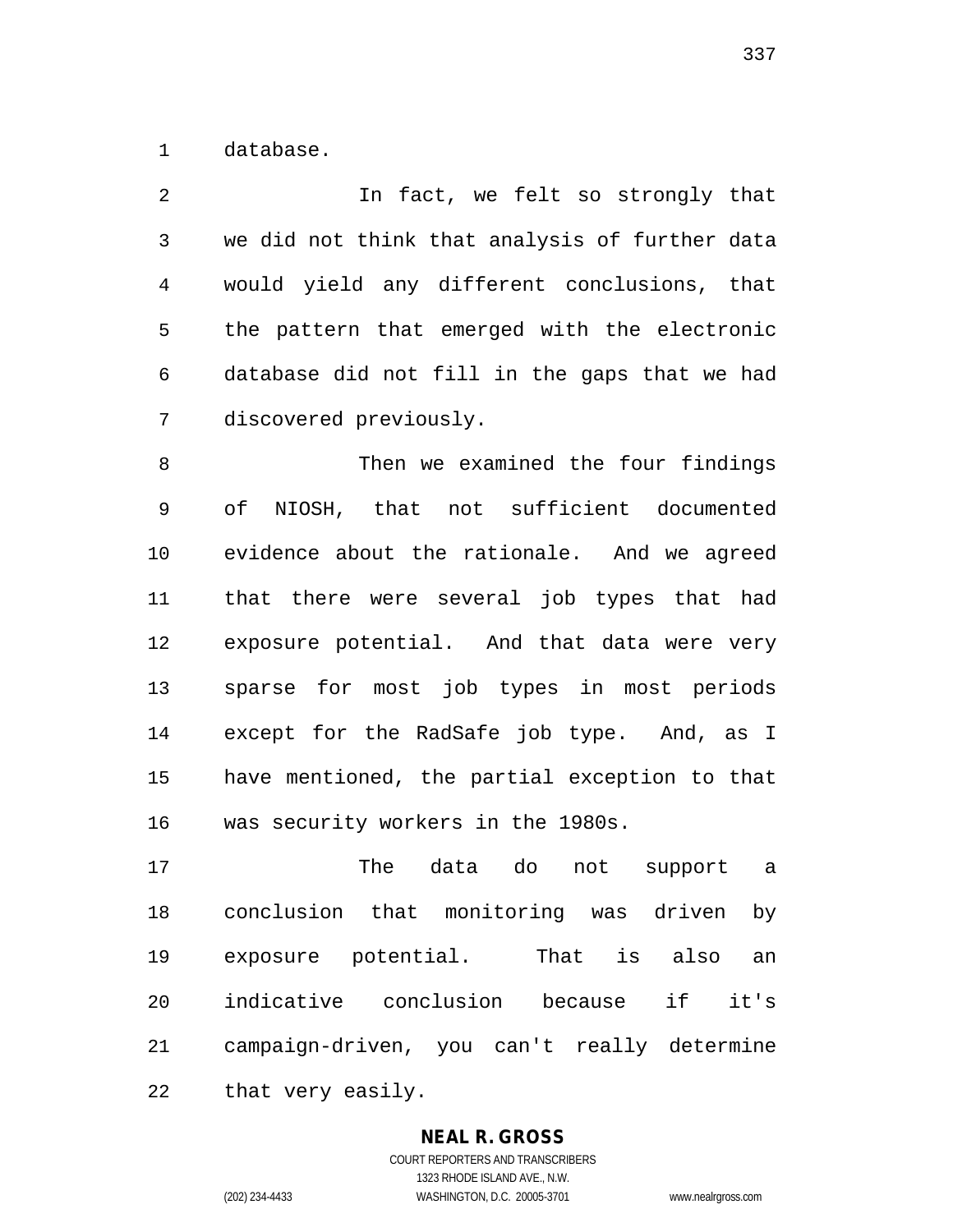Then the second finding was the thing that came up about fission products and the timing. There is actually a long section in the report written by Rich Leggett.

 I had promised Dr. Roessler during the Working Group meeting that Rich Leggett's views would be consulted on this question. And there is actually a long section that he drafted that is in the report on this particular question.

11 And there, you know, Dr. Leggett noted that if you knew the timing of the exposure and the timing of the analysis of the sample, you could probably tell a lot.

 But in this case, there were so many short-lived radionuclides. And there is an example given where even if you had a bioassay for iodine, where you did not know the time of analysis, that you could easily be off by an order of magnitude depending on what isotope you assumed it was due to.

In that case, it actually was not.

#### **NEAL R. GROSS** COURT REPORTERS AND TRANSCRIBERS

1323 RHODE ISLAND AVE., N.W.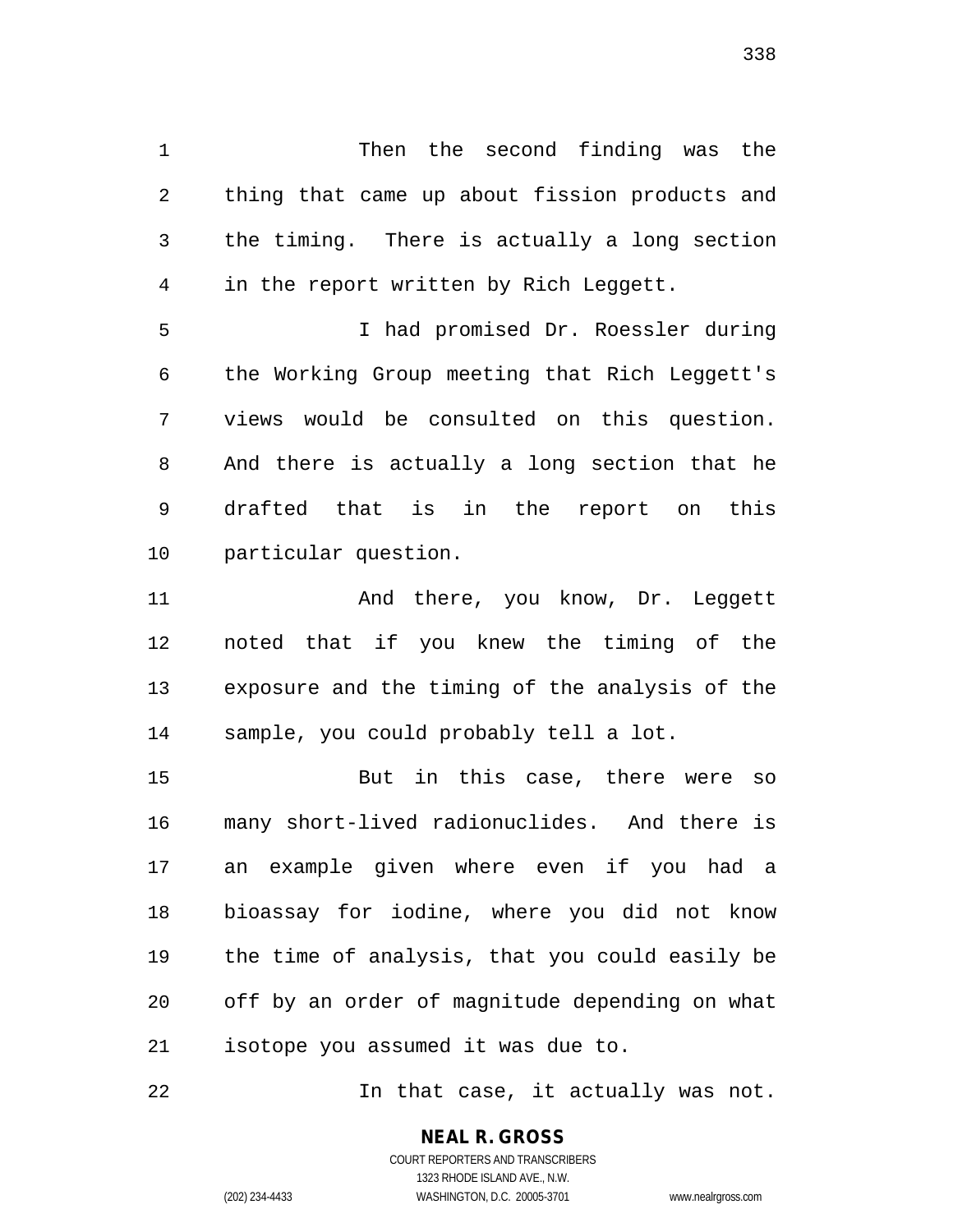Most of the exposure appeared to be due to I-133, not I-131, which mostly people look for. So under other circumstances, gross beta data could be more useful than here.

 Then as part of that same finding, there was also a question about insufficiency of uranium data. And the number of workers monitored for plutonium would be small.

 And so the plutonium source term actually and exposure potential turn out to be significant. And the data for most job types are just not available.

 Dr. Ziemer raised this question earlier. And the bottom line there is because plutonium data are concentrated with a RadSafe 16 job type and they don't appear to have -- you can't establish that they have the highest exposure potential. So you cannot actually construct a coworker model based on the available data, even though in some there are quite a lot of bioassay samples.

Then this question about

**NEAL R. GROSS** COURT REPORTERS AND TRANSCRIBERS 1323 RHODE ISLAND AVE., N.W.

(202) 234-4433 WASHINGTON, D.C. 20005-3701 www.nealrgross.com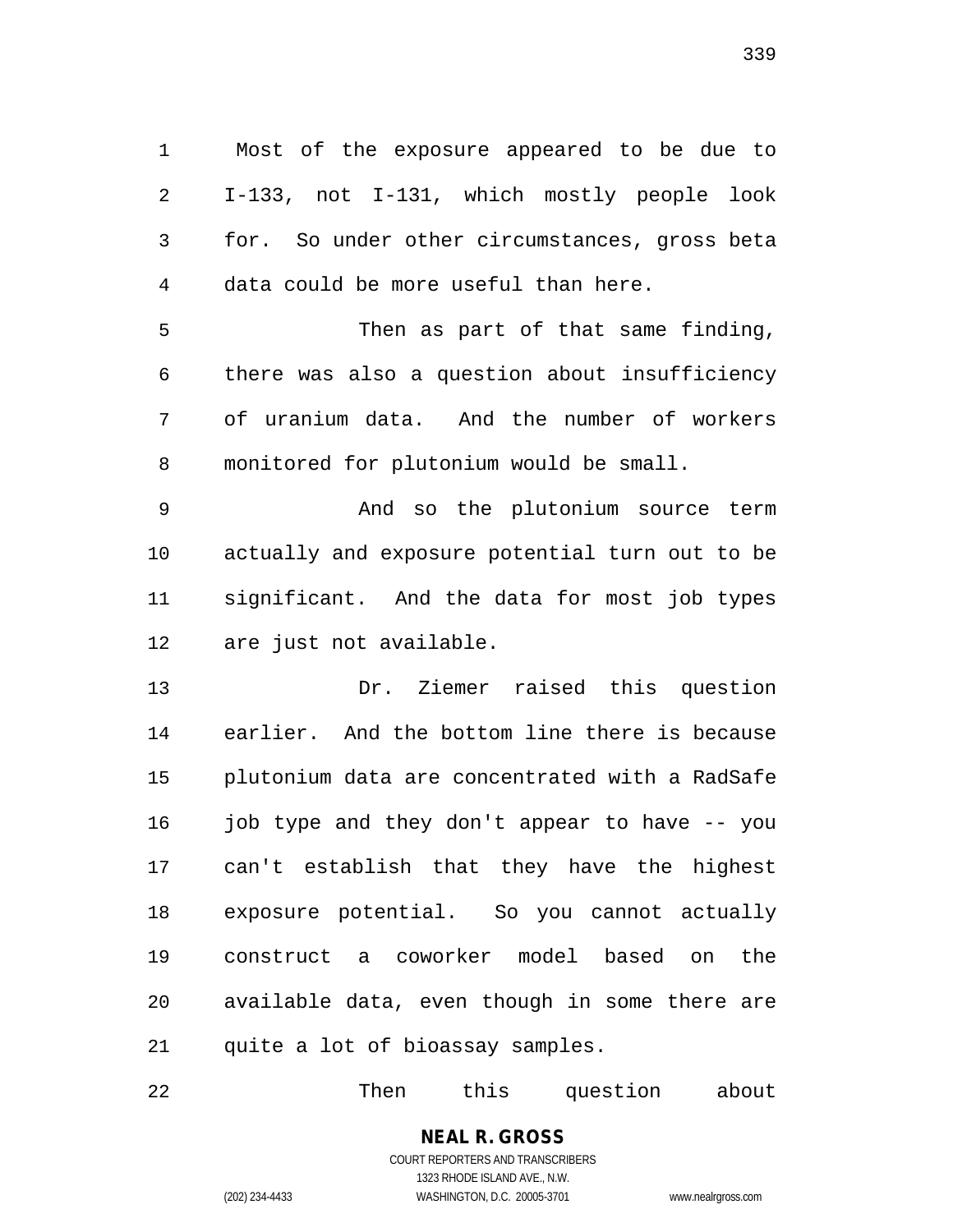shorter-term campaign-driven activities. And, actually, Harry Chmelynski did this statistical analysis to try to determine whether there was routine sampling or episodic sampling or some mixture.

 And here is gamma bioassay data by job type, no periods here, with normal scores. And routine sampling would be indicated by a straight line more or less around points clustered around a straight line with a log-normal distribution, but you can see all of these lines are pretty wiggly. And they're not indicated. They don't indicate a routine sampling.

 There is some evidence that some workers may have been sampled routinely at some points, but mostly it does not appear to be routine sampling.

 Then there was a question of what about the other radionuclide? We have talked about the four types of bioassay sampling. Actually, the revision of the Site Profile, I

# **NEAL R. GROSS**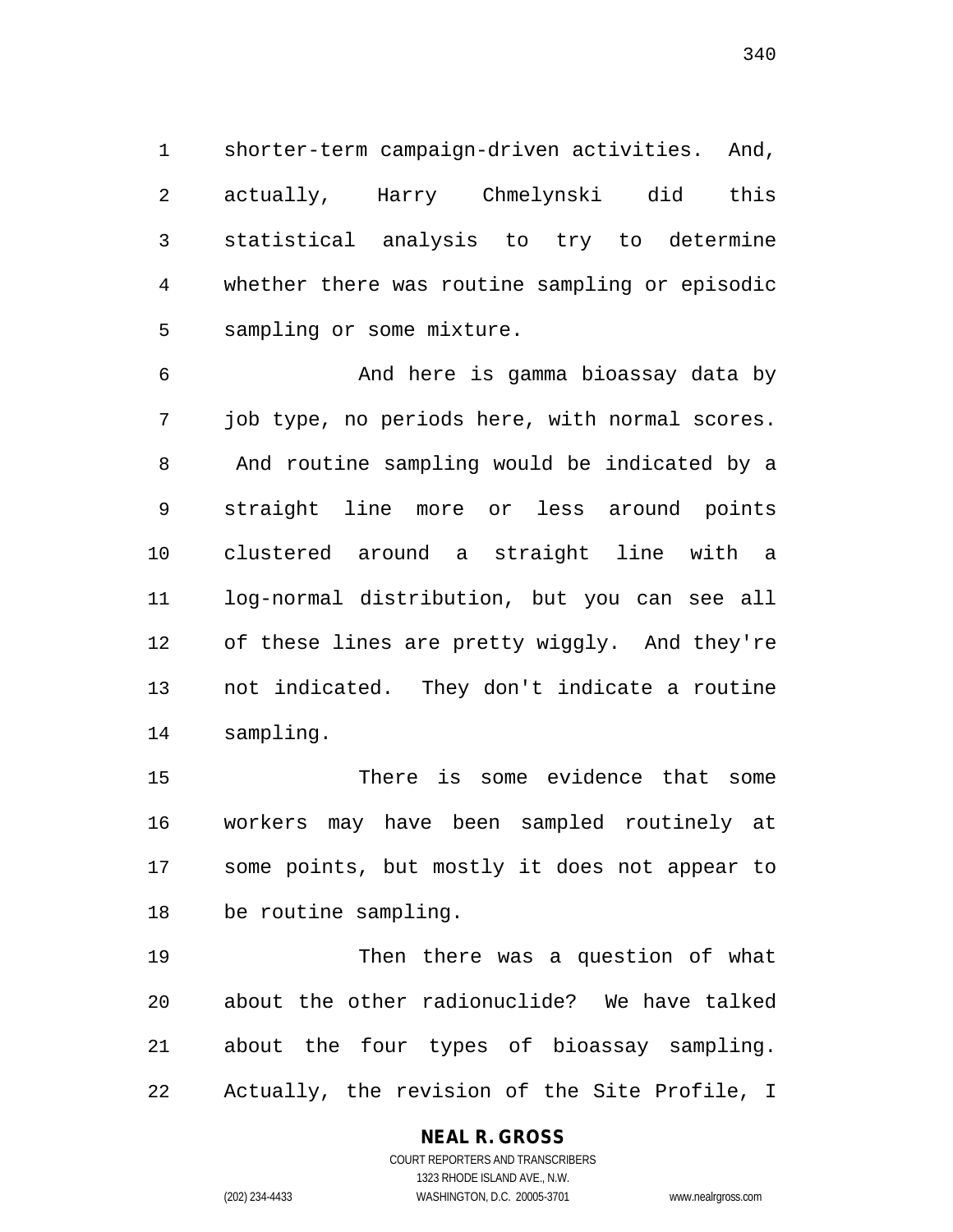think the site description, the latest revision has a table showing how many different kinds of radionuclides there were because of the many different job types, the testing, the reactor testing, the waste handling, the laboratory work.

 And many radionuclides have no data that we could discover, like thorium or radium. Iodines have almost no data. Americium have no or almost no data. Now, I cannot remember whether there were a few data points.

 And then in our earlier reports, we had actually reported some iodine-131, 133, and 135 data, but there were very, very few data points, even among all 220 workers. And in the electronic database, we found none.

 So the overall conclusion of NIOSH has just been reported. I won't repeat it. We concurred with this conclusion. We also examined each of the four points to see whether every one of them was important and

#### **NEAL R. GROSS**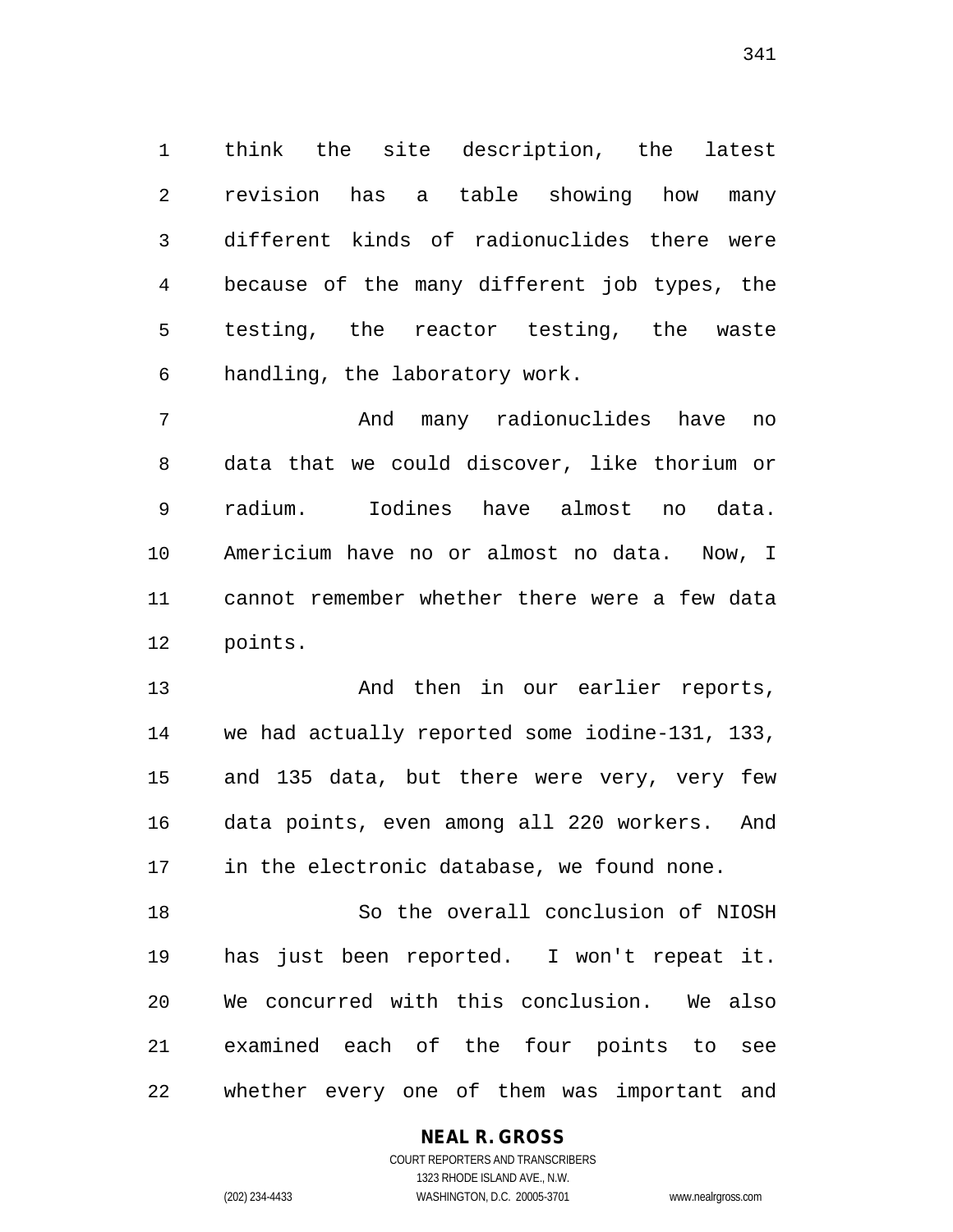valid. And because we agreed with all four of them, we concluded that NIOSH's finding was also robust.

 We did not look at the period beyond 1993 where NIOSH said in their paper that they can do dose reconstruction. Our mandate was to look at the SEC period.

 We did look a little bit at this period, October, November, December 1992, to see whether there was any dramatic change in monitoring patterns or anything like that. And there is a short description of that in the full report.

 And we found generally that the frequency of monitoring went down a little bit, but there were no significant changes. And so we agreed that since activities go on, that it was reasonable to extend the period by three months. We also felt that partial dose reconstruction can be done with some appropriate cautions.

This was our team. I managed the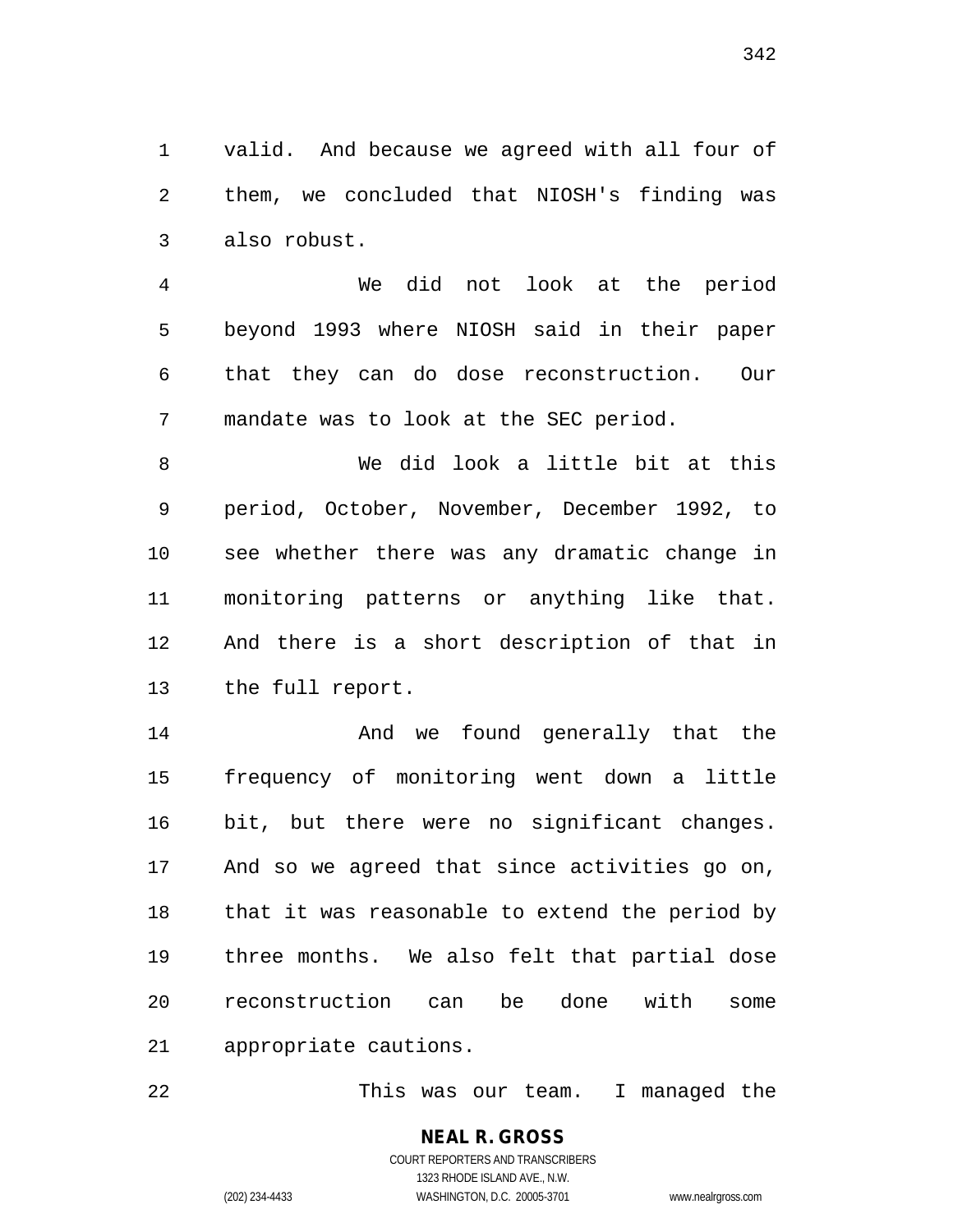task. And Joyce Lipsztein and Rich Leggett were the internal dosimetry, and Harry Chmelynski did the statistics. Bob Barton and Lynn Anspaugh, John Mauro were reviewers and John Mauro, of course, the project manager and signed off on the report.

 CHAIRMAN MELIUS: Very good. Thank you, Arjun.

 Do we, any Board Members, have questions for Arjun? Dr. Ziemer?

 MEMBER ZIEMER: Sorry to monopolize this. Arjun, I want to look on slide 12 where you are responding to NIOSH finding 1. The statement is, "The data do not support a conclusion that monitoring was driven by exposure potential." I would like to ask if you could comment on the reverse. Do the data support a conclusion that the monitoring was not driven by exposure potential?

 DR. MAKHIJANI: No. I mean, we discussed this question some, Dr. Ziemer. And

# **NEAL R. GROSS**

COURT REPORTERS AND TRANSCRIBERS 1323 RHODE ISLAND AVE., N.W. (202) 234-4433 WASHINGTON, D.C. 20005-3701 www.nealrgross.com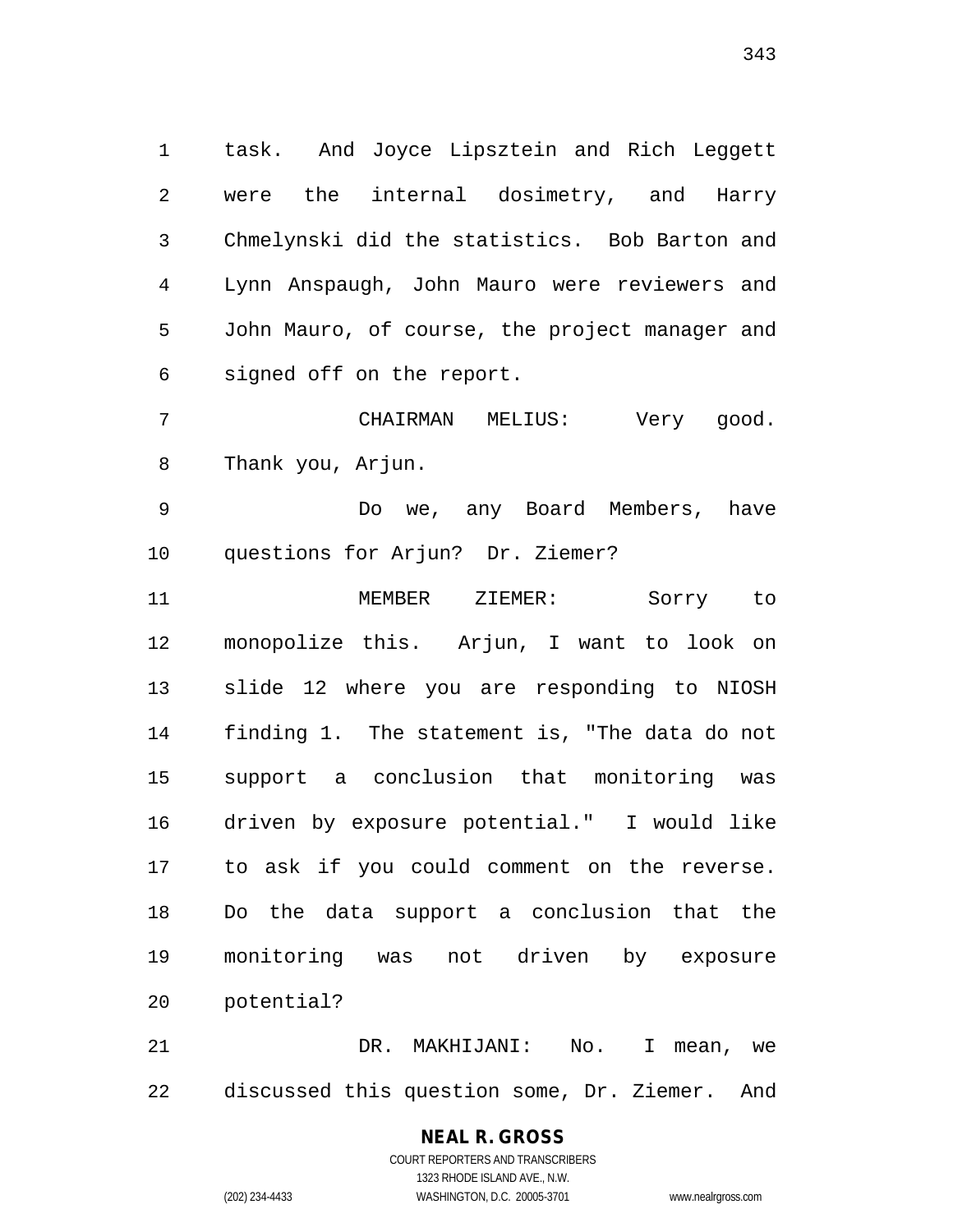we don't have any conclusion as to what other than it seemed to be --

 MEMBER ZIEMER: I wanted to make that clear. It doesn't support it either way. DR. MAKHIJANI: Either way. MEMBER ZIEMER: Okay. DR. MAKHIJANI: And I believe, if I remember correctly, Mr. Roessler, there was some discussion of this during the Working Group meeting and admittedly speculative that perhaps security workers and RadSafe were monitored because they were available more routinely, more easily. MEMBER ZIEMER: I just think it is important on the record that you are not stating that it wasn't, -- DR. MAKHIJANI: Oh, no. We're not stating -- 19 MEMBER ZIEMER: -- only that you can't support that it was.

DR. MAKHIJANI: Yes. We're not --

MEMBER ZIEMER: I think both sides

**NEAL R. GROSS** COURT REPORTERS AND TRANSCRIBERS

1323 RHODE ISLAND AVE., N.W. (202) 234-4433 WASHINGTON, D.C. 20005-3701 www.nealrgross.com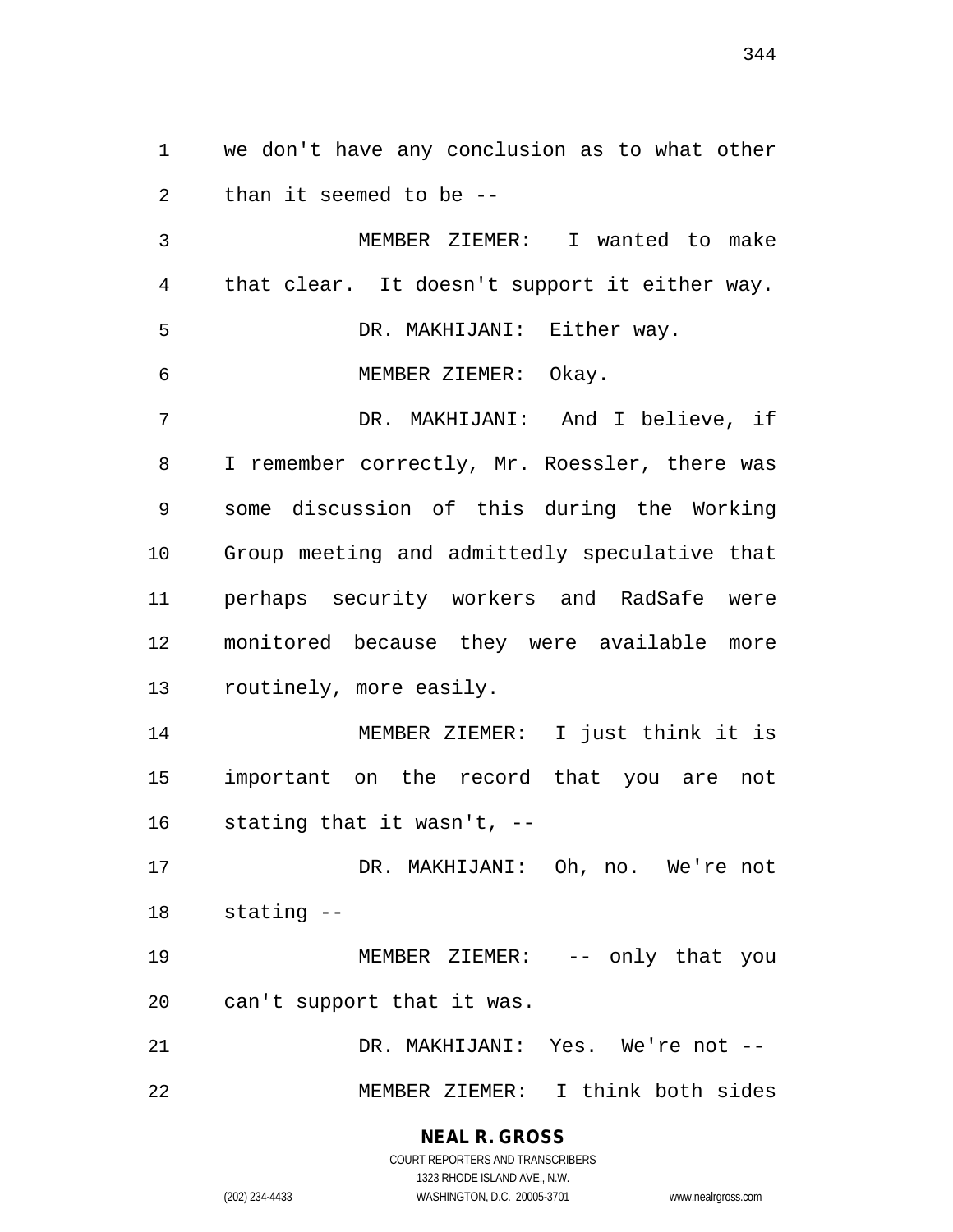of that are important.

| $\overline{2}$ | DR. MAKHIJANI: I agree with that.              |
|----------------|------------------------------------------------|
| 3              | We're not stating, as you asked earlier, Jim   |
| 4              | Neton, that was there, some kind of selective  |
| 5              | are we going to bias our results by selecting  |
| 6              | the lowest exposure potential? No, no. We're   |
| 7              | not saying that.                               |
| 8              | MEMBER ZIEMER: Okay. Thank you.                |
| 9              | One other thing. And I just want               |
| $10$           | to clarify. I'm looking at slide 16, which is  |
| 11             | the episodic bioassay sampling. It's one of a  |
| 12             | number of similar curves.                      |
| 13             | Can you tell me whether those                  |
| 14             | curves are simply the points or did you fit -- |
| 15             | DR. MAKHIJANI: No, no. There is                |
| 16             | no fitting.                                    |
| 17             | MEMBER ZIEMER: No fitting?                     |
| 18             | DR. MAKHIJANI: No.                             |
| 19             | MEMBER ZIEMER: Okay. Because I                 |
| 20             | was going to mention that I could probably fit |
| 21             | a straight line to those data points, just for |
| 22             | the record because you said they don't fit a   |

**NEAL R. GROSS**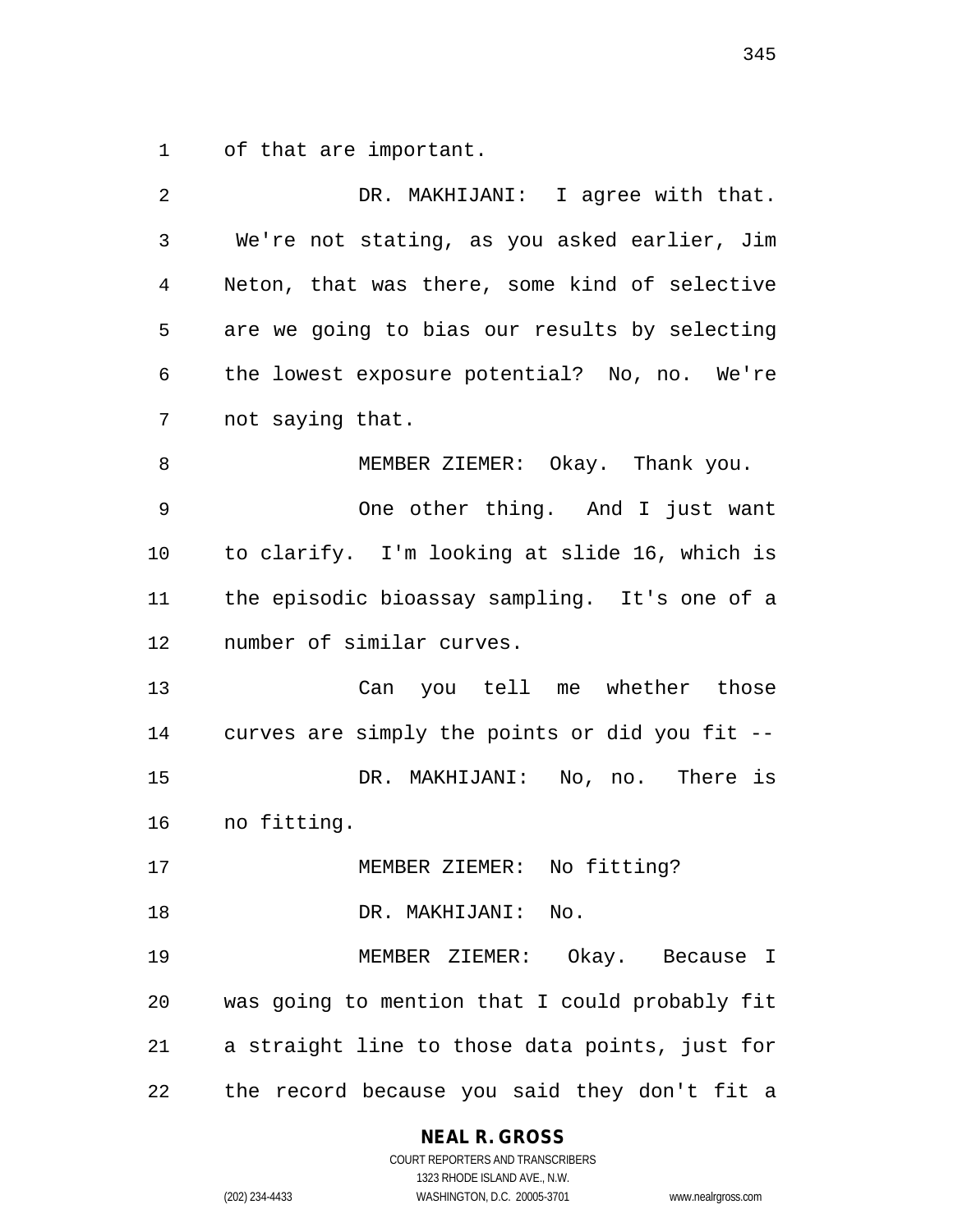straight line. You haven't fit anything to them. DR. MAKHIJANI: Well -- MEMBER ZIEMER: And I can fit a straight line to most data points. (Laughter.) DR. MAKHIJANI: Well, I was going to say that you can run a straight line through any number of data points. 10 MEMBER ZIEMER: Well, sure. Right. DR. MAKHIJANI: The question is -- MEMBER ZIEMER: And then the argument is, which kind of curve fits better in terms of the departure from the points? You haven't fit anything here. DR. MAKHIJANI: No. We didn't feel it was necessary. MEMBER ZIEMER: Okay. I just want for the record the statement that this doesn't fit a straight line. You have not examined that --

> **NEAL R. GROSS** COURT REPORTERS AND TRANSCRIBERS

1323 RHODE ISLAND AVE., N.W. (202) 234-4433 WASHINGTON, D.C. 20005-3701 www.nealrgross.com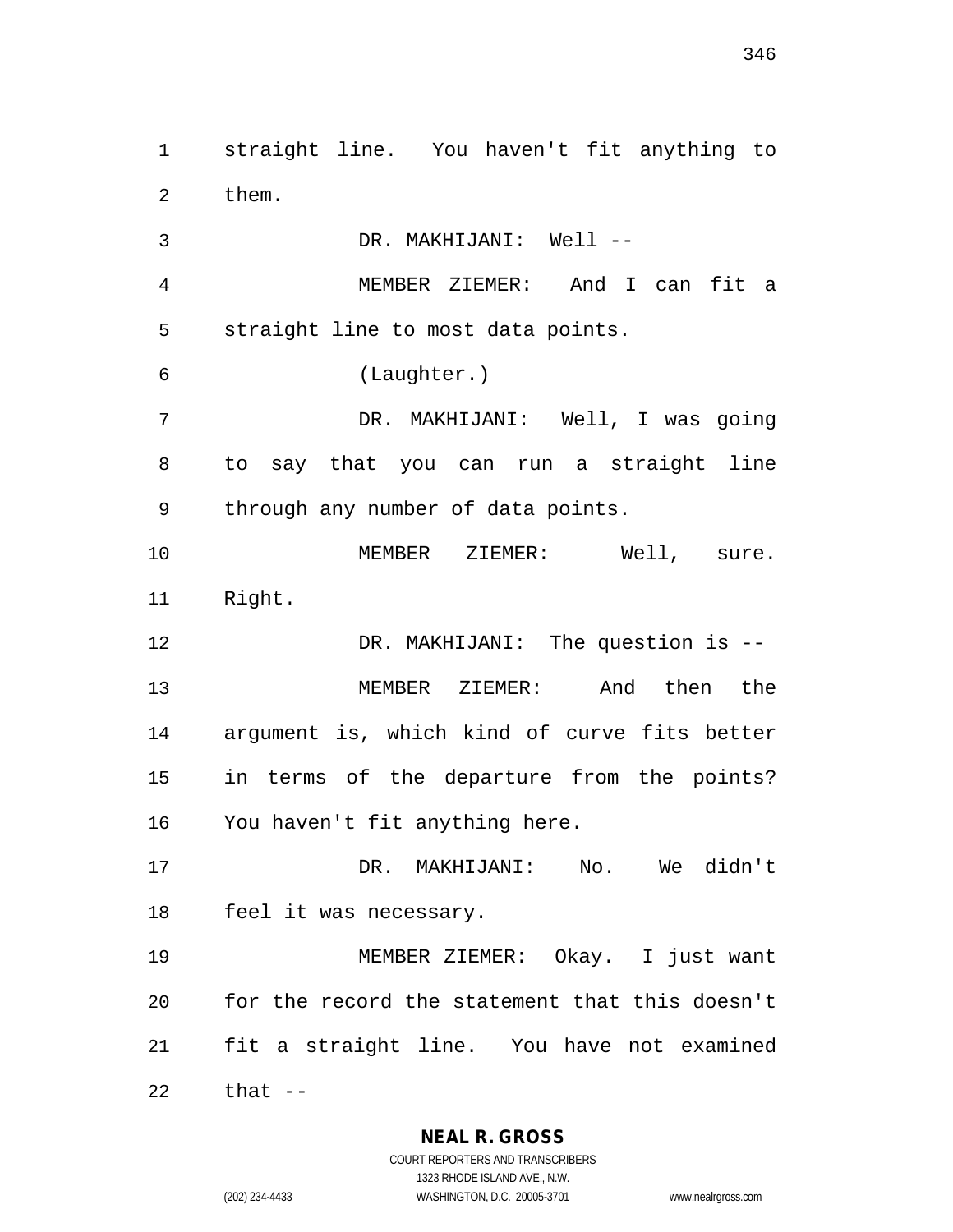DR. MAKHIJANI: Well, we didn't think -- 3 MEMBER ZIEMER: -- or have you? DR. MAKHIJANI: Whether something fits a straight line or not, you know, there's a continuum as to whether it's a straight line or not. You have to examine the x minus x bar2 as the -- MEMBER ZIEMER: Exactly. DR. MAKHIJANI: -- as the figure of merit. MEMBER ZIEMER: Yes. DR. MAKHIJANI: And, looking at this, it didn't seem necessary to do that because you're going to have a high x minus x bar2. MEMBER ZIEMER: I've seen a lot of graduate theses that have bigger scatter than this that fits a straight line. DR. MAKHIJANI: I would like to hope that this is somewhat beyond a graduate thesis.

> **NEAL R. GROSS** COURT REPORTERS AND TRANSCRIBERS

1323 RHODE ISLAND AVE., N.W. (202) 234-4433 WASHINGTON, D.C. 20005-3701 www.nealrgross.com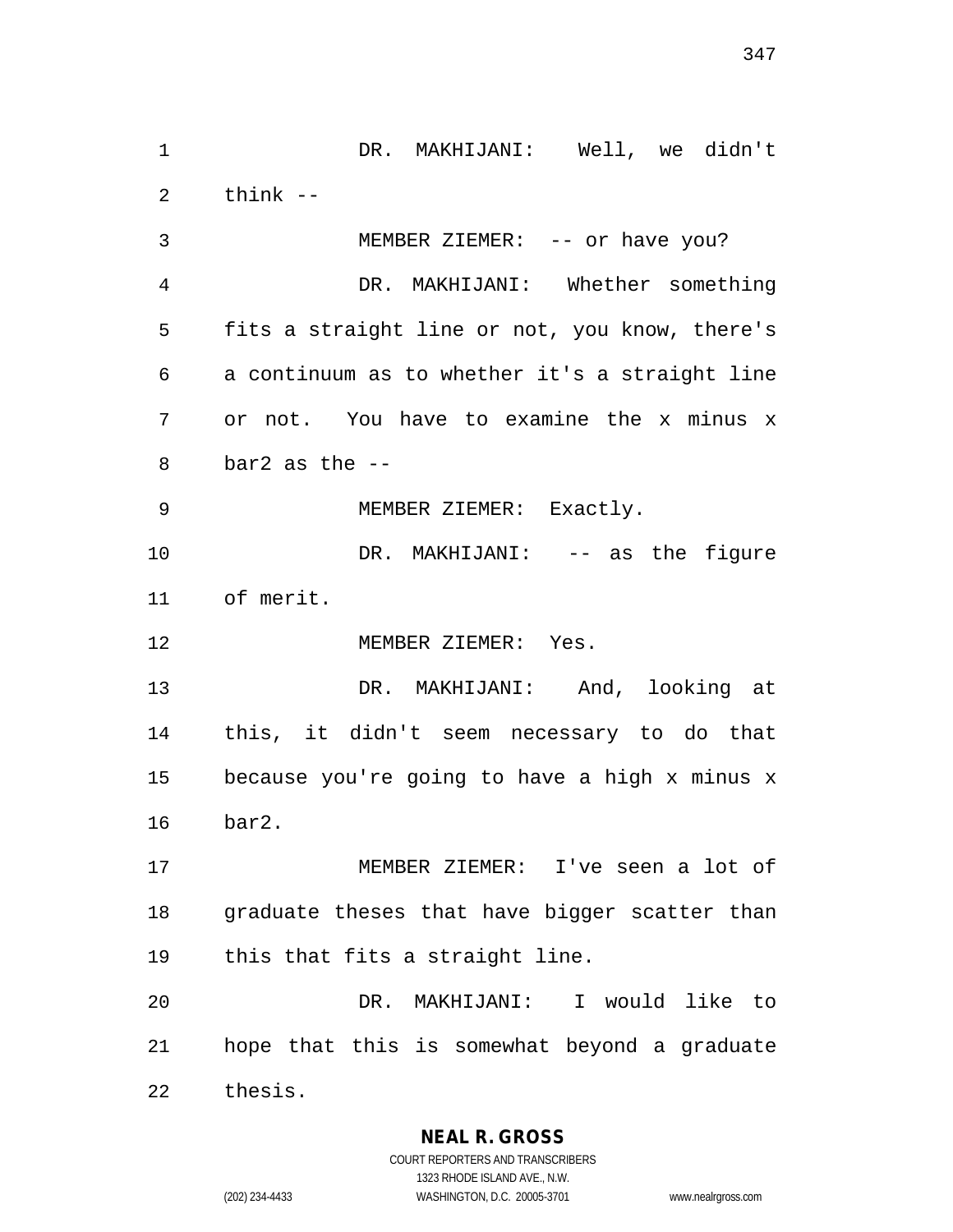MEMBER ZIEMER: Not at Purdue, of course. (Laughter.) MEMBER ZIEMER: But at Texas A&M, this is a good straight line. I can't help putting those things in. But my point remains that this is -- DR. MAKHIJANI: I don't -- MEMBER ZIEMER: It's just as you visualize it, that is what it is. DR. MAKHIJANI: It's not in the report. Now, Harry, are you on the line? (No response.) DR. MAKHIJANI: No. I had not actually thought Harry would be on the line. I didn't anticipate this particular question. Now, Harry may have -- MEMBER ZIEMER: No. I just want to make sure that we're not saying more than the data say. DR. MAKHIJANI: Well, I actually

(202) 234-4433 WASHINGTON, D.C. 20005-3701 www.nealrgross.com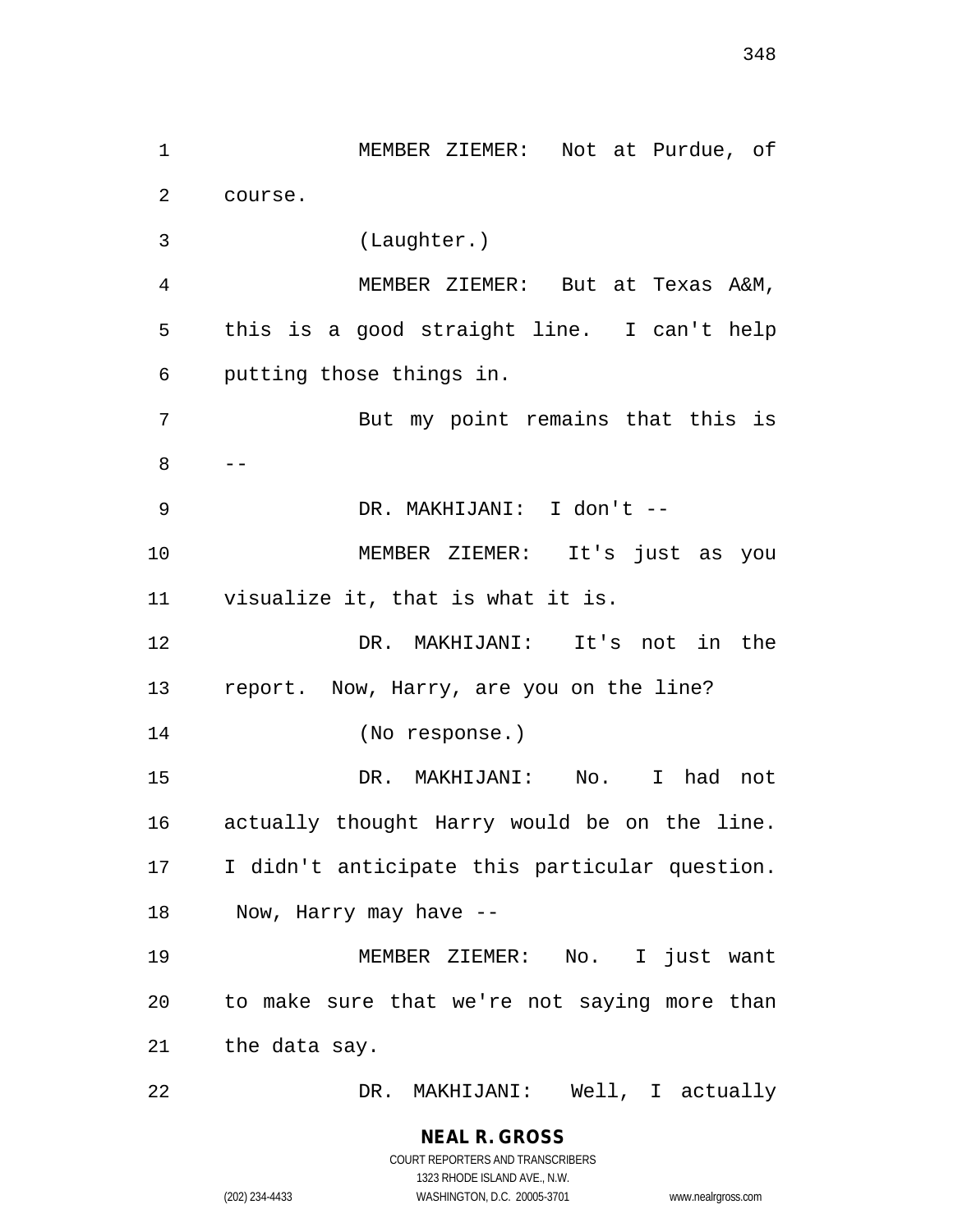reported a conversation I had with Harry about this. I can't represent that Harry did not do all of that fitting before he had that conversation with me. It's just that it's not in our report -- MEMBER ZIEMER: Okay. Thank you. 7 DR. MAKHIJANI: -- for the record. CHAIRMAN MELIUS: And, Dr. Poston, you get equal time at the appropriate -- (Laughter.) 11 CHAIRMAN MELIUS: -- to talk about your graduate students. Bill? MEMBER FIELD: One question I have is it's hard to tell by some of these plots. But if you would say, is this a true statement that the variation between groups is lesser or greater than within? DR. MAKHIJANI: The variation between groups? MEMBER FIELD: Between or within

variation. Are you seeing greater variation

#### **NEAL R. GROSS** COURT REPORTERS AND TRANSCRIBERS

1323 RHODE ISLAND AVE., N.W. (202) 234-4433 WASHINGTON, D.C. 20005-3701 www.nealrgross.com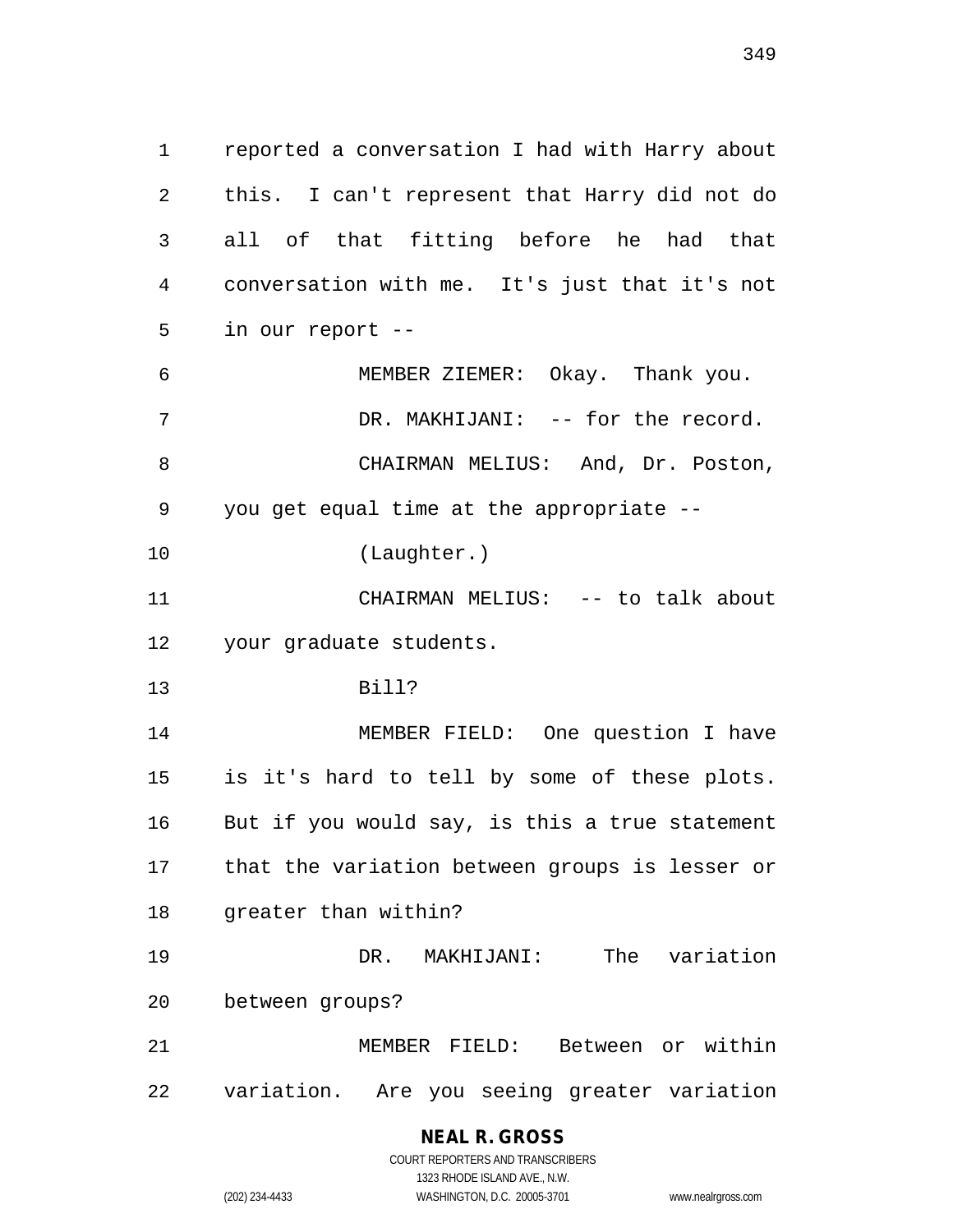within the different groups or between them? In other words, like if you did a regression, would these be significantly different?

 DR. MAKHIJANI: Well, we can look at some of these data. You know, I would say the variation within groups except for security workers who were only monitored in the '80s tended to have low results.

 So we have no -- in many cases, we have no data for most periods. So we can't really say. But if you put it all together like this in this rank ordering, you would see that the variation within the group would appear to be bigger because they have results that are all over the map.

 However, the most important defect of all of these graphs, which are indicative, is that they are not parsed by period because we really don't have enough data --

 MEMBER FIELD: I understand. I understand.

DR. MAKHIJANI: -- to make those

#### **NEAL R. GROSS** COURT REPORTERS AND TRANSCRIBERS 1323 RHODE ISLAND AVE., N.W.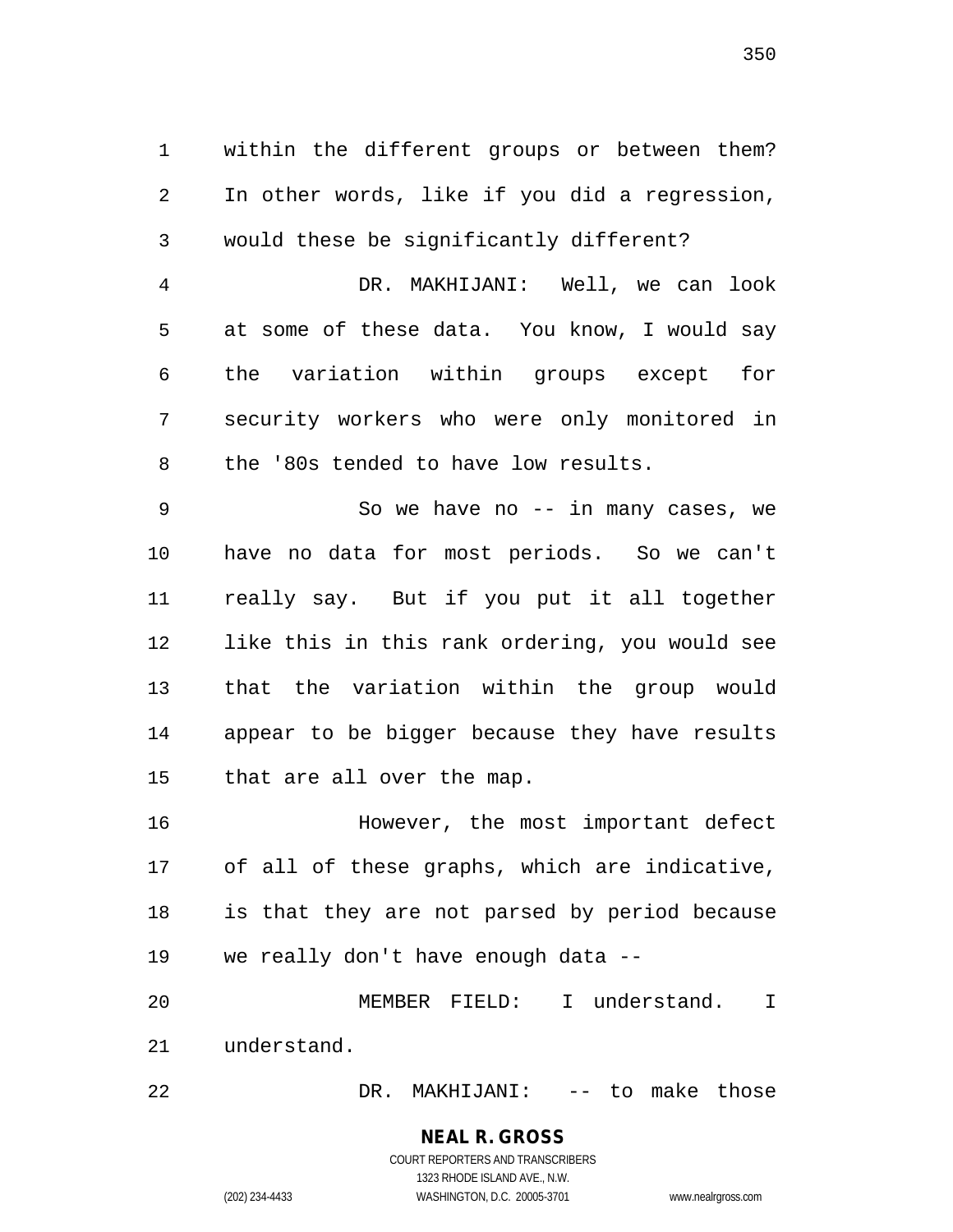statements.

| 2  | MEMBER FIELD: No.<br>I guess my               |
|----|-----------------------------------------------|
| 3  | point was if you would select a surrogate     |
| 4  | data, within that one group, there would be   |
| 5  | such a large range that it would be hard to   |
| 6  | differentiate between different groups.<br>It |
| 7  | would overwhelm it in some ways, the          |
| 8  | variation.                                    |
| 9  | DR. MAKHIJANI: Yes. I mean,                   |
| 10 | normally you're trying to find some group of  |
| 11 | workers that is representative, as Dr. Neton  |
| 12 | said, of those with the higher exposure       |
| 13 | potential. So then if you choose a median or  |
| 14 | 95th percentile value, you are reasonably     |
| 15 | confident that you are going to be bounding   |
| 16 | dose.                                         |
| 17 | But in this case, you just don't              |
|    |                                               |

 have the information to be able to do that. And whatever information there is indicates that these data are really, even though there are lots of data points, they are quite insufficient to the task.

# **NEAL R. GROSS**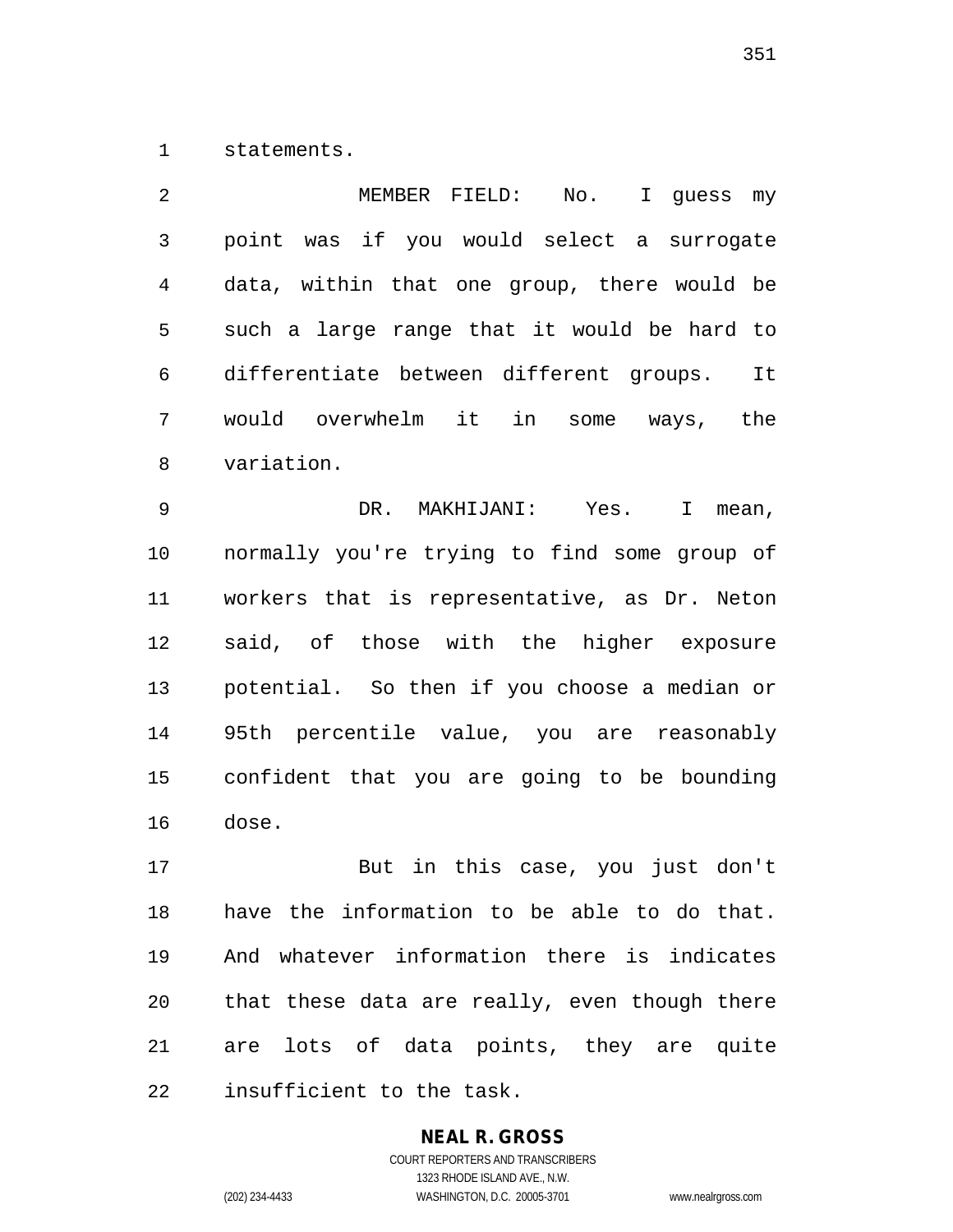CHAIRMAN MELIUS: David Richardson or Mike Gibson, do you have questions for Arjun? MEMBER RICHARDSON: No. CHAIRMAN MELIUS: Okay. Thank you. Okay, Arjun. Robert Presley, who was Chair of the Work Group on the Nevada Test Site, will now present. MEMBER PRESLEY: If there are no more questions, I presume everybody is ready to vote. (Laughter.) MEMBER PRESLEY: All right. I wanted to see if everybody was awake or not. I would like to thank SC&A, John Mauro, Arjun for the work that they have done on this. As you will see when we get into this, we have been going for approximately four years. This is probably one of the first SEC petitions that a Working Group was started

> COURT REPORTERS AND TRANSCRIBERS 1323 RHODE ISLAND AVE., N.W. (202) 234-4433 WASHINGTON, D.C. 20005-3701 www.nealrgross.com

**NEAL R. GROSS**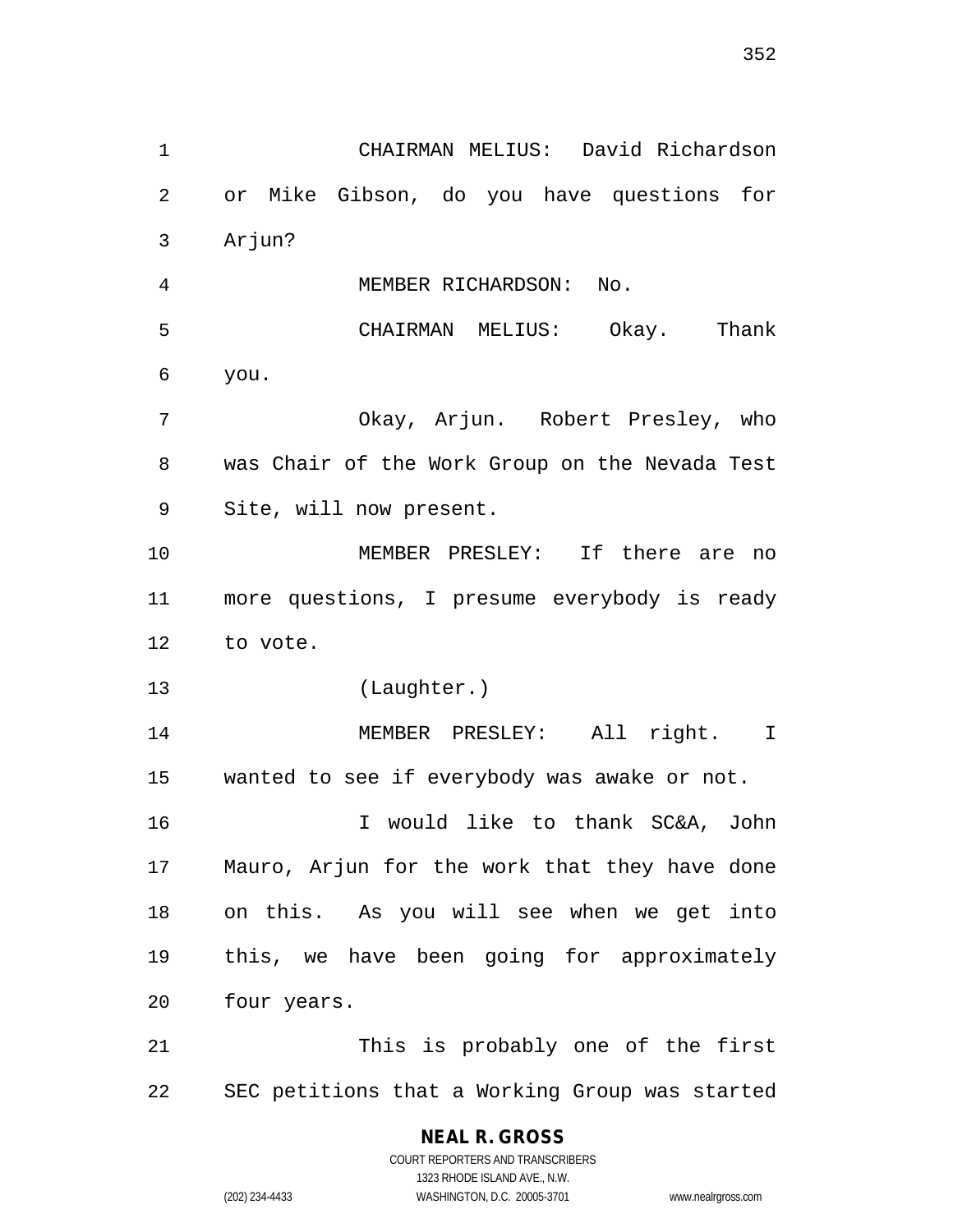on. Mark Rolfes was the NIOSH lead. And, of course, we had members, myself as Chair, Brad, Wanda, Gen, and Phil, working on this.

 The program started out in February 2004. It was approved by, the NTS Site Profile was released by NIOSH. December of '05, SC&A issued their first draft review of the NIOSH NTS Site Profile. And in the Spring of 2006, a Working Group was formed to review the Site Profile for accuracy and authenticity. SC&A was tasked with reviewing the NTS Site Profile and its findings to the NTS Working Group.

 Over the years, we have been criticized for taking so long and not having enough meetings. This, like I said, is probably one of the largest undertakings that any Working Group has done.

 Also I would like to state, as you will see, this Working Group has had 15 meetings in the last four, about three and a half years, to try to get this thing to come

# **NEAL R. GROSS**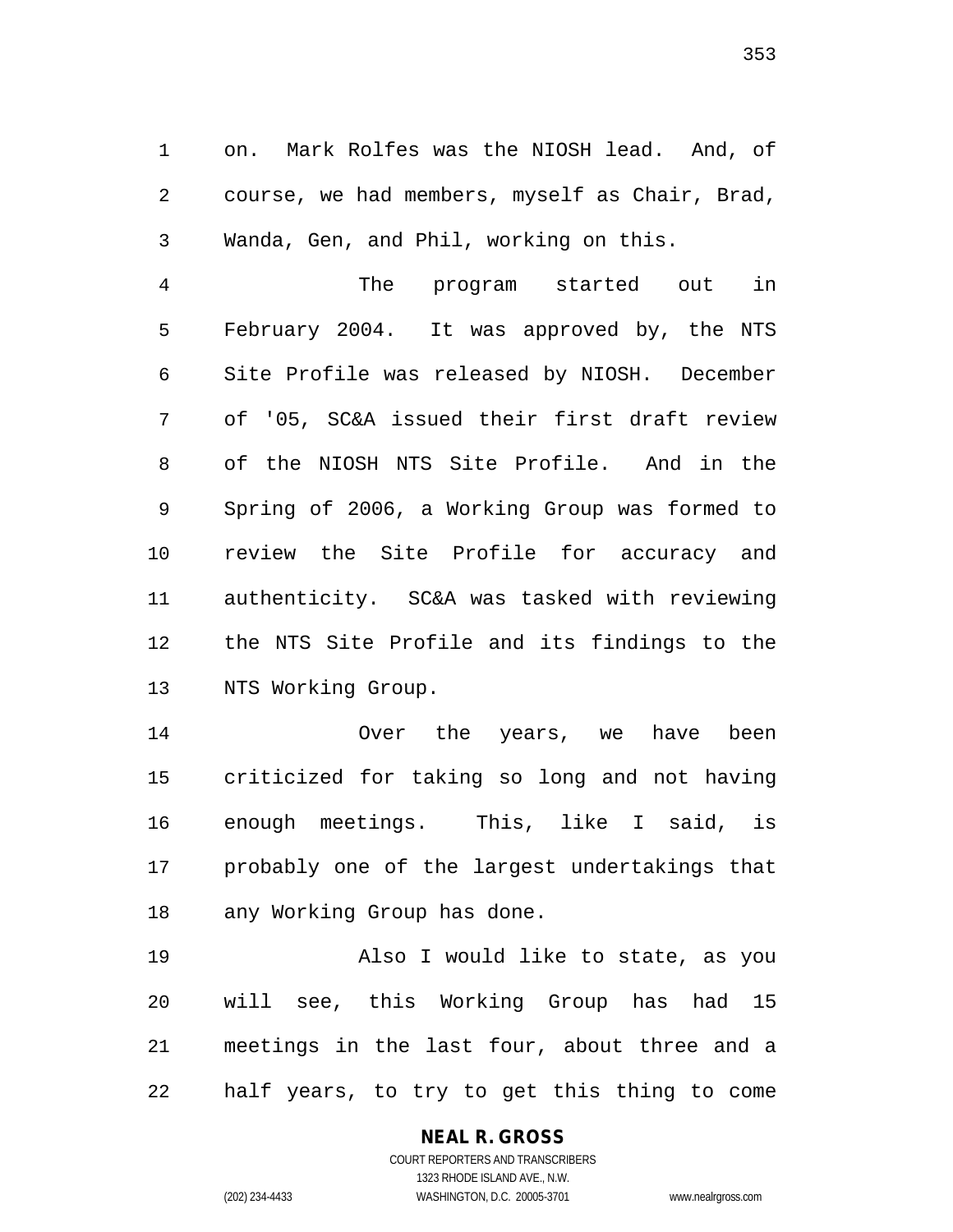to a close.

| 2  | The tasks for the Working Group                |
|----|------------------------------------------------|
| 3  | that the Working Group may recommend to the    |
| 4  | Board are NIOSH changes to the Site Profile as |
| 5  | it finds appropriate. The Working Group        |
| 6  | should review Evaluation Reports for related   |
| 7  | SEC petitions and develop recommendations to   |
| 8  | the Board on adding Classes to the SEC.        |
| 9  | Under "Site Profile Review," SC&A              |
| 10 | issued a report with 25 findings on the NIOSH  |
| 11 | NTS Site Profile in December of 2007. Some of  |
| 12 | findings were determined<br>the<br>be<br>to    |
| 13 | appropriate. Changes were made to<br>the       |
| 14 | Technical Basis Document. And you will see     |
| 15 | resulting information.                         |
| 16 | findings<br>Other<br>required                  |
| 17 | significant resolution of differing techniques |
| 18 | and positions between NIOSH and SC&A. The NTS  |
| 19 | Site<br>Profile<br>was updated to provide      |
| 20 | clarification for the use of the technical     |
| 21 | information bulletins.                         |

The Working Group reviewed. Some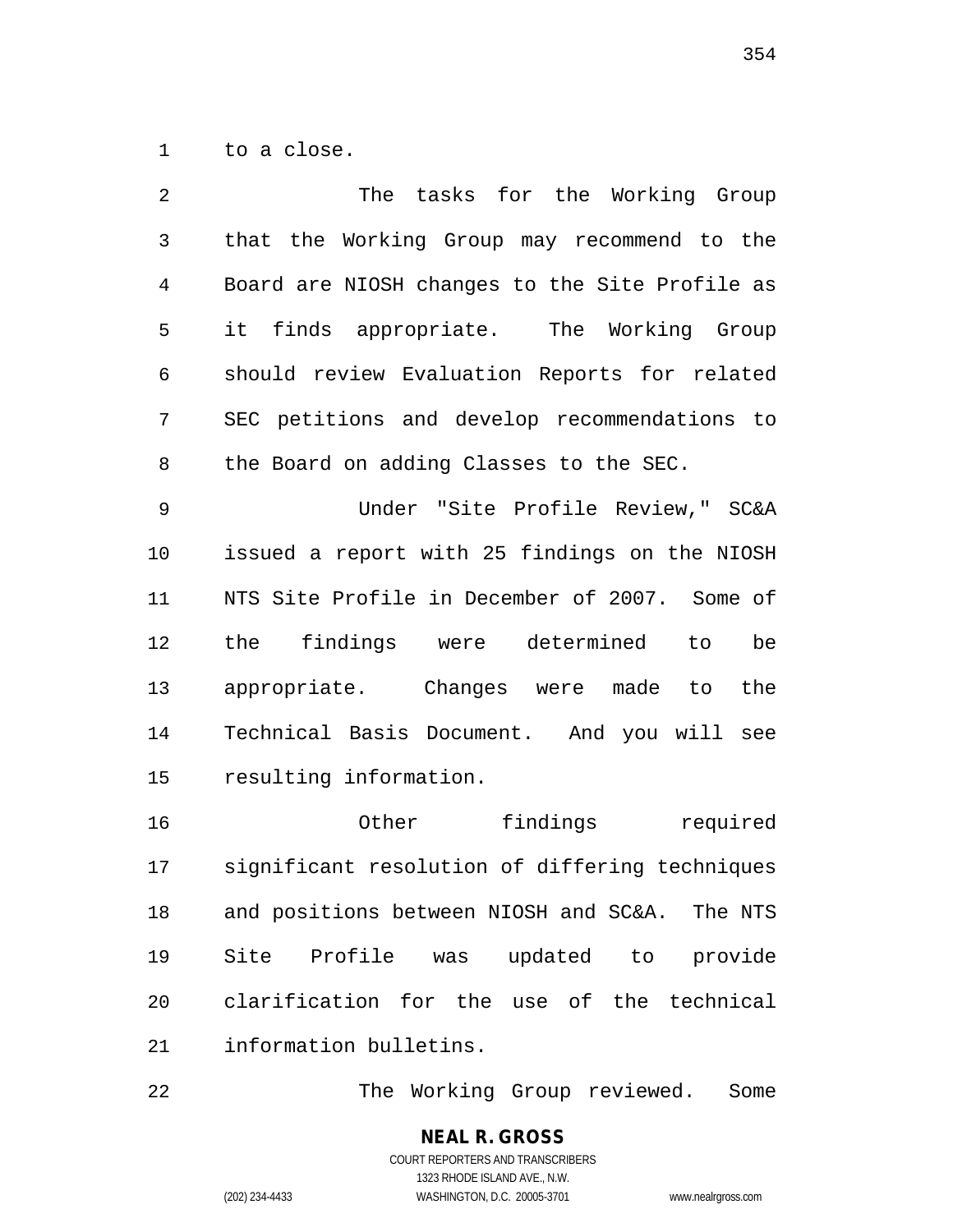findings were found to be appropriate to other sites. These were passed on to the NIOSH and the Board with the recommendations that a Working Group be appointed to look into these findings as a multiple-site issue.

 Here is the history I was talking about. I'm not going to read these off. We've had a tremendous amount of work time on this. There's been a tremendous amount of discussion or reading to get to where we are today.

 Topics that were reviewed and discussed: environmental internal dose reconstruction methodology, radiation monitoring practices, external coworker dose data, external exposure geometries, neutron/photon ratios, time-dependent beta/gamma ratios, internal coworker dose data, radon exposures, and an infamous site Area 51.

 Major issues complex-wide. We had dose reconstruction that covered significant

#### **NEAL R. GROSS** COURT REPORTERS AND TRANSCRIBERS

1323 RHODE ISLAND AVE., N.W. (202) 234-4433 WASHINGTON, D.C. 20005-3701 www.nealrgross.com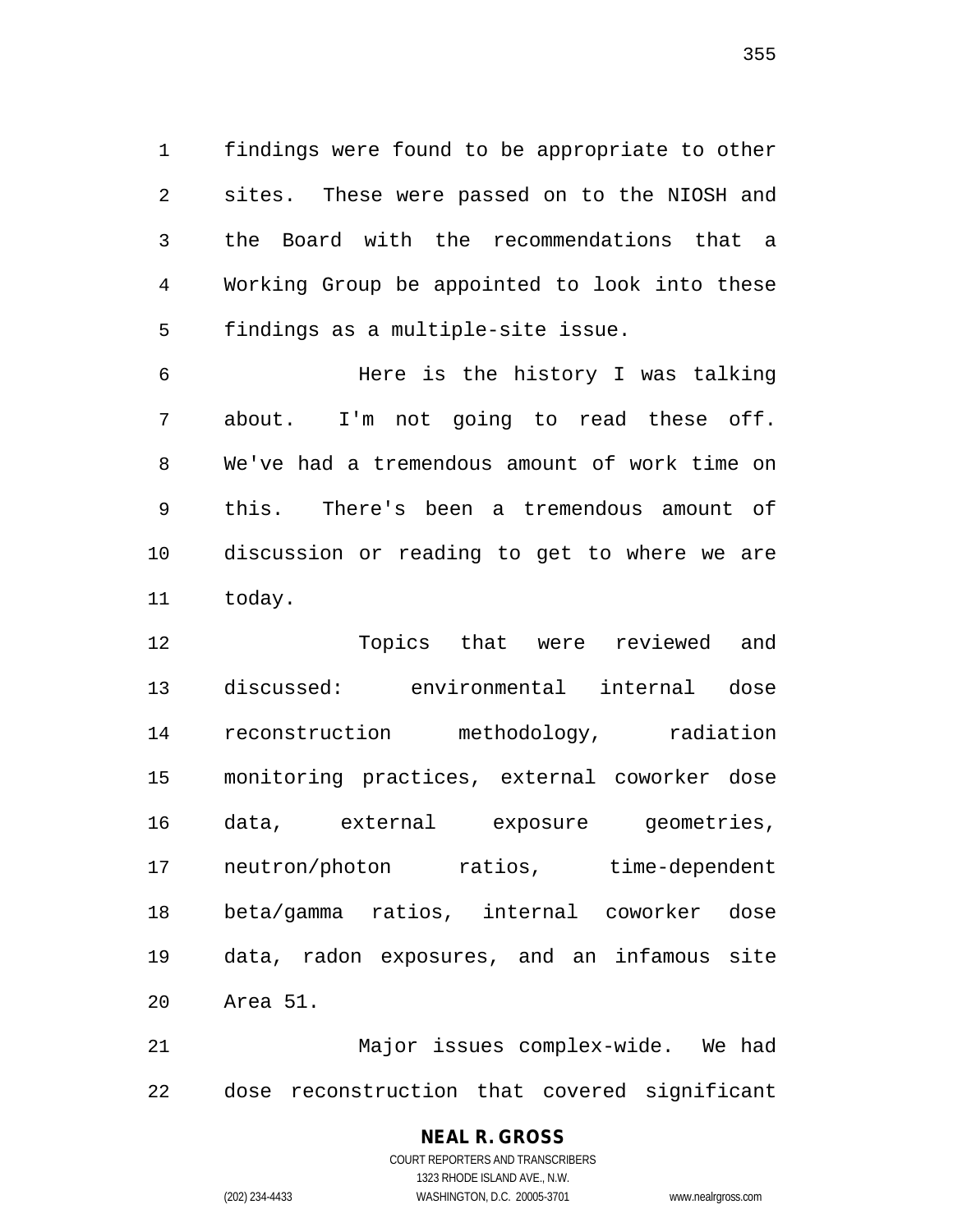radionuclides; hot particles, internal and external; oronasal breathing and ingestion; dosimetry limitations/reliability; missed dose; extremity monitoring; badging geometry; assumptions for unmonitored workers; and high-fired plutonium.

 The history of the NTS Working Group. On December the 19th, 2007, the NTS Working Group reviewed all 25 of SC&A's findings. NIOSH worked to resolve each finding and update the Site Profile as appropriate.

 January 2008, the NTS Working Group was tasked by the Board to review the NIOSH Special Exposure Cohort Petition Evaluation Report, NTS SEC-0084.

 January 7th, 2008, the Working Group reviewed and discussed open comments concerning factors for external doses due to geometry of organs related to the location of film badges, and internal nonuse of film badges. Issue is resolved and NIOSH's update

#### **NEAL R. GROSS**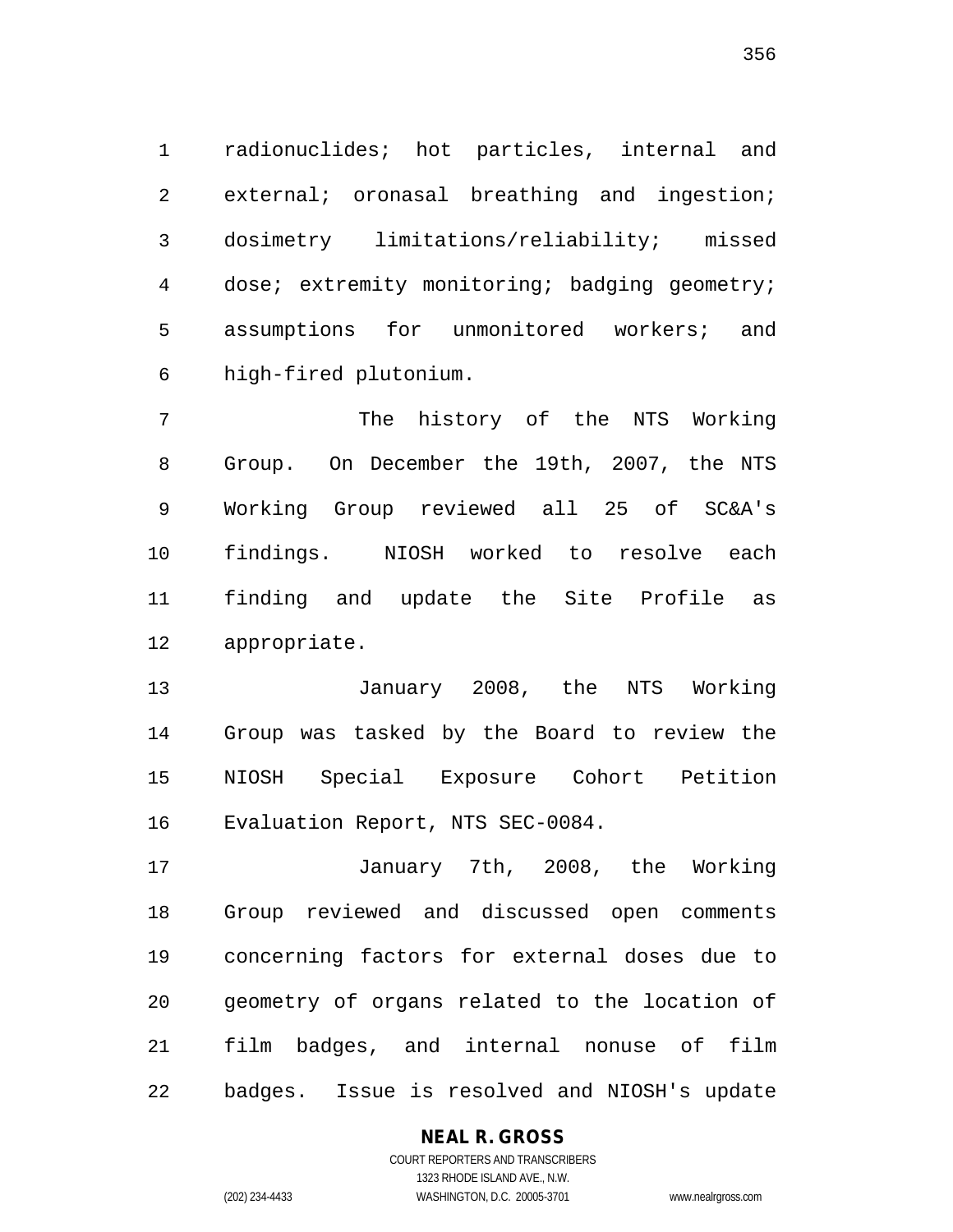on the Site Profile.

 As part of the SEC discussion, NIOSH presented an extensive analysis of worker affidavits, re-entry data, access logs, external dosimetry records, and pocket ionization chambers and data. April the 23rd, 2009, the status of the three most recent issues were discussed: removal of dosimetry badges. This was found to be an SEC issue. NIOSH and the Working Group considered this issue closed in the NTS Site Profile and the SEC analysis. Environmental intake model was deemed to be a Site Profile issue. NIOSH proposed a combination of air monitoring data with a resuspension model for assigning internal dose to workers inside radiological areas and outside controlled areas.

 Number third was coworker internal dose model. That was also deemed an SEC issue. NIOSH proposed using bioassay data from the 100 highest externally exposed NTS

#### **NEAL R. GROSS**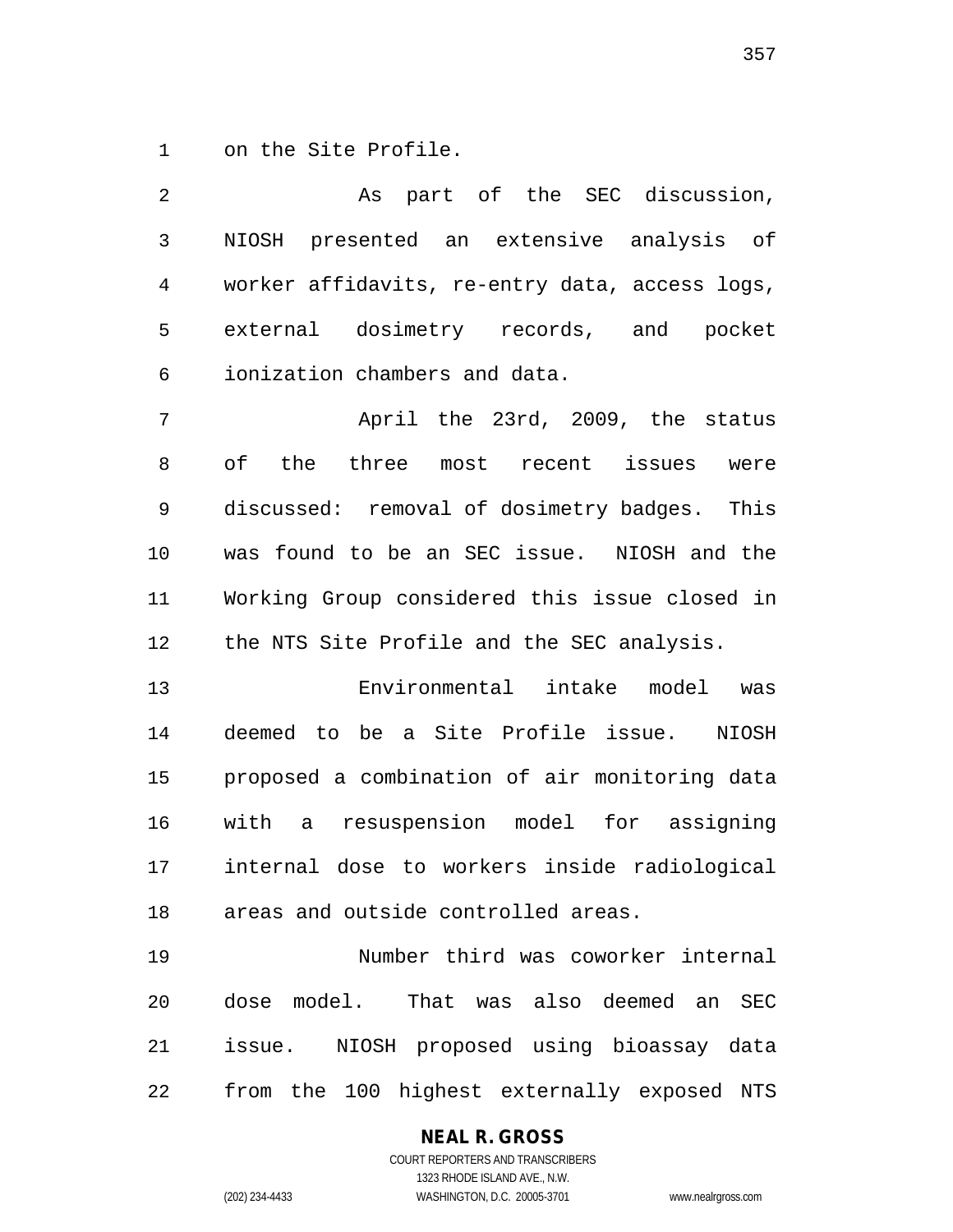claimants to bound unmonitored workers for internal dose. And this is where we started another direction.

 Under the history, the discussions, the top 100 coworker models, in the SEC-0084 Evaluation Report, NIOSH proposed using bioassay data from the 100 highest externally exposed NTS workers to bound unmonitored workers' internal dose, discussions by NIOSH, SC&A, and NTS workers on who would be in the most-exposed groups, a lot of discussion.

 NIOSH agreed to request additional bioassay data from DOE for a more defensible coworker intake model. We had six Site Profile or Technical Basis Documents that came to light. There they are. They went everywhere from an introduction site description, medical X-ray dose, environmental dose, internal dose, and external dose. When you look at what took so

long, Jim, what has this got? Six hundred?

# **NEAL R. GROSS**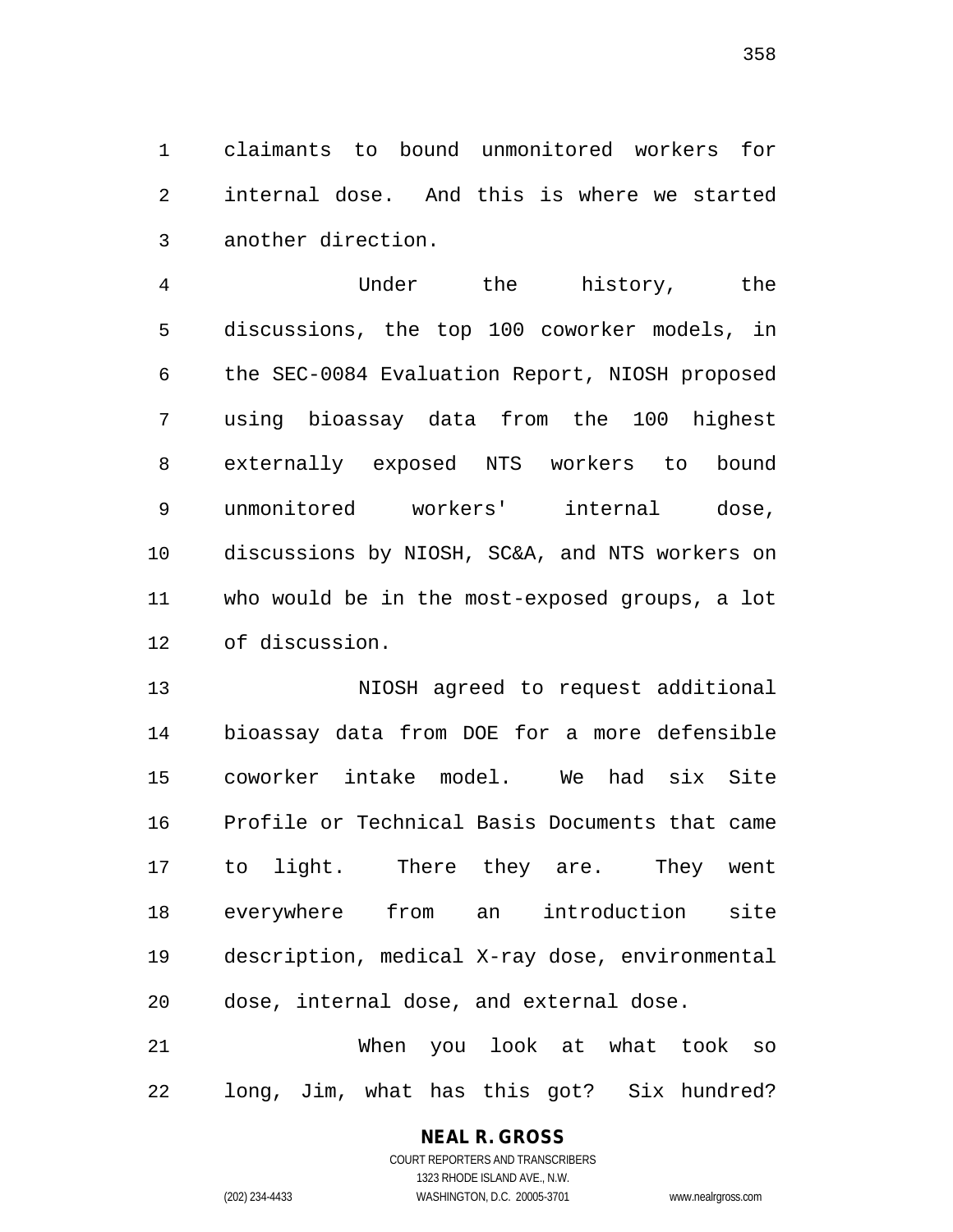The six documents were 600 pages, something like that, a tremendous amount of paperwork to go through and keep up.

 April the 10th, 2006, NIOSH issued an 83.14 SEC Evaluation Report. And, of course, as everybody knows, this was voted on and accepted. And the Class was added July 26, 2006.

 On petition 0084, NTS covers, the new petition covers, January the 1st, 1963 through September the 30th, 1992. On September the 25th, 2007, NIOSH Evaluation Report determined that significant information is available to allow dose reconstructions to be completed with sufficient accuracy. At this point in time, we thought okay. Everything is good.

 But on April the 13th, 2009 at the Working Group meeting, NIOSH informed the Working Group that they had found four new databases that had somewhere in the neighborhood of over 100,000 bioassay records

# **NEAL R. GROSS**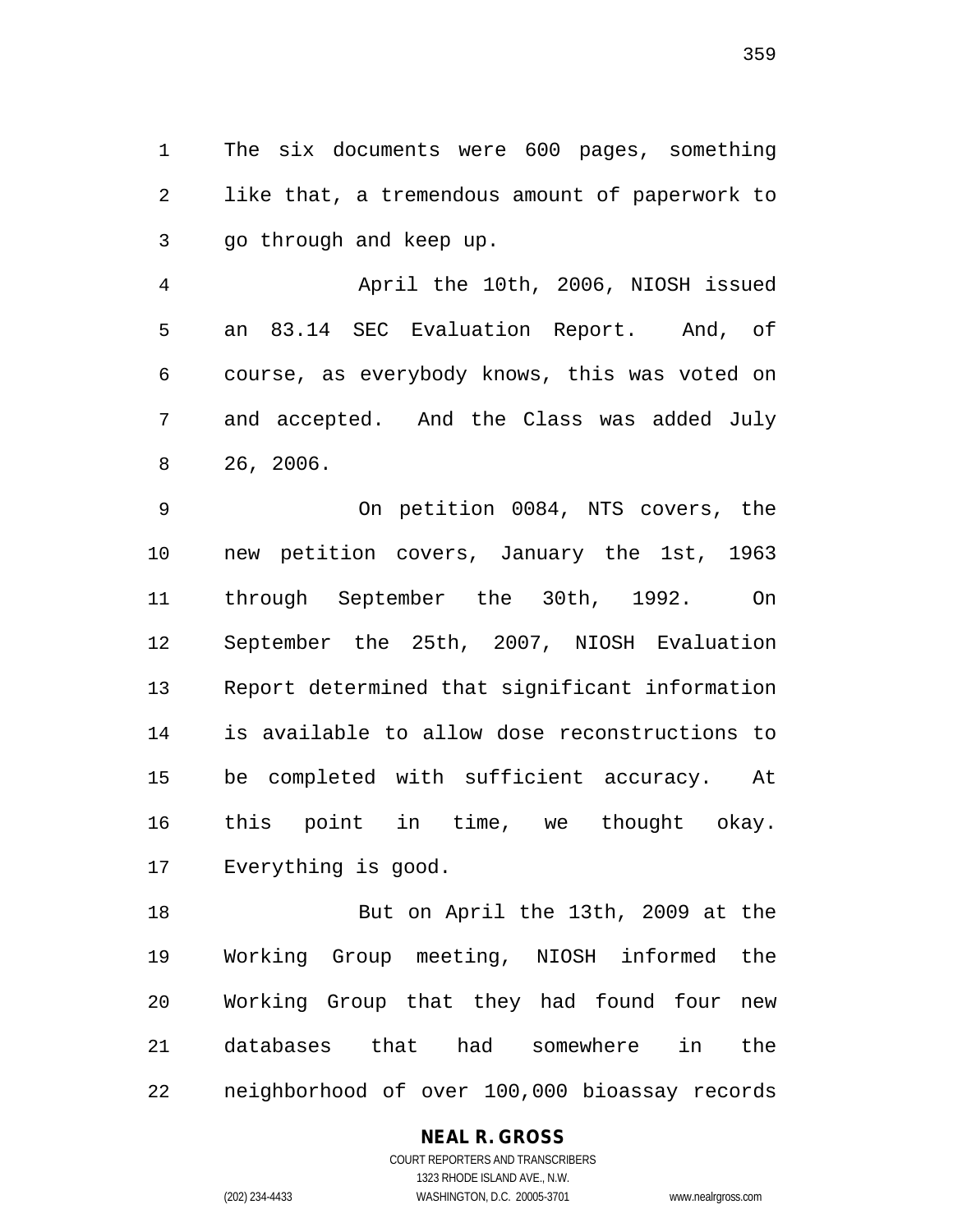for NTS workers. The Working Group tasked NIOSH with reviewing its data to see if it would change the NIOSH, their present position on 83.14.

 NIOSH reviewed the new bioassay data. They published their findings on November the 25th, 2009. NIOSH reported its new position on the SEC-14 to the NTS Working Group at our last meeting, on December the 15th, 2009.

11 And NIOSH reported to the NTS Working Group that upon completion of the review, there were data gaps and concerns associated with the internal monitoring data from the NTS Site between 1963 through 1992.

 Based on the new information and the NIOSH review, NIOSH has identified a need to modify its original position on the SEC-0084-NTS Evaluation Report.

 And upon review of the data and the NIOSH report and our help with SC&A, on November the 25th, 2009, the NTS Working Group

# **NEAL R. GROSS**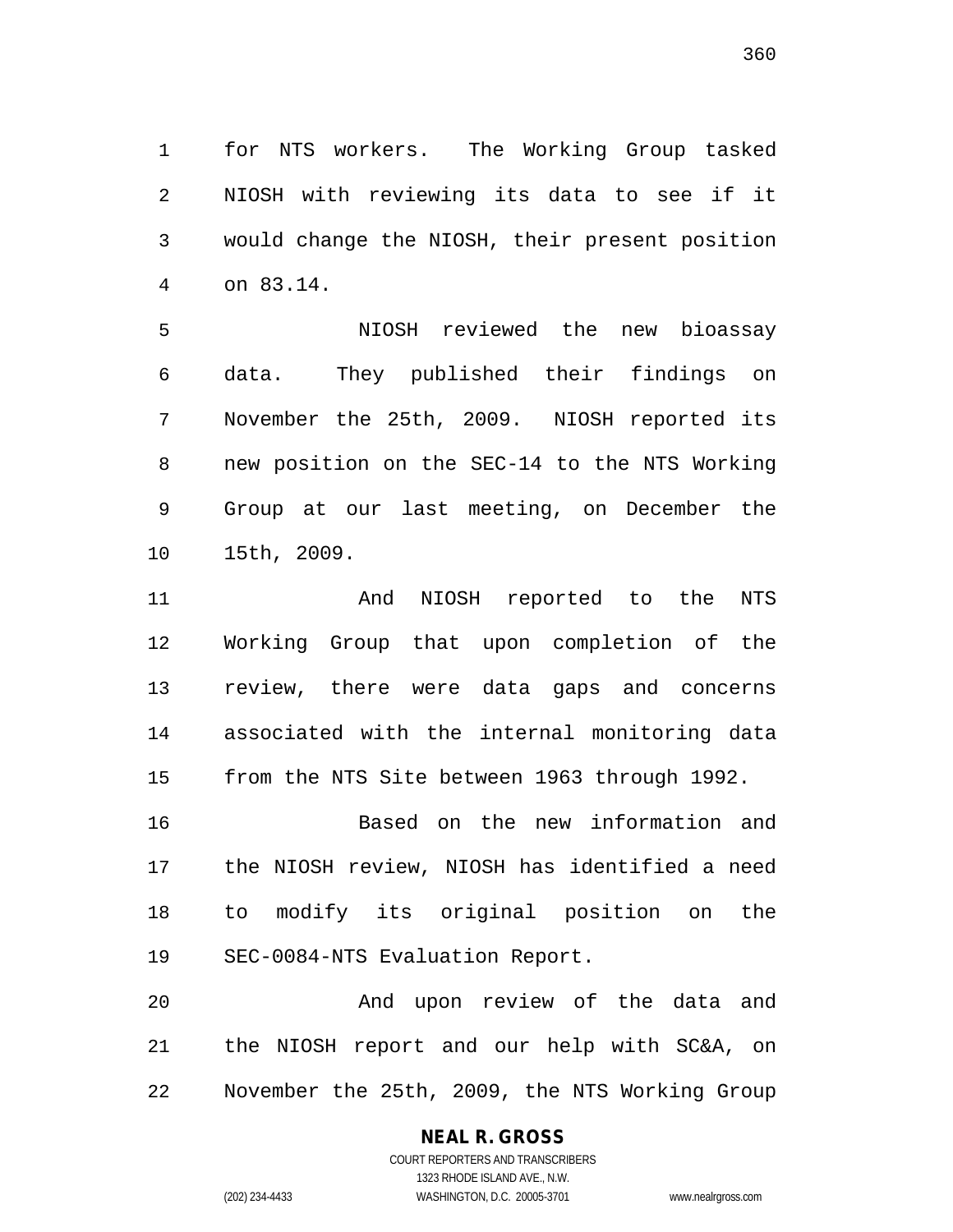has voted to recommend the acceptance of petition SEC-0084.14 from January the 1st, 1963 to December the 31st, 1992. Have you got any questions? CHAIRMAN MELIUS: Brad? MEMBER CLAWSON: This is Brad Clawson with the Work Group. When you were thanking the people, I guess one of the things I wanted to bring up, too, is a thanks to John Funk. John tirelessly brought an awful lot of information to both the Working Group, NIOSH, and SC&A. It was amazing with what came up. I just wanted to take the opportunity to tell him how much we appreciate it. And I'm sure that the Nevada Test Site people thank him, too. 17 MEMBER PRESLEY: Thank you, Brad. CHAIRMAN MELIUS: Any other questions for Bob? (No response.) CHAIRMAN MELIUS: No? We also should hear from the petitioners. I believe

### **NEAL R. GROSS** COURT REPORTERS AND TRANSCRIBERS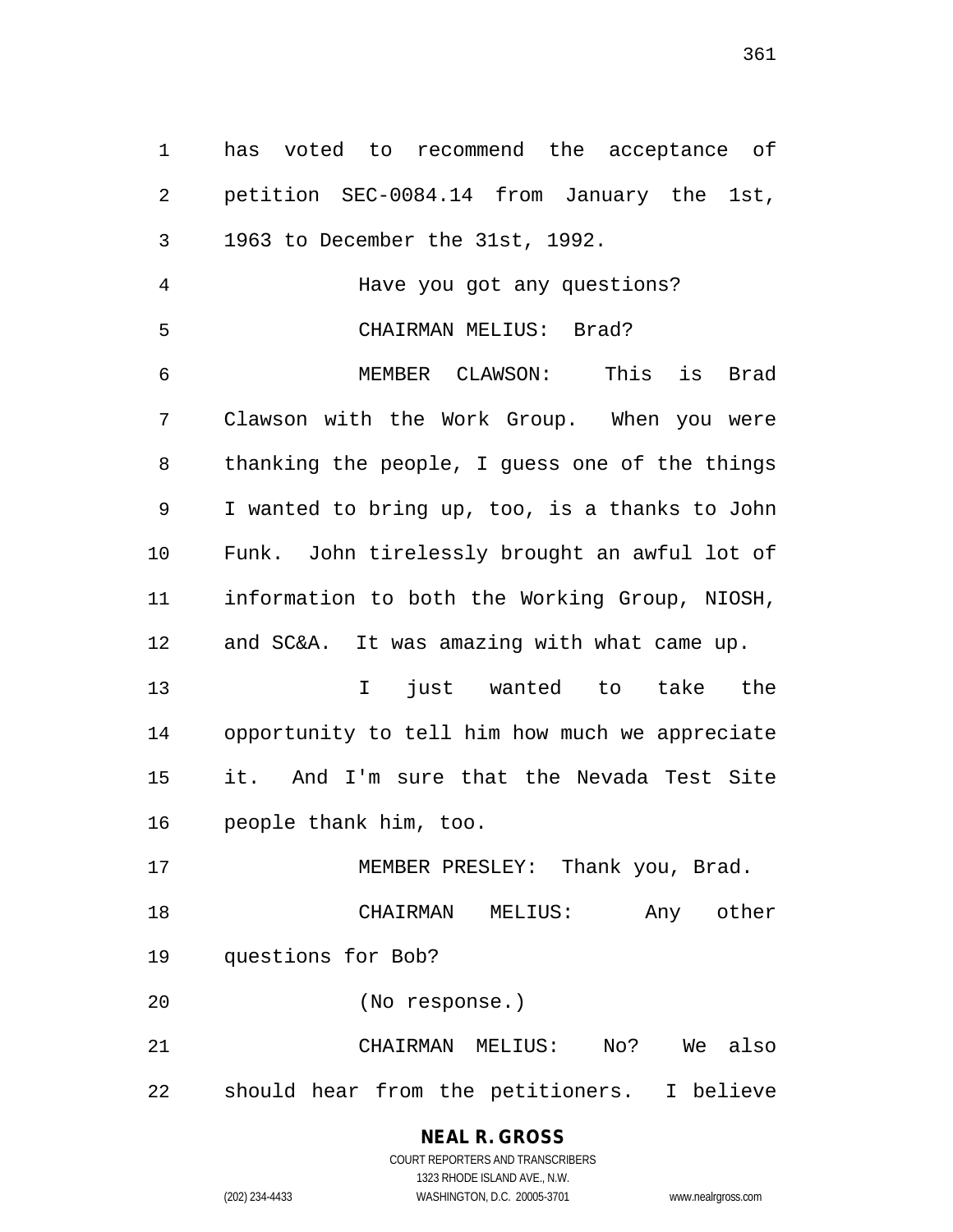they're on the line.

 MEMBER CLAWSON: John is. CHAIRMAN MELIUS: I know John is. MR. FUNK: I will wait until last. CHAIRMAN MELIUS: You will go last? MR. FUNK: Yes. 8 CHAIRMAN MELIUS: Ms. Glenn? MR. STEDNICK: I am Paul Stednick. I was one of the petition people on the Special Exposure Cohort with Senator Reid's people. There are a lot of those things that I didn't understand was going on. I am no chemist in that, but I worked in, a lot of people worked in, drilling. And that is where we did all the post-shot work. And to talk to these people who make these statements is unbelievable what you get from them, how film badges was throwed away and different other situations, which we have all brought up.

I believe that these people that

COURT REPORTERS AND TRANSCRIBERS 1323 RHODE ISLAND AVE., N.W. (202) 234-4433 WASHINGTON, D.C. 20005-3701 www.nealrgross.com

**NEAL R. GROSS**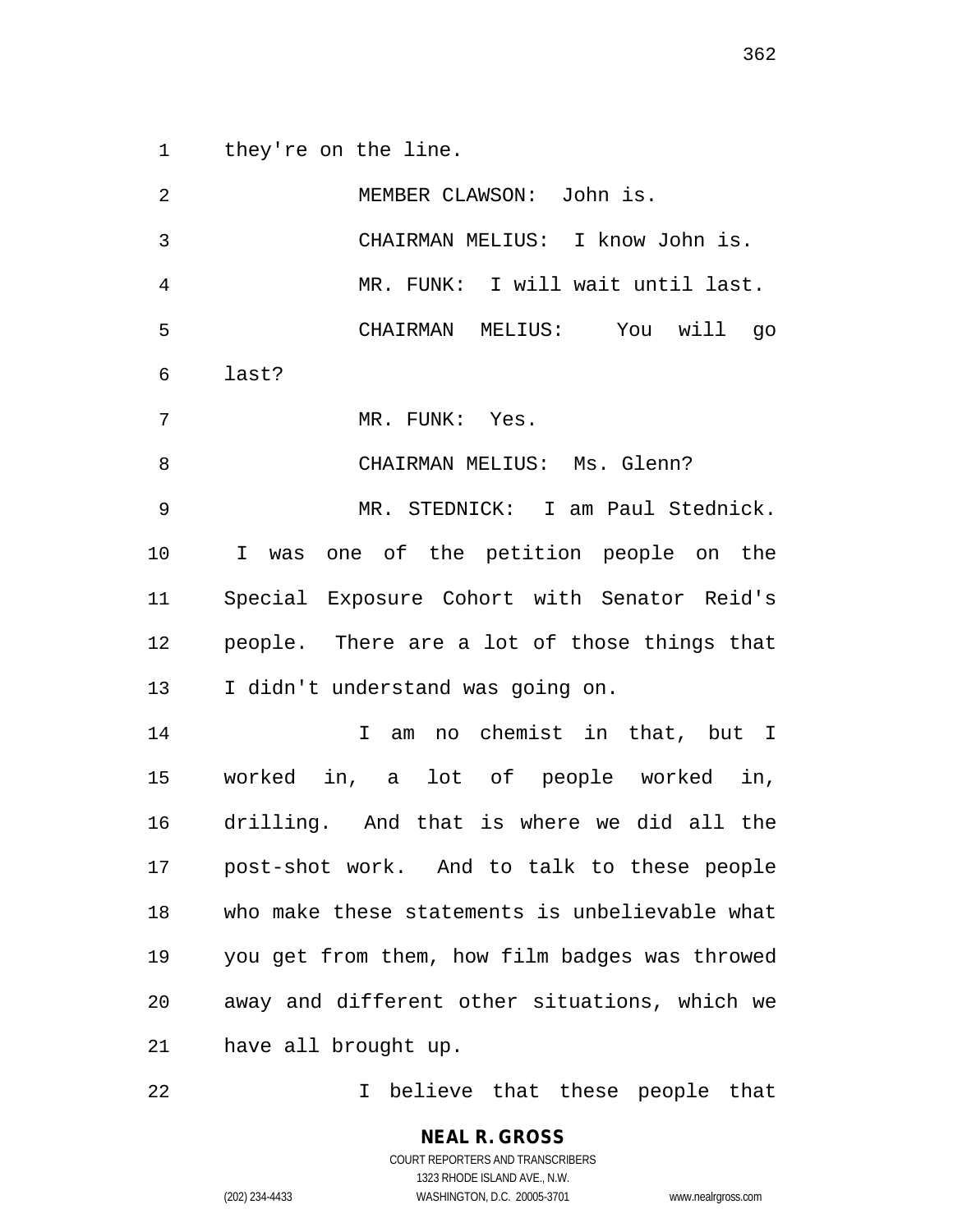worked out at the Test Site that have come up with the cancers and that should be compensated for it.

 CHAIRMAN MELIUS: Okay. Thank you.

 Who else is there that wishes to speak?

 MS. GLENN: My name is Raili Glenn. I am also a petitioner.

 CHAIRMAN MELIUS: Okay. Do you have comments?

 MS. GLENN: Yes. Yes. My name is Raili Glenn. My husband is David Glenn. After he graduated with honors from Washington State University, David got a job at Lawrence Livermore National Lab to do experiment and theoretical studies.

 He often traveled to NTS Test Site. He was stationed at the Test Site for weeks at a time depending on the particular task.

David was charged with many

**NEAL R. GROSS** COURT REPORTERS AND TRANSCRIBERS 1323 RHODE ISLAND AVE., N.W.

(202) 234-4433 WASHINGTON, D.C. 20005-3701 www.nealrgross.com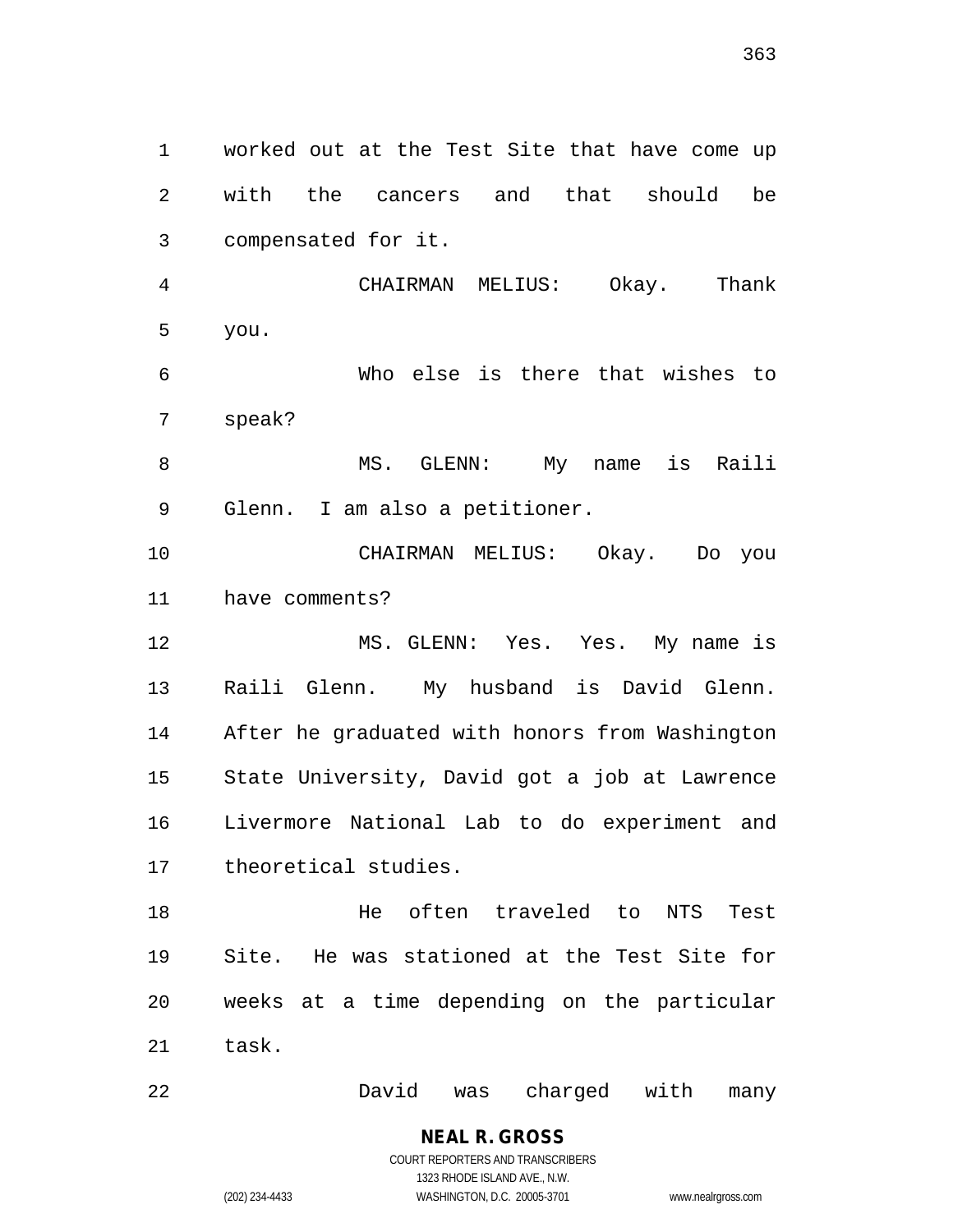nuclear tests at NTS. David also worked in tunnels that were damp with water seeping in. He would have to get on his hands and knees to install diagnostic equipment, often way back in the tunnel. There he would have to install his instruments and remove them after the job was over and take the readings on the cages.

 David dedicated his whole life to work on U.S.A. government research to keep the country safe from other superpowers, basically in time of Cold War. Our nation's space program would not be up in scale like it is today if we didn't choose the nuclear testing. They also benefit from that.

 David's work in NTS' most contaminated areas, like Yucca Valley, Rainier Mesa, Areas 12, 16, and 20, no protective clothing was ever worn. And he often got only three hours of sleep at night. And he was on a monthly salary. And there was not overtime pay. If you count the late hours he spent at

### **NEAL R. GROSS**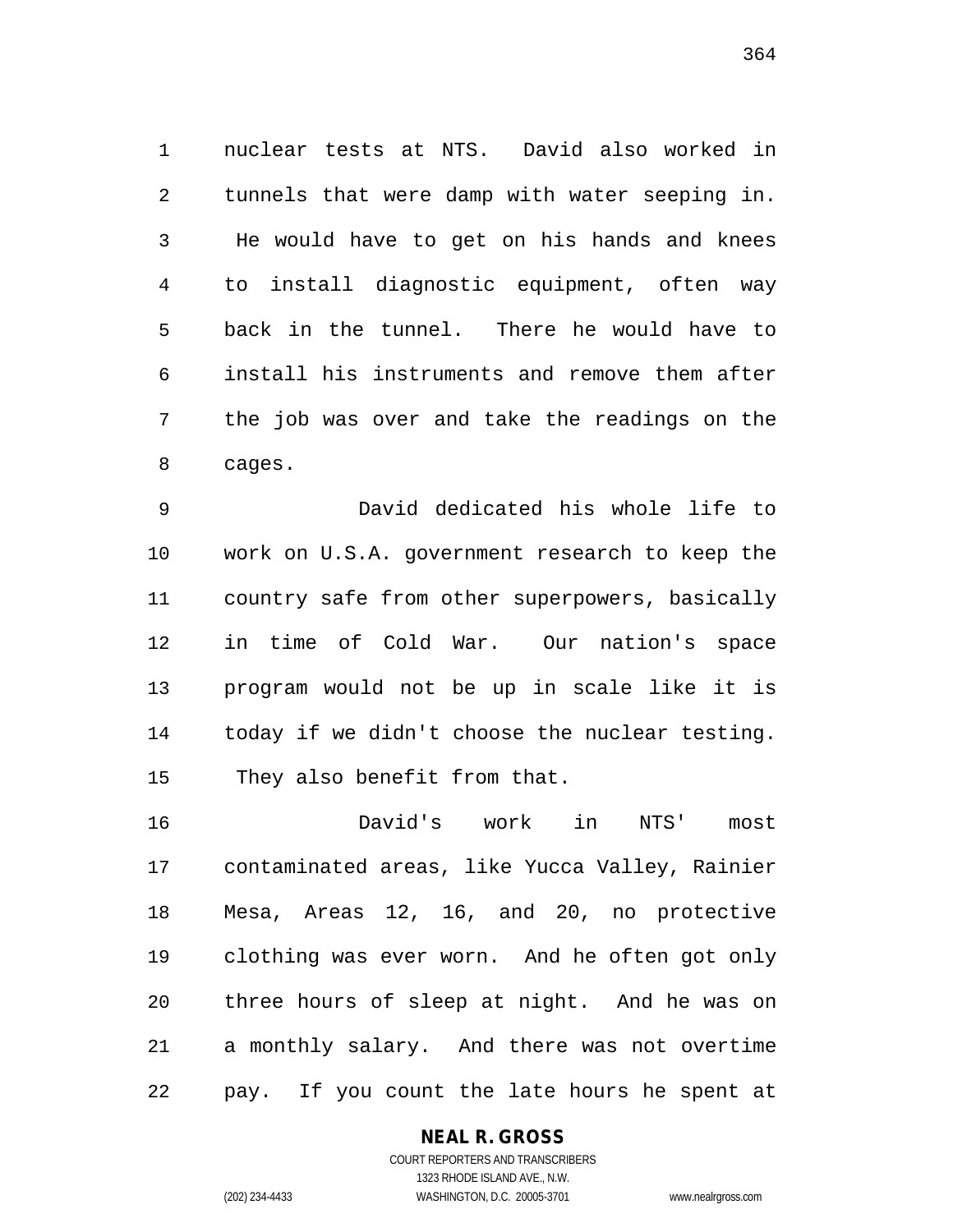the work, he ended up working minimum wages.

 David had written publications on the plant area and after that, and initially was shut down to the Nevada Test Site and cut testing in half. Six thousand curies of radioactive material were suspended in atmosphere. The radionuclide included diffusion products associated with the detonation device.

 David did dynamic flow studies, which were conducted over a wide range of high energy type flows. The project was 500 pipings of marble was used close to nuclear events that exposure potentially for an exposure in an area previously tests that has been done.

 David also had a health physics degree. He was there. There was a danger of getting too much radiation contamination. He loved his job. He loved his country, just like a soldier getting into war and they know there is a danger. But they also know that if

### **NEAL R. GROSS**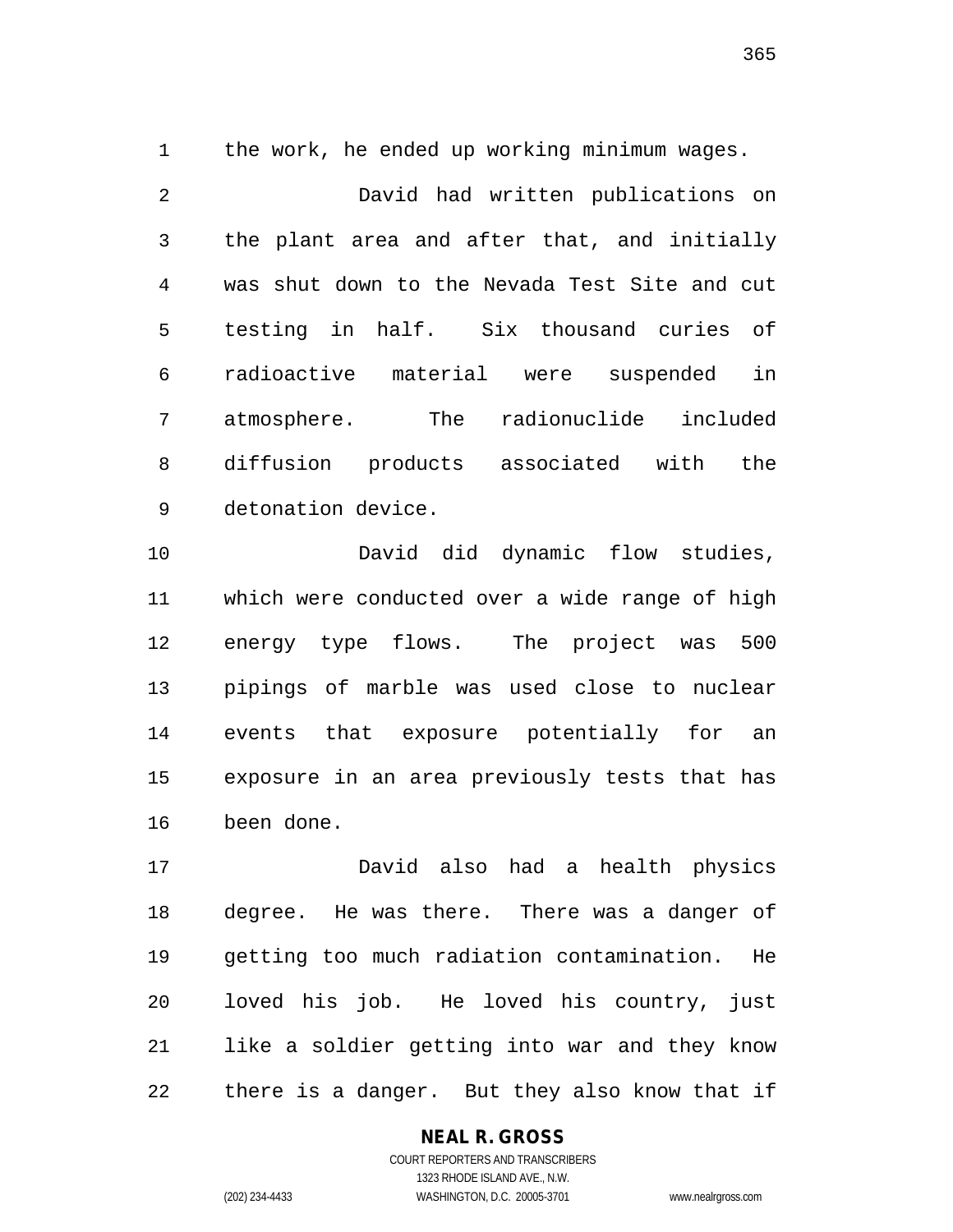they get into it, the government will pay the medical and if they die, their families get some benefits.

 David had to pay all of his medical expenses, which totaled \$167,272. Common sense tells me, how can a person be working 25 years in that kind of hours/environment not to get contaminated?

 At age 58, David was diagnosed with cancer, polycythemia vera and thrombocytosis. Polycythemia vera is a pre-leukemia progressive bone marrow disease. It is the same diagnostic rubric used by NCI, DOL, and EEIOCPA as leukemia. His cancer turned to leukemia.

 It was a long time to be on chemotherapy. It was hard for him and his family. He had to take every day chemotherapy, hydroxyurea, and also three times a week in sections.

21 That is not the way to spend your retirement, what's supposed to be your golden

> **NEAL R. GROSS** COURT REPORTERS AND TRANSCRIBERS

1323 RHODE ISLAND AVE., N.W. (202) 234-4433 WASHINGTON, D.C. 20005-3701 www.nealrgross.com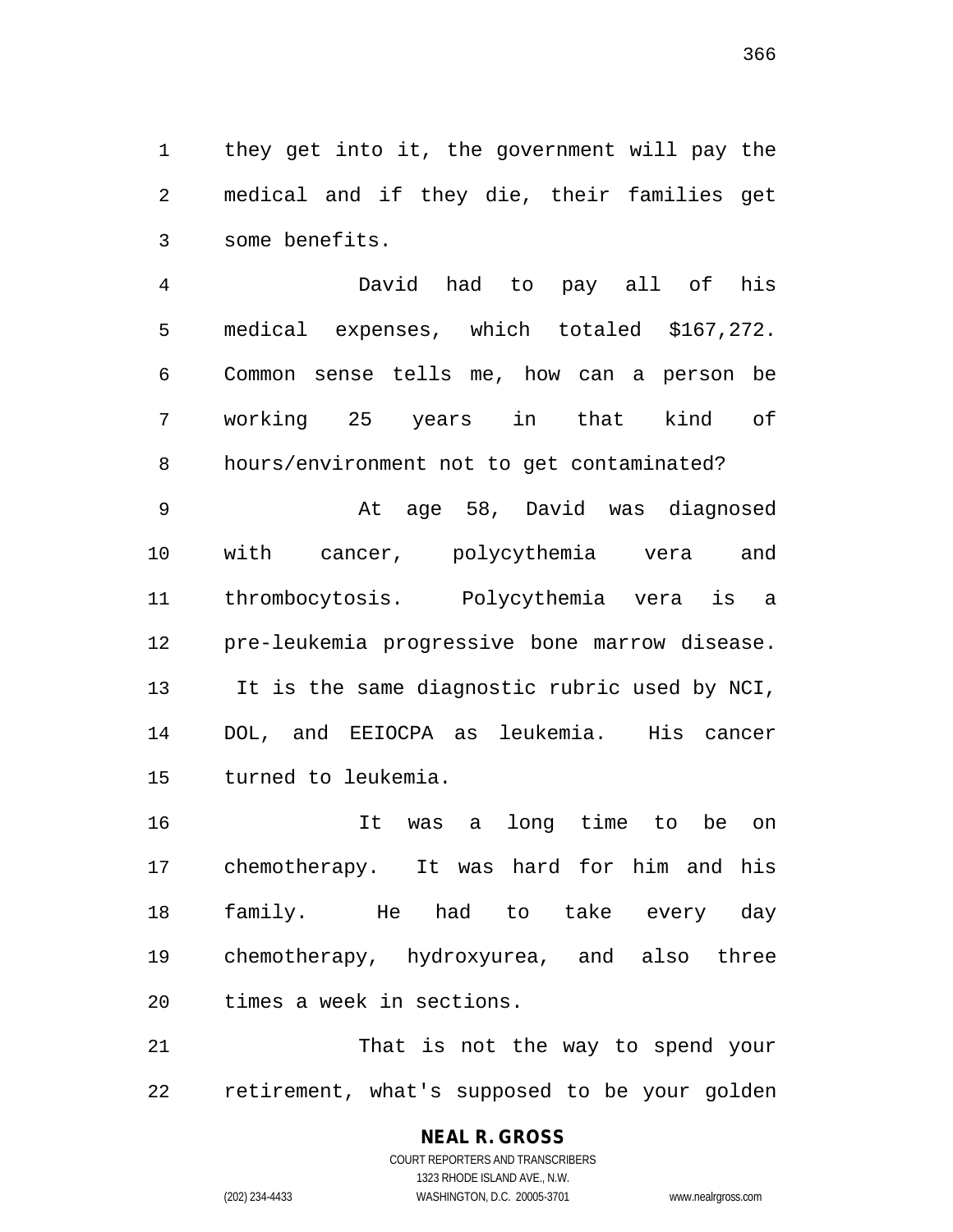years. David was suffering damages also, radiative contamination.

 David's illness did not only harm David but also his family. I had to quit working to take care of him and take him to medical treatments and doctors appointments, which happened several times a week. It had a big impact in my life: financially, physically, mentally, and emotionally. At least I did not have to testify this to you. But, unfortunately, this is not a case because he is not here anymore.

13 13 I thank you for listening. And I hope that you are looking quickly at my case and bringing this case to a closure.

Do you have any questions?

 CHAIRMAN MELIUS: No, but thank you very much.

 Other petitioners? I don't have the list here. Mr. Funk?

MS. CLAYTON: This is Dorothy

Clayton.

**NEAL R. GROSS** COURT REPORTERS AND TRANSCRIBERS

1323 RHODE ISLAND AVE., N.W.

(202) 234-4433 WASHINGTON, D.C. 20005-3701 www.nealrgross.com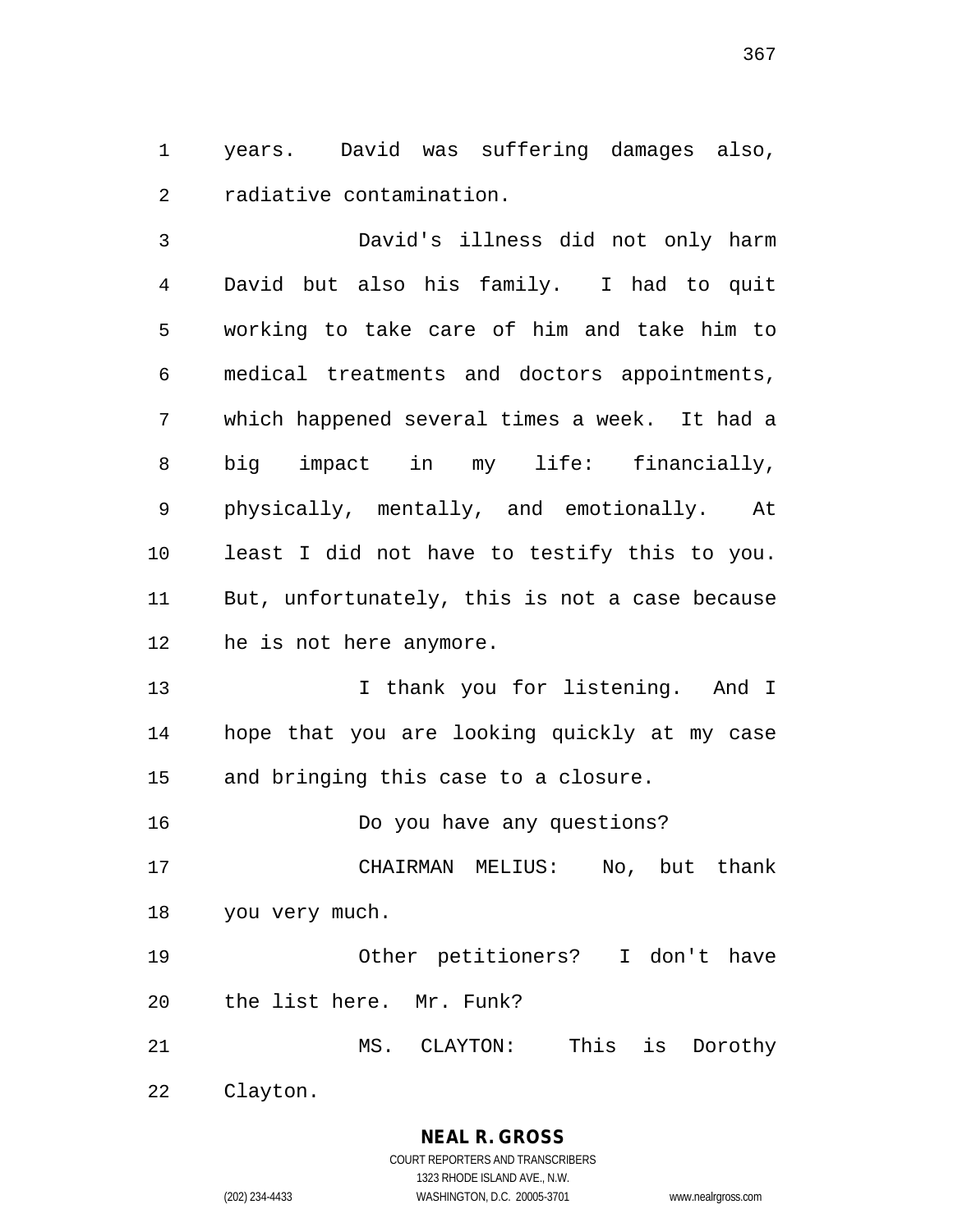CHAIRMAN MELIUS: Okay. MS. CLAYTON: Yes. I just want to thank the Working Group for all the hard work that they did. I just appreciate the SEC for the widows that have been waiting a long time for this. And also I would like to thank the SC&A group. They did a wonderful job, too. Thank you very much. CHAIRMAN MELIUS: Thank you. MS. CHRISTIANSON: Hello, sir? CHAIRMAN MELIUS: Yes? Go ahead. MS. CHRISTIANSON: All right. Yes. My name is Kathy Christianson. I am an authorized representative for a widow for her husband who worked at Nevada Test Site. And I, too, would like to thank you. We filed a claim in '02 and have been waiting for this time to come. I do thank you all for reviewing what you did and for all the inaccuracies that were always very disturbing and hard to explain in all of our petitions and findings of facts and denials

### **NEAL R. GROSS**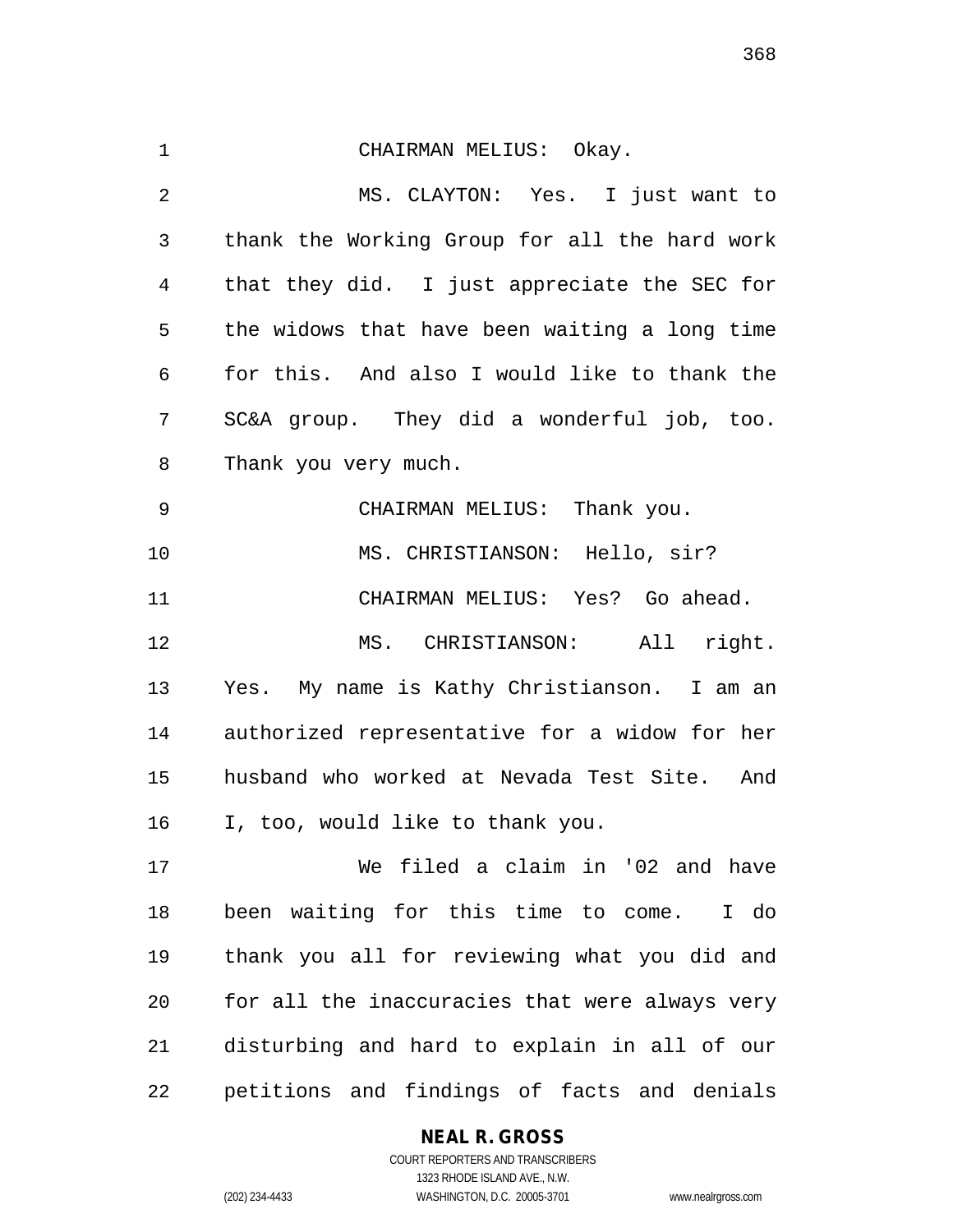and appeals and on and on.

| $\overline{2}$ | So we have been watching the whole             |
|----------------|------------------------------------------------|
| 3              | thing as it has fallen down. And we do         |
| 4              | appreciate you reconsidering the decision and  |
| 5              | to acknowledge these people. We're all around  |
| 6              | that stuff all the time. And I would like to   |
| 7              | thank you for that.                            |
| 8              | CHAIRMAN MELIUS: Okay. Thank                   |
| 9              | you.                                           |
| 10             | Anybody else from the petitioner               |
| 11             | group?                                         |
| 12             | MR. FUNK: This is John Funk.                   |
| 13             | CHAIRMAN MELIUS: Yes?                          |
| 14             | MR. FUNK: I would like to thank                |
| 15             | the<br>Board and all the working boards,       |
| 16             | especially the working board, especially Brad, |
| 17             | and also like to thank Dorothy Clayton, too,   |
| 18             | because she was very instrumental in a lot of  |
| 19             | this stuff coming out in the open.             |
| 20             | So thank you, Dorothy. And thanks              |
| 21             | to all the Board Members for all the hard work |
| 22             | you did. And that's about all I've got to say  |

**NEAL R. GROSS**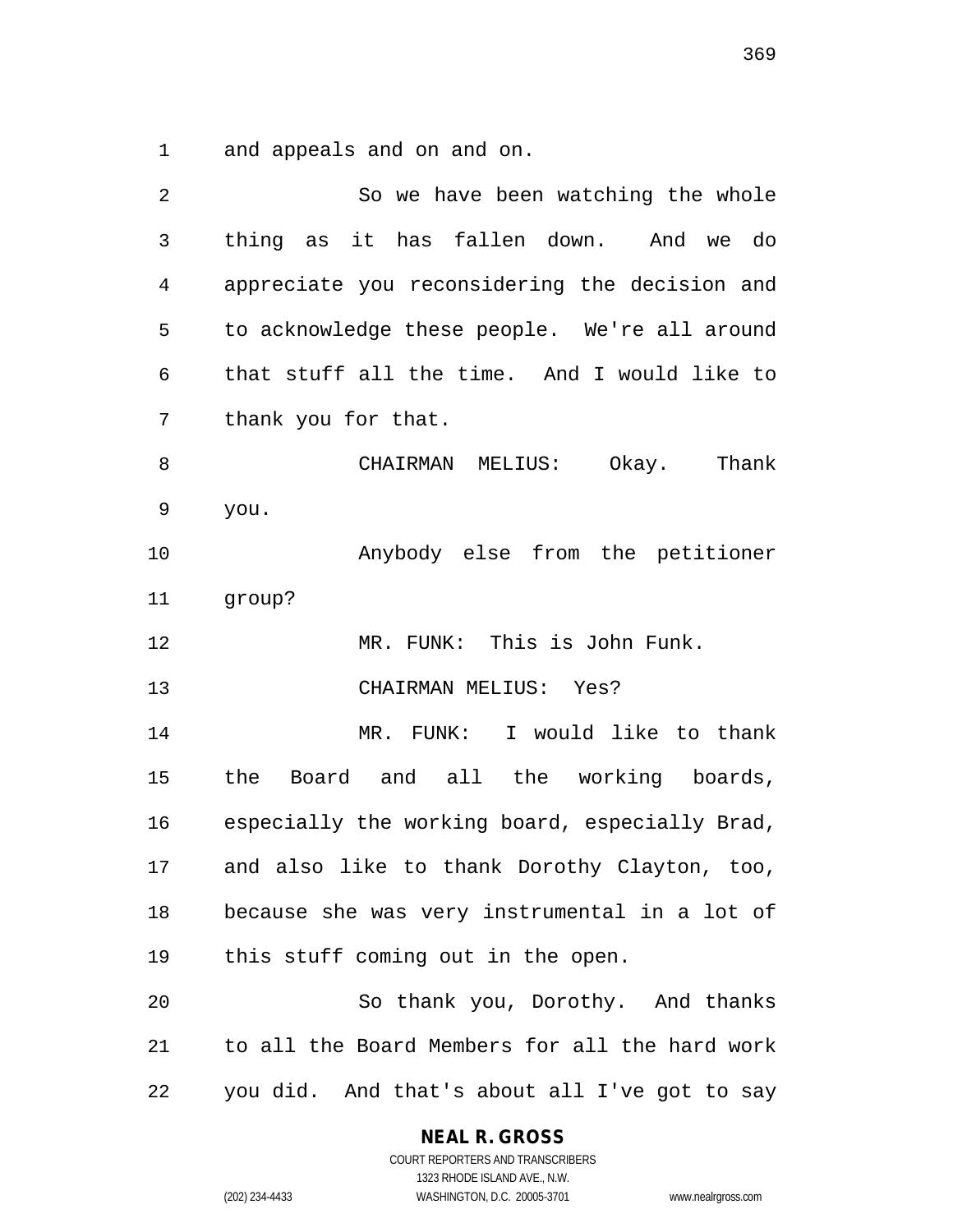now.

| $\overline{2}$ | CHAIRMAN MELIUS: Okay.                        |
|----------------|-----------------------------------------------|
| 3              | MR. FUNK: Thank you.                          |
| 4              | CHAIRMAN MELIUS: Thank you, Mr.               |
| 5              | Funk.                                         |
| 6              | I believe Sabrina Badger from                 |
| 7              | Senator Reid's office is on the line. There   |
| 8              | is a letter from Senator Reid that has been   |
| 9              | sent to the Board. We all have it. We were    |
| 10             | given it. It's under the material we provided |
| 11             | the beginning of the meeting under            |
| 12             | "Miscellaneous." It's the third file from the |
| 13             | bottom.                                       |
| 14             | MS. ROZNER: Hi. Actually, this                |
| 15             | is Kathy Rozner with Senator Reid's office. I |
| 16             | suffer with bronchitis. So Sabrina will be    |
|                | 17 reading the letter.                        |
| 18             | But I just wanted to also say that            |
| 19             | Senator Reid wanted to thank Dr. Ziemer for   |
| 20             | his years of dedicated service as the Board's |
| 21             | Chair and also to congratulate Dr. Melius on  |
| 22             | his new position. We look forward to working  |

**NEAL R. GROSS**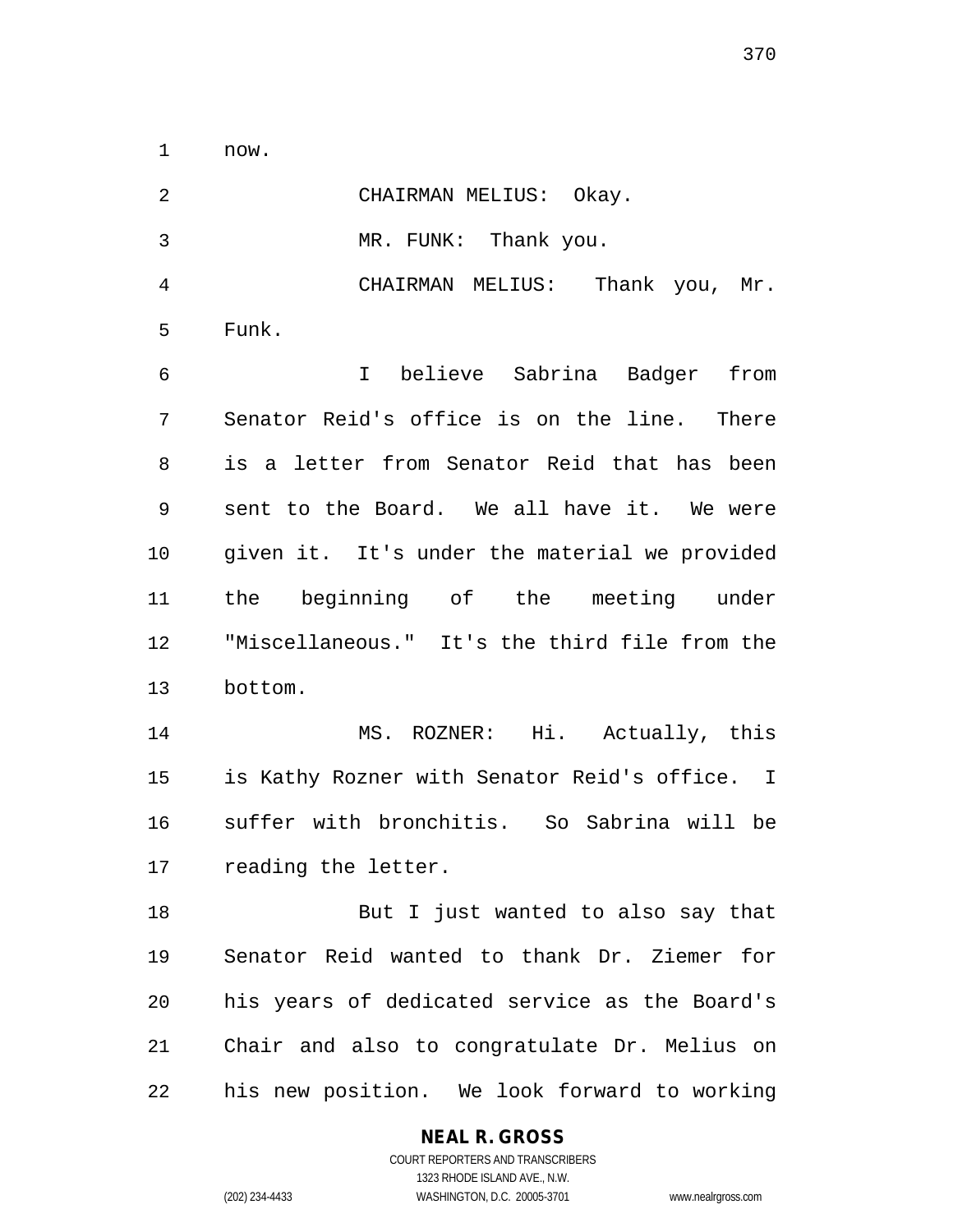with both of you.

2 And, with that, I will turn it over to Sabrina.

 MS. BADGER: Hi. Thank you. Okay. Here's the statement from Senator Reid. Thank you, Chairman Melius and distinguished members of the Advisory Board for the opportunity to make this statement.

 As someone who helped write the authorizing legislation for the Energy Employees Occupational Illness Compensation Program Act, EEOICPA, I know that this program is not working for our Cold War veterans as Congress intended.

 Today I urge you to grant those who worked at the Nevada Test Site, NTS, from January 1st, 1963 to December 31st, 1992 membership in the Special Exposure Cohort, SEC. NTS workers cannot and will not receive the timely, fair, and adequate compensations and medical benefits they deserve unless they are granted SEC status.

### **NEAL R. GROSS**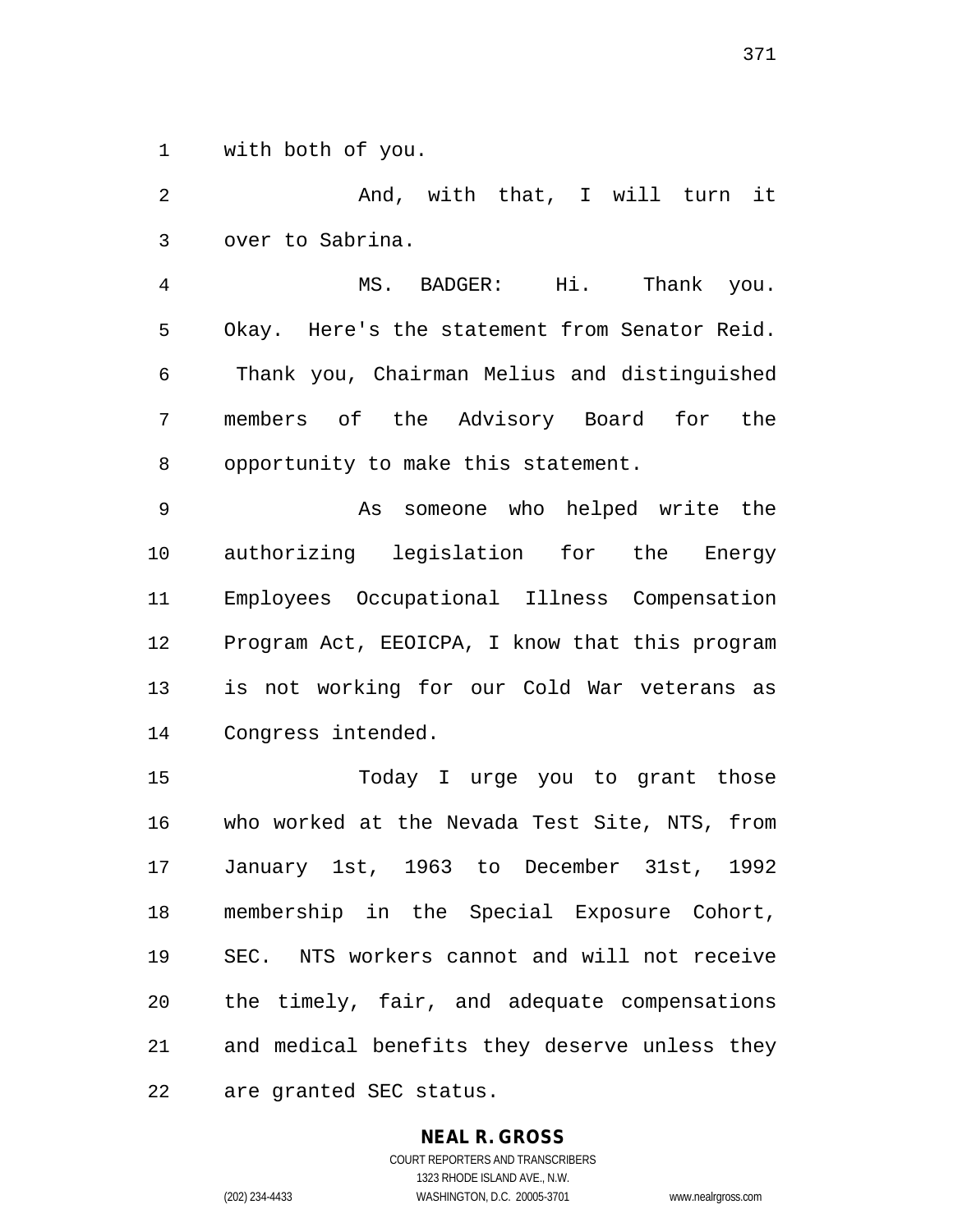1 As you know, I helped several NTS workers and survivors submit an SEC petition to the National Institute for Occupational Safety and Health, NIOSH, three years ago. And I supported and monitored the progress of the petitions since then.

 I was happy to see real progress being made in the last year to address the scientific merits of the NTS SEC petitions. And I commend Sanford Cohen & Associates, NIOSH, and the NTS Working Group for the work they have done to research and consider the technical and scientific concerns related to NIOSH's original denial of the petition.

 At their December 15th, 2009 meeting, the NTS Work Group voted unanimously to accept as their own recommendation NIOSH's revised position paper recommending that NTS workers employed during the underground testing years be added to the SEC.

 As you know, NIOSH's revised position paper finds that the internal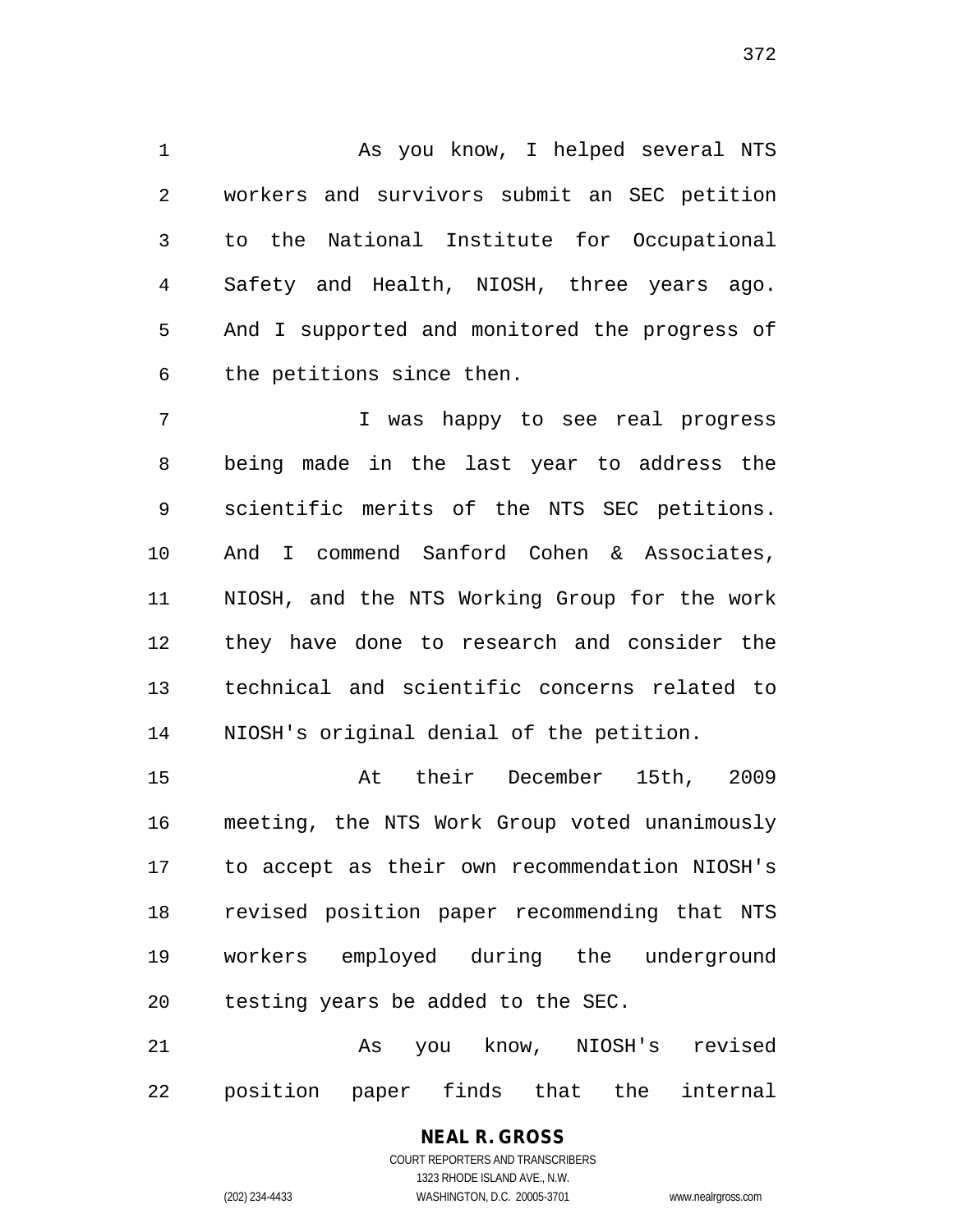radiation dose received by employees at the Nevada Test Site from January 1st, 1963 through December 31st, 1993 cannot be estimated. Therefore, these workers fully deserve to be granted SEC status.

 I appreciate your addressing an issue that is so critical to Nevada's Cold War veterans and their families. And I ask that the Board accept the NTS Work Group's recommendation, which is supported by NIOSH and the Board's independent contractor, Sanford Cohen & Associates, SC&A, as soon as possible.

 Further delay in voting to add NTS workers employed during the underground testing years would be a betrayal to these men and women, who clearly deserve this compensation.

 While the addition of those who worked at NTS during the underground testing years to the SEC will be a tremendous step towards ensuring Nevada's Cold War veterans

# **NEAL R. GROSS**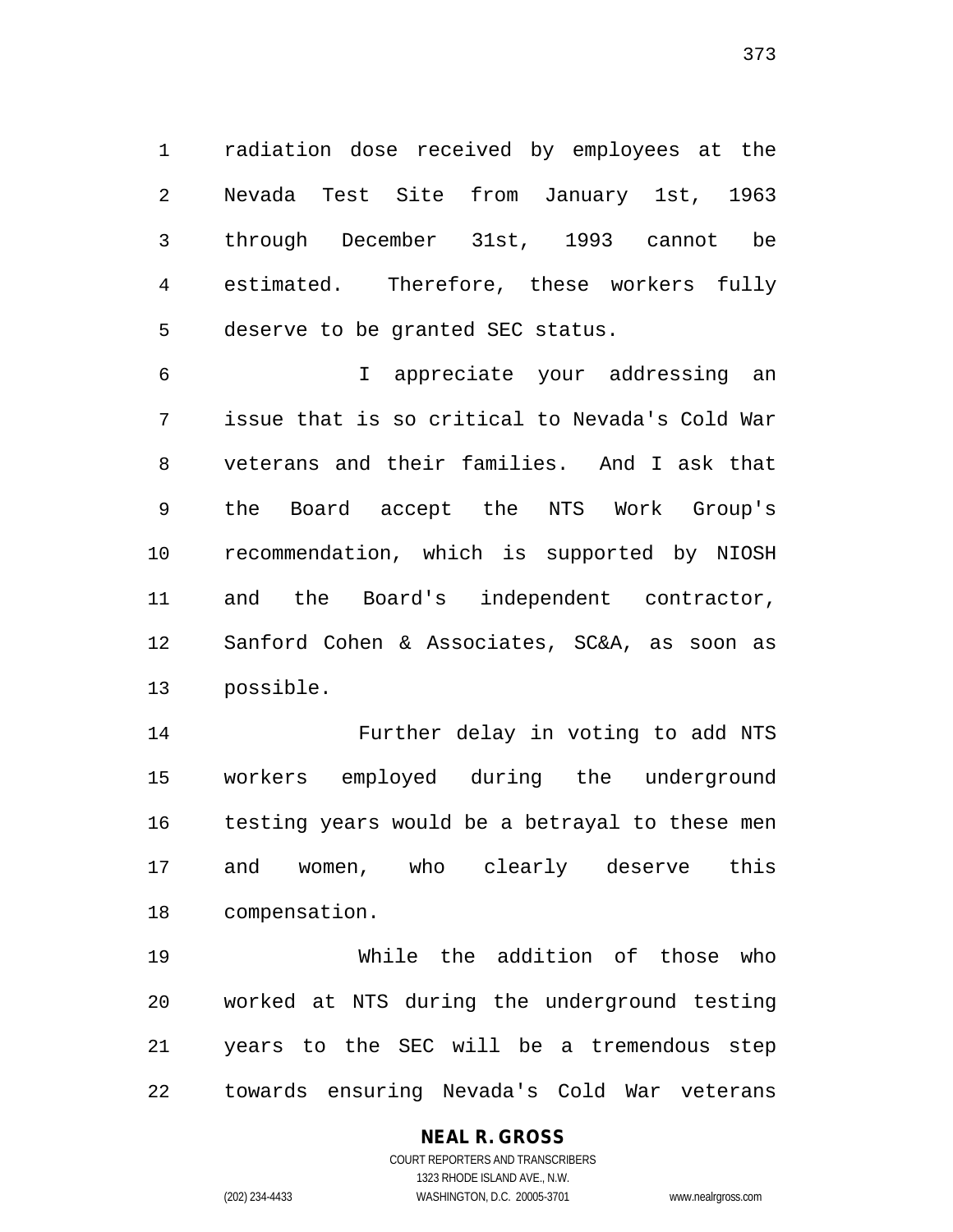are given the recognition and compensation they deserve, there are several issues I would ask the Board to address after you have voted on those recommendations.

 Following your vote, I ask that the Board begin to deliberate the scientific merits of adding to the SEC certain other workers who do not fall into the SEC categories for either the atmospheric or underground testing years.

 Specifically, I ask that the Board examine the 250-day rule and the addition of cancers, such as, but not limited to, basal cell carcinoma and chronic lymphocytic leukemia, CLL.

 Again, I ask that the Board address these issues after granting NTS workers employed during the underground testing years membership in the SEC.

 Ten years ago Congress passed EEOICPA in order to help our Cold War veterans avoid years of waiting and bureaucratic

# **NEAL R. GROSS**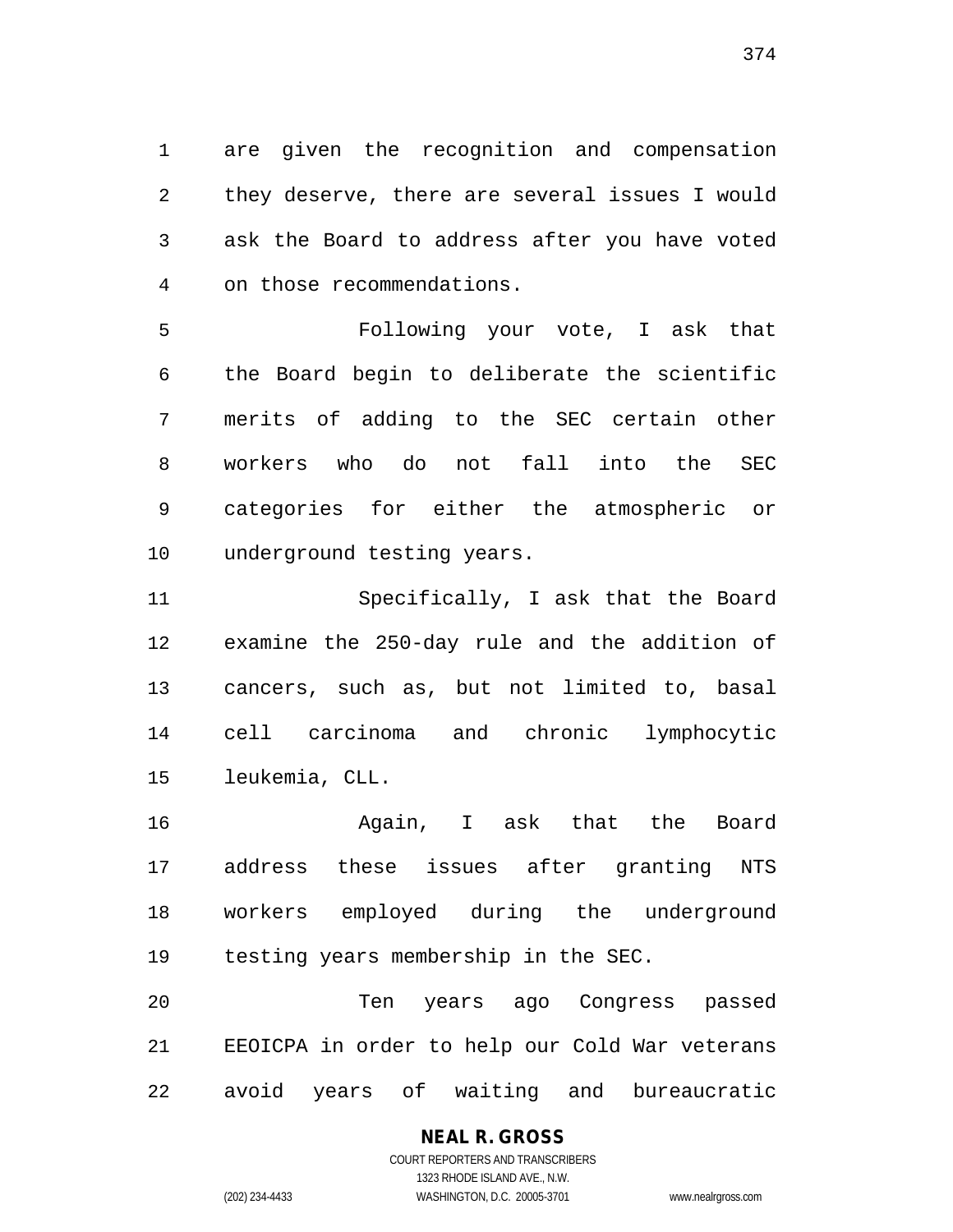nightmares so that they may receive the compensation they deserve.

 Unfortunately, this has not always been the case for many NTS workers, some of whom died while unnecessary bureaucratic delays kept their claims from being approved.

 I would like to thank you for all the work you have done for EEOICPA claimants over the years. And I certainly hope you will carefully consider and vote to add workers employed at the NTS during the underground testing years as members of the SEC, as both the science and patriotic duty demand.

Thank you.

CHAIRMAN MELIUS: Thank you.

 Okay. Any further questions of Mr. Presley, Mr. Neton, SC&A, Arjun before we  $18 - -$ 

(No response.)

CHAIRMAN MELIUS: If not, do I

hear a motion?

MEMBER PRESLEY: So moved.

# **NEAL R. GROSS**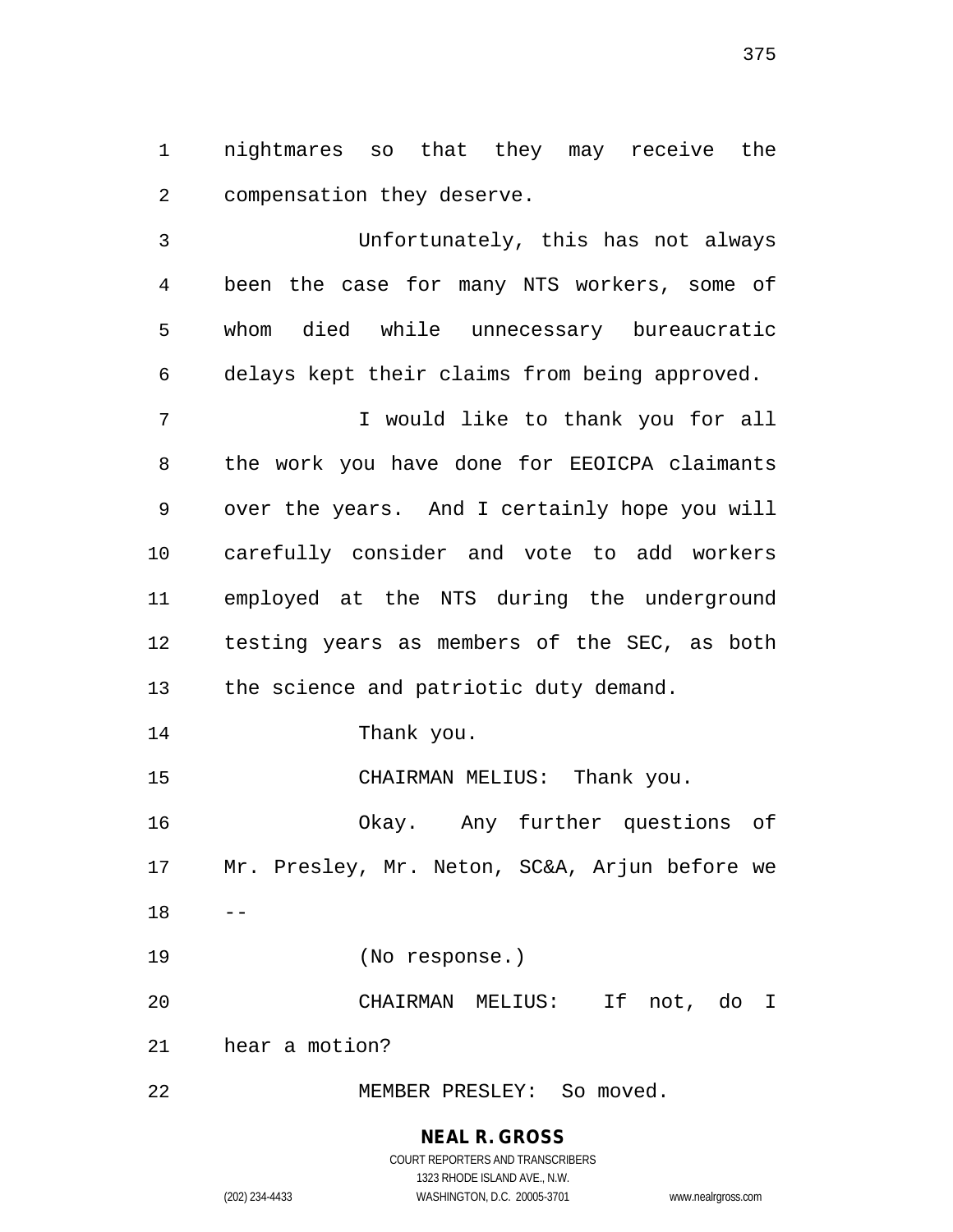MEMBER SCHOFIELD: Second.

 CHAIRMAN MELIUS: Second from Phil. If not any further discussion, Ted, do you want to call the vote? The motion is from Mr. Presley.

 MS. HOWELL: Would you please state for the record what the motion actually is?

 CHAIRMAN MELIUS: I think the motion would be, in fact, to accept the NIOSH proposed Class for the SEC, which is all employees of the Department of Energy, its predecessor agency, and its contractors and subcontractors who worked at the Nevada Test Site from January 1st, 1963 through December 31st, 1992 for a number of workdays, aggregating at least 250 workdays, occurring solely under this employment or in combination with workdays within the parameters established for one or more other Classes in the SEC.

MR. KATZ: Okay. So I am going to

# **NEAL R. GROSS**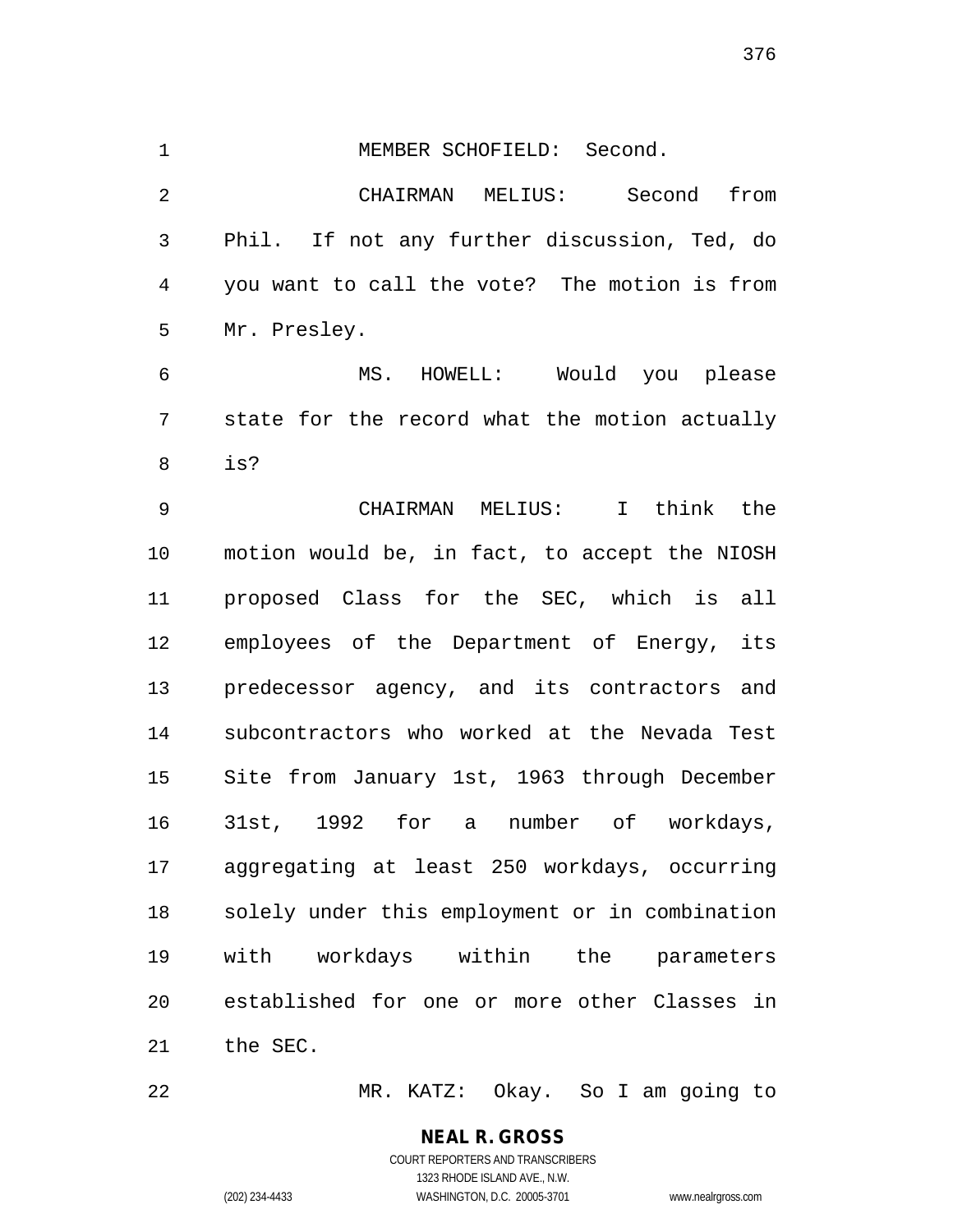|    | 1 run this alphabetically. Dr. Anderson?       |
|----|------------------------------------------------|
| 2  | MEMBER ANDERSON: Yes.                          |
| 3  | MR. KATZ: Ms. Beach?                           |
| 4  | MEMBER BEACH: Yes.                             |
| 5  | MR. KATZ: Mr. Clawson?                         |
| 6  | MEMBER CLAWSON: Yes.                           |
| 7  | MR. KATZ: Dr. Field?                           |
| 8  | MEMBER FIELD: Yes.                             |
| 9  | MR. KATZ: Mr. Gibson?                          |
| 10 | MEMBER GIBSON: Yes.                            |
| 11 | MR. KATZ: Mr. Griffon?                         |
| 12 | (No response.)                                 |
| 13 | MR. KATZ: Oh, wait. I'm sorry.                 |
|    | 14 Mr. Griffon is recused. Excuse me.          |
| 15 | Dr. Lemen?                                     |
| 16 | MEMBER LEMEN: Yes.                             |
| 17 | MR. KATZ: Dr. Melius?                          |
| 18 | CHAIRMAN MELIUS: Yes.                          |
| 19 | MR. KATZ: Ms. Munn?                            |
| 20 | MEMBER MUNN: Although I believe                |
| 21 | that the science is adequate to do the         |
| 22 | required dose reconstruction, I will vote yes. |

# **NEAL R. GROSS**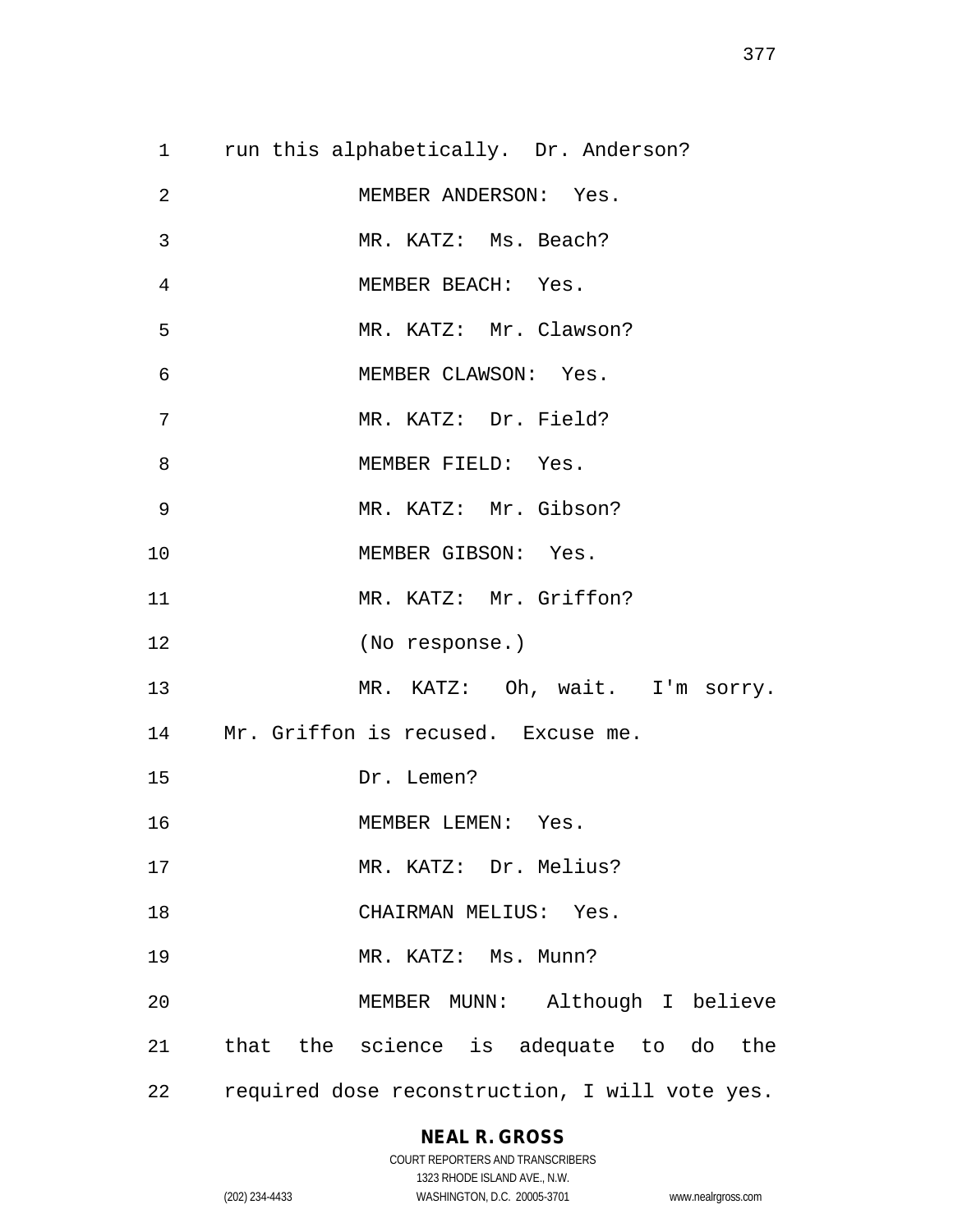| $\mathbf 1$ | MR. KATZ: Dr. Poston?                       |
|-------------|---------------------------------------------|
| 2           | MEMBER POSTON: Yes.                         |
| 3           | MR. KATZ: Mr. Presley?                      |
| 4           | MEMBER PRESLEY: Yes.                        |
| 5           | MR. KATZ: Dr. Richardson?                   |
| 6           | MEMBER RICHARDSON: Yes.                     |
| 7           | MR. KATZ: Dr. Roessler?                     |
| 8           | MEMBER ROESSLER: Yes.                       |
| 9           | MR. KATZ: Mr. Schofield?                    |
| 10          | MEMBER SCHOFIELD: Yes.                      |
| 11          | MR. KATZ: Dr. Ziemer?                       |
| 12          | MEMBER ZIEMER: Yes.                         |
|             |                                             |
| 13          | MR. KATZ: That is unanimous, 15             |
| 14          | in favor, 1 Board Member recused. In favor. |
| 15          | CHAIRMAN MELIUS: Okay. Thank                |
| 16          | you.                                        |
| 17          | And I would just add that in                |
| 18          | response to --                              |
| 19          | MEMBER LOCKEY: Ted, I will say              |
| 20          | yes, too.                                   |
| 21          | MR. KATZ: Oh, how did I do that?            |

### **NEAL R. GROSS**

|                | COURT REPORTERS AND TRANSCRIBERS |                    |
|----------------|----------------------------------|--------------------|
|                | 1323 RHODE ISLAND AVE., N.W.     |                    |
| (202) 234-4433 | WASHINGTON, D.C. 20005-3701      | www.nealrgross.com |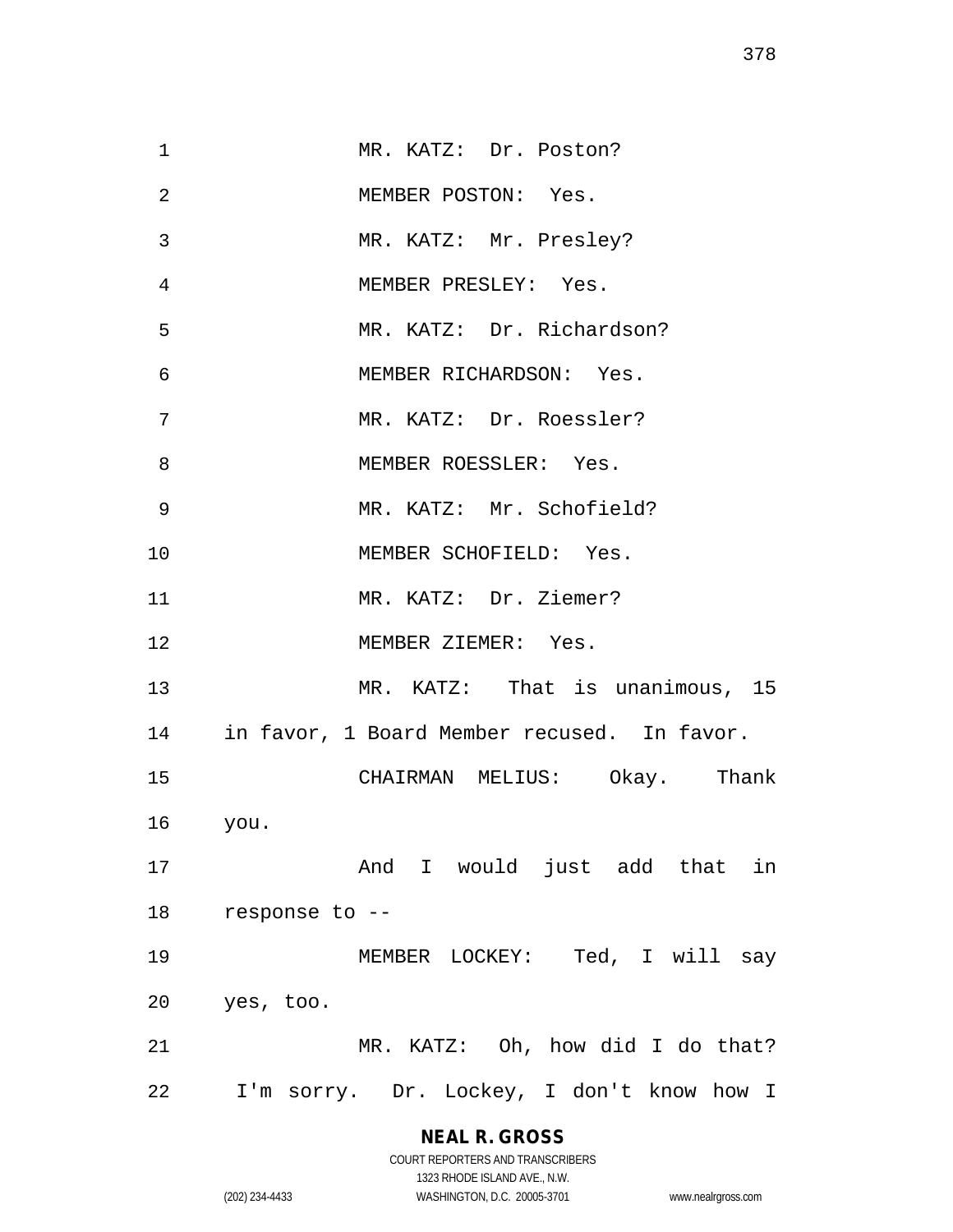missed you. But Dr. Lockey says yes.

 CHAIRMAN MELIUS: We recorded your vote anyway.

(Laughter.)

 MR. KATZ: I don't know how I did that. Sorry.

 MEMBER LOCKEY: I just wanted to make sure he knew I was here.

 CHAIRMAN MELIUS: I would just add in regard to some of the issues mentioned in Senator Reid's letter -- and we will respond formally to it, but the 250-day issue, as I will report tomorrow from -- we had a meeting of that Work Group on Friday and are making progress.

 We will have another Work Group. I hope to be able to report back on that and hopefully with some recommendations to the Board at our next meeting in May. And that includes consideration of the Nevada Test Site along with some other sites.

And I believe, as we heard from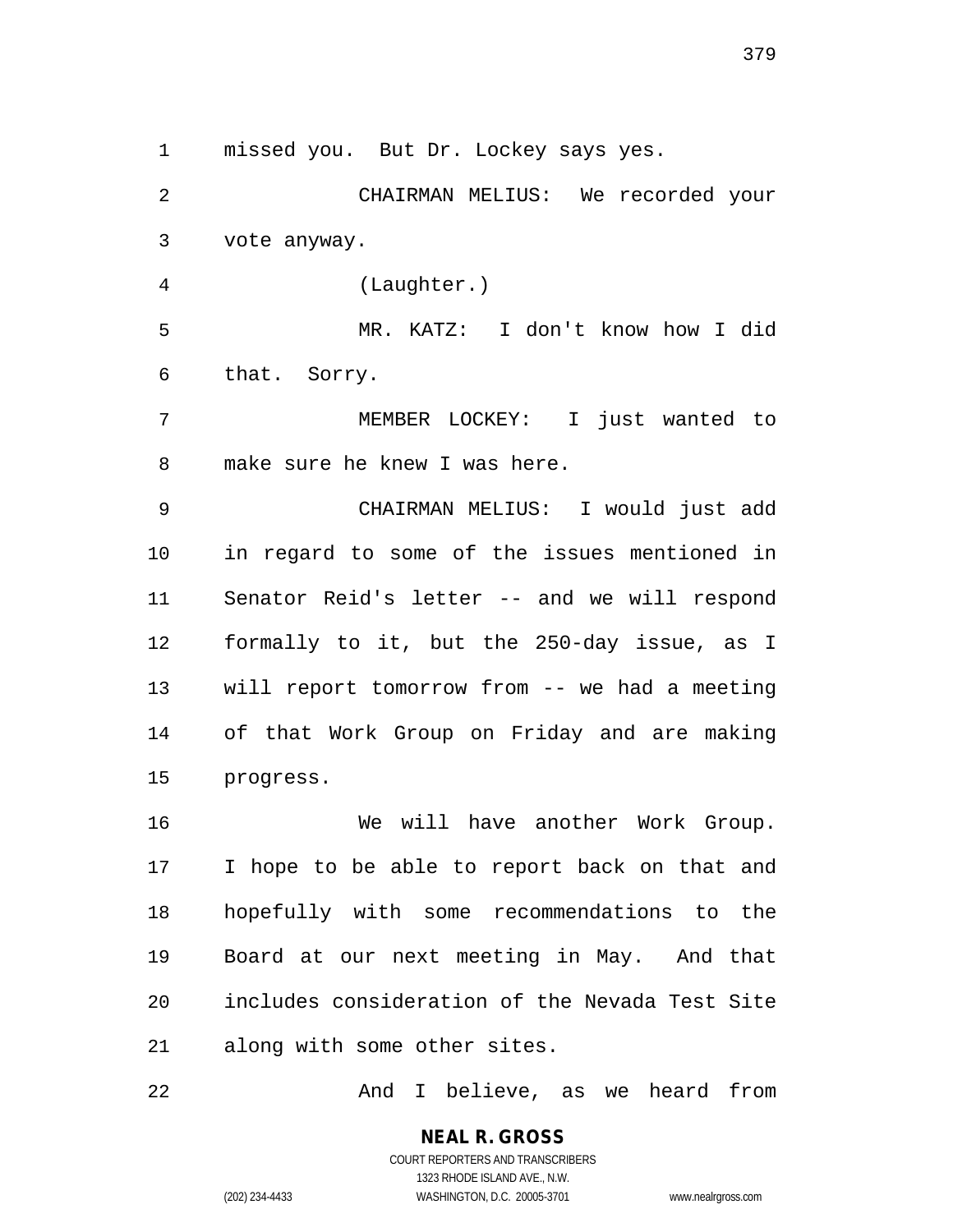Dr. Neton earlier from NIOSH, NIOSH is making progress and is about to go forward on the chronic lymphocytic leukemia issue, pending some further I guess review within the Department and so forth. We expect that to go forward.

7 And I believe at our last meeting, actually, we talked about the basal cell carcinoma issue also. And I believe that is also something moving forward. So I think we can respond affirmatively to all of those. And we will be following up.

 With that, we will take a short break. Then 6:00 o'clock we have public comment period.

 I do want to relieve Dr. Lockey of some of his worries here. I have actually done -- I think we have four letters that we need to approve regarding that. I have already completed three of them since I actually found the old one on the computer. And I'll take care of the other one, too.

### **NEAL R. GROSS**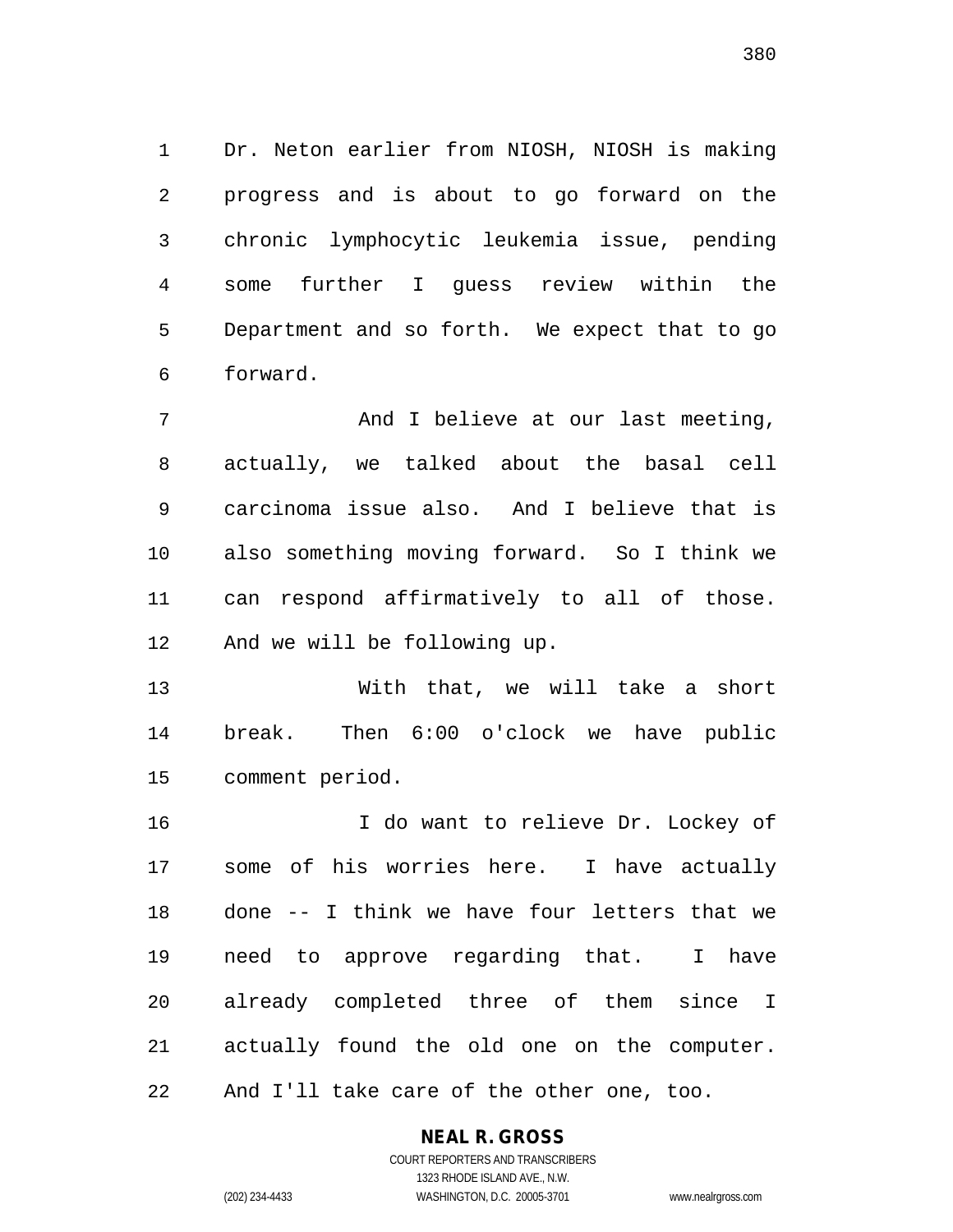MEMBER LOCKEY: I would say Dr. Lockey is appreciative of that.

 CHAIRMAN MELIUS: Okay. And with that, we'll break for 15 minutes or so and start again at 6:00 o'clock.

 (Whereupon, the above-entitled matter went off the record at 5:46 p.m. and resumed at 6:04 p.m.)

 CHAIRMAN MELIUS: If we will get seated, we will get started. We have a public comment session. Just to remind you, tomorrow we have a number of Work Group reports to go over, including one from our Worker Outreach Group.

 And there were some documents that were sent to you, you have also been provided here at the meeting that we will be going over tomorrow. And they include some recommendations and options for further follow-up that we would like to try to address and reach some agreement on tomorrow.

So pay attention to those and be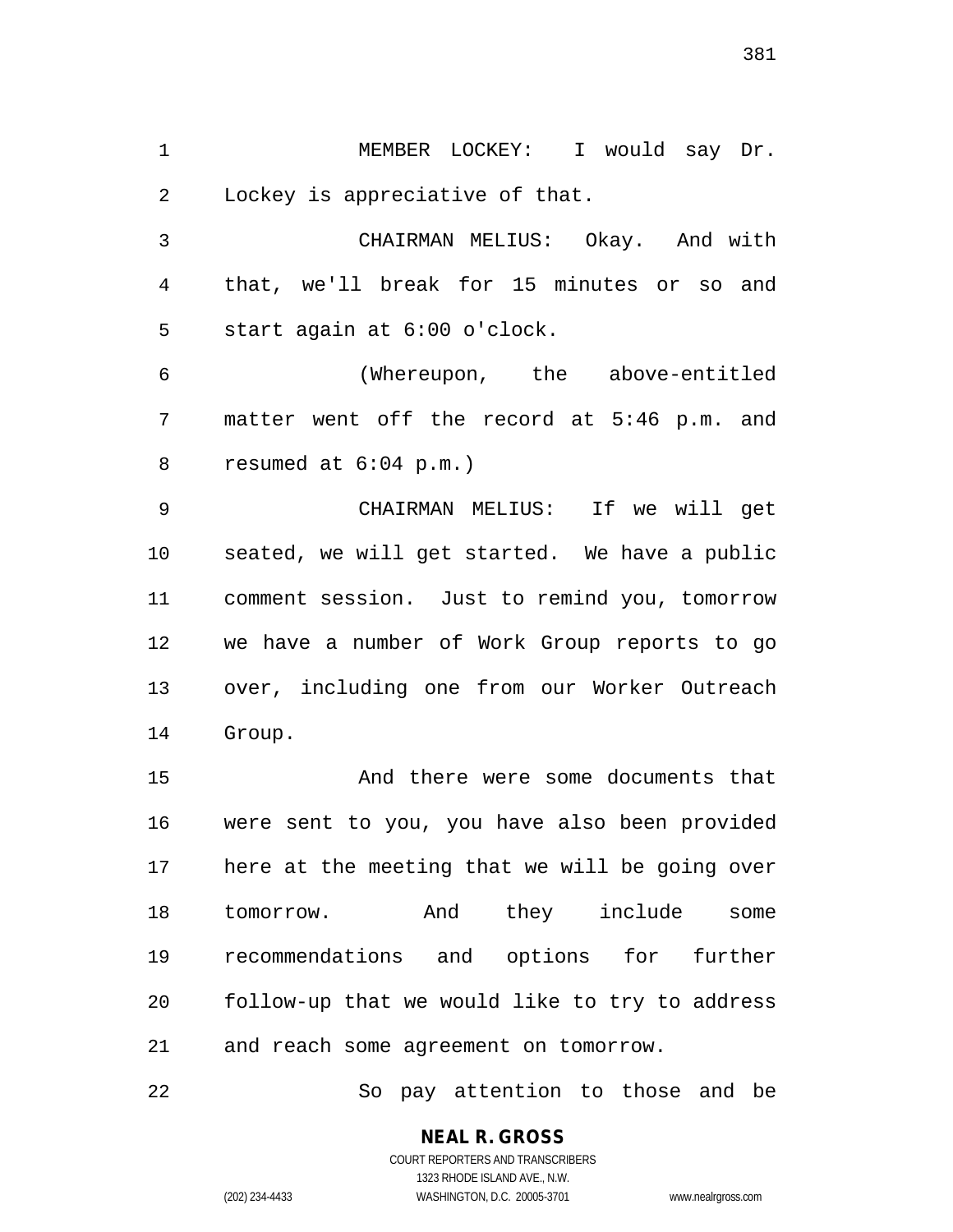ready to deal with them, I guess, along with all the other things we will be doing tomorrow. So do that.

 And we will now have our public comment session. I will turn it over first to Ted to give his --

 MR. KATZ: Right. Thanks. Just on that last note about the presentation for Worker Outreach tomorrow, if any of you Board Members can't find the file for discussion related to Worker Outreach, let me know. It's back there in paper, too, or pick it up, the paper, please.

 CHAIRMAN MELIUS: There are two files. One is a presentation, PowerPoint presentation; and the other is a Word document.

 MR. KATZ: It's an option paper for dealing with comments to the Board. Okay? So then we still do not have any people signed to present public comments here in the room. So it will be people on the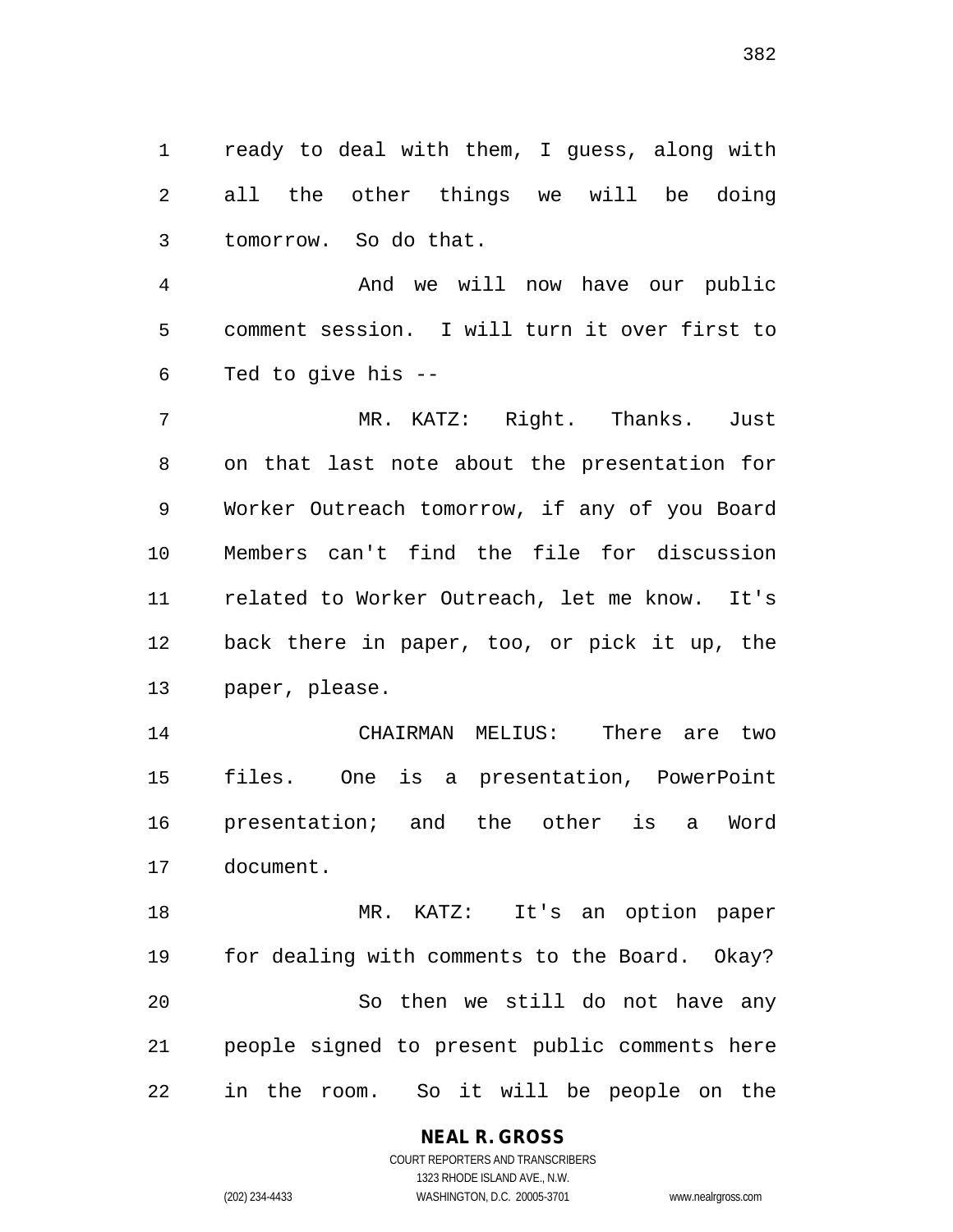line. And we will check with the room, but I don't see anybody possibly who would comment. So, just to remind you or some of you may not know on the line with respect to making public comments, the Board, NIOSH, has a redaction policy, which is just to be very succinct about it.

 Everything you say is transcribed verbatim and ends up in the transcript that is available to all of the public on the NIOSH website, a transcript of the Board meeting. So if you give your name, the name will be there. Any other personal information you give, that will be there as well. But any information you provide about third parties, other people, that is identifying for those other third parties would be redacted, just to let you know that. And if you want to know the full policy in all its glory, you can find it on the NIOSH website under the Board section, I believe.

CHAIRMAN MELIUS: And I would add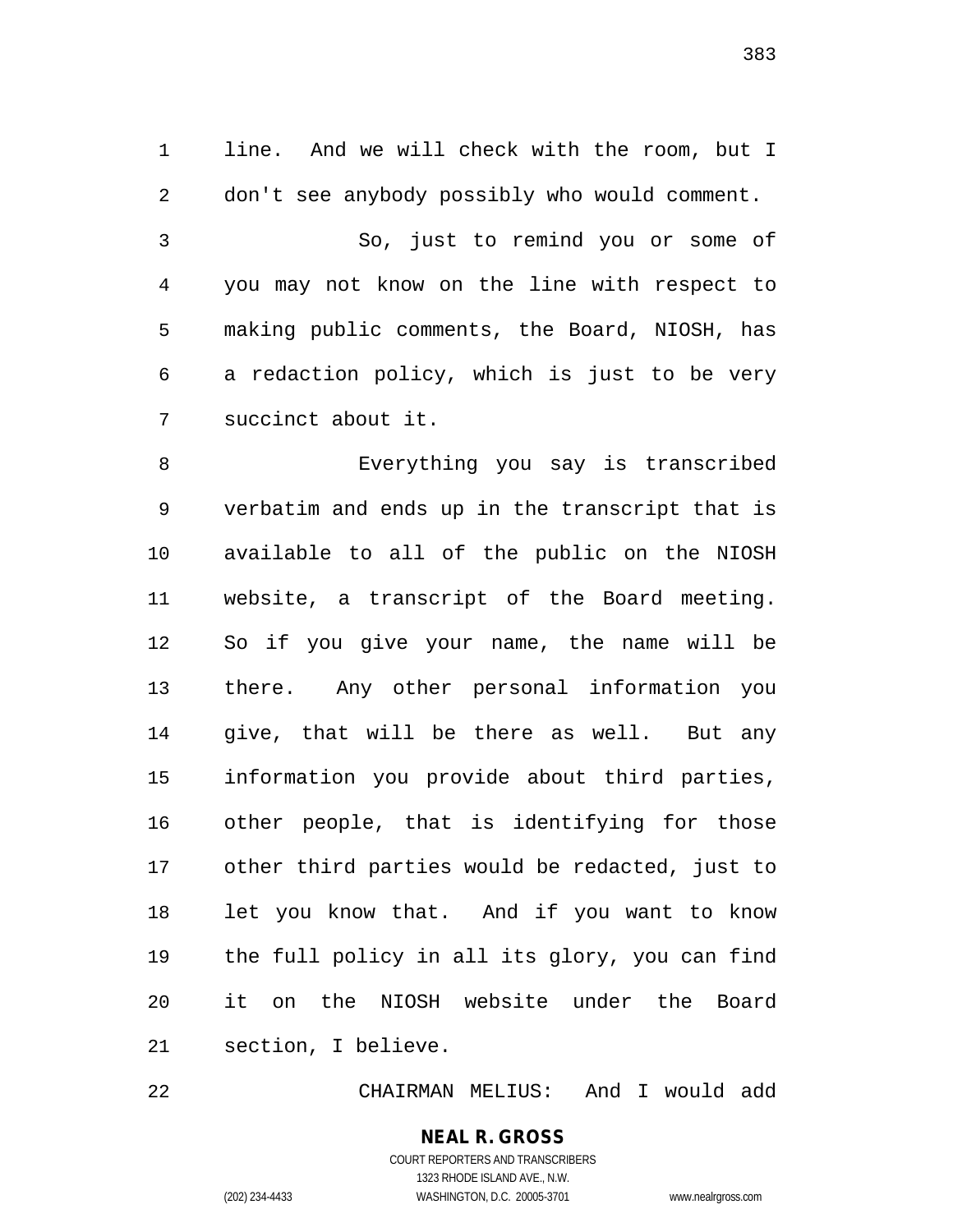to that that we also have a policy of comments should be limited to ten minutes or less. And we will hold to that policy. The one person we know that did want to make public comment is Terrie Barrie. Terrie, are you on the line? MS. BARRIE: Yes, I am, Doctor. CHAIRMAN MELIUS: Okay. We can hear you. So go ahead. 10 PUBLIC COMMENT MS. BARRIE: Okay. Well, good evening, Dr. Melius and members of the Board. My name is Terrie Barrie. And I am with the Alliance of Nuclear Worker Advocacy Groups. I want to thank you and Ted Katz for allowing me to call in my public comments tonight. I also want to congratulate you, Dr. Melius, for being named by President Obama as Chair of the Advisory Board and to you, Dr. Ziemer -- can you hear me? CHAIRMAN MELIUS: Yes, we can hear

you.

**NEAL R. GROSS** COURT REPORTERS AND TRANSCRIBERS

1323 RHODE ISLAND AVE., N.W.

(202) 234-4433 WASHINGTON, D.C. 20005-3701 www.nealrgross.com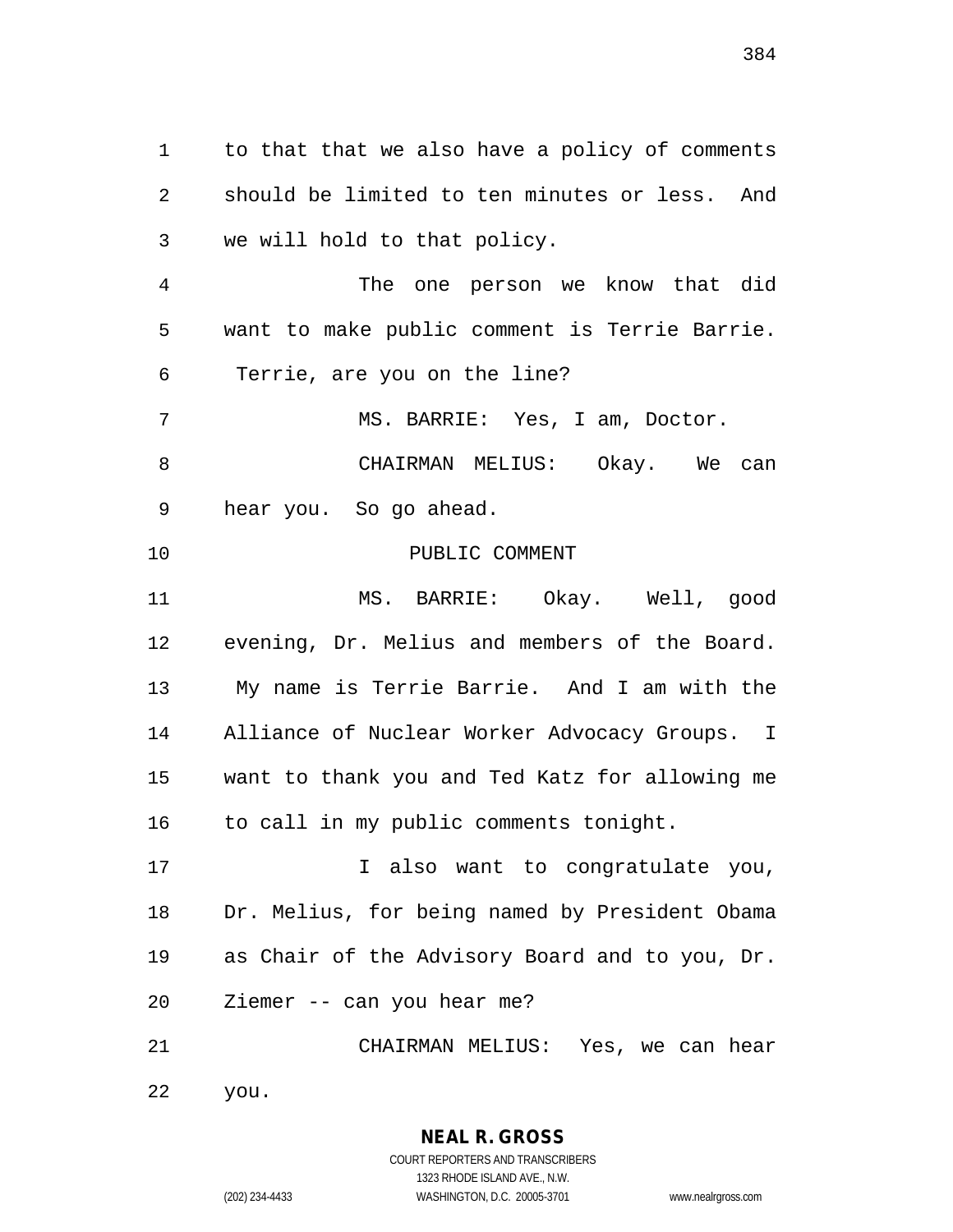MS. BARRIER: Okay. And to Dr. Ziemer, I thank you for your years of dedicated service. I am pleased that you will continue with the Board. And, finally, a sincere welcome to the new Board Members. I want to express my appreciation

 to Dr. Howard also for his commitment to review the program. As you know, over the years the advocates and claimants have raised many issues concerning Dose Reconstruction and the SEC petition process.

12 12 If I may, I would like to give a few examples from the Rocky Flats SEC petition and Site Profile to show why this review is necessary.

 You are aware that I recently raised an issue where the workers in Building 460 were exposed unknowingly and without monitoring to plutonium and uranium. LaVon Rutherford is currently looking into this.

 However, just this past Sunday, another former Rocky Flats worker came forward

#### **NEAL R. GROSS**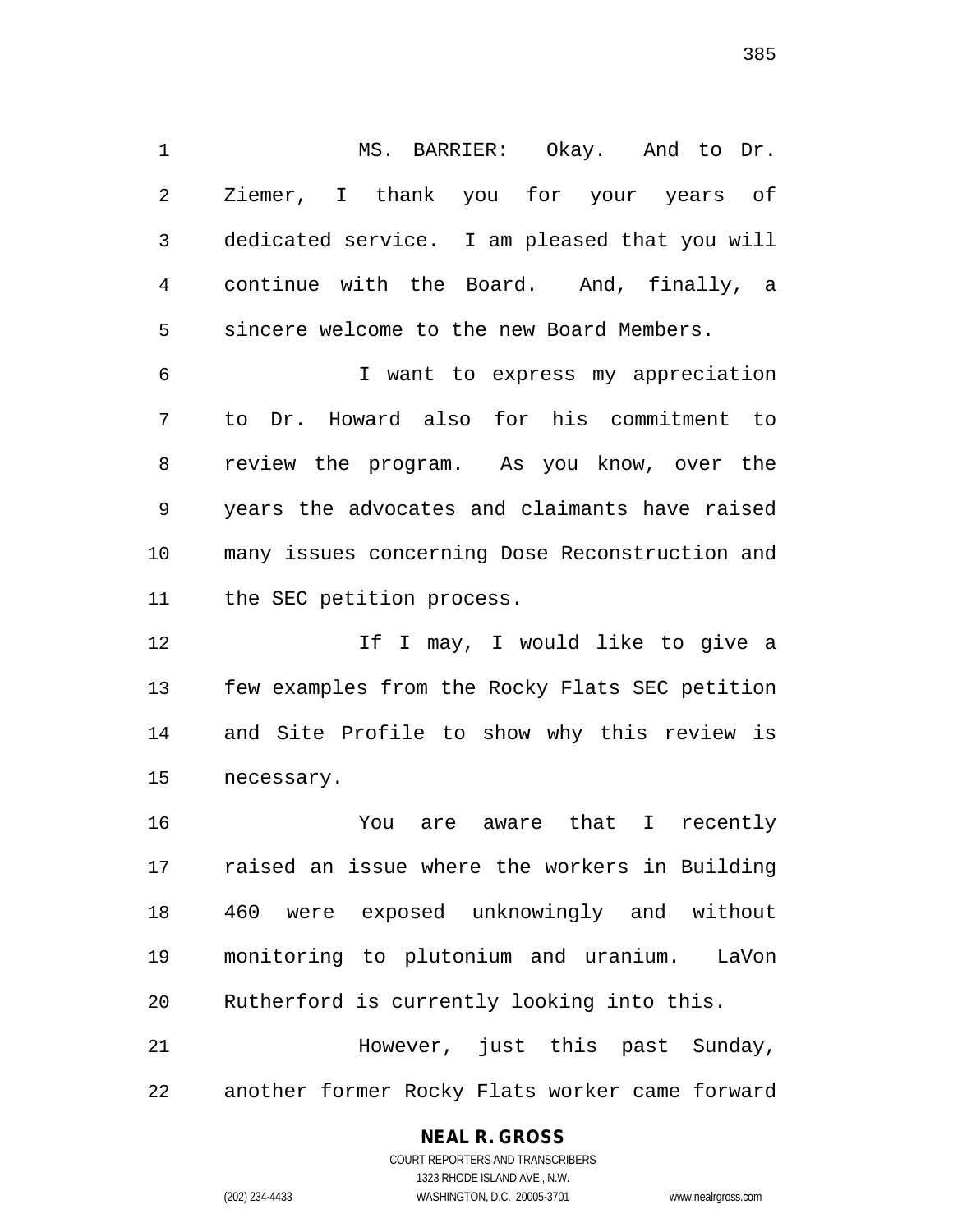and informed me that workers in building 440 were exposed to and monitored for neutron radiation, at least during the years 2000 to 2005.

 I checked with NIOSH's Site Profiles. And page 52 states about building 440, and I quote, "No radioactive material is known to be present," end of quote.

 A quick search on the internet turned up a picture of a glove box cell that was used to process nuclear residue and DOE documents from approximately 1996, which reveals the plan to turn Building 440 into a temporary waste storage site.

15 The Board voted yesterday, I believe, that Santa Susana Field Laboratory should be approved for SEC status. This was a proper decision to make considering that there were limited dosimetry records available that would allow NIOSH to reconstruct dose for that facility.

I wish to remind the Board that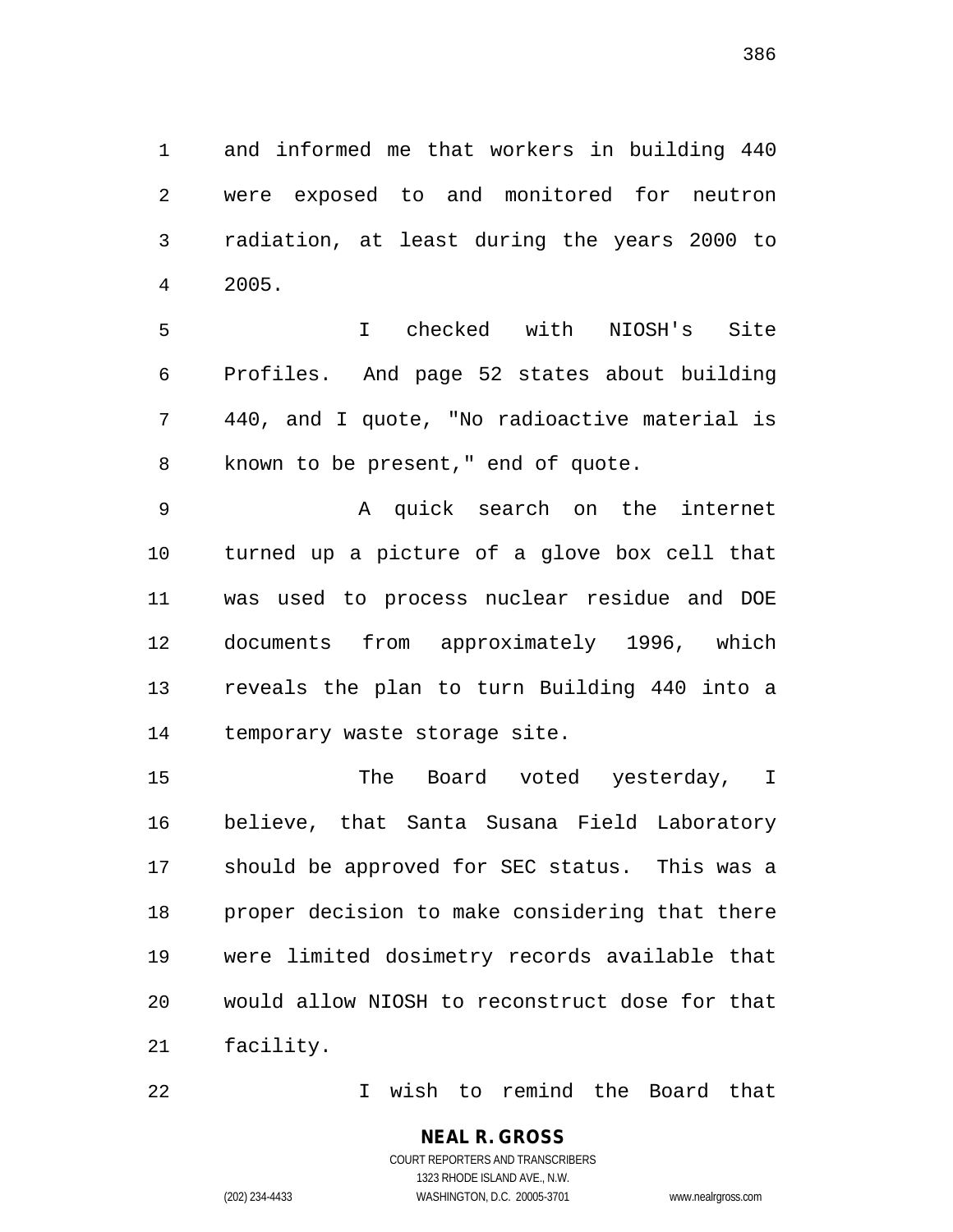Rocky Flats also had questionable dosimetry records. You may remember that SC&A issued a report on the completeness of records for years 1969 and 1970. Page 4 of that report has a table which illustrates the percentage of penetrating dose entered into the HIS database that had zero readings.

 The year with the highest percentage of zeroes during the production era was 1981, with 63.2 percent zero dose defined. During the cleanup era, 2004 was the year with the highest zero readings. And that was at 79.7 percent.

 During recent Board Working Group meetings, the discussions often involved whether a model was considered reasonable.

17 17 I would like to put this question to the Board and to NIOSH. Is it reasonable that a nuclear weapons facility during production years and cleanup years would be so safe that workers were never exposed to radiation 30, 40, 60, even 80 percent of the

### **NEAL R. GROSS**

COURT REPORTERS AND TRANSCRIBERS 1323 RHODE ISLAND AVE., N.W. (202) 234-4433 WASHINGTON, D.C. 20005-3701 www.nealrgross.com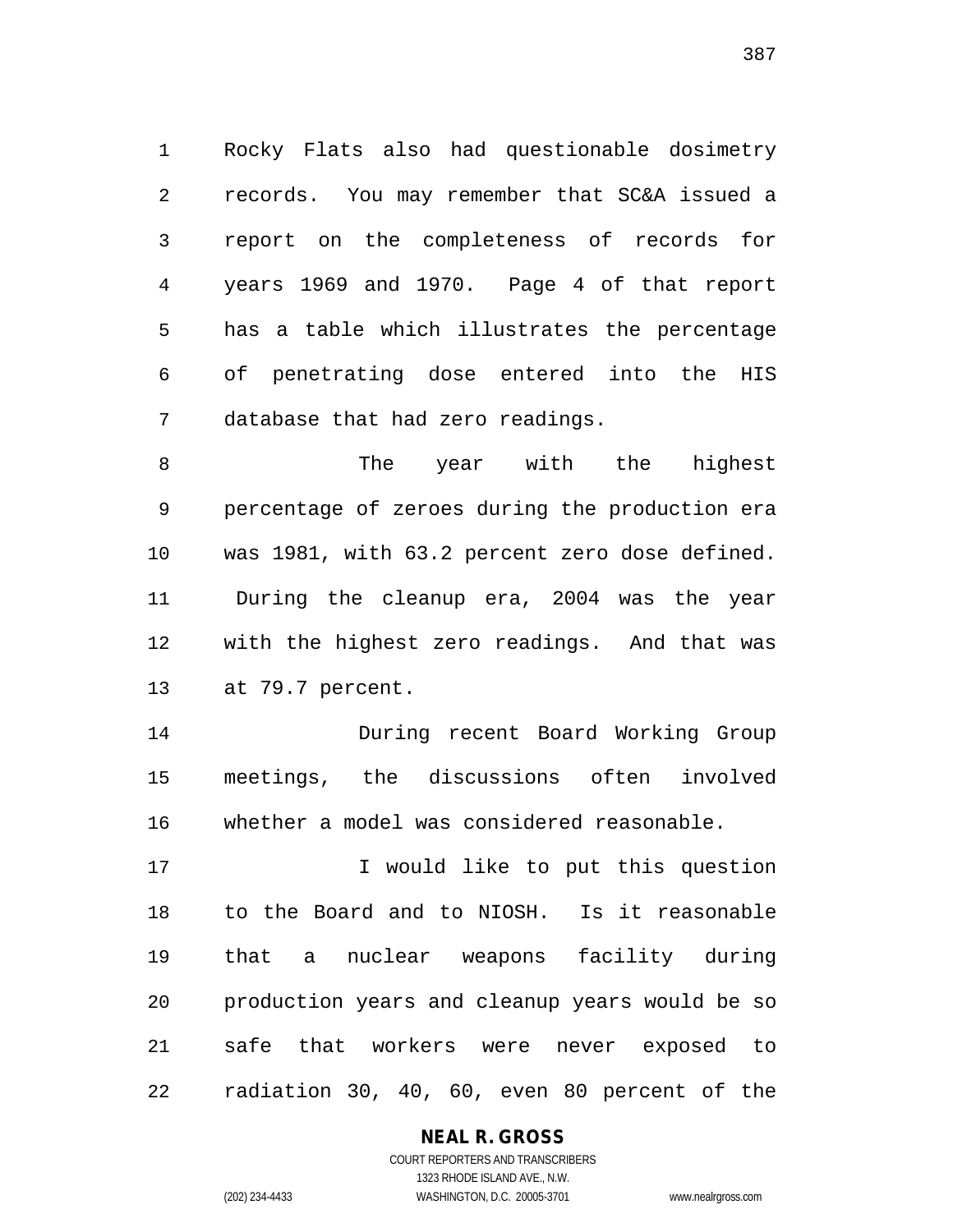time? If you conclude that it is not reasonable, then I respectfully request that a second look must be taken at this issue.

 One of the reasons that the zero readings may have not been explored more thoroughly during the SEC debate was that NIOSH and the Board accepted Roger Falk's explanation. You can find his opinion on page 109 of SC&A's Rocky Flats Site Profile review. Last week NIOSH issued its conflict of interest/appearance of bias policy. If this policy were in place five years ago, it is likely that a more critical eye would have been taken to Mr. Falk's opinion.

 For the new members of the Board, I wish to explain that Roger Falk was the Manager of the Dosimetry Program at Rocky Flats. He wrote the first Site Profile for the facility and also coauthored the neutron dose reconstruction project, which is used to reconstruct dose for Rocky Flats claimants for

### **NEAL R. GROSS**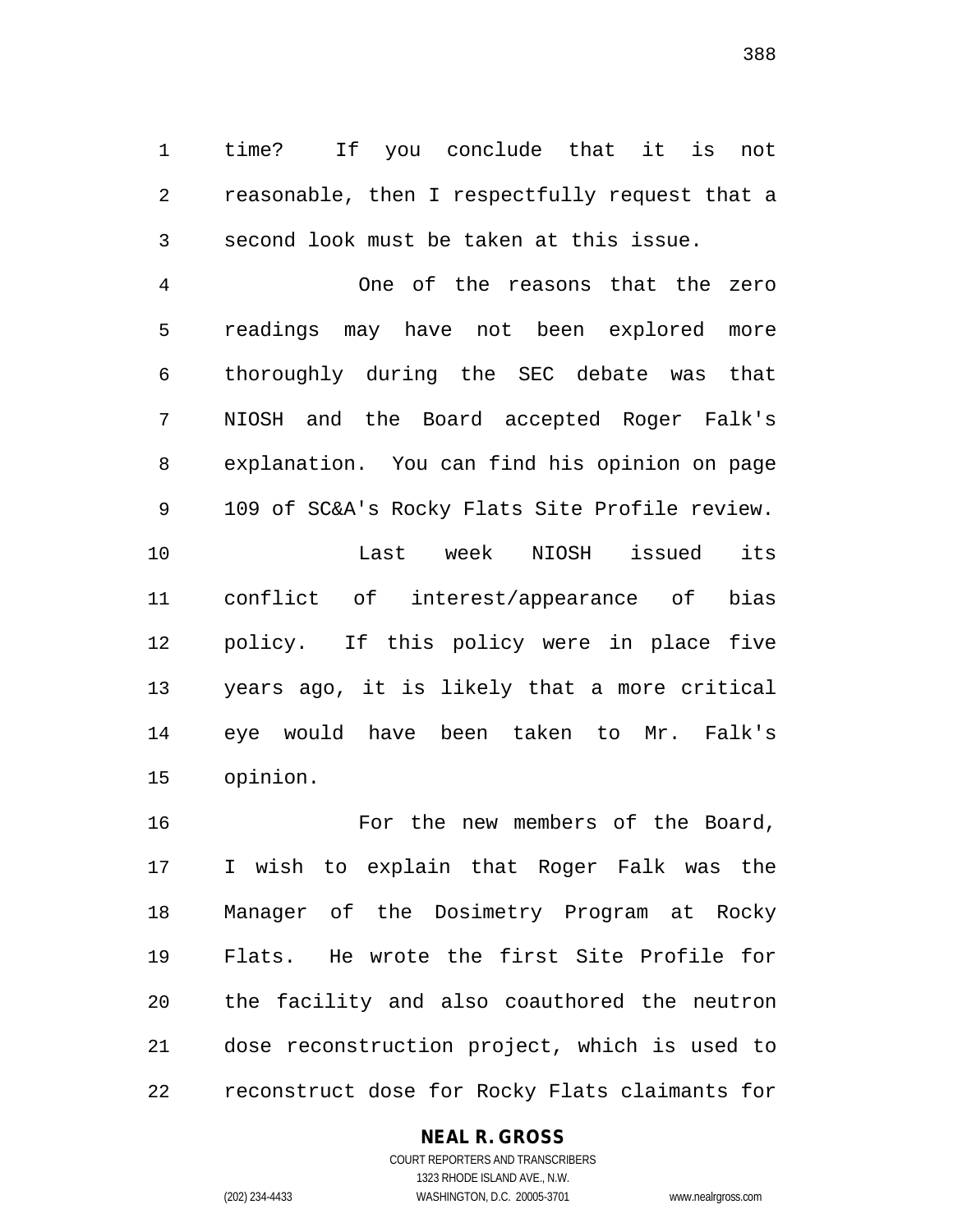years 1967 through 1970.

| 2  | This new policy for future<br>SEC              |
|----|------------------------------------------------|
| 3  | petitions is very important.<br>And<br>we      |
| 4  | appreciate it. And I also want to let you      |
| 5  | know that Rocky Flats is not the only site     |
| 6  | where the person in charge of the Dosimetry    |
| 7  | Department was also used as a site expert.     |
| 8  | I have a question. Will NIOSH now              |
| 9  | technical documents drafted<br>review<br>by    |
| 10 | conflicted personnel?                          |
| 11 | The<br>advocates<br>have<br>repeatedly         |
| 12 | raised problems of conflict of interest with   |
| 13 | certain personnel, both during the Board's     |
| 14 | public comment periods as well as letters to   |
| 15 | am thankful the policy is now in<br>HHS.<br>I. |
| 16 | place.                                         |
| 17 | The policy mentions that personnel             |
| 18 | can apply to HHS for a waiver. And it may be   |
| 19 | in the interest of the stakeholders that       |
| 20 | waivers be awarded in certain circumstances.   |
|    |                                                |

 Will these applications and subsequent decisions be available online to

#### **NEAL R. GROSS**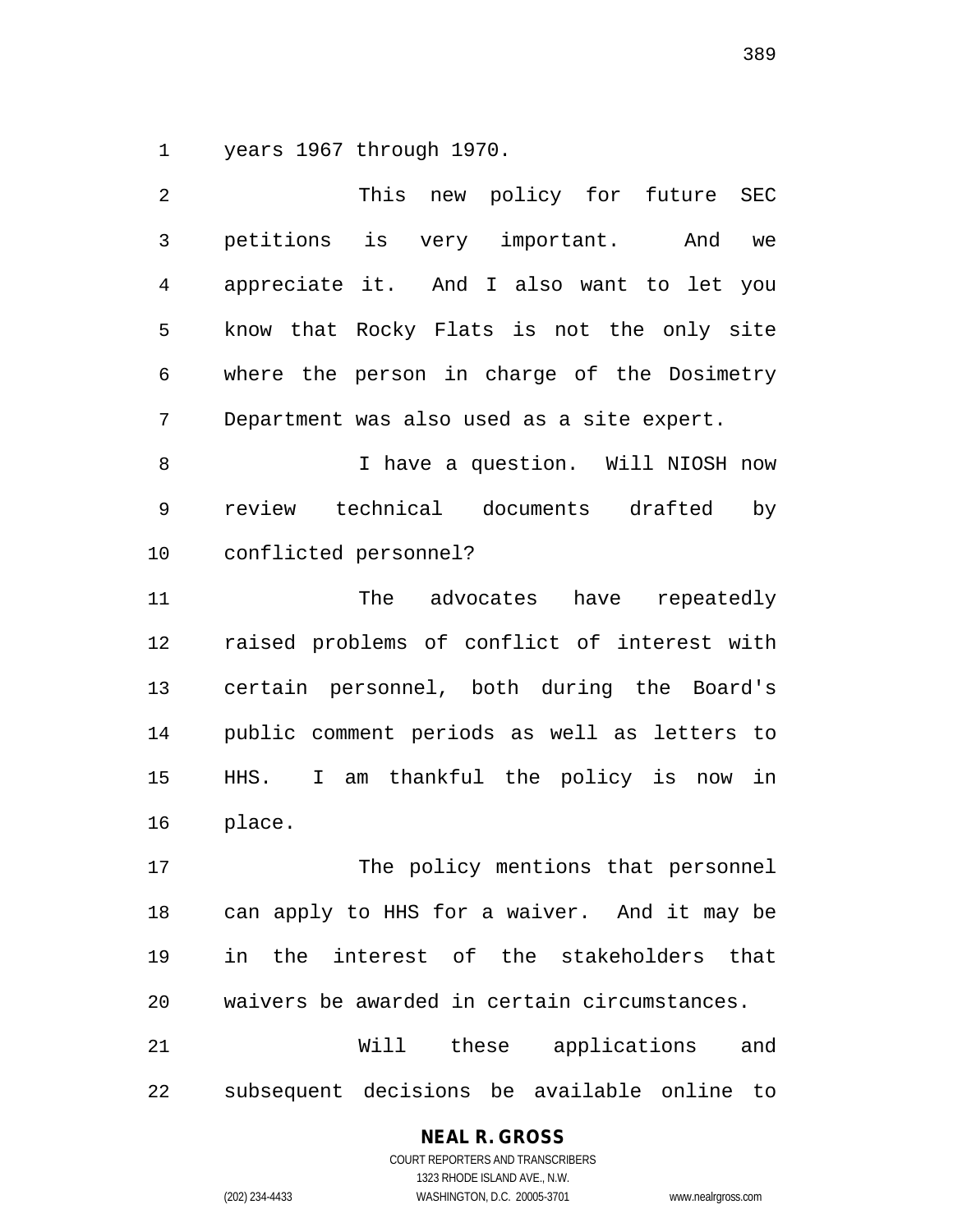the stakeholders? Will Board Members who have work experience at sites be eligible to apply for a waiver so they can speak as a private site expert?

 Again, I thank you for this opportunity to address the Board. And ANWAG looks forward to the new cooperative spirit in addressing the concerns of all of the stakeholders. Thank you.

 CHAIRMAN MELIUS: Thank you, Terrie.

**Is there anybody else on the phone** who wishes to make public comments?

 MR. FUNK: This is John Funk here from Nevada Test Site.

 CHAIRMAN MELIUS: Okay. Hi, John. MR. FUNK: One more small comment I would like to bring to the attention of NIOSH. It is my understanding -- I might be wrong, but is it that Yucca Mountain is not included in the Nevada Test Site SEC? Is that

correct?

**NEAL R. GROSS**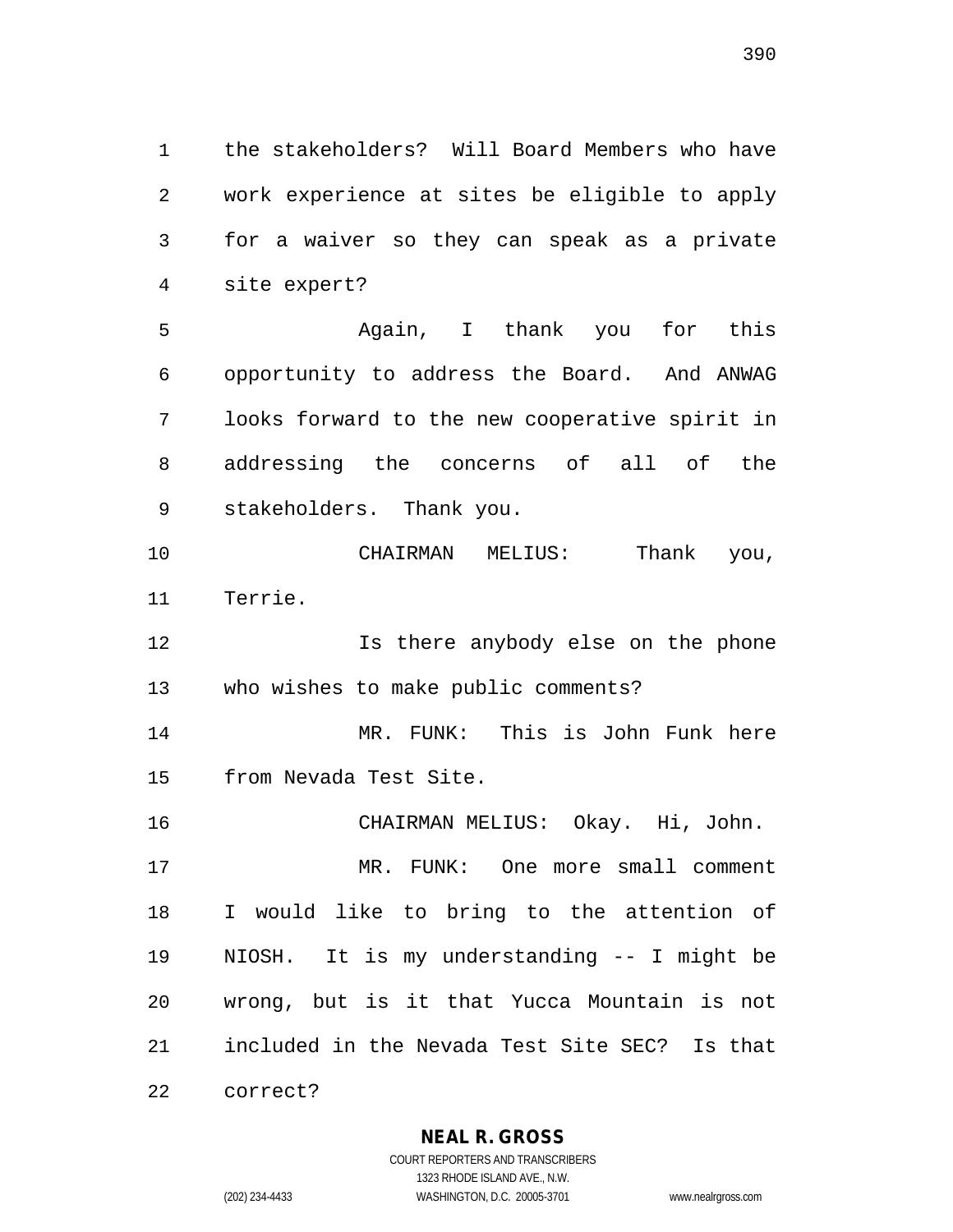CHAIRMAN MELIUS: That is correct. MR. FUNK: Okay. This is why I want to bring this up. Yucca Mountain sits in Area 25. Area 25 was part of the Nevada Test Site during the testing period. So there were people going to be working over there and may get disqualified because they were in Area 25, which might be referred to as Yucca Mountain. And I would like to bring it to your attention. The Yucca Mountain project only became official in 1994. I know this because I was employed there at the time by Peter Kiewit Underground. And I built the mole plug out there.

 And that is when they renegotiated the collective bargaining agreement because the funding for Yucca Mountain was not American taxpayers' money but was franchise generator users' tax.

 That only became a -- Yucca Mountain was a depository project in 1994. So

# **NEAL R. GROSS**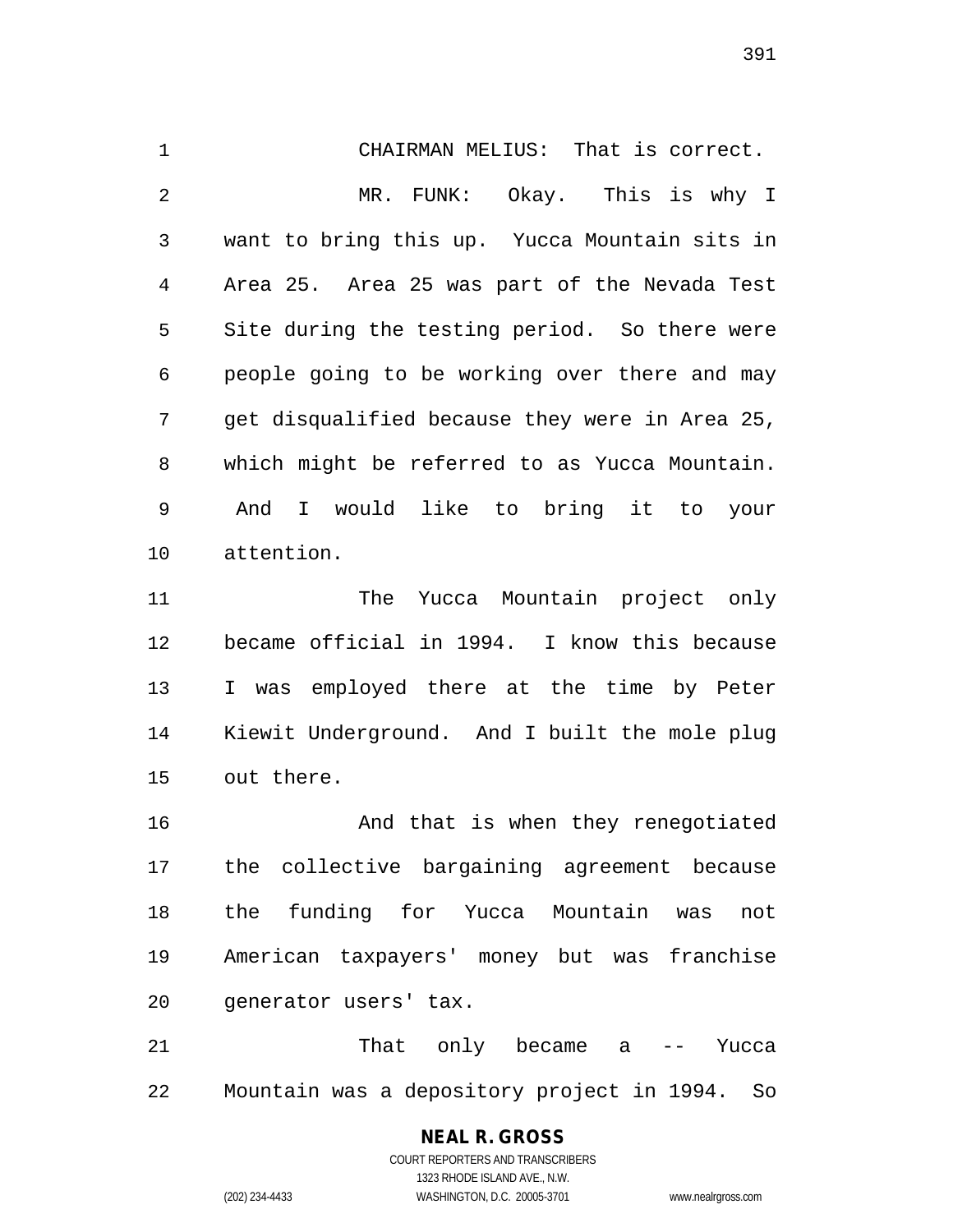we're going to have people that are going to be showing up working in Area 25. I want to make sure that this is understood that this was part of the Nevada Test Site up until 1994.

 CHAIRMAN MELIUS: Yes. My understanding -- maybe Stu or somebody could address this, but that it would be an issue that would come up when a person would apply through the Department of Labor, correct? And I think we could certainly pass this along to the Department of Labor to make sure that that is understood when people apply. Is that?

 MR. HINNEFELD: As I understand the question and understand how things would work, this does sound like a question for one of the other agencies, either Labor or Energy, because it sounds as if it is a facility designation. It is a description sort of issue that falls into the category of the other agencies, I believe.

MR. FUNK: If you look at the map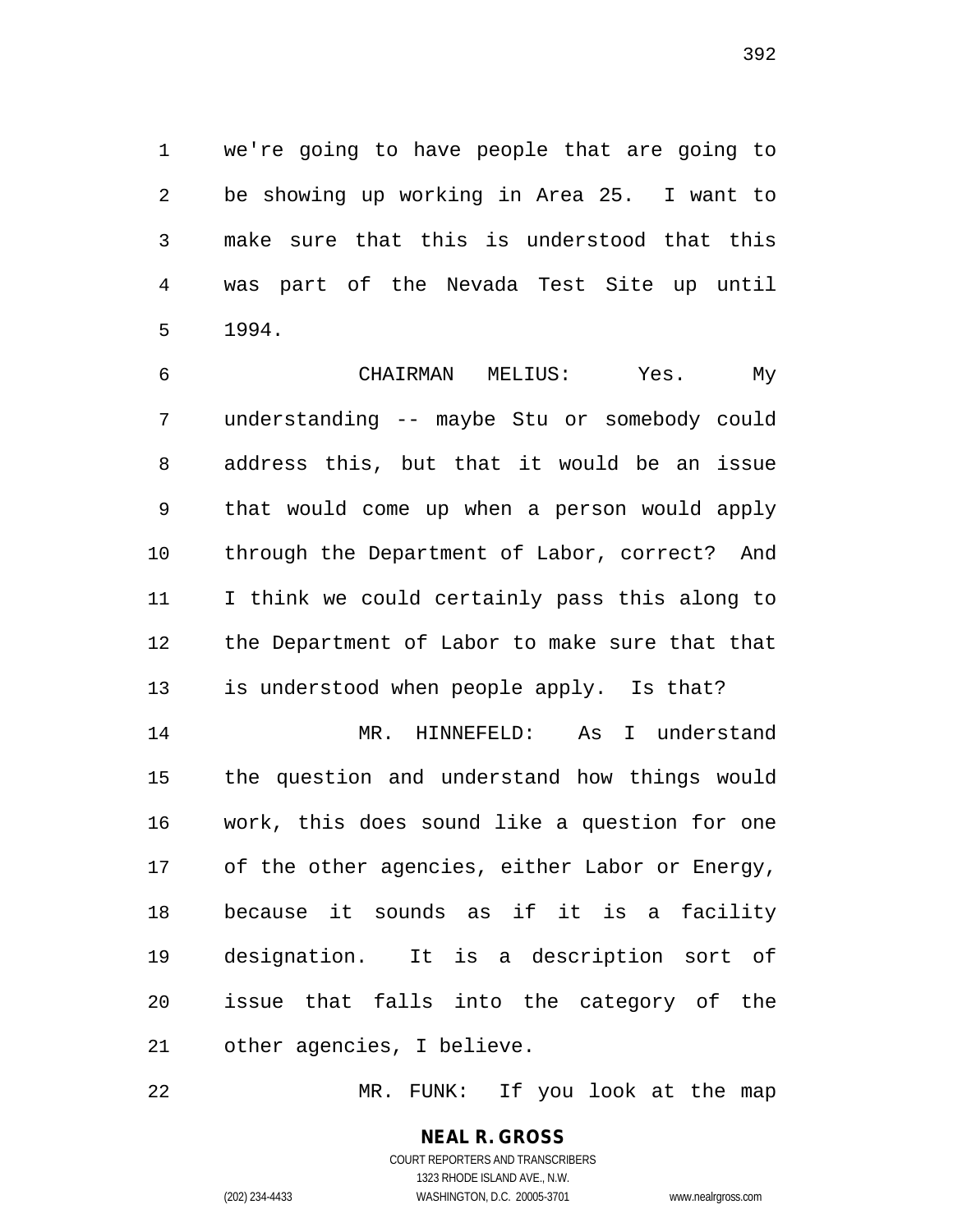on the Nevada Test Site, you will see Area 25. And you also see a little notation there where it says, Yucca Mountain. The original boundaries of Nevada Test Site for the testing period, Yucca Mountain is in it, contained within that area.

 And there was no repository at the time. All there was was the source tower for the environmental task. And there was Super Kukla. And there was a couple of other things going on out there.

 There was people working out there. And they're going to show up as working in that area. And some of them might mistakenly say Jackass Flats or Yucca Mountain. And they will automatically be disqualified because they will think they were working on the Yucca Mountain repository project when they were actually working somewhere else.

 MR. HINNEFELD: Yes. Again -- MR. FUNK: I want to make sure

> **NEAL R. GROSS** COURT REPORTERS AND TRANSCRIBERS

> > 1323 RHODE ISLAND AVE., N.W.

(202) 234-4433 WASHINGTON, D.C. 20005-3701 www.nealrgross.com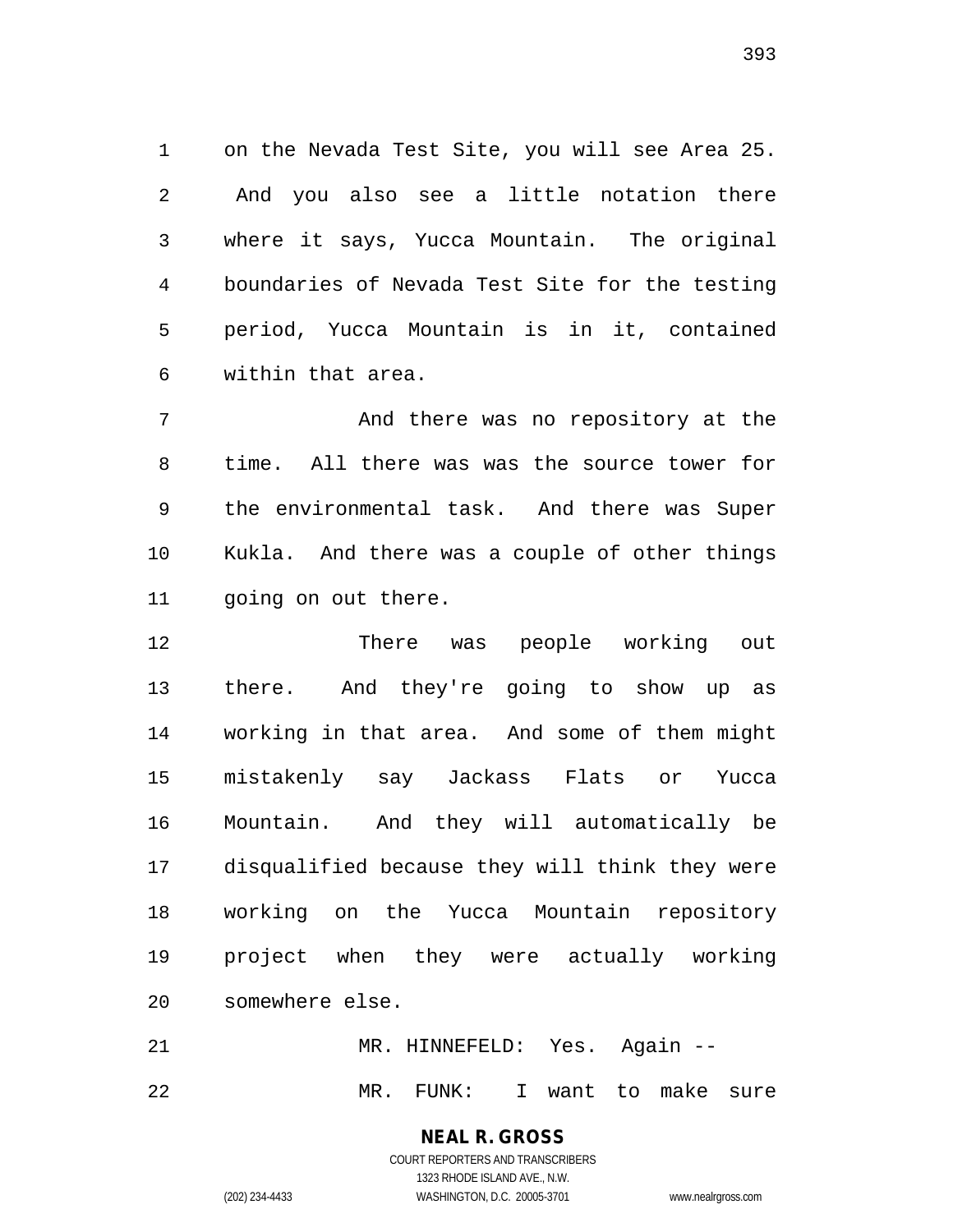they get that clear that Yucca Mountain repository only became official in 1994. And that could be verified by the collective bargaining agreement because the only person on the bargaining agreement for Yucca Mountain was Peter Kiewit, Kiewit Underground.

 MR. HINNEFELD: This is Stu Hinnefeld again. You are very clear in your description. I do understand the situation you are describing, and I do understand the possible ramification.

 I think it is a facility designation and an employment verification issue that would occur with the other agencies. But we will certainly pass the information along to them.

 CHAIRMAN MELIUS: We will follow up with Department of Labor on that, clarify that.

 Anybody else on the phone who would like to make public comments?

MR. DOLL: Yes, I would.

### **NEAL R. GROSS**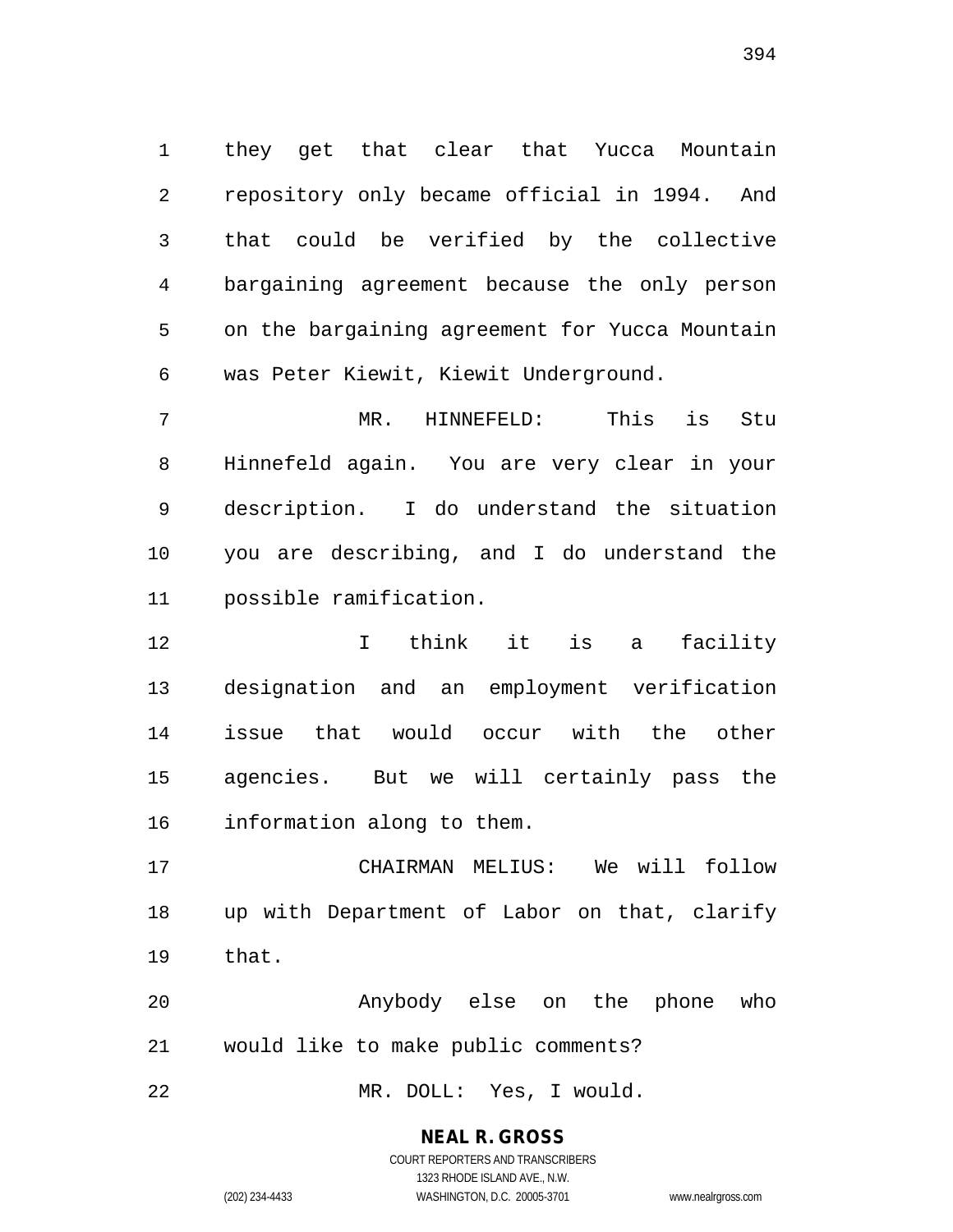CHAIRMAN MELIUS: Okay. Can you identify yourself?

 MR. DOLL: Yes. My name is Lou Doll. I am a retired pipefitter in Cincinnati. I was at the recent SEC meeting in Cincinnati for Fernald.

 I worked construction at the Fernald Site from 1983 to 2004: from 1983 to 1986 under National Lead of Ohio, 1986 to 1992 under Westinghouse, 1993 to 2004 under Fluor.

 Under National Lead of Ohio, construction worker subs were treated much differently than the in-house National Lead workers. We were not provided the same levels of PPE and were not given urinalysis and other monitoring equipment in our work areas. We were called intermittent workers, who would be gone when the job ended. However, many of us spent years at the plant.

 Urinalysis and other tests were gradually phased in under Westinghouse when they took over. The years National Lead of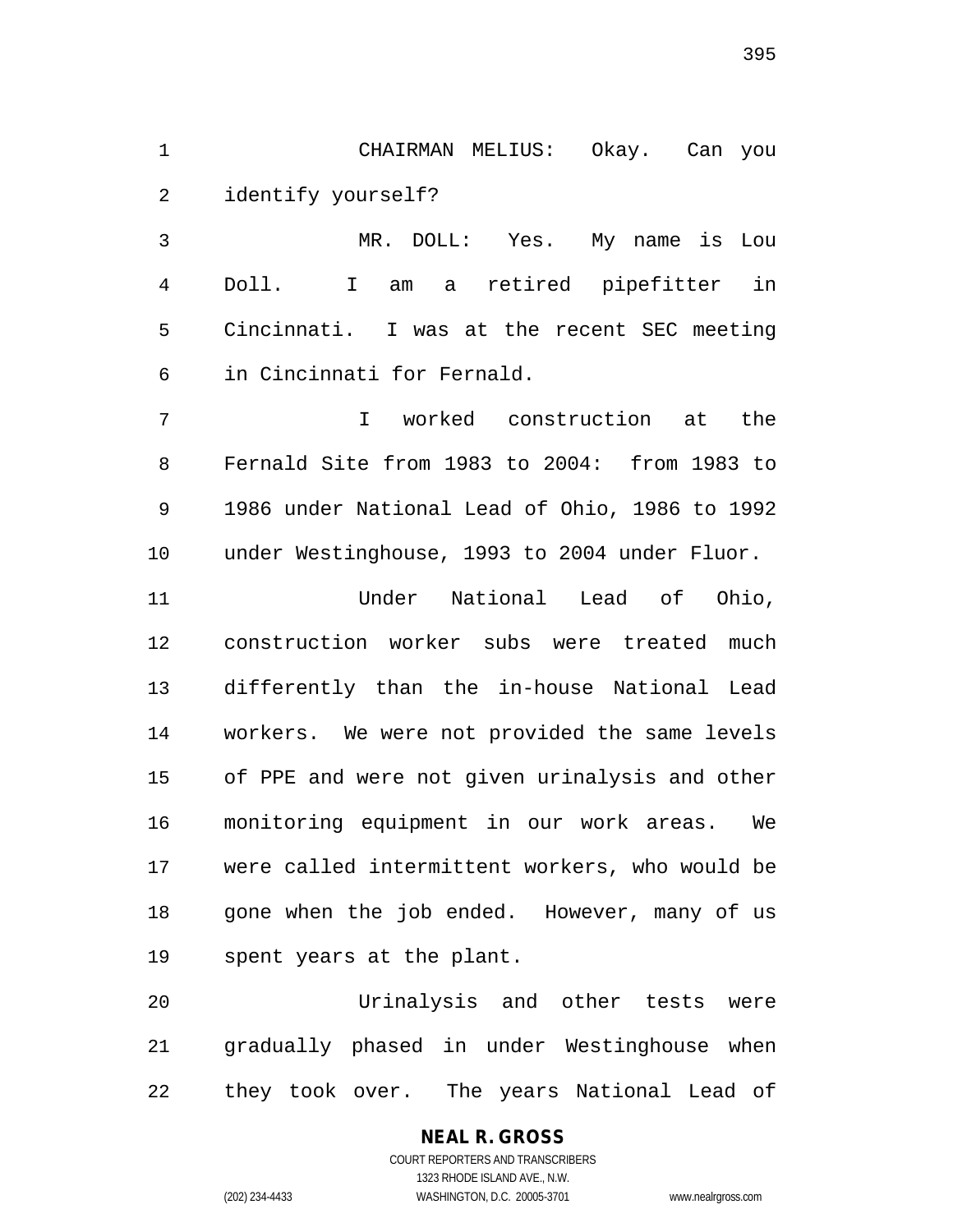Ohio, '51 through '81, were in the plant, construction workers were seen as expendable. Much of the work we did in the demolition and reconstruction of existing equipment buildings were tasks no one else wanted to do. We were never told of the dangerous chemicals and radioactive materials we were exposed to doing this work.

 In 1982 through 1986, we installed and then reworked the uranium enrichment process, the green salt process in the pilot plant 13A. We worked without respirators and green salt, hex, hydrofluoric acid, and anhydrous ammonia. We were only provided a TLD dosimeter for beta/gamma, not alpha. No urinalyses were taken. We couldn't even get a 17 rad tech to survey the work area.

 We were threatened with firing when we borrowed a frisker to check the area and found out everything was hot. This was the norm for construction. And we had projects in all areas of the plant: One, two,

### **NEAL R. GROSS**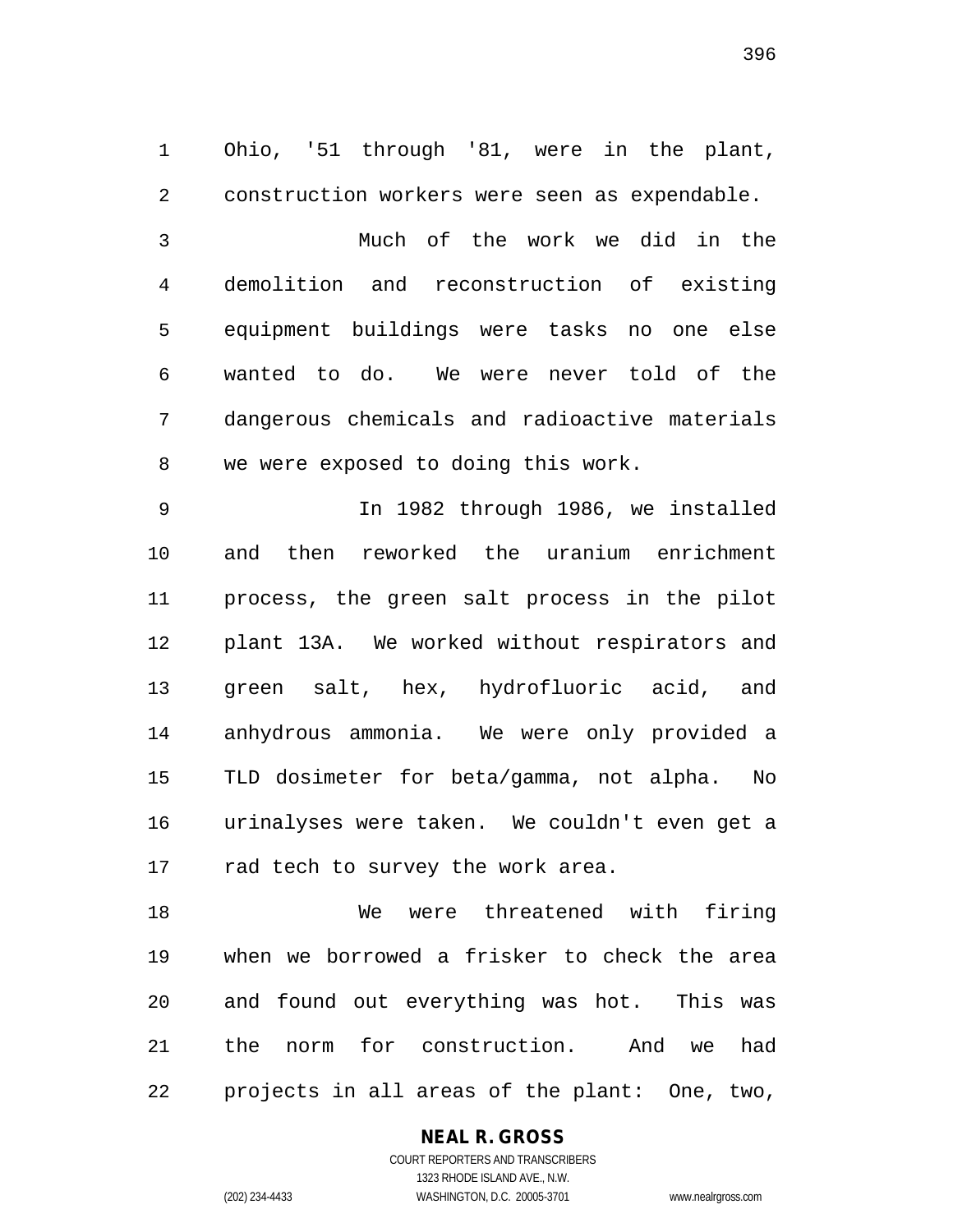three, four, five, seven, eight, nine silos, general sump.

 We were in these areas for extended periods of time; whereas, most of the plant workers were only in certain areas of the plant, knew their exposures, and were provided a higher level of PPE in testing.

 To say during the period of 1951 through 1981 that you can do dose reconstruction on construction workers without data and using the data from plant workers is questionable at best. Lumping these workers in using plant workers' data is wrong.

14 14 I thank you very much.

CHAIRMAN MELIUS: Thank you.

 Is there anybody else on the phone who wishes to make public comments?

(No response.)

 CHAIRMAN MELIUS: Okay. In that case, if there is no one else who wishes to make public comments, we will close the session. And we will reconvene tomorrow

> **NEAL R. GROSS** COURT REPORTERS AND TRANSCRIBERS

1323 RHODE ISLAND AVE., N.W. (202) 234-4433 WASHINGTON, D.C. 20005-3701 www.nealrgross.com